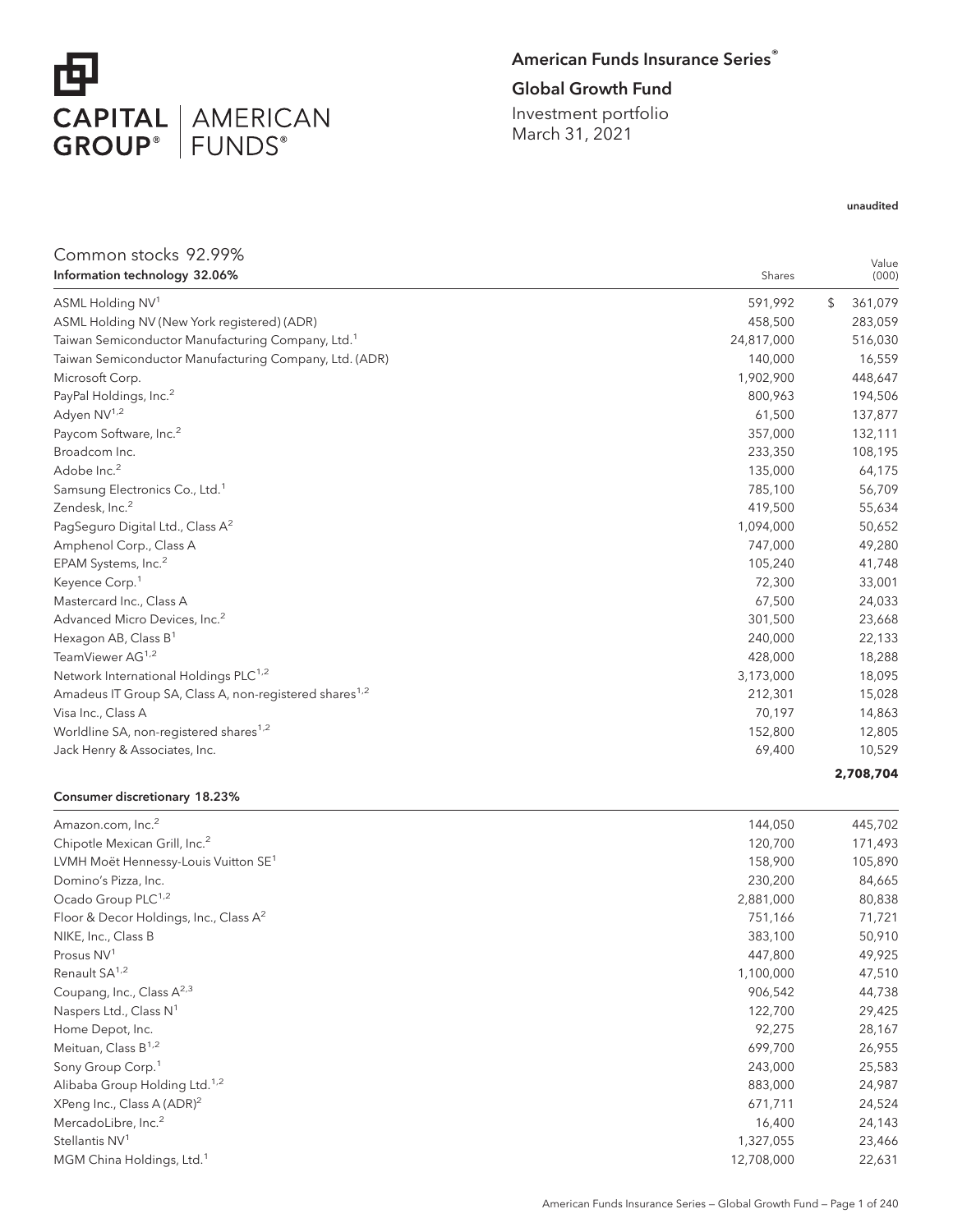| Consumer discretionary (continued)                    | Shares     |    | (000)     |
|-------------------------------------------------------|------------|----|-----------|
| Wynn Macau, Ltd. <sup>1</sup>                         | 10,510,400 | S. | 20,485    |
| IDP Education Ltd. <sup>1</sup>                       | 1,119,000  |    | 20,387    |
| Booking Holdings Inc. <sup>2</sup>                    | 8,400      |    | 19,571    |
| Entain PLC <sup>1,2</sup>                             | 887,000    |    | 18,569    |
| EssilorLuxottica <sup>1</sup>                         | 102.335    |    | 16,667    |
| Melco Resorts & Entertainment Ltd. (ADR) <sup>2</sup> | 835,000    |    | 16,625    |
| JD Health International Inc. <sup>1,2</sup>           | 893.550    |    | 12,915    |
| Moncler SpA <sup>1,2</sup>                            | 217.370    |    | 12,487    |
| Marriott International, Inc., Class A <sup>2</sup>    | 74.000     |    | 10,960    |
| THG PLC $1,2$                                         | 1,026,870  |    | 8,828     |
|                                                       |            |    | 1,540,767 |

### Health care 11.21%

| UnitedHealth Group Inc.                            | 259,600   | 96,589  |
|----------------------------------------------------|-----------|---------|
| DexCom, Inc. <sup>2</sup>                          | 253,000   | 90,926  |
| Cigna Corp.                                        | 316,600   | 76,535  |
| Mettler-Toledo International Inc. <sup>2</sup>     | 65,000    | 75,120  |
| AstraZeneca PLC <sup>1</sup>                       | 674,300   | 67,241  |
| Pfizer Inc.                                        | 1,699,000 | 61,555  |
| Fisher & Paykel Healthcare Corp. Ltd. <sup>1</sup> | 2,550,000 | 57,257  |
| Merck & Co., Inc.                                  | 620,000   | 47,796  |
| NovoCure Ltd. <sup>2</sup>                         | 340,000   | 44,941  |
| Silk Road Medical, Inc. <sup>2</sup>               | 702,000   | 35,556  |
| Regeneron Pharmaceuticals, Inc. <sup>2</sup>       | 64,200    | 30,376  |
| Tandem Diabetes Care, Inc. <sup>2</sup>            | 285,000   | 25,151  |
| Danaher Corp.                                      | 110,000   | 24,759  |
| Humana Inc.                                        | 55,000    | 23,059  |
| Bayer AG <sup>1</sup>                              | 363,860   | 23,025  |
| Catalent, Inc. <sup>2</sup>                        | 200,000   | 21,062  |
| Zoetis Inc., Class A                               | 130,000   | 20,473  |
| bioMérieux SA <sup>1</sup>                         | 135,000   | 17,209  |
|                                                    | 92,000    |         |
| Eli Lilly and Company                              | 796,800   | 17,188  |
| Olympus Corp. <sup>1</sup>                         |           | 16,529  |
| Teladoc Health, Inc. <sup>2</sup>                  | 79,000    | 14,358  |
| Novartis AG <sup>1</sup>                           | 165,600   | 14,146  |
| Sanofi <sup>1</sup>                                | 135,000   | 13,343  |
| Rede D'Or Sao Luiz SA                              | 1,060,000 | 12,224  |
| Vertex Pharmaceuticals Inc. <sup>2</sup>           | 49,500    | 10,637  |
| Coloplast A/S, Class B <sup>1</sup>                | 55,750    | 8,393   |
| Viatris Inc. <sup>2</sup>                          | 110,678   | 1,546   |
|                                                    |           | 946,994 |

### Financials 9.69%

| AIA Group Ltd. <sup>1</sup>                 | 12,338,700 | 150,107 |
|---------------------------------------------|------------|---------|
| Tradeweb Markets Inc., Class A              | 1,685,360  | 124,717 |
| MarketAxess Holdings Inc.                   | 151.400    | 75,385  |
| Kotak Mahindra Bank Ltd. <sup>1,2</sup>     | 3,018,964  | 72,591  |
| JPMorgan Chase & Co.                        | 438,700    | 66,783  |
| AXA SA <sup>1</sup>                         | 1,692,893  | 45,388  |
| Prudential PLC <sup>1</sup>                 | 1,773,082  | 37,589  |
| Citigroup Inc.                              | 497.600    | 36,200  |
| Moscow Exchange MICEX-RTS PJSC <sup>1</sup> | 12,640,000 | 29,047  |
| Société Générale <sup>1,2</sup>             | 1,011,450  | 26,429  |
| BlackRock, Inc.                             | 26,500     | 19,980  |
| Willis Towers Watson PLC                    | 73.000     | 16,708  |
|                                             |            |         |

#### unaudited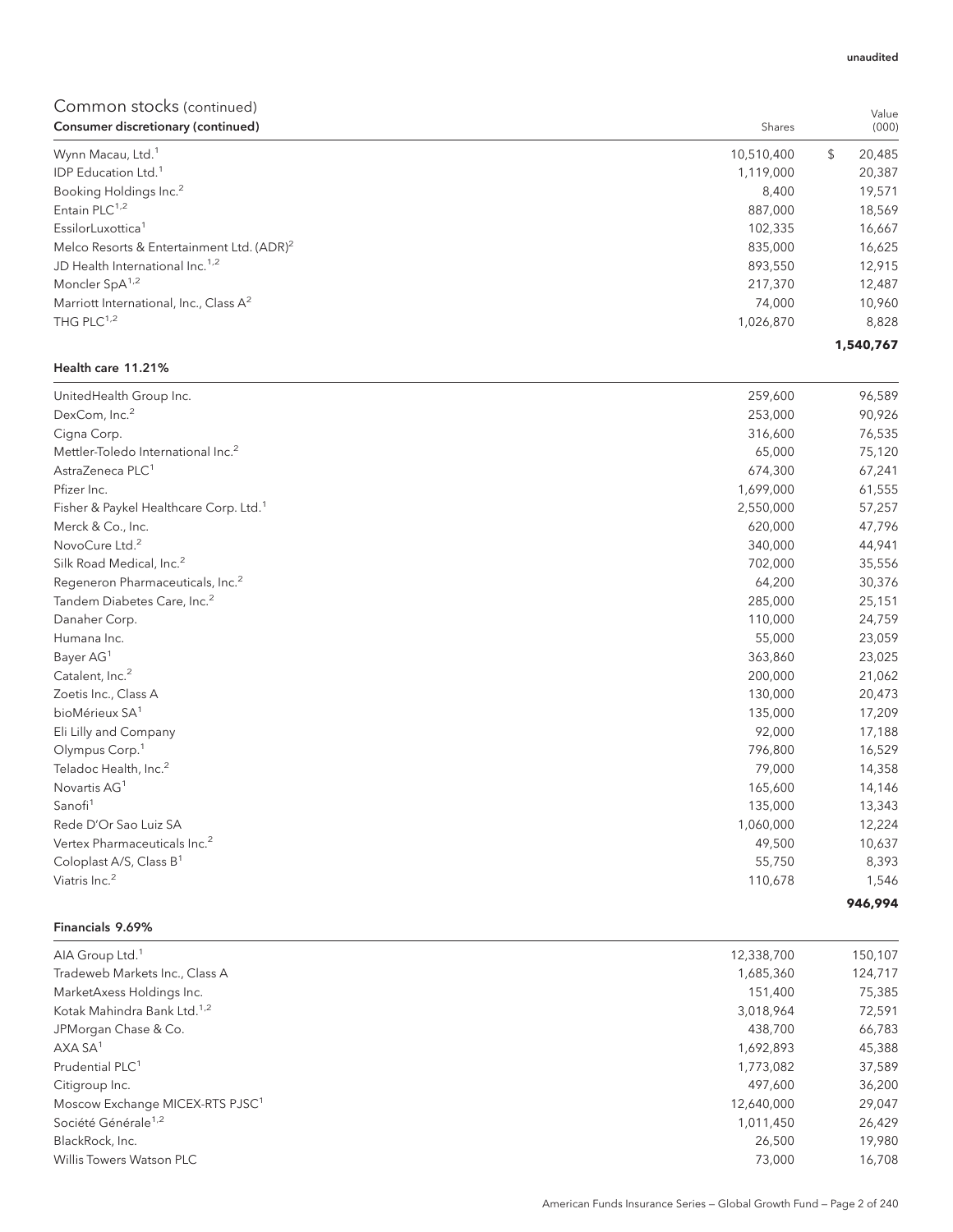| Financials (continued)                                  | Shares      | (000)        |
|---------------------------------------------------------|-------------|--------------|
| QBE Insurance Group Ltd. <sup>1</sup>                   | 2,132,000   | 15,658<br>\$ |
| CME Group Inc., Class A                                 | 76,437      | 15,611       |
| HDFC Life Insurance Company Ltd. <sup>1,2</sup>         | 1,589,691   | 15,171       |
| Bank of America Corp.                                   | 385,000     | 14,896       |
| FinecoBank SpA <sup>1,2</sup>                           | 893,000     | 14,653       |
| Macquarie Group Ltd. <sup>1</sup>                       | 101,500     | 11,768       |
| Banco Santander, SA <sup>1</sup>                        | 2,946,020   | 10,013       |
| Sberbank of Russia PJSC (ADR) <sup>1</sup>              | 645,500     | 9,948        |
| Lufax Holding Ltd. (ADR) <sup>2,3</sup>                 | 680,000     | 9,874        |
|                                                         |             | 818,516      |
| Communication services 8.60%                            |             |              |
| Alphabet Inc., Class $A^2$                              | 95,500      | 196,971      |
| Alphabet Inc., Class C <sup>2</sup>                     | 63,852      | 132,086      |
| Tencent Holdings Ltd. <sup>1</sup>                      | 2,028,000   | 159,881      |
| Facebook, Inc., Class A <sup>2</sup>                    | 395,600     | 116,516      |
| Bilibili Inc., Class Z <sup>1,2</sup>                   | 284,200     | 30,269       |
| Altice USA, Inc., Class $A^2$                           | 751,200     | 24,437       |
| Sea Ltd., Class A (ADR) <sup>2</sup>                    | 95,851      | 21,397       |
| Twitter, Inc. <sup>2</sup>                              | 252,000     | 16,035       |
| Kuaishou Technology, Class B <sup>1,2,4,5</sup>         | 571,000     | 15,865       |
| Kuaishou Technology, Class B <sup>1,2</sup>             | 900         | 31           |
| Bumble Inc., Class A <sup>2</sup>                       | 217,500     | 13,568       |
|                                                         |             | 727,056      |
| Consumer staples 6.14%                                  |             |              |
| British American Tobacco PLC <sup>1</sup>               | 2,921,900   | 111,760      |
| Kweichow Moutai Co., Ltd., Class A <sup>1</sup>         | 269,957     | 82,975       |
| Philip Morris International Inc.                        | 919,500     | 81,596       |
| Altria Group, Inc.                                      | 1,248,500   | 63,873       |
| Keurig Dr Pepper Inc.                                   | 1,624,000   | 55,817       |
| Nestlé SA <sup>1</sup>                                  | 365,950     | 40,787       |
| Walgreens Boots Alliance, Inc.                          | 657,651     | 36,105       |
| Associated British Foods PLC <sup>1,2</sup>             | 595,000     | 19,816       |
| Costco Wholesale Corp.                                  | 42,170      | 14,864       |
| Mondelez International, Inc.                            | 192,000     | 11,238       |
|                                                         |             | 518,831      |
| Industrials 3.51%                                       |             |              |
| DSV Panalpina A/S <sup>1</sup>                          | 201,000     | 39,415       |
| MTU Aero Engines AG <sup>1</sup>                        | 167,000     | 39,305       |
| Airbus SE, non-registered shares <sup>1,2</sup>         | 327,000     | 37,038       |
| Alliance Global Group, Inc. <sup>1</sup>                | 135,603,500 | 29,778       |
| GT Capital Holdings, Inc. <sup>1</sup>                  | 2,454,611   | 26,376       |
| Safran SA <sup>1,2</sup>                                | 164,000     | 22,326       |
| NIBE Industrier AB, Class B <sup>1</sup>                | 685,000     | 21,245       |
| Country Garden Services Holdings Co., Ltd. <sup>1</sup> | 2,003,000   | 20,429       |
| Nidec Corp. <sup>1</sup>                                | 149,100     | 18,213       |
| General Electric Co.                                    | 1,260,000   | 16,544       |
| SMC Corp. <sup>1</sup>                                  | 22,500      | 13,128       |
| Boeing Company <sup>2</sup>                             | 51,300      | 13,067       |
|                                                         |             |              |
|                                                         |             | 296,864      |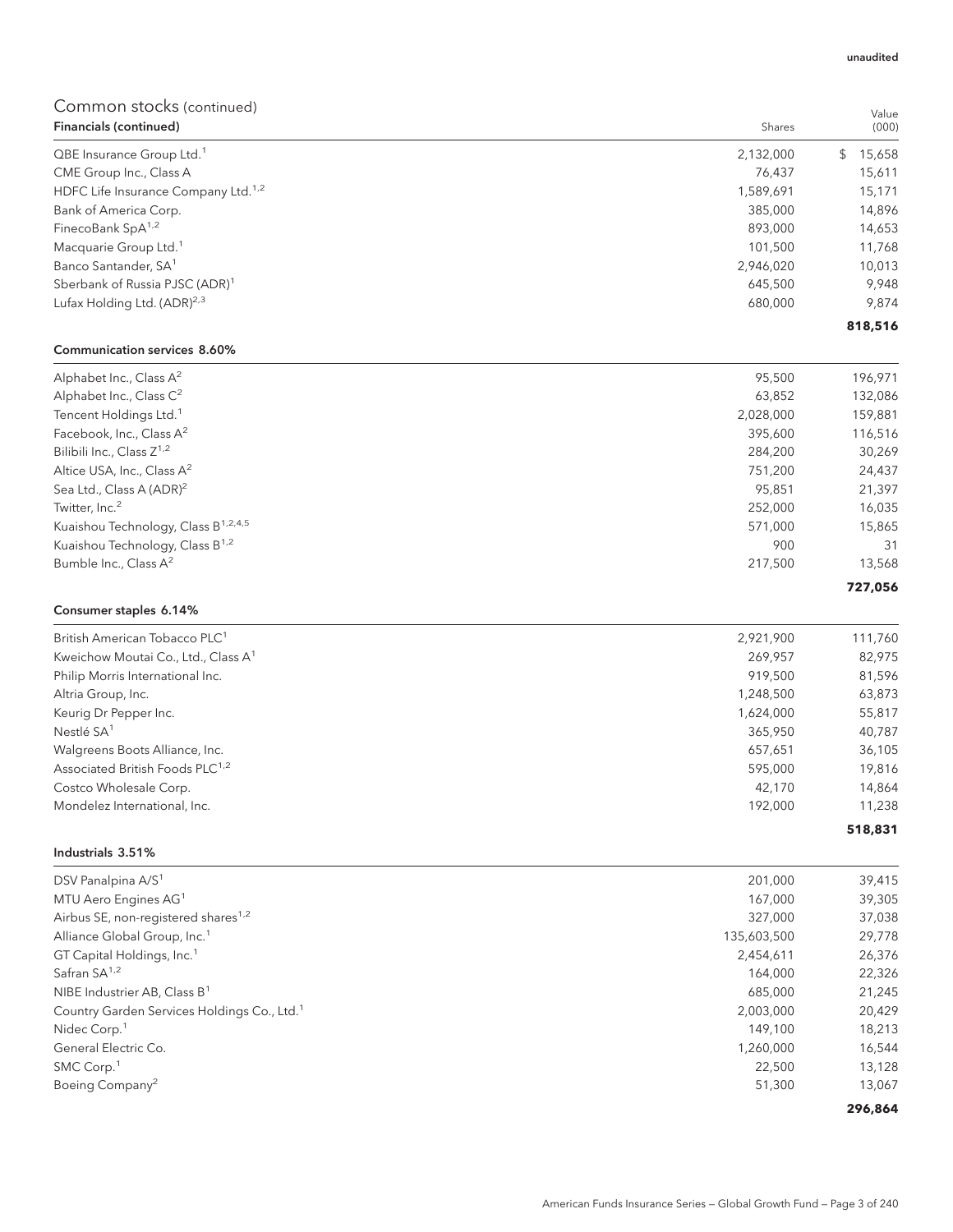| Common stocks (continued)<br>Materials 1.79%                                              |                        | Value            |
|-------------------------------------------------------------------------------------------|------------------------|------------------|
|                                                                                           | Shares                 | (000)            |
| Sherwin-Williams Company<br>Shin-Etsu Chemical Co., Ltd. <sup>1</sup>                     | 153,900                | \$<br>113,580    |
| Koninklijke DSM NV <sup>1</sup>                                                           | 119,500<br>101,700     | 20,191<br>17,209 |
|                                                                                           |                        | 150,980          |
| Energy 1.08%                                                                              |                        |                  |
| Reliance Industries Ltd. <sup>1</sup>                                                     | 1,623,617              | 44,627           |
| Reliance Industries Ltd., interim shares <sup>1</sup>                                     | 106,956                | 1,600            |
| Gazprom PJSC (ADR) <sup>1</sup>                                                           | 4,173,000              | 24,899           |
| LUKOIL Oil Co. PJSC (ADR) <sup>1</sup>                                                    | 246,300                | 19,924           |
| Real estate 0.37%                                                                         |                        | 91,050           |
| Goodman Logistics (HK) Ltd. REIT <sup>1</sup>                                             |                        |                  |
| ESR Cayman Ltd. <sup>1,2</sup>                                                            | 1,276,503<br>4,100,000 | 17,585<br>13,478 |
|                                                                                           |                        | 31,063           |
| Utilities 0.31%                                                                           |                        |                  |
| Ørsted $AS1$                                                                              | 161,450                | 26,120           |
| Total common stocks (cost: \$3,696,347,000)                                               |                        | 7,856,945        |
| Preferred securities 3.11%<br>Health care 2.13%                                           |                        |                  |
| Sartorius AG, nonvoting preferred, non-registered shares <sup>1</sup>                     | 360,500                | 179,759          |
| Information technology 0.98%                                                              |                        |                  |
| Samsung Electronics Co., Ltd., nonvoting preferred shares <sup>1</sup>                    | 1,289,000              | 83,396           |
| Total preferred securities (cost: \$70,623,000)                                           |                        | 263,155          |
| Short-term securities 4.30%<br>Money market investments 3.92%                             |                        |                  |
| Capital Group Central Cash Fund 0.08%6,7                                                  | 3,306,464              | 330,680          |
| Money market investments purchased from securities lending collateral 0.38%               |                        |                  |
| Goldman Sachs Financial Square Government Fund, Institutional Shares 0.03% <sup>6,8</sup> | 25,954,120             | 25,954           |
| Capital Group Central Cash Fund 0.08% <sup>6,7,8</sup>                                    | 63,354                 | 6,336            |
|                                                                                           |                        | 32,290           |
| Total short-term securities (cost: \$362,955,000)                                         |                        | 362,970          |
| Total investment securities 100.40% (cost: \$4,129,925,000)                               |                        | 8,483,070        |
| Other assets less liabilities (0.40)%                                                     |                        | (33, 440)        |
| Net assets 100.00%                                                                        |                        | \$8,449,630      |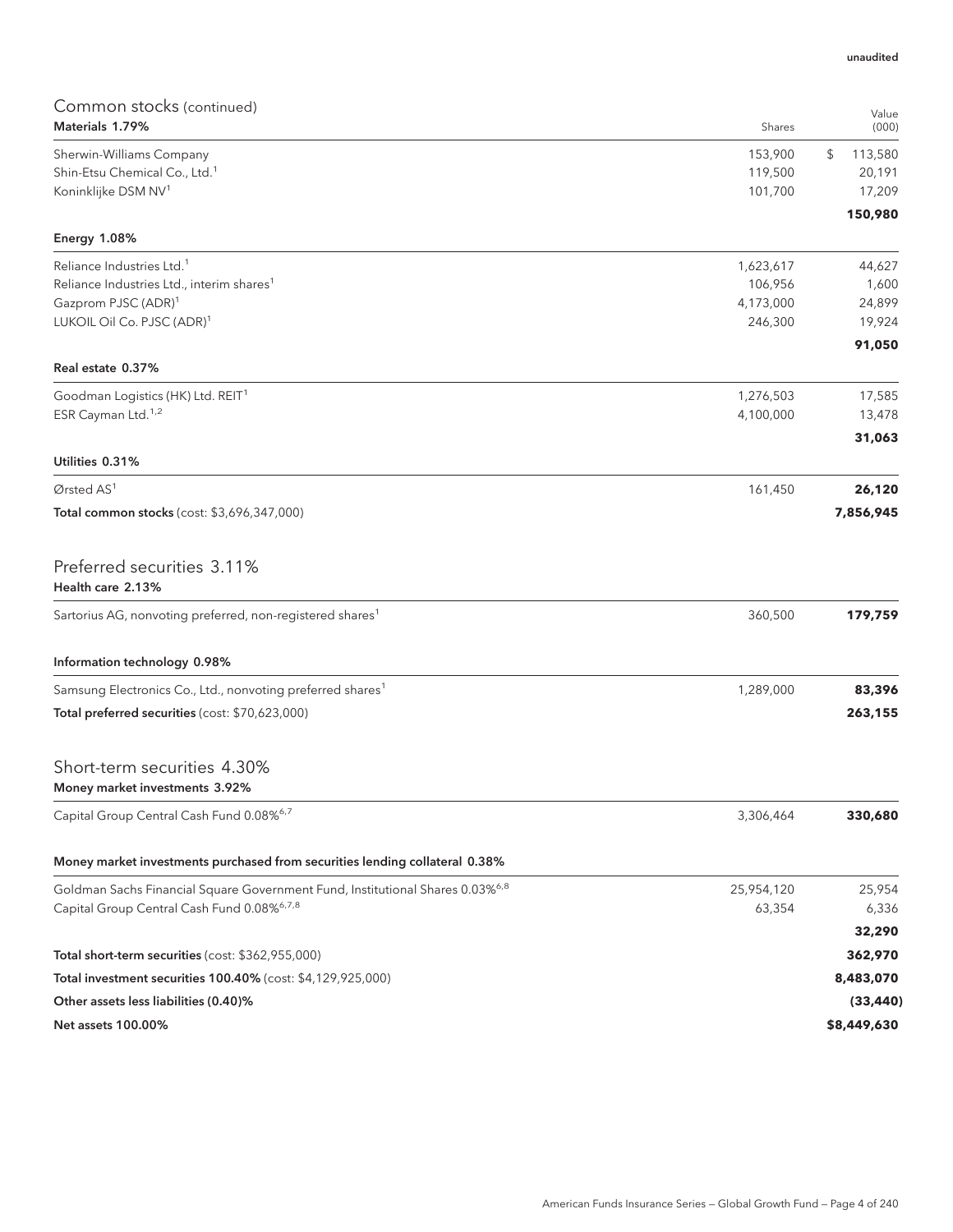## Investments in affiliates<sup>7</sup>

|                                                                                | Value of<br>affiliates at<br>1/1/2021<br>(000) | <b>Additions</b><br>(000) | Reductions<br>(000) | Net<br>realized<br>gain<br>(000) | Net<br>unrealized<br>depreciation<br>(000) | Value of<br>affiliates at<br>3/31/2021<br>(000) | Dividend<br>income<br>(000) |
|--------------------------------------------------------------------------------|------------------------------------------------|---------------------------|---------------------|----------------------------------|--------------------------------------------|-------------------------------------------------|-----------------------------|
| Short-term securities 3.99%                                                    |                                                |                           |                     |                                  |                                            |                                                 |                             |
| Money market investments 3.92%                                                 |                                                |                           |                     |                                  |                                            |                                                 |                             |
| Capital Group Central Cash Fund 0.08% <sup>6</sup>                             | \$125,696                                      | \$452,944                 | \$247,960           | \$2                              | \$(2)                                      | \$330,680                                       | \$55                        |
| Money market investments purchased from securities lending<br>collateral 0.07% |                                                |                           |                     |                                  |                                            |                                                 |                             |
| Capital Group Central Cash Fund 0.08%6,8                                       |                                                | $-9$                      | $-9$                | $-9$                             | $-9$                                       | 6,336                                           | $-$ 9                       |
| Total short-term securities                                                    |                                                |                           |                     |                                  |                                            | 337,016                                         |                             |
| <b>Total 3.99%</b>                                                             |                                                |                           |                     | \$2                              | \$(2)                                      | \$337,016                                       | \$55                        |

1 Valued under fair value procedures adopted by authority of the board of trustees. The total value of all such securities was \$3,571,523,000, which represented 42.27% of the net assets of the fund. This amount includes \$3,555,658,000 related to certain securities trading outside the U.S. whose values were adjusted as a result of significant market movements following the close of local trading.

<sup>2</sup>Security did not produce income during the last 12 months.

3 All or a portion of this security was on loan. The total value of all such securities was \$35,124,000, which represented .42% of the net assets of the fund. 4 Value determined using significant unobservable inputs.

5 Acquired in a transaction exempt from registration under Rule 144A of the Securities Act of 1933. May be resold in the U.S. in transactions exempt from registration, normally to qualified institutional buyers. The total value of all such securities was \$15,865,000, which represented .19% of the net assets of the fund.

6 Rate represents the seven-day yield at 3/31/2021.

<sup>7</sup>Part of the same group of investment companies as the fund as defined under the Investment Company Act of 1940.

<sup>8</sup>Security purchased with cash collateral from securities on loan.

9 Information not shown for money market investments purchased with cash collateral from securities on loan.

Key to abbreviation ADR = American Depositary Receipts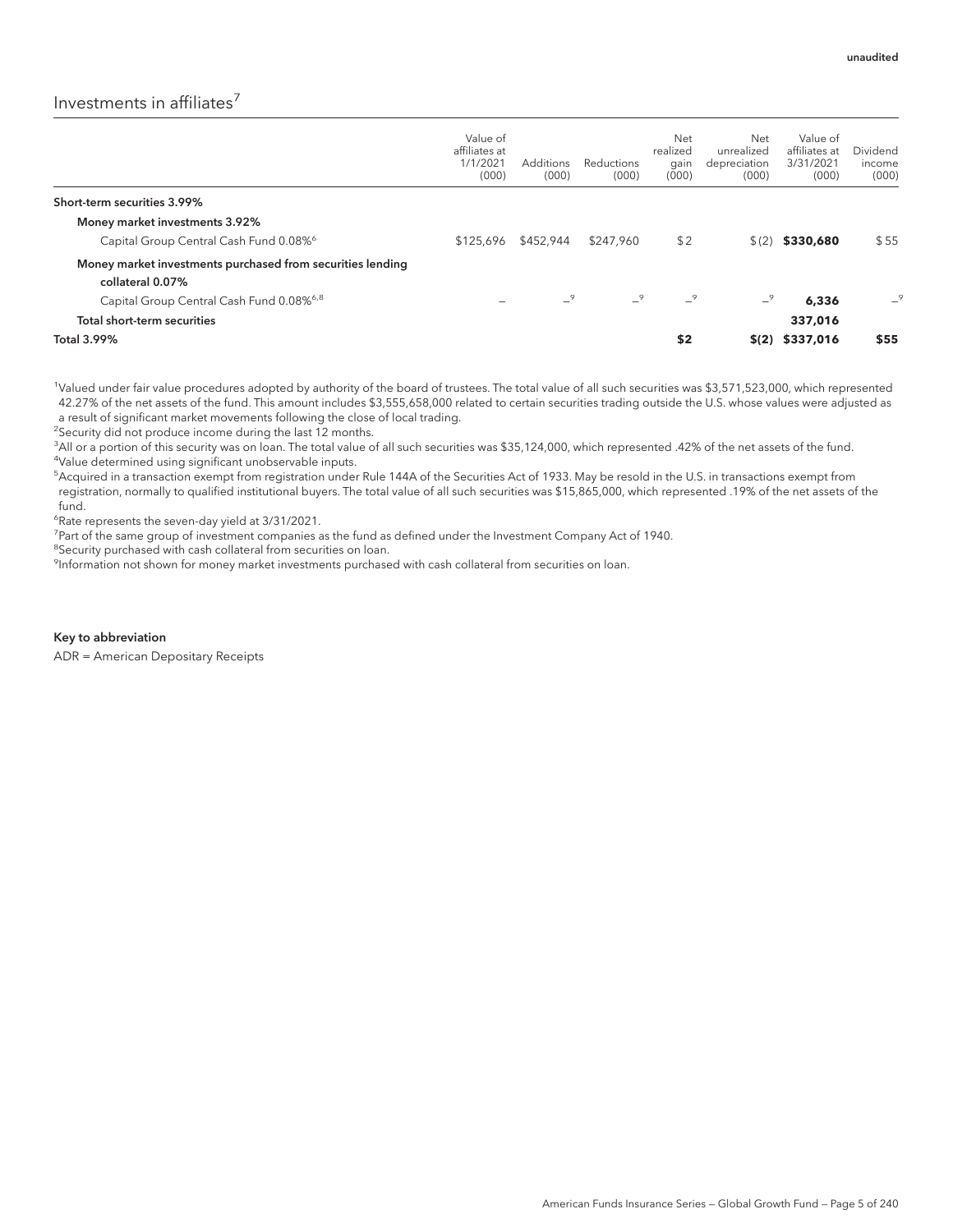## Global Small Capitalization Fund

Investment portfolio March 31, 2021

| Common stocks 95.00%                                         |            | Value     |
|--------------------------------------------------------------|------------|-----------|
| Information technology 23.59%                                | Shares     | (000)     |
| Cree, $Inc.1$                                                | 1,255,300  | \$135,736 |
| BE Semiconductor Industries NV <sup>2</sup>                  | 765,430    | 64,474    |
| Ceridian HCM Holding Inc. <sup>1</sup>                       | 730,900    | 61,593    |
| Net One Systems Co., Ltd. <sup>2</sup>                       | 1,800,725  | 57,891    |
| PAR Technology Corp. <sup>1,3</sup>                          | 732,482    | 47,912    |
| Unimicron Technology Corp. <sup>2</sup>                      | 14,281,000 | 46,011    |
| Kingdee International Software Group Co. Ltd. <sup>2</sup>   | 11,217,074 | 35,332    |
| Qorvo, Inc. <sup>1</sup>                                     | 190,000    | 34,713    |
| Silergy Corp. <sup>2</sup>                                   | 383,740    | 31,452    |
| Appfolio, Inc., Class A <sup>1</sup>                         | 216,580    | 30,627    |
| Inphi Corp. <sup>1</sup>                                     | 157,618    | 28,121    |
| Avast PLC <sup>2</sup>                                       | 4,435,443  | 27,888    |
| Bentley Systems, Inc., Class B                               | 563,300    | 26,436    |
| SimCorp AS <sup>2</sup>                                      | 204,350    | 25,294    |
| SUMCO Corp. <sup>2</sup>                                     | 999,000    | 23,080    |
| MACOM Technology Solutions Holdings, Inc. <sup>1</sup>       | 380,000    | 22,048    |
| Smartsheet Inc., Class $A1$                                  | 337,600    | 21,579    |
| Nordic Semiconductor ASA <sup>1,2</sup>                      | 1,196,967  | 21,459    |
| Globant SA <sup>1</sup>                                      | 101,000    | 20,969    |
| Avalara, Inc. <sup>1</sup>                                   | 154,419    | 20,604    |
| Network International Holdings PLC <sup>1,2</sup>            | 3,434,882  | 19,588    |
| Pegasystems Inc.                                             | 169,591    | 19,391    |
| Euronet Worldwide, Inc. <sup>1</sup>                         | 140,000    | 19,362    |
| Al inside Inc. <sup>1,2,3</sup>                              | 59,213     | 19,103    |
| Tanla Platforms Ltd. <sup>2</sup>                            | 1,677,291  | 18,758    |
| LEM Holding SA <sup>2</sup>                                  | 9,570      | 18,490    |
| Olo, Inc., Class A <sup>1</sup>                              | 674,270    | 17,794    |
| Carel Industries SpA <sup>2</sup>                            | 846,751    | 17,238    |
| BTRS Holdings Inc., Class A <sup>1</sup>                     | 1,140,000  | 16,496    |
| ON Semiconductor Corp. <sup>1</sup>                          | 395,000    | 16,436    |
| Silicon Laboratories Inc. <sup>1</sup>                       | 115,900    | 16,350    |
| Keywords Studios PLC <sup>1,2</sup>                          | 440,000    | 15,620    |
| Anaplan, Inc. <sup>1</sup>                                   | 285,933    | 15,397    |
| Nuance Communications, Inc. <sup>1</sup>                     | 342,400    | 14,942    |
| SHIFT Inc. <sup>1,2</sup>                                    | 121,200    | 14,441    |
| Aspen Technology, Inc. <sup>1</sup>                          | 93,100     | 13,437    |
| Oneconnect Financial Technology Co., Ltd. (ADR) <sup>1</sup> | 851,236    | 12,581    |
| Lightspeed POS Inc., subordinate voting shares <sup>1</sup>  | 189,205    | 11,884    |
| Asana, Inc., Class A <sup>1</sup>                            | 415,300    | 11,869    |
| Bechtle AG, non-registered shares <sup>2</sup>               | 62,951     | 11,805    |
| Cognex Corp.                                                 | 136,300    | 11,311    |
| Alteryx, Inc., Class A <sup>1</sup>                          | 125,000    | 10,370    |
| Computer Services, Inc.                                      | 163,500    | 9,646     |
| Trustpilot AS <sup>1,2</sup>                                 | 2,573,727  | 9,402     |
| Rapid7, Inc. <sup>1</sup>                                    | 121,000    | 9,028     |
| C3.ai, Inc., Class A <sup>1,3</sup>                          | 133,326    | 8,787     |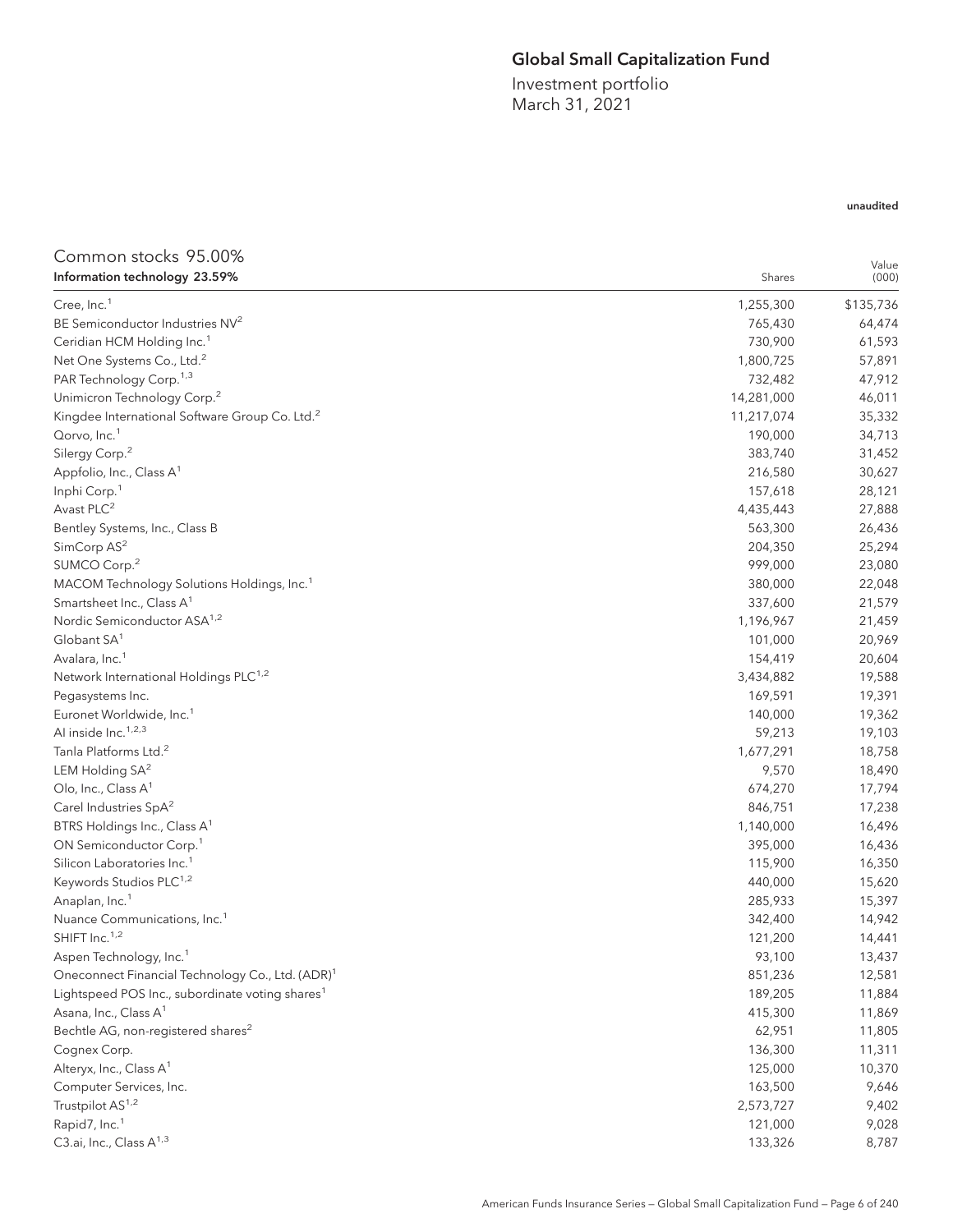#### unaudited

Value

## Common stocks (continued)

| Information technology (continued)                                         | Shares    | (000)       |
|----------------------------------------------------------------------------|-----------|-------------|
| Globalwafers Co., Ltd. <sup>2</sup>                                        | 311,000   | \$<br>8,270 |
| SINBON Electronics Co., Ltd. <sup>1,2</sup>                                | 857,000   | 7,979       |
| INFICON Holding AG <sup>2</sup>                                            | 7,397     | 7,773       |
| Pexip Holding ASA <sup>1,2,3</sup>                                         | 676,082   | 7,565       |
| ALTEN SA, non-registered shares <sup>1,2</sup>                             | 62,181    | 7,301       |
| Alignment Healthcare, Inc. <sup>1</sup>                                    | 322,800   | 7,079       |
| MongoDB, Inc., Class $A^1$                                                 | 25,000    | 6,686       |
| Appen Ltd. <sup>2</sup>                                                    | 500,700   | 6,053       |
| Okta, Inc., Class A <sup>1</sup>                                           | 27,263    | 6,010       |
| Megaport Ltd. <sup>1,2</sup>                                               | 650,000   | 5,518       |
| BigCommerce Holdings, Inc., Series 1 <sup>1</sup>                          | 90,000    | 5,202       |
| Renishaw PLC <sup>2</sup>                                                  | 51,895    | 4,584       |
| Coupa Software Inc. <sup>1</sup>                                           | 18,000    | 4,581       |
| Appier Group, Inc. <sup>1,2</sup>                                          | 239,900   | 3,488       |
| JFrog Ltd. <sup>1</sup>                                                    | 77,643    | 3,445       |
| Yangtze Optical Fibre and Cable Joint Stock Ltd. Co., Class H <sup>2</sup> | 1,334,000 | 1,697       |
| Yotpo Ltd. <sup>1,2,4,5,6</sup>                                            | 678,736   | 1,418       |
| Nuvei Corp., subordinate voting shares <sup>1</sup>                        | 4,439     | 268         |
|                                                                            |           | 1,257,662   |

### Health care 21.41%

| Insulet Corp. <sup>1</sup>                                    | 524,329   | 136,808 |
|---------------------------------------------------------------|-----------|---------|
| Haemonetics Corp. <sup>1</sup>                                | 796,700   | 88,442  |
| CanSino Biologics Inc., Class H <sup>1,2</sup>                | 2,132,400 | 80,971  |
| Allakos Inc. <sup>1</sup>                                     | 586,080   | 67,270  |
| Applied Molecular Transport Inc. <sup>1</sup>                 | 1,262,088 | 55,544  |
| Notre Dame Intermédica Participações SA                       | 3,615,264 | 53,182  |
| Mani, Inc. <sup>2</sup>                                       | 1,808,129 | 45,531  |
| Health Catalyst, Inc. <sup>1</sup>                            | 922,700   | 43,155  |
| Integra LifeSciences Holdings Corp. <sup>1</sup>              | 587,999   | 40,625  |
| New Frontier Health Corp., Class A <sup>1,6</sup>             | 2,680,000 | 30,284  |
| New Frontier Health Corp., Class A <sup>1</sup>               | 742,000   | 8,385   |
| WuXi Biologics (Cayman) Inc. <sup>1,2</sup>                   | 2,937,500 | 37,054  |
| PRA Health Sciences, Inc. <sup>1</sup>                        | 232,322   | 35,622  |
| Kronos Bio, Inc. <sup>1,2,6</sup>                             | 619,195   | 17,761  |
| Kronos Bio, Inc. <sup>1</sup>                                 | 387,795   | 11,351  |
| Globus Medical, Inc., Class A <sup>1</sup>                    | 447,600   | 27,603  |
| Ocumension Therapeutics <sup>1,2,3</sup>                      | 9,298,466 | 27,567  |
| Cortexyme, Inc. <sup>1</sup>                                  | 759,458   | 27,363  |
| Max Healthcare Institute Ltd. <sup>1,2</sup>                  | 9,064,851 | 25,616  |
| Ultragenyx Pharmaceutical Inc. <sup>1</sup>                   | 206,663   | 23,531  |
| CompuGroup Medical SE & Co. KGaA <sup>2</sup>                 | 277,700   | 23,465  |
| Allogene Therapeutics, Inc. <sup>1</sup>                      | 620,437   | 21,901  |
| GVS $SpA^{1,2}$                                               | 1,350,919 | 21,248  |
| CONMED Corp.                                                  | 148,708   | 19,420  |
| Nevro Corp. <sup>1</sup>                                      | 131,205   | 18,303  |
| Guardant Health, Inc. <sup>1</sup>                            | 119,227   | 18,200  |
| iRhythm Technologies, Inc. <sup>1</sup>                       | 117,320   | 16,291  |
| Amplifon SpA <sup>1,2</sup>                                   | 384,374   | 14,330  |
| Shandong Pharmaceutical Glass Co., Ltd., Class A <sup>2</sup> | 2,180,508 | 13,231  |
| Ambu AS, Class B, non-registered shares <sup>2</sup>          | 266,155   | 12,502  |
| NuCana PLC (ADR) <sup>1,3</sup>                               | 2,356,233 | 11,758  |
| Medincell SA <sup>1,2,3</sup>                                 | 809,800   | 11,113  |
| AddLife AB, Class B <sup>2</sup>                              | 457,682   | 8,223   |
| Madrigal Pharmaceuticals, Inc. <sup>1</sup>                   | 61,425    | 7,185   |

American Funds Insurance Series — Global Small Capitalization Fund — Page 7 of 240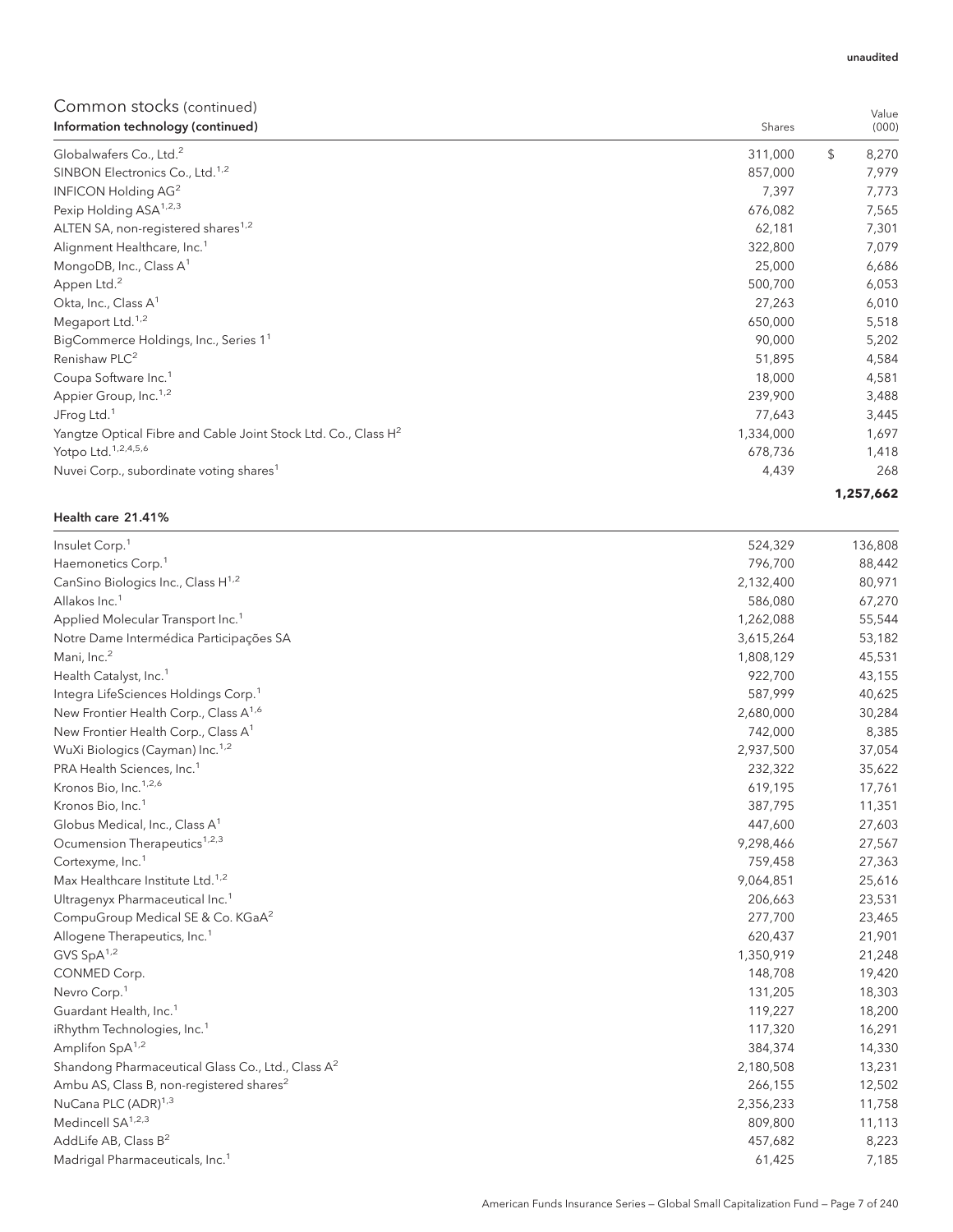| Health care (continued)                          | Shares  | (000)       |
|--------------------------------------------------|---------|-------------|
| BioMarin Pharmaceutical Inc. <sup>1</sup>        | 92,000  | \$<br>6,947 |
| Encompass Health Corp.                           | 79,000  | 6,470       |
| New Horizon Health Ltd. <sup>1,2</sup>           | 788,900 | 5,906       |
| Arjo AB, Class $B^2$                             | 765,000 | 5,699       |
| Bachem Holding AG, Class B <sup>2</sup>          | 12.680  | 5,435       |
| Innovage Holding Corp. <sup>1</sup>              | 169,600 | 4,374       |
| Lucira Health, Inc. <sup>1</sup>                 | 223.129 | 2,700       |
| Uniphar PLC <sup>2</sup>                         | 792,432 | 2,379       |
| Hutchison China MediTech Ltd. (ADR) <sup>1</sup> | 26,800  | 757         |
| NMC Health PLC <sup>1,2,4</sup>                  | 219,652 | 3           |
|                                                  |         | 1,141,505   |

### Consumer discretionary 17.86%

| Shop Apotheke Europe NV, non-registered shares <sup>1,2</sup> | 282,300    | 61,583 |
|---------------------------------------------------------------|------------|--------|
| Thor Industries, Inc.                                         | 424,100    | 57,143 |
| Wyndham Hotels & Resorts, Inc.                                | 808,069    | 56,387 |
| Lands' End, Inc. <sup>1,7</sup>                               | 2,100,000  | 52,101 |
| Helen of Troy Ltd. <sup>1</sup>                               | 207,200    | 43,649 |
| Coursera, Inc. <sup>1,2,6</sup>                               | 975,534    | 37,753 |
| Coursera, Inc. <sup>1</sup>                                   | 111,000    | 4,995  |
| Mattel, Inc. <sup>1</sup>                                     | 2,100,069  | 41,833 |
| YETI Holdings, Inc. <sup>1</sup>                              | 557,303    | 40,243 |
| Five Below, Inc. <sup>1</sup>                                 | 199,700    | 38,101 |
| Entain PLC <sup>1,2</sup>                                     | 1,648,600  | 34,513 |
| Evolution Gaming Group AB <sup>2</sup>                        | 233,015    | 34,322 |
| Kindred Group PLC (SDR) <sup>2</sup>                          | 1,806,800  | 31,761 |
| Tube Investments of India Ltd. <sup>2</sup>                   | 1,700,000  | 27,834 |
| Skechers USA, Inc., Class A <sup>1</sup>                      | 550,000    | 22,940 |
| Tongcheng-Elong Holdings Ltd. <sup>1,2</sup>                  | 10,084,800 | 22,837 |
| At Home Group Inc. <sup>1</sup>                               | 783,185    | 22,477 |
| zooplus AG, non-registered shares <sup>1,2</sup>              | 73,985     | 21,130 |
| Everi Holdings Inc. <sup>1</sup>                              | 1,402,353  | 19,787 |
| Inchcape PLC <sup>2</sup>                                     | 1,871,000  | 19,389 |
| SSP Group PLC <sup>1,2</sup>                                  | 3,369,862  | 17,304 |
| Arco Platform Ltd., Class A <sup>1</sup>                      | 638,725    | 16,185 |
| Melco International Development Ltd. <sup>2</sup>             | 7,826,000  | 16,003 |
| Just Eat Takeaway (EUR denominated) <sup>1,2</sup>            | 157,979    | 14,602 |
| TopBuild Corp. <sup>1</sup>                                   | 69,627     | 14,582 |
| Musti Group Oyj <sup>2</sup>                                  | 436,550    | 14,106 |
| Basic-Fit NV <sup>1,2</sup>                                   | 332,417    | 12,805 |
| Bright Horizons Family Solutions Inc. <sup>1</sup>            | 74,300     | 12,739 |
| IDP Education Ltd. <sup>2</sup>                               | 691,561    | 12,600 |
| Purple Innovation, Inc., Class A <sup>1</sup>                 | 390,000    | 12,344 |
| Leslie's, Inc. <sup>1</sup>                                   | 472,809    | 11,579 |
| Cie. Plastic Omnium SA <sup>2</sup>                           | 308,912    | 11,321 |
| Patrick Industries, Inc.                                      | 131,700    | 11,195 |
| B2W - Cia. Digital, ordinary nominative <sup>1</sup>          | 1,010,093  | 10,902 |
| Thule Group AB <sup>2</sup>                                   | 219,800    | 9,537  |
| Cairn Homes PLC <sup>1,2</sup>                                | 6,829,200  | 8,343  |
| Countryside Properties PLC <sup>1,2</sup>                     | 977,700    | 6,850  |
| frontdoor, inc. <sup>1</sup>                                  | 124,700    | 6,703  |
| Zhongsheng Group Holdings Ltd. <sup>2</sup>                   | 938,500    | 6,616  |
| Elior Group SA <sup>2</sup>                                   | 882,500    | 6,554  |
| Asbury Automotive Group, Inc. <sup>1</sup>                    | 31,861     | 6,261  |
| Desenio Group AB <sup>1,2</sup>                               | 591,400    | 5,756  |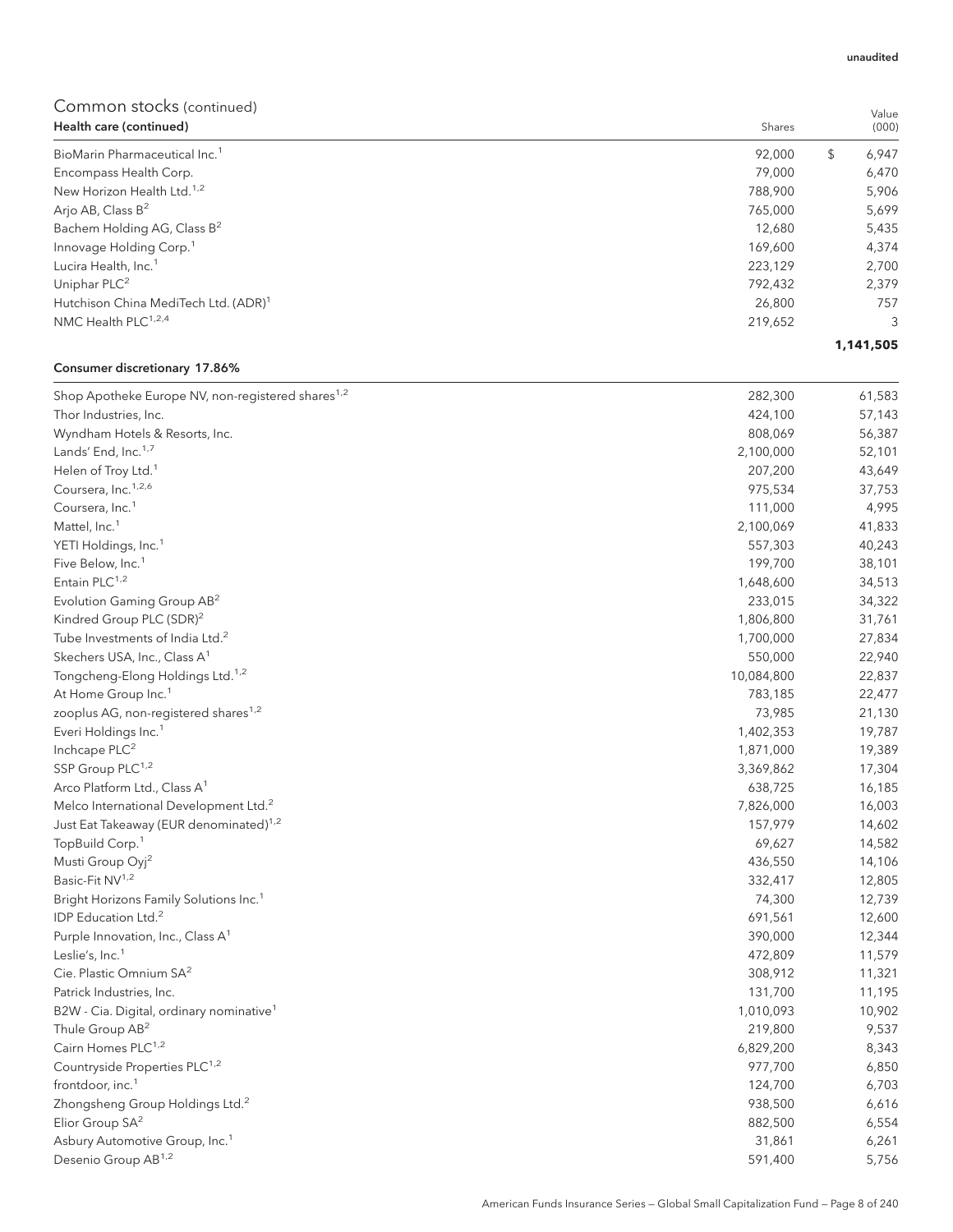| Consumer discretionary (continued)                     | Shares  | (000)   |
|--------------------------------------------------------|---------|---------|
| Sonans Gruppen AS <sup>1,2</sup>                       | 802.602 | 5.215   |
| Dalata Hotel Group PLC <sup>1,2</sup>                  | 800,000 | 4,026   |
| Food & Life Companies Ltd. <sup>2</sup>                | 71.771  | 3,181   |
| OneSpaWorld Holdings Ltd.                              | 245,538 | 2,615   |
| DraftKings Inc., Class A <sup>1</sup>                  | 16.755  | 1.028   |
| China Zenix Auto International Ltd. (ADR) <sup>1</sup> | 428,500 | 171     |
|                                                        |         | 951,901 |

## Industrials 14.10%

| Nihon M&A Center Inc. <sup>2</sup>                                    | 2,568,584<br>69,745  |
|-----------------------------------------------------------------------|----------------------|
| $IMCD$ $NV2$                                                          | 285,600<br>39,694    |
| Boyd Group Services Inc.                                              | 233,326<br>39,536    |
| Stericycle, Inc. <sup>1</sup>                                         | 560,931<br>37,868    |
| International Container Terminal Services, Inc. <sup>2</sup>          | 14,412,500<br>35,962 |
| Bingo Industries Ltd. <sup>2,3</sup>                                  | 14,571,008<br>33,511 |
| Meggitt PLC <sup>1,2</sup>                                            | 5,035,900<br>33,156  |
| Shoals Technologies Group, Inc., Class A <sup>1</sup>                 | 849,500<br>29,546    |
| Instalco $AB^2$                                                       | 730,713<br>26,734    |
| Interpump Group SpA <sup>2</sup>                                      | 447,000<br>22,529    |
| Japan Elevator Service Holdings Co., Ltd. <sup>2</sup>                | 970,400<br>20,941    |
| Wizz Air Holdings PLC <sup>1,2</sup>                                  | 294,200<br>19,564    |
| Diploma PLC <sup>2</sup>                                              | 556,200<br>19,542    |
| Avon Rubber PLC <sup>2</sup>                                          | 383,500<br>16,711    |
| Melrose Industries PLC <sup>1,2</sup>                                 | 7,236,000<br>16,654  |
| Nolato AB, Class B <sup>1,2</sup>                                     | 185,100<br>16,489    |
| Alfen NV <sup>1,2</sup>                                               | 193,371<br>15,982    |
| Fasadgruppen Group AB <sup>1,2</sup>                                  | 1,226,704<br>15,872  |
| Granite Construction Inc.                                             | 393,700<br>15,846    |
| VAT Group AG <sup>2</sup>                                             | 54,940<br>15,399     |
| Guangzhou Baiyun International Airport Co. Ltd., Class A <sup>2</sup> | 7,215,639<br>14,716  |
| Centre Testing International Group Co., Ltd. <sup>2</sup>             | 3,266,269<br>14,225  |
| Marel hf. <sup>2</sup>                                                | 1,971,482<br>13,402  |
| Han's Laser Technology Industry Group Co., Ltd., Class A <sup>2</sup> | 2,037,982<br>13,211  |
| Cleanaway Waste Management Ltd. <sup>2</sup>                          | 7,580,970<br>12,700  |
| Woodward, Inc.                                                        | 105,000<br>12,666    |
| CAE Inc.                                                              | 375,000<br>10,686    |
| Rumo SA <sup>1</sup>                                                  | 2,833,057<br>10,192  |
| Matson, Inc.                                                          | 150,400<br>10,032    |
| Montrose Environmental Group, Inc. <sup>1</sup>                       | 190,800<br>9,576     |
| Cargotec Corp., Class B, non-registered shares <sup>2</sup>           | 160,222<br>8,663     |
| IAA, Inc. <sup>1</sup>                                                | 141,750<br>7,816     |
| Addtech AB, Class B <sup>2</sup>                                      | 497,200<br>7,400     |
| Cummins India Ltd. <sup>2</sup>                                       | 550,000<br>6,927     |
| Atlas Corp.                                                           | 500,000<br>6,825     |
| Vicor Corp., Class A <sup>1</sup>                                     | 70,628<br>6,005      |
| Kajaria Ceramics Ltd. <sup>2</sup>                                    | 450,000<br>5,719     |
| BWX Technologies, Inc.                                                | 85,000<br>5,605      |
| LIXIL Corp. <sup>2</sup>                                              | 196,500<br>5,476     |
| Imperial Logistics Ltd. <sup>2</sup>                                  | 1,643,000<br>5,265   |
| Sitowise Group PLC <sup>1,2</sup>                                     | 5,095<br>512,300     |
| Nitto Boseki Co., Ltd. <sup>2,3</sup>                                 | 132,500<br>4,832     |
| BELIMO Holding AG <sup>2</sup>                                        | 4,229<br>523         |
| Howden Joinery Group PLC <sup>2</sup>                                 | 397,956<br>4,023     |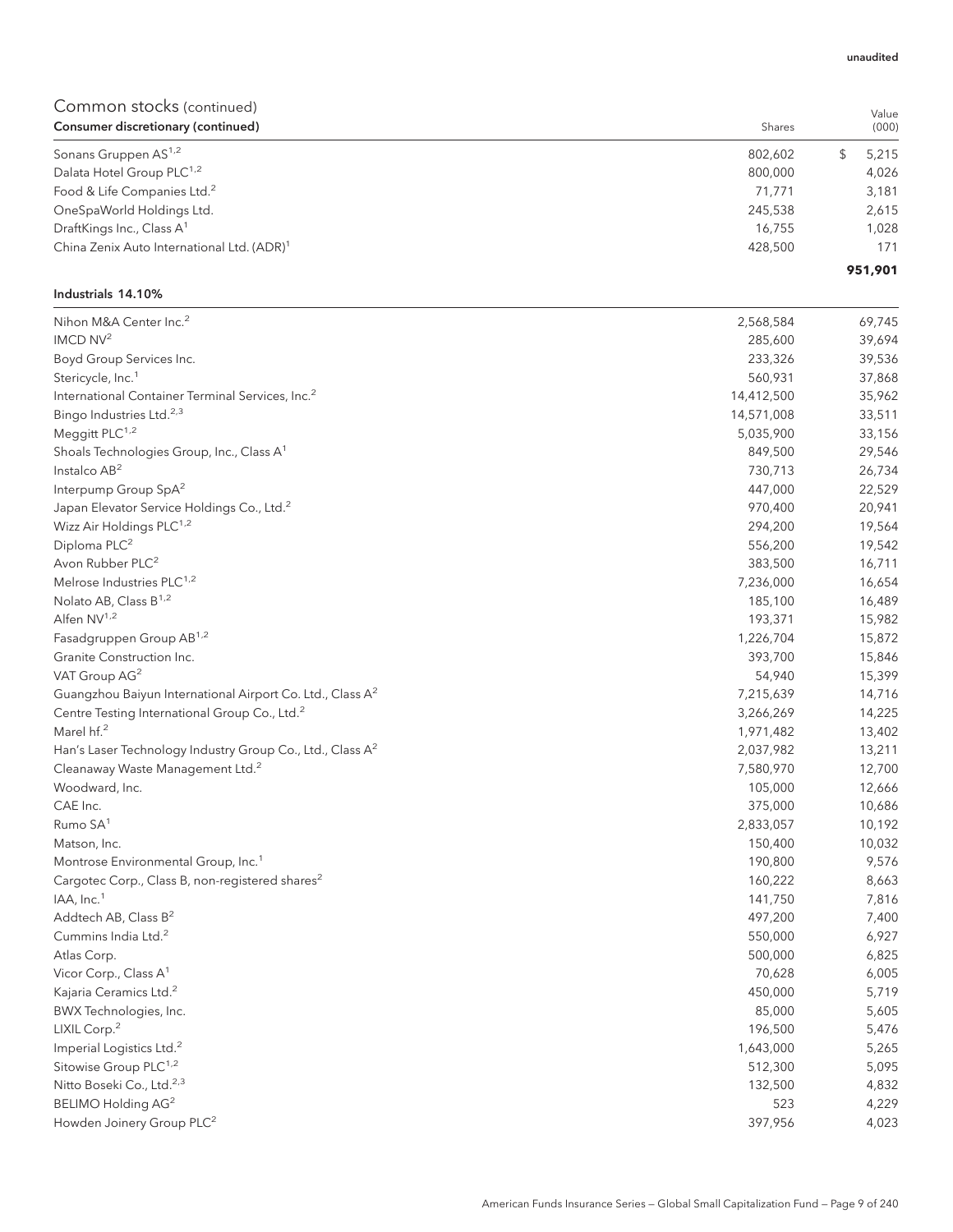| Common stocks (continued)                                   |            | Value       |
|-------------------------------------------------------------|------------|-------------|
| Industrials (continued)                                     | Shares     | (000)       |
| McPhy Energy SA <sup>1,2,3</sup>                            | 74,800     | \$<br>2,861 |
| The AZEK Company Inc., Class A <sup>1</sup>                 | 54,400     | 2,288       |
|                                                             |            | 751,716     |
| Financials 6.97%                                            |            |             |
| Trupanion, Inc. <sup>1</sup>                                | 578,992    | 44,125      |
| Janus Henderson Group PLC                                   | 1,367,400  | 42,595      |
| Star Health & Allied Insurance Co., Ltd. <sup>1,2,4,5</sup> | 6,037,336  | 40,376      |
| Live Oak Bancshares, Inc.                                   | 579,250    | 39,673      |
| Cholamandalam Investment and Finance Co., Ltd. <sup>2</sup> | 3,073,827  | 23,567      |
| Eurobank Ergasias Services and Holdings SA <sup>1,2</sup>   | 26,603,836 | 22,557      |
| South State Corp.                                           | 283,300    | 22,242      |
| East West Bancorp, Inc.                                     | 287,300    | 21,203      |
| Stifel Financial Corp.                                      | 271,050    | 17,363      |
| Capitec Bank Holdings Ltd. <sup>1,2</sup>                   | 179,400    | 17,260      |
| Indian Energy Exchange Ltd. <sup>2</sup>                    | 3,150,000  | 14,348      |
| Aavas Financiers Ltd. <sup>1,2</sup>                        | 427,927    | 14,184      |
| Independent Bank Group, Inc.                                | 192,300    | 13,892      |
| IIFL Wealth Management Ltd. <sup>2</sup>                    | 677,558    | 11,490      |
| Multi Commodity Exchange of India Ltd. <sup>2</sup>         | 369,000    | 7,638       |
| Essent Group Ltd.                                           | 112,944    | 5,364       |
| SiriusPoint Ltd. <sup>1</sup>                               | 492,500    | 5,009       |
| Linklogis Inc., Class B <sup>1,2</sup>                      | 1,811,500  | 4,096       |
| <b>BOK Financial Corp.</b>                                  | 20,200     | 1,804       |
| Fanhua Inc. (ADR)                                           | 106,900    | 1,489       |
| Huize Holding Ltd. (ADR) <sup>1</sup>                       | 90,620     | 759         |
| Cullen/Frost Bankers, Inc.                                  | 3,500      | 381         |

### Communication services 2.60%

|                                                                          |           | 138,589 |
|--------------------------------------------------------------------------|-----------|---------|
| Cardlytics, Inc. <sup>1</sup>                                            | 16,500    | 1,810   |
| Zee Entertainment Enterprises Ltd. <sup>2</sup>                          | 1.398.700 | 3,899   |
| Euskaltel, SA, non-registered shares <sup>2</sup>                        | 455,063   | 5,923   |
| Daily Mail and General Trust PLC, Class A, nonvoting shares <sup>2</sup> | 511,400   | 6,400   |
| Kamakura Shinsho, Ltd. <sup>2</sup>                                      | 677,700   | 7,855   |
| Square Enix Holdings Co., Ltd. <sup>2</sup>                              | 143,200   | 7,968   |
| New York Times Co., Class A                                              | 259.500   | 13,136  |
| Boat Rocker Media Inc. <sup>1,7</sup>                                    | 1,890,000 | 13,536  |
| Bandwidth Inc., Class A <sup>1</sup>                                     | 112.900   | 14.309  |
| Capcom Co., Ltd. <sup>2</sup>                                            | 453.600   | 14.789  |
| DouYu International Holdings Ltd. (ADR) <sup>1</sup>                     | 2,348,274 | 24,446  |
| Skillz Inc., Class A <sup>1,2,6</sup>                                    | 1,399,676 | 24,518  |
|                                                                          |           |         |

#### Materials 2.28%

| Nanofilm Technologies International Ltd. <sup>1,2</sup> | 8,615,000 | 32,148 |
|---------------------------------------------------------|-----------|--------|
| Lundin Mining Corp.                                     | 2,499,936 | 25.721 |
| PI Industries Ltd. <sup>2</sup>                         | 758.167   | 23.447 |
| Navin Fluorine International Ltd. <sup>2</sup>          | 445,388   | 16,800 |
| Vidrala, SA, non-registered shares <sup>2</sup>         | 67.694    | 7.437  |
| SK Materials Co., Ltd. <sup>2</sup>                     | 16,400    | 4,525  |
| ACC Ltd. $2$                                            | 162.209   | 4.235  |
| LANXESS AG <sup>2</sup>                                 | 54,500    | 4.017  |

**371,415**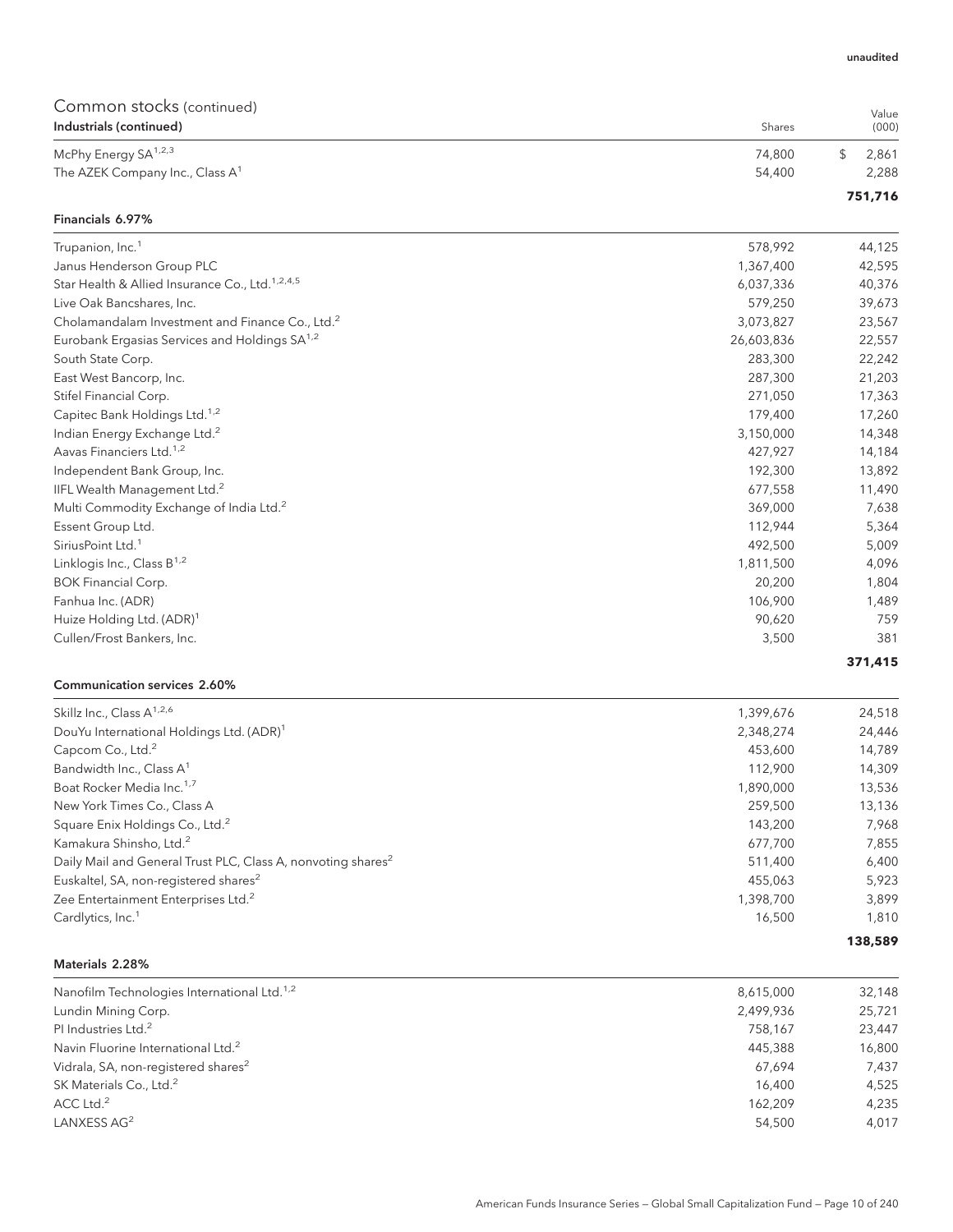| Common stocks (continued)<br>Materials (continued)                                  | Shares             | Value<br>(000) |
|-------------------------------------------------------------------------------------|--------------------|----------------|
| Arkema $SA2$                                                                        | 15,200             | \$<br>1,842    |
| APL Apollo Tubes Ltd. <sup>1,2</sup>                                                | 59,070             | 1,133          |
|                                                                                     |                    | 121,305        |
| Consumer staples 2.13%                                                              |                    |                |
| Freshpet, Inc. <sup>1</sup>                                                         | 300,695            | 47,753         |
| Grocery Outlet Holding Corp. <sup>1</sup>                                           | 911,400            | 33,622         |
| AAKAB <sup>2</sup>                                                                  | 485,760            | 10,997         |
| Hilton Food Group PLC <sup>2</sup><br>Froy ASA <sup>1,2</sup>                       | 586,277<br>873,400 | 8,681          |
| Vector Group Ltd.                                                                   | 231,904            | 6,229<br>3,235 |
| Raia Drogasil SA, ordinary nominative                                               | 445,000            | 1,981          |
| Zur Rose Group AG <sup>1,2</sup>                                                    | 3,131              | 1,176          |
|                                                                                     |                    |                |
| Real estate 2.11%                                                                   |                    | 113,674        |
| Altus Group Ltd.                                                                    | 939,007            | 45,161         |
| Embassy Office Parks REIT <sup>2</sup>                                              | 5,189,400          | 23,134         |
| MGM Growth Properties LLC REIT, Class A                                             | 500,000            | 16,310         |
| JHSF Participações SA                                                               | 9,099,476          | 11,252         |
| WHA Corp. PCL <sup>2</sup>                                                          | 59,416,400         | 6,633          |
| Mindspace Business Parks REIT <sup>2</sup>                                          | 1,250,000          | 5,043          |
| Mitre Realty Empreendimentos e Participações SA <sup>1</sup>                        | 1,955,500          | 4,412          |
| DoubleDragon Properties Corp. <sup>1,2</sup>                                        | 2,629,085          | 716            |
|                                                                                     |                    | 112,661        |
| Utilities 1.29%                                                                     |                    |                |
| ENN Energy Holdings Ltd. <sup>2</sup>                                               | 4,026,200          | 64,677         |
| Neoenergia SA                                                                       | 1,397,389          | 4,134          |
|                                                                                     |                    | 68,811         |
| Energy 0.66%                                                                        |                    |                |
| Pioneer Natural Resources Company                                                   | 114,558            | 18,194         |
| Venture Global LNG, Inc., Series C <sup>1,2,4,5,6</sup>                             | 2,760              | 11,855         |
| NuVista Energy Ltd. <sup>1</sup>                                                    | 1,325,000          | 2,499          |
| Aegis Logistics Ltd. <sup>2</sup>                                                   | 525,985            | 2,151          |
| Helmerich & Payne, Inc.                                                             | 7,700              | 208            |
|                                                                                     |                    | 34,907         |
| Total common stocks (cost: \$2,895,914,000)                                         |                    | 5,064,146      |
|                                                                                     |                    |                |
| Preferred securities 1.96%<br>Information technology 1.49%                          |                    |                |
| Marqeta, Inc., Series E-1, 8.00% noncumulative, preferred shares <sup>1,2,4,5</sup> | 1,859,092          | 36,624         |
| Avidxchange, Inc., Series F, preferred shares <sup>1,2,4,5</sup>                    | 492,864            | 24,156         |
| Gitlab Inc., Series E, preferred shares <sup>1,2,4,5</sup>                          | 297,916            | 11,917         |
| Yotpo Ltd., Series F, preferred shares <sup>1,2,4,5,6</sup>                         | 2,158,609          | 4,748          |
| Yotpo Ltd., Series B, preferred shares <sup>1,2,4,5,6</sup>                         | 287,894            | 602            |
| Yotpo Ltd., Series C, preferred shares <sup>1,2,4,5,6</sup>                         | 274,070            | 573            |
| Yotpo Ltd., Series A-1, preferred shares <sup>1,2,4,5,6</sup>                       | 183,819            | 384            |
| Yotpo Ltd., Series A, preferred shares <sup>1,2,4,5,6</sup>                         | 89,605             | 187            |
| Yotpo Ltd., Series C-1, preferred shares <sup>1,2,4,5,6</sup>                       | 75,980             | 159            |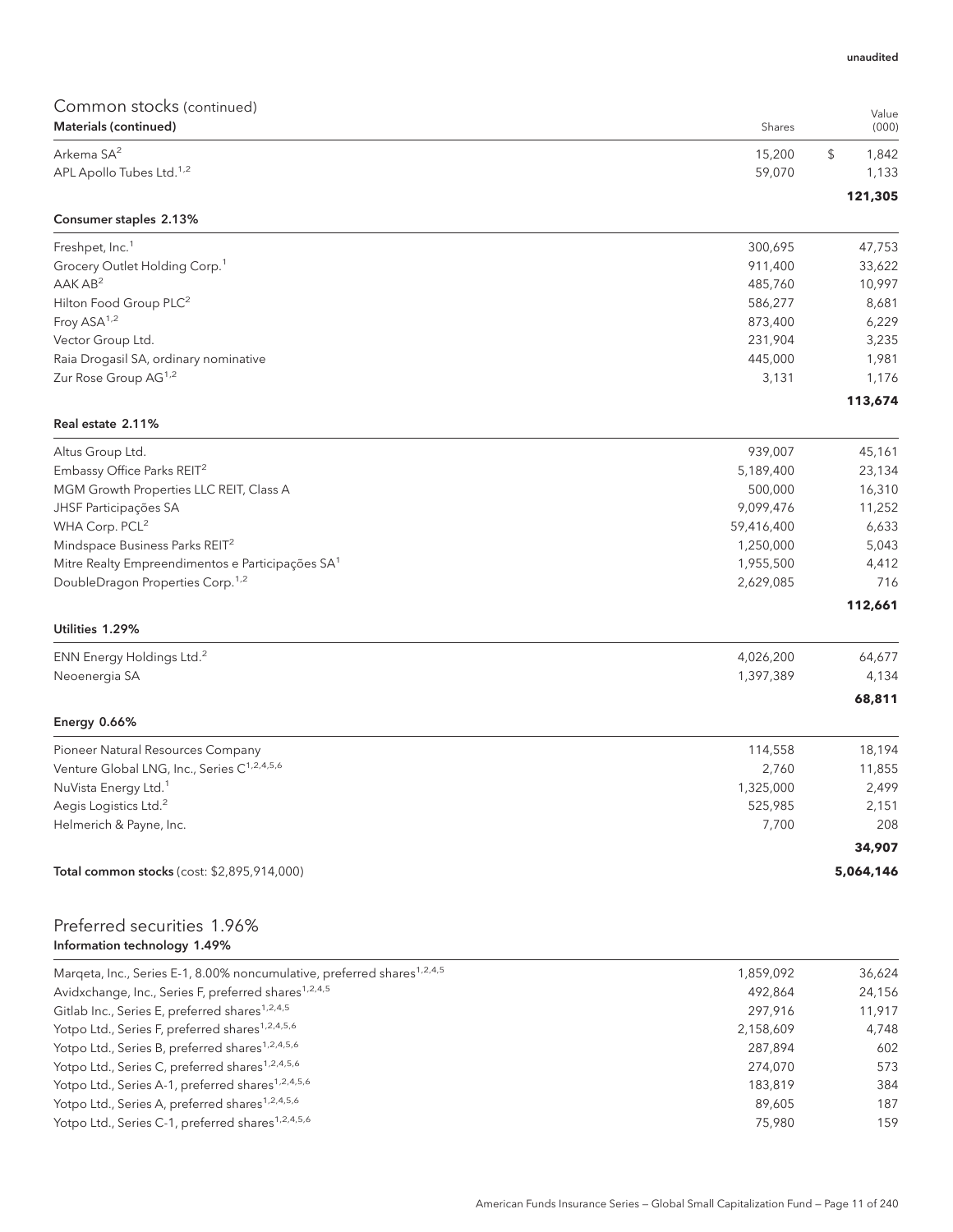| Preferred securities (continued)                                                          |           | Value       |
|-------------------------------------------------------------------------------------------|-----------|-------------|
| Information technology (continued)                                                        | Shares    | (000)       |
| Yotpo Ltd., Series D, preferred shares <sup>1,2,4,5,6</sup>                               | 42,368    | \$<br>88    |
| Yotpo Ltd., Series B-1, preferred shares <sup>1,2,4,5,6</sup>                             | 33,838    | 71          |
|                                                                                           |           | 79,509      |
| Industrials 0.32%                                                                         |           |             |
| Azul SA, preferred nominative shares (ADR) <sup>1</sup>                                   | 800,316   | 16,159      |
| Azul SA, preferred nominative shares <sup>1</sup>                                         | 109,500   | 736         |
|                                                                                           |           | 16,895      |
| Health care 0.15%                                                                         |           |             |
| PACT Pharma, Inc., Series C, 8.00% noncumulative, preferred shares <sup>1,2,4,5</sup>     | 2,931,405 | 8,231       |
| Total preferred securities (cost: \$68,863,000)                                           |           | 104,635     |
|                                                                                           |           |             |
| Rights & warrants 0.22%                                                                   |           |             |
| Information technology 0.15%                                                              |           |             |
| OPT Machine Vision Tech Co., Ltd., Class A, warrants, expire 2023 <sup>1,2,5,6</sup>      | 224,400   | 8,134       |
| Consumer staples 0.07%                                                                    |           |             |
|                                                                                           |           |             |
| Qingdao Richen Food Co., Ltd., Class A, warrants, expire 2022 <sup>1,2,5,6</sup>          | 345,000   | 3,631       |
| <b>Total rights &amp; warrants (cost: \$15,108,000)</b>                                   |           | 11,765      |
| Short-term securities 3.18%                                                               |           |             |
| Money market investments 2.99%                                                            |           |             |
| Capital Group Central Cash Fund 0.08% <sup>7,8</sup>                                      | 1,593,624 | 159,378     |
| Money market investments purchased from securities lending collateral 0.19%               |           |             |
| Goldman Sachs Financial Square Government Fund, Institutional Shares 0.03% <sup>8,9</sup> | 8,106,412 | 8,107       |
| Capital Group Central Cash Fund 0.08% <sup>7,8,9</sup>                                    | 19,735    | 1,979       |
|                                                                                           |           | 10,086      |
| Total short-term securities (cost: \$169,464,000)                                         |           | 169,464     |
| Total investment securities 100.36% (cost: \$3,149,349,000)                               |           | 5,350,010   |
| Other assets less liabilities (0.36)%                                                     |           | (19, 437)   |
| <b>Net assets 100.00%</b>                                                                 |           | \$5,330,573 |
|                                                                                           |           |             |

## Investments in affiliates $<sup>7</sup>$ </sup>

|                                     | Value of<br>affiliates at<br>1/1/2021<br>(000) | Additions<br>(000) | Reductions<br>(000)       | Net<br>realized<br>qain<br>(000) | Net<br>unrealized<br>appreciation<br>(depreciation)<br>(000) | Value of<br>affiliates at<br>3/31/2021<br>(000) | Dividend<br>income<br>(000) |
|-------------------------------------|------------------------------------------------|--------------------|---------------------------|----------------------------------|--------------------------------------------------------------|-------------------------------------------------|-----------------------------|
| Common stocks 1.23%                 |                                                |                    |                           |                                  |                                                              |                                                 |                             |
| Consumer discretionary 0.98%        |                                                |                    |                           |                                  |                                                              |                                                 |                             |
| Lands' End, Inc. <sup>1</sup>       | $$45,297$ \$                                   |                    | $-5$<br>$\qquad \qquad -$ | $S -$                            | \$6,804                                                      | \$52,101                                        | $s -$                       |
| Communication services 0.25%        |                                                |                    |                           |                                  |                                                              |                                                 |                             |
| Boat Rocker Media Inc. <sup>1</sup> | -                                              | 13,601             | $\overline{\phantom{m}}$  | $\overline{\phantom{0}}$         | (65)                                                         | 13,536                                          |                             |
| Total common stocks                 |                                                |                    |                           |                                  |                                                              | 65,637                                          |                             |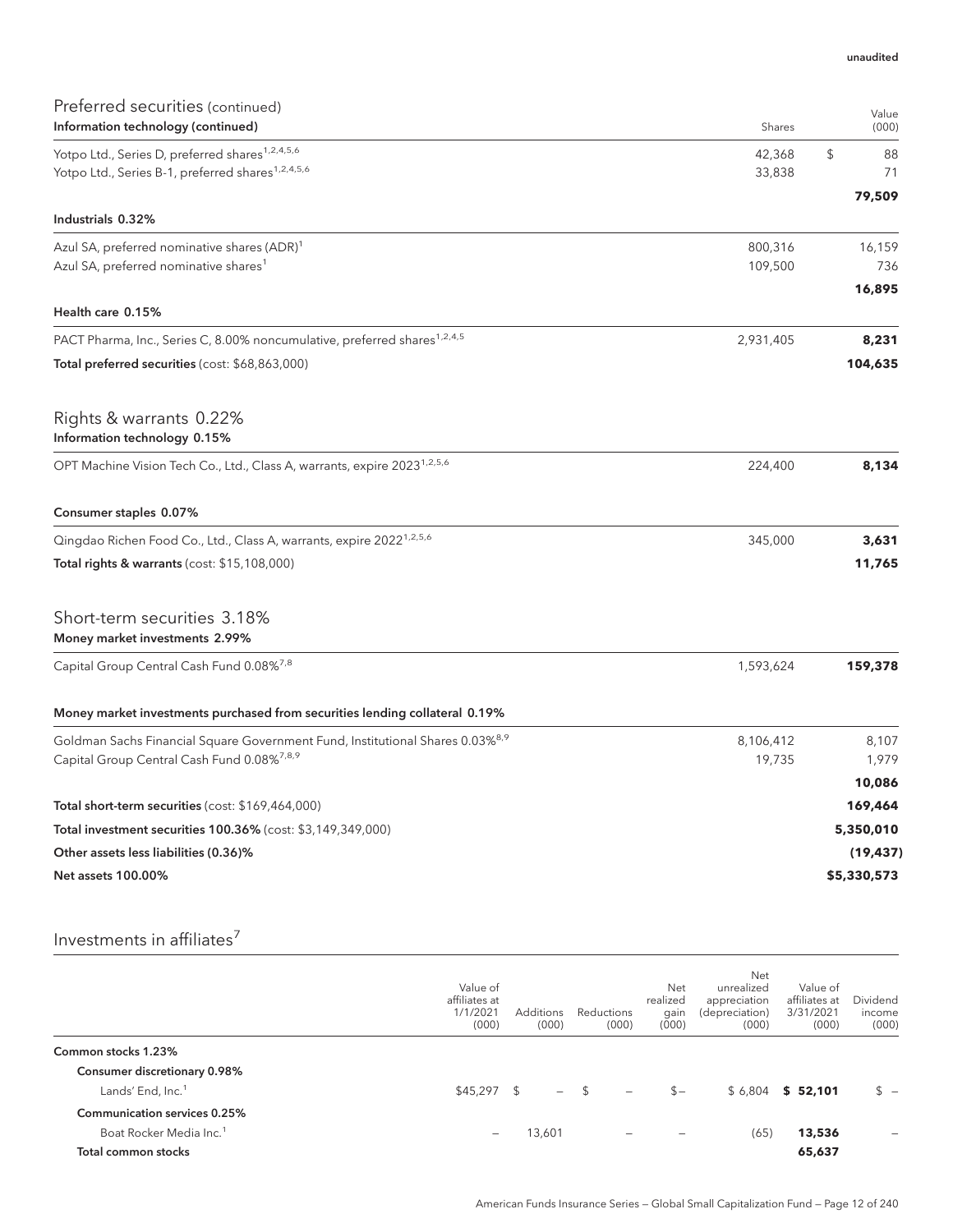## Investments in affiliates<sup>7</sup> (continued)

|                                                            | Value of<br>affiliates at<br>1/1/2021<br>(000) | Additions<br>(000) | Reductions<br>(000) | Net<br>realized<br>gain<br>(000) | unrealized<br>appreciation<br>(depreciation)<br>(000) | Net<br>Value of<br>affiliates at<br>3/31/2021<br>(000) | Dividend<br>income<br>(000) |
|------------------------------------------------------------|------------------------------------------------|--------------------|---------------------|----------------------------------|-------------------------------------------------------|--------------------------------------------------------|-----------------------------|
| Short-term securities 3.03%                                |                                                |                    |                     |                                  |                                                       |                                                        |                             |
| Money market investments 2.99%                             |                                                |                    |                     |                                  |                                                       |                                                        |                             |
| Capital Group Central Cash Fund 0.08% <sup>8</sup>         | \$15,136                                       | \$503,502          | \$359,260           | \$3                              | \$                                                    | \$159,378<br>(3)                                       | \$36                        |
| Money market investments purchased from securities lending |                                                |                    |                     |                                  |                                                       |                                                        |                             |
| collateral 0.04%                                           |                                                |                    |                     |                                  |                                                       |                                                        |                             |
| Capital Group Central Cash Fund 0.08% <sup>8,9</sup>       |                                                | $-10$              | $-10$               | $-10$                            |                                                       | $-10$<br>1,979                                         | $-10$                       |
| Total short-term securities                                |                                                |                    |                     |                                  |                                                       | 161,357                                                |                             |
| <b>Total 4.26%</b>                                         |                                                |                    |                     | \$3                              | \$6,736                                               | \$226,994                                              | \$36                        |

<sup>1</sup> Security did not produce income during the last 12 months.

2 Valued under fair value procedures adopted by authority of the board of trustees. The total value of all such securities was \$2,453,386,000, which represented 46.02% of the net assets of the fund. This amount includes \$2,216,101,000 related to certain securities trading outside the U.S. whose values were adjusted as a result of significant market movements following the close of local trading.

3 All or a portion of this security was on loan. The total value of all such securities was \$17,552,000, which represented .33% of the net assets of the fund. 4 Value determined using significant unobservable inputs.

5 Acquired through a private placement transaction exempt from registration under the Securities Act of 1933. May be subject to legal or contractual restrictions on resale. Further details on these holdings appear below.

6 Acquired in a transaction exempt from registration under Rule 144A or Section 4(2) of the Securities Act of 1933. May be resold in the U.S. in transactions exempt from registration, normally to qualified institutional buyers. The total value of all such securities was \$142,166,000, which represented 2.67% of the net assets of the fund.

7 Affiliate of the fund or part of the same group of investment companies as the fund, in each case as defined under the Investment Company Act of 1940. <sup>8</sup>Rate represents the seven-day yield at 3/31/2021.

<sup>9</sup>Security purchased with cash collateral from securities on loan.

<sup>10</sup>Information not shown for money market investments purchased with cash collateral from securities on loan.

| Private placement securities                                       | Acquisition<br>date | Cost<br>(000) | Value<br>(000) | Percent<br>of net<br>assets |
|--------------------------------------------------------------------|---------------------|---------------|----------------|-----------------------------|
| Star Health & Allied Insurance Co., Ltd.                           | 3/30/2021           | \$40,710      | \$40,376       | .76%                        |
| Margeta, Inc., Series E-1, 8.00% noncumulative, preferred shares   | 5/27/2020           | 15,500        | 36,624         | .69                         |
| Avidxchange, Inc., Series F, preferred shares                      | 12/26/2019          | 24,156        | 24,156         | .45                         |
| Gitlab Inc., Series E, preferred shares                            | 9/11/2019           | 5,550         | 11,917         | .22                         |
| Venture Global LNG, Inc., Series C                                 | 5/1/2015            | 8,280         | 11,855         | .22                         |
| PACT Pharma, Inc., Series C, 8.00% noncumulative, preferred shares | 2/7/2020            | 6,000         | 8,231          | .16                         |
| Yotpo Ltd., Series F, preferred shares                             | 2/25/2021           | 4,748         | 4,748          | .09                         |
| Yotpo Ltd.                                                         | 3/16/2021           | 1,418         | 1,418          | .03                         |
| Yotpo Ltd., Series B, preferred shares                             | 3/16/2021           | 602           | 602            | .01                         |
| Yotpo Ltd., Series C, preferred shares                             | 3/16/2021           | 573           | 573            | .01                         |
| Yotpo Ltd., Series A-1, preferred shares                           | 3/16/2021           | 384           | 384            | .01                         |
| Yotpo Ltd., Series A, preferred shares                             | 3/16/2021           | 187           | 187            | .00.                        |
| Yotpo Ltd., Series C-1, preferred shares                           | 3/16/2021           | 159           | 159            | .00.                        |
| Yotpo Ltd., Series D, preferred shares                             | 3/16/2021           | 89            | 88             | .00.                        |
| Yotpo Ltd., Series B-1, preferred shares                           | 3/16/2021           | 71            | 71             | .00                         |
| Total private placement securities                                 |                     | \$108,427     | \$141,389      | 2.65%                       |

#### Key to abbreviations

ADR = American Depositary Receipts EUR = Euros SDR = Swedish Depositary Receipts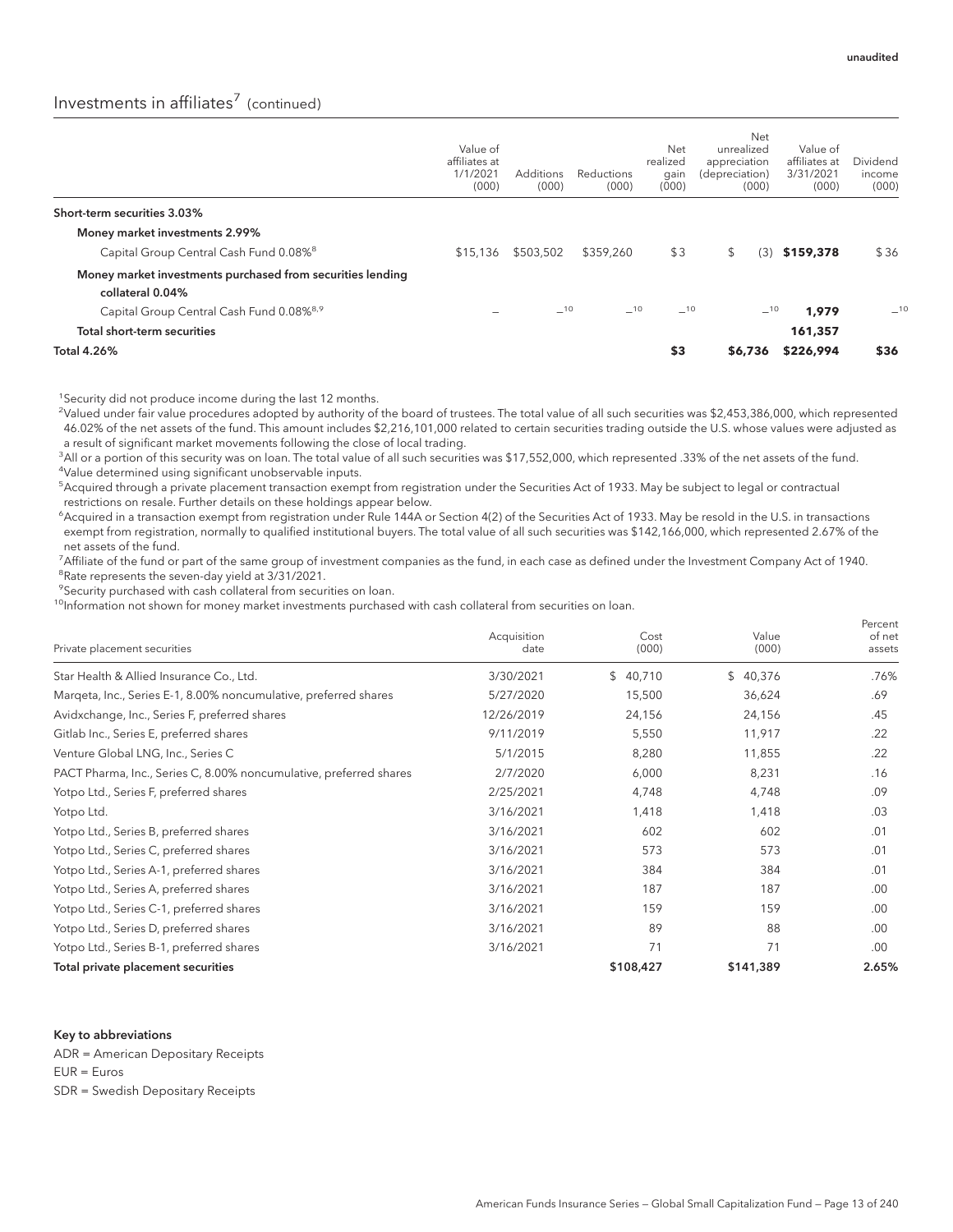## Growth Fund

Investment portfolio March 31, 2021

| Common stocks 96.82%                                          |            |                |
|---------------------------------------------------------------|------------|----------------|
| Information technology 22.15%                                 | Shares     | Value<br>(000) |
| Microsoft Corp.                                               | 8,292,085  | \$1,955,025    |
| Broadcom Inc.                                                 | 1,783,766  | 827,061        |
| ASML Holding NV <sup>1</sup>                                  | 635,000    | 387,311        |
| ASML Holding NV (New York registered) (ADR)                   | 494,100    | 305,038        |
| Taiwan Semiconductor Manufacturing Company, Ltd. <sup>1</sup> | 15,868,000 | 329,950        |
| Taiwan Semiconductor Manufacturing Company, Ltd. (ADR)        | 1,237,317  | 146,350        |
| Shopify Inc., Class A, subordinate voting shares <sup>2</sup> | 375,000    | 414,938        |
| RingCentral, Inc., Class A <sup>2</sup>                       | 1,210,988  | 360,729        |
| PayPal Holdings, Inc. <sup>2</sup>                            | 1,319,600  | 320,452        |
| Visa Inc., Class A                                            | 1,480,038  | 313,368        |
| Apple Inc.                                                    | 1,774,444  | 216,748        |
| FleetCor Technologies, Inc. <sup>2</sup>                      | 753,863    | 202,510        |
| Mastercard Inc., Class A                                      | 547,844    | 195,060        |
| Cree, Inc. <sup>2</sup>                                       | 1,773,003  | 191,715        |
| Advanced Micro Devices, Inc. <sup>2</sup>                     | 2,273,779  | 178,492        |
| MongoDB, Inc., Class A <sup>2</sup>                           | 594,973    | 159,114        |
| Square, Inc., Class A <sup>2</sup>                            | 642,243    | 145,821        |
| Applied Materials, Inc.                                       | 1,074,888  | 143,605        |
| Keyence Corp. <sup>1</sup>                                    | 300,900    | 137,345        |
| Micron Technology, Inc. <sup>2</sup>                          | 1,447,335  | 127,669        |
| Fidelity National Information Services, Inc.                  | 884,718    | 124,400        |
| Tyler Technologies, Inc. <sup>2</sup>                         | 263,200    | 111,736        |
| ServiceNow, Inc. <sup>2</sup>                                 | 221,680    | 110,864        |
| Ceridian HCM Holding Inc. <sup>2</sup>                        | 1,250,400  | 105,371        |
| Bill.Com Holdings, Inc. <sup>2</sup>                          | 552,663    | 80,412         |
| VeriSign, Inc. <sup>2</sup>                                   | 399,943    | 79,493         |
| Intel Corp.                                                   | 1,136,000  | 72,704         |
| Samsung Electronics Co., Ltd. <sup>1</sup>                    | 1,003,000  | 72,448         |
| Trimble Inc. <sup>2</sup>                                     | 900,572    | 70,055         |
| ON Semiconductor Corp. <sup>2</sup>                           | 1,622,519  | 67,513         |
| HubSpot, Inc. <sup>2</sup>                                    | 130,000    | 59,047         |
| Cloudflare, Inc., Class A <sup>2</sup>                        | 600,000    | 42,156         |
| Flex Ltd. <sup>2</sup>                                        | 2,234,300  | 40,910         |
| Genpact Ltd.                                                  | 933,000    | 39,951         |
| SK hynix, Inc. <sup>1</sup>                                   | 330,800    | 38,954         |
| Zendesk, Inc. <sup>2</sup>                                    | 293,000    | 38,858         |
| Elastic NV, non-registered shares <sup>2</sup>                | 346,722    | 38,555         |
| NetApp, Inc.                                                  | 527,540    | 38,336         |
| Autodesk, Inc. <sup>2</sup>                                   | 124,173    | 34,415         |
| Fiserv, Inc. <sup>2</sup>                                     | 276,145    | 32,872         |
| Adobe Inc. <sup>2</sup>                                       | 69,034     | 32,817         |
| Okta, Inc., Class A <sup>2</sup>                              | 142,366    | 31,382         |
| MKS Instruments, Inc.                                         | 157,800    | 29,259         |
| Qualtrics International Inc., Class A <sup>2</sup>            | 810,559    | 26,675         |
| MicroStrategy, Inc., Class A <sup>2</sup>                     | 36,950     | 25,082         |
| Jack Henry & Associates, Inc.                                 | 151,356    | 22,964         |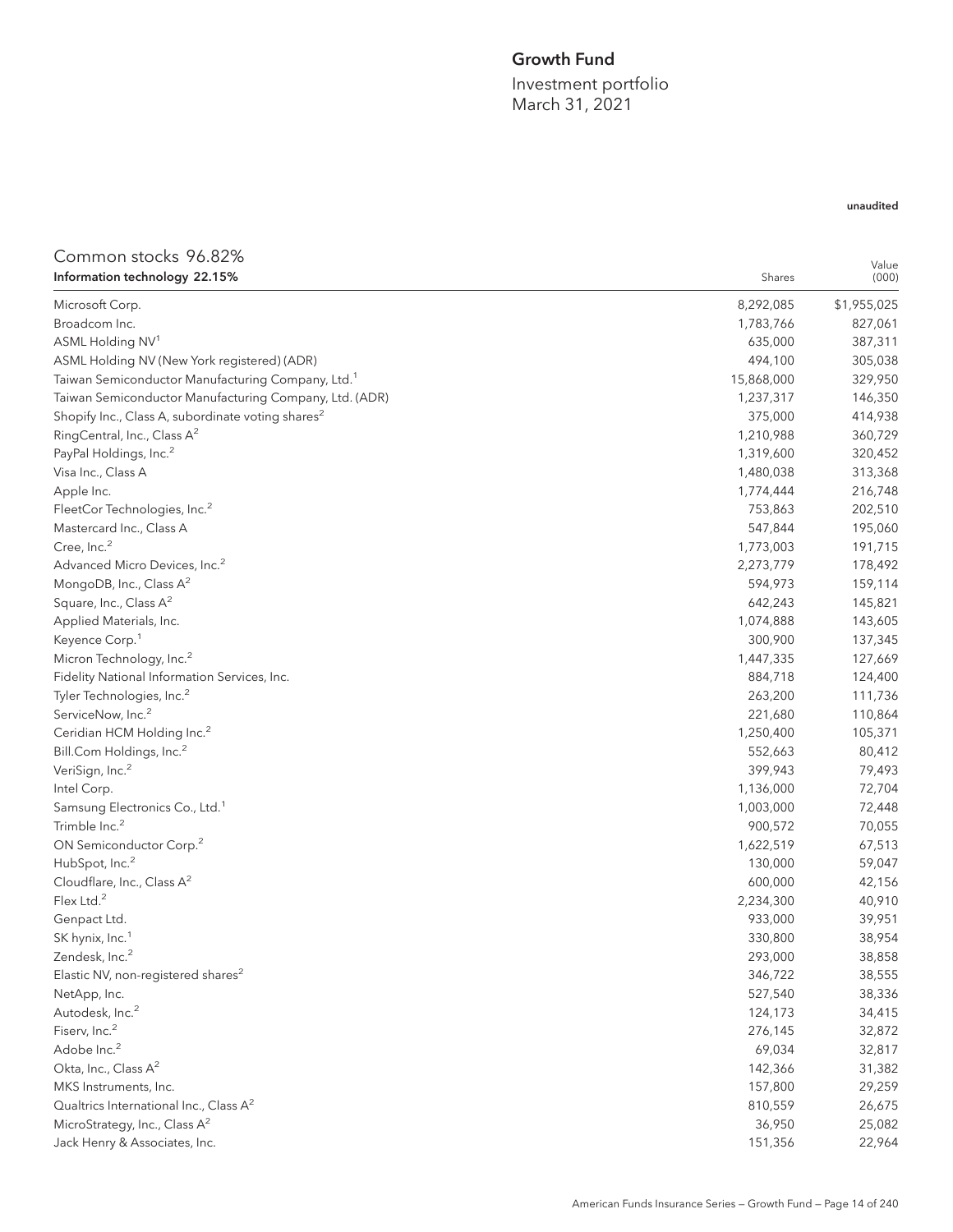| Information technology (continued)                                     | Shares  | (000)        |
|------------------------------------------------------------------------|---------|--------------|
| Motorola Solutions, Inc.                                               | 121,302 | \$<br>22,811 |
| Alteryx, Inc., Class $A^2$                                             | 261,518 | 21,696       |
| EPAM Systems, Inc. <sup>2</sup>                                        | 52,839  | 20,961       |
| Concentrix Corp. <sup>2</sup>                                          | 125,672 | 18,816       |
| GoDaddy Inc., Class A <sup>2</sup>                                     | 213.800 | 16,595       |
| Keysight Technologies, Inc. <sup>2</sup>                               | 114,689 | 16,446       |
| Smartsheet Inc., Class A <sup>2</sup>                                  | 238,281 | 15,231       |
| Enphase Energy, Inc. <sup>2</sup>                                      | 87.779  | 14,234       |
| Amadeus IT Group SA, Class A, non-registered shares <sup>1,2</sup>     | 196.096 | 13,881       |
| SYNNEX Corp.                                                           | 108,272 | 12,434       |
| TELUS International (Cda) Inc., subordinate voting shares <sup>2</sup> | 396,024 | 11,081       |
| Guidewire Software, Inc. <sup>2</sup>                                  | 37.433  | 3,804        |
|                                                                        |         | 8,713,520    |

#### Communication services 19.33%

| Facebook, Inc., Class A <sup>2</sup>                       | 9,783,134 | 2,881,427 |
|------------------------------------------------------------|-----------|-----------|
| Netflix, Inc. <sup>2</sup>                                 | 3,139,599 | 1,637,803 |
| Alphabet Inc., Class $C^2$                                 | 468,422   | 968,992   |
| Alphabet Inc., Class $A^2$                                 | 61,216    | 126,259   |
| Activision Blizzard, Inc.                                  | 4,691,437 | 436,304   |
| Snap Inc., Class $A^2$                                     | 8,244,500 | 431,105   |
| Charter Communications, Inc., Class A <sup>2</sup>         | 695,547   | 429,166   |
| T-Mobile US, Inc. <sup>2</sup>                             | 1,930,498 | 241,872   |
| Comcast Corp., Class A                                     | 3,802,566 | 205,757   |
| Zillow Group, Inc., Class C, nonvoting shares <sup>2</sup> | 540,149   | 70,025    |
| Zillow Group, Inc., Class A <sup>2</sup>                   | 271,354   | 35,650    |
| Live Nation Entertainment, Inc. <sup>2</sup>               | 400,000   | 33,860    |
| Twitter, Inc. <sup>2</sup>                                 | 460,000   | 29,270    |
| Match Group, Inc. <sup>2</sup>                             | 177,679   | 24,410    |
| Bumble Inc., Class A <sup>2</sup>                          | 334,537   | 20,868    |
| Pinterest, Inc., Class A <sup>2</sup>                      | 276,345   | 20,458    |
| Iridium Communications Inc. <sup>2</sup>                   | 245,040   | 10,108    |
|                                                            |           | 7,603,334 |

### Consumer discretionary 17.73%

| Tesla, Inc. <sup>2</sup>                           | 4,564,000 | 3,048,433 |
|----------------------------------------------------|-----------|-----------|
| Amazon.com, Inc. <sup>2</sup>                      | 277,094   | 857,351   |
| Dollar General Corp.                               | 2,467,686 | 500,003   |
| Home Depot, Inc.                                   | 1,045,000 | 318,986   |
| Booking Holdings Inc. <sup>2</sup>                 | 101,496   | 236,470   |
| Domino's Pizza, Inc.                               | 598,000   | 219,938   |
| LVMH Moët Hennessy-Louis Vuitton SE <sup>1</sup>   | 330,000   | 219,909   |
| Toll Brothers, Inc.                                | 3,280,000 | 186,074   |
| Airbnb, Inc., Class A <sup>2,3</sup>               | 786,765   | 147,865   |
| Bright Horizons Family Solutions Inc. <sup>2</sup> | 681,000   | 116,758   |
| Hermès International <sup>1</sup>                  | 97,299    | 107,738   |
| Royal Caribbean Cruises Ltd.                       | 1,229,709 | 105,275   |
| Burlington Stores, Inc. <sup>2</sup>               | 340,061   | 101,610   |
| Floor & Decor Holdings, Inc., Class $A^2$          | 769,300   | 73,453    |
| NIKE, Inc., Class B                                | 515,999   | 68,571    |
| Chipotle Mexican Grill, Inc. <sup>2</sup>          | 46,247    | 65,709    |
| Darden Restaurants, Inc.                           | 433,876   | 61,610    |
| NVR, $Inc.2$                                       | 12,830    | 60,441    |
| Aramark                                            | 1,556,034 | 58,787    |
| Flutter Entertainment PLC <sup>1,2</sup>           | 166,291   | 35,415    |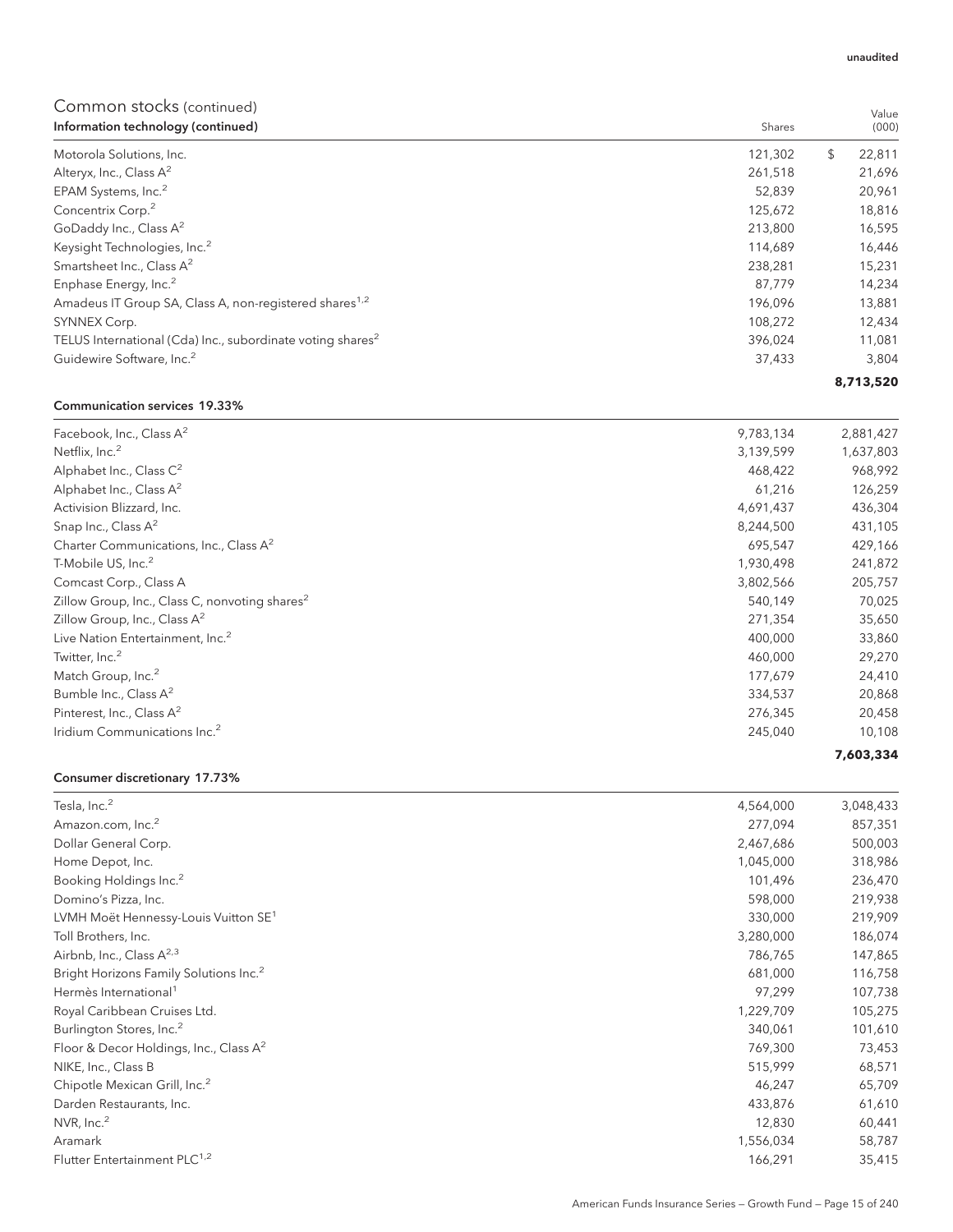| COMMITMON SLOCKS (CONTINUED)<br>Consumer discretionary (continued) | Shares    | Value<br>(000) |
|--------------------------------------------------------------------|-----------|----------------|
| Wynn Resorts, Ltd.                                                 | 276,822   | \$<br>34,705   |
| Westwing Group AG, non-registered shares <sup>1,2</sup>            | 707,000   | 32,659         |
| Norwegian Cruise Line Holdings Ltd. <sup>2</sup>                   | 1,182,996 | 32,639         |
| Hilton Worldwide Holdings Inc. <sup>2</sup>                        | 257,834   | 31,177         |
| Marriott International, Inc., Class A <sup>2</sup>                 | 210,000   | 31,103         |
| Evolution Gaming Group AB <sup>1</sup>                             | 196,122   | 28,888         |
| LGI Homes, Inc. <sup>2</sup>                                       | 170,150   | 25,405         |
| adidas AG <sup>1,2</sup>                                           | 75,097    | 23,442         |
| Peloton Interactive, Inc., Class A <sup>2</sup>                    | 193,812   | 21,792         |
| Dollar Tree Stores, Inc. <sup>2</sup>                              | 172,468   | 19,741         |
| Cie. Financière Richemont SA, Class A <sup>1</sup>                 | 200,721   | 19,274         |
| Carvana Co., Class A <sup>2</sup>                                  | 64,800    | 17,004         |
| YUM! Brands, Inc.                                                  | 129,700   | 14,031         |
| Las Vegas Sands Corp.                                              | 201,200   | 12,225         |
| D.R. Horton, Inc.                                                  | 131,644   | 11,732         |
| EssilorLuxottica <sup>1</sup>                                      | 69,400    | 11,303         |
| Pool Corp.                                                         | 26,203    | 9,046          |
| Arrival Group <sup>1,2,4</sup>                                     | 449,469   | 6,424          |
| Caesars Entertainment, Inc. <sup>2</sup>                           | 19,600    | 1,714          |
|                                                                    |           | 6,974,700      |

### Health care 11.92%

| UnitedHealth Group Inc.                               | 2,227,860 | 828,920 |
|-------------------------------------------------------|-----------|---------|
| Intuitive Surgical, Inc. <sup>2</sup>                 | 774,000   | 571,940 |
| Regeneron Pharmaceuticals, Inc. <sup>2</sup>          | 941,544   | 445,482 |
| Thermo Fisher Scientific Inc.                         | 709,434   | 323,772 |
| Centene Corp. <sup>2</sup>                            | 4,265,212 | 272,590 |
| Humana Inc.                                           | 496,800   | 208,283 |
| NovoCure Ltd. <sup>2</sup>                            | 1,304,210 | 172,390 |
| Exact Sciences Corp. <sup>2</sup>                     | 1,296,188 | 170,812 |
| Teladoc Health, Inc. <sup>2</sup>                     | 902,989   | 164,118 |
| Insulet Corp. <sup>2</sup>                            | 603,105   | 157,362 |
| Seagen Inc. <sup>2</sup>                              | 790,810   | 109,812 |
| Vertex Pharmaceuticals Inc. <sup>2</sup>              | 450,522   | 96,813  |
| Vir Biotechnology, Inc. <sup>2</sup>                  | 1,555,475 | 79,749  |
| Abbott Laboratories                                   | 643,963   | 77,173  |
| Biohaven Pharmaceutical Holding Co. Ltd. <sup>2</sup> | 1,068,637 | 73,041  |
| Cigna Corp.                                           | 262,355   | 63,422  |
| Gilead Sciences, Inc.                                 | 899,185   | 58,114  |
| DexCom, Inc. <sup>2</sup>                             | 158,238   | 56,869  |
| Danaher Corp.                                         | 235,935   | 53,104  |
| Edwards Lifesciences Corp. <sup>2</sup>               | 569,100   | 47,600  |
| CRISPR Therapeutics AG <sup>2</sup>                   | 387,284   | 47,191  |
| Catalent, Inc. <sup>2</sup>                           | 407,012   | 42,862  |
| Verily Life Sciences LLC <sup>1,2,5,6</sup>           | 300,178   | 41,103  |
| Galapagos NV <sup>1,2</sup>                           | 527,552   | 40,915  |
| Allogene Therapeutics, Inc. <sup>2</sup>              | 1,146,511 | 40,472  |
| Allakos Inc. <sup>2</sup>                             | 348,374   | 39,986  |
| Eli Lilly and Company                                 | 207,000   | 38,672  |
| Moderna, Inc. <sup>2</sup>                            | 250,000   | 32,738  |
| QIAGEN NV <sup>2</sup>                                | 664,342   | 32,347  |
| Oak Street Health, Inc. <sup>2</sup>                  | 587,504   | 31,884  |
| Guardant Health, Inc. <sup>2</sup>                    | 196,303   | 29,966  |
| Neurocrine Biosciences, Inc. <sup>2</sup>             | 267,200   | 25,985  |
| AstraZeneca PLC <sup>1</sup>                          | 256,500   | 25,578  |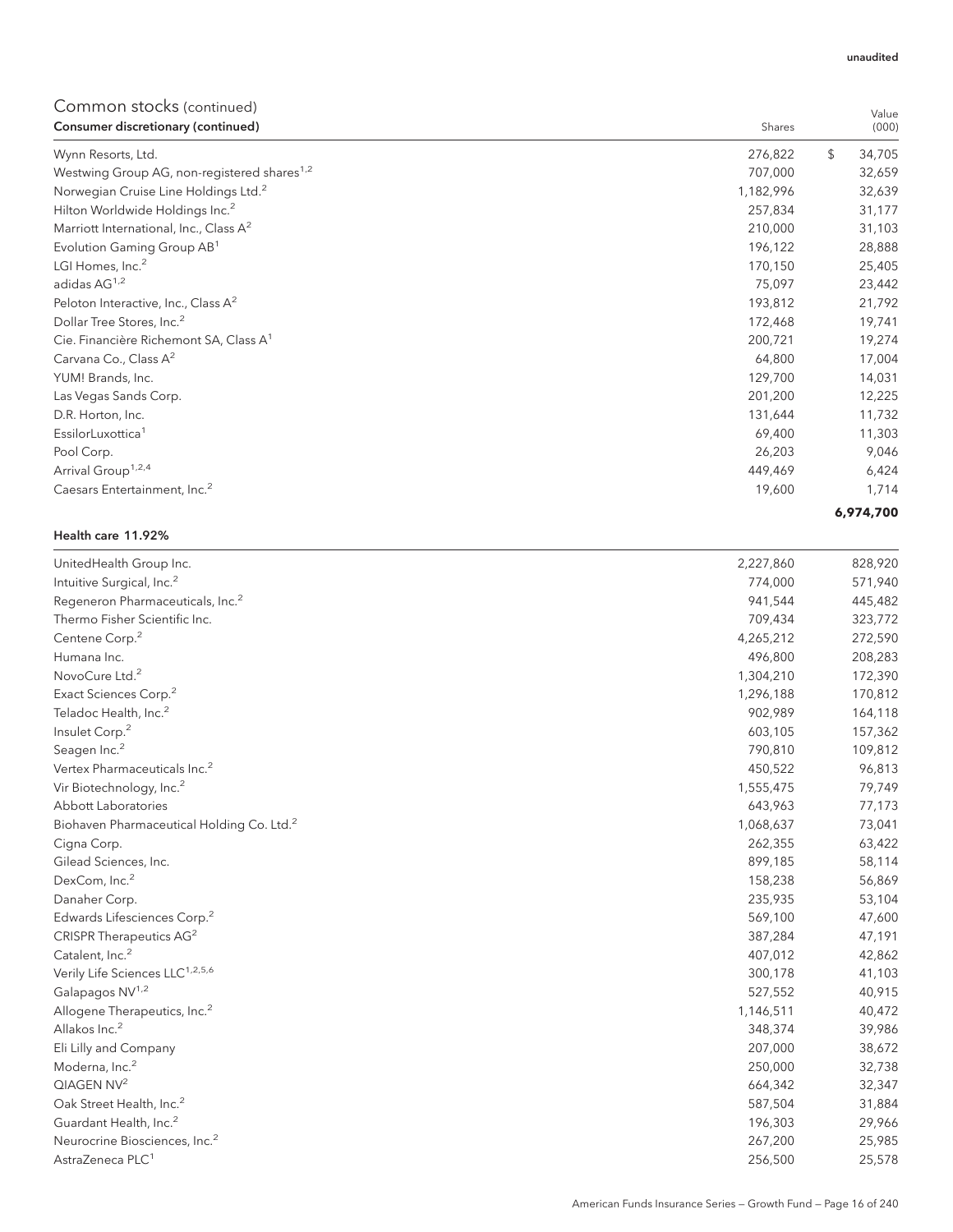| Health care (continued)                              | Shares  | (000)        |
|------------------------------------------------------|---------|--------------|
| Incyte Corp. <sup>2</sup>                            | 288,800 | \$<br>23,471 |
| Molina Healthcare, Inc. <sup>2</sup>                 | 96,799  | 22,628       |
| Pacific Biosciences of California, Inc. <sup>2</sup> | 619,579 | 20,638       |
| Mettler-Toledo International Inc. <sup>2</sup>       | 16,900  | 19,531       |
| Pfizer Inc.                                          | 531,614 | 19,260       |
| Zimmer Biomet Holdings, Inc.                         | 108,400 | 17,353       |
| Chemed Corp.                                         | 37,667  | 17,320       |
| Ultragenyx Pharmaceutical Inc. <sup>2</sup>          | 67,100  | 7,640        |
| Novavax, Inc. <sup>2</sup>                           | 37,000  | 6,708        |
| Sana Biotechnology, Inc. <sup>2</sup>                | 179,600 | 6,011        |
| Adaptive Biotechnologies Corp. <sup>2</sup>          | 141,048 | 5,679        |
| Global Blood Therapeutics, Inc. <sup>2</sup>         | 125,000 | 5,094        |
| Agios Pharmaceuticals, Inc. <sup>2</sup>             | 95,882  | 4,951        |
| Cortexyme, Inc. <sup>2</sup>                         | 128,600 | 4,633        |
| GoodRx Holdings, Inc., Class A <sup>2,3</sup>        | 97,500  | 3,804        |
| TG Therapeutics, Inc. <sup>2</sup>                   | 44,200  | 2,130        |
|                                                      |         | 4,687,916    |

## Industrials 9.51%

| Delta Air Lines, Inc. <sup>2</sup>              | 10,425,000 | 503,319 |
|-------------------------------------------------|------------|---------|
| Uber Technologies, Inc. <sup>2</sup>            | 8,472,965  | 461,861 |
| TransDigm Group Inc. <sup>2</sup>               | 587,015    | 345,118 |
| Jacobs Engineering Group Inc.                   | 2,187,129  | 282,730 |
| Carrier Global Corp.                            | 4,645,161  | 196,119 |
| United Rentals, Inc. <sup>2</sup>               | 554,000    | 182,438 |
| MTU Aero Engines AG <sup>1</sup>                | 687,220    | 161,746 |
| Caterpillar Inc.                                | 652,400    | 151,272 |
| CSX Corp.                                       | 1,246,884  | 120,225 |
| Middleby Corp. <sup>2</sup>                     | 702,000    | 116,357 |
| Dun & Bradstreet Holdings, Inc. <sup>2</sup>    | 4,574,613  | 108,922 |
| Airbus SE, non-registered shares <sup>1,2</sup> | 944,893    | 107,024 |
| Lockheed Martin Corp.                           | 243,441    | 89,951  |
| ITOCHU Corp. <sup>1,3</sup>                     | 2,539,000  | 82,545  |
| Ryanair Holdings PLC (ADR) <sup>2</sup>         | 634,951    | 73,020  |
| Ryanair Holdings PLC <sup>1,2</sup>             | 96,554     | 1,872   |
| Southwest Airlines Co.                          | 1,100,000  | 67,166  |
| Safran SA <sup>1,2</sup>                        | 489,640    | 66,655  |
| BWX Technologies, Inc.                          | 937,200    | 61,799  |
| Armstrong World Industries, Inc.                | 616,904    | 55,577  |
| Norfolk Southern Corp.                          | 195,927    | 52,610  |
| Boeing Company <sup>2</sup>                     | 189,485    | 48,266  |
| Equifax Inc.                                    | 247,800    | 44,884  |
| HEICO Corp.                                     | 218,538    | 27,492  |
| HEICO Corp., Class A                            | 148,813    | 16,905  |
| Komatsu Ltd. <sup>1</sup>                       | 1,429,000  | 44,148  |
| Honeywell International Inc.                    | 195,532    | 42,444  |
| Emerson Electric Co.                            | 450,085    | 40,607  |
| Parker-Hannifin Corp.                           | 113,931    | 35,937  |
| AMETEK, Inc.                                    | 253,600    | 32,392  |
| Northrop Grumman Corp.                          | 98,700     | 31,943  |
| FedEx Corp.                                     | 99,600     | 28,290  |
| Waste Connections, Inc.                         | 222,159    | 23,989  |
| Lennox International Inc.                       | 49,371     | 15,384  |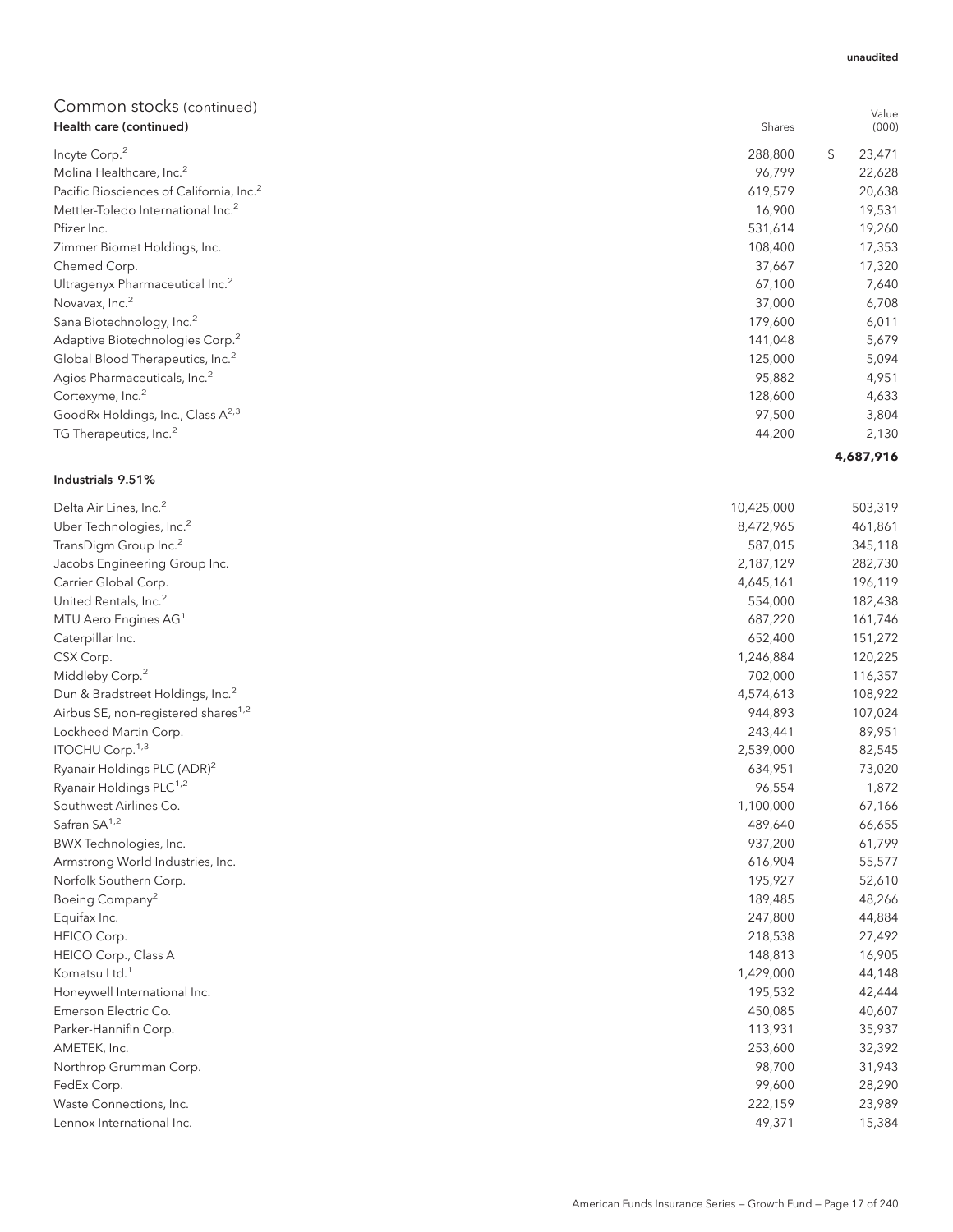| Common stocks (continued)<br>Industrials (continued) | Shares     | Value<br>(000) |
|------------------------------------------------------|------------|----------------|
| ITT Inc.                                             | 121,400    | \$<br>11,036   |
| Generac Holdings Inc. <sup>2</sup>                   | 31,762     | 10,400         |
|                                                      |            | 3,742,443      |
| Financials 6.15%                                     |            |                |
| Bank of America Corp.                                | 14,780,700 | 571,865        |
| First Republic Bank                                  | 1,805,457  | 301,060        |
| Intercontinental Exchange, Inc.                      | 1,735,900  | 193,865        |
| SVB Financial Group <sup>2</sup>                     | 344,291    | 169,963        |
| Capital One Financial Corp.                          | 1,331,000  | 169,343        |
| BlackRock, Inc.                                      | 150,000    | 113,094        |
| Berkshire Hathaway Inc., Class B <sup>2</sup>        | 305,355    | 78,009         |
| Berkshire Hathaway Inc., Class A <sup>2</sup>        | 44         | 16,971         |
| Western Alliance Bancorporation                      | 880,822    | 83,185         |

| DEINSTILLE FIALITAWAY ITIC., Class D         | JUJ,JJJ   | 10,001 |
|----------------------------------------------|-----------|--------|
| Berkshire Hathaway Inc., Class $A^2$         | 44        | 16,971 |
| Western Alliance Bancorporation              | 880,822   | 83,185 |
| KKR & Co. Inc.                               | 1,665,277 | 81,349 |
| S&P Global Inc.                              | 227,589   | 80,309 |
| Marsh & McLennan Companies, Inc.             | 577,751   | 70,370 |
| American International Group, Inc.           | 1,116,394 | 51,589 |
| Arch Capital Group Ltd. <sup>2</sup>         | 1,326,267 | 50,889 |
| MSCI Inc.                                    | 117,900   | 49,433 |
| London Stock Exchange Group PLC <sup>1</sup> | 426,339   | 40,803 |
| East West Bancorp, Inc.                      | 443,509   | 32,731 |
| Moody's Corp.                                | 102,277   | 30,541 |
| State Street Corp.                           | 324,500   | 27,261 |
| The Blackstone Group Inc.                    | 360,000   | 26,831 |
| Aon PLC, Class A                             | 110,000   | 25,312 |
| CME Group Inc., Class A                      | 121,648   | 24,844 |
| Progressive Corp.                            | 244,600   | 23,386 |
| Brookfield Asset Management Inc., Class A    | 479,803   | 21,351 |
| Citigroup Inc.                               | 260,884   | 18,979 |
| Ares Management Corp., Class A               | 310,500   | 17,397 |
| Everest Re Group, Ltd.                       | 66,500    | 16,480 |
| BNP Paribas SA <sup>1,2</sup>                | 180,106   | 10,943 |
| RenaissanceRe Holdings Ltd.                  | 63,000    | 10,096 |
| PNC Financial Services Group, Inc.           | 51,565    | 9,045  |

### Consumer staples 3.32%

|           | 1,305,631 |
|-----------|-----------|
| 104.177   | 9,100     |
| 201,028   | 12,674    |
| 529.261   | 19,524    |
| 261,000   | 23,774    |
| 629,400   | 32,194    |
| 118,386   | 34,433    |
| 1,515,607 | 50,476    |
| 300.832   | 106,037   |
| 673,000   | 26,072    |
| 2.907.900 | 111,225   |
| 2,873,699 | 147,018   |
| 736,000   | 167,808   |
| 2,865,403 | 254,276   |
|           | 311,020   |
|           | 8,641,839 |

**2,417,294**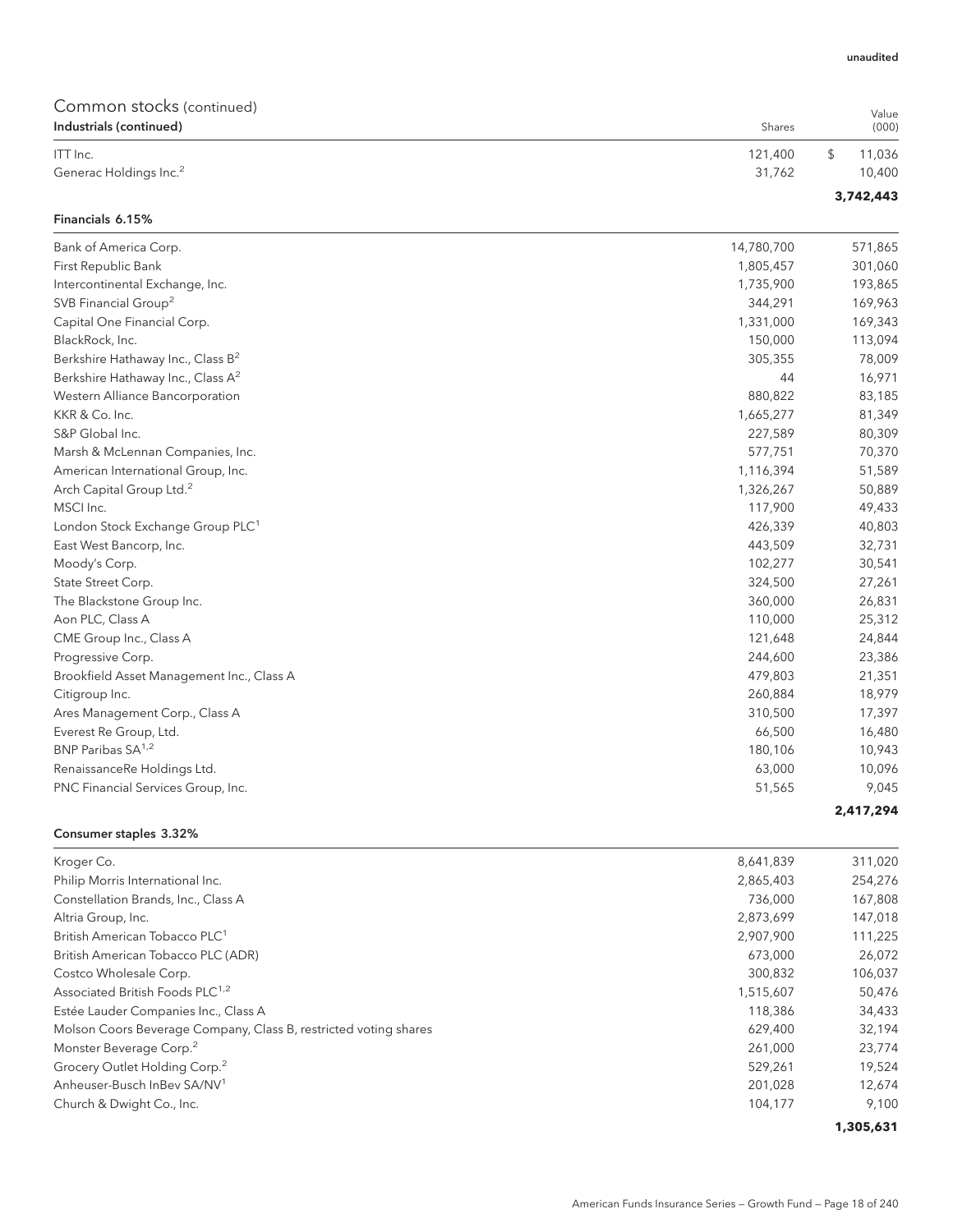| Materials 3.21%                                  | Shares     | (000)         |
|--------------------------------------------------|------------|---------------|
| Vale SA, ordinary nominative (ADR)               | 14,395,358 | \$<br>250,191 |
| Wheaton Precious Metals Corp.                    | 3,674,000  | 140,384       |
| LyondellBasell Industries NV                     | 1,298,605  | 135,120       |
| Grupo México, SAB de CV, Series B                | 25,356,800 | 133,313       |
| Franco-Nevada Corp.                              | 937,000    | 117,425       |
| CCL Industries Inc., Class B, nonvoting shares   | 1,615,000  | 89,341        |
| Barrick Gold Corp.                               | 4,058,000  | 80,348        |
| Royal Gold, Inc.                                 | 517,000    | 55,640        |
| Celanese Corp.                                   | 350,400    | 52,493        |
| CF Industries Holdings, Inc.                     | 1,029,000  | 46,696        |
| Allegheny Technologies Inc. <sup>2</sup>         | 2,070,860  | 43,612        |
| Linde PLC                                        | 90,593     | 25,379        |
| Sherwin-Williams Company                         | 33,644     | 24,830        |
| PPG Industries, Inc.                             | 149,623    | 22,482        |
| Danimer Scientific, Inc., Class A <sup>2,3</sup> | 558,500    | 21,083        |
| Ball Corp.                                       | 216,002    | 18,304        |
| Nucor Corp.                                      | 95,800     | 7,690         |
|                                                  |            | 1,264,331     |

## Energy 2.10%

| <b>Halliburton Company</b>                         | 12,143,661 | 260,603 |
|----------------------------------------------------|------------|---------|
| Canadian Natural Resources, Ltd. (CAD denominated) | 5,420,400  | 167,568 |
| Canadian Natural Resources, Ltd.                   | 105,100    | 3,244   |
| EOG Resources, Inc.                                | 1,493,750  | 108,342 |
| Cenovus Energy Inc.                                | 12,798,618 | 96,140  |
| Suncor Energy Inc.                                 | 2,789,000  | 58,301  |
| ConocoPhillips                                     | 994.305    | 52,668  |
| Pioneer Natural Resources Company                  | 182,000    | 28,905  |
| Cimarex Energy Co.                                 | 438.200    | 26,025  |
| Equitrans Midstream Corp.                          | 1,858,695  | 15,167  |
| Schlumberger Ltd.                                  | 363,800    | 9,892   |
|                                                    |            |         |

#### Utilities 0.78%

Real estate 0.62%

| NextEra Energy, Inc.    | 1,280,000 | 96,781  |
|-------------------------|-----------|---------|
| PG&E Corp. <sup>2</sup> | 7,796,610 | 91,298  |
| Xcel Energy Inc.        | 680,000   | 45,227  |
| Edison International    | 751.381   | 44,031  |
| Ørsted $AS1$            | 125,286   | 20,269  |
| AES Corp.               | 312,000   | 8,365   |
|                         |           | 305,971 |

| Equinix, Inc. REIT              | 237.731   | 161,560 |
|---------------------------------|-----------|---------|
| Pebblebrook Hotel Trust REIT    | 1,660,276 | 40,328  |
| Park Hotels & Resorts Inc. REIT | 1.867.250 | 40,295  |
|                                 |           | 242,183 |

Total common stocks (cost: \$17,737,062,000) **38,084,178**

Value

unaudited

**826,855**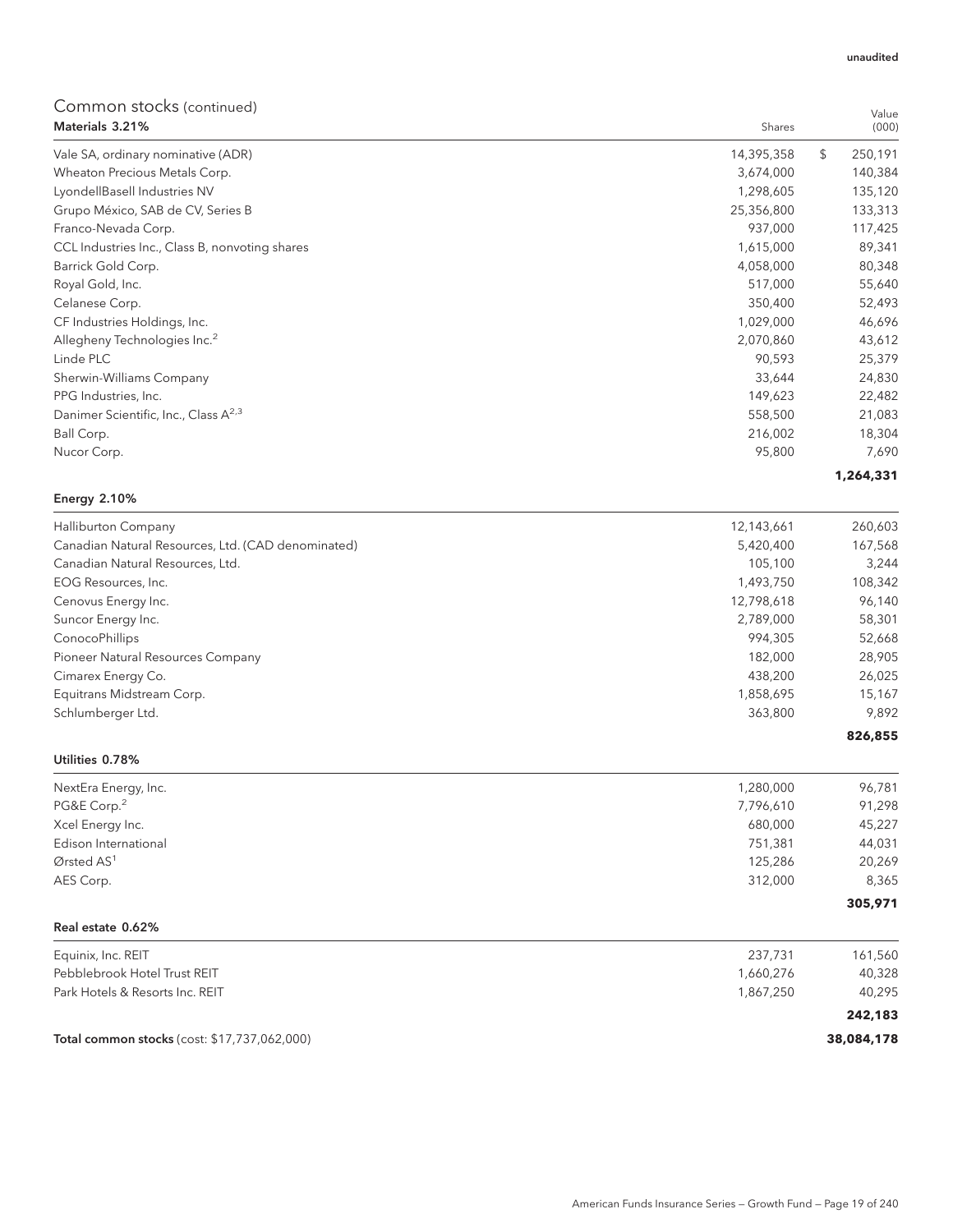| Preferred securities 0.13%                                                                 |                           |                |
|--------------------------------------------------------------------------------------------|---------------------------|----------------|
| Information technology 0.10%                                                               | Shares                    | Value<br>(000) |
| Samsung Electronics Co., Ltd., nonvoting preferred shares <sup>1</sup>                     | 589,060                   | \$<br>38,111   |
| Stripe, Inc., Series H, 6.00% noncumulative, preferred shares <sup>1,2,5,6</sup>           | 52,656                    | 2,113          |
|                                                                                            |                           | 40,224         |
| Health care 0.03%                                                                          |                           |                |
| Grail, Inc., Series D, convertible preferred shares <sup>1,2,5,6</sup>                     | 1,864,884                 | 9,865          |
| Total preferred securities (cost: \$36,286,000)                                            |                           | 50,089         |
| Convertible bonds & notes 0.08%<br>Consumer staples 0.08%                                  | Principal amount<br>(000) |                |
| JUUL Labs, Inc., convertible notes, 7.00% 2025 (100% PIK) <sup>1,5,6,7</sup>               | \$<br>41,146              | 29,979         |
| Total convertible bonds & notes (cost: \$40,766,000)                                       |                           | 29,979         |
| Short-term securities 3.06%                                                                |                           |                |
| Money market investments 2.97%                                                             | Shares                    |                |
| Capital Group Central Cash Fund 0.08% <sup>8,9</sup>                                       | 11,700,846                | 1,170,201      |
| Money market investments purchased from securities lending collateral 0.09%                |                           |                |
| Goldman Sachs Financial Square Government Fund, Institutional Shares 0.03% <sup>8,10</sup> | 27,032,493                | 27,033         |
| Capital Group Central Cash Fund 0.08%8,9,10                                                | 65,986                    | 6,599          |
|                                                                                            |                           | 33,632         |
| Total short-term securities (cost: \$1,203,727,000)                                        |                           | 1,203,833      |
| Total investment securities 100.09% (cost: \$19,017,841,000)                               |                           | 39,368,079     |
| Other assets less liabilities (0.09)%                                                      |                           | (33,891)       |
| <b>Net assets 100.00%</b>                                                                  |                           | \$39,334,188   |

## Investments in affiliates $^9$

|                                                                                | Value of<br>affiliates at<br>1/1/2021<br>(000) | <b>Additions</b><br>(000) | <b>Reductions</b><br>(000) | Net<br>realized<br>gain<br>(000) | Net<br>unrealized<br>depreciation<br>(000) | Value of<br>affiliates at<br>3/31/2021<br>(000) | Dividend<br>income<br>(000) |
|--------------------------------------------------------------------------------|------------------------------------------------|---------------------------|----------------------------|----------------------------------|--------------------------------------------|-------------------------------------------------|-----------------------------|
| Short-term securities 2.99%                                                    |                                                |                           |                            |                                  |                                            |                                                 |                             |
| Money market investments 2.97%                                                 |                                                |                           |                            |                                  |                                            |                                                 |                             |
| Capital Group Central Cash Fund 0.08% <sup>8</sup>                             | \$1,623,691                                    | \$1,634,977               | \$2,088,466                | $$ -11$                          |                                            | $$^{-11}$ \$1,170,201                           | \$323                       |
| Money market investments purchased from securities lending<br>collateral 0.02% |                                                |                           |                            |                                  |                                            |                                                 |                             |
| Capital Group Central Cash Fund 0.08% <sup>8,10</sup>                          |                                                | $-12$                     | $-12$                      | $-12$                            | $-12$                                      | 6.599                                           | $-12$                       |
| Total short-term securities                                                    |                                                |                           |                            |                                  |                                            | 1,176,800                                       |                             |
| <b>Total 2.99%</b>                                                             |                                                |                           |                            | $S-11$                           |                                            | $$^{-11}$ \$1,176,800                           | \$323                       |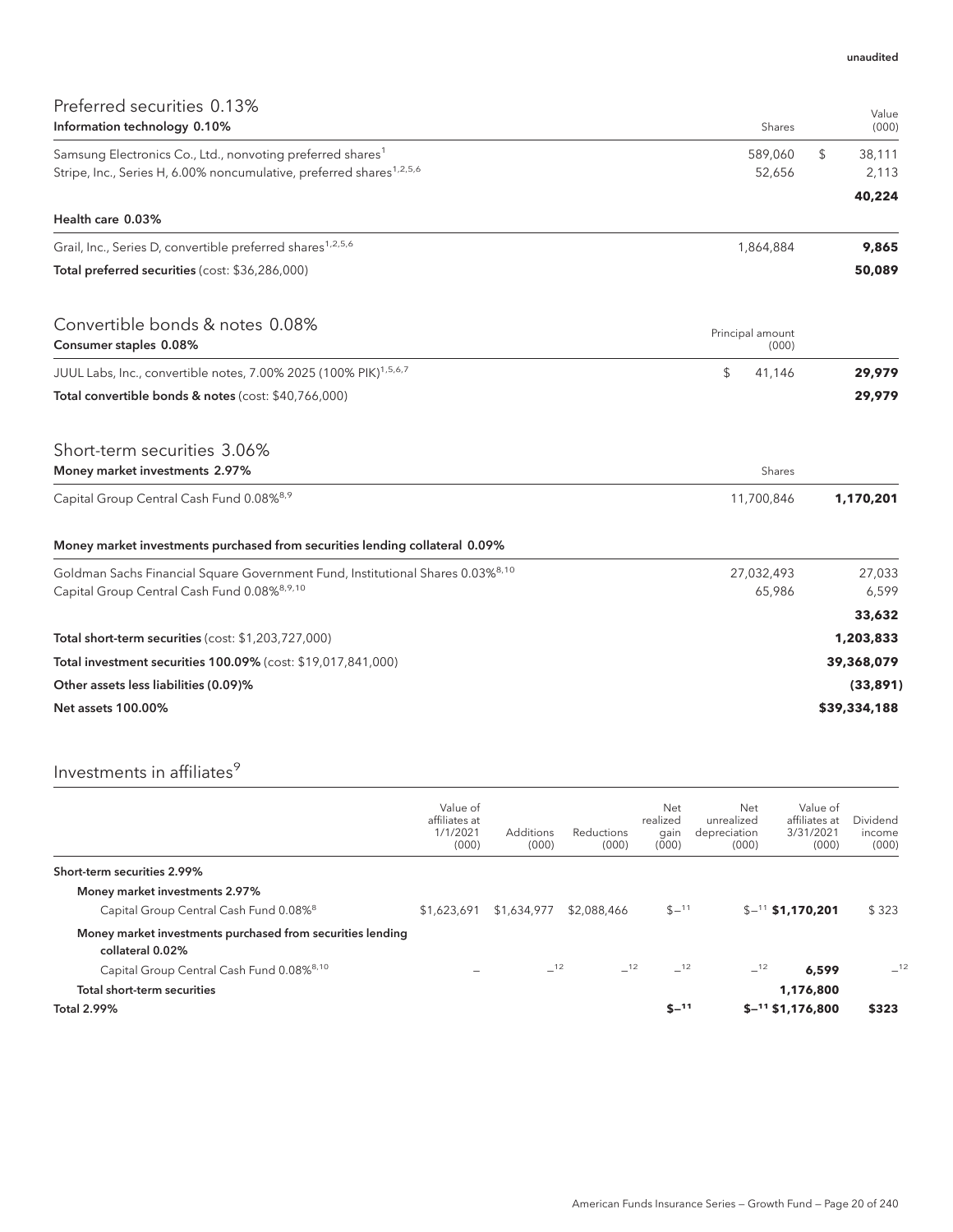Percent

1 Valued under fair value procedures adopted by authority of the board of trustees. The total value of all such securities was \$2,362,985,000, which represented 6.01% of the net assets of the fund. This amount includes \$2,273,501,000 related to certain securities trading outside the U.S. whose values were adjusted as a result of significant market movements following the close of local trading.

<sup>2</sup>Security did not produce income during the last 12 months.

3 All or a portion of this security was on loan. The total value of all such securities was \$36,252,000, which represented .09% of the net assets of the fund. 4 Acquired in a transaction exempt from registration under Rule 144A of the Securities Act of 1933. May be resold in the U.S. in transactions exempt from registration, normally to qualified institutional buyers. The total value of all such securities was \$6,424,000, which represented .02% of the net assets of the fund.

5 Value determined using significant unobservable inputs.

6 Acquired through a private placement transaction exempt from registration under the Securities Act of 1933. May be subject to legal or contractual restrictions on resale. Further details on these holdings appear below.

<sup>7</sup>Payment in kind; the issuer has the option of paying additional securities in lieu of cash. Most recent payment was 100% cash unless otherwise noted. <sup>8</sup>Rate represents the seven-day yield at 3/31/2021.

9 Part of the same group of investment companies as the fund as defined under the Investment Company Act of 1940.

10Security purchased with cash collateral from securities on loan.

<sup>11</sup> Amount less than one thousand.

<sup>12</sup>Information not shown for money market investments purchased with cash collateral from securities on loan.

| Private placement securities                                  | Acquisition<br>date(s) | Cost<br>(000) | Value<br>(000) | rercent<br>of net<br>assets |
|---------------------------------------------------------------|------------------------|---------------|----------------|-----------------------------|
| Verily Life Sciences LLC                                      | 12/21/2018             | \$37.000      | \$41.103       | .10%                        |
| JUUL Labs, Inc., convertible notes, 7.00% 2025                | 2/3/2020-2/3/2021      | 40.766        | 29.979         | .08                         |
| Grail, Inc., Series D, convertible preferred shares           | 4/17/2020              | 9.526         | 9.865          | .03                         |
| Stripe, Inc., Series H, 6.00% noncumulative, preferred shares | 3/15/2021              | 2.113         | 2.113          | .00                         |
| Total private placement securities                            |                        | \$89,405      | \$83,060       | .21%                        |

#### Key to abbreviations

ADR = American Depositary Receipts CAD = Canadian dollars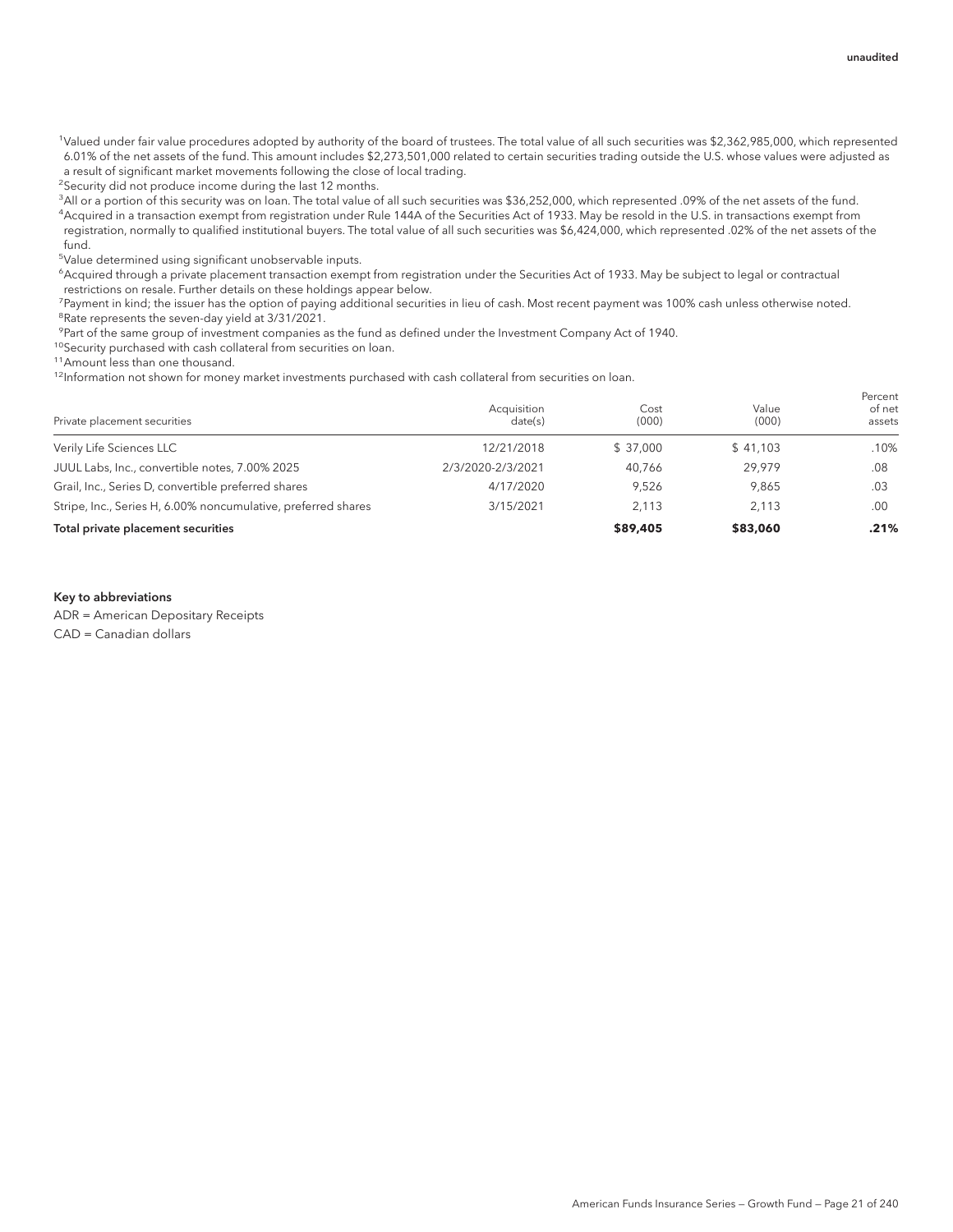## International Fund

Investment portfolio March 31, 2021

## unaudited

Value

## Common stocks 94.23%

| Financials 19.40%                                                      | Shares     | (000)         |
|------------------------------------------------------------------------|------------|---------------|
| AIA Group Ltd. <sup>1</sup>                                            | 29,421,200 | \$<br>357,924 |
| Kotak Mahindra Bank Ltd. <sup>1,2</sup>                                | 9,725,149  | 233,841       |
| HDFC Bank Ltd. <sup>1,2</sup>                                          | 9,581,300  | 194,989       |
| HDFC Bank Ltd. (ADR) <sup>2</sup>                                      | 277,000    | 21,520        |
| ABN AMRO Bank NV <sup>1,2</sup>                                        | 14,394,921 | 174,639       |
| Banco Santander, SA <sup>1</sup>                                       | 47,478,947 | 161,380       |
| Barclays PLC <sup>1</sup>                                              | 46,610,000 | 119,515       |
| Deutsche Bank AG <sup>1,2</sup>                                        | 9,880,765  | 118,059       |
| Ping An Insurance (Group) Company of China, Ltd., Class H <sup>1</sup> | 7,782,100  | 92,936        |
| Ping An Insurance (Group) Company of China, Ltd., Class A <sup>1</sup> | 962,202    | 11,574        |
| Sberbank of Russia PJSC (ADR) <sup>1</sup>                             | 4,253,000  | 65,546        |
| Aegon NV <sup>1</sup>                                                  | 12,263,736 | 58,169        |
| XP Inc., Class $A^2$                                                   | 1,458,300  | 54,934        |
| BNP Paribas SA <sup>1,2</sup>                                          | 847,058    | 51,467        |
| Axis Bank Ltd. <sup>1,2</sup>                                          | 3,890,055  | 37,248        |
| B3 SA - Brasil, Bolsa, Balcao                                          | 3,227,300  | 31,317        |
| Bank Rakyat Indonesia (Persero) Tbk PT <sup>1,2</sup>                  | 65,631,000 | 19,917        |
| FinecoBank SpA <sup>1,2</sup>                                          | 1,211,135  | 19,873        |
| ING Groep NV <sup>1</sup>                                              | 1,486,000  | 18,236        |
| PICC Property and Casualty Co. Ltd., Class H <sup>1</sup>              | 20,936,000 | 18,196        |
| Bajaj Finance Ltd. <sup>1,2</sup>                                      | 244,400    | 17,272        |
| Bajaj Finserv Ltd. <sup>1,2</sup>                                      | 125,000    | 16,521        |
| Futu Holdings Ltd. (ADR) <sup>2,3</sup>                                | 98,980     | 15,720        |
| KBC Groep NV <sup>1</sup>                                              | 204,919    | 14,880        |
| Lufax Holding Ltd. (ADR) <sup>2,3</sup>                                | 990,700    | 14,385        |
| IndusInd Bank Ltd. <sup>1,2</sup>                                      | 941,500    | 12,341        |
| China Merchants Bank Co., Ltd., Class H <sup>1</sup>                   | 1,254,500  | 9,599         |
| London Stock Exchange Group PLC <sup>1</sup>                           | 4,700      | 450           |
|                                                                        |            | 1,962,448     |

#### Health care 13.17%

| Daiichi Sankyo Company, Ltd. <sup>1</sup>                  | 10,688,500 | 312,423 |
|------------------------------------------------------------|------------|---------|
| WuXi Biologics (Cayman) Inc. <sup>1,2</sup>                | 12,831,200 | 161,853 |
| Chugai Pharmaceutical Co., Ltd. <sup>1</sup>               | 3,896,700  | 158,586 |
| Olympus Corp. <sup>1</sup>                                 | 5,290,400  | 109,746 |
| Fresenius SE & Co. KGaA <sup>1</sup>                       | 1,959,154  | 87,266  |
| Grifols, SA, Class A, non-registered shares <sup>1,3</sup> | 2,691,000  | 70,447  |
| Grifols, SA, Class B (ADR)                                 | 793.690    | 13,723  |
| Hikma Pharmaceuticals PLC <sup>1</sup>                     | 2,214,300  | 69,461  |
| Teva Pharmaceutical Industries Ltd. (ADR) <sup>2</sup>     | 5,673,498  | 65,472  |
| $M3$ , Inc. <sup>1</sup>                                   | 851,300    | 58,518  |
| WuXi AppTec Co., Ltd., Class A <sup>1</sup>                | 1,972,800  | 42,360  |
| WuXi AppTec Co., Ltd., Class H <sup>1,2</sup>              | 260,000    | 5,142   |
| Notre Dame Intermédica Participações SA                    | 2,760,862  | 40,613  |
| Alcon Inc. <sup>1,2</sup>                                  | 439.639    | 30,782  |
| Aier Eye Hospital Group Co., Ltd., Class A <sup>1</sup>    | 2,658,457  | 24,118  |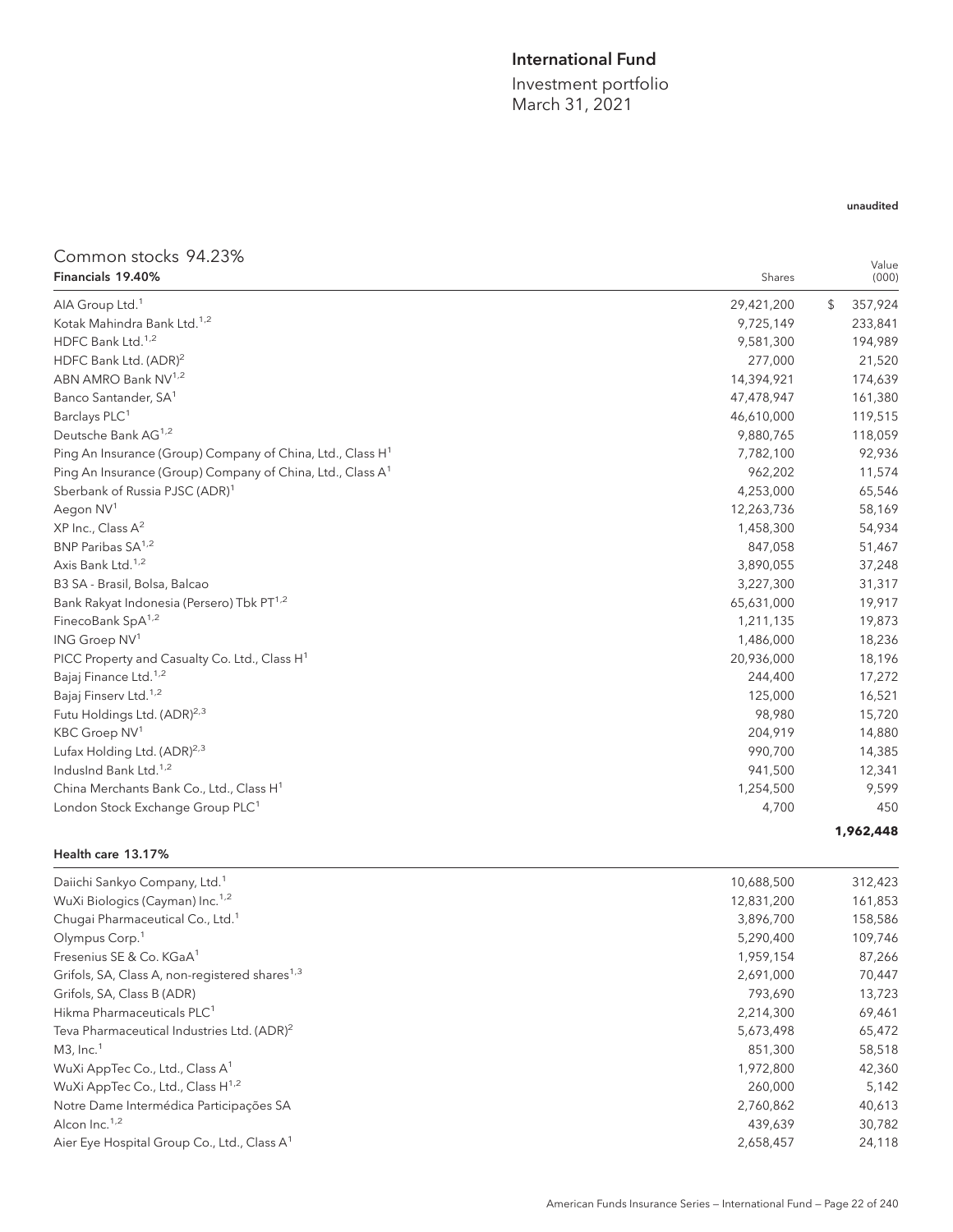| COMMITTION SLUCKS (CONTINUED)                               |           | Value        |
|-------------------------------------------------------------|-----------|--------------|
| Health care (continued)                                     | Shares    | (000)        |
| Merck KGaA <sup>1</sup>                                     | 129,000   | \$<br>22,057 |
| CanSino Biologics Inc., Class H <sup>1,2</sup>              | 440,000   | 16,708       |
| Ping An Healthcare and Technology Co. Ltd., Class $H^{1,2}$ | 1,293,000 | 16,306       |
| Yunnan Baiyao Group Co., Ltd., Class A <sup>1</sup>         | 720.100   | 13,261       |
| HOYA Corp. <sup>1</sup>                                     | 100,000   | 11,778       |
| Ambu AS, Class B, non-registered shares <sup>1</sup>        | 41.464    | 1.948        |
| NMC Health PLC <sup>1,2,4</sup>                             | 449.500   | 6            |
|                                                             |           | 1,332,574    |

### Industrials 12.38%

|                                                                                 | 1,252,175 |
|---------------------------------------------------------------------------------|-----------|
| Alliance Global Group, Inc. <sup>1</sup><br>20,000,000                          | 4,392     |
| LIXIL Corp. <sup>1</sup><br>441,700                                             | 12,308    |
| 5,580,000<br>CCR SA, ordinary nominative                                        | 12,808    |
| Rumo SA <sup>2</sup><br>4,301,900                                               | 15,477    |
| Airports of Thailand PCL, foreign registered <sup>1</sup><br>7,315,000          | 16,193    |
| Brenntag SE <sup>1</sup><br>201,300                                             | 17,185    |
| Nihon M&A Center Inc. <sup>1</sup><br>691,800                                   | 18,784    |
| ZTO Express (Cayman) Inc., Class A (ADR)<br>720,000                             | 20,988    |
| International Container Terminal Services, Inc. <sup>1</sup><br>12,890,350      | 32,164    |
| ASSA ABLOY AB, Class B <sup>1</sup><br>1,432,047                                | 41,124    |
| MTU Aero Engines AG <sup>1</sup><br>182,000                                     | 42,836    |
| International Consolidated Airlines Group SA (CDI) <sup>1,2</sup><br>22,925,000 | 62,715    |
| 739,917<br>Knorr-Bremse AG, non-registered shares <sup>1</sup>                  | 92,291    |
| NIBE Industrier AB, Class B <sup>1</sup><br>2,979,750                           | 92,416    |
| Safran $SA^{1,2}$<br>701,300                                                    | 95,469    |
| Ryanair Holdings PLC <sup>1,2</sup><br>348,056                                  | 6,749     |
| Ryanair Holdings PLC (ADR) <sup>2</sup><br>787,400                              | 90,551    |
| Melrose Industries PLC <sup>1,2</sup><br>45,834,933                             | 105,494   |
| Recruit Holdings Co., Ltd. <sup>1</sup><br>3,369,609                            | 165,355   |
| Airbus SE, non-registered shares <sup>1,2</sup><br>2,709,349                    | 306,876   |

### Consumer discretionary 12.14%

| MercadoLibre, Inc. <sup>2</sup>                       | 188,100   | 276,909 |
|-------------------------------------------------------|-----------|---------|
| Delivery Hero SE <sup>1,2</sup>                       | 986,587   | 127,861 |
| Sony Group Corp. <sup>1</sup>                         | 1,063,500 | 111,967 |
| Prosus NV <sup>1</sup>                                | 817,300   | 91,121  |
| Alibaba Group Holding Ltd. <sup>1,2</sup>             | 2,722,578 | 77,044  |
| Galaxy Entertainment Group Ltd. <sup>1,2</sup>        | 8,305,000 | 75,113  |
| Evolution Gaming Group AB <sup>1</sup>                | 449,200   | 66,165  |
| LVMH Moët Hennessy-Louis Vuitton SE <sup>1</sup>      | 69,173    | 46,096  |
| Just Eat Takeaway (GBP denominated) <sup>1,2</sup>    | 467,900   | 43,153  |
| B2W - Cia. Digital, ordinary nominative <sup>2</sup>  | 3,734,000 | 40,301  |
| Melco Resorts & Entertainment Ltd. (ADR) <sup>2</sup> | 1,966,881 | 39,161  |
| Maruti Suzuki India Ltd. <sup>1</sup>                 | 392,000   | 36,851  |
| Naspers Ltd., Class N <sup>1</sup>                    | 147,000   | 35,253  |
| Flutter Entertainment PLC (CDI) <sup>1,2</sup>        | 158,674   | 33,926  |
| Kering SA <sup>1</sup>                                | 48,438    | 33,445  |
| H & M Hennes & Mauritz AB, Class $B^{1,2}$            | 1,143,300 | 25,711  |
| EssilorLuxottica <sup>1</sup>                         | 90,000    | 14,658  |
| adidas AG <sup>1,2</sup>                              | 39,418    | 12,305  |
| Fast Retailing Co., Ltd. <sup>1</sup>                 | 12,600    | 10,082  |
| Meituan, Class B <sup>1,2</sup>                       | 256,400   | 9,878   |
| Pan Pacific International Holdings Corp. <sup>1</sup> | 354,000   | 8,361   |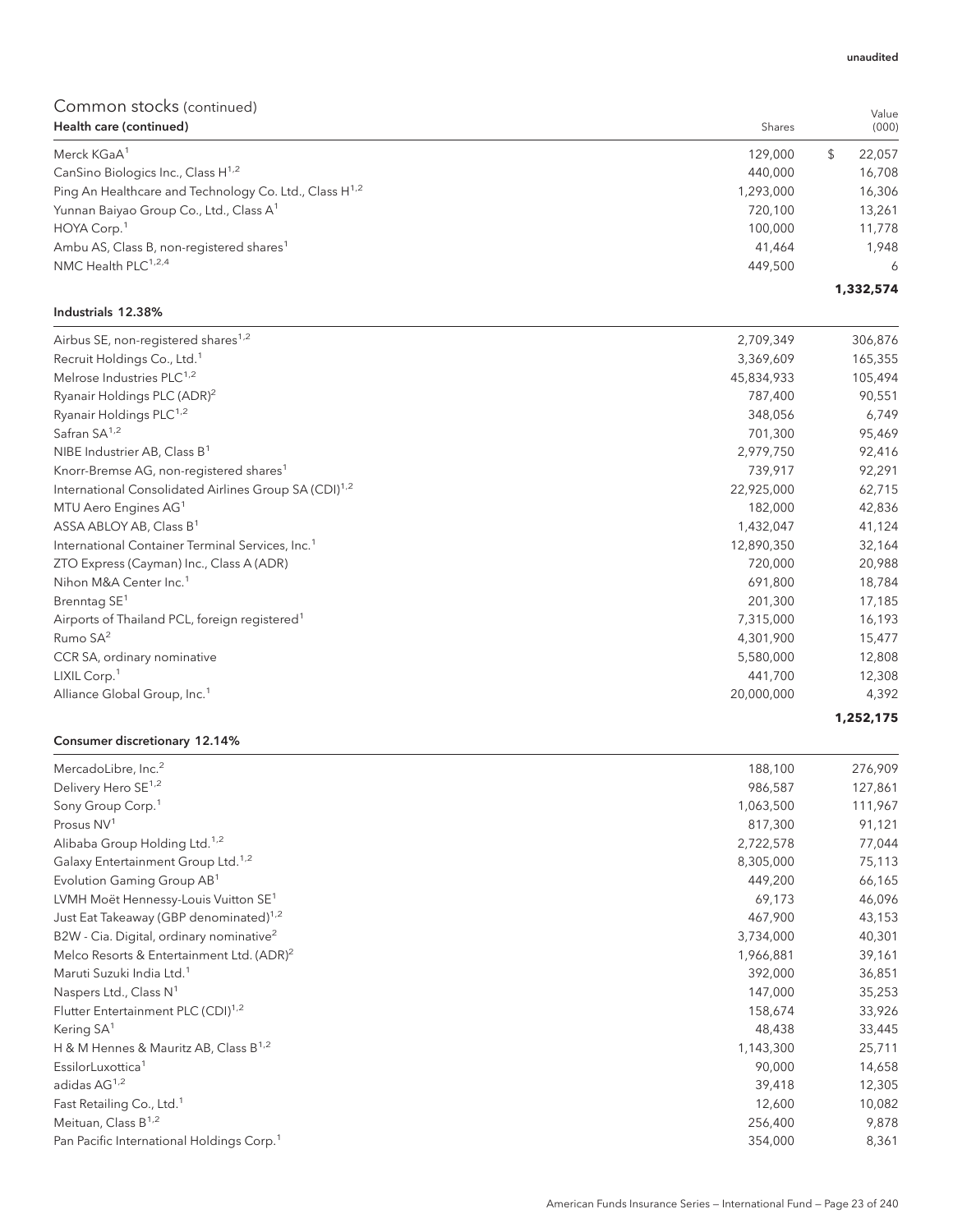| Common stocks (continued)                                     |            |                |
|---------------------------------------------------------------|------------|----------------|
| Consumer discretionary (continued)                            | Shares     | Value<br>(000) |
| Astra International Tbk PT <sup>1</sup>                       | 19,726,000 | \$<br>7,198    |
| Bandai Namco Holdings Inc. <sup>1</sup>                       | 86,442     | 6,180          |
|                                                               |            | 1,228,739      |
| Energy 9.06%                                                  |            |                |
| Reliance Industries Ltd. <sup>1</sup>                         | 14,481,435 | 398,036        |
| Reliance Industries Ltd., interim shares <sup>1</sup>         | 196,599    | 2,942          |
| Canadian Natural Resources, Ltd. (CAD denominated)            | 5,318,400  | 164,415        |
| Petróleo Brasileiro SA (Petrobras), ordinary nominative (ADR) | 11,598,192 | 98,353         |
| Neste Oyj <sup>1</sup>                                        | 1,576,125  | 83,599         |
| Cenovus Energy Inc.                                           | 8,056,100  | 60,515         |
| Royal Dutch Shell PLC, Class B <sup>1</sup>                   | 2,350,503  | 43,233         |
| Royal Dutch Shell PLC, Class A (GBP denominated) <sup>1</sup> | 620,800    | 12,085         |
| Total $SE^{1,3}$                                              | 1,147,298  | 53,434         |
|                                                               |            | 916,612        |
| Information technology 8.93%                                  |            |                |
| Taiwan Semiconductor Manufacturing Company, Ltd. <sup>1</sup> | 5,472,000  | 113,782        |
| ASML Holding NV <sup>1</sup>                                  | 166,945    | 101,826        |
| StoneCo Ltd., Class A <sup>2</sup>                            | 1,340,200  | 82,047         |
| PagSeguro Digital Ltd., Class A <sup>2</sup>                  | 1,671,400  | 77,386         |
| Nomura Research Institute, Ltd. <sup>1</sup>                  | 2,382,400  | 74,052         |
| Delta Electronics, Inc. <sup>1</sup>                          | 6,220,409  | 63,376         |
| Nice Ltd. (ADR)                                               | 263,000    | 57,326         |
| Atlassian Corp. PLC, Class A <sup>2</sup>                     | 267,500    | 56,378         |
| Samsung Electronics Co., Ltd. <sup>1</sup>                    | 631,500    | 45,614         |
| Keyence Corp. <sup>1</sup>                                    | 77,200     | 35,238         |
| <b>NXP Semiconductors NV</b>                                  | 173,200    | 34,872         |
| Infineon Technologies AG <sup>1</sup>                         | 728,000    | 30,875         |
| Avast PLC <sup>1</sup>                                        | 4,289,000  | 26,967         |
| Oneconnect Financial Technology Co., Ltd. (ADR) <sup>2</sup>  | 1,716,000  | 25,362         |
| Hexagon AB, Class B <sup>1</sup>                              | 208,900    | 19,265         |
| OBIC Co., Ltd. <sup>1</sup>                                   | 91,200     | 16,780         |
| Silergy Corp. <sup>1</sup>                                    | 176,000    | 14,425         |
| Afterpay Ltd. <sup>1,2</sup>                                  | 120,994    | 9,485          |
| Xero Ltd. <sup>1,2</sup>                                      | 95,031     | 9,221          |
| GDS Holdings Ltd., Class A <sup>1,2</sup>                     | 800,000    | 8,132          |
| ASM International NV <sup>1,2</sup>                           | 4,453      | 1,303          |

## **903,712**

| SoftBank Group Corp. <sup>1</sup>               | 1,601,100  | 135,752 |
|-------------------------------------------------|------------|---------|
| Bilibili Inc., Class Z (ADR) <sup>2</sup>       | 810.306    | 86,751  |
| Bilibili Inc., Class $Z^{1,2}$                  | 208,200    | 22,175  |
| Square Enix Holdings Co., Ltd. <sup>1</sup>     | 1,385,200  | 77,078  |
| Sea Ltd., Class A (ADR) <sup>2</sup>            | 325.100    | 72,572  |
| Z Holdings Corp. <sup>1</sup>                   | 14,427,000 | 72,033  |
| Tencent Holdings Ltd. <sup>1</sup>              | 807.809    | 63,685  |
| SoftBank Corp. <sup>1</sup>                     | 4,438,300  | 57,761  |
| Bharti Airtel Ltd. <sup>1</sup>                 | 6,769,515  | 47,963  |
| Kuaishou Technology, Class B <sup>1,2,4,5</sup> | 1,378,100  | 38,290  |
| Kuaishou Technology, Class B <sup>1,2</sup>     | 130.900    | 4.546   |
| Playtika Holding Corp. <sup>2</sup>             | 687,500    | 18,707  |
| Scout $24AG^{1,3}$                              | 154,000    | 11,685  |

Communication services 7.08%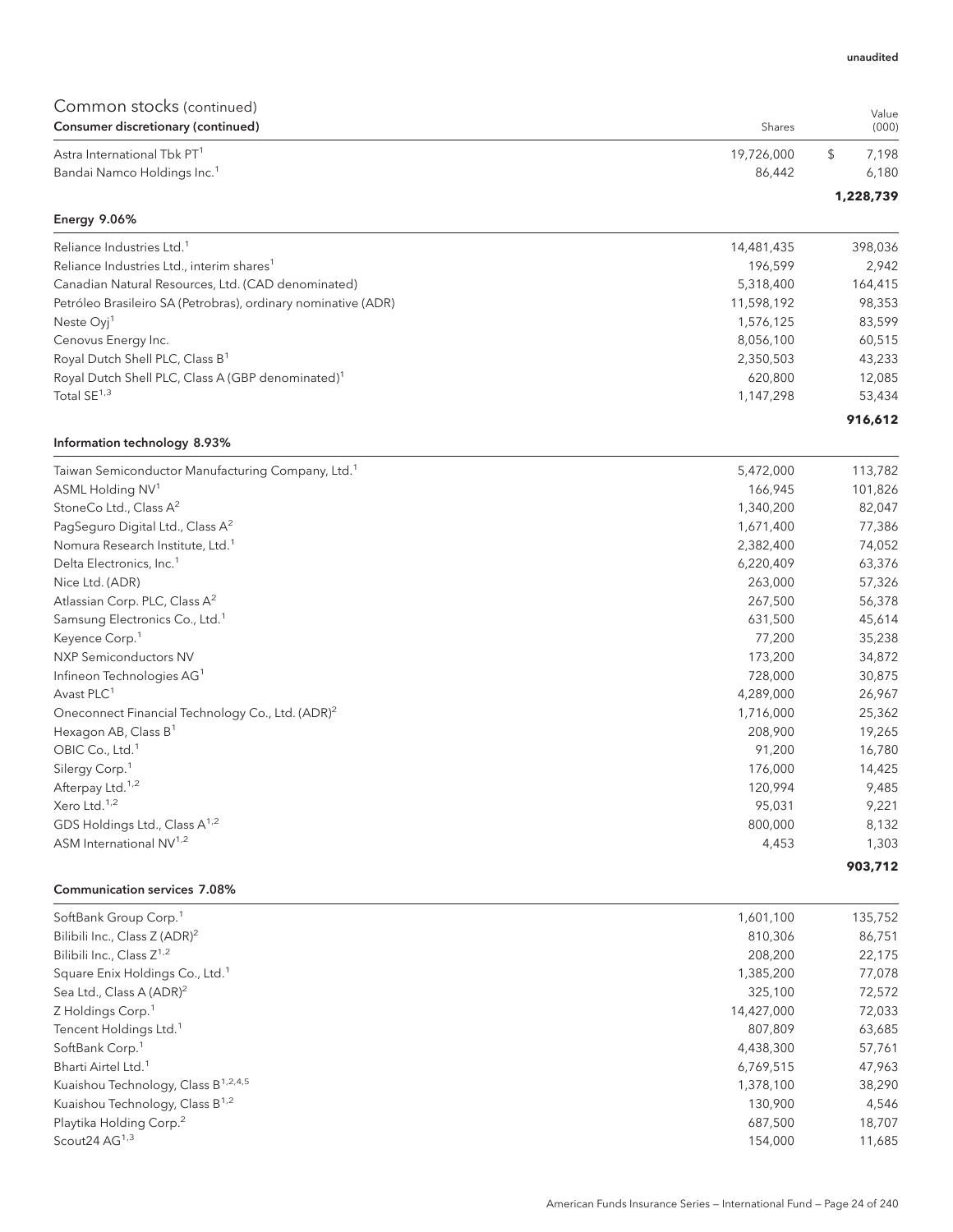| Common stocks (continued)<br>Communication services (continued)                | Shares               | Value<br>(000)       |
|--------------------------------------------------------------------------------|----------------------|----------------------|
|                                                                                |                      |                      |
| América Móvil, SAB de CV, Series L (ADR)<br>América Móvil, SAB de CV, Series L | 409,657<br>2,139,900 | \$<br>5,563<br>1,462 |
|                                                                                |                      | 716,023              |
| Materials 6.42%                                                                |                      |                      |
| Vale SA, ordinary nominative (ADR)                                             | 20,302,542           | 352,858              |
| Vale SA, ordinary nominative                                                   | 770,681              | 13,414               |
| First Quantum Minerals Ltd.                                                    | 6,022,500            | 114,776              |
| Linde PLC (EUR denominated) <sup>1</sup>                                       | 207,300              | 58,059               |
| Shin-Etsu Chemical Co., Ltd. <sup>1</sup>                                      | 184,400              | 31,157               |
| BHP Group PLC <sup>1</sup>                                                     | 976,400              | 28,190               |
| BASF SE <sup>1</sup>                                                           | 332,700              | 27,633               |
| Akzo Nobel NV <sup>1</sup>                                                     | 118,578              | 13,252               |
| Koninklijke DSM NV <sup>1</sup>                                                | 61,300               | 10,373               |
|                                                                                |                      | 649,712              |
| Utilities 2.89%                                                                |                      |                      |
| ENN Energy Holdings Ltd. <sup>1</sup>                                          | 13,250,000           | 212,850              |
| China Gas Holdings Ltd. <sup>1</sup>                                           | 19,477,800           | 79,792<br>292,642    |
| Consumer staples 2.37%                                                         |                      |                      |
| Kweichow Moutai Co., Ltd., Class A <sup>1</sup>                                | 160,340              | 49,283               |
| Treasury Wine Estates Ltd. <sup>1</sup>                                        | 4,942,835            | 38,946               |
| Danone SA <sup>1</sup>                                                         | 434,000              | 29,779               |
| Inner Mongolia Yili Industrial Group Co., Ltd., Class A <sup>1</sup>           | 4,371,603            | 26,762               |
| Heineken NV <sup>1</sup>                                                       | 195,613              | 20,102               |
| Pernod Ricard SA <sup>1</sup>                                                  | 97,977               | 18,392               |
| CP All PCL, foreign registered <sup>1</sup>                                    | 6,350,700            | 14,089               |
| Shiseido Company, Ltd. <sup>1</sup>                                            | 152,000              | 10,239               |
| Chocoladefabriken Lindt & Sprüngli AG <sup>1</sup>                             | 107                  | 9,793                |
| JBS SA, ordinary nominative                                                    | 1,811,000            | 9,742                |
| Dabur India Ltd. <sup>1</sup>                                                  | 980,000              | 7,250                |
| Kirin Holdings Company, Ltd. <sup>1</sup>                                      | 280,900              | 5,386                |
|                                                                                |                      | 239,763              |
| Real estate 0.39%                                                              |                      |                      |
| Ayala Land, Inc. <sup>1</sup>                                                  | 53,860,300           | 38,115               |
| CK Asset Holdings Ltd. <sup>1</sup>                                            | 177,000              | 1,076                |
|                                                                                |                      | 39,191               |
| Total common stocks (cost: \$6,630,730,000)                                    |                      | 9,533,591            |
|                                                                                |                      |                      |
| Preferred securities 1.62%                                                     |                      |                      |
| Energy 0.84%                                                                   |                      |                      |
| Petróleo Brasileiro SA (Petrobras), preferred nominative (ADR)                 | 6,336,898            | 54,117               |
| Petróleo Brasileiro SA (Petrobras), preferred nominative                       | 7,331,500            | 31,391               |
|                                                                                |                      | 85,508               |
| Health care 0.52%                                                              |                      |                      |
| Grifols, SA, Class B, nonvoting preferred, non-registered shares <sup>1</sup>  | 3,026,230            | 52,181               |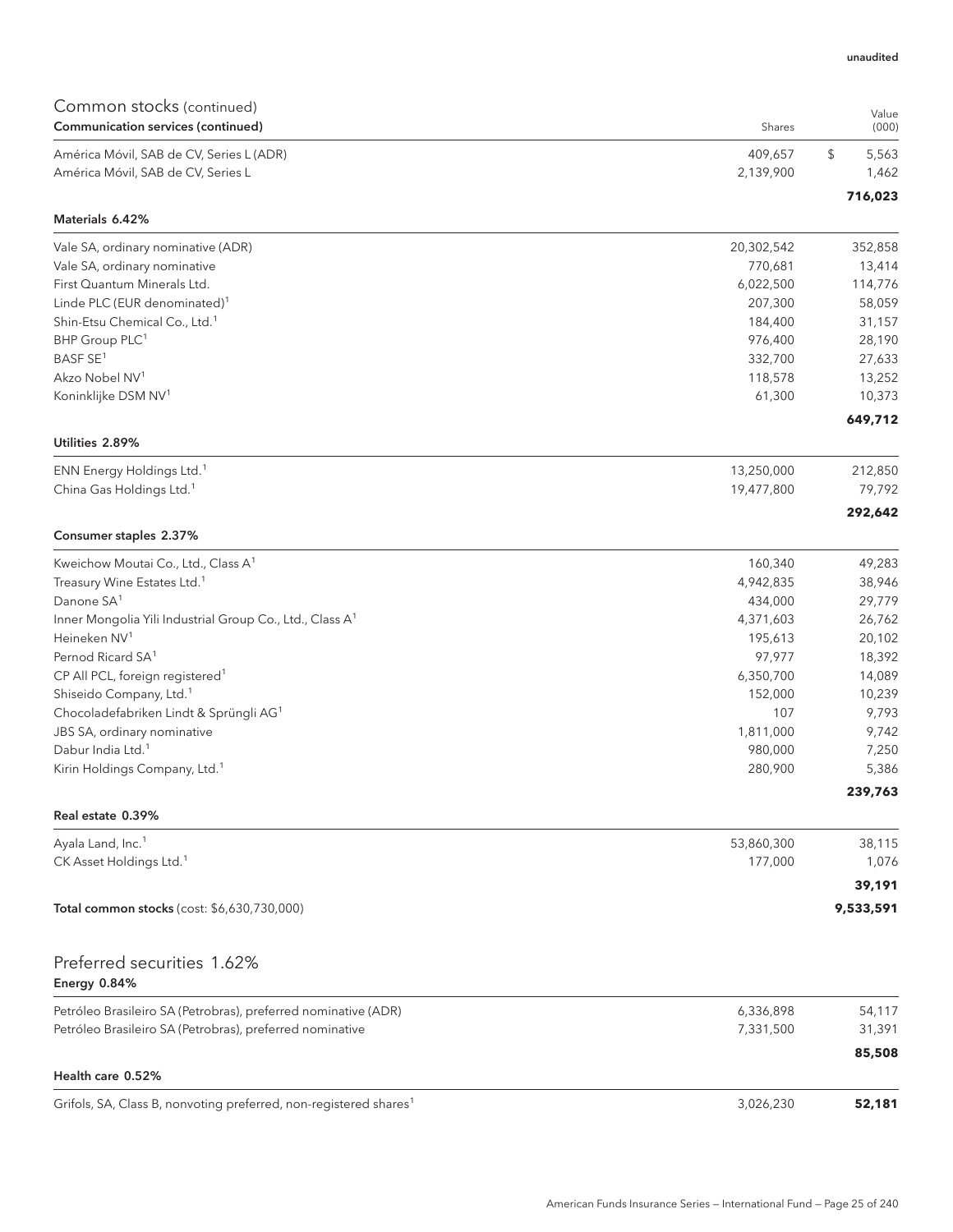| Preferred securities (continued)                                                          |            | Value        |
|-------------------------------------------------------------------------------------------|------------|--------------|
| Consumer discretionary 0.26%                                                              | Shares     | (000)        |
| Volkswagen AG, nonvoting preferred shares <sup>1</sup>                                    | 94,500     | \$<br>26,409 |
| Total preferred securities (cost: \$163,353,000)                                          |            | 164,098      |
| Rights & warrants 0.27%<br>Health care 0.27%                                              |            |              |
| WuXi AppTec Co., Ltd., Class A, warrants, expire 2021 <sup>1,2,5</sup>                    | 896.000    | 19,239       |
| Aier Eye Hospital Group Co., Ltd., Class A, warrants, expire 2021 <sup>1,2,5</sup>        | 897,354    | 8,141        |
| Total rights & warrants (cost: \$14,772,000)                                              |            | 27,380       |
| Short-term securities 4.42%<br>Money market investments 3.59%                             |            |              |
| Capital Group Central Cash Fund 0.08% <sup>6,7</sup>                                      | 3,627,288  | 362,765      |
| Money market investments purchased from securities lending collateral 0.83%               |            |              |
| Goldman Sachs Financial Square Government Fund, Institutional Shares 0.03% <sup>6,8</sup> | 67,937,425 | 67,938       |
| Capital Group Central Cash Fund 0.08% <sup>6,7,8</sup>                                    | 161,441    | 16,585       |
|                                                                                           |            | 84,523       |
| Total short-term securities (cost: \$447,233,000)                                         |            | 447,288      |
| Total investment securities 100.54% (cost: \$7,256,088,000)                               |            | 10,172,357   |
| Other assets less liabilities (0.54)%                                                     |            | (54,930)     |
| <b>Net assets 100.00%</b>                                                                 |            | \$10,117,427 |

## Investments in affiliates<sup>7</sup>

|                                                                                | Value of<br>affiliates at<br>1/1/2021<br>(000) | <b>Additions</b><br>(000) | Reductions<br>(000) | Net<br>realized<br>gain<br>(000) | Net<br>unrealized<br>depreciation<br>(000) | Value of<br>affiliates at<br>3/31/2021<br>(000) | Dividend<br>income<br>(000) |
|--------------------------------------------------------------------------------|------------------------------------------------|---------------------------|---------------------|----------------------------------|--------------------------------------------|-------------------------------------------------|-----------------------------|
| Short-term securities 3.75%                                                    |                                                |                           |                     |                                  |                                            |                                                 |                             |
| Money market investments 3.59%                                                 |                                                |                           |                     |                                  |                                            |                                                 |                             |
| Capital Group Central Cash Fund 0.08% <sup>6</sup>                             | \$523,844                                      | \$1,201,497               | \$1,362,576         | \$9                              |                                            | $$(9)$ \$362.765                                | \$133                       |
| Money market investments purchased from securities lending<br>collateral 0.16% |                                                |                           |                     |                                  |                                            |                                                 |                             |
| Capital Group Central Cash Fund 0.08%6,8                                       |                                                | $-9$                      | $-9$                | $-9$                             | $-9$                                       | 16,585                                          | $-9$                        |
| Total short-term securities                                                    |                                                |                           |                     |                                  |                                            | 379,350                                         |                             |
| <b>Total 3.75%</b>                                                             |                                                |                           |                     | \$9                              | \$(9)                                      | \$379,350                                       | \$133                       |

1 Valued under fair value procedures adopted by authority of the board of trustees. The total value of all such securities was \$7,553,183,000, which represented 74.66% of the net assets of the fund. This amount includes \$7,487,507,000 related to certain securities trading outside the U.S. whose values were adjusted as a result of significant market movements following the close of local trading.

<sup>2</sup>Security did not produce income during the last 12 months.

3 All or a portion of this security was on loan. The total value of all such securities was \$86,374,000, which represented .85% of the net assets of the fund. 4 Value determined using significant unobservable inputs.

5 Acquired in a transaction exempt from registration under Rule 144A of the Securities Act of 1933. May be resold in the U.S. in transactions exempt from

registration, normally to qualified institutional buyers. The total value of all such securities was \$65,670,000, which represented .65% of the net assets of the fund.

6 Rate represents the seven-day yield at 3/31/2021.

<sup>7</sup> Part of the same group of investment companies as the fund as defined under the Investment Company Act of 1940.

<sup>8</sup>Security purchased with cash collateral from securities on loan.

9 Information not shown for money market investments purchased with cash collateral from securities on loan.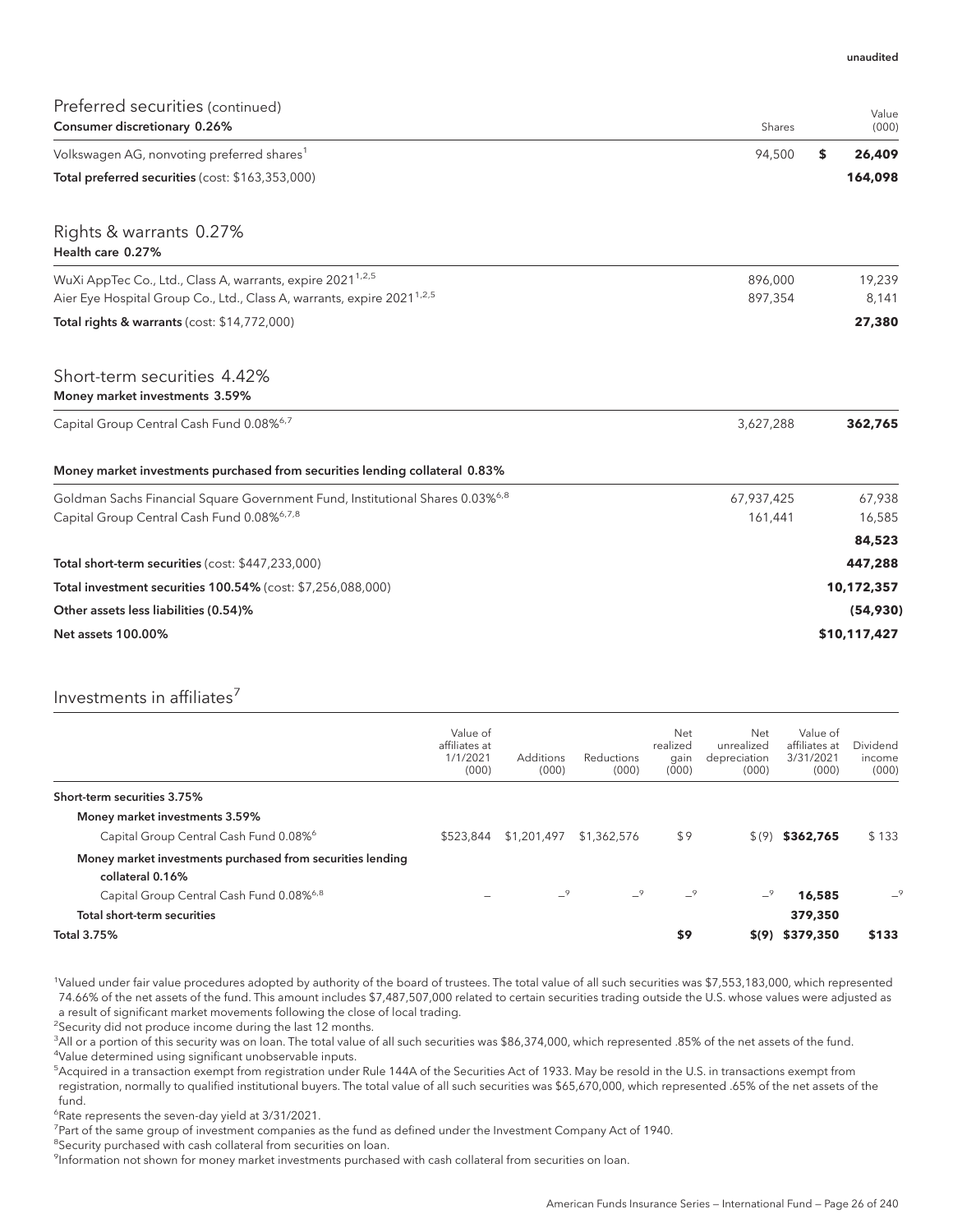### Key to abbreviations

ADR = American Depositary Receipts CAD = Canadian dollars CDI = CREST Depository Interest EUR = Euros GBP = British pounds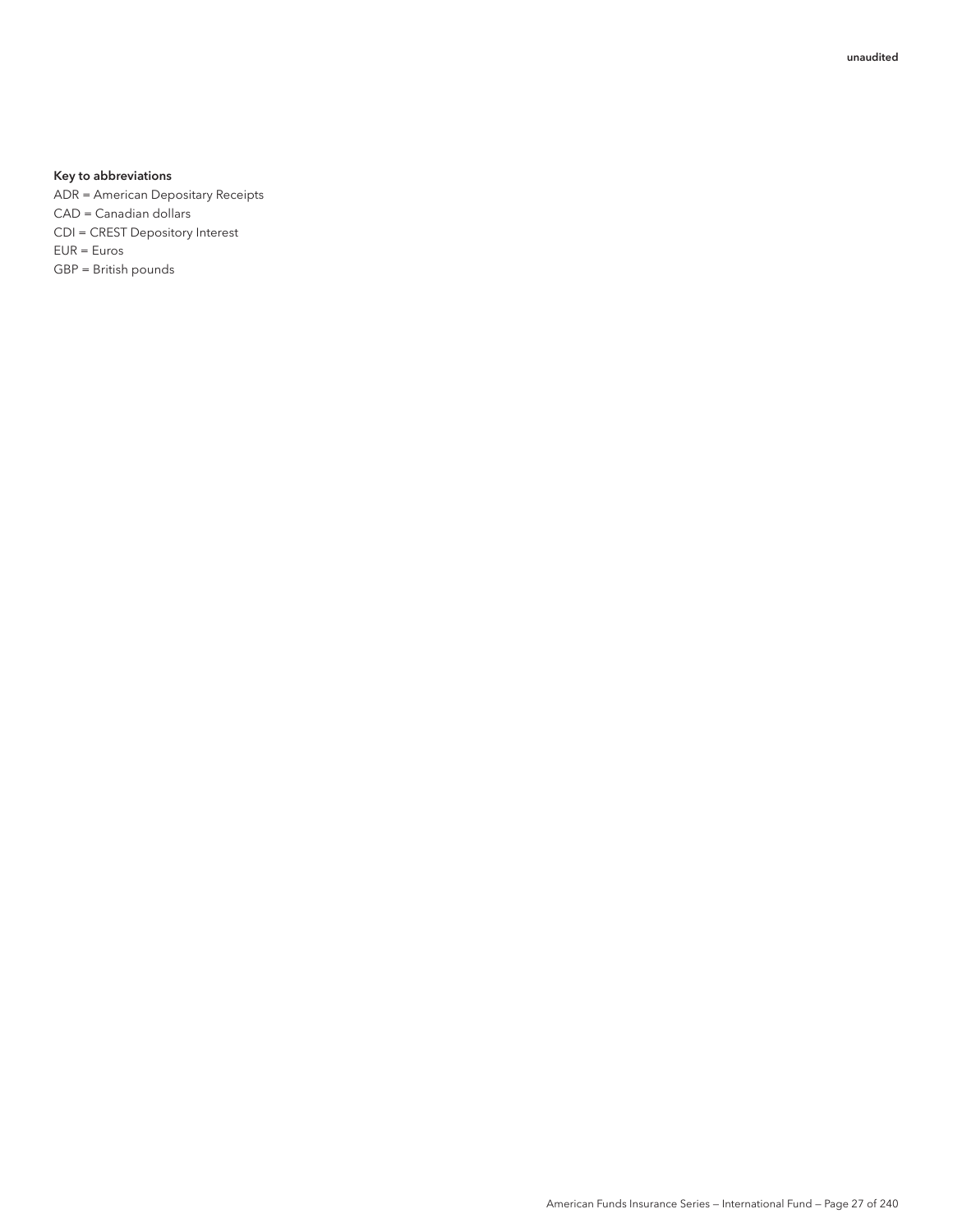## New World Fund®

Investment portfolio March 31, 2021

| Common stocks 87.92%                                                   |           | Value    |
|------------------------------------------------------------------------|-----------|----------|
| Information technology 19.00%                                          | Shares    | (000)    |
| Microsoft Corp.                                                        | 417,214   | \$98,367 |
| Taiwan Semiconductor Manufacturing Company, Ltd. <sup>1</sup>          | 3,929,000 | 81,697   |
| PayPal Holdings, Inc. <sup>2</sup>                                     | 270,139   | 65,601   |
| PagSeguro Digital Ltd., Class A <sup>2</sup>                           | 1,100,667 | 50,961   |
| Mastercard Inc., Class A                                               | 126,839   | 45,161   |
| Broadcom Inc.                                                          | 81,044    | 37,577   |
| Adobe Inc. <sup>2</sup>                                                | 78,111    | 37,132   |
| ASML Holding NV1                                                       | 57,473    | 35,055   |
| Cree, Inc. <sup>2</sup>                                                | 279,810   | 30,256   |
| Keyence Corp. <sup>1</sup>                                             | 64,800    | 29,578   |
| StoneCo Ltd., Class A <sup>2</sup>                                     | 470,934   | 28,831   |
| EPAM Systems, Inc. <sup>2</sup>                                        | 54,519    | 21,627   |
| Silergy Corp. <sup>1</sup>                                             | 239,000   | 19,589   |
| Samsung Electronics Co., Ltd. <sup>1</sup>                             | 223,319   | 16,131   |
| Micron Technology, Inc. <sup>2</sup>                                   | 174,530   | 15,395   |
| Network International Holdings PLC <sup>1,2</sup>                      | 2,350,007 | 13,401   |
| Accenture PLC, Class A                                                 | 43,052    | 11,893   |
| Apple Inc.                                                             | 85,942    | 10,498   |
| Visa Inc., Class A                                                     | 44,280    | 9,375    |
| MediaTek Inc. <sup>1</sup>                                             | 250,000   | 8,592    |
| Hexagon AB, Class B <sup>1</sup>                                       | 88,005    | 8,116    |
| Kingdee International Software Group Co. Ltd. <sup>1</sup>             | 2,395,000 | 7,544    |
| Trimble Inc. <sup>2</sup>                                              | 95,682    | 7,443    |
| Oneconnect Financial Technology Co., Ltd. (ADR) <sup>2</sup>           | 470,455   | 6,953    |
| Cognizant Technology Solutions Corp., Class A                          | 88,049    | 6,878    |
| TELUS International (Cda) Inc., subordinate voting shares <sup>2</sup> | 234,905   | 6,573    |
| Tokyo Electron Ltd. <sup>1</sup>                                       | 15,200    | 6,508    |
| GDS Holdings Ltd., Class A <sup>1,2</sup>                              | 603,600   | 6,135    |
| Edenred SA <sup>1</sup>                                                | 109,718   | 5,732    |
| Inphi Corp. <sup>2</sup>                                               | 30,581    | 5,456    |
| FleetCor Technologies, Inc. <sup>2</sup>                               | 20,007    | 5,374    |
| NXP Semiconductors NV                                                  | 25,406    | 5,115    |
| NetEase, Inc. <sup>1</sup>                                             | 244,500   | 5,053    |
| Advanced Micro Devices, Inc. <sup>2</sup>                              | 63,435    | 4,980    |
| Atlassian Corp. PLC, Class A <sup>2</sup>                              | 19,624    | 4,136    |
| Halma PLC <sup>1</sup>                                                 | 115,640   | 3,785    |
| Logitech International SA <sup>1</sup>                                 | 35,990    | 3,772    |
| Globant SA <sup>2</sup>                                                | 16,992    | 3,528    |
| Autodesk, Inc. <sup>2</sup>                                            | 11,824    | 3,277    |
| ON Semiconductor Corp. <sup>2</sup>                                    | 78,693    | 3,274    |
| Nokia Corp. <sup>1</sup>                                               | 781,179   | 3,123    |
| Yeahka Ltd. <sup>1,2</sup>                                             | 398,400   | 2,797    |
| Chindata Group Holdings Ltd., Class A (ADR) <sup>2</sup>               | 164,996   | 2,729    |
| Aspen Technology, Inc. <sup>2</sup>                                    | 18,225    | 2,630    |
| Intel Corp.                                                            | 30,635    | 1,961    |
| Nice Ltd. (ADR)                                                        | 8,703     | 1,897    |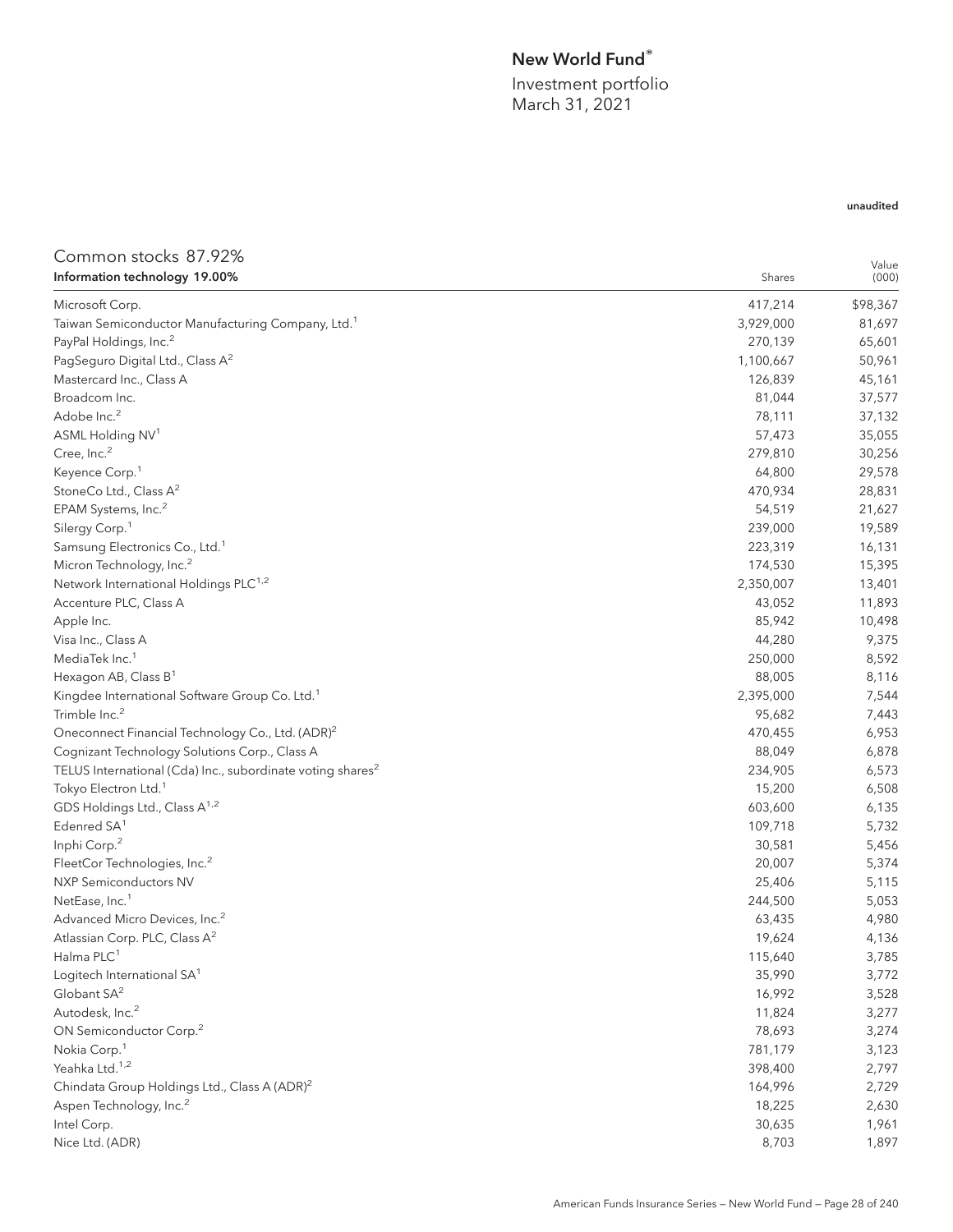| Information technology (continued)                                 | Shares  | (000)       |
|--------------------------------------------------------------------|---------|-------------|
| KLA Corp.                                                          | 5,366   | 1,773<br>\$ |
| VeriSign, Inc. <sup>2</sup>                                        | 8,898   | 1,769       |
| Hamamatsu Photonics KK <sup>1</sup>                                | 29,000  | 1,719       |
| CMC Materials, Inc.                                                | 8,338   | 1,474       |
| TravelSky Technology Ltd., Class H <sup>1</sup>                    | 606,000 | 1,423       |
| SAP SE <sup>1</sup>                                                | 11,122  | 1,362       |
| Infineon Technologies AG <sup>1</sup>                              | 28,823  | 1,222       |
| Elastic NV, non-registered shares <sup>2</sup>                     | 10,295  | 1,145       |
| Amadeus IT Group SA, Class A, non-registered shares <sup>1,2</sup> | 14.929  | 1,057       |
| Amphenol Corp., Class A                                            | 14,962  | 987         |
| Vontier Corp. <sup>2</sup>                                         | 31,087  | 941         |
| Coforge Ltd. <sup>1</sup>                                          | 18,082  | 726         |
|                                                                    |         | 807.084     |

### Consumer discretionary 12.74%

| MercadoLibre, Inc. <sup>2</sup>                                | 52,959<br>77,963    |
|----------------------------------------------------------------|---------------------|
| General Motors Company                                         | 672,461<br>38,640   |
| LVMH Moët Hennessy-Louis Vuitton SE <sup>1</sup>               | 57,081<br>38,038    |
| Alibaba Group Holding Ltd. <sup>1,2</sup>                      | 904,804<br>25,604   |
| Galaxy Entertainment Group Ltd. <sup>1,2</sup>                 | 2,781,000<br>25,152 |
| Evolution Gaming Group AB <sup>1</sup>                         | 145,450<br>21,424   |
| Hermès International <sup>1</sup>                              | 17,949<br>19,875    |
| XPeng Inc., Class A (ADR) <sup>2</sup>                         | 490,598<br>17,912   |
| Meituan, Class B <sup>1,2</sup>                                | 456,000<br>17,567   |
| EssilorLuxottica <sup>1</sup>                                  | 100,290<br>16,334   |
| Kering SA <sup>1</sup>                                         | 23,015<br>15,891    |
| Naspers Ltd., Class N <sup>1</sup>                             | 63,038<br>15,117    |
| Pop Mart International Group Ltd. <sup>1,2</sup>               | 1,438,321<br>11,051 |
| JD Health International Inc. <sup>1,2</sup>                    | 685,200<br>9,903    |
| adidas $AG^{1,2}$                                              | 31,690<br>9,892     |
| Booking Holdings Inc. <sup>2</sup>                             | 4,189<br>9,760      |
| Marriott International, Inc., Class A <sup>2</sup>             | 64,952<br>9,620     |
| NIKE, Inc., Class B                                            | 62,604<br>8,319     |
| Delivery Hero SE <sup>1,2</sup>                                | 61,556<br>7,978     |
| Melco Resorts & Entertainment Ltd. (ADR) <sup>2</sup>          | 395,413<br>7,873    |
| YUM! Brands, Inc.                                              | 72,726<br>7,868     |
| Li Ning Co. Ltd. <sup>1</sup>                                  | 1,182,001<br>7,722  |
| IDP Education Ltd. <sup>1</sup>                                | 394,507<br>7,188    |
| Zhongsheng Group Holdings Ltd. <sup>1</sup>                    | 1,014,500<br>7,152  |
| Gree Electric Appliances, Inc. of Zhuhai, Class A <sup>1</sup> | 706,646<br>6,762    |
| Jumbo SA <sup>1</sup>                                          | 362,261<br>6,643    |
| Cie. Financière Richemont SA, Class A <sup>1</sup>             | 68,124<br>6,542     |
| Trip.com Group Ltd. (ADR) <sup>2</sup>                         | 164,564<br>6,522    |
| Wyndham Hotels & Resorts, Inc.                                 | 93,431<br>6,520     |
| Huazhu Group Ltd. (ADR) <sup>2</sup>                           | 113,475<br>6,230    |
| Industria de Diseño Textil, SA <sup>1</sup>                    | 157,413<br>5,189    |
| Wynn Macau, Ltd. <sup>1</sup>                                  | 2,597,600<br>5,063  |
| Astra International Tbk PT <sup>1</sup>                        | 13,676,400<br>4,991 |
| JD.com, Inc., Class A <sup>1,2</sup>                           | 117,100<br>4,930    |
| Domino's Pizza, Inc.                                           | 12,721<br>4,679     |
| Suzuki Motor Corp. <sup>1</sup>                                | 84,000<br>3,825     |
| Midea Group Co., Ltd., Class A <sup>1</sup>                    | 293,335<br>3,682    |
| Samsonite International SA <sup>1,2</sup>                      | 1,862,100<br>3,606  |
| China MeiDong Auto Holdings Ltd. <sup>1</sup>                  | 772,000<br>3,582    |
| Aptiv PLC <sup>2</sup>                                         | 24,195<br>3,336     |

#### unaudited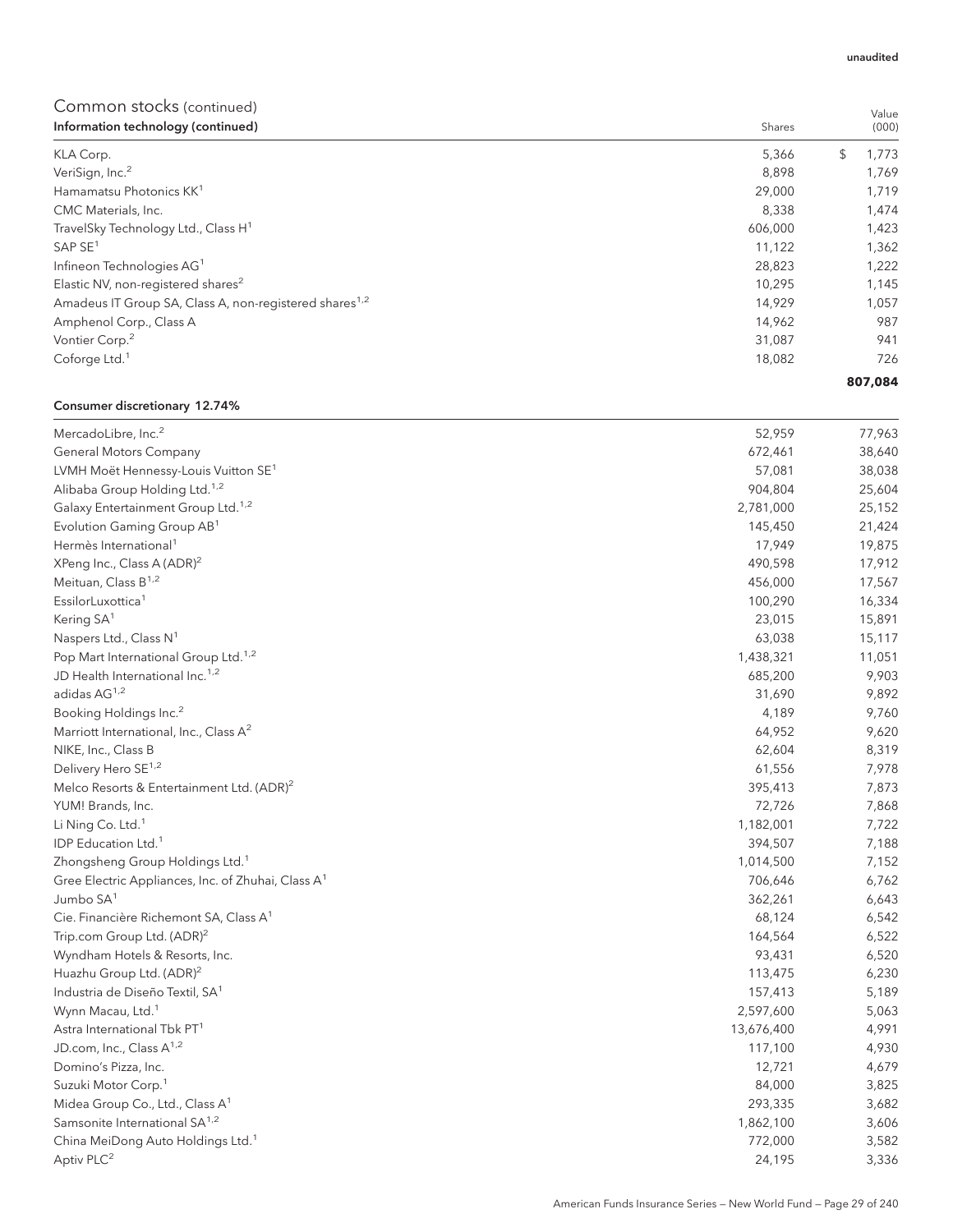| Consumer discretionary (continued)               | Shares    | (000)       |
|--------------------------------------------------|-----------|-------------|
| Flutter Entertainment PLC (CDI) <sup>1,2</sup>   | 12,491    | \$<br>2,671 |
| Maruti Suzuki India Ltd. <sup>1</sup>            | 27,343    | 2,570       |
| SAIC Motor Corp. Ltd., Class A <sup>1</sup>      | 788,700   | 2,370       |
| Shangri-La Asia Ltd. <sup>1,2</sup>              | 2,212,000 | 2,215       |
| Inchcape PLC <sup>1</sup>                        | 206,481   | 2,140       |
| Fast Retailing Co., Ltd. <sup>1</sup>            | 2,600     | 2,080       |
| Airbnb, Inc., Class $A^2$                        | 10,033    | 1,886       |
| InterContinental Hotels Group PLC <sup>1,2</sup> | 24,034    | 1,653       |
| Lojas Americanas SA, ordinary nominative         | 388,087   | 1,434       |
| Vivo Energy PLC <sup>1</sup>                     | 919,486   | 1,230       |
| Stellantis NV <sup>1</sup>                       | 67,946    | 1,201       |
| Levi Strauss & Co., Class A                      | 45,515    | 1,088       |
| Entain $PLC^{1,2}$                               | 49,143    | 1,029       |
| Wynn Resorts, Ltd.                               | 7,397     | 927         |
| Cyrela Brazil Realty SA, ordinary nominative     | 76,266    | 334         |
| Dada Nexus Ltd. (ADR) <sup>2</sup>               | 4,100     | 111         |
|                                                  |           | 540,884     |

### Financials 11.96%

| Kotak Mahindra Bank Ltd. <sup>1,2</sup>                                | 2,894,693  | 69,603 |
|------------------------------------------------------------------------|------------|--------|
| HDFC Bank Ltd. <sup>1,2</sup>                                          | 2,843,478  | 57,868 |
| HDFC Bank Ltd. (ADR) <sup>2</sup>                                      | 74,181     | 5,763  |
| AIA Group Ltd. <sup>1</sup>                                            | 4,599,200  | 55,952 |
| Société Générale <sup>1,2</sup>                                        | 1,181,528  | 30,873 |
| Ping An Insurance (Group) Company of China, Ltd., Class H <sup>1</sup> | 2,016,800  | 24,086 |
| Ping An Insurance (Group) Company of China, Ltd., Class A <sup>1</sup> | 36,100     | 434    |
| Sberbank of Russia PJSC (ADR) <sup>1</sup>                             | 1,275,408  | 19,656 |
| Sberbank of Russia PJSC (ADR)                                          | 217,010    | 3,344  |
| B3 SA - Brasil, Bolsa, Balcao                                          | 2,065,483  | 20,043 |
| UniCredit SpA <sup>1,2</sup>                                           | 1,692,399  | 17,972 |
| Bajaj Finance Ltd. <sup>1,2</sup>                                      | 252,435    | 17,840 |
| Capitec Bank Holdings Ltd. <sup>1,2</sup>                              | 167,340    | 16,100 |
| ICICI Bank Ltd. (ADR) <sup>2</sup>                                     | 802,259    | 12,860 |
| ICICI Bank Ltd. <sup>1,2</sup>                                         | 358,546    | 2,865  |
| XP Inc., Class A <sup>2</sup>                                          | 352,666    | 13,285 |
| Banco Santander, SA <sup>1</sup>                                       | 3,856,564  | 13,108 |
| Bajaj Finserv Ltd. <sup>1,2</sup>                                      | 78,972     | 10,437 |
| HDFC Life Insurance Company Ltd. <sup>1,2</sup>                        | 1,061,022  | 10,126 |
| Banco Bilbao Vizcaya Argentaria, SA <sup>1</sup>                       | 1,775,625  | 9,249  |
| S&P Global Inc.                                                        | 25,138     | 8,870  |
| Hong Kong Exchanges and Clearing Ltd. <sup>1</sup>                     | 146,300    | 8,652  |
| China Merchants Bank Co., Ltd., Class H <sup>1</sup>                   | 1,128,000  | 8,631  |
| TCS Group Holding PLC (GDR) <sup>1,3</sup>                             | 145,986    | 8,487  |
| Fairfax Financial Holdings Ltd., subordinate voting shares             | 15,121     | 6,600  |
| Moody's Corp.                                                          | 22,103     | 6,600  |
| Lufax Holding Ltd. (ADR) <sup>2,4</sup>                                | 406,055    | 5,896  |
| Discovery Ltd. <sup>1,2</sup>                                          | 543,141    | 4,879  |
| AU Small Finance Bank Ltd. <sup>1,2</sup>                              | 249,082    | 4,194  |
| Bank Rakyat Indonesia (Persero) Tbk PT <sup>1,2</sup>                  | 13,114,300 | 3,980  |
| Eurobank Ergasias Services and Holdings SA <sup>1,2</sup>              | 4,647,154  | 3,940  |
| DBS Group Holdings Ltd. <sup>1</sup>                                   | 181,500    | 3,915  |
| Bank Mandiri (Persero) Tbk PT <sup>1</sup>                             | 8,645,800  | 3,668  |
| UBS Group AG1                                                          | 218,535    | 3,384  |
| Alpha Bank SA <sup>1,2</sup>                                           | 2,425,814  | 2,598  |
| Chubb Ltd.                                                             | 14,630     | 2,311  |

unaudited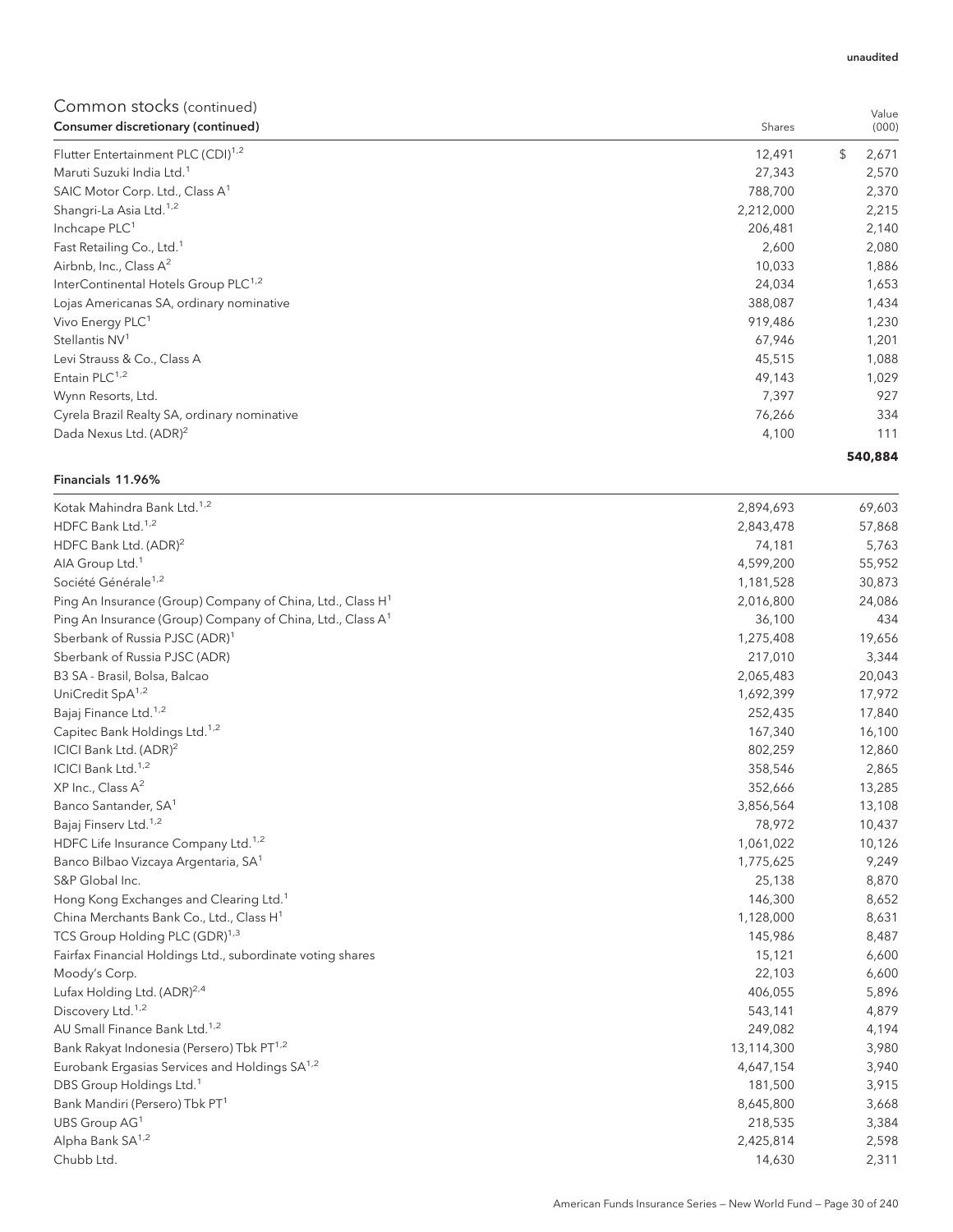| Financials (continued)                                                                        | Shares    | (000)   |
|-----------------------------------------------------------------------------------------------|-----------|---------|
| Moscow Exchange MICEX-RTS PJSC <sup>1</sup>                                                   | 966,126   | 2,220   |
| Axis Bank Ltd. <sup>1,2</sup>                                                                 | 209,315   | 2,004   |
| Futu Holdings Ltd. (ADR) <sup>2,4</sup>                                                       | 9.869     | 1,567   |
| Bank of the Philippine Islands <sup>1</sup>                                                   | 839,100   | 1,410   |
| Banco Santander México, SA, Institución de Banca Múltiple, Grupo Financiero Santander México, |           |         |
| Class $B^2$                                                                                   | 1,278,484 | 1.409   |
| Linklogis Inc., Class B <sup>1,2</sup>                                                        | 552,000   | 1.248   |
|                                                                                               |           | 507,927 |

### Health care 11.56%

| Zai Lab Ltd. (ADR) <sup>2</sup>                                     | 345,806   | 46,141 |
|---------------------------------------------------------------------|-----------|--------|
| Thermo Fisher Scientific Inc.                                       | 81,701    | 37,287 |
| Carl Zeiss Meditec AG, non-registered shares <sup>1</sup>           | 197,862   | 29,823 |
| WuXi AppTec Co., Ltd., Class A <sup>1</sup>                         | 841,416   | 18,067 |
| WuXi AppTec Co., Ltd., Class H <sup>1,2</sup>                       | 437,900   | 8,661  |
| Abbott Laboratories                                                 | 207,963   | 24,922 |
| WuXi Biologics (Cayman) Inc. <sup>1,2</sup>                         | 1,970,100 | 24,851 |
| CanSino Biologics Inc., Class H <sup>1,2</sup>                      | 607,118   | 23,053 |
| Notre Dame Intermédica Participações SA                             | 1,411,230 | 20,760 |
| BeiGene, Ltd. (ADR) <sup>2</sup>                                    | 48,958    | 17,041 |
| BeiGene, Ltd. <sup>1,2</sup>                                        | 54,000    | 1,429  |
| AstraZeneca PLC <sup>1</sup>                                        | 145,276   | 14,487 |
| PerkinElmer, Inc.                                                   | 105,906   | 13,587 |
| Pharmaron Beijing Co., Ltd., Class H <sup>1</sup>                   | 388,100   | 7,383  |
| Pharmaron Beijing Co., Ltd., Class A <sup>1</sup>                   | 258,000   | 5,921  |
| BioMarin Pharmaceutical Inc. <sup>2</sup>                           | 171,789   | 12,972 |
| CSL Ltd. <sup>1</sup>                                               | 56,534    | 11,392 |
| bioMérieux SA <sup>1</sup>                                          | 88,917    | 11,335 |
| Jiangsu Hengrui Medicine Co., Ltd., Class A <sup>1</sup>            | 798,598   | 11,247 |
| Yunnan Baiyao Group Co., Ltd., Class A <sup>1</sup>                 | 597,200   | 10,998 |
| Koninklijke Philips NV (EUR denominated) <sup>1,2</sup>             | 180,565   | 10,309 |
| Olympus Corp. <sup>1</sup>                                          | 440,800   | 9,144  |
| Shionogi & Co., Ltd. <sup>1</sup>                                   | 159,700   | 8,614  |
| Asahi Intecc Co., Ltd. <sup>1</sup>                                 | 297,700   | 8,221  |
| Danaher Corp.                                                       | 33,030    | 7,434  |
| Medtronic PLC                                                       | 54,677    | 6,459  |
| Novo Nordisk A/S, Class B <sup>1</sup>                              | 94,308    | 6,369  |
| Teva Pharmaceutical Industries Ltd. (ADR) <sup>2</sup>              | 550,859   | 6,357  |
| Hypera SA, ordinary nominative                                      | 1,104,804 | 6,287  |
| Straumann Holding AG <sup>1</sup>                                   | 4,929     | 6,146  |
| Pfizer Inc.                                                         | 141,245   | 5,117  |
| Ping An Healthcare and Technology Co. Ltd., Class H <sup>1,2</sup>  | 394,300   | 4,972  |
| Zoetis Inc., Class A                                                | 30,021    | 4,728  |
| Hikma Pharmaceuticals PLC <sup>1</sup>                              | 147,707   | 4,633  |
| Grifols, SA, Class A, non-registered shares <sup>1</sup>            | 171,687   | 4,495  |
| Hugel, Inc. <sup>1,2</sup>                                          | 28,020    | 4,430  |
| Aier Eye Hospital Group Co., Ltd., Class A <sup>1</sup>             | 483,627   | 4,387  |
| Guangzhou Kingmed Diagnostics Group Co., Ltd., Class A <sup>1</sup> | 204,733   | 3,990  |
| Baxter International Inc.                                           | 44,255    | 3,732  |
| Alcon Inc. <sup>1,2</sup>                                           | 53,080    | 3,716  |
| Eli Lilly and Company                                               | 18,928    | 3,536  |
| Laurus Labs Ltd. <sup>1</sup>                                       | 681,020   | 3,379  |
| HOYA Corp. <sup>1</sup>                                             | 26,200    | 3,086  |
| Hangzhou Tigermed Consulting Co., Ltd., Class A <sup>1</sup>        | 128,071   | 2,942  |
| Alibaba Health Information Technology Ltd. <sup>1,2</sup>           | 846,600   | 2,410  |

unaudited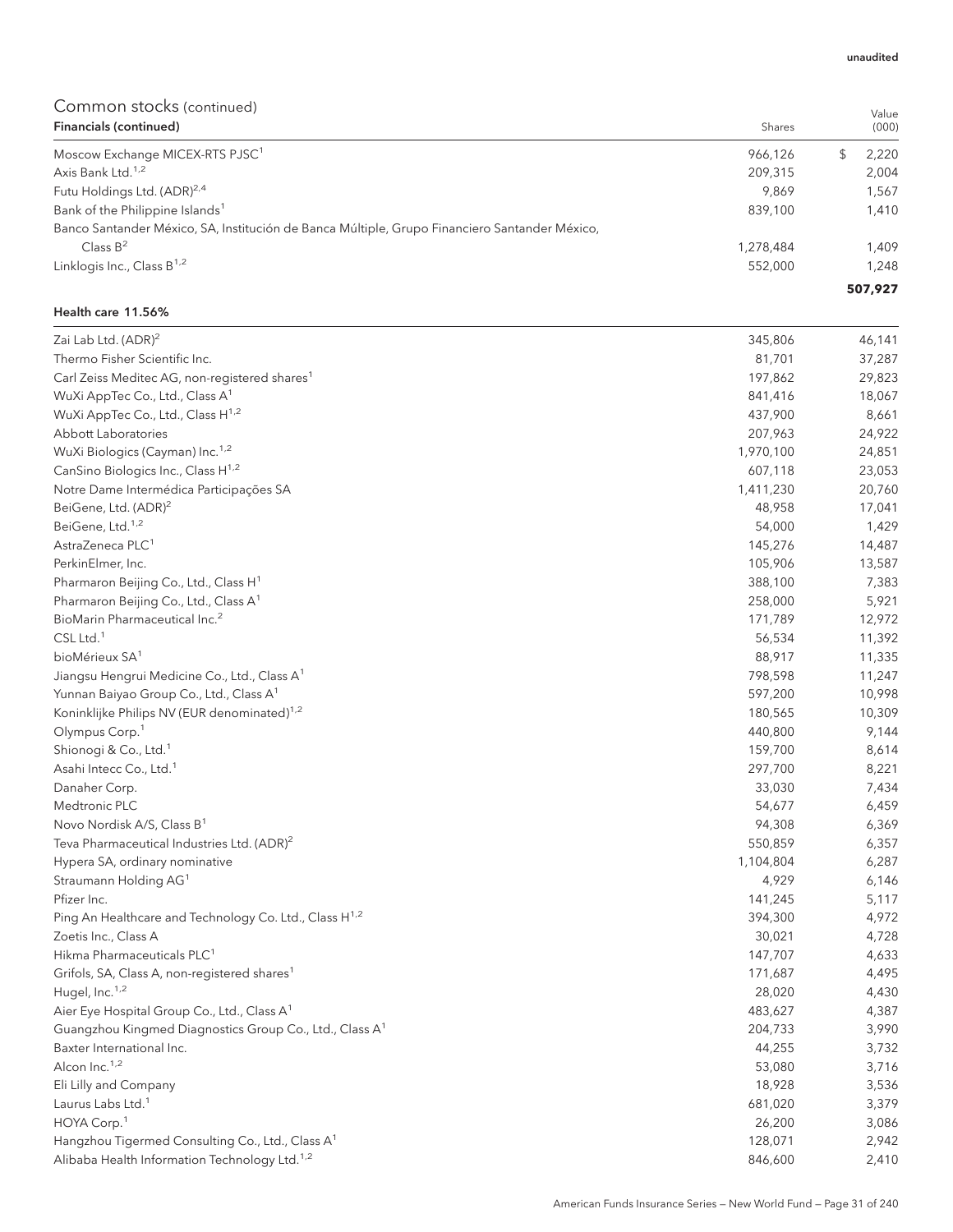## Common stocks (continued) Health care (continued) Shares

| $\sim$<br>Health care (continued)                             | Shares  | Value<br>(000) |
|---------------------------------------------------------------|---------|----------------|
| Mettler-Toledo International Inc. <sup>2</sup>                | 1.569   | 1.813          |
| OdontoPrev SA, ordinary nominative                            | 623.466 | 1.457          |
| Novartis AG <sup>1</sup>                                      | 9.955   | 850            |
| Shandong Pharmaceutical Glass Co., Ltd., Class A <sup>1</sup> | 66,700  | 405            |
| NMC Health PLC <sup>1,2,5</sup>                               | 49,400  | 1              |
|                                                               |         | 490.776        |

### Communication services 9.05%

| Tencent Holdings Ltd. <sup>1</sup>                      | 953,500   | 75,171  |
|---------------------------------------------------------|-----------|---------|
| Sea Ltd., Class A (ADR) <sup>2</sup>                    | 254,840   | 56,888  |
| Alphabet Inc., Class $C^2$                              | 21,658    | 44,802  |
| Alphabet Inc., Class A <sup>2</sup>                     | 3,750     | 7,735   |
| Facebook, Inc., Class A <sup>2</sup>                    | 163,170   | 48,059  |
| Netflix, Inc. <sup>2</sup>                              | 46,941    | 24,487  |
| Bilibili Inc., Class Z (ADR) <sup>2</sup>               | 146,615   | 15,697  |
| Bilibili Inc., Class $Z^{1,2}$                          | 70,620    | 7,521   |
| Yandex NV, Class A <sup>2</sup>                         | 284,767   | 18,242  |
| Kuaishou Technology, Class B <sup>1,2,3,5</sup>         | 370,500   | 10,294  |
| Kuaishou Technology, Class B <sup>1,2</sup>             | 122,000   | 4,237   |
| América Móvil, SAB de CV, Series L (ADR)                | 909,771   | 12,355  |
| Activision Blizzard, Inc.                               | 108,846   | 10,123  |
| Vodafone Group PLC <sup>1</sup>                         | 4,306,905 | 7,838   |
| Indus Towers Ltd. <sup>1</sup>                          | 1,811,627 | 6,095   |
| Bharti Airtel Ltd. <sup>1</sup>                         | 852,975   | 6,043   |
| MTN Group Ltd. <sup>1</sup>                             | 989,722   | 5,818   |
| NetEase, Inc. (ADR)                                     | 50,104    | 5,174   |
| Electronic Arts Inc.                                    | 35,793    | 4,845   |
| JOYY Inc., Class A (ADR)                                | 50,334    | 4,718   |
| SoftBank Group Corp. <sup>1</sup>                       | 35,300    | 2,993   |
| Informa $PLC1$                                          | 195,177   | 1,507   |
| HUYA, Inc. (ADR) <sup>2,4</sup>                         | 73,696    | 1,436   |
| JCDecaux $SA^{1,2}$                                     | 48,473    | 1,222   |
| Telkom Indonesia (Persero) Tbk PT, Class B <sup>1</sup> | 4,360,300 | 1,030   |
|                                                         |           | 384,330 |

#### Materials 6.25%

| Vale SA, ordinary nominative (ADR)                                              | 2,430,129 | 42,236 |
|---------------------------------------------------------------------------------|-----------|--------|
| Vale SA, ordinary nominative                                                    | 2,257,634 | 39,295 |
| First Quantum Minerals Ltd.                                                     | 1,231,849 | 23,476 |
| Sika AG <sup>1</sup>                                                            | 64,203    | 18,339 |
| Asian Paints Ltd. <sup>1</sup>                                                  | 481,588   | 16,742 |
| Freeport-McMoRan Inc.                                                           | 404,114   | 13,308 |
| Shree Cement Ltd. <sup>1</sup>                                                  | 22,714    | 9,171  |
| Shin-Etsu Chemical Co., Ltd. <sup>1</sup>                                       | 52,400    | 8,854  |
| Rio Tinto PLC <sup>1</sup>                                                      | 102,367   | 7,831  |
| Koninklijke DSM NV <sup>1</sup>                                                 | 37,651    | 6,371  |
| AngloGold Ashanti Ltd. (ADR)                                                    | 200,712   | 4,410  |
| AngloGold Ashanti Ltd. <sup>1</sup>                                             | 70,895    | 1,550  |
| Linde PLC                                                                       | 21,087    | 5,907  |
| Givaudan SA <sup>1</sup>                                                        | 1,509     | 5,815  |
| BHP Group PLC <sup>1</sup>                                                      | 196,384   | 5,670  |
| LANXESS AG1                                                                     | 73,577    | 5,423  |
| CCL Industries Inc., Class B, nonvoting shares                                  | 90,463    | 5,004  |
| Gerdau SA (ADR)                                                                 | 929,773   | 4,965  |
| CEMEX, SAB de CV, ordinary participation certificates, units (ADR) <sup>2</sup> | 706,208   | 4,922  |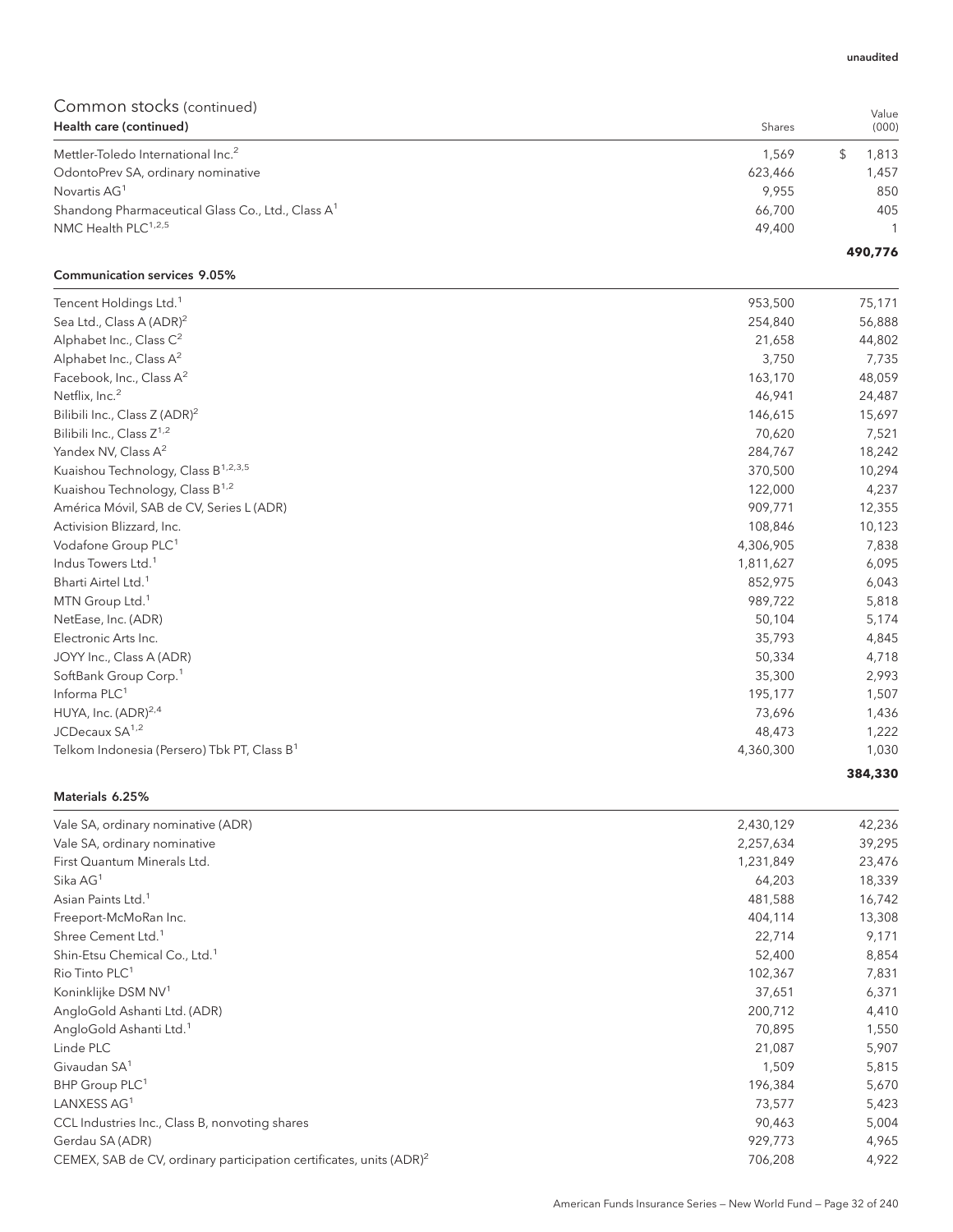#### unaudited

## Common stocks (continued)

| <u>UUITIITUIT SEUCKS TEOITAITUCU/</u><br><b>Materials (continued)</b>         | Shares    | Value<br>(000) |
|-------------------------------------------------------------------------------|-----------|----------------|
| Beijing Oriental Yuhong Waterproof Technology Co., Ltd., Class A <sup>1</sup> | 524,793   | \$<br>4,106    |
| Barrick Gold Corp.                                                            | 206,863   | 4,096          |
| Loma Negra Compania Industrial Argentina SA (ADR)                             | 581,211   | 3,679          |
| Alrosa PJSC <sup>1</sup>                                                      | 2,568,173 | 3,591          |
| Arkema SA <sup>1</sup>                                                        | 23,792    | 2,883          |
| Huntsman Corp.                                                                | 97,795    | 2,820          |
| SIG Combibloc Group AG <sup>1</sup>                                           | 115,636   | 2,675          |
| Chr. Hansen Holding A/S <sup>1,2</sup>                                        | 26,439    | 2,402          |
| Celanese Corp.                                                                | 13,929    | 2,087          |
| Amcor PLC (CDI) <sup>1</sup>                                                  | 162,847   | 1,908          |
| Turquoise Hill Resources Ltd. <sup>2</sup>                                    | 102,030   | 1,642          |
| Umicore SA <sup>1</sup>                                                       | 29,864    | 1,585          |
| BASF SE <sup>1</sup>                                                          | 16,976    | 1,410          |
| Asahi Kasei Corp. <sup>1</sup>                                                | 120,900   | 1,392          |
|                                                                               |           | 265,565        |

#### Industrials 5.64%

| Airbus SE, non-registered shares <sup>1,2</sup>                       | 236,285   | 26,763 |
|-----------------------------------------------------------------------|-----------|--------|
| Safran SA <sup>1,2</sup>                                              | 156,764   | 21,340 |
| CCR SA, ordinary nominative                                           | 7,594,620 | 17,433 |
| Wizz Air Holdings PLC <sup>1,2</sup>                                  | 236,301   | 15,713 |
| IMCD NV <sup>1</sup>                                                  | 96,171    | 13,366 |
| DSV Panalpina A/S <sup>1</sup>                                        | 67,180    | 13,174 |
| Nidec Corp. <sup>1</sup>                                              | 95,700    | 11,690 |
| Copa Holdings, SA, Class A                                            | 130,128   | 10,513 |
| International Container Terminal Services, Inc. <sup>1</sup>          | 4,073,460 | 10,164 |
| InPost $SA^{1,2}$                                                     | 613,724   | 10,051 |
| Ryanair Holdings PLC (ADR) <sup>2</sup>                               | 77,962    | 8,966  |
| Rumo SA <sup>2</sup>                                                  | 2,439,329 | 8,776  |
| SMC Corp. <sup>1</sup>                                                | 12,100    | 7,060  |
| TransDigm Group Inc. <sup>2</sup>                                     | 11,120    | 6,538  |
| Fortive Corp.                                                         | 72,426    | 5,116  |
| Airports of Thailand PCL, foreign registered <sup>1</sup>             | 2,289,300 | 5,068  |
| Boeing Company <sup>2</sup>                                           | 19,244    | 4,902  |
| Han's Laser Technology Industry Group Co., Ltd., Class A <sup>1</sup> | 750,925   | 4,868  |
| Centre Testing International Group Co., Ltd. <sup>1</sup>             | 1,069,696 | 4,659  |
| Spirax-Sarco Engineering PLC <sup>1</sup>                             | 27,717    | 4,357  |
| ZTO Express (Cayman) Inc., Class A (ADR)                              | 148,155   | 4,319  |
| Epiroc AB, Class B <sup>1</sup>                                       | 173,396   | 3,613  |
| Daikin Industries, Ltd. <sup>1</sup>                                  | 17,000    | 3,442  |
| Komatsu Ltd. <sup>1</sup>                                             | 86,700    | 2,679  |
| ABB Ltd. <sup>1</sup>                                                 | 79,505    | 2,418  |
| Air Lease Corp., Class A                                              | 43,452    | 2,129  |
| Atlas Copco AB, Class B <sup>1</sup>                                  | 37,156    | 1,933  |
| Havells India Ltd. <sup>1</sup>                                       | 116,587   | 1,680  |
| Shanghai International Airport Co., Ltd., Class A <sup>1</sup>        | 185,576   | 1,641  |
| Experian PLC <sup>1</sup>                                             | 38,595    | 1,329  |
| Hefei Meyer Optoelectronic Technology Inc., Class A <sup>1</sup>      | 170,103   | 1,098  |
| Carrier Global Corp.                                                  | 23,873    | 1,008  |
| Zhejiang Sanhua Intelligent Controls Co., Ltd., Class A <sup>1</sup>  | 308,200   | 972    |
| Guangzhou Baiyun International Airport Co. Ltd., Class A <sup>1</sup> | 422,600   | 862    |
|                                                                       |           |        |

**239,640**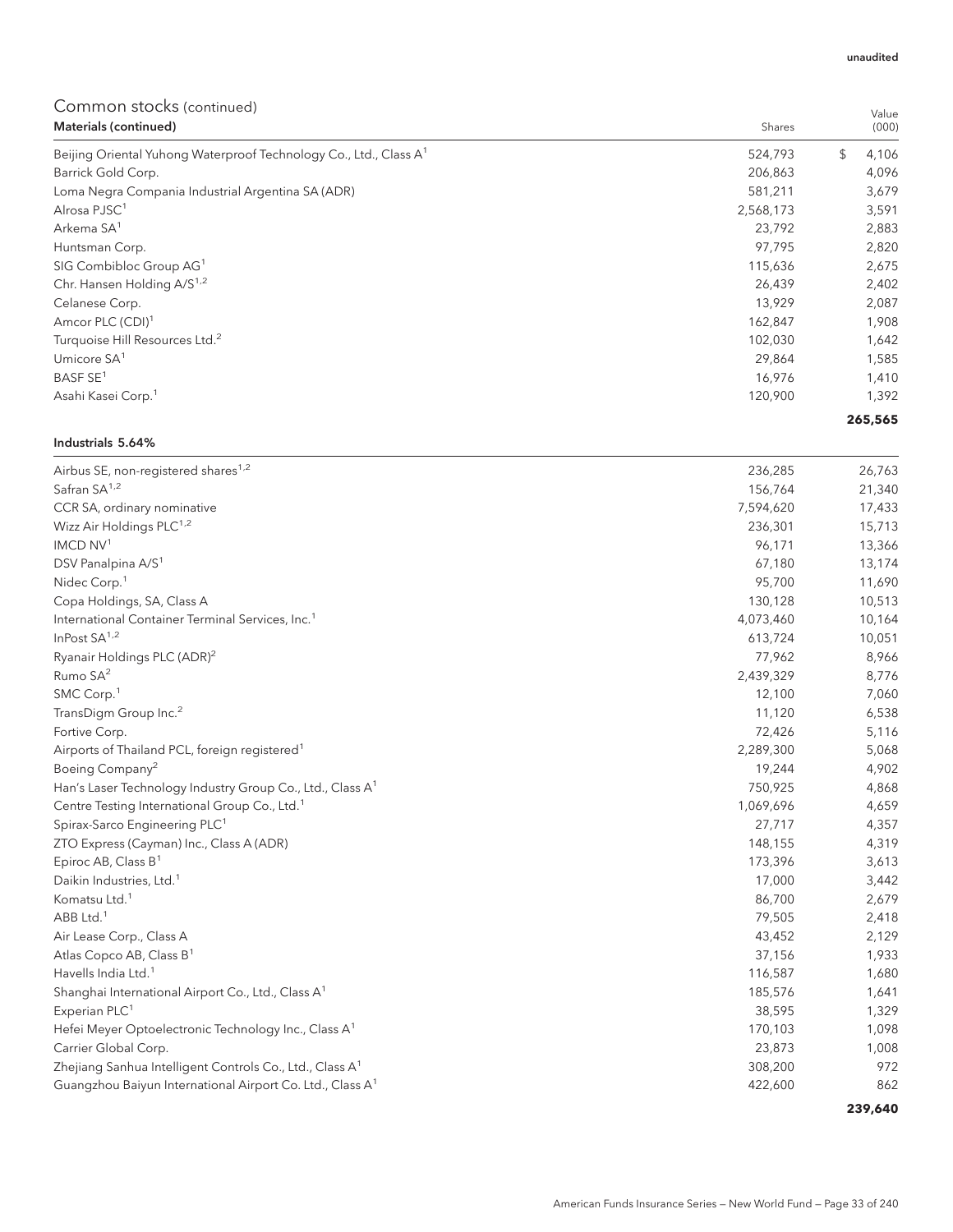| Consumer staples 4.80%                                                           | Shares    | (000)        |
|----------------------------------------------------------------------------------|-----------|--------------|
| Kweichow Moutai Co., Ltd., Class A <sup>1</sup>                                  | 233,007   | \$<br>71,618 |
| Foshan Haitian Flavouring and Food Co. Ltd., Class A <sup>1</sup>                | 567,161   | 13,860       |
| Nestlé SA <sup>1</sup>                                                           | 116,046   | 12,934       |
| Anheuser-Busch InBev SA/NV <sup>1</sup>                                          | 171,667   | 10,823       |
| Pernod Ricard SA <sup>1</sup>                                                    | 46,838    | 8,792        |
| Carlsberg A/S, Class B <sup>1</sup>                                              | 53,561    | 8,238        |
| Raia Drogasil SA, ordinary nominative                                            | 1,524,007 | 6,785        |
| ITC Ltd. <sup>1</sup>                                                            | 1,887,463 | 5,647        |
| Reckitt Benckiser Group PLC <sup>1</sup>                                         | 62,815    | 5,628        |
| Avenue Supermarts Ltd. <sup>1,2</sup>                                            | 137,253   | 5,375        |
| Wal-Mart de México, SAB de CV, Series V <sup>4</sup>                             | 1,632,389 | 5,149        |
| Constellation Brands, Inc., Class A                                              | 19,521    | 4,451        |
| Unilever PLC (EUR denominated) <sup>1</sup>                                      | 73,017    | 4,074        |
| Heineken NV <sup>1</sup>                                                         | 38,853    | 3,993        |
| United Spirits Ltd. <sup>1,2</sup>                                               | 523,622   | 3,990        |
| Nongfu Spring Co., Ltd., Class H <sup>1,2</sup>                                  | 678,605   | 3,401        |
| Shiseido Company, Ltd. <sup>1</sup>                                              | 49,400    | 3,328        |
| Kimberly-Clark de México, SAB de CV, Class A                                     | 1,587,474 | 2,713        |
| L'Oréal SA, non-registered shares <sup>1</sup>                                   | 6,210     | 2,380        |
| Mondelez International, Inc.                                                     | 39,067    | 2,287        |
| Philip Morris International Inc.                                                 | 23,692    | 2,102        |
| Jonjee Hi-Tech Industrial and Commercial Holding Co., Ltd., Class A <sup>1</sup> | 266,585   | 1,973        |
| Inner Mongolia Yili Industrial Group Co., Ltd., Class A <sup>1</sup>             | 318,900   | 1,952        |
| Fomento Económico Mexicano, SAB de CV                                            | 252,300   | 1,902        |
| Herbalife Nutrition Ltd. <sup>2</sup>                                            | 41,972    | 1,862        |
| Uni-Charm Corp. <sup>1</sup>                                                     | 44,300    | 1,857        |
| British American Tobacco PLC <sup>1</sup>                                        | 48,365    | 1,850        |
| Kirin Holdings Company, Ltd. <sup>1</sup>                                        | 86,800    | 1,664        |
| Danone SA <sup>1</sup>                                                           | 23,776    | 1,631        |
| Chengdu Hongqi Chain Co., Ltd. <sup>1</sup>                                      | 1,109,901 | 1,012        |
| Diageo PLC <sup>1</sup>                                                          | 11,617    | 478          |
|                                                                                  |           | 203,749      |

### Energy 3.11%

| Reliance Industries Ltd. <sup>1</sup>                         | 2,749,651 | 75,577  |
|---------------------------------------------------------------|-----------|---------|
| Reliance Industries Ltd., interim shares <sup>1</sup>         | 151.056   | 2,260   |
| Petróleo Brasileiro SA (Petrobras), ordinary nominative (ADR) | 2,522,840 | 21,394  |
| Rosneft Oil Company PJSC (GDR) <sup>1</sup>                   | 1,242,301 | 9,385   |
| Gazprom PJSC (ADR) <sup>1</sup>                               | 766,279   | 4,572   |
| Schlumberger Ltd.                                             | 163,590   | 4.448   |
| New Fortress Energy Inc., Class A                             | 93.888    | 4,310   |
| Chevron Corp.                                                 | 38,727    | 4,058   |
| Royal Dutch Shell PLC, Class B <sup>1</sup>                   | 178,425   | 3.282   |
| Total $SE1$                                                   | 60,026    | 2,796   |
|                                                               |           | 132.082 |

### Real estate 2.15%

| Shimao Services Holdings Ltd. <sup>1,2</sup>                | 5,953,187 | 13,170 |
|-------------------------------------------------------------|-----------|--------|
| American Tower Corp. REIT                                   | 47,621    | 11,384 |
| ESR Cayman Ltd. <sup>1,2</sup>                              | 2,932,200 | 9,639  |
| Longfor Group Holdings Ltd. <sup>1</sup>                    | 1,395,000 | 9,289  |
| China Resources Land Ltd. <sup>1</sup>                      | 1,444,000 | 6.995  |
| BR Malls Participacoes SA, ordinary nominative <sup>2</sup> | 3,439,165 | 6,183  |
| CIFI Holdings (Group) Co. Ltd. <sup>1</sup>                 | 5,845,674 | 5,688  |
| CK Asset Holdings Ltd. <sup>1</sup>                         | 911.000   | 5,538  |
|                                                             |           |        |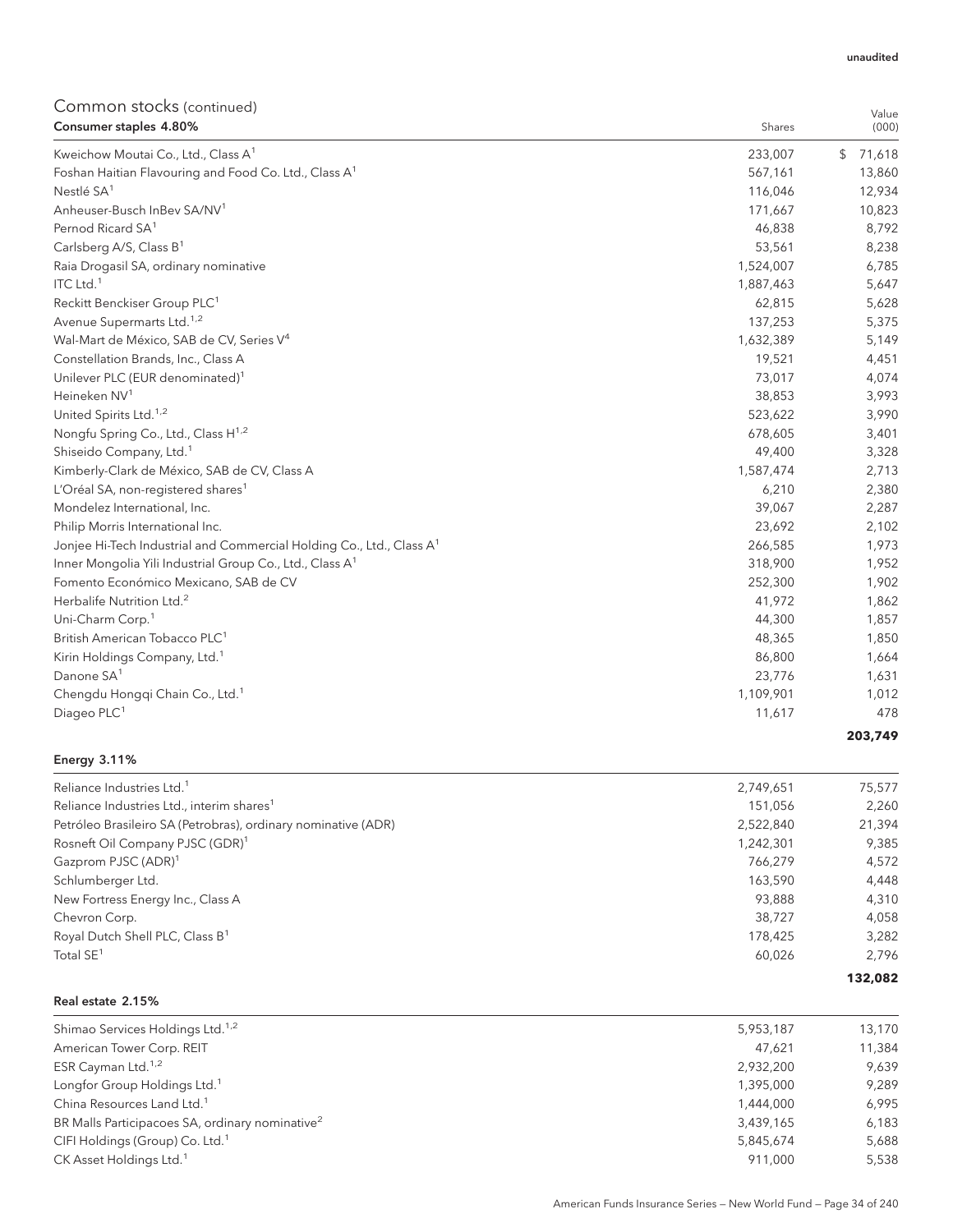| Common stocks (continued)                                                         |           | Value       |
|-----------------------------------------------------------------------------------|-----------|-------------|
| Real estate (continued)                                                           | Shares    | (000)       |
| Ayala Land, Inc. <sup>1</sup>                                                     | 6,277,800 | \$<br>4,443 |
| KE Holdings Inc., Class A (ADR) <sup>2</sup>                                      | 72,207    | 4,114       |
| Shimao Group Holdings Ltd. <sup>1</sup>                                           | 1,228,500 | 3,868       |
| Embassy Office Parks REIT <sup>1</sup>                                            | 857,600   | 3,823       |
| CTP $NV^{1,2}$                                                                    | 207,680   | 3,677       |
| Sunac Services Holdings Ltd. <sup>1,2</sup>                                       | 1,111,000 | 3,532       |
| Utilities 1.66%                                                                   |           | 91,343      |
| ENN Energy Holdings Ltd. <sup>1</sup>                                             | 1,570,100 | 25,222      |
| China Gas Holdings Ltd. <sup>1</sup>                                              | 4,526,800 | 18,544      |
| AES Corp.                                                                         | 408,596   | 10,955      |
| Engie SA <sup>1,2</sup>                                                           | 441,836   | 6,274       |
| China Resources Gas Group Ltd. <sup>1</sup>                                       | 1,036,000 | 5,760       |
| Enel SpA <sup>1</sup>                                                             | 388,055   | 3,877       |
|                                                                                   |           | 70,632      |
| Total common stocks (cost: \$2,263,820,000)                                       |           | 3,734,012   |
| Preferred securities 1.06%                                                        |           |             |
| Materials 0.32%                                                                   |           |             |
| Gerdau SA, preferred nominative shares                                            | 2,502,392 | 13,435      |
| Consumer discretionary 0.27%                                                      |           |             |
| Volkswagen AG, nonvoting preferred shares <sup>1</sup>                            | 34,345    | 9,599       |
| Lojas Americanas SA, preferred nominative                                         | 473,528   | 1,881       |
|                                                                                   |           | 11,480      |
| Industrials 0.25%                                                                 |           |             |
| Azul SA, preferred nominative shares (ADR) <sup>2</sup>                           | 344,699   | 6,959       |
| GOL Linhas Aéreas Inteligentes SA, preferred nominative <sup>2</sup>              | 823,702   | 3,148       |
| GOL Linhas Aéreas Inteligentes SA, preferred nominative (ADR) <sup>2</sup>        | 72,525    | 555         |
|                                                                                   |           | 10,662      |
| Information technology 0.13%                                                      |           |             |
| Nu Holdings Ltd., Series G, noncumulative, preferred shares <sup>1,2,5,6</sup>    | 112,623   | 3,831       |
| Nu Holdings Ltd., Series A, noncumulative, preferred shares <sup>1,2,5,6</sup>    | 19,235    | 654         |
| Nu Holdings Ltd., Series Seed, noncumulative, preferred shares <sup>1,2,5,6</sup> | 15,954    | 543         |
| Nu Holdings Ltd., noncumulative, preferred shares <sup>1,2,5,6</sup>              | 12,397    | 422         |
| Nu Holdings Ltd., Series B, noncumulative, preferred shares <sup>1,2,5,6</sup>    | 1,101     | 37          |
| Nu Holdings Ltd., Series D, noncumulative, preferred shares <sup>1,2,5,6</sup>    | 585       | 20          |
|                                                                                   |           | 5,507       |
| Health care 0.07%                                                                 |           |             |
| Grifols, SA, Class B, nonvoting preferred, non-registered shares <sup>1</sup>     | 183,440   | 3,163       |
| Energy 0.02%                                                                      |           |             |
| Petróleo Brasileiro SA (Petrobras), preferred nominative                          | 182,615   | 782         |

American Funds Insurance Series — New World Fund — Page 35 of 240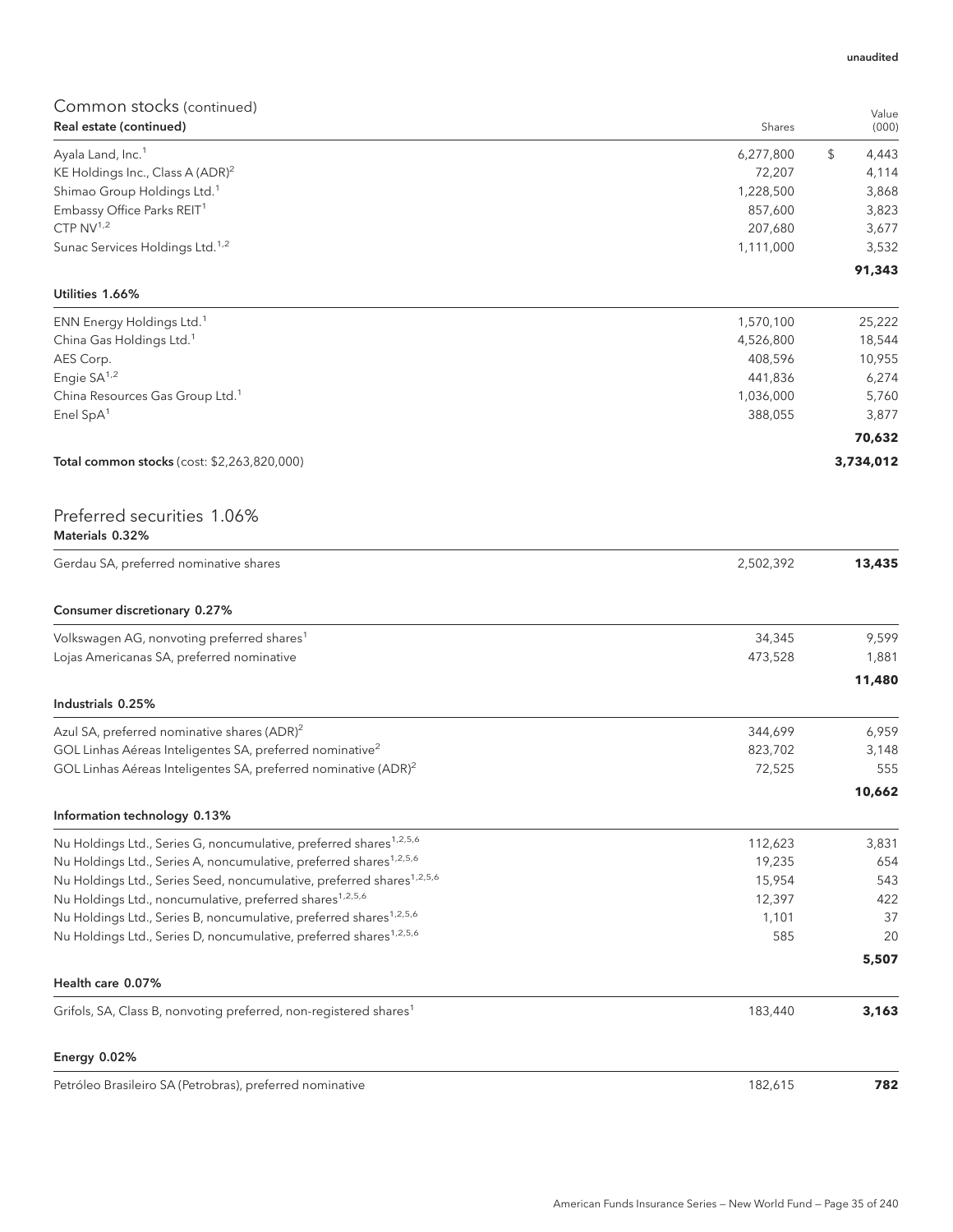| Preferred securities (continued)                                                                                         |                           | Value        |
|--------------------------------------------------------------------------------------------------------------------------|---------------------------|--------------|
| Real estate 0.00%                                                                                                        | Shares                    | (000)        |
| Ayala Land, Inc., preferred shares <sup>1,2,5</sup>                                                                      | 15,000,000                | \$           |
| Total preferred securities (cost: \$29,501,000)                                                                          |                           | 45,029       |
| Rights & warrants 0.20%<br>Consumer staples 0.19%                                                                        |                           |              |
| Foshan Haitian Flavouring and Food Co., Ltd., Class A, warrants, expire 2022 <sup>1,2,3</sup>                            | 336,160                   | 8,215        |
| Health care 0.01%                                                                                                        |                           |              |
| Aier Eye Hospital Group Co., Ltd., Class A, warrants, expire 2021 <sup>1,2,3</sup>                                       | 21,625                    | 196          |
| Consumer discretionary 0.00%                                                                                             |                           |              |
| Cie. Financière Richemont SA, Class A, warrants, expire 2023 <sup>2,4</sup>                                              | 144,354                   | 55           |
| Total rights & warrants (cost: \$2,907,000)                                                                              |                           | 8,466        |
| Convertible bonds & notes 0.00%<br>Health care 0.00%                                                                     | Principal amount<br>(000) |              |
| BioMarin Pharmaceutical Inc., convertible bonds, 1.25% 2027 <sup>3</sup>                                                 | \$<br>114                 | 113          |
| Total convertible bonds & notes (cost: \$121,000)                                                                        |                           | 113          |
| Bonds, notes & other debt instruments 2.63%<br>Bonds & notes of governments & government agencies outside the U.S. 2.28% |                           |              |
| Abu Dhabi (Emirate of) 2.50% 2029 <sup>3</sup>                                                                           | 1,900                     | 1,953        |
| Abu Dhabi (Emirate of) 1.70% 2031 <sup>3</sup>                                                                           | 455                       | 432          |
| Angola (Republic of) 8.25% 2028                                                                                          | 200                       | 193          |
| Angola (Republic of) 8.00% 2029 <sup>3</sup>                                                                             | 2,800                     | 2,636        |
| Angola (Republic of) 8.00% 2029                                                                                          | 200                       | 188          |
| Argentine Republic 1.00% 2029<br>Argentine Republic 0.125% 2030 (0.50% on 7/9/2021) <sup>8</sup>                         | 385<br>757                | 139<br>255   |
| Argentine Republic 0.125% 2035 (1.125% on 7/9/2021) <sup>8</sup>                                                         | 4,190                     | 1,259        |
| Argentine Republic 0.125% 2038 (2.00% on 7/9/2021) <sup>8</sup>                                                          | 1,318                     | 485          |
| Argentine Republic 0.125% 2041 (2.50% on 7/9/2021) <sup>8</sup>                                                          | 5,900                     | 2,046        |
| Armenia (Republic of) 7.15% 2025                                                                                         | 490                       | 543          |
| Bahrain (Kingdom of) 6.75% 2029 <sup>3</sup>                                                                             | 500                       | 546          |
| Belarus (Republic of) 6.875% 2023                                                                                        | 1,775                     | 1,815        |
| Belarus (Republic of) 5.875% 2026                                                                                        | 230                       | 221          |
| Belarus (Republic of) 7.625% 2027                                                                                        | 335                       | 344          |
| Cameroon (Republic of) 9.50% 2025                                                                                        | 805                       | 875          |
| Colombia (Republic of) 4.50% 2026                                                                                        | 830                       | 913          |
| Colombia (Republic of) 7.375% 2037                                                                                       | 600                       | 795          |
| Colombia (Republic of) 4.125% 2051                                                                                       | 350                       | 334          |
| Costa Rica (Republic of) 4.375% 2025<br>Costa Rica (Republic of) 6.125% 2031 <sup>3</sup>                                | 234<br>1,250              | 233<br>1,261 |
| Costa Rica (Republic of) 6.125% 2031                                                                                     | 593                       | 598          |
| Cote d'Ivoire (Republic of) 4.875% 2032                                                                                  | €<br>150                  | 172          |
| Dominican Republic 9.75% 2026                                                                                            | DOP18,150                 | 346          |
| Dominican Republic 8.625% 20273                                                                                          | \$<br>575                 | 700          |
| Dominican Republic 11.375% 2029                                                                                          | DOP12,800                 | 272          |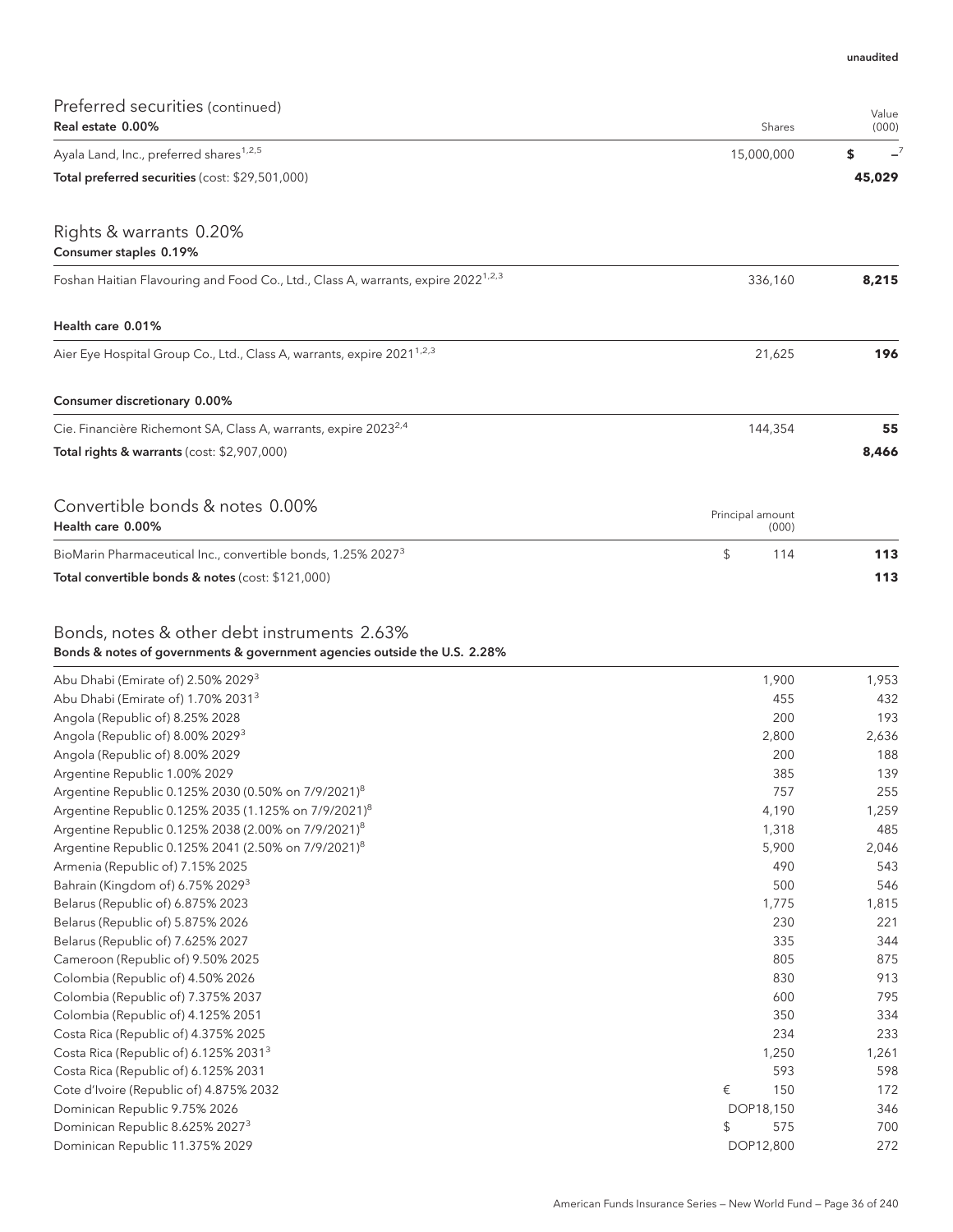| Bonds, notes & other debt instruments (continued)                               | Principal amount | Value     |
|---------------------------------------------------------------------------------|------------------|-----------|
| Bonds & notes of governments & government agencies outside the U.S. (continued) | (000)            | (000)     |
| Dominican Republic 4.50% 2030 <sup>3</sup>                                      | \$180            | \$<br>182 |
| Dominican Republic 5.30% 2041 <sup>3</sup>                                      | 303              | 299       |
| Dominican Republic 7.45% 2044 <sup>3</sup>                                      | 1,125            | 1,329     |
| Dominican Republic 7.45% 2044                                                   | 1,100            | 1,299     |
| Dominican Republic 6.85% 2045                                                   | 100              | 111       |
| Dominican Republic 5.875% 2060 <sup>3</sup>                                     | 280              | 269       |
| Egypt (Arab Republic of) 5.75% 2024 <sup>3</sup>                                | 450              | 473       |
| Egypt (Arab Republic of) 5.625% 2030                                            | € 260            | 304       |
| Egypt (Arab Republic of) 5.875% 2031 <sup>3</sup>                               | 365<br>\$        | 343       |
| Egypt (Arab Republic of) 7.625% 2032 <sup>3</sup>                               | 1,140            | 1,170     |
| Egypt (Arab Republic of) 8.50% 2047                                             | 1,200            | 1,199     |
| Egypt (Arab Republic of) 8.15% 2059 <sup>3</sup>                                | 900              | 861       |
| Ethiopia (Federal Democratic Republic of) 6.625% 2024                           | 1,430            | 1,322     |
| Export-Import Bank of India 3.25% 2030                                          | 1,180            | 1,175     |
| Gabonese Republic 6.375% 2024                                                   | 2,160            | 2,245     |
| Ghana (Republic of) 7.75% 2029 <sup>3</sup>                                     | 1,125            | 1,117     |
| Guatemala (Republic of) 4.375% 2027                                             | 400              | 429       |
| Honduras (Republic of) 6.25% 2027                                               | 1,600            | 1,756     |
| Indonesia (Republic of) 6.625% 2037                                             | 700              | 934       |
| Indonesia (Republic of) 5.25% 2042                                              | 840              | 1,007     |
| Iraq (Republic of) 6.752% 2023                                                  | 960              | 958       |
| Jordan (Hashemite Kingdom of) 4.95% 2025 <sup>3</sup>                           | 600              | 618       |
| Jordan (Hashemite Kingdom of) 5.75% 2027 <sup>3</sup>                           | 1,530            | 1,607     |
| Jordan (Hashemite Kingdom of) 5.75% 2027                                        | 200              | 210       |
| Kazakhstan (Republic of) 6.50% 2045 <sup>3</sup>                                | 800              | 1,137     |
| Kenya (Republic of) 6.875% 2024 <sup>3</sup>                                    | 400              | 441       |
| Kenya (Republic of) 8.25% 2048 <sup>3</sup>                                     | 2,200            | 2,274     |
| Malaysia (Federation of), Series 0419, 3.828% 2034                              | MYR430           | 103       |
| Malaysia (Federation of), Series 0418, 4.893% 2038                              | 1,150            | 297       |
| Oman (Sultanate of) 4.875% 2025 <sup>3</sup>                                    | \$202            | 211       |
| Oman (Sultanate of) 6.25% 2031 <sup>3</sup>                                     | 890              | 933       |
| Pakistan (Islamic Republic of) 8.25% 2025 <sup>3</sup>                          | 410              | 455       |
| Pakistan (Islamic Republic of) 6.00% 2026 <sup>3</sup>                          | 380              | 387       |
| Pakistan (Islamic Republic of) 6.875% 2027 <sup>3</sup>                         | 1,050            | 1,099     |
| Pakistan (Islamic Republic of) 7.875% 2036                                      | 400              | 416       |
| Panama (Republic of) 3.75% 2026 <sup>3</sup>                                    | 1,380            | 1,484     |
| Panama (Republic of) 4.50% 2047                                                 | 1,155            | 1,283     |
| Panama (Republic of) 4.50% 2050                                                 | 400              | 443       |
| Panama (Republic of) 4.30% 2053                                                 | 400              | 431       |
| Paraguay (Republic of) 5.00% 2026 <sup>3</sup>                                  | 500              | 567       |
| Paraguay (Republic of) 4.70% 2027 <sup>3</sup>                                  | 800              | 896       |
| Paraguay (Republic of) 4.70% 2027                                               | 500              | 560       |
| Paraguay (Republic of) 4.95% 2031                                               | 320              | 363       |
| Peru (Republic of) 6.55% 2037                                                   | 1,070            | 1,449     |
| Peru (Republic of) 2.78% 2060                                                   | 565              | 468       |
| PETRONAS Capital Ltd. 4.55% 2050 <sup>3</sup>                                   | 400              | 475       |
| Philippines (Republic of) 1.648% 2031                                           | 780              | 739       |
| Philippines (Republic of) 6.375% 2034                                           | 820              | 1,126     |
| Philippines (Republic of) 2.95% 2045                                            | 990              | 929       |
| PT Indonesia Asahan Aluminium Tbk 6.757% 2048                                   | 200              | 250       |
| Qatar (State of) 4.50% 2028 <sup>3</sup>                                        | 3,000            | 3,505     |
| Qatar (State of) 4.50% 2028                                                     | 800              | 935       |
| Romania 2.00% 2032                                                              | €1,510           | 1,780     |
| Romania 5.125% 2048 <sup>3</sup>                                                | \$720            | 817       |
| Russian Federation 4.375% 2029 <sup>3</sup>                                     | 800              | 876       |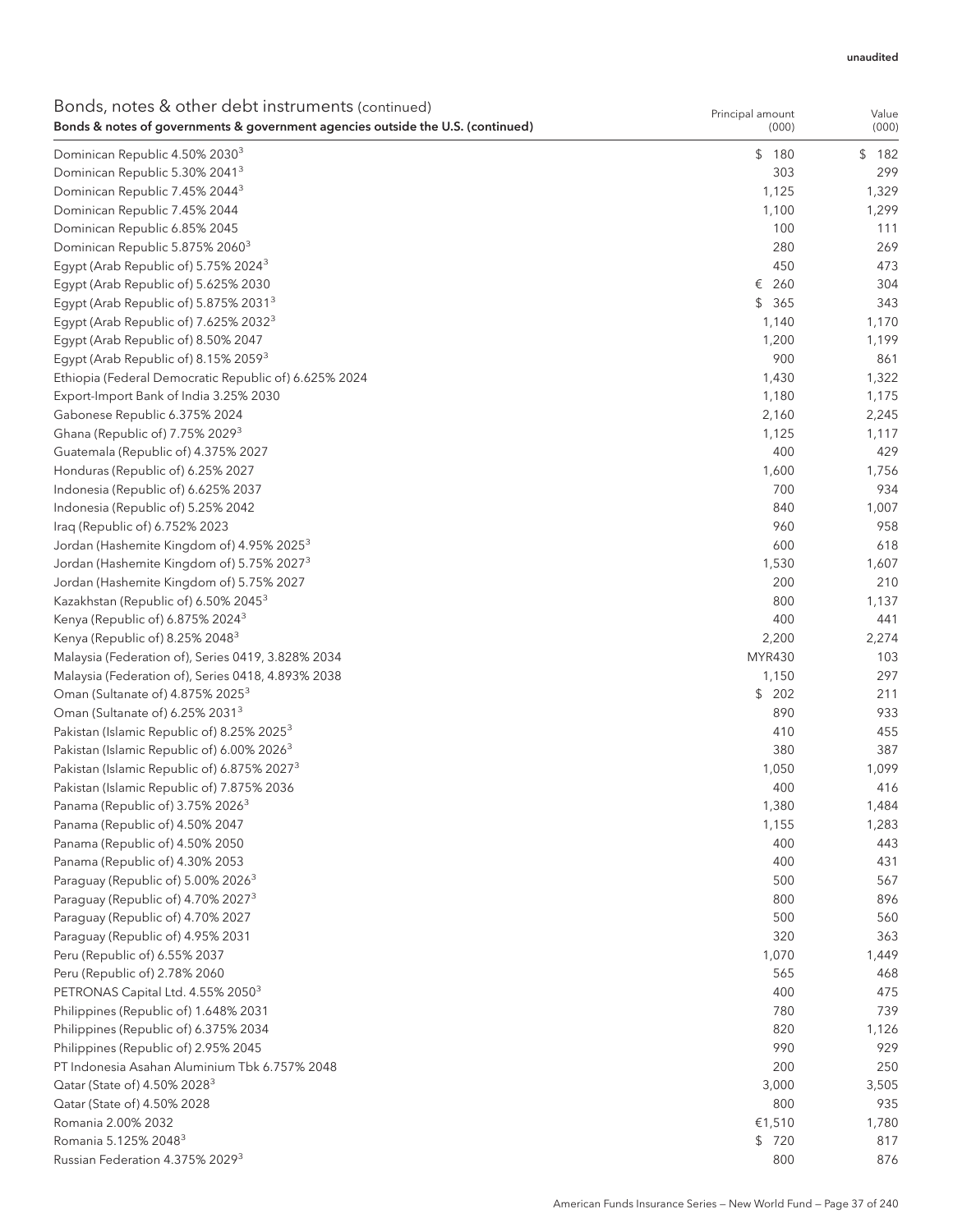#### unaudited

| Bonds, notes & other debt instruments (continued)<br>Bonds & notes of governments & government agencies outside the U.S. (continued) | Principal amount<br>(000) | Value<br>(000) |
|--------------------------------------------------------------------------------------------------------------------------------------|---------------------------|----------------|
| Russian Federation 5.10% 2035                                                                                                        | \$1,200                   | \$<br>1,385    |
| Russian Federation 5.25% 2047                                                                                                        | 1,400                     | 1,665          |
| Senegal (Republic of) 4.75% 2028                                                                                                     | €1,100                    | 1,313          |
| Serbia (Republic of) 3.125% 2027                                                                                                     | 850                       | 1,106          |
| South Africa (Republic of) 5.875% 2030                                                                                               | \$2,110                   | 2,264          |
| Sri Lanka (Democratic Socialist Republic of) 5.75% 2022                                                                              | 250                       | 220            |
| Sri Lanka (Democratic Socialist Republic of) 5.875% 2022                                                                             | 1,000                     | 788            |
| Sri Lanka (Democratic Socialist Republic of) 6.125% 2025                                                                             | 410                       | 262            |
| Sri Lanka (Democratic Socialist Republic of) 6.85% 2025                                                                              | 700                       | 443            |
| Sri Lanka (Democratic Socialist Republic of) 6.825% 2026                                                                             | 1,610                     | 995            |
| Sri Lanka (Democratic Socialist Republic of) 7.55% 2030 <sup>3</sup>                                                                 | 500                       | 309            |
| Sri Lanka (Democratic Socialist Republic of) 7.55% 2030                                                                              | 800                       | 495            |
| Tunisia (Republic of) 6.75% 2023                                                                                                     | € 420                     | 452            |
| Tunisia (Republic of) 5.625% 2024                                                                                                    | 710                       | 738            |
| Tunisia (Republic of) 5.75% 2025                                                                                                     | $$\mathbb{S}$$<br>875     | 766            |
| Turkey (Republic of) 6.375% 2025                                                                                                     | 475                       | 472            |
| Turkey (Republic of) 11.875% 2030                                                                                                    | 600                       | 781            |
| Turkey (Republic of) 5.875% 2031                                                                                                     | 1,170                     | 1,061          |
| Turkey (Republic of) 4.875% 2043                                                                                                     | 1,295                     | 993            |
| Turkey (Republic of) 5.75% 2047                                                                                                      | 2,205                     | 1,797          |
| Ukraine 7.75% 2027                                                                                                                   | 2,328                     | 2,495          |
| Ukraine 9.75% 2028                                                                                                                   | 700                       | 817            |
| Ukraine 7.375% 2032                                                                                                                  | 2,180                     | 2,199          |
| United Mexican States 3.90% 2025                                                                                                     | 320                       | 353            |
| United Mexican States 4.50% 2029                                                                                                     | 1,070                     | 1,188          |
| United Mexican States 4.75% 2032                                                                                                     | 870                       | 971            |
| United Mexican States 4.75% 2044                                                                                                     | 1,090                     | 1,154          |
| United Mexican States 3.75% 2071                                                                                                     | 400                       | 348            |
| United Mexican States, Series M, 7.50% 2027                                                                                          | MXN15,000                 | 782            |
| Venezuela (Bolivarian Republic of) 7.00% 2018 <sup>9</sup>                                                                           | \$<br>64                  | 6              |
| Venezuela (Bolivarian Republic of) 7.75% 2019 <sup>9</sup>                                                                           | 1,149                     | 115            |
| Venezuela (Bolivarian Republic of) 6.00% 2020 <sup>9</sup>                                                                           | 950                       | 96             |
| Venezuela (Bolivarian Republic of) 12.75% 2022 <sup>9</sup>                                                                          | 85                        | 9              |
| Venezuela (Bolivarian Republic of) 9.00% 2023 <sup>9</sup>                                                                           | 1,383                     | 144            |
| Venezuela (Bolivarian Republic of) 8.25% 2024 <sup>9</sup>                                                                           | 299                       | 31             |
| Venezuela (Bolivarian Republic of) 7.65% 2025 <sup>9</sup>                                                                           | 129                       | 13             |
| Venezuela (Bolivarian Republic of) 11.75% 2026 <sup>9</sup>                                                                          | 64                        | $\overline{7}$ |
| Venezuela (Bolivarian Republic of) 9.25% 20279                                                                                       | 170                       | 18             |
| Venezuela (Bolivarian Republic of) 9.25% 20289                                                                                       | 319                       | 34             |
| Venezuela (Bolivarian Republic of) 11.95% 2031 <sup>9</sup>                                                                          | 106                       | 11             |
| Venezuela (Bolivarian Republic of) 7.00% 20389                                                                                       | 107                       | 11             |
|                                                                                                                                      |                           | 97,007         |

### Corporate bonds, notes & loans 0.35% Energy 0.11%

| Oleoducto Central SA 4.00% 2027 <sup>3</sup> | 255 | 270 |
|----------------------------------------------|-----|-----|
| Petrobras Global Finance Co. 5.60% 2031      | 575 | 607 |
| Petrobras Global Finance Co. 6.75% 2050      | 110 | 118 |
| Petrobras Global Finance Co. 6.85% 2115      | 314 | 323 |
| Petróleos Mexicanos 6.875% 2025 <sup>3</sup> | 624 | 677 |
| Petróleos Mexicanos 6.875% 2026              | 755 | 810 |
| Petróleos Mexicanos 6.49% 2027               | 910 | 952 |

American Funds Insurance Series — New World Fund — Page 38 of 240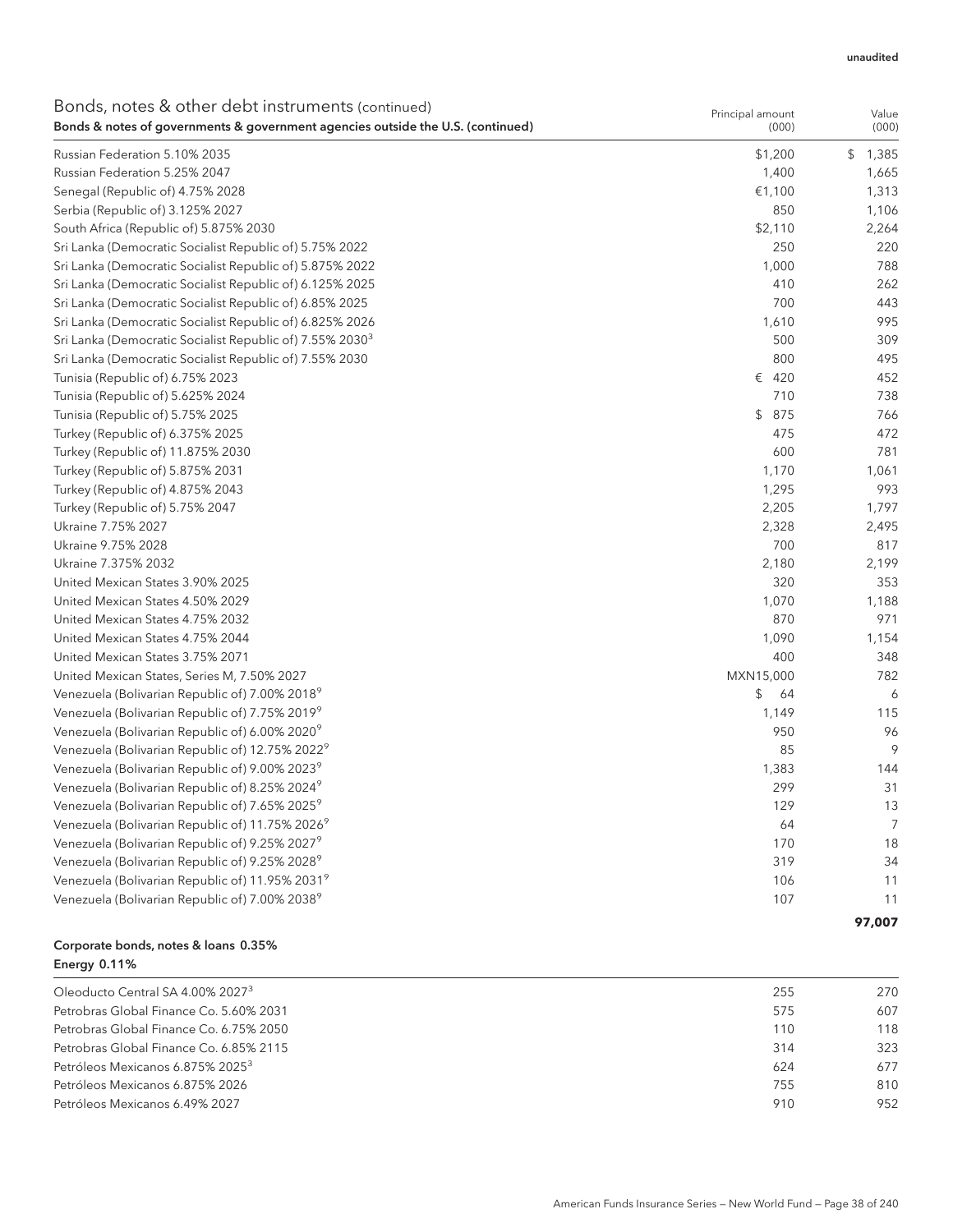| Corporate bonds, notes & Ioans (continued)<br>Energy (continued)                                                                      | Principal amount<br>(000) | Value<br>(000)           |
|---------------------------------------------------------------------------------------------------------------------------------------|---------------------------|--------------------------|
| PTT Exploration and Production PCL 2.587% 2027 <sup>3</sup><br>Sinopec Group Overseas Development (2018) Ltd. 3.10% 2051 <sup>3</sup> | \$320<br>370              | $\sqrt{2}$<br>330<br>340 |
| Financials 0.06%                                                                                                                      |                           | 4,427                    |
| Bangkok Bank PCL 3.733% 2034                                                                                                          |                           |                          |
| (5-year UST Yield Curve Rate T Note Constant Maturity + 1.90% on 9/25/2029) <sup>8</sup>                                              | 1,140                     | 1,150                    |
| Power Financial Corp. Ltd. 5.25% 2028                                                                                                 | 425                       | 475                      |
| Power Financial Corp. Ltd. 6.15% 2028                                                                                                 | 432                       | 510                      |
| Power Financial Corp. Ltd. 4.50% 2029                                                                                                 | 273                       | 290                      |
| Power Financial Corp. Ltd. 3.35% 2031                                                                                                 | 310                       | 303                      |
| Utilities 0.04%                                                                                                                       |                           | 2,728                    |
| AES Panama Generation Holdings SRL 4.375% 2030 <sup>3</sup>                                                                           | 280                       | 290                      |
| Empresas Publicas de Medellin ESP 4.25% 2029 <sup>3</sup>                                                                             | 412                       | 418                      |
| Empresas Publicas de Medellin ESP 4.375% 2031 <sup>3</sup>                                                                            | 360                       | 361                      |
| State Grid Overseas Investment Ltd. 3.50% 2027 <sup>3</sup>                                                                           | 330                       | 360                      |
| State Grid Overseas Investment Ltd. 4.25% 2028                                                                                        | 200                       | 225                      |
|                                                                                                                                       |                           | 1,654                    |
| <b>Communication services 0.04%</b>                                                                                                   |                           |                          |
| Axiata SPV5 Labuan Ltd. 3.064% 2050                                                                                                   | 357                       | 328                      |
| PLDT Inc. 2.50% 2031                                                                                                                  | 210                       | 207                      |
| Tencent Holdings Ltd. 3.975% 2029                                                                                                     | 400                       | 435                      |
| Tencent Holdings Ltd. 3.24% 2050 <sup>3</sup>                                                                                         | 580                       | 536                      |
| Consumer discretionary 0.03%                                                                                                          |                           | 1,506                    |
|                                                                                                                                       | 463                       | 442                      |
| Alibaba Group Holding Ltd. 2.125% 2031<br>Alibaba Group Holding Ltd. 3.15% 2051                                                       | 610                       | 569                      |
| MercadoLibre, Inc. 3.125% 2031                                                                                                        | 200                       | 191                      |
| Sands China Ltd. 4.375% 2030                                                                                                          | 220                       | 233                      |
|                                                                                                                                       |                           | 1,435                    |
| Materials 0.03%                                                                                                                       |                           |                          |
| Braskem Idesa SAPI 7.45% 2029                                                                                                         | 775                       | 771                      |
| Braskem Idesa SAPI 7.45% 2029 <sup>3</sup>                                                                                            | 300                       | 299                      |
| GC Treasury Center Company Ltd. 2.98% 2031 <sup>3</sup>                                                                               | 200                       | 198                      |
| Industrials 0.03%                                                                                                                     |                           | 1,268                    |
| Empresa de Transporte de Pasajeros Metro SA 4.70% 2050 <sup>3</sup>                                                                   | 270                       | 308                      |
| Mexico City Airport Trust 4.25% 2026                                                                                                  | 675                       | 712                      |
| Mexico City Airport Trust 3.875% 2028                                                                                                 | 200                       | 203                      |
|                                                                                                                                       |                           | 1,223                    |
| Consumer staples 0.01%                                                                                                                |                           |                          |
| MARB BondCo PLC 3.95% 2031 <sup>3</sup>                                                                                               | 600                       | 571                      |
| Total corporate bonds, notes & loans                                                                                                  |                           | 14,812                   |
| Total bonds, notes & other debt instruments (cost: \$111,000,000)                                                                     |                           | 111,819                  |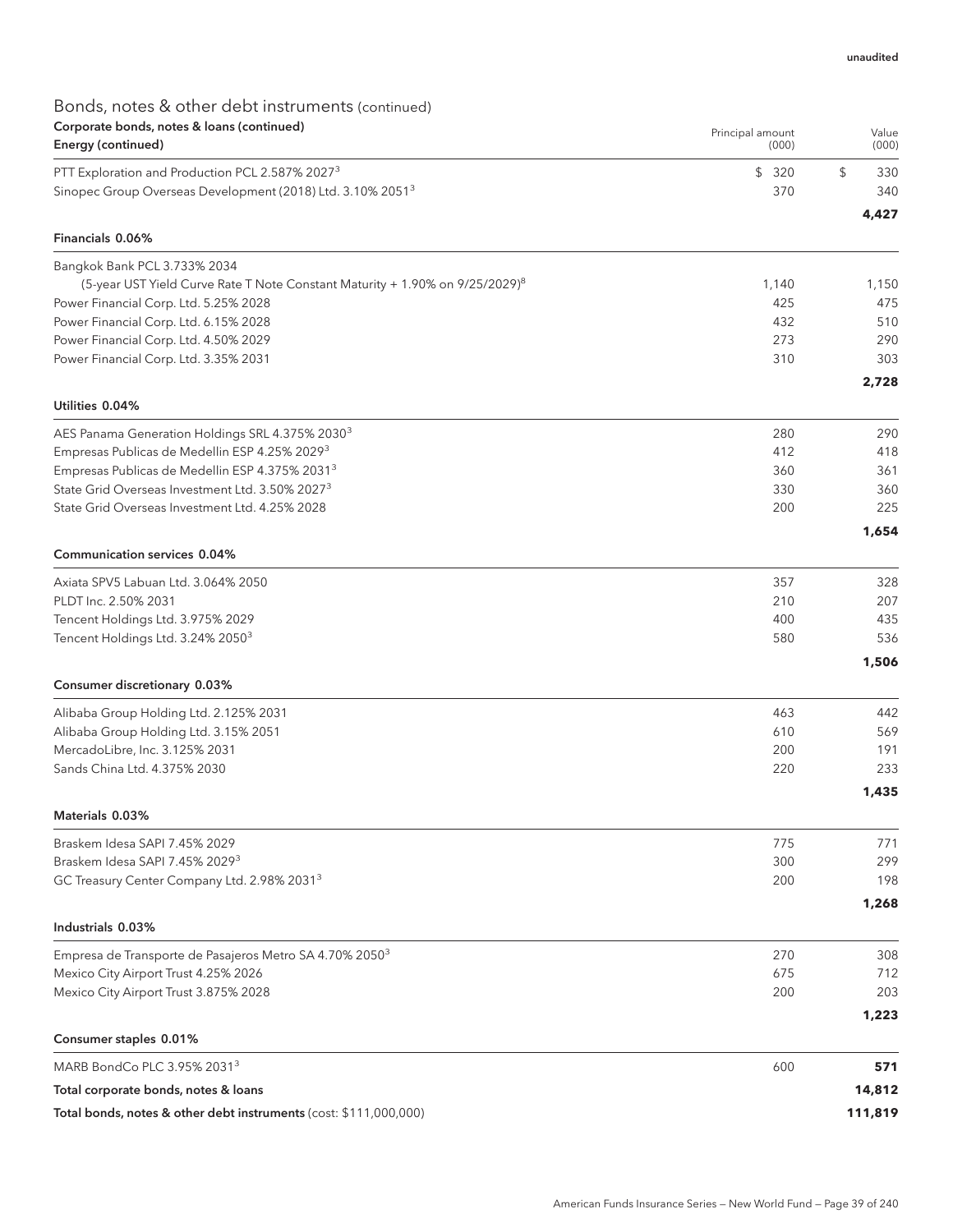| Short-term securities 8.39%<br>Money market investments 8.25%                               | Shares    | Value<br>(000) |
|---------------------------------------------------------------------------------------------|-----------|----------------|
| Capital Group Central Cash Fund 0.08% <sup>10,11</sup>                                      | 3,500,816 | \$350,117      |
| Money market investments purchased from securities lending collateral 0.14%                 |           |                |
| Goldman Sachs Financial Square Government Fund, Institutional Shares 0.03% <sup>10,12</sup> | 4,827,004 | 4,827          |
| Capital Group Central Cash Fund 0.08% <sup>10,11,12</sup>                                   | 11.783    | 1,178          |
|                                                                                             |           | 6,005          |
| Total short-term securities (cost: \$356,115,000)                                           |           | 356,122        |
| Total investment securities 100.20% (cost: \$2,763,464,000)                                 |           | 4,255,561      |
| Other assets less liabilities (0.20)%                                                       |           | (8, 552)       |
| <b>Net assets 100.00%</b>                                                                   |           | \$4,247,009    |

### Futures contracts

| Contracts                                | Type  | Number of<br>contracts | Expiration | Notional<br>amount <sup>13</sup><br>(000) | Value at<br>3/31/2021 <sup>14</sup><br>(000) | Unrealized<br>appreciation<br>(depreciation)<br>at 3/31/2021<br>(000) |
|------------------------------------------|-------|------------------------|------------|-------------------------------------------|----------------------------------------------|-----------------------------------------------------------------------|
| 10 Year Ultra U.S. Treasury Note Futures | Short | 63                     | June 2021  | \$(6,300)                                 | \$(9,053)                                    | \$257                                                                 |
| 30 Year Ultra U.S. Treasury Bond Futures | Long  | 18                     | June 2021  | 0.800                                     | 3,262                                        | (133)                                                                 |
|                                          |       |                        |            |                                           |                                              | \$124                                                                 |

## Forward currency contracts

|                    | Contract amount |              |                    | Unrealized<br>appreciation |
|--------------------|-----------------|--------------|--------------------|----------------------------|
| Purchases<br>(000) | Sales<br>(000)  | Counterparty | Settlement<br>date | at 3/31/2021<br>(000)      |
| USD3,374           | EUR2,830        | UBS AG       | 4/9/2021           | \$54                       |

## Investments in affiliates $11$

|                                                                                | Value of<br>affiliates at<br>1/1/2021<br>(000) | Additions<br>(000) | Reductions<br>(000) | Net<br>realized<br>loss<br>(000) | Net<br>unrealized<br>appreciation<br>(000) | Value of<br>affiliates at<br>3/31/2021<br>(000) | Dividend<br>income<br>(000) |
|--------------------------------------------------------------------------------|------------------------------------------------|--------------------|---------------------|----------------------------------|--------------------------------------------|-------------------------------------------------|-----------------------------|
| Short-term securities 8.28%                                                    |                                                |                    |                     |                                  |                                            |                                                 |                             |
| Money market investments 8.25%                                                 |                                                |                    |                     |                                  |                                            |                                                 |                             |
| Capital Group Central Cash Fund 0.08% <sup>10</sup>                            | \$224,497                                      | \$279,471          | \$153,851           | $$ -7$                           |                                            | $$-7$ \$350.117                                 | \$74                        |
| Money market investments purchased from securities lending<br>collateral 0.03% |                                                |                    |                     |                                  |                                            |                                                 |                             |
| Capital Group Central Cash Fund 0.08% <sup>10,12</sup>                         |                                                | $-15$              | $-15$               | $-15$                            | $-15$                                      | 1,178                                           | $-15$                       |
| Total short-term securities                                                    |                                                |                    |                     |                                  |                                            | 351,295                                         |                             |
| <b>Total 8.28%</b>                                                             |                                                |                    |                     | $S-7$                            | $S-7$                                      | \$351,295                                       | \$74                        |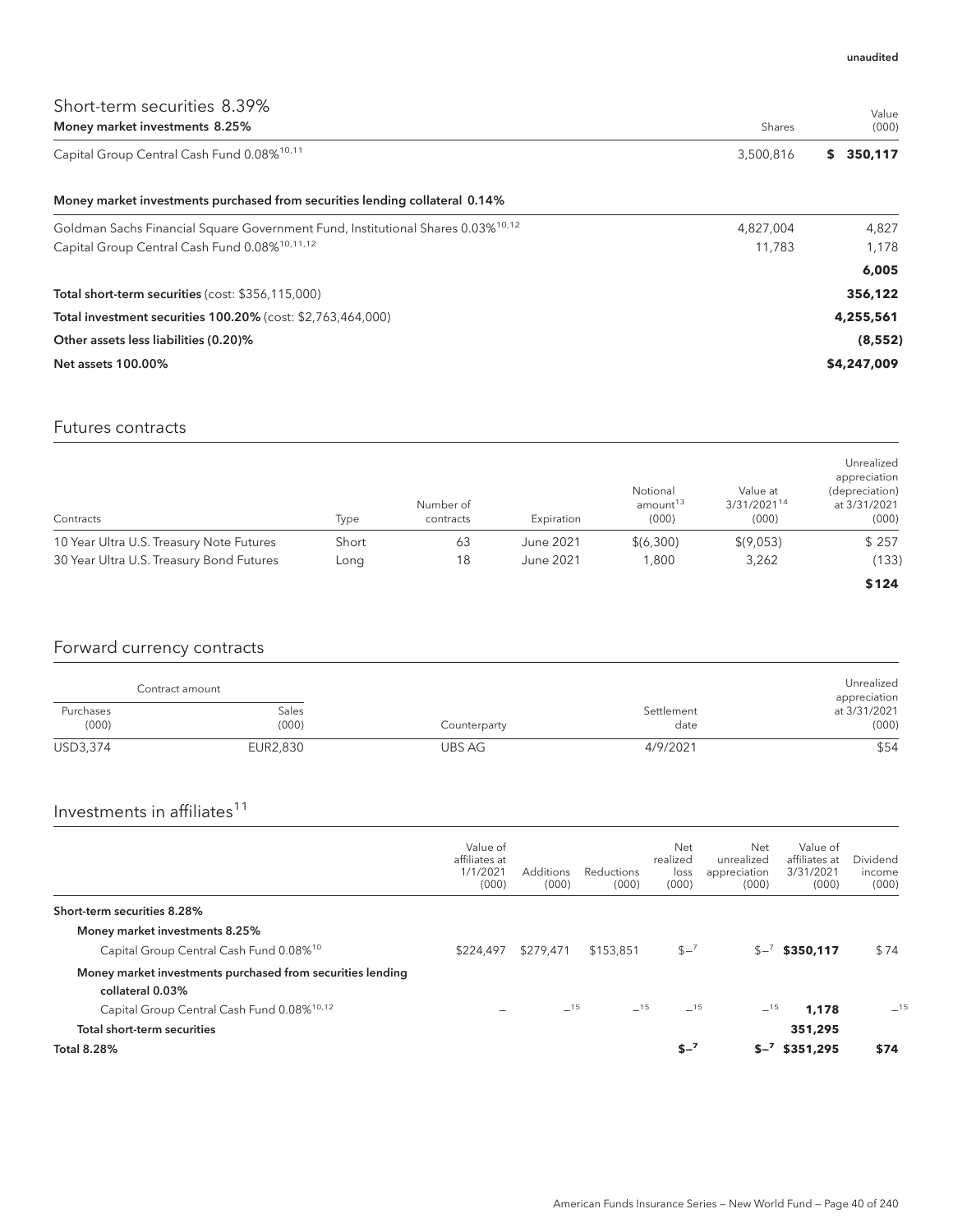<sup>1</sup>Valued under fair value procedures adopted by authority of the board of trustees. The total value of all such securities was \$2,122,320,000, which represented 49.97% of the net assets of the fund. This amount includes \$2,096,859,000 related to certain securities trading outside the U.S. whose values were adjusted as a result of significant market movements following the close of local trading.

<sup>2</sup>Security did not produce income during the last 12 months.

 $^3$ Acquired in a transaction exempt from registration under Rule 144A of the Securities Act of 1933. May be resold in the U.S. in transactions exempt from registration, normally to qualified institutional buyers. The total value of all such securities was \$63,925,000, which represented 1.51% of the net assets of the fund.

4 All or a portion of this security was on loan. The total value of all such securities was \$6,556,000, which represented .15% of the net assets of the fund. 5 Value determined using significant unobservable inputs.

6 Acquired through a private placement transaction exempt from registration under the Securities Act of 1933. May be subject to legal or contractual restrictions on resale. Further details on these holdings appear below.

<sup>7</sup> Amount less than one thousand.

<sup>8</sup>Step bond; coupon rate may change at a later date.

9 Scheduled interest and/or principal payment was not received.

10Rate represents the seven-day yield at 3/31/2021.

 $11$ Part of the same group of investment companies as the fund as defined under the Investment Company Act of 1940.

<sup>12</sup>Security purchased with cash collateral from securities on loan.

<sup>13</sup>Notional amount is calculated based on the number of contracts and notional contract size.

<sup>14</sup>Value is calculated based on the notional amount and current market price.

<sup>15</sup>Information not shown for money market investments purchased with cash collateral from securities on loan.

| Private placement securities                                   | Acquisition<br>date | Cost<br>(000) | Value<br>(000) | Percent<br>of net<br>assets |
|----------------------------------------------------------------|---------------------|---------------|----------------|-----------------------------|
| Nu Holdings Ltd., Series G, noncumulative, preferred shares    | 1/27/2021           | \$3,831       | \$3,831        | .09%                        |
| Nu Holdings Ltd., Series A, noncumulative, preferred shares    | 1/27/2021           | 654           | 654            | .02                         |
| Nu Holdings Ltd., Series Seed, noncumulative, preferred shares | 1/27/2021           | 543           | 543            | .01                         |
| Nu Holdings Ltd., noncumulative, preferred shares              | 1/27/2021           | 422           | 422            | .01                         |
| Nu Holdings Ltd., Series B, noncumulative, preferred shares    | 1/27/2021           | 37            | 37             | .00                         |
| Nu Holdings Ltd., Series D, noncumulative, preferred shares    | 1/27/2021           | 20            | 20             | .00.                        |
| Total private placement securities                             |                     | \$5,507       | \$5,507        | .13%                        |

#### Key to abbreviations and symbols

ADR = American Depositary Receipts CDI = CREST Depository Interest DOP = Dominican pesos EUR/€ = Euros GDR = Global Depositary Receipts MXN = Mexican pesos MYR = Malaysian ringgits USD/\$ = U.S. dollars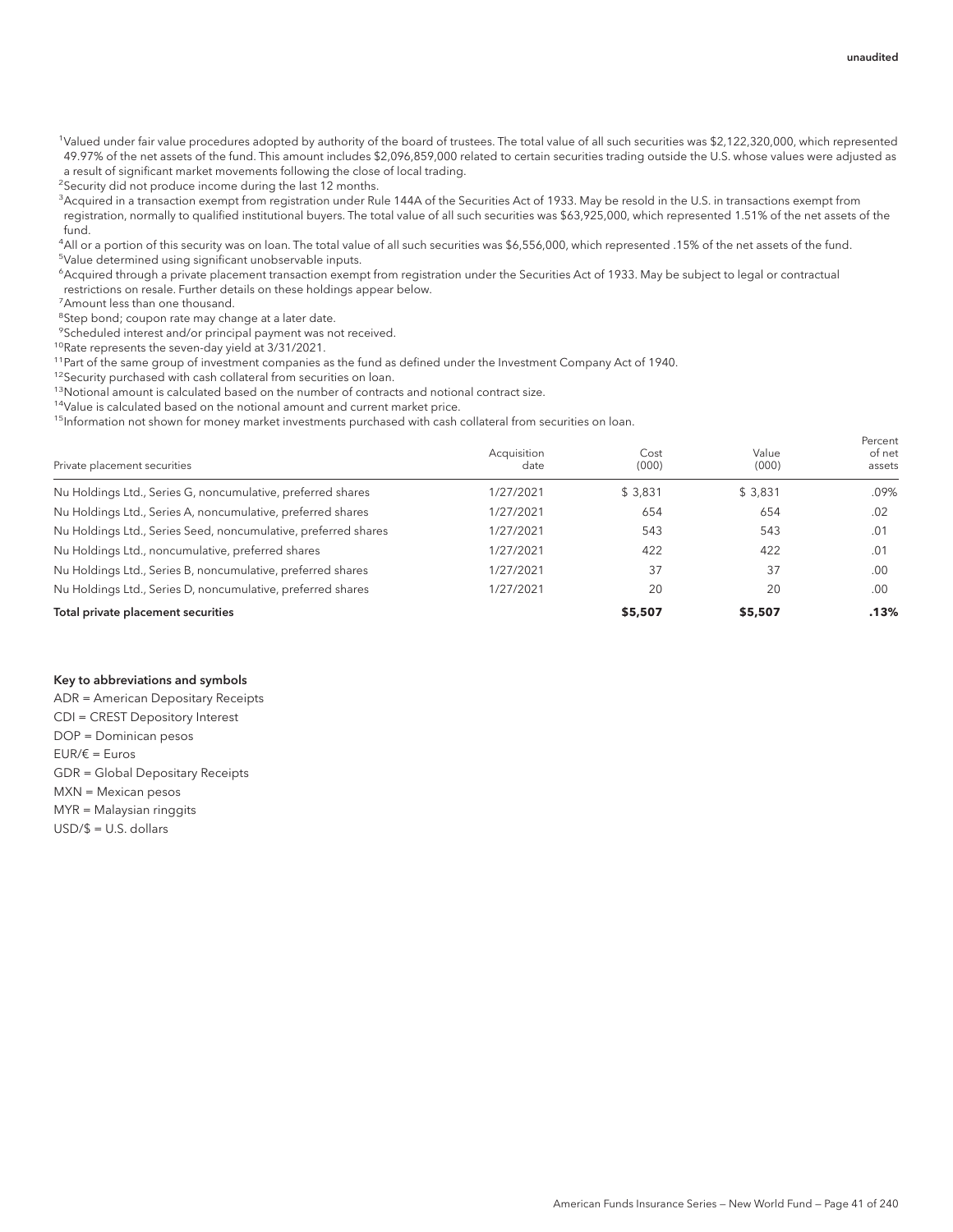## Blue Chip Income and Growth Fund

Investment portfolio March 31, 2021

#### unaudited

### Common stocks 97.50% **Information technology 16.57%** Shares **Shares** Shares **Shares** Shares **Shares** Shares **Shares** Shares **Shares** Shares **Shares** Shares **Shares** Shares **Shares** Shares **Shares** Shares **Shares** Shares **Shares** Shares **Shares** Value (000) Microsoft Corp. 2,675,390 \$ 630,777 Broadcom Inc. 1,007,100 466,952 Mastercard Inc., Class A 652,900 232,465 Apple Inc. 1,400,000 171,010 SS&C Technologies Holdings, Inc. 2006 80,616 and 2008 80,616 and 2008 80,616 and 2008 80,616 and 2008 80,616 and 2008 80,616 and 2008 80,616 and 2008 80,616 and 2008 80,616 and 2008 80,616 and 2008 80,616 and 2008 80,616 a Intel Corp. 1,100,000 70,400 Cognizant Technology Solutions Corp., Class A 486,000 37,966 QUALCOMM Inc. 68,000 9,016 **1,699,202** Health care 16.30% Abbott Laboratories 3,362,500 402,962 Amgen Inc. 1,258,510 313,130 UnitedHealth Group Inc. 620,100 230,721 Gilead Sciences, Inc. 230,258 AbbVie Inc. 1,043,000 112,873 Medtronic PLC 700,000 82,691 Stryker Corp. 296,800 72,295 Teva Pharmaceutical Industries Ltd. (ADR)<sup>1</sup> 5,796,300 66,889  $\,$  5,796,300 66,889 Humana Inc. 124,700 52,281 Merck & Co., Inc. 38,545 Zimmer Biomet Holdings, Inc. 225,000 36,018 PerkinElmer, Inc. 210,400 26,992 GlaxoSmithKline PLC (ADR) 148,000 5,282 **1,670,937** Industrials 13.19% Raytheon Technologies Corp. 3,935,100 304,065 CSX Corp. 2,860,000 275,761 General Dynamics Corp. 2014 141,435 General Electric Co. 2008 130,963 Union Pacific Corp. 24,664 (1996) 224,664 Carrier Global Corp. 2,549,000 107,619 Illinois Tool Works Inc. 450,000 99,684 Airbus Group SE (ADR)<sup>1</sup> 2,639,000 74,921 RELX PLC (ADR) 1,225,000 30,821 Stanley Black & Decker, Inc. 27,155 ManpowerGroup Inc. 2008 2012 13,005 13,000 13,000 13,000 13,000 13,000 13,000 13,000 13,000 13,000 13,000 13,000 L3Harris Technologies, Inc. 58,500 11,857 Otis Worldwide Corp. 268 and 2009 10,268 and 2009 10,268 and 2009 10,268 and 2009 10,268 and 2009 10,268 and 2009 10,268 and 2009 10,268 and 2009 10,268 and 2009 10,268 and 2009 10,268 and 2009 10,268 and 2009 10,268 and 2 Rolls-Royce Holdings PLC (ADR)<sup>2</sup> 3356,800 5356,800 5356,800 5356,800 5356,800 5356,800 5356,800 5356,800 5356 535 **1,352,753**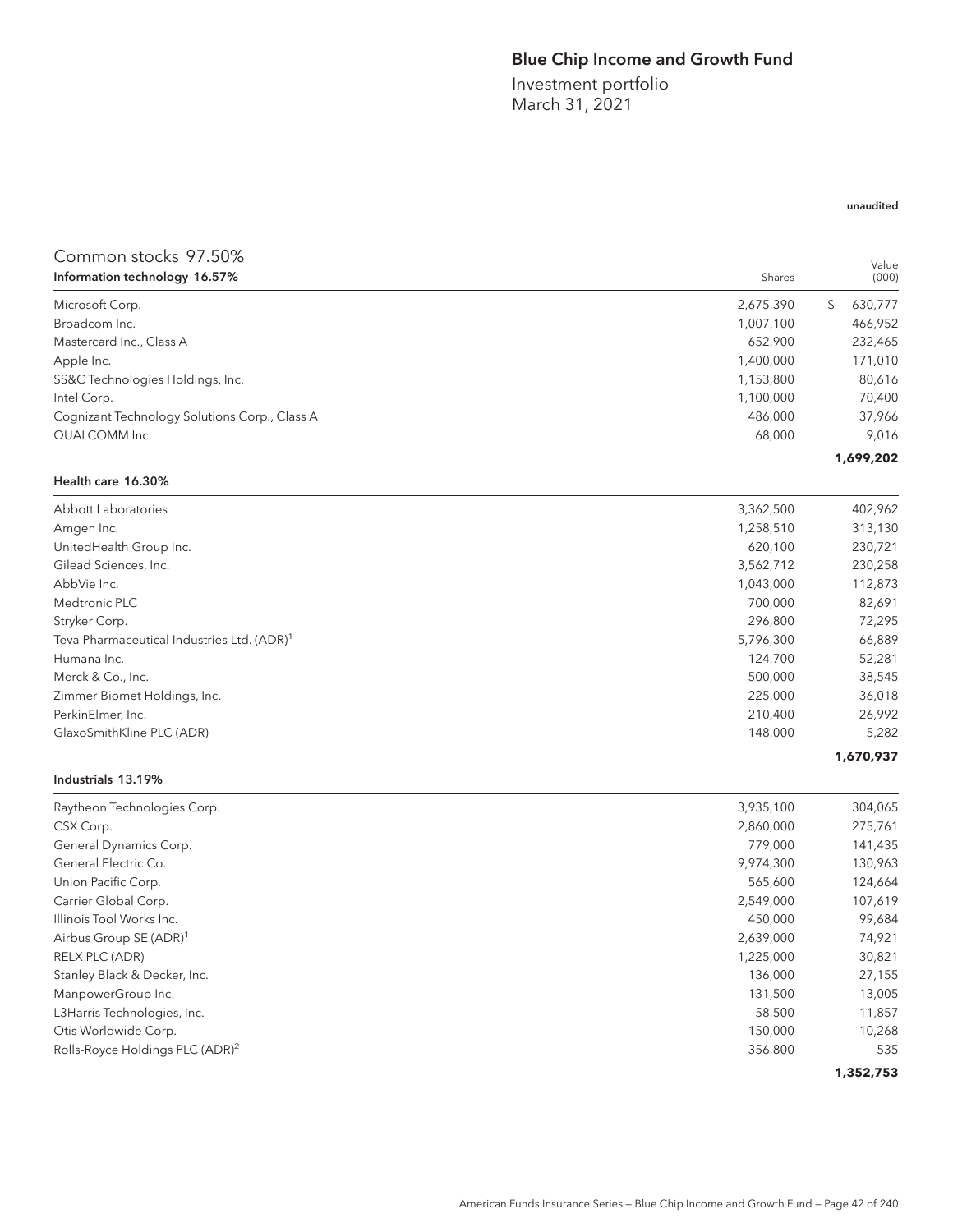| Energy 10.94%                        | Shares     | (000)         |
|--------------------------------------|------------|---------------|
| EOG Resources, Inc.                  | 4,588,100  | \$<br>332,775 |
| Baker Hughes Co., Class A            | 10,437,000 | 225,543       |
| Chevron Corp.                        | 1,235,000  | 129,416       |
| Diamondback Energy, Inc.             | 1,387,033  | 101,933       |
| Royal Dutch Shell PLC, Class B (ADR) | 2,242,000  | 82,573        |
| Pioneer Natural Resources Company    | 486,800    | 77,314        |
| ConocoPhillips                       | 899,506    | 47,647        |
| Canadian Natural Resources, Ltd.     | 1,230,250  | 37,978        |
| Williams Companies, Inc.             | 1,309,000  | 31,010        |
| Schlumberger Ltd.                    | 1,045,400  | 28,424        |
| TC Energy Corp.                      | 600,000    | 27,450        |
|                                      |            | 1,122,063     |

#### Communication services 8.84%

| Comcast Corp., Class A               | 5,862,700 | 317,231 |
|--------------------------------------|-----------|---------|
| Facebook, Inc., Class A <sup>1</sup> | 700,000   | 206,171 |
| Alphabet Inc., Class $A^1$           | 80,975    | 167,012 |
| Alphabet Inc., Class $C^1$           | 3,000     | 6,206   |
| Netflix, Inc. <sup>1</sup>           | 201,800   | 105,271 |
| Omnicom Group Inc.                   | 1,000,000 | 74,150  |
| Electronic Arts Inc.                 | 146,000   | 19,764  |
| Activision Blizzard, Inc.            | 113,000   | 10,509  |
|                                      |           | 906.314 |

#### Financials 8.80%

| JPMorgan Chase & Co.               | 1,547,300 | 235,545 |
|------------------------------------|-----------|---------|
| Citigroup Inc.                     | 3,108,500 | 226,143 |
| American International Group, Inc. | 3,317,000 | 153,279 |
| <b>Discover Financial Services</b> | 905.000   | 85,966  |
| Wells Fargo & Company              | 1,280,000 | 50,010  |
| PNC Financial Services Group, Inc. | 272,500   | 47,799  |
| Franklin Resources, Inc.           | 1,550,000 | 45,880  |
| Nasdag, Inc.                       | 260,000   | 38,340  |
| CME Group Inc., Class A            | 96,500    | 19,708  |
|                                    |           | 902,670 |

## Consumer discretionary 7.90%

| General Motors Company       | 4,763,500 | 273,711 |
|------------------------------|-----------|---------|
| Royal Caribbean Cruises Ltd. | 1,525,200 | 130,572 |
| McDonald's Corp.             | 500,000   | 112,070 |
| Starbucks Corp.              | 608,000   | 66,436  |
| Sony Group Corp. (ADR)       | 474,500   | 50,302  |
| Williams-Sonoma, Inc.        | 273,700   | 49,047  |
| Home Depot, Inc.             | 150,000   | 45,787  |
| Hasbro, Inc.                 | 315,000   | 30,278  |
| NIKE, Inc., Class B          | 225,000   | 29,900  |
| Lowe's Companies, Inc.       | 115,000   | 21,871  |
|                              |           | 809,974 |

#### Consumer staples 7.16%

| Philip Morris International Inc.    | 3.287.489 | 291.732 |
|-------------------------------------|-----------|---------|
| Constellation Brands, Inc., Class A | 362.200   | 82,582  |
| Altria Group, Inc.                  | 1,500,000 | 76,740  |
| Coca-Cola Company                   | 1,250,000 | 65.887  |
| Keurig Dr Pepper Inc.               | 1.746.500 | 60,027  |

Value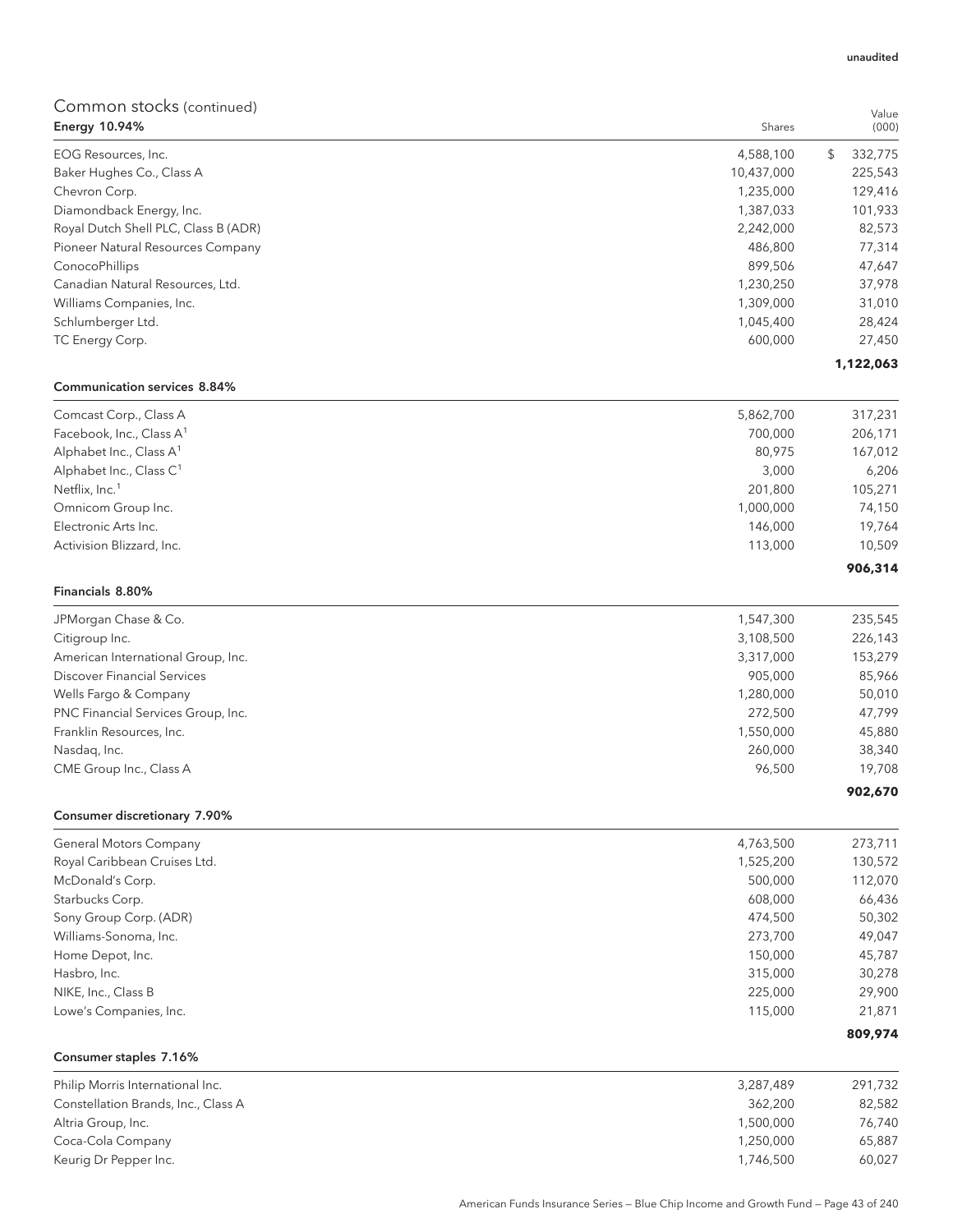| Common stocks (continued)                                                                 |                           | Value        |
|-------------------------------------------------------------------------------------------|---------------------------|--------------|
| Consumer staples (continued)                                                              | Shares                    | (000)        |
| PepsiCo, Inc.                                                                             | 400,000                   | \$<br>56,580 |
| British American Tobacco PLC (ADR)                                                        | 1,210,000                 | 46,875       |
| Lamb Weston Holdings, Inc.                                                                | 400,000                   | 30,992       |
| Mondelez International, Inc.                                                              | 384,000                   | 22,476       |
| Utilities 3.47%                                                                           |                           | 733,891      |
| Entergy Corp.                                                                             | 994,000                   | 98,873       |
| Public Service Enterprise Group Inc.                                                      | 1,520,000                 | 91,519       |
| DTE Energy Company                                                                        | 421,000                   | 56,052       |
| Sempra Energy                                                                             | 331,000                   | 43,884       |
| American Electric Power Company, Inc.                                                     | 450,000                   | 38,115       |
| NextEra Energy, Inc.                                                                      | 200,000                   | 15,122       |
| E.ON SE (ADR)                                                                             | 1,090,000                 | 12,764       |
|                                                                                           |                           | 356,329      |
| Materials 2.64%                                                                           |                           |              |
| Linde PLC                                                                                 | 782,200                   | 219,126      |
| Freeport-McMoRan Inc.                                                                     | 1,565,000                 | 51,535       |
|                                                                                           |                           | 270,661      |
| Real estate 1.69%                                                                         |                           |              |
| Crown Castle International Corp. REIT                                                     | 525,000                   | 90,368       |
| Americold Realty Trust REIT                                                               | 690,000                   | 26,544       |
| Digital Realty Trust, Inc. REIT                                                           | 177,500                   | 24,999       |
| Alexandria Real Estate Equities, Inc. REIT                                                | 98,500                    | 16,184       |
| Equinix, Inc. REIT                                                                        | 22,400                    | 15,223       |
|                                                                                           |                           | 173,318      |
| Total common stocks (cost: \$6,285,615,000)                                               |                           | 9,998,112    |
| Convertible stocks 0.85%                                                                  |                           |              |
| Consumer discretionary 0.66%                                                              |                           |              |
| Aptiv PLC, Series A, convertible preferred shares, 5.50% 2023                             | 431,213                   | 68,084       |
| Health care 0.19%                                                                         |                           |              |
| Danaher Corp., Series B, cumulative convertible preferred shares, 5.00% 2023 <sup>2</sup> | 8,921                     | 11,554       |
| Danaher Corp., Series A, cumulative convertible preferred shares, 4.75% 2022              | 4,900                     | 7,498        |
|                                                                                           |                           | 19,052       |
| Total convertible stocks (cost: \$57,918,000)                                             |                           | 87,136       |
|                                                                                           |                           |              |
| Convertible bonds & notes 0.15%<br>Consumer discretionary 0.15%                           | Principal amount<br>(000) |              |
| Royal Caribbean Cruises Ltd., convertible notes, 2.875% 2023 <sup>3</sup>                 | \$<br>11,376              | 14,835       |
| Total convertible bonds & notes (cost: \$11,376,000)                                      |                           | 14,835       |
| Short-term securities 1.24%                                                               |                           |              |
| Money market investments 1.22%                                                            | Shares                    |              |

Capital Group Central Cash Fund 0.08%<sup>4,5</sup> 125,019 1,250,063 125,019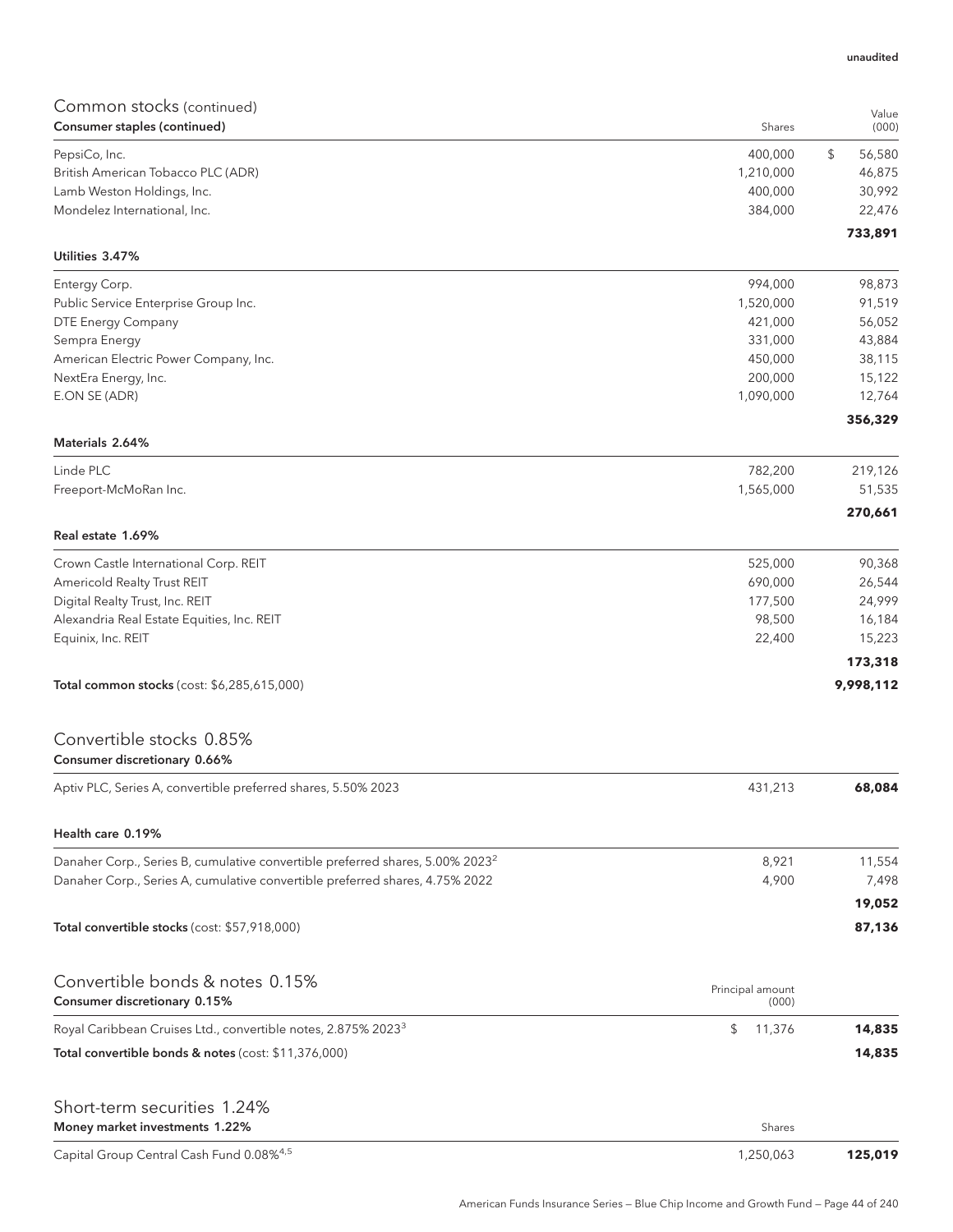| Short-term securities (continued)<br>Money market investments purchased from securities lending collateral 0.02% | Shares    |   | Value<br>(000) |
|------------------------------------------------------------------------------------------------------------------|-----------|---|----------------|
| Goldman Sachs Financial Square Government Fund, Institutional Shares 0.03% $^{4,6}$                              | 1.681.738 | S | 1.682          |
| Capital Group Central Cash Fund 0.08% <sup>4,5,6</sup>                                                           | 4.105     |   | 410            |
|                                                                                                                  |           |   | 2.092          |
| <b>Total short-term securities</b> (cost: \$127,087,000)                                                         |           |   | 127,111        |
| Total investment securities 99.74% (cost: \$6,481,996,000)                                                       |           |   | 10,227,194     |
| Other assets less liabilities 0.26%                                                                              |           |   | 26,890         |
| <b>Net assets 100.00%</b>                                                                                        |           |   | \$10,254,084   |

## Investments in affiliates $5$

|                                                                                | Value of<br>affiliates at<br>1/1/2021<br>(000) | <b>Additions</b><br>(000) | <b>Reductions</b><br>(000) | Net<br>realized<br>gain<br>(000) | Net<br>unrealized<br>depreciation<br>(000) | Value of<br>affiliates at<br>3/31/2021<br>(000) | Dividend<br>income<br>(000) |
|--------------------------------------------------------------------------------|------------------------------------------------|---------------------------|----------------------------|----------------------------------|--------------------------------------------|-------------------------------------------------|-----------------------------|
| Short-term securities 1.22%                                                    |                                                |                           |                            |                                  |                                            |                                                 |                             |
| Money market investments 1.22%                                                 |                                                |                           |                            |                                  |                                            |                                                 |                             |
| Capital Group Central Cash Fund 0.08% <sup>4</sup>                             | \$178,532                                      | \$185,360                 | \$238,873                  | \$10                             |                                            | $$(10)$ \$125,019                               | \$36                        |
| Money market investments purchased from securities lending<br>collateral 0.00% |                                                |                           |                            |                                  |                                            |                                                 |                             |
| Capital Group Central Cash Fund 0.08% <sup>4,6</sup>                           |                                                | $-7$                      | $-7$                       | $-7$                             | $-7$                                       | 410                                             | $-7$                        |
| Total short-term securities                                                    |                                                |                           |                            |                                  |                                            | 125,429                                         |                             |
| <b>Total 1.22%</b>                                                             |                                                |                           |                            | \$10                             |                                            | $$(10)$ \$125,429                               | \$36                        |

<sup>1</sup>Security did not produce income during the last 12 months.

2 All or a portion of this security was on loan. The total value of all such securities was \$2,263,000, which represented .02% of the net assets of the fund.  $^3$ Acquired in a transaction exempt from registration under Rule 144A of the Securities Act of 1933. May be resold in the U.S. in transactions exempt from registration, normally to qualified institutional buyers. The total value of all such securities was \$14,835,000, which represented .14% of the net assets of the fund.

4 Rate represents the seven-day yield at 3/31/2021.

<sup>5</sup>Part of the same group of investment companies as the fund as defined under the Investment Company Act of 1940.

6 Security purchased with cash collateral from securities on loan.

<sup>7</sup>Information not shown for money market investments purchased with cash collateral from securities on loan.

Key to abbreviation

ADR = American Depositary Receipts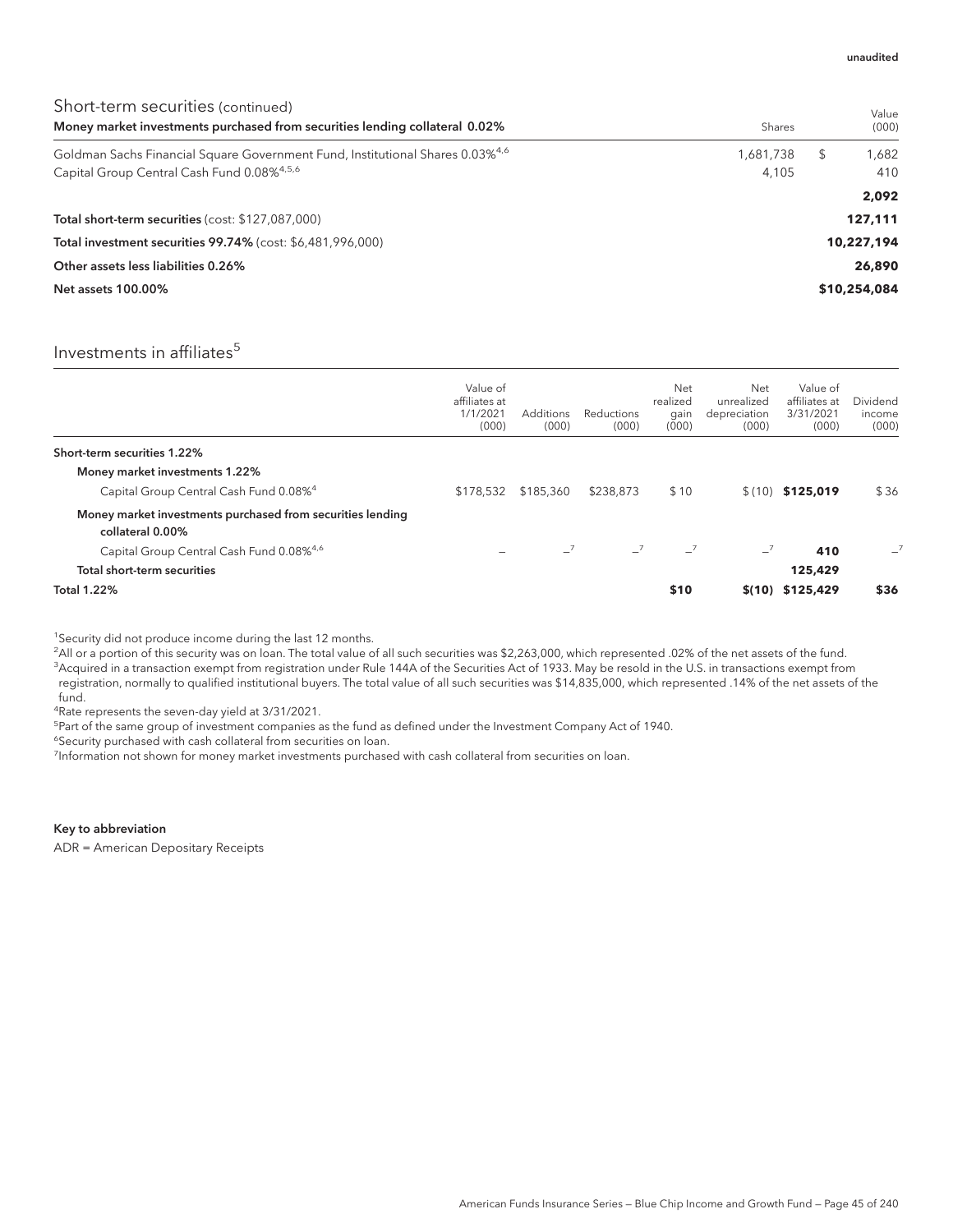## Global Growth and Income Fund

Investment portfolio March 31, 2021

| Common stocks 96.41%                                                   |            |                |
|------------------------------------------------------------------------|------------|----------------|
| Information technology 18.75%                                          | Shares     | Value<br>(000) |
| Taiwan Semiconductor Manufacturing Company, Ltd. <sup>1</sup>          | 4,576,800  | 95,167<br>\$   |
| Broadcom Inc.                                                          | 155,700    | 72,192         |
| Apple Inc.                                                             | 423,960    | 51,787         |
| Microsoft Corp.                                                        | 200,955    | 47,379         |
| ASML Holding NV <sup>1</sup>                                           | 70,000     | 42,696         |
| Tokyo Electron Ltd. <sup>1</sup>                                       | 49,000     | 20,979         |
| Afterpay Ltd. <sup>1,2</sup>                                           | 167,495    | 13,130         |
| Fiserv, Inc. <sup>2</sup>                                              | 88,000     | 10,476         |
| NetEase, Inc. <sup>1</sup>                                             | 420,800    | 8,697          |
| Advanced Micro Devices, Inc. <sup>2</sup>                              | 98,400     | 7,724          |
| Texas Instruments Inc.                                                 | 40,000     | 7,560          |
| Applied Materials, Inc.                                                | 52,000     | 6,947          |
| MediaTek Inc. <sup>1</sup>                                             | 194,000    | 6,668          |
| PagSeguro Digital Ltd., Class A <sup>2</sup>                           | 130,000    | 6,019          |
| Murata Manufacturing Co., Ltd. <sup>1</sup>                            | 67,000     | 5,402          |
| SAP SE <sup>1</sup>                                                    | 34,500     | 4,225          |
| Atlassian Corp. PLC, Class A <sup>2</sup>                              | 19,200     | 4,047          |
|                                                                        |            | 411,095        |
| Financials 15.99%                                                      |            |                |
| Société Générale <sup>1,2</sup>                                        | 2,306,018  | 60,255         |
| Sberbank of Russia PJSC (ADR) <sup>1</sup>                             | 2,177,000  | 33,551         |
| Fannie Mae <sup>2,3</sup>                                              | 16,006,000 | 33,133         |
| HDFC Bank Ltd. <sup>1,2</sup>                                          | 1,166,577  | 23,741         |
| <b>Discover Financial Services</b>                                     | 249,000    | 23,653         |
| Toronto-Dominion Bank (CAD denominated)                                | 320,492    | 20,902         |
| AIA Group Ltd. <sup>1</sup>                                            | 1,590,000  | 19,343         |
| UniCredit SpA <sup>1,2</sup>                                           | 1,686,696  | 17,912         |
| Macquarie Group Ltd. <sup>1</sup>                                      | 142,118    | 16,478         |
| B3 SA - Brasil, Bolsa, Balcao                                          | 1,500,000  | 14,556         |
| CME Group Inc., Class A                                                | 70,000     | 14,296         |
| Ping An Insurance (Group) Company of China, Ltd., Class H <sup>1</sup> | 1,195,000  | 14,271         |
| JPMorgan Chase & Co.                                                   | 92,000     | 14,005         |
| The Blackstone Group Inc.                                              | 136,700    | 10,188         |
| Barclays PLC <sup>1</sup>                                              | 3,365,000  | 8,628          |
| HDFC Life Insurance Company Ltd. <sup>1,2</sup>                        | 773,990    | 7,387          |
| Truist Financial Corp.                                                 | 116,550    | 6,797          |
| Zurich Insurance Group AG1                                             | 14,000     | 5,970          |
| DBS Group Holdings Ltd. <sup>1</sup>                                   | 255,000    | 5,501          |
|                                                                        |            | 350,567        |
| Industrials 11.64%                                                     |            |                |

| Airbus SE, non-registered shares <sup>1,2</sup> | 607.200    | 68,775 |
|-------------------------------------------------|------------|--------|
| CCR SA, ordinary nominative                     | 18,355,800 | 42.134 |
| Lockheed Martin Corp.                           | 69.000     | 25,495 |
| Safran SA <sup>1,2</sup>                        | 123,500    | 16,812 |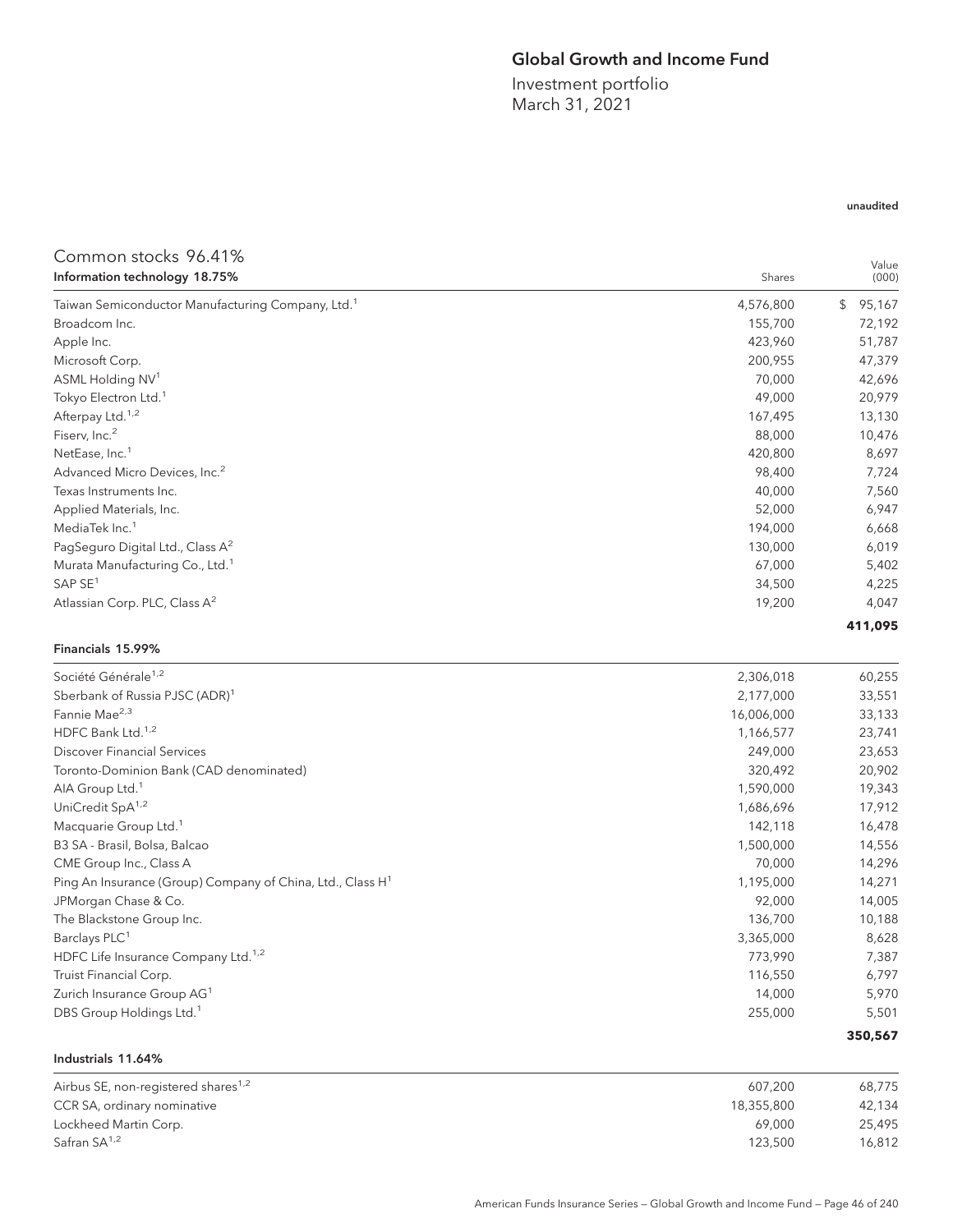| Industrials (continued)                | Shares  | (000)        |
|----------------------------------------|---------|--------------|
| Honeywell International Inc.           | 71,700  | \$<br>15,564 |
| Illinois Tool Works Inc.               | 54,000  | 11,962       |
| Rheinmetall AG <sup>1</sup>            | 98,800  | 10,011       |
| VAT Group AG <sup>1</sup>              | 35,200  | 9,866        |
| Boeing Company <sup>2</sup>            | 35,500  | 9,042        |
| Watsco, Inc.                           | 27,700  | 7,223        |
| CSX Corp.                              | 73,000  | 7,039        |
| Experian PLC <sup>1</sup>              | 171,000 | 5,891        |
| Caterpillar Inc.                       | 25,000  | 5,797        |
| Deutsche Post AG <sup>1</sup>          | 101,500 | 5,561        |
| PACCAR Inc.                            | 58,600  | 5,445        |
| Union Pacific Corp.                    | 24,400  | 5,378        |
| Seven Group Holdings Ltd. <sup>1</sup> | 180,000 | 3,094        |
|                                        |         | 255,089      |

### Consumer discretionary 10.11%

| LVMH Moët Hennessy-Louis Vuitton SE <sup>1</sup>        | 74,096    | 49,377 |
|---------------------------------------------------------|-----------|--------|
| Home Depot, Inc.                                        | 88,500    | 27,015 |
| Flutter Entertainment PLC <sup>1,2</sup>                | 126,077   | 26,851 |
| <b>General Motors Company</b>                           | 400,000   | 22,984 |
| Li Ning Co. Ltd. <sup>1</sup>                           | 1,685,000 | 11,008 |
| Amazon.com, Inc. <sup>2</sup>                           | 2,992     | 9,257  |
| Aston Martin Lagonda Global Holdings PLC <sup>1,2</sup> | 267,252   | 7,356  |
| NIKE, Inc., Class B                                     | 51,800    | 6,884  |
| Restaurant Brands International Inc. (CAD denominated)  | 103,600   | 6,738  |
| Persimmon PLC <sup>1</sup>                              | 160,000   | 6,487  |
| Naspers Ltd., Class $N^1$                               | 27,000    | 6,475  |
| Tesla, Inc. <sup>2</sup>                                | 9,000     | 6,011  |
| Gentex Corp.                                            | 166,000   | 5,921  |
| Melco Resorts & Entertainment Ltd. (ADR) <sup>2</sup>   | 297,000   | 5,913  |
| Entain $PLC^{1,2}$                                      | 266,070   | 5,570  |
| Alibaba Group Holding Ltd. <sup>1,2</sup>               | 194,600   | 5,507  |
| Strategic Education, Inc.                               | 56,000    | 5,147  |
| Booking Holdings Inc. <sup>2</sup>                      | 2,100     | 4,893  |
| Ocado Group PLC <sup>1,2</sup>                          | 83,600    | 2,346  |

#### Health care 9.39%

| UnitedHealth Group Inc.                           | 83,253  | 30,976 |
|---------------------------------------------------|---------|--------|
| Novartis AG <sup>1</sup>                          | 337,000 | 28,787 |
| Allogene Therapeutics, Inc. <sup>2</sup>          | 461,000 | 16,273 |
| Abbott Laboratories                               | 125,000 | 14,980 |
| Centene Corp. <sup>2</sup>                        | 186,000 | 11,887 |
| Hikma Pharmaceuticals PLC <sup>1</sup>            | 340,000 | 10,666 |
| DexCom, Inc. <sup>2</sup>                         | 23,700  | 8,518  |
| Eli Lilly and Company                             | 45,000  | 8,407  |
| Gilead Sciences, Inc.                             | 130,000 | 8,402  |
| AstraZeneca PLC <sup>1</sup>                      | 83,000  | 8,277  |
| Pharmaron Beijing Co., Ltd., Class H <sup>1</sup> | 433,800 | 8,252  |
| $CSL$ Ltd. <sup>1</sup>                           | 39,900  | 8,040  |
| Sanofi <sup>1</sup>                               | 78,200  | 7,729  |
| Insulet Corp. <sup>2</sup>                        | 28,300  | 7,384  |
| CVS Health Corp.                                  | 95,000  | 7,147  |
| Sarepta Therapeutics, Inc. <sup>2</sup>           | 94,500  | 7,043  |
| Pfizer Inc.                                       | 145,000 | 5,253  |

Value

**221,740**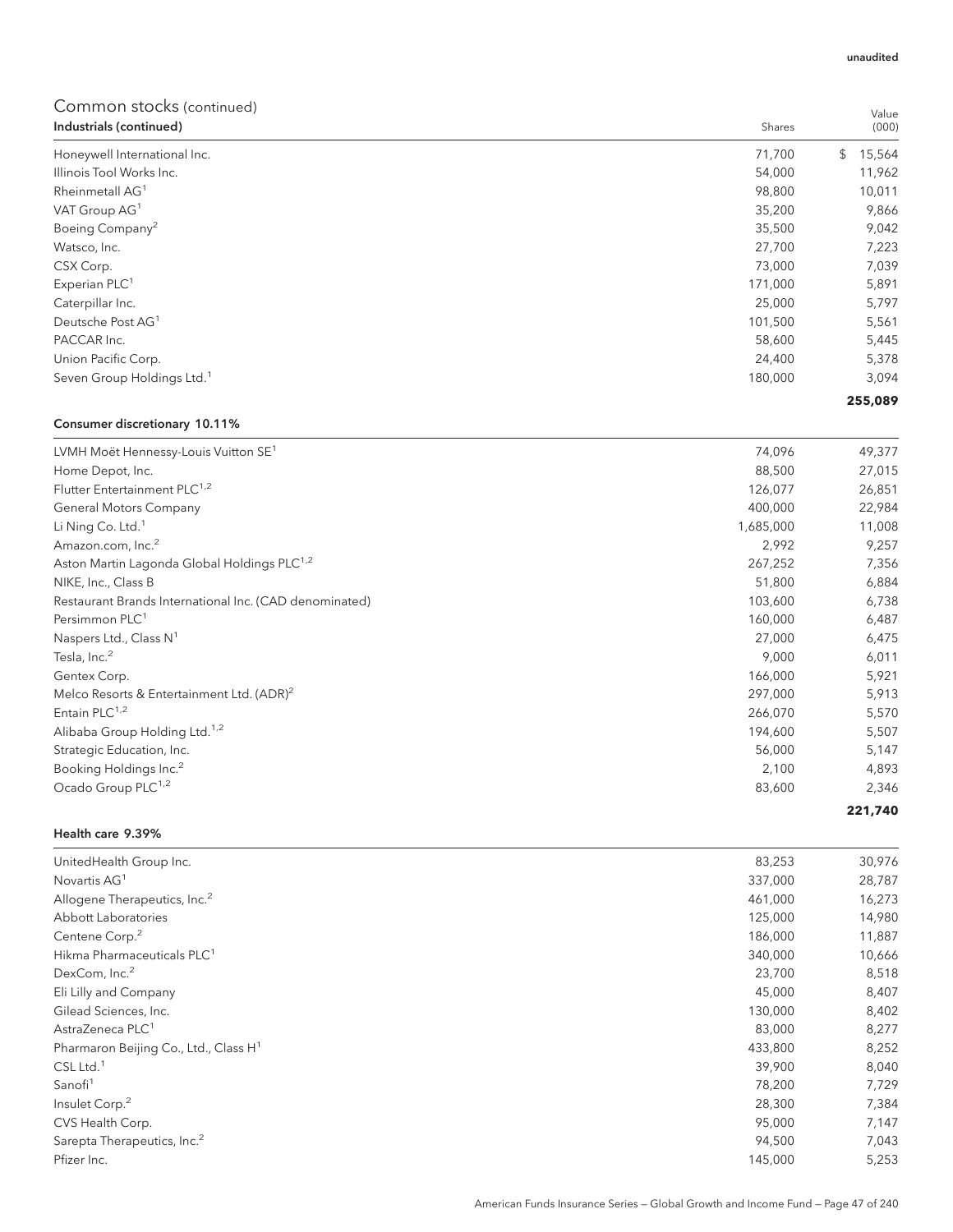| Common stocks (continued)<br>Health care (continued)                | Shares    | Value<br>(000)   |
|---------------------------------------------------------------------|-----------|------------------|
| HOYA Corp. <sup>1</sup>                                             | 36,600    | \$<br>4,311      |
| Regeneron Pharmaceuticals, Inc. <sup>2</sup>                        | 7,650     | 3,620            |
|                                                                     |           | 205,952          |
| <b>Communication services 7.61%</b>                                 |           |                  |
| Alphabet Inc., Class A <sup>2</sup>                                 | 21,800    | 44,963           |
| Alphabet Inc., Class C <sup>2</sup>                                 | 7,000     | 14,480           |
| Comcast Corp., Class A                                              | 546,000   | 29,544           |
| Facebook, Inc., Class A <sup>2</sup>                                | 65,000    | 19,145           |
| Walt Disney Company <sup>2</sup>                                    | 83,000    | 15,315           |
| SoftBank Corp. <sup>1</sup>                                         | 663,800   | 8,639            |
| Tencent Holdings Ltd. <sup>1</sup>                                  | 100,000   | 7,884            |
| Activision Blizzard, Inc.                                           | 80,000    | 7,440            |
| Warner Music Group Corp., Class A                                   | 204,000   | 7,003            |
| Koninklijke KPN NV <sup>1</sup>                                     | 1,841,000 | 6,259            |
| New York Times Co., Class A                                         | 120,000   | 6,074            |
|                                                                     |           | 166,746          |
| Materials 5.72%                                                     |           |                  |
| Vale SA, ordinary nominative                                        | 1,409,600 | 24,535           |
| Vale SA, ordinary nominative (ADR)                                  | 385,600   | 6,702            |
| BHP Group PLC <sup>1</sup>                                          | 992,000   | 28,640           |
| Fortescue Metals Group Ltd. <sup>1</sup>                            | 915,000   | 13,968           |
| Koninklijke DSM NV <sup>1</sup>                                     | 79,800    | 13,503           |
| Evonik Industries AG <sup>1</sup>                                   | 375,000   | 13,260           |
| Shin-Etsu Chemical Co., Ltd. <sup>1</sup>                           | 63,000    | 10,645           |
| Eastman Chemical Company                                            | 68,000    | 7,488            |
| Lynas Rare Earths Ltd. <sup>1,2</sup>                               | 1,400,000 | 6,605            |
| Utilities 5.27%                                                     |           | 125,346          |
|                                                                     |           |                  |
| Enel SpA <sup>1</sup>                                               | 3,539,000 | 35,360           |
| Ørsted $AS1$                                                        | 142,456   | 23,047           |
| E.ONSE <sup>1</sup>                                                 | 1,015,000 | 11,811           |
| Dominion Energy, Inc.                                               | 150,000   | 11,394           |
| China Resources Gas Group Ltd. <sup>1</sup>                         | 1,778,000 | 9,885            |
| Brookfield Infrastructure Partners LP                               | 170,000   | 9,075            |
| National Grid PLC <sup>1</sup>                                      | 750,000   | 8,945            |
| NextEra Energy, Inc.                                                | 60,000    | 4,537            |
| Brookfield Infrastructure Corp., Class A, subordinate voting shares | 18,888    | 1,445            |
| Energy 4.81%                                                        |           | 115,499          |
| Reliance Industries Ltd. <sup>1</sup>                               | 1,606,099 | 44,145           |
| Reliance Industries Ltd., interim shares <sup>1</sup>               | 107,073   | 1,602            |
| Canadian Natural Resources, Ltd. (CAD denominated)                  | 904,000   | 27,947           |
| EOG Resources, Inc.                                                 | 200,000   | 14,506           |
| Gazprom PJSC (ADR) <sup>1</sup>                                     | 2,141,000 | 12,775           |
| Total SE <sup>1</sup>                                               |           |                  |
|                                                                     | 95,600    | 4,452<br>105,427 |
| Consumer staples 4.55%                                              |           |                  |
| Nestlé SA <sup>1</sup>                                              | 298,275   | 33,244           |
| Keurig Dr Pepper Inc.                                               | 405,000   | 13,920           |
| ITC Ltd. $1$                                                        | 3,410,972 | 10,206           |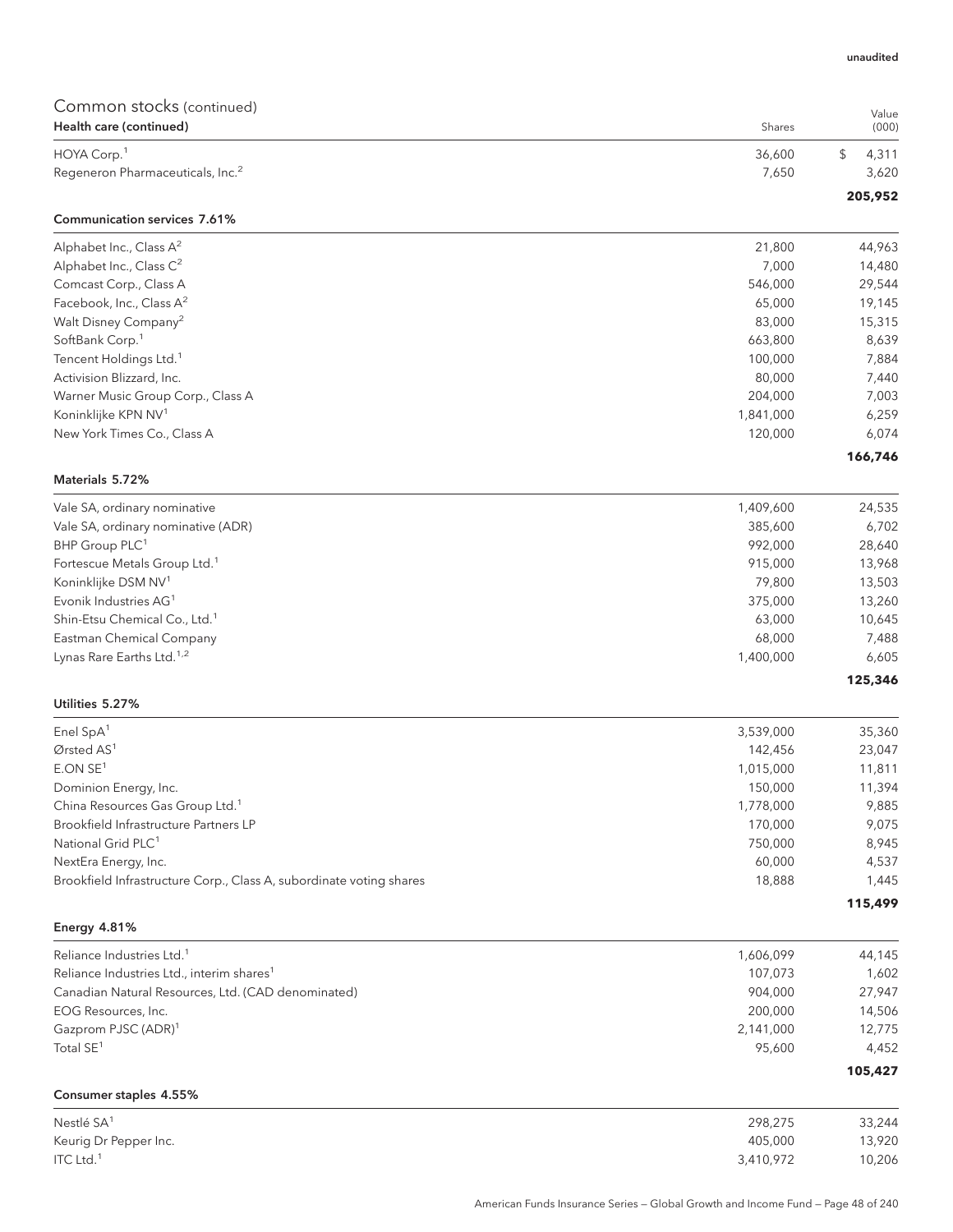| Common stocks (continued)                                                                 |                  | Value       |
|-------------------------------------------------------------------------------------------|------------------|-------------|
| Consumer staples (continued)                                                              | Shares           | (000)       |
| British American Tobacco PLC <sup>1</sup>                                                 | 252,000          | \$<br>9,639 |
| Altria Group, Inc.                                                                        | 145,000          | 7,418       |
| Philip Morris International Inc.                                                          | 80,000           | 7,099       |
| Pernod Ricard SA <sup>1</sup>                                                             | 35,000           | 6,570       |
| Mondelez International, Inc.                                                              | 89,000           | 5,209       |
| Reckitt Benckiser Group PLC <sup>1</sup>                                                  | 42,000           | 3,763       |
| Beyond Meat, Inc. <sup>2,3</sup>                                                          | 21,500           | 2,798       |
| Real estate 2.57%                                                                         |                  | 99,866      |
|                                                                                           |                  |             |
| Mindspace Business Parks REIT <sup>1</sup>                                                | 3,433,800        | 13,853      |
| Alexandria Real Estate Equities, Inc. REIT                                                | 75,000           | 12,323      |
| Prologis, Inc. REIT                                                                       | 90,000           | 9,540       |
| Iron Mountain Inc. REIT                                                                   | 219,200          | 8,113       |
| Longfor Group Holdings Ltd. <sup>1</sup><br>CIFI Holdings (Group) Co. Ltd. <sup>1</sup>   | 1,025,000        | 6,825       |
|                                                                                           | 5,910,000        | 5,750       |
|                                                                                           |                  | 56,404      |
| Total common stocks (cost: \$1,311,535,000)                                               |                  | 2,113,731   |
| Bonds, notes & other debt instruments 1.54%                                               |                  |             |
| Corporate bonds, notes & loans 1.54%                                                      | Principal amount |             |
| <b>Communication services 1.54%</b>                                                       | (000)            |             |
| Sprint Corp. 7.25% 2021                                                                   | \$<br>33,000     | 33,870      |
| Total bonds, notes & other debt instruments (cost: \$32,715,000)                          |                  | 33,870      |
| Short-term securities 2.13%                                                               |                  |             |
| Money market investments 2.03%                                                            | Shares           |             |
| Capital Group Central Cash Fund 0.08% <sup>4,5</sup>                                      | 444,683          | 44,473      |
| Money market investments purchased from securities lending collateral 0.10%               |                  |             |
| Goldman Sachs Financial Square Government Fund, Institutional Shares 0.03% <sup>4,6</sup> | 1,738,092        | 1,738       |
| Capital Group Central Cash Fund 0.08%4,5,6                                                | 4,242            | 424         |
|                                                                                           |                  | 2,162       |
| Total short-term securities (cost: \$46,628,000)                                          |                  | 46,635      |
| Total investment securities 100.08% (cost: \$1,390,878,000)                               |                  | 2,194,236   |
| Other assets less liabilities (0.08)%                                                     |                  | (1,842)     |
| Net assets 100.00%                                                                        |                  | \$2,192,394 |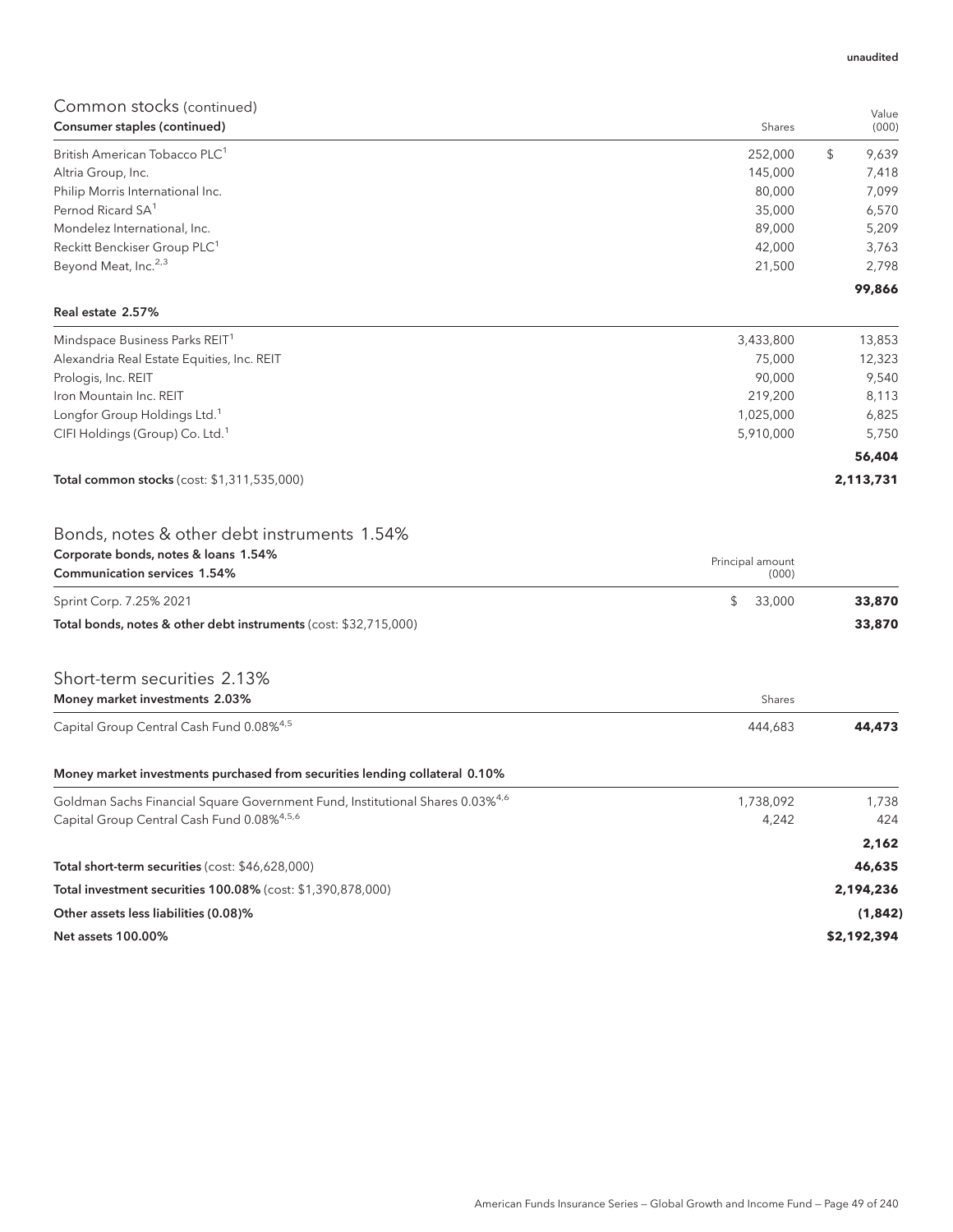## Investments in affiliates $5$

|                                                                                | Value of<br>affiliates at<br>1/1/2021<br>(000) | <b>Additions</b><br>(000) | <b>Reductions</b><br>(000) | Net<br>realized<br>gain<br>(000) | Net<br>unrealized<br>depreciation<br>(000) | Value of<br>affiliates at<br>3/31/2021<br>(000) | Dividend<br>income<br>(000) |
|--------------------------------------------------------------------------------|------------------------------------------------|---------------------------|----------------------------|----------------------------------|--------------------------------------------|-------------------------------------------------|-----------------------------|
| Short-term securities 2.05%                                                    |                                                |                           |                            |                                  |                                            |                                                 |                             |
| Money market investments 2.03%                                                 |                                                |                           |                            |                                  |                                            |                                                 |                             |
| Capital Group Central Cash Fund 0.08% <sup>4</sup>                             | \$66,489                                       | \$75,178                  | \$97.194                   | \$1                              | \$(1)                                      | \$44,473                                        | \$13                        |
| Money market investments purchased from securities lending<br>collateral 0.02% |                                                |                           |                            |                                  |                                            |                                                 |                             |
| Capital Group Central Cash Fund 0.08% <sup>4,6</sup>                           |                                                | $-7$                      | $-7$                       | $-7$                             | $-7$                                       | 424                                             | $-7$                        |
| Total short-term securities                                                    |                                                |                           |                            |                                  |                                            | 44,897                                          |                             |
| <b>Total 2.05%</b>                                                             |                                                |                           |                            | \$1                              | \$(1)                                      | \$44,897                                        | \$13                        |

1 Valued under fair value procedures adopted by authority of the board of trustees. The total value of all such securities was \$1,078,325,000, which represented 49.18% of the net assets of the fund. This entire amount relates to certain securities trading outside the U.S. whose values were adjusted as a result of significant market movements following the close of local trading.

<sup>2</sup>Security did not produce income during the last 12 months.

 $^3$ All or a portion of this security was on loan. The total value of all such securities was \$2,270,000, which represented .10% of the net assets of the fund. 4 Rate represents the seven-day yield at 3/31/2021.

<sup>5</sup>Part of the same group of investment companies as the fund as defined under the Investment Company Act of 1940.

6 Security purchased with cash collateral from securities on loan.

<sup>7</sup>Information not shown for money market investments purchased with cash collateral from securities on loan.

#### Key to abbreviations

ADR = American Depositary Receipts CAD = Canadian dollars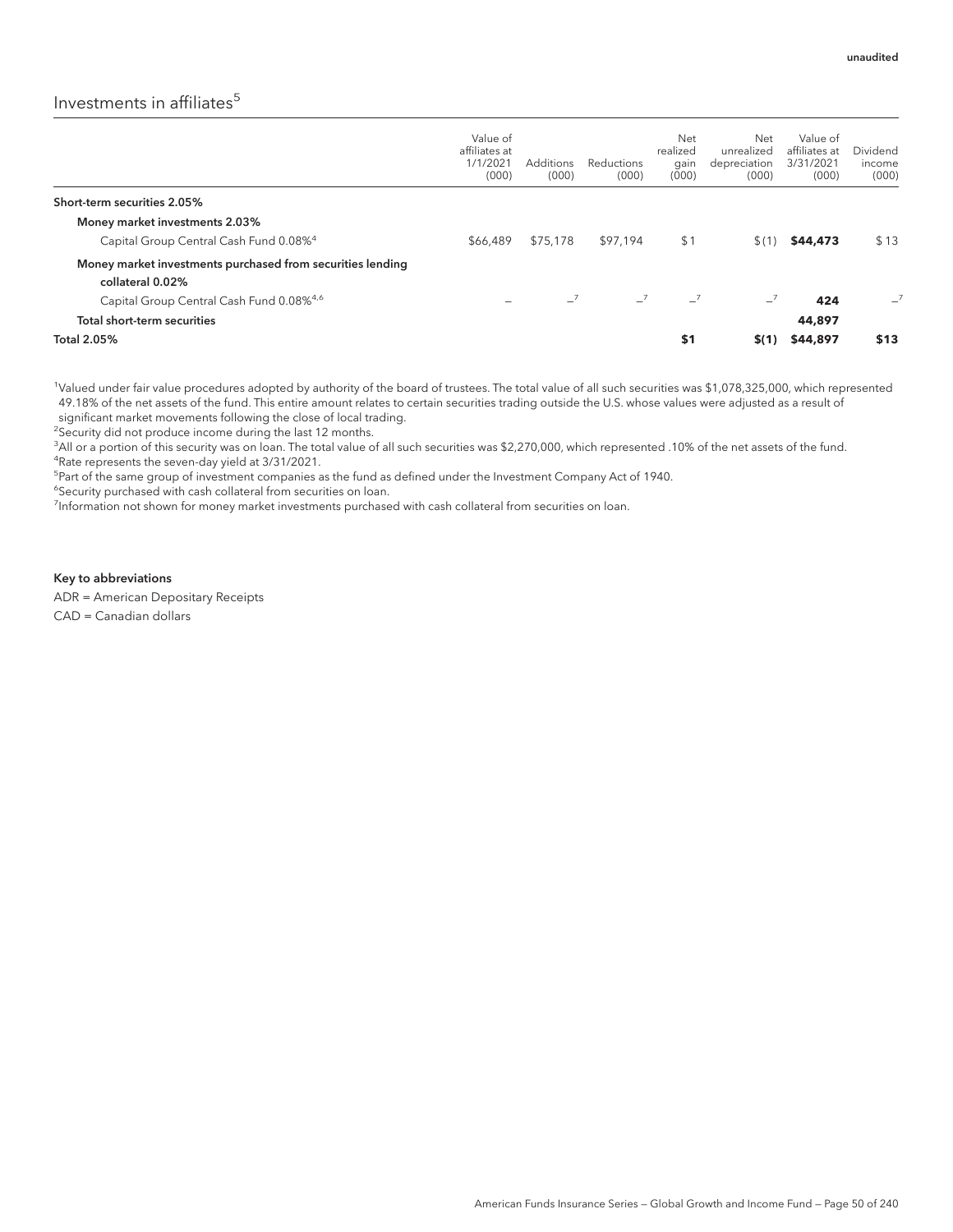## Growth-Income Fund

Investment portfolio March 31, 2021

| Common stocks 94.85%                                          |            |                |
|---------------------------------------------------------------|------------|----------------|
| Information technology 20.77%                                 | Shares     | Value<br>(000) |
| Microsoft Corp.                                               | 10,424,024 | \$2,457,672    |
| Broadcom Inc.                                                 | 2,599,001  | 1,205,053      |
| Mastercard Inc., Class A                                      | 1,913,921  | 681,452        |
| Accenture PLC, Class A                                        | 991,200    | 273,819        |
| Intel Corp.                                                   | 4,099,938  | 262,396        |
| Taiwan Semiconductor Manufacturing Company, Ltd. <sup>1</sup> | 11,763,000 | 244,593        |
| Visa Inc., Class A                                            | 1,093,800  | 231,590        |
| Adobe Inc. <sup>2</sup>                                       | 453,373    | 215,520        |
| ASML Holding NV1                                              | 199,068    | 121,419        |
| ASML Holding NV (New York registered) (ADR)                   | 147,800    | 91,246         |
| Fidelity National Information Services, Inc.                  | 1,268,981  | 178,431        |
| Automatic Data Processing, Inc.                               | 845,000    | 159,257        |
| Apple Inc.                                                    | 1,220,400  | 149,072        |
| Autodesk, Inc. <sup>2</sup>                                   | 530,000    | 146,890        |
| ServiceNow, Inc. <sup>2</sup>                                 | 249,238    |                |
| PayPal Holdings, Inc. <sup>2</sup>                            | 498,649    | 124,646        |
| Global Payments Inc.                                          | 572,628    | 121,092        |
|                                                               |            | 115,430        |
| FleetCor Technologies, Inc. <sup>2</sup>                      | 420,507    | 112,961        |
| CDK Global, Inc.                                              | 2,042,800  | 110,434        |
| Euronet Worldwide, Inc. <sup>2</sup>                          | 763,602    | 105,606        |
| Cognizant Technology Solutions Corp., Class A                 | 1,345,000  | 105,071        |
| Ceridian HCM Holding Inc. <sup>2</sup>                        | 1,240,574  | 104,543        |
| Concentrix Corp. <sup>2</sup>                                 | 641,935    | 96,111         |
| MKS Instruments, Inc.                                         | 481,000    | 89,187         |
| Samsung Electronics Co., Ltd. <sup>1</sup>                    | 1,110,000  | 80,177         |
| StoneCo Ltd., Class A <sup>2</sup>                            | 1,285,500  | 78,698         |
| Fiserv, Inc. <sup>2</sup>                                     | 536,700    | 63,889         |
| NetApp, Inc.                                                  | 873,100    | 63,448         |
| Texas Instruments Inc.                                        | 308,278    | 58,261         |
| Atlassian Corp. PLC, Class A <sup>2</sup>                     | 247,800    | 52,226         |
| KLA Corp.                                                     | 155,000    | 51,212         |
| Amphenol Corp., Class A                                       | 772,000    | 50,929         |
| QUALCOMM Inc.                                                 | 375,195    | 49,747         |
| Applied Materials, Inc.                                       | 337,400    | 45,077         |
| Dye & Durham Ltd.                                             | 1,322,100  | 41,734         |
| Teradata Corp. <sup>2</sup>                                   | 1,056,057  | 40,700         |
| Analog Devices, Inc.                                          | 231,000    | 35,824         |
| Trimble Inc. <sup>2</sup>                                     | 413,300    | 32,151         |
| Arista Networks, Inc. <sup>2</sup>                            | 65,000     | 19,623         |
| Vontier Corp. <sup>2</sup>                                    | 434,000    | 13,137         |
| VeriSign, Inc. <sup>2</sup>                                   | 61,000     | 12,124         |
| GoDaddy Inc., Class A <sup>2</sup>                            | 143,400    | 11,131         |
|                                                               |            | 8,303,579      |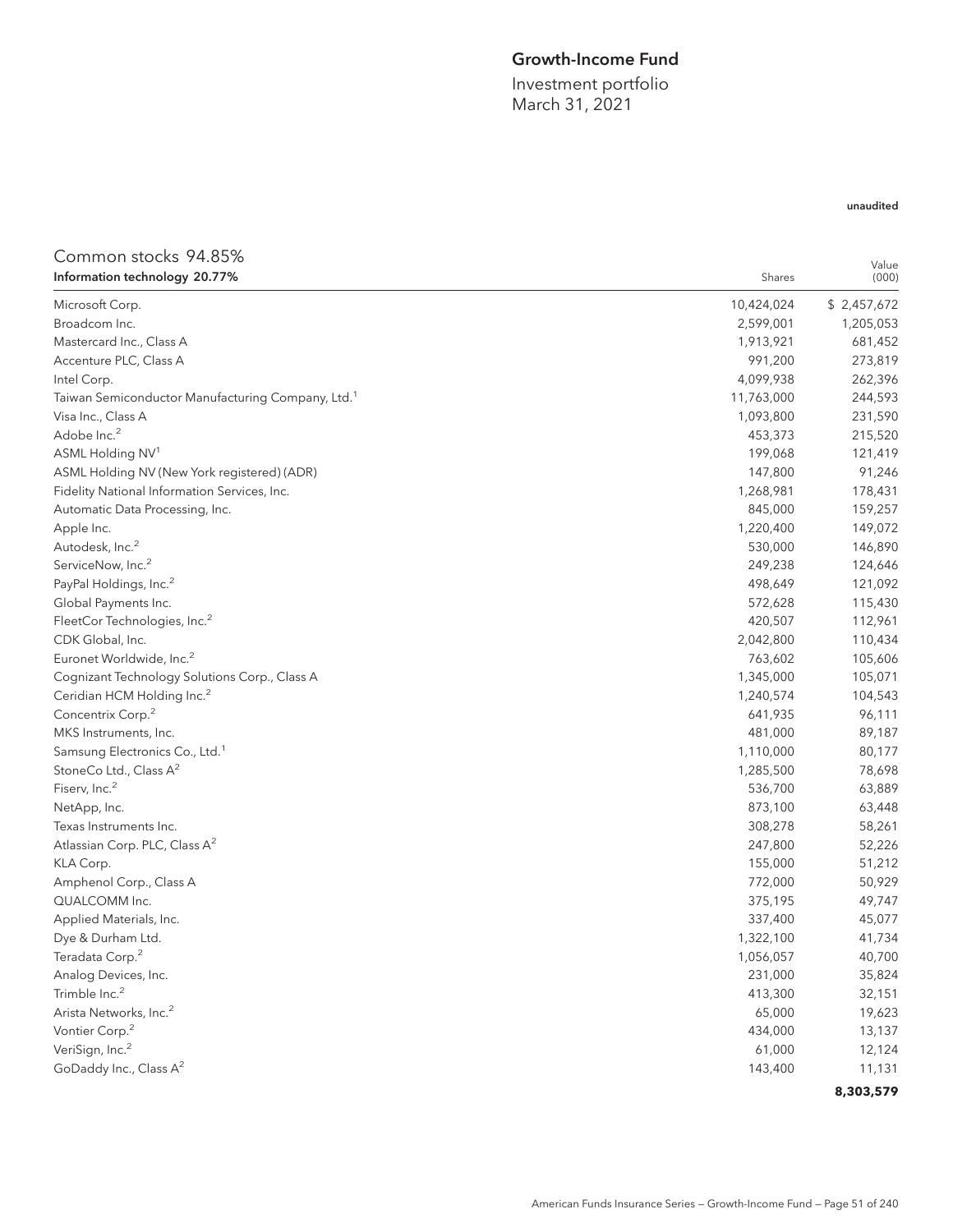| <b>Communication services 14.90%</b>               | Shares     | (000)       |
|----------------------------------------------------|------------|-------------|
| Facebook, Inc., Class A <sup>2</sup>               | 5,881,792  | \$1,732,364 |
| Alphabet Inc., Class $A^2$                         | 408,780    | 843,117     |
| Alphabet Inc., Class $C^2$                         | 358,167    | 740,915     |
| Netflix, Inc. <sup>2</sup>                         | 2,152,241  | 1,122,738   |
| Comcast Corp., Class A                             | 13,850,950 | 749,475     |
| Charter Communications, Inc., Class A <sup>2</sup> | 573,127    | 353,631     |
| Electronic Arts Inc.                               | 1,168,000  | 158,112     |
| Tencent Holdings Ltd. <sup>1</sup>                 | 1,782,100  | 140,495     |
| Walt Disney Company <sup>2</sup>                   | 300,000    | 55,356      |
| Vodafone Group PLC <sup>1</sup>                    | 20,000,000 | 36,396      |
| Activision Blizzard, Inc.                          | 262,939    | 24,453      |
|                                                    |            | 5,957,052   |

#### Health care 12.45%

| UnitedHealth Group Inc.                                         | 2,609,900 | 971,065   |
|-----------------------------------------------------------------|-----------|-----------|
| Abbott Laboratories                                             | 7,019,392 | 841,204   |
| Gilead Sciences, Inc.                                           | 7,260,400 | 469,240   |
| Amgen Inc.                                                      | 1,538,000 | 382,670   |
| Anthem, Inc.                                                    | 463,288   | 166,297   |
| Novo Nordisk A/S, Class B <sup>1</sup>                          | 2,446,056 | 165,187   |
| PRA Health Sciences, Inc. <sup>2</sup>                          | 1,023,500 | 156,933   |
| Thermo Fisher Scientific Inc.                                   | 336,353   | 153,505   |
| Merck & Co., Inc.                                               | 1,968,340 | 151,739   |
| AbbVie Inc.                                                     | 1,296,036 | 140,257   |
| Daiichi Sankyo Company, Ltd. <sup>1</sup>                       | 4,176,000 | 122,064   |
| GlaxoSmithKline PLC <sup>1</sup>                                | 6,402,300 | 113,642   |
| Royalty Pharma PLC, Class A                                     | 2,557,706 | 111,567   |
| Medtronic PLC                                                   | 860,000   | 101,592   |
| AstraZeneca PLC <sup>1</sup>                                    | 563,484   | 56,191    |
| AstraZeneca PLC (ADR)                                           | 721,200   | 35,858    |
| Novartis AG <sup>1</sup>                                        | 1,066,059 | 91,066    |
| Chugai Pharmaceutical Co., Ltd. <sup>1</sup>                    | 2,105,700 | 85,697    |
| Baxter International Inc.                                       | 995,800   | 83,986    |
| PerkinElmer, Inc.                                               | 596,500   | 76,525    |
| Edwards Lifesciences Corp. <sup>2</sup>                         | 794,289   | 66,434    |
| Zimmer Biomet Holdings, Inc.                                    | 342,366   | 54,806    |
| Eli Lilly and Company                                           | 248,703   | 46,463    |
| Vertex Pharmaceuticals Inc. <sup>2</sup>                        | 192,000   | 41,259    |
| Ultragenyx Pharmaceutical Inc. <sup>2</sup>                     | 315,000   | 35,866    |
| AmerisourceBergen Corp.                                         | 283,400   | 33,461    |
| Roche Holding AG, nonvoting, non-registered shares <sup>1</sup> | 93,081    | 30,087    |
| Seagen Inc. <sup>2</sup>                                        | 215,292   | 29,895    |
| Stryker Corp.                                                   | 117,135   | 28,532    |
| Allogene Therapeutics, Inc. <sup>2</sup>                        | 800,000   | 28,240    |
| Humana Inc.                                                     | 65,300    | 27,377    |
| Karuna Therapeutics, Inc. <sup>2</sup>                          | 215,600   | 25,922    |
| NovoCure Ltd. <sup>2</sup>                                      | 193,600   | 25,590    |
| Cigna Corp.                                                     | 59,413    | 14,362    |
| Vir Biotechnology, Inc. <sup>2</sup>                            | 258,400   | 13,248    |
| Galapagos NV <sup>1,2</sup>                                     | 25,037    | 1,942     |
|                                                                 |           | 4,979,769 |

Value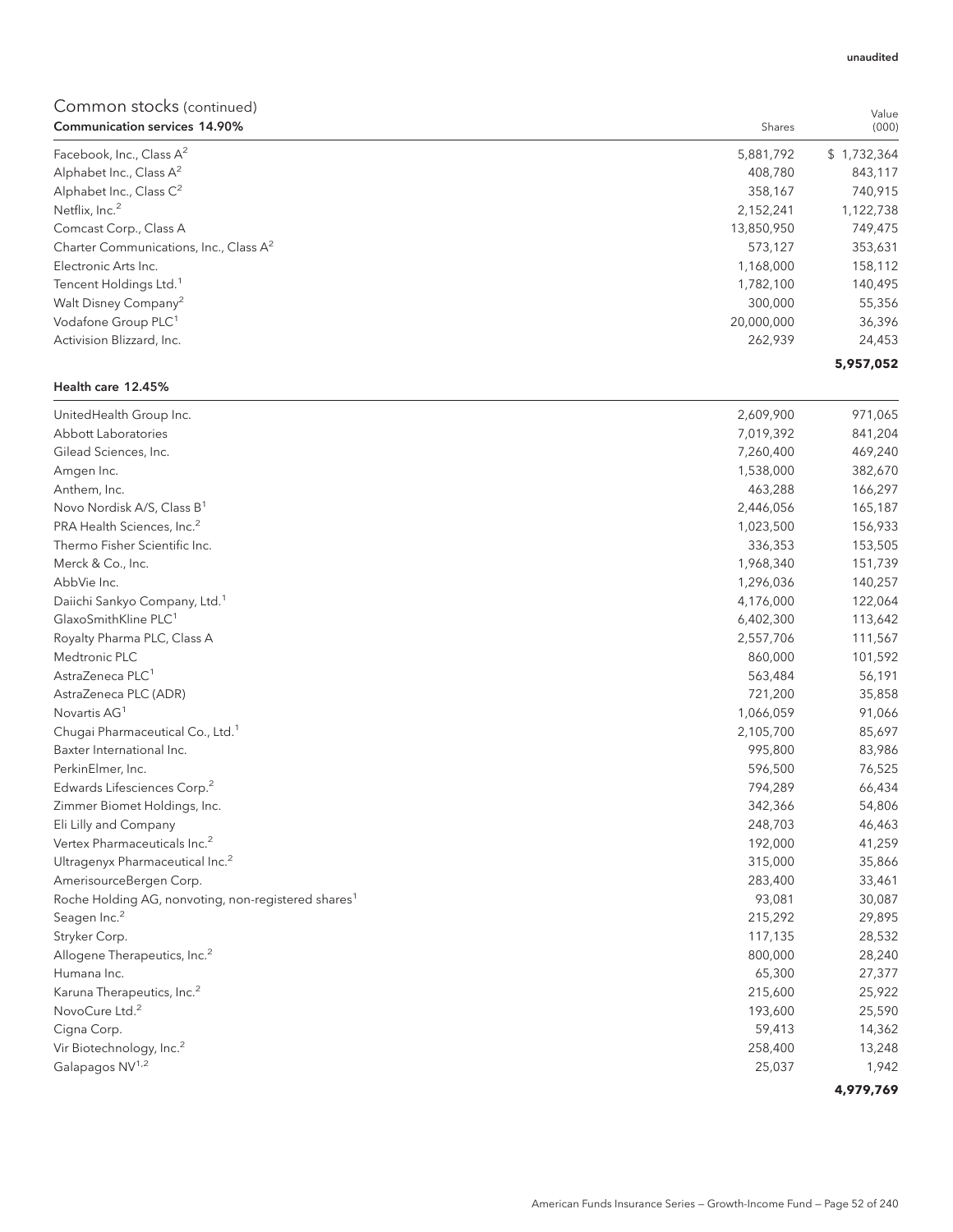#### unaudited

Value

# Common stocks (continued)

| Financials 10.51%                                             | Shares    | (000)         |
|---------------------------------------------------------------|-----------|---------------|
| JPMorgan Chase & Co.                                          | 4,619,132 | 703,171<br>\$ |
| Intercontinental Exchange, Inc.                               | 3,183,555 | 355,540       |
| CME Group Inc., Class A                                       | 1,725,200 | 352,338       |
| PNC Financial Services Group, Inc.                            | 1,627,036 | 285,398       |
| Aon PLC, Class A                                              | 1,214,800 | 279,538       |
| Marsh & McLennan Companies, Inc.                              | 2,162,201 | 263,356       |
| Nasdag, Inc.                                                  | 1,609,900 | 237,396       |
| Chubb Ltd.                                                    | 1,239,153 | 195,749       |
| State Street Corp.                                            | 1,854,400 | 155,788       |
| S&P Global Inc.                                               | 433,338   | 152,912       |
| Travelers Companies, Inc.                                     | 931,955   | 140,166       |
| BlackRock, Inc.                                               | 180,700   | 136,241       |
| American International Group, Inc.                            | 2,907,000 | 134,333       |
| Moody's Corp.                                                 | 425,900   | 127,178       |
| KeyCorp                                                       | 4,886,953 | 97,641        |
| <b>Discover Financial Services</b>                            | 1,019,080 | 96,802        |
| Bank of America Corp.                                         | 2,445,755 | 94,626        |
| Arthur J. Gallagher & Co.                                     | 617,000   | 76,983        |
| Power Corp. of Canada, subordinate voting shares <sup>3</sup> | 2,625,000 | 68,993        |
| Charles Schwab Corp.                                          | 879,000   | 57,293        |
| Truist Financial Corp.                                        | 870,732   | 50,781        |
| B3 SA - Brasil, Bolsa, Balcao                                 | 5,032,000 | 48,830        |
| Wells Fargo & Company                                         | 981,600   | 38,351        |
| Citizens Financial Group, Inc.                                | 728,750   | 32,174        |
| UBS Group AG <sup>1</sup>                                     | 1,343,666 | 20,804        |
| London Stock Exchange Group PLC <sup>1</sup>                  | 9,800     | 938           |
|                                                               |           | 4,203,320     |

### Consumer discretionary 9.27%

| Amazon.com, Inc. <sup>2</sup>                      | 362,492   | 1,121,579 |
|----------------------------------------------------|-----------|-----------|
| <b>General Motors Company</b>                      | 8,736,000 | 501,971   |
| Home Depot, Inc.                                   | 813,961   | 248,462   |
| Wyndham Hotels & Resorts, Inc.                     | 3,198,334 | 223,180   |
| Burlington Stores, Inc. <sup>2</sup>               | 555,458   | 165,971   |
| Hilton Worldwide Holdings Inc. <sup>2</sup>        | 1,177,320 | 142,361   |
| Royal Caribbean Cruises Ltd.                       | 1,565,600 | 134,031   |
| Lowe's Companies, Inc.                             | 666,000   | 126,660   |
| Dollar Tree Stores, Inc. <sup>2</sup>              | 1,105,278 | 126,510   |
| Thor Industries, Inc.                              | 849,600   | 114,475   |
| Booking Holdings Inc. <sup>2</sup>                 | 47,600    | 110,900   |
| MercadoLibre, Inc. <sup>2</sup>                    | 70,000    | 103,050   |
| D.R. Horton, Inc.                                  | 913,000   | 81,367    |
| Chipotle Mexican Grill, Inc. <sup>2</sup>          | 53,110    | 75,460    |
| Kering SA <sup>1</sup>                             | 101,695   | 70,216    |
| Flutter Entertainment PLC (CDI) <sup>1,2</sup>     | 301,312   | 64,424    |
| Hasbro, Inc.                                       | 600,000   | 57,672    |
| Wynn Resorts, Ltd.                                 | 440,300   | 55,200    |
| Dollar General Corp.                               | 223,710   | 45,328    |
| Alibaba Group Holding Ltd. <sup>1,2</sup>          | 1,400,500 | 39,631    |
| Marriott International, Inc., Class A <sup>2</sup> | 250,500   | 37,102    |
| Aptiv PLC <sup>2</sup>                             | 233,000   | 32,131    |
| YUM! Brands, Inc.                                  | 196,630   | 21,271    |
| Airbnb, Inc., Class A <sup>2</sup>                 | 39,731    | 7,467     |
|                                                    |           |           |

#### **3,706,419**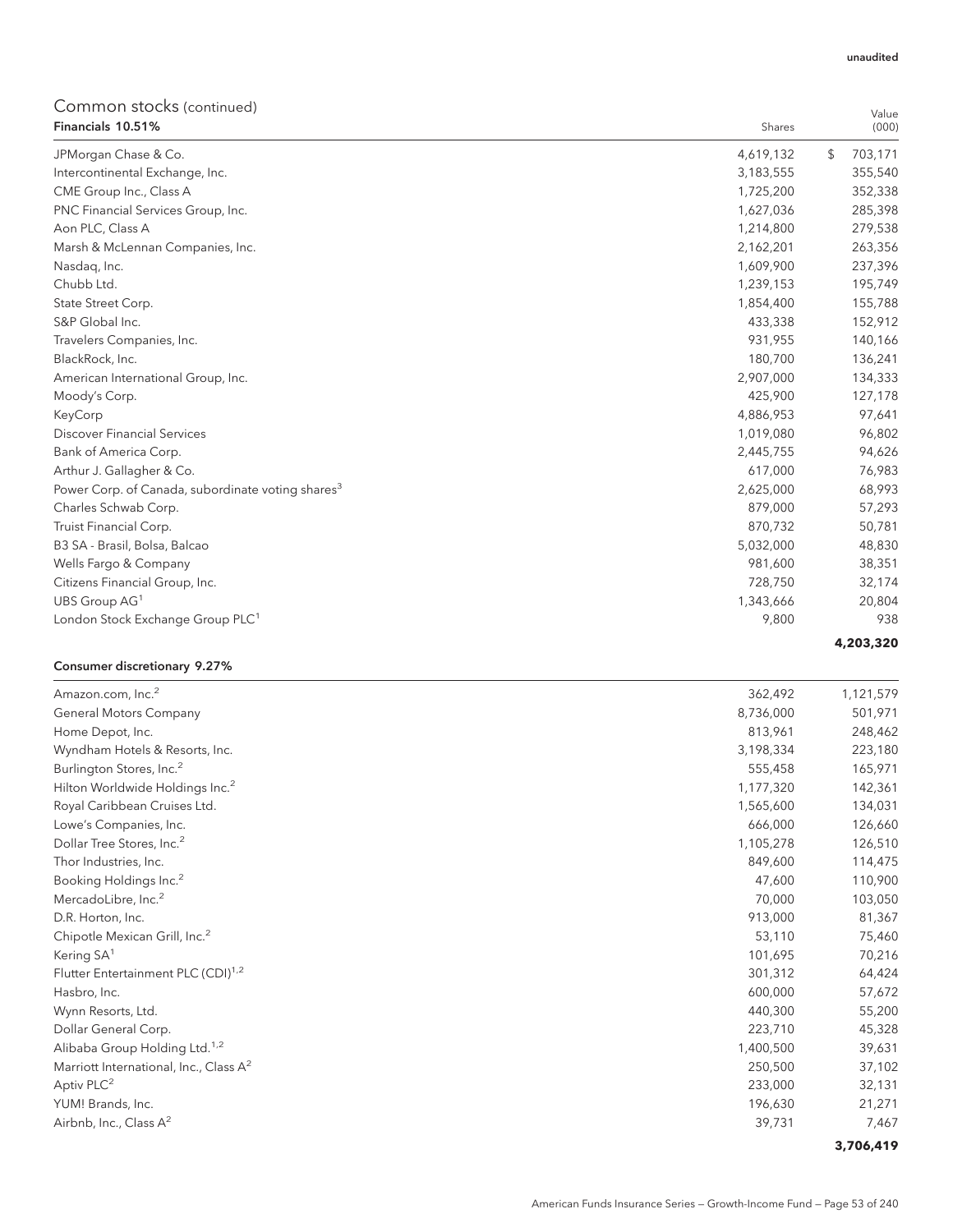| COMMITMON SLOCKS (CONTINUED)<br>Industrials 9.14% | Shares     | Value<br>(000) |
|---------------------------------------------------|------------|----------------|
| Carrier Global Corp.                              | 7,830,613  | \$<br>330,608  |
| CSX Corp.                                         | 2,885,200  | 278,191        |
| Woodward, Inc.                                    | 2,204,500  | 265,929        |
| Northrop Grumman Corp.                            | 733,200    | 237,293        |
| Meggitt PLC <sup>1,2</sup>                        | 30,279,152 | 199,354        |
| Airbus SE, non-registered shares <sup>1,2</sup>   | 1,617,590  | 183,217        |
| TransDigm Group Inc. <sup>2</sup>                 | 295,700    | 173,848        |
| Waste Connections, Inc.                           | 1,516,231  | 163,723        |
| BWX Technologies, Inc.                            | 2,476,263  | 163,285        |
| Equifax Inc.                                      | 893,208    | 161,787        |
| Union Pacific Corp.                               | 697,700    | 153,780        |
| Raytheon Technologies Corp.                       | 1,947,545  | 150,487        |
| Norfolk Southern Corp.                            | 556,800    | 149,512        |
| Air Lease Corp., Class A                          | 2,097,300  | 102,768        |
| General Dynamics Corp.                            | 545,600    | 99,059         |
| Waste Management, Inc.                            | 767,700    | 99,049         |
| Old Dominion Freight Line, Inc.                   | 405,000    | 97,366         |
| General Electric Co.                              | 7,022,250  | 92,202         |
| L3Harris Technologies, Inc.                       | 446,960    | 90,590         |
| Lockheed Martin Corp.                             | 230,000    | 84,985         |
| Fortive Corp.                                     | 1,085,000  | 76,644         |
| Safran SA <sup>1,2</sup>                          | 539,713    | 73,472         |
| Ryanair Holdings PLC (ADR) <sup>2</sup>           | 445,550    | 51,238         |
| Ryanair Holdings PLC <sup>1,2</sup>               | 611,907    | 11,865         |
| Honeywell International Inc.                      | 211,376    | 45,883         |
| Otis Worldwide Corp.                              | 555,100    | 37,996         |
| Fastenal Co.                                      | 635,000    | 31,928         |
| Cummins Inc.                                      | 100,000    | 25,911         |
| Caterpillar Inc.                                  | 101,600    | 23,558         |
|                                                   |            | 3,655,528      |

### Consumer staples 4.89%

| Philip Morris International Inc.                                 | 5,342,126  | 474,060   |
|------------------------------------------------------------------|------------|-----------|
| Keurig Dr Pepper Inc.                                            | 10,220,935 | 351,294   |
| British American Tobacco PLC <sup>1</sup>                        | 5,661,655  | 216,553   |
| Lamb Weston Holdings, Inc.                                       | 1,506,566  | 116,729   |
| Reckitt Benckiser Group PLC <sup>1</sup>                         | 1,275,000  | 114,228   |
| Costco Wholesale Corp.                                           | 289,500    | 102,043   |
| Mondelez International, Inc.                                     | 1,676,300  | 98,114    |
| Nestlé SA <sup>1</sup>                                           | 851,589    | 94,914    |
| Anheuser-Busch InBey SA/NV <sup>1</sup>                          | 1,358,211  | 85,629    |
| Molson Coors Beverage Company, Class B, restricted voting shares | 1,620,313  | 82,879    |
| Clorox Co.                                                       | 255,000    | 49,184    |
| Herbalife Nutrition Ltd. <sup>2</sup>                            | 849,000    | 37,662    |
| Church & Dwight Co., Inc.                                        | 424,500    | 37,080    |
| General Mills, Inc.                                              | 428,800    | 26,294    |
| Constellation Brands, Inc., Class A                              | 100,700    | 22,960    |
| Kraft Heinz Company                                              | 567,200    | 22,688    |
| Pernod Ricard SA <sup>1</sup>                                    | 117,200    | 22,001    |
|                                                                  |            | 1,954,312 |

#### Materials 4.51%

| LyondellBasell Industries NV       | 2.453.100 | 255.245 |
|------------------------------------|-----------|---------|
| Linde PLC                          | 848.539   | 237.710 |
| Vale SA, ordinary nominative (ADR) | 9.206.039 | 160.001 |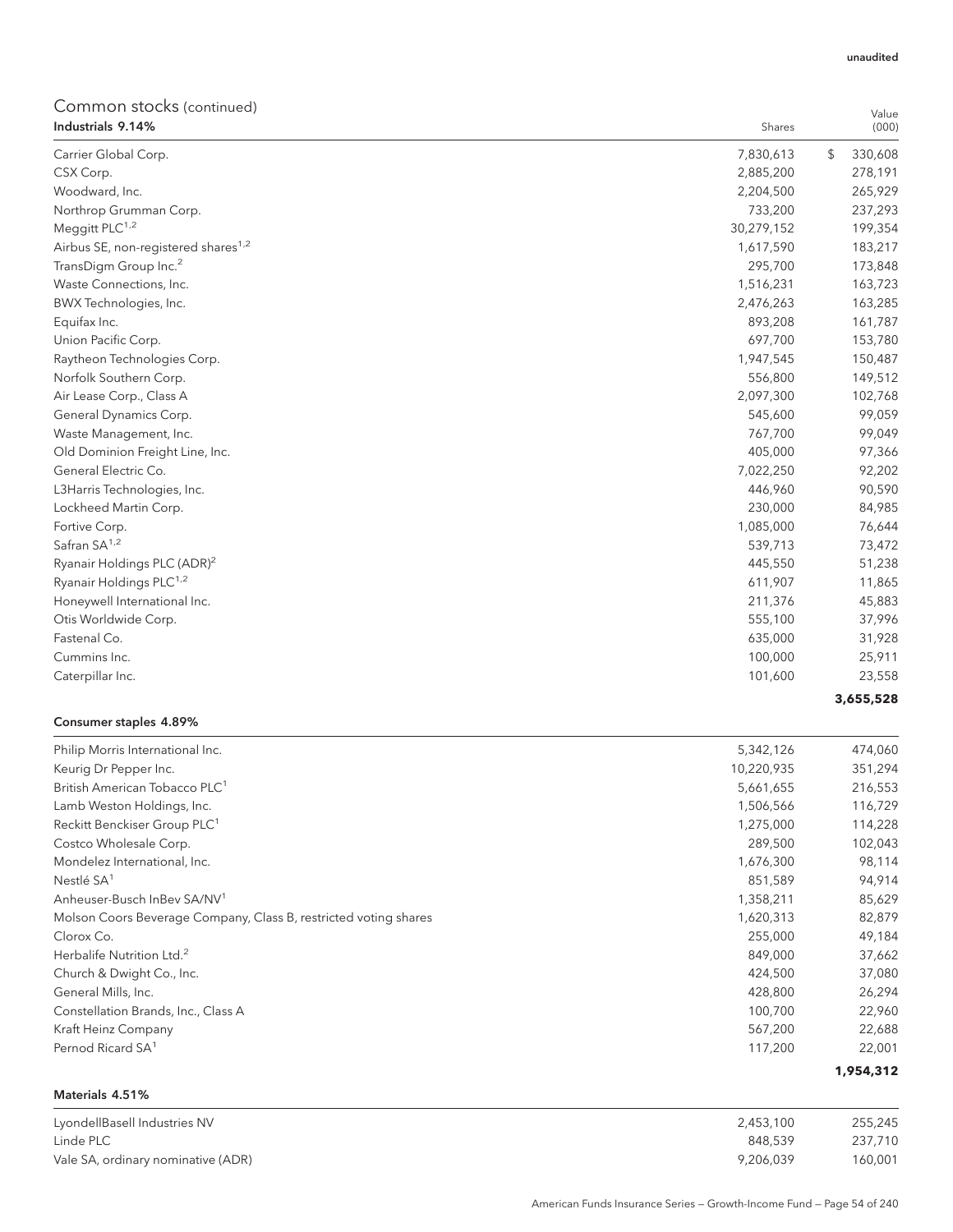| Materials (continued)                    | Shares    | (000)        |
|------------------------------------------|-----------|--------------|
| Vale SA, ordinary nominative             | 3,404,848 | \$<br>59,263 |
| Celanese Corp.                           | 1,250,900 | 187,397      |
| Air Products and Chemicals, Inc.         | 602,306   | 169,453      |
| Dow Inc.                                 | 2,550,000 | 163,047      |
| International Flavors & Fragrances Inc.  | 1,075,001 | 150,081      |
| Sherwin-Williams Company                 | 162,500   | 119,927      |
| Freeport-McMoRan Inc.                    | 2,433,000 | 80,119       |
| Rio Tinto PLC <sup>1</sup>               | 1,020,655 | 78,082       |
| Barrick Gold Corp.                       | 2,373,000 | 46,985       |
| PPG Industries, Inc.                     | 295,550   | 44,409       |
| Asahi Kasei Corp. <sup>1</sup>           | 2,392,300 | 27,544       |
| Allegheny Technologies Inc. <sup>2</sup> | 1,082,000 | 22,787       |
|                                          |           | 1,802,050    |

### Energy 3.05%

| ConocoPhillips                                               | 3,260,390              | 172,703          |
|--------------------------------------------------------------|------------------------|------------------|
| Baker Hughes Co., Class A                                    | 4,312,424              | 93,191           |
| Enbridge Inc. (CAD denominated)<br>Equitrans Midstream Corp. | 1.961.717<br>8,547,400 | 71,463<br>69,747 |
| TC Energy Corp. (CAD denominated) <sup>3</sup>               | 1,168,019              | 53,545           |
| Exxon Mobil Corp.                                            | 500.000                | 27.915           |
| Royal Dutch Shell PLC, Class B (ADR)                         | 644,000                | 23.718           |
| Weatherford International <sup>2</sup>                       | 128.424                | 1,636            |
|                                                              |                        | 1,218,634        |

#### Real estate 2.73%

| Equinix, Inc. REIT                      | 541.418   | 367,942   |
|-----------------------------------------|-----------|-----------|
| Crown Castle International Corp. REIT   | 1,561,966 | 268,861   |
| MGM Growth Properties LLC REIT, Class A | 3,996,000 | 130,350   |
| Digital Realty Trust, Inc. REIT         | 785,000   | 110.559   |
| <b>VICI Properties Inc. REIT</b>        | 2,887,318 | 81,538    |
| American Tower Corp. REIT               | 317,800   | 75,973    |
| <b>SBA Communications Corp. REIT</b>    | 210,000   | 58,286    |
|                                         |           | 1.093.509 |

#### Utilities 2.63%

| Enel $SpA1$                                  | 23,794,069 | 237,739    |
|----------------------------------------------|------------|------------|
| AES Corp.                                    | 5,203,200  | 139,498    |
| Endesa, SA <sup>1</sup>                      | 4,183,106  | 110,783    |
| Sempra Energy                                | 750,000    | 99,435     |
| PG&E Corp. <sup>2</sup>                      | 7,668,269  | 89,795     |
| Exelon Corp.                                 | 1,576,100  | 68,939     |
| Edison International                         | 1,172,800  | 68,726     |
| CenterPoint Energy, Inc.                     | 2,840,104  | 64,328     |
| American Electric Power Company, Inc.        | 660,600    | 55,953     |
| CMS Energy Corp.                             | 692,700    | 42,407     |
| Xcel Energy Inc.                             | 423,300    | 28,154     |
| Entergy Corp.                                | 274,900    | 27,344     |
| DTE Energy Company                           | 125,900    | 16,762     |
|                                              |            | 1,049,863  |
| Total common stocks (cost: \$22,307,629,000) |            | 37,924,035 |

Value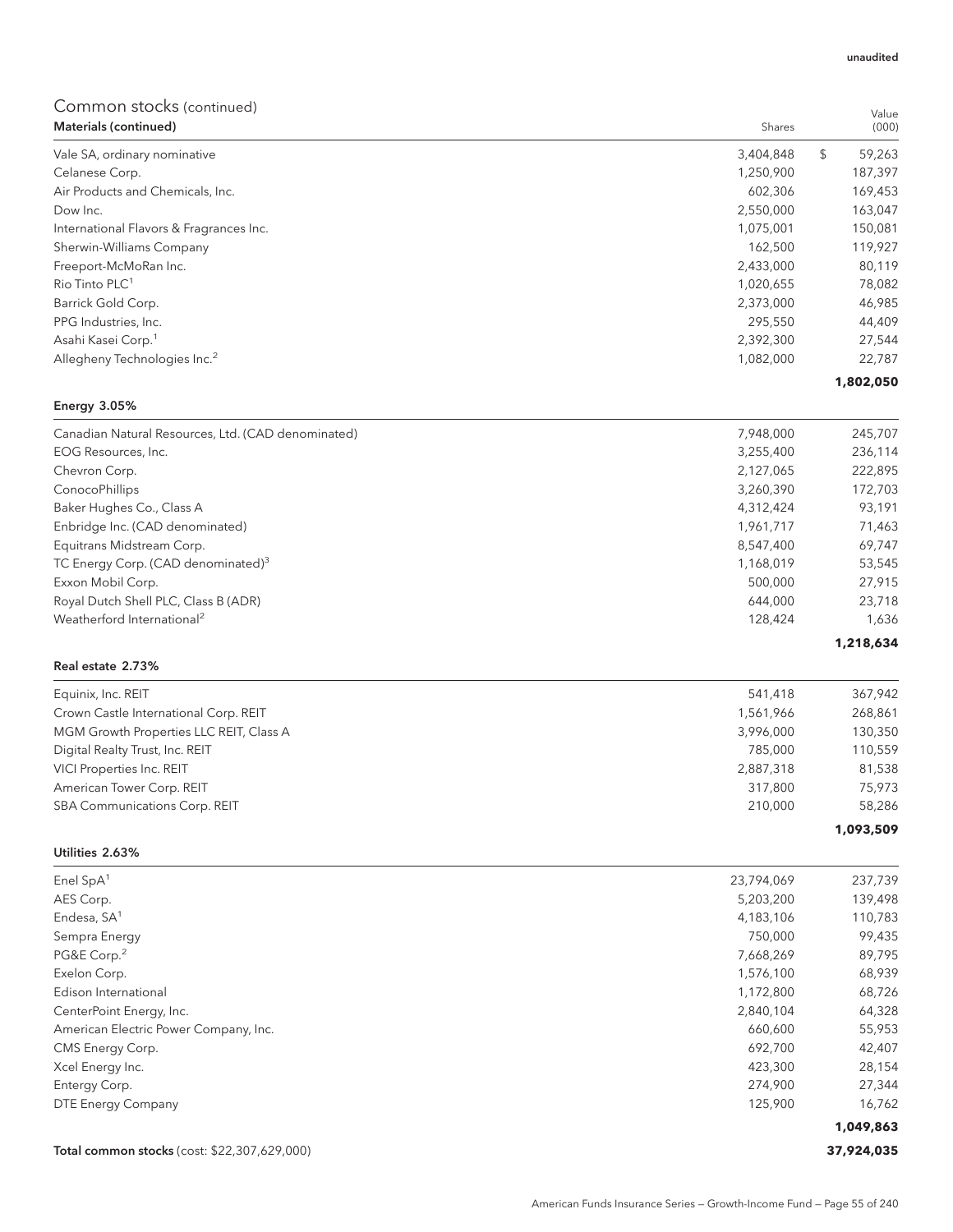| Convertible stocks 0.95%<br>Health care 0.56%                                             | Shares                    | Value<br>(000)            |
|-------------------------------------------------------------------------------------------|---------------------------|---------------------------|
| Danaher Corp., Series A, cumulative convertible preferred shares, 4.75% 2022              | 78,600                    | $\mathfrak{L}$<br>120,267 |
| Danaher Corp., Series B, cumulative convertible preferred shares, 5.00% 2023 <sup>3</sup> | 80,972                    | 104,875                   |
|                                                                                           |                           | 225,142                   |
| Information technology 0.38%                                                              |                           |                           |
| Broadcom Inc., Series A, cumulative convertible preferred shares, 8.00% 2022              | 102,783                   | 151,552                   |
| Industrials 0.01%                                                                         |                           |                           |
| Stanley Black & Decker, Inc., convertible preferred shares, 5.25% 2022                    | 35,448                    | 4,182                     |
| Consumer discretionary 0.00%                                                              |                           |                           |
| Aptiv PLC, Series A, convertible preferred shares, 5.50% 2023                             | 675                       | 107                       |
| Total convertible stocks (cost: \$299,540,000)                                            |                           | 380,983                   |
| Bonds, notes & other debt instruments 0.03%                                               |                           |                           |
| Corporate bonds, notes & loans 0.03%<br>Energy 0.02%                                      | Principal amount<br>(000) |                           |
| Weatherford International PLC 8.75% 2024 <sup>4</sup>                                     | \$<br>1,983               | 2,078                     |
| Weatherford International PLC 11.00% 2024 <sup>4</sup>                                    | 5,280                     | 5,078                     |
| Industrials 0.01%                                                                         |                           | 7,156                     |
| Boeing Company 4.875% 2025                                                                | 4,706                     | 5,244                     |
| Consumer discretionary 0.00%                                                              |                           |                           |
| General Motors Financial Co. 4.30% 2025                                                   | 160                       | 176                       |
| General Motors Financial Co. 5.25% 2026                                                   | 827                       | 948                       |
|                                                                                           |                           | 1,124                     |
| Total corporate bonds, notes & loans                                                      |                           | 13,524                    |
| Total bonds, notes & other debt instruments (cost: \$12,677,000)                          |                           | 13,524                    |
| Short-term securities 4.92%                                                               |                           |                           |
| Money market investments 4.65%                                                            | Shares                    |                           |
| Capital Group Central Cash Fund 0.08% <sup>5,6</sup>                                      | 18,582,144                | 1,858,400                 |
| Money market investments purchased from securities lending collateral 0.27%               |                           |                           |
| Goldman Sachs Financial Square Government Fund, Institutional Shares 0.03% <sup>5,7</sup> | 86,877,615                | 86,878                    |
| Capital Group Central Cash Fund 0.08% <sup>5,6,7</sup>                                    | 187,727                   | 21,209                    |
| Total short-term securities (cost: \$1,966,311,000)                                       |                           | 108,087<br>1,966,487      |
| Total investment securities 100.75% (cost: \$24,586,157,000)                              |                           | 40,285,029                |
| Other assets less liabilities (0.75)%                                                     |                           | (301, 202)                |
| Net assets 100.00%                                                                        |                           | \$39,983,827              |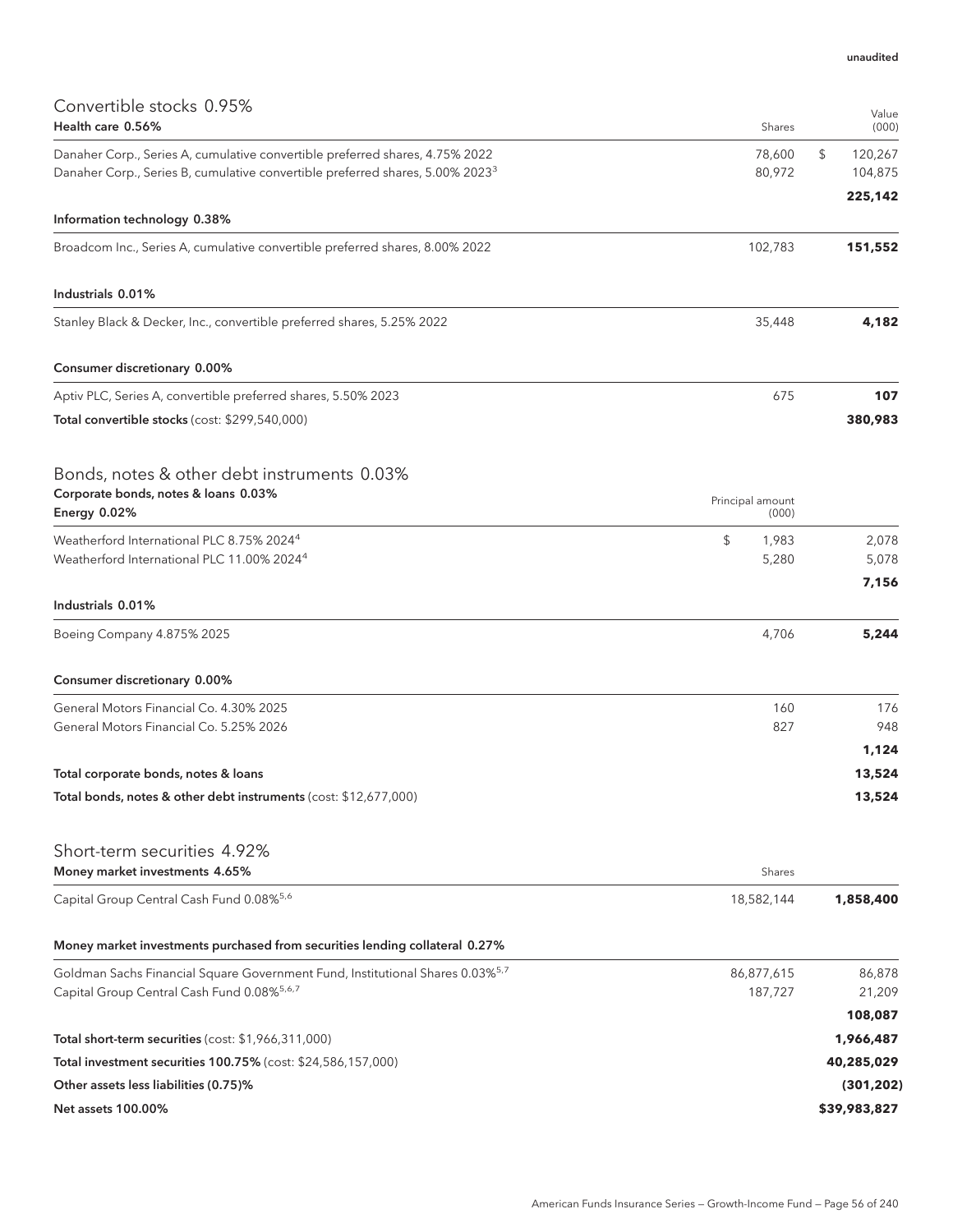## Investments in affiliates<sup>6</sup>

|                                                                                | Value of<br>affiliates at<br>1/1/2021<br>(000) | <b>Additions</b><br>(000) | Reductions<br>(000) | Net<br>realized<br>gain<br>(000) | <b>Net</b><br>unrealized<br>depreciation<br>(000) | Value of<br>affiliates at<br>3/31/2021<br>(000) | Dividend<br>income<br>(000) |
|--------------------------------------------------------------------------------|------------------------------------------------|---------------------------|---------------------|----------------------------------|---------------------------------------------------|-------------------------------------------------|-----------------------------|
| Short-term securities 4.70%                                                    |                                                |                           |                     |                                  |                                                   |                                                 |                             |
| Money market investments 4.65%                                                 |                                                |                           |                     |                                  |                                                   |                                                 |                             |
| Capital Group Central Cash Fund 0.08% <sup>5</sup>                             | \$1,005,764                                    | \$2,828,051               | \$1,975,415         | \$29                             | \$(29)                                            | \$1,858,400                                     | \$309                       |
| Money market investments purchased from securities lending<br>collateral 0.05% |                                                |                           |                     |                                  |                                                   |                                                 |                             |
| Capital Group Central Cash Fund 0.08% <sup>5,7</sup>                           |                                                | $-8$                      | $-8$                | $-8$                             | $-8$                                              | 21,209                                          | $-8$                        |
| Total short-term securities                                                    |                                                |                           |                     |                                  |                                                   | 1,879,609                                       |                             |
| <b>Total 4.70%</b>                                                             |                                                |                           |                     | \$29                             |                                                   | $$(29)$ \$1,879,609                             | \$309                       |

1 Valued under fair value procedures adopted by authority of the board of trustees. The total value of all such securities was \$2,940,350,000, which represented 7.35% of the net assets of the fund. This entire amount relates to certain securities trading outside the U.S. whose values were adjusted as a result of significant market movements following the close of local trading.

<sup>2</sup>Security did not produce income during the last 12 months.

 $^3$ All or a portion of this security was on loan. The total value of all such securities was \$114,867,000, which represented .29% of the net assets of the fund. 4 Acquired in a transaction exempt from registration under Rule 144A of the Securities Act of 1933. May be resold in the U.S. in transactions exempt from registration, normally to qualified institutional buyers. The total value of all such securities was \$7,156,000, which represented .02% of the net assets of the fund.

5 Rate represents the seven-day yield at 3/31/2021.

<sup>6</sup>Part of the same group of investment companies as the fund as defined under the Investment Company Act of 1940.

<sup>7</sup>Security purchased with cash collateral from securities on loan.

<sup>8</sup>Information not shown for money market investments purchased with cash collateral from securities on loan.

Key to abbreviations ADR = American Depositary Receipts CAD = Canadian dollars CDI = CREST Depository Interest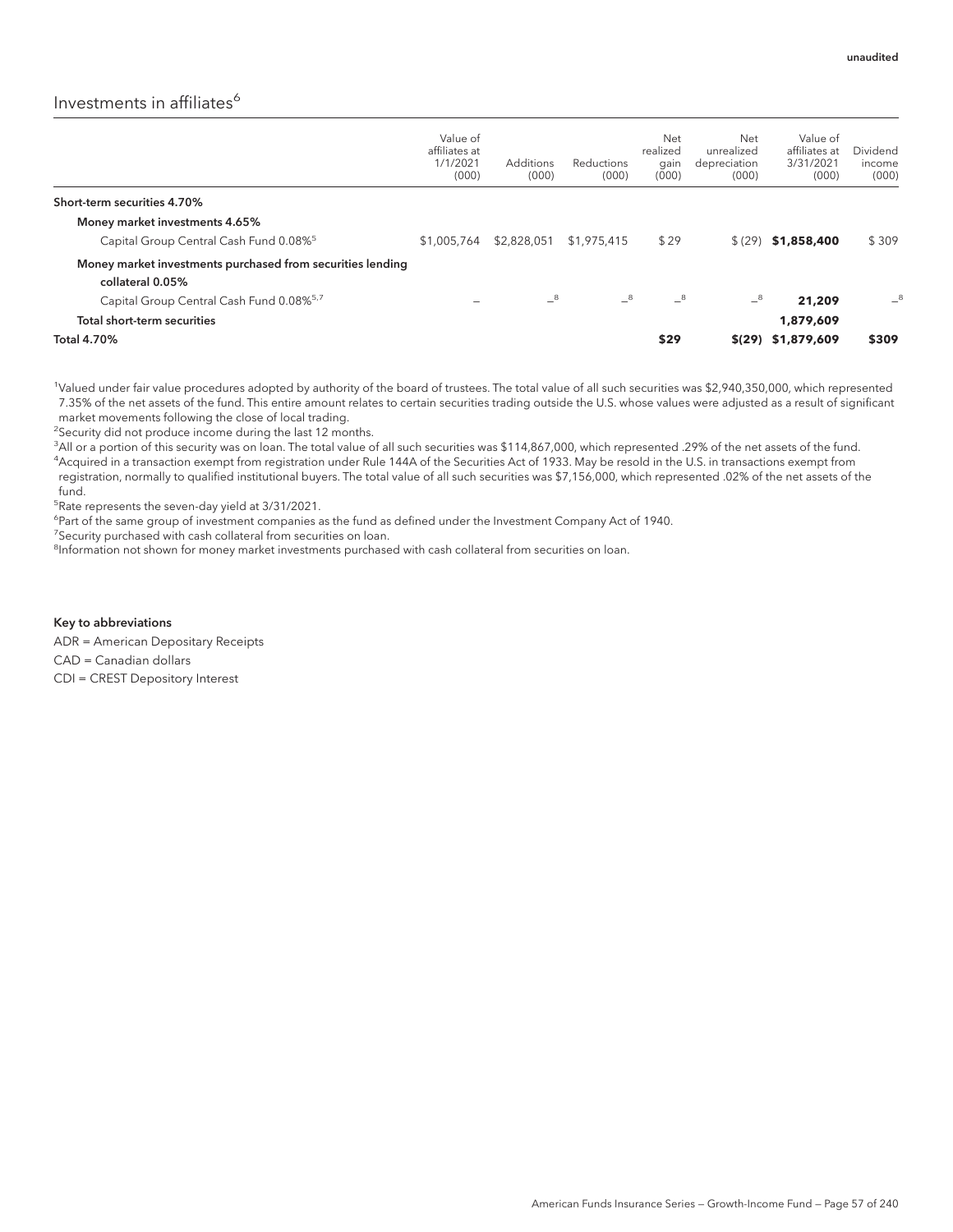## International Growth and Income Fund

Investment portfolio March 31, 2021

## Common stocks 92.06% **Financials 17.96%** Shares Shares **Shares** Shares **Shares** Shares **Shares** Shares **Shares** Shares **Shares** Shares **Shares** Shares **Shares Shares Shares Shares Shares Shares Shares Shares Shares Shares S**

| Financials 17.96%                                                      | Shares    | Value<br>(000) |
|------------------------------------------------------------------------|-----------|----------------|
| HDFC Bank Ltd. <sup>1,2</sup>                                          | 2,457,600 | 50,014<br>\$   |
| ING Groep NV <sup>1</sup>                                              | 2,789,300 | 34,230         |
| AIA Group Ltd. <sup>1</sup>                                            | 2,338,600 | 28,450         |
| Zurich Insurance Group AG <sup>1</sup>                                 | 54,100    | 23,070         |
| $DNB$ ASA <sup>1</sup>                                                 | 825,000   | 17,564         |
| Sberbank of Russia PJSC (ADR) <sup>1</sup>                             | 999,000   | 15,396         |
| IndusInd Bank Ltd. <sup>1,2</sup>                                      | 1,105,000 | 14,484         |
| Moscow Exchange MICEX-RTS PJSC <sup>1</sup>                            | 5,665,000 | 13,018         |
| B3 SA - Brasil, Bolsa, Balcao                                          | 1,302,000 | 12,635         |
| DBS Group Holdings Ltd. <sup>1</sup>                                   | 558,000   | 12,037         |
| Aegon NV <sup>1</sup>                                                  | 2,483,308 | 11,779         |
| Ping An Insurance (Group) Company of China, Ltd., Class H <sup>1</sup> | 945,000   | 11,286         |
| PICC Property and Casualty Co. Ltd., Class H <sup>1</sup>              | 7,905,000 | 6,871          |
| Great-West Lifeco Inc. (CAD denominated)                               | 248,102   | 6,602          |
|                                                                        |           | 257,436        |

#### Consumer discretionary 14.08%

| Prosus NV <sup>1</sup>                           | 345,500    | 38,520  |
|--------------------------------------------------|------------|---------|
| LVMH Moët Hennessy-Louis Vuitton SE <sup>1</sup> | 48,000     | 31,987  |
| Sony Group Corp. <sup>1</sup>                    | 265,900    | 27,994  |
| Taylor Wimpey PLC <sup>1</sup>                   | 10,317,400 | 25,678  |
| Naspers Ltd., Class N <sup>1</sup>               | 95,400     | 22,878  |
| Kering SA <sup>1</sup>                           | 29,000     | 20,024  |
| Flutter Entertainment PLC (CDI) <sup>1,2</sup>   | 73,000     | 15,608  |
| Galaxy Entertainment Group Ltd. <sup>1,2</sup>   | 1,345,000  | 12,165  |
| Alibaba Group Holding Ltd. <sup>1,2</sup>        | 246,700    | 6,981   |
|                                                  |            | 201.835 |

#### Industrials 9.99%

| Airbus SE, non-registered shares <sup>1,2</sup>                | 246,912   | 27,967  |
|----------------------------------------------------------------|-----------|---------|
| Ryanair Holdings PLC (ADR) <sup>2</sup>                        | 179,000   | 20,585  |
| Shanghai International Airport Co., Ltd., Class A <sup>1</sup> | 2,012,496 | 17,799  |
| Singapore Technologies Engineering Ltd. <sup>1</sup>           | 5,270,000 | 15,304  |
| Komatsu Ltd. <sup>1</sup>                                      | 445,000   | 13,748  |
| Recruit Holdings Co., Ltd. <sup>1</sup>                        | 258,700   | 12,695  |
| Airports of Thailand PCL, foreign registered <sup>1</sup>      | 5,250,000 | 11,622  |
| LIXIL Corp. <sup>1</sup>                                       | 385,000   | 10,729  |
| Aena SME, SA, non-registered shares <sup>1,2</sup>             | 52,450    | 8,509   |
| GT Capital Holdings, Inc. <sup>1</sup>                         | 398,142   | 4,278   |
|                                                                |           | 143,236 |

| Health care 9.07%                                       |           |        |
|---------------------------------------------------------|-----------|--------|
| Daiichi Sankyo Company, Ltd. <sup>1</sup>               | 1.359.000 | 39.723 |
| Richter Gedeon Nyrt. <sup>1</sup>                       | 642.232   | 18.958 |
| Fresenius SE & Co. KGaA <sup>1</sup>                    | 283.701   | 12,637 |
| Aier Eye Hospital Group Co., Ltd., Class A <sup>1</sup> | 1.293.855 | 11,738 |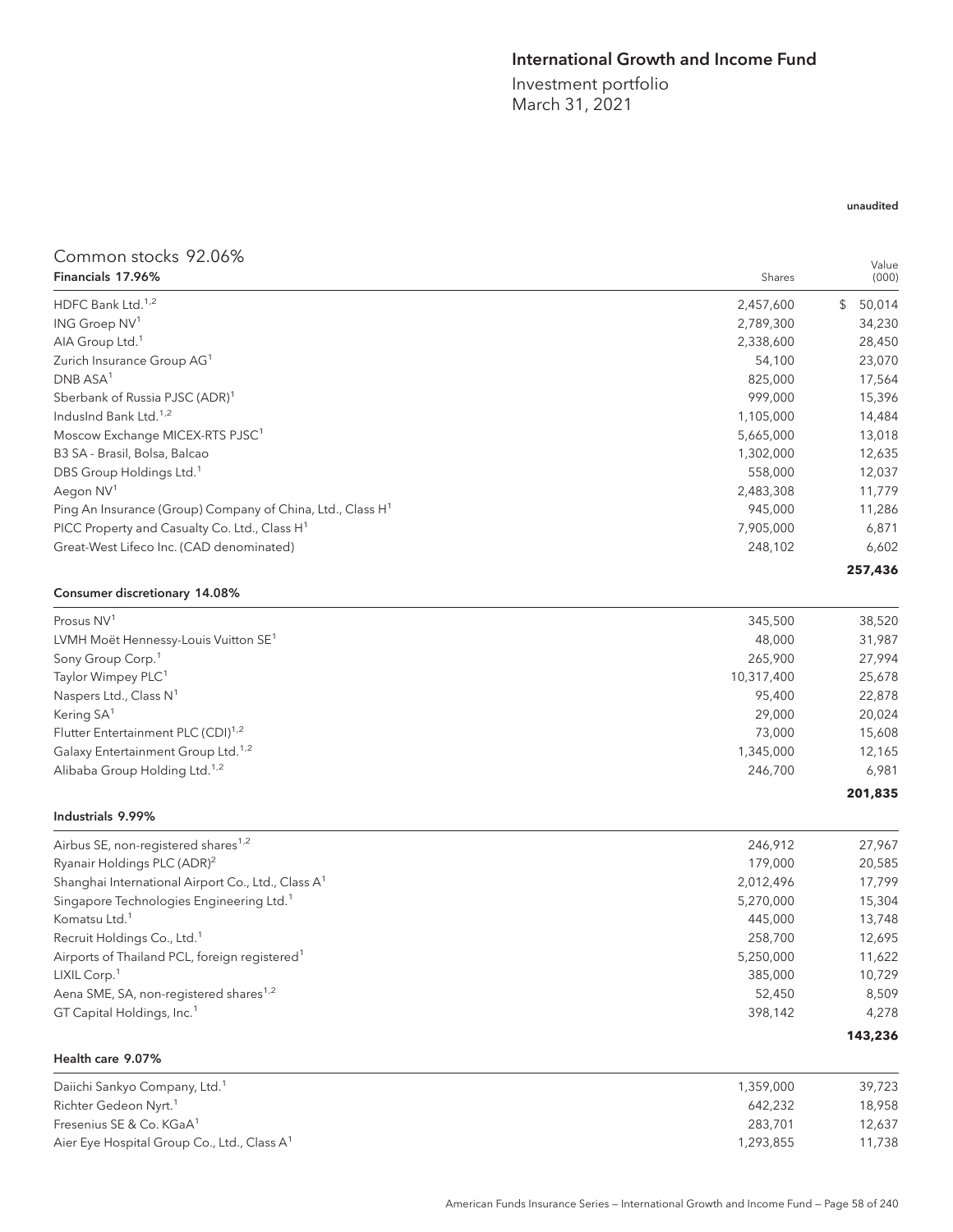| Common Stocks (continued)<br>Health care (continued)             | Shares             | Value<br>(000)   |
|------------------------------------------------------------------|--------------------|------------------|
| HOYA Corp. <sup>1</sup>                                          | 85,000             | \$<br>10,011     |
| Novartis AG <sup>1</sup>                                         | 113,564            | 9,701            |
| Chugai Pharmaceutical Co., Ltd. <sup>1</sup>                     | 228,900            | 9,316            |
| Teva Pharmaceutical Industries Ltd. (ADR) <sup>2</sup>           | 662,000            | 7,639            |
| GlaxoSmithKline PLC <sup>1</sup>                                 | 386,500            | 6,860            |
| Alcon Inc. <sup>1,2</sup>                                        | 48,672             | 3,408            |
| NMC Health PLC <sup>1,2,3</sup>                                  | 304,610            | $\overline{4}$   |
| <b>Communication services 8.87%</b>                              |                    | 129,995          |
| SoftBank Corp. <sup>1</sup>                                      | 4,691,700          | 61,058           |
| Yandex NV, Class A <sup>2</sup>                                  | 470,000            | 30,108           |
| Rightmove PLC <sup>1</sup>                                       | 1,290,000          | 10,355           |
| Tencent Holdings Ltd. <sup>1</sup>                               | 116,400            | 9,177            |
| SoftBank Group Corp. <sup>1</sup>                                | 106,600            | 9,038            |
| Bilibili Inc., Class Z (ADR) <sup>2</sup>                        | 69,200             | 7,409            |
| Materials 7.70%                                                  |                    | 127,145          |
|                                                                  | 1,712,500          |                  |
| Vale SA, ordinary nominative                                     |                    | 29,807           |
| Vale SA, ordinary nominative (ADR)<br>Rio Tinto PLC <sup>1</sup> | 424,300<br>455,900 | 7,374            |
| Linde PLC                                                        | 53,000             | 34,877<br>14,848 |
| Air Liquide SA, non-registered shares <sup>1</sup>               | 79,200             | 12,940           |
| Akzo Nobel NV <sup>1</sup>                                       | 93,955             | 10,500           |
|                                                                  |                    | 110,346          |
| Information technology 7.40%                                     |                    |                  |
| ASML Holding NV <sup>1</sup>                                     | 47,800             | 29,155           |
| Avast PLC <sup>1</sup>                                           | 3,804,000          | 23,918           |
| Taiwan Semiconductor Manufacturing Company, Ltd. <sup>1</sup>    | 1,010,000          | 21,001           |
| Nice Ltd. (ADR)                                                  | 73,400             | 15,999           |
| SUMCO Corp. <sup>1</sup>                                         | 692,000            | 15,987           |
| Consumer staples 6.87%                                           |                    | 106,060          |
| Imperial Brands PLC <sup>1</sup>                                 | 2,228,016          | 45,838           |
| Treasury Wine Estates Ltd. <sup>1</sup>                          | 2,607,742          | 20,547           |
| Philip Morris International Inc.                                 | 140,000            | 12,424           |
| British American Tobacco PLC <sup>1</sup>                        | 216,802            | 8,293            |
| Pernod Ricard SA <sup>1</sup>                                    | 39,400             | 7,396            |
| Kirin Holdings Company, Ltd. <sup>1</sup>                        | 209,500            | 4,017            |
|                                                                  |                    | 98,515           |
| Utilities 4.97%                                                  |                    |                  |
|                                                                  |                    |                  |

|                                                       |           | 71,345 |
|-------------------------------------------------------|-----------|--------|
| SSE PLC <sup>1</sup>                                  | 325,350   | 6,528  |
| Iberdrola, S.A., non-registered shares <sup>1,2</sup> | 632.578   | 8,156  |
| E.ONSE <sup>1</sup>                                   | 802,000   | 9,332  |
| Ørsted AS <sup>1</sup>                                | 63,707    | 10,307 |
| Enel $SpA1$                                           | 1,522,000 | 15,207 |
| ENN Energy Holdings Ltd. <sup>1</sup>                 | 1,358,000 | 21,815 |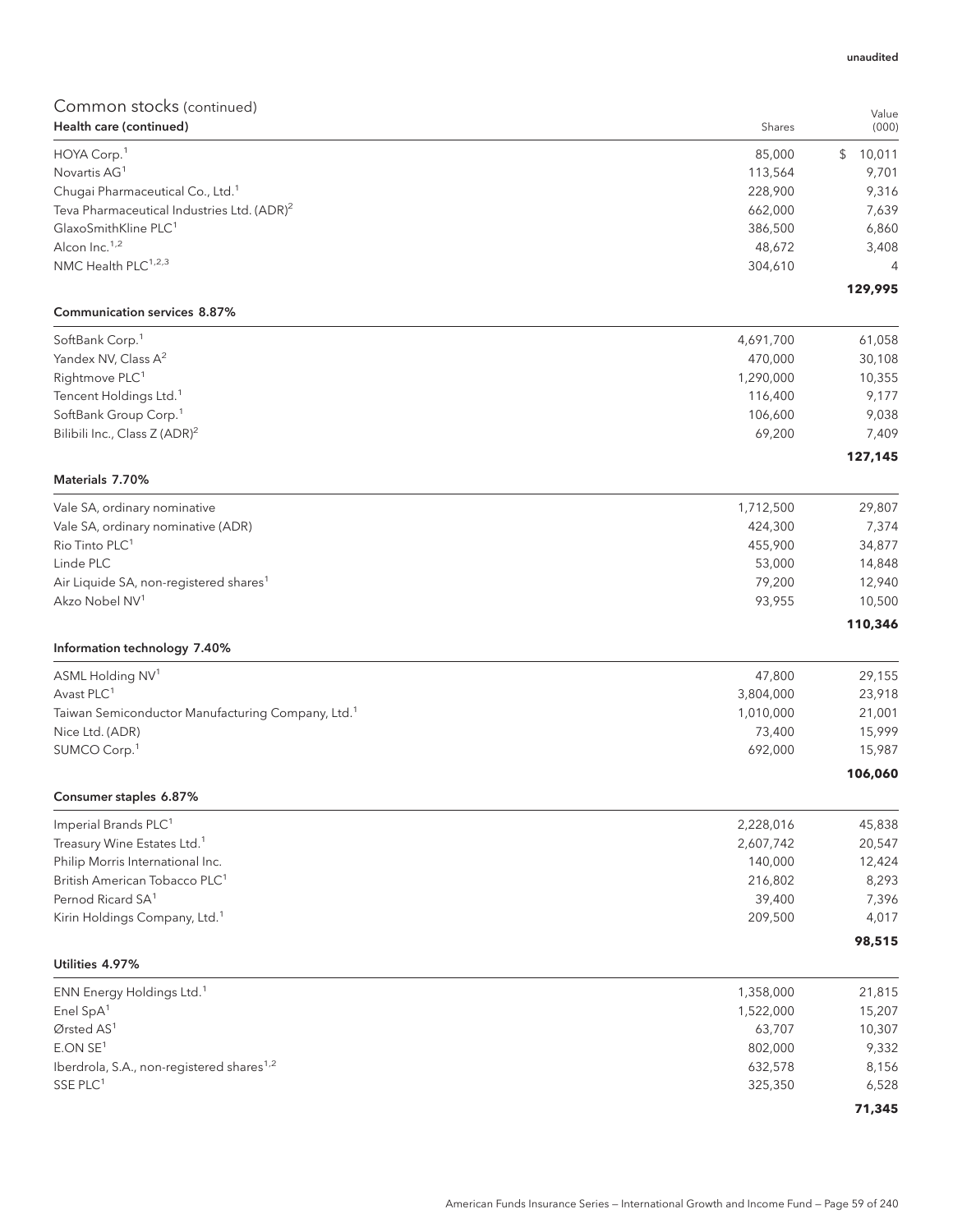| Common stocks (continued)<br><b>Energy 3.31%</b>                                   | Shares                    | Value<br>(000) |
|------------------------------------------------------------------------------------|---------------------------|----------------|
| Royal Dutch Shell PLC, Class A (GBP denominated) <sup>1</sup>                      | 792,000                   | \$<br>15,419   |
| Royal Dutch Shell PLC, Class B <sup>1</sup>                                        | 482,000                   | 8,865          |
| Canadian Natural Resources, Ltd. (CAD denominated)                                 | 272,500                   | 8,424          |
| Canadian Natural Resources, Ltd.                                                   | 92,000                    | 2,840          |
| Cenovus Energy Inc.                                                                | 935,000                   | 7,023          |
| Total SE <sup>1</sup>                                                              | 104,750                   | 4,879          |
| Real estate 1.84%                                                                  |                           | 47,450         |
| China Resources Mixc Lifestyle Services Ltd. <sup>1,2</sup>                        | 2,193,461                 | 13,150         |
| Sun Hung Kai Properties Ltd. <sup>1</sup>                                          | 747,000                   | 11,331         |
| CK Asset Holdings Ltd. <sup>1</sup>                                                | 323,500                   | 1,967          |
|                                                                                    |                           | 26,448         |
| Total common stocks (cost: \$957,840,000)                                          |                           | 1,319,811      |
| Preferred securities 2.34%                                                         |                           |                |
| Energy 1.32%                                                                       |                           |                |
| Petróleo Brasileiro SA (Petrobras), preferred nominative (ADR)                     | 1,182,200                 | 10,096         |
| Petróleo Brasileiro SA (Petrobras), preferred nominative                           | 2,062,500                 | 8,831          |
|                                                                                    |                           | 18,927         |
| Consumer discretionary 1.02%                                                       |                           |                |
| Volkswagen AG, nonvoting preferred shares <sup>1</sup>                             | 51,993                    | 14,530         |
| Total preferred securities (cost: \$26,784,000)                                    |                           | 33,457         |
| Rights & warrants 0.55%<br>Health care 0.55%                                       |                           |                |
| Aier Eye Hospital Group Co., Ltd., Class A, warrants, expire 2021 <sup>1,2,4</sup> | 873,099                   | 7,921          |
| Total rights & warrants (cost: \$5,294,000)                                        |                           | 7,921          |
| Bonds, notes & other debt instruments 0.57%                                        |                           |                |
| Bonds & notes of governments & government agencies outside the U.S. 0.29%          | Principal amount<br>(000) |                |
| Brazil (Federative Republic of) 10.00% 2025                                        | BRL22,000                 | 4,125          |
| Corporate bonds, notes & loans 0.28%<br>Health care 0.28%                          |                           |                |
| Teva Pharmaceutical Finance Co. BV 3.15% 2026                                      | \$<br>1,060               | 1,015          |
| Teva Pharmaceutical Finance Co. BV 4.10% 2046                                      | 1,160                     | 1,021          |
| Valeant Pharmaceuticals International, Inc. 6.125% 2025 <sup>4</sup>               | 1,865                     | 1,914          |
| Total corporate bonds, notes & loans                                               |                           | 3,950          |
| Total bonds, notes & other debt instruments (cost: \$9,591,000)                    |                           | 8,075          |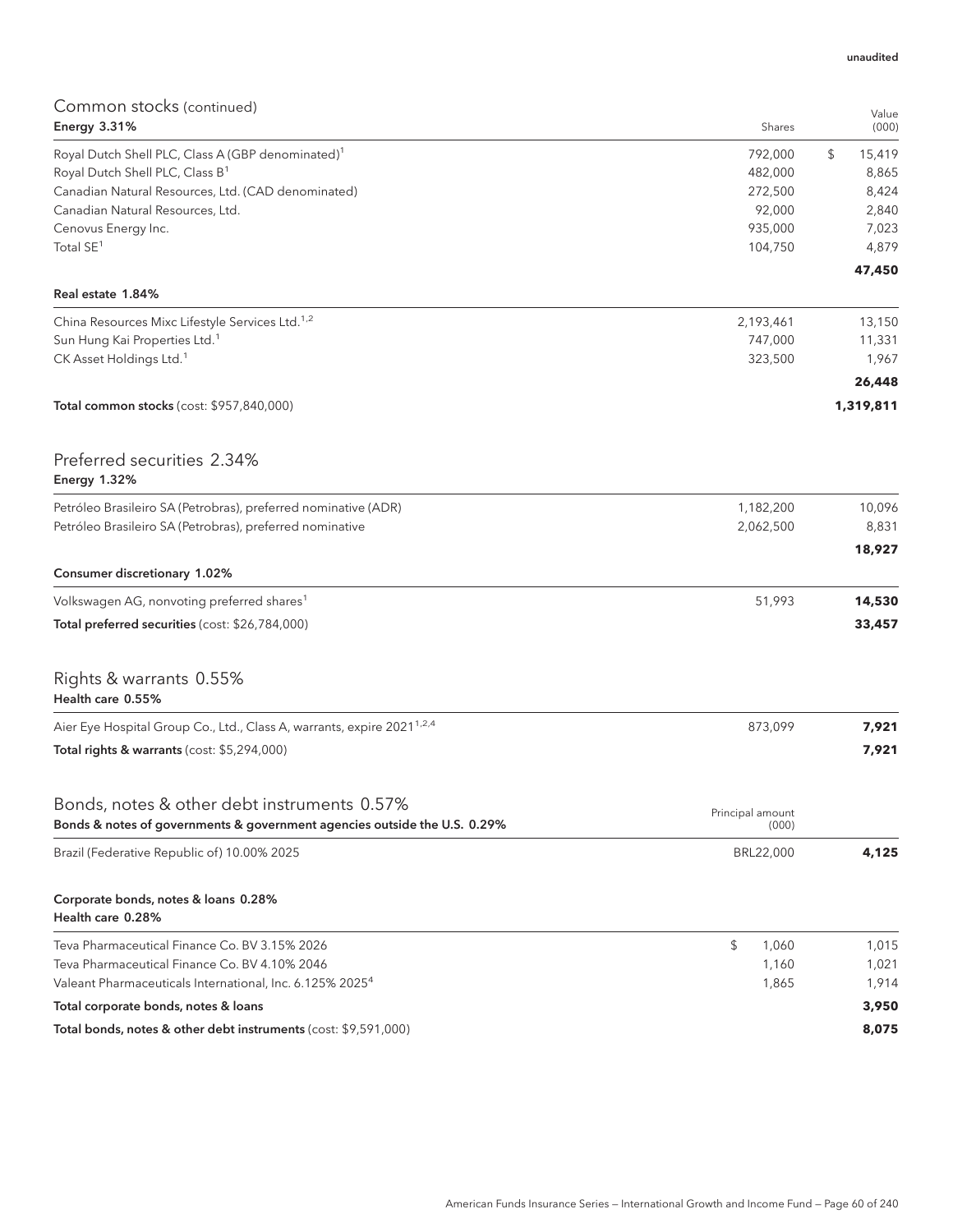| Short-term securities 3.75%                          |         |    | Value  |
|------------------------------------------------------|---------|----|--------|
| Money market investments 3.75%                       | Shares  |    | (000)  |
| Capital Group Central Cash Fund 0.08% <sup>5,6</sup> | 537.858 | S. | 53.791 |
| Total short-term securities (cost: \$53,786,000)     |         |    | 53,791 |

Total investment securities 99.27% (cost: \$1,053,295,000) **1,423,055**

Other assets less liabilities 0.73% **10,535**

Net assets 100.00% **\$1,433,590**

## Investments in affiliates<sup>6</sup>

|                                                    | Value of<br>affiliate at<br>1/1/2021<br>(000) | Additions<br>(000) | Reductions<br>(000) | Net<br>realized<br>gain<br>(000) | Net<br>unrealized<br>depreciation<br>(000) | Value of<br>affiliate at<br>3/31/2021<br>(000) | Dividend<br>income<br>(000) |
|----------------------------------------------------|-----------------------------------------------|--------------------|---------------------|----------------------------------|--------------------------------------------|------------------------------------------------|-----------------------------|
| Short-term securities 3.75%                        |                                               |                    |                     |                                  |                                            |                                                |                             |
| Money market investments 3.75%                     |                                               |                    |                     |                                  |                                            |                                                |                             |
| Capital Group Central Cash Fund 0.08% <sup>5</sup> |                                               | \$31,755 \$125,279 | \$103,243           | \$1                              | $\frac{1}{2}$ (1                           | \$53,791                                       | \$9                         |

1 Valued under fair value procedures adopted by authority of the board of trustees. The total value of all such securities was \$1,158,545,000, which represented 80.81% of the net assets of the fund. This amount includes \$1,150,620,000 related to certain securities trading outside the U.S. whose values were adjusted as a result of significant market movements following the close of local trading.

<sup>2</sup>Security did not produce income during the last 12 months.

<sup>3</sup>Value determined using significant unobservable inputs.

4 Acquired in a transaction exempt from registration under Rule 144A of the Securities Act of 1933. May be resold in the U.S. in transactions exempt from registration, normally to qualified institutional buyers. The total value of all such securities was \$9,835,000, which represented .69% of the net assets of the fund.

5 Rate represents the seven-day yield at 3/31/2021.

<sup>6</sup>Part of the same group of investment companies as the fund as defined under the Investment Company Act of 1940.

#### Key to abbreviations

ADR = American Depositary Receipts BRL = Brazilian reais CAD = Canadian dollars CDI = CREST Depository Interest

GBP = British pounds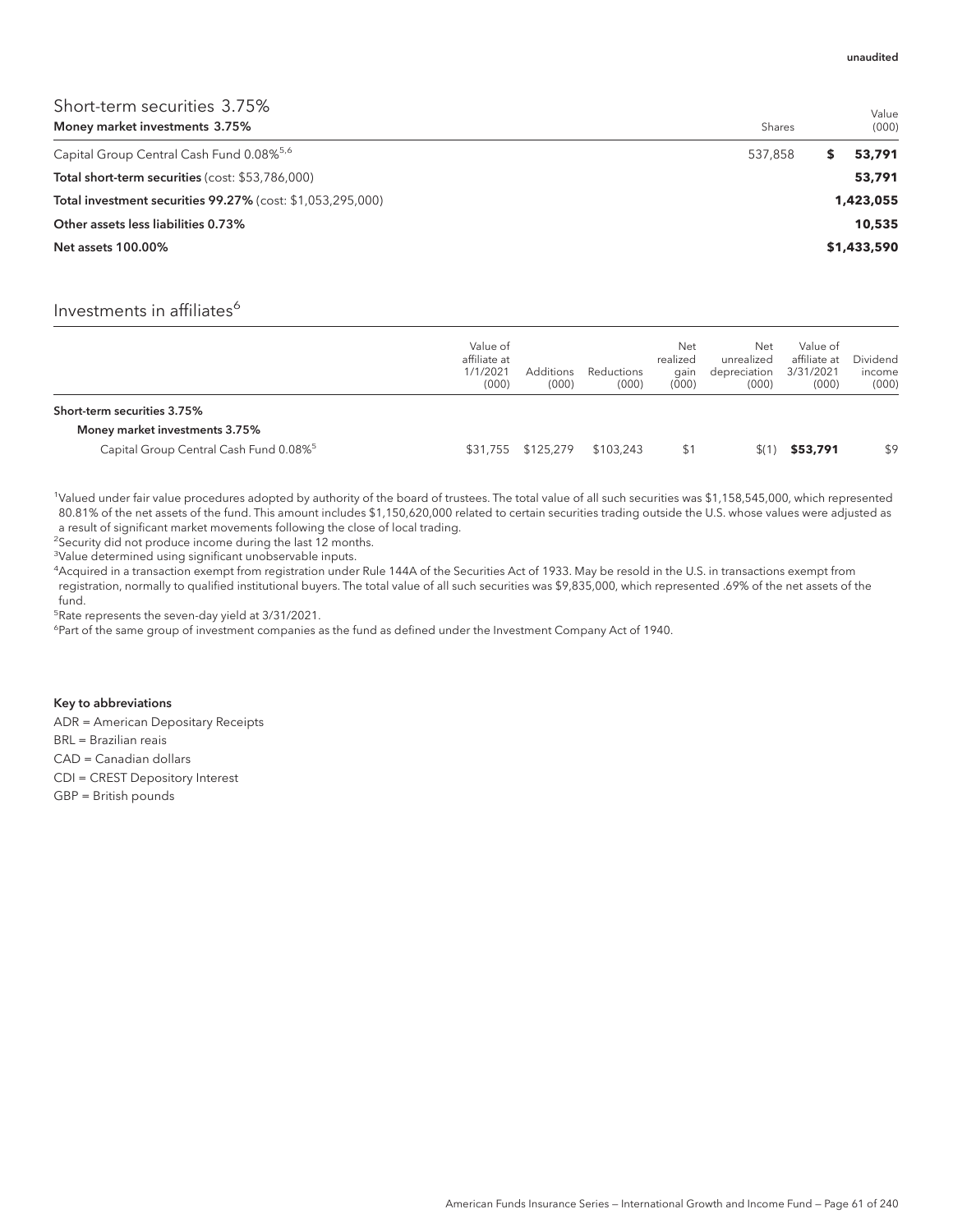## Capital Income Builder®

Value

unaudited

Investment portfolio March 31, 2021

## Common stocks 76.00%

| Financials 15.76%                                                      | Shares    | (000)    |
|------------------------------------------------------------------------|-----------|----------|
| JPMorgan Chase & Co.                                                   | 109,800   | \$16,715 |
| Zurich Insurance Group AG <sup>1</sup>                                 | 38,386    | 16,369   |
| Toronto-Dominion Bank (CAD denominated)                                | 218,035   | 14,220   |
| Münchener Rückversicherungs-Gesellschaft AG1                           | 41,500    | 12,782   |
| PNC Financial Services Group, Inc.                                     | 52,876    | 9,275    |
| CME Group Inc., Class A                                                | 38,618    | 7,887    |
| Ping An Insurance (Group) Company of China, Ltd., Class H <sup>1</sup> | 499,000   | 5,959    |
| Ping An Insurance (Group) Company of China, Ltd., Class A <sup>1</sup> | 67,300    | 810      |
| DBS Group Holdings Ltd. <sup>1</sup>                                   | 290,926   | 6,276    |
| DNB ASA <sup>1</sup>                                                   | 281,524   | 5,994    |
| Principal Financial Group, Inc.                                        | 91,912    | 5,511    |
| Power Corp. of Canada, subordinate voting shares <sup>2</sup>          | 205,229   | 5,394    |
| American International Group, Inc.                                     | 115,299   | 5,328    |
| Great-West Lifeco Inc. (CAD denominated)                               | 179,325   | 4,772    |
| Truist Financial Corp.                                                 | 78,160    | 4,558    |
| Intesa Sanpaolo SpA <sup>1,3</sup>                                     | 1,660,289 | 4,513    |
| Hong Kong Exchanges and Clearing Ltd. <sup>1</sup>                     | 76,200    | 4,506    |
| Citigroup Inc.                                                         | 53,623    | 3,901    |
| KeyCorp                                                                | 161,320   | 3,223    |
| Kaspi.kz JSC <sup>1,4</sup>                                            | 42,503    | 3,018    |
| Kaspi.kz JSC (GDR) <sup>1</sup>                                        | 1,023     | 72       |
| Tryg $A/S^{1,2}$                                                       | 119,631   | 2,823    |
| AIA Group Ltd. <sup>1</sup>                                            | 211,800   | 2,577    |
| PICC Property and Casualty Co. Ltd., Class H <sup>1</sup>              | 2,698,000 | 2,345    |
| China Pacific Insurance (Group) Co., Ltd., Class H <sup>1</sup>        | 580,600   | 2,287    |
| Citizens Financial Group, Inc.                                         | 47,790    | 2,110    |
| Moscow Exchange MICEX-RTS PJSC <sup>1</sup>                            | 895,758   | 2,058    |
| Travelers Companies, Inc.                                              | 13,530    | 2,035    |
| Royal Bank of Canada                                                   | 21,425    | 1,975    |
| East West Bancorp, Inc.                                                | 25,132    | 1,855    |
| B3 SA - Brasil, Bolsa, Balcao                                          | 184,077   | 1,786    |
| Sberbank of Russia PJSC (ADR) <sup>1</sup>                             | 105,489   | 1,626    |
| U.S. Bancorp                                                           | 28,960    | 1,602    |
| State Street Corp.                                                     | 17,680    | 1,485    |
| National Bank of Canada                                                | 21,800    | 1,481    |
| Swedbank AB, Class A <sup>1</sup>                                      | 82,968    | 1,460    |
| Franklin Resources, Inc.                                               | 43,636    | 1,292    |
| UBS Group AG <sup>1</sup>                                              | 74,179    | 1,148    |
| BNP Paribas SA <sup>1,3</sup>                                          | 17,613    | 1,070    |
| BOC Hong Kong (Holdings) Ltd. <sup>1</sup>                             | 283,000   | 987      |
| ING Groep NV <sup>1</sup>                                              | 73,221    | 899      |
| Everest Re Group, Ltd.                                                 | 3,591     | 890      |
| China Merchants Bank Co., Ltd., Class H <sup>1</sup>                   | 96,000    | 735      |
| <b>Discover Financial Services</b>                                     | 7,514     | 714      |
| BlackRock, Inc.                                                        | 936       | 706      |
| Banco Santander, SA <sup>1</sup>                                       | 191,802   | 652      |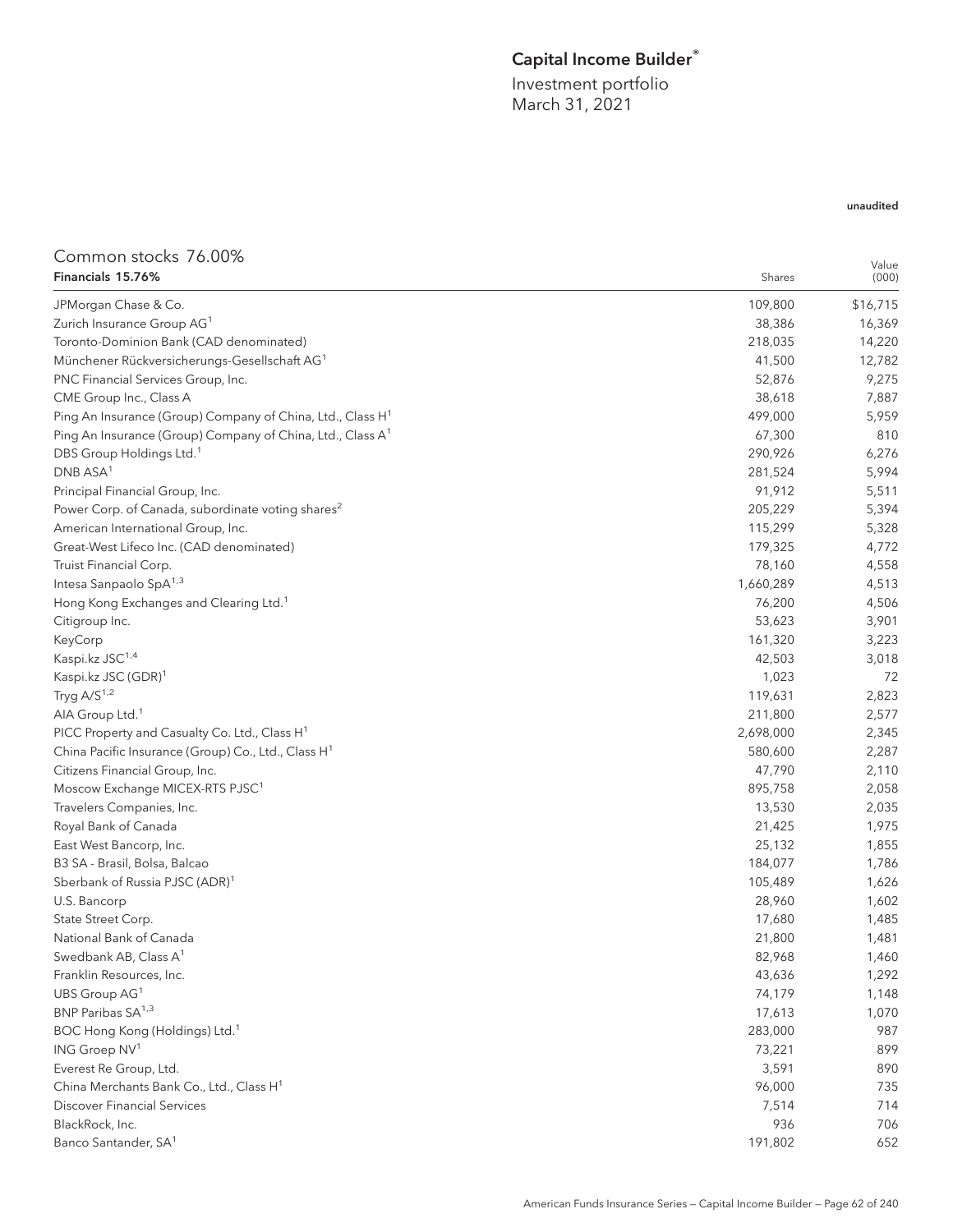| Financials (continued)                                     | Shares | (000)     |
|------------------------------------------------------------|--------|-----------|
| Morgan Stanley                                             | 8,043  | \$<br>625 |
| Marsh & McLennan Companies, Inc.                           | 5,080  | 619       |
| EFG International AG <sup>1</sup>                          | 52,734 | 403       |
| Wells Fargo & Company                                      | 9,632  | 376       |
| Euronext NV <sup>1</sup>                                   | 3,260  | 328       |
| The Blackstone Group Inc.                                  | 2,897  | 216       |
| South State Corp.                                          | 2,457  | 193       |
| Cullen/Frost Bankers, Inc.                                 | 1,554  | 169       |
| TISCO Financial Group PCL, foreign registered <sup>1</sup> | 31,200 | 97        |
| IIFL Wealth Management Ltd. <sup>1</sup>                   | 5,562  | 94        |
|                                                            |        | 182,801   |

#### Information technology 9.16%

| Broadcom Inc.                                                 | 85,371  | 39,583  |
|---------------------------------------------------------------|---------|---------|
| Microsoft Corp.                                               | 86,493  | 20,392  |
| Taiwan Semiconductor Manufacturing Company, Ltd. <sup>1</sup> | 623,800 | 12,971  |
| Intel Corp.                                                   | 100,393 | 6,425   |
| Globalwafers Co., Ltd. <sup>1</sup>                           | 159,000 | 4,228   |
| NetApp, Inc.                                                  | 52,602  | 3,823   |
| Vanguard International Semiconductor Corp. <sup>1</sup>       | 886,700 | 3,387   |
| KLA Corp.                                                     | 8,481   | 2,802   |
| Paychex, Inc.                                                 | 22,764  | 2,231   |
| Texas Instruments Inc.                                        | 10,939  | 2,067   |
| International Business Machines Corp.                         | 12,586  | 1,677   |
| QUALCOMM Inc.                                                 | 11,668  | 1,547   |
| Apple Inc.                                                    | 9,315   | 1,138   |
| Tokyo Electron Ltd. <sup>1</sup>                              | 2,400   | 1,028   |
| Automatic Data Processing, Inc.                               | 5,322   | 1,003   |
| Western Union Company                                         | 36,887  | 910     |
| Tripod Technology Corp. <sup>1</sup>                          | 129,000 | 637     |
| BE Semiconductor Industries NV <sup>1</sup>                   | 2,782   | 234     |
| FDM Group (Holdings) PLC <sup>1</sup>                         | 12,804  | 178     |
|                                                               |         | 106,261 |

#### Consumer staples 8.73%

| Philip Morris International Inc.            | 316,751 | 28,108 |
|---------------------------------------------|---------|--------|
| British American Tobacco PLC <sup>1</sup>   | 389,449 | 14,896 |
| Altria Group, Inc.                          | 144,934 | 7,415  |
| General Mills, Inc.                         | 111,753 | 6,853  |
| Nestlé SA <sup>1</sup>                      | 60,213  | 6,711  |
| Coca-Cola Company                           | 90,377  | 4,764  |
| Unilever PLC (GBP denominated) <sup>1</sup> | 81,388  | 4,542  |
| Carlsberg A/S, Class B <sup>1</sup>         | 25,287  | 3,889  |
| Imperial Brands PLC <sup>1</sup>            | 186,372 | 3,834  |
| Danone SA <sup>1</sup>                      | 48,577  | 3,333  |
| ITC Ltd. $1$                                | 889,980 | 2,663  |
| PepsiCo, Inc.                               | 17,422  | 2,464  |
| Keurig Dr Pepper Inc.                       | 66,633  | 2,290  |
| Kraft Heinz Company                         | 55,856  | 2,234  |
| Anheuser-Busch InBev SA/NV <sup>1</sup>     | 26,467  | 1,669  |
| Kimberly-Clark Corp.                        | 10,979  | 1,527  |
| Vector Group Ltd.                           | 73,154  | 1,021  |
| Procter & Gamble Company                    | 6,713   | 909    |
| Reckitt Benckiser Group PLC <sup>1</sup>    | 9,824   | 880    |
| Kirin Holdings Company, Ltd. <sup>1</sup>   | 35,000  | 671    |

Value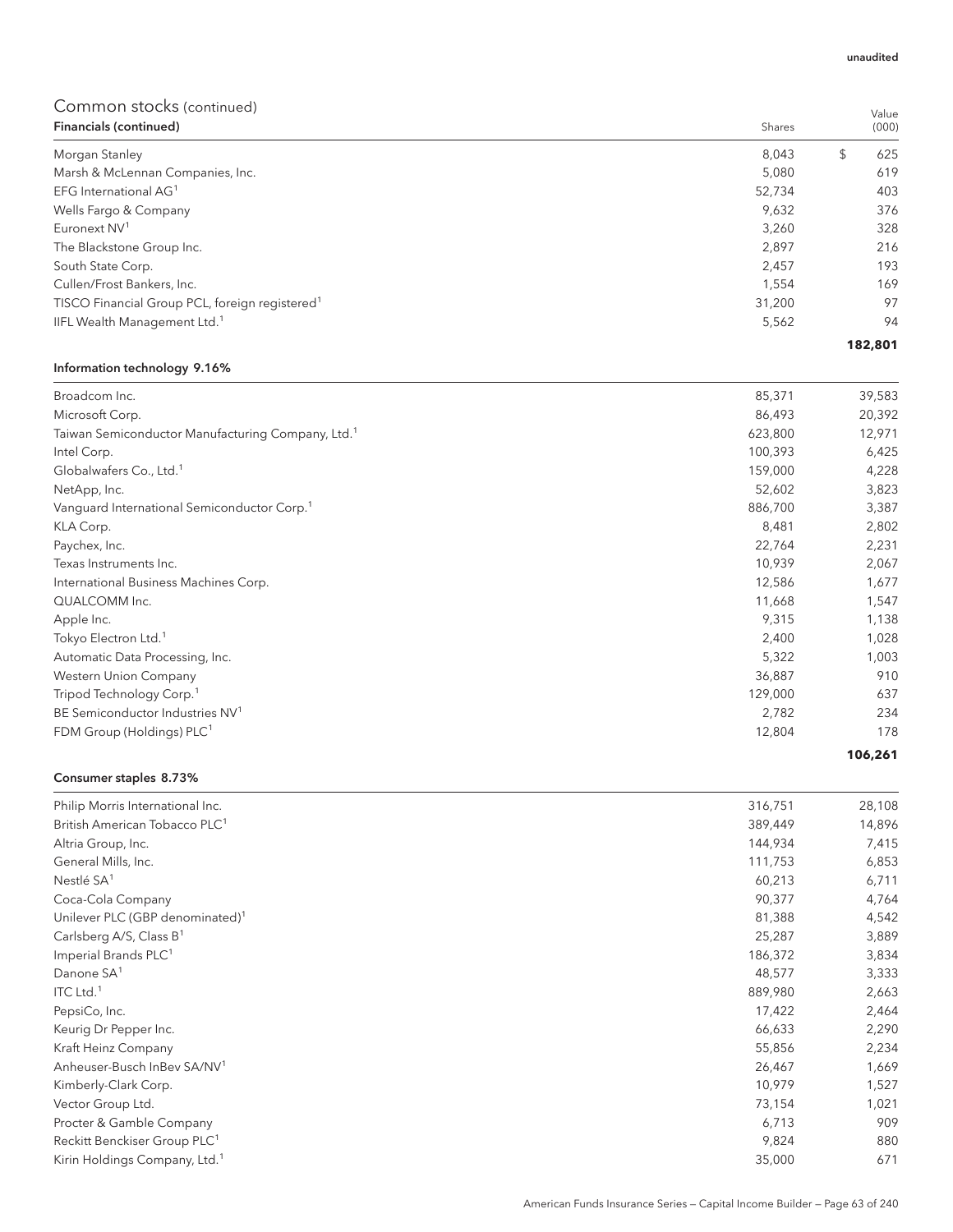| Common stocks (continued)<br>Consumer staples (continued) | Shares | Value<br>(000) |
|-----------------------------------------------------------|--------|----------------|
| Viscofan, SA, non-registered shares <sup>1</sup>          | 3.188  | 220            |
| Scandinavian Tobacco Group A/S <sup>1,3</sup>             | 10,317 | 198            |
| Hilton Food Group PLC <sup>1</sup>                        | 9.039  | 134            |
|                                                           |        | 101,225        |

#### Health care 8.02%

|                                                                 |         | 93,015 |
|-----------------------------------------------------------------|---------|--------|
| Eli Lilly and Company                                           | 6,627   | 1,238  |
| Royalty Pharma PLC, Class A                                     | 34,642  | 1,511  |
| Medtronic PLC                                                   | 19,962  | 2,358  |
| Roche Holding AG, nonvoting, non-registered shares <sup>1</sup> | 7,763   | 2,509  |
| UnitedHealth Group Inc.                                         | 7,472   | 2,780  |
| Abbott Laboratories                                             | 23,690  | 2,839  |
| Merck & Co., Inc.                                               | 40.471  | 3,120  |
| AstraZeneca PLC <sup>1</sup>                                    | 43,089  | 4,297  |
| Novartis AG <sup>1</sup>                                        | 92,756  | 7,923  |
| GlaxoSmithKline PLC <sup>1</sup>                                | 617,477 | 10,960 |
| AbbVie Inc.                                                     | 103,390 | 11,189 |
| Gilead Sciences, Inc.                                           | 263,789 | 17,049 |
| Amgen Inc.                                                      | 101,449 | 25,242 |
|                                                                 |         |        |

#### Real estate 6.83%

| Crown Castle International Corp. REIT               | 158,127 | 27,218 |
|-----------------------------------------------------|---------|--------|
| VICI Properties Inc. REIT                           | 355,776 | 10,047 |
| Digital Realty Trust, Inc. REIT                     | 56,022  | 7,890  |
| Gaming and Leisure Properties, Inc. REIT            | 125,718 | 5,334  |
| Link Real Estate Investment Trust REIT <sup>1</sup> | 538,018 | 4,905  |
| Federal Realty Investment Trust REIT                | 30,457  | 3,090  |
| CK Asset Holdings Ltd. <sup>1</sup>                 | 473,000 | 2,875  |
| MGM Growth Properties LLC REIT, Class A             | 74,953  | 2,445  |
| Longfor Group Holdings Ltd. <sup>1</sup>            | 358,000 | 2,384  |
| TAG Immobilien AG <sup>1</sup>                      | 64,561  | 1,843  |
| Charter Hall Group REIT <sup>1</sup>                | 164,662 | 1,612  |
| Equinix, Inc. REIT                                  | 2,188   | 1,487  |
| Embassy Office Parks REIT <sup>1</sup>              | 235,400 | 1,049  |
| American Tower Corp. REIT                           | 4,336   | 1,037  |
| Americold Realty Trust REIT                         | 24,738  | 952    |
| Sun Hung Kai Properties Ltd. <sup>1</sup>           | 61,755  | 937    |
| Mindspace Business Parks REIT <sup>1</sup>          | 226,200 | 913    |
| CTP $NV^{1,3}$                                      | 48,190  | 853    |
| Kimco Realty Corp. REIT                             | 40,755  | 764    |
| China Resources Land Ltd. <sup>1</sup>              | 150,000 | 727    |
| Alexandria Real Estate Equities, Inc. REIT          | 2,548   | 419    |
| AvalonBay Communities, Inc. REIT                    | 1,264   | 233    |
| PSP Swiss Property AG <sup>1</sup>                  | 1,509   | 184    |
|                                                     |         | 79,198 |

### Utilities 6.80%

| Enel $SpA1$                                           | 1,172,149 | 11,712 |
|-------------------------------------------------------|-----------|--------|
| Iberdrola, S.A., non-registered shares <sup>1,3</sup> | 836,361   | 10,783 |
| DTE Energy Company                                    | 66,187    | 8,812  |
| E.ONSE <sup>1</sup>                                   | 685.291   | 7.974  |
| Power Grid Corp. of India Ltd. <sup>1</sup>           | 1,786,643 | 5,276  |
| Duke Energy Corp.                                     | 50,319    | 4.857  |
| Dominion Energy, Inc.                                 | 60,059    | 4,562  |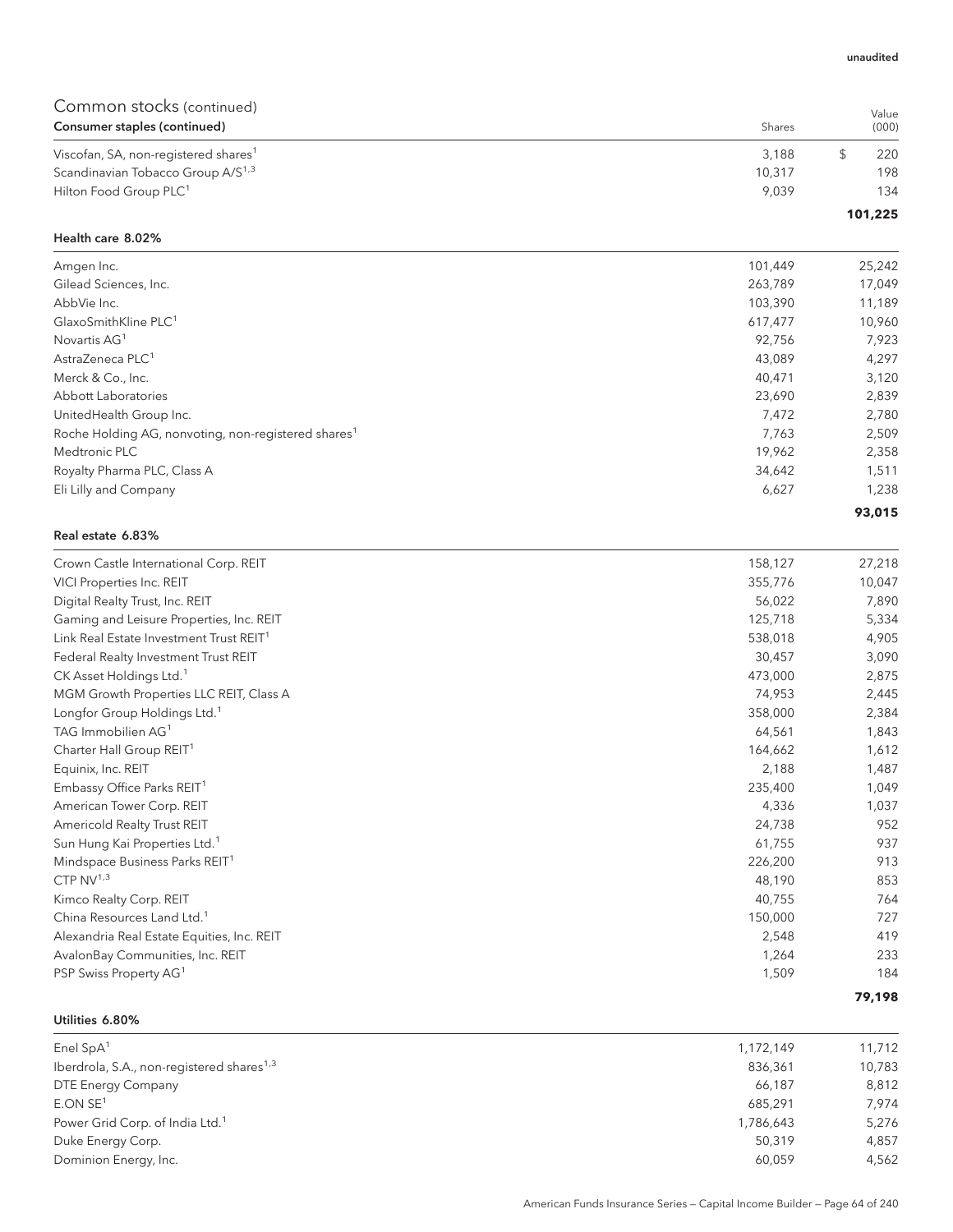| Utilities (continued)                            | Shares    | (000)       |
|--------------------------------------------------|-----------|-------------|
| Southern Co.                                     | 58,234    | \$<br>3,620 |
| Engie SA <sup>1,3</sup>                          | 170,460   | 2,420       |
| Exelon Corp.                                     | 50,459    | 2,207       |
| SSE PLC <sup>1</sup>                             | 102,408   | 2,055       |
| China Gas Holdings Ltd. <sup>1</sup>             | 491,400   | 2,013       |
| AES Corp.                                        | 69,520    | 1,864       |
| Endesa, SA <sup>1</sup>                          | 69,095    | 1,830       |
| Entergy Corp.                                    | 15,848    | 1,576       |
| National Grid PLC <sup>1</sup>                   | 116,379   | 1,388       |
| Public Service Enterprise Group Inc.             | 21,289    | 1,282       |
| Sempra Energy                                    | 7,921     | 1,050       |
| Power Assets Holdings Ltd. <sup>1</sup>          | 98,500    | 582         |
| Keppel Infrastructure Trust <sup>1</sup>         | 1,419,336 | 581         |
| Edison International                             | 9,898     | 580         |
| Centrica PLC <sup>1,3</sup>                      | 697,348   | 521         |
| Infratil Ltd. <sup>1</sup>                       | 85,084    | 424         |
| Ratch Group PCL, foreign registered <sup>1</sup> | 239,000   | 392         |
| Guangdong Investment Ltd. <sup>1</sup>           | 222,000   | 362         |
| NextEra Energy, Inc.                             | 1,367     | 103         |
|                                                  |           | 78,826      |

### Energy 5.23%

| Chevron Corp.                                      | 123,269 | 12,917 |
|----------------------------------------------------|---------|--------|
| TC Energy Corp. (CAD denominated) <sup>2</sup>     | 170,630 | 7,822  |
| TC Energy Corp.                                    | 51,240  | 2,344  |
| Enbridge Inc. (CAD denominated)                    | 214,138 | 7,801  |
| Canadian Natural Resources, Ltd. (CAD denominated) | 222,936 | 6,892  |
| EOG Resources, Inc.                                | 55,275  | 4,009  |
| Royal Dutch Shell PLC, Class B <sup>1</sup>        | 174,390 | 3,208  |
| Royal Dutch Shell PLC, Class B (ADR)               | 8,064   | 297    |
| ConocoPhillips                                     | 65,859  | 3,489  |
| Total SE <sup>1</sup>                              | 74,034  | 3,448  |
| Gazprom PJSC (ADR) <sup>1</sup>                    | 539,074 | 3,216  |
| $BP$ PLC <sup>1</sup>                              | 405,932 | 1,647  |
| Equitrans Midstream Corp.                          | 184,496 | 1,505  |
| Schlumberger Ltd.                                  | 34,838  | 947    |
| Exxon Mobil Corp.                                  | 14,232  | 795    |
| Petronet LNG Ltd. <sup>1</sup>                     | 109,413 | 337    |
|                                                    |         | 60,674 |

#### Materials 4.66%

| Vale SA, ordinary nominative (ADR)       | 529,340 | 9,200 |
|------------------------------------------|---------|-------|
| Vale SA, ordinary nominative             | 230,947 | 4,020 |
| Rio Tinto PLC <sup>1</sup>               | 114,439 | 8,755 |
| BHP Group PLC <sup>1</sup>               | 254,207 | 7,339 |
| LyondellBasell Industries NV             | 52,036  | 5,414 |
| Dow Inc.                                 | 65,320  | 4,177 |
| Fortescue Metals Group Ltd. <sup>1</sup> | 161,540 | 2,466 |
| Air Products and Chemicals, Inc.         | 7.754   | 2,181 |
| Evonik Industries AG <sup>1</sup>        | 58,896  | 2,083 |
| Asahi Kasei Corp. <sup>1</sup>           | 163,400 | 1,881 |
| BASF SE <sup>1</sup>                     | 20,163  | 1,675 |
| Nutrien Ltd.                             | 24,835  | 1,338 |
| Linde PLC                                | 4,763   | 1,334 |
| Celanese Corp.                           | 6,820   | 1,022 |

unaudited

Value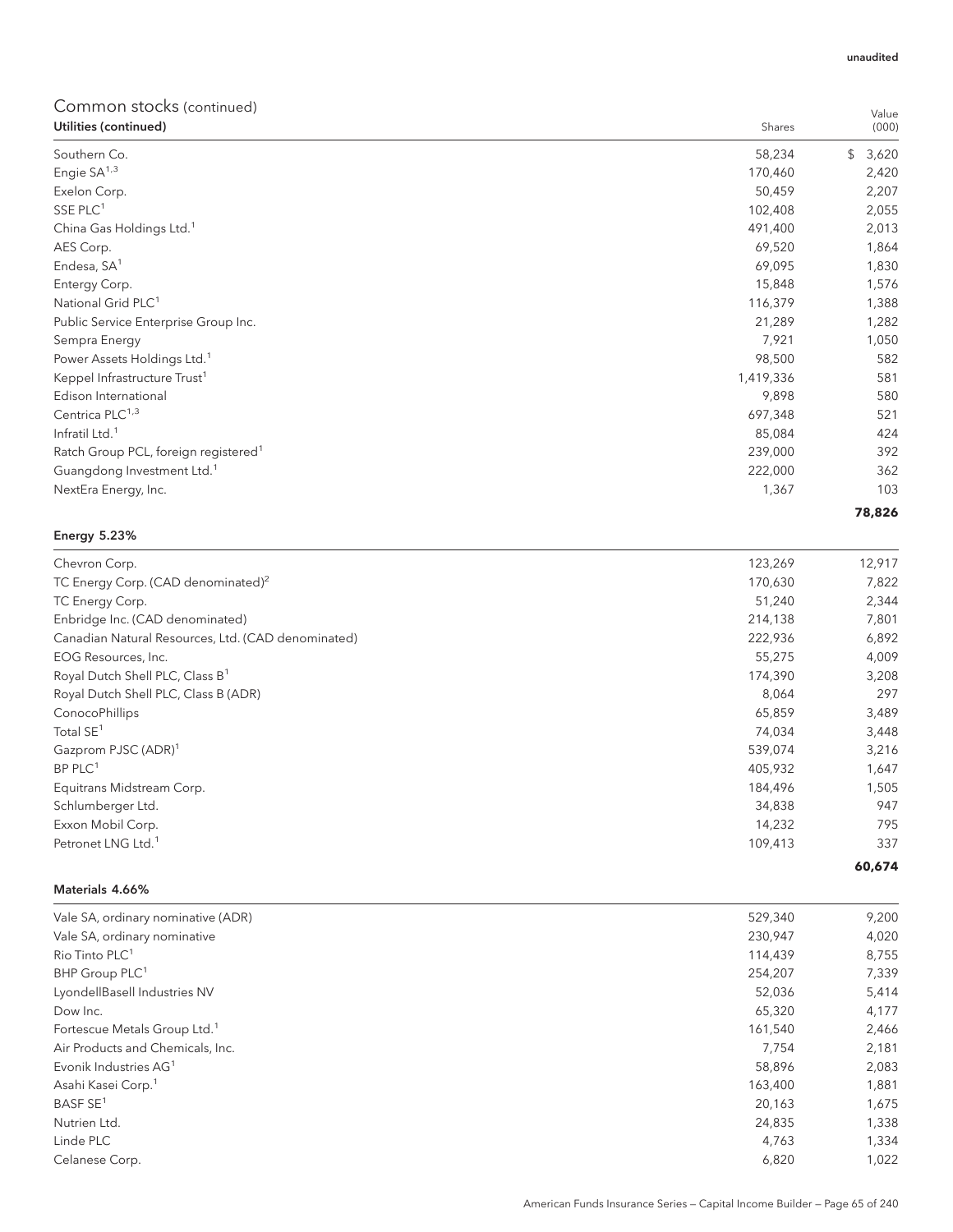| Common stocks (continued)                                                              |           |                |
|----------------------------------------------------------------------------------------|-----------|----------------|
| <b>Materials (continued)</b>                                                           | Shares    | Value<br>(000) |
| Nexa Resources SA <sup>2</sup>                                                         | 49,159    | \$<br>504      |
| WestRock Co.                                                                           | 7,219     | 376            |
| Amcor PLC (CDI) <sup>1</sup>                                                           | 21,779    | 255            |
|                                                                                        |           | 54,020         |
| <b>Communication services 4.59%</b>                                                    |           |                |
| Comcast Corp., Class A                                                                 | 208,140   | 11,262         |
| SoftBank Corp. <sup>1</sup>                                                            | 779,300   | 10,142         |
| BCE Inc.                                                                               | 147,775   | 6,671          |
| Verizon Communications Inc.                                                            | 96,572    | 5,616          |
| Koninklijke KPN NV <sup>1</sup>                                                        | 1,295,873 | 4,406          |
| HKT Trust and HKT Ltd., units <sup>1</sup>                                             | 2,516,240 | 3,591          |
| TELUS Corp.                                                                            | 113,336   | 2,257          |
| Indus Towers Ltd. <sup>1</sup>                                                         | 566,541   | 1,906          |
| Nippon Telegraph and Telephone Corp. <sup>1</sup>                                      | 69,500    | 1,789          |
| Vodafone Group PLC <sup>1</sup>                                                        | 740,304   | 1,347          |
| ITV $PLC^{1,3}$                                                                        | 566,216   | 938            |
| HKBN Ltd. <sup>1</sup>                                                                 | 598,000   | 871            |
| ProSiebenSat.1 Media SE <sup>1,3</sup>                                                 | 38,716    | 792            |
| Omnicom Group Inc.                                                                     | 10,004    | 742            |
| WPP PLC <sup>1</sup>                                                                   | 32,029    | 406            |
| Zegona Communications PLC <sup>1</sup>                                                 | 152,431   | 283            |
| Sanoma Oyj <sup>1</sup>                                                                | 10,670    | 179            |
|                                                                                        |           | 53,198         |
| Industrials 4.02%                                                                      |           |                |
| Raytheon Technologies Corp.                                                            | 144,699   | 11,181         |
| VINCI SA <sup>1</sup>                                                                  | 38,230    | 3,918          |
| BOC Aviation Ltd. <sup>1</sup>                                                         | 382,800   | 3,715          |
| Singapore Technologies Engineering Ltd. <sup>1</sup>                                   | 1,076,100 | 3,125          |
| Lockheed Martin Corp.                                                                  | 7,491     | 2,768          |
| RELX PLC <sup>1</sup>                                                                  | 95,342    | 2,392          |
| Trinity Industries, Inc.                                                               | 82,443    | 2,349          |
| Waste Management, Inc.                                                                 | 14,966    | 1,931          |
| ABB Ltd. <sup>1</sup>                                                                  | 60,968    | 1,854          |
| Caterpillar Inc.                                                                       | 7,157     | 1,659          |
| Deutsche Post AG <sup>1</sup>                                                          | 28,900    | 1,583          |
| Union Pacific Corp.                                                                    | 6,795     | 1,498          |
| Stanley Black & Decker, Inc.                                                           | 5,661     | 1,130          |
| Cummins Inc.                                                                           | 4,307     | 1,116          |
| Cía. de Distribución Integral Logista Holdings, SA, non-registered shares <sup>1</sup> | 53,931    | 1,069          |
| BAE Systems PLC <sup>1</sup>                                                           | 145,990   | 1,016          |
| CCR SA, ordinary nominative                                                            | 407,777   | 936            |
| United Parcel Service, Inc., Class B                                                   | 4,826     | 820            |
| ALD SA <sup>1</sup>                                                                    | 52,301    | 766            |
| General Dynamics Corp.                                                                 | 2,392     | 434            |
| Melrose Industries PLC <sup>1,3</sup>                                                  | 133,248   | 307            |
| Honeywell International Inc.                                                           | 1,235     | 268            |
| Norfolk Southern Corp.                                                                 | 915       | 246            |
| L3Harris Technologies, Inc.                                                            | 1,186     | 240            |
| Enav SpA <sup>1</sup>                                                                  | 41,011    | 200            |
| Atlas Corp.                                                                            | 11,760    | 161            |
|                                                                                        |           | 46,682         |

American Funds Insurance Series — Capital Income Builder — Page 66 of 240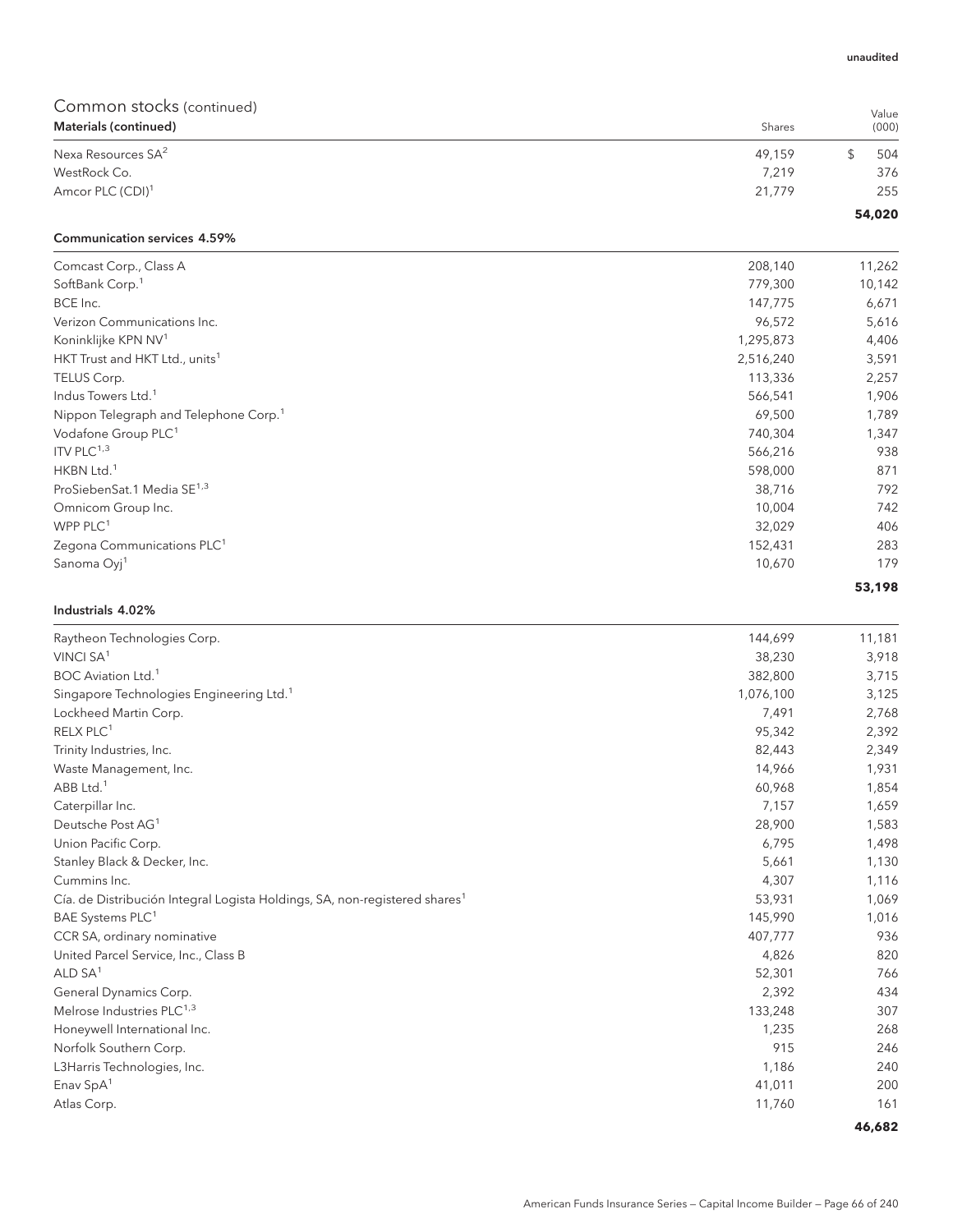| Consumer discretionary 2.20%                                                     | Shares  | (000)       |
|----------------------------------------------------------------------------------|---------|-------------|
| Home Depot, Inc.                                                                 | 15,407  | 4,703<br>\$ |
| McDonald's Corp.                                                                 | 12,641  | 2,833       |
| Kering SA <sup>1</sup>                                                           | 3,660   | 2,527       |
| Starbucks Corp.                                                                  | 22,402  | 2,448       |
| Taylor Wimpey PLC <sup>1</sup>                                                   | 756,403 | 1,883       |
| Hasbro, Inc.                                                                     | 18,273  | 1,756       |
| Cie. Financière Richemont SA, Class A <sup>1</sup>                               | 17,432  | 1,674       |
| Industria de Diseño Textil, SA <sup>1</sup>                                      | 49,846  | 1,643       |
| YUM! Brands, Inc.                                                                | 10,028  | 1,085       |
| Gree Electric Appliances, Inc. of Zhuhai, Class A <sup>1</sup>                   | 113,238 | 1,084       |
| VF Corp.                                                                         | 11,046  | 883         |
| LVMH Moët Hennessy-Louis Vuitton SE <sup>1</sup>                                 | 1,324   | 882         |
| Sands China Ltd. <sup>1</sup>                                                    | 166,400 | 834         |
| Darden Restaurants, Inc.                                                         | 3,487   | 495         |
| SAIC Motor Corp. Ltd., Class A <sup>1</sup>                                      | 145,918 | 438         |
| Dustin Group AB <sup>1</sup>                                                     | 14,046  | 144         |
| Inchcape PLC <sup>1</sup>                                                        | 12,146  | 126         |
| Thule Group AB <sup>1</sup>                                                      | 2,169   | 94          |
|                                                                                  |         | 25,532      |
|                                                                                  |         |             |
| Total common stocks (cost: \$697,580,000)                                        |         | 881,432     |
| Preferred securities 0.22%                                                       |         |             |
| Information technology 0.22%                                                     |         |             |
| Samsung Electronics Co., Ltd., nonvoting preferred shares <sup>1</sup>           | 39,230  | 2,538       |
| Total preferred securities (cost: \$1,746,000)                                   |         | 2,538       |
|                                                                                  |         |             |
| Rights & warrants 0.00%<br>Consumer discretionary 0.00%                          |         |             |
| Cie. Financière Richemont SA, Class A, warrants, expire 2023 <sup>2,3</sup>      | 7,130   | 3           |
| Total rights & warrants (cost: \$0)                                              |         | 3           |
| Convertible stocks 1.03%                                                         |         |             |
| Utilities 0.40%                                                                  |         |             |
| NextEra Energy, Inc., convertible preferred units, 4.872% 2022                   | 29,485  | 1,693       |
| American Electric Power Company, Inc., convertible preferred units, 6.125% 2023  | 15,148  | 740         |
| American Electric Power Company, Inc., convertible preferred shares, 6.125% 2022 | 6,400   | 309         |
| AES Corp., convertible preferred units, 6.875% 2024                              | 9,600   | 992         |
| Dominion Energy, Inc., Series A, convertible preferred shares, 7.25% 2022        | 9,000   | 889         |
|                                                                                  |         | 4,623       |
| Information technology 0.31%                                                     |         |             |
| Broadcom Inc., Series A, cumulative convertible preferred shares, 8.00% 2022     | 2,419   | 3,567       |
| Health care 0.19%                                                                |         |             |
|                                                                                  |         |             |

Danaher Corp., Series B, cumulative convertible preferred shares, 5.00% 2023<sup>2</sup> 1,745 1,745

Value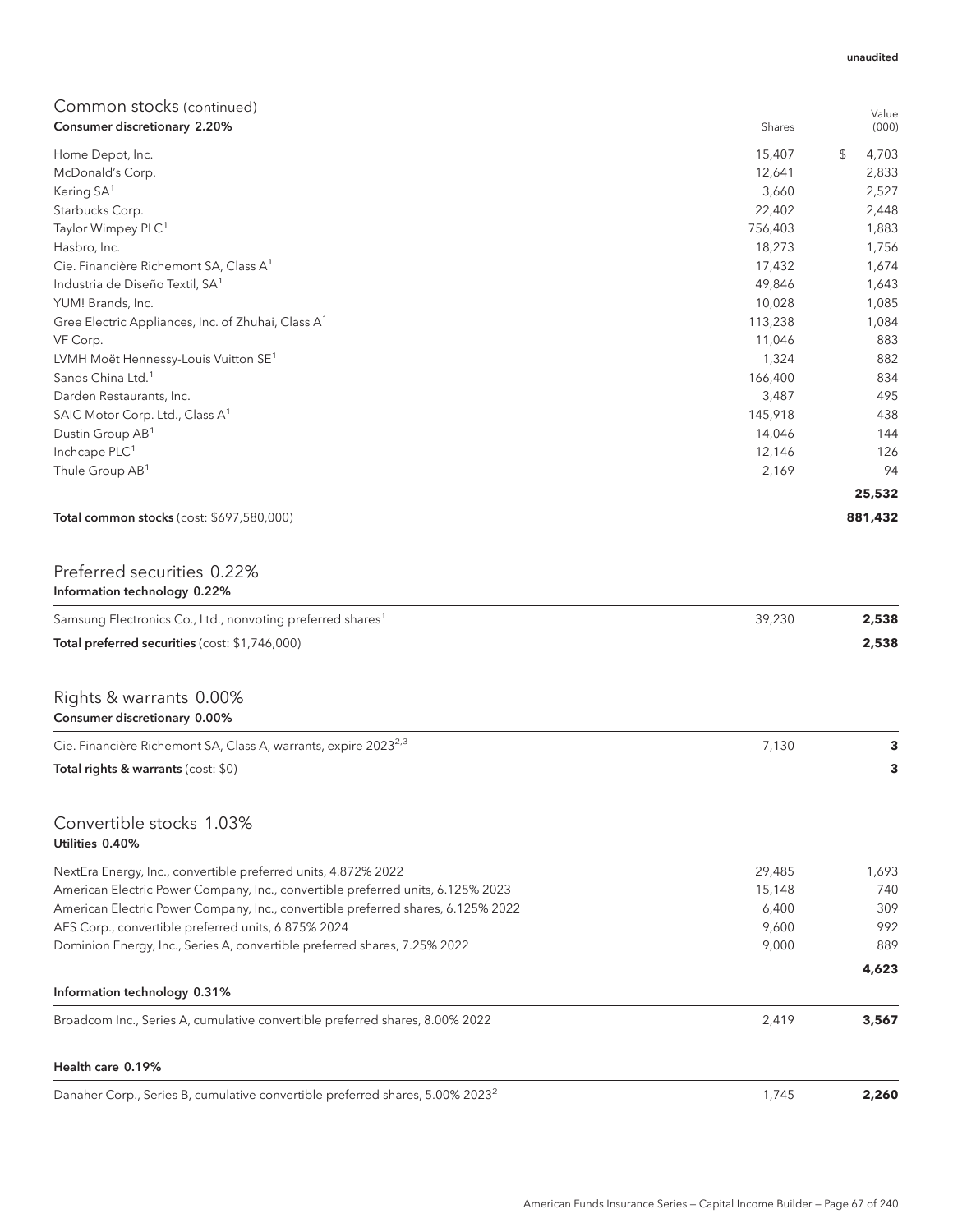| Convertible stocks (continued)<br>Industrials 0.10%                      | Shares                    | Value<br>(000) |
|--------------------------------------------------------------------------|---------------------------|----------------|
| Stanley Black & Decker, Inc., convertible preferred shares, 5.25% 2022   | 10,100                    | \$1,192        |
| Consumer discretionary 0.03%                                             |                           |                |
| Aptiv PLC, Series A, convertible preferred shares, 5.50% 2023            | 1,948                     | 307            |
| Total convertible stocks (cost: \$9,670,000)                             |                           | 11,949         |
| Convertible bonds & notes 0.05%<br>Consumer discretionary 0.05%          | Principal amount<br>(000) |                |
| Royal Caribbean Cruises Ltd., convertible notes, 4.25% 2023 <sup>4</sup> | \$<br>392                 | 553            |
| Total convertible bonds & notes (cost: \$395,000)                        |                           | 553            |

## Bonds, notes & other debt instruments 17.24% U.S. Treasury bonds & notes 8.20% U.S. Treasury 7.27%

| U.S. Treasury 0.125% 2022                                           | 19,000 | 19,010 |
|---------------------------------------------------------------------|--------|--------|
| U.S. Treasury 0.125% 2022                                           | 5,850  | 5,852  |
| U.S. Treasury 0.125% 2022                                           | 5,425  | 5,426  |
| U.S. Treasury 0.125% 2022                                           | 2,600  | 2,600  |
| U.S. Treasury 0.125% 2022                                           | 2,500  | 2,501  |
| U.S. Treasury 0.125% 2022                                           | 1,625  | 1,624  |
| U.S. Treasury 0.125% 2023                                           | 2,200  | 2,199  |
| U.S. Treasury 0.125% 2023                                           | 1,025  | 1,024  |
| U.S. Treasury 0.25% 2025                                            | 10,369 | 10,130 |
| U.S. Treasury 0.25% 2025                                            | 2,737  | 2,670  |
| U.S. Treasury 0.375% 2025                                           | 907    | 896    |
| U.S. Treasury 0.375% 2025                                           | 850    | 832    |
| U.S. Treasury 1.875% 2026                                           | 6,300  | 6,585  |
| U.S. Treasury 2.00% 2026 <sup>5</sup>                               | 2,800  | 2,938  |
| U.S. Treasury 0.50% 2027                                            | 2,900  | 2,778  |
| U.S. Treasury 1.125% 2031                                           | 3,761  | 3,554  |
| U.S. Treasury 1.125% 2040 <sup>5</sup>                              | 2,400  | 1,962  |
| U.S. Treasury 1.625% 2050 <sup>5</sup>                              | 14,110 | 11,776 |
|                                                                     |        | 84,357 |
| U.S. Treasury inflation-protected securities 0.93%                  |        |        |
| U.S. Treasury Inflation-Protected Security 0.125% 2023 <sup>6</sup> | 607    | 637    |
| U.S. Treasury Inflation-Protected Security 0.375% 2023 <sup>6</sup> | 1,124  | 1,203  |
| U.S. Treasury Inflation-Protected Security 0.625% 2023 <sup>6</sup> | 1,431  | 1,523  |

| U.S. Treasury Inflation-Protected Security 0.125% 2025 <sup>6</sup> | 1.114 | 1.207  |
|---------------------------------------------------------------------|-------|--------|
| U.S. Treasury Inflation-Protected Security 0.125% 2030 <sup>6</sup> | 1.881 | 2,037  |
| U.S. Treasury Inflation-Protected Security 0.125% 2031 <sup>6</sup> | 1.884 | 2,031  |
| U.S. Treasury Inflation-Protected Security 0.125% 2051 <sup>6</sup> | 2,109 | 2,135  |
|                                                                     |       | 10,773 |
| Total U.S. Treasury bonds & notes                                   |       | 95,130 |
| Corporate bonds, notes & loans 4.84%                                |       |        |
| Health care 0.78%                                                   |       |        |
| Abbott Laboratories 3.75% 2026                                      | 240   | 270    |
|                                                                     |       |        |

| ADDUIL LADUI ALUI 163 J. / J / 0 ZUZU | 24 U | 27 U |
|---------------------------------------|------|------|
| AbbVie Inc. 2.95% 2026                | 369  | 393  |
| AbbVie Inc. 4.25% 2049                |      | 104  |
|                                       |      |      |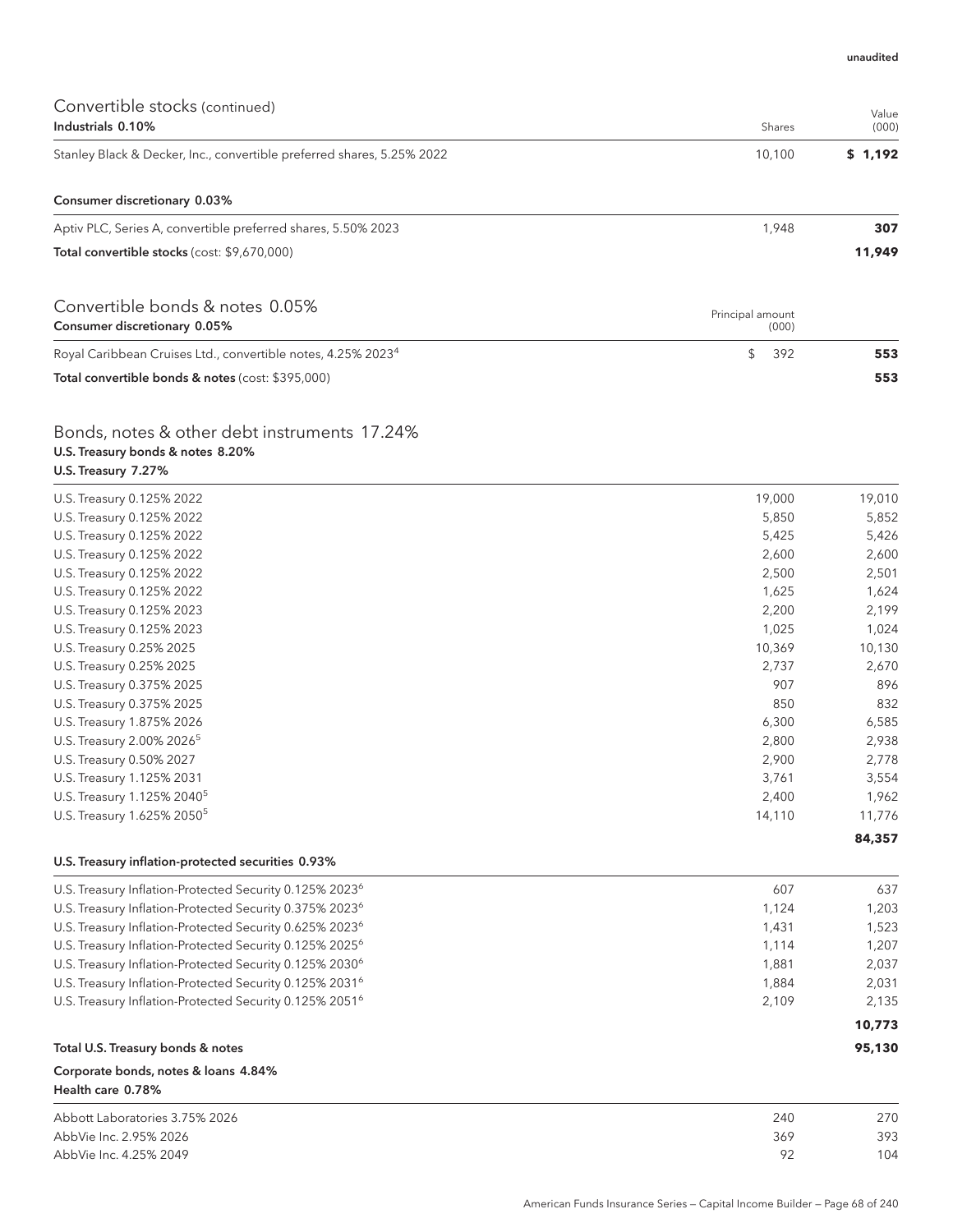| Corporate bonds, notes & Ioans (continued)<br>Health care (continued) | Principal amount | (000) | Value<br>(000) |
|-----------------------------------------------------------------------|------------------|-------|----------------|
| AmerisourceBergen Corp. 0.737% 2023                                   | \$               | 104   | \$<br>104      |
| AmerisourceBergen Corp. 2.70% 2031                                    |                  | 255   | 255            |
| Amgen Inc. 3.375% 2050                                                |                  | 150   | 150            |
| AstraZeneca PLC 3.375% 2025                                           |                  | 200   | 218            |
| Becton, Dickinson and Company 3.70% 2027                              |                  | 930   | 1,027          |
| Boston Scientific Corp. 2.65% 2030                                    |                  | 250   | 253            |
| Bristol-Myers Squibb Company 2.55% 2050                               |                  | 15    | 13             |
| Centene Corp. 4.625% 2029                                             |                  | 530   | 574            |
| Centene Corp. 3.375% 2030                                             |                  | 179   | 181            |
| Cigna Corp. 2.375% 2031                                               |                  | 192   | 189            |
| Cigna Corp. 3.40% 2051                                                |                  | 65    | 64             |
| Eli Lilly and Company 3.375% 2029                                     |                  | 75    | 83             |
| Eli Lilly and Company 2.25% 2050                                      |                  | 40    | 34             |
| GlaxoSmithKline PLC 3.875% 2028                                       |                  | 64    | 73             |
| GlaxoSmithKline PLC 3.375% 2029                                       |                  | 70    | 76             |
| Johnson & Johnson 1.30% 2030                                          |                  | 100   | 94             |
| Johnson & Johnson 2.25% 2050                                          |                  | 55    | 49             |
| Merck & Co., Inc. 3.40% 2029                                          |                  | 110   | 122            |
| Novartis Capital Corp. 1.75% 2025                                     |                  | 208   | 214            |
| Novartis Capital Corp. 2.00% 2027                                     |                  | 120   | 124            |
| Novartis Capital Corp. 2.20% 2030                                     |                  | 60    | 60             |
| Partners HealthCare System, Inc. 3.192% 2049                          |                  | 210   | 211            |
| Pfizer Inc. 1.70% 2030                                                |                  | 150   | 145            |
| Pfizer Inc. 2.70% 2050                                                |                  | 425   | 399            |
| Regeneron Pharmaceuticals, Inc. 2.80% 2050                            |                  | 64    | 56             |
| Takeda Pharmaceutical Company, Ltd. 4.40% 2023                        |                  | 1,130 | 1,236          |
| Tenet Healthcare Corp. 7.50% 2025 <sup>4</sup>                        |                  | 325   | 351            |
| Teva Pharmaceutical Finance Co. BV 6.00% 2024                         |                  | 700   | 747            |
| Teva Pharmaceutical Finance Co. BV 3.15% 2026                         |                  | 650   | 622            |
| Teva Pharmaceutical Finance Co. BV 4.10% 2046                         |                  | 300   | 264            |
| UnitedHealth Group Inc. 2.375% 2024                                   |                  | 35    | 37             |
| UnitedHealth Group Inc. 4.45% 2048                                    |                  | 170   | 209            |
|                                                                       |                  |       | 9,001          |

### Energy 0.66%

| Apache Corp. 4.25% 2030                     | 385 | 376 |
|---------------------------------------------|-----|-----|
| BP Capital Markets America Inc. 3.633% 2030 | 360 | 395 |
| BP Capital Markets America Inc. 2.939% 2051 | 80  | 71  |
| Canadian Natural Resources Ltd. 3.85% 2027  | 185 | 200 |
| Canadian Natural Resources Ltd. 2.95% 2030  | 83  | 83  |
| Cenovus Energy Inc. 5.40% 2047              | 75  | 84  |
| Cheniere Energy, Inc. 3.70% 2029            | 252 | 266 |
| ConocoPhillips 4.30% 2028 <sup>4</sup>      | 137 | 155 |
| Enbridge Energy Partners, LP 7.375% 2045    | 37  | 52  |
| Energy Transfer Operating, LP 5.00% 2050    | 341 | 354 |
| Energy Transfer Partners, LP 5.30% 2047     | 60  | 64  |
| Energy Transfer Partners, LP 6.00% 2048     | 76  | 88  |
| Energy Transfer Partners, LP 6.25% 2049     | 150 | 176 |
| EQT Corp. 5.00% 2029                        | 35  | 38  |
| Equinor ASA 2.375% 2030                     | 365 | 365 |
| Exxon Mobil Corp. 2.995% 2039               | 200 | 195 |
| Exxon Mobil Corp. 3.452% 2051               | 24  | 24  |
| Kinder Morgan, Inc. 3.60% 2051              | 925 | 863 |
| MPLX LP 5.50% 2049                          | 625 | 735 |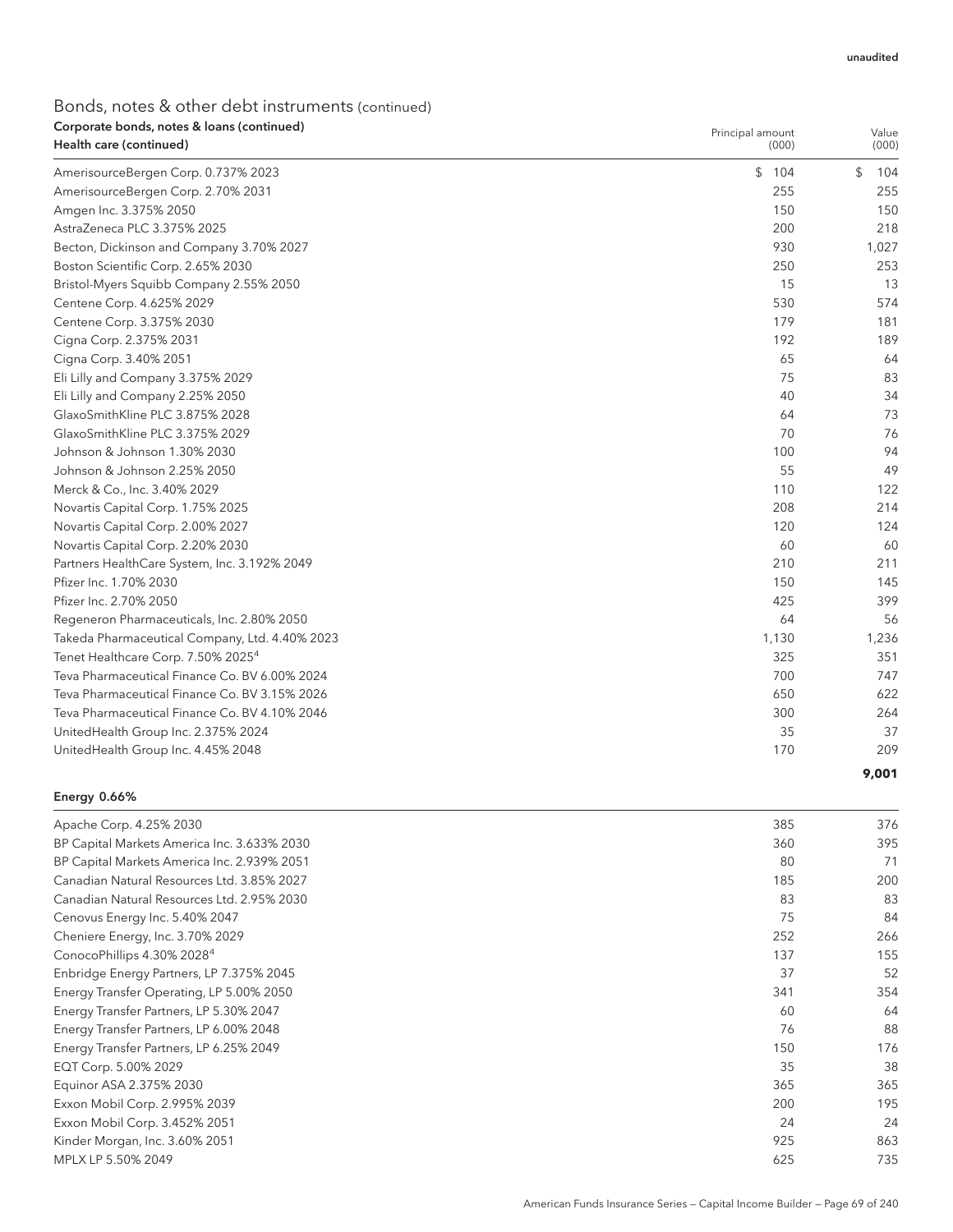| Corporate bonds, notes & loans (continued)<br>Energy (continued) | Principal amount<br>(000) | Value<br>(000) |
|------------------------------------------------------------------|---------------------------|----------------|
| New Fortress Energy Inc. 6.50% 2026 <sup>4</sup>                 | \$80                      | \$<br>81       |
| NGL Energy Operating LLC 7.50% 2026 <sup>4</sup>                 | 80                        | 82             |
| ONEOK, Inc. 3.10% 2030                                           | 42                        | 42             |
| ONEOK, Inc. 4.95% 2047                                           | 51                        | 54             |
| ONEOK, Inc. 5.20% 2048                                           | 184                       | 202            |
| ONEOK, Inc. 7.15% 2051                                           | 97                        | 131            |
| Pemex Project Funding Master Trust, Series 13, 6.625% 2035       | 150                       | 143            |
| Petrobras Global Finance Co. 5.60% 2031                          | 150                       | 158            |
| Petróleos Mexicanos 7.69% 2050                                   | 75                        | 70             |
| Pioneer Natural Resources Company 1.90% 2030                     | 90                        | 84             |
| Pioneer Natural Resources Company 2.15% 2031                     | 83                        | 79             |
| Plains All American Pipeline, LP 3.80% 2030                      | 11                        | 11             |
| Sabine Pass Liquefaction, LLC 4.50% 2030                         | 215                       | 242            |
| Shell International Finance BV 2.00% 2024                        | 420                       | 440            |
| Total Capital International 3.127% 2050                          | 230                       | 217            |
| TransCanada PipeLines Ltd. 4.10% 2030                            | 205                       | 229            |
| TransCanada PipeLines Ltd. 5.10% 2049                            | 425                       | 521            |
| Williams Companies, Inc. 3.50% 2030                              | 216                       | 229            |
| Williams Partners LP 6.30% 2040                                  | 95                        | 122            |
|                                                                  |                           | 7,721          |

#### Financials 0.62%

| American International Group, Inc. 4.375% 2050                                             | 250 | 286 |
|--------------------------------------------------------------------------------------------|-----|-----|
| AON Corp. 2.20% 2022                                                                       | 249 | 256 |
| Bank of America Corp. 1.922% 2031 (USD-SOFR + 1.37% on 10/24/2030) <sup>7</sup>            | 400 | 377 |
| Bank of America Corp. 2.651% 2032 (USD-SOFR + 1.22% on 3/11/2031) <sup>7</sup>             | 220 | 221 |
| Bank of America Corp. 3.483% 2052 (USD-SOFR + 1.65% on 3/11/2051) <sup>7</sup>             | 270 | 276 |
| Credit Suisse Group AG 4.194% 2031 (USD-SOFR + 3.73% on 4/1/2030) <sup>4,7</sup>           | 500 | 545 |
| Deutsche Bank AG 2.129% 2026 (USD-SOFR + 1.87% on 11/24/2025) <sup>7</sup>                 | 150 | 150 |
| Goldman Sachs Group, Inc. 3.50% 2025                                                       | 177 | 192 |
| Goldman Sachs Group, Inc. 2.60% 2030                                                       | 400 | 405 |
| Goldman Sachs Group, Inc. 1.992% 2032 (USD-SOFR + 1.09% on 1/27/2031) <sup>7</sup>         | 170 | 161 |
| HSBC Holdings PLC 2.633% 2025 (3-month USD-LIBOR + 1.14% on 11/7/2024) <sup>7</sup>        | 500 | 523 |
| HSBC Holdings PLC 3.973% 2030 (3-month USD-LIBOR + 1.61% on 5/22/2029) <sup>7</sup>        | 250 | 271 |
| JPMorgan Chase & Co. 1.953% 2032 (USD-SOFR + 1.065% on 2/4/2031) <sup>7</sup>              | 577 | 547 |
| Lloyds Banking Group PLC 3.87% 2025                                                        |     |     |
| (1-year UST Yield Curve Rate T Note Constant Maturity + 3.50% on $7/9/2024$ ) <sup>7</sup> | 390 | 425 |
| MetLife, Inc. 4.55% 2030                                                                   | 190 | 222 |
| Metropolitan Life Global Funding I 1.55% 2031 <sup>4</sup>                                 | 164 | 152 |
| Mitsubishi UFJ Financial Group, Inc. 3.195% 2029                                           | 290 | 305 |
| Morgan Stanley 3.70% 2024                                                                  | 260 | 285 |
| Morgan Stanley 1.794% 2032 (USD-SOFR + 1.034% on 2/13/2031) <sup>7</sup>                   | 100 | 93  |
| Morgan Stanley 1.928% 2032 (USD-SOFR + 1.02% on 4/28/2031) <sup>7</sup>                    | 165 | 156 |
| Morgan Stanley 5.597% 2051 (USD-SOFR + 4.84% on 3/24/2050) <sup>7</sup>                    | 115 | 160 |
| Navient Corp. 5.00% 2027                                                                   | 150 | 151 |
| New York Life Global Funding 3.00% 2028 <sup>4</sup>                                       | 150 | 160 |
| New York Life Insurance Company 3.75% 2050 <sup>4</sup>                                    | 19  | 20  |
| Royal Bank of Canada 0.875% 2026                                                           | 200 | 196 |
| Toronto-Dominion Bank 0.75% 2026                                                           | 275 | 269 |
| Travelers Companies, Inc. 4.10% 2049                                                       | 130 | 152 |
| Wells Fargo & Company 4.60% 2021                                                           | 300 | 300 |
|                                                                                            |     |     |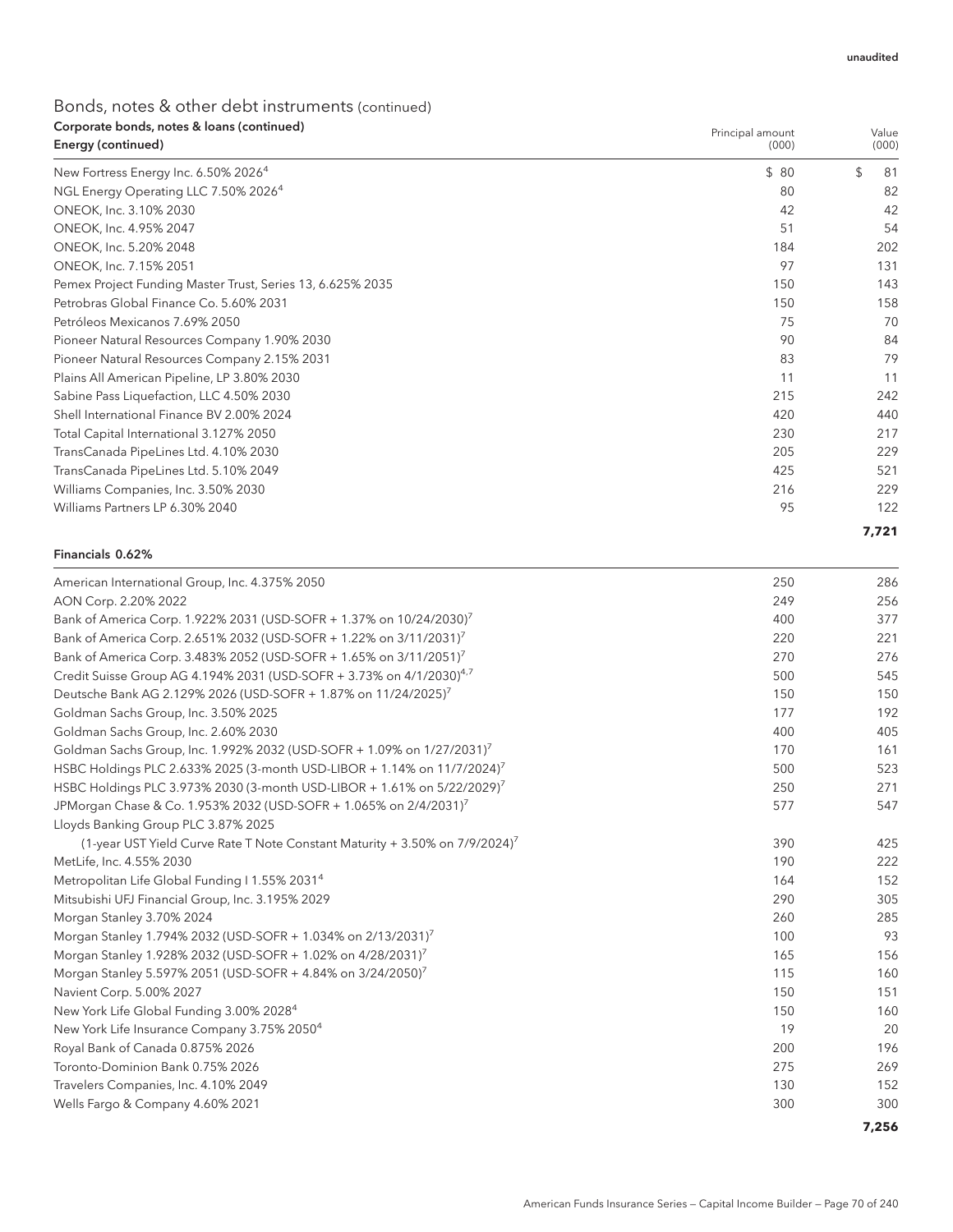| corporate borras, notes a roans (commaca)<br>Utilities 0.54%    | Principal amount<br>(000) | Value<br>(000) |
|-----------------------------------------------------------------|---------------------------|----------------|
| AEP Transmission Co. LLC 3.15% 2049                             | \$<br>60                  | \$<br>59       |
| AEP Transmission Co. LLC 3.80% 2049                             | 45                        | 49             |
| AEP Transmission Co. LLC 3.65% 2050                             | 75                        | 80             |
| Ameren Corp. 1.75% 2028                                         | 50                        | 48             |
| American Electric Power Company, Inc. 3.65% 2021                | 300                       | 306            |
| American Electric Power Company, Inc. 1.00% 2025                | 25                        | 25             |
| Connecticut Light and Power Co. 3.20% 2027                      | 445                       | 484            |
| Consumers Energy Co. 3.10% 2050                                 | 159                       | 157            |
| Duke Energy Florida, LLC 2.50% 2029                             | 430                       | 439            |
| Edison International 3.55% 2024                                 | 375                       | 403            |
| Edison International 4.125% 2028                                | 457                       | 491            |
| Emera Inc. 6.75% 2076 (3-month USD-LIBOR + 5.44% on 6/15/2026)' | 120                       | 137            |
| Entergy Corp. 2.40% 2031                                        | 50                        | 48             |
| Evergy Metro, Inc. 2.25% 2030                                   | 125                       | 124            |
| FirstEnergy Corp. 2.25% 2030                                    | 107                       | 99             |
| FirstEnergy Corp. 2.65% 2030                                    | 493                       | 470            |
| Jersey Central Power & Light Co. 4.30% 2026 <sup>4</sup>        | 115                       | 126            |
| Pacific Gas and Electric Co. 2.95% 2026                         | 97                        | 100            |
| Pacific Gas and Electric Co. 3.75% 2028                         | 105                       | 111            |
| Pacific Gas and Electric Co. 4.65% 2028                         | 284                       | 313            |
| Pacific Gas and Electric Co. 2.50% 2031                         | 450                       | 425            |
| Pacific Gas and Electric Co. 3.25% 2031                         | 25                        | 25             |
| Pacific Gas and Electric Co. 3.30% 2040                         | 100                       | 91             |
| Pacific Gas and Electric Co. 3.50% 2050                         | 325                       | 283            |
| Public Service Company of Colorado 1.875% 2031                  | 102                       | 98             |
| Public Service Company of Colorado 3.80% 2047                   | 20                        | 22             |
| Public Service Electric and Gas Co. 0.95% 2026                  | 125                       | 123            |
| Southern California Edison Co. 3.65% 2050                       | 531                       | 526            |
| Southern California Edison Co., Series C, 3.60% 2045            | 256                       | 253            |
| Virginia Electric and Power Co. 2.45% 2050                      | 25                        | 21             |
| Xcel Energy Inc. 2.60% 2029                                     | 175                       | 177            |
| Xcel Energy Inc. 3.50% 2049                                     | 145                       | 145            |
|                                                                 |                           | 6,258          |

#### Communication services 0.52%

| Alphabet Inc. 2.05% 2050                                                | 80    | 66    |
|-------------------------------------------------------------------------|-------|-------|
| AT&T Inc. 2.25% 2032                                                    | 75    | 72    |
| AT&T Inc. 3.50% 2041                                                    | 75    | 74    |
| AT&T Inc. 3.50% 2053 <sup>4</sup>                                       | 449   | 416   |
| CCO Holdings LLC and CCO Holdings Capital Corp. 2.80% 2031              | 158   | 156   |
| CCO Holdings LLC and CCO Holdings Capital Corp. 4.25% 2031 <sup>4</sup> | 360   | 361   |
| CCO Holdings LLC and CCO Holdings Capital Corp. 3.70% 2051              | 35    | 33    |
| CenturyLink, Inc. 7.50% 2024                                            | 300   | 337   |
| Comcast Corp. 2.80% 2051                                                | 110   | 101   |
| Discovery Communications, Inc. 4.65% 2050                               | 19    | 21    |
| Sprint Corp. 11.50% 2021                                                | 1,425 | 1,513 |
| Sprint Corp. 6.875% 2028                                                | 325   | 411   |
| T-Mobile US, Inc. 3.875% 2030 <sup>4</sup>                              | 625   | 679   |
| T-Mobile US, Inc. 3.50% 2031                                            | 275   | 277   |
| T-Mobile US, Inc. 3.00% 2041 <sup>4</sup>                               | 100   | 93    |
| Verizon Communications Inc. 1.45% 2026                                  | 125   | 125   |
| Verizon Communications Inc. 4.329% 2028                                 | 192   | 220   |
| Verizon Communications Inc. 1.68% 2030 <sup>4</sup>                     | 110   | 102   |
| Verizon Communications Inc. 2.55% 2031                                  | 300   | 300   |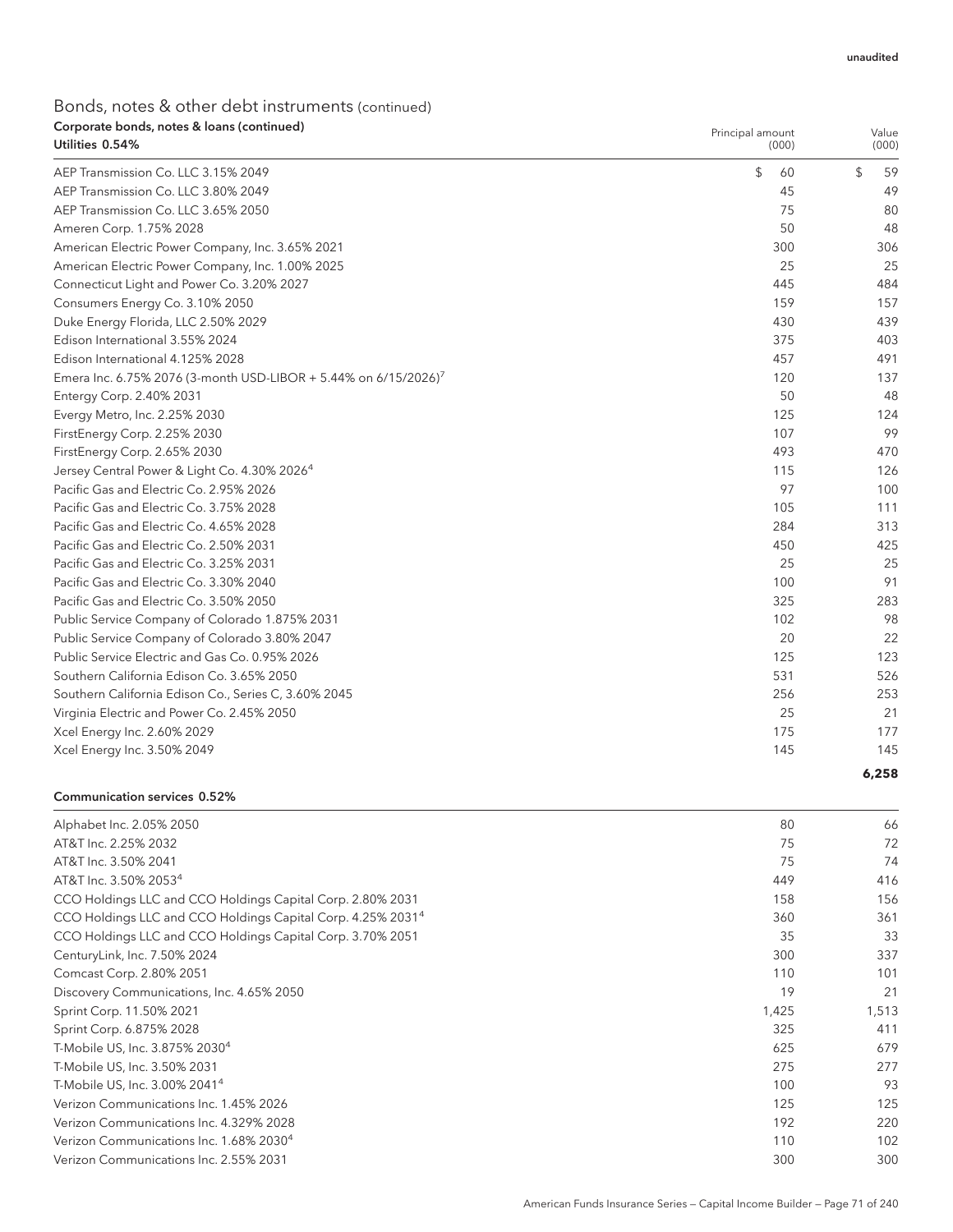Value

Principal amount

## Bonds, notes & other debt instruments (continued) Corporate bonds, notes & loans (continued)

| Communication services (continued)      | (000) | (000) |
|-----------------------------------------|-------|-------|
| Verizon Communications Inc. 3.40% 2041  | \$125 | 127   |
| Verizon Communications Inc. 2.875% 2050 | 125   | 111   |
| Verizon Communications Inc. 3.55% 2051  | 120   | 120   |
| Verizon Communications Inc. 3.70% 2061  | 145   | 144   |
| Vodafone Group PLC 4.25% 2050           | 75    | 83    |
| Walt Disney Company 4.625% 2040         | 120   | 146   |
|                                         |       | 6,088 |

#### Consumer discretionary 0.52%

| Amazon.com, Inc. 2.50% 2050                            | 75    | 67    |
|--------------------------------------------------------|-------|-------|
| Amazon.com, Inc. 2.70% 2060                            | 30    | 27    |
| Bayerische Motoren Werke AG 4.15% 2030 <sup>4</sup>    | 290   | 331   |
| Bayerische Motoren Werke AG 2.55% 2031 <sup>4</sup>    | 24    | 24    |
| Carnival Corp. 11.50% 2023 <sup>4</sup>                | 425   | 488   |
| General Motors Company 5.95% 2049                      | 90    | 115   |
| Home Depot, Inc. 3.35% 2050                            | 350   | 364   |
| Marriott International, Inc. 2.85% 2031                | 50    | 49    |
| Royal Caribbean Cruises Ltd. 10.875% 2023 <sup>4</sup> | 600   | 691   |
| Royal Caribbean Cruises Ltd. 11.50% 2025 <sup>4</sup>  | 1,145 | 1,337 |
| Toyota Motor Credit Corp. 2.15% 2022                   | 505   | 518   |
| Toyota Motor Credit Corp. 2.60% 2022                   | 856   | 871   |
| Toyota Motor Credit Corp. 3.00% 2025                   | 1,010 | 1.082 |
| Toyota Motor Credit Corp. 1.65% 2031                   | 50    | 47    |
|                                                        |       | 6,011 |

#### Consumer staples 0.46%

| 7-Eleven, Inc. 0.80% 2024 <sup>4</sup>          | 50  | 50  |
|-------------------------------------------------|-----|-----|
| 7-Eleven, Inc. 0.95% 2026 <sup>4</sup>          | 60  | 59  |
| 7-Eleven, Inc. 1.30% 2028 <sup>4</sup>          | 45  | 43  |
| 7-Eleven, Inc. 1.80% 2031 <sup>4</sup>          | 322 | 301 |
| 7-Eleven, Inc. 2.80% 2051 <sup>4</sup>          | 170 | 153 |
| Altria Group, Inc. 5.95% 2049                   | 327 | 408 |
| Altria Group, Inc. 3.70% 2051                   | 25  | 23  |
| Anheuser-Busch Co. / InBey Worldwide 4.90% 2046 | 420 | 503 |
| British American Tobacco PLC 3.215% 2026        | 250 | 264 |
| British American Tobacco PLC 3.557% 2027        | 660 | 703 |
| British American Tobacco PLC 4.906% 2030        | 350 | 400 |
| British American Tobacco PLC 4.54% 2047         | 73  | 74  |
| British American Tobacco PLC 4.758% 2049        | 130 | 134 |
| Coca-Cola Company 1.375% 2031                   | 100 | 93  |
| Coca-Cola Company 2.50% 2051                    | 65  | 57  |
| Conagra Brands, Inc. 5.30% 2038                 | 18  | 22  |
| Conagra Brands, Inc. 5.40% 2048                 | 52  | 67  |
| Constellation Brands, Inc. 3.15% 2029           | 190 | 199 |
| Constellation Brands, Inc. 2.875% 2030          | 210 | 215 |
| Keurig Dr Pepper Inc. 3.20% 2030                | 25  | 27  |
| Keurig Dr Pepper Inc. 5.085% 2048               | 64  | 80  |
| Keurig Dr Pepper Inc. 3.80% 2050                | 51  | 54  |
| Kimberly-Clark Corp. 3.10% 2030                 | 56  | 60  |
| Kraft Heinz Company 3.00% 2026                  | 93  | 98  |
| Molson Coors Brewing Co. 4.20% 2046             | 65  | 68  |
| PepsiCo, Inc. 1.40% 2031                        | 40  | 37  |
| PepsiCo, Inc. 3.625% 2050                       | 240 | 265 |
| Philip Morris International Inc. 3.375% 2029    | 450 | 485 |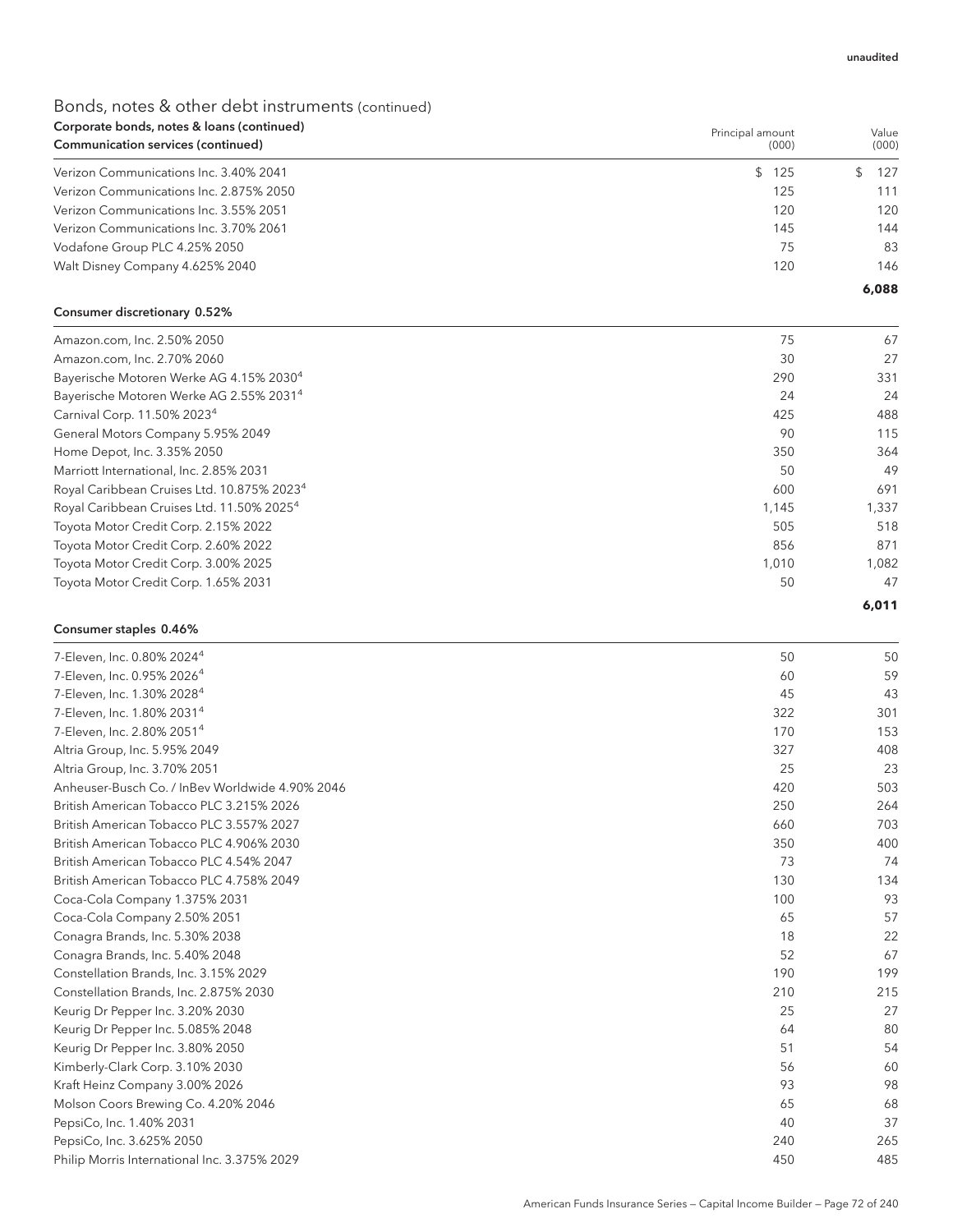#### Bonds, notes & other debt instruments (continued) Corporate bonds, notes & loans (continued) Consumer staples (continued)

| corporate borids, notes & loans (commaca)<br>Consumer staples (continued) | Principal amount<br>(000) | Value<br>(000) |  |
|---------------------------------------------------------------------------|---------------------------|----------------|--|
| Procter & Gamble Company 0.55% 2025                                       | \$185                     | 182            |  |
| Wal-Mart Stores, Inc. 2.85% 2024                                          | 210                       | 225            |  |
|                                                                           |                           | 5,349          |  |

#### Information technology 0.33%

| Adobe Inc. 2.30% 2030                                   | 295 | 299   |
|---------------------------------------------------------|-----|-------|
|                                                         |     |       |
| Apple Inc. 0.55% 2025                                   | 125 | 123   |
| Apple Inc. 1.65% 2031                                   | 110 | 105   |
| Apple Inc. 2.375% 2041                                  | 145 | 135   |
| Apple Inc. 2.40% 2050                                   | 75  | 65    |
| Apple Inc. 2.65% 2051                                   | 165 | 151   |
| Apple Inc. 2.80% 2061                                   | 35  | 31    |
| Broadcom Inc. 5.00% 2030                                | 420 | 479   |
| Broadcom Inc. 3.75% 2051 <sup>4</sup>                   | 91  | 87    |
| Broadcom Ltd. 3.875% 2027                               | 235 | 255   |
| Fidelity National Information Services, Inc. 0.60% 2024 | 118 | 117   |
| Fidelity National Information Services, Inc. 2.25% 2031 | 64  | 63    |
| Fidelity National Information Services, Inc. 3.10% 2041 | 20  | 20    |
| Fiserv, Inc. 3.50% 2029                                 | 870 | 940   |
| Global Payments Inc. 1.20% 2026                         | 29  | 29    |
| Intuit Inc. 0.95% 2025                                  | 50  | 50    |
| Lenovo Group Ltd. 5.875% 2025                           | 400 | 454   |
| Oracle Corp. 2.875% 2031                                | 140 | 143   |
| Oracle Corp. 3.60% 2050                                 | 150 | 145   |
| ServiceNow, Inc. 1.40% 2030                             | 130 | 118   |
|                                                         |     | 3,809 |

#### Industrials 0.33%

| Boeing Company 2.70% 2022                   | 300 | 306   |
|---------------------------------------------|-----|-------|
| Boeing Company 2.75% 2026                   | 91  | 94    |
| Boeing Company 5.15% 2030                   | 284 | 328   |
| Boeing Company 5.805% 2050                  | 235 | 297   |
| Burlington Northern Santa Fe LLC 3.30% 2051 | 71  | 71    |
| Carrier Global Corp. 2.242% 2025            | 102 | 106   |
| Carrier Global Corp. 2.493% 2027            | 84  | 87    |
| Carrier Global Corp. 2.722% 2030            | 74  | 75    |
| CSX Corp. 4.75% 2048                        | 50  | 60    |
| CSX Corp. 3.35% 2049                        | 310 | 305   |
| CSX Corp. 2.50% 2051                        | 50  | 42    |
| General Electric Co. 3.45% 2027             | 50  | 54    |
| General Electric Co. 3.625% 2030            | 215 | 232   |
| General Electric Co. 4.35% 2050             | 220 | 245   |
| Honeywell International Inc. 2.15% 2022     | 305 | 312   |
| Masco Corp. 2.00% 2031                      | 66  | 63    |
| Masco Corp. 3.125% 2051                     | 10  | 9     |
| Norfolk Southern Corp. 3.00% 2022           | 224 | 229   |
| Raytheon Technologies Corp. 3.125% 2050     | 125 | 121   |
| TransDigm Inc. 8.00% 2025 <sup>4</sup>      | 55  | 60    |
| Union Pacific Corp. 3.70% 2029              | 430 | 474   |
| Union Pacific Corp. 4.30% 2049              | 110 | 126   |
| Union Pacific Corp. 3.25% 2050              | 53  | 52    |
| Union Pacific Corp. 3.95% 2059              | 45  | 49    |
|                                             |     | 3,797 |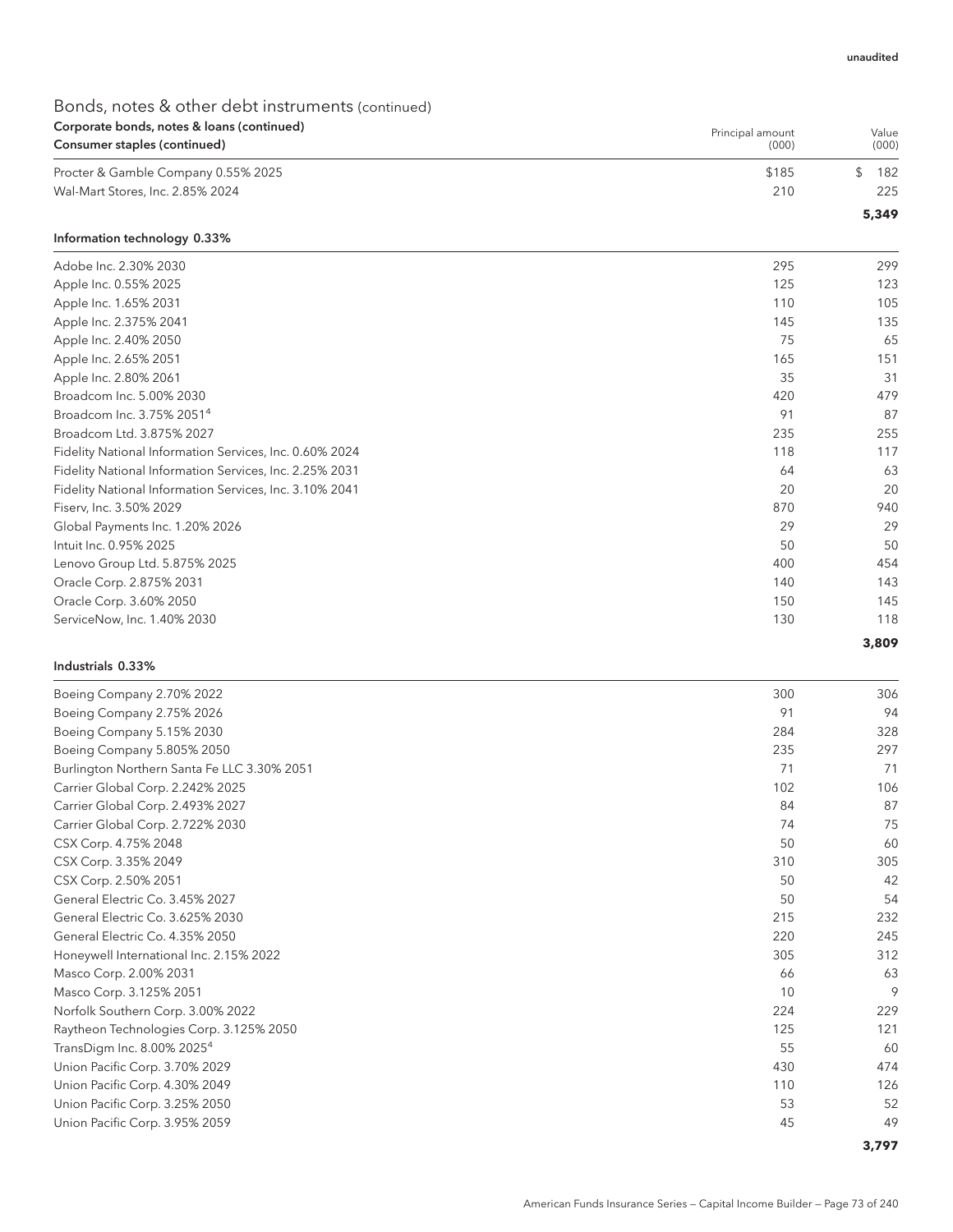| Corporate bonds, notes & Ioans (continued)<br>Materials 0.04%                         | Principal amount<br>(000) | Value<br>(000) |
|---------------------------------------------------------------------------------------|---------------------------|----------------|
| Braskem SA 4.50% 2030 <sup>4</sup>                                                    | $\mathfrak{S}$<br>200     | \$<br>201      |
| Dow Chemical Co. 3.60% 2050                                                           | 75                        | 76             |
| LYB International Finance III, LLC 2.25% 2030                                         | 32                        | 31             |
| LYB International Finance III, LLC 4.20% 2050                                         | 75                        | 81             |
| LYB International Finance III, LLC 3.625% 2051                                        | 52                        | 51             |
|                                                                                       |                           | 440            |
| Real estate 0.04%                                                                     |                           |                |
| American Tower Corp. 2.70% 2031                                                       | 104                       | 104            |
| Corporate Office Properties LP 2.25% 2026                                             | 68                        | 69             |
| Equinix, Inc. 1.55% 2028                                                              | 25                        | 24             |
| Equinix, Inc. 3.20% 2029                                                              | 144                       | 150            |
| Public Storage 0.875% 2026                                                            | 18                        | 18             |
| Westfield Corp. Ltd. 3.50% 2029 <sup>4</sup>                                          | 54                        | 54             |
|                                                                                       |                           | 419            |
| Total corporate bonds, notes & loans                                                  |                           | 56,149         |
|                                                                                       |                           |                |
| Mortgage-backed obligations 3.66%<br>Federal agency mortgage-backed obligations 3.16% |                           |                |
| Fannie Mae Pool #695412 5.00% 2033 <sup>8</sup>                                       | $-9$                      |                |
| Fannie Mae Pool #AD3566 5.00% 2035 <sup>8</sup>                                       | 2                         | 2              |
| Fannie Mae Pool #AC0794 5.00% 20398                                                   | 10                        | 11             |
| Fannie Mae Pool #931768 5.00% 20398                                                   | 2                         | $\overline{2}$ |
| Fannie Mae Pool #AE0311 3.50% 2040 <sup>8</sup>                                       | 15                        | 16             |
| Fannie Mae Pool #932606 5.00% 2040 <sup>8</sup>                                       | 4                         | 5              |
| Fannie Mae Pool #AJ1873 4.00% 2041 <sup>8</sup>                                       | 7                         | 8              |
| Fannie Mae Pool #AE1248 5.00% 2041 <sup>8</sup>                                       | 11                        | 13             |
| Fannie Mae Pool #AE1274 5.00% 2041 <sup>8</sup>                                       | 9                         | 10             |
| Fannie Mae Pool #AE1277 5.00% 2041 <sup>8</sup>                                       | 5                         | 6              |
| Fannie Mae Pool #AE1283 5.00% 2041 <sup>8</sup>                                       | 3                         | 3              |
| Fannie Mae Pool #AE1290 5.00% 2042 <sup>8</sup>                                       | 6                         | 7              |
| Fannie Mae Pool #AT3954 3.50% 2043 <sup>8</sup>                                       | 4                         | 4              |
| Fannie Mae Pool #AT0300 3.50% 2043 <sup>8</sup>                                       | 3                         | 3              |
| Fannie Mae Pool #AY1829 3.50% 20448                                                   | 4                         | 4              |
| Fannie Mae Pool #AW8240 3.50% 2044 <sup>8</sup>                                       |                           | 1              |
| Fannie Mae Pool #BJ5015 4.00% 20478                                                   | 68                        | 74             |
| Fannie Mae Pool #BH3122 4.00% 2047 <sup>8</sup>                                       | 1                         | 1              |
| Fannie Mae Pool #CA2850 4.00% 2048 <sup>8</sup>                                       | 84                        | 93             |
| Fannie Mae Pool #BK6840 4.00% 2048 <sup>8</sup>                                       | 46                        | 50             |
| Fannie Mae Pool #BK5232 4.00% 2048 <sup>8</sup>                                       | 32                        | 35             |
| Fannie Mae Pool #BK9743 4.00% 2048 <sup>8</sup>                                       | 13                        | 14             |
| Fannie Mae Pool #CA2804 4.50% 2048 <sup>8</sup>                                       | 530                       | 577            |
| Fannie Mae Pool #BK7665 4.50% 2048 <sup>8</sup>                                       | 302                       | 335            |
| Fannie Mae Pool #BK0951 4.50% 2048 <sup>8</sup>                                       | 222                       | 246            |
| Fannie Mae Pool #BK9761 4.50% 2048 <sup>8</sup>                                       | 11                        | 13             |
| Fannie Mae Pool #CA5540 3.00% 2050 <sup>8</sup>                                       | 5,021                     | 5,309          |
| Freddie Mac Pool #Q15874 4.00% 2043 <sup>8</sup>                                      | 2                         | $\overline{2}$ |
| Freddie Mac Pool #G67711 4.00% 2048 <sup>8</sup>                                      | 400                       | 439            |
| Freddie Mac Pool #Q56599 4.00% 2048 <sup>8</sup>                                      | 52                        | 57             |
| Freddie Mac Pool #Q56175 4.00% 2048 <sup>8</sup>                                      | 37                        | 41             |
| Freddie Mac Pool #Q55971 4.00% 2048 <sup>8</sup>                                      | 33                        | 37             |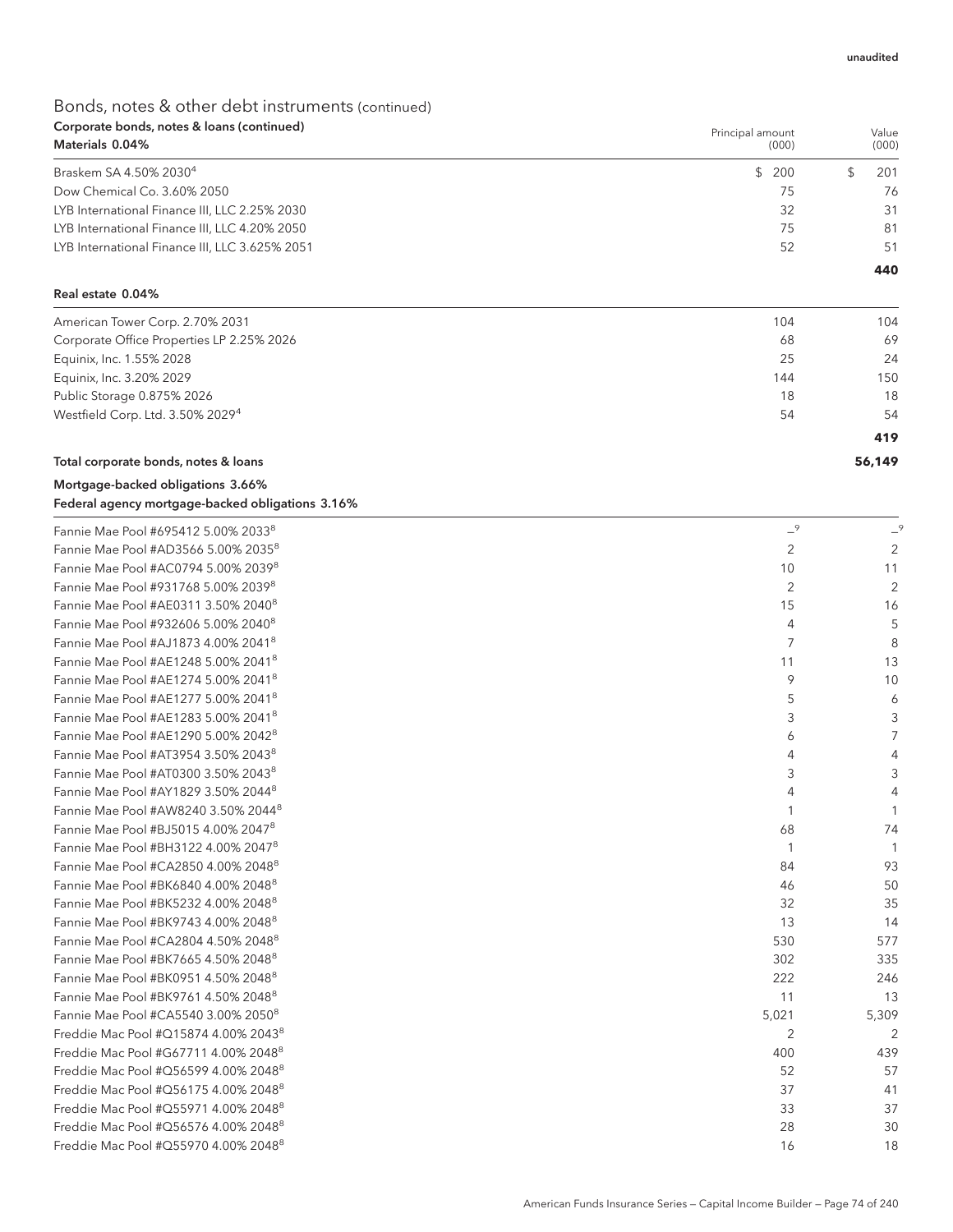#### unaudited

### Bonds, notes & other debt instruments (continued)

| Mortgage-backed obligations (continued)<br>Federal agency mortgage-backed obligations (continued)         | Principal amount<br>(000) | Value<br>(000)        |
|-----------------------------------------------------------------------------------------------------------|---------------------------|-----------------------|
| Freddie Mac Pool #Q58411 4.50% 2048 <sup>8</sup>                                                          | \$<br>104                 | $\mathfrak{L}$<br>115 |
| Freddie Mac Pool #Q58436 4.50% 2048 <sup>8</sup>                                                          | 45                        | 51                    |
| Freddie Mac Pool #Q58378 4.50% 20488                                                                      | 38                        | 42                    |
| Freddie Mac Pool #Q57242 4.50% 2048 <sup>8</sup>                                                          | 30                        | 34                    |
| Freddie Mac Seasoned Credit Risk Transfer Trust, Series 2017-2, Class HA, 3.00% 2056 <sup>8,10</sup>      | 367                       | 389                   |
| Freddie Mac Seasoned Credit Risk Transfer Trust, Series 2017-2, Class MA, 3.00% 2056 <sup>8</sup>         | 367                       | 389                   |
| Freddie Mac Seasoned Credit Risk Transfer Trust, Series 2017-1, Class HA, 3.00% 2056 <sup>8,10</sup>      | 178                       | 189                   |
| Freddie Mac Seasoned Credit Risk Transfer Trust, Series 2017-4, Class HT, 3.25% 2057 <sup>8,10</sup>      | 140                       | 148                   |
| Freddie Mac Seasoned Credit Risk Transfer Trust, Series 2017-4, Class MT, 3.50% 2057 <sup>8</sup>         | 114                       | 122                   |
| Freddie Mac Seasoned Credit Risk Transfer Trust, Series 2018-3, Class MA, 3.50% 2057 <sup>8</sup>         | 33                        | 36                    |
| Freddie Mac Seasoned Credit Risk Transfer Trust, Series 2019-1, Class MT, 3.50% 2058 <sup>8</sup>         | 1,355                     | 1,471                 |
| Freddie Mac Seasoned Credit Risk Transfer Trust, Series 2019-2, Class MA, 3.50% 2058 <sup>8</sup>         | 971                       | 1,046                 |
| Freddie Mac Seasoned Credit Risk Transfer Trust, Series 2019-1, Class MA, 3.50% 2058 <sup>8</sup>         | 666                       | 717                   |
| Freddie Mac Seasoned Credit Risk Transfer Trust, Series 2019-3, Class MA, 3.50% 2058 <sup>8</sup>         | 32                        | 34                    |
| Freddie Mac Seasoned Credit Risk Transfer Trust, Series 2019-3, Class MT, 3.50% 2058 <sup>8</sup>         | 14                        | 15                    |
| Freddie Mac Seasoned Loan Structured Transaction Trust, Series 2018-2, Class A1, 3.50% 2028 <sup>8</sup>  | 1,364                     | 1,438                 |
| Freddie Mac Seasoned Loan Structured Transaction Trust, Series 2019-2, Class A1C, 2.75% 2029 <sup>8</sup> | 2,013                     | 2,108                 |
| Government National Mortgage Assn. 2.00% 2051 <sup>8,11</sup>                                             | 1,327                     | 1,338                 |
| Government National Mortgage Assn. 2.00% 2051 <sup>8,11</sup>                                             | 528                       | 532                   |
| Government National Mortgage Assn. 2.50% 20518,11                                                         | 2,356                     | 2,421                 |
| Government National Mortgage Assn. 3.50% 2051 <sup>8,11</sup>                                             | 42                        | 44                    |
| Government National Mortgage Assn. Pool #MA5764 4.50% 2049 <sup>8</sup>                                   | 1,221                     | 1,324                 |
| Government National Mortgage Assn. Pool #MA5877 4.50% 20498                                               | 138                       | 149                   |
| Government National Mortgage Assn. Pool #694836 5.661% 2059 <sup>8</sup>                                  | $\mathbf{1}$              | 1                     |
| Government National Mortgage Assn. Pool #765152 4.14% 2061 <sup>8</sup>                                   | $-9$                      | $\mathbf{1}$          |
| Government National Mortgage Assn. Pool #766525 4.70% 2062 <sup>8</sup>                                   | $-9$                      | $-9$                  |
| Government National Mortgage Assn. Pool #777452 3.63% 2063 <sup>8</sup>                                   | 5                         | 5                     |
| Government National Mortgage Assn. Pool #767639 3.836% 2063 <sup>8</sup>                                  | 4                         | $\overline{4}$        |
| Government National Mortgage Assn. Pool #AA1709 4.70% 20638                                               | $\mathbf{1}$              | 1                     |
| Government National Mortgage Assn. Pool #725893 5.20% 2064 <sup>8</sup>                                   | $-9$                      | $-9$                  |
| Government National Mortgage Assn. Pool #AA7554 6.64% 2064 <sup>8</sup>                                   | $\overline{2}$            | $\overline{2}$        |
| Uniform Mortgage-Backed Security 2.00% 20368,11                                                           | 2,100                     | 2,155                 |
| Uniform Mortgage-Backed Security 2.50% 2036 <sup>8,11</sup>                                               | 1,608                     | 1,672                 |
| Uniform Mortgage-Backed Security 3.00% 2051 <sup>8,11</sup>                                               | 1,618                     | 1,685                 |
| Uniform Mortgage-Backed Security 3.00% 2051 <sup>8,11</sup>                                               | 1,268                     | 1,321                 |
| Uniform Mortgage-Backed Security 3.00% 20518,11                                                           | 214                       | 223                   |
| Uniform Mortgage-Backed Security 3.50% 2051 <sup>8,11</sup>                                               | 1,775                     | 1,875                 |
| Uniform Mortgage-Backed Security 4.00% 2051 <sup>8,11</sup>                                               | 4,200                     | 4,507                 |
| Uniform Mortgage-Backed Security 4.50% 20518,11                                                           | 1,477                     | 1,608                 |
|                                                                                                           |                           | 36,678                |

#### Collateralized mortgage-backed obligations (privately originated) 0.31%

| Cascade Funding Mortgage Trust, Series 2019-HB1, Class A, 2.386% 20294,8,10                    | 272   | 274   |
|------------------------------------------------------------------------------------------------|-------|-------|
| Cascade Funding Mortgage Trust, Series 2020-HB4, Class A, 0.946% 2030 <sup>4,8,10</sup>        | 178   | 178   |
| Citigroup Mortgage Loan Trust Inc., Series 2020-EXP1, Class A1A, 1.804% 2060 <sup>4,8,10</sup> | 59    | 59    |
| Legacy Mortgage Asset Trust, Series 2019-GS5, Class A1, 3.20% 2059 <sup>4,8,10</sup>           | 203   | 205   |
| Legacy Mortgage Asset Trust, Series 2019-GS2, Class A1, 3.75% 20594,8,10                       | 174   | 175   |
| Mello Warehouse Securitization Trust, Series 2019-2, Class A,                                  |       |       |
| (1-month USD-LIBOR + 0.75%) 0.859% 2052 <sup>4,8,10</sup>                                      | 1.000 | 1.002 |
| Mello Warehouse Securitization Trust, Series 2020-2, Class A,                                  |       |       |
| (1-month USD-LIBOR + 0.80%) 0.909% 2053 <sup>4,8,10</sup>                                      | 175   | 175   |
| Mello Warehouse Securitization Trust, Series 2020-1, Class A, (1-month USD-LIBOR + 0.90%)      |       |       |
| 1.009% 20534,8,10                                                                              | 279   | 279   |
| Nationstar HECM Loan Trust, Series 2019-2A, Class A, 2.272% 2029 <sup>4,8,10</sup>             | 76    | 77    |
|                                                                                                |       |       |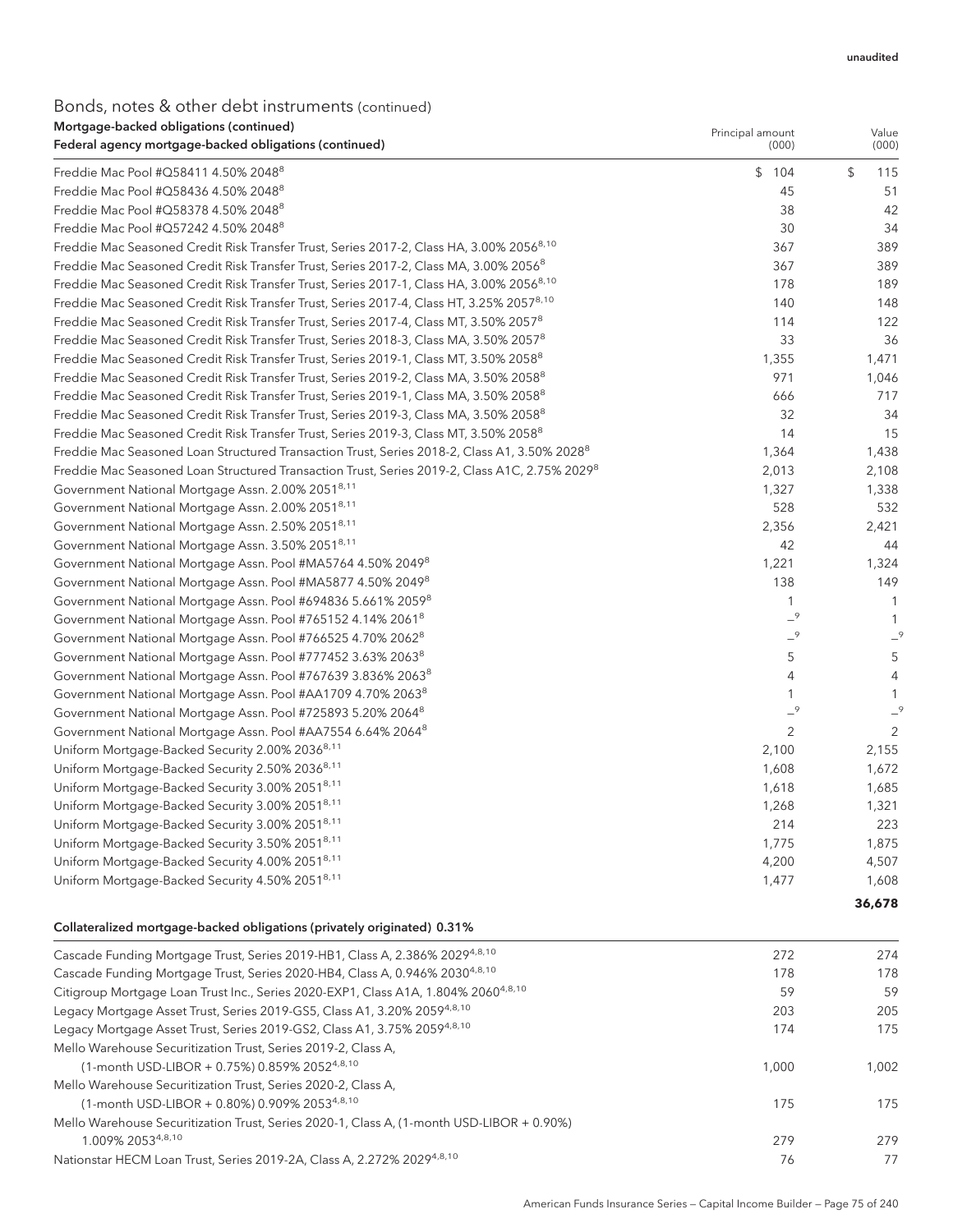#### Bonds, notes & other debt instruments (continued) Mortgage-backed obligations (continued)

| Collateralized mortgage-backed obligations (privately originated) (continued)                             | Principal amount | (000) | Value<br>(000) |
|-----------------------------------------------------------------------------------------------------------|------------------|-------|----------------|
| Nationstar HECM Loan Trust, Series 2019-1A, Class A, 2.651% 20294,8,10                                    | \$               | 52    | \$<br>52       |
| Towd Point Mortgage Trust, Series 2016-5, Class A1, 2.50% 20564,8,10                                      |                  | 97    | 99             |
| Towd Point Mortgage Trust, Series 2017-6, Class A1, 2.75% 20574,8,10                                      |                  | 86    | 89             |
| Towd Point Mortgage Trust, Series 2017-3, Class A1, 2.75% 20574,8,10                                      |                  | 61    | 62             |
| Towd Point Mortgage Trust, Series 2018-2, Class A1, 3.25% 20584,8,10                                      |                  | 99    | 103            |
| Towd Point Mortgage Trust, Series 2018-5, Class A1A, 3.25% 20584,8,10                                     |                  | 57    | 58             |
| Towd Point Mortgage Trust, Series 2020-4, Class A1, 1.75% 2060 <sup>4,8</sup>                             |                  | 737   | 749            |
| Commercial mortgage-backed securities 0.19%                                                               |                  |       | 3,636          |
|                                                                                                           |                  |       |                |
| GS Mortgage Securities Trust, Series 2018-HULA, Class A, 1.026% 20254,8,10                                |                  | 238   | 239            |
| Hawaii Hotel Trust, Series 2019-MAUI, Class A, (1-month USD-LIBOR + 1.15%) 1.256% 2038 <sup>4,8,10</sup>  |                  | 300   | 301            |
| MRA Issuance Trust, Series 2021-8, Class A1X, (1-month USD-LIBOR + 1.15%) 1.341% 2021 <sup>1,4,8,10</sup> |                  | 406   | 406            |
| MRA Issuance Trust, Series 2020-10, Class A, (1-month USD-LIBOR + 1.75%) 2.25% 2021 <sup>4,8,10</sup>     |                  | 1,057 | 1,058          |
| Multi Family Connecticut Avenue Securities, Series 2019-1, Class M10,                                     |                  |       |                |
| (1-month USD-LIBOR + 3.25%) 3.359% 2049 <sup>4,8,10</sup>                                                 |                  | 150   | 150            |
|                                                                                                           |                  |       | 2,154          |
| Total mortgage-backed obligations                                                                         |                  |       | 42,468         |
| Asset-backed obligations 0.34%                                                                            |                  |       |                |
| Aesop Funding LLC, Series 2020-2, Class A, 2.02% 2027 <sup>4,8</sup>                                      |                  | 297   | 304            |
| Aesop Funding LLC, Series 2020-2A, Class B, 2.96% 2027 <sup>4,8</sup>                                     |                  | 100   | 105            |
| CF Hippolyta LLC, Series 2020-1, Class A1, 1.69% 2060 <sup>4,8</sup>                                      |                  | 372   | 375            |
| CF Hippolyta LLC, Series 2020-1, Class A2, 1.99% 2060 <sup>4,8</sup>                                      |                  | 95    | 94             |
| CF Hippolyta LLC, Series 2020-1, Class B1, 2.28% 2060 <sup>4,8</sup>                                      |                  | 95    | 97             |
| CF Hippolyta LLC, Series 2020-1, Class B2, 2.60% 2060 <sup>4,8</sup>                                      |                  | 95    | 95             |
| CF Hippolyta LLC, Series 2021-1, Class A1, 1.53% 2061 <sup>4,8</sup>                                      |                  | 335   | 334            |
| Drivetime Auto Owner Trust, Series 2020-1, Class A, 1.94% 2023 <sup>4,8</sup>                             |                  | 154   | 155            |
| FirstKey Homes Trust, Series 2020-SFR2, Class A, 1.266% 2037 <sup>4,8</sup>                               |                  | 175   | 173            |
| GCI Funding I LLC, Series 2020-1, Class A, 2.82% 2045 <sup>4,8</sup>                                      |                  | 661   | 672            |
| Global SC Finance V SRL, Series 2019-1A, Class B, 4.81% 2039 <sup>4,8</sup>                               |                  | 168   | 166            |
| Navient Student Loan Trust, Series 2021-A, Class A, 0.84% 20694,8                                         |                  | 97    | 97             |
| OSW Structured Asset Trust, Series 2020-RPL1, Class A1, 3.072% 20594,8,10                                 |                  | 218   | 220            |
| SMB Private Education Loan Trust, Series 2021-A, Class APT2, 1.07% 2053 <sup>4,8</sup>                    |                  | 118   | 117            |
| Toyota Auto Loan Extended Note Trust, Series 2021-1, Class A, 1.07% 20344,8,10                            |                  | 335   | 333            |
| Westlake Automobile Receivables Trust, Series 2019-3A, Class A2, 2.15% 2023 <sup>4,8</sup>                |                  | 554   | 557            |
|                                                                                                           |                  |       | 3,894          |
| Bonds & notes of governments & government agencies outside the U.S. 0.14%                                 |                  |       |                |
| Peru (Republic of) 2.783% 2031                                                                            |                  | 190   | 191            |
| Portuguese Republic 5.125% 2024                                                                           |                  | 18    | 20             |
| Qatar (State of) 4.50% 2028                                                                               |                  | 200   | 234            |
| Saudi Arabia (Kingdom of) 3.625% 2028                                                                     |                  | 200   | 218            |
| United Mexican States 3.25% 2030                                                                          |                  | 200   | 202            |
| United Mexican States, Series M, 6.50% 2021                                                               | MXN15,000        |       | 736            |
|                                                                                                           |                  |       | 1,601          |
| Municipals 0.06%                                                                                          |                  |       |                |
| South Carolina 0.04%                                                                                      |                  |       |                |
| Public Service Auth., Rev. Ref. Obligations (Santee Cooper), Series 2016-C, 5.00% 2035                    |                  | \$350 | 423            |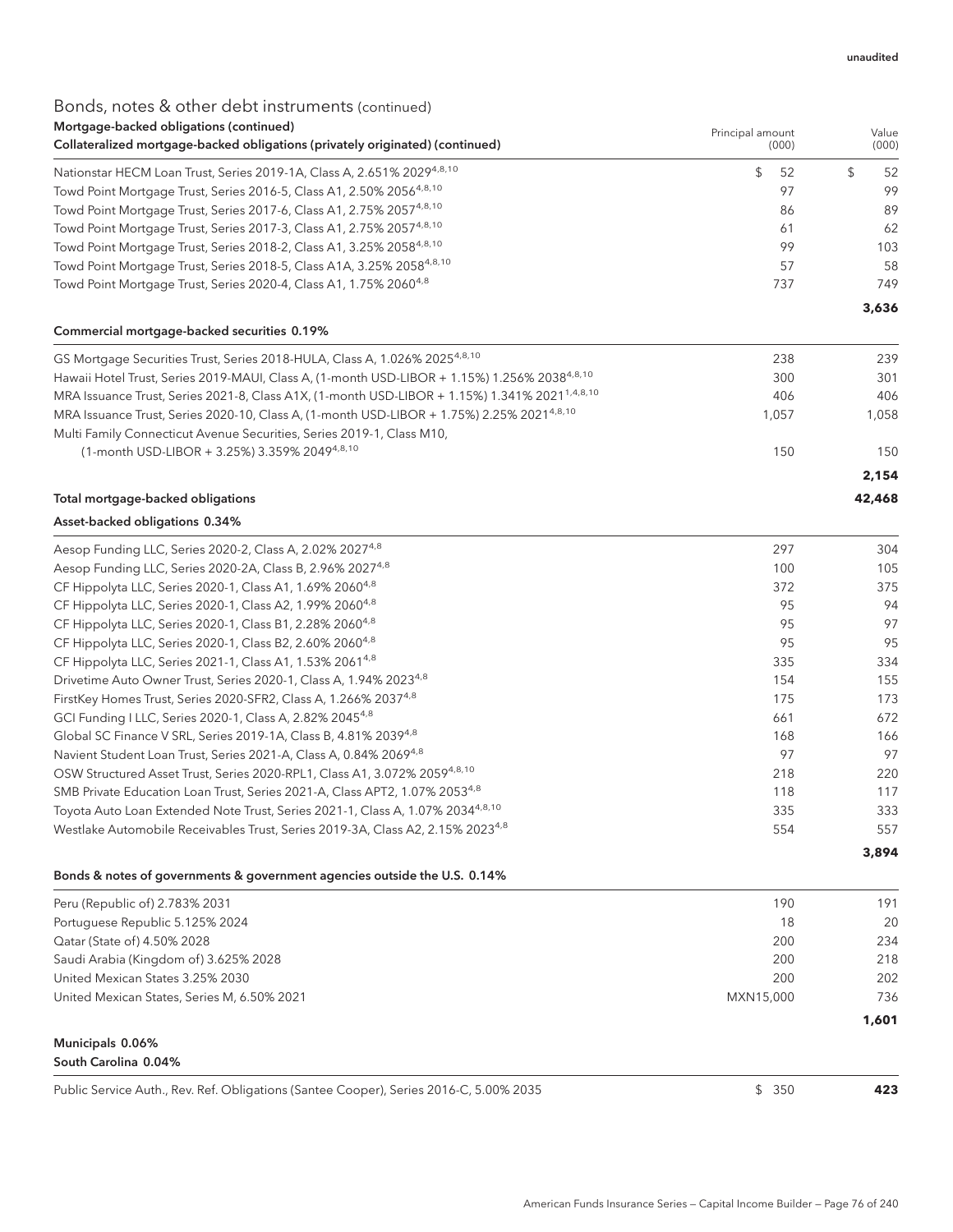### Bonds, notes & other debt instruments (continued) Municipals (continued)

| Municipals (continued)<br>Illinois 0.02%                                                    | Principal amount<br>(000) | Value<br>(000) |
|---------------------------------------------------------------------------------------------|---------------------------|----------------|
| G.O. Bonds, Pension Funding, Series 2003, 5.10% 2033                                        | \$<br>225                 | \$<br>254      |
| <b>Total municipals</b>                                                                     |                           | 677            |
| Total bonds, notes & other debt instruments (cost: \$198,601,000)                           |                           | 199,919        |
| Short-term securities 7.16%                                                                 |                           |                |
| Money market investments 6.05%                                                              | Shares                    |                |
| Capital Group Central Cash Fund 0.08% <sup>12,13</sup>                                      | 701,655                   | 70,172         |
| Money market investments purchased from securities lending collateral 1.11%                 |                           |                |
| Goldman Sachs Financial Square Government Fund, Institutional Shares 0.03% <sup>12,14</sup> | 10,361,972                | 10,362         |
| Capital Group Central Cash Fund 0.08% <sup>12,13,14</sup>                                   | 22,426                    | 2,530          |
|                                                                                             |                           | 12,892         |
| Total short-term securities (cost: \$83,064,000)                                            |                           | 83,064         |
| Total investment securities 101.70% (cost: \$991,056,000)                                   |                           | 1,179,458      |
| Other assets less liabilities (1.70)%                                                       |                           | (19, 731)      |
| <b>Net assets 100.00%</b>                                                                   |                           | \$1,159,727    |

#### Futures contracts

| Contracts                                | Type  | Number of<br>contracts | Expiration | Notional<br>amount <sup>15</sup><br>(000) | Value at<br>3/31/202116<br>(000) | Unrealized<br>(depreciation)<br>appreciation<br>at 3/31/2021<br>(000) |
|------------------------------------------|-------|------------------------|------------|-------------------------------------------|----------------------------------|-----------------------------------------------------------------------|
| 2 Year U.S. Treasury Note Futures        | Long  | 30                     | July 2021  | \$6,000                                   | \$6,622                          | \$<br>(4)                                                             |
| 5 Year U.S. Treasury Note Futures        | Long  | 179                    | July 2021  | 17.900                                    | 22,088                           | (209)                                                                 |
| 10 Year U.S. Treasury Note Futures       | Long  | 14                     | June 2021  | 1,400                                     | 1,833                            | (47)                                                                  |
| 10 Year Ultra U.S. Treasury Note Futures | Short | 46                     | June 2021  | (4,600)                                   | (6,609)                          | 235                                                                   |
| 20 Year U.S. Treasury Bond Futures       | Long  | 6                      | June 2021  | 600                                       | 928                              | (39)                                                                  |
| 30 Year Ultra U.S. Treasury Bond Futures | Long  | 42                     | June 2021  | 4.200                                     | 7.611                            | (347)                                                                 |
|                                          |       |                        |            |                                           |                                  | \$(411)                                                               |

### Forward currency contracts

|                    | Contract amount |                  |                    | Unrealized<br>appreciation |
|--------------------|-----------------|------------------|--------------------|----------------------------|
| Purchases<br>(000) | Sales<br>(000)  | Counterparty     | Settlement<br>date | at 3/31/2021<br>(000)      |
| MXN3,100           | USD145          | <b>HSBC Bank</b> | 4/9/2021           | \$6                        |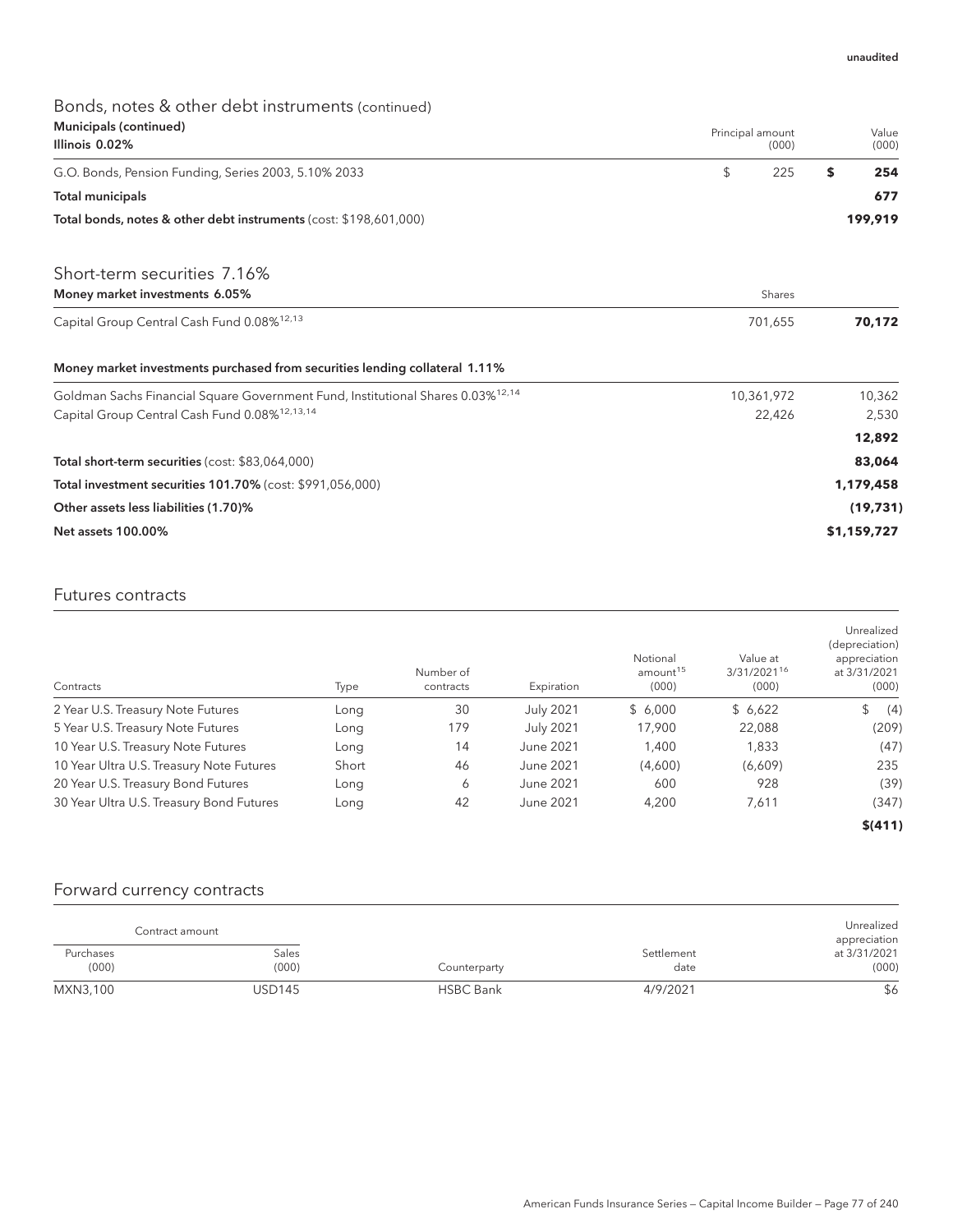### Swap contracts

#### Interest rate swaps

| Receive           | Pay      | Expiration<br>date | Notional<br>(000) | Value at<br>3/31/2021<br>(000) | Upfront<br>premium<br>paid<br>(000) | Unrealized<br>appreciation<br>at 3/31/2021<br>(000) |
|-------------------|----------|--------------------|-------------------|--------------------------------|-------------------------------------|-----------------------------------------------------|
| U.S. EFFR         | 0.11%    | 5/18/2024          | \$6,200           | \$44                           | $$-$                                | 44                                                  |
| 3-month USD-LIBOR | 0.337%   | 5/18/2025          | 21,500            | 432                            |                                     | 432                                                 |
| U.S. EFFR         | 0.10875% | 7/6/2025           | 2,600             | 62                             |                                     | 62                                                  |
| U.S. EFFR         | 0.105%   | 7/9/2025           | 1,300             | 31                             |                                     | 31                                                  |
| 3-month USD-LIBOR | 0.5935%  | 5/18/2030          | 7.200             | 694                            |                                     | 694                                                 |
| 3-month USD-LIBOR | 0.807%   | 5/18/2050          | 1,800             | 571                            |                                     | 571                                                 |
|                   |          |                    |                   |                                | $S-$                                | \$1,834                                             |

#### Credit default swaps

#### Centrally cleared credit default swaps on credit indices — sell protection

|                   |              |            |          |           | Upfront | Unrealized   |
|-------------------|--------------|------------|----------|-----------|---------|--------------|
|                   |              |            |          | Value at  | premium | appreciation |
| Receive/          |              | Expiration | Notional | 3/31/2021 | paid    | at 3/31/2021 |
| Payment frequency | Pav          | date       | (000)    | (000)     | (000)   | (000)        |
| 5.00%/Quarterly   | CDX.NA.HY.36 | 6/20/2026  | \$3,625  | \$323     | \$322   |              |

### Investments in affiliates<sup>13</sup>

|                                                                                       | Value of<br>affiliates at<br>1/1/2021<br>(000) | <b>Additions</b><br>(000) | Reductions<br>(000) | Net<br>realized<br>gain<br>(000) | Net<br>unrealized<br>depreciation<br>(000) | Value of<br>affiliates at<br>3/31/2021<br>(000) | Dividend<br>income<br>(000) |
|---------------------------------------------------------------------------------------|------------------------------------------------|---------------------------|---------------------|----------------------------------|--------------------------------------------|-------------------------------------------------|-----------------------------|
| Short-term securities 6.27%                                                           |                                                |                           |                     |                                  |                                            |                                                 |                             |
| Money market investments 6.05%<br>Capital Group Central Cash Fund 0.08% <sup>12</sup> | \$56,762                                       | \$73,567                  | \$60.157            | $S-8$                            | $S-8$                                      | \$70,172                                        | \$14                        |
| Money market investments purchased from securities lending<br>collateral 0.22%        |                                                |                           |                     |                                  |                                            |                                                 |                             |
| Capital Group Central Cash Fund 0.08% <sup>12,14</sup>                                |                                                | $-17$                     | $-17$               | $-17$                            | $-17$                                      | 2,530                                           | $-17$                       |
| Total short-term securities                                                           |                                                |                           |                     |                                  |                                            | 72,702                                          |                             |
| Total 6.27%                                                                           |                                                |                           |                     | $S-9$                            | $S-9$                                      | \$72,702                                        | \$14                        |

<sup>1</sup>Valued under fair value procedures adopted by authority of the board of trustees. The total value of all such securities was \$337,653,000, which represented 29.11% of the net assets of the fund. This amount includes \$337,247,000 related to certain securities trading outside the U.S. whose values were adjusted as a result of significant market movements following the close of local trading.

2 All or a portion of this security was on loan. The total value of all such securities was \$15,145,000, which represented 1.31% of the net assets of the fund. <sup>3</sup> Security did not produce income during the last 12 months.

4 Acquired in a transaction exempt from registration under Rule 144A of the Securities Act of 1933. May be resold in the U.S. in transactions exempt from registration, normally to qualified institutional buyers. The total value of all such securities was \$20,457,000, which represented 1.76% of the net assets of the fund.

5 All or a portion of this security was pledged as collateral. The total value of pledged collateral was \$1,879,000, which represented .16% of the net assets of the fund.

<sup>6</sup>Index-linked bond whose principal amount moves with a government price index.

<sup>7</sup>Step bond; coupon rate may change at a later date.

<sup>8</sup>Principal payments may be made periodically. Therefore, the effective maturity date may be earlier than the stated maturity date.

<sup>9</sup> Amount less than one thousand.

 $10$ Coupon rate may change periodically. Reference rate and spread are as of the most recent information available. Some coupon rates are determined by the issuer or agent based on current market conditions; therefore, the reference rate and spread are not available.

11Purchased on a TBA basis.

12Rate represents the seven-day yield at 3/31/2021.

 $13$ Part of the same group of investment companies as the fund as defined under the Investment Company Act of 1940.

<sup>14</sup>Security purchased with cash collateral from securities on loan.

<sup>15</sup>Notional amount is calculated based on the number of contracts and notional contract size.

<sup>16</sup>Value is calculated based on the notional amount and current market price.

<sup>17</sup>Information not shown for money market investments purchased with cash collateral from securities on loan.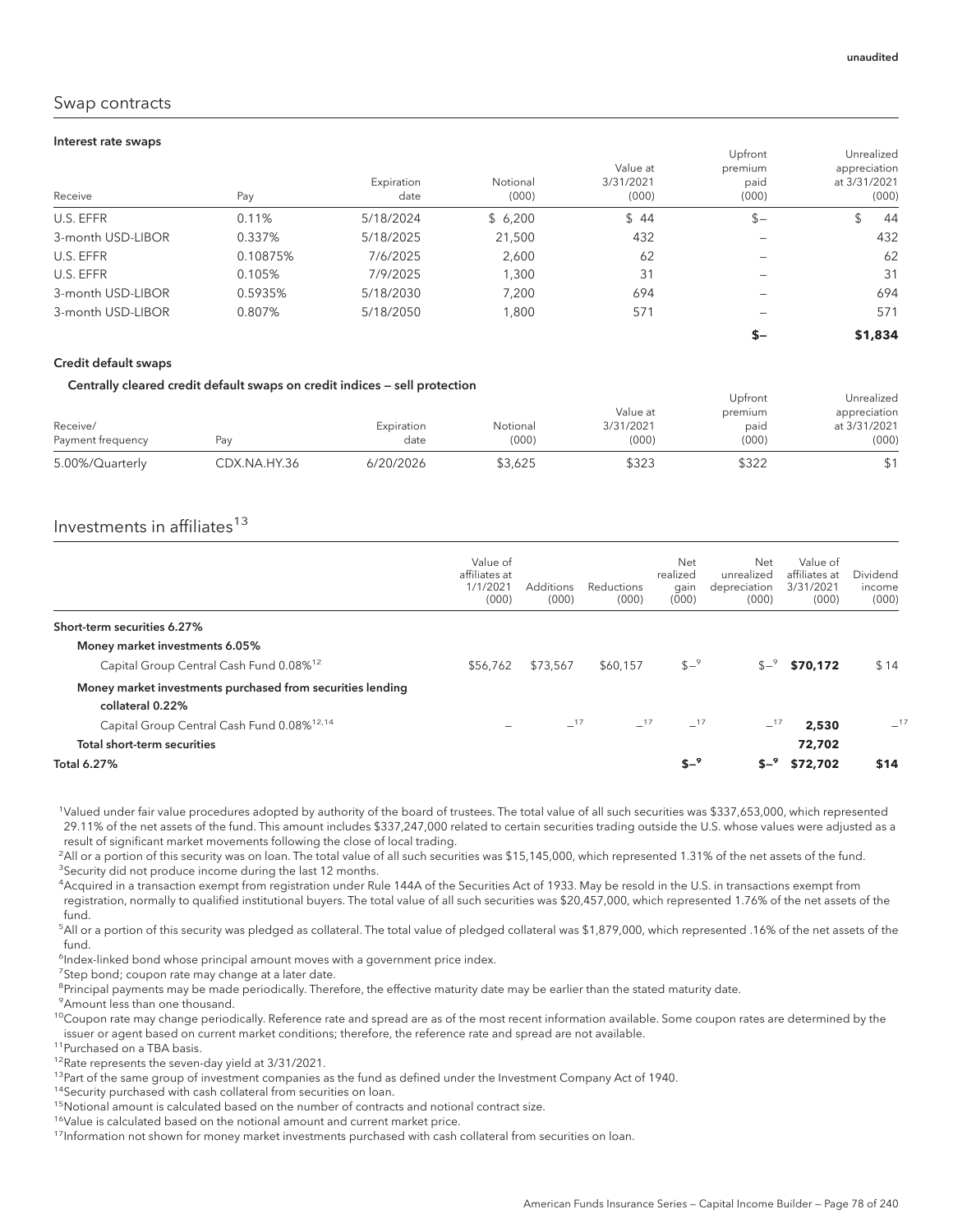#### Key to abbreviations and symbol

ADR = American Depositary Receipts Auth. = Authority CAD = Canadian dollars CDI = CREST Depository Interest EFFR = Effective Federal Funds Rate G.O. = General Obligation GBP = British pounds GDR = Global Depositary Receipts LIBOR = London Interbank Offered Rate MXN = Mexican pesos Ref. = Refunding Rev. = Revenue SOFR = Secured Overnight Financing Rate TBA = To-be-announced USD/\$ = U.S. dollars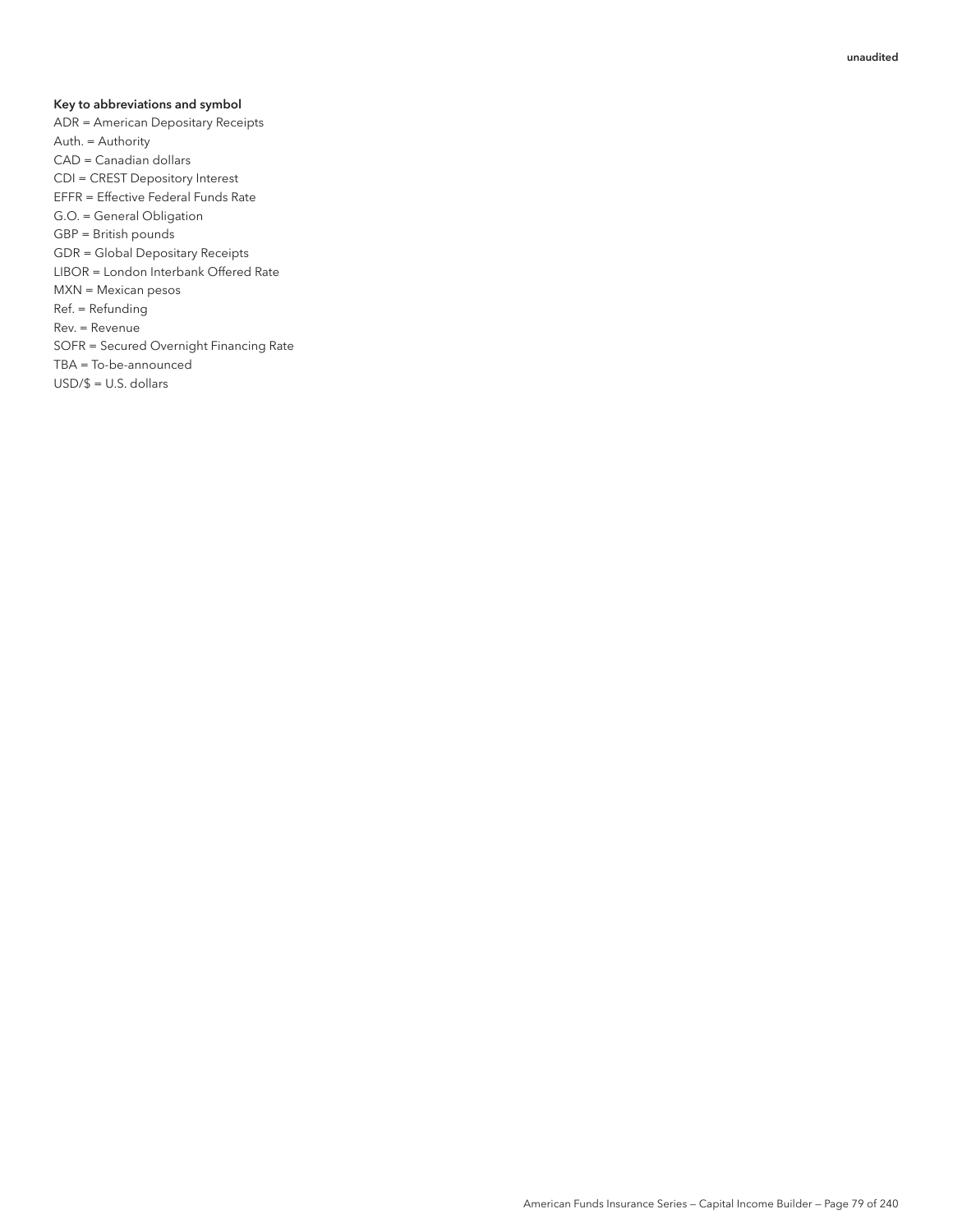#### Asset Allocation Fund

Investment portfolio March 31, 2021

#### unaudited

| Common stocks 67.93%                                          |            | Value       |
|---------------------------------------------------------------|------------|-------------|
| Information technology 16.29%                                 | Shares     | (000)       |
| Microsoft Corp.                                               | 4,564,561  | \$1,076,187 |
| Broadcom Inc.                                                 | 1,513,598  | 701,795     |
| Taiwan Semiconductor Manufacturing Company, Ltd. (ADR)        | 5,636,700  | 666,709     |
| ASML Holding NV (New York registered) (ADR)                   | 815,900    | 503,704     |
| MKS Instruments, Inc.                                         | 2,000,000  | 370,840     |
| Dell Technologies Inc., Class C <sup>1</sup>                  | 3,000,000  | 264,450     |
| FleetCor Technologies, Inc. <sup>1</sup>                      | 900,000    | 241,767     |
| Flex Ltd. $1$                                                 | 13,000,000 | 238,030     |
| VeriSign, Inc. <sup>1</sup>                                   | 1,100,000  | 218,636     |
| Mastercard Inc., Class A                                      | 510,000    | 181,586     |
| Visa Inc., Class A                                            | 700,200    | 148,253     |
| Intel Corp.                                                   | 1,250,000  | 80,000      |
| PayPal Holdings, Inc. <sup>1</sup>                            | 316,300    | 76,810      |
| RingCentral, Inc., Class A <sup>1</sup>                       | 221,100    | 65,861      |
| DocuSign, Inc. <sup>1</sup>                                   | 242,000    | 48,993      |
| Shopify Inc., Class A, subordinate voting shares <sup>1</sup> | 41,500     | 45,920      |
| Okta, Inc., Class $A^1$                                       | 174,680    | 38,505      |
| NVIDIA Corp.                                                  | 68,566     | 36,609      |
|                                                               |            | 5,004,655   |
| Financials 11.06%                                             |            |             |
| Chubb Ltd.                                                    | 2,200,000  | 347,534     |
| First Republic Bank                                           | 1,580,000  | 263,465     |
| Capital One Financial Corp.                                   | 2,000,000  | 254,460     |
| Bank of America Corp.                                         | 5,750,000  | 222,467     |
| JPMorgan Chase & Co.                                          | 1,400,000  | 213,122     |
| Synchrony Financial                                           | 5,000,000  | 203,300     |
| CME Group Inc., Class A                                       | 977,200    | 199,574     |
| Citigroup Inc.                                                | 2,250,000  | 163,687     |
| The Blackstone Group Inc.                                     | 2,190,950  | 163,291     |
| Sberbank of Russia PJSC (ADR) <sup>2</sup>                    | 9,788,000  | 150,849     |
| Apollo Global Management, Inc., Class A                       | 2,769,732  | 130,205     |
| Nasdaq, Inc.                                                  | 844,100    | 124,471     |
| Arch Capital Group Ltd. <sup>1</sup>                          | 3,234,000  | 124,089     |
| Truist Financial Corp.                                        | 1,966,000  | 114,657     |
| Toronto-Dominion Bank (CAD denominated)                       | 1,736,383  | 113,244     |
| MSCI Inc.                                                     | 225,200    | 94,422      |
| Intercontinental Exchange, Inc.                               | 840,000    | 93,811      |
| PNC Financial Services Group, Inc.                            | 500,000    | 87,705      |
| Kotak Mahindra Bank Ltd. <sup>1,2</sup>                       | 2,713,240  | 65,240      |

- RenaissanceRe Holdings Ltd. 357,000 57,209
- Ares Management Corp., Class A
- KKR & Co. Inc. 1,024,200 50,032
- BlackRock, Inc. 56,000 42,222
- S&P Global Inc. 102,000 35,993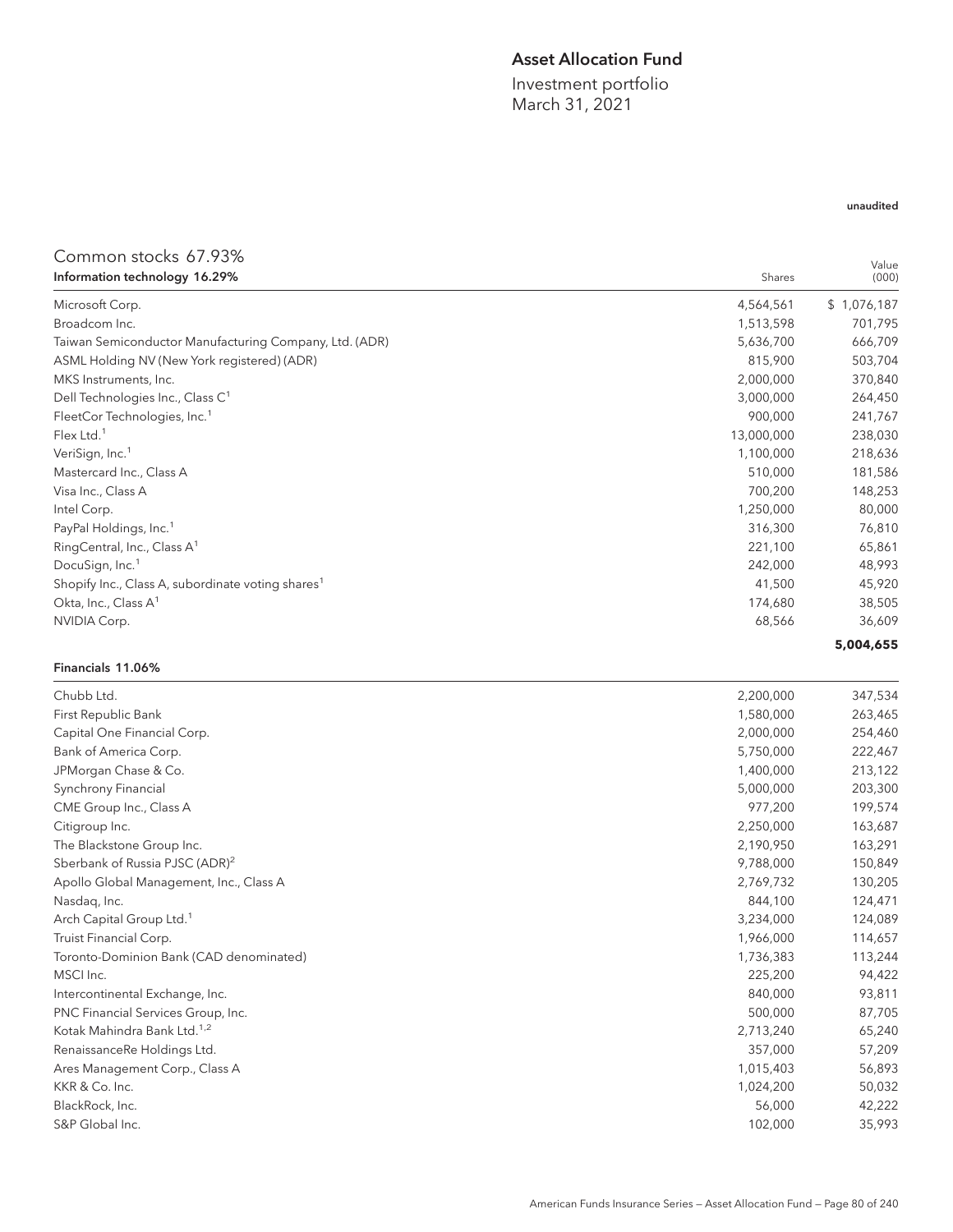| Common stocks (continued)<br>Financials (continued)                                       | Shares       | Value<br>(000) |
|-------------------------------------------------------------------------------------------|--------------|----------------|
|                                                                                           |              | \$             |
| Berkshire Hathaway Inc., Class A <sup>1</sup><br>Jonah Energy Parent LLC <sup>1,2,3</sup> | 61<br>32,117 | 23,528<br>482  |
|                                                                                           |              | 3,395,952      |
| Health care 9.92%                                                                         |              |                |
| Johnson & Johnson                                                                         | 3,300,000    | 542,355        |
| UnitedHealth Group Inc.                                                                   | 1,322,300    | 491,988        |
| Humana Inc.                                                                               | 865,000      | 362,651        |
| Cigna Corp.                                                                               | 1,275,000    | 308,219        |
| Thermo Fisher Scientific Inc.                                                             | 591,851      | 270,109        |
| Abbott Laboratories                                                                       | 2,000,000    | 239,680        |
| Vertex Pharmaceuticals Inc. <sup>1</sup>                                                  | 550,000      | 118,190        |
| Daiichi Sankyo Company, Ltd. <sup>2</sup>                                                 | 3,873,900    | 113,233        |
| Gilead Sciences, Inc.                                                                     | 1,600,000    | 103,408        |
| Regeneron Pharmaceuticals, Inc. <sup>1</sup>                                              | 150,000      | 70,971         |
| Zoetis Inc., Class A                                                                      | 434,700      | 68,457         |
| Merck & Co., Inc.                                                                         | 700,000      | 53,963         |
| IDEXX Laboratories, Inc. <sup>1</sup>                                                     | 94,102       | 46,045         |
| Eli Lilly and Company                                                                     | 241,969      | 45,205         |
| Cortexyme, Inc. <sup>1,4</sup>                                                            | 1,218,038    | 43,886         |
| Centene Corp. <sup>1</sup>                                                                | 562,770      | 35,967         |
| Allakos Inc. <sup>1</sup>                                                                 | 293,700      | 33,711         |
| Ultragenyx Pharmaceutical Inc. <sup>1</sup>                                               | 217,400      | 24,753         |
| AbCellera Biologics Inc. <sup>1,4</sup>                                                   | 625,100      | 21,228         |
| Viatris Inc. <sup>1</sup>                                                                 | 1,121,937    | 15,673         |
| NuCana PLC (ADR) <sup>1,5</sup>                                                           | 2,977,153    | 14,856         |
| Rotech Healthcare Inc. <sup>1,2,3,6</sup>                                                 | 184,138      | 14,455         |
| Pfizer Inc.                                                                               | 102,973      | 3,731          |
| Advanz Pharma Corp. Ltd. <sup>1,6</sup>                                                   | 175,310      | 2,980          |
| Advanz Pharma Corp. Ltd. <sup>1</sup>                                                     | 41,657       | 708            |
|                                                                                           |              | 3,046,422      |
| Consumer discretionary 7.52%                                                              |              |                |
| Amazon.com, Inc. <sup>1</sup>                                                             | 128,174      | 396,581        |
| Home Depot, Inc.                                                                          | 1,236,000    | 377,289        |
| Aramark                                                                                   | 8,500,000    | 321,130        |
| <b>General Motors Company</b>                                                             | 4,100,000    | 235,586        |
| LVMH Moët Hennessy-Louis Vuitton SE <sup>2</sup>                                          | 256,896      | 171,193        |
| Kontoor Brands, Inc. <sup>5</sup>                                                         | 3,500,000    | 169,855        |
| Hilton Worldwide Holdings Inc. <sup>1</sup>                                               | 1,256,949    | 151,990        |
| NVR, Inc. <sup>1</sup>                                                                    | 25,000       | 117,773        |
| Dollar General Corp.                                                                      | 487,187      | 98,714         |
| Darden Restaurants, Inc.                                                                  | 627,109      | 89,049         |
| VF Corp.                                                                                  | 900,000      | 71,928         |
| Restaurant Brands International Inc.                                                      | 595,000      | 38,675         |
| Booking Holdings Inc. <sup>1</sup>                                                        | 12,750       | 29,705         |
| XPeng Inc., Class A (ADR) <sup>1</sup>                                                    | 703,800      | 25,696         |
| Dr. Martens PLC <sup>1,2</sup>                                                            | 2,375,000    | 14,839         |
|                                                                                           |              | 2,310,003      |
| Consumer staples 5.70%                                                                    |              |                |

Philip Morris International Inc. 663,922 Nestlé SA $^2$  2,500,000  $278,638$ British American Tobacco PLC (ADR)<sup>4</sup> 2,919,700 3,919,700 3,919,700 151,849 British American Tobacco PLC<sup>2</sup> and the C<sub>2</sub> 1,060,000 40,544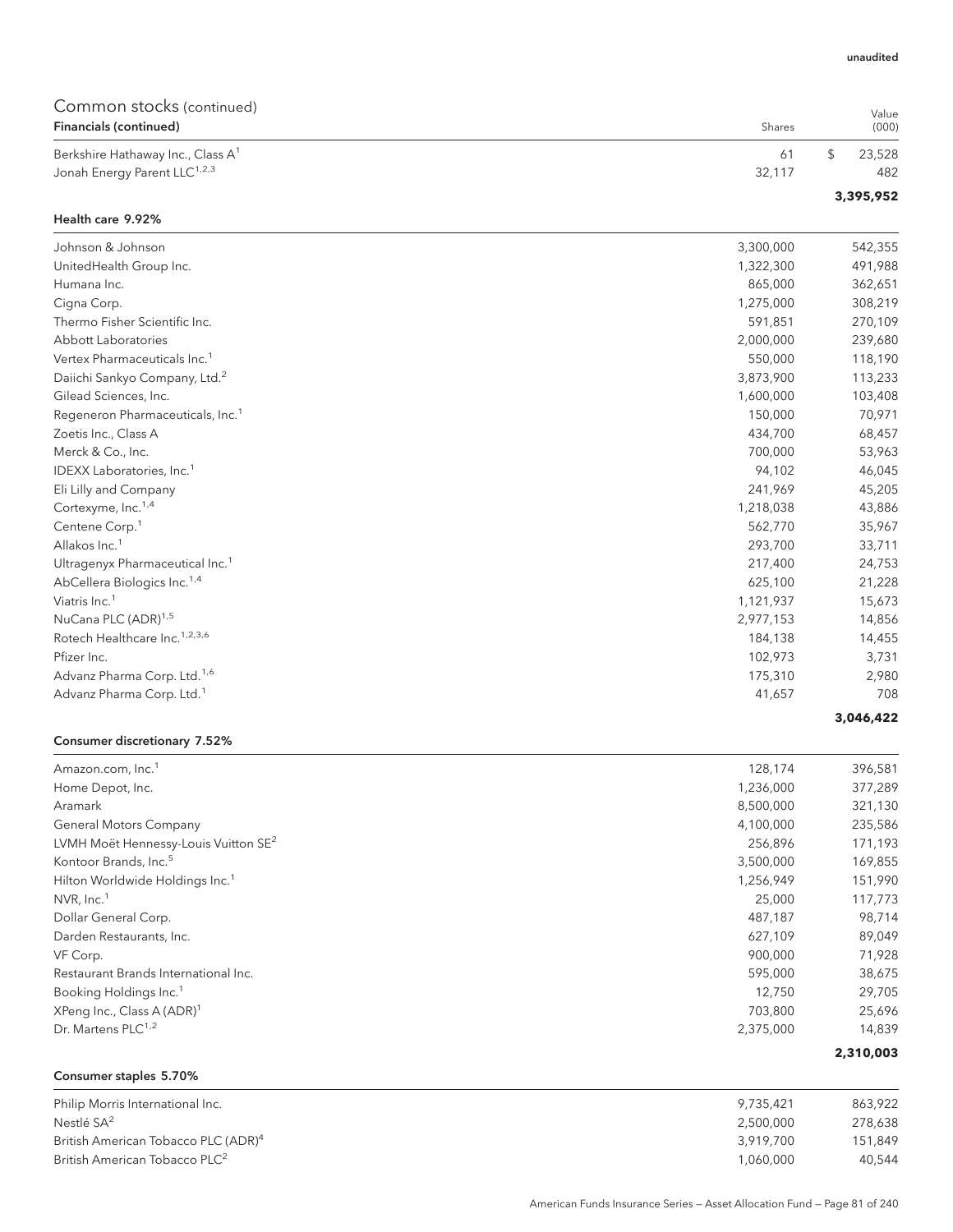| Common stocks (continued)                          |           | Value         |
|----------------------------------------------------|-----------|---------------|
| Consumer staples (continued)                       | Shares    | (000)         |
| Altria Group, Inc.                                 | 3,750,000 | 191,850<br>\$ |
| Archer Daniels Midland Company                     | 2,000,000 | 114,000       |
| Mondelez International, Inc.                       | 1,200,000 | 70,236        |
| Avenue Supermarts Ltd. <sup>1,2</sup>              | 970,539   | 38,008        |
| <b>Communication services 5.04%</b>                |           | 1,749,047     |
|                                                    |           |               |
| Charter Communications, Inc., Class A <sup>1</sup> | 754,600   | 465,603       |
| Facebook, Inc., Class A <sup>1</sup>               | 952,100   | 280,422       |
| Alphabet Inc., Class C <sup>1</sup>                | 131,200   | 271,404       |
| Comcast Corp., Class A                             | 4,878,910 | 263,998       |
| Netflix, Inc. <sup>1</sup>                         | 226,700   | 118,260       |
| Tencent Holdings Ltd. <sup>2</sup>                 | 965,000   | 76,078        |
| New York Times Co., Class A                        | 1,450,000 | 73,399        |
| Materials 3.82%                                    |           | 1,549,164     |
|                                                    |           |               |
| LyondellBasell Industries NV                       | 3,417,103 | 355,550       |
| Dow Inc.                                           | 4,800,000 | 306,912       |
| Franco-Nevada Corp.                                | 839,262   | 105,177       |
| Rio Tinto PLC <sup>2</sup>                         | 1,250,000 | 95,627        |
| Nucor Corp.                                        | 1,000,000 | 80,270        |
| Royal Gold, Inc.                                   | 695,000   | 74,796        |
| Allegheny Technologies Inc. <sup>1</sup>           | 2,589,437 | 54,534        |
| First Quantum Minerals Ltd.                        | 2,775,000 | 52,885        |
| Newmont Corp.                                      | 550,000   | 33,148        |
| Vale SA, ordinary nominative                       | 885,000   | 15,404        |
|                                                    |           | 1,174,303     |
| Industrials 3.74%                                  |           |               |
| Northrop Grumman Corp.                             | 768,400   | 248,685       |
| CSX Corp.                                          | 2,235,123 | 215,511       |
| Lockheed Martin Corp.                              | 473,000   | 174,773       |
| L3Harris Technologies, Inc.                        | 780,000   | 158,090       |
| Komatsu Ltd. <sup>2</sup>                          | 4,604,900 | 142,267       |
| Boeing Company <sup>1</sup>                        | 458,000   | 116,662       |
| Honeywell International Inc.                       | 152,000   | 32,995        |
| Waste Management, Inc.                             | 214,000   | 27,610        |
| Associated Materials Group Inc. <sup>1,2,3</sup>   | 1,588,250 | 12,102        |
| Cintas Corp.                                       | 34,000    | 11,605        |
| Axon Enterprise, Inc. <sup>1</sup>                 | 50,600    | 7,206         |
|                                                    |           | 1,147,506     |
| <b>Energy 2.27%</b>                                |           |               |

| Chevron Corp.                                      | 2,100,000 | 220,059 |
|----------------------------------------------------|-----------|---------|
| Pioneer Natural Resources Company                  | 800,000   | 127,056 |
| EOG Resources, Inc.                                | 1,352,400 | 98,090  |
| Suncor Energy Inc.                                 | 4,000,000 | 83,616  |
| Canadian Natural Resources, Ltd. (CAD denominated) | 2,695,000 | 83,314  |
| Rosneft Oil Company PJSC (GDR) <sup>2</sup>        | 3,636,613 | 27,472  |
| ConocoPhillips                                     | 335,000   | 17,745  |
| Chesapeake Energy Corp. <sup>1</sup>               | 382.649   | 16,603  |
| Chesapeake Energy Corp. <sup>1,2,7</sup>           | 1.970     | 75      |
| Euronav NV                                         | 750,000   | 6,863   |
| Scorpio Tankers Inc.                               | 345,000   | 6.369   |

unaudited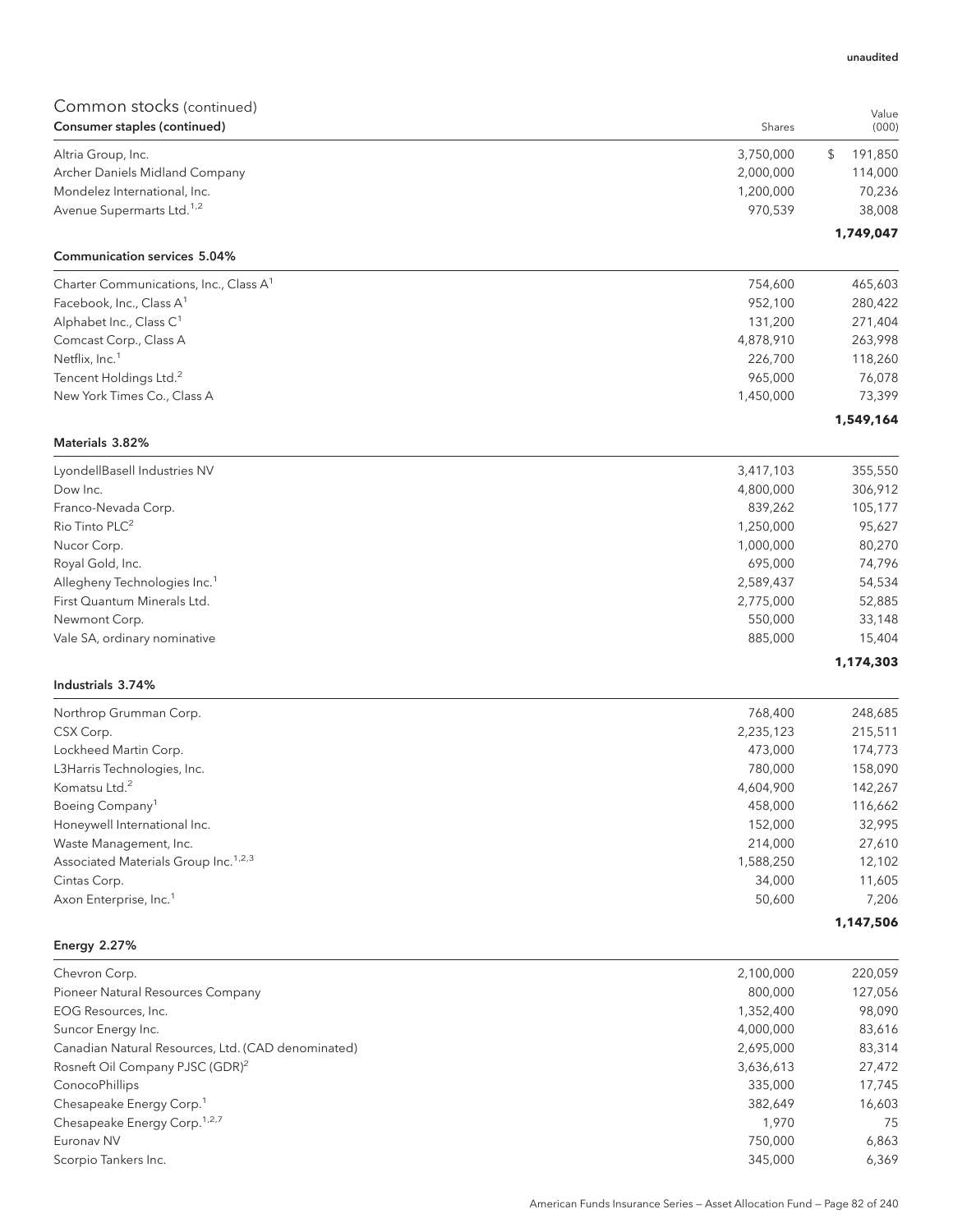| Common stocks (continued)                                                                 |            |                     |
|-------------------------------------------------------------------------------------------|------------|---------------------|
| Energy (continued)                                                                        | Shares     | Value<br>(000)      |
| Oasis Petroleum Inc.                                                                      | 79,058     | $\sqrt{2}$<br>4,695 |
| Extraction Oil & Gas, Inc. <sup>1</sup>                                                   | 78,142     | 2,809               |
| Extraction Oil & Gas, Inc. <sup>1,2,3,6,7</sup>                                           | 22,469     | 670                 |
| Weatherford International <sup>1</sup>                                                    | 228,038    | 2,905               |
| McDermott International, Ltd. <sup>1</sup>                                                | 40,219     | 32<br>698,373       |
| Real estate 1.69%                                                                         |            |                     |
| Crown Castle International Corp. REIT                                                     | 1,032,335  | 177,696             |
| VICI Properties Inc. REIT                                                                 | 5,165,000  | 145,860             |
| American Tower Corp. REIT                                                                 | 328,100    | 78,435              |
| Alexandria Real Estate Equities, Inc. REIT                                                | 399,000    | 65,556              |
| MGM Growth Properties LLC REIT, Class A                                                   | 1,560,000  | 50,887              |
| Utilities 0.88%                                                                           |            | 518,434             |
| Enel SpA <sup>2</sup>                                                                     | 24,000,000 | 239,796             |
| DTE Energy Company                                                                        | 226,000    | 30,090              |
|                                                                                           |            | 269,886             |
| Total common stocks (cost: \$11,835,678,000)                                              |            | 20,863,745          |
|                                                                                           |            |                     |
| Preferred securities 0.00%                                                                |            |                     |
| Industrials 0.00%                                                                         |            |                     |
| ACR III LSC Holdings LLC, Series B, preferred shares <sup>1,2,3,7</sup>                   | 450        | 317                 |
| Total preferred securities (cost: \$466,000)                                              |            | 317                 |
| Rights & warrants 0.00%                                                                   |            |                     |
| Energy 0.00%                                                                              |            |                     |
| Chesapeake Energy Corp., Class B, warrants, expire 2026 <sup>1</sup>                      | 27,037     | 534                 |
| Chesapeake Energy Corp., Class A, warrants, expire 2026 <sup>1</sup>                      | 20,823     | 362                 |
| Sable Permian Resources, LLC, Class A, warrants, expire 2024 <sup>1,2,3</sup>             | 4,392      |                     |
| Total rights & warrants (cost: \$2,716,000)                                               |            | 896                 |
| Convertible stocks 0.48%                                                                  |            |                     |
| Information technology 0.29%                                                              |            |                     |
| Broadcom Inc., Series A, cumulative convertible preferred shares, 8.00% 2022              | 60,000     | 88,469              |
| Financials 0.14%                                                                          |            |                     |
| 2020 Cash Mandatory Exchangeable Trust, convertible preferred shares, 5.25% 20237         | 37,778     | 42,582              |
| Health care 0.05%                                                                         |            |                     |
| Danaher Corp., Series B, cumulative convertible preferred shares, 5.00% 2023 <sup>4</sup> | 13,300     | 17,226              |
| Total convertible stocks (cost: \$109,737,000)                                            |            | 148,277             |

unaudited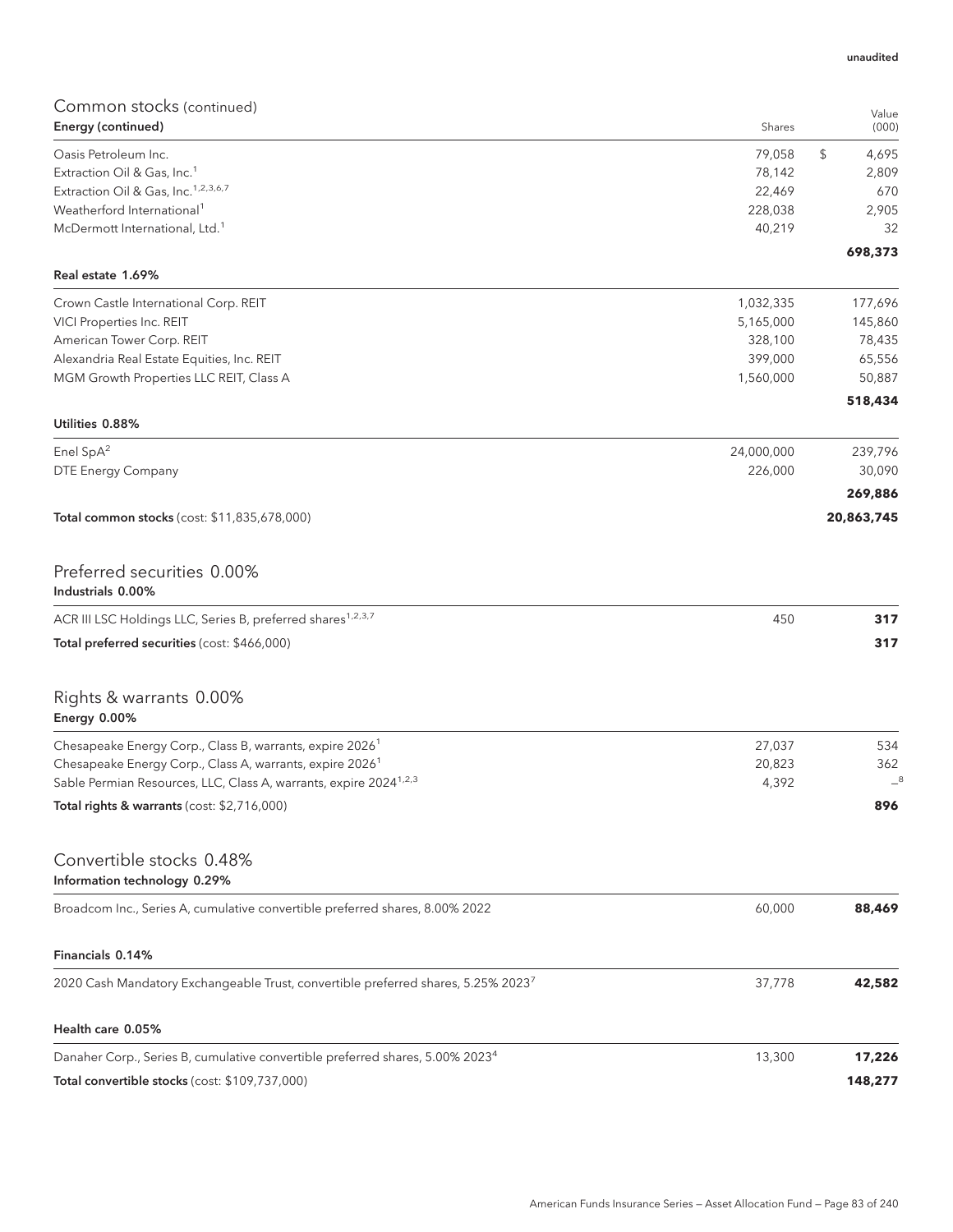### Bonds, notes & other debt instruments 27.02% Corporate bonds, notes & loans 11.75%

| Corporate bonds, notes & loans 11.75%<br>Financials 2.16%                                    | Principal amount<br>(000) | Value<br>(000) |
|----------------------------------------------------------------------------------------------|---------------------------|----------------|
| ACE INA Holdings Inc. 2.875% 2022                                                            | \$3,880                   | \$4,015        |
| ACE INA Holdings Inc. 3.35% 2026                                                             | 1,380                     | 1,505          |
| ACE INA Holdings Inc. 4.35% 2045                                                             | 800                       | 948            |
| Advisor Group Holdings, LLC 6.25% 2028 <sup>7</sup>                                          | 2,445                     | 2,564          |
| AG Merger Sub II, Inc. 10.75% 20277                                                          | 2,920                     | 3,276          |
| Allstate Corp. 3.85% 2049                                                                    | 950                       | 1,048          |
| Ally Financial Inc. 8.00% 2031                                                               | 3,000                     | 4,051          |
| American International Group, Inc. 2.50% 2025                                                | 15,800                    | 16,587         |
| American International Group, Inc. 4.20% 2028                                                | 565                       | 635            |
| American International Group, Inc. 3.40% 2030                                                | 4,540                     | 4,831          |
| American International Group, Inc. 4.375% 2050                                               | 1,770                     | 2,024          |
| AON Corp. 2.20% 2022                                                                         | 2,236                     | 2,297          |
| Bangkok Bank PCL 3.733% 2034                                                                 |                           |                |
| (5-year UST Yield Curve Rate T Note Constant Maturity $+1.90\%$ on $9/25/2029$ )             | 2,428                     | 2,449          |
| Bank of America Corp. 3.55% 2024 (3-month USD-LIBOR + 0.78% on 3/5/2023) <sup>9</sup>        | 6,000                     | 6,332          |
| Bank of America Corp. 1.197% 2026 (USD-SOFR + 1.01% on 10/24/2025) <sup>9</sup>              | 2,500                     | 2,469          |
| Bank of America Corp. 3.419% 2028 (3-month USD-LIBOR + 1.04% on 12/20/2027) <sup>9</sup>     | 4,511                     | 4,847          |
| Bank of America Corp. 1.898% 2031 (USD-SOFR + 1.53% on 7/23/2030) <sup>9</sup>               | 32,701                    | 30,743         |
| Bank of America Corp. 1.922% 2031 (USD-SOFR + 1.37% on 10/24/2030) <sup>9</sup>              | 3,700                     | 3,485          |
| Bank of America Corp. 2.651% 2032 (USD-SOFR + 1.22% on 3/11/2031) <sup>9</sup>               | 16,139                    | 16,194         |
| Bank of America Corp. 2.676% 2041 (USD-SOFR + 1.93% on 6/19/2040) <sup>9</sup>               | 750                       | 704            |
| Bank of Nova Scotia 1.625% 2023                                                              | 5,000                     | 5,128          |
| Bank of Nova Scotia 1.05% 2026                                                               | 10,475                    | 10,316         |
| BB&T Corp. 2.625% 2022                                                                       | 2,500                     | 2,542          |
| BB&T Corp. 2.75% 2022                                                                        | 762                       | 779            |
| Berkshire Hathaway Finance Corp. 4.20% 2048                                                  | 6,570                     | 7,594          |
| Berkshire Hathaway Finance Corp. 4.25% 2049                                                  | 1,125                     | 1,306          |
| Berkshire Hathaway Inc. 2.75% 2023                                                           | 1,615                     | 1,688          |
| Berkshire Hathaway Inc. 3.125% 2026                                                          | 500                       | 545            |
| BNP Paribas 3.375% 2025 <sup>7</sup>                                                         | 3,225                     | 3,466          |
| Citigroup Inc. 2.312% 2022 (USD-SOFR + 0.867% on 11/4/2021) <sup>9</sup>                     | 5,000                     | 5,054          |
| Citigroup Inc. 2.976% 2030 (USD-SOFR + 1.422% on 11/5/2029) <sup>9</sup>                     | 3,254                     | 3,368          |
| Citigroup Inc. 2.572% 2031 (USD-SOFR + 2.107% on 6/3/2030) <sup>9</sup>                      | 4,275                     | 4,275          |
| CME Group Inc. 3.75% 2028                                                                    | 3,425                     | 3,812          |
| Commonwealth Bank of Australia 3.35% 2024                                                    | 1,225                     | 1,330          |
| Commonwealth Bank of Australia 3.35% 20247                                                   | 1,000                     | 1,085          |
| Commonwealth Bank of Australia 2.688% 2031                                                   | 7,575                     | 7,365          |
| Compass Diversified Holdings 5.25% 20297                                                     | 640                       | 672            |
| Crédit Agricole SA 4.375% 2025 <sup>7</sup>                                                  | 850                       | 935            |
| Crédit Agricole SA 1.247% 2027 (USD-SOFR + 0.892% on 1/26/2026) <sup>7,9</sup>               | 1,575                     | 1,541          |
| Credit Suisse AG (New York Branch) 2.95% 2025                                                | 2,700                     | 2,864          |
| Credit Suisse Group AG 3.80% 2023                                                            | 1,625                     | 1,725          |
| Credit Suisse Group AG 3.869% 2029 (3-month USD-LIBOR + 1.41% on 1/12/2028) <sup>7,9</sup>   | 800                       | 859            |
| Credit Suisse Group AG 4.194% 2031 (USD-SOFR + 3.73% on 4/1/2030) <sup>7,9</sup>             | 11,625                    | 12,660         |
| Danske Bank AS 2.70% 2022 <sup>7</sup>                                                       | 1,000                     | 1,021          |
| Deutsche Bank AG 2.129% 2026 (USD-SOFR + 1.87% on 11/24/2025) <sup>9</sup>                   | 6,554                     | 6,575          |
| Deutsche Bank AG 3.547% 2031 (USD-SOFR + 3.043% on 9/18/2030) <sup>9</sup>                   | 3,650                     | 3,773          |
| DNB Bank ASA 2.375% 2021 <sup>7</sup>                                                        | 2,000                     | 2,007          |
| FS Energy and Power Fund 7.50% 2023 <sup>7</sup>                                             | 2,995                     | 3,018          |
| Goldman Sachs Group, Inc. 0.855% 2026 (USD-SOFR + 0.609% on 2/12/2025) <sup>9</sup>          | 1,175                     | 1,156          |
| Goldman Sachs Group, Inc. 1.093% 2026 (USD-SOFR + 0.789% on 12/9/2025) <sup>9</sup>          | 7,510                     | 7,362          |
| Goldman Sachs Group, Inc. 1.431% 2027 (USD-SOFR + 0.795% on 3/9/2026) <sup>9</sup>           | 5,649                     | 5,601          |
| Goldman Sachs Group, Inc. 3.814% 2029 (3-month USD-LIBOR + 1.158% on 4/23/2028) <sup>9</sup> | 390                       | 428            |
| Goldman Sachs Group, Inc. 2.60% 2030                                                         | 7,000                     | 7,091          |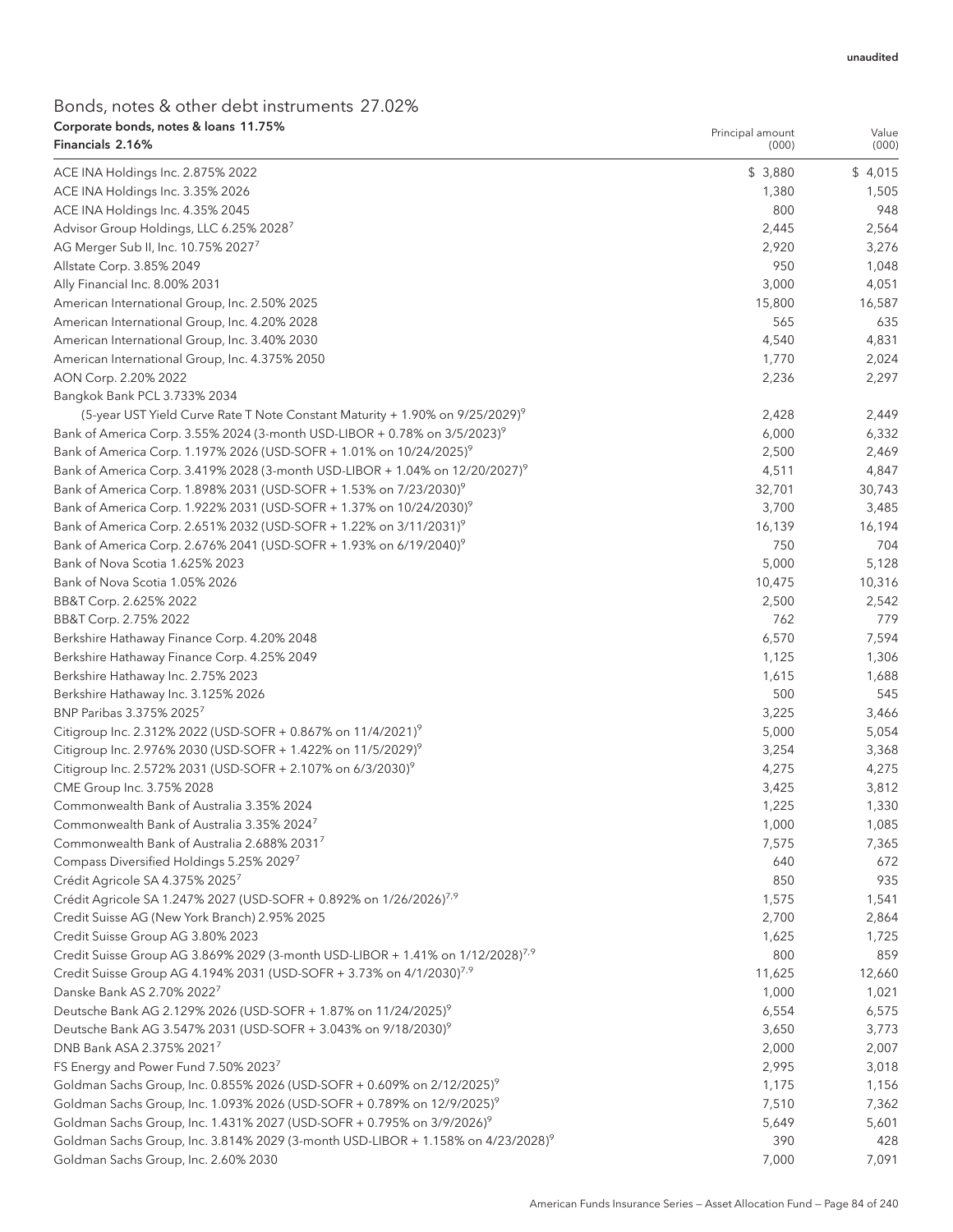| Corporate bonds, notes & Ioans (continued)<br>Financials (continued)                       | Principal amount<br>(000) | Value<br>(000) |
|--------------------------------------------------------------------------------------------|---------------------------|----------------|
| Goldman Sachs Group, Inc. 1.992% 2032 (USD-SOFR + 1.09% on 1/27/2031) <sup>9</sup>         | \$1,319                   | \$1,253        |
| Groupe BPCE SA 2.75% 2023 <sup>7</sup>                                                     | 600                       | 624            |
| Groupe BPCE SA 5.70% 20237                                                                 | 3,460                     | 3,868          |
| Groupe BPCE SA 5.15% 20247                                                                 | 2,500                     | 2,800          |
| Groupe BPCE SA 1.00% 2026 <sup>7</sup>                                                     | 6,100                     | 5,957          |
| Groupe BPCE SA 1.652% 2026 (USD-SOFR + 1.52% on 10/6/2025) <sup>7,9</sup>                  | 6,375                     | 6,367          |
| Groupe BPCE SA 2.277% 2032 (USD-SOFR + 1.312% on 1/20/2031) <sup>7,9</sup>                 | 3,375                     | 3,267          |
| Hartford Financial Services Group, Inc. 3.60% 2049                                         | 1,000                     | 1,041          |
| HSBC Holdings PLC 3.262% 2023 (3-month USD-LIBOR + 1.055% on 3/13/2022) <sup>9</sup>       | 1,500                     | 1,538          |
| HSBC Holdings PLC 4.25% 2024                                                               | 3,000                     | 3,267          |
| HSBC Holdings PLC 2.633% 2025 (3-month USD-LIBOR + 1.14% on 11/7/2024) <sup>9</sup>        | 625                       | 654            |
| HSBC Holdings PLC 2.099% 2026 (USD-SOFR + 1.929% on 6/4/2025) <sup>9</sup>                 | 6,000                     | 6,107          |
| HSBC Holdings PLC 4.583% 2029 (3-month USD-LIBOR + 1.535% on 6/19/2028) <sup>9</sup>       | 4,675                     | 5,259          |
| HSBC Holdings PLC 3.973% 2030 (3-month USD-LIBOR + 1.61% on 5/22/2029) <sup>9</sup>        | 9,675                     | 10,480         |
| Icahn Enterprises Finance Corp. 6.25% 2022                                                 | 2,143                     | 2,148          |
| Icahn Enterprises Finance Corp. 5.25% 2027                                                 | 1,185                     | 1,226          |
| Icahn Enterprises Finance Corp. 4.375% 20297                                               | 2,200                     | 2,153          |
| Intercontinental Exchange, Inc. 2.65% 2040                                                 | 7,425                     | 6,889          |
| Intercontinental Exchange, Inc. 3.00% 2060                                                 | 2,380                     | 2,122          |
| Intesa Sanpaolo SpA 3.375% 20237                                                           | 750                       | 782            |
|                                                                                            | 750                       | 799            |
| Intesa Sanpaolo SpA 3.25% 20247                                                            |                           |                |
| Intesa Sanpaolo SpA 5.017% 20247                                                           | 1,730<br>300              | 1,891<br>325   |
| Intesa Sanpaolo SpA 3.875% 20277                                                           |                           |                |
| JPMorgan Chase & Co. 3.559% 2024 (3-month USD-LIBOR + 0.73% on 4/23/2023) <sup>9</sup>     | 4,725                     | 5,009          |
| JPMorgan Chase & Co. 0.563% 2025 (USD-SOFR + 0.375% on 2/16/2024) <sup>9</sup>             | 700                       | 695            |
| JPMorgan Chase & Co. 1.04% 2027 (USD-SOFR + 0.695% on 2/4/2026) <sup>9</sup>               | 16,491                    | 16,092         |
| JPMorgan Chase & Co. 2.522% 2031 (USD-SOFR + 2.04% on 4/22/2030) <sup>9</sup>              | 3,385                     | 3,381          |
| JPMorgan Chase & Co. 2.525% 2041 (USD-SOFR + 1.51% on 11/19/2040) <sup>9</sup>             | 1,790                     | 1,643          |
| JPMorgan Chase & Co. 3.109% 2051 (USD-SOFR + 3.109% on 4/22/2050) <sup>9</sup>             | 3,236                     | 3,175          |
| JPMorgan Chase & Co., Series Z, junior subordinated,                                       |                           |                |
| 4.005% (3-month USD-LIBOR + 3.80% on 8/2/2021) <sup>9</sup>                                | 500                       | 501            |
| Kasikornbank PC HK 3.343% 2031                                                             |                           |                |
| (5-year UST Yield Curve Rate T Note Constant Maturity + 1.70% on 10/2/2026) <sup>9</sup>   | 1,222                     | 1,250          |
| Ladder Capital Corp. 5.25% 2022 <sup>7</sup>                                               | 475                       | 479            |
| Ladder Capital Corp. 4.25% 20277                                                           | 3,757                     | 3,710          |
| Lloyds Banking Group PLC 2.907% 2023 (3-month USD-LIBOR + 0.81% on 11/7/2022) <sup>9</sup> | 750                       | 777            |
| Lloyds Banking Group PLC 4.05% 2023                                                        | 2,000                     | 2,159          |
| Lloyds Banking Group PLC 3.87% 2025                                                        |                           |                |
| (1-year UST Yield Curve Rate T Note Constant Maturity + 3.50% on 7/9/2024) <sup>9</sup>    | 6,340                     | 6,905          |
| Lloyds Banking Group PLC 4.45% 2025                                                        | 800                       | 895            |
| Lloyds Banking Group PLC 4.375% 2028                                                       | 2,150                     | 2,415          |
| LPL Financial Holdings Inc. 4.625% 20277                                                   | 2,200                     | 2,289          |
| Marsh & McLennan Companies, Inc. 3.875% 2024                                               | 820                       | 896            |
| Marsh & McLennan Companies, Inc. 4.375% 2029                                               | 1,705                     | 1,957          |
| Marsh & McLennan Companies, Inc. 4.90% 2049                                                | 1,539                     | 1,970          |
| MetLife, Inc. 4.55% 2030                                                                   | 3,770                     | 4,401          |
| Metropolitan Life Global Funding I 1.95% 20217                                             | 1,250                     | 1,258          |
| Metropolitan Life Global Funding I 1.95% 20237                                             | 7,800                     | 8,013          |
| Metropolitan Life Global Funding I 0.95% 20257                                             | 18,767                    | 18,575         |
| MGIC Investment Corp. 5.25% 2028                                                           | 1,175                     | 1,223          |
| Mitsubishi UFJ Financial Group, Inc. 2.623% 2022                                           | 1,610                     | 1,655          |
| Mitsubishi UFJ Financial Group, Inc. 2.801% 2024                                           | 1,610                     | 1,708          |
| Mitsubishi UFJ Financial Group, Inc. 3.195% 2029                                           | 5,000                     | 5,255          |
| Morgan Stanley 2.50% 2021                                                                  | 3,000                     | 3,003          |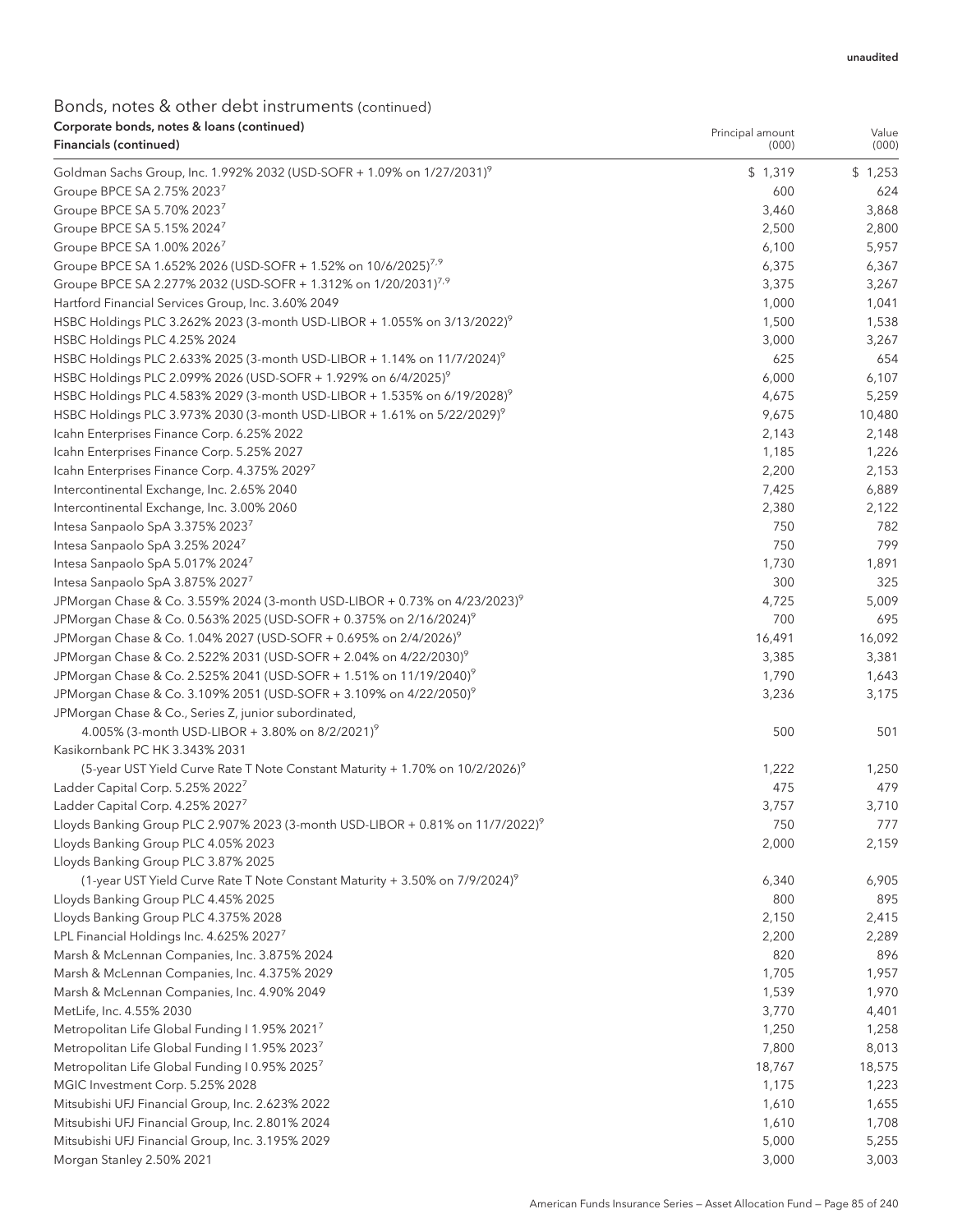Principal amount

| Financials (continued)                                                                     | (000)   | (000)   |
|--------------------------------------------------------------------------------------------|---------|---------|
| Morgan Stanley 3.70% 2024                                                                  | \$2,410 | \$2,640 |
| Morgan Stanley 3.737% 2024 (3-month USD-LIBOR + 0.847% on 4/24/2023) <sup>9</sup>          | 300     | 319     |
| Morgan Stanley 0.985% 2026 (USD-SOFR + 0.72% on 12/10/2025) <sup>9</sup>                   | 17,545  | 17,133  |
| Morgan Stanley 3.125% 2026                                                                 | 325     | 350     |
| Morgan Stanley 2.699% 2031 (USD-SOFR + 1.143% on 1/22/2030) <sup>9</sup>                   | 2,000   | 2,037   |
| Morgan Stanley 1.794% 2032 (USD-SOFR + 1.034% on 2/13/2031) <sup>9</sup>                   | 3,000   | 2,803   |
| Morgan Stanley 1.928% 2032 (USD-SOFR + 1.02% on 4/28/2031) <sup>9</sup>                    | 6,699   | 6,334   |
| Navient Corp. 6.50% 2022                                                                   | 2,550   | 2,681   |
| Navient Corp. 5.50% 2023                                                                   | 10,165  | 10,578  |
| Navient Corp. 7.25% 2023                                                                   | 725     | 786     |
| Navient Corp. 5.875% 2024                                                                  | 1,005   | 1,058   |
| Navient Corp. 6.125% 2024                                                                  | 8,030   | 8,527   |
| New York Life Global Funding 1.70% 2021'                                                   | 1,125   | 1,132   |
| New York Life Global Funding 2.30% 2022 <sup>7</sup>                                       | 250     | 256     |
| New York Life Global Funding 0.95% 2025 <sup>7</sup>                                       | 8,537   | 8,467   |
| New York Life Global Funding 0.85% 2026 <sup>7</sup>                                       | 2,230   | 2,181   |
| New York Life Global Funding 2.35% 2026 <sup>7</sup>                                       | 890     | 929     |
| New York Life Global Funding 1.20% 2030 <sup>7</sup>                                       | 3,528   | 3,200   |
| Northwestern Mutual Global Funding 0.80% 2026 <sup>7</sup>                                 | 3,747   | 3,665   |
| Owl Rock Capital Corp. 4.625% 20247                                                        | 2,305   | 2,407   |
| Owl Rock Capital Corp. 3.75% 2025                                                          | 2,874   | 2,983   |
| Owl Rock Capital Corp. 4.00% 2025                                                          | 102     | 107     |
| Owl Rock Capital Corp. 3.375% 2026                                                         | 1,290   | 1,308   |
| PNC Bank 2.55% 2021                                                                        | 4,000   | 4,057   |
| PNC Financial Services Group, Inc. 2.854% 2022 <sup>9</sup>                                | 1,445   | 1,501   |
| PNC Financial Services Group, Inc. 3.90% 2024                                              | 2,000   | 2,184   |
| Power Financial Corp. Ltd. 5.25% 2028                                                      | 383     | 428     |
| Power Financial Corp. Ltd. 6.15% 2028                                                      | 350     | 413     |
| Power Financial Corp. Ltd. 4.50% 2029                                                      | 554     | 589     |
| Power Financial Corp. Ltd. 3.95% 2030                                                      | 1,213   | 1,244   |
| Progressive Corp. 3.20% 2030                                                               | 1,380   | 1,484   |
| Prudential Financial, Inc. 3.878% 2028                                                     | 500     | 564     |
| Prudential Financial, Inc. 4.35% 2050                                                      | 7,000   | 8,116   |
| Quicken Loans, LLC 3.625% 20297                                                            | 1,505   | 1,451   |
| Rabobank Nederland 2.75% 2022                                                              | 2,250   | 2,294   |
| Rabobank Nederland 4.375% 2025                                                             | 4,500   | 4,987   |
| Royal Bank of Canada 3.20% 2021                                                            | 12,000  | 12,026  |
| Royal Bank of Canada 1.15% 2025                                                            | 11,711  | 11,710  |
| Royal Bank of Canada 0.875% 2026                                                           | 18,000  | 17,683  |
| Skandinaviska Enskilda Banken AB 1.875% 2021                                               | 1,675   | 1,687   |
| Skandinaviska Enskilda Banken AB 2.80% 2022                                                | 700     | 716     |
| Springleaf Finance Corp. 6.125% 2024                                                       | 4,550   | 4,920   |
| Starwood Property Trust, Inc. 5.00% 2021                                                   | 6,625   | 6,729   |
| Starwood Property Trust, Inc. 5.50% 2023 <sup>7</sup>                                      | 1,160   | 1,214   |
| Swiss Re Finance (Luxembourg) SA 5.00% 2049                                                |         |         |
| (5-year UST Yield Curve Rate T Note Constant Maturity + 3.582% on 4/2/2029) <sup>7,9</sup> | 2,800   | 3,181   |
| Toronto-Dominion Bank 2.65% 2024                                                           | 625     | 663     |
| Toronto-Dominion Bank 0.75% 2025                                                           | 5,375   | 5,269   |
| Toronto-Dominion Bank 1.15% 2025                                                           | 12,000  | 12,015  |
| Travelers Companies, Inc. 4.00% 2047                                                       | 860     | 981     |
| Travelers Companies, Inc. 4.10% 2049                                                       | 910     | 1,067   |
| Travelers Companies, Inc. 2.55% 2050                                                       | 172     | 154     |
| Travelport Finance Luxembourg SARL, Term Loan,                                             |         |         |
| (3-month USD-LIBOR + 8.00%) 9.00% 2025 (72.22% PIK) <sup>10,11,12</sup>                    | 24      | 25      |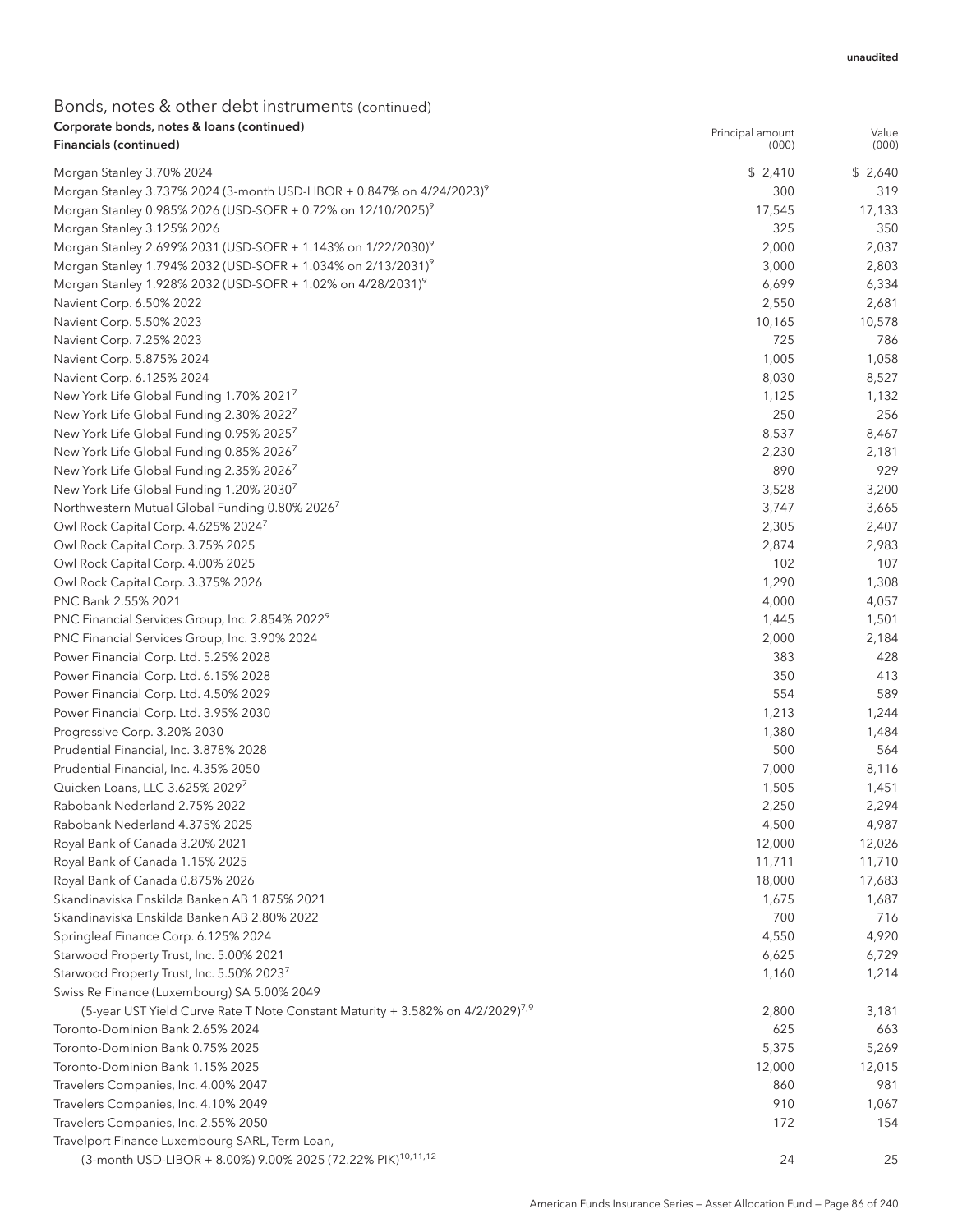Principal amount

# Bonds, notes & other debt instruments (continued) Corporate bonds, notes & loans (continued)

| Financials (continued)                                                                      | (000)   | (000)       |
|---------------------------------------------------------------------------------------------|---------|-------------|
| U.S. Bancorp 2.625% 2022                                                                    | \$1,805 | \$<br>1,837 |
| U.S. Bancorp 2.40% 2024                                                                     | 2,000   | 2,109       |
| U.S. Bancorp 3.70% 2024                                                                     | 5,000   | 5,429       |
| U.S. Bancorp 2.375% 2026                                                                    | 4.000   | 4,176       |
| UBS Group AG 4.125% 2025 <sup>7</sup>                                                       | 2,750   | 3,055       |
| UBS Group AG 1.364% 2027                                                                    |         |             |
| (5-year UST Yield Curve Rate T Note Constant Maturity + 1.08% on 1/30/2026) <sup>7,9</sup>  | 2,925   | 2,884       |
| UniCredit SpA 3.75% 2022 <sup>7</sup>                                                       | 5,725   | 5,895       |
| UniCredit SpA 6.572% 2022 <sup>7</sup>                                                      | 475     | 495         |
| UniCredit SpA 4.625% 20277                                                                  | 625     | 704         |
| Wells Fargo & Company 2.406% 2025 (3-month USD-LIBOR + 0.825% on 10/30/2024) <sup>9</sup>   | 10,000  | 10,451      |
| Wells Fargo & Company 2.164% 2026 (3-month USD-LIBOR + 0.75% on 2/11/2025) <sup>9</sup>     | 8,000   | 8,257       |
| Wells Fargo & Company 3.196% 2027 (3-month USD-LIBOR + 1.17% on 6/17/2026) <sup>9</sup>     | 1,988   | 2,132       |
| Wells Fargo & Co. 3.584% 2028 (3-month USD-LIBOR + 1.31% on 5/22/2027) <sup>9</sup>         | 217     | 237         |
| Wells Fargo & Company 2.879% 2030 (3-month USD-LIBOR + 1.17% on 10/30/2029) <sup>9</sup>    | 6,556   | 6,759       |
| Wells Fargo & Company 2.572% 2031 (3-month USD-LIBOR + 1.00% on 2/11/2030) <sup>9</sup>     | 2,416   | 2,431       |
| Westpac Banking Corp. 2.75% 2023                                                            | 1.750   | 1,825       |
| Westpac Banking Corp. 2.894% 2030                                                           |         |             |
| (5-year UST Yield Curve Rate T Note Constant Maturity + 1.35% on $2/4/2025$ ) <sup>9</sup>  | 8,500   | 8,766       |
| Westpac Banking Corp. 2.668% 2035                                                           |         |             |
| (5-year UST Yield Curve Rate T Note Constant Maturity $+1.75\%$ on 11/15/2030) <sup>9</sup> | 3,325   | 3,159       |
| Westpac Banking Corp. 2.963% 2040                                                           | 1,500   | 1,397       |
|                                                                                             |         | 665,282     |

#### Utilities 1.51%

| AEP Transmission Co. LLC 3.75% 2047                      | 2,390 | 2,549 |
|----------------------------------------------------------|-------|-------|
| AEP Transmission Co. LLC 4.25% 2048                      | 1,279 | 1,477 |
| AEP Transmission Co. LLC 3.15% 2049                      | 328   | 321   |
| AEP Transmission Co. LLC 3.65% 2050                      | 494   | 526   |
| Ameren Corp. 2.50% 2024                                  | 969   | 1,020 |
| Ameren Corp. 3.50% 2031                                  | 4,829 | 5,133 |
| Ameren Corp. 4.50% 2049                                  | 425   | 513   |
| American Electric Power Company, Inc. 2.95% 2022         | 3,020 | 3,123 |
| American Electric Power Company, Inc. 1.00% 2025         | 625   | 613   |
| Atlantic City Electric Co. 2.30% 2031                    | 1,200 | 1,187 |
| Calpine Corp. 3.75% 20317                                | 1,300 | 1,241 |
| Centerpoint Energy, Inc. 2.50% 2022                      | 900   | 925   |
| CenterPoint Energy, Inc. 3.85% 2024                      | 1,638 | 1,776 |
| CenterPoint Energy, Inc. 2.95% 2030                      | 50    | 51    |
| CenterPoint Energy, Inc. 3.70% 2049                      | 2,775 | 2,757 |
| CenterPoint Energy, Inc. 2.90% 2050                      | 350   | 328   |
| CMS Energy Corp. 3.00% 2026                              | 1,004 | 1,067 |
| CMS Energy Corp. 3.45% 2027                              | 1,850 | 2,036 |
| Comisión Federal de Electricidad 4.75% 2027 <sup>7</sup> | 645   | 710   |
| Commonwealth Edison Co. 4.35% 2045                       | 1,585 | 1,841 |
| Commonwealth Edison Co. 4.00% 2048                       | 2,600 | 2,914 |
| Connecticut Light and Power Co. 0.75% 2025               | 825   | 810   |
| Connecticut Light and Power Co. 3.20% 2027               | 1,525 | 1,659 |
| Consolidated Edison Company of New York, Inc. 4.50% 2058 | 5,380 | 6,191 |
| Consumers Energy Co. 3.25% 2046                          | 507   | 508   |
| Consumers Energy Co. 4.05% 2048                          | 3,017 | 3,474 |
| Consumers Energy Co. 3.10% 2050                          | 1,730 | 1,709 |
| Consumers Energy Co. 3.75% 2050                          | 1,193 | 1,318 |
| Dominion Resources, Inc. 2.00% 2021                      | 665   | 668   |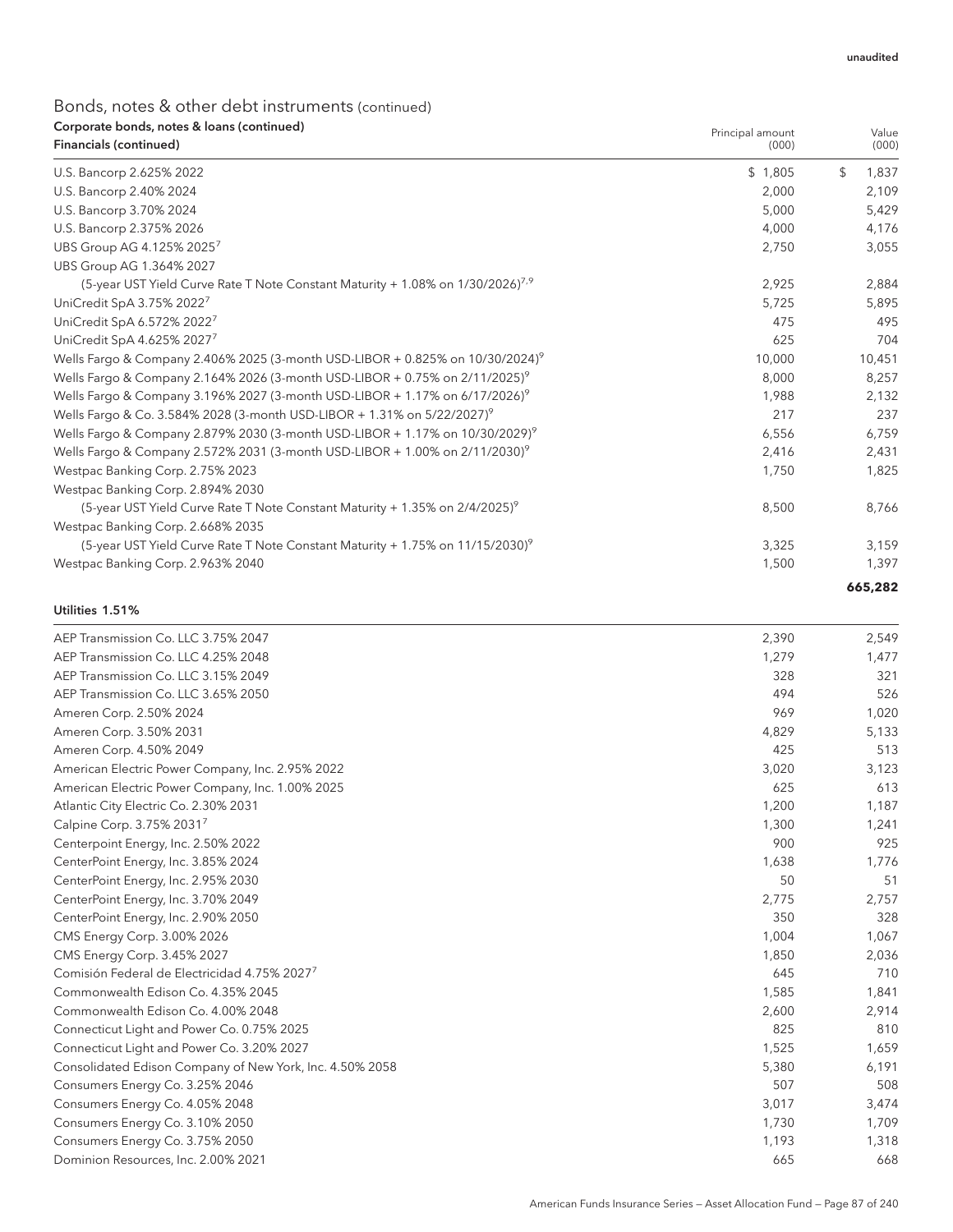| Corporate bonds, notes & Ioans (continued)<br>Utilities (continued)     | Principal amount<br>(000) | Value<br>(000) |
|-------------------------------------------------------------------------|---------------------------|----------------|
| Dominion Resources, Inc. 2.75% 2022                                     | \$<br>800                 | \$<br>813      |
| Dominion Resources, Inc. 3.30% 2025                                     | 1,164                     | 1,251          |
| Dominion Resources, Inc. 2.85% 2026                                     | 750                       | 797            |
| Dominion Resources, Inc. 3.375% 2030                                    | 2,000                     | 2,132          |
| Dominion Resources, Inc., junior subordinated, 3.071% 2024 <sup>9</sup> | 1,775                     | 1,892          |
| DPL Inc. 4.125% 2025 <sup>7</sup>                                       | 1,160                     | 1,230          |
| DTE Energy Company 3.95% 2049                                           | 1,800                     | 2,017          |
| Duke Energy Carolinas, LLC 3.95% 2028                                   | 1,250                     | 1,408          |
| Duke Energy Carolinas, LLC 2.55% 2031                                   | 2,561                     | 2,581          |
| Duke Energy Carolinas, LLC 3.45% 2051                                   | 3,000                     | 3,073          |
| Duke Energy Corp. 0.90% 2025                                            | 800                       | 783            |
| Duke Energy Florida, LLC 3.20% 2027                                     | 1,445                     | 1,564          |
| Duke Energy Florida, LLC 1.75% 2030                                     | 5,000                     | 4,735          |
| Duke Energy Indiana, Inc. 3.25% 2049                                    | 1,225                     | 1,211          |
| Duke Energy Ohio, Inc. 2.125% 2030                                      | 850                       | 828            |
| Duke Energy Progress Inc. 3.70% 2046                                    | 750                       | 792            |
| Duke Energy Progress, LLC 2.50% 2050                                    | 1,459                     | 1,247          |
| Edison International 3.55% 2024                                         | 4,763                     | 5,123          |
| Edison International 5.75% 2027                                         | 604                       | 706            |
| Edison International 4.125% 2028                                        | 10,733                    | 11,527         |
| EDP Finance BV 3.625% 2024 <sup>7</sup>                                 | 4,100                     | 4,430          |
| Electricité de France SA 4.75% 20357                                    | 1,250                     | 1,466          |
| Electricité de France SA 4.875% 2038 <sup>7</sup>                       | 2,750                     | 3,224          |
| Electricité de France SA 5.60% 2040                                     | 525                       | 666            |
| Emera US Finance LP 3.55% 2026                                          | 320                       | 347            |
| Enersis Américas SA 4.00% 2026                                          | 245                       | 268            |
| Entergy Corp. 2.95% 2026                                                | 3,636                     | 3,880          |
| Entergy Corp. 3.12% 2027                                                | 3,000                     | 3,252          |
| Entergy Corp. 1.60% 2030                                                | 875                       | 816            |
| Entergy Corp. 2.80% 2030                                                | 4,025                     | 4,059          |
| Entergy Corp. 2.40% 2031                                                | 4,100                     | 3,970          |
| Entergy Corp. 3.75% 2050                                                | 850                       | 855            |
| Entergy Louisiana, LLC 4.20% 2048                                       | 4,200                     | 4,742          |
| Entergy Texas, Inc. 1.75% 2031                                          | 5,575                     | 5,183          |
| Evergy Metro, Inc. 2.25% 2030                                           | 1,320                     | 1,305          |
| Eversource Energy 3.80% 2023                                            | 2,730                     | 2,953          |
| Exelon Corp. 4.70% 2050                                                 | 500                       | 601            |
| Exelon Corp., junior subordinated, 3.497% 2022 <sup>9</sup>             | 1,075                     | 1,109          |
| FirstEnergy Corp. 1.60% 2026                                            | 4,160                     | 4,050          |
| FirstEnergy Corp. 4.40% 2027 <sup>9</sup>                               | 6,708                     | 7,219          |
| FirstEnergy Corp. 2.25% 2030                                            | 23,011                    | 21,370         |
| FirstEnergy Corp. 2.65% 2030                                            | 14,081                    | 13,411         |
| FirstEnergy Corp. 3.40% 2050                                            | 5,275                     | 4,640          |
| FirstEnergy Transmission LLC 2.866% 2028 <sup>7</sup>                   | 6,675                     | 6,740          |
| Florida Power & Light Company 5.95% 2038                                | 450                       | 614            |
| Florida Power & Light Company 3.15% 2049                                | 1,975                     | 1,993          |
| Gulf Power Co. 3.30% 2027                                               | 4,500                     | 4,875          |
| Interstate Power and Light Co. 2.30% 2030                               | 825                       | 815            |
| Jersey Central Power & Light Co. 4.30% 2026 <sup>7</sup>                | 1,790                     | 1,959          |
| MidAmerican Energy Holdings Co. 3.10% 2027                              | 2,000                     | 2,170          |
| Mississippi Power Co. 3.95% 2028                                        | 2,814                     | 3,106          |
| National Grid PLC 3.15% 20277                                           | 275                       | 293            |
| NextEra Energy Capital Holdings, Inc. 2.75% 2029                        | 641                       | 658            |
| Northern States Power Co. 2.25% 2031                                    | 4,338                     | 4,338          |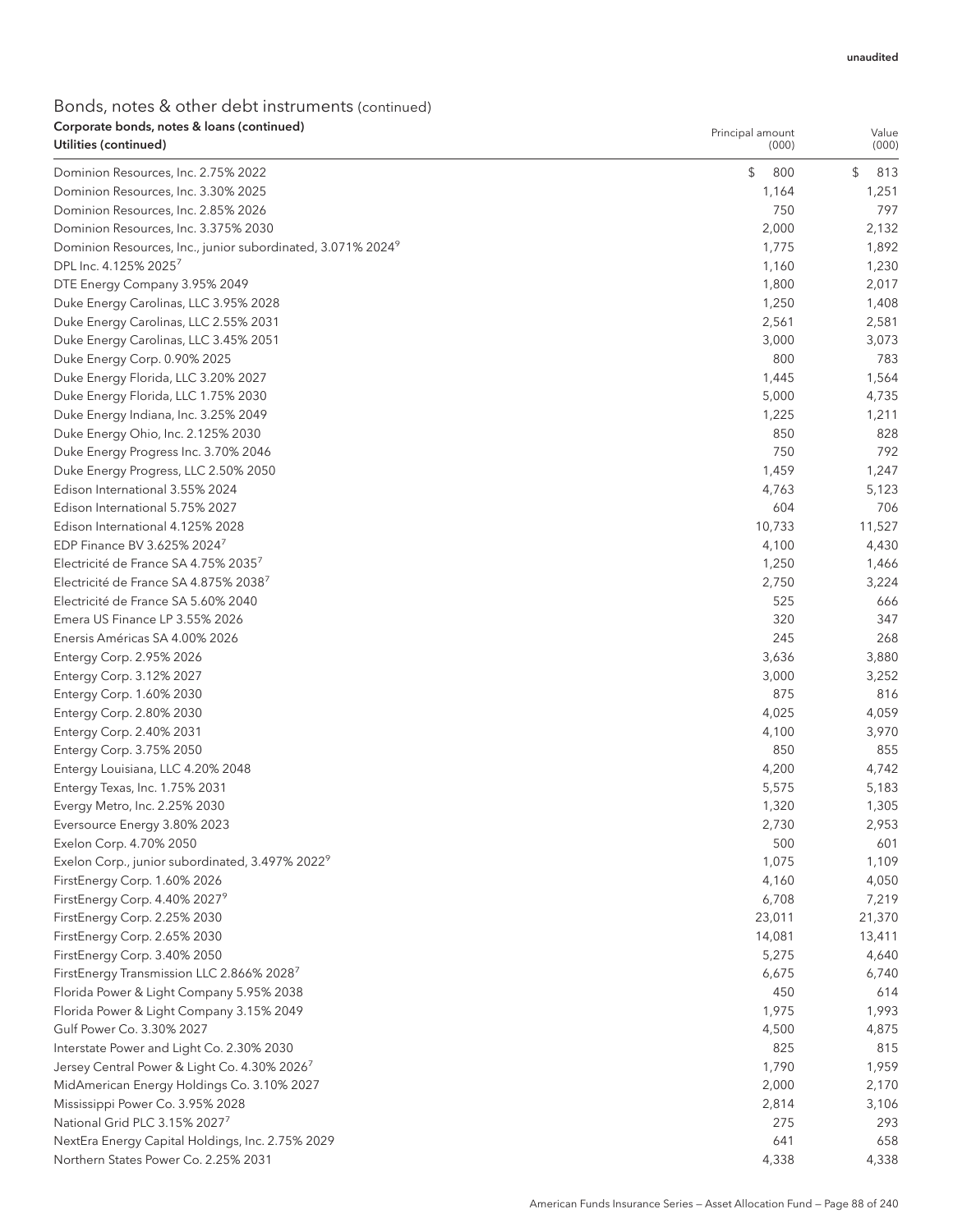| Corporate bonds, notes & loans (continued)<br>Utilities (continued) | Principal amount<br>(000) | Value<br>(000) |
|---------------------------------------------------------------------|---------------------------|----------------|
| Northern States Power Co. 4.125% 2044                               | \$6,000                   | \$6,822        |
| Northern States Power Co. 2.60% 2051                                | 2,071                     | 1,860          |
| Northern States Power Co. 3.20% 2052                                | 212                       | 213            |
| NRG Energy, Inc. 3.625% 2031 <sup>7</sup>                           | 2,250                     | 2,198          |
| Oncor Electric Delivery Company LLC 2.75% 2024                      | 1,525                     | 1,617          |
| Pacific Gas and Electric Co. 1.75% 2022                             | 1,575                     | 1,577          |
| Pacific Gas and Electric Co. 4.25% 2023                             | 3,445                     | 3,677          |
| Pacific Gas and Electric Co. 3.40% 2024                             | 1,389                     | 1,473          |
| Pacific Gas and Electric Co. 2.95% 2026                             | 7,825                     | 8,071          |
| Pacific Gas and Electric Co. 3.15% 2026                             | 6,461                     | 6,736          |
| Pacific Gas and Electric Co. 2.10% 2027                             | 14,885                    | 14,595         |
| Pacific Gas and Electric Co. 3.30% 2027                             | 4,868                     | 5,081          |
| Pacific Gas and Electric Co. 3.30% 2027                             | 4,775                     | 4,994          |
| Pacific Gas and Electric Co. 3.75% 2028                             | 500                       | 531            |
| Pacific Gas and Electric Co. 4.65% 2028                             | 5,449                     | 6,007          |
| Pacific Gas and Electric Co. 4.55% 2030                             | 438                       | 475            |
| Pacific Gas and Electric Co. 2.50% 2031                             | 20,257                    | 19,129         |
| Pacific Gas and Electric Co. 3.25% 2031                             | 1,000                     | 998            |
| Pacific Gas and Electric Co. 3.30% 2040                             | 375                       | 341            |
| Pacific Gas and Electric Co. 4.20% 2041                             | 9,100                     | 9,073          |
| Pacific Gas and Electric Co. 3.75% 2042                             | 1,505                     | 1,384          |
| Pacific Gas and Electric Co. 3.50% 2050                             | 7,060                     | 6,148          |
| PacifiCorp., First Mortgage Bonds, 3.60% 2024                       | 5,695                     | 6,137          |
| PacifiCorp., First Mortgage Bonds, 4.125% 2049                      | 5,500                     | 6,135          |
| Peco Energy Co. 2.80% 2050                                          | 975                       | 911            |
| Pennsylvania Electric Co. 3.25% 2028                                | 3,000                     | 3,085          |
| PG&E Corp. 5.00% 2028                                               | 4,750                     | 5,025          |
| Public Service Company of Colorado 2.25% 2022                       | 2,000                     | 2,039          |
| Public Service Company of Colorado 1.875% 2031                      | 6,200                     | 5,939          |
| Public Service Company of Colorado 3.80% 2047                       | 1,720                     | 1,858          |
| Public Service Electric and Gas Co. 0.95% 2026                      | 6,750                     | 6,662          |
| Public Service Electric and Gas Co. 3.65% 2028                      | 1,700                     | 1,885          |
| Public Service Electric and Gas Co. 3.20% 2029                      | 3,778                     | 4,050          |
| Public Service Electric and Gas Co. 2.45% 2030                      | 679                       | 687            |
| Public Service Electric and Gas Co. 3.60% 2047                      | 548                       | 586            |
| Public Service Electric and Gas Co. 2.05% 2050                      | 1,165                     | 940            |
| Public Service Electric and Gas Co. 3.15% 2050                      | 4,150                     | 4,155          |
| Public Service Enterprise Group Inc. 2.65% 2022                     | 1,900                     | 1,966          |
| Public Service Enterprise Group Inc. 2.25% 2026                     | 345                       | 361            |
| Public Service Enterprise Group Inc. 1.60% 2030                     | 4,375                     | 4,038          |
| Puget Energy, Inc. 6.00% 2021                                       | 1,823                     | 1,863          |
| Puget Energy, Inc. 5.625% 2022                                      | 1,965                     | 2,068          |
| Puget Sound Energy, Inc. 3.25% 2049                                 | 3,000                     | 2,896          |
| San Diego Gas & Electric Co. 1.70% 2030                             | 1,524                     | 1,434          |
| San Diego Gas & Electric Co. 6.125% 2037                            | 1,450                     | 1,843          |
| San Diego Gas & Electric Co. 4.50% 2040                             | 750                       | 873            |
| San Diego Gas & Electric Co. 4.10% 2049                             | 1,607                     | 1,812          |
| Southern California Edison Co. 3.70% 2025                           | 611                       | 668            |
| Southern California Edison Co. 3.65% 2028                           | 821                       | 896            |
| Southern California Edison Co. 2.85% 2029                           | 5,450                     | 5,543          |
| Southern California Edison Co. 2.25% 2030                           | 7,642                     | 7,410          |
| Southern California Edison Co. 6.00% 2034                           | 2,500                     | 3,275          |
| Southern California Edison Co. 5.35% 2035                           | 3,000                     | 3,646          |
| Southern California Edison Co. 5.75% 2035                           | 675                       | 870            |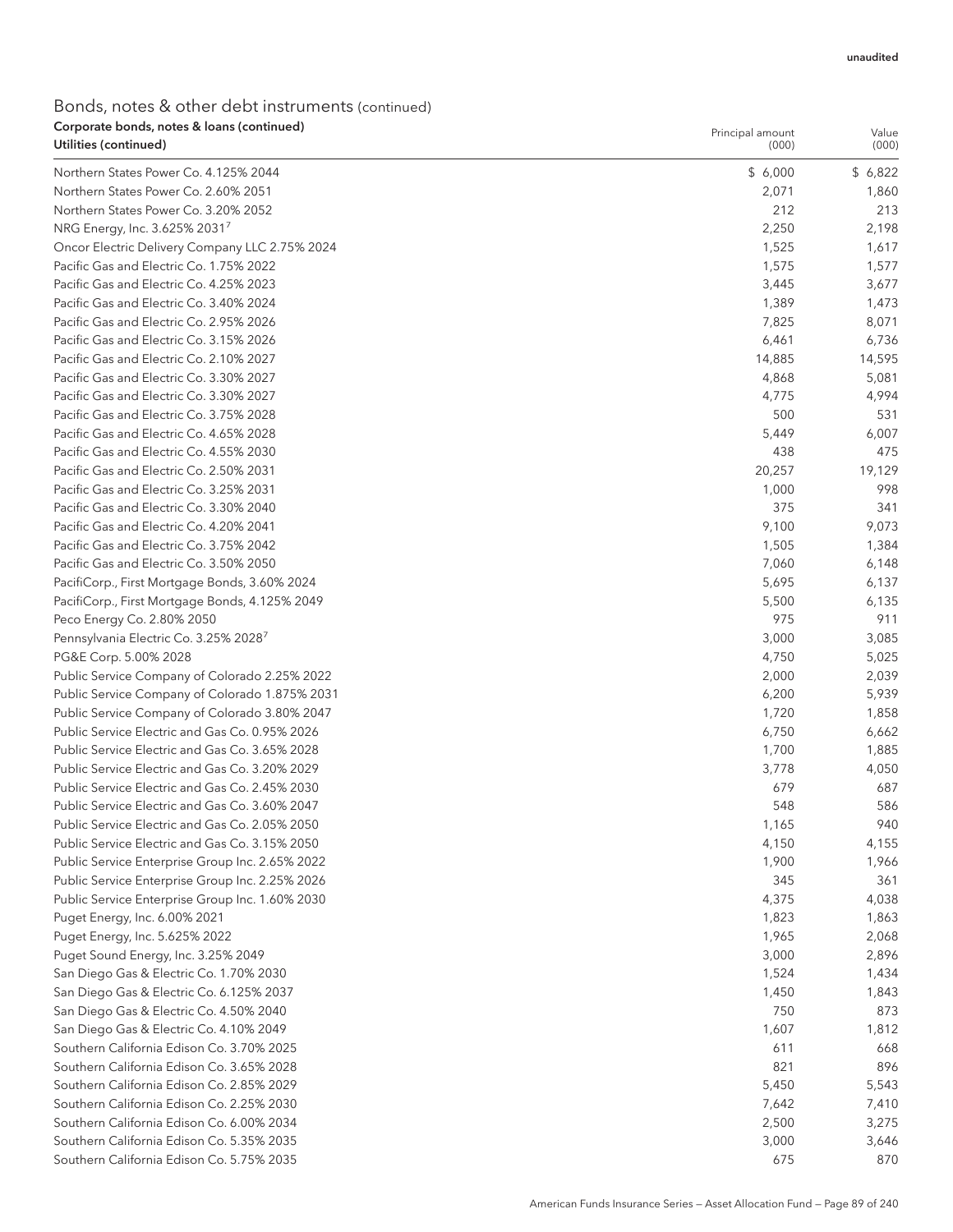| Corporate bonds, notes & loans (continued)<br>Utilities (continued) | Principal amount<br>(000) | Value<br>(000) |
|---------------------------------------------------------------------|---------------------------|----------------|
| Southern California Edison Co. 4.125% 2048                          | \$2,302                   | \$<br>2,420    |
| Southern California Edison Co. 4.875% 2049                          | 3,745                     | 4,358          |
| Southern California Edison Co. 3.65% 2050                           | 2,975                     | 2,948          |
| Southern California Edison Co., Series C, 3.60% 2045                | 3,840                     | 3,793          |
| Southern California Gas Company 2.55% 2030                          | 4,650                     | 4,679          |
| Talen Energy Corp. 10.50% 2026 <sup>7</sup>                         | 885                       | 794            |
| Talen Energy Corp. 7.25% 20277                                      | 4,655                     | 4,767          |
| Talen Energy Supply, LLC 7.625% 20287                               | 1,575                     | 1,598          |
| Union Electric Co. 2.625% 2051                                      | 5,625                     | 4,991          |
| Virginia Electric and Power Co. 3.80% 2028                          | 2,000                     | 2,211          |
| Virginia Electric and Power Co. 4.00% 2043                          | 969                       | 1,079          |
| Virginia Electric and Power Co. 4.60% 2048                          | 2,650                     | 3,261          |
| Virginia Electric and Power Co. 2.45% 2050                          | 1,825                     | 1,562          |
| Xcel Energy Inc. 3.35% 2026                                         | 5,000                     | 5,423          |
| Xcel Energy Inc. 2.60% 2029                                         | 5,600                     | 5,659          |
| Xcel Energy Inc. 6.50% 2036                                         | 2,000                     | 2,838          |
| Xcel Energy Inc. 3.50% 2049                                         | 1,276                     | 1,280          |
|                                                                     |                           | 463,749        |

#### Energy 1.36%

| Antero Resources Corp. 7.625% 20297                                          | 430    | 459    |
|------------------------------------------------------------------------------|--------|--------|
| Apache Corp. 4.875% 2027                                                     | 2,150  | 2,207  |
| Apache Corp. 4.375% 2028                                                     | 2,580  | 2,576  |
| BP Capital Markets America Inc. 1.749% 2030                                  | 673    | 637    |
| BP Capital Markets America Inc. 3.633% 2030                                  | 1,190  | 1,306  |
| BP Capital Markets America Inc. 2.772% 2050                                  | 7,552  | 6,605  |
| BP Capital Markets America Inc. 2.939% 2051                                  | 710    | 634    |
| Canadian Natural Resources Ltd. 2.95% 2023                                   | 1,935  | 2,009  |
| Canadian Natural Resources Ltd. 2.05% 2025                                   | 2,551  | 2,582  |
| Canadian Natural Resources Ltd. 3.85% 2027                                   | 4,448  | 4,819  |
| Canadian Natural Resources Ltd. 2.95% 2030                                   | 10,440 | 10,426 |
| Canadian Natural Resources Ltd. 4.95% 2047                                   | 1,559  | 1,810  |
| Cenovus Energy Inc. 3.80% 2023                                               | 3,970  | 4,198  |
| Cenovus Energy Inc. 4.25% 2027                                               | 5,690  | 6,159  |
| Cheniere Energy Partners, LP 5.625% 2026                                     | 2,475  | 2,592  |
| Cheniere Energy Partners, LP 4.50% 2029                                      | 1,085  | 1,127  |
| Cheniere Energy Partners, LP 4.00% 20317                                     | 4,485  | 4,569  |
| Cheniere Energy, Inc. 4.625% 20287                                           | 5,645  | 5,870  |
| Cheniere Energy, Inc. 3.70% 2029                                             | 5,977  | 6,311  |
| Chesapeake Energy Corp. 4.875% 2022 <sup>13</sup>                            | 7,225  | 172    |
| Chesapeake Energy Corp. 5.50% 2026 <sup>7</sup>                              | 685    | 714    |
| Chesapeake Energy Corp. 5.875% 2029 <sup>7</sup>                             | 590    | 627    |
| Chevron Corp. 1.995% 2027                                                    | 2,631  | 2,692  |
| Chevron Corp. 2.236% 2030                                                    | 1,862  | 1,854  |
| Chevron USA Inc. 0.687% 2025                                                 | 1,846  | 1,812  |
| Chevron USA Inc. 1.018% 2027                                                 | 7,311  | 7,043  |
| CNX Resources Corp. 7.25% 20277                                              | 1,725  | 1,855  |
| CNX Resources Corp. 6.00% 20297                                              | 425    | 442    |
| Comstock Resources, Inc. 6.75% 20297                                         | 1,230  | 1,263  |
| ConocoPhillips 4.30% 20287                                                   | 8,132  | 9,227  |
| ConocoPhillips 2.40% 20317                                                   | 963    | 951    |
| Constellation Oil Services Holding SA 10.00% 2024 (100% PIK) <sup>7,11</sup> | 1,084  | 306    |
| Continental Resources Inc. 5.75% 2031 <sup>7</sup>                           | 1,430  | 1,618  |
| Diamond Offshore Drilling, Inc. 4.875% 2043 <sup>13</sup>                    | 5,610  | 982    |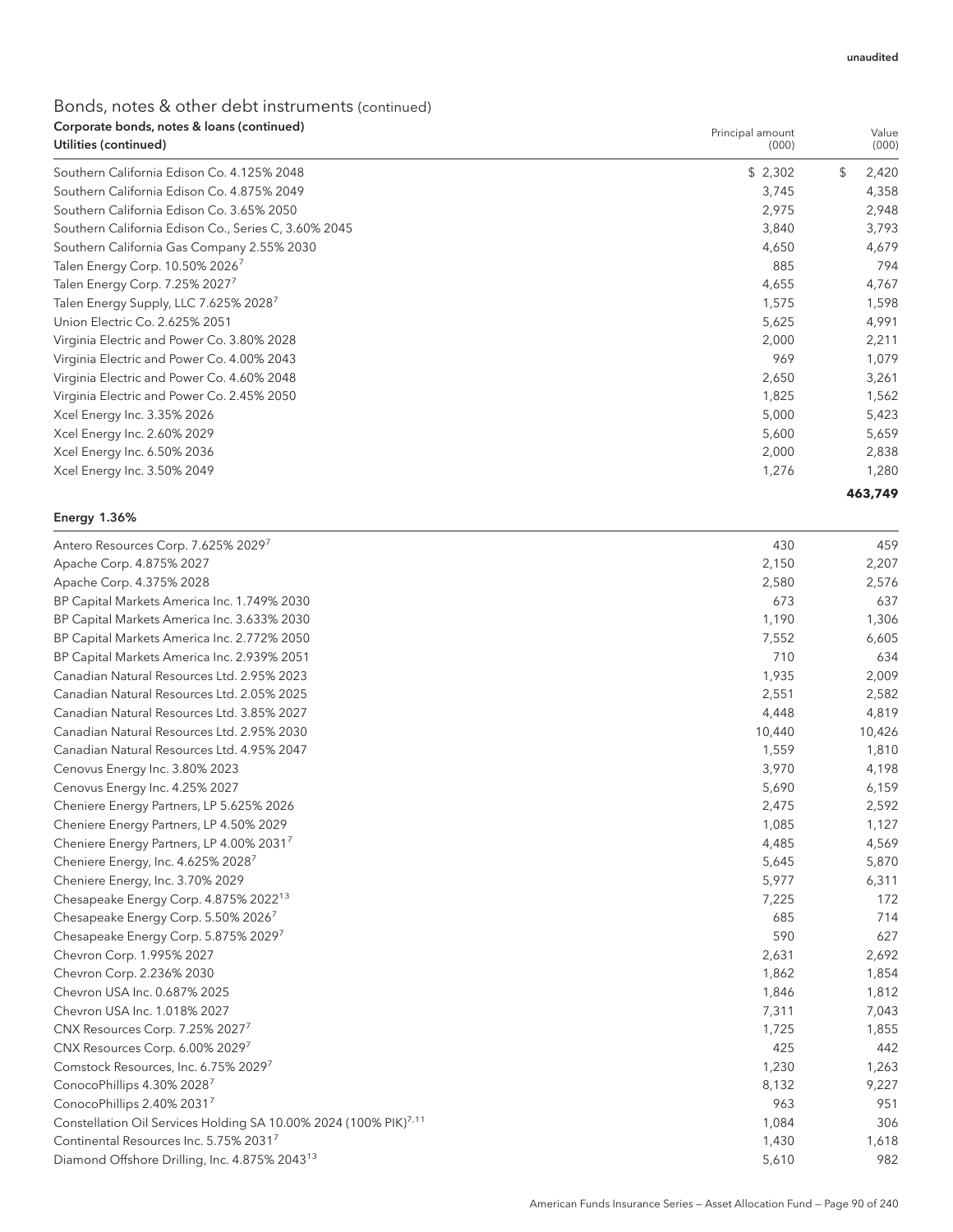| Corporate bonds, notes & Ioans (continued)<br>Energy (continued) | Principal amount<br>(000) | Value<br>(000) |
|------------------------------------------------------------------|---------------------------|----------------|
|                                                                  |                           |                |
| Diamondback Energy, Inc. 4.40% 2051                              | \$<br>998                 | \$1,024        |
| Enbridge Energy Partners, LP 5.875% 2025                         | 3,200                     | 3,773          |
| Enbridge Energy Partners, LP 7.375% 2045                         | 544                       | 771            |
| Enbridge Energy Partners, LP, Series B, 7.50% 2038               | 2,000                     | 2,723          |
| Enbridge Inc. 4.00% 2023                                         | 1,678                     | 1,801          |
| Enbridge Inc. 2.50% 2025                                         | 1,700                     | 1,774          |
| Enbridge Inc. 3.70% 2027                                         | 162                       | 176            |
| Energy Transfer Operating, LP 2.90% 2025                         | 1,601                     | 1,668          |
| Energy Transfer Operating, LP 3.75% 2030                         | 1,361                     | 1,405          |
| Energy Transfer Operating, LP 5.00% 2050                         | 24,466                    | 25,362         |
| Energy Transfer Partners, LP 4.50% 2024                          | 1,210                     | 1,321          |
| Energy Transfer Partners, LP 4.75% 2026                          | 2,494                     | 2,771          |
| Energy Transfer Partners, LP 5.25% 2029                          | 5,757                     | 6,557          |
| Energy Transfer Partners, LP 6.00% 2048                          | 774                       | 892            |
| Energy Transfer Partners, LP 6.25% 2049                          | 6,257                     | 7,360          |
| Enterprise Products Operating LLC 2.80% 2030                     | 942                       | 974            |
| Enterprise Products Operating LLC 4.90% 2046                     | 500                       | 581            |
| Enterprise Products Operating LLC 3.20% 2052                     | 1,954                     | 1,787          |
| EQM Midstream Partners, LP 4.125% 2026                           | 686                       | 682            |
| EQM Midstream Partners, LP 6.50% 20277                           | 2,690                     | 2,929          |
| EQM Midstream Partners, LP 5.50% 2028                            | 2,588                     | 2,722          |
| EQM Midstream Partners, LP 4.75% 20317                           | 1,635                     | 1,588          |
| EQT Corp. 7.625% 2025 (7.375% on 2/1/2025) <sup>9</sup>          | 1,295                     | 1,492          |
| EQT Corp. 3.90% 2027                                             | 450                       | 460            |
| EQT Corp. 5.00% 2029                                             | 340                       | 365            |
| EQT Corp. 8.50% 20309                                            | 1,110                     | 1,417          |
| Equinor ASA 1.75% 2026                                           | 4,064                     | 4,161          |
| Equinor ASA 3.625% 2028                                          | 3,685                     | 4,048          |
| Exxon Mobil Corp. 2.019% 2024                                    | 643                       | 670            |
| Exxon Mobil Corp. 2.992% 2025                                    | 2,000                     | 2,145          |
| Exxon Mobil Corp. 2.44% 2029                                     | 1,963                     | 1,995          |
| Exxon Mobil Corp. 3.452% 2051                                    | 200                       | 202            |
| Genesis Energy, LP 5.625% 2024                                   | 575                       | 563            |
| Genesis Energy, LP 6.50% 2025                                    | 3,572                     | 3,508          |
| Genesis Energy, LP 8.00% 2027                                    | 595                       | 604            |
| Halliburton Company 3.80% 2025                                   | 16                        | 18             |
| Harvest Midstream I, LP 7.50% 2028 <sup>7</sup>                  | 850                       | 916            |
| Hess Midstream Partners LP 5.125% 2028 <sup>7</sup>              | 2,155                     | 2,184          |
| Hilcorp Energy I, LP 5.75% 2025 <sup>7</sup>                     | 2,575                     | 2,591          |
| Hilcorp Energy I, LP 6.00% 2031 <sup>7</sup>                     | 460                       | 468            |
| Indigo Natural Resources LLC 5.375% 20297                        | 1,355                     | 1,337          |
| Kinder Morgan, Inc. 4.30% 2028                                   | 4,359                     | 4,879          |
| Kinder Morgan, Inc. 2.00% 2031                                   | 3,000                     | 2,794          |
| Kinder Morgan, Inc. 3.25% 2050                                   | 1,338                     | 1,175          |
| Marathon Oil Corp. 4.40% 2027                                    | 1,005                     | 1,107          |
| MPLX LP 1.75% 2026                                               | 1,756                     | 1,760          |
| MPLX LP 4.125% 2027                                              | 500                       | 555            |
| MPLX LP 4.80% 2029                                               | 1,724                     | 1,978          |
| MPLX LP 2.65% 2030                                               | 8,266                     | 8,110          |
| MPLX LP 4.50% 2038                                               | 750                       | 821            |
| MPLX LP 4.70% 2048                                               | 2,500                     | 2,713          |
| MPLX LP 5.50% 2049                                               | 6,393                     | 7,522          |
| NGL Energy Operating LLC 7.50% 2026 <sup>7</sup>                 | 5,990                     | 6,166          |
| NGL Energy Partners LP 6.125% 2025                               | 6,677                     | 5,688          |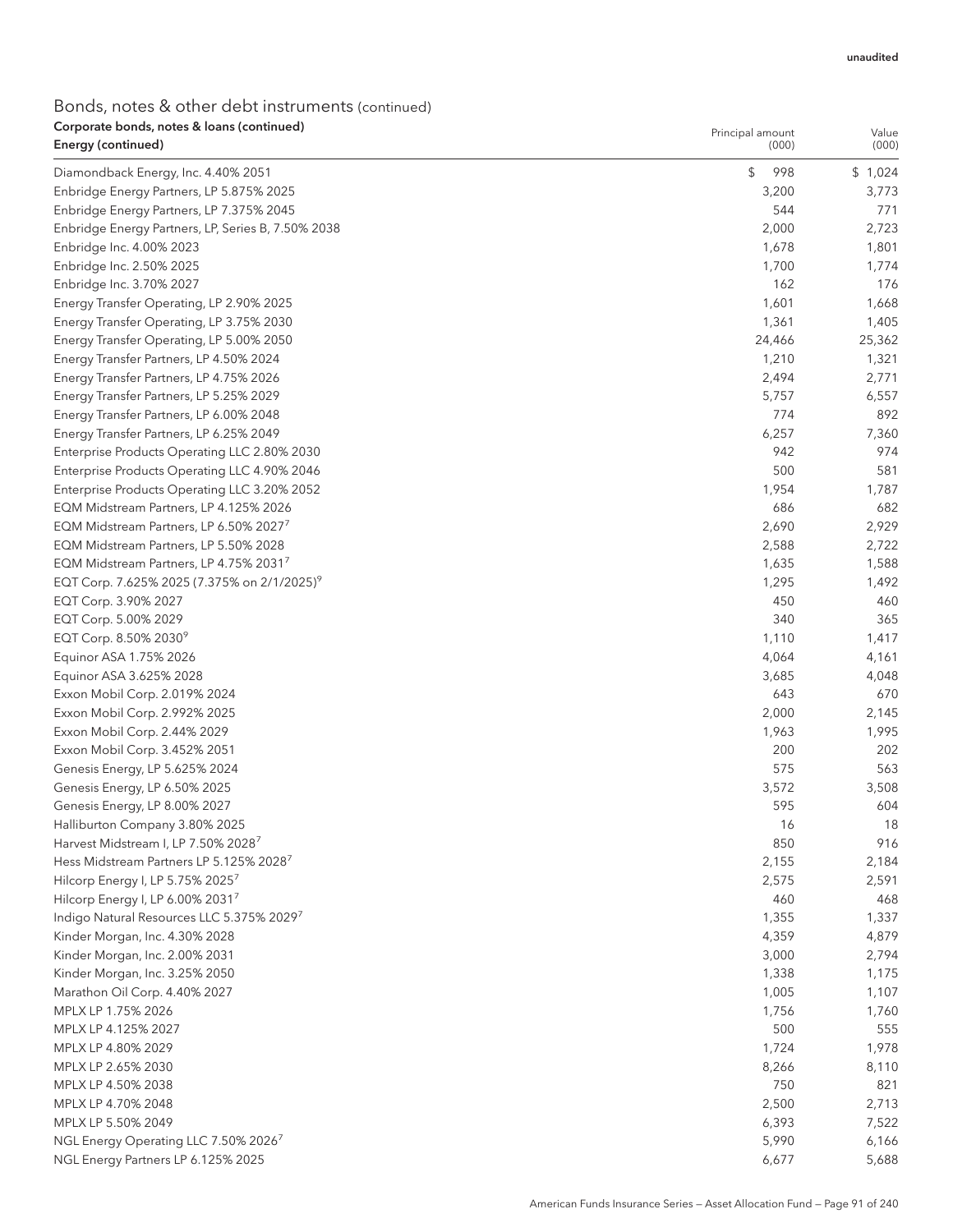| Corporate bonds, notes & Ioans (continued)<br>Energy (continued)     | Principal amount<br>(000) | Value<br>(000) |
|----------------------------------------------------------------------|---------------------------|----------------|
|                                                                      |                           |                |
| Oasis Midstream Partners LP / OMP Finance Corp. 8.00% 20297          | \$2,765                   | \$2,841        |
| ONEOK, Inc. 2.20% 2025                                               | 527                       | 537            |
| ONEOK, Inc. 5.85% 2026                                               | 16,837                    | 19,731         |
| ONEOK, Inc. 3.10% 2030                                               | 2,141                     | 2,158          |
| ONEOK, Inc. 6.35% 2031                                               | 1,601                     | 2,014          |
| ONEOK, Inc. 5.20% 2048                                               | 2,798                     | 3,066          |
| ONEOK, Inc. 4.50% 2050                                               | 873                       | 877            |
| ONEOK, Inc. 7.15% 2051                                               | 812                       | 1,098          |
| Peabody Energy Corp. 8.50% 2024 <sup>7,11</sup>                      | 1,186                     | 498            |
| Petrobras Global Finance Co. 6.75% 2050                              | 2,240                     | 2,395          |
| Petróleos Mexicanos 6.875% 2025 <sup>7</sup>                         | 3,755                     | 4,073          |
| Petróleos Mexicanos 5.35% 2028                                       | 1,870                     | 1,822          |
| Phillips 66 2.15% 2030                                               | 1,541                     | 1,460          |
| Phillips 66 Partners LP 3.55% 2026                                   | 160                       | 171            |
| Phillips 66 Partners LP 4.68% 2045                                   | 400                       | 417            |
| Phillips 66 Partners LP 4.90% 2046                                   | 275                       | 302            |
| PIC AU Holdings Corp. / PIC AU Holdings LLC 10.00% 2024 <sup>7</sup> | 443                       | 409            |
| Pioneer Natural Resources Company 1.125% 2026                        | 1,053                     | 1,035          |
| Pioneer Natural Resources Company 1.90% 2030                         | 1,422                     | 1,321          |
| Pioneer Natural Resources Company 2.15% 2031                         | 2,862                     | 2,708          |
| Plains All American Pipeline, LP 3.80% 2030                          | 830                       | 846            |
| Range Resources Corp. 4.875% 2025                                    | 565                       | 560            |
| Range Resources Corp. 8.25% 20297                                    | 520                       | 557            |
| Rattler Midstream Partners LP 5.625% 2025 <sup>7</sup>               | 355                       | 371            |
| Rockies Express Pipeline LLC 4.95% 2029 <sup>7</sup>                 | 2,689                     | 2,751          |
| Sabine Pass Liquefaction, LLC 5.875% 2026                            | 923                       | 1,082          |
| Sabine Pass Liquefaction, LLC 4.20% 2028                             | 1,307                     | 1,435          |
| Sabine Pass Liquefaction, LLC 4.50% 2030                             | 11,548                    | 12,982         |
| Schlumberger BV 3.75% 2024 <sup>7</sup>                              | 495                       | 534            |
| Schlumberger BV 4.00% 20257                                          | 70                        | 77             |
| Shell International Finance BV 3.875% 2028                           | 2,787                     | 3,114          |
| Shell International Finance BV 2.75% 2030                            | 5,000                     | 5,170          |
| Shell International Finance BV 3.25% 2050                            | 907                       | 890            |
| Southwestern Energy Co. 6.45% 20259                                  | 1,760                     | 1,893          |
| Southwestern Energy Co. 7.50% 2026                                   | 1,685                     | 1,785          |
| Southwestern Energy Co. 7.75% 2027                                   | 450                       | 482            |
| Southwestern Energy Co. 8.375% 2028                                  | 395                       | 434            |
| Statoil ASA 2.75% 2021                                               | 1,925                     | 1,954          |
| Statoil ASA 3.25% 2024                                               | 2,850                     | 3,088          |
| Statoil ASA 4.25% 2041                                               | 2,000                     | 2,260          |
| Suncor Energy Inc. 3.10% 2025                                        | 3,687                     | 3,941          |
| Sunoco Logistics Operating Partners, LP 5.40% 2047                   | 650                       | 703            |
| Sunoco LP 4.50% 20297                                                | 795                       | 794            |
| Tallgrass Energy Partners, LP 7.50% 2025 <sup>7</sup>                | 550                       | 593            |
| Targa Resources Partners LP 5.875% 2026                              | 1,350                     | 1,416          |
| Targa Resources Partners LP 5.50% 2030                               | 2,260                     | 2,375          |
| Targa Resources Partners LP 4.875% 2031 <sup>7</sup>                 | 1,065                     | 1,081          |
| Targa Resources Partners LP 4.00% 20327                              | 1,750                     | 1,648          |
| Teekay Corp. 9.25% 2022 <sup>7</sup>                                 | 4,825                     | 4,861          |
| Teekay Offshore Partners LP 8.50% 20237                              | 3,550                     | 3,222          |
| Total Capital International 3.127% 2050                              | 198                       | 187            |
| Total SE 2.986% 2041                                                 | 11,607                    | 11,155         |
| TransCanada PipeLines Ltd. 4.25% 2028                                | 1,090                     | 1,226          |
| TransCanada PipeLines Ltd. 4.10% 2030                                | 7,951                     | 8,873          |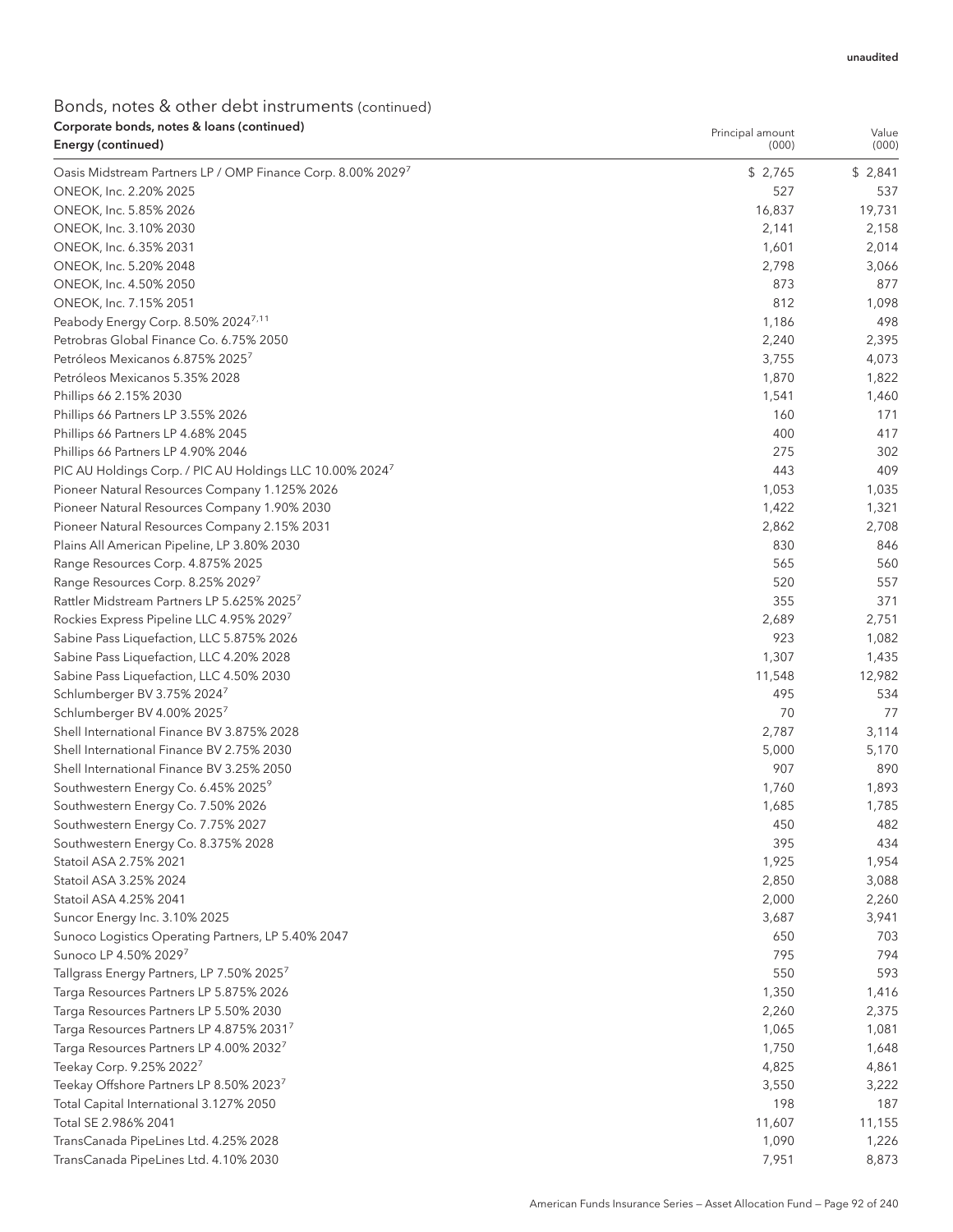| Corporate bonds, notes & Ioans (continued)              | Principal amount | Value |         |
|---------------------------------------------------------|------------------|-------|---------|
| Energy (continued)                                      | (000)            |       | (000)   |
| TransCanada PipeLines Ltd. 4.75% 2038                   | \$3.000          | \$.   | 3,450   |
| TransCanada PipeLines Ltd. 4.875% 2048                  | 700              |       | 829     |
| Valero Energy Corp. 4.00% 2029                          | 4,000            |       | 4,315   |
| Weatherford International PLC 8.75% 2024 <sup>7</sup>   | 3,571            |       | 3,742   |
| Weatherford International PLC 11.00% 2024 <sup>7</sup>  | 9.918            |       | 9,540   |
| Western Gas Partners LP 4.50% 2028                      | 4.468            |       | 4,661   |
| Western Midstream Operating, LP 5.30% 2030 <sup>9</sup> | 1,300            |       | 1,413   |
| Williams Companies, Inc. 2.60% 2031                     | 1.963            |       | 1.921   |
| Williams Companies, Inc. 3.50% 2030                     | 10.474           |       | 11,117  |
| Williams Partners LP 4.30% 2024                         | 85               |       | 93      |
|                                                         |                  |       | 417.861 |

#### Health care 1.32%

| Abbott Laboratories 3.40% 2023                   | 96     | 103    |
|--------------------------------------------------|--------|--------|
| Abbott Laboratories 3.75% 2026                   | 2,209  | 2,481  |
| Abbott Laboratories 4.75% 2036                   | 225    | 279    |
| Abbott Laboratories 4.90% 2046                   | 250    | 326    |
| AbbVie Inc. 2.60% 2024                           | 3,000  | 3,169  |
| AbbVie Inc. 3.60% 2025                           | 10,000 | 10,900 |
| AbbVie Inc. 3.80% 2025                           | 206    | 225    |
| AbbVie Inc. 2.95% 2026                           | 1,445  | 1,540  |
| AmerisourceBergen Corp. 0.737% 2023              | 2,918  | 2,921  |
| AmerisourceBergen Corp. 2.70% 2031               | 4,510  | 4,506  |
| Amgen Inc. 2.20% 2027                            | 2,429  | 2,493  |
| Anthem, Inc. 2.375% 2025                         | 818    | 855    |
| AstraZeneca PLC 2.375% 2022                      | 4,072  | 4,162  |
| AstraZeneca PLC 3.375% 2025                      | 13,790 | 15,021 |
| AstraZeneca PLC 0.70% 2026                       | 2,635  | 2,539  |
| AstraZeneca PLC 1.375% 2030                      | 2,000  | 1,836  |
| Bausch Health Companies Inc. 5.00% 2028          | 1,735  | 1,759  |
| Bausch Health Companies Inc. 5.25% 2031          | 1,610  | 1,605  |
| Bayer US Finance II LLC 3.875% 2023 <sup>7</sup> | 1,685  | 1,818  |
| Bayer US Finance II LLC 4.25% 2025 <sup>7</sup>  | 425    | 473    |
| Bayer US Finance II LLC 4.375% 2028 <sup>7</sup> | 312    | 353    |
| Bayer US Finance II LLC 4.20% 20347              | 460    | 498    |
| Becton, Dickinson and Company 2.894% 2022        | 9,020  | 9,255  |
| Becton, Dickinson and Company 3.363% 2024        | 647    | 695    |
| Becton, Dickinson and Company 3.70% 2027         | 19,246 | 21,246 |
| Becton, Dickinson and Company 2.823% 2030        | 1,271  | 1,305  |
| Boston Scientific Corp. 3.45% 2024               | 3,100  | 3,330  |
| Boston Scientific Corp. 1.90% 2025               | 5,856  | 6,017  |
| Boston Scientific Corp. 3.85% 2025               | 2,289  | 2,532  |
| Boston Scientific Corp. 3.75% 2026               | 2,595  | 2,867  |
| Boston Scientific Corp. 4.00% 2029               | 1,550  | 1,725  |
| Boston Scientific Corp. 2.65% 2030               | 4,030  | 4,072  |
| Boston Scientific Corp. 4.70% 2049               | 515    | 624    |
| Bristol-Myers Squibb Company 1.45% 2030          | 3,030  | 2,835  |
| Centene Corp. 4.25% 2027                         | 565    | 595    |
| Centene Corp. 4.625% 2029                        | 9,665  | 10,473 |
| Centene Corp. 3.00% 2030                         | 8,995  | 8,991  |
| Centene Corp. 3.375% 2030                        | 3,397  | 3,434  |
| Centene Corp. 2.50% 2031                         | 4,185  | 4,002  |
| Cigna Corp. 3.75% 2023                           | 996    | 1,066  |
| Cigna Corp. 4.125% 2025                          | 2,000  | 2,231  |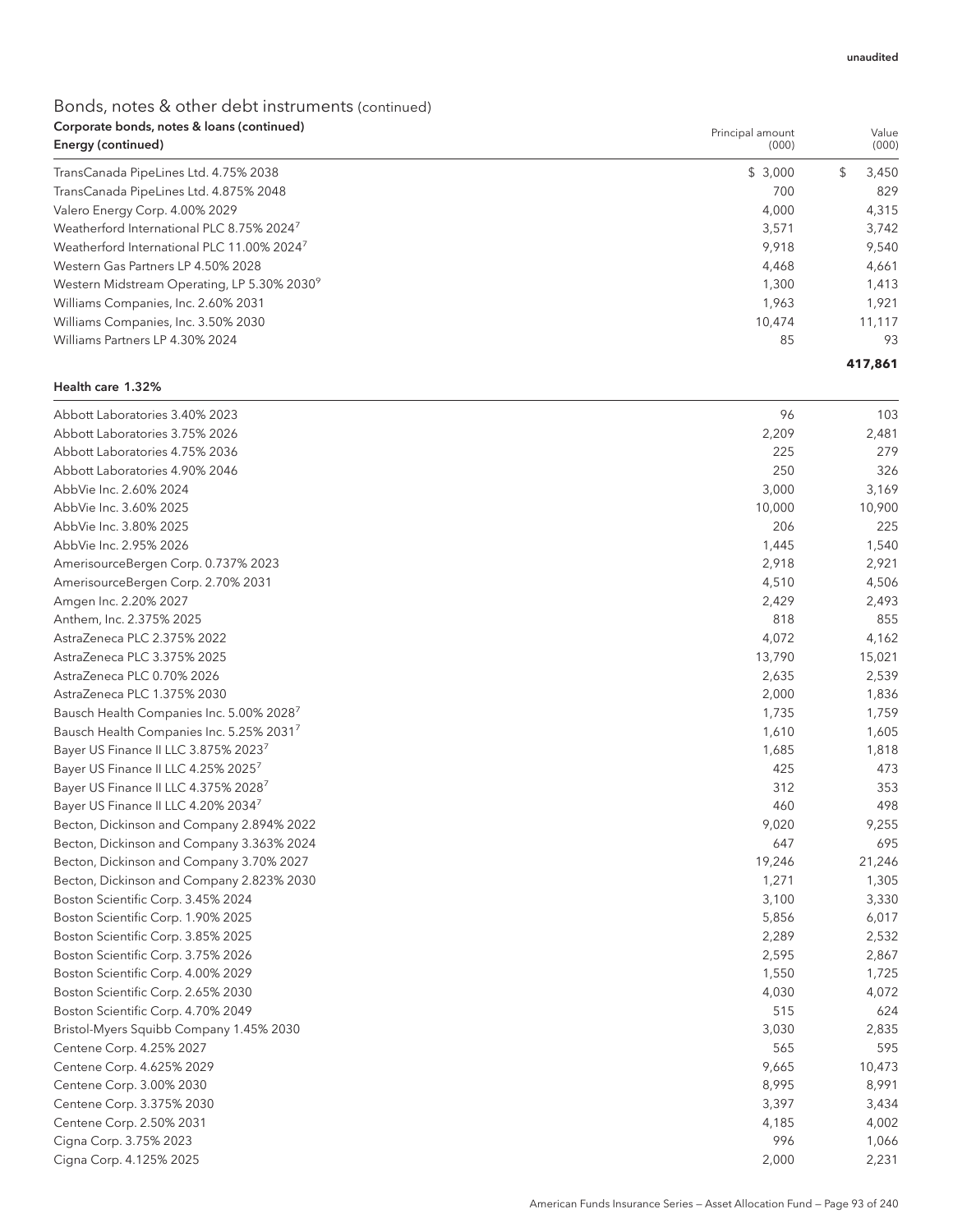| Corporate bonds, notes & loans (continued)<br>Health care (continued)       | Principal amount<br>(000) | Value<br>(000) |
|-----------------------------------------------------------------------------|---------------------------|----------------|
|                                                                             |                           |                |
| Cigna Corp. 2.375% 2031                                                     | \$11,361                  | \$11,184       |
| Cigna Corp. 4.80% 2038                                                      | 3,880                     | 4,646          |
| CVS Health Corp. 4.30% 2028                                                 | 588                       | 668            |
| CVS Health Corp. 1.75% 2030                                                 | 4,000                     | 3,737          |
| CVS Health Corp. 1.875% 2031                                                | 4,000                     | 3,761          |
| DaVita Inc. 4.625% 20307                                                    | 1,025                     | 1,046          |
| Eli Lilly and Company 3.375% 2029                                           | 5,020                     | 5,534          |
| Encompass Health Corp. 4.50% 2028                                           | 1,449                     | 1,486          |
| Endo Dac / Endo Finance LLC / Endo Finco 9.50% 20277                        | 4,517                     | 4,915          |
| Endo International PLC 5.75% 2022                                           | 7,340                     | 7,312          |
| Endo Luxembourg Finance Co I SARL / Endo US Inc. 6.125% 20297               | 1,560                     | 1,576          |
| GlaxoSmithKline PLC 3.625% 2025                                             | 4,585                     | 5,045          |
| GlaxoSmithKline PLC 3.875% 2028                                             | 1,312                     | 1,486          |
| HCA Inc. 5.375% 2025                                                        | 515                       | 575            |
| HCA Inc. 4.125% 2029                                                        | 2,250                     | 2,496          |
| HCA Inc. 3.50% 2030                                                         | 2,650                     | 2,676          |
| HealthSouth Corp. 5.75% 2025                                                | 2,685                     | 2,780          |
| Johnson & Johnson 1.30% 2030                                                | 3,372                     | 3,174          |
| Mallinckrodt PLC 10.00% 20257                                               | 4,155                     | 4,643          |
| Medtronic, Inc. 3.50% 2025                                                  | 701                       | 769            |
| Merck & Co., Inc. 1.45% 2030                                                | 3,130                     | 2,986          |
| Molina Healthcare, Inc. 5.375% 2022                                         | 6,985                     | 7,337          |
| Molina Healthcare, Inc. 3.875% 20307                                        | 2,899                     | 2,990          |
| Novartis Capital Corp. 1.75% 2025                                           | 4,731                     | 4,875          |
| Novartis Capital Corp. 2.00% 2027                                           | 4,336                     | 4,477          |
| Novartis Capital Corp. 2.20% 2030                                           | 4,995                     | 5,034          |
| Owens & Minor, Inc. 4.375% 2024                                             | 5,615                     | 5,815          |
| Owens & Minor, Inc. 4.50% 2029 <sup>7</sup>                                 | 2,260                     | 2,274          |
| Par Pharmaceutical Inc. 7.50% 2027 <sup>7</sup>                             | 7,028                     | 7,463          |
| Partners HealthCare System, Inc. 3.192% 2049                                | 1,920                     | 1,929          |
| Pfizer Inc. 2.95% 2024                                                      | 3,825                     | 4,110          |
| Pfizer Inc. 3.45% 2029                                                      | 8,000                     | 8,789          |
| Pfizer Inc. 1.70% 2030                                                      | 2,770                     | 2,680          |
| Rotech Healthcare Inc., Term Loan,                                          |                           |                |
| (3-month USD-LIBOR + 11.00%) 13.00% 2023 (100% PIK) <sup>2,3,10,11,12</sup> | 4,218                     | 4,260          |
| Shire PLC 2.875% 2023                                                       | 3,413                     | 3,588          |
| Shire PLC 3.20% 2026                                                        | 14,821                    | 15,979         |
| STERIS Irish FinCo Unlimited Company 3.75% 2051                             | 710                       | 717            |
| Team Health Holdings, Inc. 6.375% 2025 <sup>7</sup>                         | 2,890                     | 2,561          |
| Team Health Holdings, Inc., Term Loan B, 3.75% 2024 <sup>10,12</sup>        | 2,171                     | 2,026          |
| Tenet Healthcare Corp. 4.625% 2024                                          | 1,953                     | 1,995          |
| Tenet Healthcare Corp. 4.875% 20267                                         | 16,225                    | 16,890         |
| Teva Pharmaceutical Finance Co. BV 2.80% 2023                               | 5,664                     | 5,646          |
| Teva Pharmaceutical Finance Co. BV 6.00% 2024                               | 12,016                    | 12,825         |
| Teva Pharmaceutical Finance Co. BV 7.125% 2025                              | 1,935                     | 2,141          |
| Teva Pharmaceutical Finance Co. BV 3.15% 2026                               | 17,790                    | 17,034         |
| Teva Pharmaceutical Finance Co. BV 4.10% 2046                               | 4,420                     | 3,892          |
| UnitedHealth Group Inc. 2.375% 2024                                         | 590                       | 622            |
| UnitedHealth Group Inc. 3.50% 2024                                          | 4,500                     | 4,875          |
| UnitedHealth Group Inc. 3.375% 2027                                         | 245                       | 269            |
| UnitedHealth Group Inc. 3.875% 2028                                         | 2,500                     | 2,822          |
| UnitedHealth Group Inc. 2.875% 2029                                         | 1,050                     | 1,112          |
| UnitedHealth Group Inc. 4.45% 2048                                          | 5,315                     | 6,534          |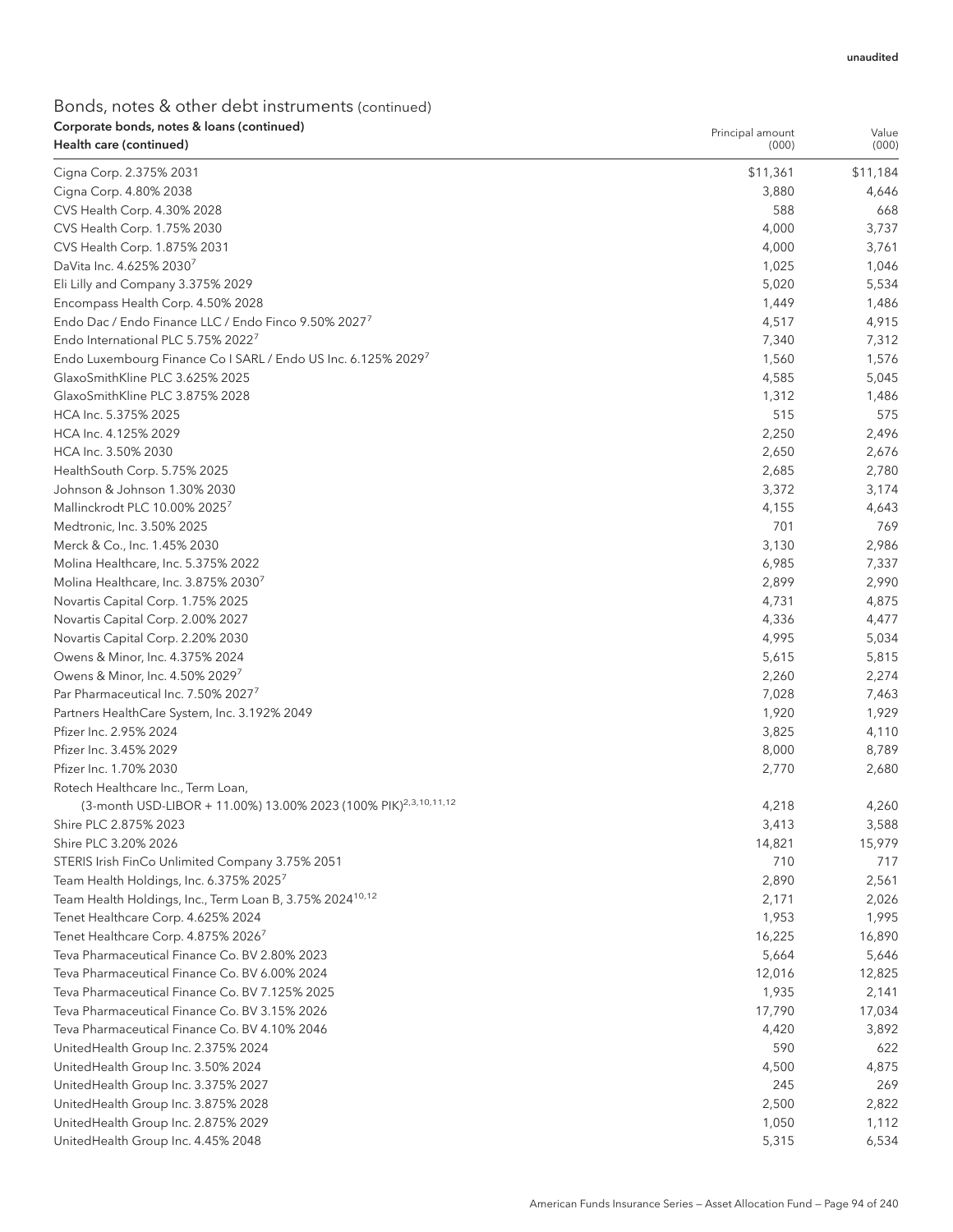#### Bonds, notes & other debt instruments (continued) Corporate bonds, notes & loans (continued) Health care (continued)

| corporate borids, notes & loans (commaca)<br>Health care (continued) | Principal amount<br>(000) | Value<br>(000) |
|----------------------------------------------------------------------|---------------------------|----------------|
| Valeant Pharmaceuticals International, Inc. 6.125% 2025 <sup>7</sup> | \$14,550                  | 14.931         |
| Zimmer Holdings, Inc. 3.15% 2022                                     | 7.070                     | 7.223          |
|                                                                      |                           | 405,367        |

#### Communication services 0.94%

| Alphabet Inc. 1.998% 2026                                               | 3,000  | 3,126  |
|-------------------------------------------------------------------------|--------|--------|
| Alphabet Inc. 1.10% 2030                                                | 3,770  | 3,470  |
| Alphabet Inc. 1.90% 2040                                                | 1,375  | 1,191  |
| Alphabet Inc. 2.25% 2060                                                | 4,085  | 3,342  |
| AT&T Inc. 1.65% 2028                                                    | 3,600  | 3,491  |
| AT&T Inc. 2.75% 2031                                                    | 8,175  | 8,153  |
| AT&T Inc. 2.25% 2032                                                    | 6,590  | 6,277  |
| AT&T Inc. 2.55% 20337                                                   | 2,848  | 2,707  |
| AT&T Inc. 3.50% 20537                                                   | 3,584  | 3,318  |
| CCO Holdings LLC and CCO Holdings Capital Corp. 4.908% 2025             | 500    | 567    |
| CCO Holdings LLC and CCO Holdings Capital Corp. 5.05% 2029              | 1,150  | 1,323  |
| CCO Holdings LLC and CCO Holdings Capital Corp. 4.50% 2030 <sup>7</sup> | 3,500  | 3,572  |
| CCO Holdings LLC and CCO Holdings Capital Corp. 4.75% 2030 <sup>7</sup> | 2,500  | 2,594  |
| CCO Holdings LLC and CCO Holdings Capital Corp. 2.80% 2031              | 10,842 | 10,709 |
| CCO Holdings LLC and CCO Holdings Capital Corp. 4.25% 20317             | 2,975  | 2,985  |
| CCO Holdings LLC and CCO Holdings Capital Corp. 2.30% 2032              | 2,500  | 2,327  |
| CCO Holdings LLC and CCO Holdings Capital Corp. 4.50% 20327             | 2,710  | 2,747  |
| CCO Holdings LLC and CCO Holdings Capital Corp. 5.125% 2049             | 570    | 642    |
| CCO Holdings LLC and CCO Holdings Capital Corp. 4.80% 2050              | 800    | 860    |
| CCO Holdings LLC and CCO Holdings Capital Corp. 3.70% 2051              | 3,770  | 3,532  |
| CenturyLink, Inc. 6.75% 2023                                            | 2,500  | 2,764  |
| CenturyLink, Inc. 7.50% 2024                                            | 1,500  | 1,683  |
| CenturyLink, Inc. 5.125% 2026 <sup>7</sup>                              | 2,050  | 2,162  |
| CenturyLink, Inc. 4.00% 2027 <sup>7</sup>                               | 700    | 716    |
| Comcast Corp. 3.00% 2024                                                | 500    | 534    |
| Comcast Corp. 3.70% 2024                                                | 2,245  | 2,453  |
| Comcast Corp. 3.95% 2025                                                | 1,470  | 1,643  |
| Comcast Corp. 2.35% 2027                                                | 4,000  | 4,179  |
| Comcast Corp. 4.15% 2028                                                | 2,608  | 2,987  |
| Comcast Corp. 3.20% 2036                                                | 750    | 784    |
| Comcast Corp. 3.90% 2038                                                | 1,000  | 1,125  |
| Comcast Corp. 4.60% 2038                                                | 2,000  | 2,417  |
| Comcast Corp. 3.75% 2040                                                | 594    | 653    |
| Comcast Corp. 4.00% 2048                                                | 250    | 280    |
| Comcast Corp. 2.80% 2051                                                | 1,791  | 1,645  |
| Comcast Corp. 2.45% 2052                                                | 2,000  | 1,714  |
| Deutsche Telekom International Finance BV 9.25% 2032                    | 3,570  | 5,687  |
| Discovery Communications, Inc. 3.625% 2030                              | 1,741  | 1,865  |
| Discovery Communications, Inc. 4.65% 2050                               | 126    | 139    |
| Embarq Corp. 7.995% 2036                                                | 6,450  | 7,440  |
| Fox Corp. 4.03% 2024                                                    | 1,120  | 1,217  |
| France Télécom 4.125% 2021                                              | 2,500  | 2,538  |
| Frontier Communications Corp. 5.875% 20277                              | 2,225  | 2,363  |
| Frontier Communications Corp. 5.00% 20287                               | 2,175  | 2,219  |
| Frontier Communications Corp. 6.75% 20297                               | 2,400  | 2,536  |
| Gogo Inc. 9.875% 20247                                                  | 20,346 | 21,452 |
| iHeartCommunications, Inc. 5.25% 20277                                  | 2,493  | 2,569  |
| Intelsat Jackson Holding Co. 8.00% 2024 <sup>7</sup>                    | 7,275  | 7,542  |
| Intelsat Jackson Holding Co. 8.50% 2024 <sup>7,13</sup>                 | 7,650  | 4,815  |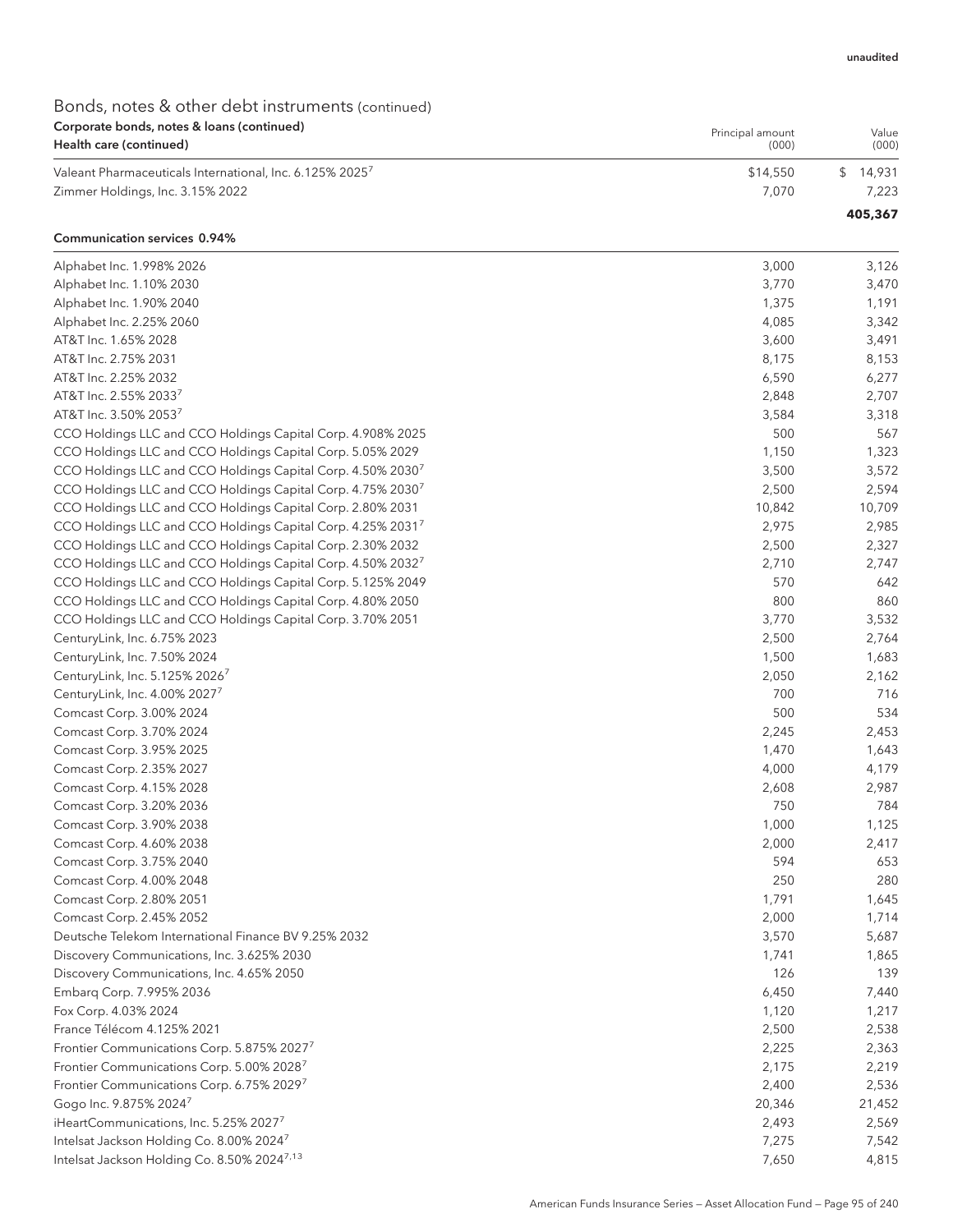### Bonds, notes & other debt instruments (continued) Corporate bonds, notes & loans (continued)

| Corporate bonds, notes & Ioans (continued)<br>Communication services (continued)                 | Principal amount<br>(000) | Value<br>(000) |
|--------------------------------------------------------------------------------------------------|---------------------------|----------------|
| Intelsat Jackson Holding Co., Term Loan, (3-month USD-LIBOR + 5.50%) 6.50% 2021 <sup>10,12</sup> | \$2,072                   | \$<br>2,107    |
| Intelsat Jackson Holding Co., Term Loan, 6.625% 2024 <sup>10</sup>                               | 1,400                     | 1,430          |
| Liberty Global PLC 5.50% 2028 <sup>7</sup>                                                       | 2,075                     | 2,148          |
| Ligado Networks LLC 15.50% 2023 <sup>7,11</sup>                                                  | 3,050                     | 3,066          |
| Live Nation Entertainment, Inc. 3.75% 20287                                                      | 1,350                     | 1,334          |
| MDC Partners Inc. 7.50% 2024 <sup>7,9</sup>                                                      | 3,225                     | 3,278          |
| Nexstar Broadcasting, Inc. 4.75% 20287                                                           | 1,350                     | 1,367          |
| Scripps Escrow II, Inc. 3.875% 20297                                                             | 1,100                     | 1,083          |
| Sinclair Television Group, Inc. 4.125% 20307                                                     | 1,175                     | 1,135          |
| Sirius XM Radio Inc. 4.625% 2024 <sup>7</sup>                                                    | 3,345                     | 3,450          |
| Sprint Corp. 7.625% 2026                                                                         | 4,125                     | 5,058          |
| Sprint Corp. 6.875% 2028                                                                         | 7,550                     | 9,535          |
| TEGNA Inc. 4.75% 2026 <sup>7</sup>                                                               | 2,350                     | 2,497          |
| TEGNA Inc. 4.625% 2028                                                                           | 425                       | 433            |
| T-Mobile US, Inc. 1.50% 2026 <sup>7</sup>                                                        | 3,000                     | 2,976          |
| T-Mobile US, Inc. 2.05% 2028 <sup>7</sup>                                                        | 2,050                     | 2,013          |
| T-Mobile US, Inc. 2.55% 20317                                                                    | 2,659                     | 2,608          |
| T-Mobile US, Inc. 2.875% 2031                                                                    | 1,050                     | 1,016          |
| T-Mobile US, Inc. 3.30% 20517                                                                    | 3,927                     | 3,675          |
| Trilogy International Partners, LLC 8.875% 20227                                                 | 12,800                    | 12,461         |
| Uniti Group LP / Uniti Fiber Holdings Inc. / CSL Capital LLC 7.875% 20257                        | 425                       | 460            |
| Univision Communications Inc. 6.625% 2027 <sup>7</sup>                                           | 4,800                     | 5,135          |
| Verizon Communications Inc. 3.00% 2027                                                           | 2,200                     | 2,357          |
| Verizon Communications Inc. 2.10% 2028                                                           | 1,835                     | 1,844          |
| Verizon Communications Inc. 4.329% 2028                                                          | 5,785                     | 6,627          |
| Verizon Communications Inc. 3.875% 2029                                                          | 250                       | 279            |
| Verizon Communications Inc. 4.016% 2029                                                          | 1,902                     | 2,129          |
| Verizon Communications Inc. 1.50% 2030                                                           | 1,000                     | 919            |
| Verizon Communications Inc. 1.68% 2030 <sup>7</sup>                                              | 2,401                     | 2,231          |
| Verizon Communications Inc. 2.55% 2031                                                           | 3,125                     | 3,125          |
| Verizon Communications Inc. 3.40% 2041                                                           | 4,325                     | 4,397          |
| Verizon Communications Inc. 2.875% 2050                                                          | 4,444                     | 3,957          |
| Verizon Communications Inc. 3.55% 2051                                                           | 7,800                     | 7,803          |
| Verizon Communications Inc. 3.70% 2061                                                           | 620                       | 614            |
| Virgin Media O2 4.25% 20317                                                                      | 2,075                     | 2,022          |
| Virgin Media Secured Finance PLC 4.50% 20307                                                     | 3,115                     | 3,145          |
| Vodafone Group PLC 4.125% 2025                                                                   | 2,500                     | 2,797          |
| Vodafone Group PLC 4.375% 2028                                                                   | 350                       | 402            |
| Vodafone Group PLC 5.25% 2048                                                                    | 500                       | 626            |
| Vodafone Group PLC 4.25% 2050                                                                    | 6,175                     | 6,815          |
| Walt Disney Company 2.65% 2031                                                                   | 3,689                     | 3,770          |
| Ziggo Bond Co. BV 5.125% 2030 <sup>7</sup>                                                       | 1,775                     | 1,817          |
| Ziggo Bond Finance BV 5.50% 20277                                                                | 4,277                     | 4,461          |
| Ziggo Bond Finance BV 4.875% 20307                                                               | 725                       | 742            |
|                                                                                                  |                           | 288,198        |

Industrials 0.91%

| Allison Transmission Holdings, Inc. 3.75% 2031 <sup>7</sup> | 3.725 | 3.616 |
|-------------------------------------------------------------|-------|-------|
| Associated Materials, LLC 9.00% 2025 <sup>7</sup>           | 3.749 | 3,965 |
| Avis Budget Car Rental, LLC 5.75% 2027 <sup>7</sup>         | 2.025 | 2.114 |
| Avis Budget Group, Inc. 5.25% 2025 <sup>7</sup>             | 3.075 | 3.127 |
| Avis Budget Group, Inc. 5.375% 20297                        | 1.750 | 1.814 |
| Avolon Holdings Funding Ltd. 3.625% 2022 <sup>7</sup>       | 1.254 | 1.279 |
| Avolon Holdings Funding Ltd. 3.95% 2024 <sup>7</sup>        | 1.587 | 1.660 |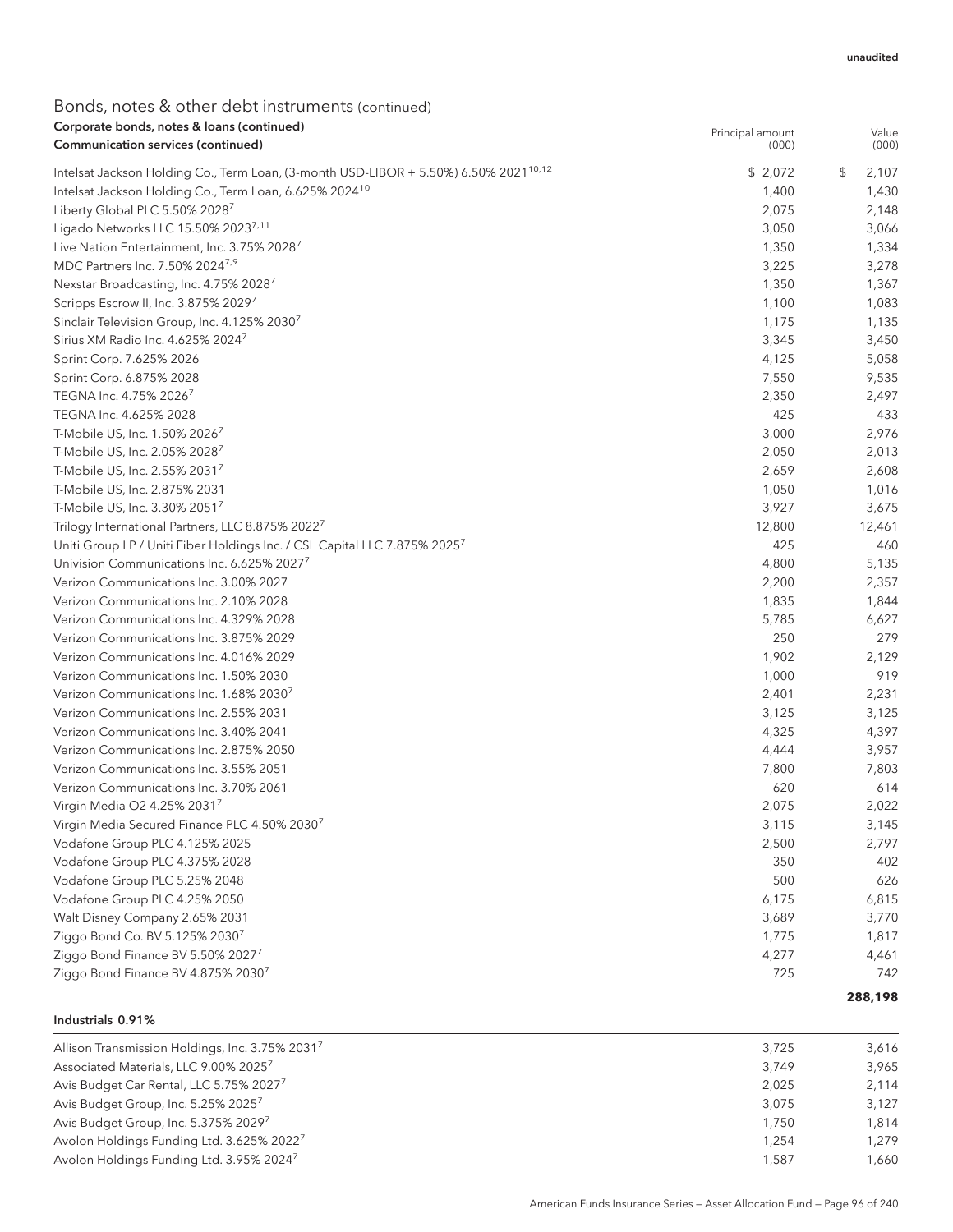| Corporate bonds, notes & Ioans (continued)<br>Industrials (continued)            | Principal amount<br>(000) | Value<br>(000) |
|----------------------------------------------------------------------------------|---------------------------|----------------|
|                                                                                  |                           |                |
| Avolon Holdings Funding Ltd. 4.25% 2026 <sup>7</sup>                             | \$1,126                   | \$1,180        |
| Avolon Holdings Funding Ltd. 4.375% 2026'                                        | 1,975                     | 2,067          |
| Boeing Company 2.70% 2022                                                        | 4,400                     | 4,494          |
| Boeing Company 4.875% 2025                                                       | 1,555                     | 1,733          |
| Boeing Company 2.196% 2026                                                       | 6,450                     | 6,434          |
| Boeing Company 2.75% 2026                                                        | 22,333                    | 23,004         |
| Boeing Company 3.10% 2026                                                        | 251                       | 266            |
| Boeing Company 5.04% 2027                                                        | 3,000                     | 3,423          |
| Boeing Company 3.25% 2028                                                        | 18,801                    | 19,464         |
| Boeing Company 5.15% 2030                                                        | 2,520                     | 2,906          |
| Boeing Company 3.625% 2031                                                       | 3,598                     | 3,769          |
| Boeing Company 3.60% 2034                                                        | 7,045                     | 7,060          |
| Boeing Company 3.50% 2039                                                        | 250                       | 240            |
| Boeing Company 3.75% 2050                                                        | 1,300                     | 1,247          |
| Boeing Company 5.805% 2050                                                       | 1,100                     | 1,388          |
| Bombardier Inc. 8.75% 2021 <sup>7</sup>                                          | 815                       | 856            |
| Bombardier Inc. 7.50% 20247                                                      | 1,950                     | 1,951          |
| Bombardier Inc. 7.875% 20277                                                     | 2,720                     | 2,672          |
| Burlington Northern Santa Fe LLC 4.40% 2042                                      | 5,000                     | 5,861          |
| Burlington Northern Santa Fe LLC 3.05% 2051                                      | 4,860                     | 4,719          |
| Burlington Northern Santa Fe LLC 3.30% 2051                                      | 1,172                     | 1,179          |
| BWX Technologies, Inc. 4.125% 20297                                              | 1,025                     | 1,040          |
| Canadian National Railway Company 3.20% 2046                                     | 1,320                     | 1,328          |
| Carrier Global Corp. 2.493% 2027                                                 | 762                       | 788            |
| CSX Corp. 3.80% 2028                                                             | 4,060                     | 4,511          |
| CSX Corp. 4.25% 2029                                                             | 3,062                     | 3,482          |
| CSX Corp. 4.30% 2048                                                             | 1,125                     | 1,287          |
| CSX Corp. 3.35% 2049                                                             | 563                       | 554            |
| CSX Corp. 2.50% 2051                                                             | 5,350                     | 4,537          |
| Dun & Bradstreet Corp. 6.875% 2026 <sup>7</sup>                                  | 1,067                     | 1,141          |
| Fortress Transportation and Infrastructure Investors LLC 6.50% 2025 <sup>7</sup> | 1,040                     | 1,089          |
| General Dynamics Corp. 3.375% 2023                                               | 1,000                     | 1,061          |
| General Dynamics Corp. 3.50% 2025                                                | 329                       | 360            |
| General Electric Capital Corp. 4.418% 2035                                       | 1,200                     | 1,375          |
| General Electric Co. 3.45% 2027                                                  | 2,150                     | 2,337          |
| General Electric Co. 3.625% 2030                                                 | 3,150                     | 3,395          |
| General Electric Co. 4.25% 2040                                                  | 550                       | 604            |
| General Electric Co. 4.35% 2050                                                  | 1,075                     | 1,196          |
| Honeywell International Inc. 2.15% 2022                                          | 4,400                     | 4,504          |
| Honeywell International Inc. 2.30% 2024                                          | 6,800                     | 7,204          |
| Honeywell International Inc. 1.35% 2025                                          | 5,947                     | 6,036          |
| Honeywell International Inc. 2.70% 2029                                          | 2,450                     | 2,558          |
| Honeywell International Inc. 1.95% 2030                                          | 2,000                     | 1,976          |
| Howmet Aerospace Inc. 6.875% 2025                                                | 1,885                     | 2,187          |
| Icahn Enterprises Finance Corp. 4.75% 2024                                       | 3,590                     | 3,734          |
| L3Harris Technologies, Inc. 1.80% 2031                                           | 2,625                     | 2,462          |
| LSC Communications, Inc. 8.75% 2023 <sup>2,3,7,13</sup>                          | 4,063                     | 216            |
| Masco Corp. 1.50% 2028                                                           | 1,985                     | 1,909          |
| Masco Corp. 2.00% 2031                                                           | 2,219                     | 2,107          |
| Masco Corp. 3.125% 2051                                                          | 230                       | 216            |
| MasTec, Inc. 4.50% 20287                                                         | 1,425                     | 1,480          |
| Meritor, Inc. 4.50% 20287                                                        | 1,025                     | 1,030          |
| Nielsen Finance LLC and Nielsen Finance Co. 5.00% 2025 <sup>7</sup>              | 2,175                     | 2,228          |
| Norfolk Southern Corp. 3.05% 2050                                                | 4,151                     | 3,948          |
|                                                                                  |                           |                |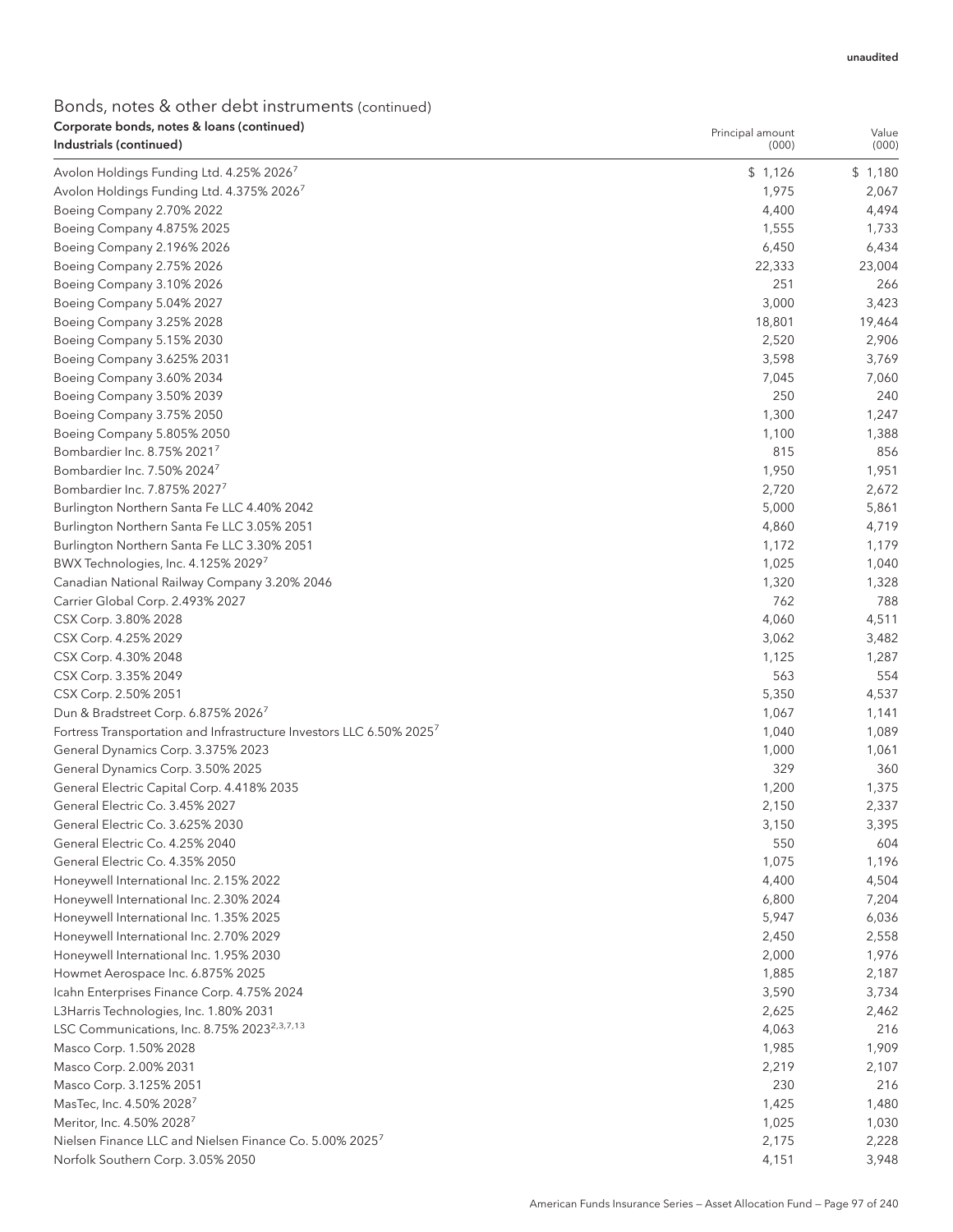# Bonds, notes & other debt instruments (continued) Corporate bonds, notes & loans (continued)

| Corporate bonds, notes & Ioans (continued)<br>Industrials (continued) | Principal amount<br>(000) | Value<br>(000) |
|-----------------------------------------------------------------------|---------------------------|----------------|
| Northrop Grumman Corp. 2.93% 2025                                     | \$1,820                   | \$<br>1,938    |
| Northrop Grumman Corp. 3.25% 2028                                     | 3,495                     | 3,753          |
| Otis Worldwide Corp. 2.293% 2027                                      | 2,135                     | 2,192          |
| Otis Worldwide Corp. 2.565% 2030                                      | 3,000                     | 3,025          |
| R.R. Donnelley & Sons Co. 6.50% 2023                                  | 2,460                     | 2,617          |
| Raytheon Technologies Corp. 2.80% 2022                                | 1,500                     | 1,532          |
| Rolls-Royce PLC 5.75% 20277                                           | 765                       | 815            |
| Siemens AG 1.20% 2026 <sup>7</sup>                                    | 7,968                     | 7,881          |
| Siemens AG 1.70% 2028 <sup>7</sup>                                    | 3,700                     | 3,636          |
| SkyMiles IP Ltd. 4.75% 2028 <sup>7</sup>                              | 3,975                     | 4,326          |
| The Brink's Co. 4.625% 20277                                          | 2,385                     | 2,448          |
| TransDigm Inc. 6.25% 2026 <sup>7</sup>                                | 4,976                     | 5,282          |
| TransDigm Inc. 5.50% 2027                                             | 1,100                     | 1,140          |
| Triumph Group, Inc. 5.25% 2022                                        | 1,015                     | 1,009          |
| Triumph Group, Inc. 6.25% 20247                                       | 970                       | 988            |
| Triumph Group, Inc. 8.875% 20247                                      | 1,245                     | 1,403          |
| Triumph Group, Inc. 7.75% 20257                                       | 875                       | 882            |
| Union Pacific Corp. 3.15% 2024                                        | 1,287                     | 1,378          |
| Union Pacific Corp. 3.75% 2025                                        | 4,643                     | 5,105          |
| Union Pacific Corp. 2.15% 2027                                        | 2,318                     | 2,387          |
| Union Pacific Corp. 3.95% 2028                                        | 1,875                     | 2,103          |
| Union Pacific Corp. 3.70% 2029                                        | 6,500                     | 7,163          |
| Union Pacific Corp. 2.40% 2030                                        | 2,414                     | 2,424          |
| Union Pacific Corp. 4.30% 2049                                        | 2,690                     | 3,086          |
| Union Pacific Corp. 3.25% 2050                                        | 371                       | 366            |
| Union Pacific Corp. 3.95% 2059                                        | 1,365                     | 1,477          |
| Union Pacific Corp. 3.75% 2070                                        | 546                       | 561            |
| Union Pacific Corp. 3.799% 2071 <sup>7</sup>                          | 545                       | 555            |
| United Airlines Holdings, Inc. 6.50% 20277                            | 2,200                     | 2,414          |
| United Rentals, Inc. 3.875% 2031                                      | 1,050                     | 1,057          |
| United Technologies Corp. 3.65% 2023                                  | 52                        | 56             |
| United Technologies Corp. 3.95% 2025                                  | 5,155                     | 5,729          |
| United Technologies Corp. 4.125% 2028                                 | 1,960                     | 2,209          |
| Vertical U.S. Newco Inc. 5.25% 2027 <sup>7</sup>                      | 2,000                     | 2,097          |
| Vinci SA 3.75% 20297                                                  | 2,237                     | 2,453          |
| WESCO Distribution, Inc. 7.125% 2025 <sup>7</sup>                     | 1,210                     | 1,325          |
| WESCO Distribution, Inc. 7.25% 20287                                  | 1,320                     | 1,475          |
| XPO Logistics, Inc. 6.25% 20257                                       | 660                       | 711            |
|                                                                       |                           | 278,366        |

#### Information technology 0.87%

| Adobe Inc. 1.90% 2025                                                            | 2,216  | 2,292  |
|----------------------------------------------------------------------------------|--------|--------|
| Adobe Inc. 2.30% 2030                                                            | 11,627 | 11,768 |
| Almonde Inc., Term Loan, (3-month USD-LIBOR + 7.25%) 8.25% 2025 <sup>10,12</sup> | 4,150  | 4,184  |
| Apple Inc. 3.00% 2024                                                            | 625    | 667    |
| Apple Inc. 0.55% 2025                                                            | 14,140 | 13,907 |
| Apple Inc. 1.125% 2025                                                           | 1,866  | 1,879  |
| Apple Inc. 0.70% 2026                                                            | 2,500  | 2,454  |
| Apple Inc. 3.35% 2027                                                            | 40     | 44     |
| Apple Inc. 1.20% 2028                                                            | 5,000  | 4,819  |
| Apple Inc. 1.25% 2030                                                            | 8,760  | 8,113  |
| Apple Inc. 1.65% 2031                                                            | 5.500  | 5,249  |
| Apple Inc. 2.40% 2050                                                            | 3.000  | 2,589  |
| Apple Inc. 2.65% 2051                                                            | 7,280  | 6,666  |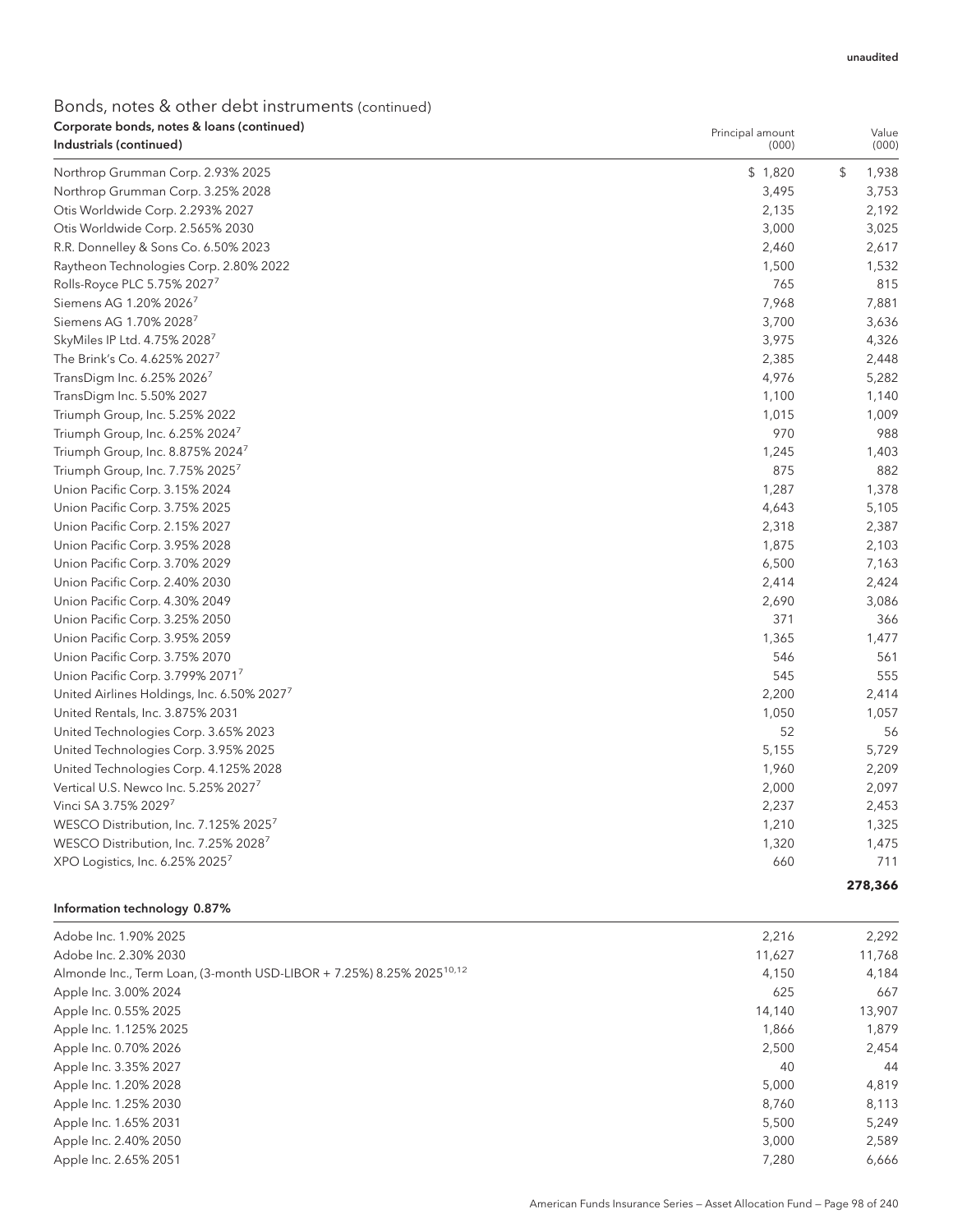| Corporate bonds, notes & Ioans (continued)<br>Information technology (continued)                                                           | Principal amount<br>(000) | Value<br>(000)  |
|--------------------------------------------------------------------------------------------------------------------------------------------|---------------------------|-----------------|
|                                                                                                                                            |                           |                 |
| Avaya Inc. 6.125% 2028 <sup>7</sup>                                                                                                        | \$1,600                   | \$1,701         |
| Broadcom Inc. 1.95% 20287                                                                                                                  | 1,407                     | 1,376           |
| Broadcom Inc. 4.75% 2029                                                                                                                   | 4,710                     | 5,301           |
| Broadcom Inc. 4.15% 2030                                                                                                                   | 5,000                     | 5,403           |
| Broadcom Inc. 5.00% 2030<br>Broadcom Inc. 2.45% 20317                                                                                      | 1,807                     | 2,062           |
|                                                                                                                                            | 2,452                     | 2,316           |
| Broadcom Inc. 2.60% 20337                                                                                                                  | 2,524                     | 2,354           |
| Broadcom Inc. 3.469% 20347<br>Broadcom Inc. 3.50% 20417                                                                                    | 10,696                    | 10,761          |
| Broadcom Inc. 3.75% 20517                                                                                                                  | 5,512                     | 5,287           |
| Broadcom Ltd. 3.875% 2027                                                                                                                  | 4,281<br>1,447            | 4,101           |
|                                                                                                                                            |                           | 1,572           |
| CommScope Finance LLC 6.00% 2026 <sup>7</sup><br>Diebold Nixdorf AG, Term Loan B, (3-month USD-LIBOR + 2.75%) 2.953% 2023 <sup>10,12</sup> | 2,425                     | 2,558           |
| Diebold Nixdorf, Inc. 9.375% 2025 <sup>7</sup>                                                                                             | 1,338<br>5,675            | 1,317           |
| Diebold, Inc. 8.50% 2024                                                                                                                   | 1,400                     | 6,331           |
| Fidelity National Information Services, Inc. 1.65% 2028                                                                                    |                           | 1,432           |
| Fidelity National Information Services, Inc. 2.25% 2031                                                                                    | 1,573<br>4,240            | 1,540           |
|                                                                                                                                            |                           | 4,170           |
| Fidelity National Information Services, Inc. 3.10% 2041                                                                                    | 302                       | 297             |
| Fiserv, Inc. 2.75% 2024                                                                                                                    | 1,600                     | 1,692           |
| Fiserv, Inc. 3.20% 2026                                                                                                                    | 7,455                     | 8,052           |
| Fiserv, Inc. 2.25% 2027                                                                                                                    | 1,030                     | 1,054           |
| Fiserv, Inc. 3.50% 2029                                                                                                                    | 4,070                     | 4,396           |
| Fiserv, Inc. 2.65% 2030<br>Fiserv, Inc. 4.40% 2049                                                                                         | 12,611<br>1,800           | 12,716<br>2,082 |
| Fortinet, Inc. 2.20% 2031                                                                                                                  | 704                       | 683             |
| Gartner, Inc. 4.50% 2028 <sup>7</sup>                                                                                                      | 650                       | 671             |
| Global Payments Inc. 1.20% 2026                                                                                                            | 1,491                     | 1,469           |
| Global Payments Inc. 2.90% 2030                                                                                                            | 3,528                     | 3,604           |
| Intuit Inc. 0.95% 2025                                                                                                                     | 1,530                     | 1,520           |
| Intuit Inc. 1.35% 2027                                                                                                                     | 3,565                     | 3,511           |
| Intuit Inc. 1.65% 2030                                                                                                                     | 4,870                     | 4,627           |
| McAfee, LLC, Term Loan, (3-month USD-LIBOR + 3.75%) 3.953% 2024 <sup>10,12</sup>                                                           | 2,594                     | 2,599           |
| Microsoft Corp. 3.30% 2027                                                                                                                 | 4,000                     | 4,418           |
| Microsoft Corp. 2.525% 2050                                                                                                                | 5,180                     | 4,726           |
| Microsoft Corp. 2.921% 2052                                                                                                                | 6,628                     | 6,549           |
| Oracle Corp. 2.30% 2028                                                                                                                    | 1,469                     | 1,488           |
| Oracle Corp. 2.875% 2031                                                                                                                   | 12,947                    | 13,190          |
| Oracle Corp. 3.65% 2041                                                                                                                    | 2,250                     | 2,280           |
| Oracle Corp. 3.60% 2050                                                                                                                    | 6,730                     | 6,530           |
| Oracle Corp. 3.95% 2051                                                                                                                    | 2,994                     | 3,092           |
| PayPal Holdings, Inc. 2.65% 2026                                                                                                           | 2,364                     | 2,503           |
| PayPal Holdings, Inc. 2.85% 2029                                                                                                           | 2,770                     | 2,889           |
| PayPal Holdings, Inc. 2.30% 2030                                                                                                           | 3,303                     | 3,276           |
| PayPal Holdings, Inc. 3.25% 2050                                                                                                           | 932                       | 931             |
| Sabre GLBL Inc. 7.375% 2025 <sup>7</sup>                                                                                                   | 728                       | 796             |
| Sabre Holdings Corp. 9.25% 20257                                                                                                           | 1,197                     | 1,429           |
| ServiceNow, Inc. 1.40% 2030                                                                                                                | 9,864                     | 8,927           |
| Synaptics Inc. 4.00% 20297                                                                                                                 | 675                       | 671             |
| Unisys Corp. 6.875% 20277                                                                                                                  | 725                       | 796             |
| Veritas Holdings Ltd. 7.50% 20257                                                                                                          | 3,860                     | 4,014           |
| ViaSat, Inc. 5.625% 20277                                                                                                                  | 555                       | 583             |
| Visa Inc. 2.80% 2022                                                                                                                       | 2,000                     | 2,078           |
| Visa Inc. 3.15% 2025                                                                                                                       | 5,500                     | 6,003           |
| Visa Inc. 0.75% 2027                                                                                                                       | 1,175                     | 1,129           |
|                                                                                                                                            |                           |                 |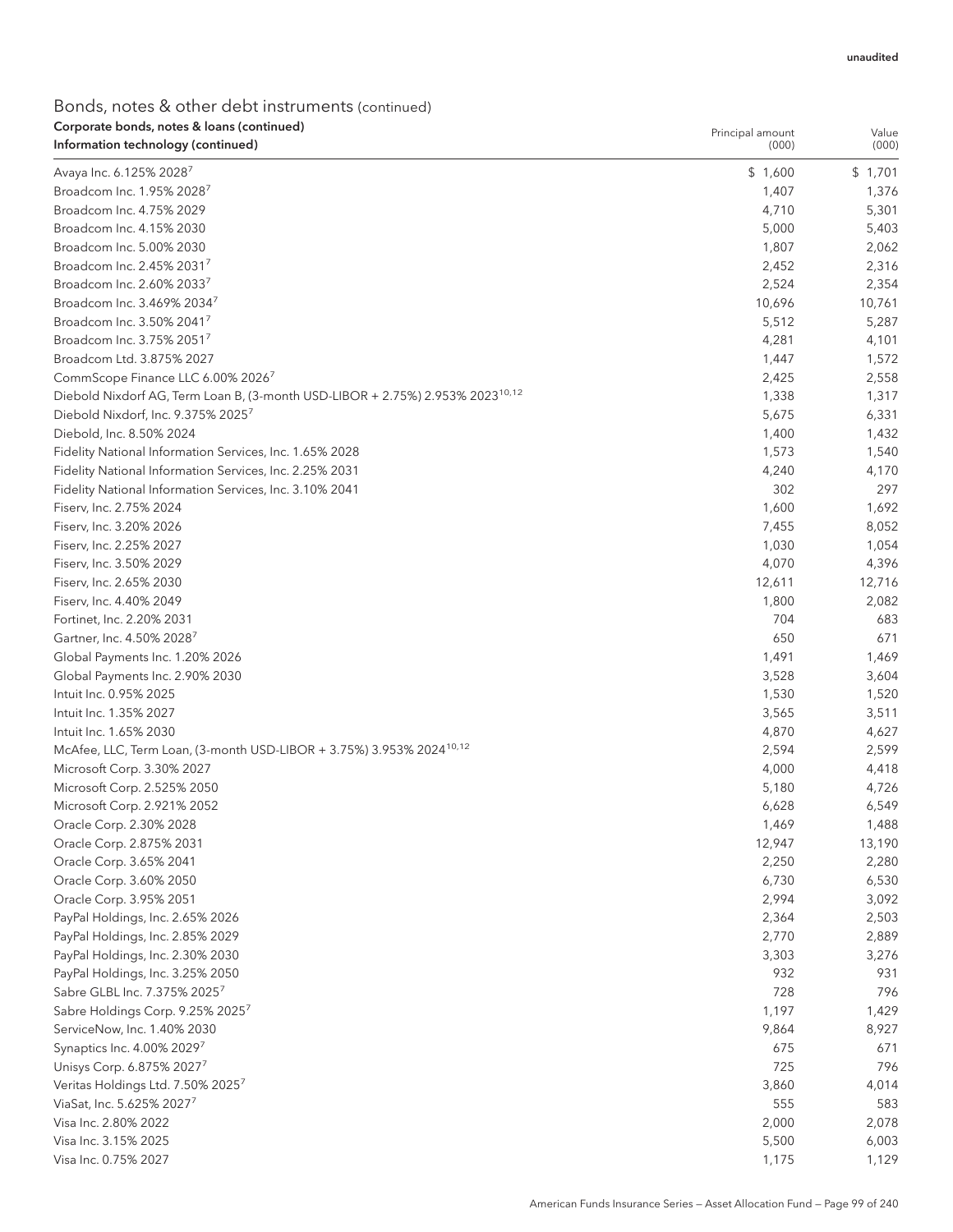#### Bonds, notes & other debt instruments (continued) Corporate bonds, notes & loans (continued) Information technology (continued)

| Corporate Donas, notes & ioans (continuea)<br>Information technology (continued) | Principal amount<br>(000) | Value<br>(000) |
|----------------------------------------------------------------------------------|---------------------------|----------------|
| Visa Inc. 1.10% 2031                                                             | \$10,000                  | 9.116          |
| Visa Inc. 2.00% 2050                                                             | 5,000                     | 4,054          |
| Xerox Corp. 5.50% 2028 <sup>7</sup>                                              | 2.450                     | 2,541          |
|                                                                                  |                           | 267.195        |

#### Consumer staples 0.85%

| 3,475<br>3,387<br>9,255<br>8,876<br>12,628<br>11,809<br>1,385<br>1,320<br>231<br>261<br>310<br>356<br>437<br>458<br>2,000<br>1,913<br>4,820<br>5,892<br>2,500<br>2,323<br>3,000<br>3,141<br>490<br>611<br>3,500<br>3,632<br>4,490<br>4,098<br>8,000<br>8,895<br>4,345<br>4,845<br>886<br>1,036<br>7,070<br>8,848<br>2,500<br>3,234<br>3,220<br>3,660<br>2,175<br>2,237<br>4,250<br>4,654<br>4,000<br>4,219<br>2,826<br>3,012<br>3,323<br>3,514<br>1,384<br>1,474<br>2,509<br>2,473<br>2,000<br>2,090<br>4,770<br>5,452<br>4,000<br>3,873<br>5,500<br>5,773<br>2,953<br>2,978<br>940<br>893<br>1,460<br>1,355<br>4,685<br>5,168<br>4,105<br>3,959<br>68<br>55<br>412<br>528<br>7,846<br>8,094<br>195<br>199<br>1,340<br>1,403<br>938<br>1,021<br>2,259<br>2,311<br>10,000<br>10,692<br>5,000<br>4,793<br>4,000<br>4,163<br>1,006<br>1,080 | 7-Eleven, Inc. 0.80% 2024                                                  | 1,700 | 1,695 |
|------------------------------------------------------------------------------------------------------------------------------------------------------------------------------------------------------------------------------------------------------------------------------------------------------------------------------------------------------------------------------------------------------------------------------------------------------------------------------------------------------------------------------------------------------------------------------------------------------------------------------------------------------------------------------------------------------------------------------------------------------------------------------------------------------------------------------------------|----------------------------------------------------------------------------|-------|-------|
|                                                                                                                                                                                                                                                                                                                                                                                                                                                                                                                                                                                                                                                                                                                                                                                                                                          | 7-Eleven, Inc. 0.95% 20267                                                 |       |       |
|                                                                                                                                                                                                                                                                                                                                                                                                                                                                                                                                                                                                                                                                                                                                                                                                                                          | 7-Eleven, Inc. 1.30% 20287                                                 |       |       |
|                                                                                                                                                                                                                                                                                                                                                                                                                                                                                                                                                                                                                                                                                                                                                                                                                                          | 7-Eleven, Inc. 1.80% 2031 <sup>7</sup>                                     |       |       |
|                                                                                                                                                                                                                                                                                                                                                                                                                                                                                                                                                                                                                                                                                                                                                                                                                                          | Albertsons Companies, Inc. 3.50% 20297                                     |       |       |
|                                                                                                                                                                                                                                                                                                                                                                                                                                                                                                                                                                                                                                                                                                                                                                                                                                          | Altria Group, Inc. 4.40% 2026                                              |       |       |
|                                                                                                                                                                                                                                                                                                                                                                                                                                                                                                                                                                                                                                                                                                                                                                                                                                          | Altria Group, Inc. 4.80% 2029                                              |       |       |
|                                                                                                                                                                                                                                                                                                                                                                                                                                                                                                                                                                                                                                                                                                                                                                                                                                          | Altria Group, Inc. 3.40% 2030                                              |       |       |
|                                                                                                                                                                                                                                                                                                                                                                                                                                                                                                                                                                                                                                                                                                                                                                                                                                          | Altria Group, Inc. 2.45% 2032                                              |       |       |
|                                                                                                                                                                                                                                                                                                                                                                                                                                                                                                                                                                                                                                                                                                                                                                                                                                          | Altria Group, Inc. 5.80% 2039                                              |       |       |
|                                                                                                                                                                                                                                                                                                                                                                                                                                                                                                                                                                                                                                                                                                                                                                                                                                          | Altria Group, Inc. 3.40% 2041                                              |       |       |
|                                                                                                                                                                                                                                                                                                                                                                                                                                                                                                                                                                                                                                                                                                                                                                                                                                          | Altria Group, Inc. 4.50% 2043                                              |       |       |
|                                                                                                                                                                                                                                                                                                                                                                                                                                                                                                                                                                                                                                                                                                                                                                                                                                          | Altria Group, Inc. 5.95% 2049                                              |       |       |
|                                                                                                                                                                                                                                                                                                                                                                                                                                                                                                                                                                                                                                                                                                                                                                                                                                          | Altria Group, Inc. 4.45% 2050                                              |       |       |
|                                                                                                                                                                                                                                                                                                                                                                                                                                                                                                                                                                                                                                                                                                                                                                                                                                          | Altria Group, Inc. 3.70% 2051                                              |       |       |
|                                                                                                                                                                                                                                                                                                                                                                                                                                                                                                                                                                                                                                                                                                                                                                                                                                          | Anheuser-Busch InBev NV 4.15% 2025                                         |       |       |
|                                                                                                                                                                                                                                                                                                                                                                                                                                                                                                                                                                                                                                                                                                                                                                                                                                          | Anheuser-Busch InBev NV 4.00% 2028                                         |       |       |
|                                                                                                                                                                                                                                                                                                                                                                                                                                                                                                                                                                                                                                                                                                                                                                                                                                          | Anheuser-Busch InBev NV 4.75% 2029                                         |       |       |
|                                                                                                                                                                                                                                                                                                                                                                                                                                                                                                                                                                                                                                                                                                                                                                                                                                          | Anheuser-Busch InBev NV 5.45% 2039                                         |       |       |
|                                                                                                                                                                                                                                                                                                                                                                                                                                                                                                                                                                                                                                                                                                                                                                                                                                          | Anheuser-Busch InBev NV 5.55% 2049                                         |       |       |
|                                                                                                                                                                                                                                                                                                                                                                                                                                                                                                                                                                                                                                                                                                                                                                                                                                          | Anheuser-Busch InBey NV 4.50% 2050                                         |       |       |
|                                                                                                                                                                                                                                                                                                                                                                                                                                                                                                                                                                                                                                                                                                                                                                                                                                          | B&G Foods, Inc. 5.25% 2025                                                 |       |       |
|                                                                                                                                                                                                                                                                                                                                                                                                                                                                                                                                                                                                                                                                                                                                                                                                                                          | British American Tobacco International Finance PLC 3.95% 2025 <sup>7</sup> |       |       |
|                                                                                                                                                                                                                                                                                                                                                                                                                                                                                                                                                                                                                                                                                                                                                                                                                                          | British American Tobacco PLC 2.789% 2024                                   |       |       |
|                                                                                                                                                                                                                                                                                                                                                                                                                                                                                                                                                                                                                                                                                                                                                                                                                                          | British American Tobacco PLC 3.222% 2024                                   |       |       |
|                                                                                                                                                                                                                                                                                                                                                                                                                                                                                                                                                                                                                                                                                                                                                                                                                                          | British American Tobacco PLC 3.215% 2026                                   |       |       |
|                                                                                                                                                                                                                                                                                                                                                                                                                                                                                                                                                                                                                                                                                                                                                                                                                                          | British American Tobacco PLC 3.557% 2027                                   |       |       |
|                                                                                                                                                                                                                                                                                                                                                                                                                                                                                                                                                                                                                                                                                                                                                                                                                                          | British American Tobacco PLC 2.259% 2028                                   |       |       |
|                                                                                                                                                                                                                                                                                                                                                                                                                                                                                                                                                                                                                                                                                                                                                                                                                                          | British American Tobacco PLC 3.462% 2029                                   |       |       |
|                                                                                                                                                                                                                                                                                                                                                                                                                                                                                                                                                                                                                                                                                                                                                                                                                                          | British American Tobacco PLC 4.906% 2030                                   |       |       |
|                                                                                                                                                                                                                                                                                                                                                                                                                                                                                                                                                                                                                                                                                                                                                                                                                                          | British American Tobacco PLC 2.726% 2031                                   |       |       |
|                                                                                                                                                                                                                                                                                                                                                                                                                                                                                                                                                                                                                                                                                                                                                                                                                                          | British American Tobacco PLC 4.39% 2037                                    |       |       |
|                                                                                                                                                                                                                                                                                                                                                                                                                                                                                                                                                                                                                                                                                                                                                                                                                                          | British American Tobacco PLC 4.54% 2047                                    |       |       |
|                                                                                                                                                                                                                                                                                                                                                                                                                                                                                                                                                                                                                                                                                                                                                                                                                                          | Coca-Cola Company 1.00% 2028                                               |       |       |
|                                                                                                                                                                                                                                                                                                                                                                                                                                                                                                                                                                                                                                                                                                                                                                                                                                          | Coca-Cola Company 1.375% 2031                                              |       |       |
|                                                                                                                                                                                                                                                                                                                                                                                                                                                                                                                                                                                                                                                                                                                                                                                                                                          | Conagra Brands, Inc. 4.30% 2024                                            |       |       |
|                                                                                                                                                                                                                                                                                                                                                                                                                                                                                                                                                                                                                                                                                                                                                                                                                                          | Conagra Brands, Inc. 1.375% 2027                                           |       |       |
|                                                                                                                                                                                                                                                                                                                                                                                                                                                                                                                                                                                                                                                                                                                                                                                                                                          | Conagra Brands, Inc. 5.30% 2038                                            |       |       |
|                                                                                                                                                                                                                                                                                                                                                                                                                                                                                                                                                                                                                                                                                                                                                                                                                                          | Conagra Brands, Inc. 5.40% 2048                                            |       |       |
|                                                                                                                                                                                                                                                                                                                                                                                                                                                                                                                                                                                                                                                                                                                                                                                                                                          | Constellation Brands, Inc. 2.65% 2022                                      |       |       |
|                                                                                                                                                                                                                                                                                                                                                                                                                                                                                                                                                                                                                                                                                                                                                                                                                                          | Constellation Brands, Inc. 2.70% 2022                                      |       |       |
|                                                                                                                                                                                                                                                                                                                                                                                                                                                                                                                                                                                                                                                                                                                                                                                                                                          | Constellation Brands, Inc. 3.20% 2023                                      |       |       |
|                                                                                                                                                                                                                                                                                                                                                                                                                                                                                                                                                                                                                                                                                                                                                                                                                                          | Constellation Brands, Inc. 3.60% 2028                                      |       |       |
|                                                                                                                                                                                                                                                                                                                                                                                                                                                                                                                                                                                                                                                                                                                                                                                                                                          | Constellation Brands, Inc. 2.875% 2030                                     |       |       |
|                                                                                                                                                                                                                                                                                                                                                                                                                                                                                                                                                                                                                                                                                                                                                                                                                                          | Costco Wholesale Corp. 2.75% 2024                                          |       |       |
|                                                                                                                                                                                                                                                                                                                                                                                                                                                                                                                                                                                                                                                                                                                                                                                                                                          | Costco Wholesale Corp. 1.60% 2030                                          |       |       |
|                                                                                                                                                                                                                                                                                                                                                                                                                                                                                                                                                                                                                                                                                                                                                                                                                                          | Imperial Tobacco Finance PLC 3.50% 2023 <sup>7</sup>                       |       |       |
|                                                                                                                                                                                                                                                                                                                                                                                                                                                                                                                                                                                                                                                                                                                                                                                                                                          | Keurig Dr Pepper Inc. 4.057% 2023                                          |       |       |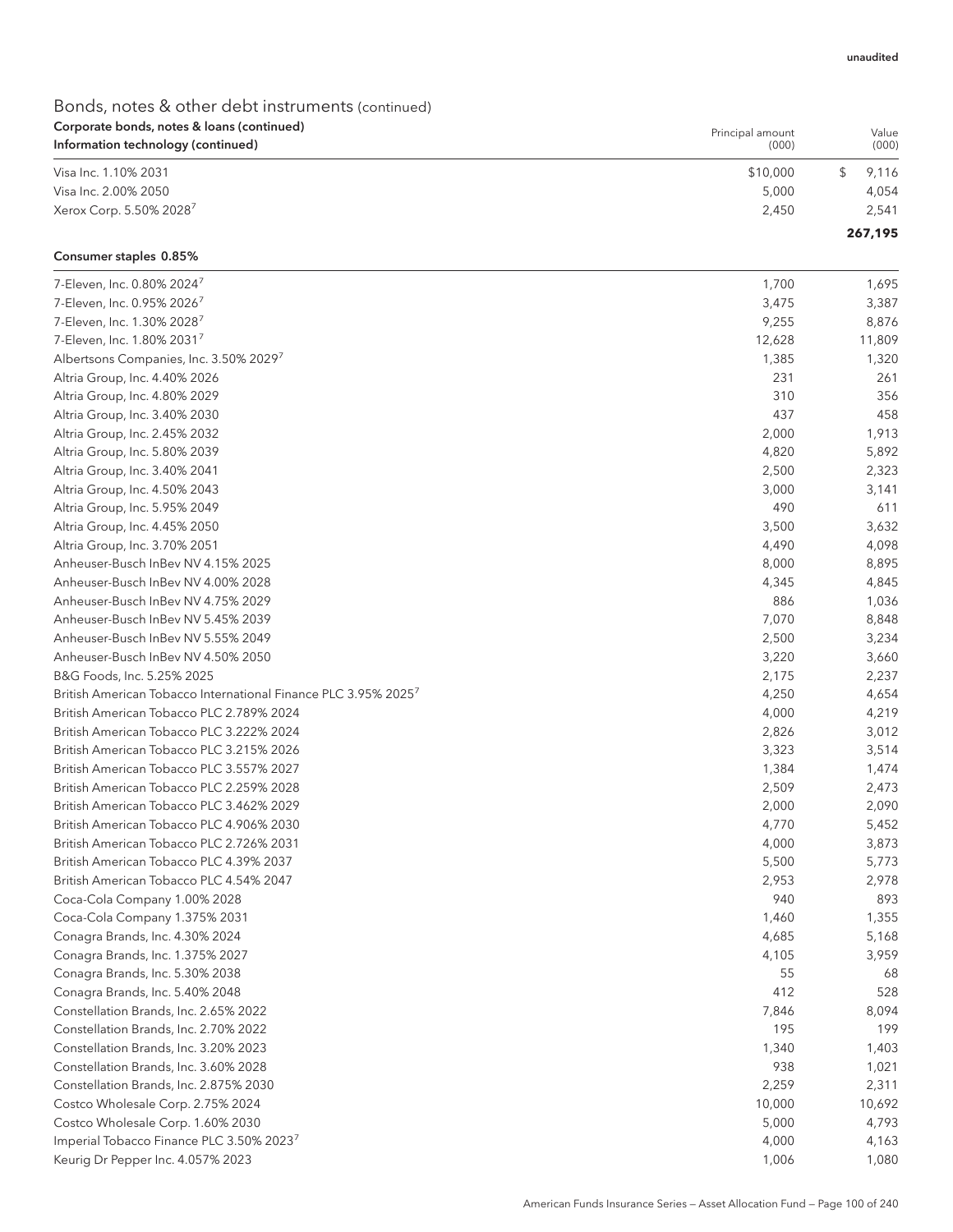### Bonds, notes & other debt instruments (continued) Corporate bonds, notes & loans (continued)

| Corporate bonds, notes & Ioans (continued)<br>Consumer staples (continued) | Principal amount<br>(000) | Value<br>(000) |
|----------------------------------------------------------------------------|---------------------------|----------------|
| Keurig Dr Pepper Inc. 4.597% 2028                                          | \$2,000                   | \$<br>2,314    |
| Keurig Dr Pepper Inc. 3.20% 2030                                           | 1,761                     | 1,866          |
| Keurig Dr Pepper Inc. 4.985% 2038                                          | 3,351                     | 4,127          |
| Keurig Dr Pepper Inc. 5.085% 2048                                          | 75                        | 94             |
| Keurig Dr Pepper Inc. 3.80% 2050                                           | 700                       | 747            |
| Kimberly-Clark Corp. 1.05% 2027                                            | 1,395                     | 1,356          |
| Kimberly-Clark Corp. 3.10% 2030                                            | 844                       | 910            |
| Kraft Heinz Company 3.875% 2027                                            | 2,475                     | 2,698          |
| Kraft Heinz Company 4.375% 2046                                            | 1,140                     | 1,194          |
| Kraft Heinz Company 4.875% 2049                                            | 3,760                     | 4,227          |
| Kraft Heinz Company 5.50% 2050                                             | 1,215                     | 1,491          |
| Molson Coors Brewing Co. 4.20% 2046                                        | 950                       | 992            |
| Nestlé Holdings, Inc. 3.35% 2023 <sup>7</sup>                              | 750                       | 803            |
| Nestlé Holdings, Inc. 0.625% 20267                                         | 5,240                     | 5,099          |
| Nestlé Holdings, Inc. 1.00% 2027 <sup>7</sup>                              | 19,720                    | 18,912         |
| Nestlé Holdings, Inc. 1.25% 20307                                          | 4,727                     | 4,404          |
| PepsiCo, Inc. 1.40% 2031                                                   | 4,535                     | 4,231          |
| PepsiCo, Inc. 3.625% 2050                                                  | 2,180                     | 2,409          |
| Philip Morris International Inc. 2.375% 2022                               | 1,960                     | 2,013          |
| Philip Morris International Inc. 2.625% 2022                               | 1,670                     | 1,701          |
| Philip Morris International Inc. 2.875% 2024                               | 788                       | 837            |
| Philip Morris International Inc. 3.25% 2024                                | 2,000                     | 2,168          |
| Philip Morris International Inc. 0.875% 2026                               | 2,990                     | 2,906          |
| Philip Morris International Inc. 3.375% 2029                               | 3,268                     | 3,525          |
| Philip Morris International Inc. 1.75% 2030                                | 5,542                     | 5,195          |
| Philip Morris International Inc. 2.10% 2030                                | 2,477                     | 2,393          |
| Philip Morris International Inc. 4.25% 2044                                | 603                       | 672            |
| Post Holdings, Inc. 4.625% 2030'                                           | 2,886                     | 2,897          |
| Prestige Brands International Inc. 3.75% 2031 <sup>7</sup>                 | 1,115                     | 1,066          |
| Procter & Gamble Company 0.55% 2025                                        | 1,390                     | 1,367          |
| Reckitt Benckiser Group PLC 2.375% 2022 <sup>7</sup>                       | 1,125                     | 1,151          |
| Reynolds American Inc. 4.45% 2025                                          | 1,425                     | 1,582          |
| Reynolds American Inc. 5.85% 2045                                          | 2,030                     | 2,398          |
| Simmons Foods Inc. 4.625% 20297                                            | 560                       | 566            |
| Wal-Mart Stores, Inc. 2.35% 2022                                           | 1,000                     | 1,035          |
| Wal-Mart Stores, Inc. 3.05% 2026                                           | 2,060                     | 2,240          |
|                                                                            |                           | 261,352        |

#### Consumer discretionary 0.76%

| Amazon.com, Inc. 1.50% 2030                         | 2,000 | 1,908 |
|-----------------------------------------------------|-------|-------|
| Amazon.com, Inc. 2.50% 2050                         | 920   | 824   |
| Amazon.com, Inc. 2.70% 2060                         | 4,485 | 3,987 |
| American Honda Finance Corp. 0.875% 2023            | 9,000 | 9,066 |
| American Honda Finance Corp. 0.55% 2024             | 1,970 | 1,957 |
| American Honda Finance Corp. 1.20% 2025             | 2,546 | 2,537 |
| American Honda Finance Corp. 3.50% 2028             | 750   | 821   |
| American Honda Finance Corp. 1.80% 2031             | 750   | 707   |
| Bayerische Motoren Werke AG 2.25% 2023 <sup>7</sup> | 300   | 311   |
| Bayerische Motoren Werke AG 3.45% 20237             | 1,870 | 1,974 |
| Bayerische Motoren Werke AG 0.80% 20247             | 1,353 | 1,354 |
| Bayerische Motoren Werke AG 3.15% 2024 <sup>7</sup> | 8,510 | 9,093 |
| Bayerische Motoren Werke AG 2.55% 20317             | 498   | 500   |
| Caesars Entertainment, Inc. 6.25% 2025 <sup>7</sup> | 3,315 | 3,538 |
| Carnival Corp. 11.50% 2023 <sup>7</sup>             | 5,575 | 6,398 |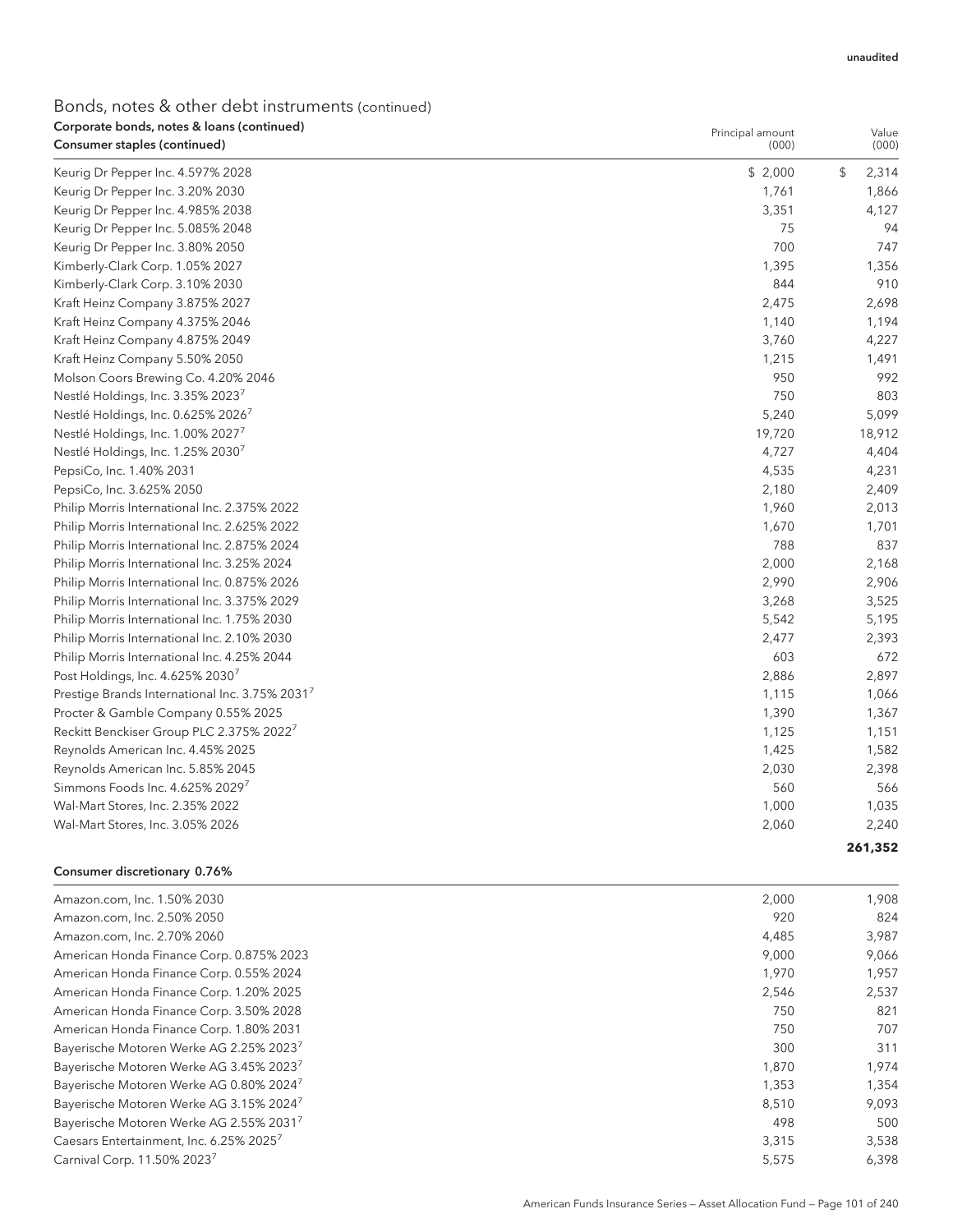| Corporate bonds, notes & Ioans (continued)<br>Consumer discretionary (continued) | Principal amount<br>(000) | Value<br>(000) |
|----------------------------------------------------------------------------------|---------------------------|----------------|
|                                                                                  |                           |                |
| Carvana Co. 5.625% 2025 <sup>7</sup>                                             | \$<br>600                 | \$<br>616      |
| Carvana Co. 5.50% 20277                                                          | 1,220                     | 1,229          |
| DaimlerChrysler North America Holding Corp. 1.45% 2026 <sup>7</sup>              | 3,150                     | 3,125          |
| DaimlerChrysler North America Holding Corp. 2.45% 2031 <sup>7</sup>              | 1,300                     | 1,279          |
| Ford Motor Credit Company LLC 3.664% 2024                                        | 455                       | 472            |
| Ford Motor Credit Company LLC 3.81% 2024                                         | 1,070                     | 1,105          |
| Ford Motor Credit Company LLC 5.584% 2024                                        | 423                       | 457            |
| Ford Motor Credit Company LLC 3.375% 2025                                        | 5,750                     | 5,855          |
| Ford Motor Credit Company LLC 5.125% 2025                                        | 12,355                    | 13,359         |
| Ford Motor Credit Company LLC 4.542% 2026                                        | 2,455                     | 2,601          |
| Ford Motor Credit Company LLC 3.815% 2027                                        | 250                       | 253            |
| General Motors Financial Co. 3.45% 2022                                          | 2,000                     | 2,040          |
| General Motors Financial Co. 5.20% 2023                                          | 5,354                     | 5,809          |
| General Motors Financial Co. 3.50% 2024                                          | 4,145                     | 4,450          |
| General Motors Financial Co. 2.75% 2025                                          | 5,000                     | 5,223          |
| General Motors Financial Co. 4.30% 2025                                          | 400                       | 440            |
| General Motors Financial Co. 4.35% 2027                                          | 500                       | 556            |
| Hanesbrands Inc. 4.625% 2024 <sup>7</sup>                                        | 860                       | 914            |
| Hanesbrands Inc. 5.375% 2025 <sup>7</sup>                                        | 706                       | 748            |
| Hanesbrands Inc. 4.875% 20267                                                    | 2,700                     | 2,899          |
| Hilton Worldwide Holdings Inc. 4.00% 20317                                       | 1,885                     | 1,889          |
| Home Depot, Inc. 0.90% 2028                                                      | 545                       | 521            |
| Home Depot, Inc. 3.90% 2028                                                      | 825                       | 946            |
| Home Depot, Inc. 2.95% 2029                                                      | 9,301                     | 9,872          |
| Home Depot, Inc. 2.70% 2030                                                      | 2,180                     | 2,274          |
| Home Depot, Inc. 1.375% 2031                                                     | 6,366                     | 5,895          |
| Home Depot, Inc. 4.25% 2046                                                      | 3,500                     | 4,129          |
| Home Depot, Inc. 4.50% 2048                                                      | 428                       | 525            |
| Home Depot, Inc. 3.35% 2050                                                      | 3,060                     | 3,179          |
| Home Depot, Inc. 2.375% 2051                                                     | 1,000                     | 860            |
| Hyundai Capital America 3.25% 2022 <sup>7</sup>                                  | 480                       | 497            |
| Hyundai Capital America 2.375% 2027 <sup>7</sup>                                 | 2,579                     | 2,591          |
| International Game Technology PLC 6.50% 2025 <sup>7</sup>                        | 4,555                     | 5,010          |
| International Game Technology PLC 5.25% 20297                                    | 4,365                     | 4,560          |
| Lithia Motors, Inc. 4.375% 2031 <sup>7</sup>                                     | 1,025                     | 1,066          |
| Lowe's Companies, Inc. 3.65% 2029                                                | 3,574                     | 3,915          |
| Marriott International, Inc. 2.85% 2031                                          | 2,080                     | 2,043          |
| Melco International Development Ltd. 5.75% 20287                                 | 1,485                     | 1,584          |
| MGM Growth Properties LLC 5.625% 2024                                            | 775                       | 833            |
| MGM Growth Properties LLC 4.625% 2025 <sup>7</sup>                               | 1,050                     | 1,108          |
| MGM Growth Properties LLC 3.875% 20297                                           | 2,225                     | 2,221          |
| Mohegan Gaming & Entertainment 8.00% 2026 <sup>7</sup>                           | 3,400                     | 3,430          |
| Neiman Marcus Group Ltd. LLC 7.125% 2026 <sup>7</sup>                            | 1,345                     | 1,374          |
| Nissan Motor Co., Ltd. 3.522% 2025 <sup>7</sup>                                  | 3,000                     | 3,180          |
| Nissan Motor Co., Ltd. 4.345% 2027 <sup>7</sup>                                  | 3,000                     | 3,265          |
| Panther BF Aggregator 2, LP 6.25% 2026 <sup>7</sup>                              | 556                       | 591            |
| Royal Caribbean Cruises Ltd. 11.50% 2025 <sup>7</sup>                            | 1,925                     | 2,247          |
| Sally Holdings LLC and Sally Capital Inc. 5.625% 2025                            | 5,255                     | 5,427          |
| Sally Holdings LLC and Sally Capital Inc. 8.75% 2025 <sup>7</sup>                | 2,347                     | 2,617          |
| Scientific Games Corp. 8.625% 20257                                              | 1,260                     | 1,371          |
| Scientific Games Corp. 8.25% 2026 <sup>7</sup>                                   | 6,905                     | 7,417          |
| Scientific Games Corp. 7.00% 20287                                               | 950                       | 1,017          |
| Scientific Games Corp. 7.25% 20297                                               | 1,615                     | 1,755          |
| Tempur Sealy International, Inc. 4.00% 20297                                     | 1,070                     | 1,067          |
|                                                                                  |                           |                |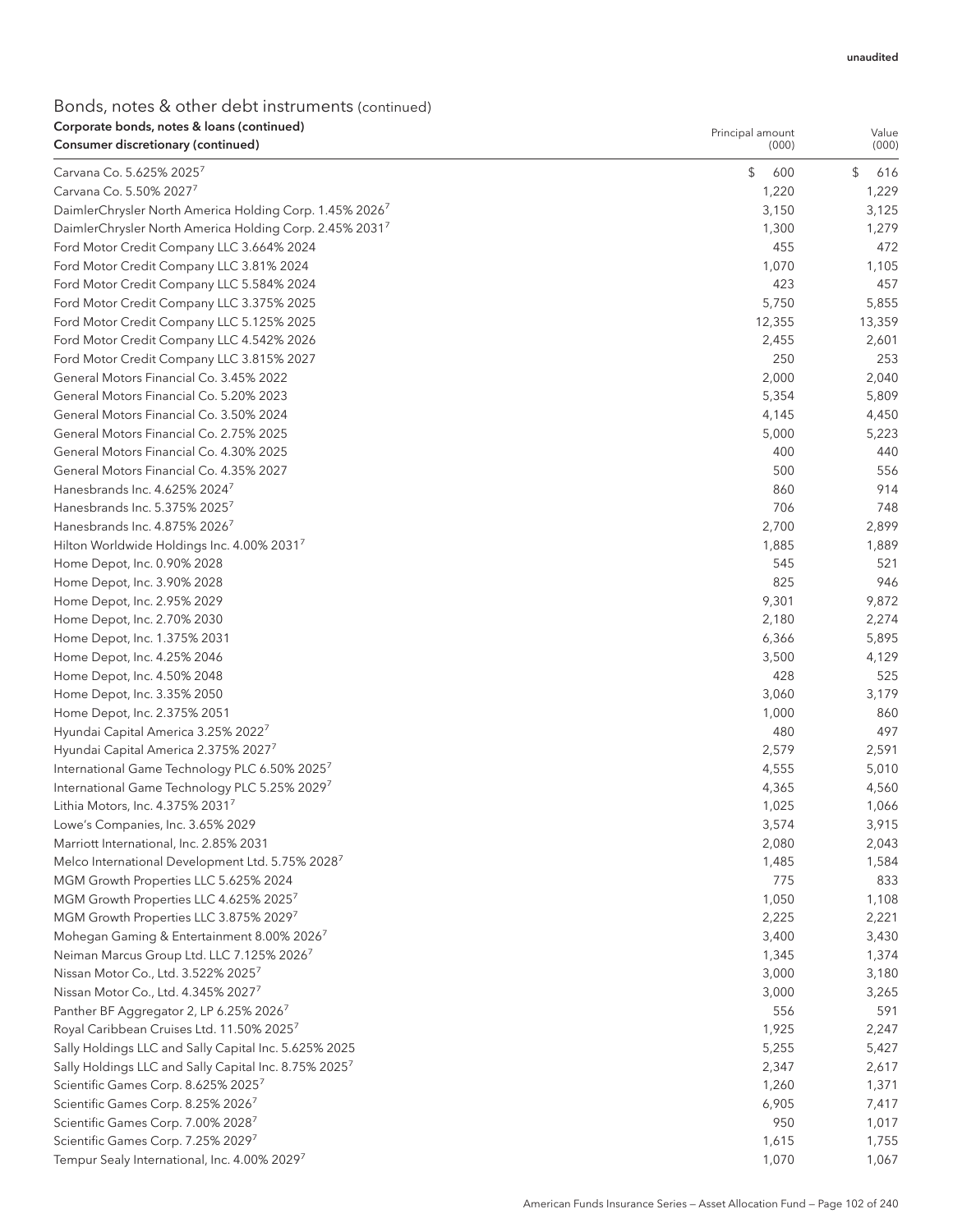| Corporate bonds, notes & loans (continued)<br>Consumer discretionary (continued) | Principal amount<br>(000) | Value<br>(000) |
|----------------------------------------------------------------------------------|---------------------------|----------------|
| Toyota Motor Credit Corp. 0.80% 2025                                             | \$2,994                   | \$<br>2,944    |
| Toyota Motor Credit Corp. 0.80% 2026                                             | 3,860                     | 3,794          |
| Toyota Motor Credit Corp. 3.05% 2028                                             | 2,430                     | 2,603          |
| Toyota Motor Credit Corp. 3.375% 2030                                            | 2,225                     | 2,418          |
| VICI Properties LP 4.625% 20297                                                  | 995                       | 1,034          |
| VICI Properties LP / VICI Note Co. Inc. 3.50% 2025 <sup>7</sup>                  | 2,100                     | 2,142          |
| VICI Properties LP / VICI Note Co. Inc. 3.75% 2027 <sup>7</sup>                  | 450                       | 451            |
| VICI Properties LP / VICI Note Co. Inc. 4.125% 2030 <sup>7</sup>                 | 3,100                     | 3,131          |
| Volkswagen Group of America Finance, LLC 4.00% 2021 <sup>7</sup>                 | 2,500                     | 2,555          |
| Volkswagen Group of America Finance, LLC 4.25% 2023                              | 5,320                     | 5,787          |
| Volkswagen Group of America Finance, LLC 1.25% 2025 <sup>7</sup>                 | 1,650                     | 1,632          |
| Volkswagen Group of America Finance, LLC 4.625% 2025                             | 3,845                     | 4,348          |
| Volkswagen Group of America Finance, LLC 3.20% 2026 <sup>7</sup>                 | 3,201                     | 3,440          |
| Volkswagen Group of America Finance, LLC 1.625% 2027 <sup>7</sup>                | 985                       | 960            |
| Wyndham Destinations, Inc. 4.625% 2030                                           | 930                       | 966            |
| Wyndham Worldwide Corp. 5.375% 2026 <sup>7</sup>                                 | 625                       | 640            |
| Wyndham Worldwide Corp. 4.375% 2028 <sup>7</sup>                                 | 1,855                     | 1,880          |
| Wynn Las Vegas, LLC and Wynn Capital Corp. 4.25% 2023 <sup>7</sup>               | 3,468                     | 3,557          |
|                                                                                  |                           | 232,963        |

#### Materials 0.66%

| Alcoa Netherlands Holding BV 4.125% 20297                 | 950    | 959    |
|-----------------------------------------------------------|--------|--------|
| Anglo American Capital PLC 2.25% 2028 <sup>7</sup>        | 484    | 478    |
| Anglo American Capital PLC 2.625% 2030 <sup>7</sup>       | 11,275 | 11,048 |
| Anglo American Capital PLC 5.625% 20307                   | 720    | 861    |
| Anglo American Capital PLC 3.95% 2050 <sup>7</sup>        | 2,945  | 3,006  |
| Arconic Rolled Products Corp. 6.125% 20287                | 750    | 800    |
| Ardagh Packaging Finance 5.25% 2025 <sup>7</sup>          | 833    | 877    |
| Chevron Phillips Chemical Co. LLC 3.30% 2023 <sup>7</sup> | 595    | 627    |
| Cleveland-Cliffs Inc. 5.75% 2025                          | 9,456  | 9,769  |
| Cleveland-Cliffs Inc. 6.75% 2026 <sup>7</sup>             | 2,035  | 2,216  |
| Cleveland-Cliffs Inc. 5.875% 2027                         | 10,500 | 10,881 |
| Cleveland-Cliffs Inc. 4.625% 20297                        | 1,825  | 1,824  |
| Cleveland-Cliffs Inc. 4.875% 20317                        | 2,051  | 2,048  |
| CVR Partners, LP 9.25% 20237                              | 2,350  | 2,374  |
| Dow Chemical Co. 3.625% 2026                              | 1,884  | 2,070  |
| Dow Chemical Co. 2.10% 2030                               | 4,000  | 3,861  |
| Dow Chemical Co. 4.80% 2049                               | 409    | 491    |
| Dow Chemical Co. 3.60% 2050                               | 14,880 | 15,030 |
| First Quantum Minerals Ltd. 7.25% 2023 <sup>7</sup>       | 1,200  | 1,223  |
| First Quantum Minerals Ltd. 6.50% 2024 <sup>7</sup>       | 4,704  | 4,783  |
| First Quantum Minerals Ltd. 7.50% 2025 <sup>7</sup>       | 11,350 | 11,733 |
| First Quantum Minerals Ltd. 6.875% 2026 <sup>7</sup>      | 3,625  | 3,759  |
| First Quantum Minerals Ltd. 6.875% 20277                  | 3,240  | 3,479  |
| Freeport-McMoRan Inc. 4.25% 2030                          | 2,550  | 2,718  |
| Freeport-McMoRan Inc. 5.45% 2043                          | 1,300  | 1,566  |
| FXI Holdings, Inc. 7.875% 2024 <sup>7</sup>               | 2,226  | 2,298  |
| FXI Holdings, Inc. 12.25% 2026 <sup>7</sup>               | 4,392  | 5,025  |
| Glencore Funding LLC 4.125% 20247                         | 945    | 1,024  |
| Hexion Inc. 7.875% 20277                                  | 2,045  | 2,203  |
| International Paper Co. 7.30% 2039                        | 2,005  | 3,003  |
| Joseph T. Ryerson & Son, Inc. 8.50% 2028 <sup>7</sup>     | 1,148  | 1,288  |
| LSB Industries, Inc. 9.625% 20237                         | 5,170  | 5,319  |
| LYB International Finance III, LLC 1.25% 2025             | 3,045  | 3,009  |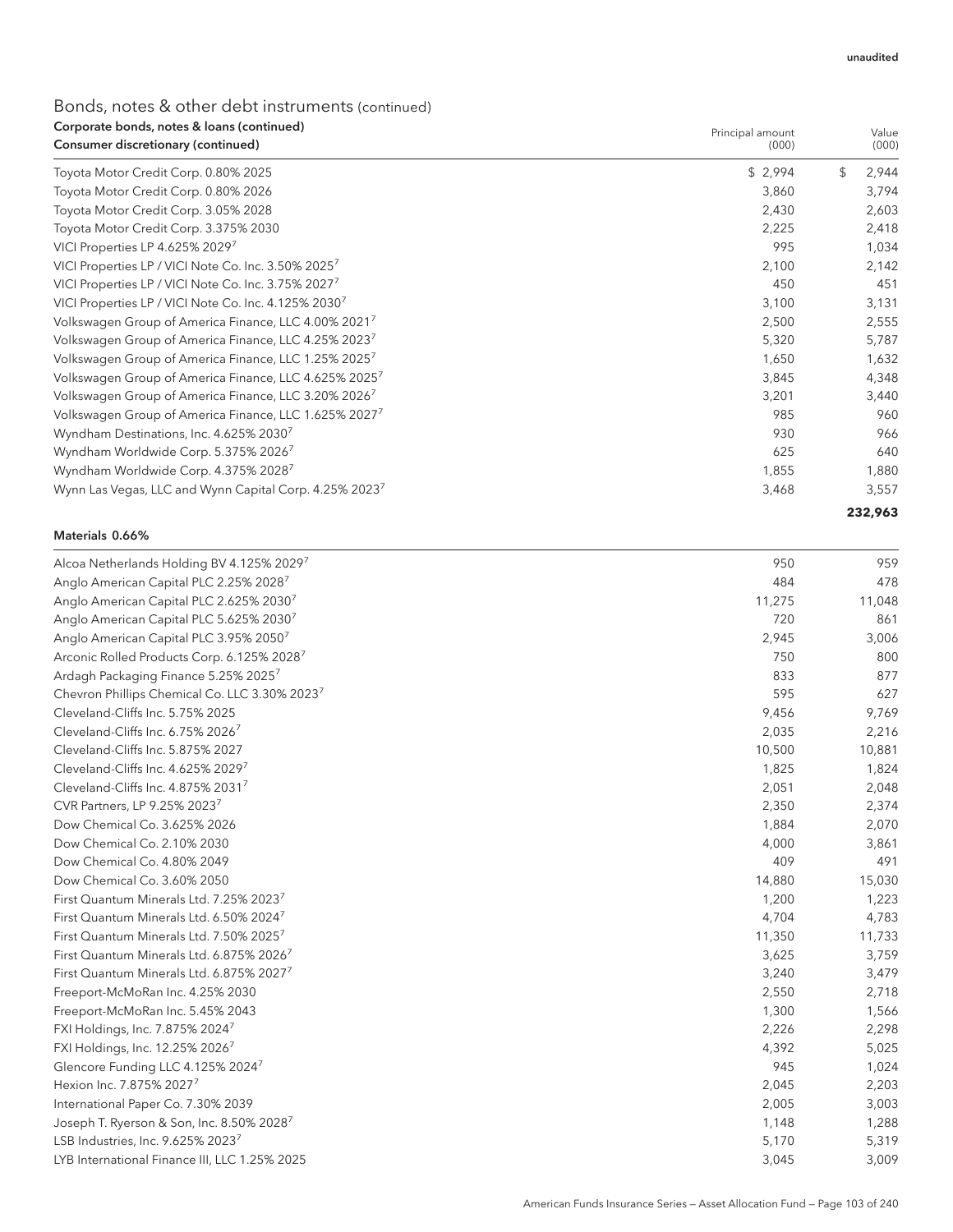| Corporate bonds, notes & Ioans (continued)<br>Materials (continued) | Principal amount<br>(000) | Value<br>(000) |
|---------------------------------------------------------------------|---------------------------|----------------|
| LYB International Finance III, LLC 2.25% 2030                       | \$3,690                   | \$<br>3,565    |
| LYB International Finance III, LLC 3.375% 2040                      | 11,184                    | 11,100         |
| LYB International Finance III, LLC 3.625% 2051                      | 2,922                     | 2,886          |
| LYB International Finance III, LLC 3.80% 2060                       | 1,186                     | 1,164          |
| Methanex Corp. 5.125% 2027                                          | 4,750                     | 4,863          |
| Mosaic Co. 3.25% 2022                                               | 1,788                     | 1,858          |
| Mosaic Co. 4.05% 2027                                               | 1,587                     | 1,764          |
| Newcrest Finance Pty Ltd. 3.25% 2030 <sup>7</sup>                   | 1,329                     | 1,393          |
| Newcrest Finance Pty Ltd. 4.20% 2050 <sup>7</sup>                   | 371                       | 403            |
| Nutrition & Biosciences, Inc. 1.832% 2027 <sup>7</sup>              | 7,468                     | 7,309          |
| Nutrition & Biosciences, Inc. 2.30% 20307                           | 5,310                     | 5,151          |
| Nutrition & Biosciences, Inc. 3.468% 2050                           | 2,285                     | 2,244          |
| Praxair, Inc. 1.10% 2030                                            | 6,604                     | 6,013          |
| Praxair, Inc. 2.00% 2050                                            | 1,605                     | 1,272          |
| Sherwin-Williams Company 2.75% 2022                                 | 29                        | 30             |
| Sherwin-Williams Company 3.125% 2024                                | 275                       | 293            |
| Sherwin-Williams Company 2.95% 2029                                 | 4,000                     | 4,173          |
| Sherwin-Williams Company 3.80% 2049                                 | 5,208                     | 5,542          |
| Tronox Ltd. 4.625% 20297                                            | 1,865                     | 1,870          |
| Vale Overseas Ltd. 3.75% 2030                                       | 3,949                     | 4,129          |
| Venator Materials Corp. 5.75% 2025 <sup>7</sup>                     | 5,845                     | 5,684          |
| Venator Materials Corp. 9.50% 2025 <sup>7</sup>                     | 1,495                     | 1,678          |
| Warrior Met Coal, Inc. 8.00% 20247                                  | 5,095                     | 5,226          |
| Westlake Chemical Corp. 4.375% 2047                                 | 500                       | 544            |
|                                                                     |                           | 201.804        |

#### Real estate 0.41%

| Alexandria Real Estate Equities, Inc. 3.80% 2026      | 315    | 348    |
|-------------------------------------------------------|--------|--------|
| Alexandria Real Estate Equities, Inc. 3.95% 2028      | 1,220  | 1,358  |
| Alexandria Real Estate Equities, Inc. 2.75% 2029      | 1,940  | 1,982  |
| Alexandria Real Estate Equities, Inc. 3.375% 2031     | 1,320  | 1,394  |
| Alexandria Real Estate Equities, Inc. 1.875% 2033     | 4.095  | 3,729  |
| Alexandria Real Estate Equities, Inc. 4.85% 2049      | 410    | 492    |
| American Campus Communities, Inc. 3.75% 2023          | 3,055  | 3,230  |
| American Campus Communities, Inc. 4.125% 2024         | 2,075  | 2,271  |
| American Campus Communities, Inc. 3.30% 2026          | 1.698  | 1,827  |
| American Campus Communities, Inc. 3.625% 2027         | 9,545  | 10,439 |
| American Campus Communities, Inc. 2.85% 2030          | 144    | 144    |
| American Campus Communities, Inc. 3.875% 2031         | 744    | 802    |
| American Tower Corp. 1.60% 2026                       | 2,347  | 2,355  |
| American Tower Corp. 3.55% 2027                       | 1,425  | 1,547  |
| American Tower Corp. 1.50% 2028                       | 10,000 | 9,549  |
| American Tower Corp. 3.60% 2028                       | 1,000  | 1,081  |
| American Tower Corp. 2.70% 2031                       | 1,752  | 1,757  |
| Brandywine Operating Partnership, LP 3.95% 2023       | 1,070  | 1,119  |
| Brookfield Property REIT Inc. 5.75% 2026 <sup>7</sup> | 6,050  | 6,240  |
| Corporate Office Properties LP 2.25% 2026             | 1,431  | 1,456  |
| Diversified Healthcare Trust 4.375% 2031              | 3,250  | 3,176  |
| Equinix, Inc. 2.625% 2024                             | 501    | 528    |
| Equinix, Inc. 2.90% 2026                              | 6,087  | 6,426  |
| Equinix, Inc. 1.80% 2027                              | 1,295  | 1,273  |
| Equinix, Inc. 1.55% 2028                              | 5,920  | 5,664  |
| Equinix, Inc. 3.20% 2029                              | 6,170  | 6,422  |
| Equinix, Inc. 2.15% 2030                              | 2,969  | 2,825  |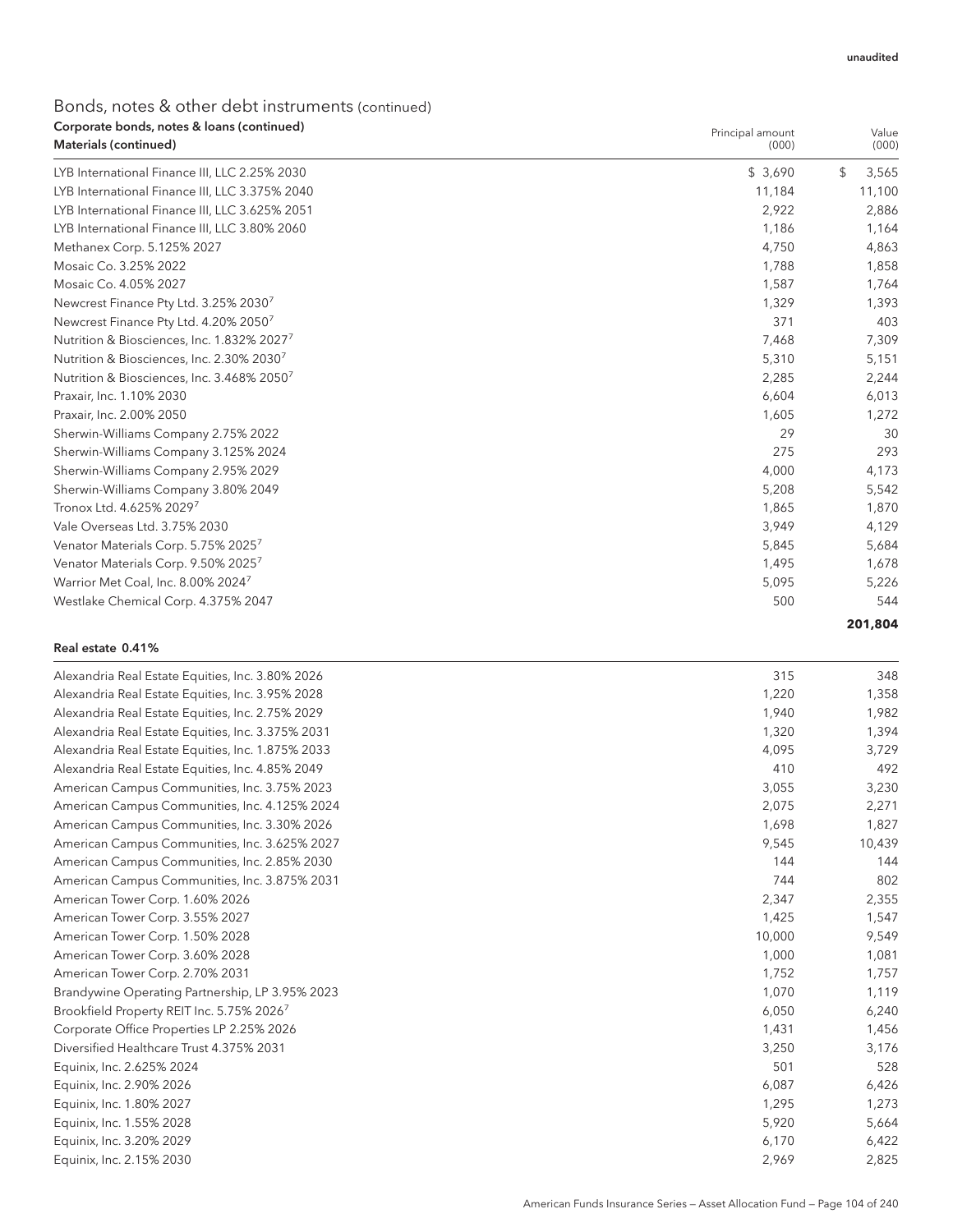| Corporate bonds, notes & Ioans (continued)<br>Real estate (continued) | Principal amount<br>(000) | Value<br>(000) |
|-----------------------------------------------------------------------|---------------------------|----------------|
| Equinix, Inc. 3.00% 2050                                              | \$2,095                   | \$<br>1,850    |
| Essex Portfolio LP 3.875% 2024                                        | 1,000                     | 1,081          |
| Essex Portfolio LP 3.50% 2025                                         | 6,825                     | 7,378          |
| Gaming and Leisure Properties, Inc. 3.35% 2024                        | 1,263                     | 1,339          |
| Hospitality Properties Trust 4.50% 2023                               | 1,945                     | 1,979          |
| Hospitality Properties Trust 4.50% 2025                               | 150                       | 148            |
| Hospitality Properties Trust 4.95% 2027                               | 500                       | 496            |
| Hospitality Properties Trust 3.95% 2028                               | 1,950                     | 1,803          |
| Host Hotels & Resorts LP 4.50% 2026                                   | 355                       | 385            |
| Howard Hughes Corp. 5.375% 2028                                       | 2,450                     | 2,580          |
| Howard Hughes Corp. 4.125% 2029 <sup>7</sup>                          | 825                       | 808            |
| Howard Hughes Corp. 4.375% 2031 <sup>7</sup>                          | 1,200                     | 1,177          |
| Iron Mountain Inc. $5.25\%$ 2030 <sup>7</sup>                         | 3,695                     | 3,817          |
| Iron Mountain Inc. 4.50% 2031 <sup>7</sup>                            | 2,650                     | 2,623          |
| Kennedy-Wilson Holdings, Inc. 4.75% 2029                              | 1,055                     | 1,069          |
| Kennedy-Wilson Holdings, Inc. 5.00% 2031                              | 975                       | 989            |
| Ladder Capital Corp. 5.25% 2025 <sup>7</sup>                          | 440                       | 441            |
| Public Storage 2.37% 2022                                             | 565                       | 580            |
| Public Storage 0.875% 2026                                            | 987                       | 966            |
| QTS Realty Trust, Inc. 3.875% 20287                                   | 2,025                     | 2,017          |
| RHP Hotel Properties LP / RHP Finance Corp. 4.50% 20297               | 875                       | 881            |
| Scentre Group 3.25% 2025 <sup>7</sup>                                 | 1,000                     | 1,064          |
| Scentre Group 3.50% 20257                                             | 3,075                     | 3,267          |
| Scentre Group 3.75% 2027 <sup>7</sup>                                 | 2,430                     | 2,600          |
| UDR, Inc. 2.95% 2026                                                  | 760                       | 809            |
| Westfield Corp. Ltd. 3.15% 2022 <sup>7</sup>                          | 4,290                     | 4,376          |
| Westfield Corp. Ltd. 3.50% 20297                                      | 443                       | 447            |
|                                                                       |                           | 126,404        |

#### Total corporate bonds, notes & loans **3,608,541**

#### U.S. Treasury bonds & notes 7.27% U.S. Treasury 5.89%

| 3,777<br>U.S. Treasury 1.50% 2021   | 3,800  |
|-------------------------------------|--------|
| U.S. Treasury 1.625% 2021<br>3,704  | 3,719  |
| 98<br>U.S. Treasury 1.625% 2021     | 99     |
| 425<br>U.S. Treasury 1.75% 2021     | 430    |
| 95,000<br>U.S. Treasury 2.25% 2021  | 95,167 |
| 19,232<br>U.S. Treasury 2.75% 2021  | 19,470 |
| 88,895<br>U.S. Treasury 0.125% 2022 | 88,923 |
| 10,000<br>U.S. Treasury 0.125% 2022 | 10,004 |
| U.S. Treasury 0.125% 2022<br>1,372  | 1,371  |
| 5,000<br>U.S. Treasury 1.375% 2022  | 5,055  |
| U.S. Treasury 1.375% 2022<br>280    | 285    |
| 9,407<br>U.S. Treasury 1.50% 2022   | 9,596  |
| 94<br>U.S. Treasury 1.625% 2022     | 96     |
| 80,000<br>U.S. Treasury 1.875% 2022 | 81,313 |
| 37,000<br>U.S. Treasury 2.125% 2022 | 38,276 |
| U.S. Treasury 0.125% 2023<br>35,000 | 34,979 |
| U.S. Treasury 0.125% 2023<br>4,662  | 4,642  |
| 30,000<br>U.S. Treasury 0.25% 2023  | 30,036 |
| 5,309<br>U.S. Treasury 1.375% 2023  | 5,430  |
| 5,000<br>U.S. Treasury 2.25% 2023   | 5,268  |
| 5,000<br>U.S. Treasury 2.375% 2023  | 5,204  |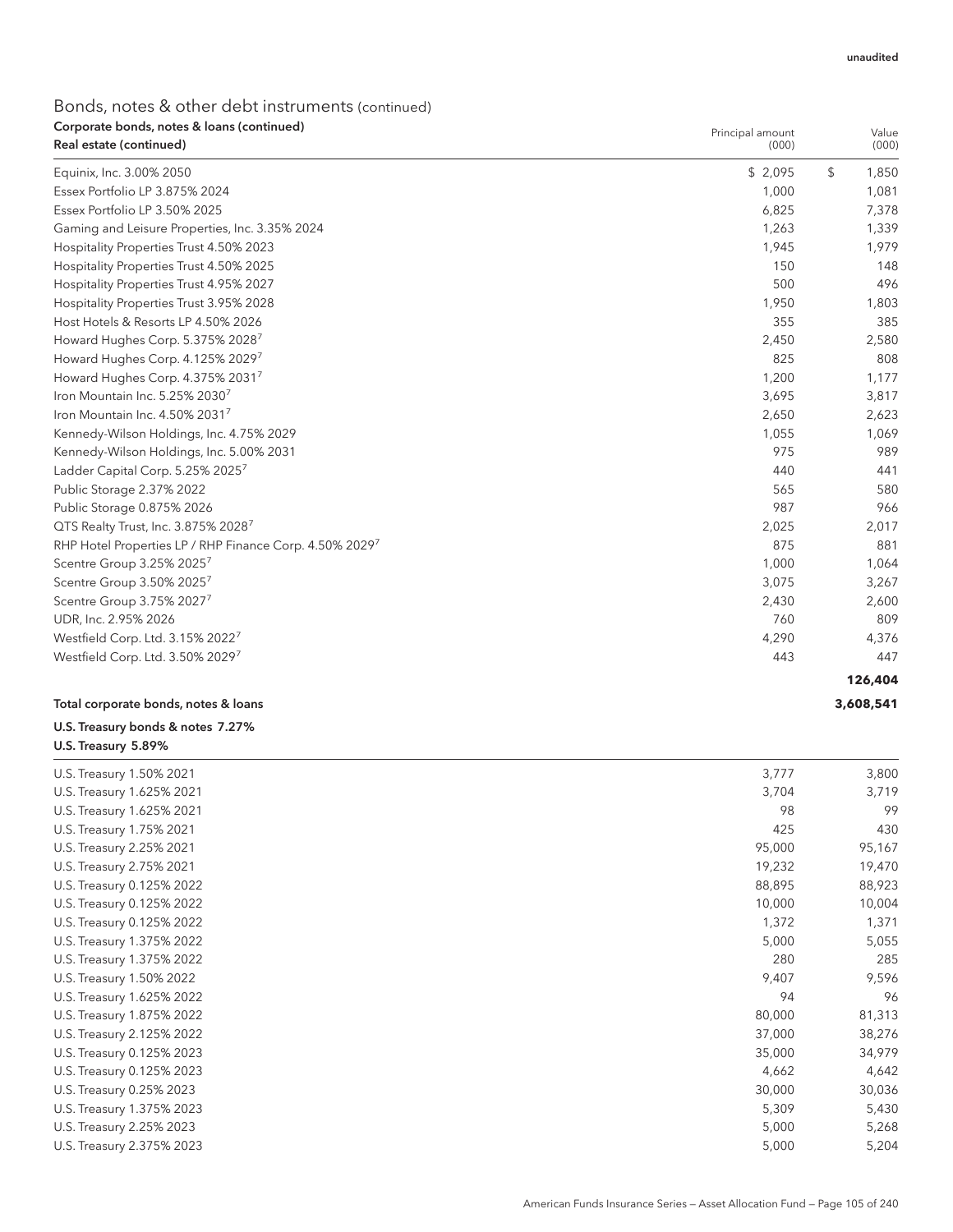### Bonds, notes & other debt instruments (continued)

| (000)<br>(000)<br>15,799<br>\$15,000<br>\$<br>U.S. Treasury 2.75% 2023<br>U.S. Treasury 0.25% 2024<br>15,000<br>14,960<br>22,500<br>U.S. Treasury 1.50% 2024<br>23,274<br>907<br>U.S. Treasury 1.50% 2024<br>939<br>5,000<br>5,264<br>U.S. Treasury 2.125% 2024<br>5,000<br>5,273<br>U.S. Treasury 2.25% 2024<br>U.S. Treasury 2.375% 2024<br>70,000<br>74,502<br>225,000<br>238,860<br>U.S. Treasury 2.50% 2024<br>700<br>U.S. Treasury 2.50% 2024<br>746<br>43,812<br>42,983<br>U.S. Treasury 0.25% 2025<br>U.S. Treasury 0.25% 2025<br>2,272<br>2,217<br>U.S. Treasury 0.375% 2025<br>3,936<br>3,845<br>U.S. Treasury 0.375% 2025<br>2,455<br>2,425<br>U.S. Treasury 0.375% 2025<br>766<br>749<br>3,500<br>3,754<br>U.S. Treasury 2.50% 2025<br>U.S. Treasury 2.75% 2025<br>3,229<br>3,504<br>U.S. Treasury 3.00% 2025<br>10,000<br>10,986<br>U.S. Treasury 0.375% 2026<br>75,000<br>73,147<br>U.S. Treasury 0.50% 2026<br>112,326<br>110,139<br>480<br>U.S. Treasury 0.75% 2026<br>476<br>U.S. Treasury 1.50% 2026<br>500<br>512<br>U.S. Treasury 1.625% 2026<br>60,000<br>61,706<br>U.S. Treasury 1.625% 2026<br>27,000<br>27,783<br>U.S. Treasury 1.625% 2026<br>7,000<br>7,241<br>1,500<br>1,550<br>U.S. Treasury 1.625% 2026<br>U.S. Treasury 0.50% 2027<br>33,050<br>31,544<br>U.S. Treasury 0.50% 2027<br>26,770<br>25,591<br>U.S. Treasury 0.50% 2027<br>4,418<br>4,200<br>U.S. Treasury 0.625% 2027<br>7,109<br>6,769<br>U.S. Treasury 1.125% 2027<br>762<br>760<br>78,250<br>U.S. Treasury 2.25% 2027<br>83,117<br>U.S. Treasury 2.375% 2027<br>880<br>941<br>U.S. Treasury 2.875% 2028<br>5,217<br>5,735<br>18,400<br>U.S. Treasury 0.625% 2030<br>16,754<br>U.S. Treasury 0.875% 2030<br>6,640<br>6,144<br>U.S. Treasury 1.50% 2030<br>36,651<br>36,222<br>88,190<br>83,347<br>U.S. Treasury 1.125% 2031<br>U.S. Treasury 1.125% 2040 <sup>14</sup><br>60,975<br>49,848<br>U.S. Treasury 1.375% 2040<br>52,695<br>44,895<br>U.S. Treasury 1.875% 2041<br>711<br>663<br>U.S. Treasury 2.50% 2046<br>3,755<br>3,834<br>U.S. Treasury 3.00% 2047<br>9,355<br>10,488<br>U.S. Treasury 3.00% 2048<br>336<br>378<br>15,000<br>14,532<br>75,000<br>74,663<br>12,500<br>9,771<br>116,392<br>97,142<br>12,575<br>11,522<br>17,000<br>15,099 | U.S. Treasury bonds & notes (continued) | Principal amount | Value |
|---------------------------------------------------------------------------------------------------------------------------------------------------------------------------------------------------------------------------------------------------------------------------------------------------------------------------------------------------------------------------------------------------------------------------------------------------------------------------------------------------------------------------------------------------------------------------------------------------------------------------------------------------------------------------------------------------------------------------------------------------------------------------------------------------------------------------------------------------------------------------------------------------------------------------------------------------------------------------------------------------------------------------------------------------------------------------------------------------------------------------------------------------------------------------------------------------------------------------------------------------------------------------------------------------------------------------------------------------------------------------------------------------------------------------------------------------------------------------------------------------------------------------------------------------------------------------------------------------------------------------------------------------------------------------------------------------------------------------------------------------------------------------------------------------------------------------------------------------------------------------------------------------------------------------------------------------------------------------------------------------------------------------------------------------------------------------------------------------------------------------------------------------------------------------------------------------------------------------------------------------|-----------------------------------------|------------------|-------|
|                                                                                                                                                                                                                                                                                                                                                                                                                                                                                                                                                                                                                                                                                                                                                                                                                                                                                                                                                                                                                                                                                                                                                                                                                                                                                                                                                                                                                                                                                                                                                                                                                                                                                                                                                                                                                                                                                                                                                                                                                                                                                                                                                                                                                                                   | U.S. Treasury (continued)               |                  |       |
|                                                                                                                                                                                                                                                                                                                                                                                                                                                                                                                                                                                                                                                                                                                                                                                                                                                                                                                                                                                                                                                                                                                                                                                                                                                                                                                                                                                                                                                                                                                                                                                                                                                                                                                                                                                                                                                                                                                                                                                                                                                                                                                                                                                                                                                   |                                         |                  |       |
|                                                                                                                                                                                                                                                                                                                                                                                                                                                                                                                                                                                                                                                                                                                                                                                                                                                                                                                                                                                                                                                                                                                                                                                                                                                                                                                                                                                                                                                                                                                                                                                                                                                                                                                                                                                                                                                                                                                                                                                                                                                                                                                                                                                                                                                   |                                         |                  |       |
|                                                                                                                                                                                                                                                                                                                                                                                                                                                                                                                                                                                                                                                                                                                                                                                                                                                                                                                                                                                                                                                                                                                                                                                                                                                                                                                                                                                                                                                                                                                                                                                                                                                                                                                                                                                                                                                                                                                                                                                                                                                                                                                                                                                                                                                   |                                         |                  |       |
|                                                                                                                                                                                                                                                                                                                                                                                                                                                                                                                                                                                                                                                                                                                                                                                                                                                                                                                                                                                                                                                                                                                                                                                                                                                                                                                                                                                                                                                                                                                                                                                                                                                                                                                                                                                                                                                                                                                                                                                                                                                                                                                                                                                                                                                   |                                         |                  |       |
|                                                                                                                                                                                                                                                                                                                                                                                                                                                                                                                                                                                                                                                                                                                                                                                                                                                                                                                                                                                                                                                                                                                                                                                                                                                                                                                                                                                                                                                                                                                                                                                                                                                                                                                                                                                                                                                                                                                                                                                                                                                                                                                                                                                                                                                   |                                         |                  |       |
|                                                                                                                                                                                                                                                                                                                                                                                                                                                                                                                                                                                                                                                                                                                                                                                                                                                                                                                                                                                                                                                                                                                                                                                                                                                                                                                                                                                                                                                                                                                                                                                                                                                                                                                                                                                                                                                                                                                                                                                                                                                                                                                                                                                                                                                   |                                         |                  |       |
|                                                                                                                                                                                                                                                                                                                                                                                                                                                                                                                                                                                                                                                                                                                                                                                                                                                                                                                                                                                                                                                                                                                                                                                                                                                                                                                                                                                                                                                                                                                                                                                                                                                                                                                                                                                                                                                                                                                                                                                                                                                                                                                                                                                                                                                   |                                         |                  |       |
|                                                                                                                                                                                                                                                                                                                                                                                                                                                                                                                                                                                                                                                                                                                                                                                                                                                                                                                                                                                                                                                                                                                                                                                                                                                                                                                                                                                                                                                                                                                                                                                                                                                                                                                                                                                                                                                                                                                                                                                                                                                                                                                                                                                                                                                   |                                         |                  |       |
|                                                                                                                                                                                                                                                                                                                                                                                                                                                                                                                                                                                                                                                                                                                                                                                                                                                                                                                                                                                                                                                                                                                                                                                                                                                                                                                                                                                                                                                                                                                                                                                                                                                                                                                                                                                                                                                                                                                                                                                                                                                                                                                                                                                                                                                   |                                         |                  |       |
|                                                                                                                                                                                                                                                                                                                                                                                                                                                                                                                                                                                                                                                                                                                                                                                                                                                                                                                                                                                                                                                                                                                                                                                                                                                                                                                                                                                                                                                                                                                                                                                                                                                                                                                                                                                                                                                                                                                                                                                                                                                                                                                                                                                                                                                   |                                         |                  |       |
|                                                                                                                                                                                                                                                                                                                                                                                                                                                                                                                                                                                                                                                                                                                                                                                                                                                                                                                                                                                                                                                                                                                                                                                                                                                                                                                                                                                                                                                                                                                                                                                                                                                                                                                                                                                                                                                                                                                                                                                                                                                                                                                                                                                                                                                   |                                         |                  |       |
|                                                                                                                                                                                                                                                                                                                                                                                                                                                                                                                                                                                                                                                                                                                                                                                                                                                                                                                                                                                                                                                                                                                                                                                                                                                                                                                                                                                                                                                                                                                                                                                                                                                                                                                                                                                                                                                                                                                                                                                                                                                                                                                                                                                                                                                   |                                         |                  |       |
|                                                                                                                                                                                                                                                                                                                                                                                                                                                                                                                                                                                                                                                                                                                                                                                                                                                                                                                                                                                                                                                                                                                                                                                                                                                                                                                                                                                                                                                                                                                                                                                                                                                                                                                                                                                                                                                                                                                                                                                                                                                                                                                                                                                                                                                   |                                         |                  |       |
|                                                                                                                                                                                                                                                                                                                                                                                                                                                                                                                                                                                                                                                                                                                                                                                                                                                                                                                                                                                                                                                                                                                                                                                                                                                                                                                                                                                                                                                                                                                                                                                                                                                                                                                                                                                                                                                                                                                                                                                                                                                                                                                                                                                                                                                   |                                         |                  |       |
|                                                                                                                                                                                                                                                                                                                                                                                                                                                                                                                                                                                                                                                                                                                                                                                                                                                                                                                                                                                                                                                                                                                                                                                                                                                                                                                                                                                                                                                                                                                                                                                                                                                                                                                                                                                                                                                                                                                                                                                                                                                                                                                                                                                                                                                   |                                         |                  |       |
|                                                                                                                                                                                                                                                                                                                                                                                                                                                                                                                                                                                                                                                                                                                                                                                                                                                                                                                                                                                                                                                                                                                                                                                                                                                                                                                                                                                                                                                                                                                                                                                                                                                                                                                                                                                                                                                                                                                                                                                                                                                                                                                                                                                                                                                   |                                         |                  |       |
|                                                                                                                                                                                                                                                                                                                                                                                                                                                                                                                                                                                                                                                                                                                                                                                                                                                                                                                                                                                                                                                                                                                                                                                                                                                                                                                                                                                                                                                                                                                                                                                                                                                                                                                                                                                                                                                                                                                                                                                                                                                                                                                                                                                                                                                   |                                         |                  |       |
|                                                                                                                                                                                                                                                                                                                                                                                                                                                                                                                                                                                                                                                                                                                                                                                                                                                                                                                                                                                                                                                                                                                                                                                                                                                                                                                                                                                                                                                                                                                                                                                                                                                                                                                                                                                                                                                                                                                                                                                                                                                                                                                                                                                                                                                   |                                         |                  |       |
|                                                                                                                                                                                                                                                                                                                                                                                                                                                                                                                                                                                                                                                                                                                                                                                                                                                                                                                                                                                                                                                                                                                                                                                                                                                                                                                                                                                                                                                                                                                                                                                                                                                                                                                                                                                                                                                                                                                                                                                                                                                                                                                                                                                                                                                   |                                         |                  |       |
|                                                                                                                                                                                                                                                                                                                                                                                                                                                                                                                                                                                                                                                                                                                                                                                                                                                                                                                                                                                                                                                                                                                                                                                                                                                                                                                                                                                                                                                                                                                                                                                                                                                                                                                                                                                                                                                                                                                                                                                                                                                                                                                                                                                                                                                   |                                         |                  |       |
|                                                                                                                                                                                                                                                                                                                                                                                                                                                                                                                                                                                                                                                                                                                                                                                                                                                                                                                                                                                                                                                                                                                                                                                                                                                                                                                                                                                                                                                                                                                                                                                                                                                                                                                                                                                                                                                                                                                                                                                                                                                                                                                                                                                                                                                   |                                         |                  |       |
|                                                                                                                                                                                                                                                                                                                                                                                                                                                                                                                                                                                                                                                                                                                                                                                                                                                                                                                                                                                                                                                                                                                                                                                                                                                                                                                                                                                                                                                                                                                                                                                                                                                                                                                                                                                                                                                                                                                                                                                                                                                                                                                                                                                                                                                   |                                         |                  |       |
|                                                                                                                                                                                                                                                                                                                                                                                                                                                                                                                                                                                                                                                                                                                                                                                                                                                                                                                                                                                                                                                                                                                                                                                                                                                                                                                                                                                                                                                                                                                                                                                                                                                                                                                                                                                                                                                                                                                                                                                                                                                                                                                                                                                                                                                   |                                         |                  |       |
|                                                                                                                                                                                                                                                                                                                                                                                                                                                                                                                                                                                                                                                                                                                                                                                                                                                                                                                                                                                                                                                                                                                                                                                                                                                                                                                                                                                                                                                                                                                                                                                                                                                                                                                                                                                                                                                                                                                                                                                                                                                                                                                                                                                                                                                   |                                         |                  |       |
|                                                                                                                                                                                                                                                                                                                                                                                                                                                                                                                                                                                                                                                                                                                                                                                                                                                                                                                                                                                                                                                                                                                                                                                                                                                                                                                                                                                                                                                                                                                                                                                                                                                                                                                                                                                                                                                                                                                                                                                                                                                                                                                                                                                                                                                   |                                         |                  |       |
|                                                                                                                                                                                                                                                                                                                                                                                                                                                                                                                                                                                                                                                                                                                                                                                                                                                                                                                                                                                                                                                                                                                                                                                                                                                                                                                                                                                                                                                                                                                                                                                                                                                                                                                                                                                                                                                                                                                                                                                                                                                                                                                                                                                                                                                   |                                         |                  |       |
|                                                                                                                                                                                                                                                                                                                                                                                                                                                                                                                                                                                                                                                                                                                                                                                                                                                                                                                                                                                                                                                                                                                                                                                                                                                                                                                                                                                                                                                                                                                                                                                                                                                                                                                                                                                                                                                                                                                                                                                                                                                                                                                                                                                                                                                   |                                         |                  |       |
|                                                                                                                                                                                                                                                                                                                                                                                                                                                                                                                                                                                                                                                                                                                                                                                                                                                                                                                                                                                                                                                                                                                                                                                                                                                                                                                                                                                                                                                                                                                                                                                                                                                                                                                                                                                                                                                                                                                                                                                                                                                                                                                                                                                                                                                   |                                         |                  |       |
|                                                                                                                                                                                                                                                                                                                                                                                                                                                                                                                                                                                                                                                                                                                                                                                                                                                                                                                                                                                                                                                                                                                                                                                                                                                                                                                                                                                                                                                                                                                                                                                                                                                                                                                                                                                                                                                                                                                                                                                                                                                                                                                                                                                                                                                   |                                         |                  |       |
|                                                                                                                                                                                                                                                                                                                                                                                                                                                                                                                                                                                                                                                                                                                                                                                                                                                                                                                                                                                                                                                                                                                                                                                                                                                                                                                                                                                                                                                                                                                                                                                                                                                                                                                                                                                                                                                                                                                                                                                                                                                                                                                                                                                                                                                   |                                         |                  |       |
|                                                                                                                                                                                                                                                                                                                                                                                                                                                                                                                                                                                                                                                                                                                                                                                                                                                                                                                                                                                                                                                                                                                                                                                                                                                                                                                                                                                                                                                                                                                                                                                                                                                                                                                                                                                                                                                                                                                                                                                                                                                                                                                                                                                                                                                   |                                         |                  |       |
|                                                                                                                                                                                                                                                                                                                                                                                                                                                                                                                                                                                                                                                                                                                                                                                                                                                                                                                                                                                                                                                                                                                                                                                                                                                                                                                                                                                                                                                                                                                                                                                                                                                                                                                                                                                                                                                                                                                                                                                                                                                                                                                                                                                                                                                   |                                         |                  |       |
|                                                                                                                                                                                                                                                                                                                                                                                                                                                                                                                                                                                                                                                                                                                                                                                                                                                                                                                                                                                                                                                                                                                                                                                                                                                                                                                                                                                                                                                                                                                                                                                                                                                                                                                                                                                                                                                                                                                                                                                                                                                                                                                                                                                                                                                   |                                         |                  |       |
|                                                                                                                                                                                                                                                                                                                                                                                                                                                                                                                                                                                                                                                                                                                                                                                                                                                                                                                                                                                                                                                                                                                                                                                                                                                                                                                                                                                                                                                                                                                                                                                                                                                                                                                                                                                                                                                                                                                                                                                                                                                                                                                                                                                                                                                   |                                         |                  |       |
|                                                                                                                                                                                                                                                                                                                                                                                                                                                                                                                                                                                                                                                                                                                                                                                                                                                                                                                                                                                                                                                                                                                                                                                                                                                                                                                                                                                                                                                                                                                                                                                                                                                                                                                                                                                                                                                                                                                                                                                                                                                                                                                                                                                                                                                   |                                         |                  |       |
|                                                                                                                                                                                                                                                                                                                                                                                                                                                                                                                                                                                                                                                                                                                                                                                                                                                                                                                                                                                                                                                                                                                                                                                                                                                                                                                                                                                                                                                                                                                                                                                                                                                                                                                                                                                                                                                                                                                                                                                                                                                                                                                                                                                                                                                   |                                         |                  |       |
|                                                                                                                                                                                                                                                                                                                                                                                                                                                                                                                                                                                                                                                                                                                                                                                                                                                                                                                                                                                                                                                                                                                                                                                                                                                                                                                                                                                                                                                                                                                                                                                                                                                                                                                                                                                                                                                                                                                                                                                                                                                                                                                                                                                                                                                   |                                         |                  |       |
|                                                                                                                                                                                                                                                                                                                                                                                                                                                                                                                                                                                                                                                                                                                                                                                                                                                                                                                                                                                                                                                                                                                                                                                                                                                                                                                                                                                                                                                                                                                                                                                                                                                                                                                                                                                                                                                                                                                                                                                                                                                                                                                                                                                                                                                   |                                         |                  |       |
|                                                                                                                                                                                                                                                                                                                                                                                                                                                                                                                                                                                                                                                                                                                                                                                                                                                                                                                                                                                                                                                                                                                                                                                                                                                                                                                                                                                                                                                                                                                                                                                                                                                                                                                                                                                                                                                                                                                                                                                                                                                                                                                                                                                                                                                   |                                         |                  |       |
|                                                                                                                                                                                                                                                                                                                                                                                                                                                                                                                                                                                                                                                                                                                                                                                                                                                                                                                                                                                                                                                                                                                                                                                                                                                                                                                                                                                                                                                                                                                                                                                                                                                                                                                                                                                                                                                                                                                                                                                                                                                                                                                                                                                                                                                   |                                         |                  |       |
|                                                                                                                                                                                                                                                                                                                                                                                                                                                                                                                                                                                                                                                                                                                                                                                                                                                                                                                                                                                                                                                                                                                                                                                                                                                                                                                                                                                                                                                                                                                                                                                                                                                                                                                                                                                                                                                                                                                                                                                                                                                                                                                                                                                                                                                   |                                         |                  |       |
|                                                                                                                                                                                                                                                                                                                                                                                                                                                                                                                                                                                                                                                                                                                                                                                                                                                                                                                                                                                                                                                                                                                                                                                                                                                                                                                                                                                                                                                                                                                                                                                                                                                                                                                                                                                                                                                                                                                                                                                                                                                                                                                                                                                                                                                   |                                         |                  |       |
|                                                                                                                                                                                                                                                                                                                                                                                                                                                                                                                                                                                                                                                                                                                                                                                                                                                                                                                                                                                                                                                                                                                                                                                                                                                                                                                                                                                                                                                                                                                                                                                                                                                                                                                                                                                                                                                                                                                                                                                                                                                                                                                                                                                                                                                   |                                         |                  |       |
|                                                                                                                                                                                                                                                                                                                                                                                                                                                                                                                                                                                                                                                                                                                                                                                                                                                                                                                                                                                                                                                                                                                                                                                                                                                                                                                                                                                                                                                                                                                                                                                                                                                                                                                                                                                                                                                                                                                                                                                                                                                                                                                                                                                                                                                   |                                         |                  |       |
|                                                                                                                                                                                                                                                                                                                                                                                                                                                                                                                                                                                                                                                                                                                                                                                                                                                                                                                                                                                                                                                                                                                                                                                                                                                                                                                                                                                                                                                                                                                                                                                                                                                                                                                                                                                                                                                                                                                                                                                                                                                                                                                                                                                                                                                   | U.S. Treasury 2.25% 2049                |                  |       |
|                                                                                                                                                                                                                                                                                                                                                                                                                                                                                                                                                                                                                                                                                                                                                                                                                                                                                                                                                                                                                                                                                                                                                                                                                                                                                                                                                                                                                                                                                                                                                                                                                                                                                                                                                                                                                                                                                                                                                                                                                                                                                                                                                                                                                                                   | U.S. Treasury 2.375% 2049 <sup>14</sup> |                  |       |
|                                                                                                                                                                                                                                                                                                                                                                                                                                                                                                                                                                                                                                                                                                                                                                                                                                                                                                                                                                                                                                                                                                                                                                                                                                                                                                                                                                                                                                                                                                                                                                                                                                                                                                                                                                                                                                                                                                                                                                                                                                                                                                                                                                                                                                                   | U.S. Treasury 1.375% 2050               |                  |       |
|                                                                                                                                                                                                                                                                                                                                                                                                                                                                                                                                                                                                                                                                                                                                                                                                                                                                                                                                                                                                                                                                                                                                                                                                                                                                                                                                                                                                                                                                                                                                                                                                                                                                                                                                                                                                                                                                                                                                                                                                                                                                                                                                                                                                                                                   | U.S. Treasury 1.625% 2050               |                  |       |
|                                                                                                                                                                                                                                                                                                                                                                                                                                                                                                                                                                                                                                                                                                                                                                                                                                                                                                                                                                                                                                                                                                                                                                                                                                                                                                                                                                                                                                                                                                                                                                                                                                                                                                                                                                                                                                                                                                                                                                                                                                                                                                                                                                                                                                                   | U.S. Treasury 2.00% 2050                |                  |       |
|                                                                                                                                                                                                                                                                                                                                                                                                                                                                                                                                                                                                                                                                                                                                                                                                                                                                                                                                                                                                                                                                                                                                                                                                                                                                                                                                                                                                                                                                                                                                                                                                                                                                                                                                                                                                                                                                                                                                                                                                                                                                                                                                                                                                                                                   | U.S. Treasury 1.875% 2051               |                  |       |

**1,809,756**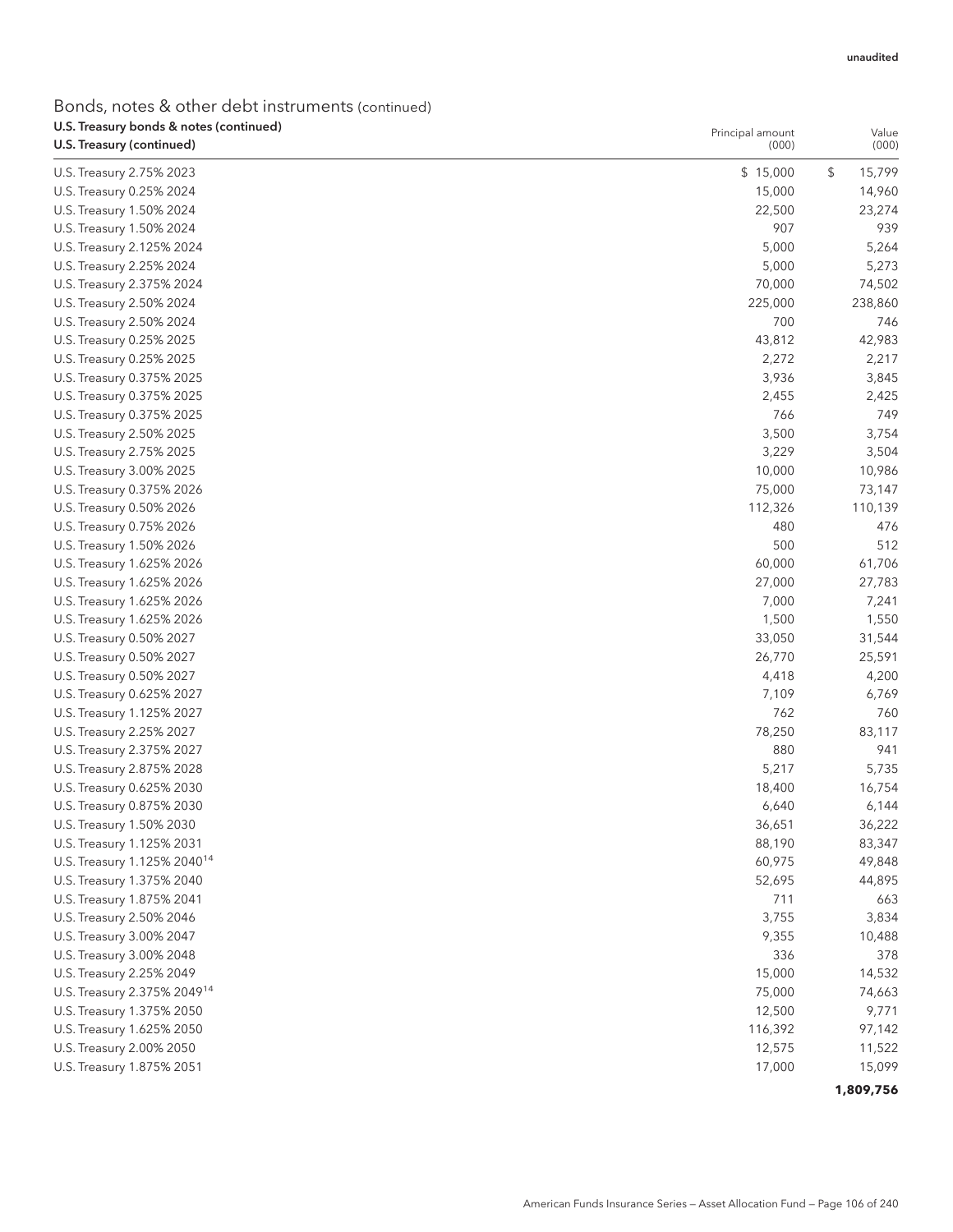# Bonds, notes & other debt instruments (continued)

| U.S. Treasury bonds & notes (continued)                                | Principal amount | Value<br>(000) |
|------------------------------------------------------------------------|------------------|----------------|
| U.S. Treasury inflation-protected securities 1.38%                     | (000)            |                |
| U.S. Treasury Inflation-Protected Security 0.125% 2024 <sup>15</sup>   | \$86,650         | 93,818<br>S    |
| U.S. Treasury Inflation-Protected Security 0.625% 2024 <sup>15</sup>   | 87.870           | 95,342         |
| U.S. Treasury Inflation-Protected Security 0.125% 2025 <sup>15</sup>   | 23.289           | 25,228         |
| U.S. Treasury Inflation-Protected Security 0.75% 2028 <sup>15</sup>    | 18.234           | 20,812         |
| U.S. Treasury Inflation-Protected Security 0.875% 2029 <sup>15</sup>   | 20,556           | 23,599         |
| U.S. Treasury Inflation-Protected Security 0.125% 2030 <sup>15</sup>   | 23,593           | 25,557         |
| U.S. Treasury Inflation-Protected Security 1.00% 2049 <sup>14,15</sup> | 101.657          | 127,773        |
| U.S. Treasury Inflation-Protected Security 0.25% 2050 <sup>15</sup>    | 4.244            | 4,453          |
| U.S. Treasury Inflation-Protected Security 0.125% 2051 <sup>15</sup>   | 6,027            | 6,099          |
|                                                                        |                  | 422,681        |
| Total U.S. Treasury bonds & notes                                      |                  | 2,232,437      |

#### Mortgage-backed obligations 6.77% Federal agency mortgage-backed obligations 6.44%

| Fannie Mae Pool #885290 6.00% 2021 <sup>16</sup> | $^{-8}$        | $-8$           |
|--------------------------------------------------|----------------|----------------|
| Fannie Mae Pool #AD7072 4.00% 2025 <sup>16</sup> | 4              | 5              |
| Fannie Mae Pool #AE3069 4.00% 2025 <sup>16</sup> | 2              | 3              |
| Fannie Mae Pool #AE2321 4.00% 2025 <sup>16</sup> | $\mathbf{1}$   | $\overline{2}$ |
| Fannie Mae Pool #AH9695 4.00% 2026 <sup>16</sup> | 475            | 507            |
| Fannie Mae Pool #AH6431 4.00% 2026 <sup>16</sup> | 424            | 453            |
| Fannie Mae Pool #890329 4.00% 2026 <sup>16</sup> | 64             | 69             |
| Fannie Mae Pool #AJ3010 4.00% 2026 <sup>16</sup> | 41             | 43             |
| Fannie Mae Pool #AH5618 4.00% 2026 <sup>16</sup> | 4              | $\overline{4}$ |
| Fannie Mae Pool #AH0829 4.00% 2026 <sup>16</sup> | 3              | 4              |
| Fannie Mae Pool #AH8174 4.00% 2026 <sup>16</sup> | 4              | 4              |
| Fannie Mae Pool #AL3908 4.00% 2026 <sup>16</sup> | 3              | 3              |
| Fannie Mae Pool #AH8275 4.00% 2026 <sup>16</sup> | $\overline{2}$ | $\overline{2}$ |
| Fannie Mae Pool #AL7299 4.00% 2027 <sup>16</sup> | 238            | 254            |
| Fannie Mae Pool #MA1109 4.00% 2027 <sup>16</sup> | 4              | $\overline{4}$ |
| Fannie Mae Pool #MA3653 3.00% 2029 <sup>16</sup> | 42             | 44             |
| Fannie Mae Pool #AL8347 4.00% 2029 <sup>16</sup> | 478            | 509            |
| Fannie Mae Pool #254767 5.50% 2033 <sup>16</sup> | 304            | 354            |
| Fannie Mae Pool #555956 5.50% 2033 <sup>16</sup> | 201            | 235            |
| Fannie Mae Pool #BN1085 4.00% 2034 <sup>16</sup> | 753            | 804            |
| Fannie Mae Pool #BN3172 4.00% 2034 <sup>16</sup> | 181            | 192            |
| Fannie Mae Pool #AS8554 3.00% 2036 <sup>16</sup> | 10,578         | 11,124         |
| Fannie Mae Pool #929185 5.50% 2036 <sup>16</sup> | 467            | 547            |
| Fannie Mae Pool #893641 6.00% 2036 <sup>16</sup> | 959            | 1,145          |
| Fannie Mae Pool #893688 6.00% 2036 <sup>16</sup> | 256            | 303            |
| Fannie Mae Pool #907239 6.00% 2036 <sup>16</sup> | 59             | 70             |
| Fannie Mae Pool #AD0249 5.50% 2037 <sup>16</sup> | 167            | 195            |
| Fannie Mae Pool #190379 5.50% 2037 <sup>16</sup> | 89             | 104            |
| Fannie Mae Pool #924952 6.00% 2037 <sup>16</sup> | 1,191          | 1,422          |
| Fannie Mae Pool #888292 6.00% 2037 <sup>16</sup> | 911            | 1,090          |
| Fannie Mae Pool #928031 6.00% 2037 <sup>16</sup> | 111            | 132            |
| Fannie Mae Pool #888637 6.00% 2037 <sup>16</sup> | 16             | 19             |
| Fannie Mae Pool #AD0119 6.00% 2038 <sup>16</sup> | 1,414          | 1,690          |
| Fannie Mae Pool #AD0095 6.00% 2038 <sup>16</sup> | 1,090          | 1,298          |
| Fannie Mae Pool #995674 6.00% 2038 <sup>16</sup> | 519            | 620            |
| Fannie Mae Pool #AE0021 6.00% 2038 <sup>16</sup> | 428            | 508            |
| Fannie Mae Pool #AL7164 6.00% 2038 <sup>16</sup> | 269            | 317            |
| Fannie Mae Pool #AB0538 6.00% 2038 <sup>16</sup> | 176            | 205            |
| Fannie Mae Pool #995391 6.00% 2038 <sup>16</sup> | 31             | 37             |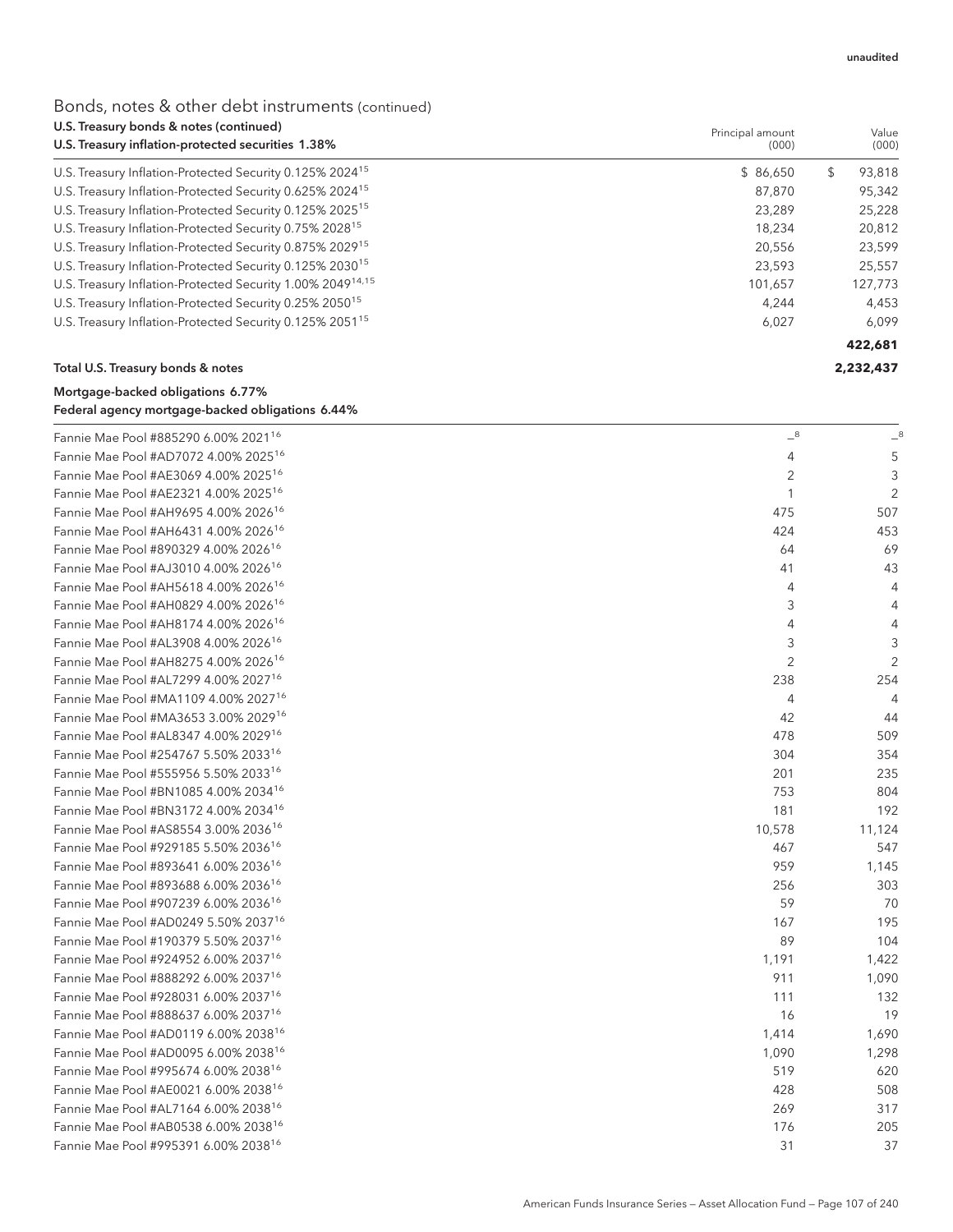### Bonds, notes & other debt instruments (continued) Mortgage-backed obligations (continued)

| mongage backed obligations (commaca)<br>Federal agency mortgage-backed obligations (continued) | Principal amount<br>(000) | Value<br>(000) |
|------------------------------------------------------------------------------------------------|---------------------------|----------------|
| Fannie Mae Pool #889983 6.00% 2038 <sup>16</sup>                                               | \$<br>28                  | \$<br>33       |
| Fannie Mae Pool #995224 6.00% 2038 <sup>16</sup>                                               | 14                        | 16             |
| Fannie Mae Pool #AD0833 6.00% 203916                                                           | 1                         | 1              |
| Fannie Mae Pool #AL0013 6.00% 2040 <sup>16</sup>                                               | 277                       | 330            |
| Fannie Mae Pool #AL0309 6.00% 2040 <sup>16</sup>                                               | 89                        | 107            |
| Fannie Mae Pool #AB4536 6.00% 2041 <sup>16</sup>                                               | 558                       | 665            |
| Fannie Mae Pool #AL7228 6.00% 2041 <sup>16</sup>                                               | 375                       | 441            |
| Fannie Mae Pool #AP2131 3.50% 2042 <sup>16</sup>                                               | 5,226                     | 5,652          |
| Fannie Mae Pool #AU8813 4.00% 2043 <sup>16</sup>                                               | 2,913                     | 3,247          |
| Fannie Mae Pool #AU9348 4.00% 2043 <sup>16</sup>                                               | 1,722                     | 1,920          |
| Fannie Mae Pool #AU9350 4.00% 2043 <sup>16</sup>                                               | 1,400                     | 1,550          |
| Fannie Mae Pool #AL8773 3.50% 2045 <sup>16</sup>                                               | 8,808                     | 9,543          |
| Fannie Mae Pool #AL8354 3.50% 2045 <sup>16</sup>                                               | 2,172                     | 2,348          |
| Fannie Mae Pool #BC4764 3.00% 2046 <sup>16</sup>                                               | 18,698                    | 19,668         |
| Fannie Mae Pool #AL8522 3.50% 2046 <sup>16</sup>                                               | 4,389                     | 4,740          |
| Fannie Mae Pool #BD9699 3.50% 2046 <sup>16</sup>                                               | 1,719                     | 1,838          |
| Fannie Mae Pool #BD9307 4.00% 2046 <sup>16</sup>                                               | 1,724                     | 1,883          |
| Fannie Mae Pool #BC7611 4.00% 2046 <sup>16</sup>                                               | 433                       | 472            |
| Fannie Mae Pool #BH4084 3.50% 2047 <sup>16</sup>                                               | 16,839                    | 17,894         |
| Fannie Mae Pool #BE1290 3.50% 2047 <sup>16</sup>                                               | 3,115                     | 3,347          |
| Fannie Mae Pool #CA0770 3.50% 2047 <sup>16</sup>                                               | 3,027                     | 3,220          |
| Fannie Mae Pool #MA3211 4.00% 2047 <sup>16</sup>                                               | 5,902                     | 6,372          |
| Fannie Mae Pool #257036 7.00% 2047 <sup>16</sup>                                               | 10                        | 11             |
| Fannie Mae Pool #256975 7.00% 2047 <sup>16</sup>                                               | $\overline{2}$            | $\overline{2}$ |
| Fannie Mae Pool #BJ3775 3.50% 2048 <sup>16</sup>                                               | 11,013                    | 11,674         |
| Fannie Mae Pool #BK7655 3.894% 2048 <sup>12,16</sup>                                           | 663                       | 692            |
| Fannie Mae Pool #CA2377 4.00% 2048 <sup>16</sup>                                               | 14,209                    | 15,264         |
| Fannie Mae Pool #BK0920 4.00% 2048 <sup>16</sup>                                               | 2,463                     | 2,644          |
| Fannie Mae Pool #BJ9256 4.00% 2048 <sup>16</sup>                                               | 2,425                     | 2,603          |
| Fannie Mae Pool #BJ9252 4.00% 2048 <sup>16</sup>                                               | 731                       | 785            |
| Fannie Mae Pool #BK0915 4.00% 2048 <sup>16</sup>                                               | 217                       | 233            |
| Fannie Mae Pool #BK6971 4.00% 2048 <sup>16</sup>                                               | 182                       | 196            |
| Fannie Mae Pool #MA3277 4.00% 2048 <sup>16</sup>                                               | 23                        | 25             |
| Fannie Mae Pool #BK5255 4.00% 2048 <sup>16</sup>                                               | 22                        | 24             |
| Fannie Mae Pool #CA2493 4.50% 2048 <sup>16</sup>                                               | 1,598                     | 1,744          |
| Fannie Mae Pool #CA4756 3.00% 2049 <sup>16</sup>                                               | 9,245                     | 9,735          |
| Fannie Mae Pool #BK8767 4.00% 2049 <sup>16</sup>                                               | 164                       | 180            |
| Fannie Mae Pool #MA4256 2.50% 2051 <sup>16</sup>                                               | 3,024                     | 3,106          |
| Fannie Mae, Series 2001-T10, Class A1, 7.00% 2041 <sup>16</sup>                                | 117                       | 136            |
| Fannie Mae, Series 2002-W3, Class A5, 7.50% 2041 <sup>16</sup>                                 | 31                        | 38             |
| Fannie Mae, Series 2012-M14, Class A2, Multi Family, 2.301% 2022 <sup>12,16</sup>              | 1,130                     | 1,155          |
| Fannie Mae, Series 2012-M9, Class A2, Multi Family, 2.482% 2022 <sup>16</sup>                  | 1,737                     | 1,760          |
| Fannie Mae, Series 2012-M5, Class A2, Multi Family, 2.715% 2022 <sup>16</sup>                  | 1,062                     | 1,072          |
| Fannie Mae, Series 2014-M1, Class A2, Multi Family, 3.13% 2023 <sup>12,16</sup>                | 4,995                     | 5,237          |
| Fannie Mae, Series 2013-M14, Class A2, Multi Family, 3.329% 2023 <sup>12,16</sup>              | 5,183                     | 5,460          |
| Fannie Mae, Series 2014-M2, Class A2, Multi Family, 3.513% 2023 <sup>12,16</sup>               | 4,520                     | 4,797          |
| Fannie Mae, Series 2014-M9, Class A2, Multi Family, 3.103% 2024 <sup>12,16</sup>               | 5,597                     | 5,980          |
| Fannie Mae, Series 2014-M3, Class A2, Multi Family, 3.501% 2024 <sup>12,16</sup>               | 4,196                     | 4,484          |
| Fannie Mae, Series 2017-M3, Class A2, Multi Family, 2.478% 2026 <sup>12,16</sup>               | 9,665                     | 10,195         |
| Fannie Mae, Series 2017-M7, Class A2, Multi Family, 2.961% 2027 <sup>12,16</sup>               | 2,891                     | 3,116          |
| Fannie Mae, Series 2006-43, Class JO, principal only, 0% 2036 <sup>16</sup>                    |                           | 60             |
| Freddie Mac 3.00% 2037 <sup>16</sup>                                                           | 65<br>17,837              | 18,766         |
| Freddie Mac 4.00% 2042 <sup>16</sup>                                                           | 2,724                     |                |
|                                                                                                |                           | 3,018          |
| Freddie Mac 4.00% 2045 <sup>16</sup>                                                           | 9,363                     | 10,343         |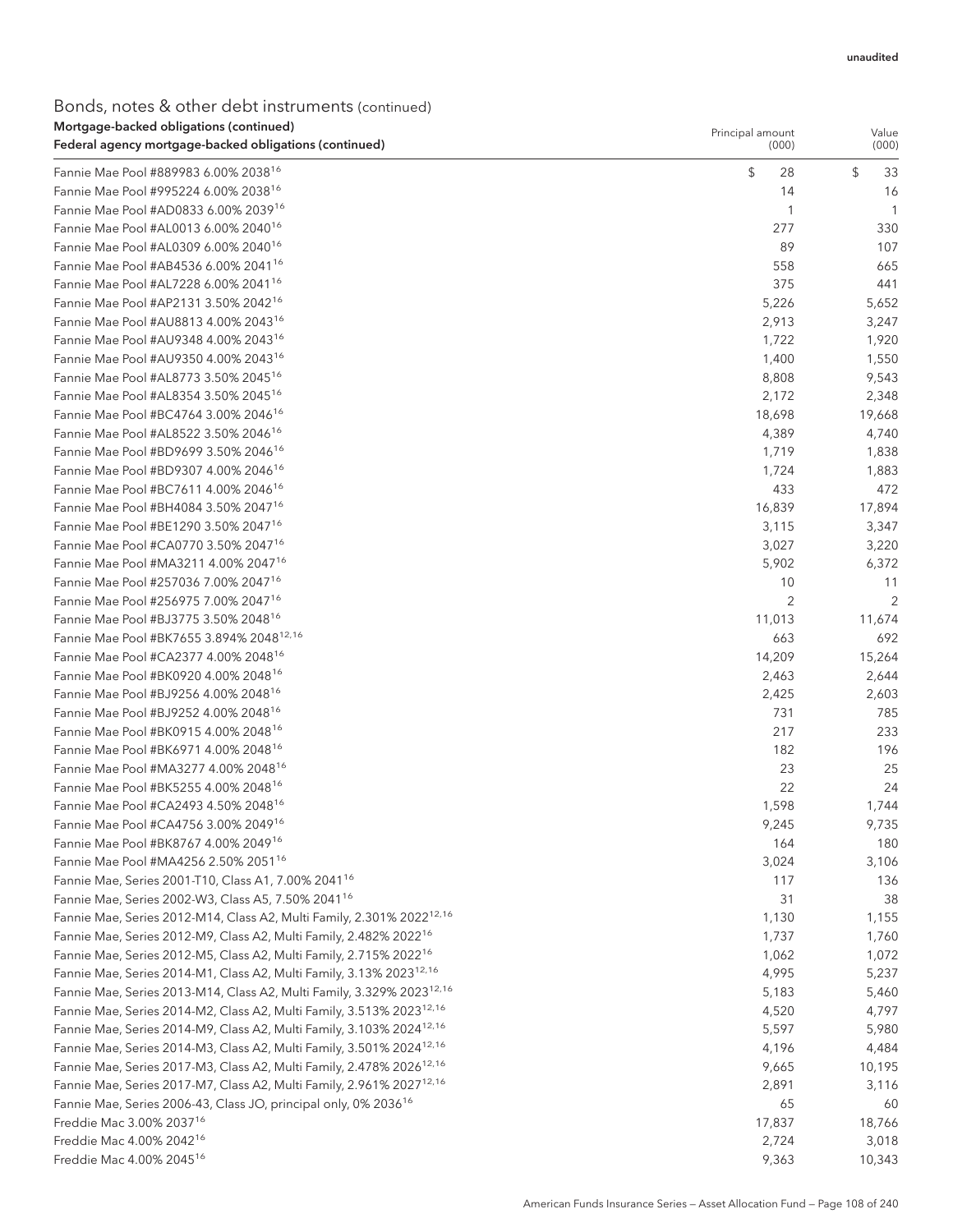## Bonds, notes & other debt instruments (continued) Mortgage-backed obligations (continued)

| Mortgage-backed obligations (continued)<br>Federal agency mortgage-backed obligations (continued)          | Principal amount<br>(000) | Value<br>(000) |
|------------------------------------------------------------------------------------------------------------|---------------------------|----------------|
| Freddie Mac Pool #ZK7598 3.00% 2027 <sup>16</sup>                                                          | \$<br>9,371               | 9,912<br>\$    |
| Freddie Mac Pool #ZK7580 3.00% 2027 <sup>16</sup>                                                          | 4,095                     | 4,346          |
| Freddie Mac Pool #G03978 5.00% 2038 <sup>16</sup>                                                          | 643                       | 749            |
| Freddie Mac Pool #G04553 6.50% 2038 <sup>16</sup>                                                          | 80                        | 92             |
| Freddie Mac Pool #G08347 4.50% 2039 <sup>16</sup>                                                          | 109                       | 122            |
| Freddie Mac Pool #C03518 5.00% 2040 <sup>16</sup>                                                          | 1,023                     | 1,178          |
| Freddie Mac Pool #Q23185 4.00% 2043 <sup>16</sup>                                                          | 1,778                     | 1,983          |
| Freddie Mac Pool #Q23190 4.00% 2043 <sup>16</sup>                                                          | 1,329                     | 1,472          |
| Freddie Mac Pool #760014 3.039% 2045 <sup>12,16</sup>                                                      | 362                       | 379            |
| Freddie Mac Pool #G60344 4.00% 2045 <sup>16</sup>                                                          | 7,994                     | 8,871          |
| Freddie Mac Pool #Z40130 3.00% 2046 <sup>16</sup>                                                          | 6,089                     | 6,493          |
| Freddie Mac Pool #Q41909 4.50% 2046 <sup>16</sup>                                                          | 780                       | 859            |
| Freddie Mac Pool #Q41090 4.50% 2046 <sup>16</sup>                                                          | 394                       | 434            |
| Freddie Mac Pool #760015 2.743% 2047 <sup>12,16</sup>                                                      | 874                       | 914            |
| Freddie Mac Pool #Q52216 3.50% 2047 <sup>16</sup>                                                          | 10,782                    | 11,445         |
| Freddie Mac Pool #Q52157 3.50% 2047 <sup>16</sup>                                                          | 2,439                     | 2,593          |
| Freddie Mac Pool #Q46021 3.50% 2047 <sup>16</sup>                                                          | 1,690                     | 1,803          |
| Freddie Mac Pool #SI2002 4.00% 2048 <sup>16</sup>                                                          | 5,162                     | 5,553          |
| Freddie Mac Pool #ZM6968 4.00% 2048 <sup>16</sup>                                                          | 3,021                     | 3,243          |
| Freddie Mac Pool #SD7507 3.00% 2049 <sup>16</sup>                                                          | 30,832                    | 32,617         |
| Freddie Mac Pool #SD7528 2.00% 2050 <sup>16</sup>                                                          | 21,866                    | 21,894         |
| Freddie Mac Pool #RA2020 3.00% 2050 <sup>16</sup>                                                          | 12,537                    | 13,178         |
| Freddie Mac, Series T041, Class 3A, 4.579% 2032 <sup>12,16</sup>                                           | 232                       | 259            |
| Freddie Mac, Series K723, Class A2, Multi Family, 2.454% 2023 <sup>16</sup>                                | 3,025                     | 3,151          |
| Freddie Mac, Series K725, Class A2, Multi Family, 3.002% 2024 <sup>16</sup>                                | 5,555                     | 5,901          |
| Freddie Mac, Series K044, Class A2, Multi Family, 2.811% 2025 <sup>16</sup>                                | 4,265                     | 4,570          |
| Freddie Mac, Series K047, Class A2, Multi Family, 3.329% 2025 <sup>16</sup>                                | 4,000                     | 4,378          |
| Freddie Mac, Series K733, Class A2, Multi Family, 3.75% 2025 <sup>12,16</sup>                              | 9,778                     | 10,841         |
| Freddie Mac, Series K055, Class A2, Multi Family, 2.673% 2026 <sup>16</sup>                                | 10,050                    | 10,759         |
| Freddie Mac, Series K734, Class A2, Multi Family, 3.208% 2026 <sup>16</sup>                                | 7,370                     | 8,067          |
| Freddie Mac, Series K066, Class A2, Multi Family, 3.117% 2027 <sup>16</sup>                                | 4,755                     | 5,213          |
| Freddie Mac, Series K067, Class A2, Multi Family, 3.194% 2027 <sup>16</sup>                                | 5,770                     | 6,364          |
| Freddie Mac, Series K063, Class A2, Multi Family, 3.43% 2027 <sup>16</sup>                                 | 4,375                     | 4,871          |
| Freddie Mac, Series K076, Class A2, Multi Family, 3.90% 2028 <sup>16</sup>                                 | 3,237                     | 3,713          |
| Freddie Mac Seasoned Credit Risk Transfer Trust, Series 2017-2, Class HA, 3.00% 2056 <sup>12,16</sup>      | 7,996                     | 8,465          |
| Freddie Mac Seasoned Credit Risk Transfer Trust, Series 2017-2, Class MA, 3.00% 2056 <sup>16</sup>         | 7,976                     | 8,452          |
| Freddie Mac Seasoned Credit Risk Transfer Trust, Series 2017-1, Class HA, 3.00% 2056 <sup>12,16</sup>      | 4,098                     | 4,339          |
| Freddie Mac Seasoned Credit Risk Transfer Trust, Series 2017-3, Class HA, 3.25% 2056 <sup>12,16</sup>      | 1,752                     | 1,870          |
| Freddie Mac Seasoned Credit Risk Transfer Trust, Series 2017-4, Class HT, 3.25% 2057 <sup>12,16</sup>      | 1,316                     | 1,394          |
| Freddie Mac Seasoned Credit Risk Transfer Trust, Series 2018-3, Class MA, 3.50% 2057 <sup>16</sup>         | 3,075                     | 3,304          |
| Freddie Mac Seasoned Credit Risk Transfer Trust, Series 2018-2, Class MT, 3.50% 2057 <sup>16</sup>         | 2,710                     | 2,949          |
| Freddie Mac Seasoned Credit Risk Transfer Trust, Series 2017-4, Class MT, 3.50% 2057 <sup>16</sup>         | 1,069                     | 1,145          |
| Freddie Mac Seasoned Credit Risk Transfer Trust, Series 2019-2, Class MA, 3.50% 2058 <sup>16</sup>         | 14,656                    | 15,793         |
| Freddie Mac Seasoned Credit Risk Transfer Trust, Series 2019-4, Class MA, 3.00% 2059 <sup>16</sup>         | 8,247                     | 8,740          |
| Freddie Mac Seasoned Loan Structured Transaction Trust, Series 2018-2, Class A1, 3.50% 2028 <sup>16</sup>  | 3,186                     | 3,357          |
| Freddie Mac Seasoned Loan Structured Transaction Trust, Series 2019-3, Class A1C, 2.75% 2029 <sup>16</sup> | 4,224                     | 4,445          |
| Freddie Mac Seasoned Loan Structured Transaction Trust, Series 2019-1, Class A1, 3.50% 2029 <sup>16</sup>  | 6,646                     | 7,017          |
| Freddie Mac Seasoned Loan Structured Transaction Trust, Series 2019-1, Class A2, 3.50% 2029 <sup>16</sup>  | 2,455                     | 2,681          |
| Freddie Mac Structured Agency Credit Risk Debt Notes, Series 2015-DNA1, Class M3,                          |                           |                |
| 3.409% 202712,16                                                                                           | 1,015                     | 1,038          |
| Government National Mortgage Assn. 2.00% 2051 <sup>16,17</sup>                                             | 164,855                   | 166,195        |
| Government National Mortgage Assn. 2.00% 2051 <sup>16,17</sup>                                             | 65,635                    | 66,058         |
| Government National Mortgage Assn. 2.50% 2051 <sup>16,17</sup>                                             | 4,779                     | 4,912          |
| Government National Mortgage Assn. 3.00% 2051 <sup>16,17</sup>                                             | 51,411                    | 53,588         |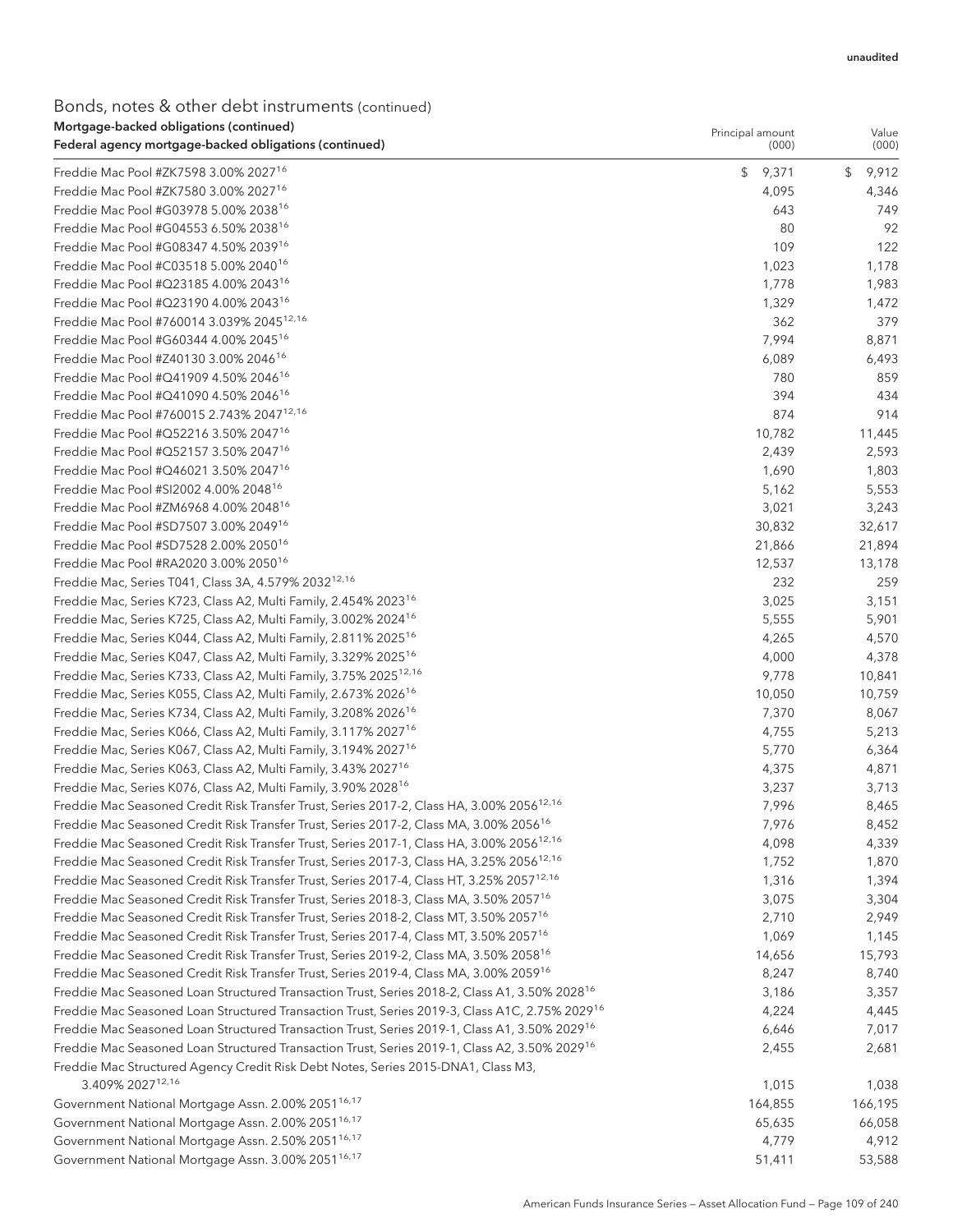# Bonds, notes & other debt instruments (continued)

| Mortgage-backed obligations (continued)<br>Federal agency mortgage-backed obligations (continued) | Principal amount<br>(000) | Value<br>(000) |
|---------------------------------------------------------------------------------------------------|---------------------------|----------------|
| Government National Mortgage Assn. 3.00% 2051 <sup>16,17</sup>                                    | \$22,589                  | \$<br>23,524   |
| Government National Mortgage Assn. 3.50% 2051 <sup>16,17</sup>                                    | 24,891                    | 26,285         |
| Government National Mortgage Assn. 4.00% 2051 <sup>16,17</sup>                                    | 13,107                    | 13,992         |
| Government National Mortgage Assn. 4.50% 2051 <sup>16,17</sup>                                    | 10,000                    | 10,817         |
| Government National Mortgage Assn. Pool #BD7245 4.00% 2048 <sup>16</sup>                          | 1,185                     | 1,304          |
| Government National Mortgage Assn. Pool #MA5876 4.00% 2049 <sup>16</sup>                          | 14,068                    | 15,069         |
| Government National Mortgage Assn. Pool #MA5986 4.00% 2049 <sup>16</sup>                          | 1,841                     | 1,973          |
| Government National Mortgage Assn. Pool #MA5764 4.50% 2049 <sup>16</sup>                          | 23,545                    | 25,521         |
| Government National Mortgage Assn. Pool #MA6092 4.50% 2049 <sup>16</sup>                          | 5,846                     | 6,328          |
| Government National Mortgage Assn. Pool #MA5877 4.50% 2049 <sup>16</sup>                          | 3,474                     | 3,762          |
| Government National Mortgage Assn. Pool #MA7052 2.50% 2050 <sup>16</sup>                          | 15,752                    | 16,271         |
| Government National Mortgage Assn. Pool #MA7193 2.50% 2051 <sup>16</sup>                          | 594                       | 614            |
| Uniform Mortgage-Backed Security 1.50% 2036 <sup>16,17</sup>                                      | 119,984                   | 120,346        |
| Uniform Mortgage-Backed Security 2.00% 2036 <sup>16,17</sup>                                      | 48,403                    | 49,618         |
| Uniform Mortgage-Backed Security 2.00% 2036 <sup>16,17</sup>                                      | 38,765                    | 39,786         |
| Uniform Mortgage-Backed Security 2.50% 2036 <sup>16,17</sup>                                      | 638                       | 664            |
| Uniform Mortgage-Backed Security 3.00% 2036 <sup>16,17</sup>                                      | 8,784                     | 9,276          |
| Uniform Mortgage-Backed Security 2.00% 2051 <sup>16,17</sup>                                      | 124,491                   | 123,786        |
| Uniform Mortgage-Backed Security 2.00% 2051 <sup>16,17</sup>                                      | 14,217                    | 14,166         |
| Uniform Mortgage-Backed Security 2.50% 2051 <sup>16,17</sup>                                      | 159,974                   | 163,480        |
| Uniform Mortgage-Backed Security 2.50% 2051 <sup>16,17</sup>                                      | 55,453                    | 56,790         |
| Uniform Mortgage-Backed Security 3.00% 2051 <sup>16,17</sup>                                      | 80,217                    | 83,576         |
| Uniform Mortgage-Backed Security 3.00% 2051 <sup>16,17</sup>                                      | 47,680                    | 49,647         |
| Uniform Mortgage-Backed Security 3.00% 2051 <sup>16,17</sup>                                      | 9,480                     | 9,875          |
| Uniform Mortgage-Backed Security 3.50% 2051 <sup>16,17</sup>                                      | 145,963                   | 154,202        |
| Uniform Mortgage-Backed Security 4.00% 2051 <sup>16,17</sup>                                      | 104,376                   | 111,992        |
| Uniform Mortgage-Backed Security 4.50% 2051 <sup>16,17</sup>                                      | 23,139                    | 25,193         |
| Uniform Mortgage-Backed Security 4.50% 2051 <sup>16,17</sup>                                      | 18,653                    | 20,311         |
|                                                                                                   |                           | 1,976,270      |

### Commercial mortgage-backed securities 0.17%

| Bank Commercial Mortgage Trust, Series 2020-BN26, Class A4, 2.403% 2063 <sup>16</sup>                     | 2,909  | 2,930  |
|-----------------------------------------------------------------------------------------------------------|--------|--------|
| Barclays Commercial Mortgage Securities LLC, Series 2017-DELC, Class A, 0.956% 20367,12,16                | 2,000  | 2,001  |
| Benchmark Mortgage Trust, Series 2018-B2, Class A4, 3.615% 2051 <sup>16</sup>                             | 1,000  | 1,099  |
| Benchmark Mortgage Trust, Series 2020-B17, Class A5, 2.289% 2053 <sup>16</sup>                            | 2,960  | 2,950  |
| Citigroup Commercial Mortgage Trust, Series 2015-GC29, Class AAB, 2.984% 2048 <sup>16</sup>               | 947    | 984    |
| Commercial Mortgage Trust, Series 2015-PC1, Class A5, 3.902% 2050 <sup>16</sup>                           | 4,735  | 5,214  |
| CSAIL Commercial Mortgage Trust, Series 2015-C4, Class ASB, 3.617% 2048 <sup>16</sup>                     | 1,267  | 1,345  |
| Grace Mortgage Trust, Series 2020-GRCE, Class A, 2.347% 2040 <sup>7,16</sup>                              | 5,201  | 5,140  |
| GS Mortgage Securities Trust, Series 2020-GC47, Class A5, 2.377% 2053 <sup>16</sup>                       | 5,602  | 5,628  |
| JPMorgan Chase Commercial Mortgage Securities Trust, Series 2021-410T, Class A,                           |        |        |
| 2.287% 2042 <sup>7,16</sup>                                                                               | 1,431  | 1,450  |
| Manhattan West Mortgage Trust, Series 2020-1MW, Class A, 2.13% 20397,16                                   | 13.772 | 13,858 |
| Morgan Stanley Bank of America Merrill Lynch Trust, Series 2015-C27, Class ASB, 3.557% 2047 <sup>16</sup> | 929    | 983    |
| Morgan Stanley Bank of America Merrill Lynch Trust, Series 2015-C22, Class ASB, 3.04% 2048 <sup>16</sup>  | 982    | 1,026  |
| Morgan Stanley Capital I Trust, Series 2014-CPT, Class A, 3.35% 2029 <sup>7,16</sup>                      | 2,650  | 2,650  |
| MRA Issuance Trust, Series 2020-10, Class A, (1-month USD-LIBOR + 1.75%) 2.25% 2021 <sup>7,12,16</sup>    | 5,219  | 5,223  |
|                                                                                                           |        | 52,481 |
| Collateralized mortgage-backed obligations (privately originated) 0.16%                                   |        |        |

| Arroyo Mortgage Trust, Series 2018-1, Class A1, 3.763% 2048 <sup>7,12,16</sup>          | 1.457 | 1.465 |
|-----------------------------------------------------------------------------------------|-------|-------|
| Bellemeade Re Ltd., Series 2019-3A, Class M1B,                                          |       |       |
| (1-month USD-LIBOR + 1.60%) 1.709% 2029 <sup>7,12,16</sup>                              | 3.810 | 3.831 |
| Cascade Funding Mortgage Trust, Series 2018-RM2, Class A, 4.00% 2068 <sup>7,12,16</sup> | 2.046 | 2.137 |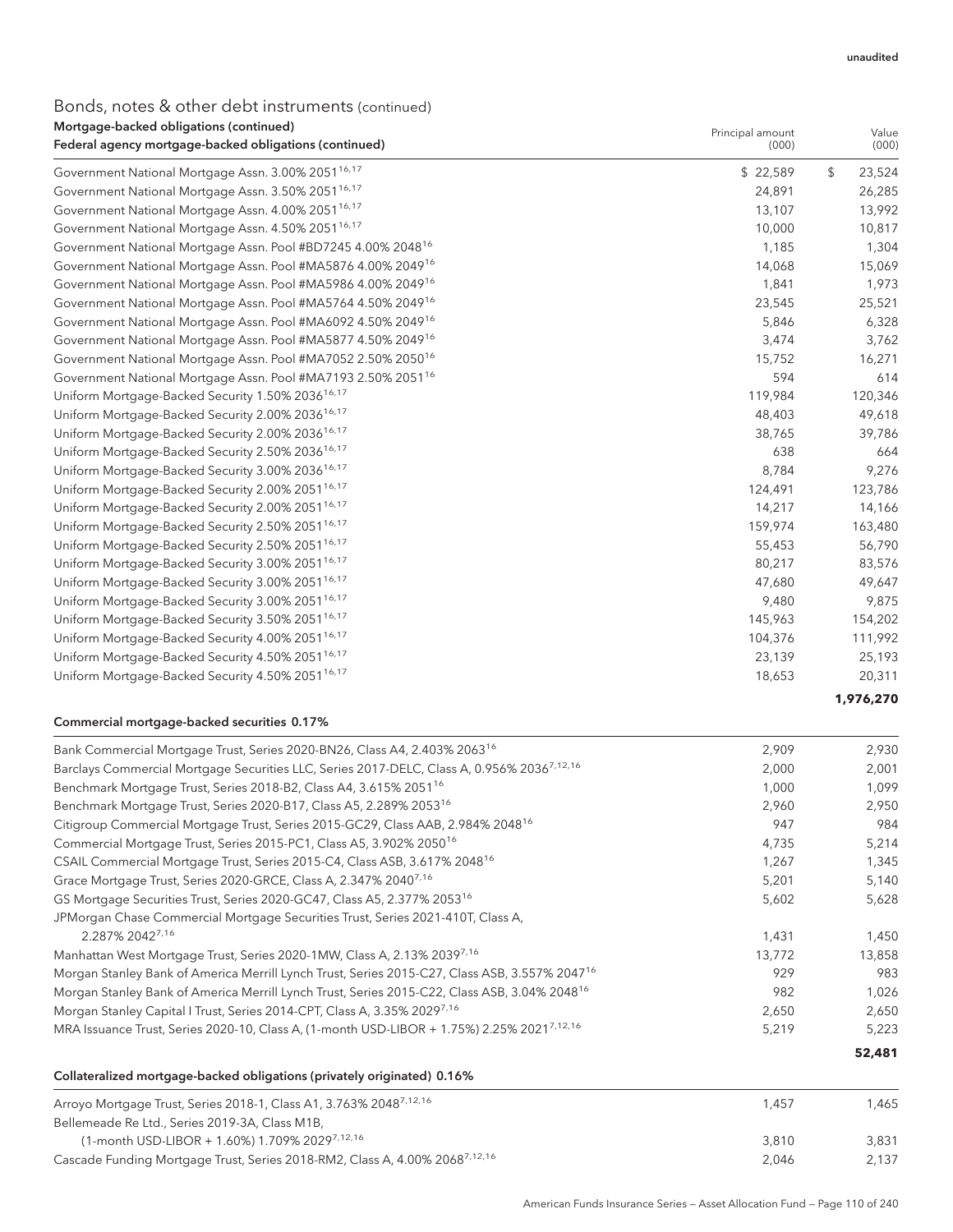# Bonds, notes & other debt instruments (continued) Mortgage-backed obligations (continued)

| Mortgage-backed obligations (continued)<br>Collateralized mortgage-backed obligations (privately originated) (continued) | Principal amount<br>(000) | Value<br>(000) |
|--------------------------------------------------------------------------------------------------------------------------|---------------------------|----------------|
| Credit Suisse Mortgage Trust, Series 2020-NET, Class A, 2.257% 20377,16                                                  | \$4,191                   | \$<br>4,271    |
| CS First Boston Mortgage Securities Corp., Series 2004-5, Class IVA1, 6.00% 2034 <sup>16</sup>                           | 199                       | 206            |
| Finance of America Structured Securities Trust, Series 2019-JR2, Class A1, 2.00% 20697,16                                | 10,335                    | 11,162         |
| Finance of America Structured Securities Trust, Series 2019-JR1, Class A, 2.00% 2069 <sup>7,16</sup>                     | 3,588                     | 3,867          |
| JPMorgan Mortgage Trust, Series 2019-INV3, Class A13, 3.50% 2050 <sup>7,12,16</sup>                                      | 936                       | 965            |
| JPMorgan Mortgage Trust, Series 2019-INV3, Class A3, 3.50% 20507,12,16                                                   | 893                       | 921            |
| Legacy Mortgage Asset Trust, Series 2019-GS5, Class A1, 3.20% 20597,12,16                                                | 5,169                     | 5,222          |
| Legacy Mortgage Asset Trust, Series 2019-GS7, Class A1, 3.25% 20597,12,16                                                | 1,371                     | 1,388          |
| Legacy Mortgage Asset Trust, Series 2019-GS2, Class A1, 3.75% 20597,12,16                                                | 719                       | 720            |
| MASTR Alternative Loan Trust, Series 2004-2, Class 2A1, 6.00% 2034 <sup>16</sup>                                         | 439                       | 456            |
| Mello Warehouse Securitization Trust, Series 2019-2, Class A,                                                            |                           |                |
| (1-month USD-LIBOR + 0.75%) 0.859% 2052 <sup>7,12,16</sup>                                                               | 3,001                     | 3,008          |
| Mortgage Repurchase Agreement Financing Trust, Series 2020-5,                                                            |                           |                |
| (1-month USD-LIBOR + 1.00%) 1.106% 2023 <sup>7,12,16</sup>                                                               | 2,862                     | 2,874          |
| Onslow Bay Financial LLC, Series 2020-INV1, Class A5, 3.50% 20497,12,16                                                  | 1,983                     | 2,025          |
| RMF Proprietary Issuance Trust, Series 2019-1, Class A, 2.75% 20637,12,16                                                | 909                       | 904            |
| Sequoia Mortgage Trust, Series 2018-CH1, Class A1, 4.00% 20487,12,16                                                     | 1,410                     | 1,439          |
| Station Place Securitization Trust, Series 2020-WL1, Class A,                                                            |                           |                |
| (1-month USD-LIBOR + 1.15%) 1.259% 2051 <sup>7,12,16</sup>                                                               | 2,500                     | 2,503          |
| TIF Funding II LLC, Series 2021-1A, Class A, 1.65% 2046 <sup>7,16</sup>                                                  | 862                       | 832            |
|                                                                                                                          |                           |                |
|                                                                                                                          |                           | 50,196         |
| Total mortgage-backed obligations                                                                                        |                           | 2,078,947      |
| Asset-backed obligations 0.84%                                                                                           |                           |                |
| Aesop Funding LLC, Series 2017-2A, Class A, 2.97% 2024 <sup>7,16</sup>                                                   | 1,920                     | 2,000          |
| Aesop Funding LLC, Series 2018-1A, Class A, 3.70% 2024 <sup>7,16</sup>                                                   | 1,114                     | 1,189          |
| Aesop Funding LLC, Series 2020-2, Class A, 2.02% 20277,16                                                                | 539                       | 551            |
| Aesop Funding LLC, Series 2020-2A, Class B, 2.96% 20277,16                                                               | 138                       | 144            |
| Allegro CLO Ltd., Series 2017-1A, Class AR, (3-month USD-LIBOR + 0.95%) 1.04% 2030 <sup>7,12,16</sup>                    | 1,639                     | 1,639          |
| Ballyrock Ltd., Series 2019-2A, Class A1AR, (3-month USD-LIBOR + 1.00%) 1.182% 2030 <sup>7,12,16</sup>                   | 3,660                     | 3,660          |
| CarMaxAuto Owner Trust, Series 2020-1, Class A2, 1.87% 2023 <sup>16</sup>                                                | 708                       | 712            |
| Cent CLO LP, Series 2014-21A, Class AR, (3-month USD-LIBOR + 0.97%) 1.167% 2030 <sup>7,12,16</sup>                       | 5,185                     | 5,185          |
| CF Hippolyta LLC, Series 2020-1, Class A1, 1.69% 2060 <sup>7,16</sup>                                                    | 15,289                    | 15,423         |
| CF Hippolyta LLC, Series 2020-1, Class A2, 1.99% 2060 <sup>7,16</sup>                                                    | 2,626                     | 2,608          |
| CF Hippolyta LLC, Series 2020-1, Class B1, 2.28% 2060 <sup>7,16</sup>                                                    | 945                       | 962            |
| CF Hippolyta LLC, Series 2020-1, Class B2, 2.60% 2060 <sup>7,16</sup>                                                    | 177                       | 176            |
| CF Hippolyta LLC, Series 2021-1, Class A1, 1.53% 2061 <sup>7,16</sup>                                                    | 6,402                     | 6,388          |
| CF Hippolyta LLC, Series 2021-1, Class B1, 1.98% 2061 <sup>7,16</sup>                                                    | 822                       | 822            |
| CLI Funding V LLC, Series 2020-2A, Class A, 2.03% 20457,16                                                               | 1,841                     | 1,837          |
| CLI Funding V LLC, Series 2020-3A, Class A, 2.07% 2045 <sup>7,16</sup>                                                   | 1,482                     | 1,486          |
| CLI Funding V LLC, Series 2020-1A, Class A, 2.08% 20457,16                                                               | 5,624                     | 5,621          |
| CLI Funding V LLC, Series 2020-3A, Class B, 3.30% 20457,16                                                               | 944                       | 933            |
| CLI Funding VIII LLC, Series 2021-1A, Class A, 1.64% 2046 <sup>7,16</sup>                                                | 3,977                     | 3,895          |
| Cloud Pass-Through Trust, Series 2019-1A, Class CLOU, 3.554% 2022 <sup>7,12,16</sup>                                     | 624                       | 631            |
| Credit Acceptance Auto Loan Trust, Series 2020-1A, Class A, 2.01% 2029 <sup>7,16</sup>                                   | 2,964                     |                |
| Drive Auto Receivables Trust, Series 2020-1, Class A2, 1.99% 2022 <sup>16</sup>                                          |                           | 3,016          |
|                                                                                                                          | 6                         | 6              |
| Drive Auto Receivables Trust, Series 2019-3, Class A3, 2.49% 2023 <sup>16</sup>                                          | 67                        | 67<br>599      |
| Drive Auto Receivables Trust, Series 2019-3, Class B, 2.65% 2024 <sup>16</sup>                                           | 595                       |                |
| Drive Auto Receivables Trust, Series 2019-3, Class C, 2.90% 2025 <sup>16</sup>                                           | 820                       | 840            |
| Drive Auto Receivables Trust, Series 2020-1, Class C, 2.36% 2026 <sup>16</sup>                                           | 2,262                     | 2,312          |
| Drivetime Auto Owner Trust, Series 2019-3, Class B, 2.60% 2023 <sup>7,16</sup>                                           | 243                       | 244            |
| Drivetime Auto Owner Trust, Series 2019-3, Class C, 2.74% 2025 <sup>7,16</sup>                                           | 110                       | 112            |
| EDvestinU Private Education Loan LLC, Series 2021-A, Class A, 1.80% 20457,16                                             | 512                       | 508            |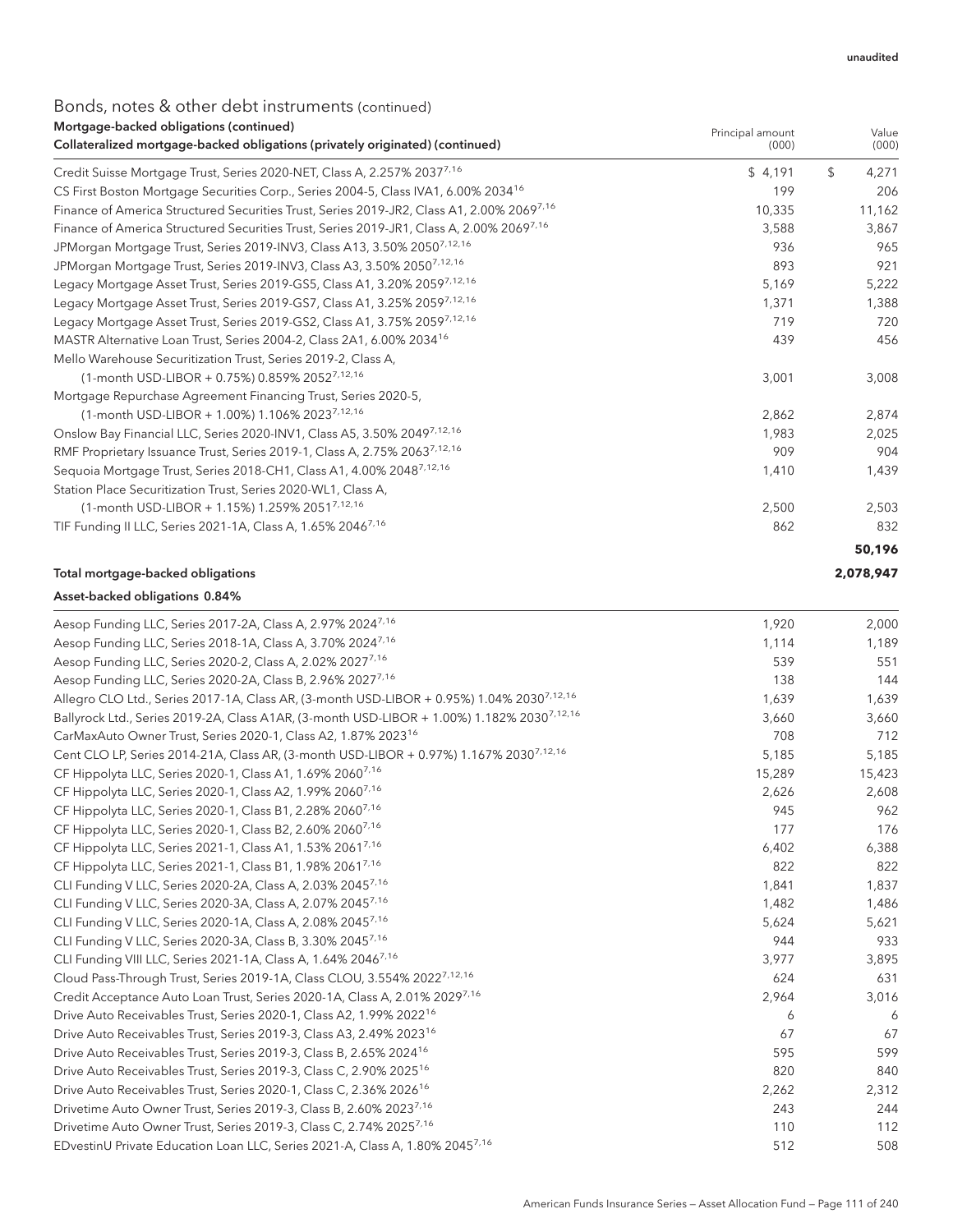#### unaudited

Principal amount

### Bonds, notes & other debt instruments (continued) Asset-backed obligations (continued)

| onas, notos & other acoe msa amento (commaca)<br>Asset-backed obligations (continued)      | Principal amount<br>(000) | Value<br>(000) |
|--------------------------------------------------------------------------------------------|---------------------------|----------------|
| Exeter Automobile Receivables Trust, Series 2018-1A, Class C, 3.03% 20237,16               | \$<br>77                  | \$<br>77       |
| FirstKey Homes Trust, Series 2020-SFR2, Class A, 1.266% 20377,16                           | 13,444                    | 13,332         |
| Ford Credit Auto Owner Trust, Series 2016-2, Class A, 2.03% 20277,16                       | 3,900                     | 3,914          |
| Ford Credit Auto Owner Trust, Series 2017-1, Class A, 2.62% 2028 <sup>7,16</sup>           | 4,330                     | 4,416          |
| Ford Credit Auto Owner Trust, Series 2018-2, Class A, 3.47% 2030 <sup>7,16</sup>           | 4,825                     | 5,151          |
| Ford Credit Auto Owner Trust, Series 2018-1, Class A, 3.52% 2030 <sup>7,16</sup>           | 6,000                     | 6,468          |
| Ford Credit Auto Owner Trust, Series 2020-1, Class A, 2.04% 20317,16                       | 8,861                     | 9,185          |
| Ford Credit Auto Owner Trust, Series 2018-1, Class A, 3.19% 2031 <sup>7,16</sup>           | 9,605                     | 10,363         |
| Ford Credit Auto Owner Trust, Series 2020-2, Class A, 1.06% 20337,16                       | 12,376                    | 12,283         |
| GCI Funding I LLC, Series 2020-1, Class A, 2.82% 2045 <sup>7,16</sup>                      | 893                       | 908            |
| GCI Funding I LLC, Series 2020-1, Class B, 3.81% 2045 <sup>7,16</sup>                      | 359                       | 360            |
| Global SC Finance SRL, Series 2021-1A, Class A, 1.86% 2041 <sup>7,16</sup>                 | 4,925                     | 4,907          |
| Global SC Finance V SRL, Series 2019-1A, Class B, 4.81% 20397,16                           | 3,069                     | 3,034          |
| Global SC Finance V SRL, Series 2020-1A, Class A, 2.17% 2040 <sup>7,16</sup>               | 12,981                    | 13,033         |
| Global SC Finance VII SRL, Series 2020-2A, Class A, 2.26% 2040 <sup>7,16</sup>             | 16,263                    | 16,273         |
| Global SC Finance VII SRL, Series 2020-2A, Class B, 3.32% 2040 <sup>7,16</sup>             | 673                       | 665            |
| Hertz Vehicle Financing LLC, Rental Car Asset-Backed Notes, Series 2017-2A, Class A,       |                           |                |
| 3.29% 20237,16                                                                             | 334                       | 336            |
| Hertz Vehicle Financing LLC, Rental Car Asset-Backed Notes, Series 2018-1A, Class A,       |                           |                |
| 3.29% 20247,16                                                                             | 516                       | 517            |
| Hertz Vehicle Financing LLC, Rental Car Asset-Backed Notes, Series 2018-3A, Class A,       |                           |                |
| 4.03% 2024 <sup>7,16</sup>                                                                 | 194                       | 195            |
| Hertz Vehicle Financing LLC, Rental Car Asset-Backed Notes, Series 2019-3A, Class A,       |                           |                |
| 2.67% 20257,16                                                                             | 498                       | 499            |
| Honda Auto Receivables Owner Trust, Series 2019-2, Class A3, 2.52% 2023 <sup>16</sup>      | 2,543                     | 2,581          |
| Madison Park Funding Ltd., CLO, Series 2015-17A, Class AR2,                                |                           |                |
| (3-month USD-LIBOR + 1.00%) 1.444% 2030 <sup>7,12,16</sup>                                 | 5,545                     | 5,548          |
| Marathon CLO Ltd., Series 2017-9A, Class A1AR,                                             |                           |                |
| (3-month USD-LIBOR + 1.15%) 1.342% 20297,12,16                                             | 4,230                     | 4,230          |
| Mercury Financial, Series 2021-1A, Class A, 1.54% 2026 <sup>7,16</sup>                     | 4,700                     | 4,704          |
| Newark BSL CLO 2 Ltd., Series 2017-1A, Class A1R,                                          |                           |                |
| (3-month USD-LIBOR + 0.97%) 1.163% 2030 <sup>7,12,16</sup>                                 | 1,765                     | 1,765          |
| Palmer Square Loan Funding, CLO, Series 2020-4, Class A1,                                  |                           |                |
| (3-month USD-LIBOR + 1.00%) 1.188% 2028 <sup>7,12,16</sup>                                 | 3,090                     | 3,093          |
| Palmer Square Loan Funding, CLO, Series 2021-1, Class A1,                                  |                           |                |
| (3-month USD-LIBOR + 0.90%) 1.055% 20297,12,16                                             | 769                       | 769            |
| Race Point CLO Ltd., Series 2015-9A, Class A1A2,                                           |                           |                |
| (3-month USD-LIBOR + 0.94%) 1.122% 2030 <sup>7,12,16</sup>                                 | 4,634                     | 4,634          |
| Santander Drive Auto Receivables Trust, Series 2020-1, Class A2A, 2.07% 2023 <sup>16</sup> | 202                       | 203            |
| Santander Drive Auto Receivables Trust, Series 2020-1, Class A3, 2.03% 2024 <sup>16</sup>  | 444                       | 449            |
| Santander Drive Auto Receivables Trust, Series 2020-1, Class B, 3.03% 2024 <sup>16</sup>   | 345                       | 355            |
| Santander Drive Auto Receivables Trust, Series 2020-1, Class C, 4.11% 2025 <sup>16</sup>   | 1,000                     | 1,064          |
| SMB Private Education Loan Trust, Series 2021-A, Class A2A2,                               |                           |                |
| (1-month USD-LIBOR + 0.73%) 0.836% 20537,12,16                                             | 7,547                     | 7,554          |
| Sound Point CLO Ltd., Series 2017-3A, Class A1R,                                           |                           |                |
| (3-month USD-LIBOR + 0.98%) 1.16% 2030 <sup>7,12,16</sup>                                  | 5,530                     | 5,533          |
| Sound Point CLO Ltd., Series 2017-2A, Class AR,                                            |                           |                |
| (3-month USD-LIBOR + 0.98%) 1.168% 2030 <sup>7,12,16</sup>                                 | 3,233                     | 3,233          |
| Sound Point CLO Ltd., Series 2015-1RA, Class AR,                                           |                           |                |
| (3-month USD-LIBOR + 1.08%) 1.255% 2030 <sup>7,12,16</sup>                                 | 2,985                     | 2,985          |
| TAL Advantage V LLC, Series 2020-1A, Class A, 2.05% 20457,16                               | 2,258                     | 2,259          |
| TAL Advantage V LLC, Series 2020-1A, Class B, 3.29% 2045 <sup>7,16</sup>                   | 253                       | 252            |
| Textainer Marine Containers Ltd., Series 2020-2A, Class A, 2.10% 20457,16                  | 974                       | 979            |
| Textainer Marine Containers Ltd., Series 2021-1A, Class A, 1.68% 2046 <sup>7,16</sup>      | 2,963                     | 2,884          |
| Textainer Marine Containers Ltd., Series 2021-2A, Class A, 2.23% 2046 <sup>7,16</sup>      | 5,100                     | 5,098          |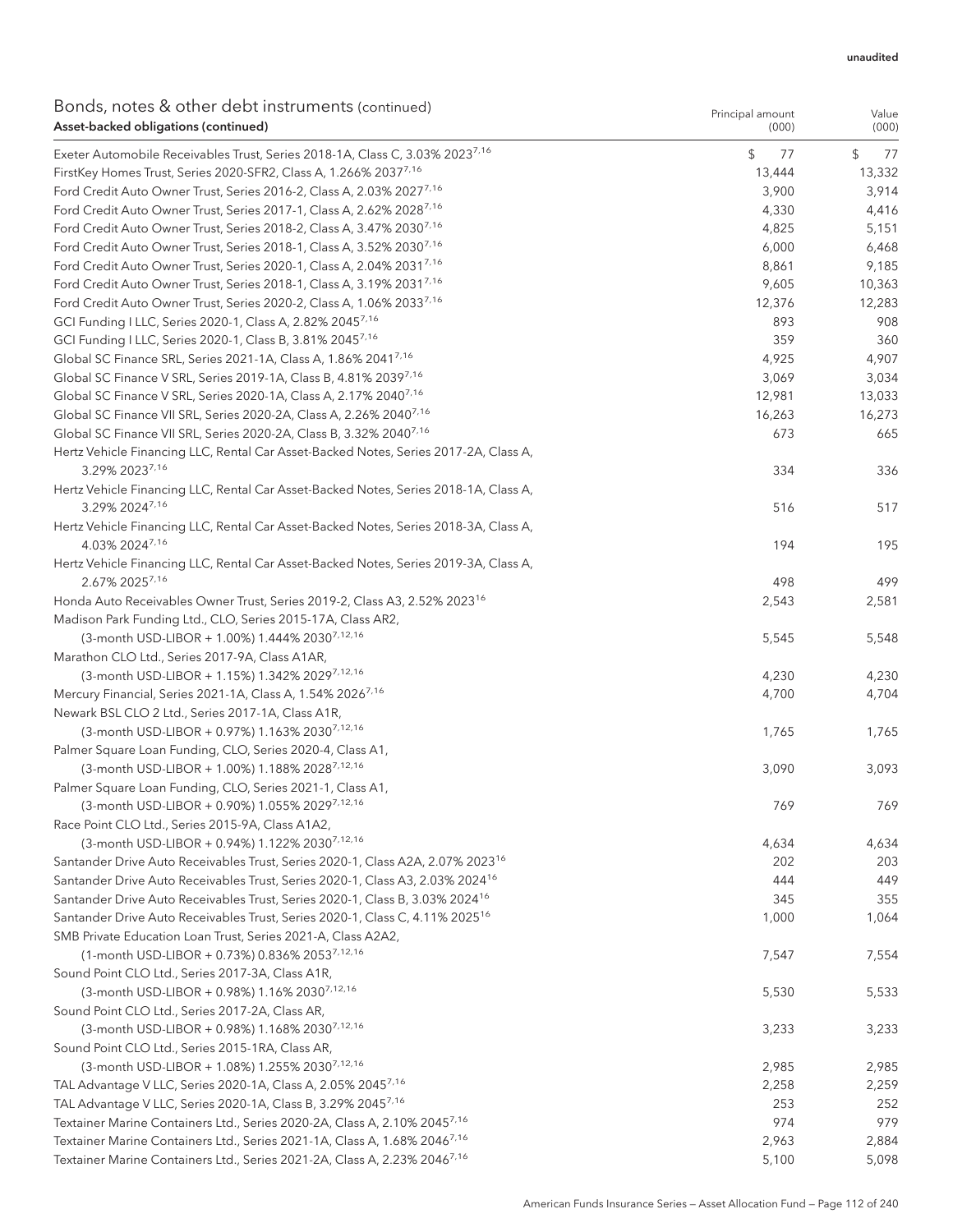| Bonds, notes & other debt instruments (continued)<br>Asset-backed obligations (continued)   | Principal amount<br>(000) | Value<br>(000) |
|---------------------------------------------------------------------------------------------|---------------------------|----------------|
| Toyota Auto Loan Extended Note Trust, Series 2019-1, Class A, 2.56% 20317,16                | \$3,250                   | \$<br>3,438    |
| Toyota Auto Loan Extended Note Trust, Series 2020-1, Class A, 1.35% 2033 <sup>7,16</sup>    | 889                       | 903            |
| Toyota Auto Loan Extended Note Trust, Series 2021-1, Class A, 1.07% 2034 <sup>7,12,16</sup> | 7,257                     | 7,215          |
| Triton Container Finance LLC, Series 2020-1A, Class A, 2.11% 20457,16                       | 9,944                     | 9,899          |
| Triton Container Finance LLC, Series 2021-1A, Class A, 1.86% 2046 <sup>7,16</sup>           | 3,291                     | 3,221          |
| Westlake Automobile Receivables Trust, Series 2019-2A, Class A2, 2.57% 20237,16             | 418                       | 419            |
| Westlake Automobile Receivables Trust, Series 2019-2A, Class B, 2.62% 2024 <sup>7,16</sup>  | 870                       | 878            |
| Westlake Automobile Receivables Trust, Series 2019-2A, Class C, 2.84% 2024 <sup>7,16</sup>  | 1,390                     | 1,420          |
|                                                                                             |                           | 257,047        |
| Bonds & notes of governments & government agencies outside the U.S. 0.18%                   |                           |                |
| CPPIB Capital Inc. 2.25% 2022 <sup>7</sup>                                                  | 4,286                     | 4,358          |
| CPPIB Capital Inc. 2.75% 2027 <sup>7</sup>                                                  | 6,600                     | 7,118          |
| KfW 2.125% 2022                                                                             | 375                       | 382            |
| Manitoba (Province of) 3.05% 2024                                                           | 2,600                     | 2,796          |
| Morocco (Kingdom of) 3.00% 2032 <sup>7</sup>                                                | 3,000                     | 2,820          |
| Morocco (Kingdom of) 4.00% 2050 <sup>7</sup>                                                | 3,000                     | 2,663          |
| Panama (Republic of) 2.252% 2032                                                            | 1,990                     | 1,896          |
| Peru (Republic of) 1.862% 2032                                                              | 2,525                     | 2,304          |
| Peru (Republic of) 2.78% 2060                                                               | 3,775                     | 3,126          |
| Qatar (State of) 3.375% 2024 <sup>7</sup>                                                   | 2,315                     | 2,488          |
| Qatar (State of) 4.00% 20297                                                                | 745                       | 847            |
| Qatar (State of) 4.817% 20497                                                               | 750                       | 921            |
| Quebec (Province of) 2.375% 2022                                                            | 5,057                     | 5,146          |
| Quebec (Province of) 2.75% 2027                                                             | 9,000                     | 9,727          |
| Saudi Arabia (Kingdom of) 3.25% 2030 <sup>7</sup>                                           | 1,750                     | 1,845          |
| Saudi Arabia (Kingdom of) 5.25% 2050 <sup>7</sup>                                           | 1,000                     | 1,229          |
| United Mexican States 2.659% 2031                                                           | 2,703                     | 2,556          |
| United Mexican States 3.771% 2061                                                           | 1,528                     | 1,356          |
| United Mexican States 3.75% 2071                                                            | 810                       | 705            |
| Federal agency bonds & notes 0.11%                                                          |                           | 54,283         |
| Fannie Mae 1.875% 2026                                                                      | 13,000                    | 13,583         |
| Fannie Mae 0.875% 2030 <sup>14</sup>                                                        | 23,958                    | 22,205         |
|                                                                                             |                           | 35,788         |
| Municipals 0.10%                                                                            |                           |                |
| South Carolina 0.04%                                                                        |                           |                |
| Housing Fin. Auth., Mortgage Rev. Ref. Bonds, Series 2014, AMT, 4.00% 2041                  | 20                        | 21             |
| Public Service Auth., Rev. Obligations (Santee Cooper), Series 2013-E, 5.00% 2048           | 20                        | 22             |
| Public Service Auth., Rev. Obligations (Santee Cooper), Series 2014-A, 5.50% 2054           | 1,350                     | 1,527          |
| Public Service Auth., Rev. Obligations (Santee Cooper), Series 2015-A, 5.00% 2050           | 1,390                     | 1,590          |
| Public Service Auth., Rev. Obligations (Santee Cooper), Series 2015-A, 5.00% 2055           | 2,955                     | 3,375          |
| Public Service Auth., Rev. Obligations (Santee Cooper), Series 2015-E, 5.25% 2055           | 3,020                     | 3,532          |

| Public Service Auth., Rev. Obligations (Santee Cooper), Series 2016-B, 5.00% 2036      | 1.685 | 2.034  |
|----------------------------------------------------------------------------------------|-------|--------|
| Public Service Auth., Rev. Ref. Obligations (Santee Cooper), Series 2016-C, 5.00% 2035 | 650   | 787    |
|                                                                                        |       | 13,384 |
| Florida 0.03%                                                                          |       |        |
| Board of Administration Fin. Corp., Rev. Bonds, Series 2020-A, 1.705% 2027             | 5.335 | 5.358  |
| Board of Administration Fin. Corp., Rev. Bonds, Series 2020-A, 2.154% 2030             | 5.365 | 5.365  |
|                                                                                        |       | 10,723 |

Public Service Auth., Rev. Obligations (Santee Cooper), Series 2016-B, 5.00% 2035 410 496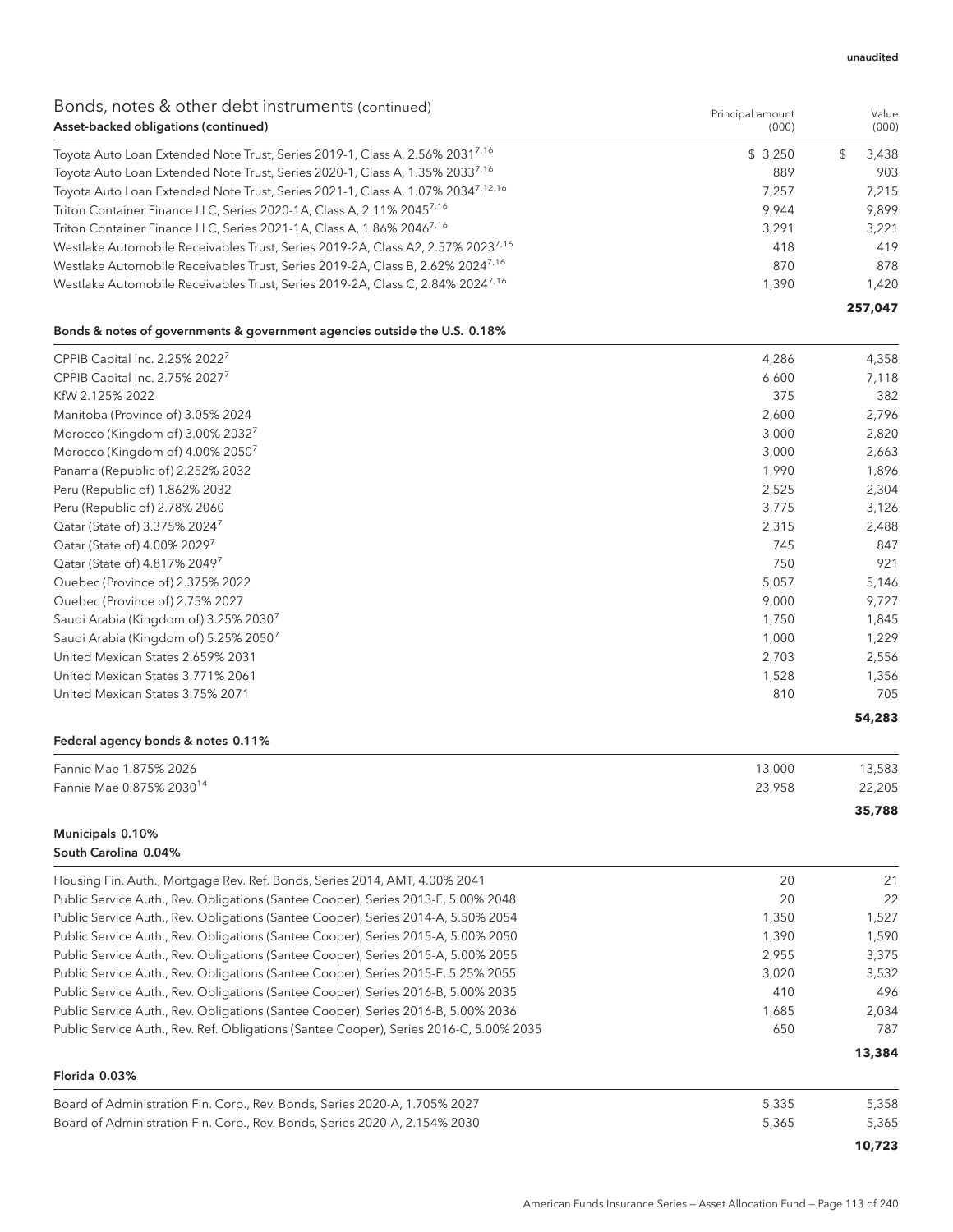# Bonds, notes & other debt instruments (continued) Municipals (continued)

| <b>Municipals (continued)</b><br>Illinois 0.02%                                                                                                         | Principal amount<br>(000) | Value<br>(000) |  |
|---------------------------------------------------------------------------------------------------------------------------------------------------------|---------------------------|----------------|--|
| G.O. Bonds, Pension Funding, Series 2003, Assured Guaranty Municipal insured, 5.10% 2033                                                                | \$<br>4,125               | \$<br>4,703    |  |
| California 0.01%                                                                                                                                        |                           |                |  |
| Regents of the University of California, General Rev. Bonds, Series 2020-BG, 1.316% 2027                                                                | 2,285                     | 2,265          |  |
| Regents of the University of California, General Rev. Bonds, Series 2020-BG, 1.614% 2030                                                                | 1,340                     | 1,280<br>3,545 |  |
| Minnesota 0.00%                                                                                                                                         |                           |                |  |
| Housing Fin. Agcy., Residential Housing Fin. Bonds, Series 2014-A, 4.00% 2038                                                                           | 60                        | 63             |  |
| Connecticut 0.00%                                                                                                                                       |                           |                |  |
| Housing Fin. Auth., Housing Mortgage Fin. Program Bonds, Series 2014-A-1, 4.00% 2044                                                                    | 20                        | 21             |  |
| Housing Fin. Auth., Housing Mortgage Fin. Program Bonds, Series 2014-C-1, 4.00% 2044                                                                    | 25                        | 26<br>47       |  |
| Maryland 0.00%                                                                                                                                          |                           |                |  |
| Community Dev. Administration, Dept. of Housing and Community Dev., Residential Rev. Ref.                                                               |                           |                |  |
| Bonds, Series 2014-E, 2.857% 2040                                                                                                                       | 30                        | 31             |  |
| Nebraska 0.00%                                                                                                                                          |                           |                |  |
| Investment Fin. Auth., Single Family Housing Rev. Bonds, Series 2013-A, 3.00% 2043                                                                      | 15                        | 15             |  |
| Tennessee 0.00%                                                                                                                                         |                           |                |  |
| Housing Dev. Agcy., Residential Fin. Program Bonds, Series 2013-2-A, AMT, 4.00% 2043                                                                    | 10                        | 10             |  |
| South Dakota 0.00%                                                                                                                                      |                           |                |  |
| Housing Dev. Auth., Homeownership Mortgage Bonds, Series 2014-F, 4.00% 2034                                                                             | 5                         | 5              |  |
| <b>Total municipals</b>                                                                                                                                 |                           | 32,526         |  |
| Total bonds, notes & other debt instruments (cost: \$8,152,471,000)                                                                                     |                           | 8,299,569      |  |
| Short-term securities 8.96%                                                                                                                             |                           |                |  |
| Money market investments 8.94%                                                                                                                          | Shares                    |                |  |
| Capital Group Central Cash Fund 0.08% <sup>5,18</sup>                                                                                                   | 27,466,478                | 2,746,922      |  |
| Money market investments purchased from securities lending collateral 0.02%                                                                             |                           |                |  |
| Goldman Sachs Financial Square Government Fund, Institutional Shares 0.03% <sup>18,19</sup><br>Capital Group Central Cash Fund 0.08% <sup>5,18,19</sup> | 4,620,208<br>11,278       | 4,620<br>1,128 |  |
|                                                                                                                                                         |                           | 5,748          |  |
| Total short-term securities (cost: \$2,752,317,000)                                                                                                     |                           | 2,752,670      |  |
| Total investment securities 104.39% (cost: \$22,853,385,000)                                                                                            |                           | 32,065,474     |  |
| Other assets less liabilities (4.39)%                                                                                                                   |                           | (1, 349, 348)  |  |
| <b>Net assets 100.00%</b>                                                                                                                               |                           | \$30,716,126   |  |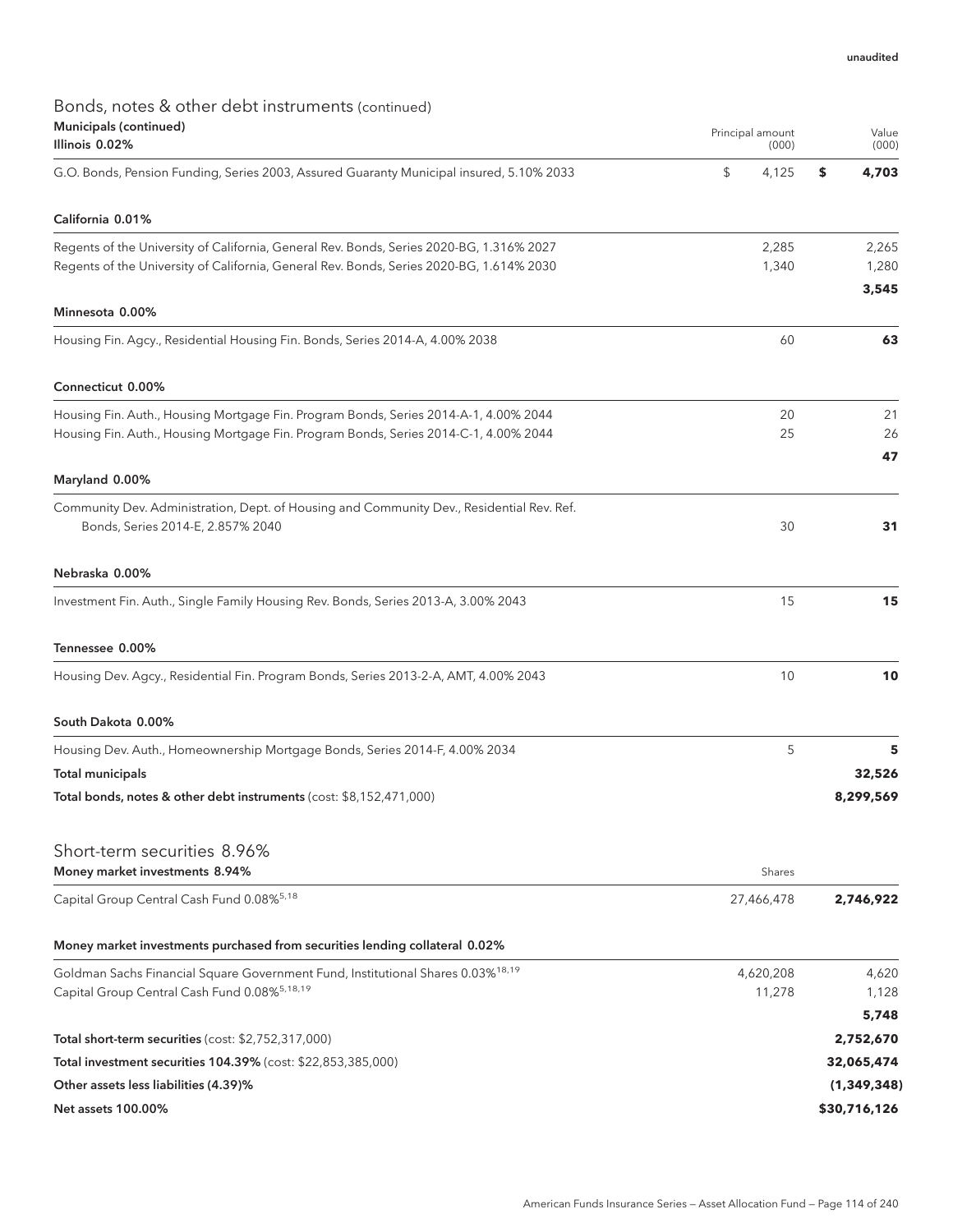# Futures contracts

| Contracts                                | Type  | Number of<br>contracts | Expiration       | Notional<br>amount <sup>20</sup><br>(000) | Value at<br>3/31/2021 <sup>21</sup><br>(000) | Unrealized<br>(depreciation)<br>appreciation<br>at 3/31/2021<br>(000) |
|------------------------------------------|-------|------------------------|------------------|-------------------------------------------|----------------------------------------------|-----------------------------------------------------------------------|
| 2 Year U.S. Treasury Note Futures        | Long  | 1,827                  | <b>July 2021</b> | \$365,400                                 | \$403,267                                    | (339)<br>\$                                                           |
| 5 Year U.S. Treasury Note Futures        | Long  | 1,158                  | July 2021        | 115,800                                   | 142,895                                      | (1,714)                                                               |
| 10 Year U.S. Treasury Note Futures       | Short | 1,022                  | June 2021        | (102, 200)                                | (133, 818)                                   | 1,472                                                                 |
| 10 Year Ultra U.S. Treasury Note Futures | Short | 4.199                  | June 2021        | (419,900)                                 | (603, 344)                                   | 18,939                                                                |
| 20 Year U.S. Treasury Bond Futures       | Long  | 1,325                  | June 2021        | 132,500                                   | 204,837                                      | (5,709)                                                               |
| 30 Year Ultra U.S. Treasury Bond Futures | Long  | 594                    | June 2021        | 59,400                                    | 107,644                                      | (4, 426)                                                              |
|                                          |       |                        |                  |                                           |                                              | \$8,223                                                               |

# Swap contracts

| Interest rate swaps |         |            |          |           |         |              |
|---------------------|---------|------------|----------|-----------|---------|--------------|
|                     |         |            |          |           | Upfront | Unrealized   |
|                     |         |            |          | Value at  | premium | appreciation |
|                     |         | Expiration | Notional | 3/31/2021 | paid    | at 3/31/2021 |
| Receive             | Pav     | date       | (000)    | (000)     | (000)   | (000)        |
| U.S. EFFR           | 0.0795% | 7/13/2025  | \$39,521 | \$1,008   | D-      | \$1,008      |

### Credit default swaps

Centrally cleared credit default swaps on credit indices — buy protection

| Receive           | ochtrair, cicarca crean, achaan, shaps on crean, marces - way protection.<br>Pay/<br>Payment frequency | Expiration<br>date | Notional<br>(000) | Value at<br>3/31/2021<br>(000) | Upfront<br>premium<br>received<br>(000) | Unrealized<br>depreciation<br>at 3/31/2021<br>(000) |
|-------------------|--------------------------------------------------------------------------------------------------------|--------------------|-------------------|--------------------------------|-----------------------------------------|-----------------------------------------------------|
| CDX.NA.IG.36      | 1.00%/Quarterly                                                                                        | 6/20/2026          | \$101.947         | \$(2,383)                      | \$(2.207)                               | \$(176)                                             |
|                   | Centrally cleared credit default swaps on credit indices – sell protection                             |                    |                   | Value at                       | Upfront<br>premium                      | Unrealized<br>appreciation                          |
| Receive/          |                                                                                                        | Expiration         | Notional          | 3/31/2021                      | paid                                    | at 3/31/2021                                        |
| Payment frequency | Pay                                                                                                    | date               | (000)             | (000)                          | (000)                                   | (000)                                               |
| 1.00%/Quarterly   | CDX.NA.IG.35                                                                                           | 12/20/2025         | \$48              | \$1                            | \$1                                     | $S-8$                                               |

# Investments in affiliates $5$

|                               | Value of<br>affiliates at<br>1/1/2021<br>(000) | <b>Additions</b><br>(000)    | Reductions<br>(000) | Net<br>realized<br>gain<br>(000) | Net<br>unrealized<br>appreciation<br>(000) | Value of<br>affiliates at<br>3/31/2021<br>(000) | Dividend<br>income<br>(000) |
|-------------------------------|------------------------------------------------|------------------------------|---------------------|----------------------------------|--------------------------------------------|-------------------------------------------------|-----------------------------|
| Common stocks 0.60%           |                                                |                              |                     |                                  |                                            |                                                 |                             |
| Health care 0.05%             |                                                |                              |                     |                                  |                                            |                                                 |                             |
| NuCana PLC (ADR) <sup>1</sup> | 13,367<br>$\mathbb{S}^-$                       | - \$<br>$\sim$               | \$                  | $-5$<br>$\overline{\phantom{m}}$ | 1.489<br>$\mathbb{S}$                      | 14,856<br>S.                                    | \$.                         |
| Consumer discretionary 0.55%  |                                                |                              |                     |                                  |                                            |                                                 |                             |
| Kontoor Brands, Inc.          | 150,072                                        | $\qquad \qquad \blacksquare$ | 8,829               | 1,626                            | 26,986                                     | 169,855                                         | 1,400                       |
| Total common stocks           |                                                |                              |                     |                                  |                                            | 184,711                                         |                             |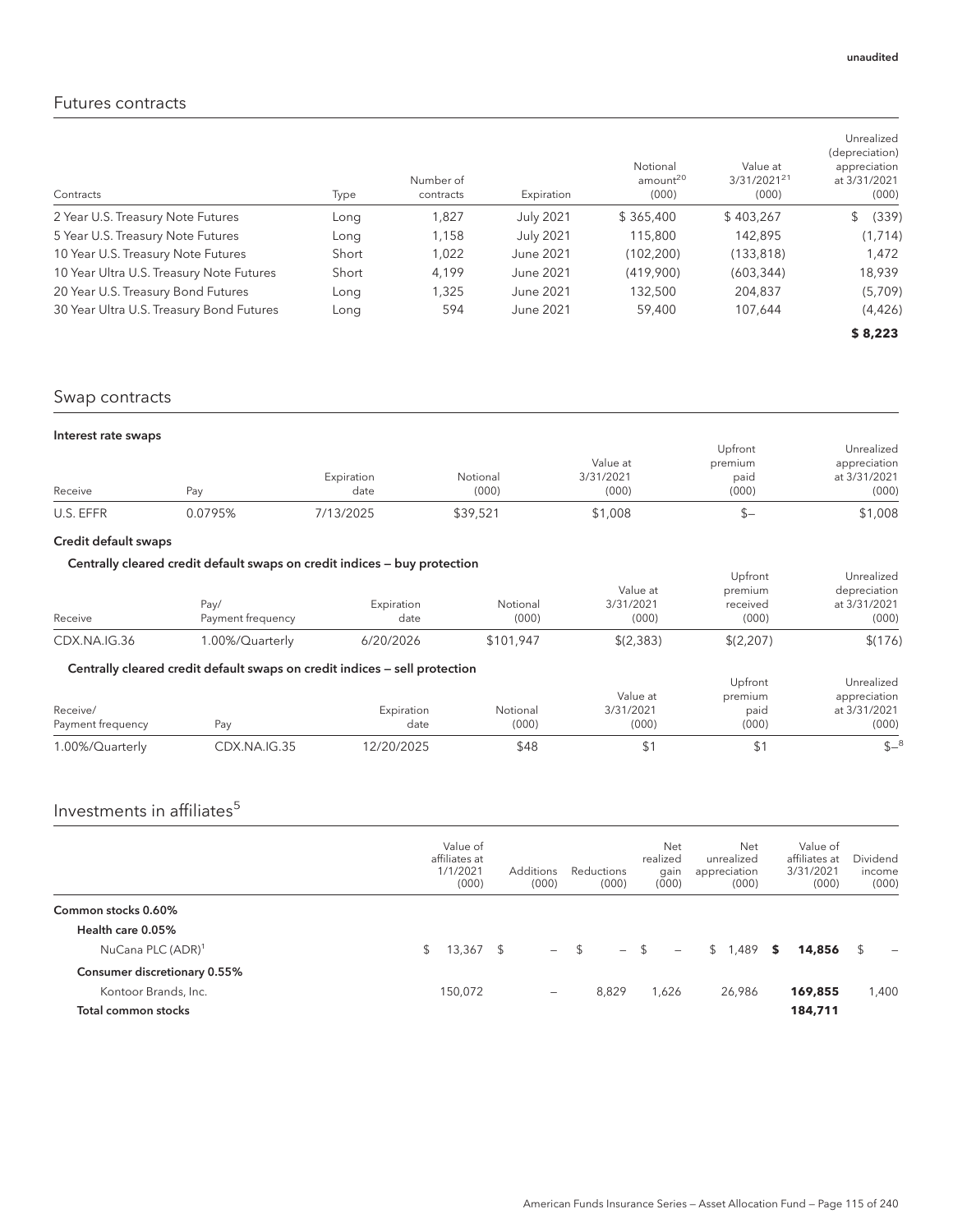## Investments in affiliates $5$  (continued)

|                                                                                | Value of<br>affiliates at<br>1/1/2021<br>(000) | Additions<br>(000) | Reductions<br>(000) | Net<br>realized<br>gain<br>(000) | Net<br>unrealized<br>appreciation<br>(000) | Value of<br>affiliates at<br>3/31/2021<br>(000) | Dividend<br>income<br>(000) |
|--------------------------------------------------------------------------------|------------------------------------------------|--------------------|---------------------|----------------------------------|--------------------------------------------|-------------------------------------------------|-----------------------------|
| Short-term securities 8.95%                                                    |                                                |                    |                     |                                  |                                            |                                                 |                             |
| Money market investments 8.94%                                                 |                                                |                    |                     |                                  |                                            |                                                 |                             |
| Capital Group Central Cash Fund 0.08% <sup>18</sup>                            | \$2,273,691                                    | \$1,469,479        | $$996.248$ \$       | $\overline{\phantom{m}}$         | $-8$<br>S.                                 | \$2,746,922                                     | 643                         |
| Money market investments purchased from securities lending<br>collateral 0.01% |                                                |                    |                     |                                  |                                            |                                                 |                             |
| Capital Group Central Cash Fund 0.08% <sup>18,19</sup>                         |                                                | $-22$              | $-$ <sup>22</sup>   | $-22$                            | $-$ <sup>22</sup>                          | 1.128                                           | $-22$                       |
| Total short-term securities                                                    |                                                |                    |                     |                                  |                                            | 2,748,050                                       |                             |
| <b>Total 9.55%</b>                                                             |                                                |                    |                     | \$1,626                          | \$28,475                                   | \$2,932,761                                     | \$2,043                     |

<sup>1</sup> Security did not produce income during the last 12 months.

<sup>2</sup>Valued under fair value procedures adopted by authority of the board of trustees. The total value of all such securities was \$1,486,361,000, which represented 4.84% of the net assets of the fund. This amount includes \$1,453,784,000 related to certain securities trading outside the U.S. whose values were adjusted as a result of significant market movements following the close of local trading.

<sup>3</sup>Value determined using significant unobservable inputs.

 All or a portion of this security was on loan. The total value of all such securities was \$6,229,000, which represented .02% of the net assets of the fund. Affiliate of the fund or part of the same group of investment companies as the fund, in each case as defined under the Investment Company Act of 1940. Acquired through a private placement transaction exempt from registration under the Securities Act of 1933. May be subject to legal or contractual restrictions on resale. Further details on these holdings appear below.

7 Acquired in a transaction exempt from registration under Rule 144A of the Securities Act of 1933. May be resold in the U.S. in transactions exempt from registration, normally to qualified institutional buyers. The total value of all such securities was \$1,299,515,000, which represented 4.23% of the net assets of the fund.

<sup>8</sup> Amount less than one thousand.

<sup>9</sup>Step bond; coupon rate may change at a later date.

 $10$ Loan participations and assignments; may be subject to legal or contractual restrictions on resale. The total value of all such loans was \$17,948,000, which represented .06% of the net assets of the fund.

<sup>11</sup>Payment in kind; the issuer has the option of paying additional securities in lieu of cash. Most recent payment was 100% cash unless otherwise noted.

 $12$ Coupon rate may change periodically. Reference rate and spread are as of the most recent information available. Some coupon rates are determined by the issuer or agent based on current market conditions; therefore, the reference rate and spread are not available.

<sup>13</sup>Scheduled interest and/or principal payment was not received.

<sup>14</sup>All or a portion of this security was pledged as collateral. The total value of pledged collateral was \$24,555,000, which represented .08% of the net assets of the fund.

<sup>15</sup>Index-linked bond whose principal amount moves with a government price index.

<sup>16</sup>Principal payments may be made periodically. Therefore, the effective maturity date may be earlier than the stated maturity date.

<sup>17</sup>Purchased on a TBA basis.

18Rate represents the seven-day yield at 3/31/2021.

19Security purchased with cash collateral from securities on loan.

<sup>20</sup>Notional amount is calculated based on the number of contracts and notional contract size.

 $21$ Value is calculated based on the notional amount and current market price.

 $^{22}$ Information not shown for money market investments purchased with cash collateral from securities on loan.

| Private placement securities       | Acquisition<br>date(s) | Cost<br>(000) | Value<br>(000) | Percent<br>of net<br>assets |
|------------------------------------|------------------------|---------------|----------------|-----------------------------|
| Rotech Healthcare Inc.             | 9/26/2013              | \$6.949       | \$14,455       | .05%                        |
| Advanz Pharma Corp. Ltd.           | 8/31/2018-9/4/2018     | 2.219         | 2.980          | .01                         |
| Extraction Oil & Gas, Inc.         | 1/20/2021              | 555           | 670            | .00                         |
| Total private placement securities |                        | \$9,723       | \$18,105       | .06%                        |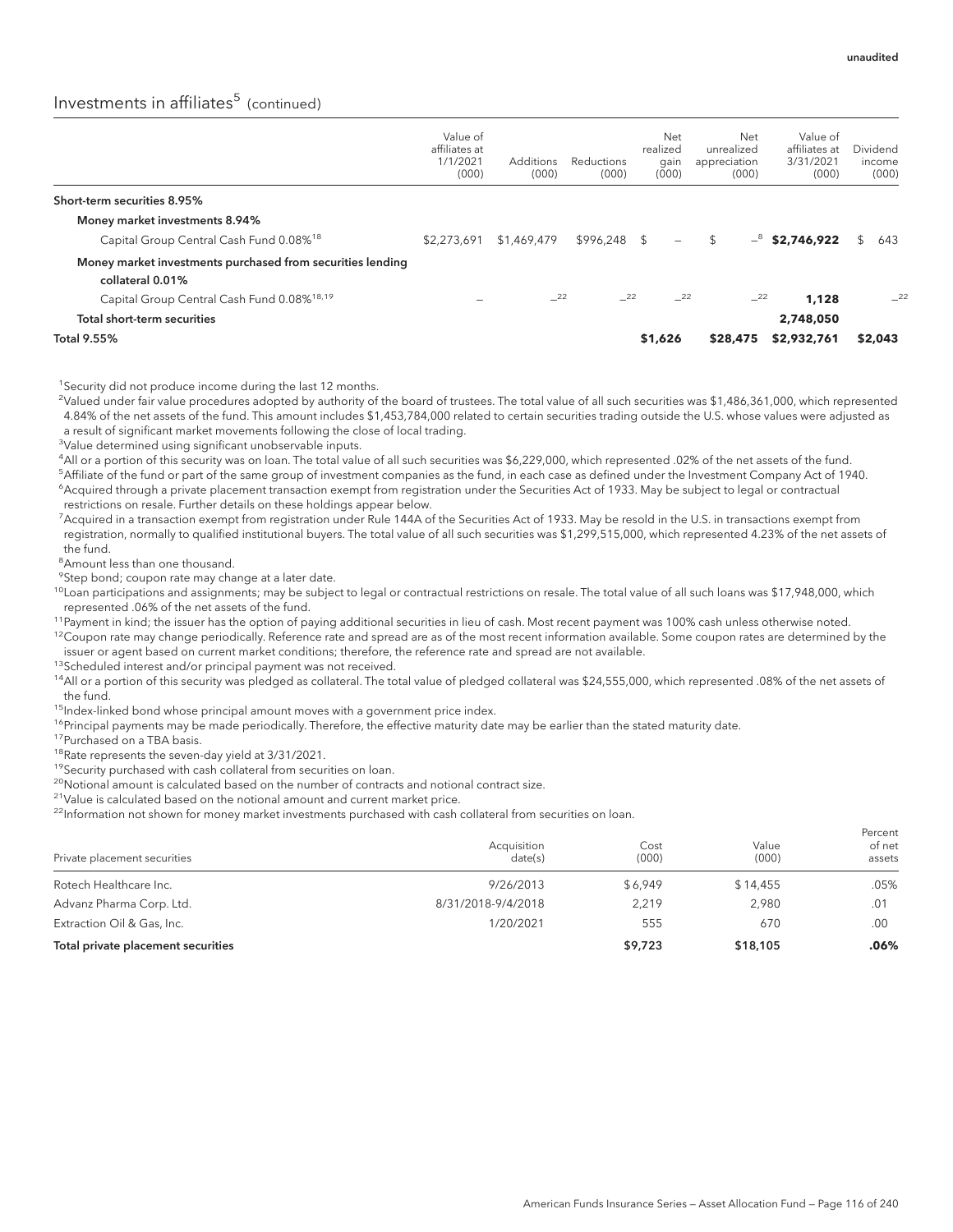#### Key to abbreviations and symbol

ADR = American Depositary Receipts Agcy. = Agency AMT = Alternative Minimum Tax Auth. = Authority CAD = Canadian dollars CLO = Collateralized Loan Obligations Dept. = Department Dev. = Development EFFR = Effective Federal Funds Rate Fin. = Finance G.O. = General Obligation GDR = Global Depositary Receipts LIBOR = London Interbank Offered Rate Ref. = Refunding Rev. = Revenue SOFR = Secured Overnight Financing Rate TBA = To-be-announced USD/\$ = U.S. dollars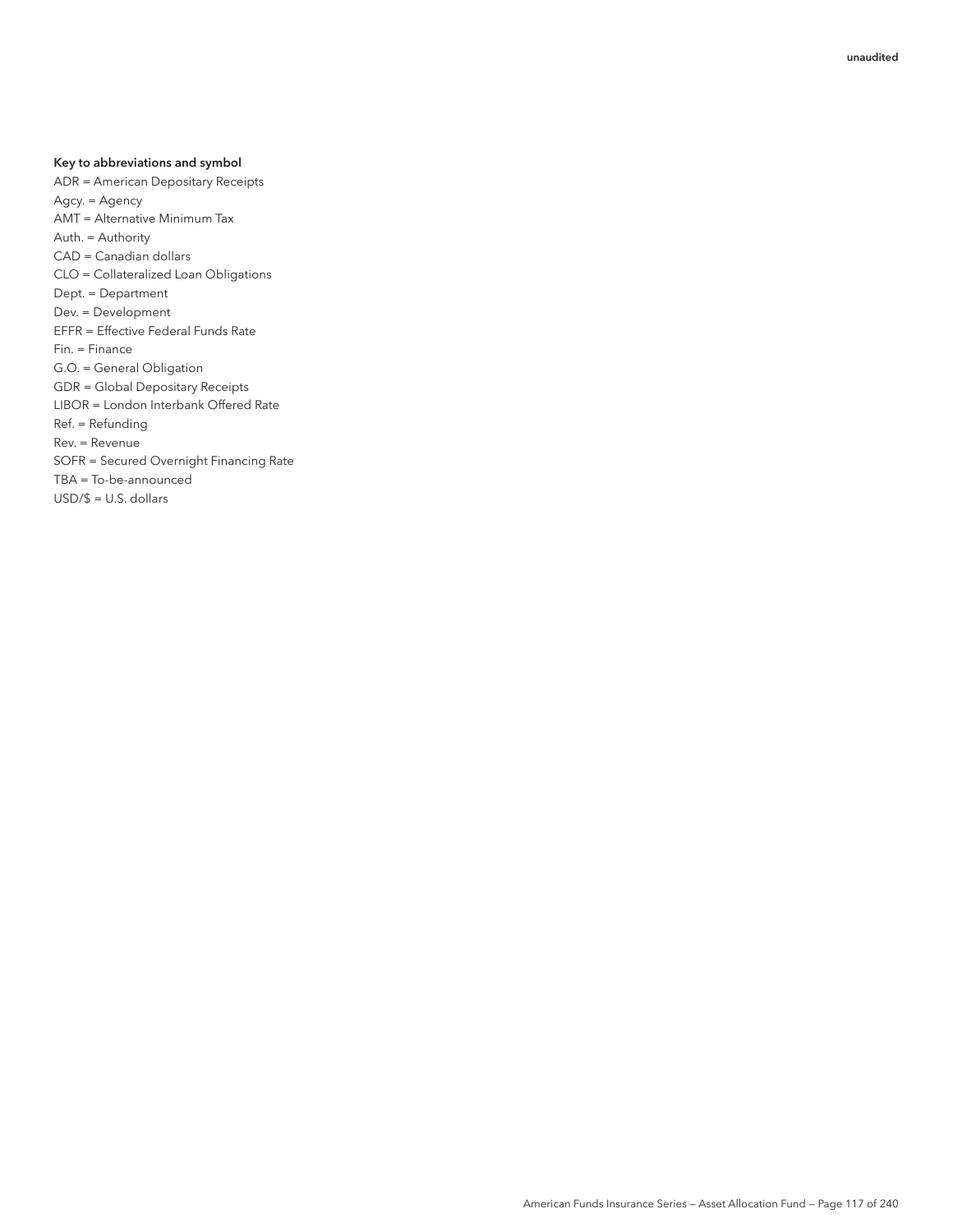# Global Balanced Fund

Investment portfolio March 31, 2021

### unaudited

| Common stocks 58.13%                                          |         | Value    |
|---------------------------------------------------------------|---------|----------|
| Information technology 14.10%                                 | Shares  | (000)    |
| Taiwan Semiconductor Manufacturing Company, Ltd. <sup>1</sup> | 672,000 | \$13,972 |
| Microsoft Corp.                                               | 44,512  | 10,495   |
| ASML Holding NV <sup>1</sup>                                  | 16,484  | 10,054   |
| Broadcom Inc.                                                 | 18,128  | 8,405    |
| Tokyo Electron Ltd. <sup>1</sup>                              | 10,700  | 4,581    |
| PagSeguro Digital Ltd., Class A <sup>2</sup>                  | 85,447  | 3,956    |
| Edenred SA <sup>1</sup>                                       | 33,018  | 1,725    |
| Visa Inc., Class A                                            | 7,824   | 1,657    |
| Mastercard Inc., Class A                                      | 4,543   | 1,618    |
| Amphenol Corp., Class A                                       | 24,059  | 1,587    |
| Keyence Corp. <sup>1</sup>                                    | 3,400   | 1,552    |
| Murata Manufacturing Co., Ltd. <sup>1</sup>                   | 16,200  | 1,306    |
|                                                               |         | 60,908   |
| Health care 8.22%                                             |         |          |
| AstraZeneca PLC <sup>1</sup>                                  | 58,089  | 5,793    |
| UnitedHealth Group Inc.                                       | 14,047  | 5,226    |
| Humana Inc.                                                   | 7,730   | 3,241    |
| Pfizer Inc.                                                   | 79,875  | 2,894    |
| Thermo Fisher Scientific Inc.                                 | 5,264   | 2,402    |
| Coloplast A/S, Class B <sup>1</sup>                           | 15,062  | 2,267    |
| Merck & Co., Inc.                                             | 29,213  | 2,252    |
| Mettler-Toledo International Inc. <sup>2</sup>                | 1,805   | 2,086    |
| Fisher & Paykel Healthcare Corp. Ltd. <sup>1</sup>            | 75,485  | 1,695    |
| Novartis AG <sup>1</sup>                                      | 18,062  | 1,543    |
| Cigna Corp.                                                   | 6,015   | 1,454    |
| Carl Zeiss Meditec AG, non-registered shares <sup>1</sup>     | 8,672   | 1,307    |
| Gilead Sciences, Inc.                                         | 14,388  | 930      |
| Koninklijke Philips NV (EUR denominated) <sup>1,2</sup>       | 14,634  | 835      |
| Bayer AG <sup>1</sup>                                         | 12,984  | 822      |
| Viatris Inc. <sup>2</sup>                                     | 54,232  | 758      |
|                                                               |         | 35,505   |
| Financials 7.91%                                              |         |          |

| JPMorgan Chase & Co.                               | 49,930  | 7,601 |
|----------------------------------------------------|---------|-------|
| Berkshire Hathaway Inc., Class A <sup>2</sup>      | 14      | 5,400 |
| Berkshire Hathaway Inc., Class B <sup>2</sup>      | 662     | 169   |
| BlackRock, Inc.                                    | 3,498   | 2.637 |
| Zurich Insurance Group AG <sup>1</sup>             | 6,075   | 2,590 |
| Aon PLC, Class A                                   | 10.375  | 2,387 |
| Hong Kong Exchanges and Clearing Ltd. <sup>1</sup> | 37,300  | 2,206 |
| AIA Group Ltd. <sup>1</sup>                        | 180.600 | 2.197 |
| S&P Global Inc.                                    | 5.078   | 1.792 |
| Tokio Marine Holdings, Inc. <sup>1</sup>           | 34,600  | 1,657 |
| Deutsche Boerse AG <sup>1</sup>                    | 9.323   | 1.549 |
| Legal & General Group PLC <sup>1</sup>             | 365,395 | 1.404 |
|                                                    |         |       |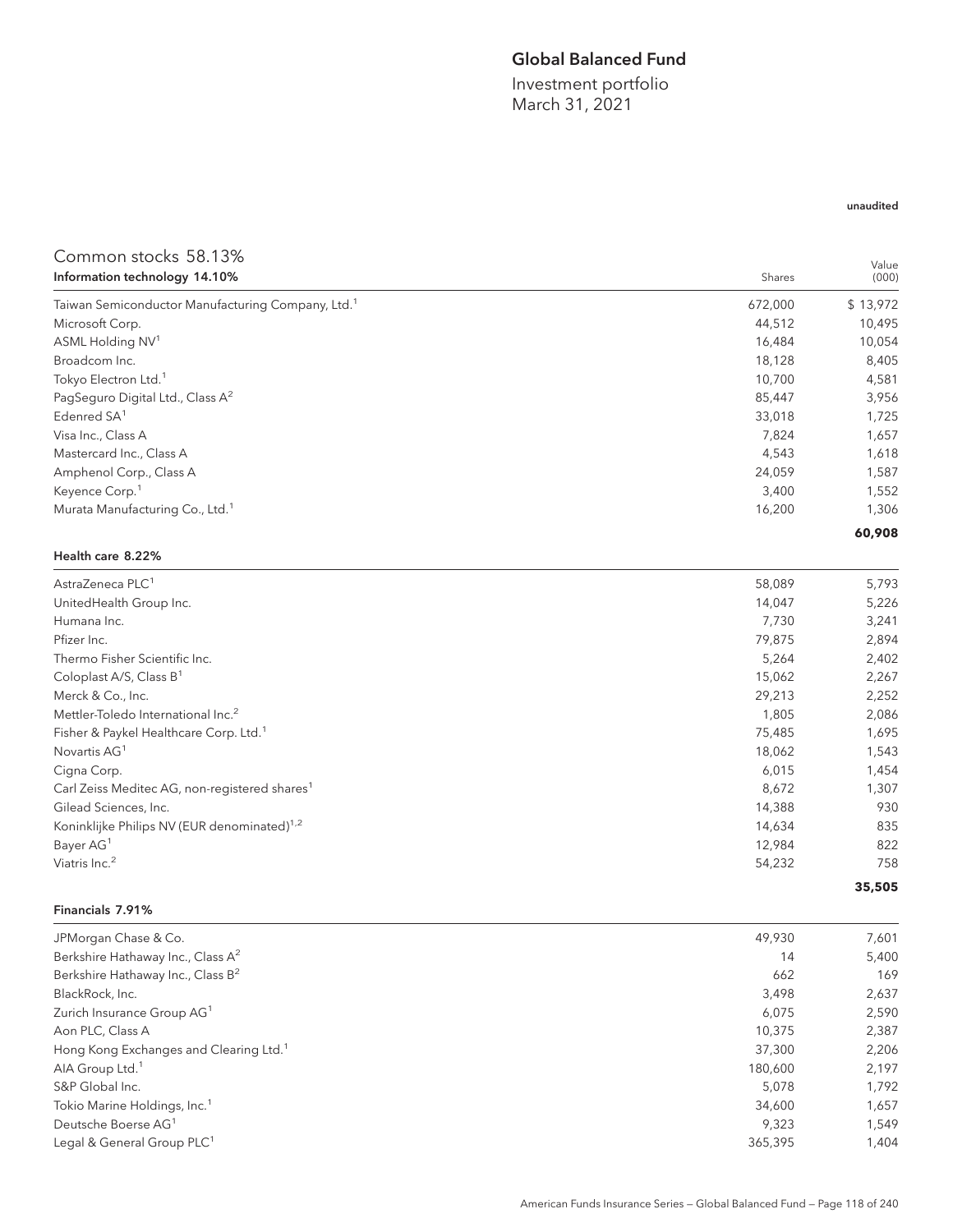| Financials (continued)<br>Shares<br>(000)<br>133,641<br>B3 SA - Brasil, Bolsa, Balcao<br>\$1,297<br>FinecoBank SpA <sup>1,2</sup><br>77,500<br>1,272<br>34,158<br>Consumer staples 6.23%<br>Philip Morris International Inc.<br>61,495<br>5,457<br>Nestlé SA <sup>1</sup><br>45,906<br>5,116<br>Altria Group, Inc.<br>70,706<br>3,617<br>Kweichow Moutai Co., Ltd., Class A <sup>1</sup><br>10,700<br>3,289<br>British American Tobacco PLC <sup>1</sup><br>77,359<br>2,959<br>3,765<br>British American Tobacco PLC (ADR)<br>146<br>85,763<br>Keurig Dr Pepper Inc.<br>2,948<br>317,700<br>Budweiser Brewing Co. APAC Ltd. <sup>1</sup><br>950<br>Coca-Cola European Partners PLC<br>18,019<br>940<br>Coca-Cola Company<br>14,923<br>787<br>5,253<br>Procter & Gamble Company<br>711<br>26,920<br>Industrials 5.18%<br>SITC International Holdings Co. Ltd. <sup>1</sup><br>958,000<br>3,261<br>Airbus SE, non-registered shares <sup>1,2</sup><br>22,643<br>2,565<br>Lockheed Martin Corp.<br>5,497<br>2,031<br>Nidec Corp. <sup>1</sup><br>15,500<br>1,893<br>SMC Corp. <sup>1</sup><br>3,200<br>1,867<br>Spirax-Sarco Engineering PLC <sup>1</sup><br>11,127<br>1,749<br>MTU Aero Engines AG <sup>1</sup><br>1,486<br>6,315<br>5,699<br>Watsco, Inc.<br>1,486<br>CSX Corp.<br>14,006<br>1,351<br>BAE Systems PLC <sup>1</sup><br>174,818<br>1,217<br>Honeywell International Inc.<br>4,906<br>1,065<br>United Parcel Service, Inc., Class B<br>5,575<br>948<br>938<br>Union Pacific Corp.<br>4,256<br>2,057<br>524<br>Boeing Company <sup>2</sup><br>22,381<br>Consumer discretionary 5.11%<br>LVMH Moët Hennessy-Louis Vuitton SE <sup>1</sup><br>6,355<br>4,235<br>4,016<br>Home Depot, Inc.<br>13,157<br>Domino's Pizza, Inc.<br>8,601<br>3,163<br>Amazon.com, Inc. <sup>2</sup><br>782<br>2,420<br>Ocado Group PLC <sup>1,2</sup><br>79,395<br>2,228<br>Darden Restaurants, Inc.<br>15,036<br>2,135<br>30,074<br>1,728<br>General Motors Company<br>Stellantis NV <sup>1</sup><br>48,207<br>852<br>Industria de Diseño Textil, SA <sup>1</sup><br>21,728<br>716<br>Wynn Resorts, Ltd.<br>4,639<br>582<br>22,075<br><b>Communication services 2.81%</b><br>SoftBank Corp. <sup>1</sup><br>257,200<br>3,347<br>Alphabet Inc., Class C <sup>2</sup><br>1,489<br>3,080<br>Verizon Communications Inc.<br>51,066<br>2,970 | Common stocks (continued) | Value |
|------------------------------------------------------------------------------------------------------------------------------------------------------------------------------------------------------------------------------------------------------------------------------------------------------------------------------------------------------------------------------------------------------------------------------------------------------------------------------------------------------------------------------------------------------------------------------------------------------------------------------------------------------------------------------------------------------------------------------------------------------------------------------------------------------------------------------------------------------------------------------------------------------------------------------------------------------------------------------------------------------------------------------------------------------------------------------------------------------------------------------------------------------------------------------------------------------------------------------------------------------------------------------------------------------------------------------------------------------------------------------------------------------------------------------------------------------------------------------------------------------------------------------------------------------------------------------------------------------------------------------------------------------------------------------------------------------------------------------------------------------------------------------------------------------------------------------------------------------------------------------------------------------------------------------------------------------------------------------------------------------------------------------------------------------------------------------------------------------------------------------------------------------------------------------------------------------------------------------------------------------------------------------------------------------------------------------|---------------------------|-------|
|                                                                                                                                                                                                                                                                                                                                                                                                                                                                                                                                                                                                                                                                                                                                                                                                                                                                                                                                                                                                                                                                                                                                                                                                                                                                                                                                                                                                                                                                                                                                                                                                                                                                                                                                                                                                                                                                                                                                                                                                                                                                                                                                                                                                                                                                                                                              |                           |       |
|                                                                                                                                                                                                                                                                                                                                                                                                                                                                                                                                                                                                                                                                                                                                                                                                                                                                                                                                                                                                                                                                                                                                                                                                                                                                                                                                                                                                                                                                                                                                                                                                                                                                                                                                                                                                                                                                                                                                                                                                                                                                                                                                                                                                                                                                                                                              |                           |       |
|                                                                                                                                                                                                                                                                                                                                                                                                                                                                                                                                                                                                                                                                                                                                                                                                                                                                                                                                                                                                                                                                                                                                                                                                                                                                                                                                                                                                                                                                                                                                                                                                                                                                                                                                                                                                                                                                                                                                                                                                                                                                                                                                                                                                                                                                                                                              |                           |       |
|                                                                                                                                                                                                                                                                                                                                                                                                                                                                                                                                                                                                                                                                                                                                                                                                                                                                                                                                                                                                                                                                                                                                                                                                                                                                                                                                                                                                                                                                                                                                                                                                                                                                                                                                                                                                                                                                                                                                                                                                                                                                                                                                                                                                                                                                                                                              |                           |       |
|                                                                                                                                                                                                                                                                                                                                                                                                                                                                                                                                                                                                                                                                                                                                                                                                                                                                                                                                                                                                                                                                                                                                                                                                                                                                                                                                                                                                                                                                                                                                                                                                                                                                                                                                                                                                                                                                                                                                                                                                                                                                                                                                                                                                                                                                                                                              |                           |       |
|                                                                                                                                                                                                                                                                                                                                                                                                                                                                                                                                                                                                                                                                                                                                                                                                                                                                                                                                                                                                                                                                                                                                                                                                                                                                                                                                                                                                                                                                                                                                                                                                                                                                                                                                                                                                                                                                                                                                                                                                                                                                                                                                                                                                                                                                                                                              |                           |       |
|                                                                                                                                                                                                                                                                                                                                                                                                                                                                                                                                                                                                                                                                                                                                                                                                                                                                                                                                                                                                                                                                                                                                                                                                                                                                                                                                                                                                                                                                                                                                                                                                                                                                                                                                                                                                                                                                                                                                                                                                                                                                                                                                                                                                                                                                                                                              |                           |       |
|                                                                                                                                                                                                                                                                                                                                                                                                                                                                                                                                                                                                                                                                                                                                                                                                                                                                                                                                                                                                                                                                                                                                                                                                                                                                                                                                                                                                                                                                                                                                                                                                                                                                                                                                                                                                                                                                                                                                                                                                                                                                                                                                                                                                                                                                                                                              |                           |       |
|                                                                                                                                                                                                                                                                                                                                                                                                                                                                                                                                                                                                                                                                                                                                                                                                                                                                                                                                                                                                                                                                                                                                                                                                                                                                                                                                                                                                                                                                                                                                                                                                                                                                                                                                                                                                                                                                                                                                                                                                                                                                                                                                                                                                                                                                                                                              |                           |       |
|                                                                                                                                                                                                                                                                                                                                                                                                                                                                                                                                                                                                                                                                                                                                                                                                                                                                                                                                                                                                                                                                                                                                                                                                                                                                                                                                                                                                                                                                                                                                                                                                                                                                                                                                                                                                                                                                                                                                                                                                                                                                                                                                                                                                                                                                                                                              |                           |       |
|                                                                                                                                                                                                                                                                                                                                                                                                                                                                                                                                                                                                                                                                                                                                                                                                                                                                                                                                                                                                                                                                                                                                                                                                                                                                                                                                                                                                                                                                                                                                                                                                                                                                                                                                                                                                                                                                                                                                                                                                                                                                                                                                                                                                                                                                                                                              |                           |       |
|                                                                                                                                                                                                                                                                                                                                                                                                                                                                                                                                                                                                                                                                                                                                                                                                                                                                                                                                                                                                                                                                                                                                                                                                                                                                                                                                                                                                                                                                                                                                                                                                                                                                                                                                                                                                                                                                                                                                                                                                                                                                                                                                                                                                                                                                                                                              |                           |       |
|                                                                                                                                                                                                                                                                                                                                                                                                                                                                                                                                                                                                                                                                                                                                                                                                                                                                                                                                                                                                                                                                                                                                                                                                                                                                                                                                                                                                                                                                                                                                                                                                                                                                                                                                                                                                                                                                                                                                                                                                                                                                                                                                                                                                                                                                                                                              |                           |       |
|                                                                                                                                                                                                                                                                                                                                                                                                                                                                                                                                                                                                                                                                                                                                                                                                                                                                                                                                                                                                                                                                                                                                                                                                                                                                                                                                                                                                                                                                                                                                                                                                                                                                                                                                                                                                                                                                                                                                                                                                                                                                                                                                                                                                                                                                                                                              |                           |       |
|                                                                                                                                                                                                                                                                                                                                                                                                                                                                                                                                                                                                                                                                                                                                                                                                                                                                                                                                                                                                                                                                                                                                                                                                                                                                                                                                                                                                                                                                                                                                                                                                                                                                                                                                                                                                                                                                                                                                                                                                                                                                                                                                                                                                                                                                                                                              |                           |       |
|                                                                                                                                                                                                                                                                                                                                                                                                                                                                                                                                                                                                                                                                                                                                                                                                                                                                                                                                                                                                                                                                                                                                                                                                                                                                                                                                                                                                                                                                                                                                                                                                                                                                                                                                                                                                                                                                                                                                                                                                                                                                                                                                                                                                                                                                                                                              |                           |       |
|                                                                                                                                                                                                                                                                                                                                                                                                                                                                                                                                                                                                                                                                                                                                                                                                                                                                                                                                                                                                                                                                                                                                                                                                                                                                                                                                                                                                                                                                                                                                                                                                                                                                                                                                                                                                                                                                                                                                                                                                                                                                                                                                                                                                                                                                                                                              |                           |       |
|                                                                                                                                                                                                                                                                                                                                                                                                                                                                                                                                                                                                                                                                                                                                                                                                                                                                                                                                                                                                                                                                                                                                                                                                                                                                                                                                                                                                                                                                                                                                                                                                                                                                                                                                                                                                                                                                                                                                                                                                                                                                                                                                                                                                                                                                                                                              |                           |       |
|                                                                                                                                                                                                                                                                                                                                                                                                                                                                                                                                                                                                                                                                                                                                                                                                                                                                                                                                                                                                                                                                                                                                                                                                                                                                                                                                                                                                                                                                                                                                                                                                                                                                                                                                                                                                                                                                                                                                                                                                                                                                                                                                                                                                                                                                                                                              |                           |       |
|                                                                                                                                                                                                                                                                                                                                                                                                                                                                                                                                                                                                                                                                                                                                                                                                                                                                                                                                                                                                                                                                                                                                                                                                                                                                                                                                                                                                                                                                                                                                                                                                                                                                                                                                                                                                                                                                                                                                                                                                                                                                                                                                                                                                                                                                                                                              |                           |       |
|                                                                                                                                                                                                                                                                                                                                                                                                                                                                                                                                                                                                                                                                                                                                                                                                                                                                                                                                                                                                                                                                                                                                                                                                                                                                                                                                                                                                                                                                                                                                                                                                                                                                                                                                                                                                                                                                                                                                                                                                                                                                                                                                                                                                                                                                                                                              |                           |       |
|                                                                                                                                                                                                                                                                                                                                                                                                                                                                                                                                                                                                                                                                                                                                                                                                                                                                                                                                                                                                                                                                                                                                                                                                                                                                                                                                                                                                                                                                                                                                                                                                                                                                                                                                                                                                                                                                                                                                                                                                                                                                                                                                                                                                                                                                                                                              |                           |       |
|                                                                                                                                                                                                                                                                                                                                                                                                                                                                                                                                                                                                                                                                                                                                                                                                                                                                                                                                                                                                                                                                                                                                                                                                                                                                                                                                                                                                                                                                                                                                                                                                                                                                                                                                                                                                                                                                                                                                                                                                                                                                                                                                                                                                                                                                                                                              |                           |       |
|                                                                                                                                                                                                                                                                                                                                                                                                                                                                                                                                                                                                                                                                                                                                                                                                                                                                                                                                                                                                                                                                                                                                                                                                                                                                                                                                                                                                                                                                                                                                                                                                                                                                                                                                                                                                                                                                                                                                                                                                                                                                                                                                                                                                                                                                                                                              |                           |       |
|                                                                                                                                                                                                                                                                                                                                                                                                                                                                                                                                                                                                                                                                                                                                                                                                                                                                                                                                                                                                                                                                                                                                                                                                                                                                                                                                                                                                                                                                                                                                                                                                                                                                                                                                                                                                                                                                                                                                                                                                                                                                                                                                                                                                                                                                                                                              |                           |       |
|                                                                                                                                                                                                                                                                                                                                                                                                                                                                                                                                                                                                                                                                                                                                                                                                                                                                                                                                                                                                                                                                                                                                                                                                                                                                                                                                                                                                                                                                                                                                                                                                                                                                                                                                                                                                                                                                                                                                                                                                                                                                                                                                                                                                                                                                                                                              |                           |       |
|                                                                                                                                                                                                                                                                                                                                                                                                                                                                                                                                                                                                                                                                                                                                                                                                                                                                                                                                                                                                                                                                                                                                                                                                                                                                                                                                                                                                                                                                                                                                                                                                                                                                                                                                                                                                                                                                                                                                                                                                                                                                                                                                                                                                                                                                                                                              |                           |       |
|                                                                                                                                                                                                                                                                                                                                                                                                                                                                                                                                                                                                                                                                                                                                                                                                                                                                                                                                                                                                                                                                                                                                                                                                                                                                                                                                                                                                                                                                                                                                                                                                                                                                                                                                                                                                                                                                                                                                                                                                                                                                                                                                                                                                                                                                                                                              |                           |       |
|                                                                                                                                                                                                                                                                                                                                                                                                                                                                                                                                                                                                                                                                                                                                                                                                                                                                                                                                                                                                                                                                                                                                                                                                                                                                                                                                                                                                                                                                                                                                                                                                                                                                                                                                                                                                                                                                                                                                                                                                                                                                                                                                                                                                                                                                                                                              |                           |       |
|                                                                                                                                                                                                                                                                                                                                                                                                                                                                                                                                                                                                                                                                                                                                                                                                                                                                                                                                                                                                                                                                                                                                                                                                                                                                                                                                                                                                                                                                                                                                                                                                                                                                                                                                                                                                                                                                                                                                                                                                                                                                                                                                                                                                                                                                                                                              |                           |       |
|                                                                                                                                                                                                                                                                                                                                                                                                                                                                                                                                                                                                                                                                                                                                                                                                                                                                                                                                                                                                                                                                                                                                                                                                                                                                                                                                                                                                                                                                                                                                                                                                                                                                                                                                                                                                                                                                                                                                                                                                                                                                                                                                                                                                                                                                                                                              |                           |       |
|                                                                                                                                                                                                                                                                                                                                                                                                                                                                                                                                                                                                                                                                                                                                                                                                                                                                                                                                                                                                                                                                                                                                                                                                                                                                                                                                                                                                                                                                                                                                                                                                                                                                                                                                                                                                                                                                                                                                                                                                                                                                                                                                                                                                                                                                                                                              |                           |       |
|                                                                                                                                                                                                                                                                                                                                                                                                                                                                                                                                                                                                                                                                                                                                                                                                                                                                                                                                                                                                                                                                                                                                                                                                                                                                                                                                                                                                                                                                                                                                                                                                                                                                                                                                                                                                                                                                                                                                                                                                                                                                                                                                                                                                                                                                                                                              |                           |       |
|                                                                                                                                                                                                                                                                                                                                                                                                                                                                                                                                                                                                                                                                                                                                                                                                                                                                                                                                                                                                                                                                                                                                                                                                                                                                                                                                                                                                                                                                                                                                                                                                                                                                                                                                                                                                                                                                                                                                                                                                                                                                                                                                                                                                                                                                                                                              |                           |       |
|                                                                                                                                                                                                                                                                                                                                                                                                                                                                                                                                                                                                                                                                                                                                                                                                                                                                                                                                                                                                                                                                                                                                                                                                                                                                                                                                                                                                                                                                                                                                                                                                                                                                                                                                                                                                                                                                                                                                                                                                                                                                                                                                                                                                                                                                                                                              |                           |       |
|                                                                                                                                                                                                                                                                                                                                                                                                                                                                                                                                                                                                                                                                                                                                                                                                                                                                                                                                                                                                                                                                                                                                                                                                                                                                                                                                                                                                                                                                                                                                                                                                                                                                                                                                                                                                                                                                                                                                                                                                                                                                                                                                                                                                                                                                                                                              |                           |       |
|                                                                                                                                                                                                                                                                                                                                                                                                                                                                                                                                                                                                                                                                                                                                                                                                                                                                                                                                                                                                                                                                                                                                                                                                                                                                                                                                                                                                                                                                                                                                                                                                                                                                                                                                                                                                                                                                                                                                                                                                                                                                                                                                                                                                                                                                                                                              |                           |       |
|                                                                                                                                                                                                                                                                                                                                                                                                                                                                                                                                                                                                                                                                                                                                                                                                                                                                                                                                                                                                                                                                                                                                                                                                                                                                                                                                                                                                                                                                                                                                                                                                                                                                                                                                                                                                                                                                                                                                                                                                                                                                                                                                                                                                                                                                                                                              |                           |       |
|                                                                                                                                                                                                                                                                                                                                                                                                                                                                                                                                                                                                                                                                                                                                                                                                                                                                                                                                                                                                                                                                                                                                                                                                                                                                                                                                                                                                                                                                                                                                                                                                                                                                                                                                                                                                                                                                                                                                                                                                                                                                                                                                                                                                                                                                                                                              |                           |       |
|                                                                                                                                                                                                                                                                                                                                                                                                                                                                                                                                                                                                                                                                                                                                                                                                                                                                                                                                                                                                                                                                                                                                                                                                                                                                                                                                                                                                                                                                                                                                                                                                                                                                                                                                                                                                                                                                                                                                                                                                                                                                                                                                                                                                                                                                                                                              |                           |       |
|                                                                                                                                                                                                                                                                                                                                                                                                                                                                                                                                                                                                                                                                                                                                                                                                                                                                                                                                                                                                                                                                                                                                                                                                                                                                                                                                                                                                                                                                                                                                                                                                                                                                                                                                                                                                                                                                                                                                                                                                                                                                                                                                                                                                                                                                                                                              |                           |       |
|                                                                                                                                                                                                                                                                                                                                                                                                                                                                                                                                                                                                                                                                                                                                                                                                                                                                                                                                                                                                                                                                                                                                                                                                                                                                                                                                                                                                                                                                                                                                                                                                                                                                                                                                                                                                                                                                                                                                                                                                                                                                                                                                                                                                                                                                                                                              |                           |       |
|                                                                                                                                                                                                                                                                                                                                                                                                                                                                                                                                                                                                                                                                                                                                                                                                                                                                                                                                                                                                                                                                                                                                                                                                                                                                                                                                                                                                                                                                                                                                                                                                                                                                                                                                                                                                                                                                                                                                                                                                                                                                                                                                                                                                                                                                                                                              |                           |       |
|                                                                                                                                                                                                                                                                                                                                                                                                                                                                                                                                                                                                                                                                                                                                                                                                                                                                                                                                                                                                                                                                                                                                                                                                                                                                                                                                                                                                                                                                                                                                                                                                                                                                                                                                                                                                                                                                                                                                                                                                                                                                                                                                                                                                                                                                                                                              |                           |       |
|                                                                                                                                                                                                                                                                                                                                                                                                                                                                                                                                                                                                                                                                                                                                                                                                                                                                                                                                                                                                                                                                                                                                                                                                                                                                                                                                                                                                                                                                                                                                                                                                                                                                                                                                                                                                                                                                                                                                                                                                                                                                                                                                                                                                                                                                                                                              |                           |       |
|                                                                                                                                                                                                                                                                                                                                                                                                                                                                                                                                                                                                                                                                                                                                                                                                                                                                                                                                                                                                                                                                                                                                                                                                                                                                                                                                                                                                                                                                                                                                                                                                                                                                                                                                                                                                                                                                                                                                                                                                                                                                                                                                                                                                                                                                                                                              |                           |       |
|                                                                                                                                                                                                                                                                                                                                                                                                                                                                                                                                                                                                                                                                                                                                                                                                                                                                                                                                                                                                                                                                                                                                                                                                                                                                                                                                                                                                                                                                                                                                                                                                                                                                                                                                                                                                                                                                                                                                                                                                                                                                                                                                                                                                                                                                                                                              |                           |       |
|                                                                                                                                                                                                                                                                                                                                                                                                                                                                                                                                                                                                                                                                                                                                                                                                                                                                                                                                                                                                                                                                                                                                                                                                                                                                                                                                                                                                                                                                                                                                                                                                                                                                                                                                                                                                                                                                                                                                                                                                                                                                                                                                                                                                                                                                                                                              |                           |       |

unaudited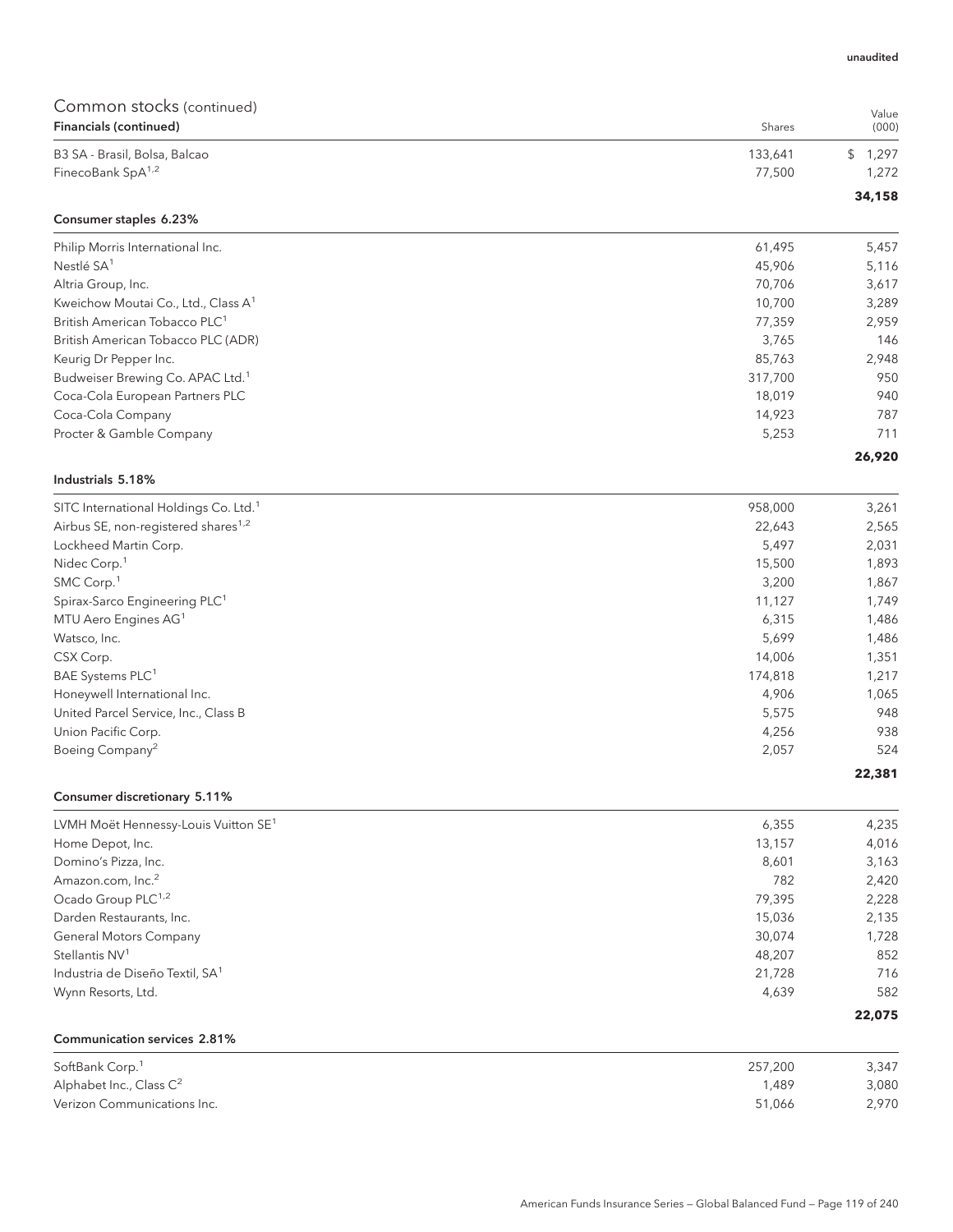| Common stocks (continued)                                              |                   |                |
|------------------------------------------------------------------------|-------------------|----------------|
| Communication services (continued)                                     | Shares            | Value<br>(000) |
| Nintendo Co., Ltd. <sup>1</sup>                                        | 3,900             | \$<br>2,183    |
| América Móvil, SAB de CV, Series L (ADR)                               | 41,843            | 568            |
|                                                                        |                   | 12,148         |
| Materials 2.74%                                                        |                   |                |
| Croda International PLC <sup>1</sup>                                   | 27,163            | 2,377          |
| Givaudan SA <sup>1</sup>                                               | 568               | 2,189          |
| Vale SA, ordinary nominative                                           | 119,850           | 2,086          |
| LyondellBasell Industries NV                                           | 15,037            | 1,565          |
| Akzo Nobel NV <sup>1</sup>                                             | 12,721            | 1,422          |
| Koninklijke DSM NV <sup>1</sup>                                        | 7,519             | 1,272          |
| Rio Tinto PLC <sup>1</sup>                                             | 12,001            | 918            |
|                                                                        |                   | 11,829         |
| Real estate 2.57%                                                      |                   |                |
| Crown Castle International Corp. REIT                                  | 16,147            | 2,779          |
| Longfor Group Holdings Ltd. <sup>1</sup>                               | 323,000           | 2,151          |
| Equinix, Inc. REIT                                                     | 2,998             | 2,037          |
| American Tower Corp. REIT                                              | 6,786             | 1,622          |
| Gaming and Leisure Properties, Inc. REIT                               | 37,342            | 1,585          |
| Shimao Group Holdings Ltd. <sup>1</sup>                                | 290,000           | 913<br>11,087  |
| <b>Energy 2.25%</b>                                                    |                   |                |
|                                                                        |                   |                |
| TC Energy Corp. (CAD denominated)<br>BP PLC <sup>1</sup>               | 58,503<br>552,130 | 2,682<br>2,240 |
| Baker Hughes Co., Class A                                              | 75,194            | 1,625          |
| Chevron Corp.                                                          | 13,561            | 1,421          |
| Pioneer Natural Resources Company                                      | 6,739             | 1,070          |
| Petróleo Brasileiro SA (Petrobras), ordinary nominative (ADR)          | 78,873            | 669            |
|                                                                        |                   | 9,707          |
| Utilities 1.01%                                                        |                   |                |
| Enel SpA <sup>1</sup>                                                  | 357,364           | 3,571          |
| Brookfield Infrastructure Partners LP                                  | 14,608            | 780            |
|                                                                        |                   | 4,351          |
| Total common stocks (cost: \$158,309,000)                              |                   | 251,069        |
|                                                                        |                   |                |
| Preferred securities 0.39%                                             |                   |                |
| Information technology 0.39%                                           |                   |                |
| Samsung Electronics Co., Ltd., nonvoting preferred shares <sup>1</sup> | 26,167            | 1,693          |
| Total preferred securities (cost: \$1,338,000)                         |                   | 1,693          |
|                                                                        |                   |                |
| Convertible stocks 0.37%                                               |                   |                |
| Utilities 0.37%                                                        |                   |                |
| AES Corp., convertible preferred units, 6.875% 2024                    | 15,300            | 1,581          |
| Total convertible stocks (cost: \$1,531,000)                           |                   | 1,581          |
|                                                                        |                   |                |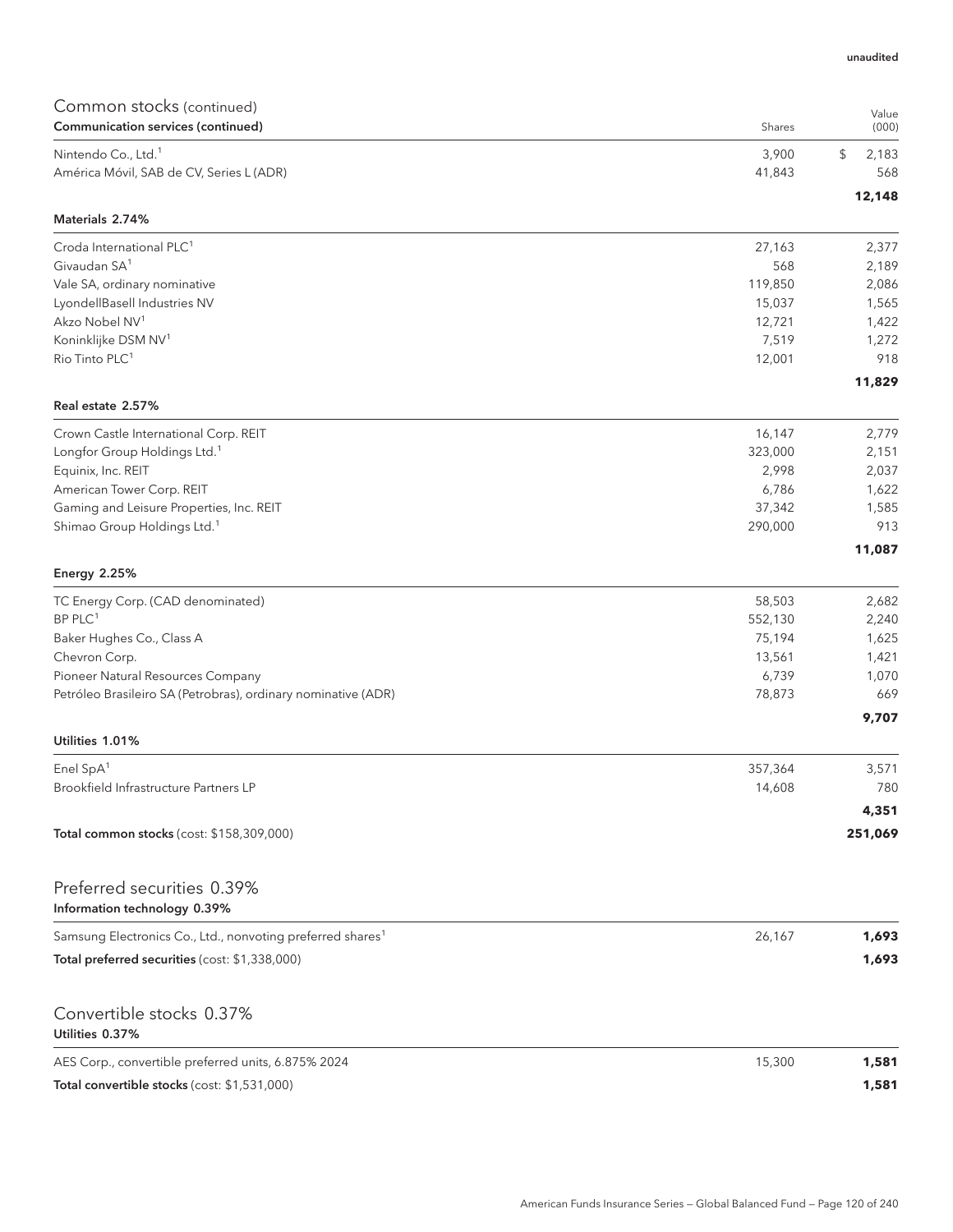#### unaudited

| Bonds, notes & other debt instruments 30.58%<br>Bonds & notes of governments & government agencies outside the U.S. 14.68% | Principal amount<br>(000) | Value<br>(000) |
|----------------------------------------------------------------------------------------------------------------------------|---------------------------|----------------|
| Abu Dhabi (Emirate of) 2.50% 2022 <sup>3</sup>                                                                             | \$<br>200                 | \$<br>206      |
| Abu Dhabi (Emirate of) 0.75% 2023 <sup>3</sup>                                                                             | 275                       | 276            |
| Agricultural Development Bank of China 3.75% 2029                                                                          | <b>CNY550</b>             | 85             |
| Agricultural Development Bank of China 2.96% 2030                                                                          | 4,350                     | 630            |
| Australia (Commonwealth of), Series 152, 2.75% 2028                                                                        | A\$1,710                  | 1,430          |
| Australia (Commonwealth of), Series 163, 1.00% 2031                                                                        | 660                       | 461            |
| Australia (Commonwealth of), Series 162, 1.75% 2051                                                                        | 400                       | 243            |
| Brazil (Federative Republic of) 0% 2021                                                                                    | BRL3,000                  | 529            |
| Brazil (Federative Republic of) 6.00% 2024 <sup>4</sup>                                                                    | 2,948                     | 572            |
| Canada 2.25% 2025                                                                                                          | C\$1,400                  | 1,182          |
| Canada 2.25% 2029                                                                                                          | 1,440                     | 1,223          |
| Chile (Republic of) 4.50% 2026                                                                                             | CLP235,000                | 362            |
| China (People's Republic of), Series 1916, 3.12% 2026                                                                      | CNY8,650                  | 1,322          |
| China (People's Republic of), Series INBK, 2.85% 2027                                                                      | 6,000                     | 898            |
| China (People's Republic of), Series IMBK, 3.28% 2027                                                                      | 400                       | 61             |
| China (People's Republic of), Series 1906, 3.29% 2029                                                                      | 5,500                     | 842            |
| China (People's Republic of), Series 1910, 3.86% 2049                                                                      | 4,610                     | 722            |
| China (People's Republic of), Series INBK, 3.39% 2050                                                                      | 300                       | 43             |
| China (People's Republic of), Series INBK, 3.81% 2050                                                                      | 7,480                     | 1,162          |
| China Development Bank Corp., Series 2008, 2.89% 2025                                                                      | 3,240                     | 485            |
| China Development Bank Corp., Series 2004, 3.43% 2027                                                                      | 1,060                     | 161            |
| China Development Bank Corp., Series 1805, 4.04% 2028                                                                      | 8,230                     | 1,291          |
| China Development Bank Corp., Series 1805, 4.88% 2028                                                                      | 2,040                     | 336            |
| China Development Bank Corp., Series 1905, 3.48% 2029                                                                      | 11,080                    | 1,674          |
| Colombia (Republic of) 5.75% 2027                                                                                          | COP1,543,200              | 411            |
| French Republic O.A.T. 0% 2030                                                                                             | €<br>1,320                | 1,556          |
| French Republic O.A.T. 3.25% 2045                                                                                          | 160                       | 299            |
| Germany (Federal Republic of) 0% 2025                                                                                      | 822                       | 994            |
| Germany (Federal Republic of) 0.50% 2027                                                                                   | 675                       | 846            |
| Germany (Federal Republic of) 0.25% 2029                                                                                   | 830                       | 1,029          |
| Germany (Federal Republic of) 0% 2030                                                                                      | 842                       | 1,020          |
| Germany (Federal Republic of) 0% 2050                                                                                      | 380                       | 414            |
| Greece (Hellenic Republic of) 3.375% 2025                                                                                  | 475                       | 628            |
| Greece (Hellenic Republic of) 3.75% 2028                                                                                   | 280                       | 400            |
| Greece (Hellenic Republic of) 3.875% 2029                                                                                  | 270                       | 396            |
| Indonesia (Republic of) 3.75% 2022                                                                                         | \$<br>410                 | 424            |
| Indonesia (Republic of), Series 78, 8.25% 2029                                                                             | IDR4,301,000              | 324            |
| Indonesia (Republic of), Series 82, 7.00% 2030                                                                             | 1,000,000                 | 70             |
| Indonesia (Republic of), Series 87, 6.50% 2031                                                                             | 2,010,000                 | 136            |
| Indonesia (Republic of), Series 74, 7.50% 2032                                                                             | 597,000                   | 42             |
| Indonesia (Republic of), Series 65, 6.625% 2033                                                                            | 1,493,000                 | 100            |
| Israel (State of) 2.875% 2024                                                                                              | €<br>200                  | 255            |
| Israel (State of) 1.50% 2027                                                                                               | 100                       | 127            |
| Italy (Republic of) 0.10% 2023 <sup>4</sup>                                                                                | 774                       | 938            |
| Italy (Republic of) 0.95% 2027                                                                                             | 1,025                     | 1,257          |
| Italy (Republic of) 1.35% 2030                                                                                             | 660                       | 829            |
| Japan, Series 134, 0.10% 2022                                                                                              | 16,000<br>¥               | 145            |
| Japan, Series 17, 0.10% 2023 <sup>4</sup>                                                                                  | 10,460                    | 95             |
| Japan, Series 19, 0.10% 2024 <sup>4</sup>                                                                                  | 30,360                    | 277            |
| Japan, Series 18, 0.10% 2024 <sup>4</sup>                                                                                  | 20,800                    | 189            |
| Japan, Series 145, 0.10% 2025                                                                                              | 98,050                    | 894            |
| Japan, Series 21, 0.10% 2026 <sup>4</sup>                                                                                  | 40,504                    | 370            |
| Japan, Series 346, 0.10% 2027                                                                                              | 173,250                   | 1,580          |
| Japan, Series 22, 0.10% 2027 <sup>4</sup>                                                                                  | 25,389                    | 232            |
| Japan, Series 23, 0.10% 2028 <sup>4</sup>                                                                                  | 66,326                    | 604            |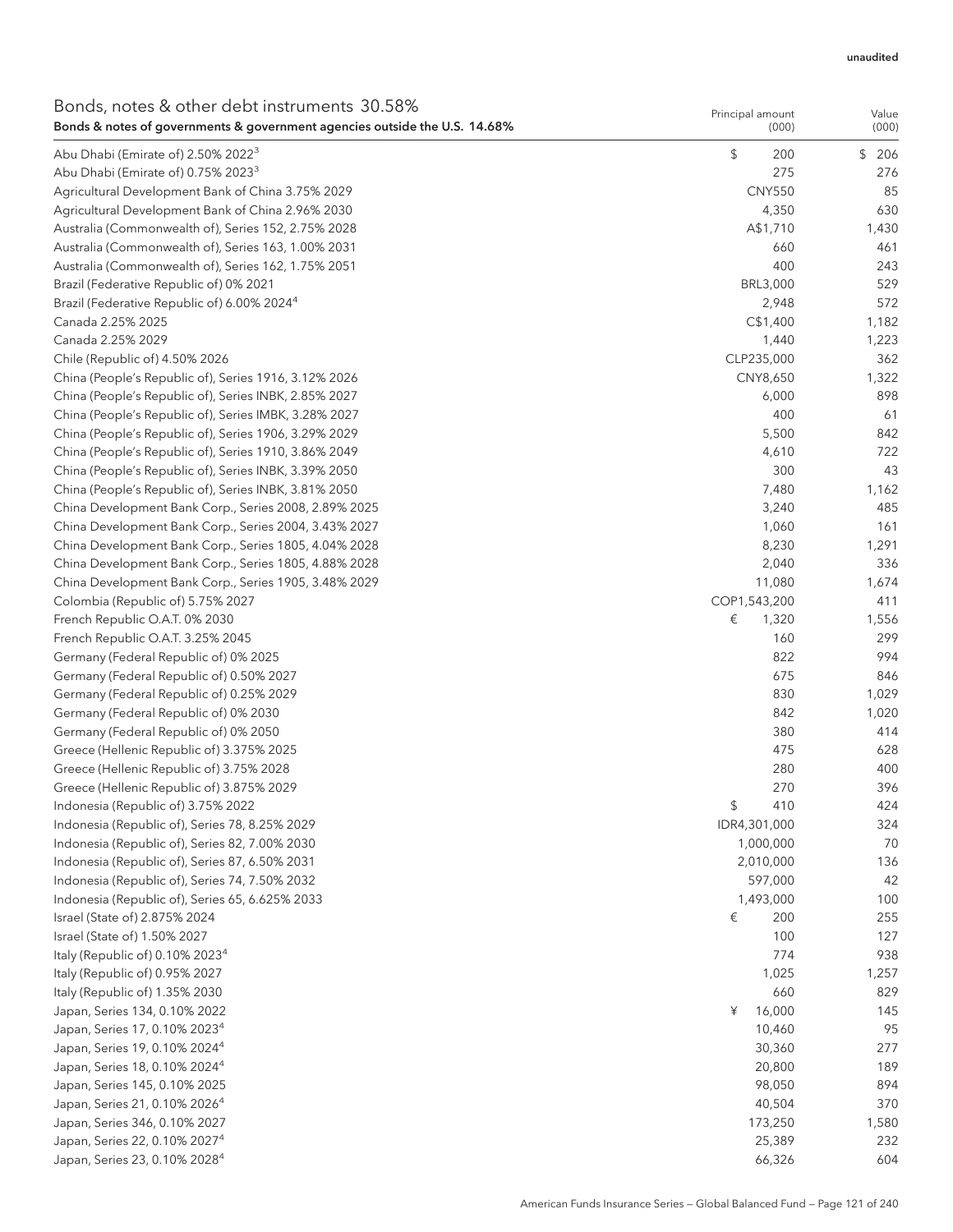| Bonds, notes & other debt instruments (continued)<br>Bonds & notes of governments & government agencies outside the U.S. (continued) | Principal amount<br>(000) | Value<br>(000) |
|--------------------------------------------------------------------------------------------------------------------------------------|---------------------------|----------------|
| Japan, Series 24, 0.10% 2029 <sup>4</sup>                                                                                            | ¥213,400                  | \$1,941        |
| Japan, Series 356, 0.10% 2029                                                                                                        | 112,800                   | 1,025          |
| Japan, Series 360, 0.10% 2030                                                                                                        | 368,900                   | 3,341          |
| Japan, Series 152, 1.20% 2035                                                                                                        | 213,000                   | 2,170          |
| Japan, Series 42, 1.70% 2044                                                                                                         | 94,100                    | 1,061          |
| Malaysia (Federation of), Series 0119, 3.906% 2026                                                                                   | MYR1,380                  | 351            |
| Malaysia (Federation of), Series 0417, 3.899% 2027                                                                                   | 1,300                     | 330            |
| Malaysia (Federation of), Series 0418, 4.893% 2038                                                                                   | 2,800                     | 723            |
| Malaysia (Federation of), Series 0519, 3.757% 2040                                                                                   | 1,650                     | 373            |
| Malaysia (Federation of), Series 0216, 4.736% 2046                                                                                   | 409                       | 103            |
| Morocco (Kingdom of) 3.50% 2024                                                                                                      | €<br>100                  | 128            |
| Morocco (Kingdom of) 1.375% 2026                                                                                                     | 130                       | 154            |
| Morocco (Kingdom of) 1.50% 2031                                                                                                      | 225                       | 249            |
|                                                                                                                                      | INR30,000                 | 420            |
| National Highways Authority of India 7.17% 2021                                                                                      | €<br>585                  | 706            |
| Netherlands (Kingdom of the) 0% 2027                                                                                                 |                           |                |
| Netherlands (Kingdom of the) 5.50% 2028                                                                                              | 100                       | 165            |
| Norway (Kingdom of) 1.75% 2025                                                                                                       | NKr4,000                  | 483            |
| Nova Scotia (Province of) 3.15% 2051                                                                                                 | C\$170                    | 144            |
| Peru (Republic of) 2.392% 2026                                                                                                       | \$<br>90                  | 93             |
| Peru (Republic of) 6.15% 2032                                                                                                        | <b>PEN600</b>             | 174            |
| Philippines (Republic of) 0.001% 2024                                                                                                | ¥ 100,000                 | 903            |
| Philippines (Republic of) 1.648% 2031                                                                                                | \$<br>200                 | 189            |
| Poland (Republic of), Series 1029, 2.75% 2029                                                                                        | <b>PLN410</b>             | 115            |
| Qatar (State of) 3.40% 2025 <sup>3</sup>                                                                                             | \$<br>200                 | 218            |
| Quebec (Province of) 1.50% 2031                                                                                                      | C\$425                    | 316            |
| Romania 3.624% 2030                                                                                                                  | €<br>917                  | 1,235          |
| Romania 2.00% 2032                                                                                                                   | 100                       | 118            |
| Romania 3.50% 2034                                                                                                                   | 65                        | 87             |
| Romania 3.875% 2035                                                                                                                  | 170                       | 231            |
| Romania 3.375% 2038                                                                                                                  | 80                        | 102            |
| Romania 4.625% 2049                                                                                                                  | 39                        | 56             |
| Romania 3.375% 2050                                                                                                                  | 73                        | 90             |
| Russian Federation 7.00% 2023                                                                                                        | RUB16,600                 | 225            |
| Russian Federation 2.875% 2025                                                                                                       | €<br>300                  | 384            |
| Russian Federation 4.25% 2027                                                                                                        | \$<br>200                 | 219            |
| Russian Federation 6.90% 2029                                                                                                        | RUB25,250                 | 334            |
| Russian Federation 7.65% 2030                                                                                                        | 34,320                    | 476            |
| Russian Federation 5.90% 2031                                                                                                        | 5,620                     | 69             |
| Russian Federation 8.50% 2031                                                                                                        | 5,530                     | 81             |
| Russian Federation 7.70% 2033                                                                                                        | 23,030                    | 321            |
| Russian Federation 7.25% 2034                                                                                                        | 8,140                     | 110            |
| Saudi Arabia (Kingdom of) 2.894% 2022 <sup>3</sup>                                                                                   | \$<br>200                 | 205            |
| Serbia (Republic of) 3.125% 2027                                                                                                     | €<br>765                  | 995            |
|                                                                                                                                      |                           |                |
| South Korea (Republic of), Series 2209, 2.00% 2022                                                                                   | KRW560,000                | 503            |
| Spain (Kingdom of) 1.25% 2030                                                                                                        | €<br>480                  | 615            |
| Sri Lanka (Democratic Socialist Republic of) 6.25% 2021                                                                              | \$<br>250                 | 242            |
| Ukraine 6.75% 2026                                                                                                                   | €<br>150                  | 189            |
| United Kingdom 1.75% 2022                                                                                                            | £<br>280                  | 396            |
| United Kingdom 2.75% 2024                                                                                                            | 50                        | 75             |
| United Kingdom 0.375% 2030                                                                                                           | 730                       | 961            |
| United Kingdom 4.75% 2030                                                                                                            | 460                       | 865            |
| United Kingdom 4.25% 2032                                                                                                            | 280                       | 520            |
| United Kingdom 4.50% 2034                                                                                                            | 225                       | 442            |
| United Kingdom 0.625% 2035                                                                                                           | 600                       | 764            |
| United Kingdom 3.25% 2044                                                                                                            | 250                       | 472            |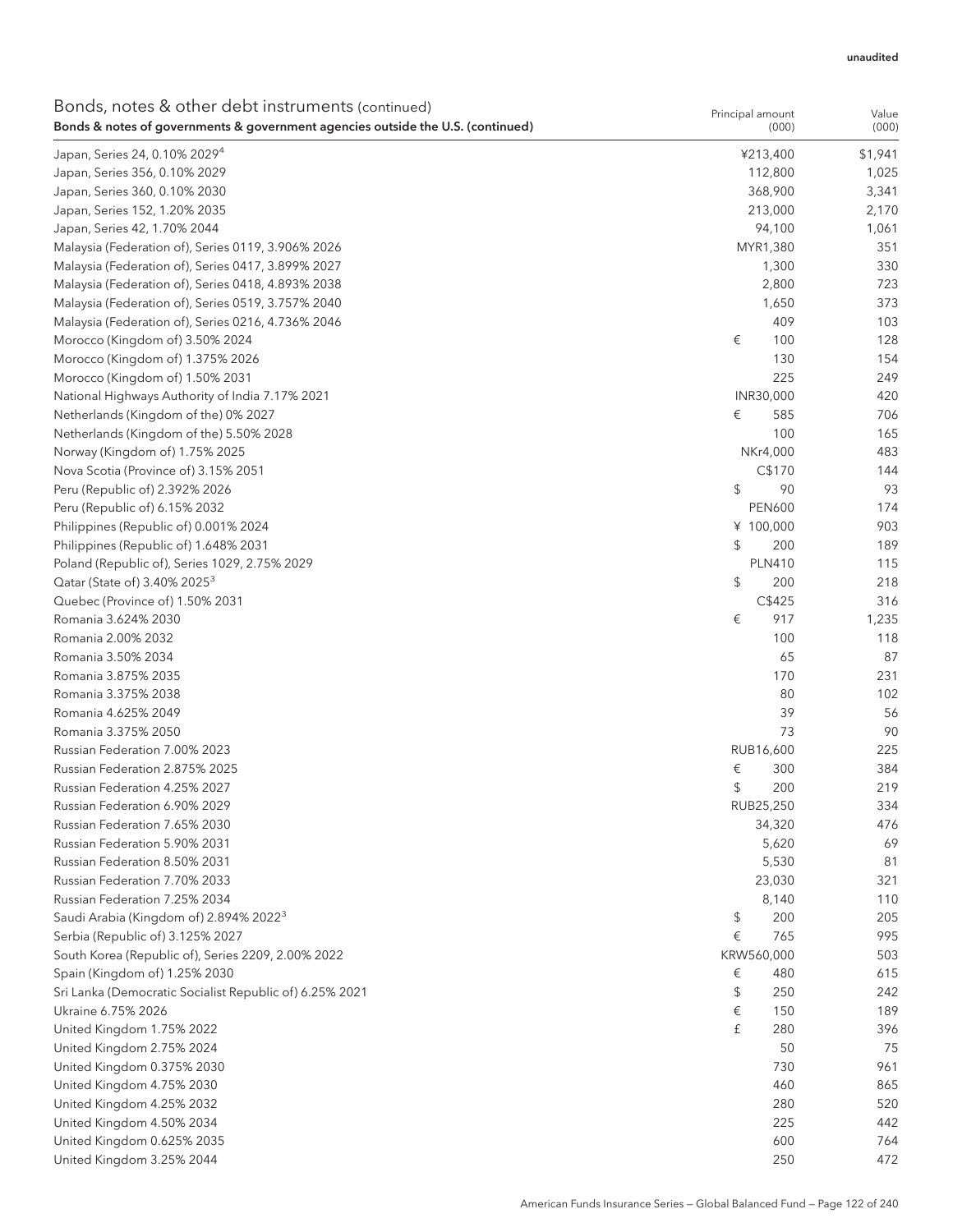| unaudited |
|-----------|
|-----------|

| Bonds, notes & other debt instruments (continued)<br>Bonds & notes of governments & government agencies outside the U.S. (continued) | Principal amount<br>(000) | Value<br>(000) |
|--------------------------------------------------------------------------------------------------------------------------------------|---------------------------|----------------|
| United Kingdom 0.625% 2050                                                                                                           | £230                      | \$<br>259      |
| United Mexican States 0.70% 2021                                                                                                     | ¥100,000                  | 904            |
| United Mexican States, Series M, 7.50% 2027                                                                                          | MXN20,240                 | 1,056          |
| United Mexican States, Series M20, 8.50% 2029                                                                                        | 11,500                    | 632            |
| United Mexican States, Series M, 8.00% 2047                                                                                          | 4,000                     | 201            |
|                                                                                                                                      |                           | 63,386         |
| U.S. Treasury bonds & notes 10.23%<br><b>U.S. Treasury 10.13%</b>                                                                    |                           |                |
| U.S. Treasury 0.125% 2022                                                                                                            | \$<br>7,186               | 7,184          |
| U.S. Treasury 1.875% 2022                                                                                                            | 2,275                     | 2,327          |
| U.S. Treasury 0.125% 2023                                                                                                            | 1,257                     | 1,256          |
| U.S. Treasury 0.375% 2025                                                                                                            | 8,493                     | 8,308          |
| U.S. Treasury 2.25% 2027                                                                                                             | 300                       | 318            |
| U.S. Treasury 2.875% 2028                                                                                                            | 1,975                     | 2,172          |
| U.S. Treasury 0.625% 2030                                                                                                            | 3,290                     | 2,993          |
| U.S. Treasury 0.875% 2030 <sup>5</sup>                                                                                               | 12,544                    | 11,606         |
| U.S. Treasury 1.875% 2041                                                                                                            | 270                       | 252            |
| U.S. Treasury 2.875% 2046                                                                                                            | 400                       | 438            |
| U.S. Treasury 1.375% 2050 <sup>5</sup>                                                                                               | 8,821                     | 6,896          |
|                                                                                                                                      |                           | 43,750         |
| U.S. Treasury inflation-protected securities 0.10%                                                                                   |                           |                |
| U.S. Treasury Inflation-Protected Security 1.00% 2049 <sup>4</sup>                                                                   | 333                       | 418            |
| Total U.S. Treasury bonds & notes                                                                                                    |                           | 44,168         |
| Corporate bonds, notes & loans 4.84%<br>Financials 1.20%                                                                             |                           |                |
|                                                                                                                                      |                           |                |
| ACE INA Holdings Inc. 2.875% 2022                                                                                                    | 10                        | 10             |
| ACE INA Holdings Inc. 3.35% 2026                                                                                                     | 10                        | 11             |
| ACE INA Holdings Inc. 4.35% 2045                                                                                                     | 20                        | 24             |
| Allianz SE 4.75% 2049 (3-month EUR-EURIBOR + 3.60% on 10/24/2023) <sup>6</sup>                                                       | 100<br>€                  | 131            |
| Bank of America Corp. 3.55% 2024 (3-month USD-LIBOR + 0.78% on 3/5/2023) <sup>6</sup>                                                | \$<br>100                 | 105            |
| Bank of America Corp. 1.319% 2026 (USD-SOFR + 1.15% on 6/19/2025) <sup>6</sup>                                                       | 500                       | 499            |
| Bank of America Corp. 3.419% 2028 (3-month USD-LIBOR + 1.04% on 12/20/2027) <sup>6</sup>                                             | 236                       | 254            |
| Bank of America Corp. 2.496% 2031 (3-month USD-LIBOR + 0.99% on 2/13/2030) <sup>6</sup>                                              | 20                        | 20             |
| Citigroup Inc. 3.106% 2026 (USD-SOFR + 2.842% on 3/8/2026) <sup>6</sup>                                                              | 175                       | 187            |
| Commonwealth Bank of Australia 2.688% 2031 <sup>3</sup>                                                                              | 225                       | 219            |
| Goldman Sachs Group, Inc. 2.905% 2023 (3-month USD-LIBOR + 0.99% on 7/24/2022) <sup>6</sup>                                          | 130                       | 134            |
| Goldman Sachs Group, Inc. 3.50% 2025                                                                                                 | 207                       | 224            |
| Goldman Sachs Group, Inc. 4.017% 2038 (3-month USD-LIBOR + 1.373% on 10/31/2037) <sup>6</sup>                                        | 78                        | 87             |
| Groupe BPCE SA 0.64% 2022                                                                                                            | ¥100,000                  | 906            |
| Groupe BPCE SA 5.70% 2023 <sup>3</sup>                                                                                               | 200<br>\$                 | 224            |
| Groupe BPCE SA 1.00% 2025                                                                                                            | €<br>100                  | 121            |
| HSBC Holdings PLC 4.292% 2026 (3-month USD-LIBOR + 1.348% on 9/12/2025) <sup>6</sup>                                                 | \$<br>200                 | 222            |
| JPMorgan Chase & Co. 3.25% 2022                                                                                                      | 28                        | 29             |
| JPMorgan Chase & Co. 4.493% 2031 (USD-SOFR + 3.79% on 3/24/2030) <sup>6</sup>                                                        | 160                       | 185            |
| Mizuho Financial Group, Ltd. 2.721% 2023 (3-month USD-LIBOR + 0.84% on 7/16/2022) <sup>6</sup>                                       | 271                       | 278            |
| Morgan Stanley 0.985% 2026 (USD-SOFR + 0.72% on 12/10/2025) <sup>6</sup>                                                             | 200                       | 195            |
| Morgan Stanley 3.125% 2026                                                                                                           | 110                       | 118            |
| Morgan Stanley 2.699% 2031 (USD-SOFR + 1.143% on 1/22/2030) <sup>6</sup>                                                             | 72                        | 73             |
| New York Life Insurance Company 3.75% 2050 <sup>3</sup>                                                                              | 23                        | 24             |
| PNC Financial Services Group, Inc. 2.854% 2022 <sup>6</sup><br>Rabobank Nederland 3.875% 2023                                        | 100<br>100<br>€           | 104<br>128     |
|                                                                                                                                      |                           |                |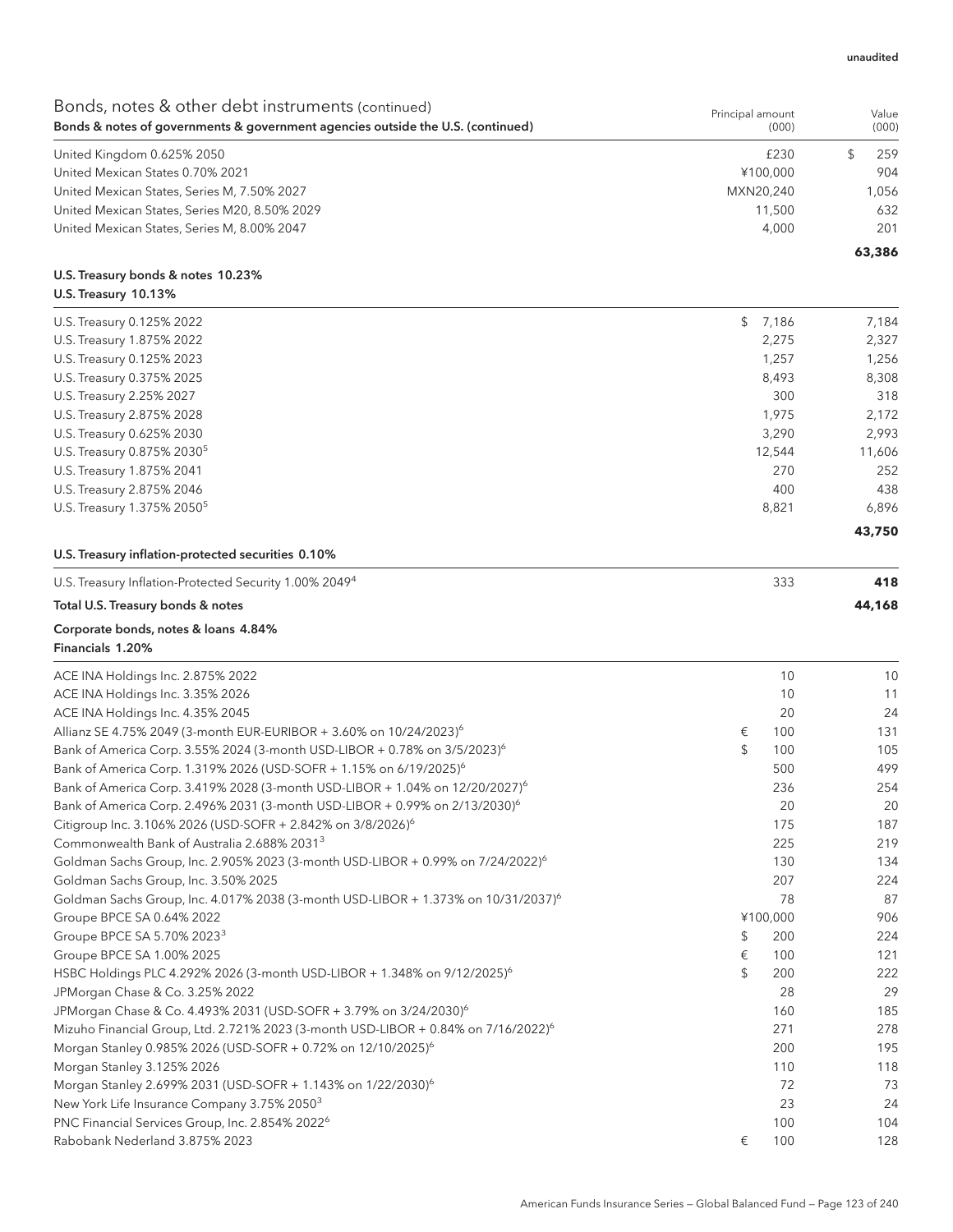**4,016**

## Bonds, notes & other debt instruments (continued) Corporate bonds, notes & loans (continued) Financials (continued)

| Corporate borras, notes & loans (continueu)<br>Financials (continued)         | Principal amount<br>(000) | Value<br>(000) |
|-------------------------------------------------------------------------------|---------------------------|----------------|
| Skandinaviska Enskilda Banken AB 2.80% 2022                                   | 250                       | 256            |
| Wells Fargo & Company 2.393% 2028 (USD-SOFR + 2.10% on 6/2/2027) <sup>6</sup> | 400                       | 410            |
|                                                                               |                           | 5,178          |

# Utilities 0.93% Abu Dhabi National Energy Company PJSC (TAQA) 3.625% 2023<sup>3</sup> 200 210

| Abu Dhabi National Lileryy Company i JJC (TAQA) J.02J70 202J | ∠∪∪       | 210 |
|--------------------------------------------------------------|-----------|-----|
| Berkshire Hathaway Energy Company 3.70% 2030                 | 25        | 28  |
| Berkshire Hathaway Energy Company 1.65% 2031                 | 175       | 163 |
| CMS Energy Corp. 3.00% 2026                                  | 150       | 159 |
| Duke Energy Carolinas, LLC 3.05% 2023                        | 280       | 295 |
| Duke Energy Progress, LLC 3.70% 2028                         | 75        | 83  |
| Edison International 4.125% 2028                             | 160       | 172 |
| Enel Finance International SA 2.75% 2023 <sup>3</sup>        | 200       | 208 |
| Enel Finance International SA 3.50% 2028 <sup>3</sup>        | 200       | 214 |
| Enersis Américas SA 4.00% 2026                               | 35        | 38  |
| Exelon Corp. 3.40% 2026                                      | 150       | 162 |
| Exelon Corp., junior subordinated, 3.497% 2022 <sup>6</sup>  | 25        | 26  |
| FirstEnergy Corp. 3.50% 2028 <sup>3</sup>                    | 35        | 36  |
| Interstate Power and Light Co. 2.30% 2030                    | 50        | 49  |
| NextEra Energy Capital Holdings, Inc. 2.75% 2029             | 234       | 240 |
| NextEra Energy Capital Holdings, Inc. 2.25% 2030             | 478       | 468 |
| Niagara Mohawk Power Corp. 3.508% 2024 <sup>3</sup>          | 85        | 92  |
| Pacific Gas and Electric Co. 2.95% 2026                      | 25        | 26  |
| Pacific Gas and Electric Co. 2.10% 2027                      | 100       | 98  |
| Pacific Gas and Electric Co. 4.65% 2028                      | 114       | 126 |
| Pacific Gas and Electric Co. 4.55% 2030                      | 31        | 34  |
| Pacific Gas and Electric Co. 2.50% 2031                      | 600       | 567 |
| Pacific Gas and Electric Co. 3.25% 2031                      | 50        | 50  |
| Pacific Gas and Electric Co. 3.50% 2050                      | 137       | 119 |
| State Grid Overseas Investment Ltd. 1.25% 2022               | 100<br>€  | 119 |
| Xcel Energy Inc. 3.35% 2026                                  | \$<br>216 | 234 |
|                                                              |           |     |

### Communication services 0.61%

|                                                      |          | 2.645 |
|------------------------------------------------------|----------|-------|
| Walt Disney Company 2.65% 2031                       | 240      | 245   |
| Verizon Communications Inc. 0.75% 2032               | €<br>100 | 117   |
| Verizon Communications Inc. 2.55% 2031               | 325      | 325   |
| Verizon Communications Inc. 0.375% 2029              | €<br>140 | 164   |
| T-Mobile US, Inc. 2.05% 2028 <sup>3</sup>            | 200      | 196   |
| KT Corp. 0.22% 2022                                  | ¥100.000 | 902   |
| France Télécom 9.00% 2031 <sup>6</sup>               | 65       | 100   |
| Deutsche Telekom International Finance BV 9.25% 2032 | 45       | 72    |
| Comcast Corp. 3.95% 2025                             | 80       | 89    |
| AT&T Inc. 2.55% 2033 <sup>3</sup>                    | 64       | 61    |
| AT&T Inc. 2.75% 2031                                 | 375      | 374   |
|                                                      |          |       |

| Energy 0.53% |  |
|--------------|--|
|--------------|--|

| Canadian Natural Resources Ltd. 2.95% 2030 | 161 | 161 |
|--------------------------------------------|-----|-----|
| Enbridge Inc. 4.25% 2026                   | 70  | 78  |
| Enbridge Inc. 3.70% 2027                   | 45  | 49  |
| Energy Transfer Operating, LP 5.00% 2050   | 315 | 326 |
| Equinor ASA 1.75% 2026                     | 35  | 36  |
| Equinor ASA 2.375% 2030                    | 70  | 70  |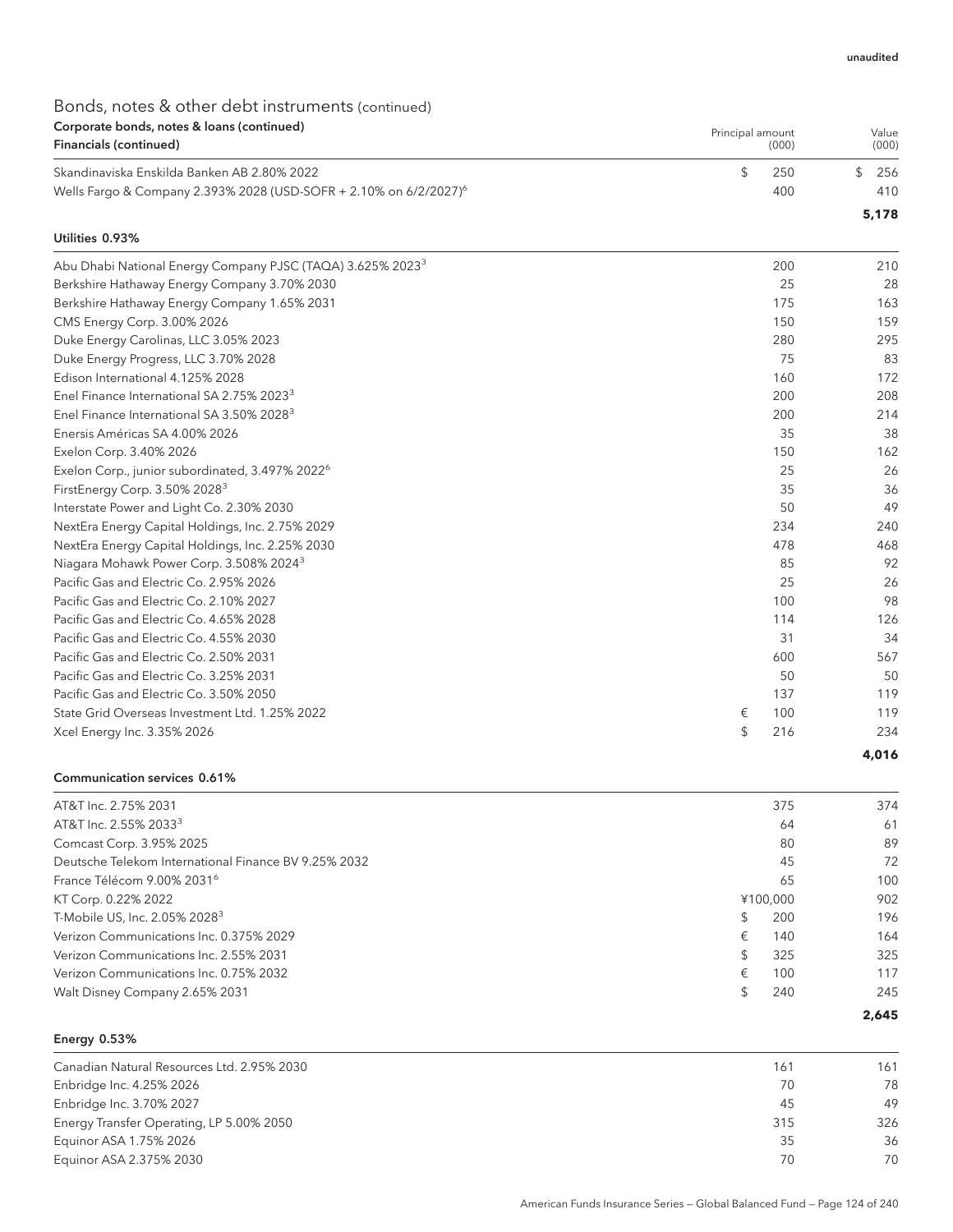Value

Principal amount

# Bonds, notes & other debt instruments (continued) Corporate bonds, notes & loans (continued)

| Energy (continued)                        | (000)    |       | (000) |
|-------------------------------------------|----------|-------|-------|
| Exxon Mobil Corp. 2.992% 2025             | \$135    | \$    | 145   |
| Exxon Mobil Corp. 3.482% 2030             | 127      |       | 138   |
| Halliburton Company 3.80% 2025            |          |       | 3     |
| MPLX LP 2.65% 2030                        | 75       |       | 74    |
| MPLX LP 5.50% 2049                        | 215      |       | 253   |
| ONEOK, Inc. 4.45% 2049                    | 143      |       | 143   |
| Petróleos Mexicanos 7.19% 2024            | MXN3,363 |       | 155   |
| Petróleos Mexicanos 7.47% 2026            | 5,330    |       | 229   |
| Shell International Finance BV 3.50% 2023 | \$330    |       | 356   |
| Statoil ASA 3.70% 2024                    | 50       |       | 54    |
|                                           |          | 2,270 |       |

#### Health care 0.42%

| Abbott Laboratories 3.75% 2026                   | 51       | 57    |
|--------------------------------------------------|----------|-------|
| Aetna Inc. 2.80% 2023                            | 10       | 11    |
| Amgen Inc. 1.90% 2025                            | 40       | 41    |
| Amgen Inc. 2.20% 2027                            | 30       | 31    |
| AstraZeneca PLC 3.50% 2023                       | 150      | 160   |
| Bayer US Finance II LLC 3.875% 2023 <sup>3</sup> | 200      | 216   |
| Becton, Dickinson and Company 2.894% 2022        | 47       | 48    |
| Becton, Dickinson and Company 3.734% 2024        | 35       | 38    |
| Becton, Dickinson and Company 3.70% 2027         | 43       | 48    |
| Becton, Dickinson and Company 2.823% 2030        | 28       | 29    |
| Bristol-Myers Squibb Company 2.90% 2024          | 114      | 122   |
| Cigna Corp. 4.125% 2025                          | 80       | 89    |
| EMD Finance LLC 3.25% 2025 <sup>3</sup>          | 250      | 268   |
| Medtronic, Inc. 3.50% 2025                       | 31       | 34    |
| Novartis Capital Corp. 1.75% 2025                | 31       | 32    |
| Novartis Capital Corp. 2.00% 2027                | 34       | 35    |
| Novartis Capital Corp. 2.20% 2030                | 73       | 74    |
| Stryker Corp. 0.75% 2029                         | €<br>210 | 251   |
| Takeda Pharmaceutical Company, Ltd. 2.25% 2026   | 100      | 130   |
| Thermo Fisher Scientific Inc. 4.133% 2025        | \$<br>84 | 93    |
|                                                  |          | 1,807 |

### Consumer discretionary 0.36%

| Amazon.com, Inc. 2.80% 2024                                         | 170 | 182   |
|---------------------------------------------------------------------|-----|-------|
| Amazon.com, Inc. 1.20% 2027                                         | 50  | 49    |
| Amazon.com, Inc. 2.50% 2050                                         | 305 | 273   |
| Bayerische Motoren Werke AG 3.90% 2025 <sup>3</sup>                 | 70  | 77    |
| Bayerische Motoren Werke AG 4.15% 2030 <sup>3</sup>                 | 70  | 80    |
| DaimlerChrysler North America Holding Corp. 2.00% 2021 <sup>3</sup> | 200 | 201   |
| Hyundai Capital America 3.25% 2022 <sup>3</sup>                     | 65  | 67    |
| Hyundai Capital America 2.375% 2027 <sup>3</sup>                    | 109 | 110   |
| Hyundai Capital Services Inc. 3.75% 2023 <sup>3</sup>               | 250 | 264   |
| Toyota Motor Credit Corp. 2.90% 2023                                | 100 | 105   |
| Toyota Motor Credit Corp. 3.00% 2025                                | 100 | 107   |
| Toyota Motor Credit Corp. 3.375% 2030                               | 33  | 36    |
|                                                                     |     | 1,551 |

### Consumer staples 0.36%

| Altria Group, Inc. 1.00% 2023      | $\epsilon$ 110 | 131 |
|------------------------------------|----------------|-----|
| Altria Group, Inc. 2.20% 2027      | 270            | 342 |
| Anheuser-Busch InBey NV 4.00% 2028 | \$100          |     |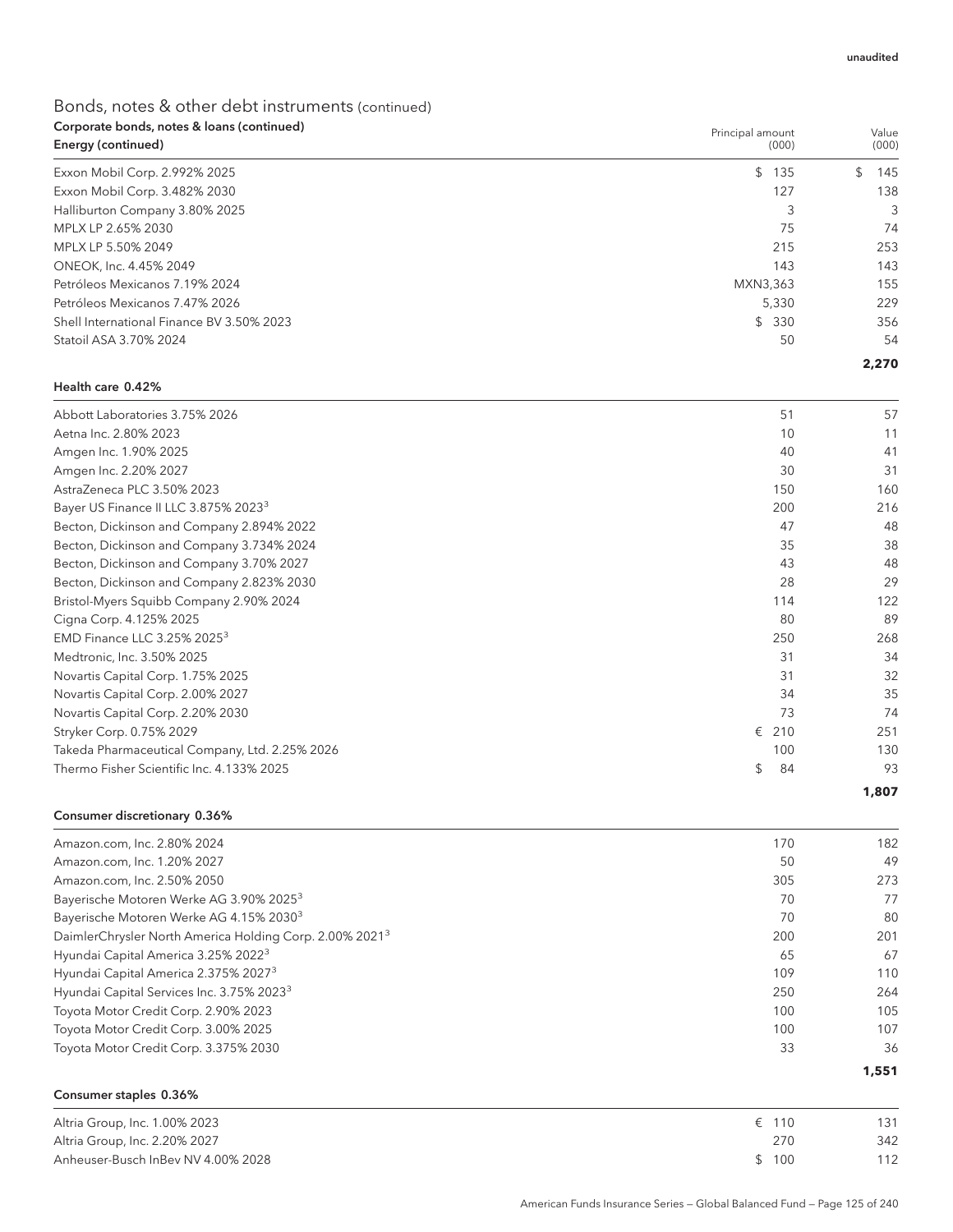| Corporate bonds, notes & loans (continued)                  |          | Principal amount |    | Value  |  |
|-------------------------------------------------------------|----------|------------------|----|--------|--|
| Consumer staples (continued)                                |          | (000)            |    | (000)  |  |
| Anheuser-Busch InBev NV 4.75% 2029                          |          | \$220            | \$ | 257    |  |
| British American Tobacco PLC 3.215% 2026                    |          | 62               |    | 66     |  |
| British American Tobacco PLC 3.557% 2027                    |          | 105              |    | 112    |  |
| British American Tobacco PLC 3.462% 2029                    |          | 75               |    | 78     |  |
| Conagra Brands, Inc. 4.30% 2024                             |          | 210              |    | 232    |  |
| Keurig Dr Pepper Inc. 4.597% 2028                           |          | 175              |    | 202    |  |
| Real estate 0.18%                                           |          |                  |    | 1,532  |  |
| American Campus Communities, Inc. 3.75% 2023                |          | 100              |    | 106    |  |
| American Campus Communities, Inc. 4.125% 2024               |          | 90               |    | 99     |  |
| Equinix, Inc. 2.15% 2030                                    |          | 197              |    | 187    |  |
| Essex Portfolio LP 3.50% 2025                               |          | 120              |    | 130    |  |
| Essex Portfolio LP 3.375% 2026                              |          | 40               |    | 43     |  |
| WEA Finance LLC 3.75% 2024 <sup>3</sup>                     |          | 200              |    | 212    |  |
|                                                             |          |                  |    | 777    |  |
| Information technology 0.13%                                |          |                  |    |        |  |
| Broadcom Inc. 3.15% 2025                                    |          | 17               |    | 18     |  |
| Broadcom Inc. 4.15% 2030                                    |          | 70               |    | 76     |  |
| Broadcom Inc. 3.419% 2033 <sup>3</sup>                      |          | 53               |    | 53     |  |
| Microsoft Corp. 2.40% 2026                                  |          | 187              |    | 198    |  |
| Oracle Corp. 2.65% 2026                                     |          | 216              |    | 227    |  |
| Industrials 0.10%                                           |          |                  |    | 572    |  |
|                                                             |          |                  |    |        |  |
| Carrier Global Corp. 2.242% 2025                            |          | 36               |    | 37     |  |
| Carrier Global Corp. 2.493% 2027                            |          | 30               |    | 31     |  |
| CSX Corp. 3.80% 2050                                        |          | 6                |    | 6      |  |
| CSX Corp. 2.50% 2051                                        |          | 75               |    | 64     |  |
| Lima Metro Line 2 Finance Ltd. 5.875% 2034 <sup>3</sup>     |          | 104              |    | 122    |  |
| United Technologies Corp. 4.125% 2028                       |          | 170              |    | 192    |  |
| Materials 0.02%                                             |          |                  |    | 452    |  |
| Vale Overseas Ltd. 3.75% 2030                               |          | 94               |    | 98     |  |
| Total corporate bonds, notes & loans                        |          |                  |    | 20,898 |  |
| Mortgage-backed obligations 0.77%                           |          |                  |    |        |  |
| Other mortgage-backed securities 0.77%                      |          |                  |    |        |  |
| Korea Housing Finance Corp. 2.00% 2021 <sup>3,7</sup>       |          | 250              |    | 252    |  |
| Nordea Kredit 0.50% 2040 <sup>7</sup>                       | DKr1,813 |                  |    | 278    |  |
| Nykredit Realkredit AS, Series 01E, 1.50% 20377             |          | 730              |    | 120    |  |
| Nykredit Realkredit AS, Series 01E, 0.50% 20407             |          | 8,054            |    | 1,232  |  |
| Nykredit Realkredit AS, Series 01E, 1.50% 2040 <sup>7</sup> |          | 1,865            |    | 305    |  |
| Nykredit Realkredit AS, Series 01E, 0.50% 20437             |          | 6,130            |    | 931    |  |
| Nykredit Realkredit AS, Series 01E, 0.50% 20507             |          | 1,454            |    | 216    |  |
|                                                             |          |                  |    | 3,334  |  |
| Federal agency mortgage-backed obligations 0.00%            |          |                  |    |        |  |
| Government National Mortgage Assn. Pool #MA5986 4.00% 20497 | \$       | 15               |    | 16     |  |
| Total mortgage-backed obligations                           |          |                  |    | 3,350  |  |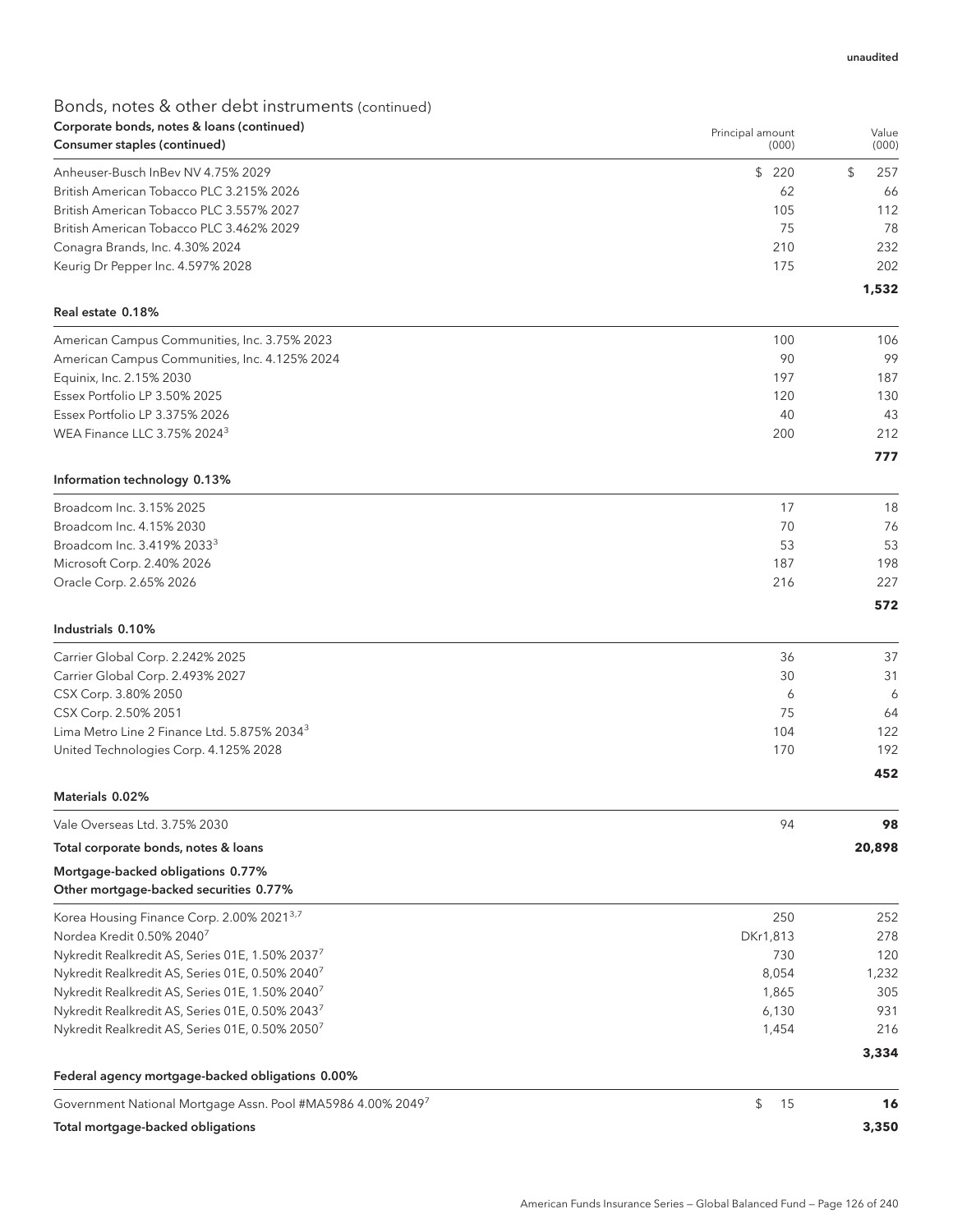# Bonds, notes & other debt instruments (continued) Municipals 0.04%

| Municipals 0.04%<br>Ohio 0.02%                                                                                            | Principal amount<br>(000)                   |                  |         | Value<br>(000) |           |
|---------------------------------------------------------------------------------------------------------------------------|---------------------------------------------|------------------|---------|----------------|-----------|
| Turnpike and Infrastructure Commission, Turnpike Rev. Ref. Bonds<br>(Infrastructure Projects), Series 2020-A, 3.216% 2048 |                                             | \$               | 100     | \$             | 100       |
| Texas 0.02%                                                                                                               |                                             |                  |         |                |           |
| Grand Parkway Transportation Corp., Grand Parkway System Toll Rev. Ref. Bonds, Series 2020-B,<br>3.236% 2052              |                                             |                  | 80      |                | 81        |
| <b>Total municipals</b>                                                                                                   |                                             |                  |         |                | 181       |
| Asset-backed obligations 0.02%                                                                                            |                                             |                  |         |                |           |
| OSW Structured Asset Trust, Series 2020-RPL1, Class A1, 3.072% 2059 <sup>3,7,8</sup>                                      |                                             |                  | 90      |                | 90        |
| Total bonds, notes & other debt instruments (cost: \$133,287,000)                                                         |                                             |                  |         |                | 132,073   |
| Short-term securities 10.29%                                                                                              |                                             |                  |         |                |           |
| Money market investments 9.18%                                                                                            |                                             |                  | Shares  |                |           |
| Capital Group Central Cash Fund 0.08% <sup>9,10</sup>                                                                     |                                             |                  | 396,292 |                | 39,633    |
| U.S. Treasury bills 1.11%                                                                                                 | Weighted<br>average yield<br>at acquisition | Principal amount | (000)   |                |           |
| U.S. Treasury 5/11/2021                                                                                                   | 0.035%                                      | \$               | 4,800   |                | 4,800     |
| Total short-term securities (cost: \$44,431,000)                                                                          |                                             |                  |         |                | 44,433    |
| Total investment securities 99.76% (cost: \$338,896,000)                                                                  |                                             |                  |         |                | 430,849   |
| Other assets less liabilities 0.24%                                                                                       |                                             |                  |         |                | 1,038     |
| <b>Net assets 100.00%</b>                                                                                                 |                                             |                  |         |                | \$431,887 |

## Futures contracts

| Contracts                                | Type  | Number of<br>contracts | Expiration       | Notional<br>amount <sup>11</sup><br>(000) | Value at<br>3/31/202112<br>(000) | Unrealized<br>appreciation<br>(depreciation)<br>at 3/31/2021<br>(000) |
|------------------------------------------|-------|------------------------|------------------|-------------------------------------------|----------------------------------|-----------------------------------------------------------------------|
| 90 Day Euro Dollar Futures               | Short | 201                    | September 2022   | \$ (50, 250)                              | \$ (50,064)                      | \$27                                                                  |
| 90 Day Euro Dollar Futures               | Long  | 201                    | September 2023   | 50.250                                    | 49.732                           | (69)                                                                  |
| 5 Year U.S. Treasury Note Futures        | Long  | 44                     | <b>July 2021</b> | 4.400                                     | 5,430                            | (39)                                                                  |
| 10 Year Italy Government Bond Futures    | Short | 6                      | June 2021        | (600)<br>€                                | (1,051)                          | (9)                                                                   |
| 10 Year Euro-Bund Futures                | Short | 11                     | June 2021        | (1.100)                                   | (2,209)                          |                                                                       |
| 10 Year Ultra U.S. Treasury Note Futures | Short | 32                     | June 2021        | \$ (3,200)                                | (4,598)                          | 84                                                                    |
| 30 Year Ultra U.S. Treasury Bond Futures | Short | 3                      | June 2021        | (300)                                     | (544)                            |                                                                       |
|                                          |       |                        |                  |                                           |                                  |                                                                       |

**\$ (4)**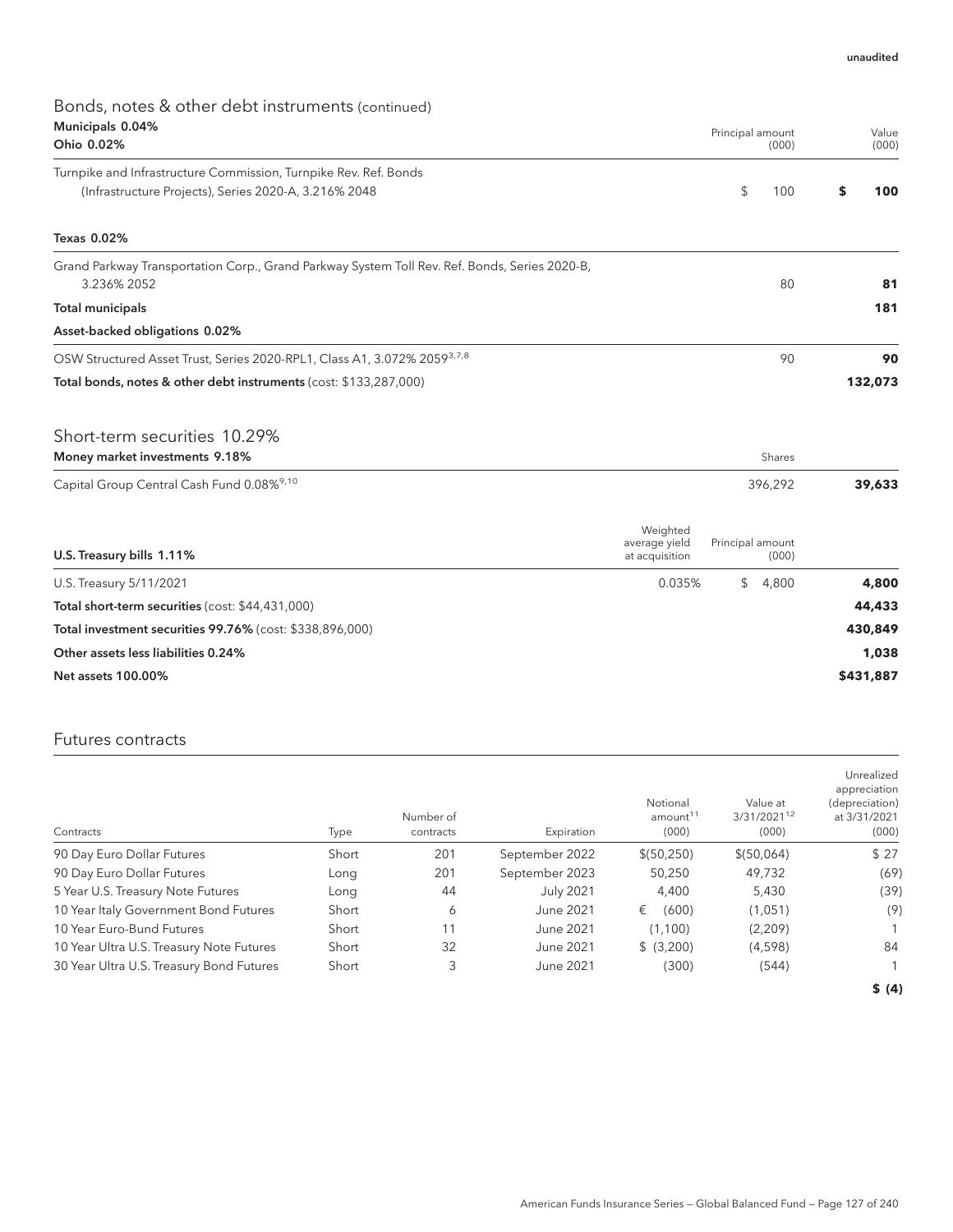# Forward currency contracts

| Contract amount    |                |                                |                    | Unrealized<br>appreciation<br>(depreciation) |
|--------------------|----------------|--------------------------------|--------------------|----------------------------------------------|
| Purchases<br>(000) | Sales<br>(000) | Counterparty                   | Settlement<br>date | at 3/31/2021<br>(000)                        |
| USD1,489           | AUD1,920       | <b>HSBC Bank</b>               | 4/8/2021           | \$<br>31                                     |
| <b>USD540</b>      | CZK11,700      | <b>HSBC Bank</b>               | 4/8/2021           | 15                                           |
| <b>USD564</b>      | ILS1,860       | <b>HSBC Bank</b>               | 4/8/2021           | 8                                            |
| ZAR6,080           | <b>USD406</b>  | Goldman Sachs                  | 4/8/2021           | 6                                            |
| <b>GBP200</b>      | <b>EUR231</b>  | Morgan Stanley                 | 4/8/2021           | 5                                            |
| <b>USD475</b>      | <b>AUD620</b>  | Goldman Sachs                  | 4/8/2021           | $\overline{4}$                               |
| <b>NOK460</b>      | EUR45          | Citibank                       | 4/8/2021           | 1                                            |
| EUR1,288           | DKK9,580       | Morgan Stanley                 | 4/8/2021           | $-13$                                        |
| CZK11,700          | <b>EUR448</b>  | <b>HSBC Bank</b>               | 4/8/2021           | 13                                           |
| CAD <sub>10</sub>  | USD8           | <b>HSBC Bank</b>               | 4/8/2021           | 13                                           |
| USD11              | <b>RUB800</b>  | Goldman Sachs                  | 4/8/2021           | $-13$                                        |
| CNH1,660           | <b>USD256</b>  | <b>HSBC Bank</b>               | 4/8/2021           | (3)                                          |
| <b>USD405</b>      | ZAR6,080       | <b>Standard Chartered Bank</b> | 4/8/2021           | (6)                                          |
| <b>USD573</b>      | MXN11,865      | Goldman Sachs                  | 4/8/2021           | (7)                                          |
| <b>AUD590</b>      | <b>USD457</b>  | <b>Bank of America</b>         | 4/8/2021           | (9)                                          |
| JPY129,600         | USD1,217       | <b>Bank of America</b>         | 4/8/2021           | (46)                                         |
| EUR3,077           | USD3,706       | <b>Bank of America</b>         | 4/8/2021           | (98)                                         |
| <b>USD568</b>      | JPY61,500      | <b>Standard Chartered Bank</b> | 4/9/2021           | 12                                           |
| <b>USD501</b>      | JPY55,000      | <b>Bank of America</b>         | 4/9/2021           | 4                                            |
| <b>USD907</b>      | JPY100,000     | <b>Bank of America</b>         | 4/9/2021           | 4                                            |
| <b>USD237</b>      | <b>CAD300</b>  | <b>Bank of America</b>         | 4/9/2021           | (2)                                          |
| JPY82,700          | <b>USD762</b>  | Goldman Sachs                  | 4/9/2021           | (15)                                         |
| <b>USD490</b>      | AUD630         | Bank of New York Mellon        | 4/22/2021          | 12                                           |
| <b>USD426</b>      | INR31,100      | Citibank                       | 4/22/2021          | 2                                            |
| <b>USD199</b>      | COP713,000     | <b>HSBC Bank</b>               | 4/23/2021          | 4                                            |
| KRW1,421,430       | USD1,262       | Citibank                       | 4/23/2021          | (6)                                          |
| <b>USD784</b>      | <b>EUR660</b>  | <b>HSBC Bank</b>               | 4/26/2021          | 10                                           |
| <b>USD290</b>      | GBP210         | <b>Standard Chartered Bank</b> | 4/26/2021          | $-13$                                        |
| <b>USD503</b>      | BRL2,788       | Citibank                       | 4/27/2021          | 8                                            |
| <b>USD111</b>      | <b>TRY930</b>  | <b>Bank of America</b>         | 5/5/2021           | 1                                            |
| TRY1,880           | <b>USD254</b>  | Goldman Sachs                  | 5/5/2021           | (32)                                         |
| <b>USD181</b>      | COP661,400     | Citibank                       | 5/6/2021           | 1                                            |
| <b>USD310</b>      | CNH2,040       | <b>HSBC Bank</b>               | 5/6/2021           | $-13$                                        |
| USD336             | CLP245,100     | Goldman Sachs                  | 5/6/2021           | (4)                                          |
| USD1,002           | <b>GBP720</b>  | Goldman Sachs                  | 5/17/2021          | 9                                            |
| <b>USD497</b>      | KRW565,000     | <b>Standard Chartered Bank</b> | 5/17/2021          | (2)                                          |
| KRW565,000         | <b>USD511</b>  | <b>Standard Chartered Bank</b> | 5/17/2021          | (12)                                         |
| SEK1,830           | <b>USD221</b>  | <b>Bank of America</b>         | 5/17/2021          | (12)                                         |
| <b>USD499</b>      | GBP360         | <b>Standard Chartered Bank</b> | 5/19/2021          | 2                                            |
| <b>USD863</b>      | MYR3,500       | <b>HSBC Bank</b>               | 5/24/2021          | 21                                           |
| <b>USD604</b>      | BRL3,300       | Citibank                       | 5/24/2021          | 19                                           |
| <b>USD205</b>      | TRY1,820       | JPMorgan Chase                 | 5/25/2021          | (7)                                          |
| TRY1,820           | <b>USD244</b>  | Morgan Stanley                 | 5/25/2021          | (32)                                         |
| <b>USD405</b>      | <b>NZD570</b>  | <b>Standard Chartered Bank</b> | 6/10/2021          | 7                                            |
| AUD340             | <b>USD264</b>  | Bank of New York Mellon        | 6/15/2021          | (6)                                          |
| <b>CAD370</b>      | <b>USD297</b>  | <b>Standard Chartered Bank</b> | 6/17/2021          | (3)                                          |
| <b>CAD310</b>      | <b>USD250</b>  | Bank of New York Mellon        | 6/17/2021          | (3)                                          |
| <b>USD257</b>      | MXN5,320       | <b>Bank of America</b>         | 6/22/2021          | (1)                                          |
| <b>USD494</b>      | <b>EUR420</b>  | Citibank                       | 7/1/2021           | -1                                           |
|                    |                |                                |                    | \$(119)                                      |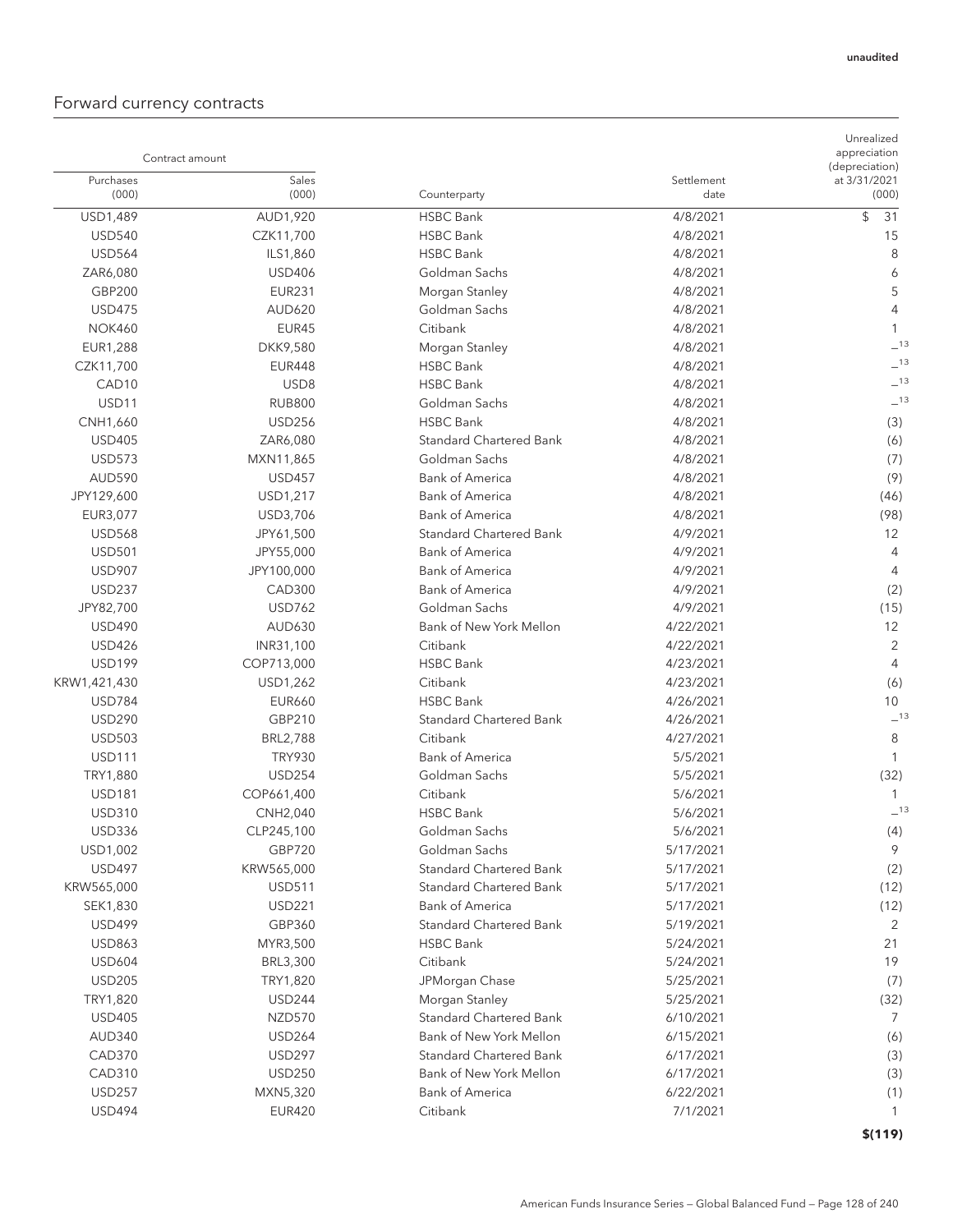#### unaudited

### Swap contracts

#### Interest rate swaps

| Receive           | Pay               | Expiration<br>date | Notional<br>(000) | Value at<br>3/31/2021<br>(000) | Upfront<br>premium<br>paid<br>(000) | Unrealized<br>appreciation<br>(depreciation)<br>at 3/31/2021<br>(000) |
|-------------------|-------------------|--------------------|-------------------|--------------------------------|-------------------------------------|-----------------------------------------------------------------------|
| 3-month AUD-BBSW  | 0.29%             | 3/4/2024           | A\$3,190          | \$3                            | $$-$                                | \$3                                                                   |
| 0.3653%           | 3-month USD-LIBOR | 3/5/2024           | 2,470<br>\$       | (9)                            |                                     | (9)                                                                   |
| $(0.0331)\%$      | 6-month JPY-LIBOR | 3/16/2024          | ¥178,000          | (1)                            |                                     | (1)                                                                   |
| $(0.03625)\%$     | 6-month JPY-LIBOR | 3/16/2024          | 356,000           | (1)                            |                                     | (1)                                                                   |
| $(0.4545)\%$      | 6-month EURIBOR   | 4/1/2024           | 3,500<br>€        |                                |                                     |                                                                       |
| $(0.454)$ %       | 6-month EURIBOR   | 4/1/2024           | 3,500             | $-13$                          |                                     | $-13$                                                                 |
| 1.72375%          | 6-month AUD-BBSW  | 3/4/2031           | A\$1,050          | (8)                            |                                     | (8)                                                                   |
| 3-month USD-LIBOR | 1.4822%           | 3/5/2031           | 790<br>\$         | 22                             |                                     | 22                                                                    |
| 6-month JPY-LIBOR | 0.52145%          | 3/16/2051          | ¥ 19,000          | 2                              |                                     | $\mathcal{P}$                                                         |
| 6-month JPY-LIBOR | 0.5675%           | 3/16/2051          | 38,000            | $-13$                          |                                     | $-13$                                                                 |
| 6-month EURIBOR   | 0.5082%           | 4/1/2051           | 370<br>€          | (4)                            |                                     | (4)                                                                   |
| 6-month EURIBOR   | 0.5092%           | 4/1/2051           | 370               | (4)                            |                                     | (4)                                                                   |
|                   |                   |                    |                   |                                | $S-$                                | \$1                                                                   |

#### Credit default swaps

#### Centrally cleared credit default swaps on credit indices — buy protection

|               |                   |            |          |           | Upfront  | Unrealized   |  |
|---------------|-------------------|------------|----------|-----------|----------|--------------|--|
|               |                   |            |          | Value at  | premium  | depreciation |  |
|               | Pay/              | Expiration | Notional | 3/31/2021 | received | at 3/31/2021 |  |
| Receive       | Payment frequency | date       | (000)    | (000)     | (000)    | (000)        |  |
| ITRXEUR.IG.35 | 1.00%/Quarterly   | 6/20/2026  | \$1,990  | \$(58)    | \$(55)   | \$(3)        |  |

## Investments in affiliates $10$

|                                                    | Value of<br>affiliate at<br>1/1/2021<br>(000) | Additions<br>(000) | Reductions<br>(000) | Net<br>realized<br>gain<br>(000) | Net<br>unrealized<br>depreciation<br>(000) | Value of<br>affiliate at<br>3/31/2021<br>(000) | Dividend<br>income<br>(000) |
|----------------------------------------------------|-----------------------------------------------|--------------------|---------------------|----------------------------------|--------------------------------------------|------------------------------------------------|-----------------------------|
| Short-term securities 9.18%                        |                                               |                    |                     |                                  |                                            |                                                |                             |
| Money market investments 9.18%                     |                                               |                    |                     |                                  |                                            |                                                |                             |
| Capital Group Central Cash Fund 0.08% <sup>9</sup> | \$24,329                                      | \$76,636           | \$61,332            | $S-13$                           |                                            | $$^{-13}$ \$39,633                             | \$8                         |

<sup>1</sup>Valued under fair value procedures adopted by authority of the board of trustees. The total value of all such securities was \$118,986,000, which represented 27.55% of the net assets of the fund. This entire amount relates to certain securities trading outside the U.S. whose values were adjusted as a result of significant market movements following the close of local trading.

<sup>2</sup>Security did not produce income during the last 12 months.

 $^3$ Acquired in a transaction exempt from registration under Rule 144A of the Securities Act of 1933. May be resold in the U.S. in transactions exempt from registration, normally to qualified institutional buyers. The total value of all such securities was \$4,401,000, which represented 1.02% of the net assets of the fund.

<sup>4</sup>Index-linked bond whose principal amount moves with a government price index.

5 All or a portion of this security was pledged as collateral. The total value of pledged collateral was \$370,000, which represented .09% of the net assets of the fund.

<sup>6</sup>Step bond; coupon rate may change at a later date.

<sup>7</sup>Principal payments may be made periodically. Therefore, the effective maturity date may be earlier than the stated maturity date.

 $^8$ Coupon rate may change periodically. Reference rate and spread are as of the most recent information available. Some coupon rates are determined by the issuer or agent based on current market conditions; therefore, the reference rate and spread are not available.

<sup>9</sup> Rate represents the seven-day yield at 3/31/2021.

 $10$ Part of the same group of investment companies as the fund as defined under the Investment Company Act of 1940.

<sup>11</sup>Notional amount is calculated based on the number of contracts and notional contract size.

<sup>12</sup>Value is calculated based on the notional amount and current market price.

13Amount less than one thousand.

Upfront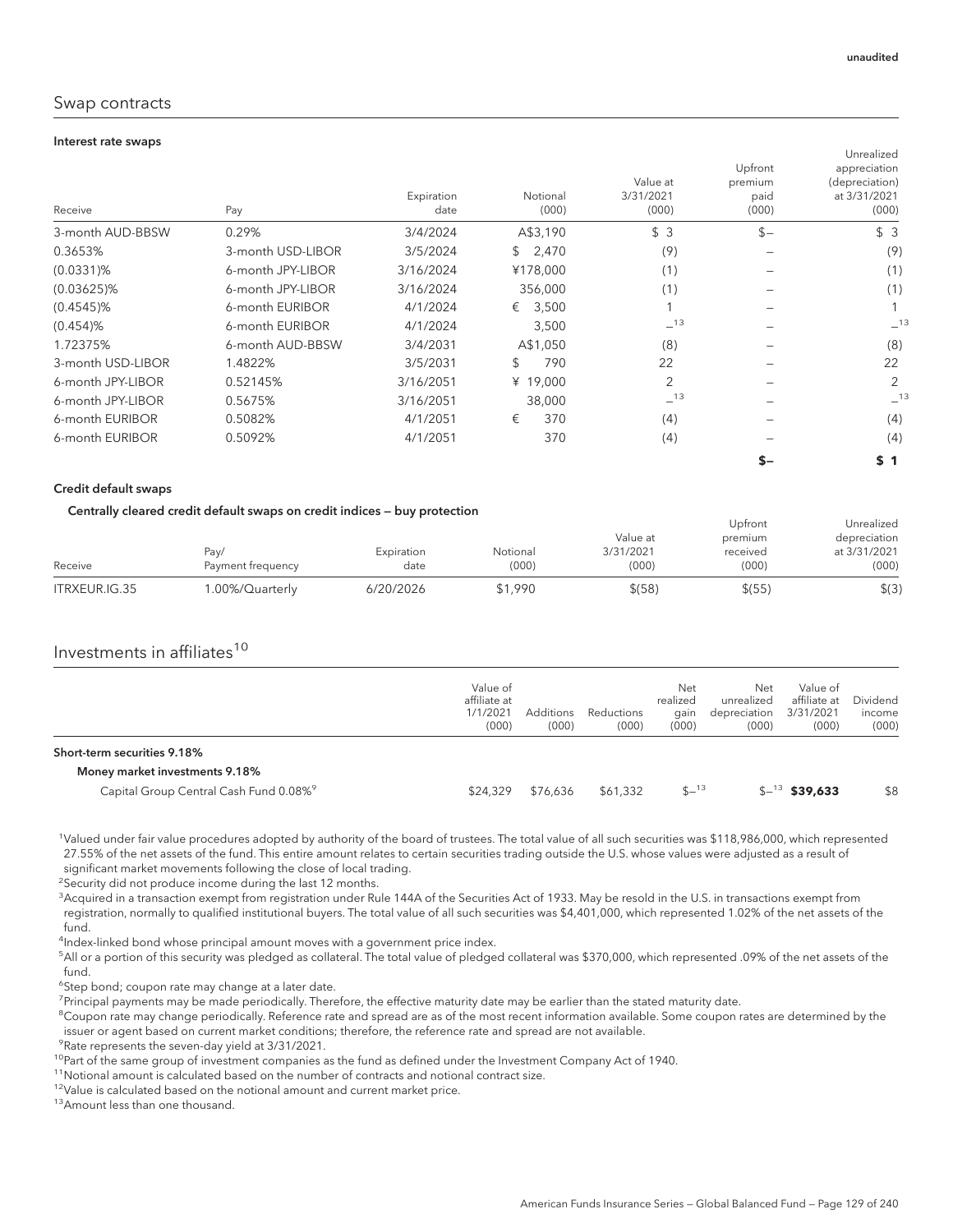#### Key to abbreviations and symbols

ADR = American Depositary Receipts KRW = South Korean won AUD/A\$ = Australian dollars LIBOR = London Interbank Offered Rate BRL = Brazilian reais MXN = Mexican pesos BBSW = Bank Bill Swap Rate MYR = Malaysian ringgits CAD/C\$ = Canadian dollars NOK/NKr = Norwegian kroner CLP = Chilean pesos NZD = New Zealand dollars CNH/CNY = Chinese yuan renminbi entrantic peruvian nuevos soles COP = Colombian pesos PLN = Polish zloty CZK = Czech korunas **Ref.** = Refunding DKK/DKr = Danish kroner Rev. = Revenue  $EUR/\epsilon = Euros$  and  $RUB = Russian rubles$ EURIBOR = Euro Interbank Offered Rate SEK = Swedish kronor IDR = Indonesian rupiah TRY = Turkish lira ILS = Israeli shekels USD/\$ = U.S. dollars INR = Indian rupees ZAR = South African rand JPY/¥ = Japanese yen

GBP/ $f =$  British pounds SOFR = Secured Overnight Financing Rate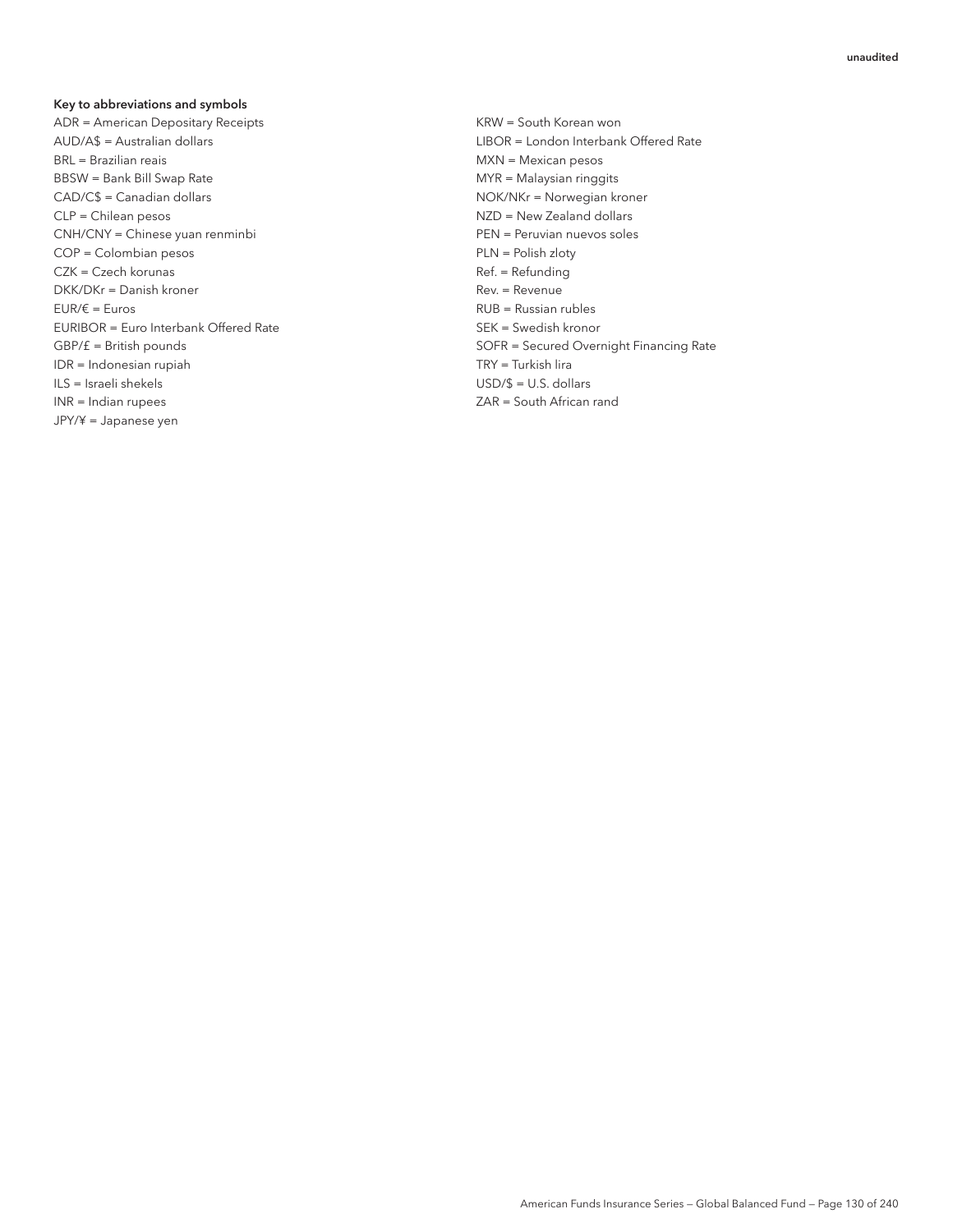## Bond Fund

Investment portfolio March 31, 2021

### unaudited

## Bonds, notes & other debt instruments 98.73% Mortgage-backed obligations 32.70% Federal agency mortgage-backed obligations 31.79%

| Mortgage-backed obligations 32.70%<br>Federal agency mortgage-backed obligations 31.79% | Principal amount<br>(000) | Value<br>(000) |  |
|-----------------------------------------------------------------------------------------|---------------------------|----------------|--|
| Fannie Mae Pool #976945 5.50% 2023 <sup>1</sup>                                         | \$<br>48                  | \$<br>49       |  |
| Fannie Mae Pool #AB1068 4.50% 2025 <sup>1</sup>                                         | 122                       | 130            |  |
| Fannie Mae Pool #AB4088 3.00% 2026 <sup>1</sup>                                         | 562                       | 595            |  |
| Fannie Mae Pool #AJ9156 3.00% 2026 <sup>1</sup>                                         | 300                       | 318            |  |
| Fannie Mae Pool #AJ6967 3.00% 2026 <sup>1</sup>                                         | 146                       | 154            |  |
| Fannie Mae Pool #AJ5522 3.00% 2026 <sup>1</sup>                                         | $\overline{4}$            | $\overline{4}$ |  |
| Fannie Mae Pool #256133 4.50% 2026 <sup>1</sup>                                         | 154                       | 167            |  |
| Fannie Mae Pool #AK5394 3.00% 20271                                                     | 693                       | 733            |  |
| Fannie Mae Pool #AL5603 3.00% 2027 <sup>1</sup>                                         | 624                       | 659            |  |
| Fannie Mae Pool #AX3597 3.00% 2027 <sup>1</sup>                                         | 281                       | 297            |  |
| Fannie Mae Pool #AL4641 3.00% 2027 <sup>1</sup>                                         | 273                       | 288            |  |
| Fannie Mae Pool #AB4281 3.00% 2027 <sup>1</sup>                                         | 124                       | 132            |  |
| Fannie Mae Pool #AJ9355 3.00% 2027 <sup>1</sup>                                         | 79                        | 84             |  |
| Fannie Mae Pool #AB4486 3.00% 2027 <sup>1</sup>                                         | 62                        | 66             |  |
| Fannie Mae Pool #AB5236 3.00% 2027 <sup>1</sup>                                         | 25                        | 26             |  |
| Fannie Mae Pool #AO0800 3.00% 2027 <sup>1</sup>                                         | 21                        | 22             |  |
| Fannie Mae Pool #AK0971 3.00% 2027 <sup>1</sup>                                         | 11                        | 11             |  |
| Fannie Mae Pool #AL3802 3.00% 2028 <sup>1</sup>                                         | 874                       | 924            |  |
| Fannie Mae Pool #AR3058 3.00% 2028 <sup>1</sup>                                         | 103                       | 109            |  |
| Fannie Mae Pool #AL8241 3.00% 2029 <sup>1</sup>                                         | 827                       | 873            |  |
| Fannie Mae Pool #BM4299 3.00% 2030 <sup>1</sup>                                         | 2,431                     | 2,566          |  |
| Fannie Mae Pool #AL9573 3.00% 2031 <sup>1</sup>                                         | 99                        | 105            |  |
| Fannie Mae Pool #AS8018 3.00% 2031 <sup>1</sup>                                         | 75                        | 80             |  |
| Fannie Mae Pool #BM4741 3.00% 2032 <sup>1</sup>                                         | 58                        | 62             |  |
| Fannie Mae Pool #924866 1.64% 2037 <sup>1,2</sup>                                       | 720                       | 728            |  |
| Fannie Mae Pool #945680 6.00% 2037                                                      | 668                       | 795            |  |
| Fannie Mae Pool #913966 6.00% 2037                                                      | 69                        | 80             |  |
| Fannie Mae Pool #889982 5.50% 2038                                                      | 1,418                     | 1,668          |  |
| Fannie Mae Pool #988588 5.50% 2038                                                      | 261                       | 306            |  |
| Fannie Mae Pool #AB1297 5.00% 2040 <sup>1</sup>                                         | 320                       | 372            |  |
| Fannie Mae Pool #AH9479 5.00% 2041 <sup>1</sup>                                         | 1,850                     | 2,154          |  |
| Fannie Mae Pool #AH8144 5.00% 2041 <sup>1</sup>                                         | 1,598                     | 1,859          |  |
| Fannie Mae Pool #AI1862 5.00% 2041 <sup>1</sup>                                         | 1,447                     | 1,684          |  |
| Fannie Mae Pool #AI3510 5.00% 2041 <sup>1</sup>                                         | 870                       | 1,013          |  |
| Fannie Mae Pool #AJ0704 5.00% 2041 <sup>1</sup>                                         | 829                       | 965            |  |
| Fannie Mae Pool #AJ5391 5.00% 2041 <sup>1</sup>                                         | 452                       | 522            |  |
| Fannie Mae Pool #BM6240 2.325% 2044 <sup>1,2</sup>                                      | 2,781                     | 2,943          |  |
| Fannie Mae Pool #AZ3904 4.00% 2045 <sup>1</sup>                                         | 77                        | 84             |  |
| Fannie Mae Pool #FM5291 3.00% 2046 <sup>1</sup>                                         | 179,584                   | 191,423        |  |
| Fannie Mae Pool #AL8522 3.50% 2046 <sup>1</sup>                                         | 1,401                     | 1,513          |  |
| Fannie Mae Pool #BD1968 4.00% 2046 <sup>1</sup>                                         | 2,137                     | 2,335          |  |
| Fannie Mae Pool #BE0592 4.00% 2046                                                      | 761                       | 819            |  |
| Fannie Mae Pool #BD5477 4.00% 2046 <sup>1</sup>                                         | 468                       | 512            |  |
| Fannie Mae Pool #BM5632 3.00% 2047 <sup>1</sup>                                         | 43,279                    | 45,454         |  |
| Fannie Mae Pool #FM1000 3.00% 2047 <sup>1</sup>                                         | 31,318                    | 32,819         |  |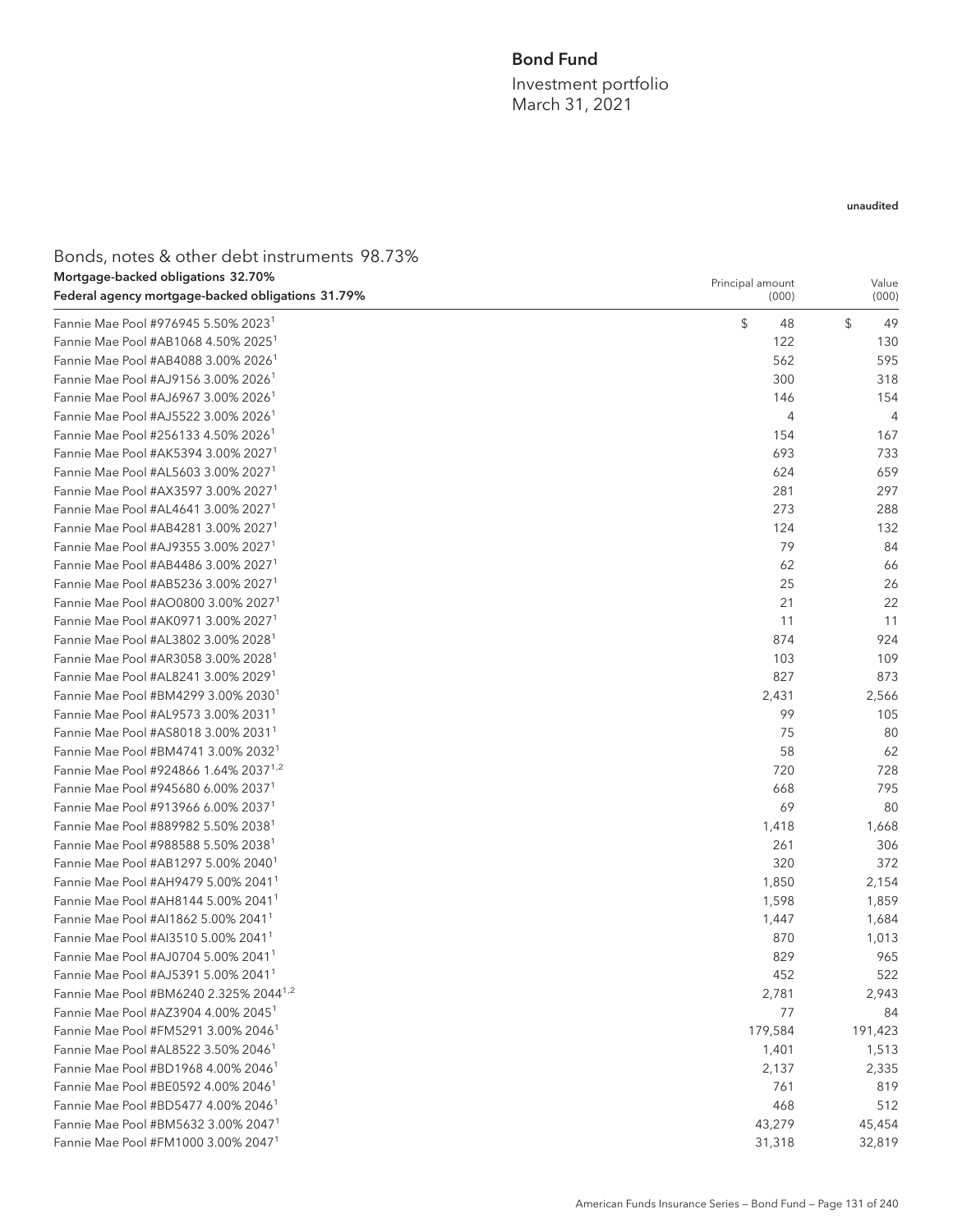# Bonds, notes & other debt instruments (continued) Mortgage-backed obligations (continued)

| Mortgage-backed obligations (continued)<br>Federal agency mortgage-backed obligations (continued) | Principal amount<br>(000) | Value<br>(000) |
|---------------------------------------------------------------------------------------------------|---------------------------|----------------|
| Fannie Mae Pool #CA0770 3.50% 2047 <sup>1</sup>                                                   | \$<br>9,337               | 9,933<br>\$    |
| Fannie Mae Pool #BJ1910 3.50% 2047 <sup>1</sup>                                                   | 3,963                     | 4,204          |
| Fannie Mae Pool #MA3210 3.50% 2047 <sup>1</sup>                                                   | 3,268                     | 3,468          |
| Fannie Mae Pool #CA0706 4.00% 2047 <sup>1</sup>                                                   | 220                       | 238            |
| Fannie Mae Pool #MA3058 4.00% 2047 <sup>1</sup>                                                   | 90                        | 97             |
| Fannie Mae Pool #BM4413 4.50% 2047 <sup>1</sup>                                                   | 6,244                     | 6,832          |
| Fannie Mae Pool #BF0293 3.00% 2048 <sup>1</sup>                                                   | 11,885                    | 12,615         |
| Fannie Mae Pool #FM4891 3.50% 2048 <sup>1</sup>                                                   | 36,749                    | 39,489         |
| Fannie Mae Pool #BF0318 3.50% 2048 <sup>1</sup>                                                   | 11,096                    | 11,992         |
| Fannie Mae Pool #MA3332 3.50% 2048 <sup>1</sup>                                                   | 8,236                     | 8,734          |
| Fannie Mae Pool #MA3305 3.50% 2048 <sup>1</sup>                                                   | 4,845                     | 5,140          |
| Fannie Mae Pool #CA1189 3.50% 2048 <sup>1</sup>                                                   | 2,659                     | 2,824          |
| Fannie Mae Pool #FM1755 3.50% 2048 <sup>1</sup>                                                   | 1,312                     | 1,388          |
| Fannie Mae Pool #MA3356 3.50% 2048 <sup>1</sup>                                                   | 93                        | 98             |
| Fannie Mae Pool #BK0920 4.00% 2048 <sup>1</sup>                                                   | 1,323                     | 1,420          |
| Fannie Mae Pool #BJ9252 4.00% 2048 <sup>1</sup>                                                   | 415                       | 445            |
| Fannie Mae Pool #MA3384 4.00% 2048 <sup>1</sup>                                                   | 248                       | 267            |
| Fannie Mae Pool #BJ9256 4.00% 2048 <sup>1</sup>                                                   | 234                       | 251            |
| Fannie Mae Pool #BJ0639 4.00% 2048 <sup>1</sup>                                                   | 183                       | 197            |
| Fannie Mae Pool #BJ9169 4.00% 2048 <sup>1</sup>                                                   | 150                       | 161            |
| Fannie Mae Pool #BK0915 4.00% 2048 <sup>1</sup>                                                   | 123                       | 132            |
| Fannie Mae Pool #BJ5749 4.00% 2048 <sup>1</sup>                                                   | 30                        | 33             |
| Fannie Mae Pool #BM4676 4.00% 2048 <sup>1</sup>                                                   | 22                        | 24             |
| Fannie Mae Pool #CA2493 4.50% 2048 <sup>1</sup>                                                   | 1,497                     | 1,634          |
| Fannie Mae Pool #CA4534 3.00% 2049 <sup>1</sup>                                                   | 15,286                    | 16,098         |
| Fannie Mae Pool #CA3807 3.00% 2049 <sup>1</sup>                                                   | 2,047                     | 2,165          |
| Fannie Mae Pool #CA3806 3.00% 2049 <sup>1</sup>                                                   | 1,200                     | 1,271          |
| Fannie Mae Pool #FM0007 3.50% 2049 <sup>1</sup>                                                   | 28,866                    | 30,954         |
| Fannie Mae Pool #CA4802 3.50% 2049 <sup>1</sup>                                                   | 27,827                    | 30,009         |
| Fannie Mae Pool #FM1954 3.50% 2049 <sup>1</sup>                                                   | 13,082                    | 13,979         |
| Fannie Mae Pool #FM1589 3.50% 2049 <sup>1</sup>                                                   | 8,254                     | 8,821          |
| Fannie Mae Pool #FM1262 4.00% 2049 <sup>1</sup>                                                   | 112,245                   | 122,167        |
| Fannie Mae Pool #FM5507 3.00% 2050 <sup>1</sup>                                                   | 24,056                    | 25,763         |
| Fannie Mae Pool #MA4256 2.50% 2051 <sup>1</sup>                                                   | 2,817                     | 2,895          |
| Fannie Mae Pool #CA8969 3.00% 2051 <sup>1</sup>                                                   | 1,569                     | 1,658          |
| Fannie Mae Pool #BF0145 3.50% 20571                                                               | 16,813                    | 18,372         |
| Fannie Mae Pool #BF0264 3.50% 2058 <sup>1</sup>                                                   | 13,380                    | 14,534         |
| Fannie Mae Pool #BF0332 3.00% 20591                                                               | 29,553                    | 31,962         |
| Fannie Mae, Series 2001-4, Class GA, 9.023% 2025 <sup>1,2</sup>                                   | $-$ <sup>3</sup>          | $-3$           |
| Fannie Mae, Series 2001-50, Class BA, 7.00% 2041 <sup>1</sup>                                     | 10                        | 11             |
| Fannie Mae, Series 2002-W3, Class A5, 7.50% 2041 <sup>1</sup>                                     | 23                        | 27             |
| Fannie Mae, Series 2002-W1, Class 2A, 5.409% 2042 <sup>1,2</sup>                                  | 28                        | 32             |
| Freddie Mac Pool #ZA2657 3.00% 2026 <sup>1</sup>                                                  | 408                       | 432            |
| Freddie Mac Pool #ZK3537 3.00% 2026 <sup>1</sup>                                                  | 77                        | 82             |
| Freddie Mac Pool #ZK4277 3.00% 2027 <sup>1</sup>                                                  | 529                       | 559            |
| Freddie Mac Pool #ZK3836 3.00% 2027 <sup>1</sup>                                                  | 174                       | 184            |
| Freddie Mac Pool #ZK3970 3.00% 2027 <sup>1</sup>                                                  | 162                       | 171            |
| Freddie Mac Pool #ZS6521 3.00% 2027 <sup>1</sup>                                                  | 110                       | 117            |
| Freddie Mac Pool #ZK3893 3.00% 2027 <sup>1</sup>                                                  | 54                        | 58             |
| Freddie Mac Pool #ZK4162 3.00% 2027 <sup>1</sup>                                                  | 40                        | 43             |
| Freddie Mac Pool #ZS8452 3.00% 2027 <sup>1</sup>                                                  | 13                        | 14             |
| Freddie Mac Pool #ZS8463 3.00% 2027 <sup>1</sup>                                                  | 5                         | 6              |
| Freddie Mac Pool #ZK4039 3.00% 2027 <sup>1</sup>                                                  | 6                         | 6              |
| Freddie Mac Pool #ZS8507 3.00% 2028 <sup>1</sup>                                                  | 205                       | 217            |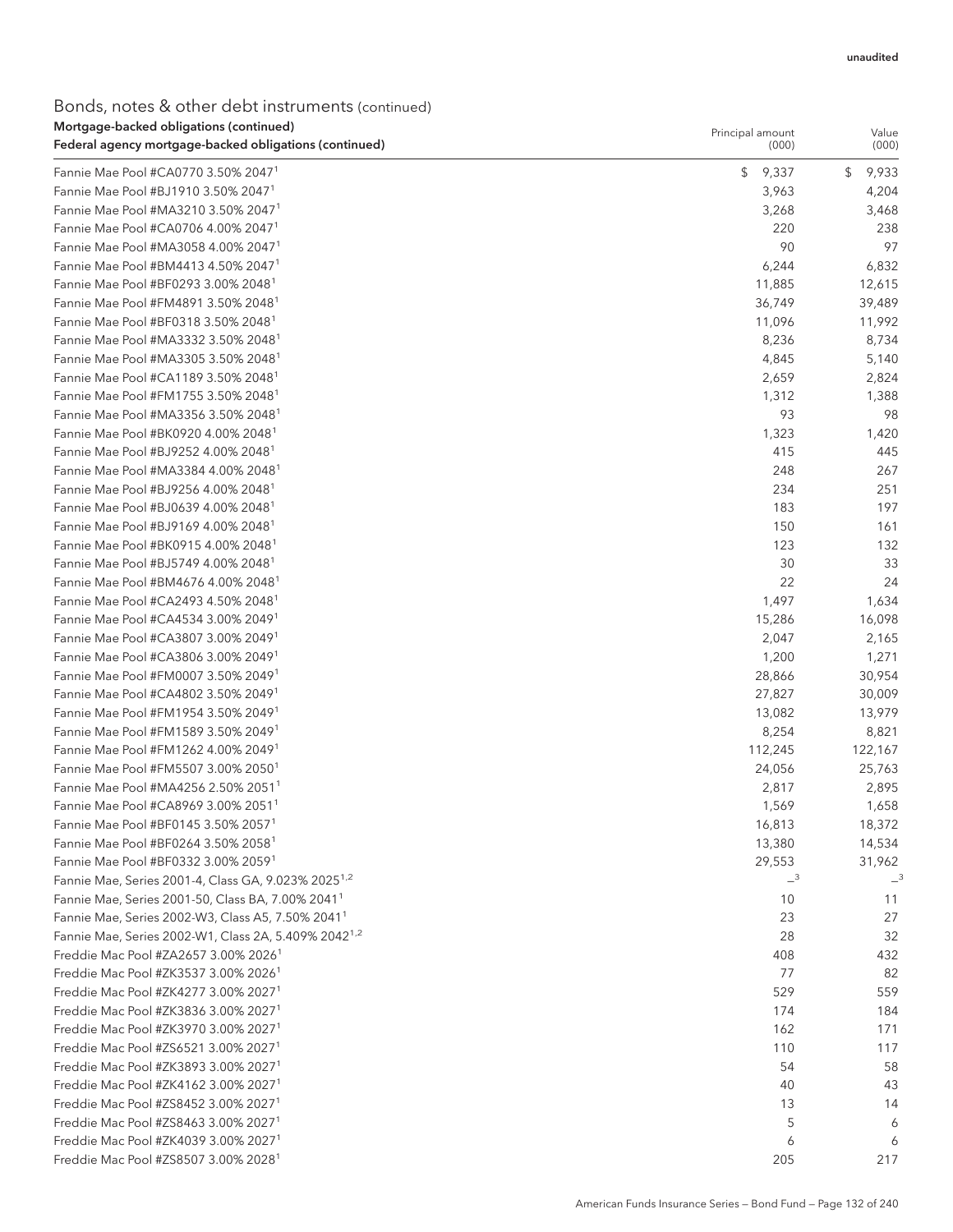## Bonds, notes & other debt instruments (continued) Mortgage-backed obligations (continued)

| Mortgage-backed obligations (continued)                                                           | Principal amount | Value       |
|---------------------------------------------------------------------------------------------------|------------------|-------------|
| Federal agency mortgage-backed obligations (continued)                                            | (000)            | (000)       |
| Freddie Mac Pool #ZK7590 3.00% 2029 <sup>1</sup>                                                  | \$<br>4,286      | \$<br>4,547 |
| Freddie Mac Pool #ZK7593 3.00% 2029 <sup>1</sup>                                                  | 216              | 230         |
| Freddie Mac Pool #ZT1931 3.00% 2033 <sup>1</sup>                                                  | 275              | 290         |
| Freddie Mac Pool #A15120 5.50% 2033 <sup>1</sup>                                                  | 63               | 71          |
| Freddie Mac Pool #QN1073 3.00% 2034 <sup>1</sup>                                                  | 107              | 113         |
| Freddie Mac Pool #G05196 5.50% 2038 <sup>1</sup>                                                  | 79               | 93          |
| Freddie Mac Pool #G05267 5.50% 2038 <sup>1</sup>                                                  | 57               | 67          |
| Freddie Mac Pool #G06020 5.50% 20391                                                              | 112              | 131         |
| Freddie Mac Pool #A93948 4.50% 2040 <sup>1</sup>                                                  | 226              | 253         |
| Freddie Mac Pool #G05860 5.50% 2040 <sup>1</sup>                                                  | 400              | 470         |
| Freddie Mac Pool #G06868 4.50% 2041 <sup>1</sup>                                                  | 264              | 296         |
| Freddie Mac Pool #G06841 5.50% 2041 <sup>1</sup>                                                  | 645              | 758         |
| Freddie Mac Pool #841039 2.754% 2043 <sup>1,2</sup>                                               | 2,697            | 2,869       |
| Freddie Mac Pool #G60138 3.50% 2045 <sup>1</sup>                                                  | 21,885           | 23,829      |
| Freddie Mac Pool #Z40130 3.00% 2046 <sup>1</sup>                                                  | 28,415           | 30,301      |
| Freddie Mac Pool #G61733 3.00% 2047 <sup>1</sup>                                                  | 7,105            | 7,513       |
| Freddie Mac Pool #ZS4747 3.50% 2047 <sup>1</sup>                                                  | 7,748            | 8,221       |
| Freddie Mac Pool #Q52157 3.50% 2047 <sup>1</sup>                                                  | 3,545            | 3,767       |
| Freddie Mac Pool #G08788 3.50% 2047 <sup>1</sup>                                                  | 1,607            | 1,702       |
| Freddie Mac Pool #G08789 4.00% 2047 <sup>1</sup>                                                  | 1,394            | 1,506       |
| Freddie Mac Pool #G67709 3.50% 2048 <sup>1</sup>                                                  | 21,546           | 23,254      |
| Freddie Mac Pool #G61628 3.50% 2048 <sup>1</sup>                                                  | 579              | 622         |
| Freddie Mac Pool #G08804 3.50% 2048 <sup>1</sup>                                                  | 100              | 106         |
| Freddie Mac Pool #SI2002 4.00% 2048 <sup>1</sup>                                                  | 2,777            | 2,988       |
| Freddie Mac Pool #Q58494 4.00% 2048 <sup>1</sup>                                                  | 1,720            | 1,849       |
| Freddie Mac Pool #QA4673 3.00% 2049 <sup>1</sup>                                                  | 40,797           | 43,183      |
| Freddie Mac Pool #SD7507 3.00% 2049 <sup>1</sup>                                                  | 26,430           | 27,960      |
| Freddie Mac Pool #SD7509 3.00% 2049 <sup>1</sup>                                                  | 8,015            | 8,476       |
| Freddie Mac Pool #QA5125 3.50% 2049 <sup>1</sup>                                                  | 25,508           | 27,502      |
| Freddie Mac Pool #SD7508 3.50% 2049 <sup>1</sup>                                                  | 18,142           | 19,565      |
| Freddie Mac Pool #RA1369 3.50% 2049 <sup>1</sup>                                                  | 3,953            | 4,223       |
| Freddie Mac Pool #ZN4842 3.50% 2049 <sup>1</sup>                                                  | 1,547            | 1,662       |
| Freddie Mac Pool #RA2020 3.00% 2050 <sup>1</sup>                                                  | 3,022            | 3,177       |
| Freddie Mac, Series 3061, Class PN, 5.50% 2035 <sup>1</sup>                                       | 85               | 99          |
| Freddie Mac, Series 3318, Class JT, 5.50% 2037 <sup>1</sup>                                       | 218              | 249         |
| Freddie Mac, Series K716, Class A2, Multi Family, 3.13% 2021 <sup>1</sup>                         | 3,820            | 3,828       |
| Freddie Mac, Series K020, Class A2, Multi Family, 2.373% 2022 <sup>1</sup>                        | 4,300            | 4,382       |
| Freddie Mac, Series K718, Class A2, Multi Family, 2.791% 2022 <sup>1</sup>                        | 9,143            | 9,274       |
| Freddie Mac, Series 3156, Class PO, principal only, 0% 2036 <sup>1</sup>                          | 182              | 167         |
| Freddie Mac, Series 3146, Class PO, principal only, 0% 2036 <sup>1</sup>                          | 175              | 158         |
| Freddie Mac Seasoned Credit Risk Transfer Trust, Series 2018-3, Class MA, 3.50% 2057 <sup>1</sup> | 14,106           | 15,153      |
| Freddie Mac Seasoned Credit Risk Transfer Trust, Series 2019-2, Class MA, 3.50% 2058 <sup>1</sup> | 2,977            | 3,208       |
| Government National Mortgage Assn. 2.00% 2051 <sup>1,4</sup>                                      | 178,810          | 180,262     |
| Government National Mortgage Assn. 2.00% 2051 <sup>1,4</sup>                                      | 71,190           | 71,649      |
| Government National Mortgage Assn. Pool #MA5817 4.00% 2049 <sup>1</sup>                           | 32,245           | 34,543      |
| Government National Mortgage Assn. Pool #MA5876 4.00% 2049 <sup>1</sup>                           | 4,649            | 4,980       |
| Government National Mortgage Assn. Pool #MA6221 4.50% 2049 <sup>1</sup>                           | 14,905           | 16,142      |
| Government National Mortgage Assn. Pool #MA5764 4.50% 2049 <sup>1</sup>                           | 1,583            | 1,716       |
| Government National Mortgage Assn. Pool #MA5878 5.00% 2049 <sup>1</sup>                           | 37,846           | 41,442      |
| Government National Mortgage Assn. Pool #MA6042 5.00% 2049 <sup>1</sup>                           | 100              | 110         |
| Government National Mortgage Assn. Pool #MA7193 2.50% 2051 <sup>1</sup>                           | 18,512           | 19,114      |
| Uniform Mortgage-Backed Security 1.50% 2036 <sup>1,4</sup>                                        | 308,899          | 309,832     |
| Uniform Mortgage-Backed Security 2.00% 2036 <sup>1,4</sup>                                        | 535,196          | 548,624     |
| Uniform Mortgage-Backed Security 2.00% 2036 <sup>1,4</sup>                                        | 105,988          | 108,781     |
|                                                                                                   |                  |             |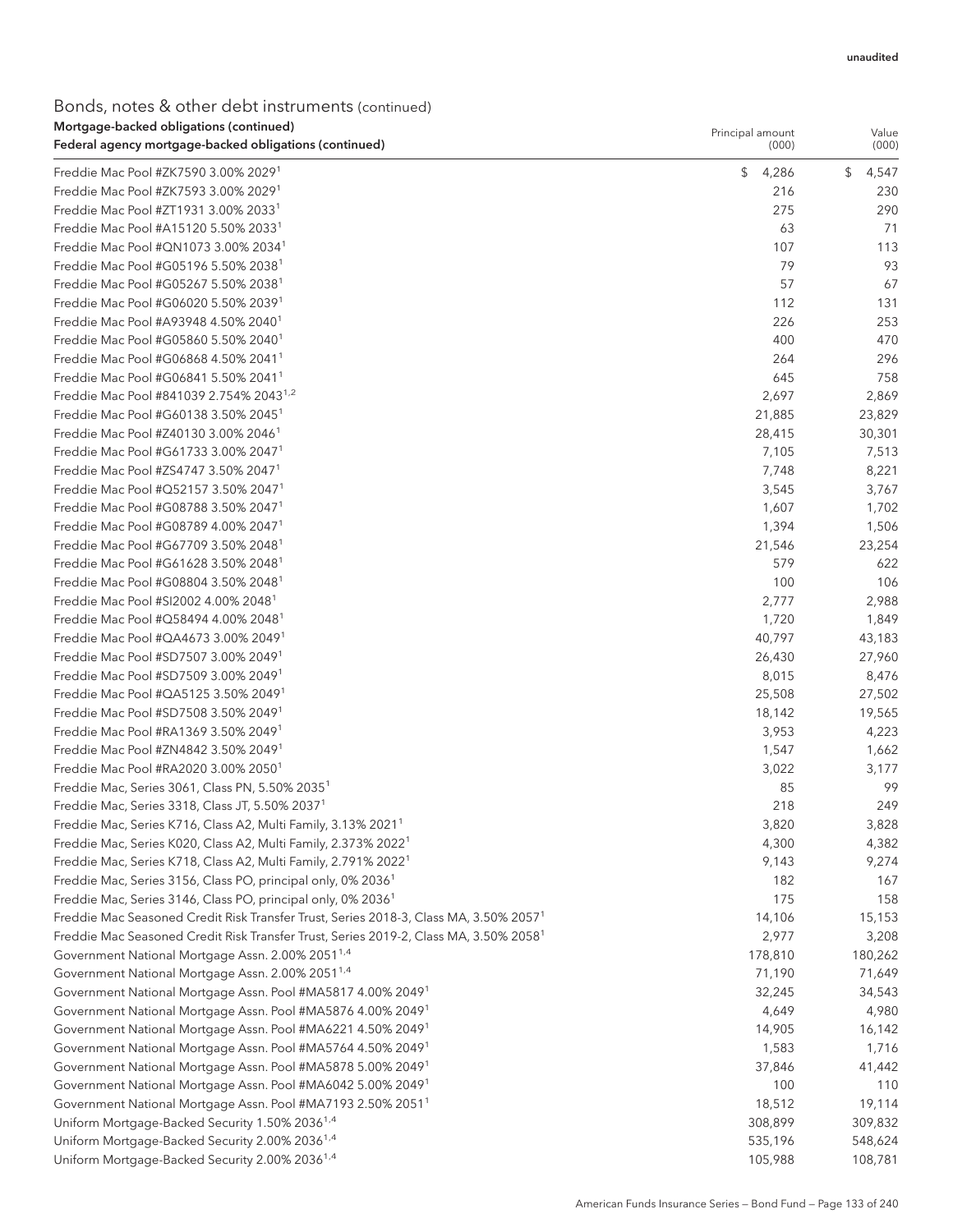# Bonds, notes & other debt instruments (continued)

| Mortgage-backed obligations (continued)                    | Principal amount | Value        |
|------------------------------------------------------------|------------------|--------------|
| Federal agency mortgage-backed obligations (continued)     | (000)            | (000)        |
| Uniform Mortgage-Backed Security 2.50% 2036 <sup>1,4</sup> | \$42.779         | \$<br>44.491 |
| Uniform Mortgage-Backed Security 2.50% 2036 <sup>1,4</sup> | 23.776           | 24,740       |
| Uniform Mortgage-Backed Security 2.50% 2051 <sup>1,4</sup> | 783.823          | 801,000      |
| Uniform Mortgage-Backed Security 2.50% 2051 <sup>1,4</sup> | 13.558           | 13,885       |
| Uniform Mortgage-Backed Security 3.00% 2051 <sup>1,4</sup> | 118.673          | 123,643      |
| Uniform Mortgage-Backed Security 3.00% 2051 <sup>1,4</sup> | 97.098           | 101,103      |
| Uniform Mortgage-Backed Security 3.00% 2051 <sup>1,4</sup> | 15.993           | 16,659       |
| Uniform Mortgage-Backed Security 3.50% 2051 <sup>1,4</sup> | 35,268           | 37,259       |
| Uniform Mortgage-Backed Security 4.00% 2051 <sup>1,4</sup> | 52,938           | 56,801       |
| Uniform Mortgage-Backed Security 4.50% 2051 <sup>1,4</sup> | 68,056           | 74,096       |
|                                                            |                  | 3,651,709    |

### Collateralized mortgage-backed obligations (privately originated) 0.59%

| Arroyo Mortgage Trust, Series 2020-1, Class A1A, 1.662% 2055 <sup>1,5</sup>                          | 348    | 352    |
|------------------------------------------------------------------------------------------------------|--------|--------|
| Bellemeade Re Ltd., Series 2019-3A, Class M1B,                                                       |        |        |
| (1-month USD-LIBOR + 1.60%) 1.709% 2029 <sup>1,2,5</sup>                                             | 3,175  | 3,192  |
| BRAVO Residential Funding Trust, Series 2020-RPL2, Class A1, 2.00% 2059 <sup>1,2,5</sup>             | 1,328  | 1,350  |
| BRAVO Residential Funding Trust, Series 2020-RPL1, Class A1, 2.50% 2059 <sup>1,2,5</sup>             | 1.069  | 1,106  |
| Cascade Funding Mortgage Trust, Series 2019-HB1, Class M1, 2.572% 2029 <sup>1,2,5</sup>              | 1,950  | 1,959  |
| Cascade Funding Mortgage Trust, Series 2019-HB1, Class M2, 2.863% 2029 <sup>1,2,5</sup>              | 475    | 477    |
| Cascade Funding Mortgage Trust, Series 2019-HB1, Class M3, 3.257% 2029 <sup>1,2,5</sup>              | 243    | 240    |
| Cascade Funding Mortgage Trust, Series 2020-HB4, Class A, 0.946% 2030 <sup>1,2,5</sup>               | 1,068  | 1,070  |
| Citigroup Mortgage Loan Trust Inc., Series 2020-EXP1, Class A1A, 1.804% 2060 <sup>1,2,5</sup>        | 1,157  | 1,167  |
| Credit Suisse Mortgage Trust, Series 2020-NET, Class A, 2.257% 2037 <sup>1,5</sup>                   | 1,612  | 1,643  |
| Finance of America Structured Securities Trust, Series 2019-JR2, Class A1, 2.00% 2069 <sup>1,5</sup> | 4,306  | 4,651  |
| Finance of America Structured Securities Trust, Series 2019-JR1, Class A, 2.00% 2069 <sup>1,5</sup>  | 3,588  | 3,867  |
| JPMDB Commercial Mortgage Securities Trust, Series 2017-C7, Class A5, 3.409% 2050 <sup>1</sup>       | 240    | 261    |
| JPMorgan Mortgage Trust, Series 2020-INV1, Class A3, 3.50% 2050 <sup>1,2,5</sup>                     | 3,654  | 3,768  |
| Legacy Mortgage Asset Trust, Series 2019-GS2, Class A1, 3.75% 2059 <sup>1,2,5</sup>                  | 1,437  | 1,440  |
| Mortgage Repurchase Agreement Financing Trust, Series 2020-5,                                        |        |        |
| (1-month USD-LIBOR + 1.00%) 1.106% 2023 <sup>1,2,5</sup>                                             | 11,402 | 11,450 |
| Onslow Bay Financial LLC, Series 2020-INV1, Class A5, 3.50% 2049 <sup>1,2,5</sup>                    | 1,731  | 1,768  |
| Starwood Mortgage Residential Trust, Series 2019-IMC1, Class A1, 3.468% 2049 <sup>1,2,5</sup>        | 1,456  | 1,457  |
| TIF Funding II LLC, Series 2020-1A, Class A, 2.09% 2045 <sup>1,5</sup>                               | 5,092  | 5,069  |
| TIF Funding II LLC, Series 2021-1A, Class A, 1.65% 2046 <sup>1,5</sup>                               | 4,171  | 4,030  |
| TIF Funding II LLC, Series 2021-1A, Class B, 2.54% 2046 <sup>1,5</sup>                               | 151    | 148    |
| Towd Point Mortgage Trust, Series 2020-4, Class A1, 1.75% 2060 <sup>1,5</sup>                        | 16,742 | 17,019 |
|                                                                                                      |        | 67.484 |

#### Commercial mortgage-backed securities 0.32%

| Bank Commercial Mortgage Trust, Series 2019-BN17, Class A4, 3.714% 2052 <sup>1</sup>      | 100   | 110   |
|-------------------------------------------------------------------------------------------|-------|-------|
| Bank Commercial Mortgage Trust, Series 2019-BN16, Class A4, 4.005% 2052 <sup>1</sup>      | 770   | 864   |
| Bank Commercial Mortgage Trust, Series 2019-BN19, Class A3, 3.183% 2061 <sup>1</sup>      | 1.018 | 1,086 |
| Bank Commercial Mortgage Trust, Series 2018-BN10, Class A4, 3.428% 2061 <sup>1</sup>      | 130   | 141   |
| Bank Commercial Mortgage Trust, Series 2018-BN10, Class A5, 3.688% 2061 <sup>1</sup>      | 205   | 226   |
| Bank Commercial Mortgage Trust, Series 2018-BN12, Class A4, 4.255% 2061 <sup>1,2</sup>    | 2,444 | 2,775 |
| Bank Commercial Mortgage Trust, Series 2020-BN26, Class A4, 2.403% 2063 <sup>1</sup>      | 295   | 297   |
| Benchmark Mortgage Trust, Series 2018-B8, Class A5, 4.232% 2052 <sup>1</sup>              | 2,541 | 2,895 |
| Benchmark Mortgage Trust, Series 2018-B7, Class A4, 4.51% 2053 <sup>1,2</sup>             | 781   | 902   |
| Citigroup Commercial Mortgage Trust, Series 2016-C1, Class AS, 3.514% 2049 <sup>1</sup>   | 250   | 267   |
| Citigroup Commercial Mortgage Trust, Series 2016-GC36, Class A5, 3.616% 2049 <sup>1</sup> | 610   | 668   |
| Commercial Mortgage Trust, Series 2012-CR3, Class B, 3.922% 2045 <sup>1,5</sup>           | 430   | 429   |
| Commercial Mortgage Trust, Series 2013-LC13, Class B, 5.009% 2046 <sup>1,2,5</sup>        | 312   | 334   |
| Commercial Mortgage Trust, Series 2014-LC15, Class AM, 4.198% 2047 <sup>1</sup>           | 350   | 379   |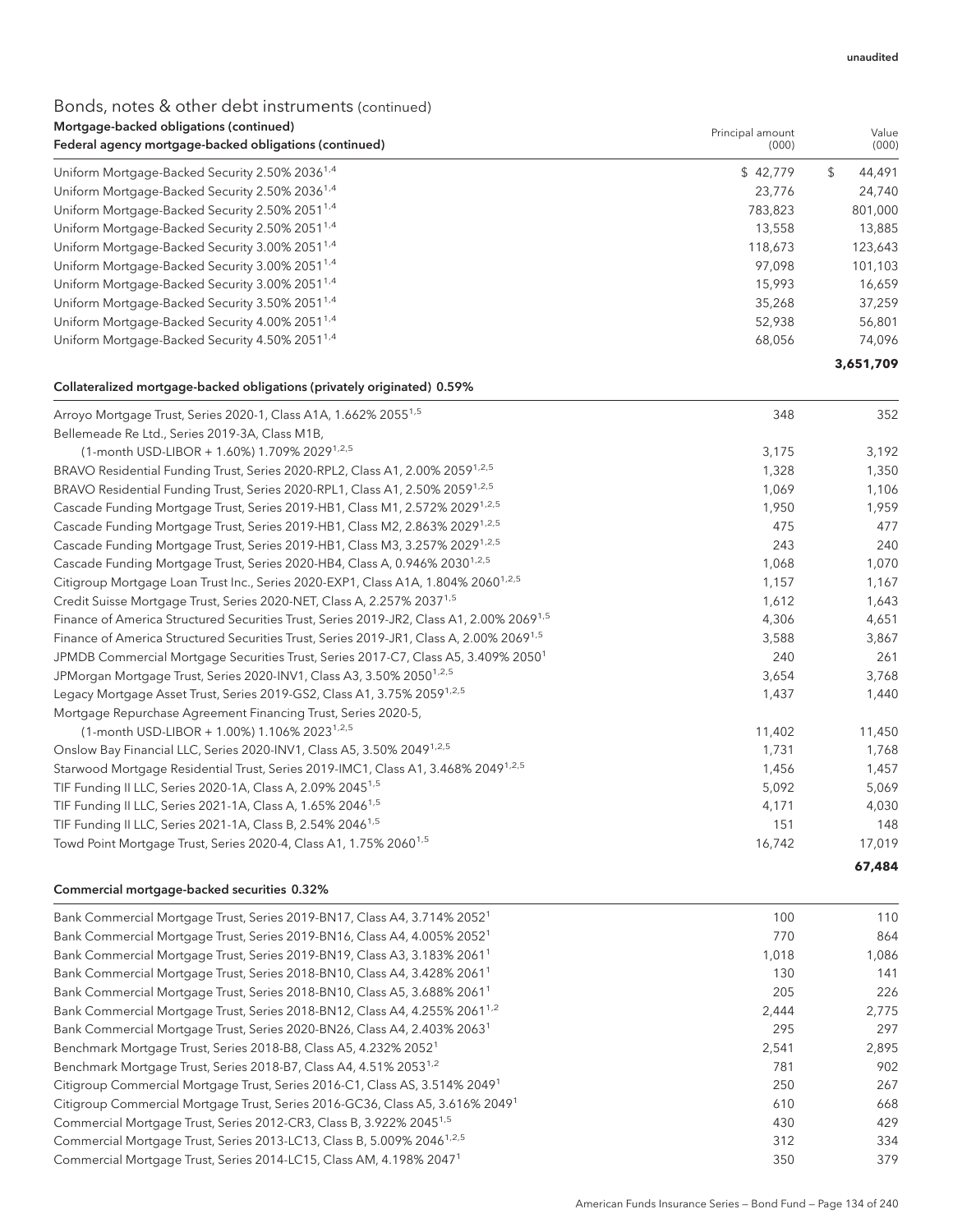# Bonds, notes & other debt instruments (continued)

| Mortgage-backed obligations (continued)<br>Commercial mortgage-backed securities (continued)               | Principal amount | (000) |                | Value<br>(000) |
|------------------------------------------------------------------------------------------------------------|------------------|-------|----------------|----------------|
| CSAIL Commercial Mortgage Trust, Series 2015-C4, Class C, 4.563% 2048 <sup>1,2</sup>                       | $\mathfrak{L}$   | 204   | $\mathfrak{L}$ | 219            |
| CSAIL Commercial Mortgage Trust, Series 2015-C1, Class B, 4.044% 2050 <sup>1,2</sup>                       |                  | 300   |                | 315            |
| Deutsche Bank Commercial Mortgage Trust, Series 2016-C1, Class AM, 3.539% 2049 <sup>1</sup>                |                  | 200   |                | 215            |
| Grace Mortgage Trust, Series 2020-GRCE, Class A, 2.347% 2040 <sup>1,5</sup>                                | 2,601            |       |                | 2,571          |
| GS Mortgage Securities Trust, Series 2011-GC5, Class B, 5.406% 2044 <sup>1,2,5</sup>                       |                  | 530   |                | 530            |
| GS Mortgage Securities Trust, Series 2017-GS7, Class A4, 3.43% 2050 <sup>1</sup>                           |                  | 400   |                | 434            |
| GS Mortgage Securities Trust, Series 2019-GC38, Class A4, 3.968% 2052 <sup>1</sup>                         |                  | 100   |                | 112            |
| GS Mortgage Securities Trust, Series 2020-GC47, Class A5, 2.377% 2053 <sup>1</sup>                         | 1,536            |       |                | 1,543          |
| JPMBB Commercial Mortgage Securities Trust, Series 2014-C18, Class A5, 4.079% 2047 <sup>1</sup>            | 3,280            |       |                | 3,549          |
| JPMDB Commercial Mortgage Securities Trust, Series 2017-C5, Class A5, 3.694% 2050 <sup>1</sup>             |                  | 640   |                | 706            |
| JPMorgan Chase Commercial Mortgage Securities Trust, Series 2018-BCON, Class A, 3.735% 2031 <sup>1,5</sup> |                  | 785   |                | 815            |
| JPMorgan Chase Commercial Mortgage Securities Trust, Series 2016-JP4, Class A4, 3.648% 2049 <sup>1,2</sup> | 2,040            |       |                | 2,239          |
| L.A. Arena Funding, LLC, Series 1, Class A, 7.656% 2026 <sup>1,5</sup>                                     |                  | 153   |                | 153            |
| Morgan Stanley Bank of America Merrill Lynch Trust, Series 2014-C17, Class A5, 3.741% 2047 <sup>1</sup>    | 2,038            |       |                | 2,206          |
| Morgan Stanley Bank of America Merrill Lynch Trust, Series 2015-C22, Class A4, 3.306% 2048 <sup>1</sup>    |                  | 410   |                | 440            |
| Morgan Stanley Bank of America Merrill Lynch Trust, Series 2016-C32, Class A4, 3.72% 2049 <sup>1</sup>     |                  | 245   |                | 271            |
| Morgan Stanley Capital I Trust, Series 2015-UBS8, Class AS, 4.114% 2048 <sup>1</sup>                       |                  | 730   |                | 799            |
| Morgan Stanley Capital I Trust, Series 2016-UBS9, Class C, 4.608% 2049 <sup>1,2</sup>                      |                  | 208   |                | 218            |
| Wells Fargo Commercial Mortgage Trust, Series 2015-SG1, Class A4, 3.789% 2048 <sup>1</sup>                 | 2,437            |       |                | 2,637          |
| Wells Fargo Commercial Mortgage Trust, Series 2015-C28, Class C, 4.094% 2048 <sup>1,2</sup>                |                  | 220   |                | 231            |
| Wells Fargo Commercial Mortgage Trust, Series 2016-BNK1, Class B, 2.967% 2049 <sup>1</sup>                 |                  | 350   |                | 352            |
| Wells Fargo Commercial Mortgage Trust, Series 2016-C34, Class AS, 3.484% 2049 <sup>1</sup>                 |                  | 130   |                | 140            |
| Wells Fargo Commercial Mortgage Trust, Series 2016-C37, Class A5, 3.794% 2049 <sup>1</sup>                 | 2,550            |       |                | 2,824          |
| Wells Fargo Commercial Mortgage Trust, Series 2019-C54, Class A4, 3.146% 2052 <sup>1</sup>                 | 1,019            |       |                | 1,081          |
| Wells Fargo Commercial Mortgage Trust, Series 2016-NXS5, Class AS, 3.988% 2059 <sup>1</sup>                |                  | 250   |                | 274            |
| Wells Fargo Commercial Mortgage Trust, Series 2017-RC1, Class A4, 3.631% 2060 <sup>1</sup>                 |                  | 205   |                | 225            |
|                                                                                                            |                  |       |                | 36,472         |

## Total mortgage-backed obligations **3,755,665**

### Corporate bonds, notes & loans 32.62% Financials 6.48%

| ACE INA Holdings Inc. 2.875% 2022                                                                | 3,625    | 3,751  |
|--------------------------------------------------------------------------------------------------|----------|--------|
| ACE INA Holdings Inc. 3.35% 2026                                                                 | 2,025    | 2,208  |
| ACE INA Holdings Inc. 4.35% 2045                                                                 | 2,220    | 2,631  |
| AerCap Holdings NV 6.50% 2025                                                                    | 1,798    | 2,097  |
| Ally Financial Inc. 5.125% 2024                                                                  | 1,500    | 1,692  |
| Ally Financial Inc. 8.00% 2031                                                                   | 8,479    | 11,449 |
| Ally Financial Inc. 8.00% 2031                                                                   | 7,070    | 9,858  |
| American International Group, Inc. 4.20% 2028                                                    | 9,875    | 11,103 |
| Assicurazioni Generali SpA 10.125% 2042 (3-month EUR-EURIBOR + 9.181% on 7/10/2022) <sup>6</sup> | € 3,800  | 5,040  |
| Banco Do Brasil, SA 4.75% 2024 <sup>5</sup>                                                      | \$10,000 | 10,615 |
| Bank of America Corp. 1.658% 2027 (USD-SOFR + 0.91% on 3/11/2026) <sup>6</sup>                   | 6,000    | 6,022  |
| Bank of America Corp. 3.419% 2028 (3-month USD-LIBOR + 1.04% on 12/20/2027) <sup>6</sup>         | 10,129   | 10,884 |
| Bank of America Corp. 1.922% 2031 (USD-SOFR + 1.37% on 10/24/2030) <sup>6</sup>                  | 21,177   | 19,946 |
| Bank of China Ltd. (Hong Kong Branch) 3.875% 2025                                                | 236      | 257    |
| Bank of China Ltd. (Hong Kong Branch) 4.00% 2028                                                 | 200      | 217    |
| Berkshire Hathaway Finance Corp. 4.20% 2048                                                      | 8,720    | 10,079 |
| BNP Paribas 3.80% 2024 <sup>5</sup>                                                              | 18,775   | 20,255 |
| BNP Paribas 2.819% 2025 (3-month USD-LIBOR + 1.111% on 11/19/2024) <sup>5,6</sup>                | 2,875    | 3,027  |
| BNP Paribas 3.375% 2025 <sup>5</sup>                                                             | 6,425    | 6,904  |
| BNP Paribas 2.219% 2026 (USD-SOFR + 2.074% on 6/9/2025) <sup>5,6</sup>                           | 12,000   | 12,312 |
| BNP Paribas 1.323% 2027 (USD-SOFR + 1.004% on 1/13/2026) <sup>5,6</sup>                          | 8,425    | 8,245  |
| CIT Group Inc. 3.929% 2024 (USD-SOFR + 3.827% on 6/19/2023) <sup>6</sup>                         | 5,410    | 5,728  |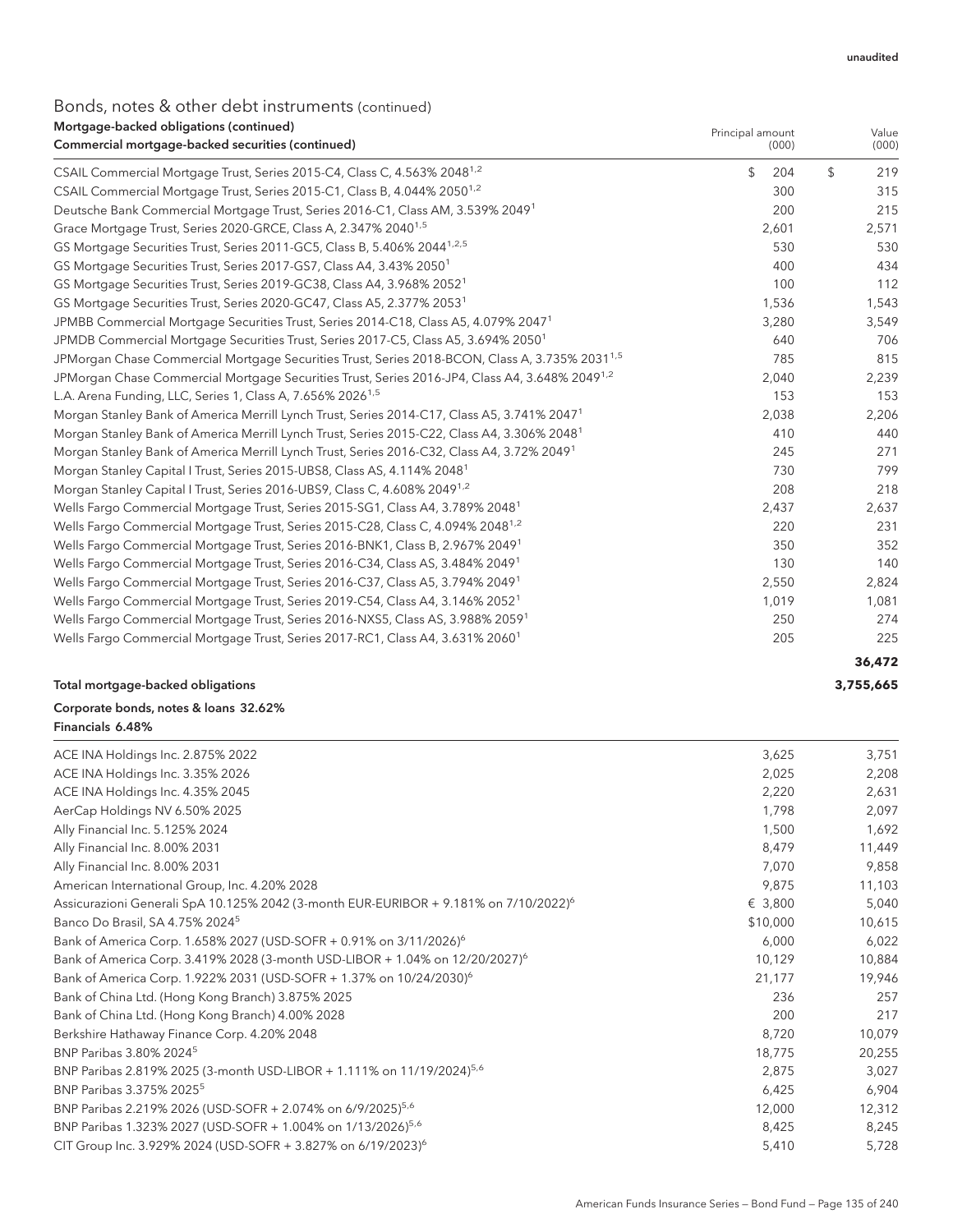# Bonds, notes & other debt instruments (continued) Corporate bonds, notes & loans (continued)

| Corporate bonds, notes & Ioans (continued)<br>Financials (continued)                                                                                                               | Principal amount<br>(000) | Value<br>(000)   |
|------------------------------------------------------------------------------------------------------------------------------------------------------------------------------------|---------------------------|------------------|
|                                                                                                                                                                                    | \$2,066                   |                  |
| CIT Group Inc. 4.75% 2024                                                                                                                                                          |                           | \$2,250          |
| Citigroup Inc. 4.60% 2026<br>Citigroup Inc. 3.668% 2028 (3-month USD-LIBOR + 1.39% on 7/24/2027) <sup>6</sup>                                                                      | 1,800                     | 2,032            |
| Crédit Agricole SA 1.907% 2026 (USD-SOFR + 1.676% on 6/16/2025) <sup>5,6</sup>                                                                                                     | 1,000<br>4,450            | 1,094<br>4,514   |
| Crédit Agricole SA 1.247% 2027 (USD-SOFR + 0.892% on 1/26/2026) <sup>5,6</sup>                                                                                                     | 3,400                     | 3,328            |
| Credit Suisse Group AG 2.997% 2023 (3-month USD-LIBOR + 1.20% on 12/14/2022) <sup>5,6</sup>                                                                                        | 12,000                    | 12,411           |
|                                                                                                                                                                                    | 12,925                    | 13,722           |
| Credit Suisse Group AG 3.80% 2023                                                                                                                                                  | 500                       | 534              |
| Credit Suisse Group AG 4.207% 2024 (3-month USD-LIBOR + 1.24% on 6/12/2023) <sup>5,6</sup><br>Credit Suisse Group AG 2.593% 2025 (USD-SOFR + 1.56% on 9/11/2024) <sup>5,6</sup>    | 850                       | 882              |
| Credit Suisse Group AG 2.193% 2026 (USD-SOFR + 2.044% on 6/5/2025) <sup>5,6</sup>                                                                                                  | 5,750                     | 5,849            |
| Credit Suisse Group AG 1.305% 2027 (USD-SOFR + 0.98% on 2/2/2026) <sup>5,6</sup>                                                                                                   | 10,950                    | 10,565           |
| Credit Suisse Group AG 4.194% 2031 (USD-SOFR + 3.73% on 4/1/2030) <sup>5,6</sup>                                                                                                   | 3,096                     | 3,372            |
| Deutsche Bank AG 3.375% 2021                                                                                                                                                       | 1,300                     |                  |
| Deutsche Bank AG 4.25% 2021                                                                                                                                                        | 525                       | 1,304<br>535     |
| Deutsche Bank AG 3.30% 2022                                                                                                                                                        | 2,695                     |                  |
| Deutsche Bank AG 5.00% 2022                                                                                                                                                        | 2,675                     | 2,800<br>2,770   |
| Deutsche Bank AG 3.95% 2023                                                                                                                                                        | 6,350                     |                  |
| Deutsche Bank AG 2.222% 2024 (USD-SOFR + 2.159% on 9/18/2023) <sup>6</sup>                                                                                                         | 10,475                    | 6,710<br>10,759  |
| Deutsche Bank AG 3.70% 2024                                                                                                                                                        | 4,950                     | 5,299            |
| Deutsche Bank AG 3.70% 2024                                                                                                                                                        | 2,750                     | 2,940            |
| Deutsche Bank AG 3.961% 2025 (USD-SOFR + 2.581% on 11/26/2024) <sup>6</sup>                                                                                                        |                           |                  |
| Deutsche Bank AG 2.129% 2026 (USD-SOFR + 1.87% on 11/24/2025) <sup>6</sup>                                                                                                         | 8,586                     | 9,305            |
|                                                                                                                                                                                    | 42,264                    | 42,398           |
| Deutsche Bank AG 4.10% 2026                                                                                                                                                        | 7,305                     | 7,904            |
| Deutsche Bank AG 4.10% 2026<br>Deutsche Bank AG 3.547% 2031 (USD-SOFR + 3.043% on 9/18/2030) <sup>6</sup>                                                                          | 857<br>2,900              | 930<br>2,998     |
|                                                                                                                                                                                    | 4,000                     |                  |
| Deutsche Bank AG 3.729% 2032 (USD-SOFR + 2.757% on 1/14/2031) <sup>6</sup>                                                                                                         |                           | 3,883            |
| GE Capital Funding, LLC 4.05% 2027 <sup>5</sup>                                                                                                                                    | 5,078                     | 5,663            |
| GE Capital Funding, LLC 4.40% 2030 <sup>5</sup>                                                                                                                                    | 10,000                    | 11,330           |
| Goldman Sachs Group, Inc. 5.75% 2022                                                                                                                                               | 4,800                     | 5,010            |
| Goldman Sachs Group, Inc. 1.431% 2027 (USD-SOFR + 0.795% on 3/9/2026) <sup>6</sup><br>Goldman Sachs Group, Inc. 3.814% 2029 (3-month USD-LIBOR + 1.158% on 4/23/2028) <sup>6</sup> | 12,000<br>9,600           | 11,898           |
| Goldman Sachs Group, Inc., junior subordinated, 5.30% (3-month USD-LIBOR + 3.834% on 11/10/2026) <sup>6</sup>                                                                      | 1,750                     | 10,525<br>1,934  |
| Groupe BPCE SA 2.75% 2023 <sup>5</sup>                                                                                                                                             |                           |                  |
| Groupe BPCE SA 5.70% 2023 <sup>5</sup>                                                                                                                                             | 6,875<br>28,166           | 7,148<br>31,490  |
| Groupe BPCE SA 5.15% 2024 <sup>5</sup>                                                                                                                                             | 5,481                     | 6,140            |
| Groupe BPCE SA 1.652% 2026 (USD-SOFR + 1.52% on 10/6/2025) <sup>5,6</sup>                                                                                                          | 6,350                     | 6,342            |
|                                                                                                                                                                                    |                           |                  |
| HSBC Holdings PLC 4.583% 2029 (3-month USD-LIBOR + 1.535% on 6/19/2028) <sup>6</sup><br>Intesa Sanpaolo SpA 3.375% 2023 <sup>5</sup>                                               | 12,000                    | 13,498           |
|                                                                                                                                                                                    | 10,035<br>770             | 10,463           |
| Intesa Sanpaolo SpA 3.25% 2024 <sup>5</sup>                                                                                                                                        |                           | 821              |
| Intesa Sanpaolo SpA 5.017% 2024 <sup>5</sup><br>Intesa Sanpaolo SpA 5.71% 2026 <sup>5</sup>                                                                                        | 68,143<br>15,400          | 74,467           |
| Intesa Sanpaolo SpA 3.875% 2027 <sup>5</sup>                                                                                                                                       | 6,250                     | 17,271           |
| Intesa Sanpaolo SpA 3.875% 2028 <sup>5</sup>                                                                                                                                       | 1,986                     | 6,764            |
|                                                                                                                                                                                    |                           | 2,117            |
| JPMorgan Chase & Co. 3.509% 2029 (3-month USD-LIBOR + 0.945% on 1/23/2028) <sup>6</sup><br>JPMorgan Chase & Co. 4.203% 2029 (3-month USD-LIBOR + 1.26% on 7/23/2028) <sup>6</sup>  | 9,600<br>11,980           | 10,390<br>13,566 |
|                                                                                                                                                                                    |                           |                  |
| JPMorgan Chase & Co. 2.522% 2031 (USD-SOFR + 2.04% on 4/22/2030) <sup>6</sup>                                                                                                      | 1,766                     | 1,764            |
| Lloyds Banking Group PLC 2.438% 2026                                                                                                                                               |                           |                  |
| (1-year UST Yield Curve Rate T Note Constant Maturity + 1.00% on 2/5/2025) <sup>6</sup>                                                                                            | 2,675                     | 2,772            |
| Lloyds Banking Group PLC 1.627% 2027                                                                                                                                               |                           |                  |
| (1-year UST Yield Curve Rate T Note Constant Maturity + 0.85% on 5/11/2026) <sup>6</sup>                                                                                           | 6,000<br>8,825            | 5,964            |
| Lloyds Banking Group PLC 4.375% 2028<br>MetLife Capital Trust IV, junior subordinated, 7.875% 2067 (3-month USD-LIBOR + 3.96% on 12/1/2037) <sup>5,6</sup>                         |                           | 9,914            |
|                                                                                                                                                                                    | 1,405<br>3,490            | 1,956            |
| MetLife, Inc. 3.60% 2025                                                                                                                                                           |                           | 3,840            |
| Morgan Stanley 2.50% 2021                                                                                                                                                          | 19,200                    | 19,219           |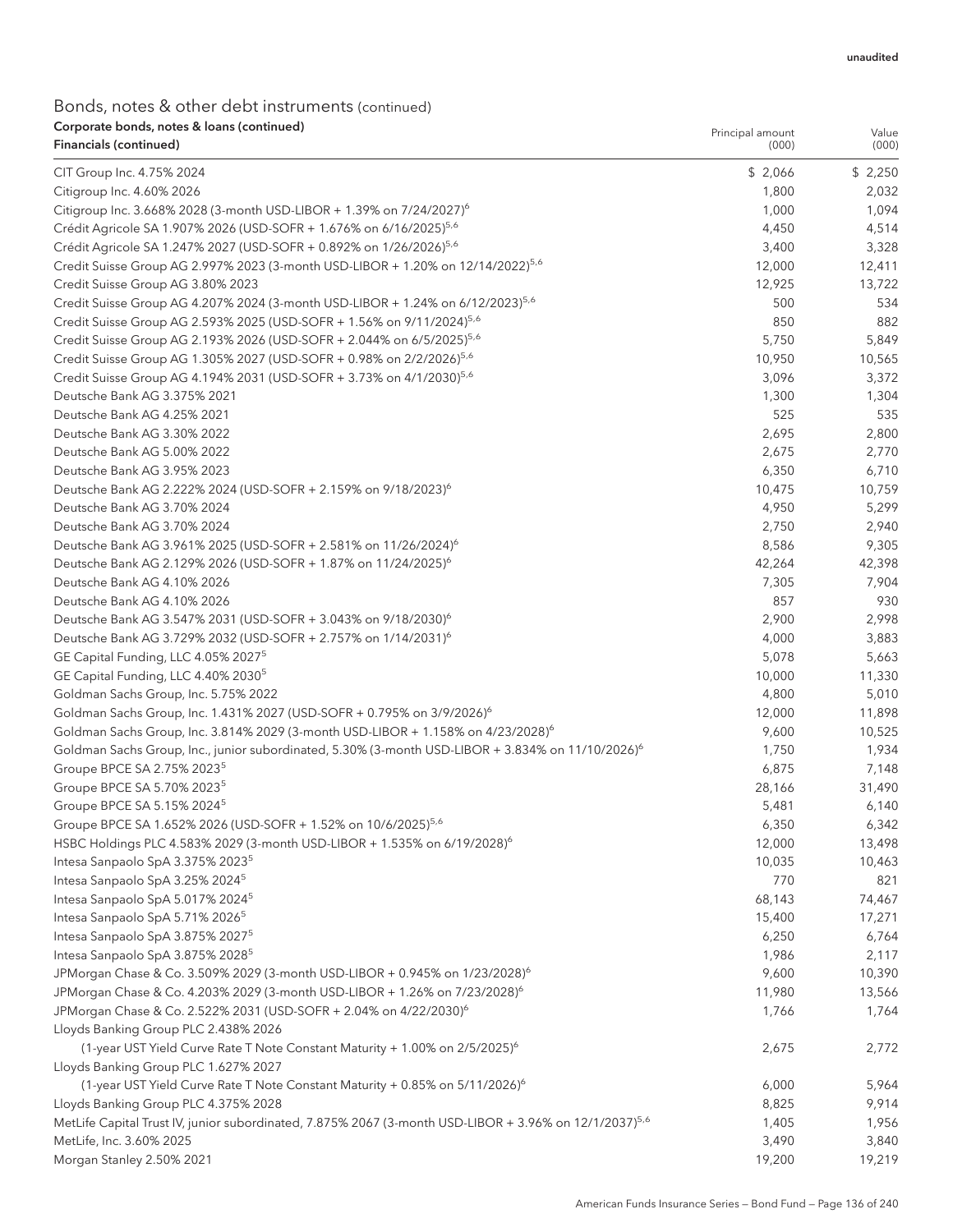| Corporate bonds, notes & Ioans (continued)<br>Financials (continued)                      | Principal amount<br>(000) | Value<br>(000) |
|-------------------------------------------------------------------------------------------|---------------------------|----------------|
| Morgan Stanley 2.72% 2025 (USD-SOFR + 1.152% on 7/22/2024) <sup>6</sup>                   | \$2,300                   | \$<br>2,427    |
| New York Life Insurance Company 3.75% 2050 <sup>5</sup>                                   | 1,702                     | 1,806          |
| PNC Financial Services Group, Inc. 2.854% 2022 <sup>6</sup>                               | 5,850                     | 6,078          |
| PNC Funding Corp. 3.30% 2022                                                              | 8.700                     | 8,922          |
| Rede D'Or Finance SARL 4.50% 2030 <sup>5</sup>                                            | 3,000                     | 2,949          |
| Santander Holdings USA, Inc. 3.50% 2024                                                   | 8,325                     | 8,905          |
| Synchrony Financial 2.85% 2022                                                            | 5,400                     | 5,547          |
| Synchrony Financial 4.375% 2024                                                           | 3,640                     | 3,970          |
| Travelers Companies, Inc. 2.55% 2050                                                      | 768                       | 688            |
| UniCredit SpA 3.75% 2022 <sup>5</sup>                                                     | 2,545                     | 2,620          |
| UniCredit SpA 6.572% 2022 <sup>5</sup>                                                    | 11,295                    | 11,776         |
| UniCredit SpA 4.625% 2027 <sup>5</sup>                                                    | 1,395                     | 1,571          |
| UniCredit SpA 5.861% 2032 (5-year USD-ICE Swap + 3.703% on 6/19/2027) <sup>5,6</sup>      | 16,130                    | 17,881         |
| UniCredit SpA 7.296% 2034 (5-year USD-ICE Swap + 4.914% on 4/2/2029) <sup>5,6</sup>       | 10,221                    | 12,054         |
| UniCredit SpA 5.459% 2035 (5-year USD-ICE Swap + 4.75% on 6/30/2030) <sup>5,6</sup>       | 606                       | 643            |
| Wells Fargo & Company 2.10% 2021                                                          | 16,800                    | 16,897         |
| Wells Fargo & Company 2.406% 2025 (3-month USD-LIBOR + 0.825% on 10/30/2024) <sup>6</sup> | 20,480                    | 21,403         |
|                                                                                           |                           | 743,811        |

### Energy 4.88%

| Apache Corp. 4.625% 2025                    | 645    | 665    |
|---------------------------------------------|--------|--------|
| Apache Corp. 4.875% 2027                    | 5,475  | 5,620  |
| Apache Corp. 4.25% 2030                     | 2,465  | 2,406  |
| Apache Corp. 4.75% 2043                     | 12,100 | 11,241 |
| Apache Corp. 4.25% 2044                     | 2,100  | 1,895  |
| Apache Corp. 5.35% 2049                     | 800    | 766    |
| Boardwalk Pipeline Partners, LP 3.375% 2023 | 1,900  | 1,966  |
| BP Capital Markets PLC 3.00% 2050           | 8,284  | 7,607  |
| Canadian Natural Resources Ltd. 2.05% 2025  | 754    | 763    |
| Canadian Natural Resources Ltd. 3.85% 2027  | 1,151  | 1,247  |
| Canadian Natural Resources Ltd. 2.95% 2030  | 2,212  | 2,209  |
| Cenovus Energy Inc. 3.80% 2023              | 1,120  | 1,184  |
| Cenovus Energy Inc. 5.375% 2025             | 5,000  | 5,623  |
| Cenovus Energy Inc. 4.25% 2027              | 13,897 | 15,041 |
| Cenovus Energy Inc. 5.25% 2037              | 770    | 834    |
| Cenovus Energy Inc. 5.40% 2047              | 15,180 | 16,937 |
| Cheniere Energy, Inc. 7.00% 2024            | 410    | 472    |
| Cheniere Energy, Inc. 5.125% 2027           | 16,000 | 18,316 |
| Cheniere Energy, Inc. 3.70% 2029            | 7,369  | 7,780  |
| Chevron Corp. 2.355% 2022                   | 4,800  | 4,942  |
| Chevron USA Inc. 4.95% 2047                 | 2,729  | 3,439  |
| Columbia Pipeline Partners LP 5.80% 2045    | 1,410  | 1,746  |
| ConocoPhillips 4.30% 2028 <sup>5</sup>      | 3,973  | 4,508  |
| DCP Midstream Operating LP 4.95% 2022       | 500    | 513    |
| Enbridge Energy Partners, LP 4.20% 2021     | 6,325  | 6,372  |
| Enbridge Energy Partners, LP 5.875% 2025    | 7,700  | 9,079  |
| Enbridge Energy Partners, LP 7.375% 2045    | 18,154 | 25,735 |
| Enbridge Inc. 4.00% 2023                    | 1,500  | 1,610  |
| Energy Transfer Operating, LP 5.875% 2024   | 294    | 327    |
| Energy Transfer Operating, LP 2.90% 2025    | 4,402  | 4,585  |
| Energy Transfer Operating, LP 3.75% 2030    | 7,707  | 7,955  |
| Energy Transfer Operating, LP 5.00% 2050    | 18,718 | 19,404 |
| Energy Transfer Partners, LP 4.20% 2023     | 2,860  | 3,066  |
| Energy Transfer Partners, LP 4.50% 2024     | 4,915  | 5,365  |

American Funds Insurance Series — Bond Fund — Page 137 of 240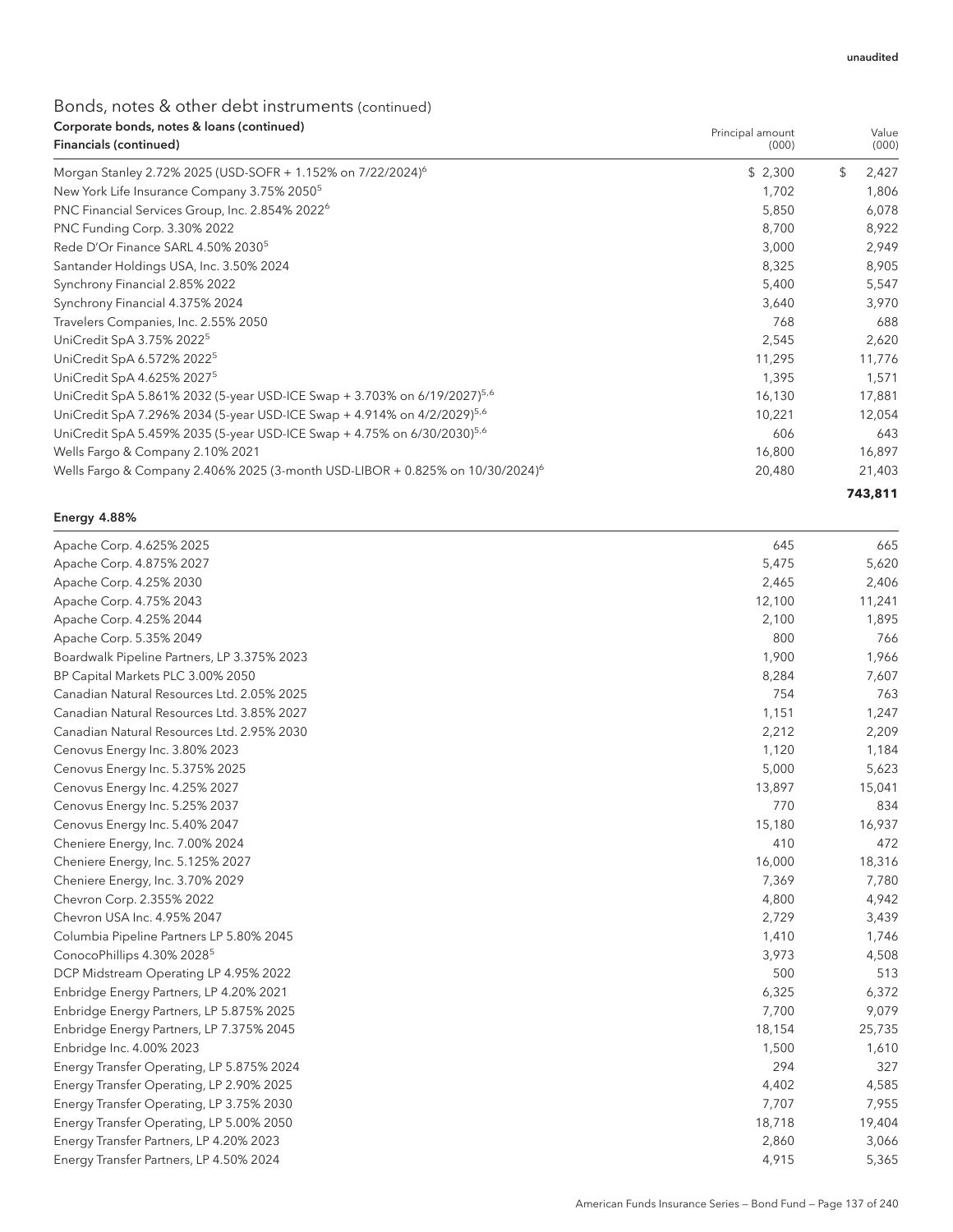| Corporate bonds, notes & loans (continued)                                                                       | Principal amount | Value   |
|------------------------------------------------------------------------------------------------------------------|------------------|---------|
| Energy (continued)                                                                                               | (000)            | (000)   |
| Energy Transfer Partners, LP 4.75% 2026                                                                          | \$1,506          | \$1,673 |
| Energy Transfer Partners, LP 4.20% 2027                                                                          | 45               | 49      |
| Energy Transfer Partners, LP 4.95% 2028                                                                          | 4,559            | 5,105   |
| Energy Transfer Partners, LP 5.25% 2029                                                                          | 1,275            | 1,452   |
| Energy Transfer Partners, LP 6.125% 2045                                                                         | 11,780           | 13,587  |
| Energy Transfer Partners, LP 5.30% 2047                                                                          | 10,459           | 11,078  |
| Energy Transfer Partners, LP 6.00% 2048                                                                          | 1,868            | 2,152   |
| Energy Transfer Partners, LP 6.25% 2049                                                                          | 1,775            | 2,088   |
| Energy Transfer Partners, LP, junior subordinated, 6.25% (3-month USD-LIBOR + 4.028% on 2/15/2023) <sup>6</sup>  | 7,850            | 6,419   |
| Energy Transfer Partners, LP, junior subordinated, 6.625% (3-month USD-LIBOR + 4.155% on 2/15/2028) <sup>6</sup> | 500              | 444     |
| Enterprise Products Operating LLC 3.20% 2052                                                                     | 3,031            | 2,773   |
| EOG Resources, Inc. 4.375% 2030                                                                                  | 206              | 237     |
| EQT Corp. 3.00% 2022                                                                                             | 6,700            | 6,823   |
| EQT Corp. 8.50% 2030 <sup>6</sup>                                                                                | 7,500            | 9,574   |
| Equinor ASA 3.625% 2028                                                                                          | 4,928            | 5,414   |
| Equinor ASA 3.125% 2030                                                                                          | 20,000           | 21,172  |
| Equinor ASA 3.25% 2049                                                                                           | 5,687            | 5,579   |
| Exxon Mobil Corp. 3.043% 2026                                                                                    | 4,625            | 4,994   |
| Exxon Mobil Corp. 3.452% 2051                                                                                    | 475              | 481     |
| Kinder Morgan Energy Partners, LP 6.50% 2037                                                                     | 900              | 1,142   |
| Kinder Morgan Energy Partners, LP 5.50% 2044                                                                     | 700              | 821     |
| Kinder Morgan, Inc. 5.30% 2034                                                                                   | 760              | 898     |
| MPLX LP 1.75% 2026                                                                                               | 5,557            | 5,569   |
| MPLX LP 4.00% 2028                                                                                               | 4,665            | 5,155   |
| MPLX LP 2.65% 2030                                                                                               | 2,404            | 2,359   |
| MPLX LP 5.50% 2049                                                                                               | 4,741            | 5,578   |
| Occidental Petroleum Corp. 2.90% 2024                                                                            | 4,336            | 4,294   |
| Odebrecht Drilling Norbe 7.35% 2026 (86.39% PIK) <sup>5,7</sup>                                                  | 37               | 15      |
| Odebrecht Drilling Norbe 0% 2049 <sup>5</sup>                                                                    | 1,150            | 8       |
| ONEOK, Inc. 2.20% 2025                                                                                           | 193              | 197     |
| ONEOK, Inc. 5.85% 2026                                                                                           | 896              | 1,050   |
| ONEOK, Inc. 3.10% 2030                                                                                           | 540              | 544     |
| ONEOK, Inc. 6.35% 2031                                                                                           | 2,794            | 3,515   |
| ONEOK, Inc. 5.20% 2048                                                                                           | 9,563            | 10,478  |
| ONEOK, Inc. 4.50% 2050                                                                                           | 1,266            | 1,272   |
| ONEOK, Inc. 7.15% 2051                                                                                           | 3,275            | 4,428   |
| Petrobras Global Finance Co. 5.093% 2030                                                                         | 5,000            | 5,203   |
| Petrobras Global Finance Co. 6.90% 2049                                                                          | 4,000            | 4,387   |
| Petróleos Mexicanos 6.875% 2025 <sup>5</sup>                                                                     | 3,663            | 3,973   |
| Petróleos Mexicanos 6.875% 2025                                                                                  | 1,337            | 1,450   |
| Petróleos Mexicanos 6.875% 2026                                                                                  | 43,810           | 46,974  |
| Petróleos Mexicanos 6.50% 2027                                                                                   | 29,533           | 30,910  |
| Pioneer Natural Resources Company 1.90% 2030                                                                     | 3,175            | 2,949   |
| Plains All American Pipeline, LP 3.80% 2030                                                                      | 590              | 602     |
| Sabine Pass Liquefaction, LLC 6.25% 2022                                                                         | 2,300            | 2,389   |
| Sabine Pass Liquefaction, LLC 5.625% 2023 <sup>6</sup>                                                           | 1,000            | 1,085   |
| Sabine Pass Liquefaction, LLC 5.75% 2024                                                                         | 8,000            | 9,032   |
| Sabine Pass Liquefaction, LLC 5.625% 2025                                                                        | 10,000           | 11,440  |
| Sabine Pass Liquefaction, LLC 5.875% 2026                                                                        | 15,700           | 18,404  |
| Sabine Pass Liquefaction, LLC 4.50% 2030                                                                         | 1,032            | 1,160   |
| Saudi Arabian Oil Co. 2.875% 2024 <sup>5</sup>                                                                   | 4,885            | 5,150   |
| Saudi Arabian Oil Co. 1.625% 2025 <sup>5</sup>                                                                   | 1,410            | 1,421   |
| Schlumberger BV 4.00% 2025 <sup>5</sup>                                                                          | 7,915            | 8,763   |
| Shell International Finance BV 3.875% 2028                                                                       | 9,410            | 10,514  |
|                                                                                                                  |                  |         |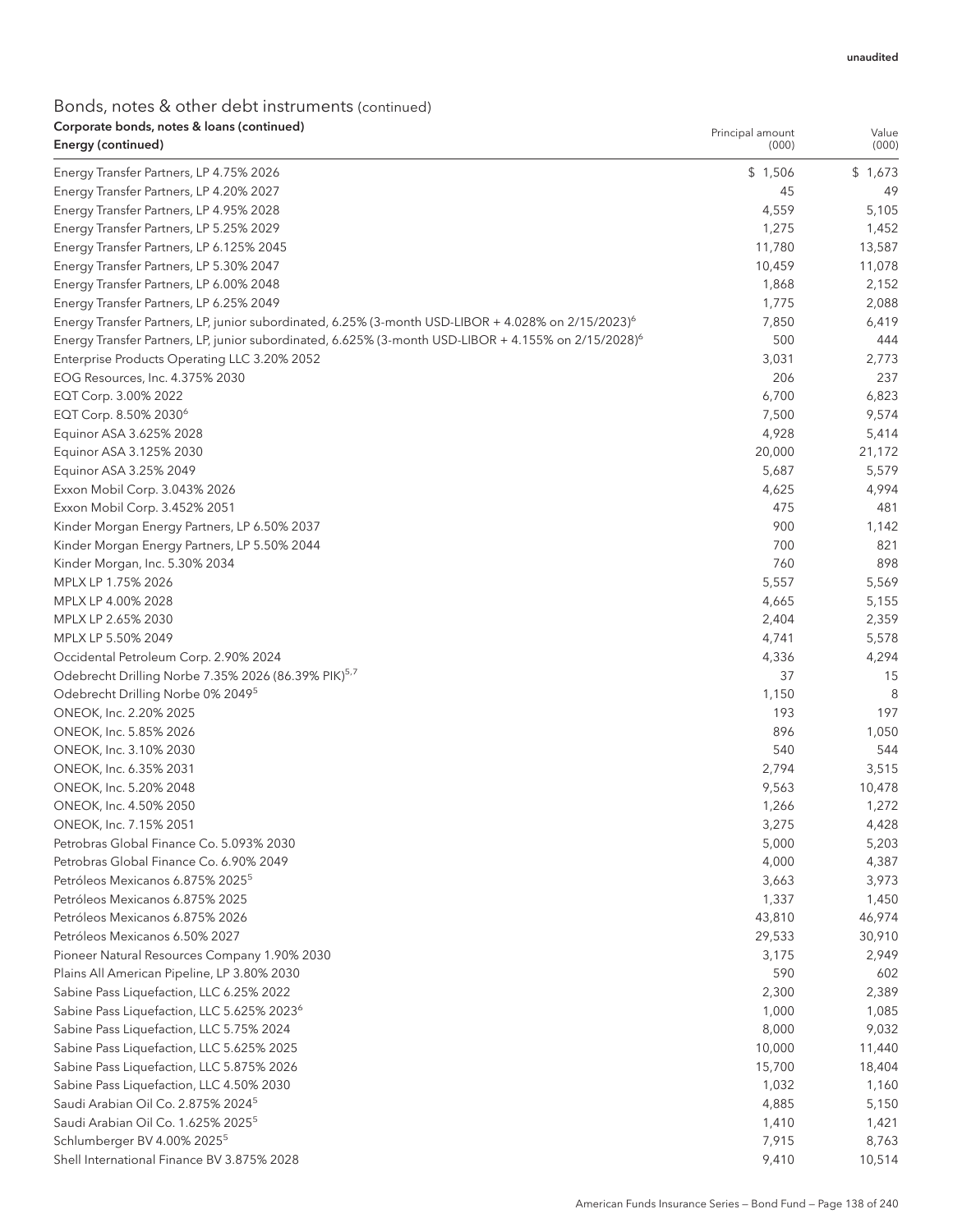| Corporate bonds, notes & loans (continued)<br>Energy (continued) | Principal amount<br>(000) | Value<br>(000) |
|------------------------------------------------------------------|---------------------------|----------------|
| Southwestern Energy Co. 6.45% 2025 <sup>6</sup>                  | \$<br>920                 | \$<br>989      |
| Sunoco Logistics Operating Partners, LP 5.40% 2047               | 6,190                     | 6,694          |
| Targa Resources Partners LP 5.375% 2027                          | 175                       | 182            |
| TC PipeLines, LP 4.375% 2025                                     | 405                       | 449            |
| Total Capital Canada Ltd. 2.75% 2023                             | 2,140                     | 2,255          |
| Total Capital International 3.127% 2050                          | 1,693                     | 1,598          |
| TransCanada PipeLines Ltd. 4.25% 2028                            | 11,275                    | 12,685         |
| TransCanada PipeLines Ltd. 4.10% 2030                            | 4,776                     | 5,330          |
| Western Midstream Operating, LP 4.35% 2025 <sup>6</sup>          | 2,782                     | 2,884          |
| Western Midstream Operating, LP 5.30% 2030 <sup>6</sup>          | 2,202                     | 2,394          |
| Western Midstream Operating, LP 6.50% 2050 <sup>6</sup>          | 3,079                     | 3,335          |
| Williams Partners LP 4.50% 2023                                  | 500                       | 545            |
| Williams Partners LP 4.30% 2024                                  | 595                       | 648            |
| WPX Energy, Inc. 4.50% 2030                                      | 5,197                     | 5,604          |
|                                                                  |                           | 561,033        |

### Utilities 4.33%

| Abu Dhabi National Energy Company PJSC (TAQA) 4.375% 2025 <sup>5</sup>               | 10,500 | 11,730 |
|--------------------------------------------------------------------------------------|--------|--------|
| Abu Dhabi National Energy Company PJSC (TAQA) 4.375% 2026 <sup>5</sup>               | 300    | 340    |
| Ameren Corp. 3.50% 2031                                                              | 325    | 345    |
| Ameren Corp. 4.50% 2049                                                              | 2,875  | 3,469  |
| Berkshire Hathaway Energy Company 4.50% 2045                                         | 5,895  | 6,854  |
| Comisión Federal de Electricidad 3.348% 2031 <sup>5</sup>                            | 6,000  | 5,783  |
| Comisión Federal de Electricidad 4.677% 2051 <sup>5</sup>                            | 6,050  | 5,692  |
| Consolidated Edison Company of New York, Inc. 3.875% 2047                            | 7,855  | 8,340  |
| Consumers Energy Co. 4.05% 2048                                                      | 8,270  | 9,523  |
| Consumers Energy Co. 3.75% 2050                                                      | 5,625  | 6,216  |
| Duke Energy Corp. 3.75% 2024                                                         | 3,826  | 4,128  |
| Duke Energy Florida, LLC 3.40% 2046                                                  | 6,445  | 6,579  |
| Duke Energy Progress, LLC 3.70% 2028                                                 | 3,750  | 4,158  |
| Edison International 3.125% 2022                                                     | 2,900  | 2,999  |
| Edison International 3.55% 2024                                                      | 6,850  | 7,368  |
| Edison International 4.95% 2025                                                      | 175    | 196    |
| Edison International 5.75% 2027                                                      | 3,181  | 3,716  |
| Edison International 4.125% 2028                                                     | 3,644  | 3,914  |
| Emera Inc. 6.75% 2076 (3-month USD-LIBOR + 5.44% on 6/15/2026) <sup>6</sup>          | 1,950  | 2,220  |
| Enel Società per Azioni 8.75% 2073                                                   |        |        |
| (USD Semi Annual 30/360 (vs. 3-month USD-LIBOR) + 5.88% on 9/24/2023) <sup>5,6</sup> | 1,000  | 1,165  |
| Entergy Louisiana, LLC 4.20% 2048                                                    | 6,325  | 7,141  |
| Eversource Energy 2.75% 2022                                                         | 527    | 538    |
| Eversource Energy 3.80% 2023                                                         | 5,000  | 5,408  |
| Exelon Corp. 3.40% 2026                                                              | 1,570  | 1,700  |
| Exelon Corp. 4.70% 2050                                                              | 250    | 300    |
| FirstEnergy Corp. 3.35% 2022 <sup>6</sup>                                            | 8,750  | 8,885  |
| FirstEnergy Corp. 1.60% 2026                                                         | 481    | 468    |
| FirstEnergy Corp. 4.40% 2027 <sup>6</sup>                                            | 12,178 | 13,105 |
| FirstEnergy Corp. 3.50% 2028 <sup>5</sup>                                            | 2,400  | 2,457  |
| FirstEnergy Corp., Series B, 4.75% 2023 <sup>6</sup>                                 | 2,750  | 2,899  |
| FirstEnergy Transmission LLC 2.866% 2028 <sup>5</sup>                                | 4,000  | 4,039  |
| Georgia Power Co. 3.70% 2050                                                         | 1,938  | 1,996  |
| IPALCO Enterprises, Inc. 3.70% 2024                                                  | 200    | 216    |
| Mississippi Power Co. 4.25% 2042                                                     | 11,247 | 12,441 |
| Niagara Mohawk Power Corp. 3.508% 2024 <sup>5</sup>                                  | 7,575  | 8,176  |
| Niagara Mohawk Power Corp. 4.278% 2034 <sup>5</sup>                                  | 1,000  | 1,143  |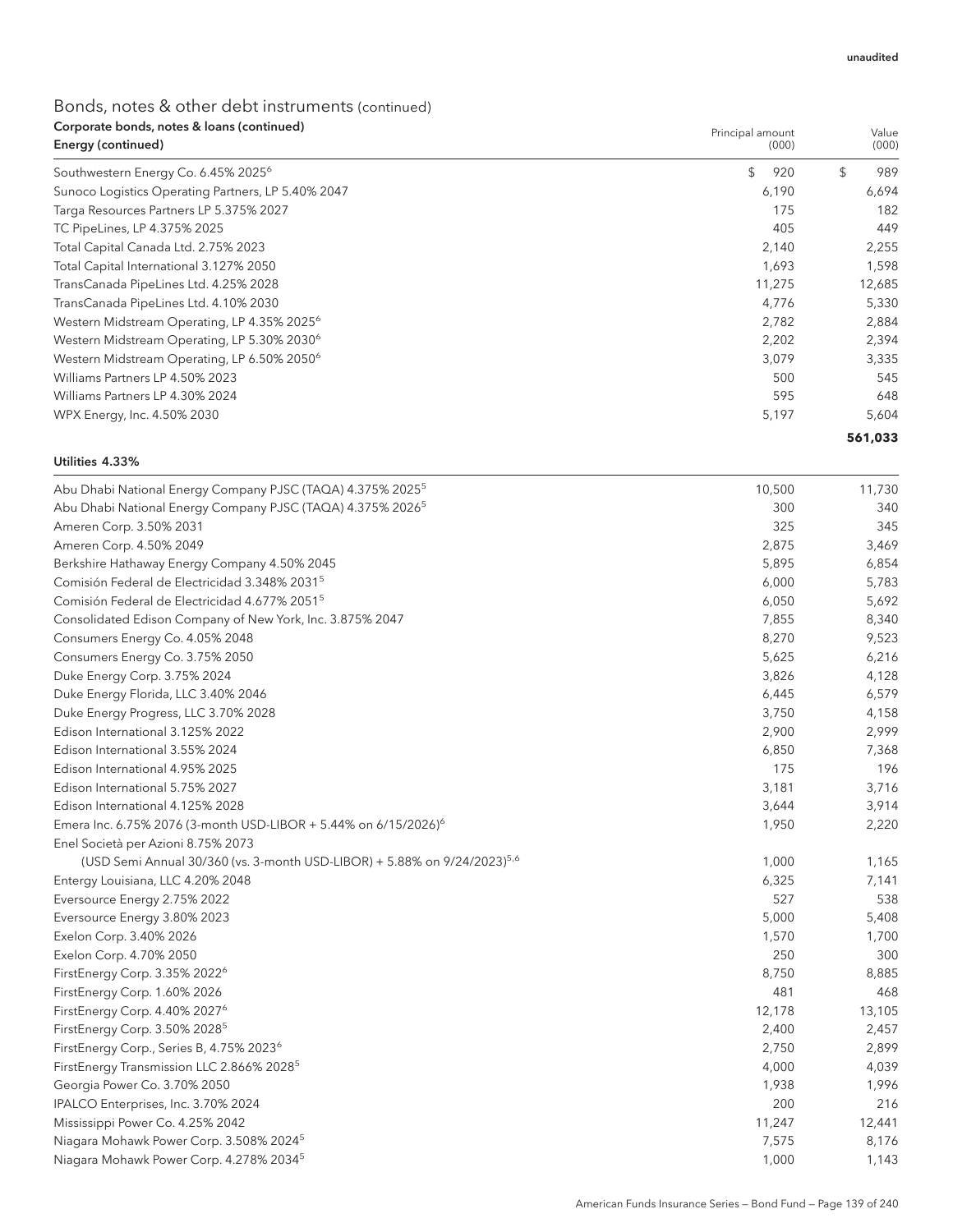| Corporate bonds, notes & Ioans (continued)<br>Utilities (continued) | Principal amount<br>(000) | Value<br>(000) |
|---------------------------------------------------------------------|---------------------------|----------------|
| Pacific Gas and Electric Co. 1.75% 2022                             | \$13,000                  | \$<br>13,020   |
| Pacific Gas and Electric Co. 1.367% 2023                            | 11,550                    | 11,555         |
| Pacific Gas and Electric Co. 3.25% 2023                             | 5,615                     | 5,851          |
| Pacific Gas and Electric Co. 3.40% 2024                             | 2,000                     | 2,120          |
| Pacific Gas and Electric Co. 3.75% 2024                             | 2,750                     | 2,926          |
| Pacific Gas and Electric Co. 2.95% 2026                             | 10,850                    | 11,192         |
| Pacific Gas and Electric Co. 3.15% 2026                             | 24,793                    | 25,847         |
| Pacific Gas and Electric Co. 3.30% 2027                             | 12,289                    | 12,852         |
| Pacific Gas and Electric Co. 3.30% 2027                             | 5,850                     | 6,106          |
| Pacific Gas and Electric Co. 3.75% 2028                             | 13,075                    | 13,873         |
| Pacific Gas and Electric Co. 4.65% 2028                             | 7,900                     | 8,709          |
| Pacific Gas and Electric Co. 4.55% 2030                             | 34,125                    | 37,039         |
| Pacific Gas and Electric Co. 2.50% 2031                             | 19,695                    | 18,598         |
| Pacific Gas and Electric Co. 3.25% 2031                             | 1,300                     | 1,297          |
| Pacific Gas and Electric Co. 3.30% 2040                             | 8,898                     | 8,082          |
| Pacific Gas and Electric Co. 3.75% 2042                             | 8,587                     | 7,897          |
| Pacific Gas and Electric Co. 4.75% 2044                             | 336                       | 345            |
| Pacific Gas and Electric Co. 3.95% 2047                             | 2,180                     | 2,014          |
| Pacific Gas and Electric Co. 3.50% 2050                             | 6,836                     | 5,953          |
| Progress Energy, Inc. 7.75% 2031                                    | 1,820                     | 2,548          |
| Public Service Electric and Gas Co. 3.20% 2029                      | 6,000                     | 6,432          |
| Puget Energy, Inc. 6.00% 2021                                       | 3,135                     | 3,205          |
| Puget Energy, Inc. 5.625% 2022                                      | 8,004                     | 8,423          |
| Puget Energy, Inc. 3.65% 2025                                       | 300                       | 325            |
| San Diego Gas & Electric Co. 3.32% 2050                             | 1,350                     | 1,333          |
| Southern California Edison Co. 2.85% 2029                           | 7,500                     | 7,628          |
| Southern California Edison Co. 4.20% 2029                           | 11,700                    | 13,023         |
| Southern California Edison Co. 5.35% 2035                           | 6,450                     | 7,838          |
| Southern California Edison Co. 5.75% 2035                           | 4,549                     | 5,864          |
| Southern California Edison Co. 5.625% 2036                          | 7,051                     | 8,797          |
| Southern California Edison Co. 5.55% 2037                           | 2,775                     | 3,343          |
| Southern California Edison Co. 5.95% 2038                           | 5,654                     | 7,225          |
| Southern California Edison Co. 4.50% 2040                           | 8,621                     | 9,664          |
| Southern California Edison Co. 5.50% 2040                           | 606                       | 742            |
| Southern California Edison Co. 4.00% 2047                           | 9,402                     | 9,701          |
| Southern California Edison Co. 4.125% 2048                          | 9,008                     | 9,470          |
| Southern California Edison Co. 4.875% 2049                          | 2,775                     | 3,229          |
| Southern California Edison Co. 3.65% 2050                           | 5,600                     | 5,549          |
| Southern California Edison Co., Series C, 3.60% 2045                | 2,717                     | 2,684          |
| Southern Co. 4.40% 2046                                             | 787                       | 878            |
| Southwestern Electric Power Company 1.65% 2026                      | 3,550                     | 3,564          |
| Tampa Electric Co. 2.60% 2022                                       | 4,350                     | 4,455          |
| Wisconsin Power and Light Co. 3.65% 2050                            | 1,075                     | 1,126          |
| Xcel Energy Inc. 3.30% 2025                                         | 5,650                     | 6,067          |
| Xcel Energy Inc. 2.60% 2029                                         | 2,925                     | 2,956          |
|                                                                     |                           |                |
|                                                                     |                           | 496,992        |

## Consumer discretionary 4.02%

| 4.875  | 4.869  |
|--------|--------|
| 9.140  | 10.490 |
| 8.000  | 8.180  |
| 2.000  | 2.098  |
| 3.630  | 3.678  |
| 33.995 | 35.142 |
|        |        |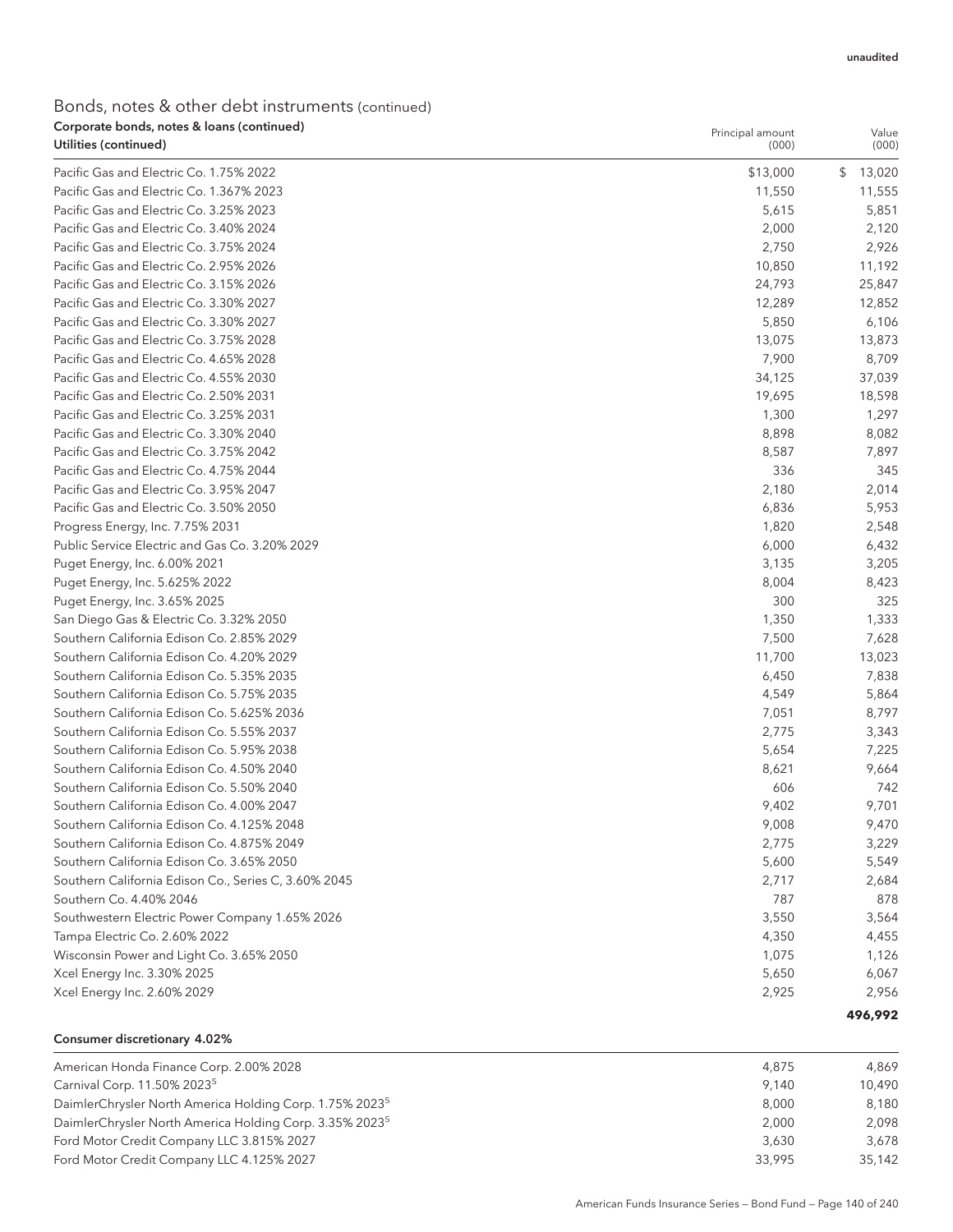# Bonds, notes & other debt instruments (continued) Corporate bonds, notes & loans (continued)

| Corporate bonds, notes & Ioans (continued)<br>Consumer discretionary (continued) | Principal amount<br>(000) | Value<br>(000) |
|----------------------------------------------------------------------------------|---------------------------|----------------|
|                                                                                  |                           |                |
| Ford Motor Credit Company LLC 4.271% 2027                                        | \$18,542                  | \$19,272       |
| Ford Motor Credit Company LLC 2.90% 2028                                         | 11,440                    | 11,005         |
| Ford Motor Credit Company LLC 5.113% 2029                                        | 8,075                     | 8,678          |
| Ford Motor Credit Company LLC 4.00% 2030                                         | 4,265                     | 4,236          |
| General Motors Company 5.40% 2023                                                | 421                       | 457            |
| General Motors Company 4.35% 2025                                                | 11,358                    | 12,467         |
| General Motors Company 6.125% 2025                                               | 28,743                    | 33,832         |
| General Motors Company 6.80% 2027                                                | 1,030                     | 1,279          |
| General Motors Company 5.40% 2048                                                | 7,200                     | 8,548          |
| General Motors Financial Co. 3.15% 2022                                          | 25                        | 26             |
| General Motors Financial Co. 3.45% 2022                                          | 200                       | 204            |
| General Motors Financial Co. 3.55% 2022                                          | 3,703                     | 3,837          |
| General Motors Financial Co. 3.25% 2023                                          | 964                       | 1,004          |
| General Motors Financial Co. 3.70% 2023                                          | 2,076                     | 2,188          |
| General Motors Financial Co. 5.20% 2023                                          | 4,371                     | 4,742          |
| General Motors Financial Co. 3.50% 2024                                          | 9,945                     | 10,678         |
| General Motors Financial Co. 3.95% 2024                                          | 6,269                     | 6,750          |
| General Motors Financial Co. 5.10% 2024                                          | 1,081                     | 1,196          |
| General Motors Financial Co. 2.75% 2025                                          | 3,819                     | 3,989          |
| General Motors Financial Co. 2.90% 2025                                          | 1,032                     | 1,083          |
| General Motors Financial Co. 4.00% 2025                                          | 587                       | 638            |
| General Motors Financial Co. 1.25% 2026                                          | 5,450                     | 5,351          |
| General Motors Financial Co. 5.25% 2026                                          | 995                       | 1,141          |
| General Motors Financial Co. 2.70% 2027                                          | 6,079                     | 6,202          |
| General Motors Financial Co., 3.60% 2030                                         | 465                       | 491            |
| General Motors Financial Co. 2.35% 2031                                          | 11,300                    | 10,805         |
| Home Depot, Inc. 2.95% 2029                                                      | 6,081                     | 6,454          |
| Home Depot, Inc. 4.50% 2048                                                      | 1,915                     | 2,349          |
| Hyundai Capital America 3.75% 2021 <sup>5</sup>                                  | 8,500                     | 8,571          |
| Hyundai Capital America 2.85% 2022 <sup>5</sup>                                  | 4,118                     | 4,249          |
| Hyundai Capital America 3.00% 2022 <sup>5</sup>                                  | 4,500                     | 4,621          |
| Hyundai Capital America 3.25% 2022 <sup>5</sup>                                  | 1,521                     | 1,576          |
| Hyundai Capital America 3.95% 2022 <sup>5</sup>                                  | 8,000                     | 8,214          |
| Hyundai Capital America 1.25% 2023 <sup>5</sup>                                  | 3,150                     | 3,174          |
| Hyundai Capital America 2.375% 2023 <sup>5</sup>                                 | 9,977                     | 10,248         |
| Hyundai Capital America 3.40% 2024 <sup>5</sup>                                  | 8,180                     | 8,733          |
| Hyundai Capital America 1.80% 2025 <sup>5</sup>                                  | 12,714                    | 12,715         |
| Hyundai Capital America 2.65% 2025 <sup>5</sup>                                  | 13,054                    | 13,509         |
| Hyundai Capital America 1.30% 2026 <sup>5</sup>                                  | 6,000                     | 5,871          |
| Hyundai Capital America 2.375% 2027 <sup>5</sup>                                 | 6,264                     | 6,292          |
| Hyundai Capital America 3.00% 2027 <sup>5</sup>                                  | 10,408                    | 10,845         |
| Hyundai Capital America 1.80% 2028 <sup>5</sup>                                  | 6,000                     | 5,743          |
| Hyundai Capital Services, Inc. 1.25% 2026 <sup>5</sup>                           | 3,695                     | 3,608          |
| Marriott International, Inc. 5.75% 2025                                          | 3,125                     | 3,588          |
| Marriott International, Inc. 3.125% 2026                                         | 410                       | 430            |
| McDonald's Corp. 2.125% 2030                                                     | 2,482                     | 2,425          |
| McDonald's Corp. 4.45% 2047                                                      | 3,535                     | 4,115          |
| McDonald's Corp. 3.625% 2049                                                     | 2,938                     | 3,075          |
| MGM Resorts International 7.75% 2022                                             | 2,000                     | 2,111          |
| NIKE, Inc. 3.25% 2040                                                            | 6,171                     | 6,493          |
| NIKE, Inc. 3.875% 2045                                                           | 1,560                     | 1,782          |
| Nissan Motor Co., Ltd. 2.60% 2022 <sup>5</sup>                                   | 1,415                     | 1,450          |
| Nissan Motor Co., Ltd. 3.043% 2023 <sup>5</sup>                                  | 240                       | 251            |
| Nissan Motor Co., Ltd. 3.522% 2025 <sup>5</sup>                                  | 800                       | 848            |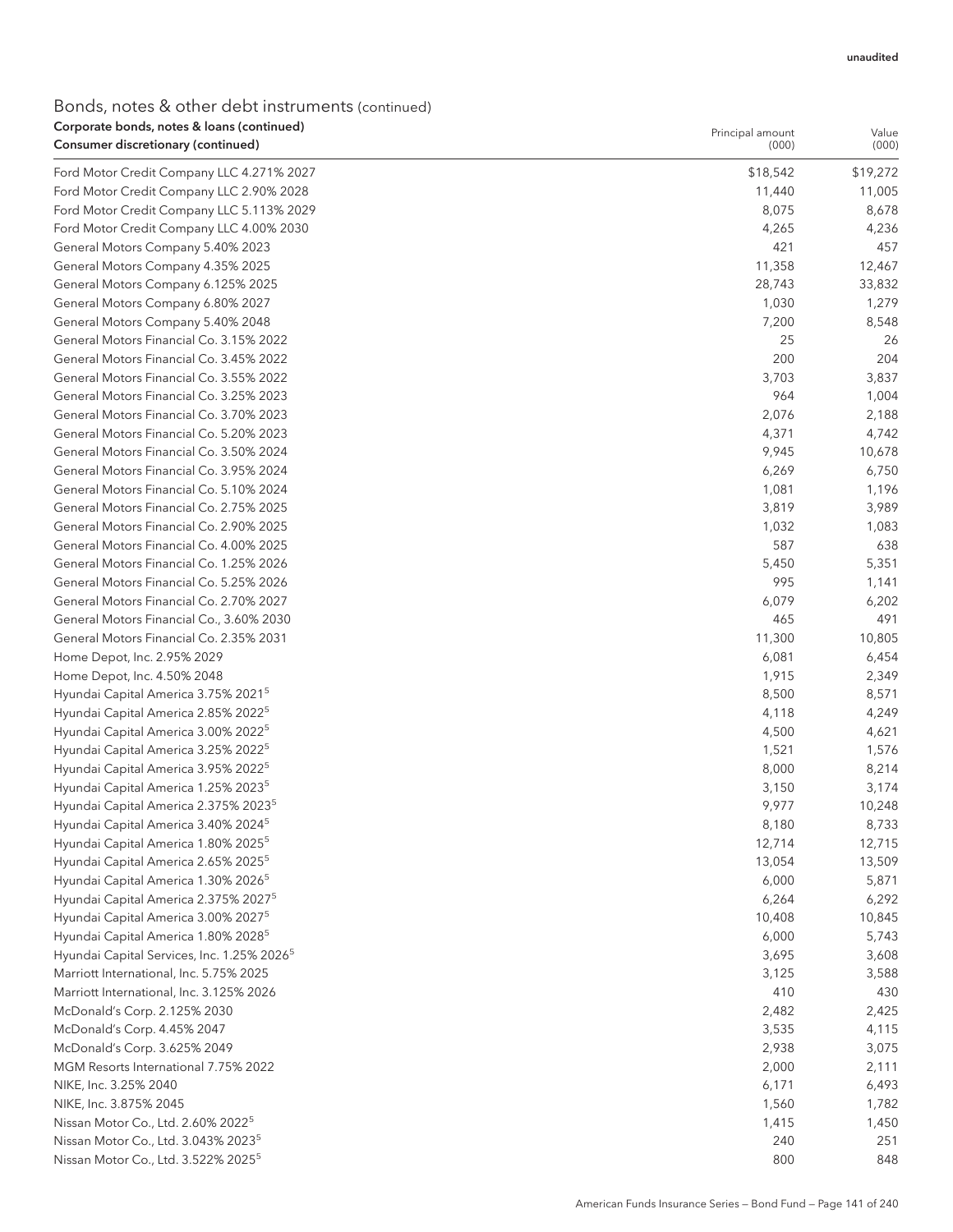Value

Principal amount

# Bonds, notes & other debt instruments (continued) Corporate bonds, notes & loans (continued)

| Consumer discretionary (continued)                                | (000)    | (000)        |
|-------------------------------------------------------------------|----------|--------------|
| Nissan Motor Co., Ltd. 2.00% 2026 <sup>5</sup>                    | \$12,000 | \$<br>11,965 |
| Nissan Motor Co., Ltd. 4.345% 2027 <sup>5</sup>                   | 1.790    | 1,948        |
| Nissan Motor Co., Ltd. 2.75% 2028 <sup>5</sup>                    | 11,200   | 11,126       |
| Nissan Motor Co., Ltd. 4.81% 2030 <sup>5</sup>                    | 17,533   | 19,252       |
| Sally Holdings LLC and Sally Capital Inc. 5.625% 2025             | 300      | 310          |
| Starbucks Corp. 3.75% 2047                                        | 3,785    | 3,885        |
| Starbucks Corp. 4.50% 2048                                        | 7,680    | 8,956        |
| Toyota Motor Credit Corp. 3.375% 2030                             | 6,664    | 7,242        |
| Volkswagen Group of America Finance, LLC 4.00% 2021 <sup>5</sup>  | 4.510    | 4,609        |
| Volkswagen Group of America Finance, LLC 4.25% 2023 <sup>5</sup>  | 15,000   | 16,316       |
| Volkswagen Group of America Finance, LLC 2.85% 2024 <sup>5</sup>  | 2,996    | 3,183        |
| Volkswagen Group of America Finance, LLC 1.25% 2025 <sup>5</sup>  | 1,150    | 1,137        |
| Volkswagen Group of America Finance, LLC 3.35% 2025 <sup>5</sup>  | 2,636    | 2,832        |
| Volkswagen Group of America Finance, LLC 1.625% 2027 <sup>5</sup> | 1,645    | 1,603        |
|                                                                   |          | 462,260      |

### Health care 3.87%

| Abbott Laboratories 3.40% 2023                   | 910    | 976     |
|--------------------------------------------------|--------|---------|
| Abbott Laboratories 3.75% 2026                   | 2,244  | 2,521   |
| Abbott Laboratories 4.75% 2036                   | 4,565  | 5,658   |
| AbbVie Inc. 3.20% 2022                           | 9,600  | 9,964   |
| AbbVie Inc. 3.20% 2029                           | 23,754 | 25,287  |
| AmerisourceBergen Corp. 0.737% 2023              | 5,359  | 5,364   |
| Amgen Inc. 2.45% 2030                            | 10,000 | 10,085  |
| Anthem, Inc. 2.375% 2025                         | 1,534  | 1,604   |
| AstraZeneca PLC 4.00% 2029                       | 5,920  | 6,649   |
| Bayer US Finance II LLC 3.875% 2023 <sup>5</sup> | 8,783  | 9,474   |
| Bayer US Finance II LLC 4.25% 2025 <sup>5</sup>  | 17,570 | 19,569  |
| Becton, Dickinson and Company 3.734% 2024        | 903    | 987     |
| Becton, Dickinson and Company 4.669% 2047        | 3,395  | 4,059   |
| Boston Scientific Corp. 3.375% 2022              | 350    | 361     |
| Boston Scientific Corp. 3.85% 2025               | 255    | 282     |
| Centene Corp. 4.25% 2027                         | 14,860 | 15,649  |
| Centene Corp. 4.625% 2029                        | 14,945 | 16,194  |
| Centene Corp. 3.375% 2030                        | 15,718 | 15,890  |
| Centene Corp. 2.50% 2031                         | 10,045 | 9,606   |
| Cigna Corp. 4.375% 2028                          | 7,090  | 8,119   |
| EMD Finance LLC 2.95% 2022 <sup>5</sup>          | 2,100  | 2,143   |
| GlaxoSmithKline PLC 3.375% 2023                  | 16,800 | 17,855  |
| Laboratory Corp. of America Holdings 4.70% 2045  | 4,160  | 4,733   |
| Novartis Capital Corp. 1.75% 2025                | 2,361  | 2,433   |
| Novartis Capital Corp. 2.20% 2030                | 5,446  | 5,489   |
| Shire PLC 3.20% 2026                             | 15,100 | 16,280  |
| Teva Pharmaceutical Finance Co. BV 2.20% 2021    | 4,911  | 4,914   |
| Teva Pharmaceutical Finance Co. BV 2.80% 2023    | 16,420 | 16,367  |
| Teva Pharmaceutical Finance Co. BV 7.125% 2025   | 45,000 | 49,801  |
| Teva Pharmaceutical Finance Co. BV 3.15% 2026    | 68,853 | 65,927  |
| Teva Pharmaceutical Finance Co. BV 6.75% 2028    | 26,824 | 30,186  |
| Teva Pharmaceutical Finance Co. BV 4.10% 2046    | 46,666 | 41,092  |
| UnitedHealth Group Inc. 3.35% 2022               | 4,385  | 4,554   |
| UnitedHealth Group Inc. 3.75% 2025               | 5,410  | 5,995   |
| Zimmer Holdings, Inc. 3.15% 2022                 | 7,845  | 8,015   |
|                                                  |        | 444,082 |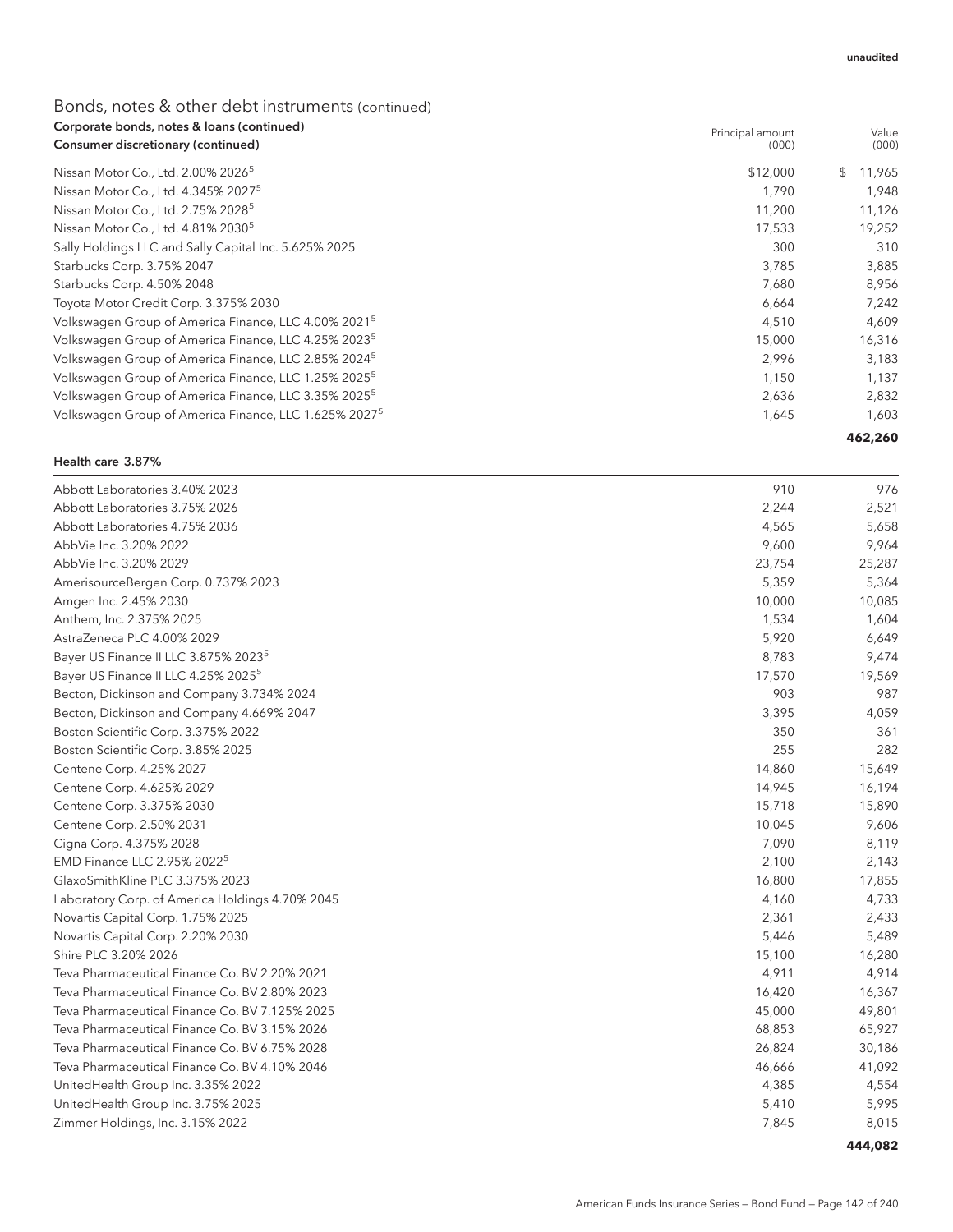| Corporate bonds, notes & loans (continued)<br>Industrials 3.02%                                              | Principal amount<br>(000) | Value<br>(000) |
|--------------------------------------------------------------------------------------------------------------|---------------------------|----------------|
| AerCap Ireland Capital Ltd. / AerCap Global Aviation Trust, 1.75% 2026                                       | \$2,841                   | \$<br>2,761    |
| Air Lease Corp. 2.875% 2026                                                                                  | 11,453                    | 11,892         |
| Airbus Group SE 2.70% 2023 <sup>5</sup>                                                                      | 2,120                     | 2,208          |
| Avolon Holdings Funding Ltd. 3.625% 2022 <sup>5</sup>                                                        | 2,810                     | 2,866          |
| Avolon Holdings Funding Ltd. 3.95% 2024 <sup>5</sup>                                                         | 12,514                    | 13,092         |
| Avolon Holdings Funding Ltd. 2.125% 2026 <sup>5</sup>                                                        | 8,333                     | 7,974          |
| Avolon Holdings Funding Ltd. 4.25% 2026 <sup>5</sup>                                                         | 3,302                     | 3,462          |
| Avolon Holdings Funding Ltd. 3.25% 2027 <sup>5</sup>                                                         | 8,000                     | 7,949          |
| BNSF Funding Trust I, junior subordinated, 6.613% 2055 (3-month USD-LIBOR + 2.35% on 1/15/2026) <sup>6</sup> | 1,680                     | 1,929          |
| Boeing Company 4.508% 2023                                                                                   | 11,358                    | 12,161         |
| Boeing Company 1.95% 2024                                                                                    | 8,406                     | 8,617          |
| Boeing Company 2.80% 2024                                                                                    | 500                       | 521            |
| Boeing Company 4.875% 2025                                                                                   | 31,752                    | 35,380         |
| Boeing Company 2.196% 2026                                                                                   | 14,296                    | 14,261         |
| Boeing Company 2.75% 2026                                                                                    | 15,312                    | 15,772         |
| Boeing Company 3.10% 2026                                                                                    | 649                       | 688            |
| Boeing Company 2.70% 2027                                                                                    | 6,473                     | 6,579          |
| Boeing Company 5.04% 2027                                                                                    | 15,716                    | 17,931         |
| Boeing Company 3.25% 2028                                                                                    | 11,379                    | 11,781         |
| Boeing Company 3.25% 2028                                                                                    | 1,925                     | 1,972          |
| Boeing Company 5.15% 2030                                                                                    | 29,737                    | 34,287         |
| Boeing Company 3.625% 2031                                                                                   | 1,342                     | 1,406          |
| Boeing Company 3.90% 2049                                                                                    | 1,411                     | 1,371          |
| Boeing Company 5.805% 2050                                                                                   | 2,782                     | 3,511          |
| Bohai Financial Investment Holding Co., Ltd. 5.25% 2022 <sup>5</sup>                                         | 2,485                     | 2,610          |
| Carrier Global Corp. 3.377% 2040                                                                             | 15,000                    | 15,002         |
| Continental Airlines, Inc., Series 2001-1, Class A1, 6.703% 2022                                             | 38                        | 38             |
| Continental Airlines, Inc., Series 2000-2, Class A1, 7.707% 2022                                             | 164                       | 164            |
| General Electric Capital Corp. 3.373% 2025                                                                   | 4,615                     | 5,007          |
| General Electric Capital Corp. 4.418% 2035                                                                   | 20,075                    | 23,006         |
| General Electric Capital Corp. 6.15% 2037                                                                    | 1,425                     | 1,876          |
| General Electric Co. 3.45% 2027                                                                              | 1,523                     | 1,655          |
| General Electric Co. 3.625% 2030                                                                             | 675                       | 728            |
| General Electric Co. 4.25% 2040                                                                              | 5,500                     | 6,045          |
| General Electric Co. 4.35% 2050                                                                              | 6,575                     | 7,316          |
| Mexico City Airport Trust 5.50% 2046                                                                         | 1,959                     | 1,949          |
| Mexico City Airport Trust 5.50% 2047                                                                         | 5,909                     | 5,879          |
| Mexico City Airport Trust 5.50% 2047 <sup>5</sup>                                                            | 1,132                     | 1,126          |
| Northrop Grumman Corp. 3.25% 2028                                                                            | 10,845                    | 11,645         |
| Union Pacific Corp. 2.15% 2027                                                                               | 2,213                     | 2,279          |
| Union Pacific Corp. 2.40% 2030                                                                               | 4,454                     | 4,472          |
| Union Pacific Corp. 3.25% 2050                                                                               | 7,000                     | 6,906          |
| United Rentals, Inc. 5.50% 2027                                                                              | 5,000                     | 5,342          |
| United Technologies Corp. 3.125% 2027                                                                        | 9,525                     | 10,249         |
| Vinci SA 3.75% 2029 <sup>5</sup>                                                                             | 12,456                    | 13,657         |
|                                                                                                              |                           | 347,322        |

#### Communication services 2.34%

| AT&T Inc. 0.90% 2024                                                     | 13,000 | 13.030 |
|--------------------------------------------------------------------------|--------|--------|
| AT&T Inc. 1.70% 2026                                                     | 19,000 | 19.002 |
| AT&T Inc. 2.55% 2033 <sup>5</sup>                                        | 4.953  | 4.707  |
| AT&T Inc. 3.50% 2053 <sup>5</sup>                                        | 10.240 | 9.481  |
| CCO Holdings LLC and CCO Holdings Capital Corp. 5.125% 2027 <sup>5</sup> | 4.800  | 5.082  |
| CCO Holdings LLC and CCO Holdings Capital Corp. 2.80% 2031               | 5.642  | 5.573  |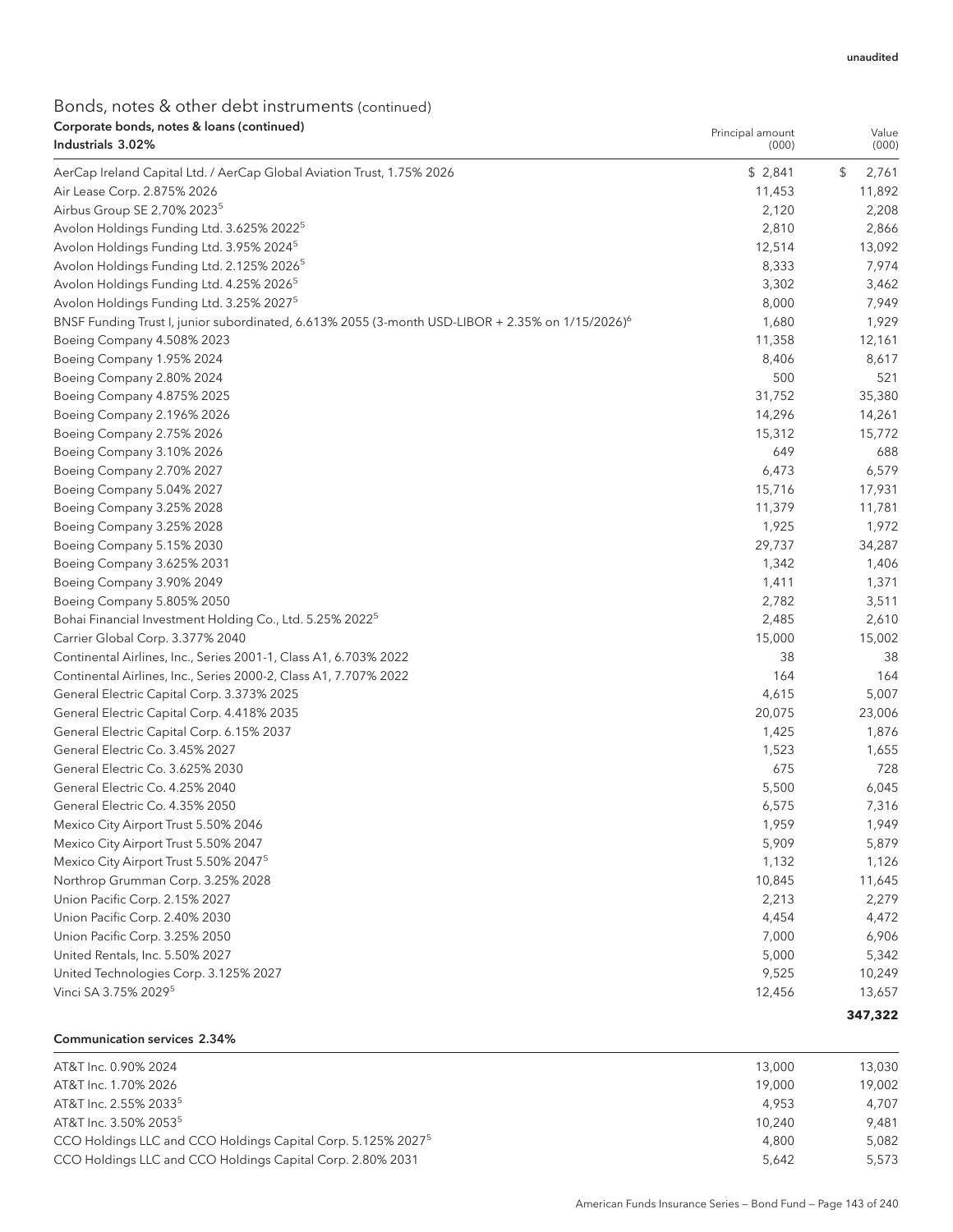Value

Principal amount

# Bonds, notes & other debt instruments (continued) Corporate bonds, notes & loans (continued)

| Communication services (continued)                         | (000)   | (000)       |
|------------------------------------------------------------|---------|-------------|
| CCO Holdings LLC and CCO Holdings Capital Corp. 5.75% 2048 | \$5,000 | \$<br>6,092 |
| CenturyLink, Inc. 4.00% 2027 <sup>5</sup>                  | 16,374  | 16,747      |
| Comcast Corp. 3.15% 2028                                   | 7,200   | 7,773       |
| Comcast Corp. 2.65% 2030                                   | 7,500   | 7,683       |
| Comcast Corp. 4.00% 2048                                   | 5,000   | 5,597       |
| Embarg Corp. 7.995% 2036                                   | 6,000   | 6,921       |
| SoftBank Group Corp. 3.36% 2023 <sup>5</sup>               | 1,450   | 1,463       |
| Tencent Holdings Ltd. 3.595% 2028                          | 14,000  | 15,024      |
| Tencent Holdings Ltd. 3.975% 2029                          | 12,298  | 13,377      |
| Tencent Holdings Ltd. 2.39% 2030                           | 11,702  | 11,315      |
| Tencent Holdings Ltd. 2.39% 2030 <sup>5</sup>              | 10,000  | 9,670       |
| T-Mobile US, Inc. 3.50% 2025 <sup>5</sup>                  | 3,275   | 3,537       |
| T-Mobile US, Inc. 2.625% 2026                              | 2,875   | 2,934       |
| T-Mobile US, Inc. 3.75% 2027 <sup>5</sup>                  | 5,000   | 5,471       |
| T-Mobile US, Inc. 3.875% 2030 <sup>5</sup>                 | 4,500   | 4,890       |
| T-Mobile US, Inc. 2.875% 2031                              | 4,075   | 3,944       |
| T-Mobile US, Inc. 3.50% 2031                               | 9,000   | 9,079       |
| T-Mobile US, Inc. 3.00% 2041 <sup>5</sup>                  | 2,100   | 1,953       |
| T-Mobile US, Inc. 4.50% 2050 <sup>5</sup>                  | 11,575  | 13,012      |
| Verizon Communications Inc. 1.45% 2026                     | 4,675   | 4,678       |
| Verizon Communications Inc. 2.10% 2028                     | 8,975   | 9,018       |
| Verizon Communications Inc. 4.329% 2028                    | 1,539   | 1,763       |
| Verizon Communications Inc. 2.55% 2031                     | 6,750   | 6,750       |
| Verizon Communications Inc. 4.40% 2034                     | 5,080   | 5,816       |
| Verizon Communications Inc. 3.40% 2041                     | 2,050   | 2,084       |
| Verizon Communications Inc. 2.875% 2050                    | 3,000   | 2,671       |
| Verizon Communications Inc. 3.55% 2051                     | 2,125   | 2,126       |
| Vodafone Group PLC 4.375% 2028                             | 10,000  | 11,495      |
| Vodafone Group PLC 4.25% 2050                              | 3,050   | 3,366       |
| Walt Disney Company 2.65% 2031                             | 15,000  | 15,331      |
|                                                            |         | 268,455     |

#### Consumer staples 1.93%

| 7-Eleven, Inc. 0.95% 2026 <sup>5</sup>                                     | 2,650  | 2,583  |
|----------------------------------------------------------------------------|--------|--------|
| 7-Eleven, Inc. 1.80% 2031 <sup>5</sup>                                     | 9,000  | 8,416  |
| 7-Eleven, Inc. 2.80% 2051 <sup>5</sup>                                     | 3,106  | 2,787  |
| Altria Group, Inc. 4.40% 2026                                              | 4,585  | 5,175  |
| Altria Group, Inc. 4.50% 2043                                              | 1,585  | 1,659  |
| Altria Group, Inc. 5.95% 2049                                              | 9,039  | 11,280 |
| Anheuser-Busch InBey NV 4.75% 2029                                         | 7,500  | 8,770  |
| Anheuser-Busch InBev NV 5.55% 2049                                         | 5,000  | 6,467  |
| British American Tobacco International Finance PLC 3.95% 2025 <sup>5</sup> | 16,879 | 18,485 |
| British American Tobacco International Finance PLC 1.668% 2026             | 4,070  | 4,031  |
| British American Tobacco PLC 3.557% 2027                                   | 10,991 | 11,707 |
| British American Tobacco PLC 2.259% 2028                                   | 4,348  | 4,285  |
| British American Tobacco PLC 4.39% 2037                                    | 1,500  | 1,575  |
| British American Tobacco PLC 4.54% 2047                                    | 12,786 | 12,894 |
| British American Tobacco PLC 4.758% 2049                                   | 23,659 | 24,380 |
| Conagra Brands, Inc. 5.30% 2038                                            | 436    | 539    |
| Conagra Brands, Inc. 5.40% 2048                                            | 57     | 73     |
| Constellation Brands, Inc. 3.50% 2027                                      | 7,500  | 8,192  |
| General Mills, Inc. (3-month USD-LIBOR + 0.54%) 0.763% 2021 <sup>2</sup>   | 10,620 | 10,622 |
| General Mills, Inc. 3.20% 2021                                             | 2,170  | 2,172  |
| Imperial Tobacco Finance PLC 3.50% 2023 <sup>5</sup>                       | 2,335  | 2,430  |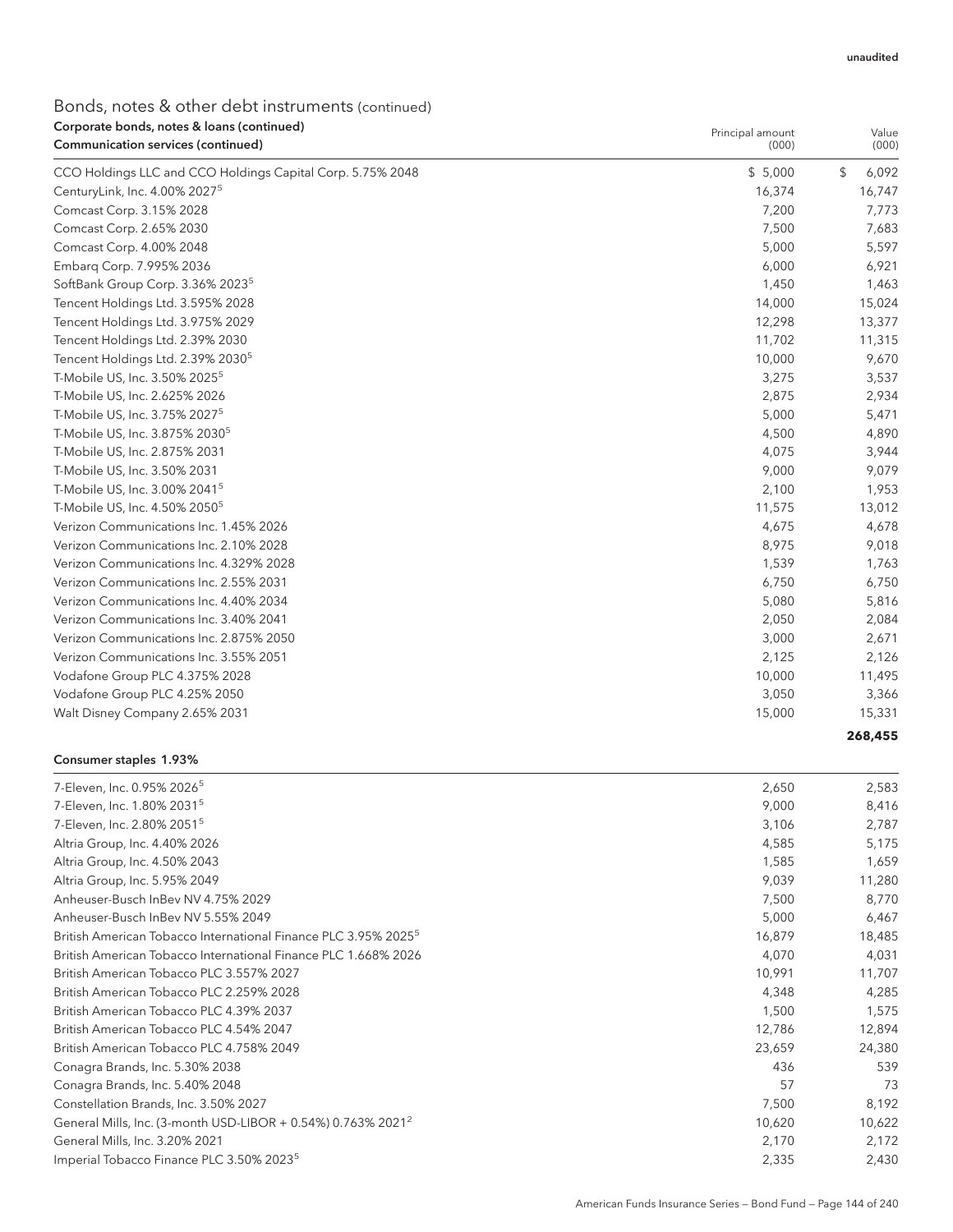| Corporate bonds, notes & Ioans (continued)<br>Consumer staples (continued) | Principal amount<br>(000) | Value<br>(000) |
|----------------------------------------------------------------------------|---------------------------|----------------|
| JBS Investments GmbH II 7.00% 2026 <sup>5</sup>                            | \$3,868                   | \$<br>4,126    |
| JBS Investments GmbH II 7.00% 2026                                         | 1,665                     | 1,776          |
| Keurig Dr Pepper Inc. 4.057% 2023                                          | 3,112                     | 3,340          |
| Keurig Dr Pepper Inc. 4.597% 2028                                          | 10.752                    | 12,438         |
| Molson Coors Brewing Co. 2.10% 2021                                        | 2,415                     | 2,423          |
| Molson Coors Brewing Co. 4.20% 2046                                        | 4.165                     | 4,348          |
| Philip Morris International Inc. 4.25% 2044                                | 9,550                     | 10,646         |
| Reynolds American Inc. 4.45% 2025                                          | 14.570                    | 16,176         |
| Reynolds American Inc. 5.85% 2045                                          | 1.970                     | 2,327          |
| Wal-Mart Stores, Inc. 2.85% 2024                                           | 6,765                     | 7,263          |
| Wal-Mart Stores, Inc. 3.05% 2026                                           | 7,720                     | 8,394          |
|                                                                            |                           | 221,779        |

## Information technology 1.21%

| Apple Inc. 1.55% 2021                  | 11,630 | 11,666  |
|----------------------------------------|--------|---------|
| Broadcom Inc. 3.15% 2025               | 1,164  | 1,241   |
| Broadcom Inc. 2.45% 2031 <sup>5</sup>  | 7.000  | 6,612   |
| Broadcom Inc. 4.30% 2032               | 6,000  | 6,541   |
| Broadcom Inc. 3.419% 2033 <sup>5</sup> | 3,836  | 3,856   |
| Broadcom Inc. 3.469% 2034 <sup>5</sup> | 49,208 | 49,505  |
| Broadcom Ltd. 3.875% 2027              | 7,027  | 7,635   |
| Microsoft Corp. 2.525% 2050            | 10,000 | 9,124   |
| Oracle Corp. 1.65% 2026                | 8,417  | 8,488   |
| Oracle Corp. 2.30% 2028                | 9,618  | 9,744   |
| Oracle Corp. 2.875% 2031               | 7,393  | 7,532   |
| Oracle Corp. 3.95% 2051                | 4,869  | 5,028   |
| PayPal Holdings, Inc. 1.65% 2025       | 6,989  | 7,125   |
| Simon Property Group, LP 1.75% 2028    | 5,669  | 5,506   |
|                                        |        | 139,603 |

#### Real estate 0.31%

| Alexandria Real Estate Equities, Inc. 3.95% 2028 | 1,425 | 1,586 |
|--------------------------------------------------|-------|-------|
| Alexandria Real Estate Equities, Inc. 4.50% 2029 | 150   | 173   |
| American Campus Communities, Inc. 3.75% 2023     | 2,900 | 3,066 |
| American Campus Communities, Inc. 3.875% 2031    | 620   | 668   |
| Corporate Office Properties LP 2.75% 2031        | 1,547 | 1,499 |
| Equinix, Inc. 2.90% 2026                         | 3,287 | 3,470 |
| Equinix, Inc. 3.20% 2029                         | 3,846 | 4,003 |
| Essex Portfolio LP 3.25% 2023                    | 335   | 351   |
| Essex Portfolio LP 3.875% 2024                   | 1,000 | 1,081 |
| Hospitality Properties Trust 5.00% 2022          | 1,270 | 1,292 |
| Hospitality Properties Trust 4.50% 2025          | 855   | 847   |
| Hospitality Properties Trust 3.95% 2028          | 1,710 | 1,581 |
| Iron Mountain Inc. 4.875% 2027 <sup>5</sup>      | 1,605 | 1,645 |
| Iron Mountain Inc. 5.25% 2028 <sup>5</sup>       | 3,500 | 3,642 |
| Iron Mountain Inc. 5.25% 2030 <sup>5</sup>       | 3,000 | 3,099 |
| Kimco Realty Corp. 3.40% 2022                    | 1.045 | 1.089 |
| Omega Healthcare Investors, Inc. 4.375% 2023     | 186   | 200   |
| Piedmont Operating Partnership LP 4.45% 2024     | 1,000 | 1,080 |
| Scentre Group 3.50% 2025 <sup>5</sup>            | 4,565 | 4,850 |
|                                                  |       |       |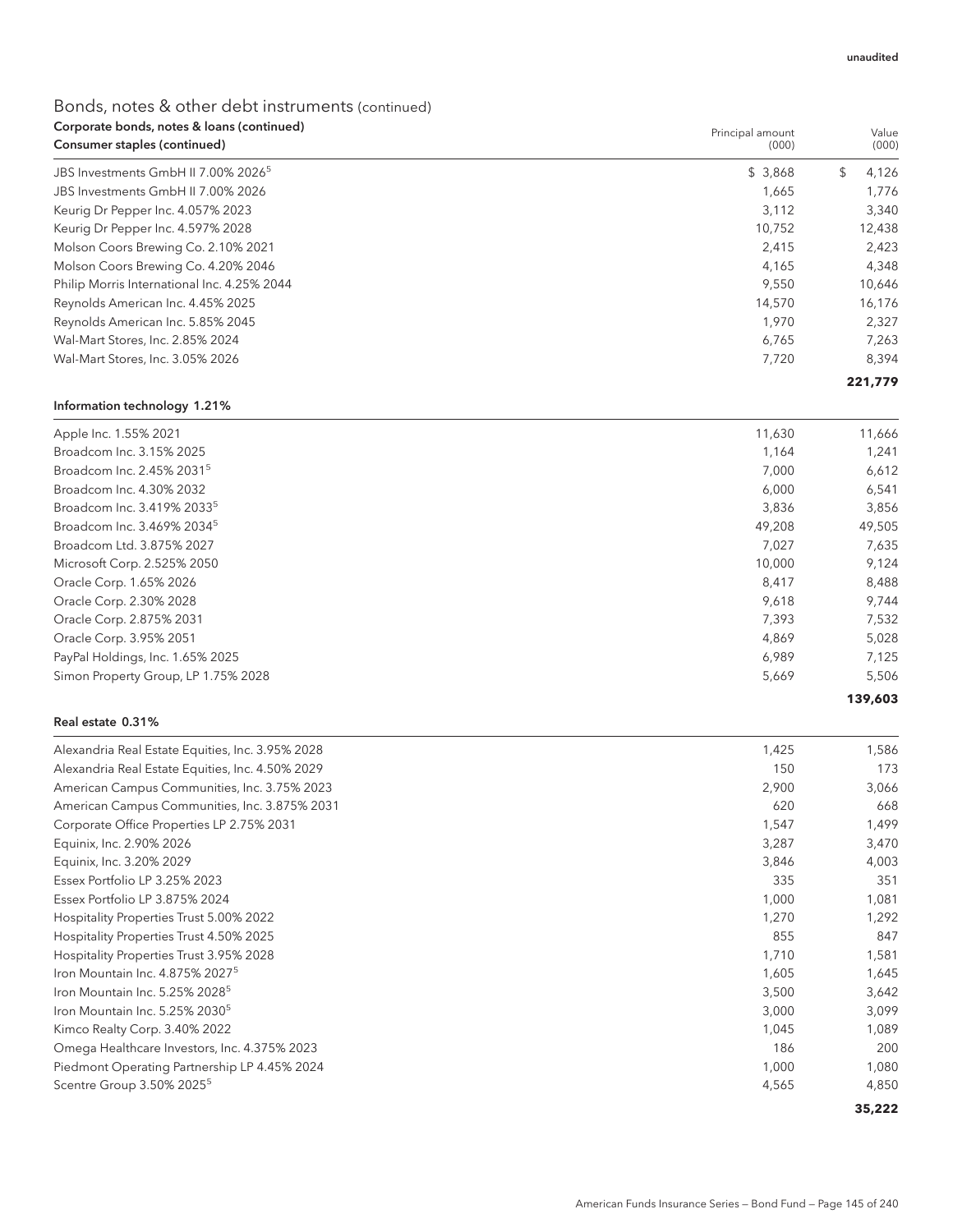Value

Principal amount

# Bonds, notes & other debt instruments (continued) Corporate bonds, notes & loans (continued)

| Materials 0.23%                                | (000) | (000)  |
|------------------------------------------------|-------|--------|
| Air Products and Chemicals, Inc. 2.70% 2040    | 5.736 | 5,495  |
| Braskem SA 4.50% 2030 <sup>5</sup>             | 2.500 | 2,516  |
| LYB International Finance III, LLC 2.25% 2030  | 3.802 | 3,673  |
| LYB International Finance III, LLC 3.375% 2040 | 2.996 | 2.973  |
| LYB International Finance III, LLC 3.625% 2051 | 8.881 | 8.772  |
| LYB International Finance III, LLC 3.80% 2060  | 2.833 | 2.779  |
|                                                |       | 26,208 |

### Total corporate bonds, notes & loans **3,746,767**

## U.S. Treasury bonds & notes 25.44% U.S. Treasury 23.89%

| U.S. Treasury 2.625% 2023              | 70,000  | 74,470    |
|----------------------------------------|---------|-----------|
| U.S. Treasury 2.75% 2023               | 173,600 | 182,850   |
| U.S. Treasury 0.25% 2024               | 250,000 | 249,336   |
| U.S. Treasury 2.125% 2024              | 72,100  | 76,186    |
| U.S. Treasury 2.125% 2024 <sup>8</sup> | 72,100  | 76,109    |
| U.S. Treasury 0.375% 2025              | 200,000 | 195,354   |
| U.S. Treasury 2.875% 2025 <sup>8</sup> | 96,200  | 104,949   |
| U.S. Treasury 2.875% 2025              | 72,100  | 78,528    |
| U.S. Treasury 0.375% 2026              | 100,000 | 97,529    |
| U.S. Treasury 0.50% 2026 <sup>8</sup>  | 328,767 | 322,368   |
| U.S. Treasury 0.75% 2026               | 30,000  | 29,741    |
| U.S. Treasury 1.375% 2026 <sup>8</sup> | 75,000  | 76,310    |
| U.S. Treasury 1.625% 2026              | 50,000  | 51,499    |
| U.S. Treasury 0.50% 2027               | 165,625 | 158,638   |
| U.S. Treasury 0.50% 2027               | 160,000 | 152,117   |
| U.S. Treasury 2.25% 2027 <sup>8</sup>  | 120,200 | 127,252   |
| U.S. Treasury 2.25% 2027 <sup>8</sup>  | 72,100  | 76,585    |
| U.S. Treasury 6.125% 2027              | 24,000  | 31,404    |
| U.S. Treasury 2.875% 2028              | 72,100  | 79,309    |
| U.S. Treasury 1.125% 2040 <sup>8</sup> | 88,288  | 72,177    |
| U.S. Treasury 1.375% 2040              | 40,000  | 34,080    |
| U.S. Treasury 3.00% 2049 <sup>8</sup>  | 150,000 | 168,843   |
| U.S. Treasury 1.25% 2050               | 44,000  | 33,283    |
| U.S. Treasury 1.375% 2050              | 73,237  | 57,248    |
| U.S. Treasury 1.625% 2050              | 122,220 | 102,006   |
| U.S. Treasury 1.875% 2051              | 40,503  | 35,975    |
|                                        |         | 2,744,146 |

#### U.S. Treasury inflation-protected securities 1.55%

| U.S. Treasury Inflation-Protected Security 0.375% 2027 <sup>8,9</sup>     | 80.190 | 89.082    |
|---------------------------------------------------------------------------|--------|-----------|
| U.S. Treasury Inflation-Protected Security 0.50% 2028 <sup>8,9</sup>      | 79.525 | 88.650    |
|                                                                           |        | 177,732   |
| Total U.S. Treasury bonds & notes                                         |        | 2,921,878 |
| Bonds & notes of governments & government agencies outside the U.S. 2.92% |        |           |
| Dominican Republic 5.95% 2027 <sup>5</sup>                                | 8.100  | 9.133     |
| Italy (Republic of) 0.95% 2023                                            | 45,000 | 54,129    |

Italy (Republic of) 1.50% 2025 33,327 41,688 Japan, Series 20, 0.10% 2025<sup>9</sup> ¥11,407,500 104,056 Paraguay (Republic of) 5.00% 2026 **\$ 1,417** 1,417 Paraguay (Republic of) 4.95% 2031 3,958 3,958 3,958 3,958 3,958 3,958 3,958 3,958 3,958 3,958 3,958 3,958 3,958 Paraguay (Republic of) 2.739% 2033<sup>5</sup> 2003 2003 2004 1, 2006 2014 2015 2016 2017 2018 2019 2019 2017 2018 2019 20<br><u>Paraguay (Republic of) 2.739% 2033</u>

| American Funds Insurance Series - Bond Fund - Page 146 of 240 |  |
|---------------------------------------------------------------|--|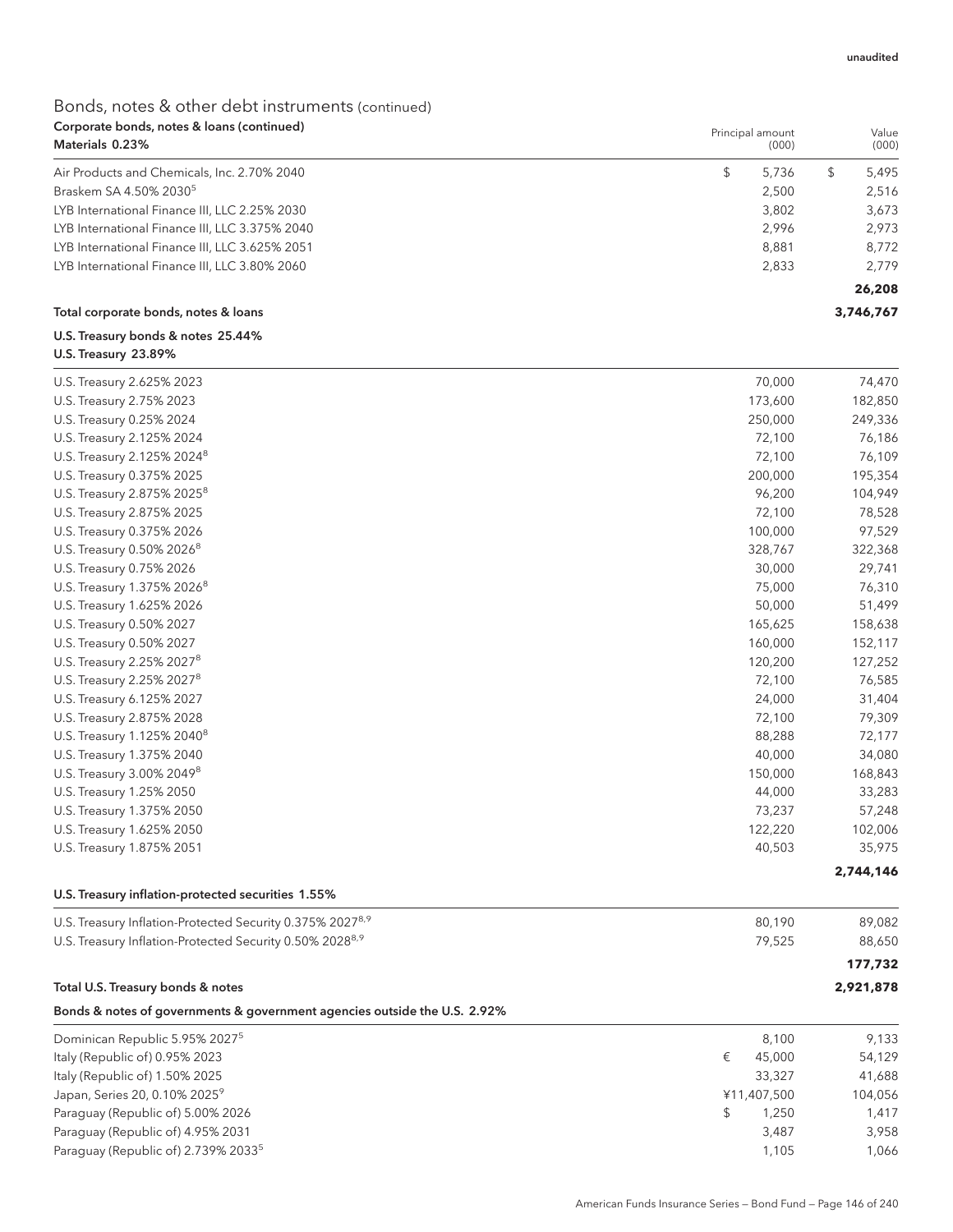| Bonds, notes & other debt instruments (continued)                               | Principal amount | Value   |
|---------------------------------------------------------------------------------|------------------|---------|
| Bonds & notes of governments & government agencies outside the U.S. (continued) | (000)            | (000)   |
| Peru (Republic of) 2.783% 2031                                                  | \$3.790          | 3,803   |
| Portuguese Republic 5.125% 2024                                                 | 24,775           | 28,364  |
| Portuguese Republic 5.65% 2024                                                  | €20,000          | 27,612  |
| PT Indonesia Asahan Aluminium Tbk 5.23% 2021 <sup>5</sup>                       | \$1,862          | 1,915   |
| PT Indonesia Asahan Aluminium Tbk 5.71% 2023 <sup>5</sup>                       | 1,020            | 1,126   |
| PT Indonesia Asahan Aluminium Tbk 4.75% 2025 <sup>5</sup>                       | 1,270            | 1,383   |
| PT Indonesia Asahan Aluminium Tbk 5.45% 2030 <sup>5</sup>                       | 340              | 387     |
| PT Indonesia Asahan Aluminium Tbk 5.80% 2050 <sup>5</sup>                       | 1,150            | 1,320   |
| Qatar (State of) 4.50% 2028 <sup>5</sup>                                        | 5,100            | 5,958   |
| Qatar (State of) 5.103% 2048 <sup>5</sup>                                       | 3,400            | 4,309   |
| Saudi Arabia (Kingdom of) 3.628% 2027 <sup>5</sup>                              | 5,000            | 5,485   |
| Saudi Arabia (Kingdom of) 3.625% 2028 <sup>5</sup>                              | 11,435           | 12,449  |
| United Mexican States, Series M, 5.75% 2026                                     | MXN527,500       | 25,614  |
|                                                                                 |                  | 335,172 |

## Asset-backed obligations 2.86%

| Aesop Funding LLC, Series 2020-1A, Class A, 2.33% 2026 <sup>1,5</sup>                           | \$7,689 | 7,999  |
|-------------------------------------------------------------------------------------------------|---------|--------|
| Aesop Funding LLC, Series 2020-2, Class A, 2.02% 2027 <sup>1,5</sup>                            | 2,427   | 2,482  |
| Aesop Funding LLC, Series 2020-2A, Class B, 2.96% 2027 <sup>1,5</sup>                           | 623     | 651    |
| Aesop Funding LLC, Series 2020-2A, Class C, 4.25% 2027 <sup>1,5</sup>                           | 1,279   | 1,382  |
| American Credit Acceptance Receivables Trust, Series 2020-3, Class C, 1.85% 2026 <sup>1,5</sup> | 2,602   | 2,656  |
| American Credit Acceptance Receivables Trust, Series 2020-3, Class D, 2.40% 2026 <sup>1,5</sup> | 2,500   | 2,584  |
| American Credit Acceptance Receivables Trust, Series 2021-1, Class C, 0.83% 2027 <sup>1,5</sup> | 1,465   | 1,461  |
| American Credit Acceptance Receivables Trust, Series 2021-1, Class D, 1.14% 2027 <sup>1,5</sup> | 806     | 802    |
| AmeriCredit Automobile Receivables Trust, Series 2017-1, Class C, 2.71% 2022 <sup>1</sup>       | 2,091   | 2,098  |
| CarMaxAuto Owner Trust, Series 2019-2, Class C, 3.16% 2025 <sup>1</sup>                         | 400     | 419    |
| CarMaxAuto Owner Trust, Series 2021-1, Class C, 0.94% 2026 <sup>1</sup>                         | 210     | 208    |
| CarMaxAuto Owner Trust, Series 2021-1, Class D, 1.28% 2027 <sup>1</sup>                         | 206     | 204    |
| CF Hippolyta LLC, Series 2020-1, Class A1, 1.69% 2060 <sup>1,5</sup>                            | 10,894  | 10,990 |
| CF Hippolyta LLC, Series 2020-1, Class A2, 1.99% 2060 <sup>1,5</sup>                            | 2,081   | 2,067  |
| CF Hippolyta LLC, Series 2020-1, Class B1, 2.28% 2060 <sup>1,5</sup>                            | 3,567   | 3,632  |
| CF Hippolyta LLC, Series 2020-1, Class B2, 2.60% 2060 <sup>1,5</sup>                            | 387     | 386    |
| CF Hippolyta LLC, Series 2021-1, Class A1, 1.53% 2061 <sup>1,5</sup>                            | 6,360   | 6,346  |
| CF Hippolyta LLC, Series 2021-1, Class B1, 1.98% 2061 <sup>1,5</sup>                            | 2,014   | 2,015  |
| CLI Funding V LLC, Series 2020-2A, Class A, 2.03% 2045 <sup>1,5</sup>                           | 2,925   | 2,919  |
| CLI Funding V LLC, Series 2020-3A, Class A, 2.07% 2045 <sup>1,5</sup>                           | 6,083   | 6,100  |
| CLI Funding VIII LLC, Series 2021-1A, Class A, 1.64% 2046 <sup>1,5</sup>                        | 4,773   | 4,674  |
| CLI Funding VIII LLC, Series 2021-1A, Class B, 2.38% 2046 <sup>1,5</sup>                        | 536     | 530    |
| CPS Auto Receivables Trust, Series 2019-B, Class C, 3.35% 2024 <sup>1,5</sup>                   | 835     | 847    |
| CPS Auto Receivables Trust, Series 2019-C, Class C, 2.84% 2025 <sup>1,5</sup>                   | 743     | 756    |
| CPS Auto Receivables Trust, Series 2019-C, Class D, 3.17% 2025 <sup>1,5</sup>                   | 1,125   | 1,163  |
| CPS Auto Receivables Trust, Series 2019-B, Class D, 3.69% 2025 <sup>1,5</sup>                   | 3,045   | 3,129  |
| CPS Auto Receivables Trust, Series 2021-A, Class C, 0.83% 2026 <sup>1,5</sup>                   | 694     | 693    |
| CPS Auto Receivables Trust, Series 2021-A, Class D, 1.16% 2026 <sup>1,5</sup>                   | 590     | 586    |
| Credit Acceptance Auto Loan Trust, Series 2020-1A, Class A, 2.01% 2029 <sup>1,5</sup>           | 7,411   | 7,540  |
| Drive Auto Receivables Trust, Series 2019-2, Class B, 3.17% 2023 <sup>1</sup>                   | 1,070   | 1,074  |
| Drive Auto Receivables Trust, Series 2019-3, Class C, 2.90% 2025 <sup>1</sup>                   | 4,910   | 5,031  |
| Drive Auto Receivables Trust, Series 2019-2, Class C, 3.42% 2025 <sup>1</sup>                   | 4,665   | 4,768  |
| Drive Auto Receivables Trust, Series 2019-3, Class D, 3.18% 2026 <sup>1</sup>                   | 4,020   | 4,201  |
| Drivetime Auto Owner Trust, Series 2019-3, Class C, 2.74% 2025 <sup>1,5</sup>                   | 880     | 895    |
| Drivetime Auto Owner Trust, Series 2019-3, Class D, 2.96% 2025 <sup>1,5</sup>                   | 1,915   | 1,983  |
| Drivetime Auto Owner Trust, Series 2019-2A, Class C, 3.18% 2025 <sup>1,5</sup>                  | 2,565   | 2,608  |
| Drivetime Auto Owner Trust, Series 2019-2A, Class D, 3.48% 2025 <sup>1,5</sup>                  | 4,250   | 4,407  |
| Drivetime Auto Owner Trust, Series 2021-1A, Class C, 0.84% 2026 <sup>1,5</sup>                  | 825     | 823    |
| Drivetime Auto Owner Trust, Series 2021-1A, Class D, 1.16% 2026 <sup>1,5</sup>                  | 449     | 448    |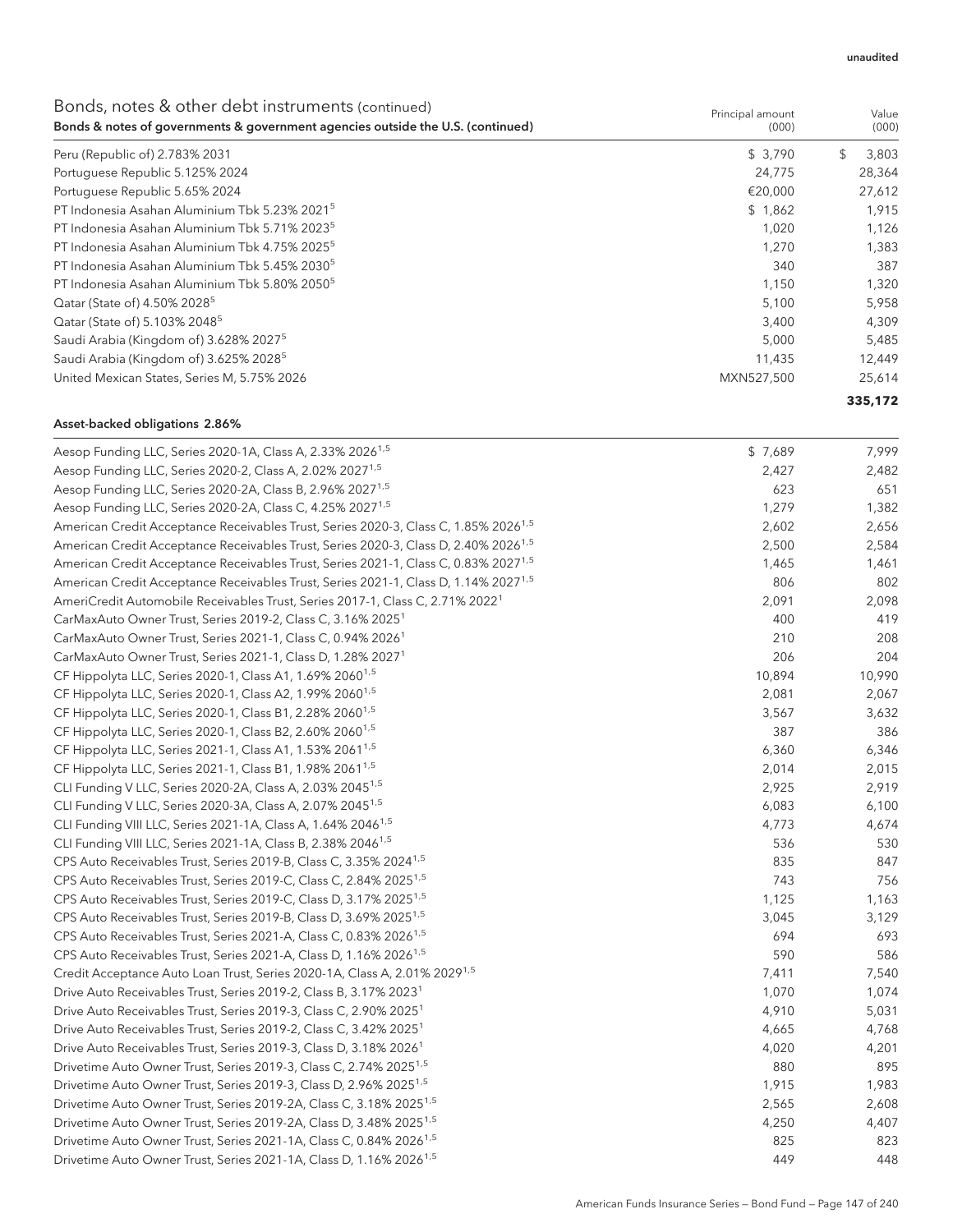Value

Principal amount

## Bonds, notes & other debt instruments (continued) Asset-backed obligations (continued)

| Asset-backed obligations (continued)                                                                           | (000)     | (000)     |
|----------------------------------------------------------------------------------------------------------------|-----------|-----------|
| Drivetime Auto Owner Trust, Series 2020-3A, Class C, 1.47% 2026 <sup>1,5</sup>                                 | \$<br>817 | \$<br>828 |
| EDvestinU Private Education Loan LLC, Series 2021-A, Class A, 1.80% 2045 <sup>1,5</sup>                        | 624       | 619       |
| Exeter Automobile Receivables Trust, Series 2019-2A, Class B, 3.06% 2023 <sup>1,5</sup>                        | 689       | 690       |
| Exeter Automobile Receivables Trust, Series 2019-3A, Class C, 2.79% 2024 <sup>1,5</sup>                        | 5,000     | 5,094     |
| Exeter Automobile Receivables Trust, Series 2019-2A, Class C, 3.30% 2024 <sup>1,5</sup>                        | 2,500     | 2,542     |
| Exeter Automobile Receivables Trust, Series 2019-1A, Class C, 3.82% 2024 <sup>1,5</sup>                        | 3,433     | 3,475     |
| Exeter Automobile Receivables Trust, Series 2020-3A, Class C, 1.32% 2025 <sup>1</sup>                          | 780       | 789       |
| Exeter Automobile Receivables Trust, Series 2020-1A, Class D, 2.73% 2025 <sup>1,5</sup>                        | 900       | 928       |
| Exeter Automobile Receivables Trust, Series 2019-3A, Class D, 3.11% 2025 <sup>1,5</sup>                        | 5,000     | 5,184     |
| Exeter Automobile Receivables Trust, Series 2019-2A, Class D, 3.71% 2025 <sup>1,5</sup>                        | 6,000     | 6,248     |
| Exeter Automobile Receivables Trust, Series 2020-3A, Class D, 1.73% 2026 <sup>1</sup>                          | 1,012     | 1,028     |
| FirstKey Homes Trust, Series 2020-SFR2, Class A, 1.266% 2037 <sup>1,5</sup>                                    | 18,121    | 17,969    |
| Ford Credit Auto Owner Trust, Series 2016-2, Class A, 2.03% 2027 <sup>1,5</sup>                                | 26,755    | 26,850    |
| Ford Credit Auto Owner Trust, Series 2018-2, Class A, 3.47% 2030 <sup>1,5</sup>                                | 17,675    | 18,870    |
| Ford Credit Auto Owner Trust, Series 2020-1, Class A, 2.04% 2031 <sup>1,5</sup>                                | 6,672     | 6,916     |
| Ford Credit Auto Owner Trust, Series 2018-1, Class A, 3.19% 2031 <sup>1,5</sup>                                | 30,070    | 32,443    |
| Ford Credit Floorplan Master Owner Trust, Series 2019-3, Class A1, 2.23% 2024 <sup>1</sup>                     | 2,625     | 2,696     |
| GCI Funding I LLC, Series 2020-1, Class A, 2.82% 2045 <sup>1,5</sup>                                           | 2,700     | 2,746     |
| Global SC Finance SRL, Series 2021-1A, Class A, 1.86% 2041 <sup>1,5</sup>                                      | 12,000    | 11,955    |
| Global SC Finance VII SRL, Series 2020-2A, Class A, 2.26% 2040 <sup>1,5</sup>                                  | 3,635     | 3,637     |
| GM Financial Automobile Leasing Trust, Series 2020-2, Class C, 2.56% 2024 <sup>1</sup>                         | 301       | 312       |
| GM Financial Automobile Leasing Trust, Series 2020-2, Class D, 3.21% 2024 <sup>1</sup>                         | 425       | 445       |
| Hertz Vehicle Financing LLC, Rental Car Asset-Backed Notes, Series 2016-4A, Class A, 2.65% 2022 <sup>1,5</sup> | 543       | 545       |
|                                                                                                                |           |           |
| Hertz Vehicle Financing LLC, Rental Car Asset-Backed Notes, Series 2016-4A, Class B, 3.29% 2022 <sup>1,5</sup> | 2,000     | 2,010     |
| Hertz Vehicle Financing LLC, Rental Car Asset-Backed Notes, Series 2019-3A, Class A, 2.67% 2025 <sup>1,5</sup> | 1,291     | 1,295     |
| Hertz Vehicle Financing LLC, Rental Car Asset-Backed Notes, Series 2019-3A, Class B, 3.03% 2025 <sup>1,5</sup> | 876       | 878       |
| Hertz Vehicle Financing LLC, Rental Car Asset-Backed Notes, Series 2019-2A, Class A, 3.42% 2025 <sup>1,5</sup> | 710       | 712       |
| Prestige Auto Receivables Trust, Series 2019-1A, Class C, 2.70% 2024 <sup>1,5</sup>                            | 2,190     | 2,235     |
| Prestige Auto Receivables Trust, Series 2019-1A, Class D, 3.01% 2025 <sup>1,5</sup>                            | 1,355     | 1,393     |
| Santander Drive Auto Receivables Trust, Series 2019-2, Class D, 3.22% 2025 <sup>1</sup>                        | 3,110     | 3,232     |
| Santander Drive Auto Receivables Trust, Series 2020-3, Class C, 1.12% 2026 <sup>1</sup>                        | 3,344     | 3,372     |
| Santander Drive Auto Receivables Trust, Series 2020-3, Class D, 1.64% 2026 <sup>1</sup>                        | 2,211     | 2,246     |
| Social Professional Loan Program LLC, Series 2015-C, Class A2, 2.51% 2033 <sup>1,5</sup>                       | 616       | 618       |
| TAL Advantage V LLC, Series 2020-1A, Class A, 2.05% 2045 <sup>1,5</sup>                                        | 3,686     | 3,687     |
| Textainer Marine Containers Ltd., Series 2020-2A, Class A, 2.10% 2045 <sup>1,5</sup>                           | 2,704     | 2,717     |
| Textainer Marine Containers Ltd., Series 2020-1A, Class A, 2.73% 2045 <sup>1,5</sup>                           | 5,447     | 5,551     |
| Textainer Marine Containers Ltd., Series 2021-1A, Class A, 1.68% 2046 <sup>1,5</sup>                           | 7,206     | 7,013     |
| Textainer Marine Containers Ltd., Series 2021-2A, Class A, 2.23% 2046 <sup>1,5</sup>                           | 6,000     | 5,997     |
| Textainer Marine Containers Ltd., Series 2021-1A, Class B, 2.52% 2046 <sup>1,5</sup>                           | 430       | 421       |
| Toyota Auto Loan Extended Note Trust, Series 2019-1, Class A, 2.56% 2031 <sup>1,5</sup>                        | 6,000     | 6,346     |
| Triton Container Finance LLC, Series 2020-1A, Class A, 2.11% 2045 <sup>1,5</sup>                               | 12,334    | 12,278    |
| Triton Container Finance LLC, Series 2021-1A, Class A, 1.86% 2046 <sup>1,5</sup>                               | 4,936     | 4,830     |
| Triton Container Finance LLC, Series 2021-1A, Class B, 2.58% 2046 <sup>1,5</sup>                               | 407       | 405       |
| Voya Ltd., CLO, Series 2014-3A, Class A1R, (3-month USD-LIBOR + 0.72%) 0.938% 2026 <sup>1,2,5</sup>            | 613       | 613       |
| Westlake Automobile Receivables Trust, Series 2020-3A, Class C, 1.24% 2025 <sup>1,5</sup>                      | 1,557     | 1,572     |
| Westlake Automobile Receivables Trust, Series 2020-3A, Class D, 1.65% 2026 <sup>1,5</sup>                      | 3,023     | 3,068     |
|                                                                                                                |           | 328,855   |
|                                                                                                                |           |           |

Municipals 2.08% Illinois 1.99%

| City of Chicago, Board of Education, Unlimited Tax G.O. Bonds (Dedicated Rev.), Series 2009-E, 6.138% 2039 | 30.835 | 35,252 |
|------------------------------------------------------------------------------------------------------------|--------|--------|
| City of Chicago, Board of Education, Unlimited Tax G.O. Bonds (Dedicated Rev.), Series 2010-C, 6.319% 2029 | 65     | 76     |
| City of Chicago, Board of Education, Unlimited Tax G.O. Bonds (Dedicated Rev.), Series 2010-D, 6.519% 2040 | 8.945  | 10.567 |
| City of Chicago, Board of Education, Unlimited Tax G.O. Bonds (Dedicated Rev.), Series 2011-A, 5.50% 2039  | 410    | 419    |
| City of Chicago, Board of Education, Unlimited Tax G.O. Bonds (Dedicated Rev.), Series 2015-C, 5.25% 2039  | 1.190  | 1.310  |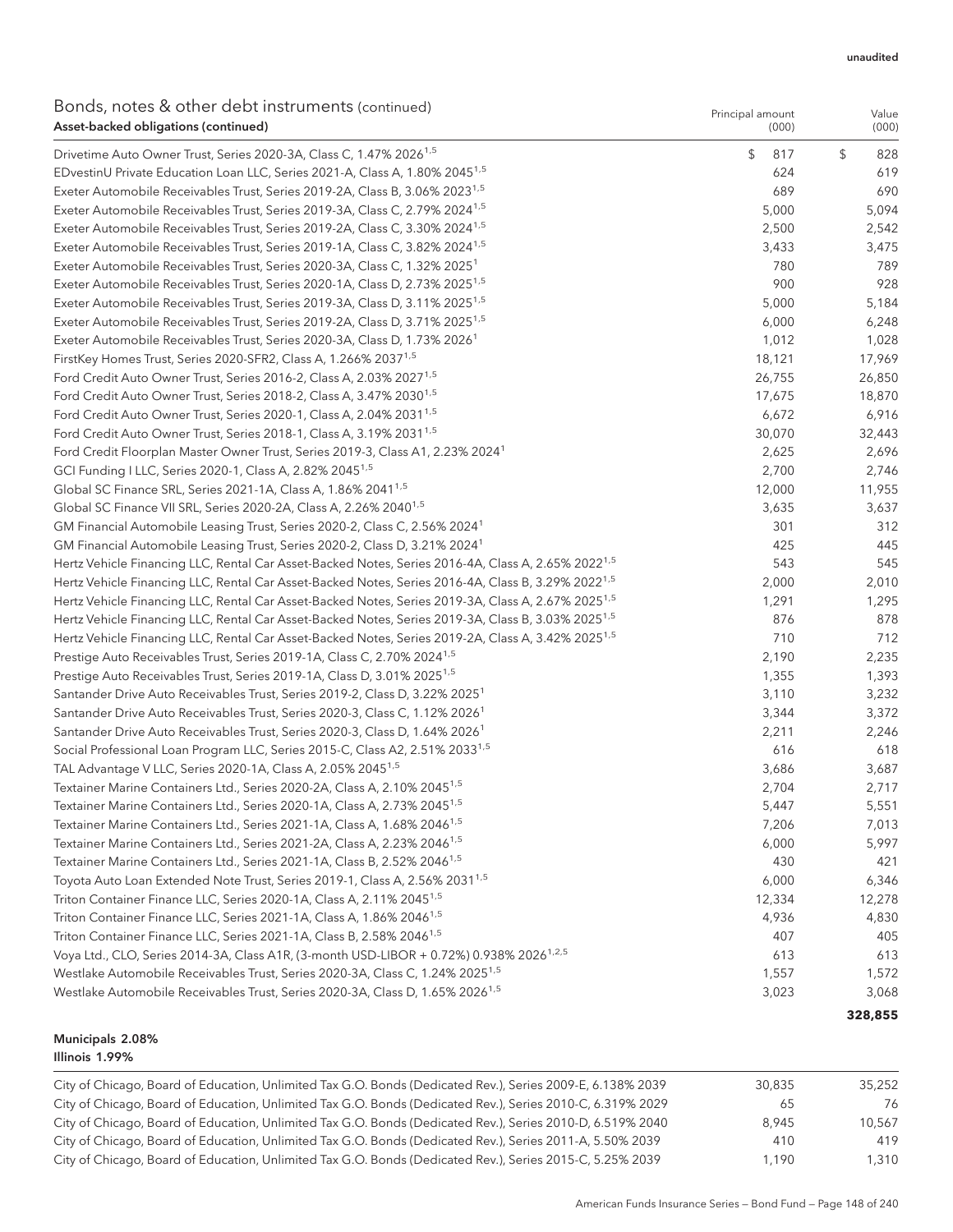# Bonds, notes & other debt instruments (continued) Municipals (continued)

| Municipals (continued)<br>Illinois (continued)                                                                                                                                                                                                                                                                                 | Principal amount<br>(000) | Value<br>(000)              |
|--------------------------------------------------------------------------------------------------------------------------------------------------------------------------------------------------------------------------------------------------------------------------------------------------------------------------------|---------------------------|-----------------------------|
| City of Chicago, Board of Education, Unlimited Tax G.O. Bonds (Dedicated Rev.), Series 2021-A, 5.00% 2032<br>City of Chicago, Board of Education, Unlimited Tax G.O. Bonds (Dedicated Rev.), Series 2021-A, 5.00% 2041<br>City of Chicago, Board of Education, Unlimited Tax G.O. Bonds (Qualified School Construction Bonds), | \$<br>600<br>290          | $\mathcal{Z}$<br>740<br>350 |
| Series 2009-G, 1.75% 2025<br>City of Chicago, Board of Education, Unlimited Tax G.O. Rev. Ref. Bonds (Dedicated Rev.), Series 2017-C,                                                                                                                                                                                          | 2,500                     | 2,360                       |
| 5.00% 2026<br>City of Chicago, Board of Education, Unlimited Tax G.O. Rev. Ref. Bonds (Dedicated Rev.), Series 2017-C,                                                                                                                                                                                                         | 1,100                     | 1,296                       |
| 5.00% 2030                                                                                                                                                                                                                                                                                                                     | 2,205                     | 2,615                       |
| City of Chicago, Board of Education, Unlimited Tax G.O. Rev. Ref. Bonds (Dedicated Rev.), Series 2017-C,<br>5.00% 2034                                                                                                                                                                                                         | 490                       | 573                         |
| City of Chicago, Board of Education, Unlimited Tax G.O. Rev. Ref. Bonds (Dedicated Rev.), Series 2017-D,<br>5.00% 2031                                                                                                                                                                                                         | 980                       | 1,157                       |
| City of Chicago, Board of Education, Unlimited Tax G.O. Rev. Ref. Bonds (Dedicated Rev.), Series 2017-G,<br>5.00% 2044                                                                                                                                                                                                         | 1,350                     | 1,545                       |
| City of Chicago, Board of Education, Unlimited Tax G.O. Rev. Ref. Bonds (Dedicated Rev.), Series 2017-H,<br>5.00% 2036                                                                                                                                                                                                         | 980                       | 1,140                       |
| City of Chicago, Board of Education, Unlimited Tax G.O. Rev. Ref. Bonds (Dedicated Rev.), Series 2017-H,<br>5.00% 2046                                                                                                                                                                                                         | 2,770                     | 3,163                       |
| City of Chicago, Board of Education, Unlimited Tax G.O. Rev. Ref. Bonds (Dedicated Rev.), Series 2018-A,<br>Assured Guaranty Municipal insured, 5.00% 2026                                                                                                                                                                     | 730                       | 860                         |
| City of Chicago, Board of Education, Unlimited Tax G.O. Rev. Ref. Bonds (Dedicated Rev.), Series 2018-A,<br>Assured Guaranty Municipal insured, 5.00% 2028                                                                                                                                                                     | 855                       | 1,074                       |
| City of Chicago, Board of Education, Unlimited Tax G.O. Rev. Ref. Bonds (Dedicated Rev.), Series 2018-A,                                                                                                                                                                                                                       |                           |                             |
| Assured Guaranty Municipal insured, 5.00% 2029<br>City of Chicago, Board of Education, Unlimited Tax G.O. Rev. Ref. Bonds (Dedicated Rev.), Series 2018-A,                                                                                                                                                                     | 430                       | 534                         |
| Assured Guaranty Municipal insured, 5.00% 2029<br>City of Chicago, Board of Education, Unlimited Tax G.O. Rev. Ref. Bonds (Dedicated Rev.), Series 2018-A,                                                                                                                                                                     | 245                       | 297                         |
| Assured Guaranty Municipal insured, 5.00% 2030<br>City of Chicago, Board of Education, Unlimited Tax G.O. Rev. Ref. Bonds (Dedicated Rev.), Series 2018-A,                                                                                                                                                                     | 245                       | 302                         |
| Assured Guaranty Municipal insured, 5.00% 2030<br>City of Chicago, Board of Education, Unlimited Tax G.O. Rev. Ref. Bonds (Dedicated Rev.), Series 2018-A,                                                                                                                                                                     | 245                       | 296                         |
| Assured Guaranty Municipal insured, 5.00% 2031<br>City of Chicago, Board of Education, Unlimited Tax G.O. Rev. Ref. Bonds (Dedicated Rev.), Series 2018-A,                                                                                                                                                                     | 490                       | 602                         |
| Assured Guaranty Municipal insured, 5.00% 2032<br>City of Chicago, Board of Education, Unlimited Tax G.O. Rev. Ref. Bonds (Dedicated Rev.), Series 2018-A,                                                                                                                                                                     | 490                       | 600                         |
| Assured Guaranty Municipal insured, 5.00% 2033                                                                                                                                                                                                                                                                                 | 245                       | 299                         |
| City of Chicago, Board of Education, Unlimited Tax G.O. Rev. Ref. Bonds (Dedicated Rev.), Series 2018-A,<br>Assured Guaranty Municipal insured, 5.00% 2034                                                                                                                                                                     | 280                       | 333                         |
| City of Chicago, Board of Education, Unlimited Tax G.O. Rev. Ref. Bonds (Dedicated Rev.), Series 2018-C,<br>Assured Guaranty Municipal insured, 5.00% 2028                                                                                                                                                                     | 1,090                     | 1,373                       |
| City of Chicago, Board of Education, Unlimited Tax G.O. Rev. Ref. Bonds (Dedicated Rev.), Series 2018-C,<br>Assured Guaranty Municipal insured, 5.00% 2029                                                                                                                                                                     | 730                       | 915                         |
| City of Chicago, School Reform Board of Trustees of the Board of Education, Unlimited Tax G.O. Bonds<br>(Dedicated Tax Rev.), Capital Appreciation Bonds, Series 1998-B-1, National insured, 0% 2031                                                                                                                           | 490                       | 375                         |
| City of Chicago, School Reform Board of Trustees of the Board of Education, Unlimited Tax G.O. Bonds<br>(Dedicated Tax Rev.), Series 2011-A, 5.00% 2041                                                                                                                                                                        | 665                       | 678                         |
| City of Chicago, School Reform Board of Trustees of the Board of Education, Unlimited Tax G.O. Bonds<br>(Dedicated Tax Rev.), Series 2012-A, 5.00% 2042                                                                                                                                                                        | 1,875                     | 1,945                       |
| G.O. Bonds, Pension Funding, Series 2003, 4.95% 2023                                                                                                                                                                                                                                                                           | 22,553                    | 23,402                      |
| G.O. Bonds, Pension Funding, Series 2003, 5.10% 2033                                                                                                                                                                                                                                                                           | 107,310                   | 120,901                     |
| G.O. Bonds, Series 2013-B, 4.11% 2022                                                                                                                                                                                                                                                                                          | 750                       | 767                         |
| G.O. Bonds, Series 2013-B, 4.31% 2023                                                                                                                                                                                                                                                                                          | 2,125                     | 2,221                       |
| G.O. Bonds, Taxable Build America Bonds, Series 2010-2, 5.85% 2022                                                                                                                                                                                                                                                             | 2,370                     | 2,456                       |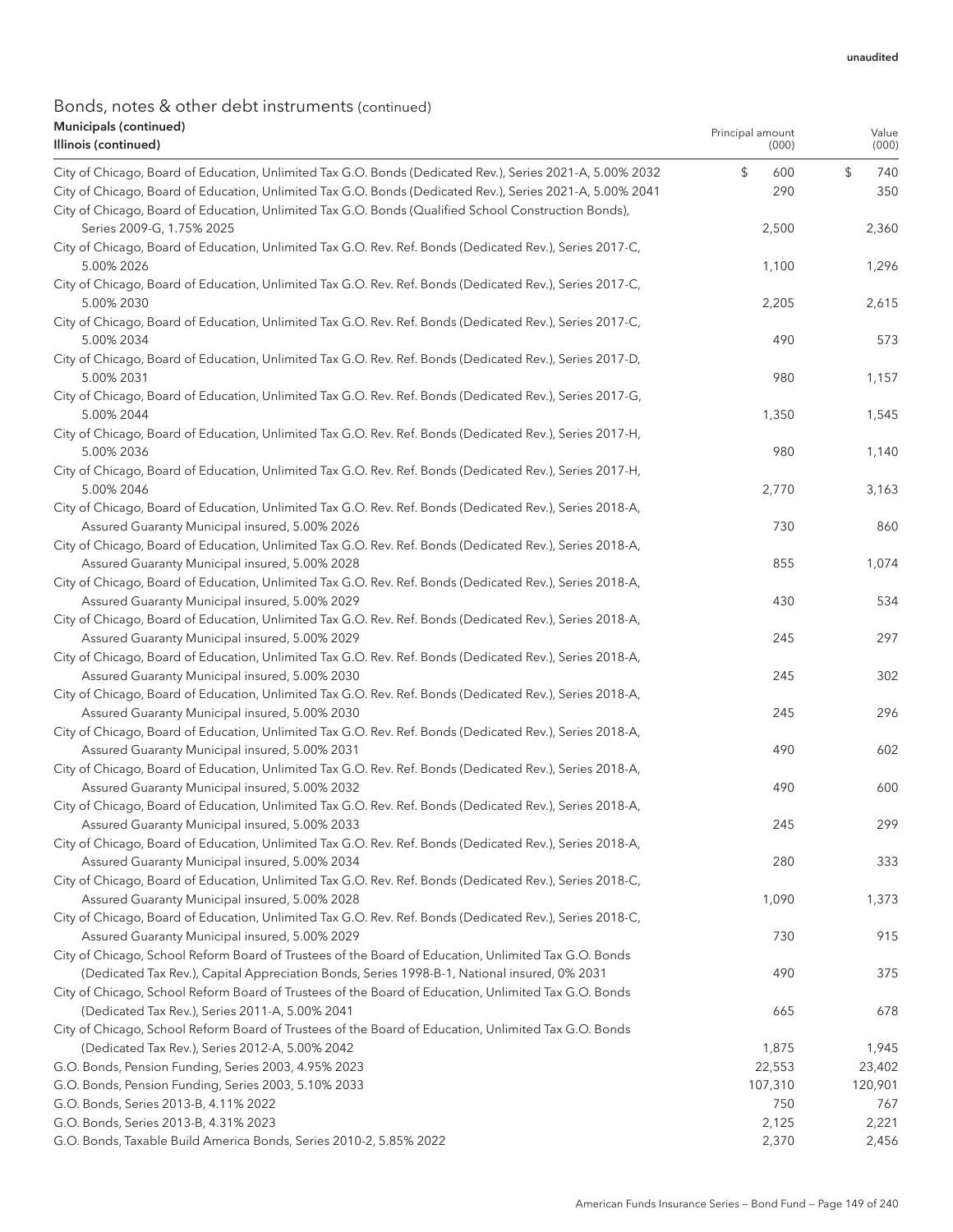# Bonds, notes & other debt instruments (continued) Municipals (continued)

| Municipals (continued)<br>Illinois (continued)                                                            | Principal amount<br>(000) | Value<br>(000) |
|-----------------------------------------------------------------------------------------------------------|---------------------------|----------------|
| G.O. Bonds, Taxable Build America Bonds, Series 2010-2, 5.95% 2023                                        | \$<br>3,210               | \$<br>3,450    |
| G.O. Bonds, Taxable Build America Bonds, Series 2010-5, 6.20% 2021                                        | 1,946                     | 1,967          |
|                                                                                                           |                           | 228,210        |
| California 0.06%                                                                                          |                           |                |
| G.O. Bonds, Series 2009, 7.50% 2034                                                                       | 2,100                     | 3,263          |
| High-Speed Passenger Train G.O. Rev. Ref. Bonds, Series 2017-A, 2.367% 2022                               | 3,775                     | 3,856          |
|                                                                                                           |                           | 7,119          |
| Texas 0.03%                                                                                               |                           |                |
| Grand Parkway Transportation Corp., Grand Parkway System Toll Rev. Ref. Bonds, Series 2020-B, 3.236% 2052 | 4,075                     | 4,100          |
| <b>Total municipals</b>                                                                                   |                           | 239,429        |
| Federal agency bonds & notes 0.11%                                                                        |                           |                |
| Fannie Mae 2.125% 2026 <sup>8</sup>                                                                       | 11,910                    | 12,598         |
| Total bonds, notes & other debt instruments (cost: \$11,068,766,000)                                      |                           | 11,340,364     |
| Short-term securities 22.86%                                                                              |                           |                |
| Money market investments 22.86%                                                                           | Shares                    |                |
| Capital Group Central Cash Fund 0.08% <sup>10,11</sup>                                                    | 26,259,935                | 2,626,256      |
| Total short-term securities (cost: \$2,626,219,000)                                                       |                           | 2,626,256      |
| Total investment securities 121.59% (cost: \$13,694,985,000)                                              |                           | 13,966,620     |
| Other assets less liabilities (21.59)%                                                                    |                           | (2,480,333)    |
| <b>Net assets 100.00%</b>                                                                                 |                           | \$11,486,287   |
|                                                                                                           |                           |                |

## Futures contracts

| Contracts                                | Type  | Number of<br>contracts | Expiration       | Notional<br>amount <sup>12</sup><br>(000) | Value at<br>3/31/202113<br>(000) | Unrealized<br>(depreciation)<br>appreciation<br>at 3/31/2021<br>(000) |
|------------------------------------------|-------|------------------------|------------------|-------------------------------------------|----------------------------------|-----------------------------------------------------------------------|
| 2 Year U.S. Treasury Note Futures        | Long  | 21,012                 | <b>July 2021</b> | \$4,202,400                               | \$4,637,907                      | \$(2,146)                                                             |
| 5 Year Euro-Bobl Futures                 | Short | 1,232                  | June 2021        | € $(123,200)$                             | (195, 159)                       | (189)                                                                 |
| 5 Year U.S. Treasury Note Futures        | Long  | 15,318                 | <b>July 2021</b> | \$1,531,800                               | 1,890,217                        | (5, 106)                                                              |
| 10 Year Euro-Bund Futures                | Short | 475                    | June 2021        | (47,500)<br>€                             | (95, 409)                        | 64                                                                    |
| 10 Year Ultra U.S. Treasury Note Futures | Short | 4,656                  | June 2021        | \$ (465,600)                              | (669,009)                        | 19,280                                                                |
| 10 Year U.S. Treasury Note Futures       | Short | 5,439                  | June 2021        | (543,900)                                 | (712, 169)                       | 10,127                                                                |
| 30 Year Euro-Buxl Futures                | Long  | 246                    | June 2021        | 24.600<br>€                               | 59,439                           | (551)                                                                 |
| 30 Year Ultra U.S. Treasury Bond Futures | Long  | 1,073                  | June 2021        | 107,300<br>\$.                            | 194,448                          | (5, 567)                                                              |
|                                          |       |                        |                  |                                           |                                  | \$15,912                                                              |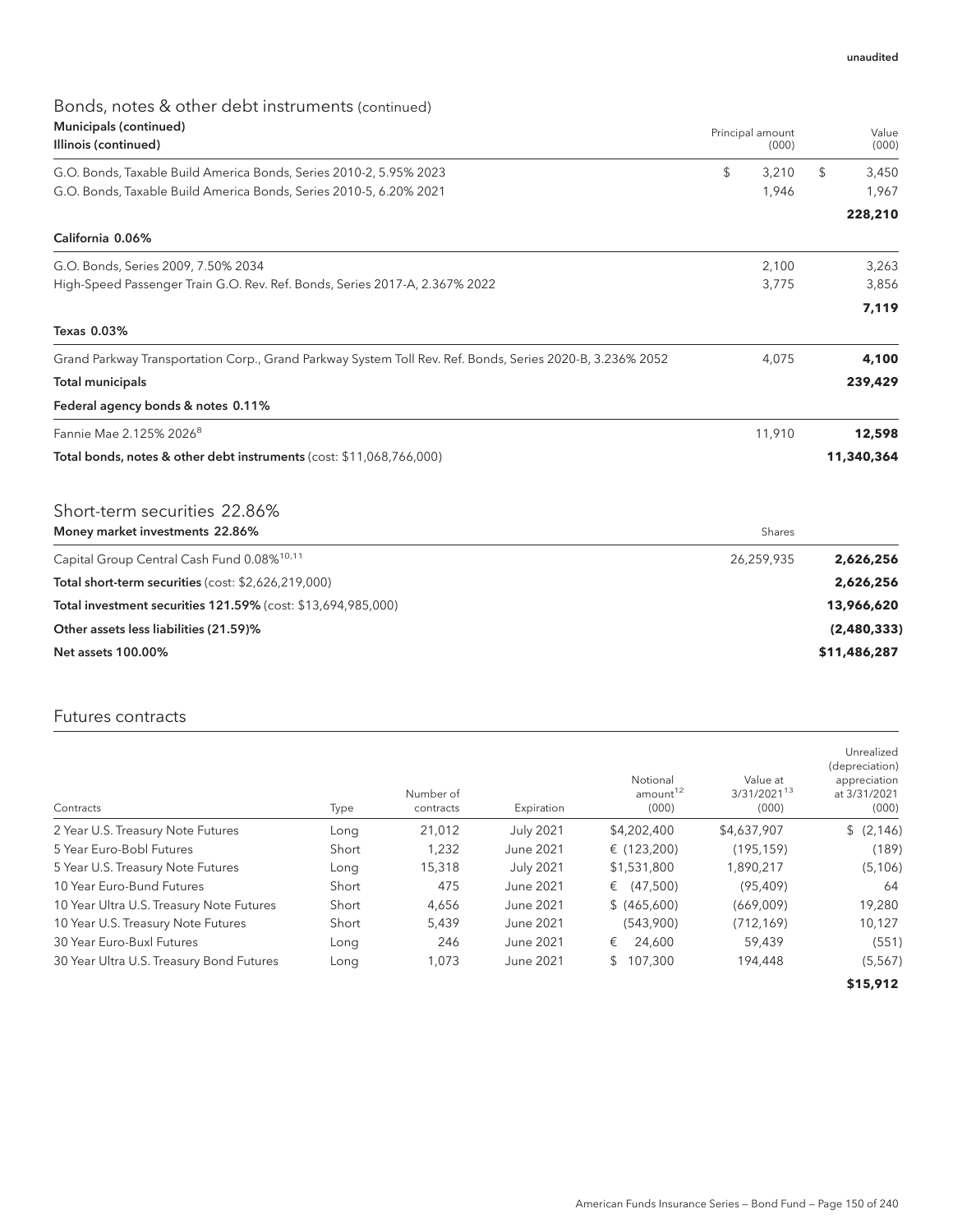# Forward currency contracts

|                    | Contract amount |                         |                    | Unrealized<br>appreciation<br>(depreciation) |
|--------------------|-----------------|-------------------------|--------------------|----------------------------------------------|
| Purchases<br>(000) | Sales<br>(000)  | Counterparty            | Settlement<br>date | at 3/31/2021<br>(000)                        |
| USD54,839          | EUR46,000       | UBS AG                  | 4/9/2021           | 885<br>\$.                                   |
| USD13,338          | JPY1,445,000    | Standard Chartered Bank | 4/9/2021           | 286                                          |
| USD130,013         | EUR109,250      | Goldman Sachs           | 4/12/2021          | 1,864                                        |
| USD35,832          | MXN755,000      | <b>HSBC Bank</b>        | 4/12/2021          | (1,058)                                      |
| USD98,437          | JPY10,730,000   | Citibank                | 4/19/2021          | 1,510                                        |
|                    |                 |                         |                    | \$3,487                                      |

# Swap contracts

## Interest rate swaps

| Receive           | Pay               | Expiration<br>date |    | Notional<br>(000) | Value at<br>3/31/2021<br>(000) | Upfront<br>premium<br>paid<br>(000) | Unrealized<br>(depreciation)<br>appreciation<br>at 3/31/2021<br>(000) |
|-------------------|-------------------|--------------------|----|-------------------|--------------------------------|-------------------------------------|-----------------------------------------------------------------------|
| 3-month USD-LIBOR | 2.18075%          | 3/29/2024          | \$ | 31,600            | \$(1,586)                      | $s-$                                | (1,586)<br>\$                                                         |
| 3-month USD-LIBOR | 2.194%            | 3/29/2024          |    | 31,900            | (1,614)                        |                                     | (1,614)                                                               |
| 3-month USD-LIBOR | 2.21875%          | 3/29/2024          |    | 33,500            | (1,720)                        |                                     | (1,720)                                                               |
| 3-month USD-LIBOR | 2.3105%           | 5/3/2024           |    | 275,590           | (15, 149)                      |                                     | (15, 149)                                                             |
| 6-month EURIBOR   | 0.9852%           | 10/17/2024         | €  | 25,000            | (1,485)                        |                                     | (1, 485)                                                              |
| U.S. EFFR         | 0.099%            | 7/10/2025          | \$ | 149,000           | 3,646                          |                                     | 3,646                                                                 |
| 6-month JPY-LIBOR | 0.0875%           | 3/10/2026          |    | ¥11,100,000       | (372)                          |                                     | (372)                                                                 |
| 6-month JPY-LIBOR | 0.58295%          | 3/23/2046          |    | 2,000,000         | (306)                          |                                     | (306)                                                                 |
| 0.64355%          | 6-month JPY-LIBOR | 4/27/2046          |    | 2,000,000         | 566                            |                                     | 566                                                                   |
|                   |                   |                    |    |                   |                                | $S-$                                | \$(18,020)                                                            |

# Investments in affiliates $11$

|                                                                                        | Value of<br>affiliate at<br>1/1/2021<br>(000) | <b>Additions</b><br>(000)           | Reductions<br>(000) | Net<br>realized<br>loss<br>(000) | Net<br>unrealized<br>appreciation<br>(000) | Value of<br>affiliate at<br>3/31/2021<br>(000) | Dividend<br>income<br>(000) |
|----------------------------------------------------------------------------------------|-----------------------------------------------|-------------------------------------|---------------------|----------------------------------|--------------------------------------------|------------------------------------------------|-----------------------------|
| Short-term securities 22.86%                                                           |                                               |                                     |                     |                                  |                                            |                                                |                             |
| Money market investments 22.86%<br>Capital Group Central Cash Fund 0.08% <sup>10</sup> |                                               | \$2,690,045 \$1,257,713 \$1,321,502 |                     | \$(18)                           | \$18                                       | \$2,626,256                                    | \$714                       |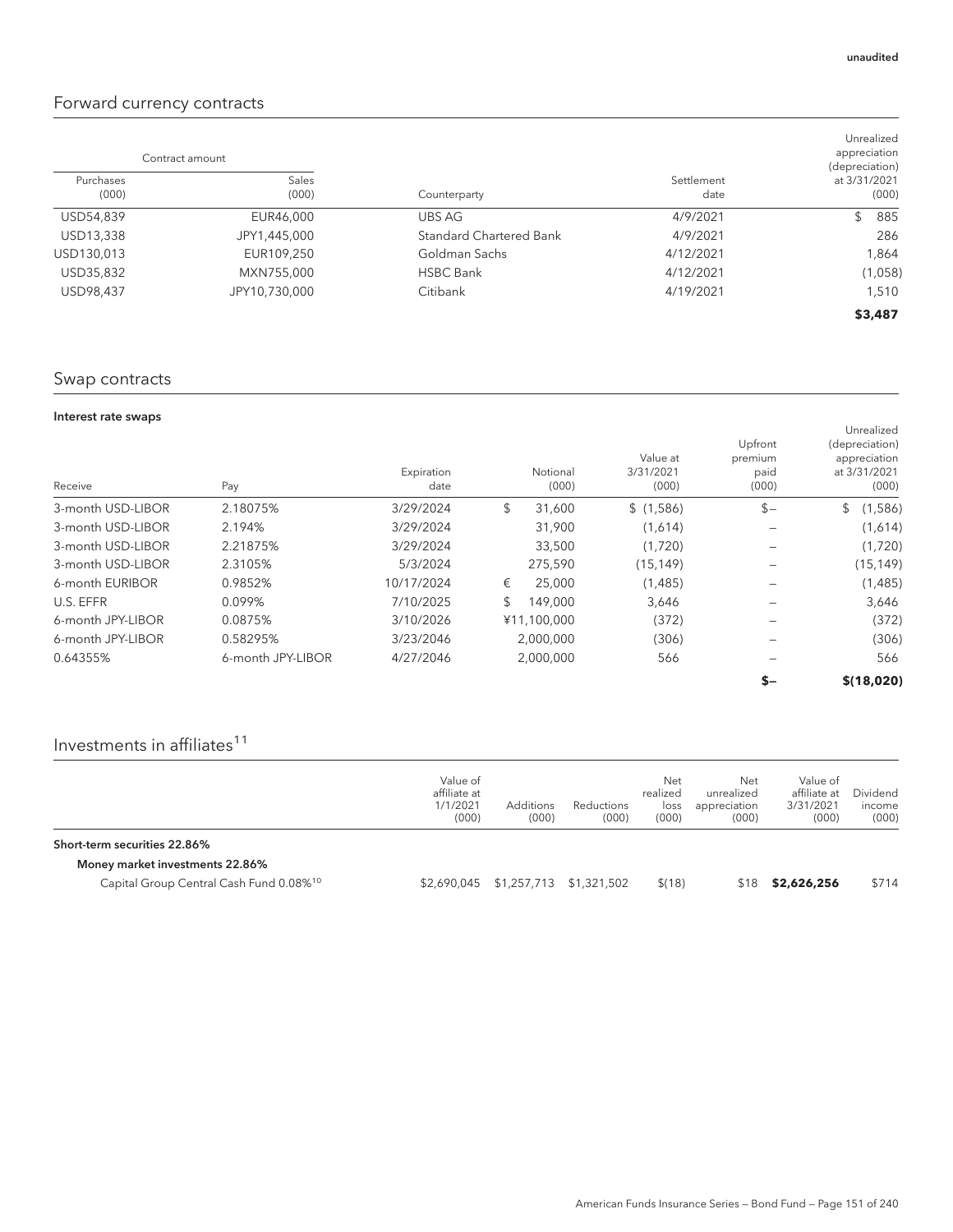<sup>1</sup>Principal payments may be made periodically. Therefore, the effective maturity date may be earlier than the stated maturity date.

 $^2$ Coupon rate may change periodically. Reference rate and spread are as of the most recent information available. Some coupon rates are determined by the issuer or agent based on current market conditions; therefore, the reference rate and spread are not available.

<sup>3</sup> Amount less than one thousand.

4 Purchased on a TBA basis.

5 Acquired in a transaction exempt from registration under Rule 144A of the Securities Act of 1933. May be resold in the U.S. in transactions exempt from registration, normally to qualified institutional buyers. The total value of all such securities was \$1,295,718,000, which represented 11.28% of the net assets of the fund.

<sup>6</sup>Step bond; coupon rate may change at a later date.

<sup>7</sup>Payment in kind; the issuer has the option of paying additional securities in lieu of cash. Most recent payment was 100% cash unless otherwise noted.

8 All or a portion of this security was pledged as collateral. The total value of pledged collateral was \$53,047,000, which represented .46% of the net assets of the fund.

<sup>9</sup>Index-linked bond whose principal amount moves with a government price index.

10Rate represents the seven-day yield at 3/31/2021.

<sup>11</sup>Part of the same group of investment companies as the fund as defined under the Investment Company Act of 1940.

 $12$ Notional amount is calculated based on the number of contracts and notional contract size.

<sup>13</sup>Value is calculated based on the notional amount and current market price.

#### Key to abbreviations and symbols

CLO = Collateralized Loan Obligations LIBOR = London Interbank Offered Rate EFFR = Effective Federal Funds Rate MXN = Mexican pesos  $EUR/\varepsilon$  = Euros Ref. = Refunding EURIBOR = Euro Interbank Offered Rate The Rev. = Revenue Rev. = Revenue ICE = Intercontinental Exchange, Inc. TBA = To-be-announced JPY/¥ = Japanese yen USD/\$ = U.S. dollars

G.O. = General Obligation SOFR = Secured Overnight Financing Rate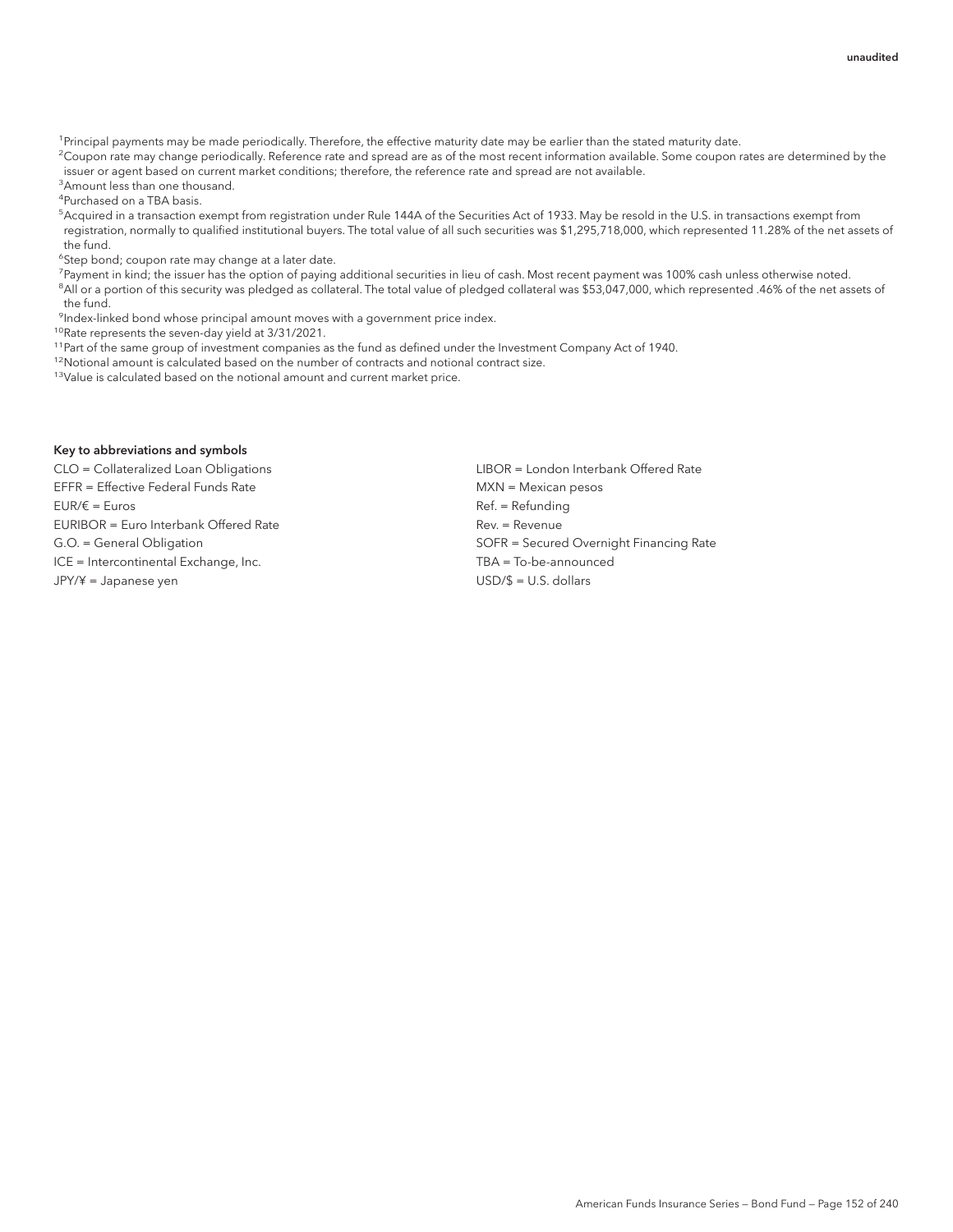# Capital World Bond Fund®

Investment portfolio March 31, 2021

| Bonds, notes & other debt instruments 90.06%<br>Euros 16.51%                                | Principal amount<br>(000) | Value<br>(000) |
|---------------------------------------------------------------------------------------------|---------------------------|----------------|
| Allianz SE 4.75% 2049 (3-month EUR-EURIBOR + 3.60% on 10/24/2023) <sup>1</sup>              | € 4,200                   | \$5,495        |
| Altria Group, Inc. 1.00% 2023                                                               | 1,020                     | 1,215          |
| Altria Group, Inc. 1.70% 2025                                                               | 1,600                     | 1,973          |
| Altria Group, Inc. 2.20% 2027                                                               | 2,900                     | 3,675          |
| American Honda Finance Corp. 1.60% 2022                                                     | 620                       | 741            |
| American Honda Finance Corp. 1.95% 2024                                                     | 560                       | 704            |
| AT&T Inc. 1.60% 2028                                                                        | 2,350                     | 2,947          |
| Bank of America Corp. 3.648% 2029 (3-month EUR-EURIBOR + 3.67% on 3/31/2028) <sup>1,2</sup> | 5,000                     | 7,127          |
| Barclays Bank PLC 6.625% 2022                                                               | 1,070                     | 1,337          |
| CaixaBank, SA 2.25% 2030                                                                    |                           |                |
| (EUR Annual (vs. 6-month EUR-EURIBOR) 5-year + 1.68% on 4/17/2025) <sup>1</sup>             | 2,400                     | 2,936          |
| Comcast Corp. 0.25% 2027                                                                    | 1,250                     | 1,480          |
| Cote d'Ivoire (Republic of) 5.25% 2030                                                      | 900                       | 1,093          |
| Cote d'Ivoire (Republic of) 5.875% 2031                                                     | 840                       | 1,043          |
| Deutsche Telekom International Finance BV 7.50% 2033                                        | 200                       | 411            |
| Dow Chemical Co. 0.50% 2027                                                                 | 1,110                     | 1,306          |
| Dow Chemical Co. 1.125% 2032                                                                | 1,010                     | 1,207          |
| Egypt (Arab Republic of) 5.625% 2030                                                        | 745                       | 871            |
| European Financial Stability Facility 0.40% 2025                                            | 6,000                     | 7,290          |
| European Union 0% 2035                                                                      | 220                       | 251            |
| European Union 0.20% 2036                                                                   | 390                       | 455            |
| French Republic O.A.T. 0% 2030                                                              | 27,070                    | 31,908         |
| Germany (Federal Republic of) 0.50% 2027                                                    | 2,510                     | 3,148          |
| Germany (Federal Republic of) 0% 2030                                                       | 19,190                    | 23,276         |
| Germany (Federal Republic of) 0% 2030                                                       | 5,950                     | 7,203          |
| Germany (Federal Republic of) 0% 2050                                                       | 6,240                     | 6,798          |
| Goldman Sachs Group, Inc. 3.375% 2025 <sup>2</sup>                                          | 5,000                     | 6,609          |
| Greece (Hellenic Republic of) 3.375% 2025                                                   | 21,435                    | 28,338         |
| Greece (Hellenic Republic of) 2.00% 2027                                                    | 700                       | 902            |
| Greece (Hellenic Republic of) 3.875% 2029                                                   | 6,884                     | 10,103         |
| Greece (Hellenic Republic of) 1.50% 2030                                                    | 5,160                     | 6,467          |
| Greece (Hellenic Republic of) 1.875% 2052                                                   | 1,690                     | 1,973          |
| Groupe BPCE SA 4.625% 2023                                                                  | 1,200                     | 1,555          |
| Groupe BPCE SA 1.00% 2025                                                                   | 2,900                     | 3,517          |
| Honeywell International Inc. 0.75% 2032                                                     | 370                       | 445            |
| Intesa Sanpaolo SpA 6.625% 2023                                                             | 510                       | 680            |
| Ireland (Republic of) 0.20% 2030                                                            | 900                       | 1,079          |
| Israel (State of) 2.875% 2024                                                               | 1,180                     | 1,505          |
| Israel (State of) 1.50% 2027                                                                | 775                       | 984            |
| Israel (State of) 1.50% 2029                                                                | 725                       | 931            |
| Italy (Republic of) 1.85% 2025                                                              | 21,390                    | 27,133         |
| Italy (Republic of) 0.95% 2027                                                              | 7,270                     | 8,913          |
| Italy (Republic of) 0.25% 2028                                                              | 12,810                    | 14,969         |
| Italy (Republic of) 2.80% 2028                                                              | 5,828                     | 8,080          |
| Italy (Republic of) 1.35% 2030                                                              | 1,657                     | 2,080          |
| Italy (Republic of) 1.65% 2030                                                              | 7,400                     | 9,512          |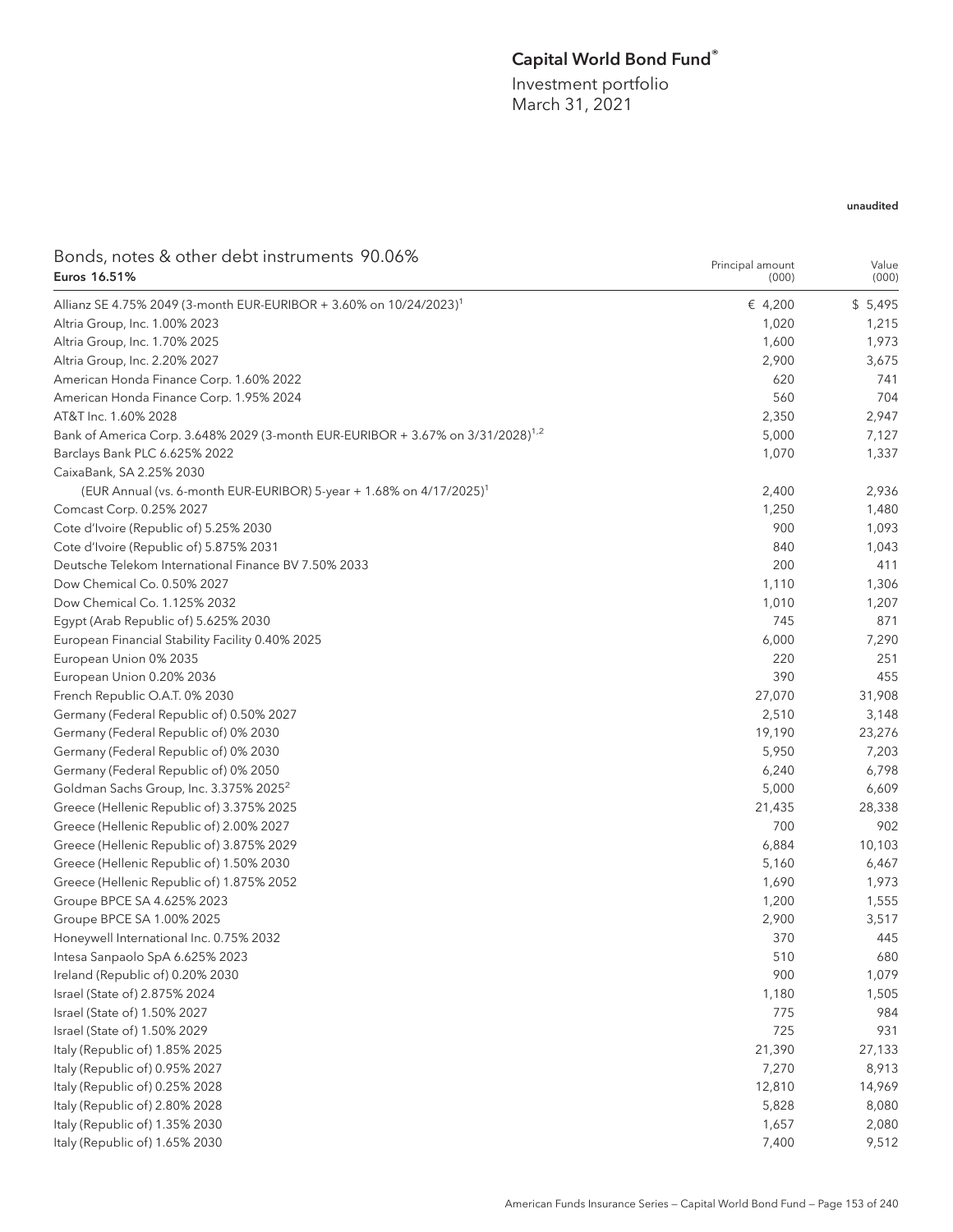| Bonds, notes & other debt instruments (continued)<br>Euros (continued)                    | Principal amount<br>(000) | Value<br>(000) |
|-------------------------------------------------------------------------------------------|---------------------------|----------------|
| JPMorgan Chase & Co. 0.389% 2028 (3-month EURIBOR + 0.65% on 2/24/2027) <sup>1,2</sup>    | €3,208                    | \$<br>3,773    |
| Lloyds Banking Group PLC 1.75% 2028 (5-year EUR-EURIBOR + 1.30% on 9/7/2023) <sup>1</sup> | 2,400                     | 2,909          |
| Morocco (Kingdom of) 3.50% 2024                                                           | 1,400                     | 1,794          |
| Morocco (Kingdom of) 1.375% 2026                                                          | 1,130                     | 1,335          |
| Morocco (Kingdom of) 2.00% 2030                                                           | 1,285                     | 1,499          |
| Morocco (Kingdom of) 1.50% 2031                                                           | 4,100                     | 4,535          |
| Morocco (Kingdom of) 1.50% 2031                                                           | 1,700                     | 1,880          |
| Netherlands (Kingdom of the) 0% 2027                                                      | 7,130                     | 8,608          |
| Philippines (Republic of) 0.70% 2029                                                      | 940                       | 1,107          |
| Portuguese Republic 0.475% 2030                                                           | 1,610                     | 1,934          |
| Rabobank Nederland 2.50% 2026 (5-year EUR Mid-Swap + 1.40% on 5/26/2021) <sup>1</sup>     | 2,400                     | 2,825          |
| Republic of Latvia 0% 2031                                                                | 1,280                     | 1,499          |
| Romania 3.624% 2030                                                                       | 4,600                     | 6,195          |
| Romania 3.624% 2030                                                                       | 1,930                     | 2,599          |
| Romania 2.00% 2032                                                                        | 1,605                     | 1,892          |
| Romania 3.875% 2035                                                                       | 2,810                     | 3,823          |
| Romania 3.375% 2038                                                                       | 4,170                     | 5,303          |
| Russian Federation 2.875% 2025                                                            | 3,000                     | 3,844          |
| Russian Federation 2.875% 2025                                                            | 1,500                     | 1,922          |
| Serbia (Republic of) 3.125% 2027                                                          | 11,497                    | 14,960         |
| Serbia (Republic of) 1.50% 2029                                                           | 4,943                     | 5,820          |
| Spain (Kingdom of) 0.80% 2027                                                             | 2,280                     | 2,827          |
| Spain (Kingdom of) 1.45% 2029                                                             | 1,890                     | 2,458          |
| Spain (Kingdom of) 1.25% 2030                                                             | 13,840                    | 17,734         |
| Spain (Kingdom of) 2.70% 2048                                                             | 850                       | 1,349          |
| State Grid Europe Development (2014) PLC 1.50% 2022                                       | 194                       | 230            |
| State Grid Overseas Investment Ltd. 1.25% 2022                                            | 765                       | 910            |
| State Grid Overseas Investment Ltd. 1.375% 2025                                           | 441                       | 542            |
| State Grid Overseas Investment Ltd. 2.125% 2030                                           | 200                       | 259            |
| Stryker Corp. 0.25% 2024                                                                  | 480                       | 568            |
| Stryker Corp. 0.75% 2029                                                                  | 980                       | 1,172          |
| Stryker Corp. 1.00% 2031                                                                  | 450                       | 543            |
| Takeda Pharmaceutical Company, Ltd. 2.25% 2026                                            | 2,275                     | 2,965          |
| Tunisia (Republic of) 6.75% 2023                                                          | 3,750                     | 4,032          |
| Ukraine 6.75% 2026                                                                        | 3,119                     | 3,935          |
| Ukraine 6.75% 2026                                                                        | 1,225                     | 1,545          |
| Ukraine 4.375% 2030                                                                       | 2,705                     | 2,917          |
| Verizon Communications Inc. 0.375% 2029                                                   | 3,470                     | 4,063          |
|                                                                                           |                           | 379,770        |

## Japanese yen 9.53%

| Export-Import Bank of India 0.59% 2022            | 400,000<br>¥ | 3,601  |
|---------------------------------------------------|--------------|--------|
| Goldman Sachs Group, Inc. 1.00% 2021 <sup>2</sup> | 28,000       | 253    |
| Goldman Sachs Group, Inc. 2.80% 2022 <sup>2</sup> | 100.000      | 923    |
| Groupe BPCE SA 0.64% 2022                         | 400,000      | 3,623  |
| Indonesia (Republic of) 0.67% 2021                | 200,000      | 1,807  |
| Indonesia (Republic of) 0.54% 2022                | 100,000      | 905    |
| Intesa Sanpaolo SpA 1.36% 2022                    | 600.000      | 5,448  |
| Japan, Series 19, 0.10% 2024 <sup>3</sup>         | 1,840,929    | 16,801 |
| Japan, Series 18, 0.10% 2024 <sup>3</sup>         | 1,022,216    | 9,302  |
| Japan, Series 20, 0.10% 2025 <sup>3</sup>         | 679.380      | 6,197  |
| Japan, Series 21, 0.10% 2026 <sup>3</sup>         | 987.285      | 9,016  |
| Japan, Series 346, 0.10% 2027                     | 2,525,700    | 23,035 |
| Japan, Series 23, 0.10% 2028 <sup>3</sup>         | 1,989,288    | 18,119 |
| Japan, Series 356, 0.10% 2029                     | 3,529,000    | 32.074 |

American Funds Insurance Series — Capital World Bond Fund — Page 154 of 240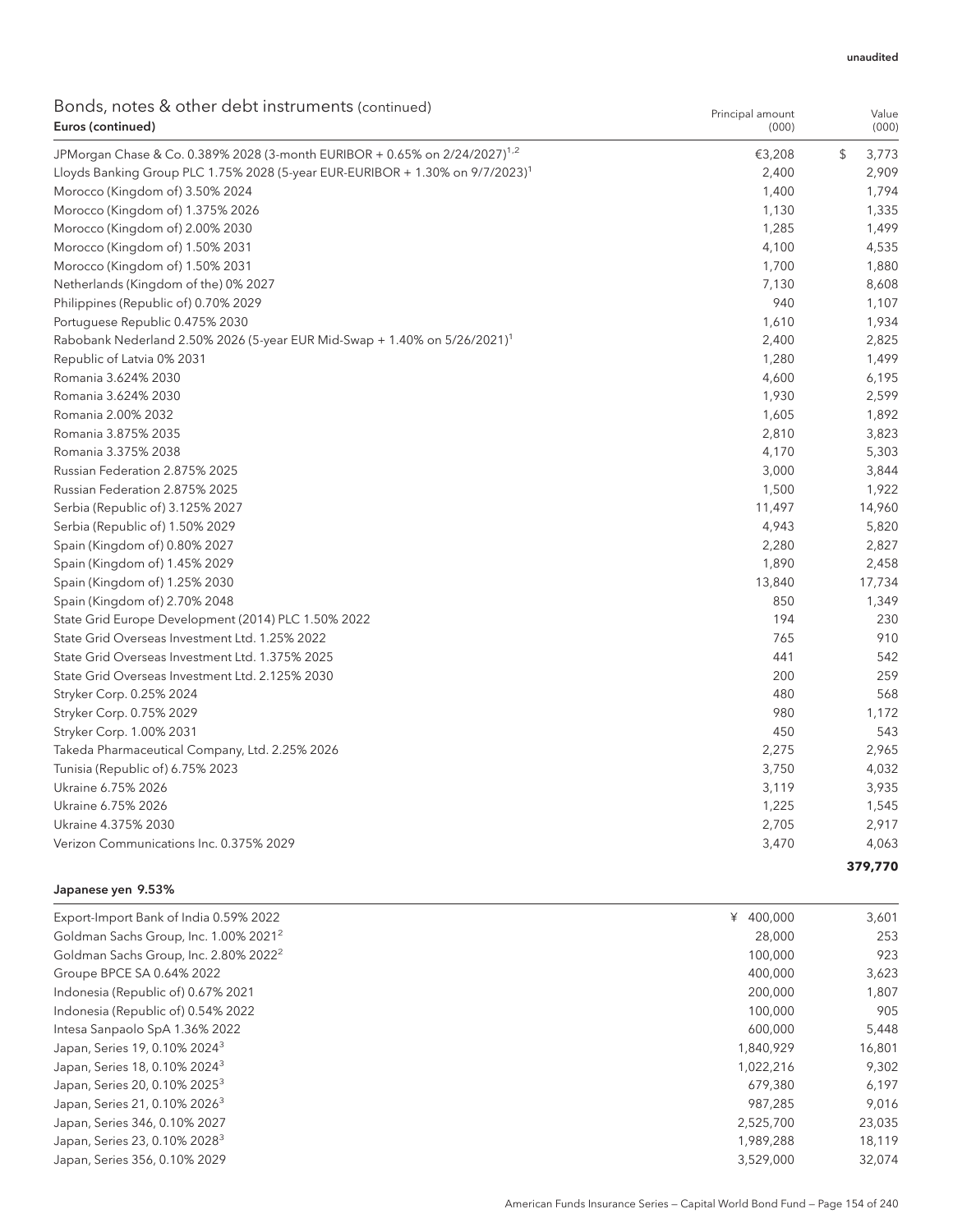# Principal amount (000)

| DONOS, NOTES & OTHER GEDT INSTRUMENTS (COMMODED)<br>Japanese yen (continued) | Principal amount<br>(000) | Value<br>(000) |
|------------------------------------------------------------------------------|---------------------------|----------------|
| Japan, Series 24, 0.10% 2029 <sup>3</sup>                                    | ¥1,605,345                | \$<br>14,603   |
| Japan, Series 116, 2.20% 2030                                                | 576,100                   | 6,203          |
| Japan, Series 145, 1.70% 2033                                                | 2,210,000                 | 23,601         |
| Japan, Series 152, 1.20% 2035                                                | 1,442,500                 | 14,699         |
| Japan, Series 21, 2.30% 2035                                                 | 720,000                   | 8,372          |
| Japan, Series 173, 0.40% 2040                                                | 492,000                   | 4,392          |
| KT Corp. 0.38% 2021                                                          | 200,000                   | 1,807          |
| Philippines (Republic of) 0.001% 2024                                        | 900,000                   | 8,126          |
| United Mexican States 0.70% 2021                                             | 600,000                   | 5,423          |
| United Mexican States 0.62% 2022                                             | 100,000                   | 905            |
|                                                                              |                           | 219,235        |
| Chinese yuan renminbi 8.01%                                                  |                           |                |
| Agricultural Development Bank of China 3.75% 2029                            | CNY9,850                  | 1,516          |
| Agricultural Development Bank of China 2.96% 2030                            | 90,980                    | 13,167         |
| China (People's Republic of), Series 1916, 3.12% 2026                        | 85,830                    | 13,122         |
| China (People's Republic of), Series INBK, 2.85% 2027                        | 56,390                    | 8,435          |
| China (People's Republic of), Series IMBK, 3.28% 2027                        | 1,650                     | 253            |
| China (People's Republic of), Series 1906, 3.29% 2029                        | 73,800                    | 11,296         |
| China (People's Republic of), Series INBK, 3.27% 2030                        | 58,490                    | 8,984          |
| China (People's Republic of), Series 1910, 3.86% 2049                        | 259,860                   | 40,714         |
| China (People's Republic of), Series INBK, 3.39% 2050                        | 17,330                    | 2,486          |
| China Development Bank Corp., Series 1814, 4.15% 2025                        | 20,900                    | 3,290          |
| China Development Bank Corp., Series 1909, 3.50% 2026                        | 10,400                    | 1,591          |
| China Development Bank Corp., Series 1904, 3.68% 2026                        | 11,700                    | 1,807          |
| China Development Bank Corp., Series 2009, 3.39% 2027                        | 11,130                    | 1,685          |
| China Development Bank Corp., Series 2004, 3.43% 2027                        | 192,390                   | 29,204         |
| China Development Bank Corp., Series 1805, 4.04% 2028                        | 66,950                    | 10,505         |
| China Development Bank Corp., Series 1805, 4.88% 2028                        | 33,380                    | 5,504          |
| China Development Bank Corp., Series 1905, 3.48% 2029                        | 128,200                   | 19,366         |
| China Development Bank Corp., Series 2005, 3.07% 2030                        | 78,250                    | 11,430         |
| British pounds 3.67%                                                         |                           | 184,355        |
| American Honda Finance Corp. 0.75% 2026                                      | £<br>1,420                | 1,919          |
| France Télécom 5 375% 2050                                                   | 300                       | 655            |

Bonds, notes & other debt instruments (continued)

|                                                                |                                                               | 84,432   |
|----------------------------------------------------------------|---------------------------------------------------------------|----------|
| United Kingdom 0.625% 2050                                     | 7,010                                                         | 7,889    |
| United Kingdom 0.875% 2046                                     | 6,030                                                         | 7,397    |
| United Kingdom 0.625% 2035                                     | 8,262                                                         | 10,517   |
| United Kingdom 4.50% 2034                                      | 2,210                                                         | 4,341    |
| United Kingdom 4.25% 2032                                      | 3,414                                                         | 6,342    |
| United Kingdom 4.75% 2030                                      | 14,360                                                        | 26,998   |
| United Kingdom 0.375% 2030                                     | 4,970                                                         | 6,540    |
| United Kingdom 1.625% 2028                                     | 2,215                                                         | 3,273    |
| United Kingdom 4.25% 2027                                      | 2,800                                                         | 4,799    |
| United Kingdom 1.25% 2027                                      | 570                                                           | 821      |
| United Kingdom 2.75% 2024                                      | 1,210                                                         | 1,815    |
| Lloyds Banking Group PLC 7.625% 2025                           | 655                                                           | 1,126    |
| France Télécom 5.375% 2050                                     | 300                                                           | 655      |
| $\frac{1}{2}$ which identified in the field conp. 0.7 3 % 2020 | $\overline{1}$ , $\overline{1}$ $\overline{2}$ $\overline{0}$ | $\cdots$ |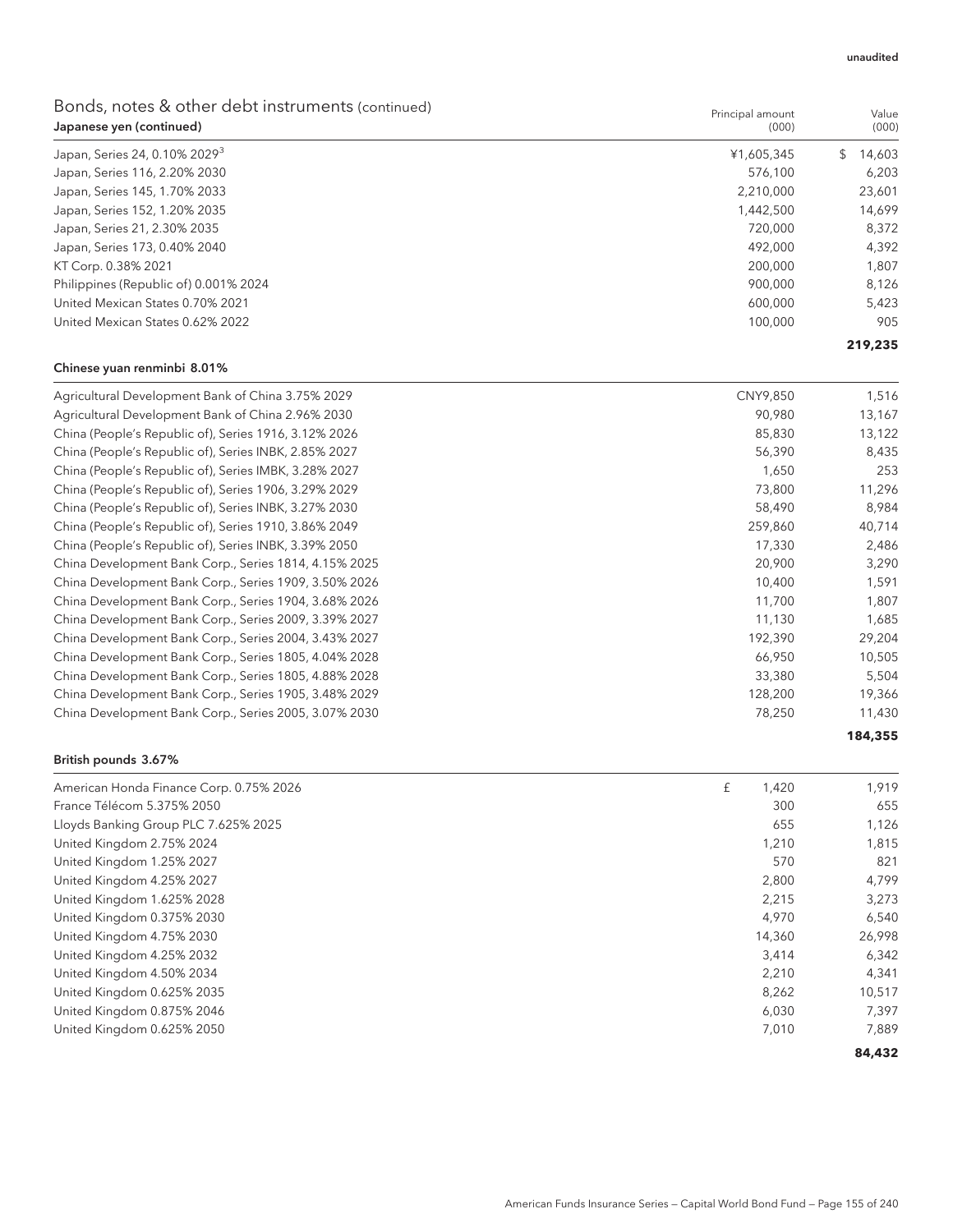| Bonds, notes & other debt instruments (continued)<br>Danish kroner 2.29%                                 | Principal amount<br>(000) | Value<br>(000)  |
|----------------------------------------------------------------------------------------------------------|---------------------------|-----------------|
| Nordea Kredit 0.50% 2040 <sup>4</sup>                                                                    | DKr19,618                 | \$3,003         |
| Nykredit Realkredit AS, Series 01E, 0.50% 2040 <sup>4</sup>                                              | 147,512                   | 22,557          |
| Nykredit Realkredit AS, Series 01E, 0.50% 2043 <sup>4</sup>                                              | 178,750                   | 27,151          |
|                                                                                                          |                           | 52,711          |
| Brazilian reais 2.00%                                                                                    |                           |                 |
| Brazil (Federative Republic of) 0% 2021                                                                  | BRL210,000                | 36,546          |
| Brazil (Federative Republic of) 6.00% 2024 <sup>3</sup>                                                  | 48,372                    | 9,385           |
|                                                                                                          |                           | 45,931          |
| Canadian dollars 1.98%                                                                                   |                           |                 |
| Canada 1.00% 2022                                                                                        | C\$1,050                  | 845             |
| Canada 2.25% 2025                                                                                        | 15,900                    | 13,427          |
| Canada 2.25% 2029                                                                                        | 26,105                    | 22,180          |
| Canada 2.75% 2048                                                                                        | 3,500                     | 3,253           |
| Quebec (Province of) 1.50% 2031                                                                          | 7,738                     | 5,747           |
|                                                                                                          |                           | 45,452          |
| Mexican pesos 1.87%                                                                                      |                           |                 |
| Petróleos Mexicanos 7.19% 2024                                                                           | MXN83,847                 | 3,853           |
| Petróleos Mexicanos 7.47% 2026                                                                           | 95,267                    | 4,097           |
| United Mexican States, Series M, 7.50% 2027                                                              | 407,420                   | 21,250          |
| United Mexican States, Series M20, 8.50% 2029                                                            | 140,400                   | 7,717           |
| United Mexican States, Series M30, 8.50% 2038                                                            | 21,100                    | 1,136           |
| United Mexican States, Series M, 8.00% 2047                                                              | 96,500                    | 4,848<br>42,901 |
| <b>Australian dollars 1.75%</b>                                                                          |                           |                 |
| Australia (Commonwealth of), Series 152, 2.75% 2028                                                      | A\$2,570                  | 2,149           |
| Australia (Commonwealth of), Series 163, 1.00% 2031                                                      | 50,710                    | 35,384          |
| Australia (Commonwealth of), Series 162, 1.75% 2051                                                      | 4,620                     | 2,811           |
|                                                                                                          |                           | 40,344          |
| Russian rubles 1.62%                                                                                     |                           |                 |
| Russian Federation 7.00% 2023                                                                            | RUB430,300                | 5,839           |
| Russian Federation 7.15% 2025                                                                            | 436,320                   | 5,930           |
| Russian Federation 6.90% 2029                                                                            | 403,750                   | 5,337           |
| Russian Federation 7.65% 2030                                                                            | 886,170                   | 12,295          |
| Russian Federation 5.90% 2031                                                                            | 79,600                    | 975             |
| Russian Federation 8.50% 2031                                                                            | 82,440                    | 1,215           |
| Russian Federation 7.70% 2033                                                                            | 295,840                   | 4,129           |
| Russian Federation 7.25% 2034                                                                            | 121,920                   | 1,643           |
| Malaysian ringgits 1.10%                                                                                 |                           | 37,363          |
|                                                                                                          |                           |                 |
| Malaysia (Federation of), Series 0310, 4.498% 2030<br>Malaysia (Federation of), Series 0418, 4.893% 2038 | MYR8,420<br>45,447        | 2,201<br>11,743 |
| Malaysia (Federation of), Series 0219, 4.467% 2039                                                       | 9,167                     | 2,218           |
| Malaysia (Federation of), Series 0519, 3.757% 2040                                                       | 40,283                    | 9,104           |
|                                                                                                          |                           | 25,266          |
| Indonesian rupiah 0.67%                                                                                  |                           |                 |
| Indonesia (Republic of), Series 84, 7.25% 2026                                                           | IDR22,733,000             | 1,642           |
| Indonesia (Republic of), Series 56, 8.375% 2026                                                          | 6,725,000                 | 513             |
| Indonesia (Republic of), Series 59, 7.00% 2027                                                           | 11,000,000                | 789             |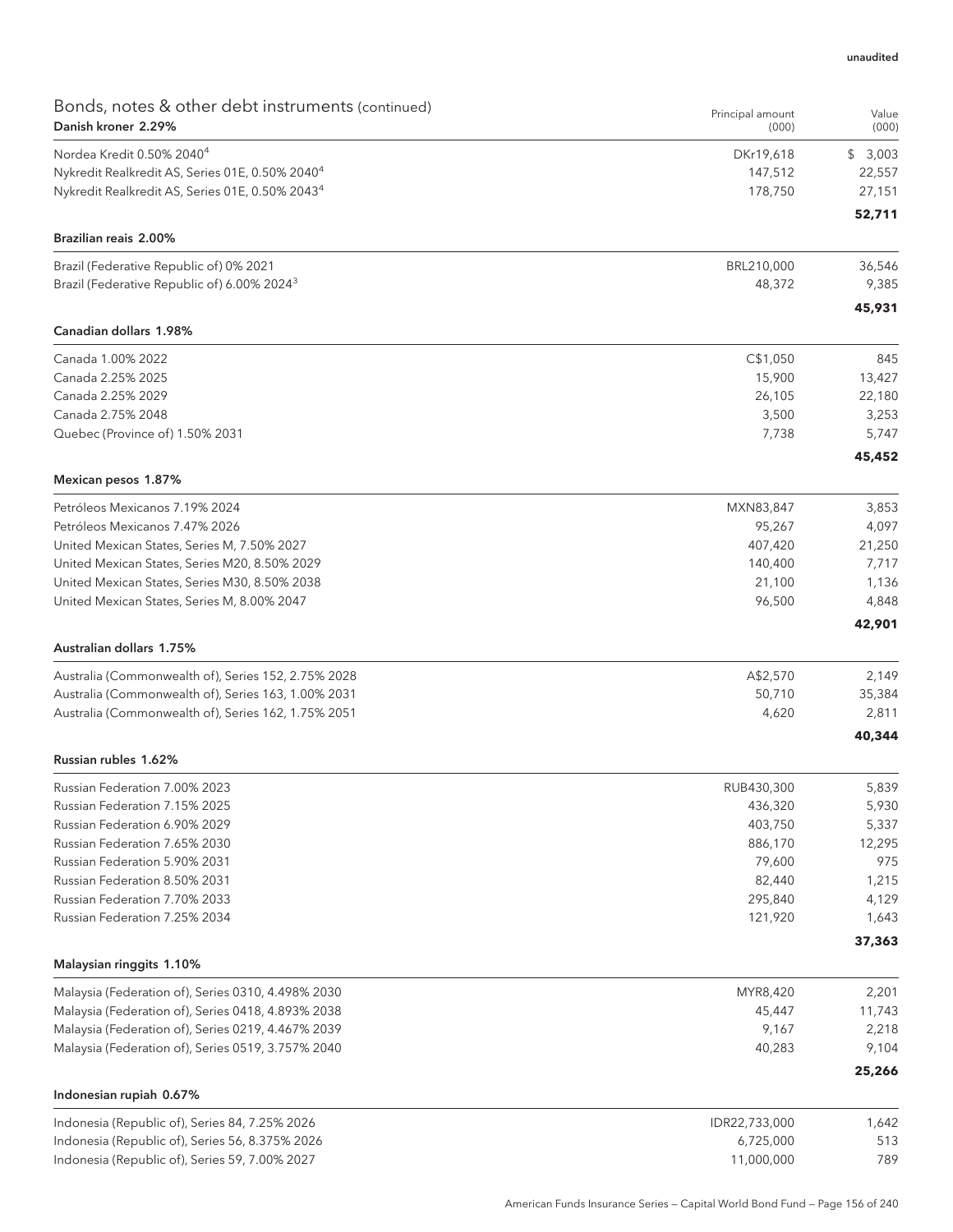| Bonds, notes & other debt instruments (continued)<br>Indonesian rupiah (continued) | Principal amount<br>(000) | Value<br>(000)  |
|------------------------------------------------------------------------------------|---------------------------|-----------------|
| Indonesia (Republic of), Series 78, 8.25% 2029                                     | IDR45,433,000             | \$<br>3,419     |
| Indonesia (Republic of), Series 82, 7.00% 2030                                     | 59,605,000                | 4,164           |
| Indonesia (Republic of), Series 87, 6.50% 2031                                     | 17,649,000                | 1,192           |
| Indonesia (Republic of), Series 74, 7.50% 2032                                     | 7,073,000                 | 500             |
| Indonesia (Republic of), Series 65, 6.625% 2033                                    | 17,683,000                | 1,187           |
| Indonesia (Republic of), Series 68, 8.375% 2034                                    | 27,353,000                | 2,066<br>15,472 |
| South Korean won 0.54%                                                             |                           |                 |
| South Korea (Republic of), Series 2503, 1.50% 2025                                 | KRW5,183,670              | 4,589           |
| South Korea (Republic of), Series 2712, 2.375% 2027                                | 8,658,930                 | 7,942           |
|                                                                                    |                           | 12,531          |
| Colombian pesos 0.42%                                                              |                           |                 |
| Colombia (Republic of) 5.75% 2027                                                  | COP7,161,000              | 1,906           |
| Colombia (Republic of) 7.25% 2050                                                  | 31,167,000                | 7,786           |
| Chilean pesos 0.35%                                                                |                           | 9,692           |
| Chile (Republic of) 4.50% 2026                                                     | CLP5,205,000              | 8,028           |
| Israeli shekels 0.34%                                                              |                           |                 |
| Israel (State of) 2.00% 2027                                                       | ILS13,850                 | 4,471           |
| Israel (State of) 5.50% 2042                                                       | 6,790                     | 3,284           |
|                                                                                    |                           | 7,755           |
| Ukrainian hryvnia 0.32%                                                            |                           |                 |
| Ukraine 16.06% 2022                                                                | <b>UAH86,536</b>          | 3,319           |
| Ukraine 17.00% 2022                                                                | 60,180                    | 2,305           |
| Ukraine 17.25% 2022                                                                | 47,384                    | 1,801<br>7,425  |
| Norwegian kroner 0.26%                                                             |                           |                 |
| Norway (Kingdom of) 1.75% 2025                                                     | NKr48,880                 | 5,900           |
| New Zealand dollars 0.17%                                                          |                           |                 |
| New Zealand 1.75% 2041                                                             | NZ\$6,505                 | 3,907           |
| Indian rupees 0.16%                                                                |                           |                 |
| National Highways Authority of India 7.17% 2021                                    | INR220,000                | 3,079           |
| National Highways Authority of India 7.27% 2022                                    | 50,000                    | 707             |
|                                                                                    |                           | 3,786           |
| South African rand 0.14%                                                           |                           |                 |
| South Africa (Republic of), Series R-2048, 8.75% 2048                              | ZAR58,650                 | 3,119           |
| Ghanaian cedi 0.12%                                                                |                           |                 |
| Ghana (Republic of) 18.85% 2023                                                    | GHS15,260                 | 2,740           |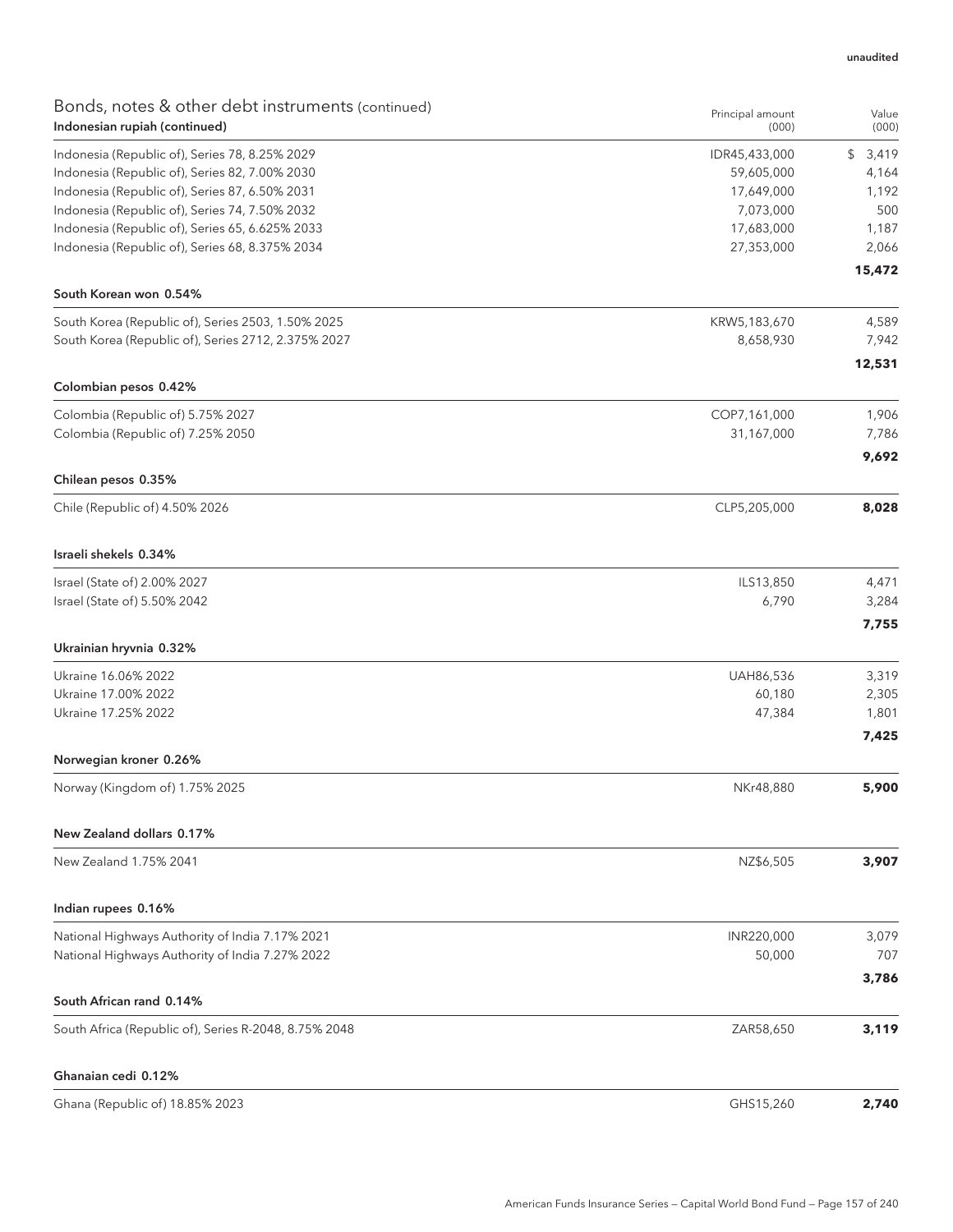| Bonds, notes & other debt instruments (continued)<br>Peruvian nuevos soles 0.08% | Principal amount<br>(000) | Value<br>(000) |
|----------------------------------------------------------------------------------|---------------------------|----------------|
| Peru (Republic of) 6.15% 2032                                                    | PEN5,980                  | \$1,733        |
| Polish zloty 0.06%                                                               |                           |                |
| Poland (Republic of), Series 1029, 2.75% 2029                                    | PLN4,900                  | 1,373          |
| Romanian leu 0.06%                                                               |                           |                |
| Romania 4.75% 2025                                                               | <b>RON5,000</b>           | 1,292          |
| U.S. dollars 36.04%                                                              |                           |                |
| 7-Eleven, Inc. 0.95% 2026 <sup>2</sup>                                           | \$520                     | 507            |
| 7-Eleven, Inc. 1.80% 2031 <sup>2</sup>                                           | 1,519                     | 1,420          |
| 99 Escrow Issuer, Inc. 7.50% 2026 <sup>2</sup>                                   | 70                        | 68             |
| Abbott Laboratories 3.40% 2023                                                   | 137                       | 147            |
| Abbott Laboratories 3.75% 2026                                                   | 793                       | 891            |
| AbbVie Inc. 2.90% 2022                                                           | 1,170                     | 1,214          |
| AbbVie Inc. 3.20% 2022                                                           | 200                       | 208            |
| Abu Dhabi (Emirate of) 0.75% 2023 <sup>2</sup>                                   | 5,460                     | 5,484          |
| Abu Dhabi (Emirate of) 2.50% 2025 <sup>2</sup>                                   | 2,195                     | 2,319          |
| ACE INA Holdings Inc. 2.875% 2022                                                | 195                       | 202            |
| ACE INA Holdings Inc. 3.35% 2026                                                 | 195                       | 213            |
| ACE INA Holdings Inc. 4.35% 2045                                                 | 425                       | 504            |
| Adobe Inc. 2.15% 2027                                                            | 1,062                     | 1,097          |
| Advisor Group Holdings, LLC 6.25% 2028 <sup>2</sup>                              | 425                       | 446            |
| Aetna Inc. 2.80% 2023                                                            | 340                       | 355            |
| Affinity Gaming 6.875% 2027 <sup>2</sup>                                         | 330                       | 348            |
| AG Merger Sub II, Inc. 10.75% 2027 <sup>2</sup>                                  | 311                       | 349            |
| Albertsons Companies, Inc. 3.50% 2029 <sup>2</sup>                               | 125                       | 119            |
| Alcoa Netherlands Holding BV 5.50% 2027 <sup>2</sup>                             | 200                       | 216            |
| Alcoa Netherlands Holding BV 4.125% 2029 <sup>2</sup>                            | 75                        | 76             |
| Alexandria Real Estate Equities, Inc. 1.875% 2033                                | 2,047                     | 1,864          |
| Alliant Holdings Intermediate, LLC 6.75% 2027 <sup>2</sup>                       | 410                       | 437            |
| Allied Universal Holdco LLC 9.75% 2027 <sup>2</sup>                              | 325                       | 357            |
| Allison Transmission Holdings, Inc. 3.75% 2031 <sup>2</sup>                      | 100                       | 97             |
| Allstate Corp. 0.75% 2025                                                        | 1,563                     | 1,537          |
| Almonde Inc., Term Loan, (3-month USD-LIBOR + 7.25%) 8.25% 2025 <sup>5,6</sup>   | 650                       | 655            |
| Alta Equipment Group Inc. 5.625% 2026 <sup>2</sup>                               | 75                        | 76             |
| Altice NV 7.50% 2026 <sup>2</sup>                                                | 50                        | 52             |
| Altria Group, Inc. 5.95% 2049                                                    | 131                       | 163            |
| Amazon.com, Inc. 1.50% 2030                                                      | 2,040                     | 1,946          |
| Amazon.com, Inc. 2.50% 2050                                                      | 2,500                     | 2,241          |
| American Airlines, Inc. 5.50% 2026 <sup>2</sup>                                  | 200                       | 208            |
| American Airlines, Inc. 5.75% 2029 <sup>2</sup>                                  | 200                       | 213            |
| American Campus Communities, Inc. 3.75% 2023                                     | 1,810                     | 1,914          |
| American Campus Communities, Inc. 4.125% 2024                                    | 1,195                     | 1,308          |
| American Campus Communities, Inc. 3.875% 2031                                    | 514                       | 554            |
| American Electric Power Company, Inc. 1.00% 2025                                 | 250                       | 245            |
| American Honda Finance Corp. 1.20% 2025                                          | 3,202                     | 3,190          |
| Amgen Inc. 1.90% 2025                                                            | 580                       | 600            |
| Amgen Inc. 2.20% 2027                                                            | 445                       | 457            |
| Amipeace Ltd., 2.50% 2024                                                        | 4,100                     | 4,306          |
| Anglo American Capital PLC 2.25% 2028 <sup>2</sup>                               | 454                       | 448            |
| Anglo American Capital PLC 3.95% 2050 <sup>2</sup>                               | 521                       | 532            |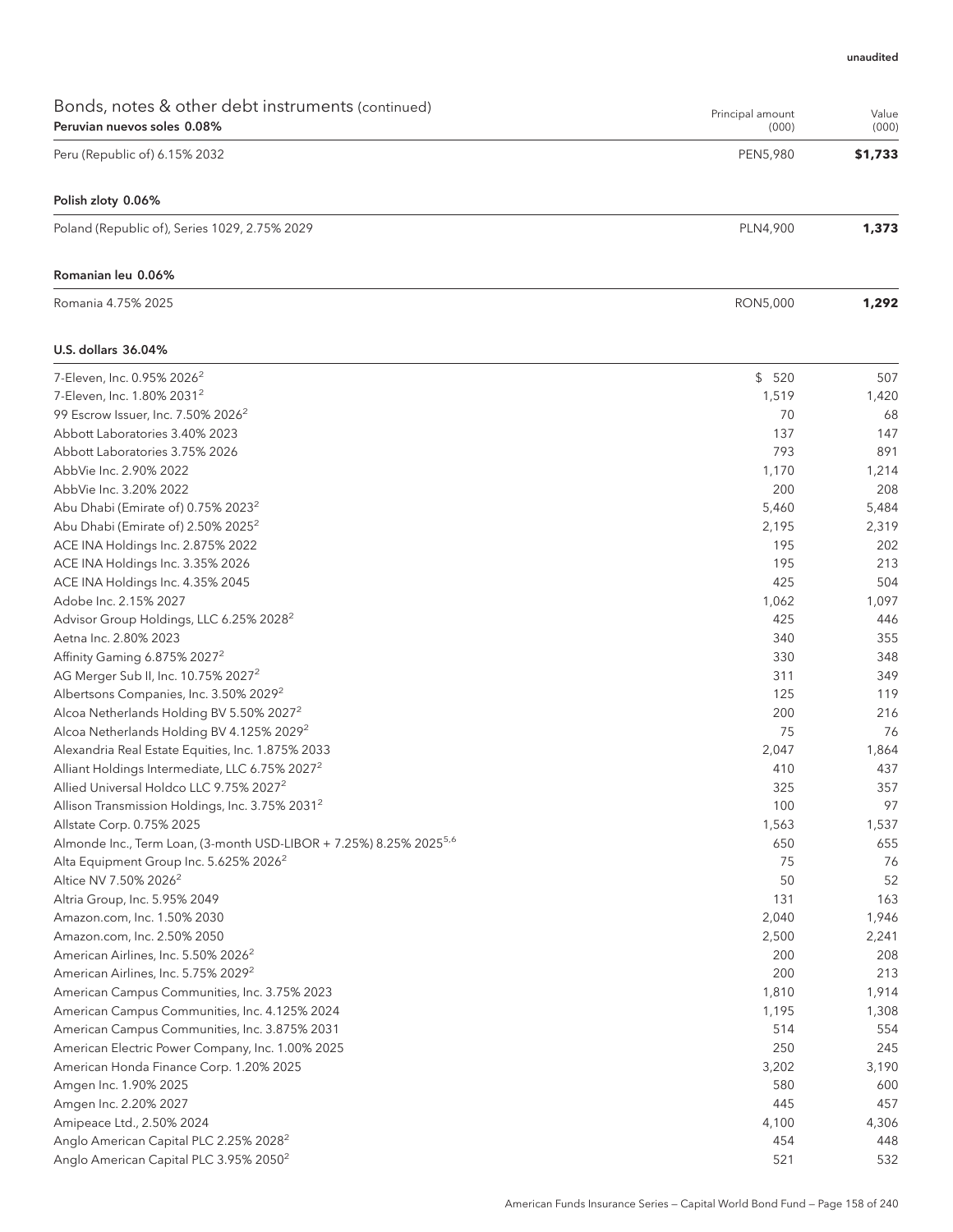| Bonds, notes & other debt instruments (continued)<br>U.S. dollars (continued)            | Principal amount<br>(000) | Value<br>(000) |
|------------------------------------------------------------------------------------------|---------------------------|----------------|
| Angola (Republic of) 9.50% 2025                                                          | \$2,400                   | \$2,518        |
| Anheuser-Busch Co. / InBev Worldwide 4.70% 2036                                          | 1,780                     | 2,089          |
| Anheuser-Busch InBev NV 4.15% 2025                                                       | 2,230                     | 2,479          |
| Anheuser-Busch InBev NV 4.00% 2028                                                       | 1,050                     | 1,171          |
| Anheuser-Busch InBev NV 4.75% 2029                                                       | 2,535                     | 2,964          |
| Anheuser-Busch InBev NV 4.50% 2050                                                       | 2,250                     | 2,557          |
| Antero Resources Corp. 7.625% 2029 <sup>2</sup>                                          | 15                        | 16             |
| Apache Corp. 4.625% 2025                                                                 | 100                       | 103            |
| Apache Corp. 4.375% 2028                                                                 | 171                       | 171            |
| Apache Corp. 5.10% 2040                                                                  | 100                       | 98             |
| Apple Inc. 3.35% 2027                                                                    | 1,075                     | 1,182          |
| Apple Inc. 2.40% 2050                                                                    | 1,100                     | 949            |
| Arconic Rolled Products Corp. 6.125% 2028 <sup>2</sup>                                   | 100                       | 107            |
| Ardagh Group SA 6.50% 2027 <sup>2,7</sup>                                                | 210                       | 221            |
| Ardagh Metal Packaging Finance USA LLC 4.00% 2029 <sup>2</sup>                           | 200                       | 200            |
| Ardagh Packaging Finance 5.25% 2027 <sup>2</sup>                                         | 200                       | 204            |
| Argentine Republic 0.125% 2030 (0.50% on 7/9/2021) <sup>1</sup>                          | 4,221                     | 1,421          |
| Argentine Republic 0.125% 2035 (1.125% on 7/9/2021) <sup>1</sup>                         | 3,025                     | 909            |
| Ascent Resources - Utica LLC 8.25% 2028 <sup>2</sup>                                     | 230                       | 240            |
| Associated Materials, LLC 9.00% 2025 <sup>2</sup>                                        | 400                       | 423            |
| AssuredPartners, Inc. 7.00% 2025 <sup>2</sup>                                            | 200                       | 207            |
| AssuredPartners, Inc. 5.625% 2029 <sup>2</sup>                                           | 230                       | 235            |
| AstraZeneca PLC 3.50% 2023                                                               | 2,700                     | 2,880          |
| ATS Automation Tooling Systems Inc. 4.125% 2028 <sup>2</sup>                             | 230                       | 228            |
| Austin BidCo Inc. 7.125% 2028 <sup>2</sup>                                               | 120                       | 122            |
|                                                                                          | 300                       | 314            |
| Avantor Funding, Inc. 4.625% 2028 <sup>2</sup>                                           |                           |                |
| Avis Budget Car Rental, LLC 5.75% 2027 <sup>2</sup>                                      | 220                       | 230            |
| Avis Budget Group, Inc. 5.25% 2025 <sup>2</sup>                                          | 120                       | 122            |
| Avis Budget Group, Inc. 4.75% 2028 <sup>2</sup>                                          | 100                       | 102            |
| Avis Budget Group, Inc. 5.375% 2029 <sup>2</sup>                                         | 95                        | 98             |
| Axalta Coating Systems LLC 4.75% 2027 <sup>2</sup>                                       | 200                       | 209            |
| Axiata SPV2 Bhd. 2.163% 2030                                                             | 651                       | 626            |
| B&G Foods, Inc. 5.25% 2025                                                               | 100                       | 103            |
| B&G Foods, Inc. 5.25% 2027                                                               | 210                       | 219            |
| Baidu Inc. 3.425% 2030                                                                   | 675                       | 709            |
| Banff Merger Sub Inc. 9.75% 2026 <sup>2</sup>                                            | 210                       | 224            |
| Bank of America Corp. 2.456% 2025 (3-month USD-LIBOR + 0.87% on 10/22/2024) <sup>1</sup> | 847                       | 888            |
| Bank of America Corp. 1.197% 2026 (USD-SOFR + 1.01% on 10/24/2025) <sup>1</sup>          | 7,710                     | 7,613          |
| Bank of America Corp. 1.658% 2027 (USD-SOFR + 0.91% on 3/11/2026) <sup>1</sup>           | 4,600                     | 4,617          |
| Bausch Health Companies Inc. 9.25% 2026 <sup>2</sup>                                     | 795                       | 882            |
| Bausch Health Companies Inc. 5.00% 2028 <sup>2</sup>                                     | 315                       | 319            |
| Bausch Health Companies Inc. 5.00% 2029 <sup>2</sup>                                     | 225                       | 224            |
| Bausch Health Companies Inc. 5.25% 2031 <sup>2</sup>                                     | 85                        | 85             |
| Bayer AG 3.375% 2024 <sup>2</sup>                                                        | 840                       | 906            |
| Bayer US Finance II LLC 3.875% 2023 <sup>2</sup>                                         | 900                       | 971            |
| Bayer US Finance II LLC 4.25% 2025 <sup>2</sup>                                          | 203                       | 226            |
| Bayerische Motoren Werke AG 2.95% 2022 <sup>2</sup>                                      | 3,675                     | 3,774          |
| Bayerische Motoren Werke AG 3.15% 2024 <sup>2</sup>                                      | 5,000                     | 5,342          |
| Bayerische Motoren Werke AG 3.90% 2025 <sup>2</sup>                                      | 900                       | 993            |
| Bayerische Motoren Werke AG 4.15% 2030 <sup>2</sup>                                      | 900                       | 1,027          |
| Beasley Mezzanine Holdings, LLC 8.625% 2026 <sup>2</sup>                                 | 125                       | 126            |
| Becton, Dickinson and Company 3.70% 2027                                                 | 933                       | 1,030          |
| Belarus (Republic of) 7.625% 2027                                                        | 2,100                     | 2,159          |
| Berkshire Hathaway Energy Company 2.85% 2051                                             | 300                       | 270            |
| Black Knight Inc. 3.625% 2028 <sup>2</sup>                                               | 335                       | 330            |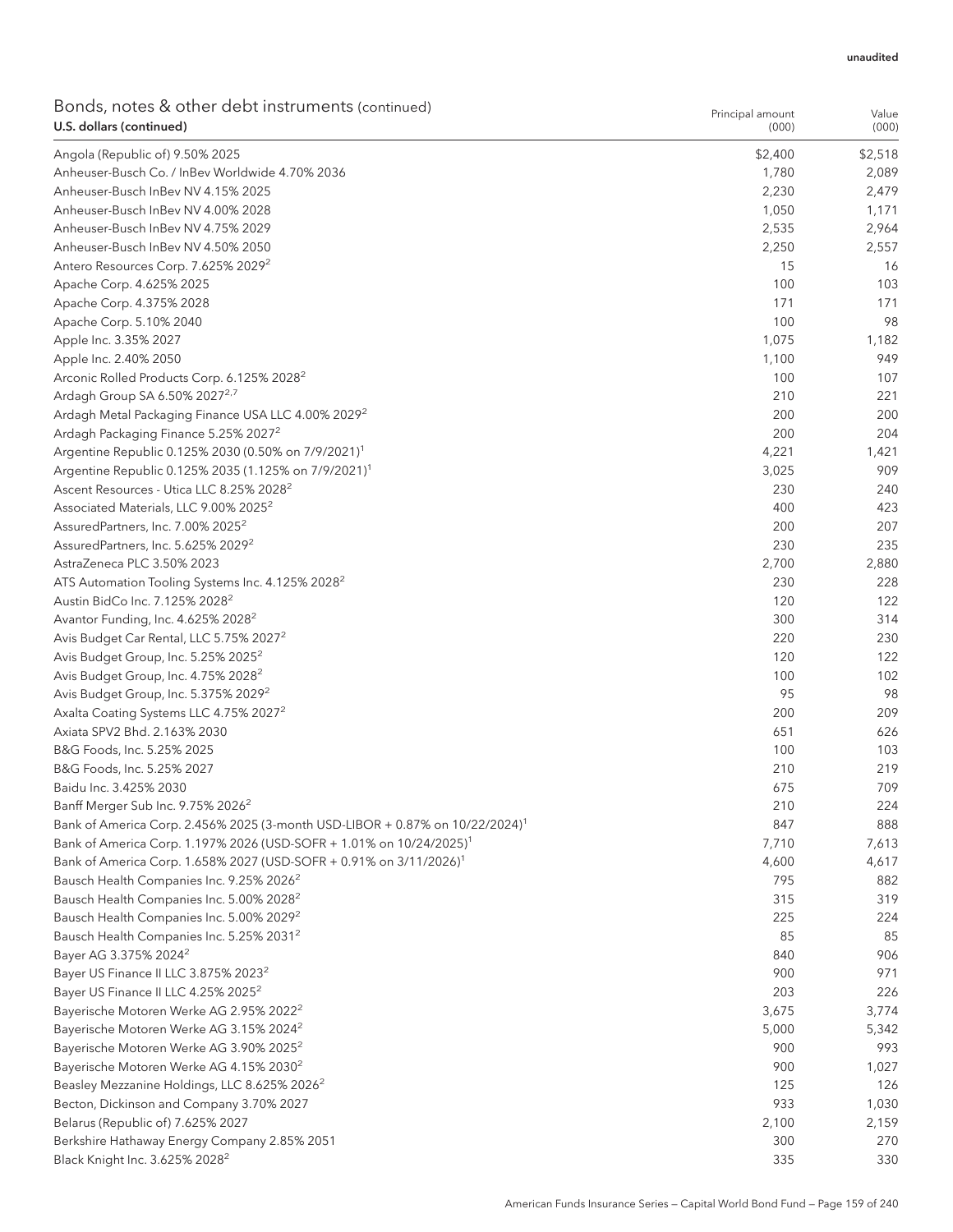|                          | Bonds, notes & other debt instruments (continued) |
|--------------------------|---------------------------------------------------|
| U.S. dollars (continued) |                                                   |

| <u>, ponda, notos &amp; othor dobt mstramonts (commaca</u><br>U.S. dollars (continued) | Principal amount<br>(000) | Value<br>(000) |
|----------------------------------------------------------------------------------------|---------------------------|----------------|
| Blue Racer Midstream LLC and Blue Racer Finance Corp. 7.625% 2025 <sup>2</sup>         | \$<br>120                 | \$130          |
| BMC Software, Inc. 7.125% 2025 <sup>2</sup>                                            | 70                        | 75             |
| BMC Software, Inc. 9.125% 2026 <sup>2</sup>                                            | 150                       | 160            |
| Boeing Company 5.15% 2030                                                              | 4,000                     | 4,612          |
| Bombardier Inc. 8.75% 2021 <sup>2</sup>                                                | 50                        | 53             |
| Bombardier Inc. 6.125% 2023 <sup>2</sup>                                               | 65                        | 68             |
| Bombardier Inc. 7.875% 2027 <sup>2</sup>                                               | 125                       | 123            |
| Boyd Gaming Corp. 4.75% 2027                                                           | 220                       | 225            |
| BP Capital Markets America Inc. 2.939% 2051                                            | 2,280                     | 2,037          |
| Brandywine Operating Partnership, LP 3.95% 2023                                        | 190                       | 199            |
| Brasil Foods SA 5.75% 2050 <sup>2</sup>                                                | 220                       | 217            |
| Braskem SA 4.50% 2030 <sup>2</sup>                                                     | 745                       | 750            |
| Brightstar Escrow Corp. 9.75% 2025 <sup>2</sup>                                        | 180                       | 196            |
| Bristow Group Inc. 6.875% 2028 <sup>2</sup>                                            | 175                       | 175            |
| British Airways, Series 2020-1, Class B, 8.375% 2028 <sup>2</sup>                      | 98                        | 112            |
| British American Tobacco PLC 2.789% 2024                                               | 1,150                     | 1,213          |
| British American Tobacco PLC 3.215% 2026                                               | 955                       | 1,010          |
| British American Tobacco PLC 3.557% 2027                                               | 1,545                     | 1,646          |
| British American Tobacco PLC 3.462% 2029                                               | 1,150                     | 1,202          |
| British American Tobacco PLC 4.758% 2049                                               | 894                       | 921            |
| Broadcom Inc. 3.15% 2025                                                               | 212                       | 226            |
| Broadcom Inc. 4.15% 2030                                                               | 1,450                     | 1,567          |
| Broadcom Inc. 3.419% 2033 <sup>2</sup>                                                 | 698                       | 702            |
| Broadcom Inc. 3.75% 2051 <sup>2</sup>                                                  | 926                       | 887            |
| Brookfield Property REIT Inc. 5.75% 2026 <sup>2</sup>                                  | 820                       | 846            |
| Brookfield Residential Properties Inc. 4.875% 2030 <sup>2</sup>                        | 85                        | 85             |
| Brundage-Bone Concrete Pumping Holdings, Inc. 6.00% 2026 <sup>2</sup>                  | 105                       | 110            |
| BWX Technologies, Inc. 4.125% 2029 <sup>2</sup>                                        | 265                       | 269            |
| Cablevision Systems Corp. 6.75% 2021                                                   | 950                       | 977            |
| Caesars Entertainment, Inc. 6.25% 2025 <sup>2</sup>                                    | 50                        | 53             |
| California Resources Corp. 7.125% 2026 <sup>2</sup>                                    | 100                       | 102            |
| Canadian Natural Resources Ltd. 2.95% 2030                                             | 2,343                     | 2,340          |
| Carnival Corp. 11.50% 2023 <sup>2</sup>                                                | 2,630                     | 3,018          |
| Carrier Global Corp. 2.242% 2025                                                       | 530                       | 549            |
| Carrier Global Corp. 2.493% 2027                                                       | 438                       | 453            |
| Carvana Co. 5.50% 2027 <sup>2</sup>                                                    | 70                        | 71             |
| Catalent, Inc. 3.125% 2029 <sup>2</sup>                                                | 120                       | 115            |
| CCO Holdings LLC and CCO Holdings Capital Corp. 5.75% 2026 <sup>2</sup>                | 223                       | 230            |
| CCO Holdings LLC and CCO Holdings Capital Corp. 3.75% 2028                             | 2,650                     | 2,874          |
| CCO Holdings LLC and CCO Holdings Capital Corp. 4.50% 2030 <sup>2</sup>                | 975                       | 995            |
| CCO Holdings LLC and CCO Holdings Capital Corp. 4.75% 2030 <sup>2</sup>                | 165                       | 171            |
| CCO Holdings LLC and CCO Holdings Capital Corp. 4.25% 2031 <sup>2</sup>                | 305                       | 306            |
| CCO Holdings LLC and CCO Holdings Capital Corp. 4.50% 2032 <sup>2</sup>                | 100                       | 101            |
| Centene Corp. 4.25% 2027                                                               | 200                       | 211            |
| Centene Corp. 4.625% 2029                                                              | 405                       | 439            |
| Centene Corp. 2.50% 2031                                                               | 155                       | 148            |
| Central Garden & Pet Co. 4.125% 2030                                                   | 99                        | 100            |
| Charles River Laboratories International, Inc. 4.25% 2028 <sup>2</sup>                 | 150                       | 155            |
| Charles River Laboratories International, Inc. 3.75% 2029 <sup>2</sup>                 | 30                        | 30             |
| Cheniere Energy Partners, LP 5.625% 2026                                               | 100                       | 105            |
| Cheniere Energy Partners, LP 4.50% 2029                                                | 210                       | 218            |
| Cheniere Energy Partners, LP 4.00% 2031 <sup>2</sup>                                   | 100                       | 102            |
| Cheniere Energy, Inc. 4.625% 2028 <sup>2</sup>                                         | 405                       | 421            |
| Chesapeake Energy Corp. 4.875% 2022 <sup>8</sup>                                       | 915                       | 22             |
| Chesapeake Energy Corp. 5.50% 2026 <sup>2</sup>                                        | 100                       | 104            |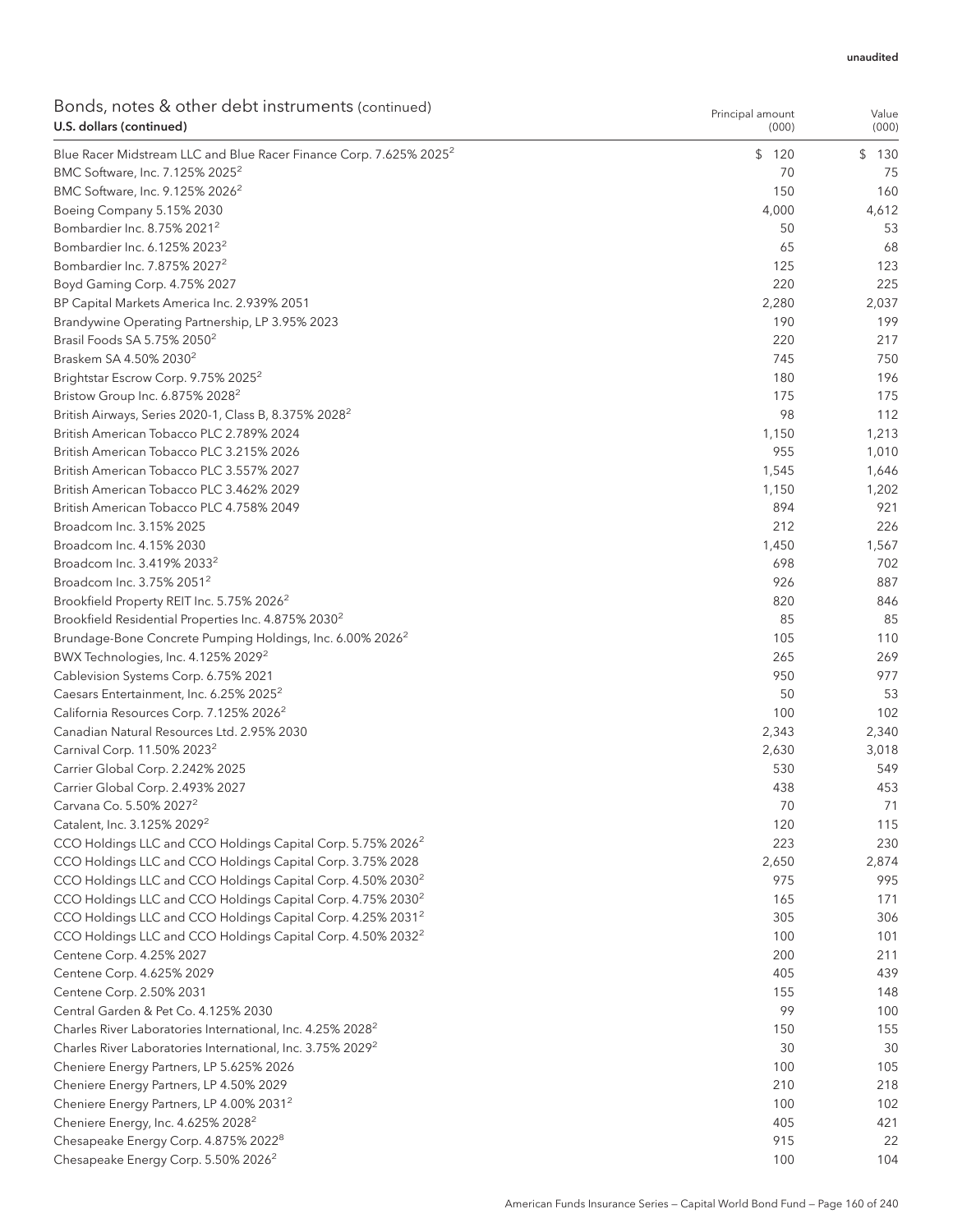Value

Principal amount

| Bonds, notes & other debt instruments (continued) |  |
|---------------------------------------------------|--|
| U.S. dollars (continued)                          |  |

| U.S. dollars (continued)                                                             | (000)          | (000)     |
|--------------------------------------------------------------------------------------|----------------|-----------|
| Chesapeake Energy Corp. 5.875% 2029 <sup>2</sup>                                     | \$<br>85       | \$<br>-90 |
| China Construction Bank Corp. (Hong Kong Branch) 1.00% 2023                          | 6,000          | 6,010     |
| Cigna Corp. 4.125% 2025                                                              | 830            | 926       |
| Cigna Corp. 2.375% 2031                                                              | 3,357          | 3,305     |
| Cinemark USA, Inc. 5.875% 2026 <sup>2</sup>                                          | 75             | 77        |
| Cirsa Gaming Corp. SA 7.875% 2023 <sup>2</sup>                                       | 400            | 407       |
| Citigroup Inc. 2.35% 2021                                                            | 1,500          | 1,511     |
| Citigroup Inc. 3.106% 2026 (USD-SOFR + 2.842% on 3/8/2026) <sup>1</sup>              | 4,500          | 4,807     |
| Cleveland-Cliffs Inc. 9.875% 2025 <sup>2</sup>                                       | 281            | 330       |
| Cleveland-Cliffs Inc. 6.75% 2026 <sup>2</sup>                                        | 315            | 343       |
| Cleveland-Cliffs Inc. 5.875% 2027                                                    | 100            | 104       |
| Cleveland-Cliffs Inc. 4.625% 2029 <sup>2</sup>                                       | 125            | 125       |
| Cleveland-Cliffs Inc. 4.875% 2031 <sup>2</sup>                                       | 200            | 200       |
| CMS Energy Corp. 3.875% 2024                                                         | 100            | 108       |
| CMS Energy Corp. 3.00% 2026                                                          | 1,200          | 1,275     |
| CNX Resources Corp. 7.25% 2027 <sup>2</sup>                                          | 210            | 226       |
| CNX Resources Corp. 6.00% 2029 <sup>2</sup>                                          | 225            | 234       |
| Colombia (Republic of) 3.875% 2027                                                   | 350            | 376       |
| Comcast Corp. 3.95% 2025                                                             | 2,610          | 2,917     |
| Commonwealth Bank of Australia 2.688% 2031 <sup>2</sup>                              | 4,650          | 4,521     |
| Community Health Systems Inc. 5.625% 2027 <sup>2</sup>                               | 90             | 94        |
| Community Health Systems Inc. 6.00% 2029 <sup>2</sup>                                | 230            | 243       |
| Compass Diversified Holdings 8.00% 2026 <sup>2</sup>                                 | 475            | 497       |
| Compass Diversified Holdings 5.25% 2029 <sup>2</sup>                                 | 365            | 383       |
| Comstock Resources, Inc. 9.75% 2026                                                  | 295            | 321       |
| Comstock Resources, Inc. 6.75% 2029 <sup>2</sup>                                     | 140            | 144       |
| Conagra Brands, Inc. 4.30% 2024                                                      | 2,380          | 2,626     |
| Constellation Oil Services Holding SA 10.00% 2024 (100% PIK) <sup>2,7</sup>          | 2,741          | 774       |
| Constellium SE 3.75% 2029 <sup>2</sup>                                               | 125            | 120       |
| Consumers Energy Co. 3.375% 2023                                                     | 345            | 366       |
| Continental Airlines, Inc., Series 2000-2, Class A1, 7.707% 2022                     | $\overline{4}$ | 4         |
| Convey Park Energy LLC 7.50% 2025 <sup>2</sup>                                       | 125            | 130       |
| Corporate Office Properties LP 2.75% 2031                                            | 1,212          | 1,175     |
| Costa Rica (Republic of) 6.125% 2031 <sup>2</sup>                                    | 640            | 646       |
| CP Atlas Buyer, Inc. 7.00% 2028 <sup>2</sup>                                         | 50             | 53        |
| Crédit Agricole SA 4.375% 2025 <sup>2</sup>                                          | 1,100          | 1,209     |
| Crédit Agricole SA 1.907% 2026 (USD-SOFR + 1.676% on 6/16/2025) <sup>1,2</sup>       | 2,675          | 2,714     |
| Credit Suisse AG (New York Branch) 2.95% 2025                                        | 875            | 928       |
| Crestwood Midstream Partners LP 6.00% 2029 <sup>2</sup>                              | 150            | 148       |
| CrowdStrike Holdings, Inc. 3.00% 2029                                                | 90             | 88        |
| CSX Corp. 3.80% 2050                                                                 | 75             | 80        |
| CSX Corp. 2.50% 2051                                                                 | 1,075          | 912       |
| CVR Partners, LP 9.25% 2023 <sup>2</sup>                                             | 230            | 232       |
| CVS Health Corp. 3.50% 2022                                                          | 430            | 445       |
| CVS Health Corp. 3.70% 2023                                                          | 97             | 103       |
| DaimlerChrysler North America Holding Corp. 2.00% 2021 <sup>2</sup>                  | 2,100          | 2,109     |
| Dana Inc. 5.625% 2028                                                                | 410            | 439       |
| Danske Bank AS 2.70% 2022 <sup>2</sup>                                               | 1,400          | 1,429     |
| Danske Bank AS 3.875% 2023 <sup>2</sup>                                              | 1,675          | 1,794     |
| Darling Ingredients Inc. 5.25% 2027 <sup>2</sup>                                     | 210            | 221       |
| DaVita Inc. 4.625% 2030 <sup>2</sup>                                                 | 200            | 204       |
| DCP Midstream LP 7.375% 2049 (3-month USD-LIBOR + 5.148% on 12/15/2022) <sup>1</sup> | 50             | 45        |
| Deutsche Bank AG 2.129% 2026 (USD-SOFR + 1.87% on 11/24/2025) <sup>1</sup>           | 850            | 853       |
| Deutsche Bank AG 3.547% 2031 (USD-SOFR + 3.043% on 9/18/2030) <sup>1</sup>           | 1,500          | 1,551     |
| Deutsche Telekom International Finance BV 1.95% 2021 <sup>2</sup>                    | 575            | 578       |
|                                                                                      |                |           |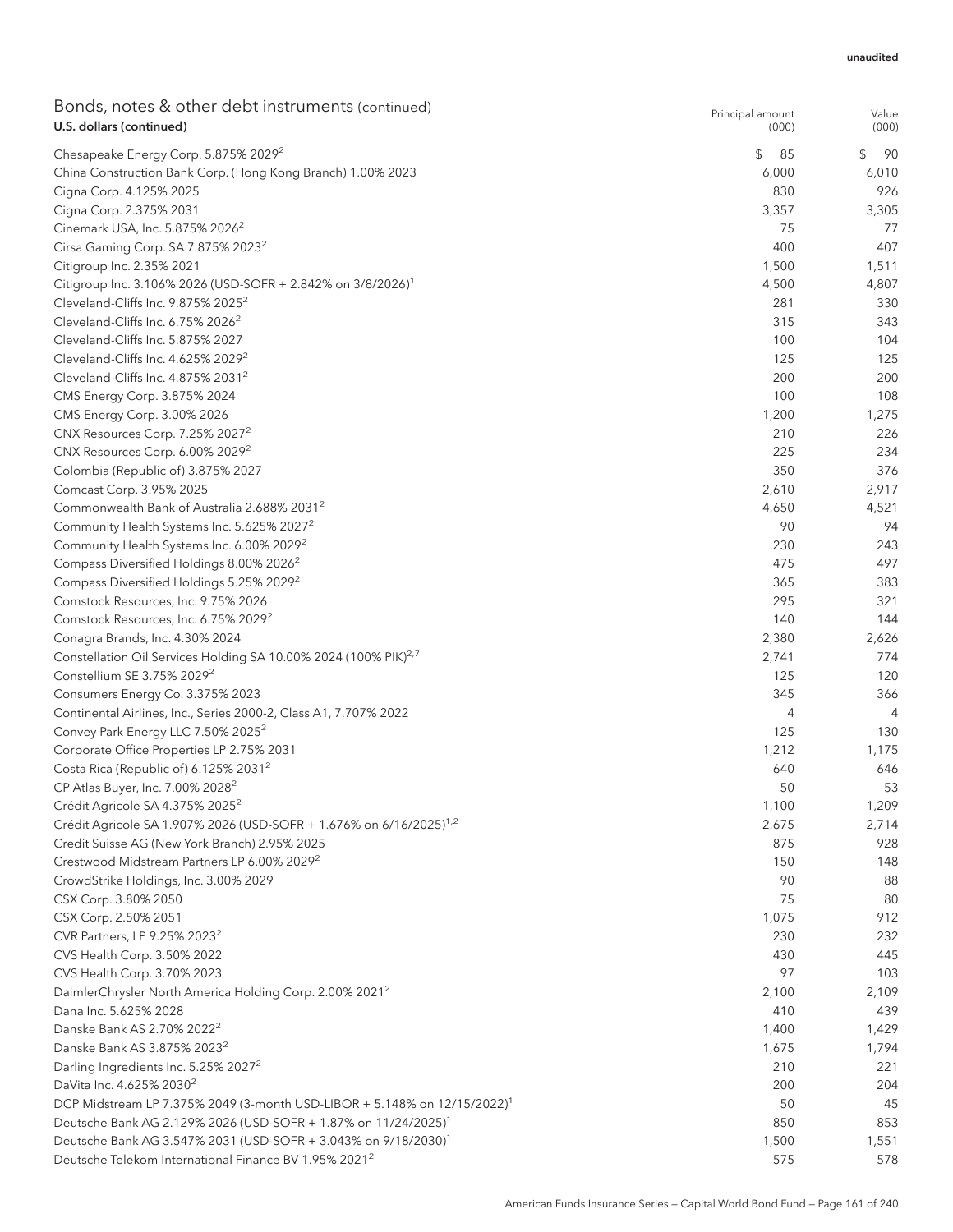| Bonds, notes & other debt instruments (continued)<br>U.S. dollars (continued)                         | Principal amount<br>(000) | Value<br>(000) |
|-------------------------------------------------------------------------------------------------------|---------------------------|----------------|
| Deutsche Telekom International Finance BV 2.82% 2022 <sup>2</sup>                                     | \$1,675                   | \$1,704        |
| Deutsche Telekom International Finance BV 9.25% 2032                                                  | 930                       | 1,481          |
| Diamond Offshore Drilling, Inc. 4.875% 2043 <sup>8</sup>                                              | 825                       | 144            |
| Diamond Sports Group LLC 6.625% 2027 <sup>2</sup>                                                     | 385                       | 201            |
| Diebold Nixdorf AG, Term Loan B, (3-month USD-LIBOR + 2.75%) 2.953% 2023 <sup>5,6</sup>               | 108                       | 107            |
| Diebold Nixdorf, Inc. 9.375% 2025 <sup>2</sup>                                                        | 630                       | 703            |
| Diebold, Inc. 8.50% 2024                                                                              | 150                       | 153            |
| Discovery Communications, Inc. 3.625% 2030                                                            | 468                       | 501            |
| Diversified Healthcare Trust 4.375% 2031                                                              | 300                       | 293            |
| Dominican Republic 5.50% 2025 <sup>2</sup>                                                            | 1,375                     | 1,512          |
| Dominican Republic 5.95% 2027                                                                         | 624                       | 704            |
| Dominican Republic 8.625% 2027 <sup>2</sup>                                                           | 225                       | 274            |
| Dominican Republic 6.40% 2049 <sup>2</sup>                                                            | 1,613                     | 1,694          |
| DPL Inc. 4.125% 2025 <sup>2</sup>                                                                     | 270                       | 286            |
| Duke Energy Corp. 3.75% 2024                                                                          | 550                       | 593            |
| Duke Energy Progress, LLC 3.70% 2028                                                                  | 1,225                     | 1,358          |
| Dun & Bradstreet Corp. 6.875% 2026 <sup>2</sup>                                                       | 123                       | 132            |
| Edison International 5.75% 2027                                                                       | 370                       | 432            |
| Edison International 4.125% 2028                                                                      | 2,390                     | 2,567          |
| Egypt (Arab Republic of) 7.50% 2027 <sup>2</sup>                                                      | 2,200                     | 2,394          |
| Electricité de France SA 4.875% 2038 <sup>2</sup>                                                     | 795                       | 932            |
| Embarg Corp. 7.995% 2036                                                                              | 680                       | 784            |
| EMD Finance LLC 2.95% 2022 <sup>2</sup>                                                               | 225                       | 230            |
| EMD Finance LLC 3.25% 2025 <sup>2</sup>                                                               | 2,924                     | 3,139          |
| Empire Communities Corp. 7.00% 2025 <sup>2</sup>                                                      | 100                       | 106            |
| Empresas Publicas de Medellin ESP 4.25% 2029 <sup>2</sup>                                             | 1,030                     | 1,045          |
| Enbridge Inc. 4.00% 2023                                                                              | 600                       | 644            |
| Enbridge Inc. 2.50% 2025                                                                              | 900                       | 939            |
| Enbridge Inc. 4.25% 2026                                                                              | 655                       | 731            |
| Enbridge Inc. 3.70% 2027                                                                              | 754                       | 821<br>103     |
| Encompass Health Corp. 4.50% 2028                                                                     | 100<br>200                | 206            |
| Encompass Health Corp. 4.75% 2030<br>Endo Dac / Endo Finance LLC / Endo Finco 9.50% 2027 <sup>2</sup> | 551                       | 600            |
| Endo Dac / Endo Finance LLC / Endo Finco 6.00% 2028 <sup>2</sup>                                      | 292                       | 237            |
| Endo Luxembourg Finance Co I SARL / Endo US Inc. 6.125% 2029 <sup>2</sup>                             | 225                       | 227            |
| Endurance Acquisition Merger Sub 6.00% 2029 <sup>2</sup>                                              | 175                       | 171            |
| Enel Finance International SA 2.75% 2023 <sup>2</sup>                                                 | 5,000                     | 5,202          |
| Enel Finance International SA 3.625% 2027 <sup>2</sup>                                                | 2,375                     | 2,573          |
| Enel Finance International SA 3.50% 2028 <sup>2</sup>                                                 | 1,800                     | 1,928          |
| Energean Israel Finance Ltd. 4.50% 2024 <sup>2</sup>                                                  | 80                        | 81             |
| Energean Israel Finance Ltd. 4.875% 2026 <sup>2</sup>                                                 | 50                        | 50             |
| Energean Israel Finance Ltd. 5.875% 2031 <sup>2</sup>                                                 | 90                        | 90             |
| Energizer Holdings, Inc. 4.375% 2029 <sup>2</sup>                                                     | 210                       | 211            |
| Energy Transfer Operating, LP 5.00% 2050                                                              | 5,567                     | 5,771          |
| Energy Transfer Partners, LP 4.20% 2027                                                               | 110                       | 120            |
| Energy Transfer Partners, LP 6.00% 2048                                                               | 70                        | 81             |
| Energy Transfer Partners, LP 6.25% 2049                                                               | 910                       | 1,070          |
| EnLink Midstream Partners, LLC 5.625% 2028 <sup>2</sup>                                               | 135                       | 131            |
| ENN Energy Holdings Ltd. 2.625% 2030 <sup>2</sup>                                                     | 2,982                     | 2,870          |
| Entergy Corp. 0.90% 2025                                                                              | 750                       | 733            |
| Entergy Texas, Inc. 1.75% 2031                                                                        | 525                       | 488            |
| Enterprise Products Operating LLC 2.80% 2030                                                          | 377                       | 390            |
| EQM Midstream Partners, LP 6.50% 2027 <sup>2</sup>                                                    | 340                       | 370            |
| EQM Midstream Partners, LP 4.50% 2029 <sup>2</sup>                                                    | 75                        | 73             |
| EQM Midstream Partners, LP 4.75% 2031 <sup>2</sup>                                                    | 70                        | 68             |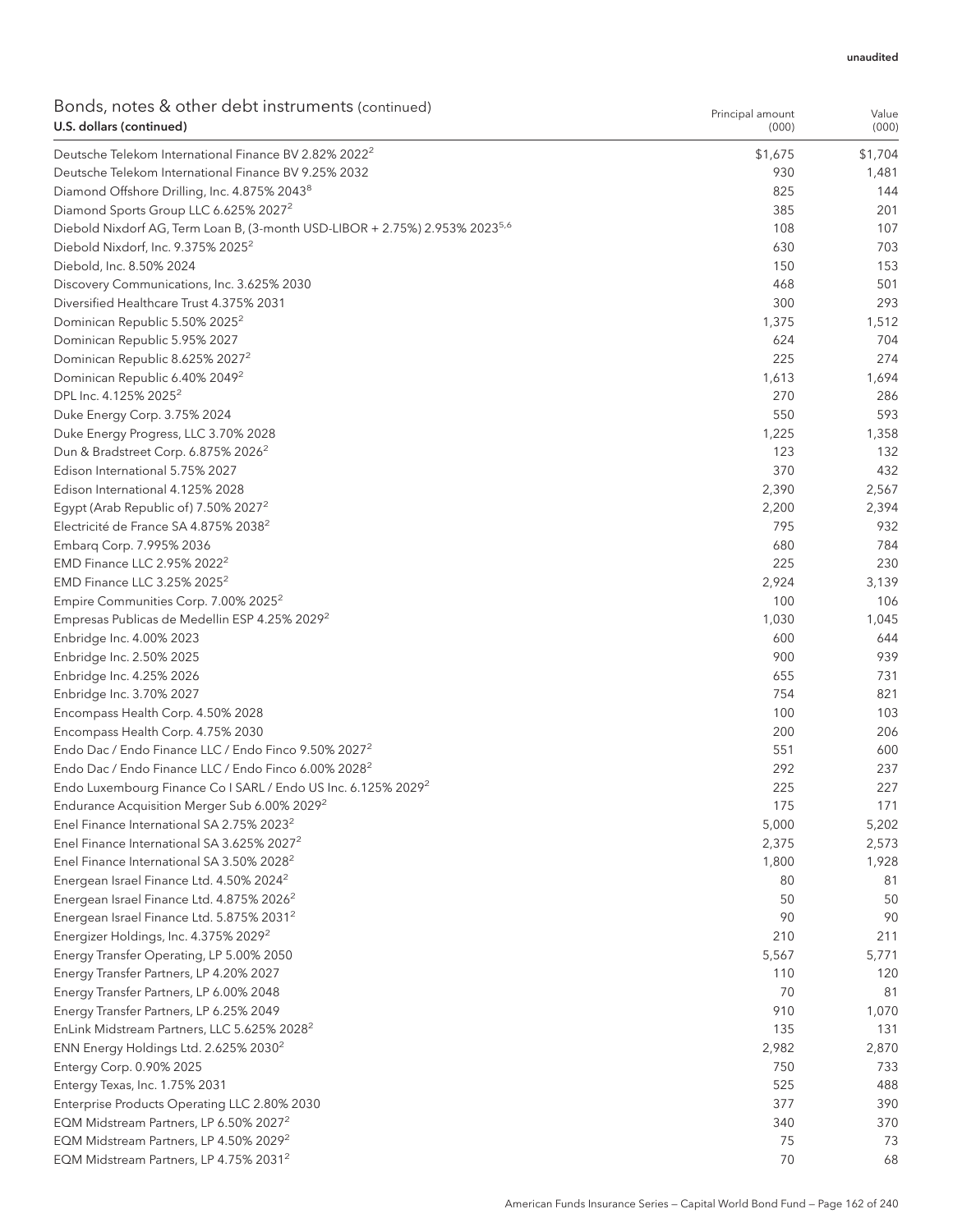| Bonds, notes & other debt instruments (continued)<br>U.S. dollars (continued) | Principal amount<br>(000) | Value<br>(000) |
|-------------------------------------------------------------------------------|---------------------------|----------------|
| EQT Corp. 8.50% 2030 <sup>1</sup>                                             | \$105                     | \$134          |
| Equinix, Inc. 1.80% 2027                                                      | 1,145                     | 1,125          |
| Equinix, Inc. 2.15% 2030                                                      | 9,390                     | 8,935          |
| Equinor ASA 1.75% 2026                                                        | 462                       | 473            |
| Equinor ASA 2.375% 2030                                                       | 928                       | 927            |
| Equinor ASA 3.70% 2050                                                        | 1,441                     | 1,536          |
| Essex Portfolio LP 3.50% 2025                                                 | 2,835                     | 3,065          |
| Essex Portfolio LP 3.375% 2026                                                | 885                       | 958            |
| European Investment Bank 2.25% 2022                                           | 700                       | 714            |
| Exelon Corp., junior subordinated, 3.497% 2022 <sup>1</sup>                   | 525                       | 542            |
| Export-Import Bank of India 3.25% 2030                                        | 3,489                     | 3,475          |
| Fannie Mae Pool #MA2754 3.00% 2026 <sup>4</sup>                               | 136                       | 143            |
| Fannie Mae Pool #AB4281 3.00% 2027 <sup>4</sup>                               | 21                        | 22             |
| Fannie Mae Pool #AP7888 3.50% 2042 <sup>4</sup>                               | 491                       | 534            |
| Fannie Mae Pool #AO4151 3.50% 2042 <sup>4</sup>                               | 180                       | 195            |
| Fannie Mae Pool #AQ0770 3.50% 2042 <sup>4</sup>                               | 171                       | 186            |
| Fannie Mae, Series 2012-M17, Class A2, Multi Family, 2.184% 2022 <sup>4</sup> | 1,152                     | 1,176          |
| Fidelity National Information Services, Inc. 2.25% 2031                       | 47                        | 46             |
| First Quantum Minerals Ltd. 7.25% 2023 <sup>2</sup>                           | 665                       | 678            |
| First Quantum Minerals Ltd. 7.50% 2025 <sup>2</sup>                           | 895                       | 925            |
| First Quantum Minerals Ltd. 6.875% 2026 <sup>2</sup>                          | 325                       | 337            |
| First Quantum Minerals Ltd. 6.875% 2027 <sup>2</sup>                          | 440                       | 472            |
| FirstEnergy Corp. 4.40% 2027 <sup>1</sup>                                     | 1,800                     | 1,937          |
| FirstEnergy Corp. 3.40% 2050                                                  | 240                       | 211            |
| FirstEnergy Transmission LLC 2.866% 2028 <sup>2</sup>                         | 2,325                     | 2,348          |
| FMG Resources 4.375% 2031 <sup>2</sup>                                        | 325                       | 331            |
| Ford Motor Credit Company LLC 3.81% 2024                                      | 530                       | 547            |
| Ford Motor Credit Company LLC 5.125% 2025                                     | 1,035                     | 1,119          |
| Ford Motor Credit Company LLC 2.90% 2028                                      | 200                       | 192            |
| Ford Motor Credit Company LLC 4.00% 2030                                      | 125                       | 124            |
| France Télécom 9.00% 2031 <sup>1</sup>                                        | 2,434                     | 3,766          |
| Freddie Mac Pool #ZS8588 3.00% 2030 <sup>4</sup>                              | 83                        | 88             |
| Freddie Mac Pool #SI2002 4.00% 2048 <sup>4</sup>                              | 2,608                     | 2,806          |
| Freedom Mortgage Corp. 7.625% 2026 <sup>2</sup>                               | 225                       | 236            |
| Freeport-McMoRan Inc. 3.875% 2023                                             | 75                        | 78             |
| Freeport-McMoRan Inc. 4.25% 2030                                              | 275                       | 293            |
| Freeport-McMoRan Inc. 5.45% 2043                                              | 100                       | 120            |
| Fresnillo PLC 4.25% 2050 <sup>2</sup>                                         | 973                       | 958            |
| Front Range BidCo, Inc. 6.125% 2028 <sup>2</sup>                              | 200                       | 206            |
| Frontier Communications Corp. 11.00% 2025 <sup>8</sup>                        | 1,515                     | 1,039          |
| Frontier Communications Corp. 5.875% 2027 <sup>2</sup>                        | 125                       | 133            |
| Frontier Communications Corp. 5.00% 2028 <sup>2</sup>                         | 125                       | 128            |
| Frontier Communications Corp. 6.75% 2029 <sup>2</sup>                         | 125                       | 132            |
| FS Energy and Power Fund 7.50% 2023 <sup>2</sup>                              | 575                       | 579            |
| Full House Resorts Inc. 8.25% 2028 <sup>2</sup>                               | 30                        | 32             |
| FXI Holdings, Inc. 7.875% 2024 <sup>2</sup>                                   | 150                       | 155            |
| FXI Holdings, Inc. 12.25% 2026 <sup>2</sup>                                   | 652                       | 746            |
| Gartner, Inc. 4.50% 2028 <sup>2</sup>                                         | 150                       | 155            |
| General Mills, Inc. 3.20% 2021                                                | 455                       | 455            |
| General Motors Company 6.125% 2025                                            | 117                       | 138            |
| General Motors Financial Co. 5.20% 2023                                       | 1,190                     | 1,291          |
| Genesis Energy, LP 8.00% 2027                                                 | 205                       | 208            |
| Global Payments Inc. 1.20% 2026                                               | 817                       | 805            |
| Global Payments Inc. 2.90% 2030                                               | 683                       | 698            |
| Gogo Inc. 9.875% 2024 <sup>2</sup>                                            | 850                       | 896            |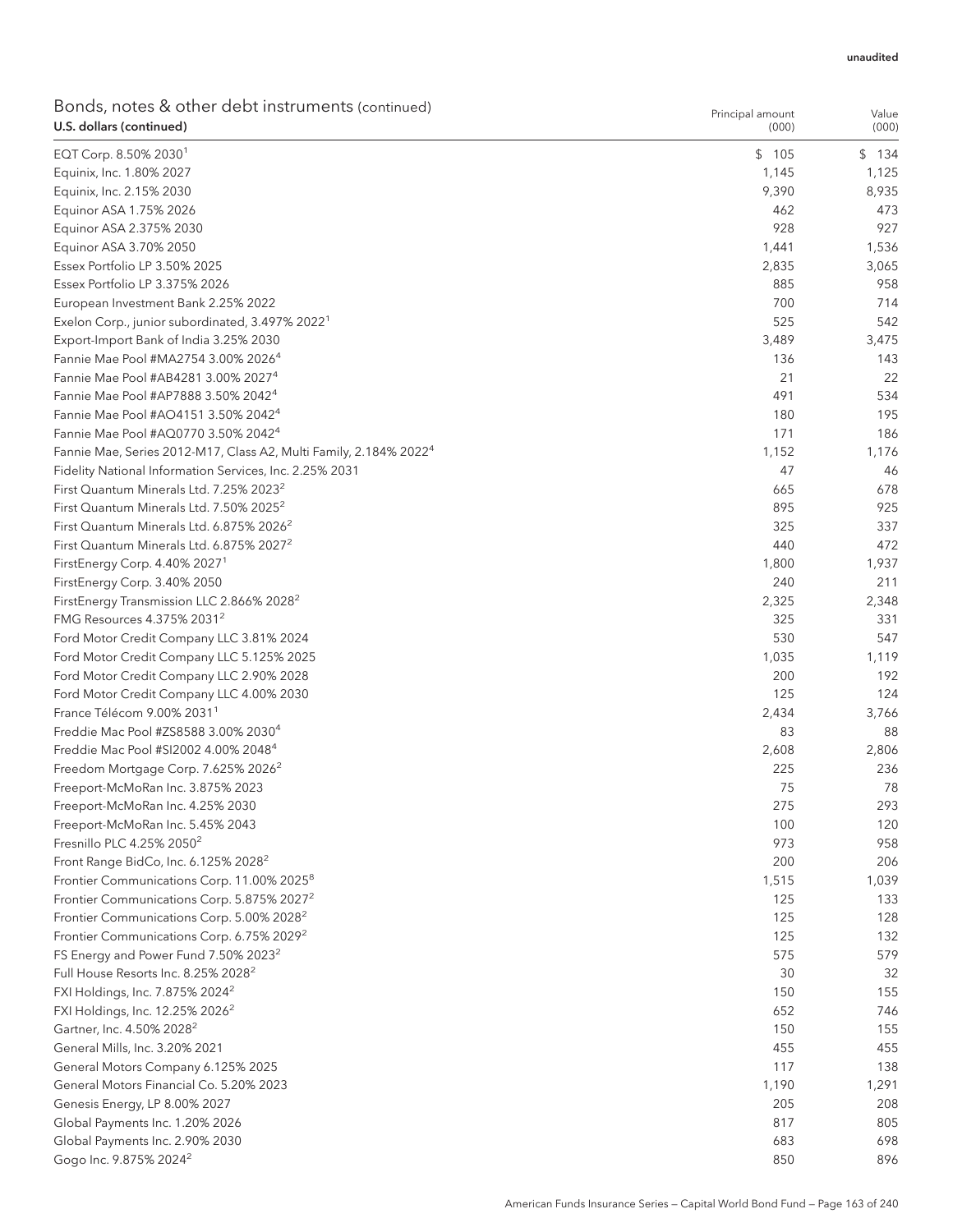| Bonds, notes & other debt instruments (continued)<br>U.S. dollars (continued)               | Principal amount<br>(000) | Value<br>(000) |
|---------------------------------------------------------------------------------------------|---------------------------|----------------|
| Goldman Sachs Group, Inc. 2.905% 2023 (3-month USD-LIBOR + 0.99% on 7/24/2022) <sup>1</sup> | \$1,200                   | \$1,236        |
| Goldman Sachs Group, Inc. 0.855% 2026 (USD-SOFR + 0.609% on 2/12/2025) <sup>1</sup>         | 2,650                     | 2,606          |
| GPC Merger Sub Inc. 7.125% 2028 <sup>2</sup>                                                | 210                       | 224            |
| Grab Holding Inc., Term Loan B, (3-month USD-LIBOR + 4.50%) 5.50% 2026 <sup>5,6</sup>       | 75                        | 76             |
| Gray Television, Inc. 7.00% 2027 <sup>2</sup>                                               | 210                       | 229            |
| Groupe BPCE SA 5.70% 2023 <sup>2</sup>                                                      | 1,800                     | 2,012          |
| Grupo Energia Bogota SA ESP 4.875% 2030 <sup>2</sup>                                        | 660                       | 732            |
| Guara Norte SARL 5.198% 2034 <sup>2</sup>                                                   | 200                       | 196            |
| Hanesbrands Inc. 4.625% 2024 <sup>2</sup>                                                   | 85                        | 90             |
| Hanesbrands Inc. 5.375% 2025 <sup>2</sup>                                                   | 86                        | 91             |
| Hanesbrands Inc. 4.875% 2026 <sup>2</sup>                                                   | 245                       | 263            |
| Harsco Corp. 5.75% 2027 <sup>2</sup>                                                        | 360                       | 369            |
| Harvest Midstream I, LP 7.50% 2028 <sup>2</sup>                                             | 140                       | 151            |
| HCA Inc. 5.375% 2025                                                                        | 55                        | 61             |
| HCA Inc. 5.875% 2026                                                                        | 125                       | 143            |
| HCA Inc. 5.625% 2028                                                                        | 315                       | 363            |
| HCA Inc. 5.25% 2049                                                                         | 170                       | 209            |
| Hess Midstream Partners LP 5.125% 2028 <sup>2</sup>                                         | 140                       | 142            |
| Hexion Inc. 7.875% 2027 <sup>2</sup>                                                        | 370                       | 399            |
| Hilcorp Energy I, LP 5.75% 2029 <sup>2</sup>                                                | 80                        | 81             |
| Hilcorp Energy I, LP 6.00% 2031 <sup>2</sup>                                                | 45                        | 46             |
| Hilton Worldwide Holdings Inc. 4.00% 2031 <sup>2</sup>                                      | 130                       | 130            |
| Howard Hughes Corp. 5.375% 2028 <sup>2</sup>                                                | 435                       | 458            |
| Howard Hughes Corp. 4.125% 2029 <sup>2</sup>                                                | 205                       | 201            |
| Howard Hughes Corp. 4.375% 2031 <sup>2</sup>                                                | 130                       | 127            |
| Howmet Aerospace Inc. 6.875% 2025                                                           | 190                       | 220            |
| HSBC Holdings PLC 3.033% 2023 (3-month USD-LIBOR + 0.923% on 11/12/2022) <sup>1</sup>       | 430                       | 447            |
| HSBC Holdings PLC 2.633% 2025 (3-month USD-LIBOR + 1.14% on 11/7/2024) <sup>1</sup>         | 305                       | 319            |
| HSBC Holdings PLC 4.292% 2026 (3-month USD-LIBOR + 1.348% on 9/12/2025) <sup>1</sup>        | 4,172                     | 4,622          |
| HSBC Holdings PLC 2.357% 2031 (USD-SOFR + 1.947% on 8/18/2030) <sup>1</sup>                 | 1,032                     | 994            |
| HSBC Holdings PLC 2.848% 2031 (USD-SOFR + 2.387% on 6/4/2030) <sup>1</sup>                  | 6,000                     | 6,008          |
| Hyundai Capital America 3.25% 2022 <sup>2</sup>                                             | 250                       | 259            |
| Hyundai Capital America 2.375% 2027 <sup>2</sup>                                            | 1,284                     | 1,290          |
| Hyundai Capital Services Inc. 3.75% 2023 <sup>2</sup>                                       | 2,450<br>2,000            | 2,586<br>2,082 |
| Imperial Tobacco Finance PLC 3.50% 2023 <sup>2</sup><br>Indonesia (Republic of) 3.75% 2022  |                           |                |
| International Game Technology PLC 6.50% 2025 <sup>2</sup>                                   | 1,110<br>500              | 1,147<br>550   |
| International Game Technology PLC 4.125% 2026 <sup>2</sup>                                  | 250                       | 258            |
| International Game Technology PLC 5.25% 2029 <sup>2</sup>                                   | 200                       | 209            |
| Interstate Power and Light Co. 2.30% 2030                                                   | 1,275                     | 1,260          |
| Intesa Sanpaolo SpA 5.017% 2024 <sup>2</sup>                                                | 3,270                     | 3,573          |
| Intuit Inc. 1.35% 2027                                                                      | 700                       | 689            |
| Iqvia Inc. 5.00% 2027 <sup>2</sup>                                                          | 200                       | 212            |
| Iraq (Republic of) 6.752% 2023 <sup>2</sup>                                                 | 545                       | 544            |
| Iron Mountain Inc. 5.25% 2030 <sup>2</sup>                                                  | 290                       | 300            |
| Iron Mountain Inc. 4.50% 2031 <sup>2</sup>                                                  | 190                       | 188            |
| Israel (State of) 2.50% 2030                                                                | 3,850                     | 3,965          |
| Israel (State of) 2.75% 2030                                                                | 1,135                     | 1,190          |
| Israel (State of) 3.375% 2050                                                               | 1,470                     | 1,488          |
| Israel (State of) 3.875% 2050                                                               | 1,265                     | 1,394          |
| J2 Global, Inc. 4.625% 2030 <sup>2</sup>                                                    | 220                       | 223            |
| Jaguar Land Rover PLC 7.75% 2025 <sup>2</sup>                                               | 225                       | 244            |
| Jaguar Land Rover PLC 5.875% 2028 <sup>2</sup>                                              | 100                       | 102            |
| Joseph T. Ryerson & Son, Inc. 8.50% 2028 <sup>2</sup>                                       | 157                       | 176            |
| JPMorgan Chase & Co. 1.045% 2026 (USD-SOFR + 0.80% on 11/19/2025) <sup>1</sup>              | 6,710                     | 6,557          |
|                                                                                             |                           |                |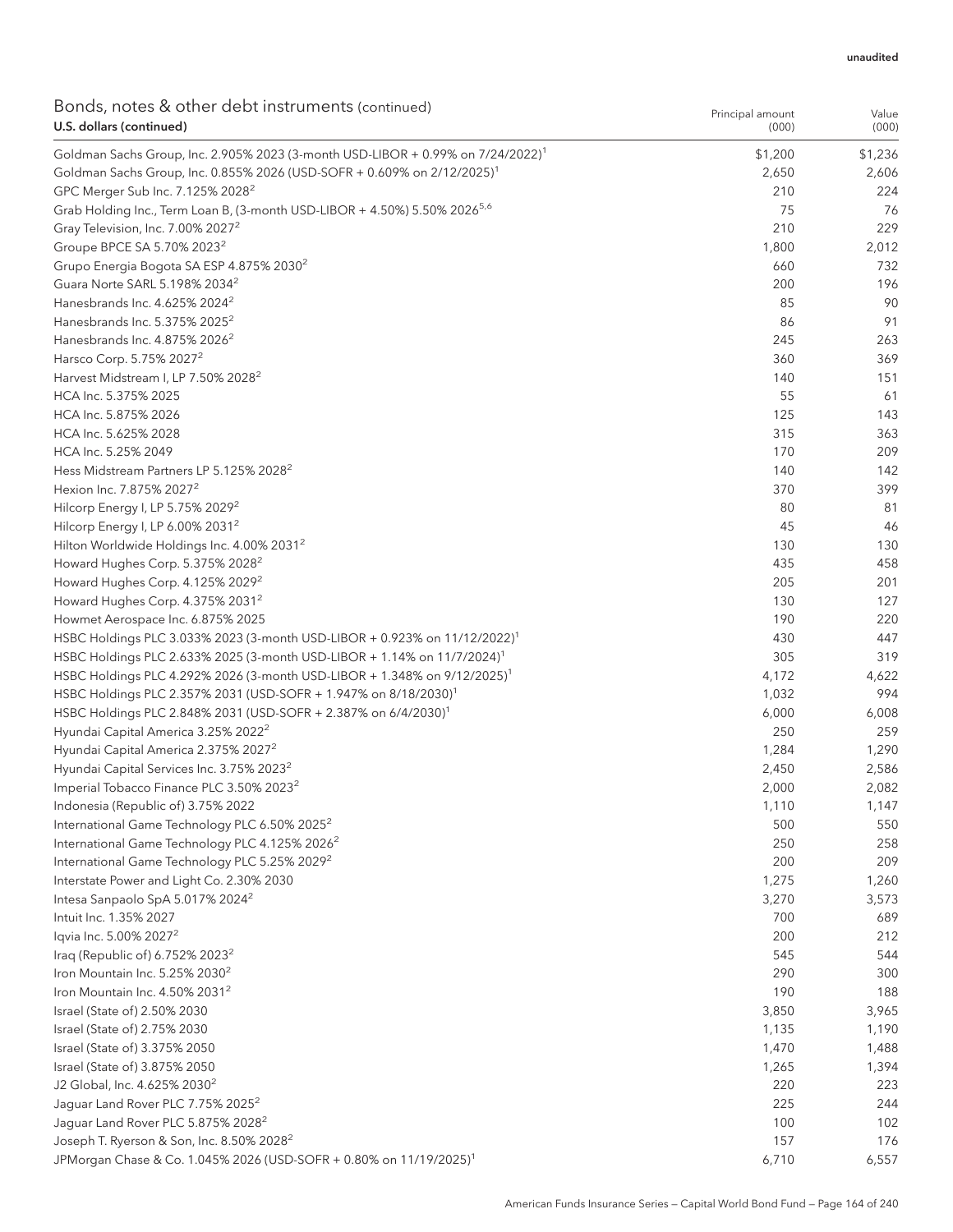Value

Principal amount

| Bonds, notes & other debt instruments (continued) |  |
|---------------------------------------------------|--|
| U.S. dollars (continued)                          |  |

| U.S. dollars (continued)                                                                 | (000) | (000)  |
|------------------------------------------------------------------------------------------|-------|--------|
| KB Home 6.875% 2027                                                                      | \$370 | \$ 434 |
| Kennedy-Wilson Holdings, Inc. 4.75% 2029                                                 | 325   | 329    |
| Kennedy-Wilson Holdings, Inc. 5.00% 2031                                                 | 125   | 127    |
| Keurig Dr Pepper Inc. 4.597% 2028                                                        | 2,740 | 3,170  |
| Keurig Dr Pepper Inc. 3.20% 2030                                                         | 146   | 155    |
| Keurig Dr Pepper Inc. 5.085% 2048                                                        | 1,075 | 1,350  |
| Kimberly-Clark Corp. 1.05% 2027                                                          | 770   | 748    |
| Kimberly-Clark Corp. 3.10% 2030                                                          | 110   | 119    |
| Kraft Heinz Company 3.875% 2027                                                          | 300   | 327    |
| Kraft Heinz Company 5.00% 2042                                                           | 250   | 282    |
| Kraft Heinz Company 4.375% 2046                                                          | 740   | 775    |
| Kronos Acquisition Holdings Inc. 5.00% 2026 <sup>2</sup>                                 | 95    | 95     |
| Kronos Acquisition Holdings Inc. 7.00% 2027 <sup>2</sup>                                 | 225   | 216    |
| Kuwait (State of) 2.75% 2022 <sup>2</sup>                                                | 3,550 | 3,631  |
| Lamar Media Corp. 3.75% 2028                                                             | 210   | 210    |
| Lamar Media Corp. 3.625% 2031 <sup>2</sup>                                               | 75    | 73     |
| LBM Acquisition LLC 6.25% 2029 <sup>2</sup>                                              | 25    | 26     |
| LD Holdings Group LLC 6.125% 2028 <sup>2</sup>                                           | 125   | 127    |
| Level 3 Financing, Inc. 3.75% 2029 $^2$                                                  | 95    | 93     |
| Levi Strauss & Co. 3.50% 2031 <sup>2</sup>                                               | 125   | 121    |
| Liberty Global PLC 5.50% 2028 <sup>2</sup>                                               | 250   | 259    |
| Life Time Inc. 5.75% 2026 <sup>2</sup>                                                   | 115   | 118    |
| Ligado Networks LLC 15.50% 2023 <sup>2,7</sup>                                           | 225   | 226    |
| Lima Metro Line 2 Finance Ltd. 5.875% 2034 <sup>2</sup>                                  | 1,040 | 1,223  |
| Lima Metro Line 2 Finance Ltd. 5.875% 2034                                               | 712   | 838    |
| Lima Metro Line 2 Finance Ltd. 4.35% 2036 <sup>2</sup>                                   | 630   | 668    |
| Lloyds Banking Group PLC 1.326% 2023                                                     |       |        |
| (1-year UST Yield Curve Rate T Note Constant Maturity on 6/15/2022) <sup>1</sup>         | 1,825 | 1,843  |
| Lloyds Banking Group PLC 1.627% 2027                                                     |       |        |
| (1-year UST Yield Curve Rate T Note Constant Maturity + 0.85% on 5/11/2026) <sup>1</sup> | 7,000 | 6,958  |
| LPL Financial Holdings Inc. 4.625% 2027 <sup>2</sup>                                     | 395   | 411    |
| LSB Industries, Inc. 9.625% 2023 <sup>2</sup>                                            | 760   | 782    |
| LSC Communications, Inc. 8.75% 2023 <sup>2,8,9,10</sup>                                  | 431   | 23     |
| LSF9 Atlantis Holdings LLC / Victra Finance Corp 7.75% 2026 <sup>2</sup>                 | 190   | 195    |
| LYB International Finance III, LLC 1.25% 2025                                            | 1,452 | 1,435  |
| Mallinckrodt PLC 10.00% 2025 <sup>2</sup>                                                | 1,190 | 1,330  |
| Masco Corp. 1.50% 2028                                                                   | 791   | 761    |
| MasTec, Inc. 4.50% 2028 <sup>2</sup>                                                     | 100   | 104    |
| Mattel, Inc. 6.75% 2025 <sup>2</sup>                                                     | 40    | 42     |
| Mattel, Inc. 3.75% 2029 <sup>2</sup>                                                     | 70    | 71     |
| MDC Partners Inc. 7.50% 2024 <sup>1,2</sup>                                              | 470   | 478    |
| Medical Properties Trust, Inc. 3.50% 2031                                                | 155   | 152    |
| Medtronic, Inc. 3.50% 2025                                                               | 1,091 | 1,197  |
| Melco International Development Ltd. 5.375% 2029 <sup>2</sup>                            | 200   | 213    |
| Mercer International Inc. 5.125% 2029 <sup>2</sup>                                       | 130   | 135    |
| Meredith Corp. 6.875% 2026                                                               | 161   | 166    |
| Methanex Corp. 5.125% 2027                                                               | 240   | 246    |
| Methanex Corp. 5.65% 2044                                                                | 240   | 239    |
| Mexico City Airport Trust 5.50% 2047                                                     | 432   | 430    |
| MGM Growth Properties LLC 3.875% 2029 <sup>2</sup>                                       | 100   | 100    |
| MGM Resorts International 7.75% 2022                                                     | 200   | 211    |
| MH SUB I, LLC, Term Loan, (3-month USD-LIBOR + 6.25%) 6.359% 2029 <sup>5,6</sup>         | 25    | 25     |
| Microsoft Corp. 2.40% 2026                                                               | 2,688 | 2,844  |
| Mohegan Gaming & Entertainment 8.00% 2026 <sup>2</sup>                                   | 300   | 303    |
|                                                                                          |       |        |
| Molina Healthcare, Inc. 5.375% 2022                                                      | 1,200 | 1,260  |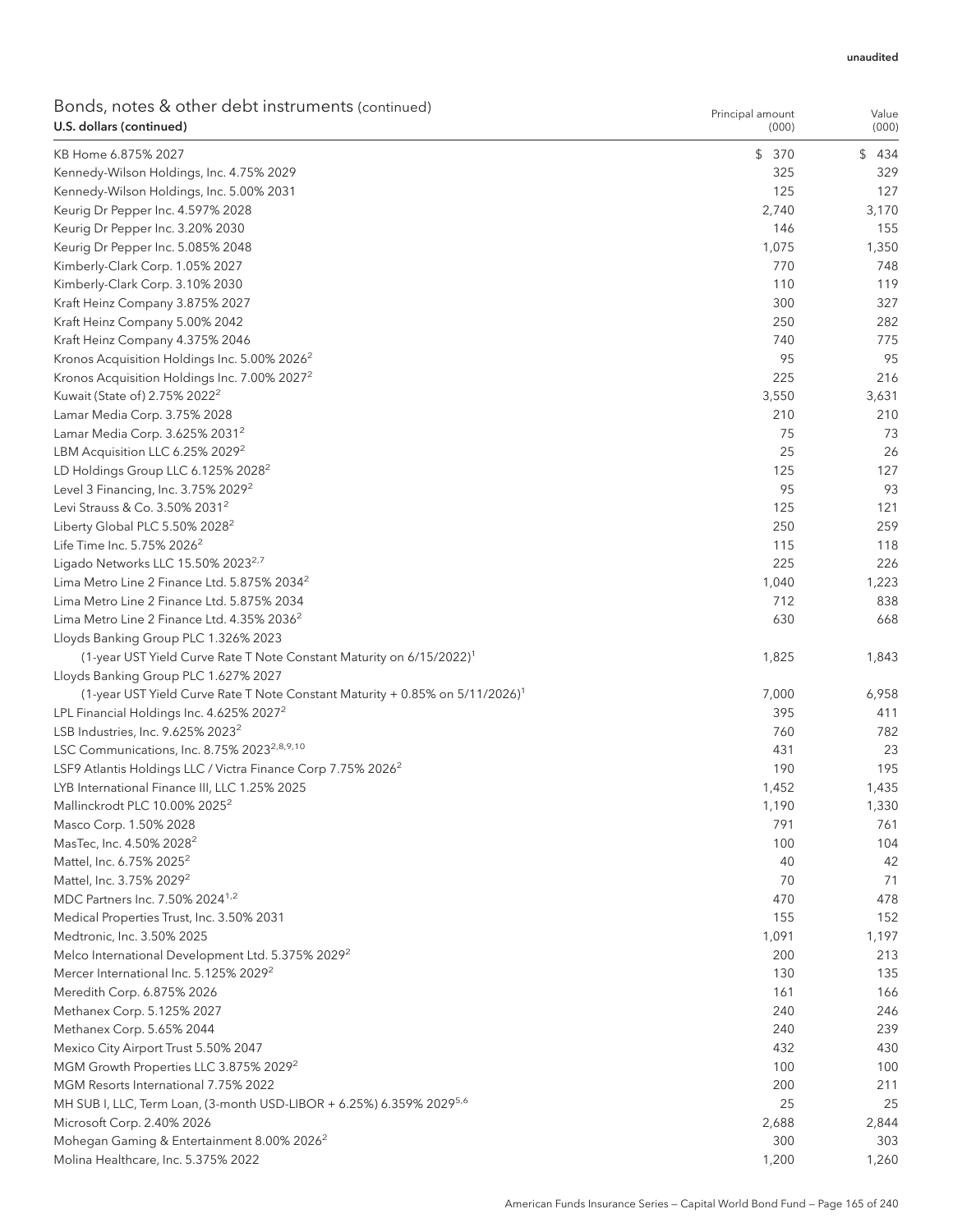|                          | Bonds, notes & other debt instruments (continued) |
|--------------------------|---------------------------------------------------|
| U.S. dollars (continued) |                                                   |

| bonds, notes & other debt mstraments (commaca<br>U.S. dollars (continued)       | Principal amount<br>(000) | Value<br>(000) |
|---------------------------------------------------------------------------------|---------------------------|----------------|
| Molina Healthcare, Inc. 3.875% 2030 <sup>2</sup>                                | \$<br>75                  | \$<br>-77      |
| Morgan Stanley 0.985% 2026 (USD-SOFR + 0.72% on 12/10/2025) <sup>1</sup>        | 5,730                     | 5,596          |
| Morgan Stanley 1.928% 2032 (USD-SOFR + 1.02% on 4/28/2031) <sup>1</sup>         | 1,396                     | 1,320          |
| MPLX LP 2.65% 2030                                                              | 837                       | 821            |
| MPLX LP 5.50% 2049                                                              | 1,900                     | 2,236          |
| MSCI Inc. 5.375% 2027 <sup>2</sup>                                              | 125                       | 134            |
| MSCI Inc. 3.875% 2031 <sup>2</sup>                                              | 410                       | 419            |
| National CineMedia, LLC 5.875% 2028 <sup>2</sup>                                | 100                       | 93             |
| National Financial Partners Corp. 6.875% 2028 <sup>2</sup>                      | 210                       | 218            |
| Nationstar Mortgage Holdings Inc. 5.125% 2030 <sup>2</sup>                      | 230                       | 227            |
| Navient Corp. 5.50% 2023                                                        | 440                       | 458            |
| Navient Corp. 5.875% 2024                                                       | 730                       | 768            |
| Navient Corp. 6.125% 2024                                                       | 100                       | 106            |
| Navient Corp. 4.875% 2028                                                       | 80                        | 78             |
| NCL Corp. Ltd. 3.625% 2024 <sup>2</sup>                                         | 345                       | 326            |
| NCL Corp. Ltd. 5.875% 2026 <sup>2</sup>                                         | 115                       | 116            |
| NCR Corp. 5.125% 2029 <sup>2</sup>                                              | 250                       | 252            |
| Neiman Marcus Group Ltd. LLC 7.125% 2026 <sup>2</sup>                           | 90                        | 92             |
| Neon Holdings, Inc. 10.125% 2026 <sup>2</sup>                                   | 200                       | 219            |
| NESCO Holdings II, Inc. 5.50% 2029 <sup>2</sup>                                 | 135                       | 139            |
| Nestlé Holdings, Inc. 0.625% 2026 <sup>2</sup>                                  | 5,550                     | 5,400          |
| Netflix, Inc. 4.875% 2028                                                       | 150                       | 170            |
| Netflix, Inc. 4.875% 2030 <sup>2</sup>                                          | 225                       | 259            |
| New Fortress Energy Inc. 6.50% 2026 <sup>2</sup>                                | 370                       | 374            |
| New York Life Global Funding 1.20% 2030 <sup>2</sup>                            | 2,725                     | 2,472          |
| New York Life Insurance Company 3.75% 2050 <sup>2</sup>                         | 122                       | 129            |
| Newcrest Finance Pty Ltd. 3.25% 2030 <sup>2</sup>                               | 909                       | 953            |
| Newell Rubbermaid Inc. 4.70% 2026                                               | 100                       | 110            |
| Newell Rubbermaid Inc. 5.875% 2036 <sup>1</sup>                                 | 100                       | 123            |
| Nexstar Broadcasting, Inc. 4.75% 2028 <sup>2</sup>                              | 215                       | 218            |
| NextEra Energy Capital Holdings, Inc. 0.65% 2023                                | 4,225                     | 4,239          |
| NGL Energy Operating LLC 7.50% 2026 <sup>2</sup>                                | 490                       | 504            |
| NGL Energy Partners LP 7.50% 2023                                               | 450                       | 435            |
| Niagara Mohawk Power Corp. 3.508% 2024 <sup>2</sup>                             | 180                       | 194            |
| Nielsen Finance LLC and Nielsen Finance Co. 5.00% 2025 <sup>2</sup>             | 225                       | 230            |
| Nielsen Finance LLC and Nielsen Finance Co. 5.625% 2028 <sup>2</sup>            | 210                       | 221            |
| NIKE, Inc. 3.375% 2050                                                          | 602                       | 633            |
| Northern Oil and Gas, Inc. 8.125% 2028 <sup>2</sup>                             | 300                       | 299            |
| Northriver Midstream Finance LP 5.625% 2026 <sup>2</sup>                        | 220                       | 229            |
| Nouryon Holding BV 8.00% 2026 <sup>2</sup>                                      | 210                       | 224            |
| Nova Chemicals Corp. 5.25% 2027 <sup>2</sup>                                    | 120                       | 126            |
| Novartis Capital Corp. 1.75% 2025                                               | 460                       | 474            |
| Novartis Capital Corp. 2.00% 2027                                               | 501                       | 517            |
| Novartis Capital Corp. 2.20% 2030                                               | 1,060                     | 1,068          |
| Novelis Corp. 4.75% 2030 <sup>2</sup>                                           | 200                       | 206            |
| NRG Energy, Inc. 3.375% 2029 <sup>2</sup>                                       | 155                       | 152            |
| NRG Energy, Inc. 3.625% 2031 <sup>2</sup>                                       | 155                       | 151            |
| Oasis Midstream Partners LP / OMP Finance Corp. 8.00% 2029 <sup>2</sup>         | 185                       | 190            |
| Occidental Petroleum Corp. 2.70% 2023                                           | 230                       | 230            |
| Occidental Petroleum Corp. 5.875% 2025                                          | 240                       | 257            |
| Occidental Petroleum Corp. 6.375% 2028                                          | 234                       | 257            |
| Occidental Petroleum Corp. 6.125% 2031                                          | 50                        | 55             |
| State of Ohio, Turnpike and Infrastructure Commission, Turnpike Rev. Ref. Bonds |                           |                |
| (Infrastructure Projects), Series 2020-A, 3.216% 2048                           | 1,410                     | 1,414          |
| ONEOK, Inc. 6.35% 2031                                                          | 31                        | 39             |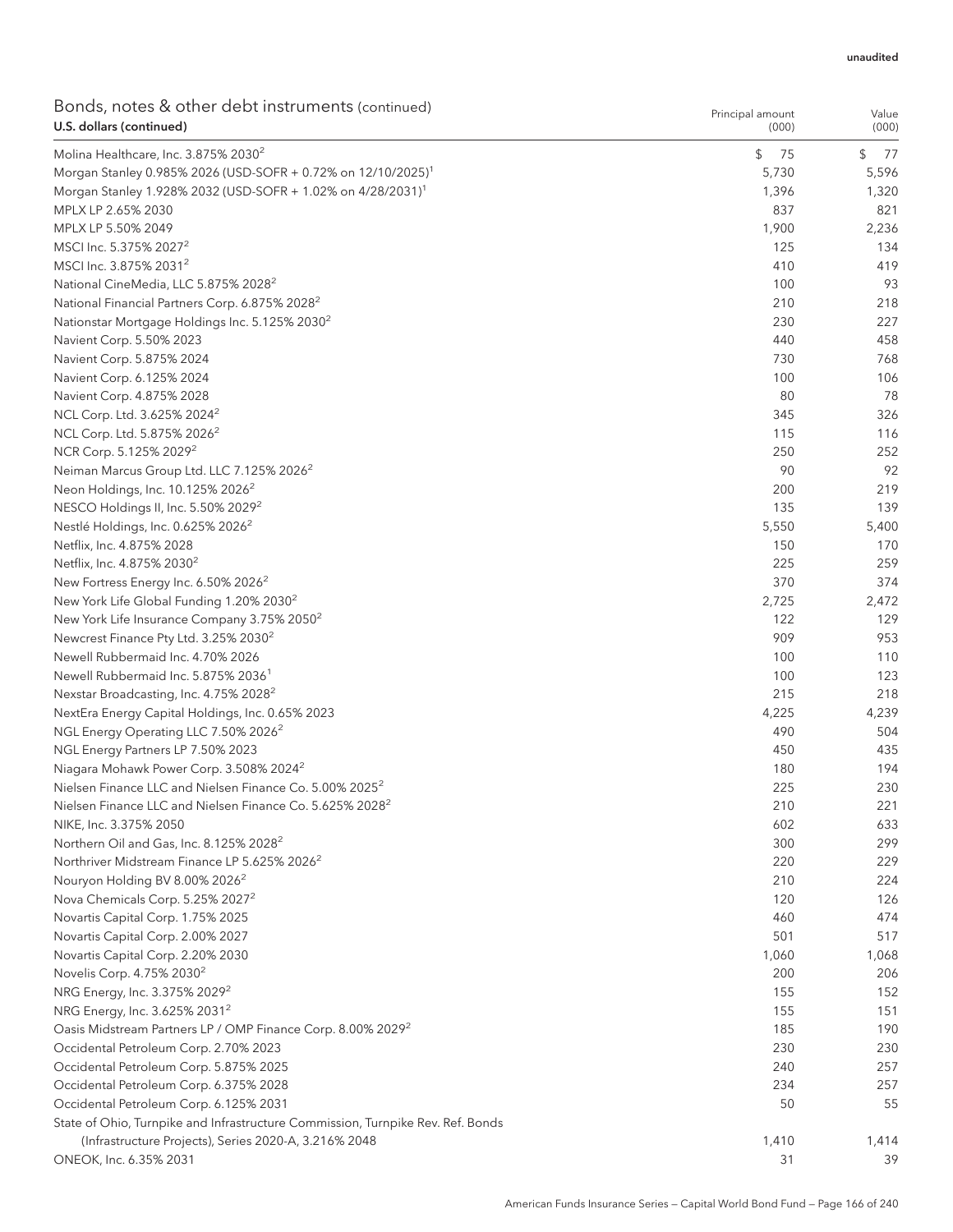|                          | Bonds, notes & other debt instruments (continued) |
|--------------------------|---------------------------------------------------|
| U.S. dollars (continued) |                                                   |

| DONGS, NOTES & OTHER GEDT INSTRUMENTS (continued)<br>U.S. dollars (continued)              | Principal amount<br>(000) | Value<br>(000) |
|--------------------------------------------------------------------------------------------|---------------------------|----------------|
| ONEOK, Inc. 4.95% 2047                                                                     | \$111                     | \$116          |
| ONEOK, Inc. 5.20% 2048                                                                     | 1,378                     | 1,510          |
| ONEOK, Inc. 4.45% 2049                                                                     | 1,967                     | 1,965          |
| ONEOK, Inc. 7.15% 2051                                                                     | 355                       | 480            |
| Oracle Corp. 2.65% 2026                                                                    | 2,327                     | 2,444          |
| Oracle Corp. 3.25% 2027                                                                    | 1,880                     | 2,020          |
| Oracle Corp. 3.60% 2050                                                                    | 980                       | 951            |
| Oracle Corp. 3.95% 2051                                                                    | 122                       | 126            |
| OSW Structured Asset Trust, Series 2020-RPL1, Class A1, 3.072% 2059 <sup>2,4,6</sup>       | 601                       | 607            |
| Oversea-Chinese Banking Corp. Ltd. 1.832% 2030                                             |                           |                |
| (5-year UST Yield Curve Rate T Note Constant Maturity + 1.58% on 9/10/2025) <sup>1,2</sup> | 1,416                     | 1,405          |
| Owens & Minor, Inc. 4.375% 2024                                                            | 425                       | 440            |
| Owens & Minor, Inc. 4.50% 2029 <sup>2</sup>                                                | 135                       | 136            |
| Pacific Gas and Electric Co. 2.95% 2026                                                    | 590                       | 609            |
| Pacific Gas and Electric Co. 2.10% 2027                                                    | 9,935                     | 9,741          |
| Pacific Gas and Electric Co. 3.30% 2027                                                    | 659                       | 688            |
| Pacific Gas and Electric Co. 4.65% 2028                                                    | 542                       | 597            |
| Pacific Gas and Electric Co. 4.55% 2030                                                    | 783                       | 850            |
| Pacific Gas and Electric Co. 3.25% 2031                                                    | 975                       | 973            |
| Pacific Gas and Electric Co. 3.30% 2040                                                    | 6,850                     | 6,222          |
| Pacific Gas and Electric Co. 3.50% 2050                                                    | 931                       | 811            |
| Pakistan (Islamic Republic of) 5.50% 2021 <sup>2</sup>                                     | 3,535                     | 3,578          |
| Panama (Republic of) 3.75% 2026 <sup>2</sup>                                               | 1,440                     | 1,549          |
| Panther BF Aggregator 2, LP 6.25% 2026 <sup>2</sup>                                        | 55                        | 58             |
| Panther BF Aggregator 2, LP 8.50% 2027 <sup>2</sup>                                        | 200                       | 216            |
| Paraguay (Republic of) 4.625% 2023                                                         | 947                       | 999            |
| Paraguay (Republic of) 5.00% 2026                                                          | 235                       | 266            |
| Paraguay (Republic of) 4.70% 2027 <sup>2</sup>                                             | 350                       | 392            |
| Paraguay (Republic of) 5.60% 2048 <sup>2</sup>                                             | 2,340                     | 2,671          |
| Paraguay (Republic of) 5.40% 2050 <sup>2</sup>                                             | 1,510                     | 1,709          |
| Park River Holdings, Inc. 5.625% 2029 <sup>2</sup>                                         | 50                        | 49             |
| Party City Holdings Inc. 8.75% 2026 <sup>2</sup>                                           | 175                       | 181            |
| PayPal Holdings, Inc. 2.30% 2030                                                           | 541                       | 537            |
| Peabody Energy Corp. 8.50% 2024 <sup>2,7</sup>                                             | 97                        | 41             |
| Peru (Republic of) 2.392% 2026                                                             | 500                       | 516            |
| Petrobras Global Finance Co. 6.75% 2050                                                    | 1,370                     | 1,465          |
| Petróleos Mexicanos 6.875% 2025 <sup>2</sup>                                               | 1,340                     | 1,453          |
| Petróleos Mexicanos 6.875% 2026                                                            | 4,260                     | 4,568          |
| Petróleos Mexicanos 7.69% 2050                                                             | 250                       | 232            |
| Petróleos Mexicanos 6.95% 2060                                                             | 201                       | 173            |
| PETRONAS Capital Ltd. 3.50% 2030 <sup>2</sup>                                              | 605                       | 648            |
| PG&E Corp. 5.00% 2028                                                                      | 220                       | 233            |
| PG&E Corp. 5.25% 2030                                                                      | 125                       | 133            |
| Philip Morris International Inc. 2.10% 2030                                                | 634                       | 612            |
| PIC AU Holdings Corp. / PIC AU Holdings LLC 10.00% 2024 <sup>2</sup>                       | 47                        | 43             |
| Pioneer Natural Resources Company 1.90% 2030                                               | 598                       | 555            |
| Plains All American Pipeline, LP 3.80% 2030                                                | 352                       | 359            |
| Playtika Holding Corp. 4.25% 2029 <sup>2</sup>                                             | 175                       | 173            |
| Post Holdings, Inc. 4.625% 2030 <sup>2</sup>                                               | 579                       | 581            |
| Power Financial Corp. Ltd. 3.35% 2031                                                      | 1,870                     | 1,827          |
| PowerTeam Services, LLC 9.033% 2025 <sup>2</sup>                                           | 100                       | 110            |
| Prestige Brands International Inc. 3.75% 2031 <sup>2</sup>                                 | 90                        | 86             |
| Prime Healthcare Services, Inc. 7.25% 2025 <sup>2</sup>                                    | 140                       | 150            |
| Prime Security Services Borrower, LLC 3.375% 2027 <sup>2</sup>                             | 160                       | 155            |
| Procter & Gamble Company 3.00% 2030                                                        | 338                       | 364            |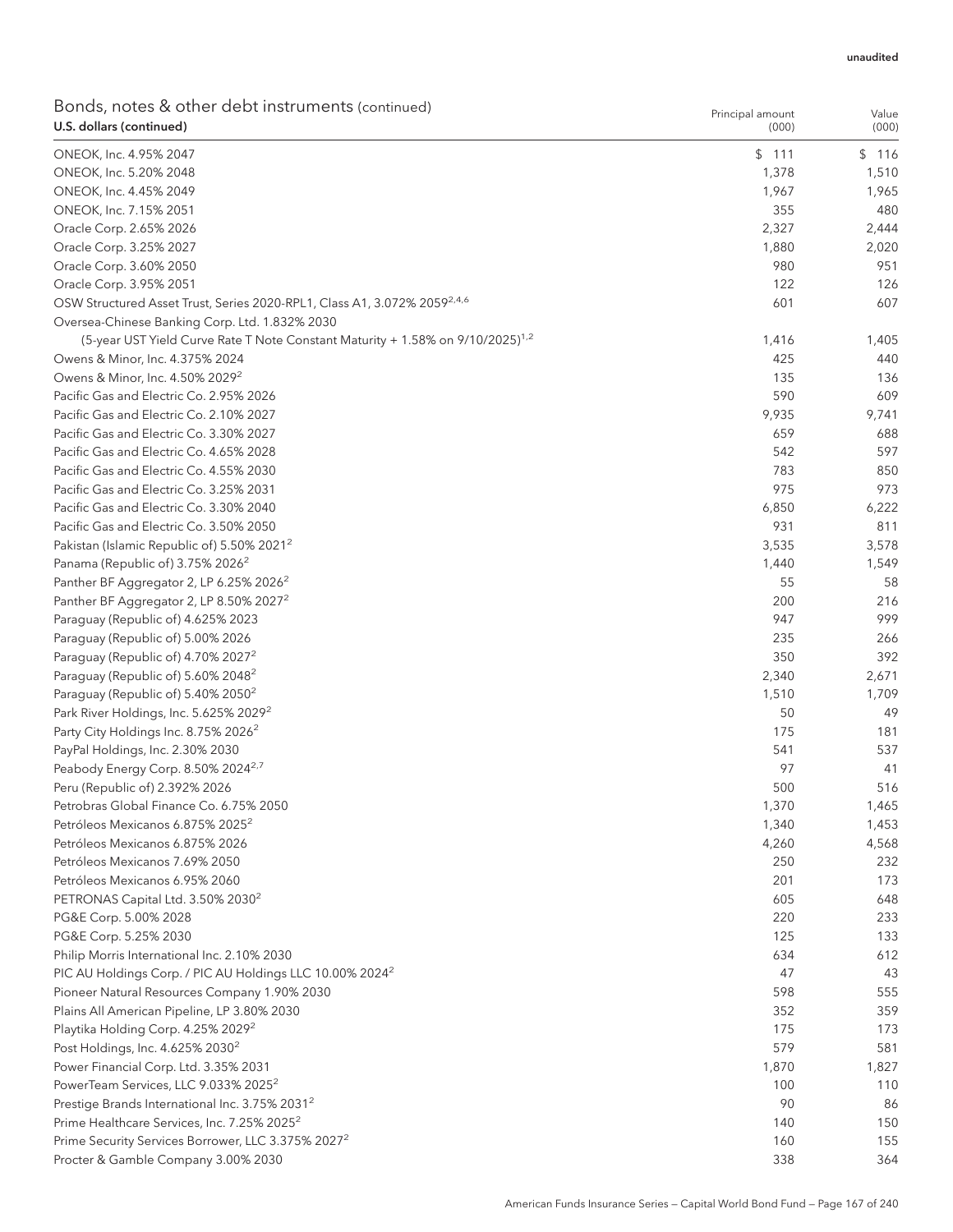| Bonds, notes & other debt instruments (continued)<br>U.S. dollars (continued)                    | Principal amount<br>(000) |            |
|--------------------------------------------------------------------------------------------------|---------------------------|------------|
| Progress Energy, Inc. 7.75% 2031                                                                 | \$150                     | \$<br>210  |
| PT Indonesia Asahan Aluminium Tbk 5.23% 2021 <sup>2</sup>                                        | 555                       | 571        |
| PT Indonesia Asahan Aluminium Tbk 5.45% 2030 <sup>2</sup>                                        | 500                       | 569        |
| PTT Exploration and Production PCL 2.587% 2027 <sup>2</sup>                                      | 200                       | 206        |
| Public Service Electric and Gas Co. 2.05% 2050                                                   | 415                       | 335        |
| Puget Energy, Inc. 6.00% 2021                                                                    | 1,023                     | 1,046      |
| Puget Energy, Inc. 5.625% 2022                                                                   | 480                       | 505        |
| Qatar (State of) 3.875% 2023 <sup>2</sup>                                                        | 475                       | 507        |
| Qatar (State of) 3.40% 2025 <sup>2</sup>                                                         | 4,805                     | 5,228      |
| Qatar (State of) 4.50% 2028 <sup>2</sup>                                                         | 1,285                     | 1,501      |
| Qatar (State of) 5.103% 2048 <sup>2</sup>                                                        | 530                       | 672        |
| Rabobank Nederland 4.625% 2023                                                                   | 2,180                     | 2,390      |
| Radiology Partners, Inc. 9.25% 2028 <sup>2</sup>                                                 | 410                       | 447        |
| Range Resources Corp. 8.25% 2029 <sup>2</sup>                                                    | 55                        | 59         |
| Rattler Midstream Partners LP 5.625% 2025 <sup>2</sup>                                           | 220                       | 230        |
| Rayonier A.M. Products Inc. 7.625% 2026 <sup>2</sup>                                             | 40                        | 43         |
| Real Hero Merger Sub 2, Inc. 6.25% 2029 <sup>2</sup>                                             | 25                        | 26         |
| Realogy Corp. 5.75% 2029 <sup>2</sup>                                                            | 235                       | 232        |
| Reynolds American Inc. 4.45% 2025                                                                | 2,115                     | 2,348      |
| RHP Hotel Properties LP / RHP Finance Corp. 4.50% 2029 <sup>2</sup>                              | 60                        | 60         |
| Rocket Software, Inc. 6.50% 2029 <sup>2</sup>                                                    | 175                       | 177        |
| Roper Technologies, Inc. 1.00% 2025                                                              | 2,210                     | 2,174      |
| Royal Bank of Canada 0.875% 2026                                                                 | 4,660                     | 4,578      |
| Royal Caribbean Cruises Ltd. 11.50% 2025 <sup>2</sup>                                            | 95                        | 111        |
| RP Escrow Issuer, LLC 5.25% 2025 <sup>2</sup>                                                    | 75                        | 78         |
| Russian Federation 4.25% 2027                                                                    | 1,400                     | 1,535      |
| Sabine Pass Liquefaction, LLC 4.50% 2030                                                         | 88                        | 99         |
| Santander Holdings USA, Inc. 3.244% 2026                                                         | 3,750                     | 3,970      |
| Saudi Arabia (Kingdom of) 2.894% 2022 <sup>2</sup>                                               | 1,900                     | 1,949      |
| Saudi Arabia (Kingdom of) 2.90% 2025                                                             | 2,000                     | 2,124      |
| Saudi Arabia (Kingdom of) 3.628% 2027 <sup>2</sup>                                               | 1,900                     | 2,084      |
| Saudi Arabia (Kingdom of) 3.625% 2028 <sup>2</sup>                                               | 3,840                     | 4,181      |
| Saudi Arabian Oil Co. 1.625% 2025 <sup>2</sup>                                                   | 430                       | 433        |
| Scentre Group 3.50% 2025 <sup>2</sup>                                                            | 210                       | 223<br>118 |
| Scentre Group 3.75% 2027 <sup>2</sup>                                                            | 110<br>539                | 559        |
| Scientific Games Corp. 5.00% 2025 <sup>2</sup>                                                   | 525                       | 564        |
| Scientific Games Corp. 8.25% 2026 <sup>2</sup><br>Scientific Games Corp. 7.25% 2029 <sup>2</sup> | 160                       | 174        |
| Sensata Technologies Holding BV 4.00% 2029 <sup>2</sup>                                          | 550                       | 561        |
| Service Properties Trust 5.50% 2027                                                              | 85                        | 90         |
| ServiceNow, Inc. 1.40% 2030                                                                      | 1,830                     | 1,656      |
| Simmons Foods Inc. 4.625% 2029 <sup>2</sup>                                                      | 105                       | 106        |
| Sinclair Television Group, Inc. 5.125% 2027 <sup>2</sup>                                         | 155                       | 152        |
| Sinclair Television Group, Inc. 4.125% 2030 <sup>2</sup>                                         | 230                       | 222        |
| Six Flags Entertainment Corp. 4.875% 2024 <sup>2</sup>                                           | 230                       | 233        |
| Sizzling Platter LLC 8.50% 2025 <sup>2</sup>                                                     | 200                       | 199        |
| SK hynix, Inc. 1.50% 2026 <sup>2</sup>                                                           | 1,343                     | 1,323      |
| Skandinaviska Enskilda Banken AB 2.80% 2022                                                      | 2,100                     | 2,149      |
| SkyMiles IP Ltd. 4.75% 2028 <sup>2</sup>                                                         | 210                       | 229        |
| Southern California Edison Co. 2.85% 2029                                                        | 200                       | 203        |
| Southwestern Energy Co. 6.45% 2025 <sup>1</sup>                                                  | 200                       | 215        |
| Southwestern Energy Co. 7.50% 2026                                                               | 75                        | 79         |
| Southwestern Energy Co. 7.75% 2027                                                               | 25                        | 27         |
| Southwestern Energy Co. 8.375% 2028                                                              | 60                        | 66         |
| Specialty Building Products Holdings LLC 6.375% 2026 <sup>2</sup>                                | 25                        | 26         |
|                                                                                                  |                           |            |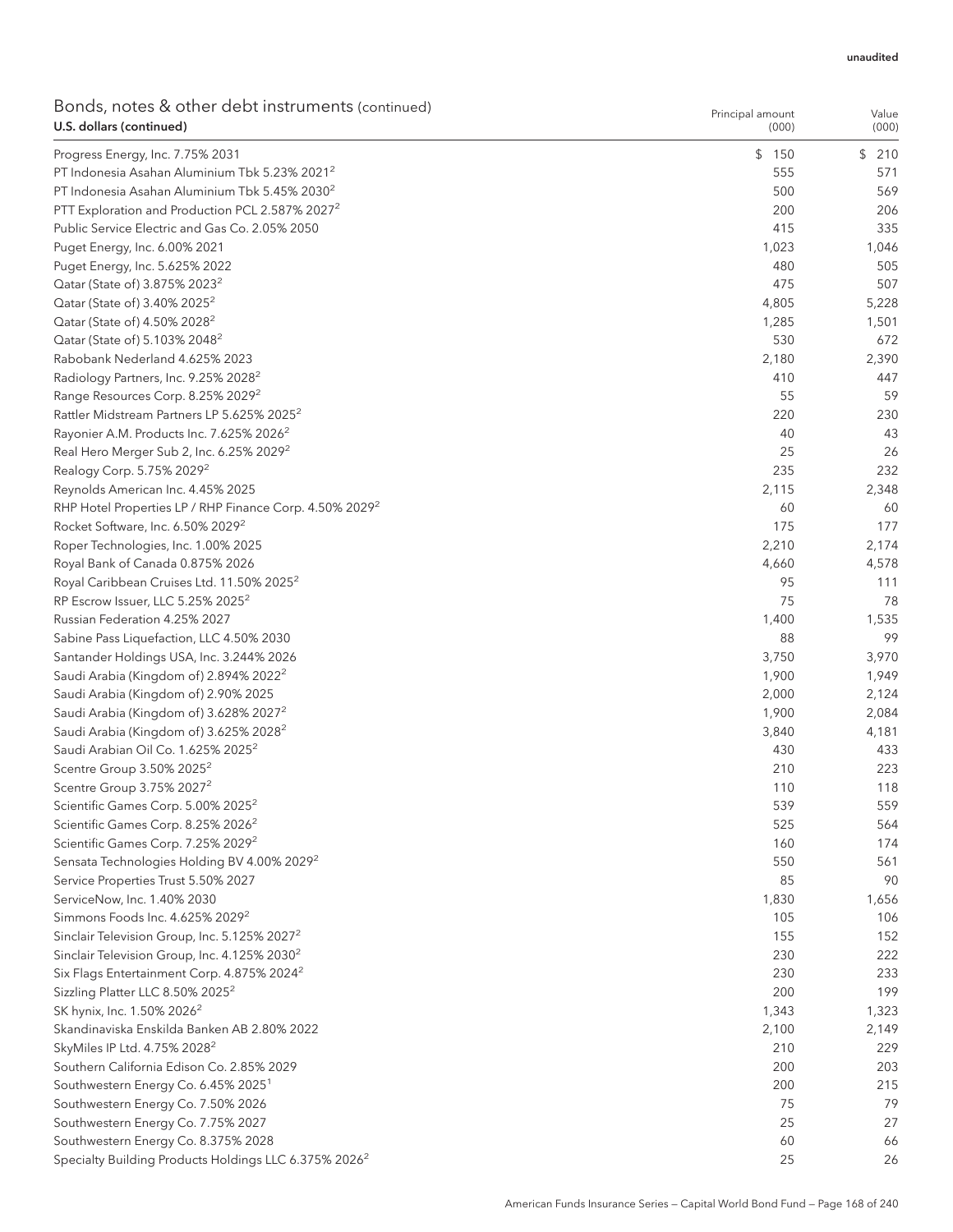| Bonds, notes & other debt instruments (continued) |  |
|---------------------------------------------------|--|
| U.S. dollars (continued)                          |  |

| $\sim$ . There is a periodic properties and the feature $\sim$<br>U.S. dollars (continued)     | Principal amount<br>(000) | Value<br>(000) |
|------------------------------------------------------------------------------------------------|---------------------------|----------------|
| Springleaf Finance Corp. 6.125% 2024                                                           | \$650                     | \$703          |
| Sprint Corp. 7.625% 2026                                                                       | 180                       | 221            |
| Sprint Corp. 6.875% 2028                                                                       | 980                       | 1,238          |
| Sri Lanka (Democratic Socialist Republic of) 6.25% 2021                                        | 5,574                     | 5,395          |
| Sri Lanka (Democratic Socialist Republic of) 5.75% 2022                                        | 6,554                     | 5,775          |
| Sri Lanka (Democratic Socialist Republic of) 5.75% 2023                                        | 2,890                     | 1,987          |
| State Grid Overseas Investment Ltd. 3.50% 2027 <sup>2</sup>                                    | 5,600                     | 6,102          |
| Statoil ASA 3.70% 2024                                                                         | 1,950                     | 2,121          |
| Statoil ASA 4.25% 2041                                                                         | 1,000                     | 1,130          |
| Stericycle, Inc. 3.875% 2029 <sup>2</sup>                                                      | 65                        | 64             |
| Studio City Finance Ltd. 5.00% 2029 <sup>2</sup>                                               | 200                       | 201            |
| Summit Materials, Inc. 6.50% 2027 <sup>2</sup>                                                 | 210                       | 221            |
| Sunoco Logistics Operating Partners, LP 4.00% 2027                                             | 1,490                     | 1,603          |
| Sunoco LP 5.50% 2026                                                                           | 210                       | 216            |
| Sunoco LP 4.50% 2029 <sup>2</sup>                                                              | 220                       | 220            |
| Superior Plus LP And Superior General Partner Inc. 4.50% 2029 <sup>2</sup>                     | 150                       | 152            |
| Surgery Center Holdings 10.00% 2027 <sup>2</sup>                                               | 210                       | 232            |
| Swiss Re Finance (Luxembourg) SA 5.00% 2049                                                    |                           |                |
| (5-year UST Yield Curve Rate T Note Constant Maturity + 3.582% on 4/2/2029) <sup>1,2</sup>     | 800                       | 909            |
| Synaptics Inc. 4.00% 2029 <sup>2</sup>                                                         | 100                       | 99             |
| Syneos Health, Inc. 3.625% 2029 <sup>2</sup>                                                   | 45                        | 44             |
| Talen Energy Corp. 10.50% 2026 <sup>2</sup>                                                    | 225                       | 202            |
| Talen Energy Corp. 7.25% 2027 <sup>2</sup>                                                     | 510                       | 522            |
| Talen Energy Supply, LLC 7.625% 2028 <sup>2</sup>                                              | 70                        | 71             |
| Targa Resources Partners LP 5.875% 2026                                                        | 125                       | 131            |
| Targa Resources Partners LP 5.50% 2030                                                         | 230                       | 242            |
| Targa Resources Partners LP 4.875% 2031 <sup>2</sup>                                           | 90                        | 91             |
| Teekay Offshore Partners LP 8.50% 2023 <sup>2</sup>                                            | 550                       | 499            |
| TEGNA Inc. 4.75% 2026 <sup>2</sup>                                                             | 100                       | 106            |
| Tempur Sealy International, Inc. 4.00% 2029 <sup>2</sup>                                       | 125                       | 125            |
| Tencent Holdings Ltd. 3.24% 2050 <sup>2</sup>                                                  | 7,950                     | 7,340          |
| Tencent Music Entertainment Group 2.00% 2030                                                   | 610                       | 569            |
| Tenet Healthcare Corp. 4.875% 2026 <sup>2</sup>                                                | 865                       | 900            |
| Teva Pharmaceutical Finance Co. BV 2.20% 2021                                                  | 71                        | 71             |
| Teva Pharmaceutical Finance Co. BV 2.80% 2023                                                  | 4,361                     | 4,347          |
| Teva Pharmaceutical Finance Co. BV 6.00% 2024                                                  | 4,600                     | 4,910          |
| Teva Pharmaceutical Finance Co. BV 7.125% 2025                                                 | 3,910                     | 4,327          |
| Teva Pharmaceutical Finance Co. BV 3.15% 2026                                                  | 2,900                     | 2,777          |
| State of Texas, Grand Parkway Transportation Corp., Grand Parkway System Toll Rev. Ref. Bonds, |                           |                |
| Series 2020-B, 3.236% 2052                                                                     | 1,780                     | 1,791          |
| The Home Company Inc. 7.25% 2025 <sup>2</sup>                                                  | 290                       | 301            |
| Thermo Fisher Scientific Inc. 4.133% 2025                                                      | 1,170                     | 1,300          |
| T-Mobile US, Inc. 2.625% 2026                                                                  | 150                       | 153            |
| T-Mobile US, Inc. 2.625% 2029                                                                  | 75                        | 73             |
| T-Mobile US, Inc. 2.55% 2031 <sup>2</sup>                                                      | 9,390                     | 9,211          |
| Toronto-Dominion Bank 1.15% 2025                                                               | 7,000                     | 7,009          |
| Total Capital International 3.127% 2050                                                        | 804                       | 759            |
| Total Play Telecomunicaciones, SA de CV, 7.50% 2025 <sup>2</sup>                               | 230                       | 230            |
| Toyota Motor Credit Corp. 2.90% 2023                                                           | 1,360                     | 1,427          |
| Toyota Motor Credit Corp. 1.80% 2025                                                           | 8,000                     | 8,224          |
| Toyota Motor Credit Corp. 3.00% 2025                                                           | 1,360                     | 1,456          |
| Toyota Motor Credit Corp. 3.375% 2030                                                          | 453                       | 492            |
| TransCanada PipeLines Ltd. 4.10% 2030                                                          | 1,342                     | 1,498          |
| TransDigm Inc. 6.25% 2026 <sup>2</sup>                                                         | 204                       | 217            |
| TransDigm Inc. 5.50% 2027                                                                      | 65                        | 67             |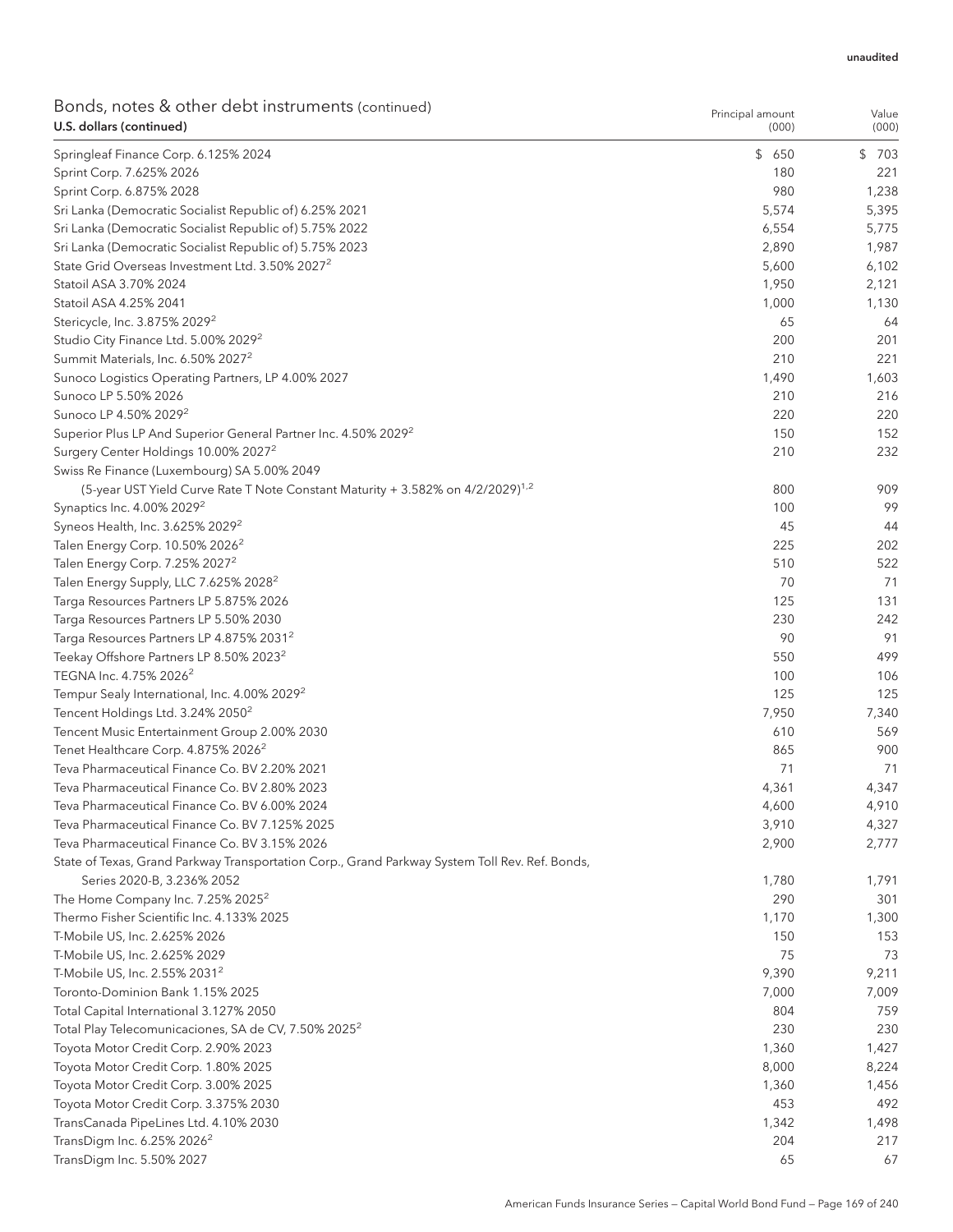| DONGS, NOTES & OTHER GEDT INSTRUMENTS (CONTINUED)<br>U.S. dollars (continued)                                          | Principal amount<br>(000) | Value<br>(000) |
|------------------------------------------------------------------------------------------------------------------------|---------------------------|----------------|
|                                                                                                                        |                           |                |
| TransDigm Inc. 4.625% 2029 <sup>2</sup>                                                                                | \$<br>115                 | \$<br>114      |
| Transocean Guardian Ltd. 5.875% 2024 <sup>2</sup>                                                                      | 40                        | 35             |
| Transocean Inc. 6.125% 2025 <sup>2</sup>                                                                               | 87                        | 82             |
| Transocean Poseidon Ltd. 6.875% 2027 <sup>2</sup>                                                                      | 130                       | 120            |
| Travelport Finance Luxembourg SARL, Term Loan,<br>(3-month USD-LIBOR + 8.00%) 9.00% 2025 (72.22% PIK) <sup>5,6,7</sup> | $\mathbf{1}$              | 1              |
| Trilogy International Partners, LLC 8.875% 2022 <sup>2</sup>                                                           | 1,585                     | 1,543          |
| Triton Water Holdings, Inc. 6.25% 2029 <sup>2</sup>                                                                    | 145                       | 148            |
| Trivium Packaging BV 8.50% 2027 <sup>2</sup>                                                                           | 200                       | 217            |
| Truck Hero Inc., Term Loan-B, (3-month USD-LIBOR + 3.75%) 4.50% 2028 <sup>5,6</sup>                                    | 25                        | 25             |
| TTM Technologies, Inc. 4.00% 2029 <sup>2</sup>                                                                         | 275                       | 272            |
| Turkey (Republic of) 6.25% 2022                                                                                        | 1,880                     | 1,912          |
| Turkey (Republic of) 5.75% 2024                                                                                        | 2,500                     | 2,482          |
| Turkey (Republic of) 6.35% 2024                                                                                        | 2,220                     | 2,232          |
| U.S. Treasury 0.125% 2022                                                                                              | 12,340                    | 12,339         |
| U.S. Treasury 0.125% 2023 <sup>11</sup>                                                                                | 24,000                    | 23,989         |
| U.S. Treasury 2.625% 2023                                                                                              | 6,900                     | 7,225          |
| U.S. Treasury 1.875% 2024                                                                                              | 4,515                     | 4,729          |
| U.S. Treasury 2.75% 2025                                                                                               | 10,140                    | 11,004         |
| U.S. Treasury 2.875% 2025                                                                                              | 5,400                     | 5,905          |
| U.S. Treasury 0.50% 2026                                                                                               | 7,453                     | 7,308          |
| U.S. Treasury 0.625% 2030 <sup>11</sup>                                                                                | 11,600                    | 10,563         |
| U.S. Treasury 1.125% 2040 <sup>11</sup>                                                                                | 9,170                     | 7,497          |
| U.S. Treasury 1.875% 2041 <sup>11</sup>                                                                                | 11,480                    | 10,701         |
| U.S. Treasury 2.75% 2047                                                                                               | 1,625                     | 1,741          |
| U.S. Treasury 3.00% 2048                                                                                               | 5,045                     | 5,674          |
| U.S. Treasury 1.625% 2050 <sup>11</sup>                                                                                | 6,290                     | 5,250          |
| U.S. Treasury Inflation-Protected Security 0.125% 2021 <sup>3</sup>                                                    | 3,355                     | 3,363          |
| U.S. Treasury Inflation-Protected Security 0.25% 2050 <sup>3</sup>                                                     | 305                       | 320            |
| U.S. Treasury Inflation-Protected Security 0.125% 2051 <sup>3</sup>                                                    | 5,324                     | 5,387          |
| Uber Technologies, Inc. 8.00% 2026 <sup>2</sup>                                                                        | 300                       | 325            |
| UBS Group AG 1.008% 2024                                                                                               |                           |                |
| (5-year UST Yield Curve Rate T Note Constant Maturity + 0.83% on 7/30/2023) <sup>1,2</sup>                             | 1,950                     | 1,962          |
| UKG Inc., Term Loan-B, (3-month USD-LIBOR + 3.25%) 4.00% 2026 <sup>5,6</sup>                                           | 318                       | 319            |
| UniCredit SpA 3.75% 2022 <sup>2</sup>                                                                                  | 1,750                     | 1,802          |
| UniCredit SpA 4.625% 2027 <sup>2</sup>                                                                                 | 5,825                     | 6,560          |
| Uniform Mortgage-Backed Security 1.50% 20364,12                                                                        | 12,937                    | 12,976         |
| Uniform Mortgage-Backed Security 2.00% 20514,12                                                                        | 8,844                     | 8,794          |
| Uniform Mortgage-Backed Security 2.00% 2051 <sup>4,12</sup>                                                            | 1,158                     | 1,154          |
| Unisys Corp. 6.875% 2027 <sup>2</sup>                                                                                  | 50                        | 55             |
| United Airlines, Pass Through Trust, Series 2020-1, Class B, 4.875% 2027                                               | 92                        | 97             |
| United Airlines Holdings, Inc. 6.50% 2027 <sup>2</sup>                                                                 | 290                       | 318            |
| United Mexican States 3.25% 2030                                                                                       | 2,685                     | 2,714          |
| United Natural Foods, Inc. 6.75% 2028 <sup>2</sup>                                                                     | 175                       | 187            |
| United Rentals, Inc. 5.25% 2030                                                                                        | 150                       | 163            |
| United Technologies Corp. 4.125% 2028                                                                                  | 1,900                     | 2,141          |
| United Wholesale Mortgage, LLC 5.50% 2029 <sup>2</sup>                                                                 | 150                       | 150            |
| Univision Communications Inc. 6.625% 2027 <sup>2</sup>                                                                 | 220                       | 235            |
| Vale Overseas Ltd. 3.75% 2030                                                                                          | 1,873                     | 1,958          |
| Valeant Pharmaceuticals International, Inc. 6.125% 2025 <sup>2</sup>                                                   | 800                       | 821            |
| Valvoline Inc. 3.625% 2031 <sup>2</sup>                                                                                | 210                       | 203            |
| Venator Materials Corp. 5.75% 2025 <sup>2</sup>                                                                        | 590                       | 574            |
| Venator Materials Corp. 9.50% 2025 <sup>2</sup>                                                                        | 420                       | 471            |
| Veritas Holdings Ltd. 10.50% 2024 <sup>2</sup>                                                                         | 200                       | 205            |
| Veritas Holdings Ltd. 7.50% 2025 <sup>2</sup>                                                                          | 285                       | 296            |

Bonds, notes & other debt instruments (continued)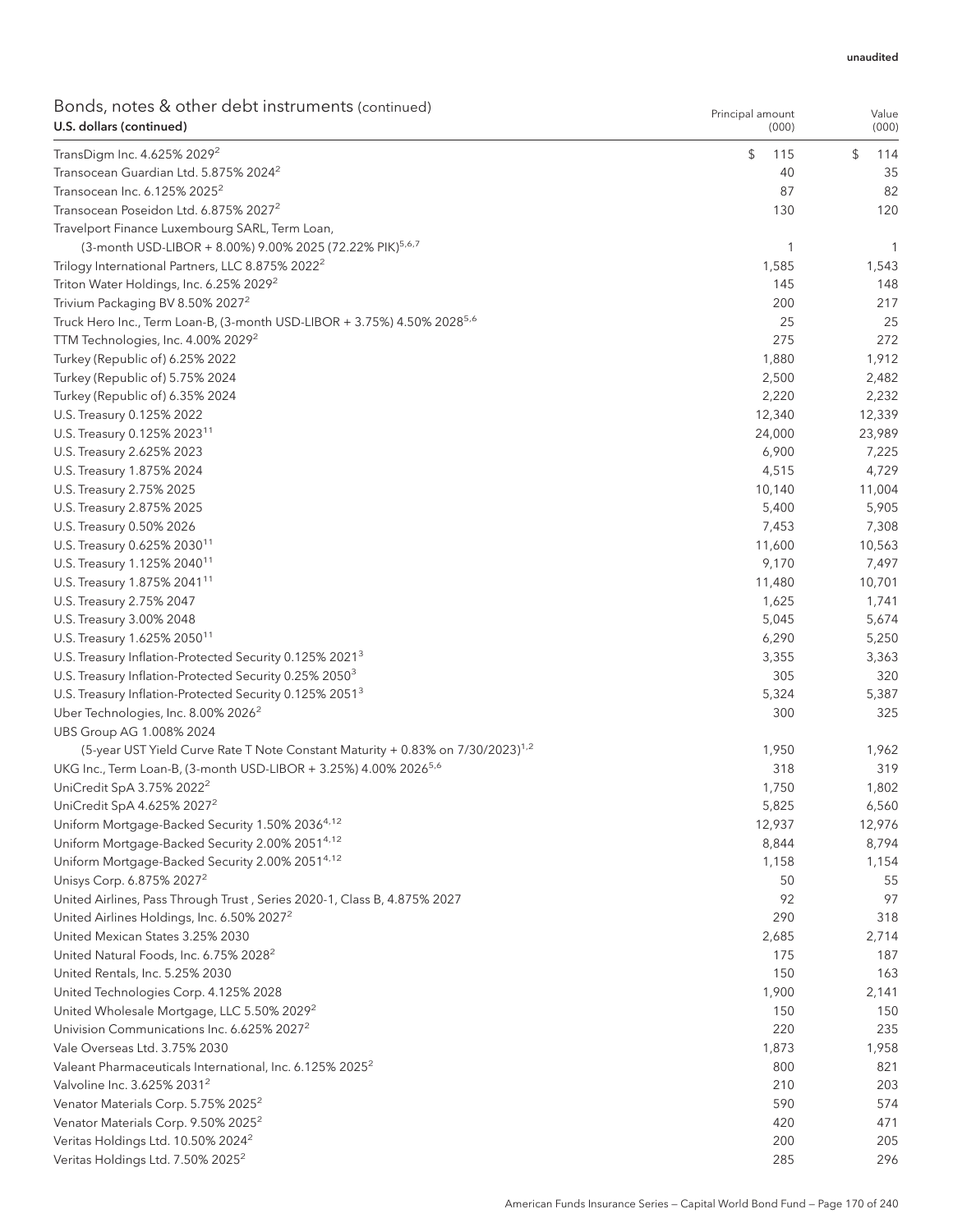| Bonds, notes & other debt instruments (continued)<br>Principal amount<br>U.S. dollars (continued)<br>(000) |         | Value<br>(000) |           |
|------------------------------------------------------------------------------------------------------------|---------|----------------|-----------|
| Verizon Communications Inc. 0.85% 2025                                                                     | \$4,480 | \$             | 4,387     |
| Verizon Communications Inc. 3.15% 2030                                                                     | 575     |                | 607       |
| Verizon Communications Inc. 2.55% 2031                                                                     | 2,100   |                | 2,100     |
| Verizon Communications Inc. 3.40% 2041                                                                     | 3,460   |                | 3,518     |
| Vertical Holdco GMBH 7.625% 2028 <sup>2</sup>                                                              | 200     |                | 215       |
| Vertical U.S. Newco Inc. 5.25% 2027 <sup>2</sup>                                                           | 225     |                | 236       |
| VICI Properties LP 4.25% 2026 <sup>2</sup>                                                                 | 175     |                | 179       |
| VICI Properties LP 4.625% 2029 <sup>2</sup>                                                                | 45      |                | 47        |
| VICI Properties LP / VICI Note Co. Inc. 3.50% 2025 <sup>2</sup>                                            | 110     |                | 112       |
| VICI Properties LP / VICI Note Co. Inc. 4.125% 2030 <sup>2</sup>                                           | 250     |                | 252       |
| Vine Oil & Gas LP 8.75% 2023 <sup>2</sup>                                                                  | 175     |                | 187       |
| Virgin Media O2 4.25% 2031 <sup>2</sup>                                                                    | 275     |                | 268       |
| Virtusa Corp., Term Loan-B, (3-month USD-LIBOR + 4.25%) 5.00% 2028 <sup>5,6</sup>                          | 25      |                | 25        |
| Volkswagen Group of America Finance, LLC 4.00% 2021 <sup>2</sup>                                           | 1,900   |                | 1,942     |
| Volkswagen Group of America Finance, LLC 4.625% 2025 <sup>2</sup>                                          | 1,280   |                | 1,448     |
| Walt Disney Company 2.65% 2031                                                                             | 5,520   |                | 5,642     |
| Warner Music Group 3.875% 2030 <sup>2</sup>                                                                | 210     |                | 212       |
| WEA Finance LLC 3.75% 2024 <sup>2</sup>                                                                    | 535     |                | 567       |
| Weatherford International PLC 8.75% 2024 <sup>2</sup>                                                      | 150     |                | 157       |
| Weatherford International PLC 11.00% 2024 <sup>2</sup>                                                     | 100     |                | 96        |
| Wells Fargo & Company 2.393% 2028 (USD-SOFR + 2.10% on 6/2/2027) <sup>1</sup>                              | 7,375   |                | 7,563     |
| WESCO Distribution, Inc. 7.125% 2025 <sup>2</sup>                                                          | 195     |                | 213       |
| WESCO Distribution, Inc. 7.25% 2028 <sup>2</sup>                                                           | 215     |                | 240       |
| Western Gas Partners LP 4.50% 2028                                                                         | 230     |                | 240       |
| Western Global Airlines LLC 10.375% 2025 <sup>2</sup>                                                      | 80      |                | 90        |
| Western Midstream Operating, LP 4.35% 2025 <sup>1</sup>                                                    | 155     |                | 161       |
| Western Midstream Operating, LP 4.75% 2028                                                                 | 70      |                | 73        |
| Westfield Corp. Ltd. 3.15% 2022 <sup>2</sup>                                                               | 245     |                | 250       |
| Westpac Banking Corp. 2.894% 2030                                                                          |         |                |           |
| (5-year UST Yield Curve Rate T Note Constant Maturity + 1.35% on 2/4/2025) <sup>1</sup>                    | 2,900   |                | 2,991     |
| Williams Companies, Inc. 3.50% 2030                                                                        | 1,024   |                | 1,087     |
| Williams Partners LP 4.30% 2024                                                                            | 820     |                | 893       |
| Wyndham Worldwide Corp. 4.375% 2028 <sup>2</sup>                                                           | 230     |                | 233       |
| Wynn Las Vegas, LLC and Wynn Capital Corp. 4.25% 2023 <sup>2</sup>                                         | 228     |                | 234       |
| Wynn Resorts Ltd. 7.75% 2025 <sup>2</sup>                                                                  | 180     |                | 195       |
| Xcel Energy Inc. 3.35% 2026                                                                                | 2,581   |                | 2,799     |
| Xerox Corp. 5.50% 2028 <sup>2</sup>                                                                        | 450     |                | 467       |
| Ziggo Bond Co. BV 5.125% 2030 <sup>2</sup>                                                                 | 200     |                | 205       |
| Ziggo Bond Finance BV 5.50% 2027 <sup>2</sup>                                                              | 364     |                | 380       |
| Ziggo Bond Finance BV 4.875% 2030 <sup>2</sup>                                                             | 300     |                | 307       |
| Zimmer Holdings, Inc. 3.15% 2022                                                                           | 790     |                | 807       |
|                                                                                                            |         |                | 829,038   |
| Total bonds, notes & other debt instruments (cost: \$2,031,879,000)                                        |         |                | 2,071,551 |

| Preferred securities 0.00%<br><b>U.S. dollars 0.00%</b>                   | Shares |    |
|---------------------------------------------------------------------------|--------|----|
| ACR III LSC Holdings LLC, Series B, preferred shares <sup>2,9,10,13</sup> | 48     | 33 |
| Total preferred securities (cost: \$49,000)                               |        | 33 |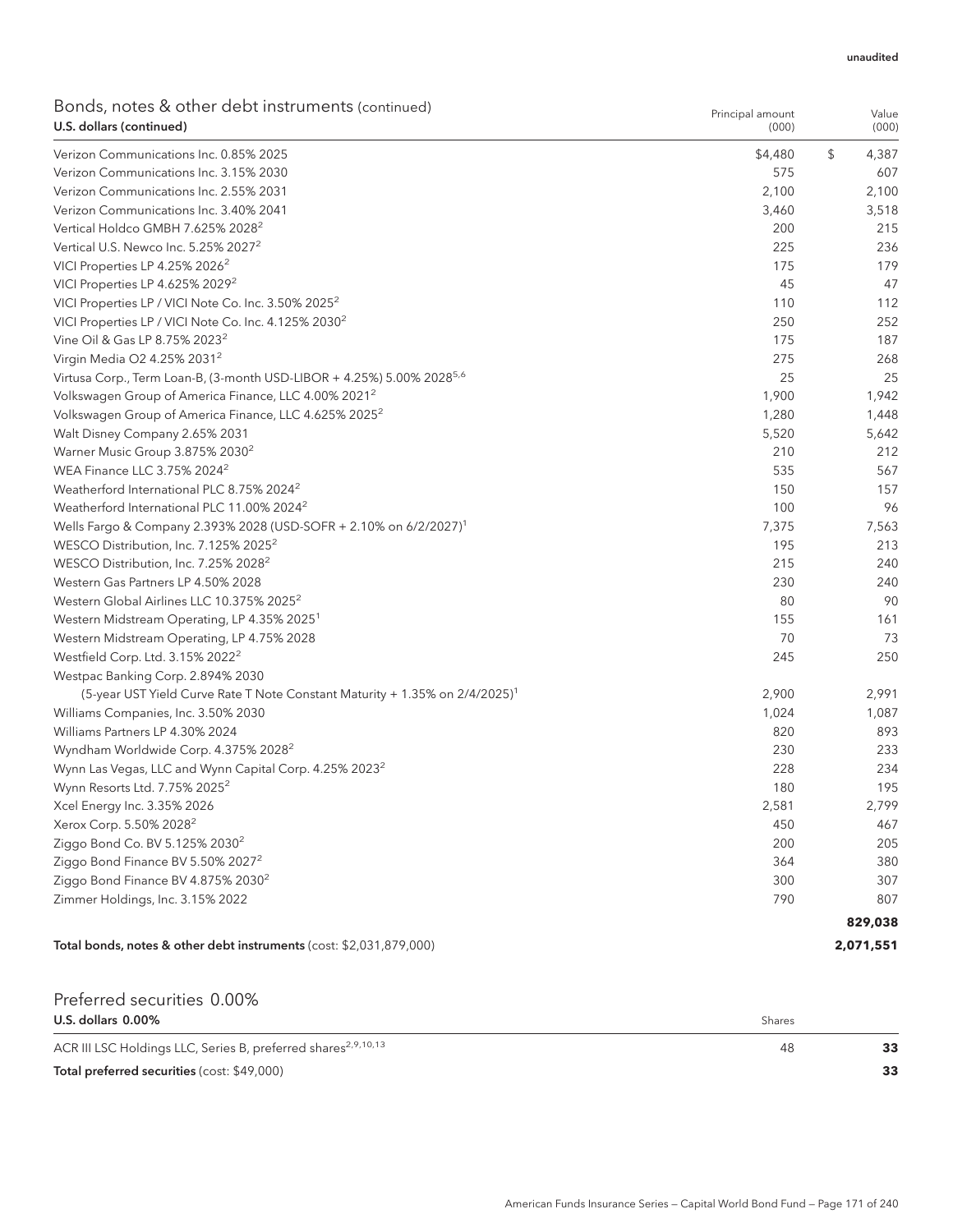# Common stocks 0.13%

| <b>U.S. dollars 0.13%</b>                          | Shares  | (000)          |
|----------------------------------------------------|---------|----------------|
| Associated Materials Group Inc. <sup>9,10,13</sup> | 174.911 | 1,333<br>\$    |
| Chesapeake Energy Corp. <sup>13</sup>              | 17,634  | 765            |
| Weatherford International <sup>13</sup>            | 29,931  | 381            |
| Oasis Petroleum Inc.                               | 4,367   | 259            |
| Advanz Pharma Corp. Ltd. <sup>13,14</sup>          | 9.130   | 155            |
| Advanz Pharma Corp. Ltd. <sup>13</sup>             | 6,028   | 103            |
| McDermott International, Ltd. <sup>13</sup>        | 4,287   | $\overline{4}$ |
| Jonah Energy Parent LLC <sup>9,10,13</sup>         | 130     | $\mathcal{P}$  |
| Total common stocks (cost: \$3,293,000)            |         | 3,002          |

## Rights & warrants 0.01% U.S. dollars 0.01%

| <b>Total rights &amp; warrants (cost: \$324,000)</b>                            |       | 162   |
|---------------------------------------------------------------------------------|-------|-------|
| Sable Permian Resources, LLC, Class A, warrants, expire 2024 <sup>9,10,13</sup> | 531   | $-15$ |
| Chesapeake Energy Corp., Class C, warrants, expire 2026 <sup>13</sup>           | 2.543 |       |
| Chesapeake Energy Corp., Class A, warrants, expire 2026 <sup>13</sup>           | 3.032 |       |
| Chesapeake Energy Corp., Class B, warrants, expire 2026 <sup>13</sup>           | 3.369 | 66    |
|                                                                                 |       |       |

| Short-term securities 10.58%<br>Bills & notes of governments & government agencies outside the U.S. 0.38% | Weighted<br>average yield<br>at acquisition | Principal amount<br>(000) |             |
|-----------------------------------------------------------------------------------------------------------|---------------------------------------------|---------------------------|-------------|
| Eqyptian Treasury 1/18/2022                                                                               | 11.246%                                     | EGP82,900                 | 4.766       |
| Eqyptian Treasury 7/6/2021                                                                                | 11.715                                      | 66.000                    | 4,058       |
|                                                                                                           |                                             |                           | 8,824       |
| Money market investments 10.20%                                                                           |                                             | Shares                    |             |
| Capital Group Central Cash Fund 0.08% <sup>16,17</sup>                                                    |                                             | 2,346,217                 | 234,645     |
| Total short-term securities (cost: \$243,517,000)                                                         |                                             |                           | 243,469     |
| Total investment securities 100.78% (cost: \$2,279,062,000)                                               |                                             |                           | 2,318,217   |
| Other assets less liabilities (0.78)%                                                                     |                                             |                           | (17, 947)   |
| <b>Net assets 100.00%</b>                                                                                 |                                             |                           | \$2,300,270 |

## Futures contracts

| Contracts                                | Type  | Number of<br>contracts | Expiration       | Notional<br>amount <sup>18</sup><br>(000) | Value at<br>3/31/202119<br>(000) | Unrealized<br>appreciation<br>(depreciation)<br>at 3/31/2021<br>(000) |
|------------------------------------------|-------|------------------------|------------------|-------------------------------------------|----------------------------------|-----------------------------------------------------------------------|
| 90 Day Euro Dollar Futures               | Short | 2,565                  | September 2022   | \$ (641,250)                              | \$ (638, 877)                    | \$<br>614                                                             |
| 90 Day Euro Dollar Futures               | Long  | 2,747                  | September 2023   | 686,750                                   | 679,677                          | (1, 153)                                                              |
| 5 Year U.S. Treasury Note Futures        | Long  | 887                    | <b>July 2021</b> | 88,700                                    | 109,454                          | (812)                                                                 |
| 10 Year Euro-Bund Futures                | Long  | 26                     | June 2021        | €<br>2.600                                | 5,222                            | (24)                                                                  |
| 10 Year Italy Government Bond Futures    | Short | 112                    | June 2021        | (11,200)                                  | (19,611)                         | (163)                                                                 |
| 10 Year Japanese Government Bond Futures | Long  | 36                     | June 2021        | ¥3,600,000                                | 49,147                           | 76                                                                    |
| 10 Year U.S. Treasury Note Futures       | Short | 172                    | June 2021        | (17,200)<br>\$                            | (22, 521)                        | 572                                                                   |
| 10 Year Ultra U.S. Treasury Note Futures | Short | 480                    | June 2021        | (48,000)                                  | (68,970)                         | 1,199                                                                 |
| 30 Year Euro-Buxl Futures                | Long  | 41                     | June 2021        | €<br>4,100                                | 9,907                            | (92)                                                                  |
| 30 Year Ultra U.S. Treasury Bond Futures | Short | 81                     | June 2021        | \$<br>(8,100)                             | (14,679)                         | 380                                                                   |
|                                          |       |                        |                  |                                           |                                  |                                                                       |

Value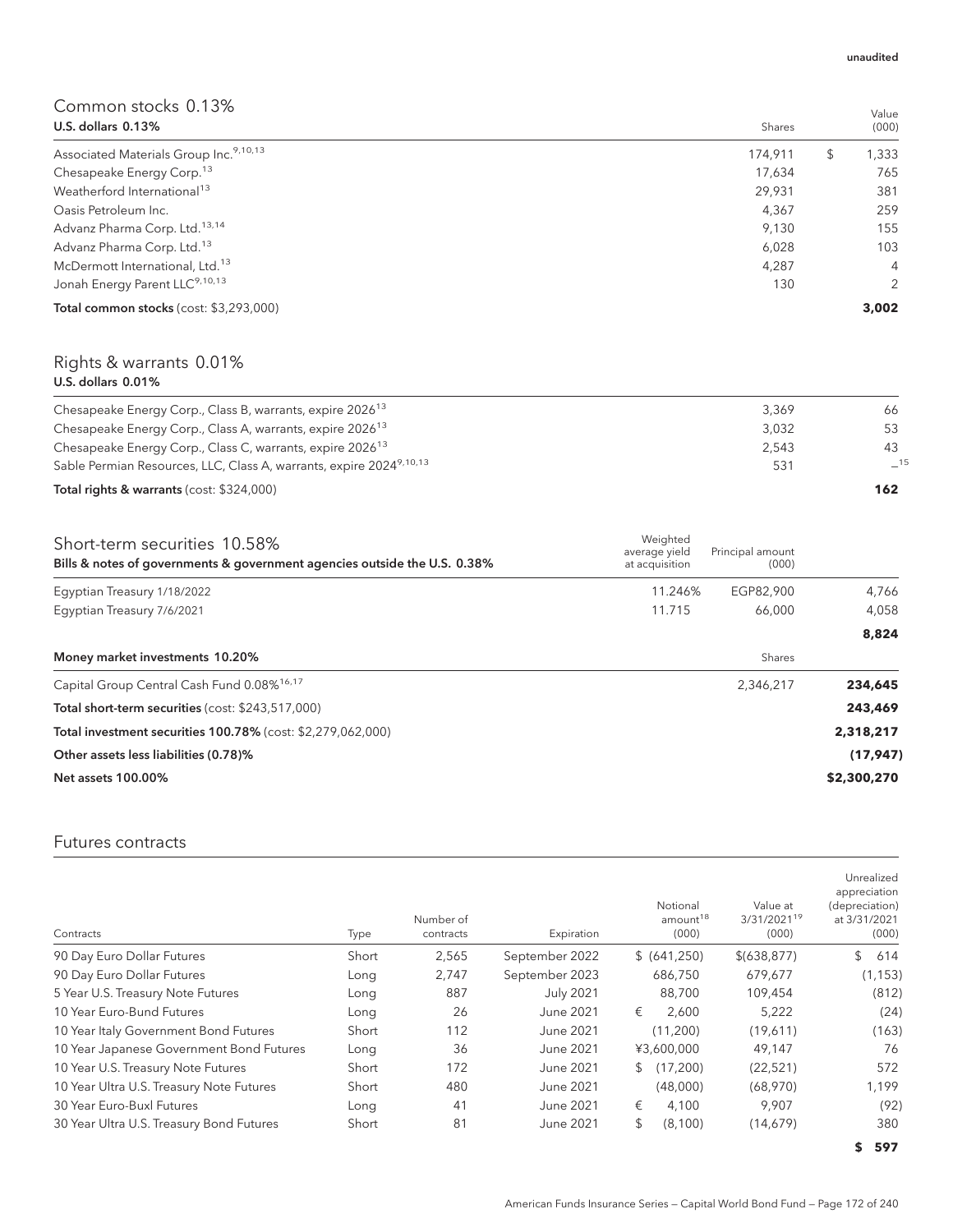# Forward currency contracts

| Contract amount    |                |                                |                    | Unrealized<br>appreciation<br>(depreciation) |
|--------------------|----------------|--------------------------------|--------------------|----------------------------------------------|
| Purchases<br>(000) | Sales<br>(000) | Counterparty                   | Settlement<br>date | at 3/31/2021<br>(000)                        |
| <b>USD722</b>      | ZAR10,540      | Morgan Stanley                 | 4/6/2021           | \$<br>8                                      |
| ZAR10,540          | <b>USD713</b>  | Morgan Stanley                 | 4/6/2021           | $-15$                                        |
| MXN217,600         | USD10,646      | Goldman Sachs                  | 4/6/2021           | (7)                                          |
| USD3,873           | MXN79,450      | Bank of New York Mellon        | 4/6/2021           | (12)                                         |
| USD6,471           | MXN138,150     | <b>HSBC Bank</b>               | 4/6/2021           | (283)                                        |
| USD24,513          | AUD31,470      | <b>HSBC Bank</b>               | 4/8/2021           | 609                                          |
| NOK100,620         | EUR9,825       | <b>HSBC Bank</b>               | 4/8/2021           | 240                                          |
| USD3,753           | RUB277,038     | Citibank                       | 4/8/2021           | 93                                           |
| USD5,918           | AUD7,720       | Goldman Sachs                  | 4/8/2021           | 54                                           |
| USD2,305           | COP8,302,610   | Goldman Sachs                  | 4/8/2021           | 38                                           |
| EUR13,600          | DKK101,160     | Morgan Stanley                 | 4/8/2021           | 2                                            |
| AUD8,330           | USD6,452       | <b>Bank of America</b>         | 4/8/2021           | (124)                                        |
| USD9,774           | MYR39,650      | <b>Standard Chartered Bank</b> | 4/9/2021           | 215                                          |
| USD9,187           | JPY1,001,000   | <b>HSBC Bank</b>               | 4/9/2021           | 145                                          |
| USD7,359           | EUR6,170       | <b>Standard Chartered Bank</b> | 4/9/2021           | 122                                          |
| USD12,440          | CNH81,000      | <b>HSBC Bank</b>               | 4/9/2021           | 111                                          |
| USD7,362           | EUR6,183       | JPMorgan Chase                 | 4/9/2021           | 110                                          |
| CZK181,540         | EUR6,883       | Barclays Bank PLC              | 4/9/2021           | 83                                           |
| USD5,518           | JPY601,900     | JPMorgan Chase                 | 4/9/2021           | 81                                           |
| USD4,145           | EUR3,480       | JPMorgan Chase                 | 4/9/2021           | 63                                           |
| USD5,507           | JPY604,300     | <b>Bank of America</b>         | 4/9/2021           | 49                                           |
| USD6,193           | CZK136,930     | <b>UBS AG</b>                  | 4/9/2021           | 41                                           |
| USD2,306           | JPY250,730     | <b>HSBC Bank</b>               | 4/9/2021           | 41                                           |
| USD6,675           | ILS22,180      | <b>Bank of America</b>         | 4/9/2021           | 40                                           |
| USD2,068           | JPY224,580     | Morgan Stanley                 | 4/9/2021           | 40                                           |
| USD2,290           | EUR1,931       | <b>HSBC Bank</b>               | 4/9/2021           | 26                                           |
| USD5,025           | JPY553,930     | <b>Bank of America</b>         | 4/9/2021           | 21                                           |
| USD4,601           | CNH30,180      | <b>HSBC Bank</b>               | 4/9/2021           | 7                                            |
| EUR10,124          | DKK75,300      | Standard Chartered Bank        | 4/9/2021           | 2                                            |
| NOK35,720          | USD4,178       | <b>Bank of America</b>         | 4/9/2021           | (2)                                          |
| <b>CHF800</b>      | <b>USD859</b>  | <b>Bank of America</b>         | 4/9/2021           | (13)                                         |
| MYR17,970          | USD4,351       | <b>Standard Chartered Bank</b> | 4/9/2021           | (19)                                         |
| MYR11,500          | USD2,796       | <b>Standard Chartered Bank</b> | 4/9/2021           | (24)                                         |
| EUR2,920           | USD3,454       | Morgan Stanley                 | 4/9/2021           | (29)                                         |
| EUR7,250           | USD8,556       | Goldman Sachs                  | 4/9/2021           | (52)                                         |
| THB70,300          | USD2,301       | <b>Bank of America</b>         | 4/9/2021           | (52)                                         |
| EUR2,520           | USD3,015       | <b>Standard Chartered Bank</b> | 4/9/2021           | (60)                                         |
| SEK23,400          | USD2,743       | JPMorgan Chase                 | 4/9/2021           | (63)                                         |
| PLN12,600          | USD3,266       | Goldman Sachs                  | 4/9/2021           | (78)                                         |
| JPY801,420         | USD7,380       | Goldman Sachs                  | 4/9/2021           | (141)                                        |
| EUR52,790          | USD62,934      | <b>UBS AG</b>                  | 4/9/2021           | (1,016)                                      |
| JPY11,800,150      | USD109,079     | Citibank                       | 4/9/2021           | (2, 497)                                     |
| USD3,632           | NZD5,070       | <b>Standard Chartered Bank</b> | 4/12/2021          | 91                                           |
| TRY47,390          | USD6,131       | Goldman Sachs                  | 4/12/2021          | (443)                                        |
| TRY48,060          | USD6,490       | Barclays Bank PLC              | 4/12/2021          | (722)                                        |
| KRW24,693,200      | USD21,688      | <b>Standard Chartered Bank</b> | 4/13/2021          | 129                                          |
| IDR29,732,720      | USD2,045       | Citibank                       | 4/13/2021          | $-15$                                        |
| USD3,352           | CLP2,403,770   | <b>Standard Chartered Bank</b> | 4/16/2021          | 15                                           |
| USD3,916           | CLP2,855,090   | Goldman Sachs                  | 4/16/2021          | (48)                                         |
| USD14,019          | AUD18,090      | Bank of New York Mellon        | 4/19/2021          | 278                                          |
| USD7,862           | DKK49,050      | HSBC Bank                      | 4/19/2021          | 127                                          |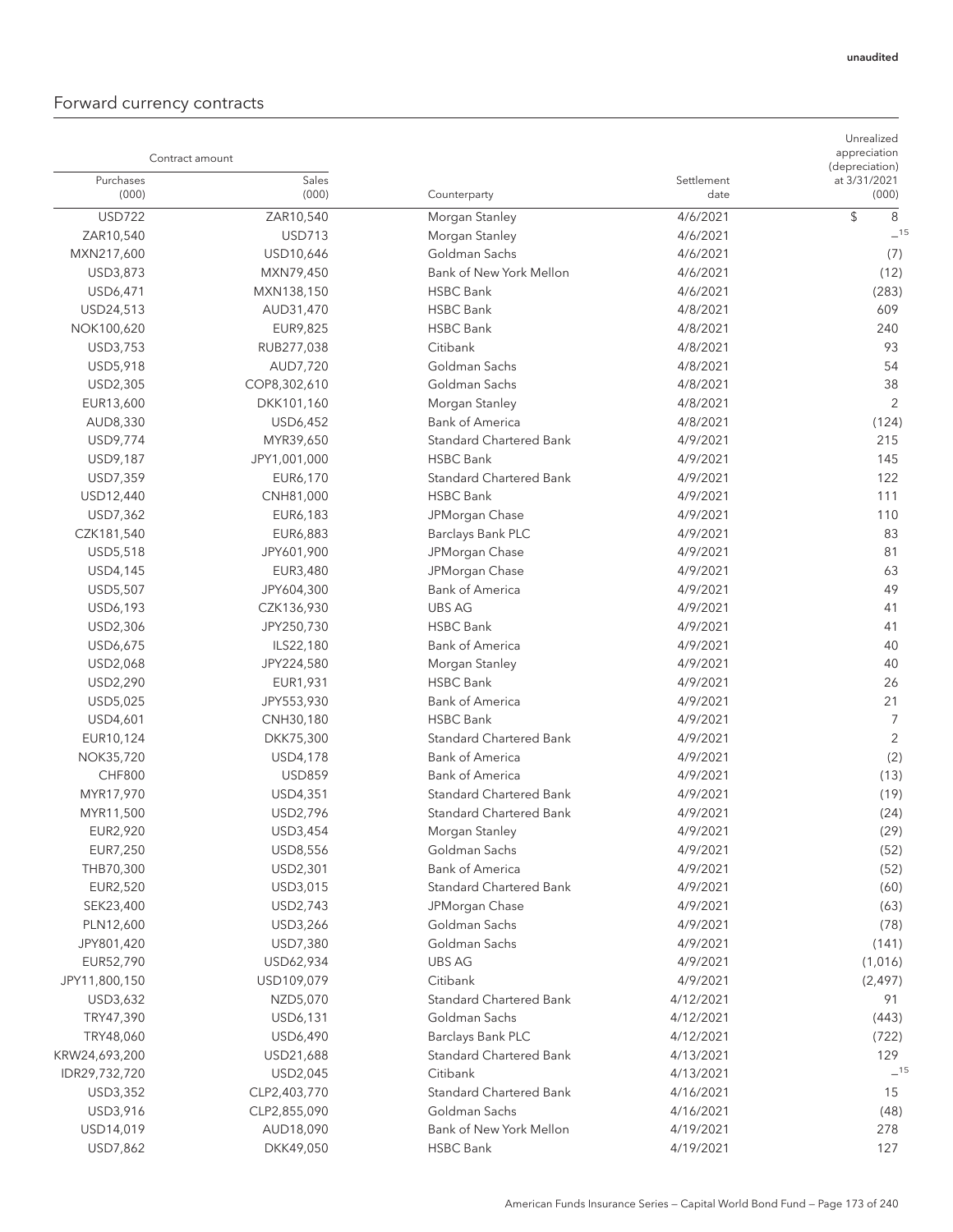# Forward currency contracts (continued)

| Contract amount    |                |                                |                    | Unrealized<br>appreciation<br>(depreciation) |
|--------------------|----------------|--------------------------------|--------------------|----------------------------------------------|
| Purchases<br>(000) | Sales<br>(000) | Counterparty                   | Settlement<br>date | at 3/31/2021<br>(000)                        |
| USD1,476           | INR107,750     | <b>UBS AG</b>                  | 4/19/2021          | $\mathfrak{L}$<br>6                          |
| INR84,290          | USD1,155       | Goldman Sachs                  | 4/19/2021          | (5)                                          |
| USD2,350           | MXN48,750      | Goldman Sachs                  | 4/19/2021          | (31)                                         |
| CNH65,480          | USD10,045      | <b>HSBC Bank</b>               | 4/19/2021          | (85)                                         |
| USD10,584          | NZD14,740      | <b>UBS AG</b>                  | 4/22/2021          | 290                                          |
| NZD3,000           | USD2,092       | Bank of New York Mellon        | 4/22/2021          | 3                                            |
| NZD1,900           | USD1,326       | Goldman Sachs                  | 4/22/2021          | $\mathbf{1}$                                 |
| NZD1,200           | <b>USD842</b>  | Goldman Sachs                  | 4/22/2021          | (4)                                          |
| USD2,756           | COP9,900,870   | <b>HSBC Bank</b>               | 4/23/2021          | 53                                           |
| USD2,541           | COP9,274,460   | Citibank                       | 4/23/2021          | 9                                            |
| USD3,684           | GBP2,670       | <b>Standard Chartered Bank</b> | 4/26/2021          | 3                                            |
| CAD8,520           | USD6,786       | Goldman Sachs                  | 4/26/2021          | (6)                                          |
| USD1,817           | TRY15,280      | <b>Bank of America</b>         | 5/5/2021           | 14                                           |
| TRY31,420          | USD4,246       | Goldman Sachs                  | 5/5/2021           | (539)                                        |
| USD10,611          | MXN217,600     | Goldman Sachs                  | 5/6/2021           | 7                                            |
| <b>USD710</b>      | ZAR10,540      | Morgan Stanley                 | 5/6/2021           | $-15$                                        |
| USD2,953           | RUB225,278     | JPMorgan Chase                 | 5/7/2021           | (12)                                         |
| USD6,715           | KRW7,635,000   | <b>Standard Chartered Bank</b> | 5/17/2021          | (31)                                         |
| KRW7,635,000       | USD6,905       | <b>UBS AG</b>                  | 5/17/2021          | (160)                                        |
| USD5,379           | GBP3,880       | <b>Standard Chartered Bank</b> | 5/19/2021          | 30                                           |
| GBP6,650           | USD9,405       | Goldman Sachs                  | 5/19/2021          | (236)                                        |
| USD10,776          | MYR43,700      | <b>HSBC Bank</b>               | 5/24/2021          | 256                                          |
| USD6,999           | BRL38,280      | Citibank                       | 5/24/2021          | 223                                          |
| USD2,911           | TRY25,800      | JPMorgan Chase                 | 5/25/2021          | (97)                                         |
| TRY25,800          | USD3,463       | Morgan Stanley                 | 5/25/2021          | (455)                                        |
| CAD4,309           | USD3,471       | <b>Bank of America</b>         | 6/17/2021          | (41)                                         |
| CAD6,620           | USD5,321       | <b>Standard Chartered Bank</b> | 6/17/2021          | (53)                                         |
| USD3,011           | MXN62,580      | <b>Standard Chartered Bank</b> | 6/22/2021          | (23)                                         |
| USD4,824           | EUR4,100       | Citibank                       | 7/1/2021           | $\overline{7}$                               |
| USD22,038          | BRL120,700     | <b>Standard Chartered Bank</b> | 10/1/2021          | 956                                          |
| USD16,506          | BRL90,140      | <b>HSBC Bank</b>               | 10/1/2021          | 762                                          |

### **\$(1,962)**

# Swap contracts

#### Interest rate swaps

| interest rate swaps<br>Receive | Pay               | Expiration<br>date | Notional<br>(000) | Value at<br>3/31/2021<br>(000) | Upfront<br>premium<br>paid<br>(000) | Unrealized<br>appreciation<br>(depreciation)<br>at 3/31/2021<br>(000) |
|--------------------------------|-------------------|--------------------|-------------------|--------------------------------|-------------------------------------|-----------------------------------------------------------------------|
| 3-month AUD-BBSW               | 0.29%             | 3/4/2024           | A\$40.180         | \$<br>39                       | \$                                  | \$<br>39                                                              |
| 0.3653%                        | 3-month USD-LIBOR | 3/5/2024           | \$<br>31.110      | (106)                          |                                     | (106)                                                                 |
| $(0.03625)\%$                  | 6-month JPY-LIBOR | 3/16/2024          | ¥4,998,150        | (19)                           |                                     | (19)                                                                  |
| $(0.454)$ %                    | 6-month EURIBOR   | 4/1/2024           | €<br>45,160       | 8                              |                                     | 8                                                                     |
| $(0.4545)\%$                   | 6-month EURIBOR   | 4/1/2024           | 45,160            | 8                              |                                     | 8                                                                     |
| 3-month SEK-STIBOR             | 0.175%            | 2/9/2026           | SKr56,800         | 40                             |                                     | 40                                                                    |
| 3-month SEK-STIBOR             | 0.179%            | 2/9/2026           | 28,400            | 19                             |                                     | 19                                                                    |
| 3-month SEK-STIBOR             | 0.185%            | 2/11/2026          | 28,500            | 19                             |                                     | 19                                                                    |
| 3-month SEK-STIBOR             | 0.189%            | 2/11/2026          | 28,500            | 18                             | -                                   | 18                                                                    |
| 0.0079%                        | 6-month JPY-LIBOR | 4/8/2030           | ¥1,620,000        | (153)                          | 30                                  | (183)                                                                 |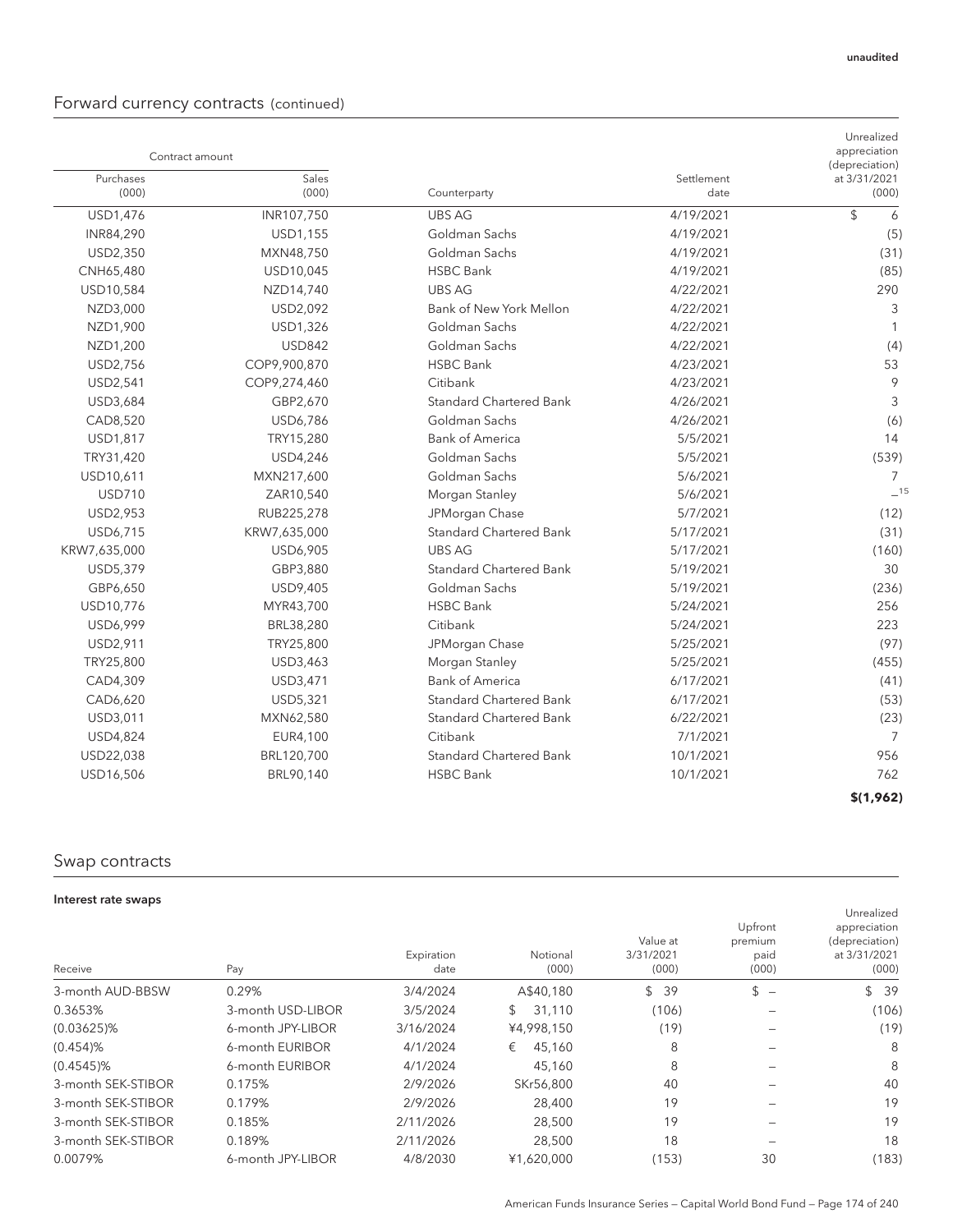## Swap contracts (continued)

#### Interest rate swaps (continued)

|                   |                  | Expiration | Notional     | Value at<br>3/31/2021 | Upfront<br>premium<br>paid     | Unrealized<br>appreciation<br>(depreciation)<br>at 3/31/2021 |
|-------------------|------------------|------------|--------------|-----------------------|--------------------------------|--------------------------------------------------------------|
| Receive           | Pay              | date       | (000)        | (000)                 | (000)                          | (000)                                                        |
| 1.72375%          | 6-month AUD-BBSW | 3/4/2031   | A\$13,180    | \$(104)               | \$<br>$\overline{\phantom{a}}$ | \$(104)                                                      |
| 3-month USD-LIBOR | .4822%           | 3/5/2031   | 9.970<br>\$  | 274                   |                                | 274                                                          |
| 6-month JPY-LIBOR | 0.5675%          | 3/16/2051  | 538,200<br>¥ | $-15$                 |                                | $-15$                                                        |
| 6-month EURIBOR   | 0.5082%          | 4/1/2051   | 4.790<br>€   | (53)                  |                                | (53)                                                         |
| 6-month EURIBOR   | 0.5092%          | 4/1/2051   | 4,790        | (55)                  |                                | (55)                                                         |
|                   |                  |            |              |                       | \$30                           | \$ (95)                                                      |

### Credit default swaps

## Centrally cleared credit default swaps on credit indices — buy protection

| Receive       | Pay/<br>Payment frequency | Expiration<br>date | Notional<br>(000) | Value at<br>3/31/2021<br>(000) | Upfront<br>premium<br>(received) paid<br>(000) | Unrealized<br>(depreciation)<br>appreciation<br>at 3/31/2021<br>(000) |
|---------------|---------------------------|--------------------|-------------------|--------------------------------|------------------------------------------------|-----------------------------------------------------------------------|
| CDX.NA.HY.35  | 5.00%/Quarterly           | 12/20/2025         | \$3,019           | \$(274)                        | (251)                                          | \$ (23)                                                               |
| CDX.EM.35     | 1.00%/Quarterly           | 6/20/2026          | 18,700            | 782                            | 652                                            | 130                                                                   |
| CDX.NA.HY.36  | 5.00%/Quarterly           | 6/20/2026          | 11,502            | (1,026)                        | (1,001)                                        | (25)                                                                  |
| ITRXEUR.IG.35 | 1.00%/Quarterly           | 6/20/2026          | 23,100            | (673)                          | (636)                                          | (37)                                                                  |
|               |                           |                    |                   |                                | \$(1,236)                                      | \$45                                                                  |

#### Centrally cleared credit default swaps on credit indices — sell protection

| Centrally cleared credit delaght swaps on credit mulces – sell protection<br>Receive/ |              | Expiration | Notional | Value at<br>3/31/2021 | Upfront<br>premium<br>paid | Unrealized<br>appreciation<br>at 3/31/2021 |
|---------------------------------------------------------------------------------------|--------------|------------|----------|-----------------------|----------------------------|--------------------------------------------|
| Payment frequency                                                                     | Pav          | date       | (000)    | (000)                 | (000)                      | (000)                                      |
| 1.00%/Quarterly                                                                       | CDX.NA.IG.35 | 12/20/2025 | \$47,139 | \$1.127               | \$1,056                    | \$71                                       |
| 1.00%/Quarterly                                                                       | CDX.NA.IG.36 | 6/20/2026  | 51.951   | 1.214                 | 1,125                      | 89                                         |
|                                                                                       |              |            |          |                       | \$2,181                    | \$160                                      |

# Investments in affiliates $^{17}$

|                                                     | Value of<br>affiliate at<br>1/1/2021<br>(000) | <b>Additions</b><br>(000) | Reductions<br>(000) | Net<br>realized<br>qain<br>(000) | Net<br>unrealized<br>depreciation<br>(000) | Value of<br>affiliate at<br>3/31/2021<br>(000) | Dividend<br>income<br>(000) |
|-----------------------------------------------------|-----------------------------------------------|---------------------------|---------------------|----------------------------------|--------------------------------------------|------------------------------------------------|-----------------------------|
| Short-term securities 10.20%                        |                                               |                           |                     |                                  |                                            |                                                |                             |
| Money market investments 10.20%                     |                                               |                           |                     |                                  |                                            |                                                |                             |
| Capital Group Central Cash Fund 0.08% <sup>16</sup> | \$147,017                                     | \$326,543                 | \$238.915           | $$^{-15}$                        |                                            | $$^{-15}$ \$234.645                            | \$57                        |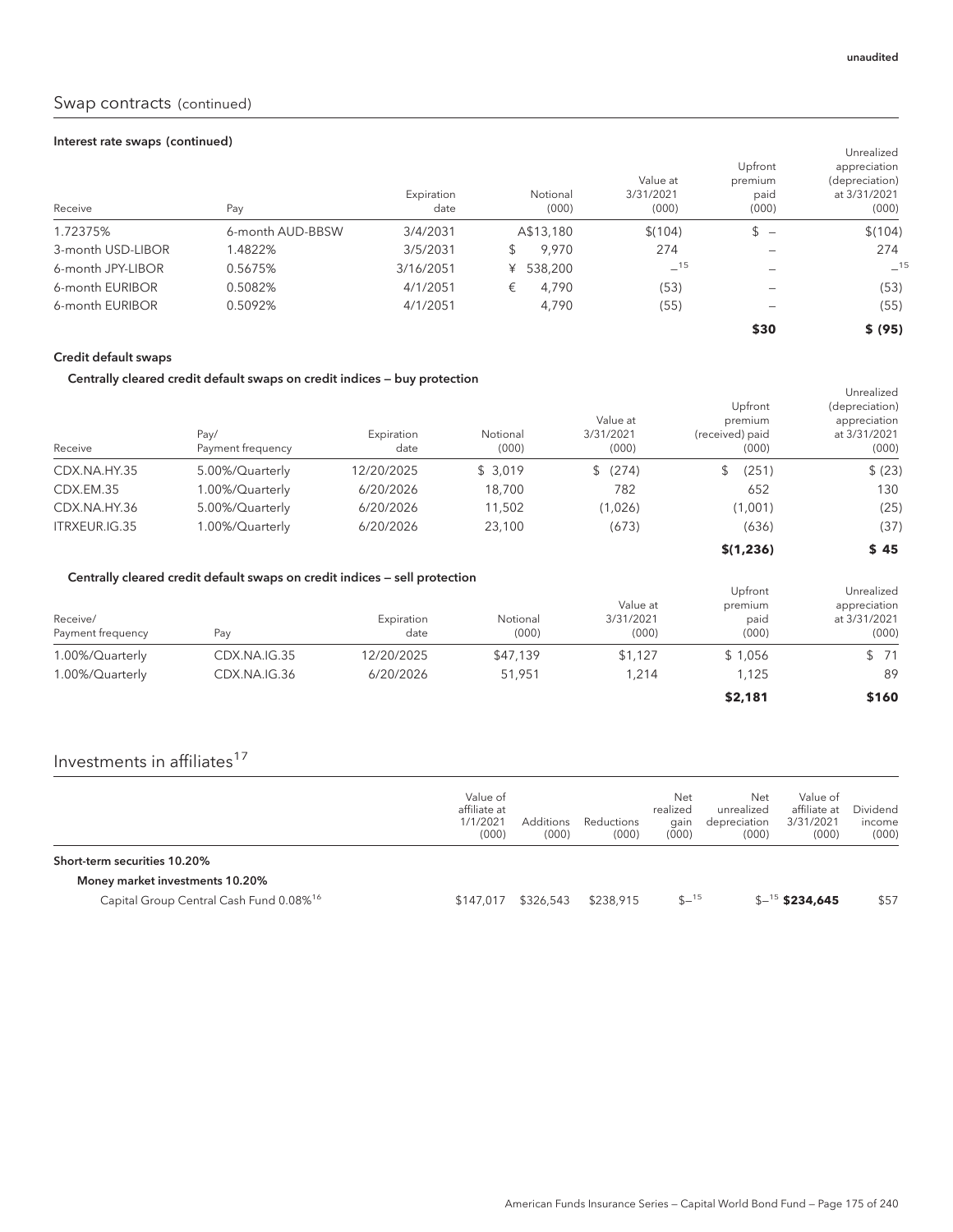<sup>1</sup>Step bond; coupon rate may change at a later date.

 $^2$ Acquired in a transaction exempt from registration under Rule 144A of the Securities Act of 1933. May be resold in the U.S. in transactions exempt from registration, normally to qualified institutional buyers. The total value of all such securities was \$259,258,000, which represented 11.27% of the net assets of the fund.

<sup>3</sup>Index-linked bond whose principal amount moves with a government price index.

<sup>4</sup>Principal payments may be made periodically. Therefore, the effective maturity date may be earlier than the stated maturity date.

5 Loan participations and assignments; may be subject to legal or contractual restrictions on resale. The total value of all such loans was \$1,233,000, which represented .05% of the net assets of the fund.

6 Coupon rate may change periodically. Reference rate and spread are as of the most recent information available. Some coupon rates are determined by the issuer or agent based on current market conditions; therefore, the reference rate and spread are not available.

<sup>7</sup>Payment in kind; the issuer has the option of paying additional securities in lieu of cash. Most recent payment was 100% cash unless otherwise noted. <sup>8</sup>Scheduled interest and/or principal payment was not received.

9 Valued under fair value procedures adopted by authority of the board of trustees. The total value of all such securities was \$1,391,000, which represented .06% of the net assets of the fund.

10Value determined using significant unobservable inputs.

 $11$ All or a portion of this security was pledged as collateral. The total value of pledged collateral was \$12,845,000, which represented .56% of the net assets of the fund.

12Purchased on a TBA basis.

<sup>13</sup> Security did not produce income during the last 12 months.

<sup>14</sup>Acquired through a private placement transaction exempt from registration under the Securities Act of 1933. May be subject to legal or contractual restrictions on resale. Further details on this holding appear below.

15Amount less than one thousand.

<sup>16</sup>Rate represents the seven-day yield at 3/31/2021.

 $17$ Part of the same group of investment companies as the fund as defined under the Investment Company Act of 1940.

<sup>18</sup>Notional amount is calculated based on the number of contracts and notional contract size.

<sup>19</sup>Value is calculated based on the notional amount and current market price.

| Private placement security | Acquisition<br>date | Cost<br>(000) | Value<br>(000) | Percent<br>of net<br>assets |
|----------------------------|---------------------|---------------|----------------|-----------------------------|
| Advanz Pharma Corp. Ltd.   | 8/31/2018           | \$116         | \$155          | .01%                        |

#### Key to abbreviations and symbols

| AUD/A\$ = Australian dollars          | LIBOR = London Interbank Offered Rate     |
|---------------------------------------|-------------------------------------------|
| BBSW = Bank Bill Swap Rate            | $MXN = Mexican$ pesos                     |
| BRL = Brazilian reais                 | $MYR =$ Malaysian ringgits                |
| CAD/C\$ = Canadian dollars            | NOK/NKr = Norwegian kroner                |
| $CHF = Swiss$ francs                  | NZD/NZ\$ = New Zealand dollars            |
| $CLP =$ Chilean pesos                 | PEN = Peruvian nuevos soles               |
| CNH/CNY = Chinese yuan renminbi       | $PLN =$ Polish zloty                      |
| $COP =$ Colombian pesos               | $Ref. = Refunding$                        |
| CZK = Czech korunas                   | $Rev = Revenue$                           |
| DKK/DKr = Danish kroner               | RON = Romanian leu                        |
| $EGP = \text{Equation pounds}$        | $RUB = Russian rubles$                    |
| $EUR/\epsilon = Euros$                | SEK/SKr = Swedish kronor                  |
| EURIBOR = Euro Interbank Offered Rate | SOFR = Secured Overnight Financing Rate   |
| $GBP/f = British pounds$              | STIBOR = Stockholm Interbank Offered Rate |
| GHS = Ghanaian cedi                   | TBA = To-be-announced                     |
| $IDR = Indonesian rupiah$             | $THB = Thai$ baht                         |
| $ILS = Israeli shekels$               | TRY = Turkish lira                        |
| $INR = Indian rupees$                 | UAH = Ukrainian hryvnia                   |
| $JPY/\frac{2}{7}$ = Japanese yen      | $USD/\$ = U.S.$ dollars                   |
| KRW = South Korean won                | ZAR = South African rand                  |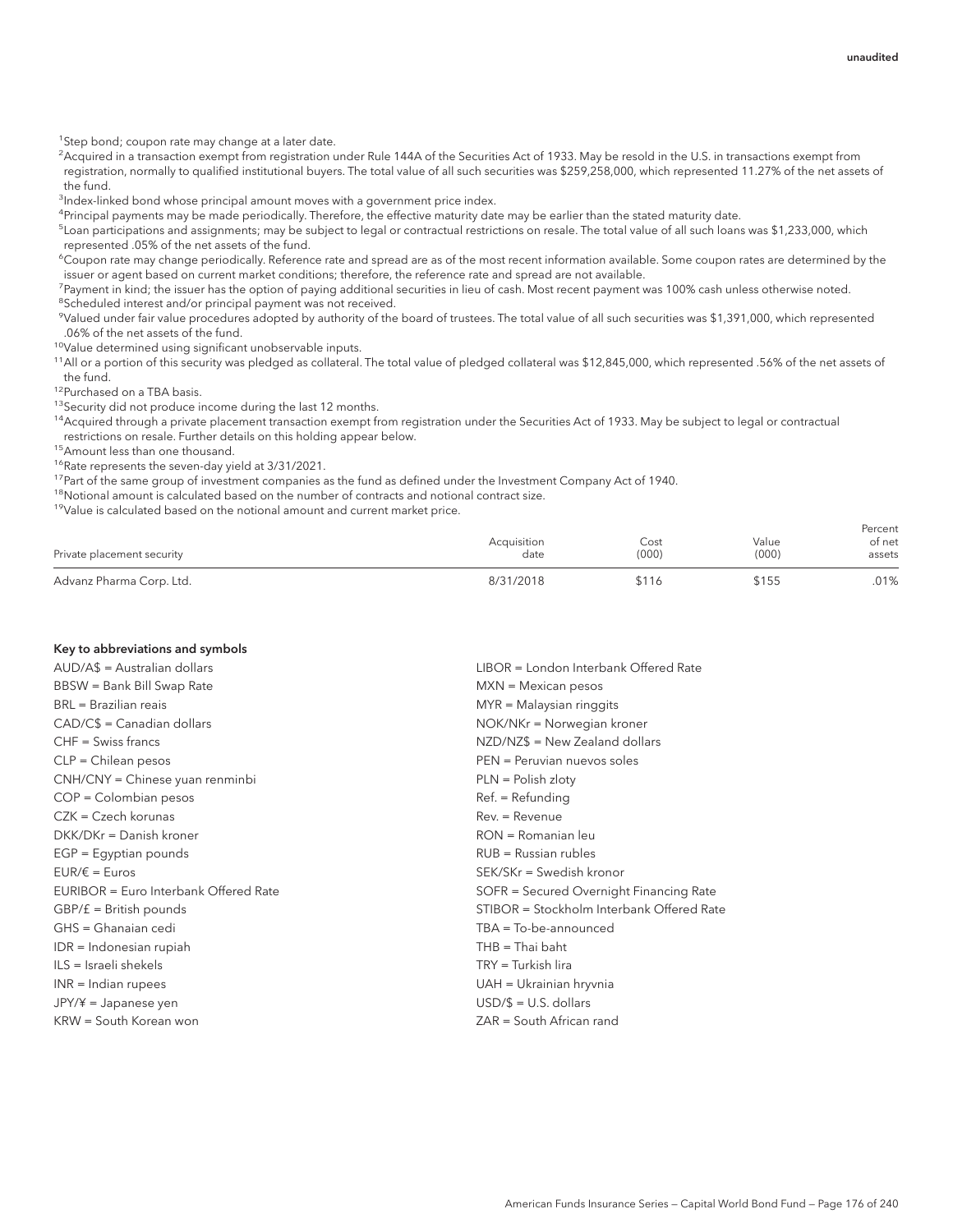# High-Income Bond Fund

Investment portfolio March 31, 2021

## unaudited

| Corporate bonds, notes & loans 87.88%<br>Energy 13.94%                                            | Principal amount<br>(000) | Value<br>(000) |
|---------------------------------------------------------------------------------------------------|---------------------------|----------------|
| Aethon United BR LP / Aethon United Finance Corp. 8.25% 2026 <sup>1</sup>                         | \$375                     | \$<br>- 389    |
| Antero Resources Corp. 5.375% 2024                                                                | 875                       | 884            |
| Antero Resources Corp. 7.625% 2029 <sup>1</sup>                                                   | 265                       | 283            |
| Apache Corp. 4.625% 2025                                                                          | 770                       | 794            |
| Apache Corp. 4.875% 2027                                                                          | 1,365                     | 1,401          |
| Apache Corp. 4.375% 2028                                                                          | 794                       | 793            |
| Apache Corp. 6.00% 2037                                                                           | 165                       | 181            |
| Apache Corp. 5.10% 2040                                                                           | 795                       | 779            |
| Apache Corp. 4.75% 2043                                                                           | 295                       | 274            |
| Ascent Resources - Utica LLC 7.00% 2026 <sup>1</sup>                                              | 1,040                     | 1,041          |
| Ascent Resources - Utica LLC 9.00% 2027 <sup>1</sup>                                              | 120                       | 153            |
| Ascent Resources - Utica LLC 8.25% 2028 <sup>1</sup>                                              | 271                       | 282            |
| Ascent Resources - Utica LLC, Term Loan, (3-month USD-LIBOR + 9.00%) 10.00% 2025 <sup>1,2,3</sup> | 228                       | 254            |
| Blue Racer Midstream LLC and Blue Racer Finance Corp. 7.625% 2025 <sup>1</sup>                    | 676                       | 730            |
| Bristow Group Inc. 6.875% 2028 <sup>1</sup>                                                       | 375                       | 374            |
| California Resources Corp. 7.125% 2026 <sup>1</sup>                                               | 530                       | 540            |
| Carrizo Oil & Gas Inc. 6.25% 2023                                                                 | 750                       | 669            |
| Cenovus Energy Inc. 5.375% 2025                                                                   | 445                       | 500            |
| Cenovus Energy Inc. 5.40% 2047                                                                    | 400                       | 446            |
| Centennial Resource Production, LLC 6.875% 2027 <sup>1</sup>                                      | 465                       | 415            |
| Cheniere Energy Partners, LP 5.625% 2026                                                          | 1,151                     | 1,206          |
| Cheniere Energy Partners, LP 4.50% 2029                                                           | 938                       | 974            |
| Cheniere Energy Partners, LP 4.00% 2031 <sup>1</sup>                                              | 2,323                     | 2,367          |
| Cheniere Energy, Inc. 7.00% 2024                                                                  | 319                       | 367            |
| Cheniere Energy, Inc. 5.875% 2025                                                                 | 495                       | 565            |
| Cheniere Energy, Inc. 4.625% 2028 <sup>1</sup>                                                    | 5,396                     | 5,611          |
| Chesapeake Energy Corp. 4.875% 2022 <sup>4</sup>                                                  | 4,300                     | 102            |
| Chesapeake Energy Corp. 5.50% 2026 <sup>1</sup>                                                   | 1,185                     | 1,236          |
| Chesapeake Energy Corp. 5.875% 2029 <sup>1</sup>                                                  | 1,020                     | 1,083          |
| CNX Resources Corp. 7.25% 2027 <sup>1</sup>                                                       | 938                       | 1,009          |
| CNX Resources Corp. 6.00% 2029 <sup>1</sup>                                                       | 1,345                     | 1,400          |
| Comstock Resources, Inc. 9.75% 2026                                                               | 970                       | 1,056          |
| Comstock Resources, Inc. 6.75% 2029 <sup>1</sup>                                                  | 1,425                     | 1,463          |
| Constellation Oil Services Holding SA 10.00% 2024 (100% PIK) <sup>1,5</sup>                       | 7,784                     | 2,199          |
| Continental Resources Inc. 5.75% 2031 <sup>1</sup>                                                | 655                       | 741            |
| Convey Park Energy LLC 7.50% 2025 <sup>1</sup>                                                    | 417                       | 433            |
| Crestwood Midstream Partners LP 6.00% 2029 <sup>1</sup>                                           | 575                       | 567            |
| DCP Midstream LP 7.375% 2049 (3-month USD-LIBOR + 5.148% on 12/15/2022) <sup>6</sup>              | 270                       | 242            |
| Diamond Offshore Drilling, Inc. 7.875% 2025 <sup>4</sup>                                          | 508                       | 89             |
| Diamond Offshore Drilling, Inc. 4.875% 2043 <sup>4</sup>                                          | 1,362                     | 238            |
| Endeavor Energy Resources, LP 6.625% 2025 <sup>1</sup>                                            | 850                       | 910            |
| Energean Israel Finance Ltd. 4.50% 2024 <sup>1</sup>                                              | 445                       | 448            |
| Energean Israel Finance Ltd. 4.875% 2026 <sup>1</sup>                                             | 300                       | 302            |
| Energean Israel Finance Ltd. 5.875% 2031 <sup>1</sup>                                             | 515                       | 515            |
| Energy Transfer Operating, LP 5.00% 2050                                                          | 2,501                     | 2,593          |

Bonds, notes & other debt instruments 88.00%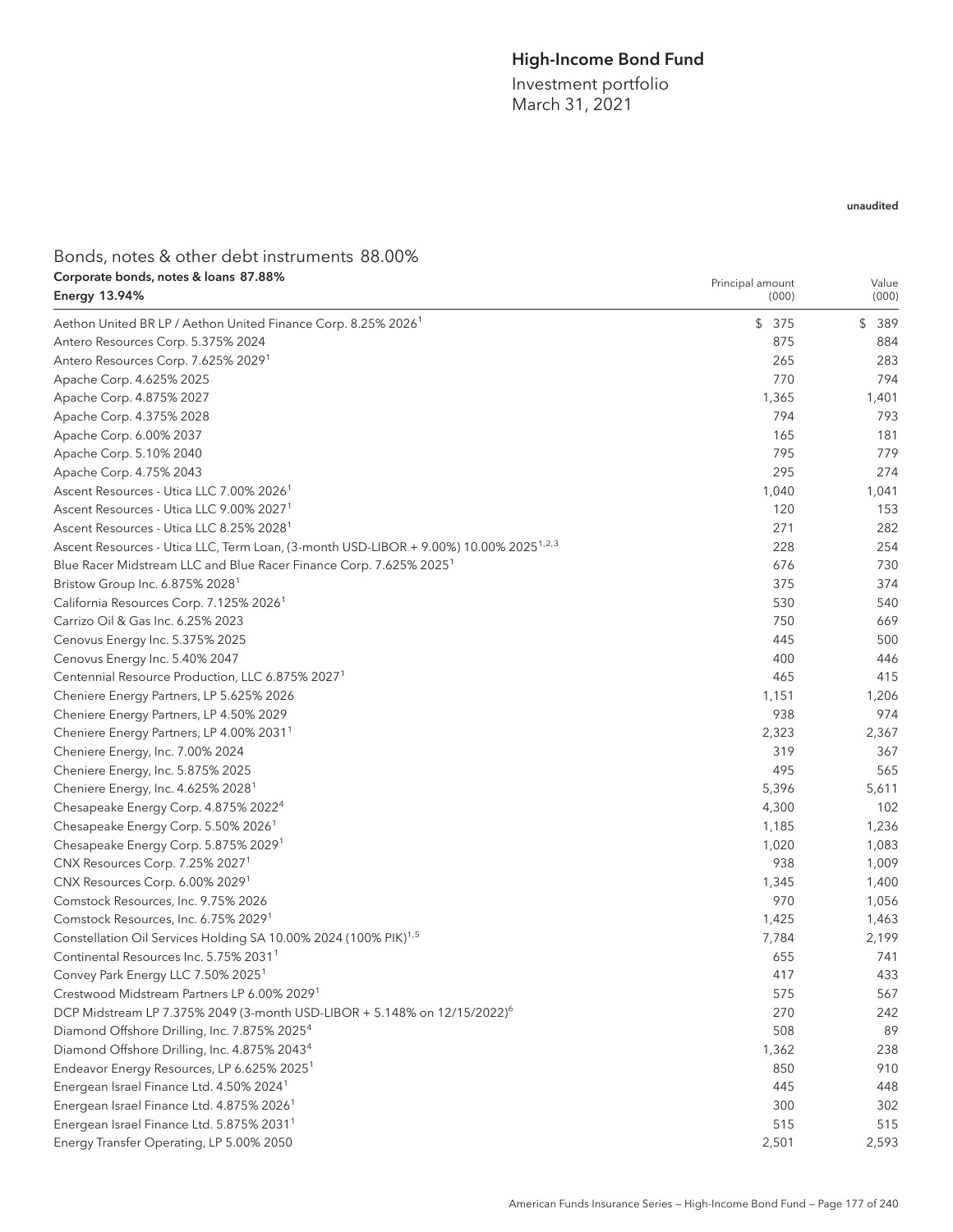| Corporate bonds, notes & Ioans (continued)<br>Energy (continued)                                            | Principal amount<br>(000) |              | Value<br>(000) |              |
|-------------------------------------------------------------------------------------------------------------|---------------------------|--------------|----------------|--------------|
| EnLink Midstream Partners, LLC 5.625% 2028 <sup>1</sup>                                                     |                           | \$660        |                | \$639        |
| EnLink Midstream Partners, LP 4.15% 2025                                                                    |                           | 400          |                | 392          |
| EQM Midstream Partners, LP 4.75% 2023                                                                       |                           | 400          |                | 416          |
| EQM Midstream Partners, LP 4.125% 2026                                                                      |                           | 127          |                | 126          |
| EQM Midstream Partners, LP 6.50% 2027 <sup>1</sup>                                                          |                           | 2,365        |                | 2,575        |
| EQM Midstream Partners, LP 5.50% 2028                                                                       |                           | 1,231        |                | 1,295        |
| EQM Midstream Partners, LP 4.50% 2029 <sup>1</sup>                                                          |                           | 835          |                | 815          |
| EQM Midstream Partners, LP 4.75% 2031 <sup>1</sup>                                                          |                           | 1,105        |                | 1,073        |
| EQT Corp. 7.625% 2025 (7.375% on 2/1/2025) <sup>6</sup>                                                     |                           | 630          |                | 726          |
| EQT Corp. 3.90% 2027                                                                                        |                           | 125          |                | 128          |
| EQT Corp. 5.00% 2029                                                                                        |                           | 480          |                | 515          |
| EQT Corp. 8.50% 2030 <sup>6</sup>                                                                           |                           | 400          |                | 511          |
| Genesis Energy, LP 5.625% 2024                                                                              |                           | 150          |                | 147          |
| Genesis Energy, LP 6.50% 2025                                                                               |                           | 2,235        |                | 2,195        |
| Genesis Energy, LP 8.00% 2027                                                                               |                           | 1,728        |                | 1,753        |
| Guara Norte SARL 5.198% 2034 <sup>1</sup>                                                                   |                           | 603          |                | 592          |
| Harvest Midstream I, LP 7.50% 2028 <sup>1</sup>                                                             |                           | 1,757        |                | 1,893        |
| Hess Midstream Partners LP 5.125% 2028 <sup>1</sup>                                                         |                           | 687          |                | 696          |
| Hilcorp Energy I, LP 5.75% 2025 <sup>1</sup>                                                                |                           | 775          |                | 780          |
| Hilcorp Energy I, LP 5.75% 20291                                                                            |                           | 615          |                | 622          |
| Hilcorp Energy I, LP 6.00% 2031 <sup>1</sup>                                                                |                           | 600          |                | 610          |
| Indigo Natural Resources LLC 5.375% 2029 <sup>1</sup>                                                       |                           | 470          |                | 464          |
| Lealand Finance Company BV, Term Loan, (3-month USD-LIBOR + 3.00%) 3.115% 2024 <sup>2,3</sup>               |                           | 12           |                | 9            |
| Lealand Finance Company BV, Term Loan, (3-month USD-LIBOR + 4.00%) 4.11% 2025 (72.91% PIK) <sup>2.3,5</sup> |                           | 148          |                | 88           |
| Murphy Oil Corp. 6.875% 2024                                                                                |                           | 1,000        |                | 1,024        |
| Murphy Oil Corp. 6.375% 2028                                                                                |                           | 500          |                | 501          |
| Murphy Oil USA, Inc. 3.75% 2031 <sup>1</sup>                                                                |                           | 200          |                | 197          |
| Nabors Industries Inc. 5.75% 2025                                                                           |                           | 355          |                | 264          |
| New Fortress Energy Inc. 6.75% 2025 <sup>1</sup>                                                            |                           | 740          |                | 761          |
| New Fortress Energy Inc. 6.50% 2026 <sup>1</sup>                                                            |                           | 2,385        |                | 2,409        |
| NGL Energy Operating LLC 7.50% 2026 <sup>1</sup>                                                            |                           | 6,905        |                | 7,108        |
| NGL Energy Partners LP 7.50% 2023                                                                           |                           | 799          |                | 773          |
| NGL Energy Partners LP 6.125% 2025                                                                          |                           | 3,049        |                | 2,597        |
| Northern Oil and Gas, Inc. 8.125% 2028 <sup>1</sup>                                                         |                           | 1,435        |                | 1,429        |
| Northriver Midstream Finance LP 5.625% 2026 <sup>1</sup>                                                    |                           | 625          |                | 651          |
| NuStar Logistics, LP 6.00% 2026                                                                             |                           | 686          |                | 741          |
| Oasis Midstream Partners LP / OMP Finance Corp. 8.00% 2029 <sup>1</sup>                                     |                           |              |                |              |
| Occidental Petroleum Corp. 2.70% 2023                                                                       |                           | 2,265<br>275 |                | 2,327<br>275 |
|                                                                                                             |                           |              |                |              |
| Occidental Petroleum Corp. 2.90% 2024<br>Occidental Petroleum Corp. 5.875% 2025                             |                           | 1,448<br>710 |                | 1,434<br>760 |
|                                                                                                             |                           |              |                |              |
| Occidental Petroleum Corp. 8.00% 2025                                                                       |                           | 1,400        |                | 1,610        |
| Occidental Petroleum Corp. 3.40% 2026                                                                       |                           | 600          |                | 583          |
| Occidental Petroleum Corp. 3.50% 2029                                                                       |                           | 210          |                | 197          |
| Occidental Petroleum Corp. 6.625% 2030                                                                      |                           | 810          |                | 911          |
| Occidental Petroleum Corp. 8.875% 2030                                                                      |                           | 300          |                | 379          |
| Occidental Petroleum Corp. 6.125% 2031                                                                      |                           | 480          |                | 531          |
| Occidental Petroleum Corp. 4.20% 2048                                                                       |                           | 165          |                | 134          |
| PDC Energy Inc. 5.75% 2026                                                                                  |                           | 1,100        |                | 1,142        |
| Peabody Energy Corp. 8.50% 2024 <sup>1,5</sup>                                                              |                           | 750          |                | 315          |
| Peabody Energy Corp. 6.375% 2025 <sup>1</sup>                                                               |                           | 100          |                | 40           |
| Petrobras Global Finance Co. 5.60% 2031                                                                     |                           | 250          |                | 264          |
| Petrobras Global Finance Co. 6.90% 2049                                                                     |                           | 375          |                | 411          |
| Petrobras Global Finance Co. 6.75% 2050                                                                     |                           | 850          |                | 909          |
| Petróleos Mexicanos 6.875% 2025 <sup>1</sup>                                                                |                           | 350          |                | 380          |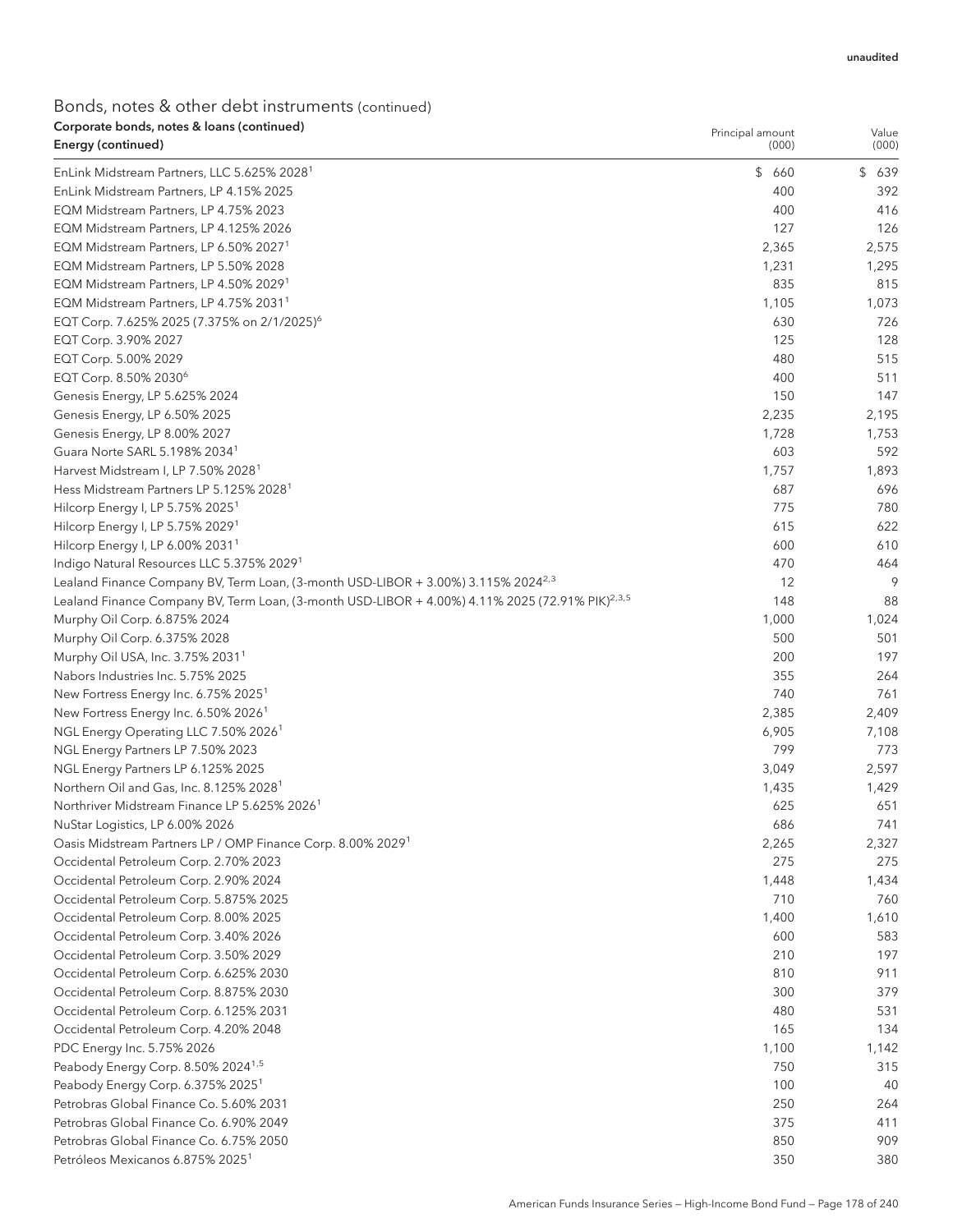Communication services 12.43%

| \$<br>\$449<br>Petróleos Mexicanos 5.35% 2028<br>437<br>Petróleos Mexicanos 7.69% 2050<br>651<br>603<br>PIC AU Holdings Corp. / PIC AU Holdings LLC 10.00% 2024 <sup>1</sup><br>427<br>394<br>PowerTeam Services, LLC 9.033% 2025 <sup>1</sup><br>560<br>619<br>Range Resources Corp. 4.875% 2025<br>642<br>637<br>850<br>911<br>Range Resources Corp. 8.25% 2029 <sup>1</sup><br>Rattler Midstream Partners LP 5.625% 2025 <sup>1</sup><br>1,105<br>1,156<br>Rockies Express Pipeline LLC 4.95% 2029 <sup>1</sup><br>1,000<br>1,023<br>256<br>288<br>Sabine Pass Liquefaction, LLC 4.50% 2030<br>5<br>Sanchez Energy Corp. 7.25% 2023 <sup>1,4</sup><br>739<br>935<br>Southwestern Energy Co. 6.45% 2025 <sup>6</sup><br>1,005<br>Southwestern Energy Co. 7.50% 2026<br>1,649<br>1,747<br>Southwestern Energy Co. 7.75% 2027<br>147<br>157<br>865<br>951<br>Southwestern Energy Co. 8.375% 2028<br>513<br>Sunoco LP 5.50% 2026<br>528<br>Sunoco LP 6.00% 2027<br>147<br>154<br>Sunoco LP 4.50% 20291<br>1,455<br>1,452<br>690<br>699<br>Superior Plus LP And Superior General Partner Inc. 4.50% 2029 <sup>1</sup><br>662<br>673<br>Tallgrass Energy Partners, LP 5.50% 2024 <sup>1</sup><br>Tallgrass Energy Partners, LP 7.50% 2025 <sup>1</sup><br>420<br>453<br>Tapstone Energy, Term Loan, (3-month USD-LIBOR + 4.00%) 4.741% 2024 <sup>2,3,7,8</sup><br>11<br>6<br>321<br>337<br>Targa Resources Partners LP 5.875% 2026<br>Targa Resources Partners LP 6.50% 2027<br>133<br>145<br>Targa Resources Partners LP 6.875% 2029<br>115<br>127<br>477<br>Targa Resources Partners LP 5.50% 2030<br>501<br>Targa Resources Partners LP 4.875% 2031 <sup>1</sup><br>2,000<br>2,030<br>550<br>518<br>Targa Resources Partners LP 4.00% 2032 <sup>1</sup><br>Teekay Corp. 9.25% 2022 <sup>1</sup><br>3,108<br>3,131<br>Teekay Offshore Partners LP 8.50% 2023 <sup>1</sup><br>2,009<br>1,823<br>Transocean Guardian Ltd. 5.875% 2024 <sup>1</sup><br>410<br>359<br>Transocean Inc. 6.125% 2025 <sup>1</sup><br>1,040<br>985<br>Transocean Poseidon Ltd. 6.875% 2027 <sup>1</sup><br>385<br>357<br>USA Compression Partners, LP 6.875% 2026<br>264<br>271<br>247<br>255<br>USA Compression Partners, LP 6.875% 2027<br>1,971<br>Weatherford International PLC 8.75% 2024 <sup>1</sup><br>2,066<br>3,686<br>3,545<br>Weatherford International PLC 11.00% 2024 <sup>1</sup><br>Western Gas Partners LP 4.50% 2028<br>1,374<br>1,433<br>Western Gas Partners LP 5.45% 2044<br>57<br>55<br>383<br>Western Midstream Operating, LP 4.35% 2025 <sup>6</sup><br>369<br>Western Midstream Operating, LP 4.75% 2028<br>168<br>160<br>435<br>Western Midstream Operating, LP 5.30% 2030 <sup>6</sup><br>400<br>Western Midstream Operating, LP 6.50% 2050 <sup>6</sup><br>500<br>542<br>WPX Energy, Inc. 5.75% 2026<br>297<br>311<br>WPX Energy, Inc. 5.875% 2028<br>202<br>223<br>WPX Energy, Inc. 4.50% 2030<br>493<br>532 | Corporate bonds, notes & Ioans (continued)<br>Energy (continued) | Principal amount<br>(000) | Value<br>(000) |
|------------------------------------------------------------------------------------------------------------------------------------------------------------------------------------------------------------------------------------------------------------------------------------------------------------------------------------------------------------------------------------------------------------------------------------------------------------------------------------------------------------------------------------------------------------------------------------------------------------------------------------------------------------------------------------------------------------------------------------------------------------------------------------------------------------------------------------------------------------------------------------------------------------------------------------------------------------------------------------------------------------------------------------------------------------------------------------------------------------------------------------------------------------------------------------------------------------------------------------------------------------------------------------------------------------------------------------------------------------------------------------------------------------------------------------------------------------------------------------------------------------------------------------------------------------------------------------------------------------------------------------------------------------------------------------------------------------------------------------------------------------------------------------------------------------------------------------------------------------------------------------------------------------------------------------------------------------------------------------------------------------------------------------------------------------------------------------------------------------------------------------------------------------------------------------------------------------------------------------------------------------------------------------------------------------------------------------------------------------------------------------------------------------------------------------------------------------------------------------------------------------------------------------------------------------------------------------------------------------------------------------------------------------------------------------------------------------------------------------------------------------------------------------------------------------------------------------------------------------------------------------------------------------------|------------------------------------------------------------------|---------------------------|----------------|
|                                                                                                                                                                                                                                                                                                                                                                                                                                                                                                                                                                                                                                                                                                                                                                                                                                                                                                                                                                                                                                                                                                                                                                                                                                                                                                                                                                                                                                                                                                                                                                                                                                                                                                                                                                                                                                                                                                                                                                                                                                                                                                                                                                                                                                                                                                                                                                                                                                                                                                                                                                                                                                                                                                                                                                                                                                                                                                                  |                                                                  |                           |                |
|                                                                                                                                                                                                                                                                                                                                                                                                                                                                                                                                                                                                                                                                                                                                                                                                                                                                                                                                                                                                                                                                                                                                                                                                                                                                                                                                                                                                                                                                                                                                                                                                                                                                                                                                                                                                                                                                                                                                                                                                                                                                                                                                                                                                                                                                                                                                                                                                                                                                                                                                                                                                                                                                                                                                                                                                                                                                                                                  |                                                                  |                           |                |
|                                                                                                                                                                                                                                                                                                                                                                                                                                                                                                                                                                                                                                                                                                                                                                                                                                                                                                                                                                                                                                                                                                                                                                                                                                                                                                                                                                                                                                                                                                                                                                                                                                                                                                                                                                                                                                                                                                                                                                                                                                                                                                                                                                                                                                                                                                                                                                                                                                                                                                                                                                                                                                                                                                                                                                                                                                                                                                                  |                                                                  |                           |                |
|                                                                                                                                                                                                                                                                                                                                                                                                                                                                                                                                                                                                                                                                                                                                                                                                                                                                                                                                                                                                                                                                                                                                                                                                                                                                                                                                                                                                                                                                                                                                                                                                                                                                                                                                                                                                                                                                                                                                                                                                                                                                                                                                                                                                                                                                                                                                                                                                                                                                                                                                                                                                                                                                                                                                                                                                                                                                                                                  |                                                                  |                           |                |
|                                                                                                                                                                                                                                                                                                                                                                                                                                                                                                                                                                                                                                                                                                                                                                                                                                                                                                                                                                                                                                                                                                                                                                                                                                                                                                                                                                                                                                                                                                                                                                                                                                                                                                                                                                                                                                                                                                                                                                                                                                                                                                                                                                                                                                                                                                                                                                                                                                                                                                                                                                                                                                                                                                                                                                                                                                                                                                                  |                                                                  |                           |                |
|                                                                                                                                                                                                                                                                                                                                                                                                                                                                                                                                                                                                                                                                                                                                                                                                                                                                                                                                                                                                                                                                                                                                                                                                                                                                                                                                                                                                                                                                                                                                                                                                                                                                                                                                                                                                                                                                                                                                                                                                                                                                                                                                                                                                                                                                                                                                                                                                                                                                                                                                                                                                                                                                                                                                                                                                                                                                                                                  |                                                                  |                           |                |
|                                                                                                                                                                                                                                                                                                                                                                                                                                                                                                                                                                                                                                                                                                                                                                                                                                                                                                                                                                                                                                                                                                                                                                                                                                                                                                                                                                                                                                                                                                                                                                                                                                                                                                                                                                                                                                                                                                                                                                                                                                                                                                                                                                                                                                                                                                                                                                                                                                                                                                                                                                                                                                                                                                                                                                                                                                                                                                                  |                                                                  |                           |                |
|                                                                                                                                                                                                                                                                                                                                                                                                                                                                                                                                                                                                                                                                                                                                                                                                                                                                                                                                                                                                                                                                                                                                                                                                                                                                                                                                                                                                                                                                                                                                                                                                                                                                                                                                                                                                                                                                                                                                                                                                                                                                                                                                                                                                                                                                                                                                                                                                                                                                                                                                                                                                                                                                                                                                                                                                                                                                                                                  |                                                                  |                           |                |
|                                                                                                                                                                                                                                                                                                                                                                                                                                                                                                                                                                                                                                                                                                                                                                                                                                                                                                                                                                                                                                                                                                                                                                                                                                                                                                                                                                                                                                                                                                                                                                                                                                                                                                                                                                                                                                                                                                                                                                                                                                                                                                                                                                                                                                                                                                                                                                                                                                                                                                                                                                                                                                                                                                                                                                                                                                                                                                                  |                                                                  |                           |                |
|                                                                                                                                                                                                                                                                                                                                                                                                                                                                                                                                                                                                                                                                                                                                                                                                                                                                                                                                                                                                                                                                                                                                                                                                                                                                                                                                                                                                                                                                                                                                                                                                                                                                                                                                                                                                                                                                                                                                                                                                                                                                                                                                                                                                                                                                                                                                                                                                                                                                                                                                                                                                                                                                                                                                                                                                                                                                                                                  |                                                                  |                           |                |
|                                                                                                                                                                                                                                                                                                                                                                                                                                                                                                                                                                                                                                                                                                                                                                                                                                                                                                                                                                                                                                                                                                                                                                                                                                                                                                                                                                                                                                                                                                                                                                                                                                                                                                                                                                                                                                                                                                                                                                                                                                                                                                                                                                                                                                                                                                                                                                                                                                                                                                                                                                                                                                                                                                                                                                                                                                                                                                                  |                                                                  |                           |                |
|                                                                                                                                                                                                                                                                                                                                                                                                                                                                                                                                                                                                                                                                                                                                                                                                                                                                                                                                                                                                                                                                                                                                                                                                                                                                                                                                                                                                                                                                                                                                                                                                                                                                                                                                                                                                                                                                                                                                                                                                                                                                                                                                                                                                                                                                                                                                                                                                                                                                                                                                                                                                                                                                                                                                                                                                                                                                                                                  |                                                                  |                           |                |
|                                                                                                                                                                                                                                                                                                                                                                                                                                                                                                                                                                                                                                                                                                                                                                                                                                                                                                                                                                                                                                                                                                                                                                                                                                                                                                                                                                                                                                                                                                                                                                                                                                                                                                                                                                                                                                                                                                                                                                                                                                                                                                                                                                                                                                                                                                                                                                                                                                                                                                                                                                                                                                                                                                                                                                                                                                                                                                                  |                                                                  |                           |                |
|                                                                                                                                                                                                                                                                                                                                                                                                                                                                                                                                                                                                                                                                                                                                                                                                                                                                                                                                                                                                                                                                                                                                                                                                                                                                                                                                                                                                                                                                                                                                                                                                                                                                                                                                                                                                                                                                                                                                                                                                                                                                                                                                                                                                                                                                                                                                                                                                                                                                                                                                                                                                                                                                                                                                                                                                                                                                                                                  |                                                                  |                           |                |
|                                                                                                                                                                                                                                                                                                                                                                                                                                                                                                                                                                                                                                                                                                                                                                                                                                                                                                                                                                                                                                                                                                                                                                                                                                                                                                                                                                                                                                                                                                                                                                                                                                                                                                                                                                                                                                                                                                                                                                                                                                                                                                                                                                                                                                                                                                                                                                                                                                                                                                                                                                                                                                                                                                                                                                                                                                                                                                                  |                                                                  |                           |                |
|                                                                                                                                                                                                                                                                                                                                                                                                                                                                                                                                                                                                                                                                                                                                                                                                                                                                                                                                                                                                                                                                                                                                                                                                                                                                                                                                                                                                                                                                                                                                                                                                                                                                                                                                                                                                                                                                                                                                                                                                                                                                                                                                                                                                                                                                                                                                                                                                                                                                                                                                                                                                                                                                                                                                                                                                                                                                                                                  |                                                                  |                           |                |
|                                                                                                                                                                                                                                                                                                                                                                                                                                                                                                                                                                                                                                                                                                                                                                                                                                                                                                                                                                                                                                                                                                                                                                                                                                                                                                                                                                                                                                                                                                                                                                                                                                                                                                                                                                                                                                                                                                                                                                                                                                                                                                                                                                                                                                                                                                                                                                                                                                                                                                                                                                                                                                                                                                                                                                                                                                                                                                                  |                                                                  |                           |                |
|                                                                                                                                                                                                                                                                                                                                                                                                                                                                                                                                                                                                                                                                                                                                                                                                                                                                                                                                                                                                                                                                                                                                                                                                                                                                                                                                                                                                                                                                                                                                                                                                                                                                                                                                                                                                                                                                                                                                                                                                                                                                                                                                                                                                                                                                                                                                                                                                                                                                                                                                                                                                                                                                                                                                                                                                                                                                                                                  |                                                                  |                           |                |
|                                                                                                                                                                                                                                                                                                                                                                                                                                                                                                                                                                                                                                                                                                                                                                                                                                                                                                                                                                                                                                                                                                                                                                                                                                                                                                                                                                                                                                                                                                                                                                                                                                                                                                                                                                                                                                                                                                                                                                                                                                                                                                                                                                                                                                                                                                                                                                                                                                                                                                                                                                                                                                                                                                                                                                                                                                                                                                                  |                                                                  |                           |                |
|                                                                                                                                                                                                                                                                                                                                                                                                                                                                                                                                                                                                                                                                                                                                                                                                                                                                                                                                                                                                                                                                                                                                                                                                                                                                                                                                                                                                                                                                                                                                                                                                                                                                                                                                                                                                                                                                                                                                                                                                                                                                                                                                                                                                                                                                                                                                                                                                                                                                                                                                                                                                                                                                                                                                                                                                                                                                                                                  |                                                                  |                           |                |
|                                                                                                                                                                                                                                                                                                                                                                                                                                                                                                                                                                                                                                                                                                                                                                                                                                                                                                                                                                                                                                                                                                                                                                                                                                                                                                                                                                                                                                                                                                                                                                                                                                                                                                                                                                                                                                                                                                                                                                                                                                                                                                                                                                                                                                                                                                                                                                                                                                                                                                                                                                                                                                                                                                                                                                                                                                                                                                                  |                                                                  |                           |                |
|                                                                                                                                                                                                                                                                                                                                                                                                                                                                                                                                                                                                                                                                                                                                                                                                                                                                                                                                                                                                                                                                                                                                                                                                                                                                                                                                                                                                                                                                                                                                                                                                                                                                                                                                                                                                                                                                                                                                                                                                                                                                                                                                                                                                                                                                                                                                                                                                                                                                                                                                                                                                                                                                                                                                                                                                                                                                                                                  |                                                                  |                           |                |
|                                                                                                                                                                                                                                                                                                                                                                                                                                                                                                                                                                                                                                                                                                                                                                                                                                                                                                                                                                                                                                                                                                                                                                                                                                                                                                                                                                                                                                                                                                                                                                                                                                                                                                                                                                                                                                                                                                                                                                                                                                                                                                                                                                                                                                                                                                                                                                                                                                                                                                                                                                                                                                                                                                                                                                                                                                                                                                                  |                                                                  |                           |                |
|                                                                                                                                                                                                                                                                                                                                                                                                                                                                                                                                                                                                                                                                                                                                                                                                                                                                                                                                                                                                                                                                                                                                                                                                                                                                                                                                                                                                                                                                                                                                                                                                                                                                                                                                                                                                                                                                                                                                                                                                                                                                                                                                                                                                                                                                                                                                                                                                                                                                                                                                                                                                                                                                                                                                                                                                                                                                                                                  |                                                                  |                           |                |
|                                                                                                                                                                                                                                                                                                                                                                                                                                                                                                                                                                                                                                                                                                                                                                                                                                                                                                                                                                                                                                                                                                                                                                                                                                                                                                                                                                                                                                                                                                                                                                                                                                                                                                                                                                                                                                                                                                                                                                                                                                                                                                                                                                                                                                                                                                                                                                                                                                                                                                                                                                                                                                                                                                                                                                                                                                                                                                                  |                                                                  |                           |                |
|                                                                                                                                                                                                                                                                                                                                                                                                                                                                                                                                                                                                                                                                                                                                                                                                                                                                                                                                                                                                                                                                                                                                                                                                                                                                                                                                                                                                                                                                                                                                                                                                                                                                                                                                                                                                                                                                                                                                                                                                                                                                                                                                                                                                                                                                                                                                                                                                                                                                                                                                                                                                                                                                                                                                                                                                                                                                                                                  |                                                                  |                           |                |
|                                                                                                                                                                                                                                                                                                                                                                                                                                                                                                                                                                                                                                                                                                                                                                                                                                                                                                                                                                                                                                                                                                                                                                                                                                                                                                                                                                                                                                                                                                                                                                                                                                                                                                                                                                                                                                                                                                                                                                                                                                                                                                                                                                                                                                                                                                                                                                                                                                                                                                                                                                                                                                                                                                                                                                                                                                                                                                                  |                                                                  |                           |                |
|                                                                                                                                                                                                                                                                                                                                                                                                                                                                                                                                                                                                                                                                                                                                                                                                                                                                                                                                                                                                                                                                                                                                                                                                                                                                                                                                                                                                                                                                                                                                                                                                                                                                                                                                                                                                                                                                                                                                                                                                                                                                                                                                                                                                                                                                                                                                                                                                                                                                                                                                                                                                                                                                                                                                                                                                                                                                                                                  |                                                                  |                           |                |
|                                                                                                                                                                                                                                                                                                                                                                                                                                                                                                                                                                                                                                                                                                                                                                                                                                                                                                                                                                                                                                                                                                                                                                                                                                                                                                                                                                                                                                                                                                                                                                                                                                                                                                                                                                                                                                                                                                                                                                                                                                                                                                                                                                                                                                                                                                                                                                                                                                                                                                                                                                                                                                                                                                                                                                                                                                                                                                                  |                                                                  |                           |                |
|                                                                                                                                                                                                                                                                                                                                                                                                                                                                                                                                                                                                                                                                                                                                                                                                                                                                                                                                                                                                                                                                                                                                                                                                                                                                                                                                                                                                                                                                                                                                                                                                                                                                                                                                                                                                                                                                                                                                                                                                                                                                                                                                                                                                                                                                                                                                                                                                                                                                                                                                                                                                                                                                                                                                                                                                                                                                                                                  |                                                                  |                           |                |
|                                                                                                                                                                                                                                                                                                                                                                                                                                                                                                                                                                                                                                                                                                                                                                                                                                                                                                                                                                                                                                                                                                                                                                                                                                                                                                                                                                                                                                                                                                                                                                                                                                                                                                                                                                                                                                                                                                                                                                                                                                                                                                                                                                                                                                                                                                                                                                                                                                                                                                                                                                                                                                                                                                                                                                                                                                                                                                                  |                                                                  |                           |                |
|                                                                                                                                                                                                                                                                                                                                                                                                                                                                                                                                                                                                                                                                                                                                                                                                                                                                                                                                                                                                                                                                                                                                                                                                                                                                                                                                                                                                                                                                                                                                                                                                                                                                                                                                                                                                                                                                                                                                                                                                                                                                                                                                                                                                                                                                                                                                                                                                                                                                                                                                                                                                                                                                                                                                                                                                                                                                                                                  |                                                                  |                           |                |
|                                                                                                                                                                                                                                                                                                                                                                                                                                                                                                                                                                                                                                                                                                                                                                                                                                                                                                                                                                                                                                                                                                                                                                                                                                                                                                                                                                                                                                                                                                                                                                                                                                                                                                                                                                                                                                                                                                                                                                                                                                                                                                                                                                                                                                                                                                                                                                                                                                                                                                                                                                                                                                                                                                                                                                                                                                                                                                                  |                                                                  |                           |                |
|                                                                                                                                                                                                                                                                                                                                                                                                                                                                                                                                                                                                                                                                                                                                                                                                                                                                                                                                                                                                                                                                                                                                                                                                                                                                                                                                                                                                                                                                                                                                                                                                                                                                                                                                                                                                                                                                                                                                                                                                                                                                                                                                                                                                                                                                                                                                                                                                                                                                                                                                                                                                                                                                                                                                                                                                                                                                                                                  |                                                                  |                           |                |
|                                                                                                                                                                                                                                                                                                                                                                                                                                                                                                                                                                                                                                                                                                                                                                                                                                                                                                                                                                                                                                                                                                                                                                                                                                                                                                                                                                                                                                                                                                                                                                                                                                                                                                                                                                                                                                                                                                                                                                                                                                                                                                                                                                                                                                                                                                                                                                                                                                                                                                                                                                                                                                                                                                                                                                                                                                                                                                                  |                                                                  |                           |                |
|                                                                                                                                                                                                                                                                                                                                                                                                                                                                                                                                                                                                                                                                                                                                                                                                                                                                                                                                                                                                                                                                                                                                                                                                                                                                                                                                                                                                                                                                                                                                                                                                                                                                                                                                                                                                                                                                                                                                                                                                                                                                                                                                                                                                                                                                                                                                                                                                                                                                                                                                                                                                                                                                                                                                                                                                                                                                                                                  |                                                                  |                           |                |
|                                                                                                                                                                                                                                                                                                                                                                                                                                                                                                                                                                                                                                                                                                                                                                                                                                                                                                                                                                                                                                                                                                                                                                                                                                                                                                                                                                                                                                                                                                                                                                                                                                                                                                                                                                                                                                                                                                                                                                                                                                                                                                                                                                                                                                                                                                                                                                                                                                                                                                                                                                                                                                                                                                                                                                                                                                                                                                                  |                                                                  |                           |                |
|                                                                                                                                                                                                                                                                                                                                                                                                                                                                                                                                                                                                                                                                                                                                                                                                                                                                                                                                                                                                                                                                                                                                                                                                                                                                                                                                                                                                                                                                                                                                                                                                                                                                                                                                                                                                                                                                                                                                                                                                                                                                                                                                                                                                                                                                                                                                                                                                                                                                                                                                                                                                                                                                                                                                                                                                                                                                                                                  |                                                                  |                           |                |
|                                                                                                                                                                                                                                                                                                                                                                                                                                                                                                                                                                                                                                                                                                                                                                                                                                                                                                                                                                                                                                                                                                                                                                                                                                                                                                                                                                                                                                                                                                                                                                                                                                                                                                                                                                                                                                                                                                                                                                                                                                                                                                                                                                                                                                                                                                                                                                                                                                                                                                                                                                                                                                                                                                                                                                                                                                                                                                                  |                                                                  |                           |                |
|                                                                                                                                                                                                                                                                                                                                                                                                                                                                                                                                                                                                                                                                                                                                                                                                                                                                                                                                                                                                                                                                                                                                                                                                                                                                                                                                                                                                                                                                                                                                                                                                                                                                                                                                                                                                                                                                                                                                                                                                                                                                                                                                                                                                                                                                                                                                                                                                                                                                                                                                                                                                                                                                                                                                                                                                                                                                                                                  |                                                                  |                           |                |
|                                                                                                                                                                                                                                                                                                                                                                                                                                                                                                                                                                                                                                                                                                                                                                                                                                                                                                                                                                                                                                                                                                                                                                                                                                                                                                                                                                                                                                                                                                                                                                                                                                                                                                                                                                                                                                                                                                                                                                                                                                                                                                                                                                                                                                                                                                                                                                                                                                                                                                                                                                                                                                                                                                                                                                                                                                                                                                                  |                                                                  |                           |                |
|                                                                                                                                                                                                                                                                                                                                                                                                                                                                                                                                                                                                                                                                                                                                                                                                                                                                                                                                                                                                                                                                                                                                                                                                                                                                                                                                                                                                                                                                                                                                                                                                                                                                                                                                                                                                                                                                                                                                                                                                                                                                                                                                                                                                                                                                                                                                                                                                                                                                                                                                                                                                                                                                                                                                                                                                                                                                                                                  |                                                                  |                           |                |
|                                                                                                                                                                                                                                                                                                                                                                                                                                                                                                                                                                                                                                                                                                                                                                                                                                                                                                                                                                                                                                                                                                                                                                                                                                                                                                                                                                                                                                                                                                                                                                                                                                                                                                                                                                                                                                                                                                                                                                                                                                                                                                                                                                                                                                                                                                                                                                                                                                                                                                                                                                                                                                                                                                                                                                                                                                                                                                                  |                                                                  |                           |                |
|                                                                                                                                                                                                                                                                                                                                                                                                                                                                                                                                                                                                                                                                                                                                                                                                                                                                                                                                                                                                                                                                                                                                                                                                                                                                                                                                                                                                                                                                                                                                                                                                                                                                                                                                                                                                                                                                                                                                                                                                                                                                                                                                                                                                                                                                                                                                                                                                                                                                                                                                                                                                                                                                                                                                                                                                                                                                                                                  |                                                                  |                           |                |
|                                                                                                                                                                                                                                                                                                                                                                                                                                                                                                                                                                                                                                                                                                                                                                                                                                                                                                                                                                                                                                                                                                                                                                                                                                                                                                                                                                                                                                                                                                                                                                                                                                                                                                                                                                                                                                                                                                                                                                                                                                                                                                                                                                                                                                                                                                                                                                                                                                                                                                                                                                                                                                                                                                                                                                                                                                                                                                                  |                                                                  |                           |                |

**123,447**

| Beasley Mezzanine Holdings, LLC 8.625% 2026 <sup>1</sup>                | 475   | 479   |
|-------------------------------------------------------------------------|-------|-------|
| Brightstar Escrow Corp. 9.75% 2025 <sup>1</sup>                         | 575   | 625   |
| CCO Holdings LLC and CCO Holdings Capital Corp. 4.00% 2023 <sup>1</sup> | 1.155 | 1.169 |
| CCO Holdings LLC and CCO Holdings Capital Corp. 5.50% 2026 <sup>1</sup> | 263   | 272   |
| CCO Holdings LLC and CCO Holdings Capital Corp. 5.75% 2026 <sup>1</sup> | 1.523 | 1.573 |
| CCO Holdings LLC and CCO Holdings Capital Corp. 5.00% 2028 <sup>1</sup> | 96    | 102   |
|                                                                         |       |       |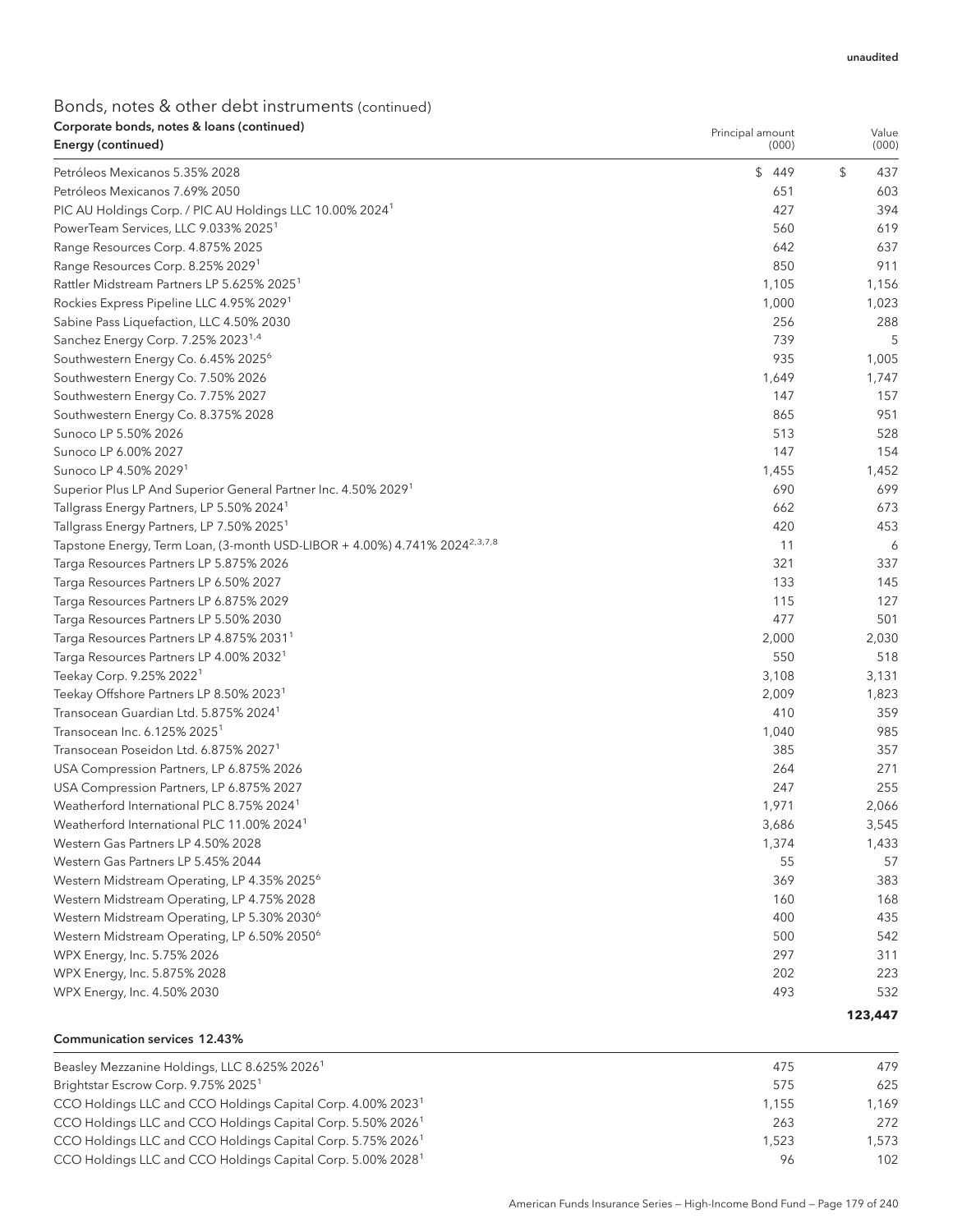| Corporate bonds, notes & loans (continued)                                                     | Principal amount<br>(000) | Value    |
|------------------------------------------------------------------------------------------------|---------------------------|----------|
| Communication services (continued)                                                             |                           | (000)    |
| CCO Holdings LLC and CCO Holdings Capital Corp. 5.375% 2029 <sup>1</sup>                       | \$<br>24                  | \$<br>26 |
| CCO Holdings LLC and CCO Holdings Capital Corp. 4.50% 2030 <sup>1</sup>                        | 304                       | 310      |
| CCO Holdings LLC and CCO Holdings Capital Corp. 4.75% 2030 <sup>1</sup>                        | 787                       | 817      |
| CCO Holdings LLC and CCO Holdings Capital Corp. 4.25% 2031 <sup>1</sup>                        | 4,285                     | 4,300    |
| CCO Holdings LLC and CCO Holdings Capital Corp. 4.50% 2032 <sup>1</sup>                        | 1,099                     | 1,114    |
| CenturyLink, Inc. 6.75% 2023                                                                   | 1,480                     | 1,637    |
| CenturyLink, Inc. 7.50% 2024                                                                   | 583                       | 654      |
| CenturyLink, Inc. 5.125% 2026 <sup>1</sup>                                                     | 1,600                     | 1,687    |
| CenturyLink, Inc. 4.00% 2027 <sup>1</sup>                                                      | 134                       | 137      |
| Cinemark USA, Inc. 5.875% 2026 <sup>1</sup>                                                    | 400                       | 411      |
| Consolidated Communications, Inc. 5.00% 2028 <sup>1</sup>                                      | 225                       | 227      |
| Diamond Sports Group LLC 5.375% 2026 <sup>1</sup>                                              | 743                       | 536      |
| Diamond Sports Group LLC 6.625% 2027 <sup>1</sup>                                              | 1,056                     | 550      |
| Discovery Communications, Inc. 4.65% 2050                                                      | 61                        | 67       |
| Embarg Corp. 7.995% 2036                                                                       | 2,586                     | 2,983    |
| Epicor Software Corp., Term Loan-C, (3-month USD-LIBOR + 3.25%) 4.00% 2027 <sup>2,3</sup>      | 75                        | 75       |
| Epicor Software Corp., Term Loan, (3-month USD-LIBOR + 7.75%) 8.75% 2028 <sup>2,3</sup>        | 525                       | 544      |
| Front Range BidCo, Inc. 6.125% 2028 <sup>1</sup>                                               | 1,089                     | 1,119    |
| Frontier Communications Corp. 5.875% 2027 <sup>1</sup>                                         | 1,550                     | 1,646    |
| Frontier Communications Corp. 5.00% 2028 <sup>1</sup>                                          | 3,500                     | 3,571    |
| Frontier Communications Corp. 6.75% 2029 <sup>1</sup>                                          | 1,900                     | 2,008    |
| Gogo Inc. 9.875% 2024 <sup>1</sup>                                                             | 8,514                     | 8,977    |
| Gray Television, Inc. 7.00% 2027 <sup>1</sup>                                                  | 828                       | 902      |
| iHeartCommunications, Inc. 5.25% 2027 <sup>1</sup>                                             | 1,235                     | 1,272    |
| Inmarsat PLC 6.75% 2026 <sup>1</sup>                                                           | 1,475                     | 1,573    |
| Intelsat Jackson Holding Co. 8.00% 2024 <sup>1</sup>                                           | 1,675                     | 1,736    |
| Intelsat Jackson Holding Co. 8.50% 2024 <sup>1,4</sup>                                         | 3,175                     | 1,998    |
| Intelsat Jackson Holding Co., Term Loan, (3-month USD-LIBOR + 5.50%) 6.50% 2021 <sup>2,3</sup> | 1,212                     | 1,232    |
| Intelsat Jackson Holding Co., Term Loan, 6.625% 2024 <sup>2</sup>                              | 3,900                     | 3,982    |
| Lamar Media Corp. 3.75% 2028                                                                   | 61                        | 61       |
| Lamar Media Corp. 4.875% 2029                                                                  | 300                       | 314      |
| Lamar Media Corp. 4.00% 2030                                                                   | 260                       | 260      |
| Lamar Media Corp. 3.625% 2031 <sup>1</sup>                                                     | 500                       | 484      |
| Level 3 Financing, Inc. 3.75% 2029 <sup>1</sup>                                                | 1,325                     | 1,298    |
| Liberty Global PLC 5.50% 2028 <sup>1</sup>                                                     | 656                       | 679      |
| Ligado Networks LLC 15.50% 2023 <sup>1,5</sup>                                                 | 1,670                     | 1,679    |
| Ligado Networks LLC 17.50% 2024 <sup>1,5</sup>                                                 | 225                       | 187      |
| Live Nation Entertainment, Inc. 3.75% 2028 <sup>1</sup>                                        | 425                       | 420      |
| Match Group, Inc. 4.625% 2028 <sup>1</sup>                                                     | 1,100                     | 1,126    |
| MDC Partners Inc. 7.50% 2024 <sup>1,6</sup>                                                    | 5,170                     | 5,255    |
| Meredith Corp. 6.875% 2026                                                                     | 1,799                     | 1,854    |
| National CineMedia, LLC 5.875% 2028 <sup>1</sup>                                               | 250                       | 233      |
| Netflix, Inc. 4.875% 2028                                                                      | 635                       | 719      |
| Netflix, Inc. 4.875% 2030 <sup>1</sup>                                                         | 174                       | 201      |
| Nexstar Broadcasting, Inc. 4.75% 2028 <sup>1</sup>                                             | 2,500                     | 2,531    |
| Nexstar Escrow Corp. 5.625% 2027 <sup>1</sup>                                                  | 289                       | 303      |
| Numericable Group SA 7.375% 2026 <sup>1</sup>                                                  | 1,049                     | 1,092    |
| Playtika Holding Corp. 4.25% 2029 <sup>1</sup>                                                 | 745                       | 735      |
| Qwest Capital Funding, Inc. 6.875% 2028                                                        | 860                       | 947      |
| Scripps Escrow II, Inc. 3.875% 2029 <sup>1</sup>                                               | 575                       | 566      |
| Sinclair Television Group, Inc. 5.125% 2027 <sup>1</sup>                                       | 195                       | 191      |
| Sinclair Television Group, Inc. 4.125% 2030 <sup>1</sup>                                       | 1,550                     | 1,497    |
| Sirius XM Radio Inc. 4.625% 2024 <sup>1</sup>                                                  | 74                        | 76       |
| Sirius XM Radio Inc. 4.125% 2030 <sup>1</sup>                                                  | 345                       | 346      |
|                                                                                                |                           |          |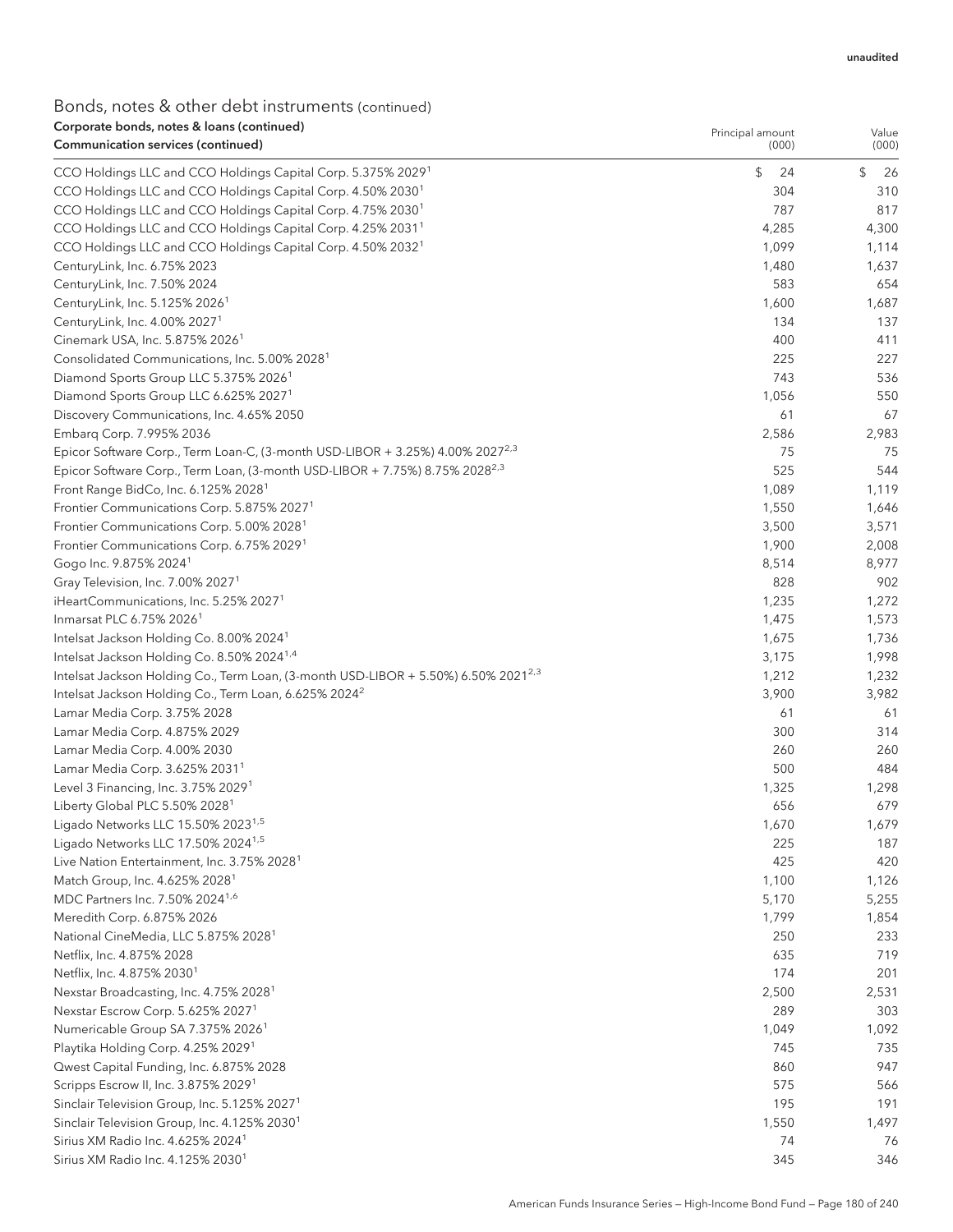Value

Principal amount

# Bonds, notes & other debt instruments (continued) Corporate bonds, notes & loans (continued)

| Communication services (continued)                                                    | (000) | (000)     |
|---------------------------------------------------------------------------------------|-------|-----------|
| Sprint Corp. 11.50% 2021                                                              | \$538 | \$<br>571 |
| Sprint Corp. 7.625% 2026                                                              | 2,000 | 2,452     |
| Sprint Corp. 6.875% 2028                                                              | 4,831 | 6,101     |
| Sprint Corp. 8.75% 2032                                                               | 2,441 | 3,612     |
| TEGNA Inc. 4.75% 2026 <sup>1</sup>                                                    | 850   | 903       |
| TEGNA Inc. 4.625% 2028                                                                | 150   | 153       |
| TEGNA Inc. 5.00% 2029                                                                 | 716   | 744       |
| T-Mobile US, Inc. 2.625% 2026                                                         | 1,650 | 1,684     |
| T-Mobile US, Inc. 2.625% 2029                                                         | 460   | 447       |
| T-Mobile US, Inc. 2.875% 2031                                                         | 800   | 774       |
| Total Play Telecomunicaciones, SA de CV, 7.50% 2025 <sup>1</sup>                      | 475   | 475       |
| Trilogy International Partners, LLC 8.875% 2022 <sup>1</sup>                          | 4,500 | 4,381     |
| Uniti Group LP / Uniti Fiber Holdings Inc. / CSL Capital LLC 7.875% 2025 <sup>1</sup> | 75    | 81        |
| Univision Communications Inc. 5.125% 2025 <sup>1</sup>                                | 3,195 | 3,241     |
| Univision Communications Inc. 6.625% 2027 <sup>1</sup>                                | 3,050 | 3,263     |
| Virgin Media O2 4.25% 2031 <sup>1</sup>                                               | 1,925 | 1,876     |
| Virgin Media Secured Finance PLC 4.50% 2030 <sup>1</sup>                              | 990   | 1,000     |
| Warner Music Group 5.50% 2026 <sup>1</sup>                                            | 228   | 235       |
| Warner Music Group 3.875% 2030 <sup>1</sup>                                           | 850   | 860       |
| Ziggo Bond Co. BV 5.125% 2030 <sup>1</sup>                                            | 419   | 429       |
| Ziggo Bond Finance BV 5.50% 2027 <sup>1</sup>                                         | 1,324 | 1,381     |
| Ziggo Bond Finance BV 4.875% 2030 <sup>1</sup>                                        | 1,950 | 1,997     |
|                                                                                       |       | 110,025   |

### Materials 11.74%

| Alcoa Netherlands Holding BV 5.50% 2027 <sup>1</sup>   | 510   | 550   |
|--------------------------------------------------------|-------|-------|
| Alcoa Netherlands Holding BV 4.125% 2029 <sup>1</sup>  | 950   | 959   |
| ArcelorMittal 7.25% 2039 <sup>6</sup>                  | 120   | 164   |
| ArcelorMittal 7.00% 2041 <sup>6</sup>                  | 385   | 526   |
| Arconic Corp. 6.00% 2025 <sup>1</sup>                  | 810   | 875   |
| Arconic Rolled Products Corp. 6.125% 2028 <sup>1</sup> | 800   | 853   |
| Ardagh Group SA 6.50% 2027 <sup>1,5</sup>              | 622   | 654   |
| Ardagh Metal Packaging Finance USA LLC 4.00% 2029      | 650   | 650   |
| Ardagh Packaging Finance 5.25% 2025 <sup>1</sup>       | 495   | 521   |
| Ardagh Packaging Finance 6.00% 2025 <sup>1</sup>       | 533   | 550   |
| Ardagh Packaging Finance 5.25% 2027 <sup>1</sup>       | 225   | 230   |
| Axalta Coating Systems LLC 4.75% 2027 <sup>1</sup>     | 460   | 481   |
| Blue Cube Spinco Inc. 10.00% 2025                      | 244   | 258   |
| BWAY Parent Co., Inc. 5.50% 2024 <sup>1</sup>          | 1,619 | 1,643 |
| Cascades Inc. 5.125% 2026 <sup>1</sup>                 | 495   | 527   |
| Cascades Inc. 5.375% 2028 <sup>1</sup>                 | 340   | 358   |
| Cleveland-Cliffs Inc. 5.75% 2025                       | 2,739 | 2,830 |
| Cleveland-Cliffs Inc. 9.875% 2025 <sup>1</sup>         | 204   | 239   |
| Cleveland-Cliffs Inc. 6.75% 2026 <sup>1</sup>          | 1,167 | 1,271 |
| Cleveland-Cliffs Inc. 5.875% 2027                      | 4,675 | 4,844 |
| Cleveland-Cliffs Inc. 7.00% 2027 <sup>1</sup>          | 297   | 300   |
| Cleveland-Cliffs Inc. 4.625% 2029 <sup>1</sup>         | 2,300 | 2,299 |
| Cleveland-Cliffs Inc. 4.875% 2031 <sup>1</sup>         | 2,475 | 2,472 |
| Consolidated Energy Finance SA 6.50% 2026 <sup>1</sup> | 1,250 | 1,247 |
| Constellium SE 3.75% 2029 <sup>1</sup>                 | 350   | 335   |
| CVR Partners, LP 9.25% 2023 <sup>1</sup>               | 2,348 | 2,371 |
| Element Solutions Inc. 3.875% 2028 <sup>1</sup>        | 620   | 613   |
| First Quantum Minerals Ltd. 7.25% 2023 <sup>1</sup>    | 2,073 | 2,112 |
| First Quantum Minerals Ltd. 6.50% 2024 <sup>1</sup>    | 211   | 215   |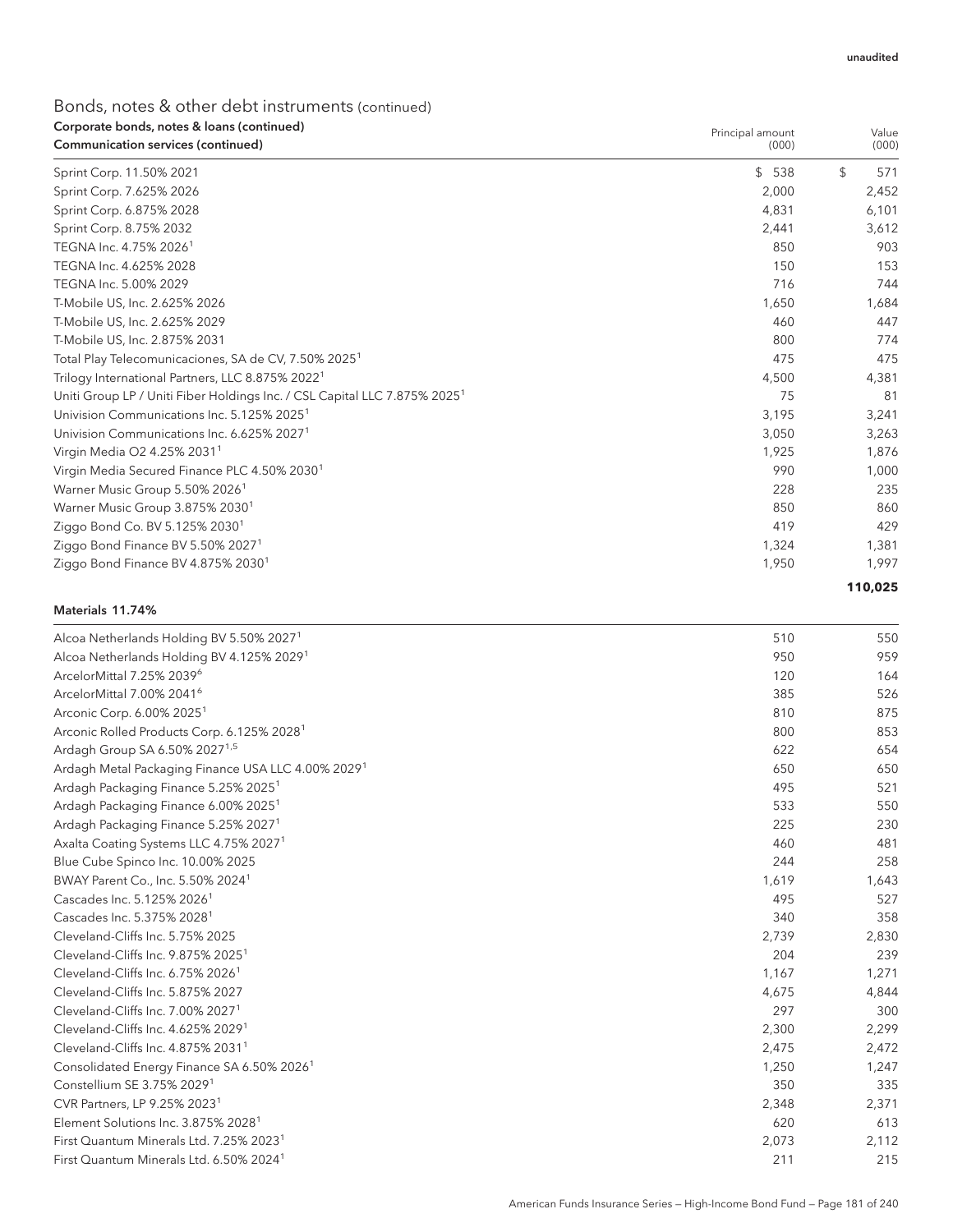| Corporate bonds, notes & Ioans (continued)<br>Principal amount<br>Materials (continued) | (000)   | Value<br>(000) |
|-----------------------------------------------------------------------------------------|---------|----------------|
| First Quantum Minerals Ltd. 7.50% 2025 <sup>1</sup>                                     | \$7,393 | \$<br>7,642    |
| First Quantum Minerals Ltd. 6.875% 2026 <sup>1</sup>                                    | 3,076   | 3,189          |
| First Quantum Minerals Ltd. 6.875% 2027 <sup>1</sup>                                    | 5,440   | 5,841          |
| FMG Resources 4.375% 2031 <sup>1</sup>                                                  | 1,115   | 1,137          |
| Freeport-McMoRan Inc. 4.25% 2030                                                        | 932     | 993            |
| Freeport-McMoRan Inc. 5.40% 2034                                                        | 300     | 358            |
| Freeport-McMoRan Inc. 5.45% 2043                                                        | 763     | 919            |
| FXI Holdings, Inc. 7.875% 2024 <sup>1</sup>                                             | 3,125   | 3,227          |
| FXI Holdings, Inc. 12.25% 2026 <sup>1</sup>                                             | 4,575   | 5,235          |
| GPC Merger Sub Inc. 7.125% 2028 <sup>1</sup>                                            | 434     | 462            |
| GPD Companies Inc. 10.125% 2026 <sup>1</sup>                                            | 100     | 110            |
| Hexion Inc. 7.875% 2027 <sup>1</sup>                                                    | 2,411   | 2,597          |
| INEOS Group Holdings SA 5.625% 2024 <sup>1</sup>                                        | 772     | 784            |
| Iris Holdings, Inc. 8.75% 2026 <sup>1,5</sup>                                           | 375     | 380            |
| Joseph T. Ryerson & Son, Inc. 8.50% 2028 <sup>1</sup>                                   | 1,260   | 1,414          |
| LSB Industries, Inc. 9.625% 2023 <sup>1</sup>                                           | 3,863   | 3,974          |
| Mercer International Inc. 5.125% 2029 <sup>1</sup>                                      | 400     | 415            |
| Methanex Corp. 5.125% 2027                                                              | 3,750   | 3,839          |
| Methanex Corp. 5.25% 2029                                                               | 450     | 465            |
| Methanex Corp. 5.65% 2044                                                               | 475     | 474            |
| Neon Holdings, Inc. 10.125% 2026 <sup>1</sup>                                           | 2,500   | 2,737          |
| Nouryon Holding BV 8.00% 2026 <sup>1</sup>                                              | 931     | 992            |
| Nova Chemicals Corp. 4.875% 2024 <sup>1</sup>                                           | 495     | 518            |
| Nova Chemicals Corp. 5.25% 2027 <sup>1</sup>                                            | 1,036   | 1,088          |
| Novelis Corp. 5.875% 2026 <sup>1</sup>                                                  | 950     | 993            |
| Novelis Corp. 4.75% 2030 <sup>1</sup>                                                   | 990     | 1,022          |
| OCI NV 5.25% 2024 <sup>1</sup>                                                          | 278     | 290            |
| Olin Corp. 9.50% 2025 <sup>1</sup>                                                      | 490     | 606            |
| Olin Corp. 5.625% 2029                                                                  | 300     | 324            |
| Olin Corp. 5.00% 2030                                                                   | 280     | 294            |
| Owens-Illinois, Inc. 5.875% 2023 <sup>1</sup>                                           | 1,670   | 1,792          |
| Owens-Illinois, Inc. 6.375% 2025 <sup>1</sup>                                           | 265     | 294            |
| Plastipak Holdings, Inc. 6.25% 2025 <sup>1</sup>                                        | 200     | 206            |
| Rayonier A.M. Products Inc. 7.625% 2026 <sup>1</sup>                                    | 745     | 792            |
| Scotts Miracle-Gro Co. 4.50% 2029                                                       | 639     | 661            |
| Sealed Air Corp. 4.875% 2022 <sup>1</sup>                                               | 660     | 688            |
| Sealed Air Corp. 5.25% 2023 <sup>1</sup>                                                | 267     | 284            |
| Sealed Air Corp. 4.00% 2027 <sup>1</sup>                                                | 316     | 324            |
| Silgan Holdings Inc. 4.125% 2028                                                        | 377     | 388            |
| Summit Materials, Inc. 6.50% 2027 <sup>1</sup>                                          | 360     | 380            |
| Summit Materials, Inc. 5.25% 2029 <sup>1</sup>                                          | 955     | 998            |
| Trivium Packaging BV 5.50% 2026 <sup>1</sup>                                            | 530     | 557            |
| Trivium Packaging BV 8.50% 2027 <sup>1</sup>                                            | 403     | 438            |
| Tronox Ltd. 4.625% 2029 <sup>1</sup>                                                    | 1,525   | 1,529          |
| Valvoline Inc. 4.25% 2030 <sup>1</sup>                                                  | 353     | 361            |
| Valvoline Inc. 3.625% 2031 <sup>1</sup>                                                 | 620     | 601            |
| Venator Materials Corp. 5.75% 2025 <sup>1</sup>                                         | 5,876   | 5,714          |
| Venator Materials Corp. 9.50% 2025 <sup>1</sup>                                         | 2,175   | 2,441          |
| W. R. Grace & Co. 4.875% 2027 <sup>1</sup>                                              | 790     | 819            |
| Warrior Met Coal, Inc. 8.00% 2024 <sup>1</sup>                                          | 1,400   | 1,436          |
|                                                                                         |         | 103,969        |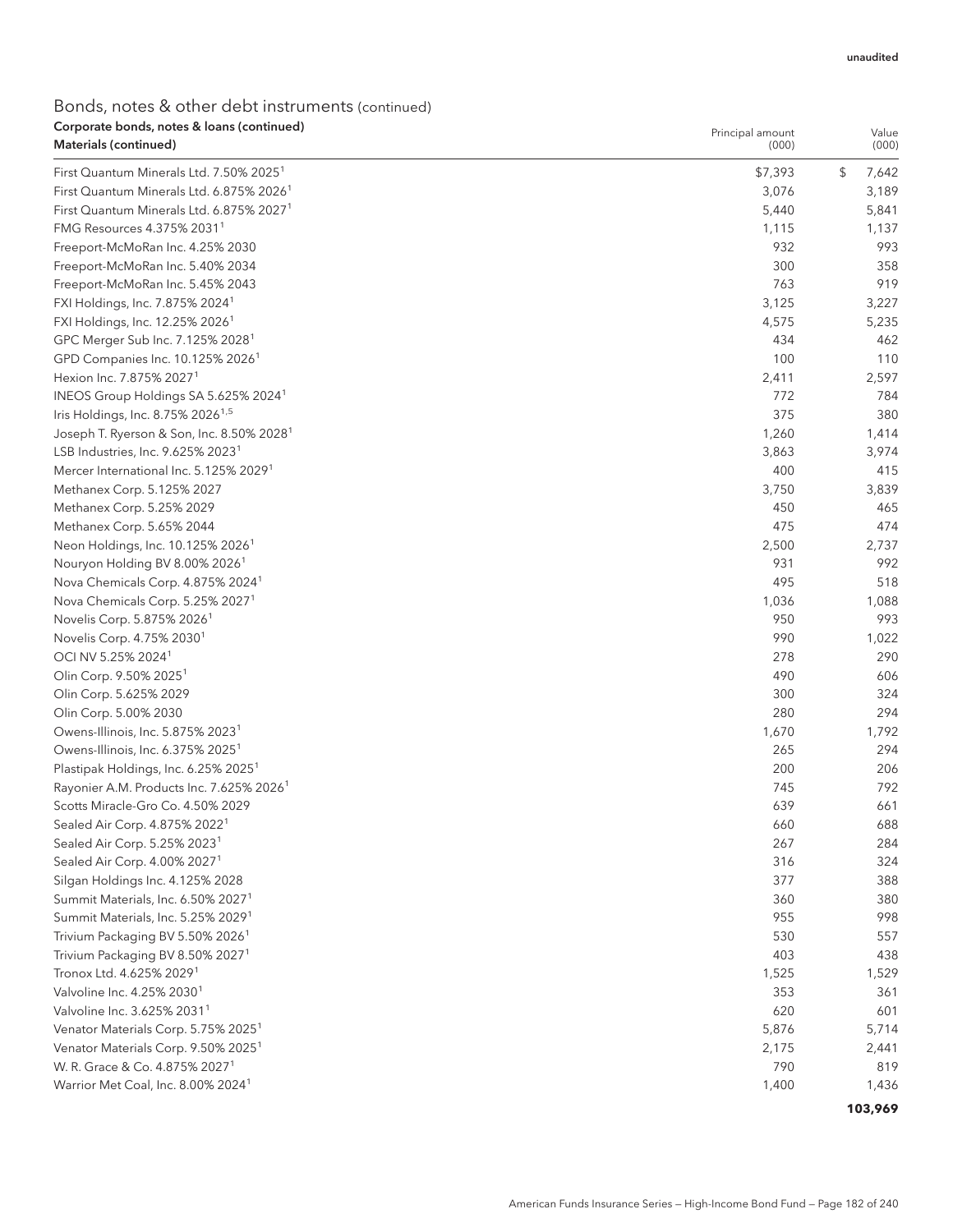| \$394<br>99 Escrow Issuer, Inc. 7.50% 2026 <sup>1</sup><br>\$405<br>Affinity Gaming 6.875% 2027 <sup>1</sup><br>1,350<br>1,425<br>Allied Universal Holdco LLC 6.625% 2026 <sup>1</sup><br>858<br>912<br>826<br>908<br>Allied Universal Holdco LLC 9.75% 2027 <sup>1</sup><br>120<br>134<br>Boyd Gaming Corp. 8.625% 2025 <sup>1</sup><br>879<br>861<br>Boyd Gaming Corp. 4.75% 2027<br>325<br>326<br>Brookfield Residential Properties Inc. 4.875% 2030 <sup>1</sup><br>Caesars Entertainment, Inc. 6.25% 2025 <sup>1</sup><br>1,085<br>1,158<br>365<br>Caesars Resort Collection, LLC 5.75% 2025 <sup>1</sup><br>345<br>Carnival Corp. 11.50% 2023 <sup>1</sup><br>1,812<br>2,080<br>Carnival Corp. 7.625% 2026 <sup>1</sup><br>175<br>188<br>275<br>Carnival Corp. 10.50% 2026 <sup>1</sup><br>324<br>139<br>Carvana Co. 5.625% 2025 <sup>1</sup><br>135<br>Carvana Co. 5.50% 2027 <sup>1</sup><br>970<br>978<br>Churchill Downs Inc. 4.75% 2028 <sup>1</sup><br>430<br>446<br>Cirsa Gaming Corp. SA 7.875% 2023 <sup>1</sup><br>2,552<br>2,595<br>Clarios Global LP 6.75% 2025 <sup>1</sup><br>375<br>402<br>Dana Inc. 5.625% 2028<br>675<br>723<br>Empire Communities Corp. 7.00% 2025 <sup>1</sup><br>525<br>555<br>371<br>376<br>Fertitta Entertainment, Inc. 6.75% 2024 <sup>1</sup><br>Ford Motor Co. 8.50% 2023<br>1,787<br>1,995<br>Ford Motor Co. 9.00% 2025<br>684<br>829<br>349<br>Ford Motor Co. 9.625% 2030<br>250<br>Ford Motor Co. 7.45% 2031<br>275<br>347<br>407<br>Ford Motor Credit Company LLC 3.087% 2023<br>400<br>500<br>518<br>Ford Motor Credit Company LLC 3.664% 2024<br>887<br>916<br>Ford Motor Credit Company LLC 3.81% 2024<br>350<br>378<br>Ford Motor Credit Company LLC 5.584% 2024<br>1,875<br>1,909<br>Ford Motor Credit Company LLC 3.375% 2025<br>6,285<br>6,796<br>Ford Motor Credit Company LLC 5.125% 2025<br>510<br>540<br>Ford Motor Credit Company LLC 4.542% 2026<br>275<br>279<br>Ford Motor Credit Company LLC 3.815% 2027<br>835<br>863<br>Ford Motor Credit Company LLC 4.125% 2027<br>525<br>546<br>Ford Motor Credit Company LLC 4.271% 2027<br>350<br>337<br>Ford Motor Credit Company LLC 2.90% 2028<br>200<br>215<br>Ford Motor Credit Company LLC 5.113% 2029<br>Ford Motor Credit Company LLC 4.00% 2030<br>1,820<br>1,808<br>Full House Resorts Inc. 8.25% 2028 <sup>1</sup><br>475<br>507<br>Hanesbrands Inc. 4.625% 2024 <sup>1</sup><br>473<br>445<br>Hanesbrands Inc. 5.375% 2025 <sup>1</sup><br>432<br>458<br>Hanesbrands Inc. 4.875% 2026 <sup>1</sup><br>274<br>294<br>Hilton Worldwide Holdings Inc. 4.875% 2030<br>508<br>540<br>Hilton Worldwide Holdings Inc. 4.00% 2031 <sup>1</sup><br>1,120<br>1,122<br>International Game Technology PLC 6.50% 2025 <sup>1</sup><br>1,383<br>1,521<br>International Game Technology PLC 4.125% 2026 <sup>1</sup><br>1,175<br>1,210<br>International Game Technology PLC 5.25% 2029 <sup>1</sup><br>2,380<br>2,486<br>Jaguar Land Rover PLC 7.75% 2025 <sup>1</sup><br>489<br>450<br>Jaguar Land Rover PLC 5.875% 2028 <sup>1</sup><br>250<br>254<br>KB Home 6.875% 2027<br>330<br>387<br>Landry's Finance Acquisition Co., Term Loan, (3-month USD-LIBOR + 12.00%) 13.00% 2023 <sup>2,3</sup><br>20<br>17<br>44<br>Lennar Corp. 4.50% 2024<br>40<br>Levi Strauss & Co. 5.00% 2025<br>92<br>90<br>Levi Strauss & Co. 3.50% 2031 <sup>1</sup><br>430<br>415<br>Life Time Inc. 5.75% 2026 <sup>1</sup><br>475<br>489 | Corporate bonds, notes & Ioans (continued)<br>Consumer discretionary 10.65% | Principal amount<br>(000) | Value<br>(000) |
|------------------------------------------------------------------------------------------------------------------------------------------------------------------------------------------------------------------------------------------------------------------------------------------------------------------------------------------------------------------------------------------------------------------------------------------------------------------------------------------------------------------------------------------------------------------------------------------------------------------------------------------------------------------------------------------------------------------------------------------------------------------------------------------------------------------------------------------------------------------------------------------------------------------------------------------------------------------------------------------------------------------------------------------------------------------------------------------------------------------------------------------------------------------------------------------------------------------------------------------------------------------------------------------------------------------------------------------------------------------------------------------------------------------------------------------------------------------------------------------------------------------------------------------------------------------------------------------------------------------------------------------------------------------------------------------------------------------------------------------------------------------------------------------------------------------------------------------------------------------------------------------------------------------------------------------------------------------------------------------------------------------------------------------------------------------------------------------------------------------------------------------------------------------------------------------------------------------------------------------------------------------------------------------------------------------------------------------------------------------------------------------------------------------------------------------------------------------------------------------------------------------------------------------------------------------------------------------------------------------------------------------------------------------------------------------------------------------------------------------------------------------------------------------------------------------------------------------------------------------------------------------------------------------------------------------------------------------------------------------------------------------------------------------------------------------------------------------------------------------------------------------------------------------------------------------------------------------------------------------------------------------------------------------------------------------------------------------------------------------------------------------------------------------------------|-----------------------------------------------------------------------------|---------------------------|----------------|
|                                                                                                                                                                                                                                                                                                                                                                                                                                                                                                                                                                                                                                                                                                                                                                                                                                                                                                                                                                                                                                                                                                                                                                                                                                                                                                                                                                                                                                                                                                                                                                                                                                                                                                                                                                                                                                                                                                                                                                                                                                                                                                                                                                                                                                                                                                                                                                                                                                                                                                                                                                                                                                                                                                                                                                                                                                                                                                                                                                                                                                                                                                                                                                                                                                                                                                                                                                                                                              |                                                                             |                           |                |
|                                                                                                                                                                                                                                                                                                                                                                                                                                                                                                                                                                                                                                                                                                                                                                                                                                                                                                                                                                                                                                                                                                                                                                                                                                                                                                                                                                                                                                                                                                                                                                                                                                                                                                                                                                                                                                                                                                                                                                                                                                                                                                                                                                                                                                                                                                                                                                                                                                                                                                                                                                                                                                                                                                                                                                                                                                                                                                                                                                                                                                                                                                                                                                                                                                                                                                                                                                                                                              |                                                                             |                           |                |
|                                                                                                                                                                                                                                                                                                                                                                                                                                                                                                                                                                                                                                                                                                                                                                                                                                                                                                                                                                                                                                                                                                                                                                                                                                                                                                                                                                                                                                                                                                                                                                                                                                                                                                                                                                                                                                                                                                                                                                                                                                                                                                                                                                                                                                                                                                                                                                                                                                                                                                                                                                                                                                                                                                                                                                                                                                                                                                                                                                                                                                                                                                                                                                                                                                                                                                                                                                                                                              |                                                                             |                           |                |
|                                                                                                                                                                                                                                                                                                                                                                                                                                                                                                                                                                                                                                                                                                                                                                                                                                                                                                                                                                                                                                                                                                                                                                                                                                                                                                                                                                                                                                                                                                                                                                                                                                                                                                                                                                                                                                                                                                                                                                                                                                                                                                                                                                                                                                                                                                                                                                                                                                                                                                                                                                                                                                                                                                                                                                                                                                                                                                                                                                                                                                                                                                                                                                                                                                                                                                                                                                                                                              |                                                                             |                           |                |
|                                                                                                                                                                                                                                                                                                                                                                                                                                                                                                                                                                                                                                                                                                                                                                                                                                                                                                                                                                                                                                                                                                                                                                                                                                                                                                                                                                                                                                                                                                                                                                                                                                                                                                                                                                                                                                                                                                                                                                                                                                                                                                                                                                                                                                                                                                                                                                                                                                                                                                                                                                                                                                                                                                                                                                                                                                                                                                                                                                                                                                                                                                                                                                                                                                                                                                                                                                                                                              |                                                                             |                           |                |
|                                                                                                                                                                                                                                                                                                                                                                                                                                                                                                                                                                                                                                                                                                                                                                                                                                                                                                                                                                                                                                                                                                                                                                                                                                                                                                                                                                                                                                                                                                                                                                                                                                                                                                                                                                                                                                                                                                                                                                                                                                                                                                                                                                                                                                                                                                                                                                                                                                                                                                                                                                                                                                                                                                                                                                                                                                                                                                                                                                                                                                                                                                                                                                                                                                                                                                                                                                                                                              |                                                                             |                           |                |
|                                                                                                                                                                                                                                                                                                                                                                                                                                                                                                                                                                                                                                                                                                                                                                                                                                                                                                                                                                                                                                                                                                                                                                                                                                                                                                                                                                                                                                                                                                                                                                                                                                                                                                                                                                                                                                                                                                                                                                                                                                                                                                                                                                                                                                                                                                                                                                                                                                                                                                                                                                                                                                                                                                                                                                                                                                                                                                                                                                                                                                                                                                                                                                                                                                                                                                                                                                                                                              |                                                                             |                           |                |
|                                                                                                                                                                                                                                                                                                                                                                                                                                                                                                                                                                                                                                                                                                                                                                                                                                                                                                                                                                                                                                                                                                                                                                                                                                                                                                                                                                                                                                                                                                                                                                                                                                                                                                                                                                                                                                                                                                                                                                                                                                                                                                                                                                                                                                                                                                                                                                                                                                                                                                                                                                                                                                                                                                                                                                                                                                                                                                                                                                                                                                                                                                                                                                                                                                                                                                                                                                                                                              |                                                                             |                           |                |
|                                                                                                                                                                                                                                                                                                                                                                                                                                                                                                                                                                                                                                                                                                                                                                                                                                                                                                                                                                                                                                                                                                                                                                                                                                                                                                                                                                                                                                                                                                                                                                                                                                                                                                                                                                                                                                                                                                                                                                                                                                                                                                                                                                                                                                                                                                                                                                                                                                                                                                                                                                                                                                                                                                                                                                                                                                                                                                                                                                                                                                                                                                                                                                                                                                                                                                                                                                                                                              |                                                                             |                           |                |
|                                                                                                                                                                                                                                                                                                                                                                                                                                                                                                                                                                                                                                                                                                                                                                                                                                                                                                                                                                                                                                                                                                                                                                                                                                                                                                                                                                                                                                                                                                                                                                                                                                                                                                                                                                                                                                                                                                                                                                                                                                                                                                                                                                                                                                                                                                                                                                                                                                                                                                                                                                                                                                                                                                                                                                                                                                                                                                                                                                                                                                                                                                                                                                                                                                                                                                                                                                                                                              |                                                                             |                           |                |
|                                                                                                                                                                                                                                                                                                                                                                                                                                                                                                                                                                                                                                                                                                                                                                                                                                                                                                                                                                                                                                                                                                                                                                                                                                                                                                                                                                                                                                                                                                                                                                                                                                                                                                                                                                                                                                                                                                                                                                                                                                                                                                                                                                                                                                                                                                                                                                                                                                                                                                                                                                                                                                                                                                                                                                                                                                                                                                                                                                                                                                                                                                                                                                                                                                                                                                                                                                                                                              |                                                                             |                           |                |
|                                                                                                                                                                                                                                                                                                                                                                                                                                                                                                                                                                                                                                                                                                                                                                                                                                                                                                                                                                                                                                                                                                                                                                                                                                                                                                                                                                                                                                                                                                                                                                                                                                                                                                                                                                                                                                                                                                                                                                                                                                                                                                                                                                                                                                                                                                                                                                                                                                                                                                                                                                                                                                                                                                                                                                                                                                                                                                                                                                                                                                                                                                                                                                                                                                                                                                                                                                                                                              |                                                                             |                           |                |
|                                                                                                                                                                                                                                                                                                                                                                                                                                                                                                                                                                                                                                                                                                                                                                                                                                                                                                                                                                                                                                                                                                                                                                                                                                                                                                                                                                                                                                                                                                                                                                                                                                                                                                                                                                                                                                                                                                                                                                                                                                                                                                                                                                                                                                                                                                                                                                                                                                                                                                                                                                                                                                                                                                                                                                                                                                                                                                                                                                                                                                                                                                                                                                                                                                                                                                                                                                                                                              |                                                                             |                           |                |
|                                                                                                                                                                                                                                                                                                                                                                                                                                                                                                                                                                                                                                                                                                                                                                                                                                                                                                                                                                                                                                                                                                                                                                                                                                                                                                                                                                                                                                                                                                                                                                                                                                                                                                                                                                                                                                                                                                                                                                                                                                                                                                                                                                                                                                                                                                                                                                                                                                                                                                                                                                                                                                                                                                                                                                                                                                                                                                                                                                                                                                                                                                                                                                                                                                                                                                                                                                                                                              |                                                                             |                           |                |
|                                                                                                                                                                                                                                                                                                                                                                                                                                                                                                                                                                                                                                                                                                                                                                                                                                                                                                                                                                                                                                                                                                                                                                                                                                                                                                                                                                                                                                                                                                                                                                                                                                                                                                                                                                                                                                                                                                                                                                                                                                                                                                                                                                                                                                                                                                                                                                                                                                                                                                                                                                                                                                                                                                                                                                                                                                                                                                                                                                                                                                                                                                                                                                                                                                                                                                                                                                                                                              |                                                                             |                           |                |
|                                                                                                                                                                                                                                                                                                                                                                                                                                                                                                                                                                                                                                                                                                                                                                                                                                                                                                                                                                                                                                                                                                                                                                                                                                                                                                                                                                                                                                                                                                                                                                                                                                                                                                                                                                                                                                                                                                                                                                                                                                                                                                                                                                                                                                                                                                                                                                                                                                                                                                                                                                                                                                                                                                                                                                                                                                                                                                                                                                                                                                                                                                                                                                                                                                                                                                                                                                                                                              |                                                                             |                           |                |
|                                                                                                                                                                                                                                                                                                                                                                                                                                                                                                                                                                                                                                                                                                                                                                                                                                                                                                                                                                                                                                                                                                                                                                                                                                                                                                                                                                                                                                                                                                                                                                                                                                                                                                                                                                                                                                                                                                                                                                                                                                                                                                                                                                                                                                                                                                                                                                                                                                                                                                                                                                                                                                                                                                                                                                                                                                                                                                                                                                                                                                                                                                                                                                                                                                                                                                                                                                                                                              |                                                                             |                           |                |
|                                                                                                                                                                                                                                                                                                                                                                                                                                                                                                                                                                                                                                                                                                                                                                                                                                                                                                                                                                                                                                                                                                                                                                                                                                                                                                                                                                                                                                                                                                                                                                                                                                                                                                                                                                                                                                                                                                                                                                                                                                                                                                                                                                                                                                                                                                                                                                                                                                                                                                                                                                                                                                                                                                                                                                                                                                                                                                                                                                                                                                                                                                                                                                                                                                                                                                                                                                                                                              |                                                                             |                           |                |
|                                                                                                                                                                                                                                                                                                                                                                                                                                                                                                                                                                                                                                                                                                                                                                                                                                                                                                                                                                                                                                                                                                                                                                                                                                                                                                                                                                                                                                                                                                                                                                                                                                                                                                                                                                                                                                                                                                                                                                                                                                                                                                                                                                                                                                                                                                                                                                                                                                                                                                                                                                                                                                                                                                                                                                                                                                                                                                                                                                                                                                                                                                                                                                                                                                                                                                                                                                                                                              |                                                                             |                           |                |
|                                                                                                                                                                                                                                                                                                                                                                                                                                                                                                                                                                                                                                                                                                                                                                                                                                                                                                                                                                                                                                                                                                                                                                                                                                                                                                                                                                                                                                                                                                                                                                                                                                                                                                                                                                                                                                                                                                                                                                                                                                                                                                                                                                                                                                                                                                                                                                                                                                                                                                                                                                                                                                                                                                                                                                                                                                                                                                                                                                                                                                                                                                                                                                                                                                                                                                                                                                                                                              |                                                                             |                           |                |
|                                                                                                                                                                                                                                                                                                                                                                                                                                                                                                                                                                                                                                                                                                                                                                                                                                                                                                                                                                                                                                                                                                                                                                                                                                                                                                                                                                                                                                                                                                                                                                                                                                                                                                                                                                                                                                                                                                                                                                                                                                                                                                                                                                                                                                                                                                                                                                                                                                                                                                                                                                                                                                                                                                                                                                                                                                                                                                                                                                                                                                                                                                                                                                                                                                                                                                                                                                                                                              |                                                                             |                           |                |
|                                                                                                                                                                                                                                                                                                                                                                                                                                                                                                                                                                                                                                                                                                                                                                                                                                                                                                                                                                                                                                                                                                                                                                                                                                                                                                                                                                                                                                                                                                                                                                                                                                                                                                                                                                                                                                                                                                                                                                                                                                                                                                                                                                                                                                                                                                                                                                                                                                                                                                                                                                                                                                                                                                                                                                                                                                                                                                                                                                                                                                                                                                                                                                                                                                                                                                                                                                                                                              |                                                                             |                           |                |
|                                                                                                                                                                                                                                                                                                                                                                                                                                                                                                                                                                                                                                                                                                                                                                                                                                                                                                                                                                                                                                                                                                                                                                                                                                                                                                                                                                                                                                                                                                                                                                                                                                                                                                                                                                                                                                                                                                                                                                                                                                                                                                                                                                                                                                                                                                                                                                                                                                                                                                                                                                                                                                                                                                                                                                                                                                                                                                                                                                                                                                                                                                                                                                                                                                                                                                                                                                                                                              |                                                                             |                           |                |
|                                                                                                                                                                                                                                                                                                                                                                                                                                                                                                                                                                                                                                                                                                                                                                                                                                                                                                                                                                                                                                                                                                                                                                                                                                                                                                                                                                                                                                                                                                                                                                                                                                                                                                                                                                                                                                                                                                                                                                                                                                                                                                                                                                                                                                                                                                                                                                                                                                                                                                                                                                                                                                                                                                                                                                                                                                                                                                                                                                                                                                                                                                                                                                                                                                                                                                                                                                                                                              |                                                                             |                           |                |
|                                                                                                                                                                                                                                                                                                                                                                                                                                                                                                                                                                                                                                                                                                                                                                                                                                                                                                                                                                                                                                                                                                                                                                                                                                                                                                                                                                                                                                                                                                                                                                                                                                                                                                                                                                                                                                                                                                                                                                                                                                                                                                                                                                                                                                                                                                                                                                                                                                                                                                                                                                                                                                                                                                                                                                                                                                                                                                                                                                                                                                                                                                                                                                                                                                                                                                                                                                                                                              |                                                                             |                           |                |
|                                                                                                                                                                                                                                                                                                                                                                                                                                                                                                                                                                                                                                                                                                                                                                                                                                                                                                                                                                                                                                                                                                                                                                                                                                                                                                                                                                                                                                                                                                                                                                                                                                                                                                                                                                                                                                                                                                                                                                                                                                                                                                                                                                                                                                                                                                                                                                                                                                                                                                                                                                                                                                                                                                                                                                                                                                                                                                                                                                                                                                                                                                                                                                                                                                                                                                                                                                                                                              |                                                                             |                           |                |
|                                                                                                                                                                                                                                                                                                                                                                                                                                                                                                                                                                                                                                                                                                                                                                                                                                                                                                                                                                                                                                                                                                                                                                                                                                                                                                                                                                                                                                                                                                                                                                                                                                                                                                                                                                                                                                                                                                                                                                                                                                                                                                                                                                                                                                                                                                                                                                                                                                                                                                                                                                                                                                                                                                                                                                                                                                                                                                                                                                                                                                                                                                                                                                                                                                                                                                                                                                                                                              |                                                                             |                           |                |
|                                                                                                                                                                                                                                                                                                                                                                                                                                                                                                                                                                                                                                                                                                                                                                                                                                                                                                                                                                                                                                                                                                                                                                                                                                                                                                                                                                                                                                                                                                                                                                                                                                                                                                                                                                                                                                                                                                                                                                                                                                                                                                                                                                                                                                                                                                                                                                                                                                                                                                                                                                                                                                                                                                                                                                                                                                                                                                                                                                                                                                                                                                                                                                                                                                                                                                                                                                                                                              |                                                                             |                           |                |
|                                                                                                                                                                                                                                                                                                                                                                                                                                                                                                                                                                                                                                                                                                                                                                                                                                                                                                                                                                                                                                                                                                                                                                                                                                                                                                                                                                                                                                                                                                                                                                                                                                                                                                                                                                                                                                                                                                                                                                                                                                                                                                                                                                                                                                                                                                                                                                                                                                                                                                                                                                                                                                                                                                                                                                                                                                                                                                                                                                                                                                                                                                                                                                                                                                                                                                                                                                                                                              |                                                                             |                           |                |
|                                                                                                                                                                                                                                                                                                                                                                                                                                                                                                                                                                                                                                                                                                                                                                                                                                                                                                                                                                                                                                                                                                                                                                                                                                                                                                                                                                                                                                                                                                                                                                                                                                                                                                                                                                                                                                                                                                                                                                                                                                                                                                                                                                                                                                                                                                                                                                                                                                                                                                                                                                                                                                                                                                                                                                                                                                                                                                                                                                                                                                                                                                                                                                                                                                                                                                                                                                                                                              |                                                                             |                           |                |
|                                                                                                                                                                                                                                                                                                                                                                                                                                                                                                                                                                                                                                                                                                                                                                                                                                                                                                                                                                                                                                                                                                                                                                                                                                                                                                                                                                                                                                                                                                                                                                                                                                                                                                                                                                                                                                                                                                                                                                                                                                                                                                                                                                                                                                                                                                                                                                                                                                                                                                                                                                                                                                                                                                                                                                                                                                                                                                                                                                                                                                                                                                                                                                                                                                                                                                                                                                                                                              |                                                                             |                           |                |
|                                                                                                                                                                                                                                                                                                                                                                                                                                                                                                                                                                                                                                                                                                                                                                                                                                                                                                                                                                                                                                                                                                                                                                                                                                                                                                                                                                                                                                                                                                                                                                                                                                                                                                                                                                                                                                                                                                                                                                                                                                                                                                                                                                                                                                                                                                                                                                                                                                                                                                                                                                                                                                                                                                                                                                                                                                                                                                                                                                                                                                                                                                                                                                                                                                                                                                                                                                                                                              |                                                                             |                           |                |
|                                                                                                                                                                                                                                                                                                                                                                                                                                                                                                                                                                                                                                                                                                                                                                                                                                                                                                                                                                                                                                                                                                                                                                                                                                                                                                                                                                                                                                                                                                                                                                                                                                                                                                                                                                                                                                                                                                                                                                                                                                                                                                                                                                                                                                                                                                                                                                                                                                                                                                                                                                                                                                                                                                                                                                                                                                                                                                                                                                                                                                                                                                                                                                                                                                                                                                                                                                                                                              |                                                                             |                           |                |
|                                                                                                                                                                                                                                                                                                                                                                                                                                                                                                                                                                                                                                                                                                                                                                                                                                                                                                                                                                                                                                                                                                                                                                                                                                                                                                                                                                                                                                                                                                                                                                                                                                                                                                                                                                                                                                                                                                                                                                                                                                                                                                                                                                                                                                                                                                                                                                                                                                                                                                                                                                                                                                                                                                                                                                                                                                                                                                                                                                                                                                                                                                                                                                                                                                                                                                                                                                                                                              |                                                                             |                           |                |
|                                                                                                                                                                                                                                                                                                                                                                                                                                                                                                                                                                                                                                                                                                                                                                                                                                                                                                                                                                                                                                                                                                                                                                                                                                                                                                                                                                                                                                                                                                                                                                                                                                                                                                                                                                                                                                                                                                                                                                                                                                                                                                                                                                                                                                                                                                                                                                                                                                                                                                                                                                                                                                                                                                                                                                                                                                                                                                                                                                                                                                                                                                                                                                                                                                                                                                                                                                                                                              |                                                                             |                           |                |
|                                                                                                                                                                                                                                                                                                                                                                                                                                                                                                                                                                                                                                                                                                                                                                                                                                                                                                                                                                                                                                                                                                                                                                                                                                                                                                                                                                                                                                                                                                                                                                                                                                                                                                                                                                                                                                                                                                                                                                                                                                                                                                                                                                                                                                                                                                                                                                                                                                                                                                                                                                                                                                                                                                                                                                                                                                                                                                                                                                                                                                                                                                                                                                                                                                                                                                                                                                                                                              |                                                                             |                           |                |
|                                                                                                                                                                                                                                                                                                                                                                                                                                                                                                                                                                                                                                                                                                                                                                                                                                                                                                                                                                                                                                                                                                                                                                                                                                                                                                                                                                                                                                                                                                                                                                                                                                                                                                                                                                                                                                                                                                                                                                                                                                                                                                                                                                                                                                                                                                                                                                                                                                                                                                                                                                                                                                                                                                                                                                                                                                                                                                                                                                                                                                                                                                                                                                                                                                                                                                                                                                                                                              |                                                                             |                           |                |
|                                                                                                                                                                                                                                                                                                                                                                                                                                                                                                                                                                                                                                                                                                                                                                                                                                                                                                                                                                                                                                                                                                                                                                                                                                                                                                                                                                                                                                                                                                                                                                                                                                                                                                                                                                                                                                                                                                                                                                                                                                                                                                                                                                                                                                                                                                                                                                                                                                                                                                                                                                                                                                                                                                                                                                                                                                                                                                                                                                                                                                                                                                                                                                                                                                                                                                                                                                                                                              |                                                                             |                           |                |
|                                                                                                                                                                                                                                                                                                                                                                                                                                                                                                                                                                                                                                                                                                                                                                                                                                                                                                                                                                                                                                                                                                                                                                                                                                                                                                                                                                                                                                                                                                                                                                                                                                                                                                                                                                                                                                                                                                                                                                                                                                                                                                                                                                                                                                                                                                                                                                                                                                                                                                                                                                                                                                                                                                                                                                                                                                                                                                                                                                                                                                                                                                                                                                                                                                                                                                                                                                                                                              |                                                                             |                           |                |
|                                                                                                                                                                                                                                                                                                                                                                                                                                                                                                                                                                                                                                                                                                                                                                                                                                                                                                                                                                                                                                                                                                                                                                                                                                                                                                                                                                                                                                                                                                                                                                                                                                                                                                                                                                                                                                                                                                                                                                                                                                                                                                                                                                                                                                                                                                                                                                                                                                                                                                                                                                                                                                                                                                                                                                                                                                                                                                                                                                                                                                                                                                                                                                                                                                                                                                                                                                                                                              |                                                                             |                           |                |
|                                                                                                                                                                                                                                                                                                                                                                                                                                                                                                                                                                                                                                                                                                                                                                                                                                                                                                                                                                                                                                                                                                                                                                                                                                                                                                                                                                                                                                                                                                                                                                                                                                                                                                                                                                                                                                                                                                                                                                                                                                                                                                                                                                                                                                                                                                                                                                                                                                                                                                                                                                                                                                                                                                                                                                                                                                                                                                                                                                                                                                                                                                                                                                                                                                                                                                                                                                                                                              |                                                                             |                           |                |
|                                                                                                                                                                                                                                                                                                                                                                                                                                                                                                                                                                                                                                                                                                                                                                                                                                                                                                                                                                                                                                                                                                                                                                                                                                                                                                                                                                                                                                                                                                                                                                                                                                                                                                                                                                                                                                                                                                                                                                                                                                                                                                                                                                                                                                                                                                                                                                                                                                                                                                                                                                                                                                                                                                                                                                                                                                                                                                                                                                                                                                                                                                                                                                                                                                                                                                                                                                                                                              |                                                                             |                           |                |
|                                                                                                                                                                                                                                                                                                                                                                                                                                                                                                                                                                                                                                                                                                                                                                                                                                                                                                                                                                                                                                                                                                                                                                                                                                                                                                                                                                                                                                                                                                                                                                                                                                                                                                                                                                                                                                                                                                                                                                                                                                                                                                                                                                                                                                                                                                                                                                                                                                                                                                                                                                                                                                                                                                                                                                                                                                                                                                                                                                                                                                                                                                                                                                                                                                                                                                                                                                                                                              |                                                                             |                           |                |
|                                                                                                                                                                                                                                                                                                                                                                                                                                                                                                                                                                                                                                                                                                                                                                                                                                                                                                                                                                                                                                                                                                                                                                                                                                                                                                                                                                                                                                                                                                                                                                                                                                                                                                                                                                                                                                                                                                                                                                                                                                                                                                                                                                                                                                                                                                                                                                                                                                                                                                                                                                                                                                                                                                                                                                                                                                                                                                                                                                                                                                                                                                                                                                                                                                                                                                                                                                                                                              |                                                                             |                           |                |
|                                                                                                                                                                                                                                                                                                                                                                                                                                                                                                                                                                                                                                                                                                                                                                                                                                                                                                                                                                                                                                                                                                                                                                                                                                                                                                                                                                                                                                                                                                                                                                                                                                                                                                                                                                                                                                                                                                                                                                                                                                                                                                                                                                                                                                                                                                                                                                                                                                                                                                                                                                                                                                                                                                                                                                                                                                                                                                                                                                                                                                                                                                                                                                                                                                                                                                                                                                                                                              |                                                                             |                           |                |
|                                                                                                                                                                                                                                                                                                                                                                                                                                                                                                                                                                                                                                                                                                                                                                                                                                                                                                                                                                                                                                                                                                                                                                                                                                                                                                                                                                                                                                                                                                                                                                                                                                                                                                                                                                                                                                                                                                                                                                                                                                                                                                                                                                                                                                                                                                                                                                                                                                                                                                                                                                                                                                                                                                                                                                                                                                                                                                                                                                                                                                                                                                                                                                                                                                                                                                                                                                                                                              |                                                                             |                           |                |
|                                                                                                                                                                                                                                                                                                                                                                                                                                                                                                                                                                                                                                                                                                                                                                                                                                                                                                                                                                                                                                                                                                                                                                                                                                                                                                                                                                                                                                                                                                                                                                                                                                                                                                                                                                                                                                                                                                                                                                                                                                                                                                                                                                                                                                                                                                                                                                                                                                                                                                                                                                                                                                                                                                                                                                                                                                                                                                                                                                                                                                                                                                                                                                                                                                                                                                                                                                                                                              |                                                                             |                           |                |
|                                                                                                                                                                                                                                                                                                                                                                                                                                                                                                                                                                                                                                                                                                                                                                                                                                                                                                                                                                                                                                                                                                                                                                                                                                                                                                                                                                                                                                                                                                                                                                                                                                                                                                                                                                                                                                                                                                                                                                                                                                                                                                                                                                                                                                                                                                                                                                                                                                                                                                                                                                                                                                                                                                                                                                                                                                                                                                                                                                                                                                                                                                                                                                                                                                                                                                                                                                                                                              |                                                                             |                           |                |
|                                                                                                                                                                                                                                                                                                                                                                                                                                                                                                                                                                                                                                                                                                                                                                                                                                                                                                                                                                                                                                                                                                                                                                                                                                                                                                                                                                                                                                                                                                                                                                                                                                                                                                                                                                                                                                                                                                                                                                                                                                                                                                                                                                                                                                                                                                                                                                                                                                                                                                                                                                                                                                                                                                                                                                                                                                                                                                                                                                                                                                                                                                                                                                                                                                                                                                                                                                                                                              |                                                                             |                           |                |
|                                                                                                                                                                                                                                                                                                                                                                                                                                                                                                                                                                                                                                                                                                                                                                                                                                                                                                                                                                                                                                                                                                                                                                                                                                                                                                                                                                                                                                                                                                                                                                                                                                                                                                                                                                                                                                                                                                                                                                                                                                                                                                                                                                                                                                                                                                                                                                                                                                                                                                                                                                                                                                                                                                                                                                                                                                                                                                                                                                                                                                                                                                                                                                                                                                                                                                                                                                                                                              |                                                                             |                           |                |
|                                                                                                                                                                                                                                                                                                                                                                                                                                                                                                                                                                                                                                                                                                                                                                                                                                                                                                                                                                                                                                                                                                                                                                                                                                                                                                                                                                                                                                                                                                                                                                                                                                                                                                                                                                                                                                                                                                                                                                                                                                                                                                                                                                                                                                                                                                                                                                                                                                                                                                                                                                                                                                                                                                                                                                                                                                                                                                                                                                                                                                                                                                                                                                                                                                                                                                                                                                                                                              |                                                                             |                           |                |
|                                                                                                                                                                                                                                                                                                                                                                                                                                                                                                                                                                                                                                                                                                                                                                                                                                                                                                                                                                                                                                                                                                                                                                                                                                                                                                                                                                                                                                                                                                                                                                                                                                                                                                                                                                                                                                                                                                                                                                                                                                                                                                                                                                                                                                                                                                                                                                                                                                                                                                                                                                                                                                                                                                                                                                                                                                                                                                                                                                                                                                                                                                                                                                                                                                                                                                                                                                                                                              |                                                                             |                           |                |
|                                                                                                                                                                                                                                                                                                                                                                                                                                                                                                                                                                                                                                                                                                                                                                                                                                                                                                                                                                                                                                                                                                                                                                                                                                                                                                                                                                                                                                                                                                                                                                                                                                                                                                                                                                                                                                                                                                                                                                                                                                                                                                                                                                                                                                                                                                                                                                                                                                                                                                                                                                                                                                                                                                                                                                                                                                                                                                                                                                                                                                                                                                                                                                                                                                                                                                                                                                                                                              |                                                                             |                           |                |
|                                                                                                                                                                                                                                                                                                                                                                                                                                                                                                                                                                                                                                                                                                                                                                                                                                                                                                                                                                                                                                                                                                                                                                                                                                                                                                                                                                                                                                                                                                                                                                                                                                                                                                                                                                                                                                                                                                                                                                                                                                                                                                                                                                                                                                                                                                                                                                                                                                                                                                                                                                                                                                                                                                                                                                                                                                                                                                                                                                                                                                                                                                                                                                                                                                                                                                                                                                                                                              |                                                                             |                           |                |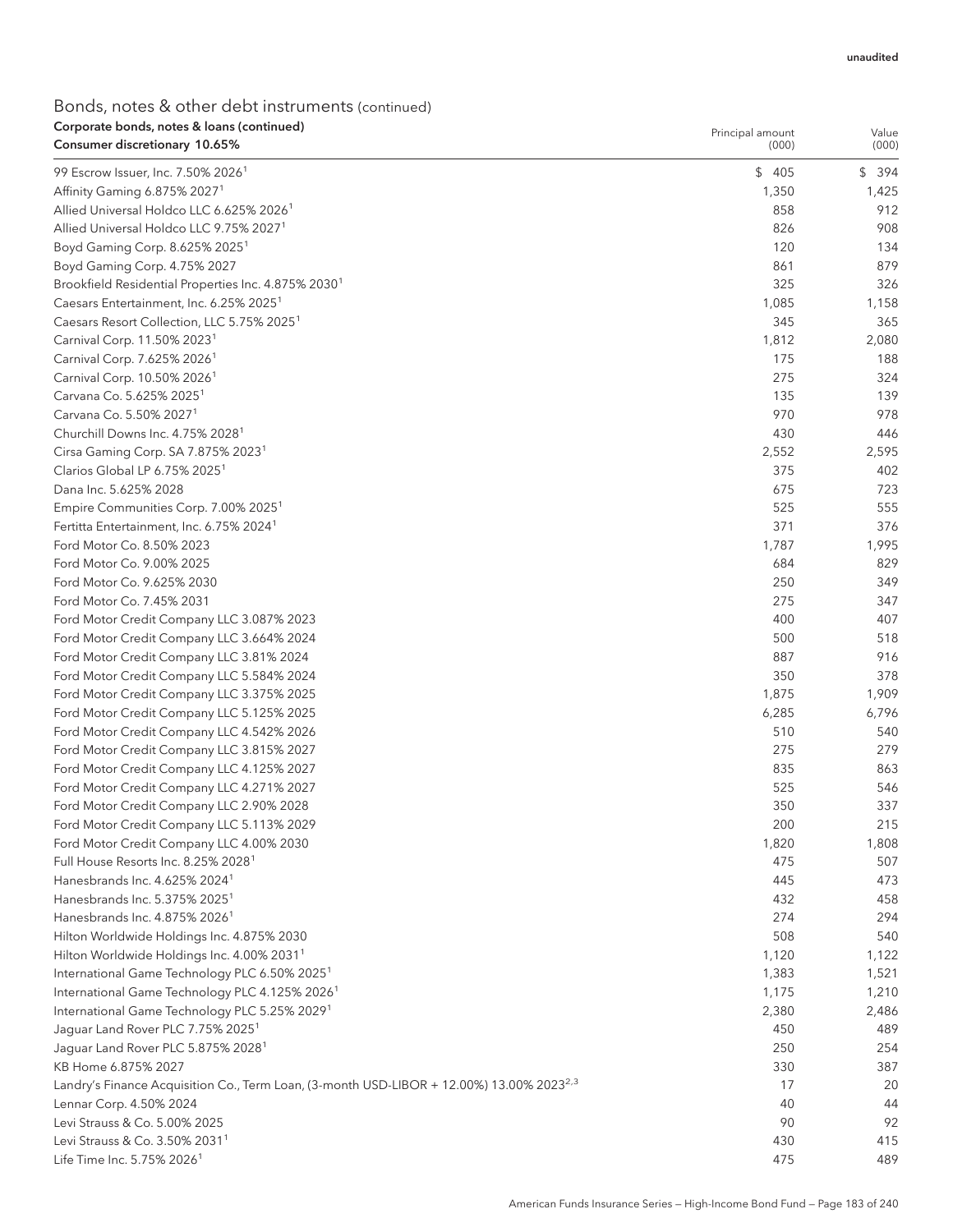| Corporate bonds, notes & Ioans (continued)<br>Consumer discretionary (continued)    | Principal amount<br>(000) | Value<br>(000) |
|-------------------------------------------------------------------------------------|---------------------------|----------------|
| Limited Brands, Inc. 6.875% 2025 <sup>1</sup>                                       | \$245                     | \$<br>272      |
| Limited Brands, Inc. 6.625% 2030 <sup>1</sup>                                       | 380                       | 435            |
| Limited Brands, Inc. 6.875% 2035                                                    | 346                       | 413            |
| Limited Brands, Inc. 6.75% 2036                                                     | 495                       | 585            |
| Lithia Motors, Inc. 4.375% 2031 <sup>1</sup>                                        | 475                       | 494            |
| LSF9 Atlantis Holdings LLC / Victra Finance Corp 7.75% 2026 <sup>1</sup>            | 500                       | 513            |
| M.D.C. Holdings, Inc. 6.00% 2043                                                    | 823                       | 1,040          |
| Mattel, Inc. 3.75% 2029 <sup>1</sup>                                                | 490                       | 494            |
| McGraw-Hill Global Education Holdings, LLC, Term Loan B,                            |                           |                |
| (3-month USD-LIBOR + 4.75%) 5.75% 2024 <sup>2,3</sup>                               | 1,070                     | 1,070          |
| Melco International Development Ltd. 5.75% 2028 <sup>1</sup>                        | 1,320                     | 1,408          |
| Melco International Development Ltd. 5.375% 2029 <sup>1</sup>                       | 375                       | 399            |
| MercadoLibre, Inc. 3.125% 2031                                                      | 295                       | 281            |
| Merlin Entertainment 5.75% 2026 <sup>1</sup>                                        | 792                       | 840            |
| MGM Growth Properties LLC 5.625% 2024                                               | 557                       | 599            |
| MGM Growth Properties LLC 4.625% 2025 <sup>1</sup>                                  | 900                       | 950            |
| MGM Growth Properties LLC 3.875% 2029 <sup>1</sup>                                  | 1,665                     | 1,662          |
| MGM Resorts International 7.75% 2022                                                | 370                       | 390            |
| MGM Resorts International 6.00% 2023                                                | 541                       | 580            |
| MGM Resorts International 5.50% 2027                                                | 401                       | 432            |
| Mohegan Gaming & Entertainment 8.00% 2026 <sup>1</sup>                              | 2,330                     | 2,350          |
| NCL Corp. Ltd. 3.625% 2024 <sup>1</sup>                                             | 650                       | 615            |
| NCL Corp. Ltd. 12.25% 2024 <sup>1</sup>                                             | 175                       | 212            |
| NCL Corp. Ltd. 5.875% 2026 <sup>1</sup>                                             | 475                       | 480            |
| Neiman Marcus Group Ltd. LLC 7.125% 2026 <sup>1</sup>                               | 1,155                     | 1,180          |
| Newell Rubbermaid Inc. 4.875% 2025                                                  | 445                       | 492            |
| Newell Rubbermaid Inc. 5.875% 2036 <sup>6</sup>                                     | 30                        | 37             |
| Norwegian Cruise Line Holdings Ltd. 10.25% 2026 <sup>1</sup>                        | 275                       | 323            |
| Panther BF Aggregator 2, LP 6.25% 2026 <sup>1</sup>                                 | 155                       | 165            |
| Panther BF Aggregator 2, LP 8.50% 2027 <sup>1</sup>                                 | 990                       | 1,067          |
| Party City Holdings Inc. 6.625% 2026 <sup>1</sup>                                   | 500                       | 436            |
| Party City Holdings Inc. 8.75% 2026 <sup>1</sup>                                    | 860                       | 887            |
| Real Hero Merger Sub 2, Inc. 6.25% 2029 <sup>1</sup>                                | 100                       | 103            |
| Rent-A-Center Inc. 6.375% 2029 <sup>1</sup>                                         | 600                       | 638            |
| Royal Caribbean Cruises Ltd. 10.875% 2023 <sup>1</sup>                              | 325                       | 374            |
| Royal Caribbean Cruises Ltd. 11.50% 2025 <sup>1</sup>                               | 1,000                     | 1,167          |
| Sally Holdings LLC and Sally Capital Inc. 5.50% 2023                                | 57                        | 58             |
| Sally Holdings LLC and Sally Capital Inc. 5.625% 2025                               | 2,825                     | 2,918          |
| Sally Holdings LLC and Sally Capital Inc. 8.75% 2025 <sup>1</sup>                   | 659                       | 735            |
| Scientific Games Corp. 5.00% 2025 <sup>1</sup>                                      | 301                       | 312            |
| Scientific Games Corp. 8.625% 2025 <sup>1</sup>                                     | 2,170                     | 2,362          |
| Scientific Games Corp. 8.25% 2026 <sup>1</sup>                                      | 3,294                     | 3,538          |
| Scientific Games Corp. 7.00% 2028 <sup>1</sup>                                      | 85                        | 91             |
| Scientific Games Corp. 7.25% 2029 <sup>1</sup>                                      | 230                       | 250            |
| Six Flags Entertainment Corp. 4.875% 2024 <sup>1</sup>                              | 537                       | 543            |
| Six Flags Theme Parks Inc. 7.00% 2025 <sup>1</sup>                                  | 140                       | 152            |
| Sizzling Platter LLC 8.50% 2025 <sup>1</sup>                                        | 450                       | 448            |
| Staples, Inc. 7.50% 2026 <sup>1</sup>                                               | 421                       | 445            |
| Studio City Finance Ltd. 5.00% 2029 <sup>1</sup>                                    | 650                       | 653            |
| Tempur Sealy International, Inc. 4.00% 2029 <sup>1</sup>                            | 1,165                     | 1,162          |
| The Home Company Inc. 7.25% 2025 <sup>1</sup>                                       | 725                       | 752            |
| Truck Hero Inc., Term Loan-B, (3-month USD-LIBOR + 3.75%) 4.50% 2028 <sup>2,3</sup> | 175                       | 175            |
| Universal Entertainment Corp. 8.50% 2024 <sup>1</sup>                               | 200                       | 215            |
| Vail Resorts, Inc. 6.25% 2025 <sup>1</sup>                                          | 315                       | 336            |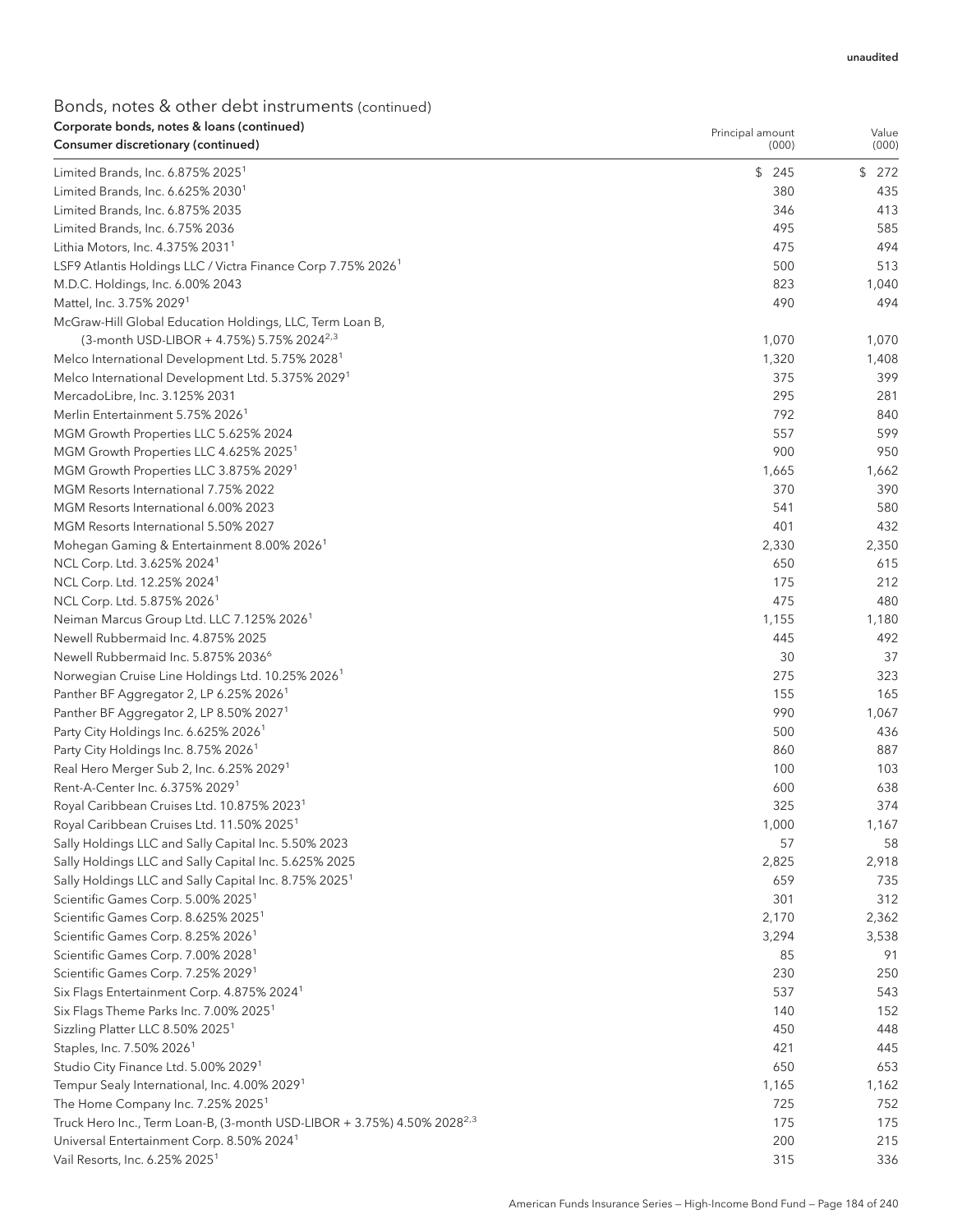| Corporate bonds, notes & Ioans (continued)                         | Principal amount | Value     |  |
|--------------------------------------------------------------------|------------------|-----------|--|
| Consumer discretionary (continued)                                 | (000)            | (000)     |  |
| VICI Properties LP 4.25% 2026 <sup>1</sup>                         | \$<br>962        | \$<br>986 |  |
| VICI Properties LP 4.625% 2029 <sup>1</sup>                        | 135              | 140       |  |
| VICI Properties LP / VICI Note Co. Inc. 3.50% 2025 <sup>1</sup>    | 851              | 868       |  |
| VICI Properties LP / VICI Note Co. Inc. 3.75% 2027 <sup>1</sup>    | 379              | 380       |  |
| VICI Properties LP / VICI Note Co. Inc. 4.125% 2030 <sup>1</sup>   | 2,074            | 2,095     |  |
| Viking Cruises Ltd. 6.25% 2025 <sup>1</sup>                        | 140              | 139       |  |
| Viking Cruises Ltd. 13.00% 2025 <sup>1</sup>                       | 430              | 506       |  |
| Viking Cruises Ltd. 5.875% 2027 <sup>1</sup>                       | 185              | 181       |  |
| Wyndham Destinations, Inc. 6.625% 2026 <sup>1</sup>                | 525              | 597       |  |
| Wyndham Destinations, Inc. 4.625% 2030 <sup>1</sup>                | 285              | 296       |  |
| Wyndham Worldwide Corp. 5.375% 2026 <sup>1</sup>                   | 860              | 881       |  |
| Wyndham Worldwide Corp. 4.375% 2028 <sup>1</sup>                   | 1,205            | 1,221     |  |
| Wynn Las Vegas, LLC and Wynn Capital Corp. 4.25% 2023 <sup>1</sup> | 1,171            | 1,201     |  |
| Wynn Macau, Ltd. 5.125% 2029 <sup>1</sup>                          | 200              | 205       |  |
| Wynn Resorts Ltd. 7.75% 2025 <sup>1</sup>                          | 570              | 619       |  |
| Wynn Resorts Ltd. 5.125% 2029 <sup>1</sup>                         | 342              | 350       |  |
|                                                                    |                  | 94,333    |  |

#### Health care 10.54%

| Auris Luxembourg III SARL, Term Loan, (3-month USD-LIBOR + 3.75%) 3.859% 2026 <sup>2,3</sup>    | 843   | 825   |
|-------------------------------------------------------------------------------------------------|-------|-------|
| Avantor Funding, Inc. 4.625% 2028 <sup>1</sup>                                                  | 1,510 | 1,579 |
| Bausch Health Companies Inc. 9.25% 2026 <sup>1</sup>                                            | 2,644 | 2,933 |
| Bausch Health Companies Inc. 5.00% 2028 <sup>1</sup>                                            | 587   | 595   |
| Bausch Health Companies Inc. 7.00% 2028 <sup>1</sup>                                            | 1,153 | 1,254 |
| Bausch Health Companies Inc. 5.00% 2029 <sup>1</sup>                                            | 625   | 622   |
| Bausch Health Companies Inc. 6.25% 2029 <sup>1</sup>                                            | 815   | 868   |
| Bausch Health Companies Inc. 5.25% 2030 <sup>1</sup>                                            | 852   | 857   |
| Bausch Health Companies Inc. 5.25% 2031 <sup>1</sup>                                            | 3,055 | 3,046 |
| Catalent Pharma Solutions Inc. 5.00% 2027 <sup>1</sup>                                          | 53    | 56    |
| Catalent, Inc. 3.125% 2029 <sup>1</sup>                                                         | 1,445 | 1,389 |
| Centene Corp. 5.375% 2026 <sup>1</sup>                                                          | 330   | 349   |
| Centene Corp. 5.375% 2026 <sup>1</sup>                                                          | 50    | 52    |
| Centene Corp. 4.25% 2027                                                                        | 584   | 615   |
| Centene Corp. 4.625% 2029                                                                       | 2,505 | 2,714 |
| Centene Corp. 3.00% 2030                                                                        | 2,530 | 2,529 |
| Centene Corp. 3.375% 2030                                                                       | 132   | 133   |
| Centene Corp. 2.50% 2031                                                                        | 1,000 | 956   |
| Charles River Laboratories International, Inc. 4.25% 2028 <sup>1</sup>                          | 241   | 249   |
| Charles River Laboratories International, Inc. 3.75% 2029 <sup>1</sup>                          | 780   | 782   |
| Community Health Systems Inc. 5.625% 2027 <sup>1</sup>                                          | 730   | 766   |
| Community Health Systems Inc. 6.00% 2029 <sup>1</sup>                                           | 653   | 691   |
| Concordia International Corp. 8.00% 2024                                                        | 34    | 35    |
| Concordia International Corp., Term Loan, (3-month USD-LIBOR + 5.50%) 6.50% 2024 <sup>2,3</sup> | 59    | 59    |
| DaVita Inc. 4.625% 2030 <sup>1</sup>                                                            | 1,100 | 1,122 |
| Encompass Health Corp. 4.50% 2028                                                               | 496   | 509   |
| Encompass Health Corp. 4.75% 2030                                                               | 635   | 654   |
| Endo Dac / Endo Finance LLC / Endo Finco 9.50% 2027 <sup>1</sup>                                | 911   | 991   |
| Endo Dac / Endo Finance LLC / Endo Finco 6.00% 2028 <sup>1</sup>                                | 1,115 | 904   |
| Endo International PLC 5.75% 2022 <sup>1</sup>                                                  | 2,937 | 2,926 |
| Endo International PLC 5.875% 2024 <sup>1</sup>                                                 | 1,300 | 1,311 |
| Endo Luxembourg Finance Co I SARL / Endo US Inc. 6.125% 2029 <sup>1</sup>                       | 1,740 | 1,757 |
| HCA Inc. 5.875% 2023                                                                            | 70    | 76    |
| HCA Inc. 5.375% 2025                                                                            | 175   | 196   |
| HCA Inc. 5.875% 2026                                                                            | 321   | 368   |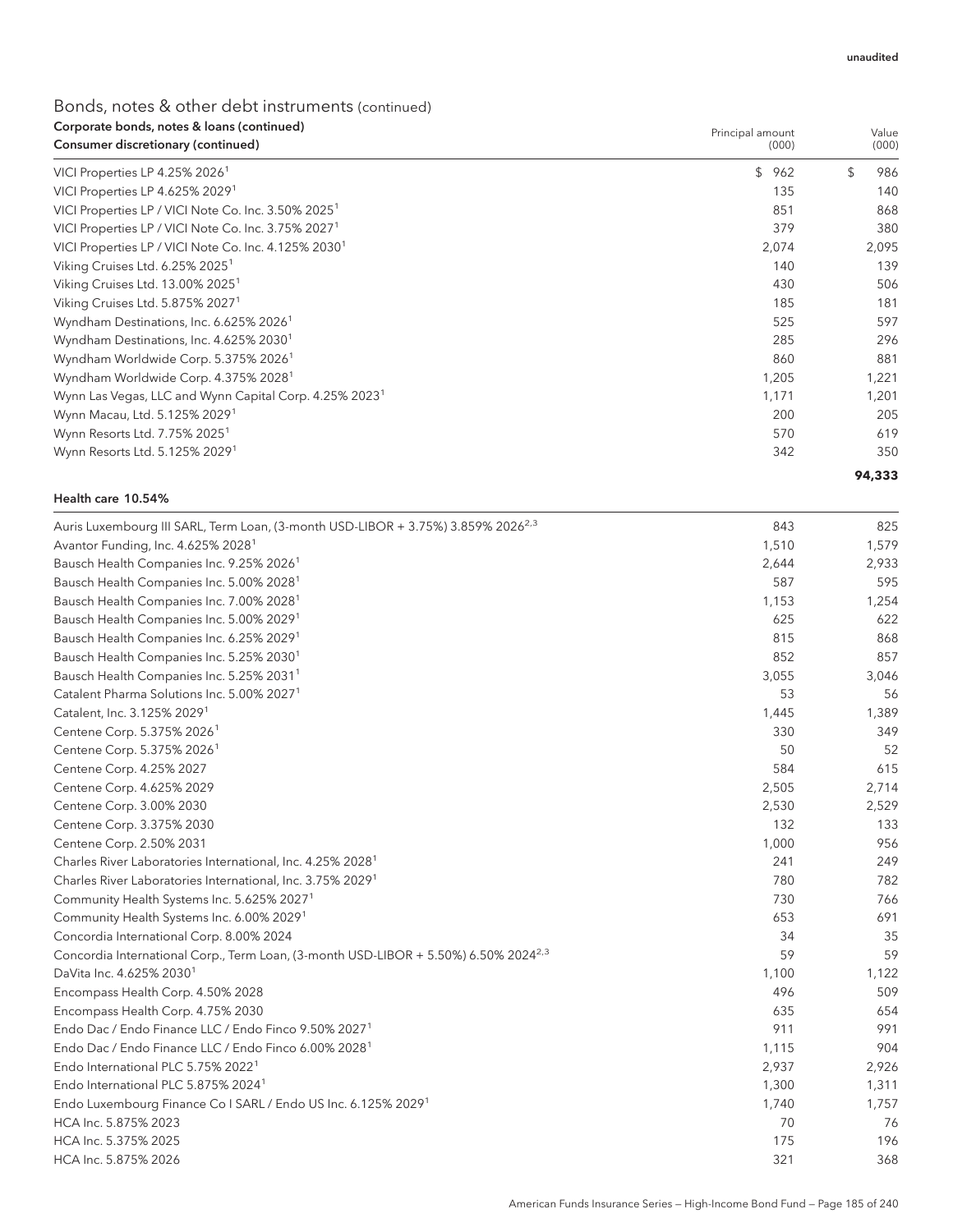| Corporate bonds, notes & loans (continued)<br>Health care (continued)    | Principal amount<br>(000) | Value<br>(000) |
|--------------------------------------------------------------------------|---------------------------|----------------|
| HCA Inc. 4.50% 2027                                                      | \$173                     | \$<br>194      |
| HCA Inc. 5.625% 2028                                                     | 1,315                     | 1,515          |
| HCA Inc. 3.50% 2030                                                      | 1,250                     | 1,262          |
| HCA Inc. 5.50% 2047                                                      | 128                       | 160            |
| HCA Inc. 5.25% 2049                                                      | 475                       | 583            |
| HealthSouth Corp. 5.75% 2025                                             | 942                       | 975            |
| IMS Health Holdings, Inc. 5.00% 2026 <sup>1</sup>                        | 823                       | 856            |
| Jaguar Holding Co. II 4.625% 2025 <sup>1</sup>                           | 350                       | 366            |
| Jaguar Holding Co. II 5.00% 2028 <sup>1</sup>                            | 375                       | 391            |
| Mallinckrodt International Finance SA 5.50% 2025 <sup>1,4</sup>          | 1,118                     | 791            |
| Mallinckrodt PLC 5.75% 2022 <sup>1,4</sup>                               | 420                       | 288            |
| Mallinckrodt PLC 10.00% 2025 <sup>1</sup>                                | 3,429                     | 3,832          |
| Molina Healthcare, Inc. 5.375% 2022                                      | 2,594                     | 2,725          |
| Molina Healthcare, Inc. 4.375% 2028 <sup>1</sup>                         | 920                       | 948            |
| Molina Healthcare, Inc. 3.875% 2030 <sup>1</sup>                         | 1,999                     | 2,061          |
| Owens & Minor, Inc. 4.375% 2024                                          | 1,935                     | 2,004          |
| Owens & Minor, Inc. 4.50% 2029 <sup>1</sup>                              | 1,450                     | 1,459          |
| Par Pharmaceutical Inc. 7.50% 2027 <sup>1</sup>                          | 4,215                     | 4,476          |
| Prime Healthcare Services, Inc. 7.25% 2025 <sup>1</sup>                  | 600                       | 641            |
| Radiology Partners, Inc. 9.25% 2028 <sup>1</sup>                         | 1,293                     | 1,411          |
| Rotech Healthcare Inc., Term Loan,                                       |                           |                |
| (3-month USD-LIBOR + 11.00%) 13.00% 2023 (100% PIK) <sup>2,3,5,7,8</sup> | 3,980                     | 4,020          |
| RP Escrow Issuer, LLC 5.25% 2025 <sup>1</sup>                            | 435                       | 451            |
| Select Medical Holdings Corp. 6.25% 2026 <sup>1</sup>                    | 554                       | 590            |
| Surgery Center Holdings 10.00% 2027 <sup>1</sup>                         | 416                       | 459            |
| Syneos Health, Inc. 3.625% 2029 <sup>1</sup>                             | 630                       | 614            |
| Team Health Holdings, Inc. 6.375% 2025 <sup>1</sup>                      | 899                       | 797            |
| Team Health Holdings, Inc., Term Loan B, 3.75% 2024 <sup>2,3</sup>       | 914                       | 853            |
| Tenet Healthcare Corp. 4.625% 2024                                       | 559                       | 571            |
| Tenet Healthcare Corp. 4.875% 2026 <sup>1</sup>                          | 6,080                     | 6,329          |
| Tenet Healthcare Corp. 5.125% 2027 <sup>1</sup>                          | 710                       | 744            |
| Tenet Healthcare Corp. 6.125% 2028 <sup>1</sup>                          | 275                       | 287            |
| Teva Pharmaceutical Finance Co. BV 2.20% 2021                            | 75                        | 75             |
| Teva Pharmaceutical Finance Co. BV 2.80% 2023                            | 1,908                     | 1,902          |
| Teva Pharmaceutical Finance Co. BV 6.00% 2024                            | 4,779                     | 5,101          |
| Teva Pharmaceutical Finance Co. BV 7.125% 2025                           | 1,309                     | 1,449          |
| Teva Pharmaceutical Finance Co. BV 3.15% 2026                            | 2,134                     | 2,043          |
| Teva Pharmaceutical Finance Co. BV 6.75% 2028                            | 938                       | 1,056          |
| Teva Pharmaceutical Finance Co. BV 4.10% 2046                            | 1,202                     | 1,058          |
| U.S. Renal Care, Inc. 10.625% 2027 <sup>1</sup>                          | 359                       | 396            |
| Valeant Pharmaceuticals International, Inc. 6.125% 2025 <sup>1</sup>     | 1,584                     | 1,626          |
| Valeant Pharmaceuticals International, Inc. 9.00% 2025 <sup>1</sup>      | 581                       | 632            |
| Valeant Pharmaceuticals International, Inc. 8.50% 2027 <sup>1</sup>      | 502                       | 558            |
|                                                                          |                           | 93,317         |

#### Industrials 9.86%

| ADT Corp. 3.50% 2022                                         | 1.221 | 1.242 |
|--------------------------------------------------------------|-------|-------|
| Allison Transmission Holdings, Inc. 3.75% 2031 <sup>1</sup>  | 1.525 | 1.480 |
| Alta Equipment Group Inc. 5.625% 2026 <sup>1</sup>           | 515   | 523   |
| American Airlines, Inc. 5.50% 2026 <sup>1</sup>              | 2.430 | 2,532 |
| American Airlines, Inc. 5.75% 2029 <sup>1</sup>              | 1.030 | 1.097 |
| Associated Materials, LLC 9.00% 2025 <sup>1</sup>            | 2.156 | 2.280 |
| ATS Automation Tooling Systems Inc. 4.125% 2028 <sup>1</sup> | 275   | 273   |
| Avis Budget Car Rental, LLC 5.75% 2027 <sup>1</sup>          | 1.375 | 1.435 |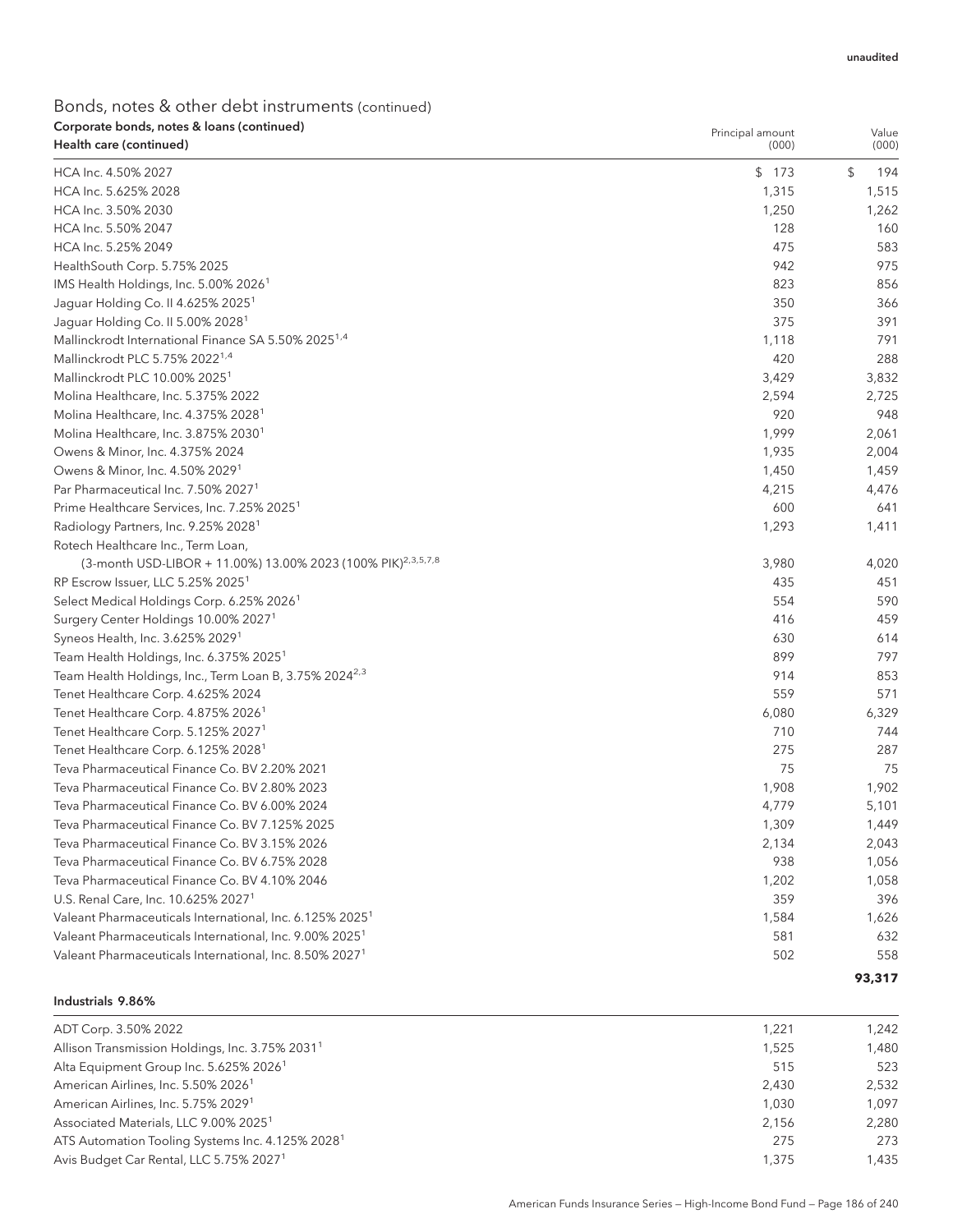| Corporate bonds, notes & Ioans (continued)<br>Industrials (continued)                                                    | Principal amount<br>(000) | Value<br>(000) |
|--------------------------------------------------------------------------------------------------------------------------|---------------------------|----------------|
|                                                                                                                          | \$1,450                   |                |
| Avis Budget Group, Inc. 6.375% 2024 <sup>1</sup>                                                                         | 812                       | \$1,477        |
| Avis Budget Group, Inc. 5.25% 2025 <sup>1</sup><br>Avis Budget Group, Inc. 4.75% 2028 <sup>1</sup>                       | 750                       | 826<br>765     |
| Avis Budget Group, Inc. 5.375% 2029 <sup>1</sup>                                                                         | 1,360                     | 1,409          |
| Avolon Holdings Funding Ltd. 5.25% 2024 <sup>1</sup>                                                                     | 660                       | 713            |
| Boeing Company 3.625% 2031                                                                                               | 1,050                     | 1,100          |
| Boeing Company 3.50% 2039                                                                                                | 70                        | 67             |
| Boeing Company 3.75% 2050                                                                                                | 400                       | 384            |
| Boeing Company 5.93% 2060                                                                                                | 700                       | 901            |
| Bohai Financial Investment Holding Co., Ltd. 5.25% 2022 <sup>1</sup>                                                     | 1,600                     | 1,680          |
| Bohai Financial Investment Holding Co., Ltd. 4.50% 2023 <sup>1</sup>                                                     | 1,072                     | 1,120          |
| Bohai Financial Investment Holding Co., Ltd. 5.125% 2023 <sup>1</sup>                                                    | 660                       | 704            |
| Bohai Financial Investment Holding Co., Ltd. 5.50% 2024 <sup>1</sup>                                                     | 600                       | 653            |
| Bombardier Inc. 8.75% 2021 <sup>1</sup>                                                                                  | 312                       | 328            |
| Bombardier Inc. 6.125% 2023 <sup>1</sup>                                                                                 | 645                       | 672            |
| Bombardier Inc. 7.50% 2024 <sup>1</sup>                                                                                  | 600                       | 600            |
| Bombardier Inc. 7.50% 2025 <sup>1</sup>                                                                                  | 1,191                     | 1,173          |
| Bombardier Inc. 7.875% 2027 <sup>1</sup>                                                                                 | 2,763                     | 2,714          |
| Bombardier Inc. 7.45% 2034 <sup>1</sup>                                                                                  | 350                       | 360            |
| Booz Allen Hamilton Inc. 3.875% 2028 <sup>1</sup>                                                                        | 190                       | 191            |
| British Airways, Series 2020-1, Class B, 8.375% 2028 <sup>1</sup>                                                        | 182                       | 208            |
| Brundage-Bone Concrete Pumping Holdings, Inc. 6.00% 2026 <sup>1</sup>                                                    | 500                       | 522            |
| BWX Technologies, Inc. 4.125% 2028 <sup>1</sup>                                                                          | 615                       | 625            |
| BWX Technologies, Inc. 4.125% 2029 <sup>1</sup>                                                                          | 1,220                     | 1,238          |
| Clean Harbors, Inc. 4.875% 2027 <sup>1</sup>                                                                             | 766                       | 809            |
| Covanta Holding Corp. 5.875% 2025                                                                                        | 858                       | 891            |
| Covanta Holding Corp. 5.00% 2030                                                                                         | 850                       | 860            |
|                                                                                                                          | 625                       | 658            |
| CP Atlas Buyer, Inc. 7.00% 2028 <sup>1</sup>                                                                             | 203                       | 217            |
| Dun & Bradstreet Corp. 6.875% 2026 <sup>1</sup>                                                                          |                           |                |
| Dun & Bradstreet Corp. 10.25% 2027 <sup>1</sup>                                                                          | 2,073                     | 2,319          |
| Fortress Transportation and Infrastructure Investors LLC 6.50% 2025 <sup>1</sup>                                         | 480                       | 503            |
| Fortress Transportation and Infrastructure Investors LLC 9.75% 2027 <sup>1</sup><br>Harsco Corp. 5.75% 2027 <sup>1</sup> | 445                       | 508            |
|                                                                                                                          | 925<br>200                | 949<br>213     |
| Herc Holdings Inc. 5.50% 2027 <sup>1</sup>                                                                               |                           |                |
| Howmet Aerospace Inc. 6.875% 2025                                                                                        | 1,662                     | 1,928          |
| Icahn Enterprises Finance Corp. 4.75% 2024                                                                               | 1,080                     | 1,123          |
| JELD-WEN Holding, Inc. 4.875% 2027 <sup>1</sup>                                                                          | 1,033                     | 1,071          |
| JetBlue Airways Corp., Pass Through Trust Certificates, Series 2019-1, Class B, 8.00% 2027                               | 158                       | 180            |
| JetBlue Airways Corp., Pass Through Trust Certificates, Series 2020-1, Class A, 7.75% 2030                               | 350                       | 400            |
| Kratos Defense & Security Solutions, Inc. 6.50% 2025 <sup>1</sup>                                                        | 1,710                     | 1,803          |
| LABL Escrow Issuer, LLC 10.50% 2027 <sup>1</sup>                                                                         | 690                       | 770            |
| LBM Acquisition LLC 6.25% 2029 <sup>1</sup>                                                                              | 215                       | 222            |
| LSC Communications, Inc. 8.75% 2023 <sup>1,4,7,8</sup>                                                                   | 8,933                     | 474            |
| LSC Communications, Inc., Term Loan B, (USD Prime Rate + 4.50%) 7.75% 2022 <sup>2,3,4,7,8</sup>                          | 301                       | 16             |
| MasTec, Inc. 4.50% 2028 <sup>1</sup>                                                                                     | 1,250                     | 1,298          |
| Meritor, Inc. 4.50% 2028 <sup>1</sup>                                                                                    | 325                       | 327            |
| MH SUB I, LLC, Term Loan, (3-month USD-LIBOR + 6.25%) 6.359% 2029 <sup>2,3</sup>                                         | 150                       | 151            |
| Moog Inc. 4.25% 2027 <sup>1</sup>                                                                                        | 125                       | 128            |
| NESCO Holdings II, Inc. 5.50% 2029 <sup>1</sup>                                                                          | 755                       | 775            |
| Nielsen Finance LLC and Nielsen Finance Co. 5.00% 2025 <sup>1</sup>                                                      | 750                       | 768            |
| Nielsen Finance LLC and Nielsen Finance Co. 5.625% 2028 <sup>1</sup>                                                     | 250                       | 263            |
| Nielsen Finance LLC and Nielsen Finance Co. 5.875% 2030 <sup>1</sup>                                                     | 1,400                     | 1,520          |
| Park River Holdings, Inc. 5.625% 2029 <sup>1</sup>                                                                       | 875                       | 849            |
| Pitney Bowes Inc. 6.875% 2027 <sup>1</sup>                                                                               | 750                       | 745            |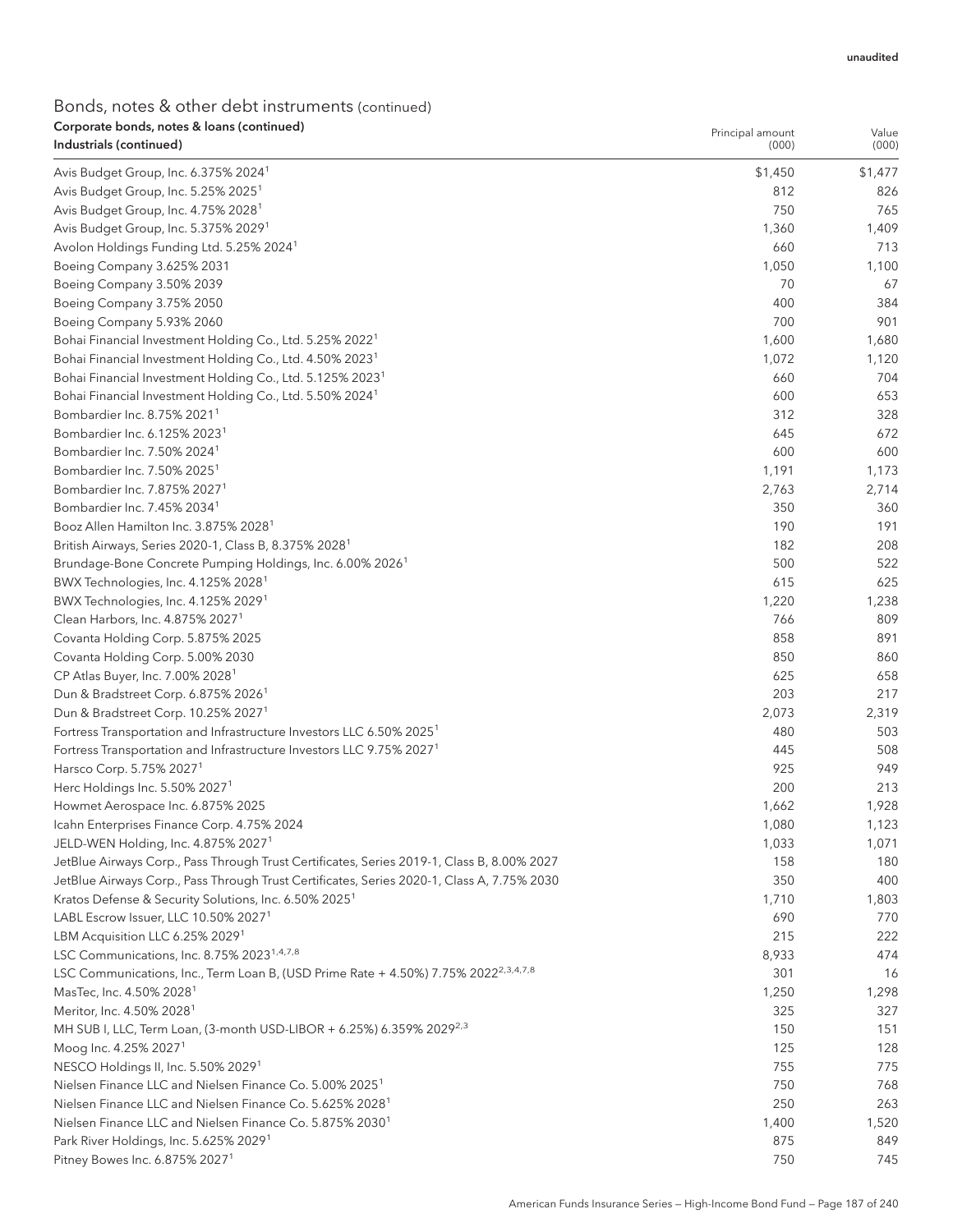| Corporate bonds, notes & Ioans (continued)<br>Industrials (continued)                          | Principal amount<br>(000) | Value<br>(000) |
|------------------------------------------------------------------------------------------------|---------------------------|----------------|
| Prime Security Services Borrower, LLC 3.375% 2027 <sup>1</sup>                                 | \$925                     | \$<br>898      |
| Prime Security Services Borrower, LLC 6.25% 2028 <sup>1</sup>                                  | 627                       | 654            |
| R.R. Donnelley & Sons Co. 6.50% 2023                                                           | 1,025                     | 1,090          |
| R.R. Donnelley & Sons Co., Term Loan B, (3-month USD-LIBOR + 5.00%) 5.203% 2024 <sup>2,3</sup> | 1,320                     | 1,316          |
| Rexnord Corp. 4.875% 2025 <sup>1</sup>                                                         | 848                       | 867            |
| Rolls-Royce PLC 5.75% 2027 <sup>1</sup>                                                        | 615                       | 655            |
| Sensata Technologies Holding BV 4.00% 20291                                                    | 1,680                     | 1,713          |
| Sensata Technologies, Inc. 3.75% 2031 <sup>1</sup>                                             | 500                       | 494            |
| Signature Aviation PLC 4.00% 2028 <sup>1</sup>                                                 | 185                       | 189            |
| SkyMiles IP Ltd. 4.75% 2028 <sup>1</sup>                                                       | 2,285                     | 2,487          |
| Specialty Building Products Holdings LLC 6.375% 2026 <sup>1</sup>                              | 500                       | 517            |
| Stericycle, Inc. 5.375% 2024 <sup>1</sup>                                                      | 1,135                     | 1,175          |
| Stericycle, Inc. 3.875% 2029 <sup>1</sup>                                                      | 270                       | 267            |
| The Brink's Co. 4.625% 2027 <sup>1</sup>                                                       | 719                       | 738            |
| TransDigm Inc. 8.00% 2025 <sup>1</sup>                                                         | 658                       | 717            |
| TransDigm Inc. 6.25% 2026 <sup>1</sup>                                                         | 1,938                     | 2,057          |
| TransDigm Inc. 5.50% 2027                                                                      | 855                       | 886            |
| TransDigm Inc. 4.625% 2029 <sup>1</sup>                                                        | 460                       | 454            |
| Triumph Group, Inc. 5.25% 2022                                                                 | 320                       | 318            |
| Triumph Group, Inc. 6.25% 2024 <sup>1</sup>                                                    | 310                       | 316            |
| Triumph Group, Inc. 8.875% 2024 <sup>1</sup>                                                   | 520                       | 586            |
| Triumph Group, Inc. 7.75% 2025 <sup>1</sup>                                                    | 270                       | 272            |
| Uber Technologies, Inc. 8.00% 2026 <sup>1</sup>                                                | 498                       | 540            |
| United Airlines, Pass Through Trust, Series 2020-1, Class B, 4.875% 2027                       | 340                       | 357            |
| United Airlines Holdings, Inc. 6.50% 2027 <sup>1</sup>                                         | 4,625                     | 5,076          |
| United Rentals, Inc. 5.875% 2026                                                               | 53                        | 56             |
| United Rentals, Inc. 3.875% 2031                                                               | 325                       | 327            |
| Vertical Holdco GMBH 7.625% 2028 <sup>1</sup>                                                  | 975                       | 1,050          |
| Vertical U.S. Newco Inc. 5.25% 2027 <sup>1</sup>                                               | 2,125                     | 2,229          |
| WESCO Distribution, Inc. 7.125% 2025 <sup>1</sup>                                              | 1,375                     | 1,505          |
| WESCO Distribution, Inc. 7.25% 2028 <sup>1</sup>                                               | 1,770                     | 1,979          |
| Western Global Airlines LLC 10.375% 2025 <sup>1</sup>                                          | 385                       | 434            |
| XPO Logistics, Inc. 6.75% 2024 <sup>1</sup>                                                    | 198                       | 208            |
| XPO Logistics, Inc. 6.25% 2025 <sup>1</sup>                                                    | 800                       | 862            |
|                                                                                                |                           | 87,319         |

### Financials 5.93%

| Advisor Group Holdings, LLC 6.25% 2028 <sup>1</sup>                        | 1,551 | 1,627 |
|----------------------------------------------------------------------------|-------|-------|
| AG Merger Sub II, Inc. 10.75% 2027 <sup>1</sup>                            | 1,990 | 2,233 |
| Alliant Holdings Intermediate, LLC 6.75% 2027 <sup>1</sup>                 | 1,036 | 1,104 |
| Ally Financial Inc. 8.00% 2031                                             | 403   | 562   |
| Ally Financial Inc. 8.00% 2031                                             | 63    | 85    |
| AssuredPartners, Inc. 7.00% 2025 <sup>1</sup>                              | 373   | 387   |
| AssuredPartners, Inc. 8.00% 2027 <sup>1</sup>                              | 603   | 649   |
| AssuredPartners, Inc. 5.625% 2029 <sup>1</sup>                             | 365   | 372   |
| Compass Diversified Holdings 8.00% 2026 <sup>1</sup>                       | 2,403 | 2,515 |
| Compass Diversified Holdings 5.25% 2029 <sup>1</sup>                       | 2,620 | 2,750 |
| Credit Acceptance Corp. 5.125% 2024 <sup>1</sup>                           | 765   | 782   |
| Deutsche Bank AG 3.729% 2032 (USD-SOFR + 2.757% on 1/14/2031) <sup>6</sup> | 575   | 558   |
| Fairstone Financial Inc. 7.875% 2024 <sup>1</sup>                          | 1,258 | 1,325 |
| Freedom Mortgage Corp. 7.625% 2026 <sup>1</sup>                            | 625   | 655   |
| FS Energy and Power Fund 7.50% 2023 <sup>1</sup>                           | 4,084 | 4,115 |
| HUB International Ltd. 7.00% 2026 <sup>1</sup>                             | 1.950 | 2,027 |
| Icahn Enterprises Finance Corp. 6.25% 2022                                 | 881   | 883   |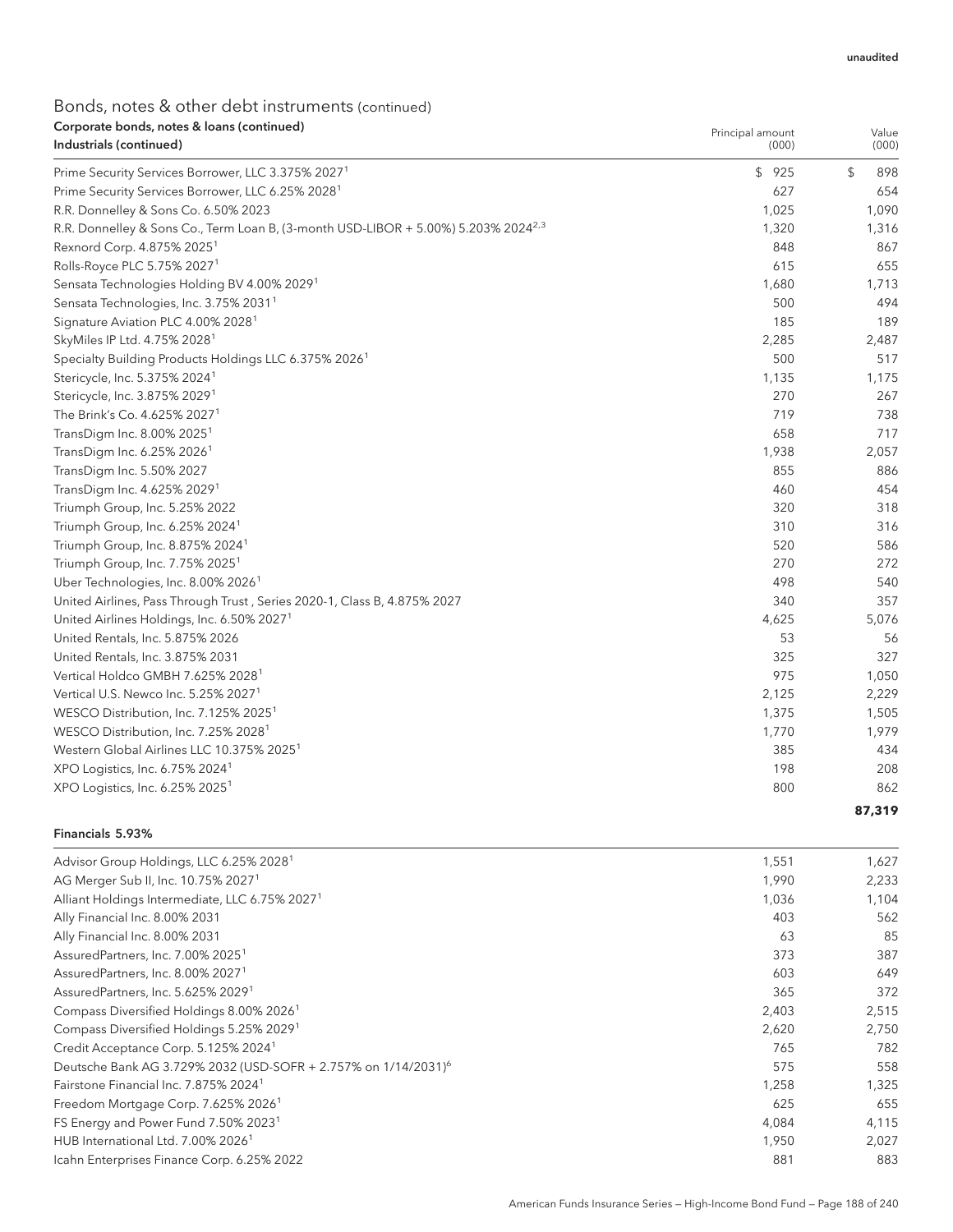| Corporate bonds, notes & loans (continued)<br>Financials (continued) | Principal amount<br>(000) | Value<br>(000) |
|----------------------------------------------------------------------|---------------------------|----------------|
| Icahn Enterprises Finance Corp. 5.25% 2027                           | \$377                     | \$<br>390      |
| Icahn Enterprises Finance Corp. 4.375% 2029 <sup>1</sup>             | 675                       | 660            |
| Iris Merger Sub 2019 Inc. 9.375% 2028 <sup>1</sup>                   | 349                       | 377            |
| Ladder Capital Corp. 5.25% 2022 <sup>1</sup>                         | 150                       | 151            |
| Ladder Capital Corp. 4.25% 2027 <sup>1</sup>                         | 1,239                     | 1,224          |
| LD Holdings Group LLC 6.125% 2028 <sup>1</sup>                       | 575                       | 584            |
| LPL Financial Holdings Inc. 4.625% 2027 <sup>1</sup>                 | 1,212                     | 1,261          |
| MGIC Investment Corp. 5.25% 2028                                     | 525                       | 546            |
| MSCI Inc. 5.375% 2027 <sup>1</sup>                                   | 320                       | 343            |
| MSCI Inc. 3.625% 2030 <sup>1</sup>                                   | 66                        | 67             |
| MSCI Inc. 3.875% 2031 <sup>1</sup>                                   | 2,150                     | 2,198          |
| National Financial Partners Corp. 6.875% 2028 <sup>1</sup>           | 1,094                     | 1,136          |
| Nationstar Mortgage Holdings Inc. 5.50% 2028 <sup>1</sup>            | 425                       | 428            |
| Nationstar Mortgage Holdings Inc. 5.125% 2030 <sup>1</sup>           | 650                       | 642            |
| Navient Corp. 6.50% 2022                                             | 2,883                     | 3,031          |
| Navient Corp. 5.50% 2023                                             | 3,086                     | 3,211          |
| Navient Corp. 5.875% 2024                                            | 1,020                     | 1,074          |
| Navient Corp. 6.125% 2024                                            | 417                       | 443            |
| Navient Corp. 5.00% 2027                                             | 2,183                     | 2,192          |
| Navient Corp. 4.875% 2028                                            | 320                       | 314            |
| Navient Corp. 5.625% 2033                                            | 978                       | 916            |
| OneMain Holdings, Inc. 7.125% 2026                                   | 685                       | 791            |
| Owl Rock Capital Corp. 4.625% 2024 <sup>1</sup>                      | 750                       | 783            |
| Owl Rock Capital Corp. 3.75% 2025                                    | 900                       | 934            |
| Owl Rock Capital Corp. 3.375% 2026                                   | 390                       | 395            |
| Quicken Loans, LLC 3.625% 2029 <sup>1</sup>                          | 455                       | 439            |
| Springleaf Finance Corp. 6.125% 2024                                 | 1,167                     | 1,262          |
| Springleaf Finance Corp. 6.625% 2028                                 | 190                       | 216            |
| Springleaf Finance Corp. 5.375% 2029                                 | 183                       | 195            |
| Starwood Property Trust, Inc. 5.00% 2021                             | 2,071                     | 2,103          |
| Starwood Property Trust, Inc. 5.50% 2023 <sup>1</sup>                | 465                       | 487            |
| Travelport Finance Luxembourg SARL, Term Loan,                       |                           |                |
| (3-month USD-LIBOR + 8.00%) 9.00% 2025 (72.22% PIK) <sup>2,3,5</sup> | 470                       | 481            |
| United Wholesale Mortgage, LLC 5.50% 2029 <sup>1</sup>               | 575                       | 576            |
|                                                                      |                           | 52,479         |

### Information technology 4.38%

| Almonde Inc., Term Loan, (3-month USD-LIBOR + 7.25%) 8.25% 2025 <sup>2,3</sup>          | 3,574 | 3,603 |
|-----------------------------------------------------------------------------------------|-------|-------|
| Applied Systems, Inc., Term Loan, (3-month USD-LIBOR + 5.50%) 6.25% 2025 <sup>2,3</sup> | 822   | 828   |
| Austin BidCo Inc. 7.125% 2028 <sup>1</sup>                                              | 940   | 958   |
| Avaya Inc. 6.125% 2028 <sup>1</sup>                                                     | 490   | 521   |
| Banff Merger Sub Inc. 9.75% 2026 <sup>1</sup>                                           | 723   | 771   |
| Black Knight Inc. 3.625% 2028 <sup>1</sup>                                              | 815   | 802   |
| BMC Software, Inc. 7.125% 2025 <sup>1</sup>                                             | 225   | 242   |
| BMC Software, Inc. 9.125% 2026 <sup>1</sup>                                             | 240   | 256   |
| CommScope Finance LLC 6.00% 2026 <sup>1</sup>                                           | 833   | 879   |
| CrowdStrike Holdings, Inc. 3.00% 2029                                                   | 385   | 377   |
| Diebold Nixdorf AG, Term Loan B, (3-month USD-LIBOR + 2.75%) 2.953% 2023 <sup>2,3</sup> | 645   | 635   |
| Diebold Nixdorf, Inc. 9.375% 2025 <sup>1</sup>                                          | 4,700 | 5,243 |
| Diebold, Inc. 8.50% 2024                                                                | 1,534 | 1,569 |
| Endurance Acquisition Merger Sub 6.00% 2029 <sup>1</sup>                                | 400   | 392   |
| Gartner, Inc. 4.50% 2028 <sup>1</sup>                                                   | 1,475 | 1,523 |
| Grab Holding Inc., Term Loan B, (3-month USD-LIBOR + 4.50%) 5.50% 2026 <sup>2,3</sup>   | 500   | 510   |
| Logan Merger Sub, Inc. 5.50% 2027 <sup>1</sup>                                          | 475   | 498   |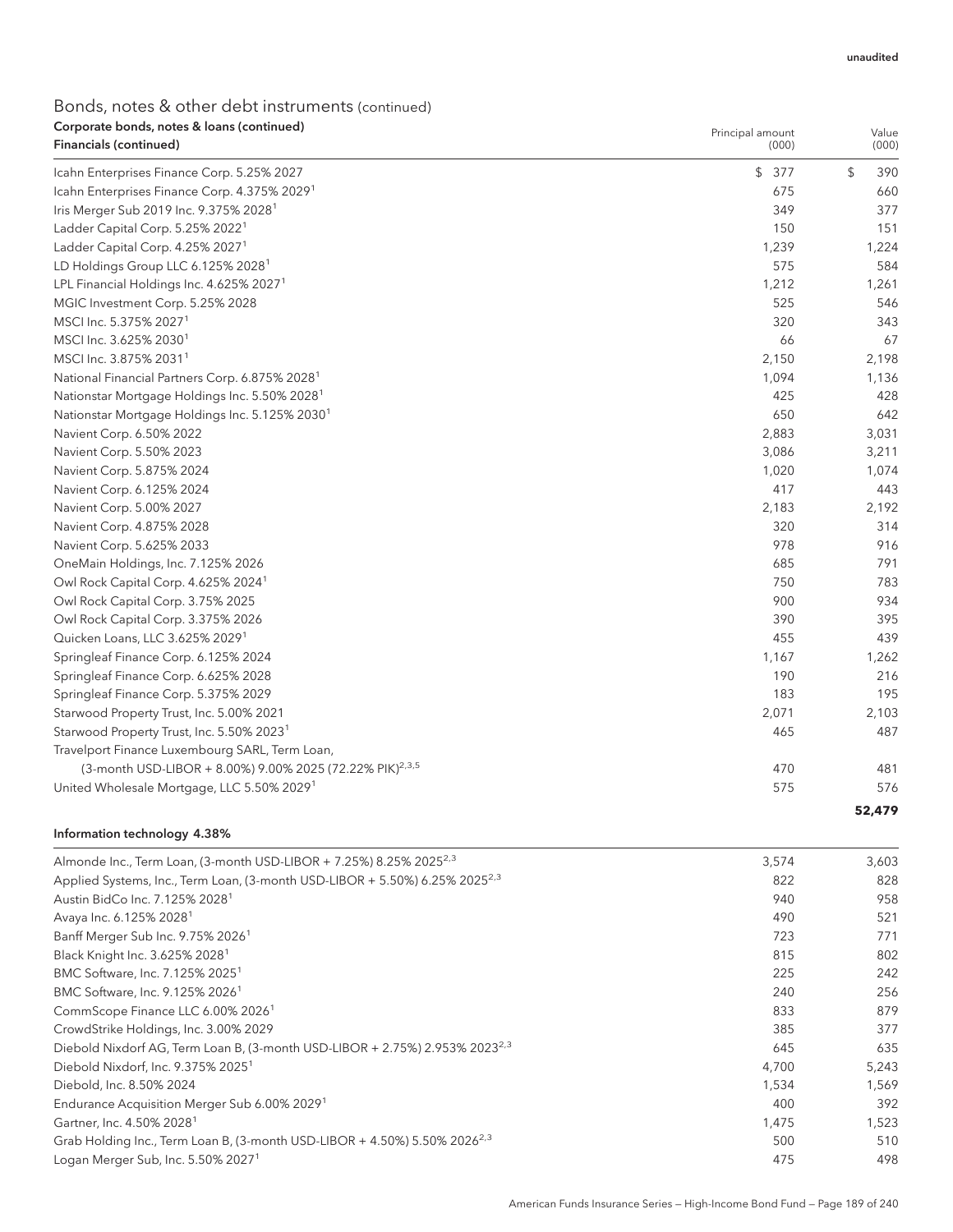| Corporate bonds, notes & loans (continued)<br>Information technology (continued)                 | Principal amount<br>(000) | Value<br>(000) |
|--------------------------------------------------------------------------------------------------|---------------------------|----------------|
| McAfee, LLC, Term Loan, (3-month USD-LIBOR + 3.75%) 3.953% 2024 <sup>2,3</sup>                   | \$1,032                   | 1,034<br>\$    |
| MoneyGram International Inc., Term Loan B, (3-month USD-LIBOR + 6.00%) 7.00% 2023 <sup>2,3</sup> | 1,213                     | 1,214          |
| NCR Corp. 5.125% 2029 <sup>1</sup>                                                               | 2,675                     | 2,700          |
| Oracle Corp. 3.95% 2051                                                                          | 458                       | 473            |
| Rocket Software, Inc. 6.50% 2029 <sup>1</sup>                                                    | 1,625                     | 1,643          |
| Sabre GLBL Inc. 7.375% 2025 <sup>1</sup>                                                         | 48                        | 53             |
| Sabre Holdings Corp. 9.25% 2025 <sup>1</sup>                                                     | 548                       | 654            |
| Solera Holdings, Inc. 10.50% 2024 <sup>1</sup>                                                   | 726                       | 751            |
| Synaptics Inc. 4.00% 2029 <sup>1</sup>                                                           | 600                       | 597            |
| TTM Technologies, Inc. 4.00% 2029 <sup>1</sup>                                                   | 425                       | 420            |
| Ultimate Software Group Inc., Term Loan, (3-month USD-LIBOR + 6.75%) 7.50% 2027 <sup>2,3</sup>   | 1,325                     | 1,363          |
| Unisys Corp. 6.875% 2027 <sup>1</sup>                                                            | 1,725                     | 1,893          |
| VeriSign, Inc. 4.625% 2023                                                                       | 429                       | 432            |
| VeriSign, Inc. 5.25% 2025                                                                        | 132                       | 149            |
| Veritas Holdings Ltd. 10.50% 2024 <sup>1</sup>                                                   | 625                       | 641            |
| Veritas Holdings Ltd. 7.50% 2025 <sup>1</sup>                                                    | 2,140                     | 2,225          |
| ViaSat, Inc. 5.625% 2027 <sup>1</sup>                                                            | 175                       | 184            |
| Virtusa Corp., Term Loan-B, (3-month USD-LIBOR + 4.25%) 5.00% 2028 <sup>2,3</sup>                | 50                        | 50             |
| Xerox Corp. 5.50% 2028 <sup>1</sup>                                                              | 2,635                     | 2,733          |
|                                                                                                  |                           | 38,816         |

### Real estate 3.07%

| Brookfield Property REIT Inc. 5.75% 2026 <sup>1</sup>               | 2,839 | 2,928  |
|---------------------------------------------------------------------|-------|--------|
| Diversified Healthcare Trust 4.75% 2024                             | 275   | 283    |
| Diversified Healthcare Trust 9.75% 2025                             | 650   | 737    |
| Diversified Healthcare Trust 4.375% 2031                            | 1,975 | 1,930  |
| Hospitality Properties Trust 7.50% 2025                             | 238   | 271    |
| Howard Hughes Corp. 5.375% 2028 <sup>1</sup>                        | 1,957 | 2,061  |
| Howard Hughes Corp. 4.125% 2029 <sup>1</sup>                        | 1,453 | 1,422  |
| Howard Hughes Corp. 4.375% 2031 <sup>1</sup>                        | 1,528 | 1,498  |
| Iron Mountain Inc. 4.875% 2027 <sup>1</sup>                         | 1,266 | 1,298  |
| Iron Mountain Inc. 5.00% 2028 <sup>1</sup>                          | 617   | 632    |
| Iron Mountain Inc. 5.25% 2028 <sup>1</sup>                          | 1,214 | 1,263  |
| Iron Mountain Inc. 5.25% 2030 <sup>1</sup>                          | 2,450 | 2,531  |
| Iron Mountain Inc. 4.50% 2031 <sup>1</sup>                          | 1,700 | 1,683  |
| Kennedy-Wilson Holdings, Inc. 4.75% 2029                            | 1,675 | 1,698  |
| Kennedy-Wilson Holdings, Inc. 5.00% 2031                            | 1,715 | 1,739  |
| Ladder Capital Corp. 5.25% 2025 <sup>1</sup>                        | 140   | 140    |
| Medical Properties Trust, Inc. 5.00% 2027                           | 1,333 | 1,405  |
| Medical Properties Trust, Inc. 3.50% 2031                           | 239   | 235    |
| QTS Realty Trust, Inc. 3.875% 2028 <sup>1</sup>                     | 625   | 623    |
| Realogy Corp. 9.375% 2027 <sup>1</sup>                              | 740   | 821    |
| Realogy Corp. 5.75% 2029 <sup>1</sup>                               | 840   | 829    |
| Realogy Group LLC 7.625% 2025 <sup>1</sup>                          | 260   | 284    |
| RHP Hotel Properties LP / RHP Finance Corp. 4.50% 2029 <sup>1</sup> | 685   | 689    |
| Service Properties Trust 5.50% 2027                                 | 130   | 138    |
|                                                                     |       | 27,138 |

| Utilities 2.85%                        |     |     |
|----------------------------------------|-----|-----|
| AES Corp. 3.95% 2030 <sup>1</sup>      | 675 | 723 |
| AmeriGas Partners, LP 5.75% 2027       | 297 | 325 |
| Calpine Corp. 4.50% 2028 <sup>1</sup>  | 500 | 505 |
| Calpine Corp. 5.125% 2028 <sup>1</sup> | 518 | 521 |
| Calpine Corp. 3.75% 2031 <sup>1</sup>  | 400 | 382 |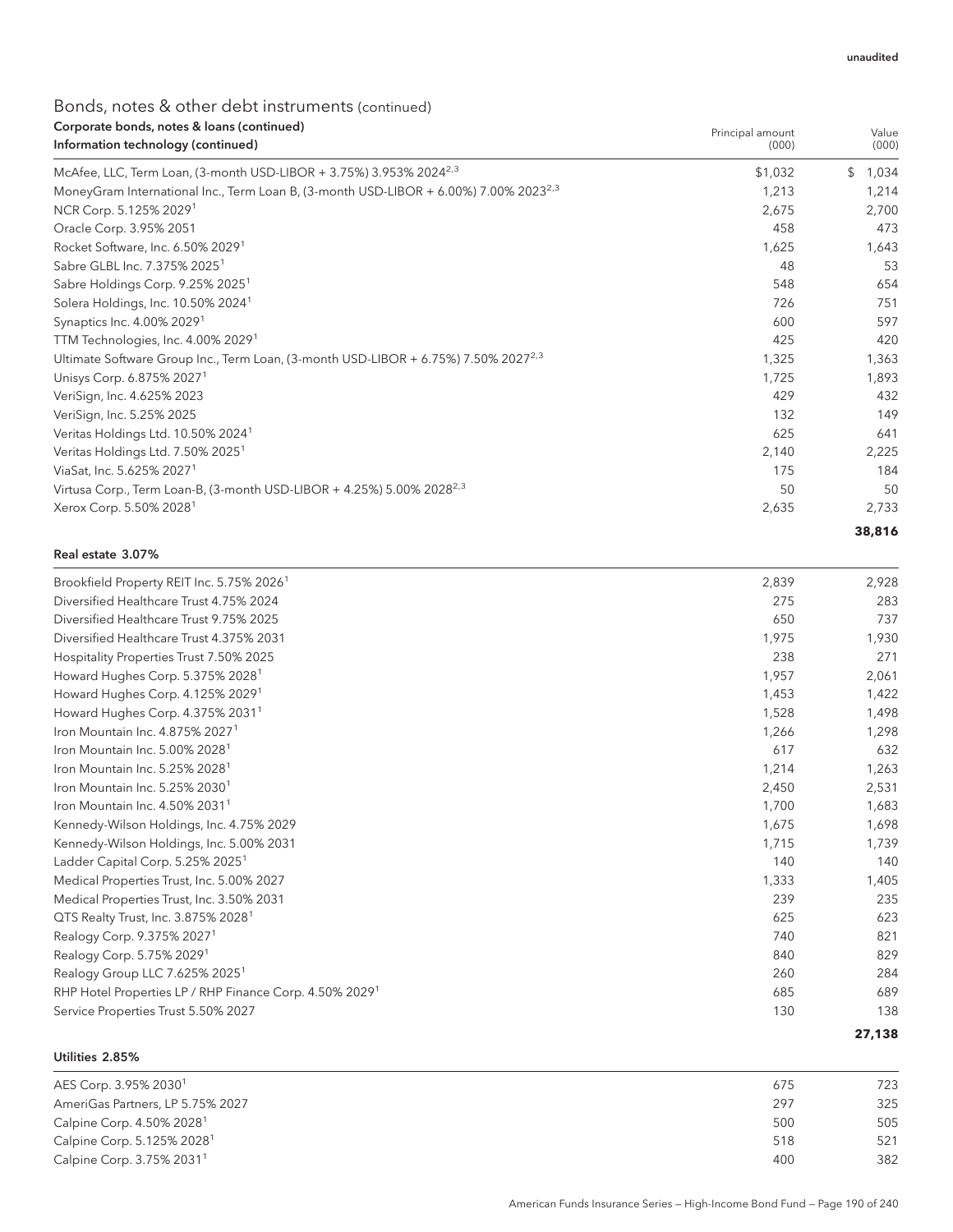# Bonds, notes & other debt instruments (continued) Corporate bonds, notes & loans (continued)

| Corporate bonds, notes & Ioans (continued)<br>Utilities (continued)          | Principal amount<br>(000) | Value<br>(000) |
|------------------------------------------------------------------------------|---------------------------|----------------|
| Calpine Corp. 5.00% 2031 <sup>1</sup>                                        | \$1,000                   | \$<br>977      |
| DPL Inc. 4.125% 2025 <sup>1</sup>                                            | 765                       | 811            |
| DPL Inc. 4.35% 2029                                                          | 575                       | 618            |
| Emera Inc. 6.75% 2076 (3-month USD-LIBOR + 5.44% on 6/15/2026) <sup>6</sup>  | 1,155                     | 1,315          |
| FirstEnergy Corp. 2.05% 2025                                                 | 115                       | 116            |
| FirstEnergy Corp. 2.65% 2030                                                 | 180                       | 171            |
| FirstEnergy Corp. 7.375% 2031                                                | 364                       | 487            |
| FirstEnergy Corp. 5.35% 2047 <sup>6</sup>                                    | 550                       | 619            |
| FirstEnergy Corp. 3.40% 2050                                                 | 1,710                     | 1,504          |
| FirstEnergy Transmission LLC 2.866% 2028 <sup>1</sup>                        | 325                       | 328            |
| NextEra Energy Partners, LP 4.25% 2024 <sup>1</sup>                          | 122                       | 129            |
| NextEra Energy Partners, LP 3.875% 2026 <sup>1</sup>                         | 92                        | 97             |
| NGL Energy Partners LP 7.50% 2026                                            | 550                       | 470            |
| NRG Energy, Inc. 7.25% 2026                                                  | 328                       | 342            |
| NRG Energy, Inc. 3.375% 2029 <sup>1</sup>                                    | 355                       | 347            |
| NRG Energy, Inc. 3.625% 2031 <sup>1</sup>                                    | 1,030                     | 1,006          |
| Pacific Gas and Electric Co. 3.75% 2028                                      | 203                       | 215            |
| Pacific Gas and Electric Co. 4.55% 2030                                      | 473                       | 513            |
| Pacific Gas and Electric Co. 3.25% 2031                                      | 200                       | 200            |
| Pacific Gas and Electric Co. 4.95% 2050                                      | 600                       | 618            |
| PG&E Corp. 5.00% 2028                                                        | 1,980                     | 2,094          |
| PG&E Corp. 5.25% 2030                                                        | 675                       | 716            |
| PG&E Corp., Term Loan, (3-month USD-LIBOR + 3.00%) 3.50% 2025 <sup>2,3</sup> | 253                       | 253            |
| Talen Energy Corp. 10.50% 2026 <sup>1</sup>                                  | 3,568                     | 3,200          |
| Talen Energy Corp. 7.25% 2027 <sup>1</sup>                                   | 3,473                     | 3,557          |
| Talen Energy Corp. 6.625% 2028 <sup>1</sup>                                  | 130                       | 130            |
| Talen Energy Supply, LLC 7.625% 2028 <sup>1</sup>                            | 1,699                     | 1,723          |
| Vistra Operations Co. LLC 3.55% 2024 <sup>1</sup>                            | 231                       | 242            |
|                                                                              |                           | 25,254         |

#### Consumer staples 2.49%

| Albertsons Companies, Inc. 3.50% 2029 <sup>1</sup>                                       | 930   | 886   |
|------------------------------------------------------------------------------------------|-------|-------|
| Albertsons Companies, Inc. 4.875% 2030 <sup>1</sup>                                      | 335   | 345   |
| B&G Foods, Inc. 5.25% 2025                                                               | 612   | 629   |
| B&G Foods, Inc. 5.25% 2027                                                               | 228   | 237   |
| Brasil Foods SA 5.75% 2050 <sup>1</sup>                                                  | 370   | 365   |
| Central Garden & Pet Co. 4.125% 2030                                                     | 420   | 425   |
| Coty Inc. 6.50% 2026 <sup>1</sup>                                                        | 520   | 525   |
| Darling Ingredients Inc. 5.25% 2027 <sup>1</sup>                                         | 459   | 483   |
| Edgewell Personal Care Co. 5.50% 2028 <sup>1</sup>                                       | 275   | 291   |
| Energizer Holdings, Inc. 4.375% 2029 <sup>1</sup>                                        | 545   | 548   |
| Kraft Heinz Company 3.875% 2027                                                          | 725   | 790   |
| Kraft Heinz Company 4.25% 2031                                                           | 713   | 786   |
| Kraft Heinz Company 4.625% 2039                                                          | 165   | 179   |
| Kraft Heinz Company 5.00% 2042                                                           | 500   | 563   |
| Kraft Heinz Company 5.20% 2045                                                           | 330   | 383   |
| Kraft Heinz Company 4.375% 2046                                                          | 816   | 855   |
| Kraft Heinz Company 4.875% 2049                                                          | 2,115 | 2,378 |
| Kraft Heinz Company 5.50% 2050                                                           | 370   | 454   |
| Kronos Acquisition Holdings Inc. 5.00% 2026 <sup>1</sup>                                 | 385   | 386   |
| Kronos Acquisition Holdings Inc. 7.00% 2027 <sup>1</sup>                                 | 760   | 729   |
| Lamb Weston Holdings, Inc. 4.625% 2024 <sup>1</sup>                                      | 561   | 584   |
| Nestle Skin Health SA, Term Loan B3, (3-month USD-LIBOR + 4.00%) 4.75% 2026 <sup>3</sup> | 1,806 | 1,808 |
| Post Holdings, Inc. 5.625% 2028 <sup>1</sup>                                             | 569   | 600   |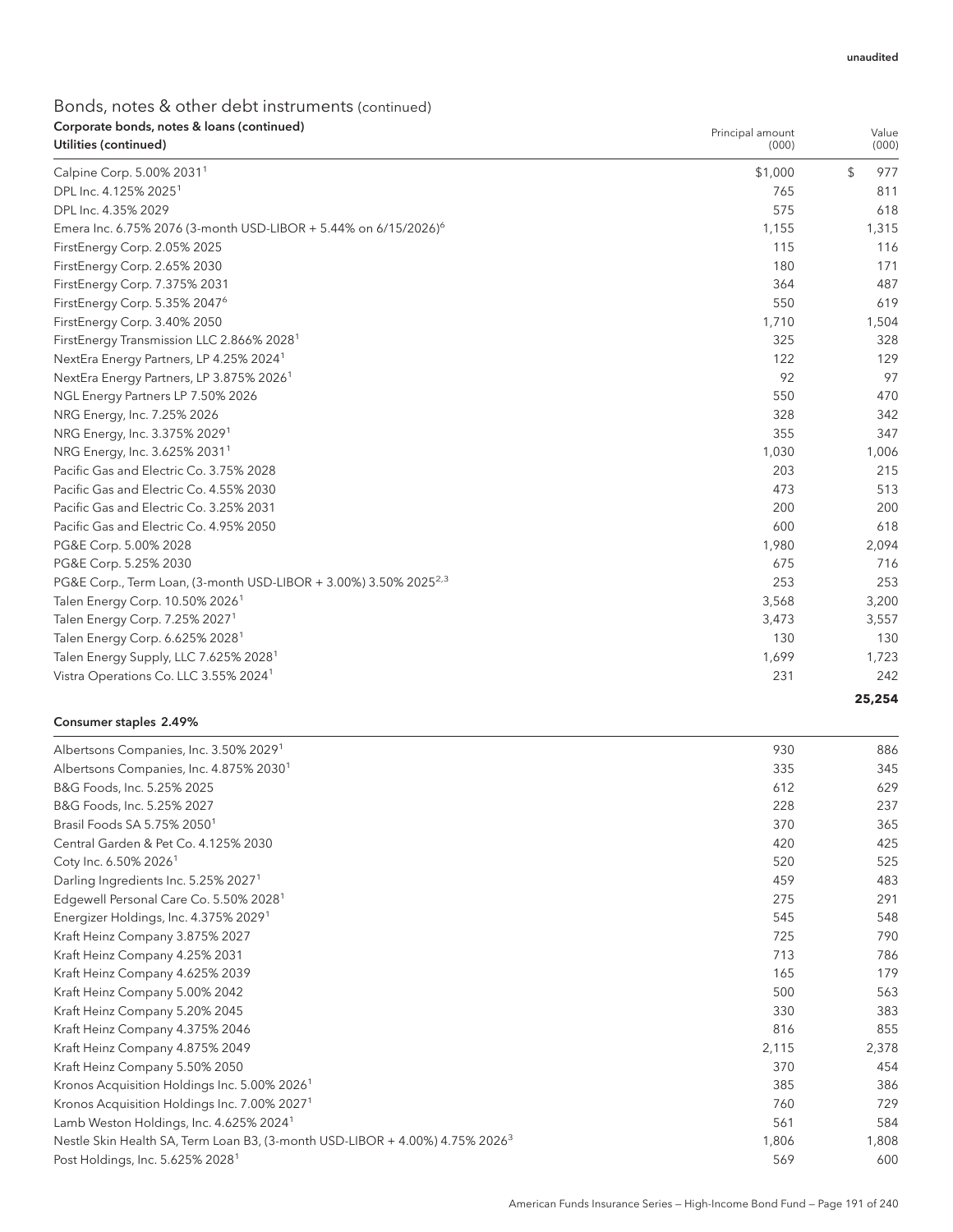| Corporate bonds, notes & loans (continued)<br>Consumer staples (continued)         | Principal amount<br>(000) | Value<br>(000)    |
|------------------------------------------------------------------------------------|---------------------------|-------------------|
| Post Holdings, Inc. 5.50% 2029 <sup>1</sup>                                        | \$166                     | $\sqrt{2}$<br>178 |
| Post Holdings, Inc. 4.625% 2030 <sup>1</sup>                                       | 1,905                     | 1,912             |
| Post Holdings, Inc. 4.50% 2031 <sup>1</sup>                                        | 750                       | 743               |
| Prestige Brands International Inc. 5.125% 2028 <sup>1</sup>                        | 103                       | 108               |
| Prestige Brands International Inc. 3.75% 2031 <sup>1</sup>                         | 525                       | 502               |
| Simmons Foods Inc. 4.625% 20291                                                    | 830                       | 838               |
| Spectrum Brands Inc. 5.75% 2025                                                    | 528                       | 545               |
| Triton Water Holdings, Inc. 6.25% 2029 <sup>1</sup>                                | 630                       | 643               |
| Turning Point Brands, Inc. 5.625% 2026 <sup>1</sup>                                | 400                       | 416               |
| United Natural Foods, Inc. 6.75% 2028 <sup>1</sup>                                 | 865                       | 926               |
|                                                                                    |                           | 22,040            |
| Total corporate bonds, notes & loans                                               |                           | 778,137           |
| U.S. Treasury bonds & notes 0.12%                                                  |                           |                   |
| U.S. Treasury inflation-protected securities 0.12%                                 |                           |                   |
| U.S. Treasury Inflation-Protected Security 0.125% 20519,10                         | 1,005                     | 1,016             |
| Municipals 0.00%<br>Puerto Rico 0.00%                                              |                           |                   |
| Aqueduct and Sewer Auth., Rev. Bonds, Series 2012-B, 5.35% 2027                    | 5                         | 5                 |
| Total bonds, notes & other debt instruments (cost: \$760,408,000)                  |                           | 779,158           |
| Convertible bonds & notes 0.44%<br>Communication services 0.16%                    |                           |                   |
| Cinemark USA, Inc., convertible notes, 4.50% 2025 <sup>1</sup>                     | 190                       | 318               |
| DISH DBS Corp., convertible notes, 3.375% 2026                                     | 635                       | 612               |
| Live Nation Entertainment, Inc., convertible notes, 2.00% 2025                     | 430                       | 478               |
|                                                                                    |                           | 1,408             |
| Industrials 0.12%                                                                  |                           |                   |
| American Airlines Group Inc., convertible notes, 6.50% 2025                        | 183                       | 315               |
| Southwest Airlines Co., convertible notes, 1.25% 2025                              | 403                       | 694               |
|                                                                                    |                           | 1,009             |
| Information technology 0.09%                                                       |                           |                   |
| Sabre Holdings Corp., convertible notes, 4.00% 2025 <sup>1</sup>                   | 390                       | 812               |
| Consumer discretionary 0.06%                                                       |                           |                   |
| NCL Corp. Ltd., convertible notes, 5.375% 2025 <sup>1</sup>                        | 155                       | 269               |
| Royal Caribbean Cruises Ltd., convertible notes, 4.25% 2023 <sup>1</sup>           | 200                       | 282               |
|                                                                                    |                           | 551               |
| Energy 0.01%                                                                       |                           |                   |
| Mesquite Energy Inc., convertible notes, 15.00% 2023 (100% PIK) <sup>1,5,7,8</sup> | 68                        | 68                |
| Total convertible bonds & notes (cost: \$2,720,000)                                |                           | 3,848             |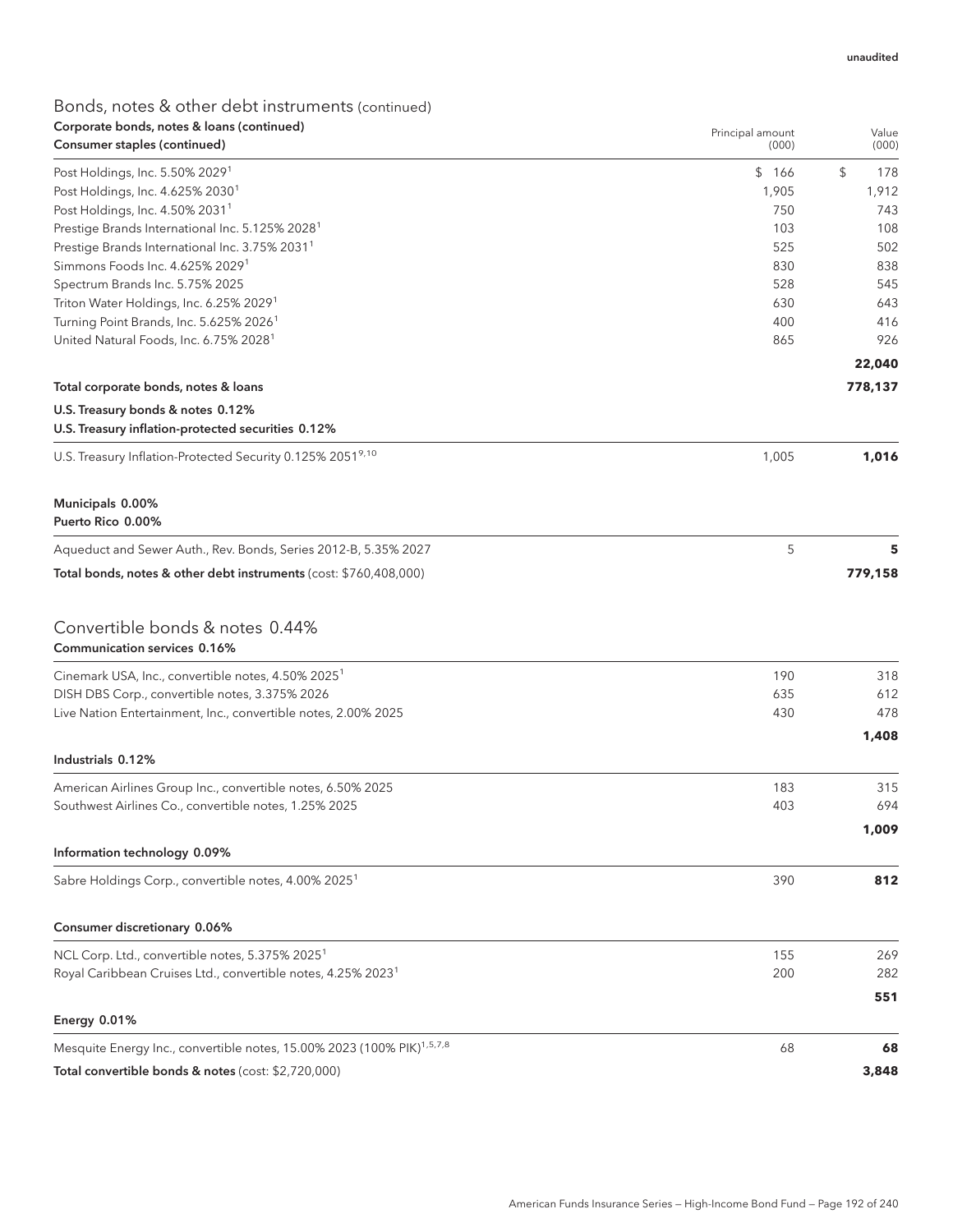| Convertible stocks 0.37%<br>Utilities 0.13%                                       | Shares    | Value<br>(000)              |
|-----------------------------------------------------------------------------------|-----------|-----------------------------|
| American Electric Power Company, Inc., convertible preferred shares, 6.125% 2022  | 8,000     | \$<br>386                   |
| PG&E Corp., units, convertible preferred shares, 5.50% expire 202311              | 3,350     | 382                         |
| NextEra Energy, Inc., convertible preferred units, 5.279% 2023                    | 4,300     | 213                         |
| Essential Utilities, Inc., convertible preferred units, 6.00% 2022                | 2,600     | 149                         |
|                                                                                   |           | 1,130                       |
| Financials 0.10%                                                                  |           |                             |
| KKR & Co. Inc., Series C, convertible preferred shares, 6.00%                     | 6,980     | 465                         |
| 2020 Cash Mandatory Exchangeable Trust, convertible preferred shares, 5.25% 20231 | 411       | 463                         |
|                                                                                   |           | 928                         |
| Information technology 0.07%                                                      |           |                             |
| Broadcom Inc., Series A, cumulative convertible preferred shares, 8.00% 2022      | 450       | 664                         |
| Health care 0.07%                                                                 |           |                             |
| Danaher Corp., Series B, cumulative convertible preferred shares, 5.00% 2023      | 291       | 377                         |
| Boston Scientific Corp., Series A, convertible preferred shares, 5.50% 2023       | 1,935     | 207                         |
|                                                                                   |           | 584                         |
| Total convertible stocks (cost: \$2,784,000)                                      |           | 3,306                       |
| Common stocks 5.47%<br>Health care 2.00%                                          |           |                             |
| Rotech Healthcare Inc. <sup>7,8,11,12</sup>                                       | 201,793   | 15,841                      |
| Advanz Pharma Corp. Ltd. <sup>11,12</sup>                                         | 80,350    | 1,366                       |
| Advanz Pharma Corp. Ltd. <sup>11</sup>                                            | 29,584    | 503                         |
|                                                                                   |           | 17,710                      |
| Energy 1.79%                                                                      |           |                             |
| Chesapeake Energy Corp. <sup>11</sup>                                             | 167,296   | 7,259                       |
| Chesapeake Energy Corp. <sup>1,7,11</sup>                                         | 844       | 32                          |
| Oasis Petroleum Inc.                                                              | 43,838    | 2,603                       |
| Weatherford International <sup>11</sup>                                           | 129,116   | 1,645                       |
| Denbury Inc. <sup>11</sup>                                                        | 32,880    | 1,575                       |
| Extraction Oil & Gas, Inc. <sup>11</sup>                                          | 29,821    | 1,072                       |
| Extraction Oil & Gas, Inc. <sup>1,7,8,11,12</sup>                                 | 8,511     | 254                         |
| Ascent Resources - Utica, LLC, Class A <sup>7,8,11,12</sup>                       | 6,297,894 | 882                         |
| California Resources Corp. <sup>11</sup>                                          | 17,202    | 414                         |
| McDermott International, Ltd. <sup>11</sup>                                       | 107,875   | 86                          |
| Mesquite Energy, Inc. <sup>7,8,11</sup>                                           | 3,558     | 21                          |
| Tapstone Energy, LLC <sup>1,7,8,11</sup>                                          | 14,603    | $\overline{\phantom{0}}$ 13 |
| Industrials 0.82%                                                                 |           | 15,843                      |
| Associated Materials Group Inc. <sup>7,8,11</sup>                                 | 949,277   | 7,233                       |
| Consumer discretionary 0.51%                                                      |           |                             |

|                                          |         | 4,512 |
|------------------------------------------|---------|-------|
| NMG Parent LLC <sup>1,7,8,11</sup>       | 1.615   | 91    |
| NMG Parent LLC <sup>11</sup>             | 14,350  | 1.012 |
| MYT Holding Co., Class B <sup>7,11</sup> | 608.846 | 3,409 |
|                                          |         |       |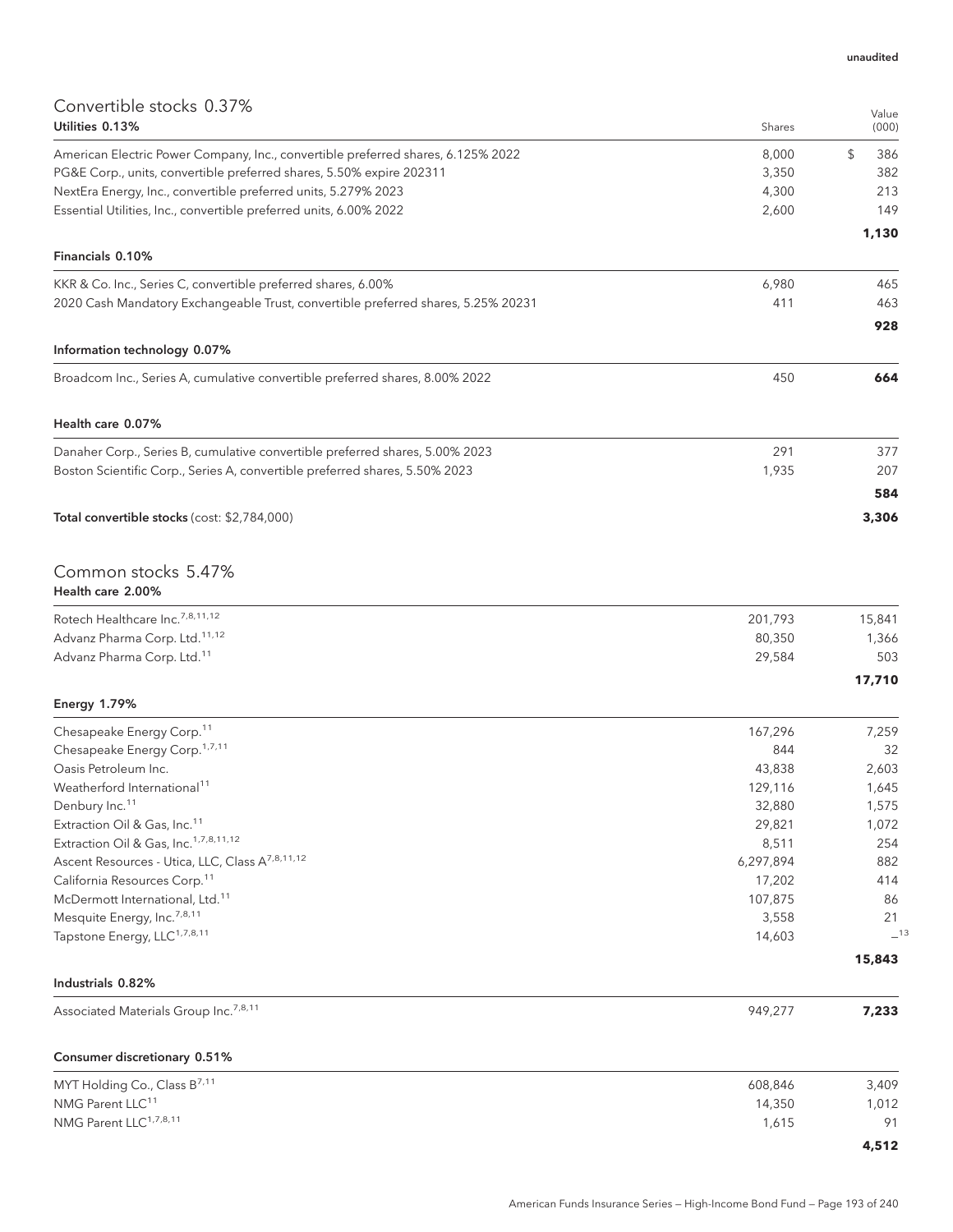| Common stocks (continued)<br>Materials 0.14%                             | Shares    | Value<br>(000) |
|--------------------------------------------------------------------------|-----------|----------------|
| Hexion Holdings Corp., Class B <sup>11</sup>                             | 81,939    | \$<br>1,229    |
|                                                                          |           |                |
| Financials 0.10%                                                         |           |                |
| Jonah Energy Parent LLC <sup>7,8,11</sup>                                | 38,716    | 581            |
| Navient Corp.                                                            | 20,000    | 286            |
| Information technology 0.07%                                             |           | 867            |
| MoneyGram International, Inc. <sup>11</sup>                              | 50,000    | 329            |
| Snowflake Inc., Class A <sup>11</sup>                                    | 1,200     | 275            |
|                                                                          |           | 604            |
| Communication services 0.04%                                             |           |                |
| iHeartMedia, Inc., Class A <sup>11</sup>                                 | 22,639    | 411            |
| Total common stocks (cost: \$37,225,000)                                 |           | 48,409         |
| Preferred securities 0.36%                                               |           |                |
| Consumer discretionary 0.28%                                             |           |                |
| MYT Holding LLC, Series A, preferred shares                              | 2,470,906 | 2,514          |
| Industrials 0.08%                                                        |           |                |
| ACR III LSC Holdings LLC, Series B, preferred shares <sup>1,7,8,11</sup> | 1,022     | 719            |
| Total preferred securities (cost: \$3,269,000)                           |           | 3,233          |
| Rights & warrants 0.08%<br>Energy 0.07%                                  |           |                |
| Chesapeake Energy Corp., Class B, warrants, expire 2026 <sup>11</sup>    | 14,962    | 295            |
| Chesapeake Energy Corp., Class A, warrants, expire 2026 <sup>11</sup>    | 12,565    | 219            |
| Chesapeake Energy Corp., Class C, warrants, expire 2026 <sup>11</sup>    | 4,376     | 74<br>$-13$    |
| Sable Permian Resources, LLC, Class A, warrants, expire 20247,8,11       | 2,894     | 588            |
| Consumer discretionary 0.01%                                             |           |                |
| NMG Parent LLC, warrants, expire 20277,11                                | 27,111    | 98             |
| Total rights & warrants (cost: \$2,471,000)                              |           | 686            |
| Short-term securities 3.34%<br>Money market investments 3.34%            |           |                |
| Capital Group Central Cash Fund 0.08% <sup>14,15</sup>                   | 296,305   | 29,634         |
| Total short-term securities (cost: \$29,629,000)                         |           | 29,634         |
| Total investment securities 98.06% (cost: \$838,506,000)                 |           | 868,274        |
| Other assets less liabilities 1.94%                                      |           | 17,133         |
| Net assets 100.00%                                                       |           | \$885,407      |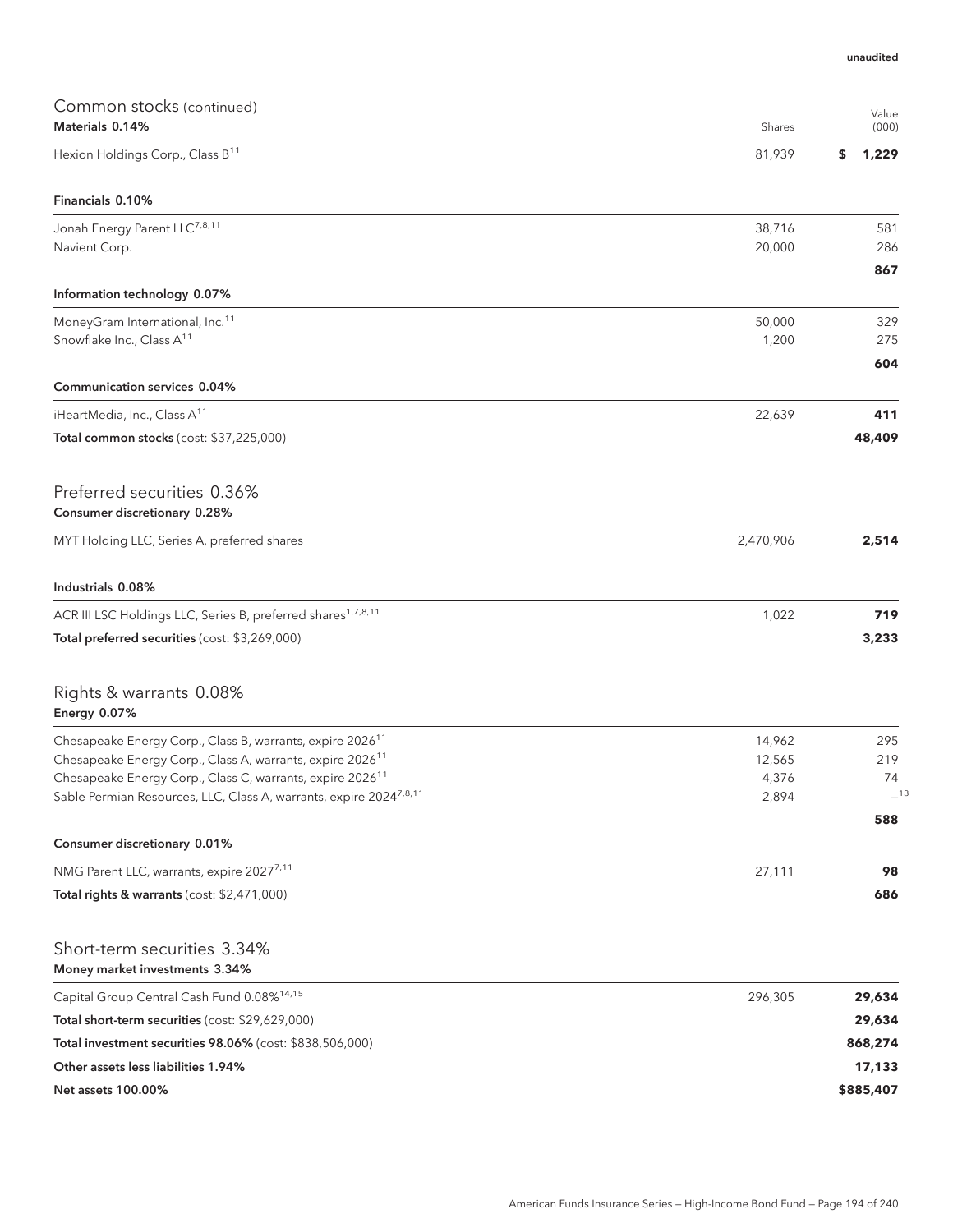Unrealized

Upfront

### Futures contracts

| Contracts                                | Type  | Number of<br>contracts | Expiration       | Notional<br>amount <sup>16</sup><br>(000) | Value at<br>3/31/2021 <sup>17</sup><br>(000) | Unrealized<br>appreciation<br>at 3/31/2021<br>(000) |
|------------------------------------------|-------|------------------------|------------------|-------------------------------------------|----------------------------------------------|-----------------------------------------------------|
| 2 Year U.S. Treasury Note Futures        | Long  | 287                    | <b>July 2021</b> | \$57,400                                  | \$63.349                                     | $\frac{1}{5}$ 5                                     |
| 10 Year Ultra U.S. Treasury Note Futures | Short | 24                     | June 2021        | (2,400)                                   | (3,448)                                      | 122                                                 |
| 10 Year U.S. Treasury Note Futures       | Short | 212                    | June 2021        | (21, 200)                                 | (27, 759)                                    | 611                                                 |
| 30 Year Ultra U.S. Treasury Bond Futures | Short | 31                     | June 2021        | (3,100)                                   | (5,618)                                      | 261                                                 |
|                                          |       |                        |                  |                                           |                                              | \$999                                               |

### Swap contracts

#### Credit default swaps

#### Centrally cleared credit default swaps on credit indices — buy protection

|              | Pay/              | Expiration | Notional | Value at<br>3/31/2021 | UPITONE<br>premium<br>received | uniealized<br>depreciation<br>at 3/31/2021 |
|--------------|-------------------|------------|----------|-----------------------|--------------------------------|--------------------------------------------|
| Receive      | Payment frequency | date       | (000)    | (000)                 | (000)                          | (000)                                      |
| CDX.NA.HY.35 | 5.00%/Quarterly   | 12/20/2025 | \$25,512 | \$(2,322)             | \$(2,286)                      | \$ (36)                                    |
| CDX.NA.HY.36 | 5.00%/Quarterly   | 6/20/2026  | 20.993   | (1,872)               | (1,827)                        | (45)                                       |
|              |                   |            |          |                       | \$(4, 113)                     | \$(81)                                     |

## Investments in affiliates<sup>15</sup>

|                                                     | Value of<br>affiliate at<br>1/1/2021<br>(000) | <b>Additions</b><br>(000) | Reductions<br>(000) | Net<br>realized<br>qain<br>(000) | Net<br>unrealized<br>depreciation<br>(000) | Value of<br>affiliate at<br>3/31/2021<br>(000) | Dividend<br>income<br>(000) |
|-----------------------------------------------------|-----------------------------------------------|---------------------------|---------------------|----------------------------------|--------------------------------------------|------------------------------------------------|-----------------------------|
| Short-term securities 3.34%                         |                                               |                           |                     |                                  |                                            |                                                |                             |
| Money market investments 3.34%                      |                                               |                           |                     |                                  |                                            |                                                |                             |
| Capital Group Central Cash Fund 0.08% <sup>14</sup> | \$33,493                                      | \$83,146                  | \$87,005            | $$^{-13}$                        |                                            | $$^{-13}$ \$29.634                             | \$8                         |

<sup>1</sup>Acquired in a transaction exempt from registration under Rule 144A of the Securities Act of 1933. May be resold in the U.S. in transactions exempt from registration, normally to qualified institutional buyers. The total value of all such securities was \$538,656,000, which represented 60.84% of the net assets of the fund.

 $^2$ Loan participations and assignments; may be subject to legal or contractual restrictions on resale. The total value of all such loans was \$24,666,000, which represented 2.79% of the net assets of the fund.

 $^3$ Coupon rate may change periodically. Reference rate and spread are as of the most recent information available. Some coupon rates are determined by the issuer or agent based on current market conditions; therefore, the reference rate and spread are not available.

4 Scheduled interest and/or principal payment was not received.

<sup>5</sup>Payment in kind; the issuer has the option of paying additional securities in lieu of cash. Most recent payment was 100% cash unless otherwise noted. <sup>6</sup>Step bond; coupon rate may change at a later date.

7 Valued under fair value procedures adopted by authority of the board of trustees. The total value of all such securities was \$33,745,000, which represented 3.81% of the net assets of the fund.

<sup>8</sup>Value determined using significant unobservable inputs.

9 All or a portion of this security was pledged as collateral. The total value of pledged collateral was \$96,000, which represented .01% of the net assets of the fund.

<sup>10</sup>Index-linked bond whose principal amount moves with a government price index.

<sup>11</sup> Security did not produce income during the last 12 months.

 $12$ Acquired through a private placement transaction exempt from registration under the Securities Act of 1933. May be subject to legal or contractual restrictions on resale. Further details on these holdings appear on the following page.

13Amount less than one thousand.

<sup>14</sup>Rate represents the seven-day yield at 3/31/2021.

<sup>15</sup>Part of the same group of investment companies as the fund as defined under the Investment Company Act of 1940.

<sup>16</sup>Notional amount is calculated based on the number of contracts and notional contract size.

<sup>17</sup>Value is calculated based on the notional amount and current market price.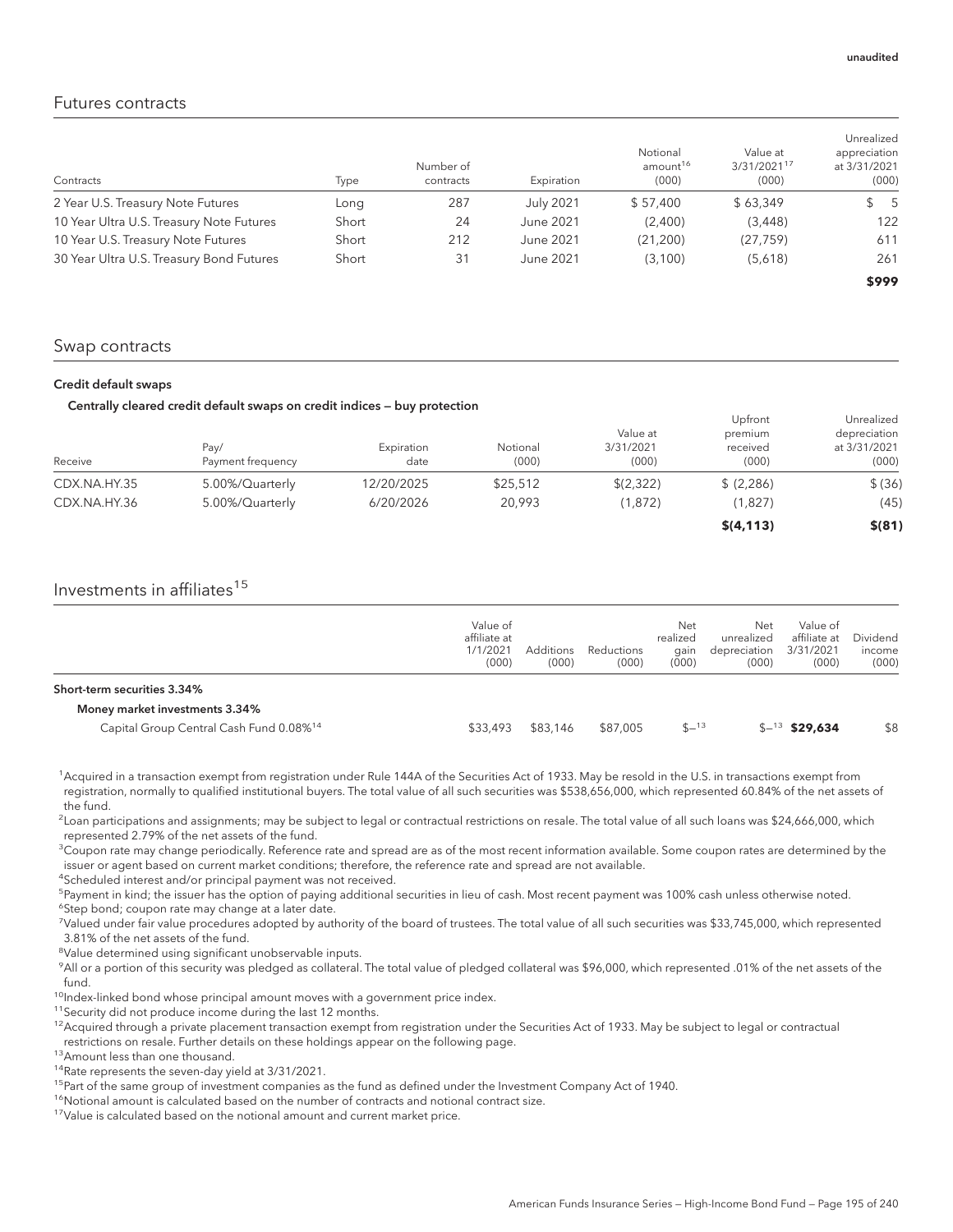| Private placement securities           | Acquisition<br>date | Cost<br>(000) | Value<br>(000) | Percent<br>of net<br>assets |
|----------------------------------------|---------------------|---------------|----------------|-----------------------------|
| Rotech Healthcare Inc.                 | 9/26/2013           | \$4,331       | \$15.841       | 1.79%                       |
| Advanz Pharma Corp. Ltd.               | 8/31/2018           | 1,017         | 1.366          | .15                         |
| Ascent Resources - Utica, LLC, Class A | 11/15/2016          | 302           | 882            | .10                         |
| Extraction Oil & Gas, Inc.             | 1/20/2021           | 215           | 254            | .03                         |
| Total private placement securities     |                     | \$5,865       | \$18,343       | 2.07%                       |

### Key to abbreviations and symbol

Auth. = Authority LIBOR = London Interbank Offered Rate Rev. = Revenue SOFR = Secured Overnight Financing Rate USD/\$ = U.S. dollars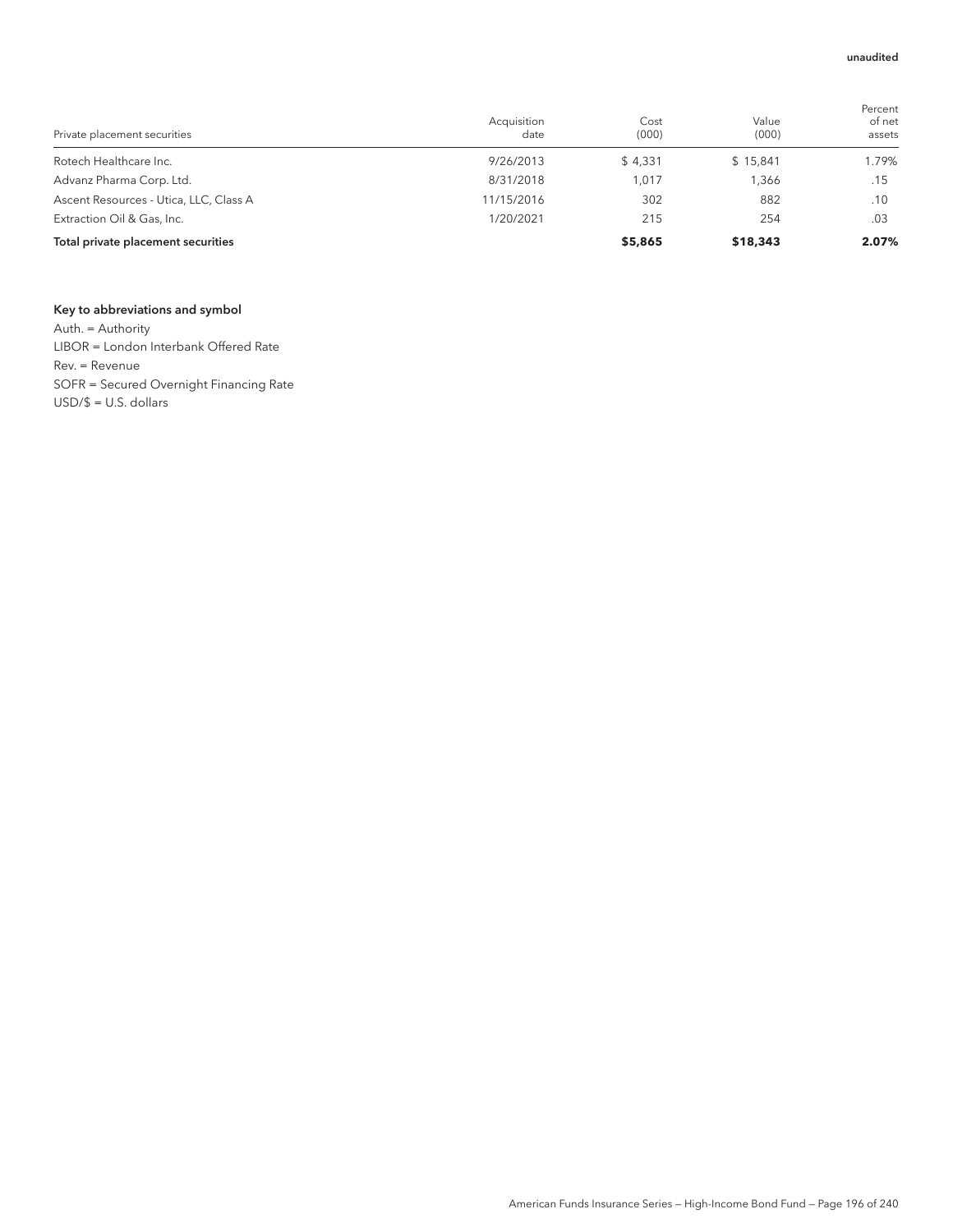## American Funds Mortgage Fund®

Investment portfolio March 31, 2021

### unaudited

| Mortgage-backed obligations 58.65%                  | Principal amount | Value          |
|-----------------------------------------------------|------------------|----------------|
| Federal agency mortgage-backed obligations 53.29%   | (000)            | (000)          |
| Fannie Mae Pool #AS7638 2.50% 2031 <sup>1</sup>     | \$948            | \$987          |
| Fannie Mae Pool #695412 5.00% 2033                  | $-2$             | $-2$           |
| Fannie Mae Pool #AD3566 5.00% 2035 <sup>1</sup>     | 2                | $\overline{2}$ |
| Fannie Mae Pool #256583 5.00% 2036 <sup>1,3</sup>   | 35               | 36             |
| Fannie Mae Pool #889101 1.63% 2038 <sup>1,4</sup>   | 32               | 33             |
| Fannie Mae Pool #964279 2.633% 2038 <sup>1,4</sup>  | 32               | 32             |
| Fannie Mae Pool #964708 2.765% 2038 <sup>1,4</sup>  | 4                | $\overline{4}$ |
| Fannie Mae Pool #AC0794 5.00% 2039 <sup>1</sup>     | 9                | 11             |
| Fannie Mae Pool #931768 5.00% 20391                 | 2                | $\overline{c}$ |
| Fannie Mae Pool #AL9335 2.406% 2040 <sup>1,4</sup>  | 1,265            | 1,338          |
| Fannie Mae Pool #932606 5.00% 2040 <sup>1</sup>     | 4                | 5              |
| Fannie Mae Pool #AL9326 2.565% 2041 <sup>1,4</sup>  | 1,576            | 1,670          |
| Fannie Mae Pool #AL9327 2.679% 2041 <sup>1,4</sup>  | 1,162            | 1,233          |
| Fannie Mae Pool #AJ1873 4.00% 2041 <sup>1</sup>     | 7                | 8              |
| Fannie Mae Pool #AE1248 5.00% 2041 <sup>1</sup>     | 11               | 13             |
| Fannie Mae Pool #AE1274 5.00% 2041 <sup>1</sup>     | 9                | 10             |
| Fannie Mae Pool #AE1277 5.00% 2041 <sup>1</sup>     | 5                | 6              |
| Fannie Mae Pool #AE1283 5.00% 2041 <sup>1</sup>     | 3                | 3              |
| Fannie Mae Pool #AE1290 5.00% 2042 <sup>1</sup>     | 6                | 7              |
| Fannie Mae Pool #AT3954 3.50% 2043 <sup>1</sup>     | 4                | $\overline{4}$ |
| Fannie Mae Pool #AT0300 3.50% 2043 <sup>1</sup>     | 3                | 3              |
| Fannie Mae Pool #AY1829 3.50% 2044 <sup>1</sup>     | 4                | 4              |
| Fannie Mae Pool #AW8240 3.50% 2044 <sup>1</sup>     | 1                | 1              |
| Fannie Mae Pool #BJ5015 4.00% 2047 <sup>1</sup>     | 68               | 74             |
| Fannie Mae Pool #BH3122 4.00% 2047 <sup>1</sup>     | 1                | 1              |
| Fannie Mae Pool #BM4488 3.388% 2048 <sup>1,4</sup>  | 761              | 793            |
| Fannie Mae Pool #CA2850 4.00% 2048                  | 84               | 92             |
| Fannie Mae Pool #BK6840 4.00% 2048 <sup>1</sup>     | 46               | 50             |
| Fannie Mae Pool #BK5232 4.00% 2048 <sup>1</sup>     | 32               | 35             |
| Fannie Mae Pool #BK9743 4.00% 2048 <sup>1</sup>     | 13               | 14             |
| Fannie Mae Pool #BK7665 4.50% 2048 <sup>1</sup>     | 302              | 335            |
| Fannie Mae Pool #BK0951 4.50% 2048 <sup>1</sup>     | 222              | 246            |
| Fannie Mae Pool #CA2205 4.50% 2048 <sup>1</sup>     | 56               | 61             |
| Fannie Mae Pool #BK9761 4.50% 2048 <sup>1</sup>     | 11               | 13             |
| Fannie Mae Pool #CA4867 3.00% 2049 <sup>1,3</sup>   | 4,352            | 4,585          |
| Fannie Mae Pool #BJ8402 3.551% 2049 <sup>1,4</sup>  | 142              | 147            |
| Fannie Mae Pool #CA5496 3.00% 20501                 | 3,106            | 3,294          |
| Fannie Mae Pool #MA4256 2.50% 2051 <sup>1</sup>     | 7                | 7              |
| Freddie Mac Pool #A18781 5.00% 2034 <sup>1</sup>    | 890              | 1,030          |
| Freddie Mac Pool #C91883 4.00% 2036 <sup>1,3</sup>  | 3,335            | 3,661          |
| Freddie Mac Pool #840222 2.393% 2040 <sup>1,4</sup> | 357              | 378            |
| Freddie Mac Pool #Q15874 4.00% 2043 <sup>1</sup>    | 2                | $\overline{2}$ |
| Freddie Mac Pool #760014 3.039% 2045 <sup>1,4</sup> | 679              | 711            |
| Freddie Mac Pool #760012 3.122% 2045 <sup>1,4</sup> | 64               | 67             |
| Freddie Mac Pool #760013 3.179% 2045 <sup>1,4</sup> | 37               | 39             |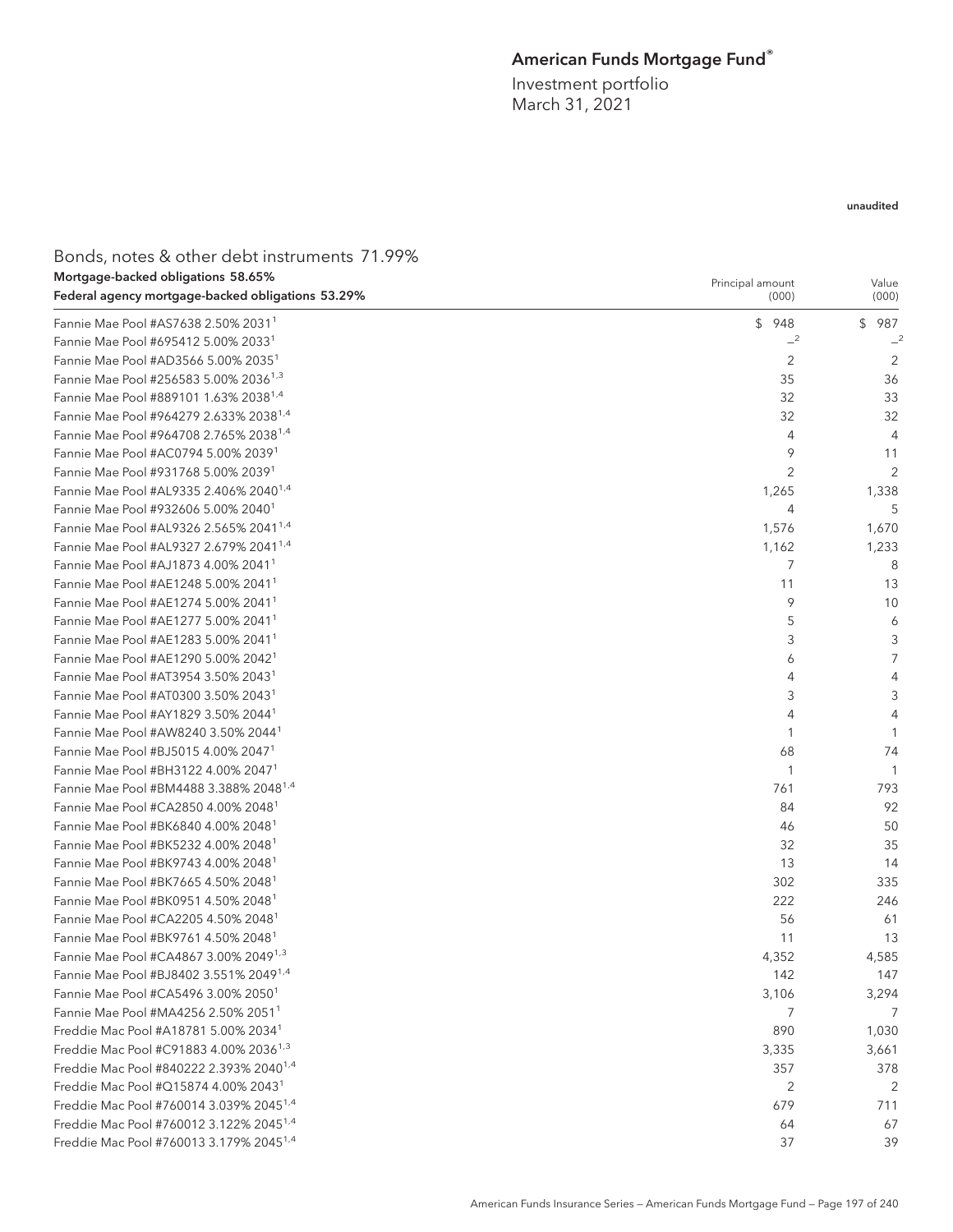### Bonds, notes & other debt instruments (continued) Mortgage-backed obligations (continued)

| Mortgage-backed obligations (continued)<br>Federal agency mortgage-backed obligations (continued)                                                  | Principal amount<br>(000) | Value<br>(000) |
|----------------------------------------------------------------------------------------------------------------------------------------------------|---------------------------|----------------|
|                                                                                                                                                    |                           |                |
| Freddie Mac Pool #760015 2.743% 2047 <sup>1,4</sup>                                                                                                | \$125                     | \$<br>131      |
| Freddie Mac Pool #Q52069 3.50% 2047 <sup>1</sup>                                                                                                   | 46                        | 49             |
| Freddie Mac Pool #Q47615 3.50% 2047 <sup>1</sup>                                                                                                   | 29                        | 31             |
| Freddie Mac Pool #Q55060 3.50% 2048 <sup>1</sup>                                                                                                   | 18                        | 19             |
| Freddie Mac Pool #Q56599 4.00% 2048 <sup>1</sup>                                                                                                   | 52                        | 57             |
| Freddie Mac Pool #Q56175 4.00% 2048 <sup>1</sup>                                                                                                   | 37                        | 41             |
| Freddie Mac Pool #Q55971 4.00% 2048 <sup>1</sup>                                                                                                   | 33                        | 37             |
| Freddie Mac Pool #Q55970 4.00% 2048 <sup>1</sup>                                                                                                   | 16                        | 18             |
| Freddie Mac Pool #Q58411 4.50% 2048 <sup>1</sup>                                                                                                   | 104                       | 115            |
| Freddie Mac Pool #Q58436 4.50% 2048 <sup>1</sup>                                                                                                   | 45                        | 51             |
| Freddie Mac Pool #Q58378 4.50% 2048 <sup>1</sup>                                                                                                   | 38                        | 42             |
| Freddie Mac Pool #Q57242 4.50% 2048 <sup>1</sup>                                                                                                   | 30                        | 34             |
| Freddie Mac Pool #RA1339 3.00% 2049 <sup>1</sup>                                                                                                   | 2,681                     | 2,820          |
| Freddie Mac Pool #QA2748 3.50% 2049 <sup>1</sup>                                                                                                   | 29                        | 31             |
| Freddie Mac Pool #SD7514 3.50% 2050 <sup>1,3</sup>                                                                                                 | 9,385                     | 10,069         |
| Freddie Mac Seasoned Credit Risk Transfer Trust, Series 2017-2, Class HA, 3.00% 2056 <sup>1,4</sup>                                                | 1,186                     | 1,255          |
| Freddie Mac Seasoned Credit Risk Transfer Trust, Series 2017-2, Class MA, 3.00% 2056 <sup>1</sup>                                                  | 1,182                     | 1,253          |
| Freddie Mac Seasoned Credit Risk Transfer Trust, Series 2017-1, Class HA, 3.00% 2056 <sup>1,4</sup>                                                | 950                       | 1,006          |
| Freddie Mac Seasoned Credit Risk Transfer Trust, Series 2017-3, Class HT, 3.25% 2056 <sup>1</sup>                                                  | 130                       | 138            |
| Freddie Mac Seasoned Credit Risk Transfer Trust, Series 2018-1, Class HT, 3.00% 2057 <sup>1</sup>                                                  | 692                       | 724            |
| Freddie Mac Seasoned Credit Risk Transfer Trust, Series 2017-4, Class HT, 3.25% 2057 <sup>1,4</sup>                                                | 4,299                     | 4,555          |
| Freddie Mac Seasoned Credit Risk Transfer Trust, Series 2018-3, Class MA, 3.50% 2057 <sup>1</sup>                                                  | 2,456                     | 2,638          |
| Freddie Mac Seasoned Credit Risk Transfer Trust, Series 2017-4, Class MT, 3.50% 2057 <sup>1</sup>                                                  | 1,902                     | 2,038          |
| Freddie Mac Seasoned Credit Risk Transfer Trust, Series 2018-2, Class MT, 3.50% 2057 <sup>1</sup>                                                  | 1,042                     | 1,134          |
| Freddie Mac Seasoned Credit Risk Transfer Trust, Series 2019-2, Class MT, 3.50% 2058 <sup>1</sup>                                                  | 41                        | 44             |
| Freddie Mac Seasoned Credit Risk Transfer Trust, Series 2019-3, Class MT, 3.50% 2058 <sup>1</sup>                                                  | 26                        | 28             |
| Freddie Mac Seasoned Loan Structured Transaction Trust, Series 2018-2, Class A1, 3.50% 2028 <sup>1</sup>                                           | 5,461                     | 5,754          |
| Freddie Mac Seasoned Loan Structured Transaction Trust, Series 2018-1, Class A1, 3.50% 2028 <sup>1</sup>                                           | 1,512                     | 1,585          |
| Government National Mortgage Assn. 2.00% 2051 <sup>1,5</sup>                                                                                       | 8,022                     | 8,087          |
| Government National Mortgage Assn. 2.00% 2051 <sup>1,5</sup>                                                                                       | 4,458                     | 4,487          |
| Government National Mortgage Assn. 2.50% 2051 <sup>1,5</sup>                                                                                       | 7,012                     | 7,207          |
| Government National Mortgage Assn. 3.00% 2051 <sup>1,5</sup>                                                                                       | 5,450                     | 5,678          |
| Government National Mortgage Assn. 3.00% 2051 <sup>1,5</sup>                                                                                       | 799                       | 833            |
| Government National Mortgage Assn. 3.00% 2051 <sup>1,5</sup>                                                                                       | 351                       | 366            |
| Government National Mortgage Assn. 3.50% 2051 <sup>1,5</sup>                                                                                       | 37                        | 39             |
| Government National Mortgage Assn. Pool #AH5894 3.75% 2034 <sup>1</sup>                                                                            | 975                       | 1,062          |
| Government National Mortgage Assn. Pool #AD0028 3.75% 2038 <sup>1</sup>                                                                            | 656                       | 705            |
| Government National Mortgage Assn. Pool #AH5897 3.75% 2039 <sup>1</sup>                                                                            | 582                       | 626            |
| Government National Mortgage Assn. Pool #004410 4.00% 2039 <sup>1</sup>                                                                            | 59                        | 61             |
| Government National Mortgage Assn. Pool #783690 6.00% 2039 <sup>1</sup>                                                                            | 128                       | 147            |
| Government National Mortgage Assn. Pool #004823 4.00% 2040 <sup>1</sup>                                                                            | 88                        | 92             |
| Government National Mortgage Assn. Pool #005142 4.50% 2041 <sup>1</sup>                                                                            | 29                        | 31             |
| Government National Mortgage Assn. Pool #005104 5.00% 2041 <sup>1</sup>                                                                            | 549                       | 605            |
| Government National Mortgage Assn. Pool #005165 6.50% 2041 <sup>1</sup>                                                                            | 144                       | 162<br>248     |
| Government National Mortgage Assn. Pool #AA5326 3.50% 2042 <sup>1</sup>                                                                            | 241                       |                |
| Government National Mortgage Assn. Pool #MA0366 3.50% 2042 <sup>1</sup>                                                                            | 209                       | 215<br>149     |
| Government National Mortgage Assn. Pool #AA5526 3.50% 2042 <sup>1</sup>                                                                            | 141<br>235                | 249            |
| Government National Mortgage Assn. Pool #AF0140 3.50% 2043 <sup>1</sup>                                                                            |                           |                |
| Government National Mortgage Assn. Pool #AD4360 3.50% 2043 <sup>1</sup>                                                                            | 95<br>529                 | 101<br>582     |
| Government National Mortgage Assn. Pool #AH5882 3.75% 2044 <sup>1</sup>                                                                            |                           |                |
| Government National Mortgage Assn. Pool #AH5884 4.25% 2044 <sup>1</sup>                                                                            | 1,434<br>401              | 1,628<br>423   |
| Government National Mortgage Assn. Pool #MA3727 4.00% 2046 <sup>1</sup><br>Government National Mortgage Assn. Pool #MA5877 4.50% 2049 <sup>1</sup> | 653                       | 707            |
| Government National Mortgage Assn. Pool #MA6092 4.50% 2049 <sup>1</sup>                                                                            | 287                       | 311            |
|                                                                                                                                                    |                           |                |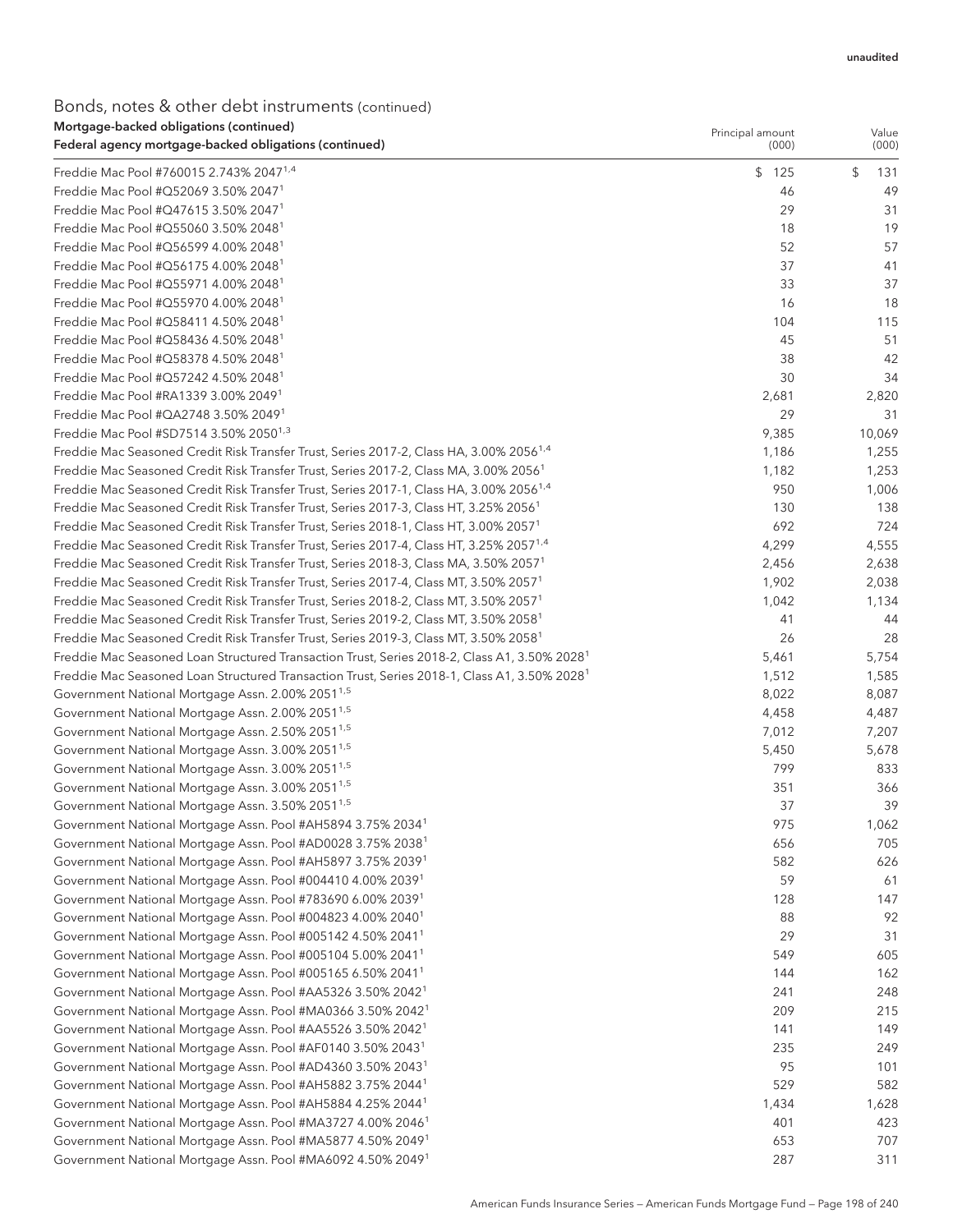## Bonds, notes & other debt instruments (continued) Mortgage-backed obligations (continued)

| Federal agency mortgage-backed obligations (continued)                                                                 | (000)     | (000)          |
|------------------------------------------------------------------------------------------------------------------------|-----------|----------------|
| Government National Mortgage Assn. Pool #MA7193 2.50% 2051 <sup>1</sup>                                                | \$<br>487 | \$<br>502      |
| Government National Mortgage Assn. Pool #AO0409 4.564% 2065 <sup>1</sup>                                               | 203       | 220            |
| Government National Mortgage Assn. Pool #AO0461 4.576% 2065 <sup>1</sup>                                               | 109       | 118            |
| Government National Mortgage Assn. Pool #AN1825 4.592% 2065 <sup>1</sup>                                               | 349       | 377            |
| Government National Mortgage Assn. Pool #AO0385 4.505% 2066 <sup>1</sup>                                               | 799       | 874            |
| Government National Mortgage Assn. Pool #725897 5.20% 2066 <sup>1</sup>                                                | 2         | $\overline{2}$ |
| Uniform Mortgage-Backed Security 1.50% 2036 <sup>1,5</sup>                                                             | 30,980    | 31,074         |
| Uniform Mortgage-Backed Security 2.00% 2036 <sup>1,5</sup>                                                             | 10,000    | 10,263         |
| Uniform Mortgage-Backed Security 2.50% 2036 <sup>1,5</sup>                                                             | 300       | 312            |
| Uniform Mortgage-Backed Security 2.00% 2051 <sup>1,5</sup>                                                             | 21,253    | 21,133         |
| Uniform Mortgage-Backed Security 2.00% 2051 <sup>1,5</sup>                                                             | 2,890     | 2,880          |
| Uniform Mortgage-Backed Security 2.50% 2051 <sup>1,5</sup>                                                             | 1,409     | 1,443          |
| Uniform Mortgage-Backed Security 2.50% 2051 <sup>1,5</sup>                                                             | 682       | 697            |
| Uniform Mortgage-Backed Security 3.00% 2051 <sup>1,5</sup>                                                             | 2,383     | 2,482          |
| Uniform Mortgage-Backed Security 3.00% 2051 <sup>1,5</sup>                                                             | 1,303     | 1,357          |
| Uniform Mortgage-Backed Security 3.00% 2051 <sup>1,5</sup>                                                             | 1,124     | 1,171          |
| Uniform Mortgage-Backed Security 3.50% 2051 <sup>1,5</sup>                                                             | 5,207     | 5,501          |
| Uniform Mortgage-Backed Security 4.00% 2051 <sup>1,5</sup>                                                             | 77        | 83             |
| Uniform Mortgage-Backed Security 4.50% 2051 <sup>1,5</sup>                                                             | 4,578     | 4,985          |
| Vendee Mortgage Trust, Series 2010-1, Class DA, 4.25% 2035 <sup>1</sup>                                                | 32        | 32             |
|                                                                                                                        |           | 177,051        |
| Collateralized mortgage-backed obligations (privately originated) 4.19%                                                |           |                |
| Arroyo Mortgage Trust, Series 2018-1, Class A1, 3.763% 2048 <sup>1,4,6</sup>                                           | 416       | 419            |
| Cascade Funding Mortgage Trust, Series 2019-HB1, Class A, 2.386% 2029 <sup>1,4,6</sup>                                 | 204       | 205            |
| Cascade Funding Mortgage Trust, Series 2020-HB4, Class A, 0.946% 2030 <sup>1,4,6</sup>                                 | 667       | 668            |
| Cascade Funding Mortgage Trust, Series 2020-HB3, Class A, 2.812% 2030 <sup>1,4,6</sup>                                 | 890       | 899            |
| Cascade Funding Mortgage Trust, Series 2020-HBA, Class A, 3.405% 2030 <sup>1,4,6</sup>                                 | 209       | 211            |
| JPMorgan Mortgage Trust, Series 2019-INV3, Class A3, 3.50% 2050 <sup>1,4,6</sup>                                       | 446       | 460            |
| Mello Warehouse Securitization Trust, Series 2019-2, Class A,                                                          |           |                |
| (1-month USD-LIBOR + 0.75%) 0.859% 2052 <sup>1,4,6</sup>                                                               | 750       | 752            |
| Mello Warehouse Securitization Trust, Series 2020-2, Class A,                                                          |           |                |
| (1-month USD-LIBOR + 0.80%) 0.909% 2053 <sup>1,4,6</sup>                                                               | 583       | 584            |
| Mello Warehouse Securitization Trust, Series 2020-1, Class A, (1-month USD-LIBOR + 0.90%) 1.009% 2053 <sup>1,4,6</sup> | 809       | 810            |
| Mortgage Repurchase Agreement Financing Trust, Series 2020-5,                                                          |           |                |
| (1-month USD-LIBOR + 1.00%) 1.106% 2023 <sup>1,4,6</sup>                                                               | 750       | 753            |
| Nationstar HECM Loan Trust, Series 2019-2A, Class A, 2.272% 2029 <sup>1,4,6</sup>                                      | 249       | 250            |
| Nationstar HECM Loan Trust, Series 2019-1A, Class A, 2.651% 2029 <sup>1,4,6</sup>                                      | 310       | 311            |
| Onslow Bay Financial LLC, Series 2020-INV1, Class A5, 3.50% 2049 <sup>1,4,6</sup>                                      | 257       | 262            |
| Provident Funding Mortgage Warehouse Securitization Trust, Series 2021-1, Class A,                                     |           |                |
| (1-month USD-LIBOR + 0.70%) 0.80% 2055 <sup>1,4,6,7</sup>                                                              | 768       | 768            |
| RMF Proprietary Issuance Trust, Series 2019-1, Class A, 2.75% 2063 <sup>1,4,6</sup>                                    | 746       | 742            |
| Station Place Securitization Trust, Series 2020-WL1, Class A,                                                          |           |                |
| (1-month USD-LIBOR + 1.15%) 1.259% 2051 <sup>1,4,6</sup>                                                               | 750       | 751            |
| Station Place Securitization Trust, Series 2021-WL1, Class A,                                                          |           |                |
| (1-month USD-LIBOR + 0.65%) 0.759% 2054 <sup>1,4,6</sup>                                                               | 3,950     | 3,954          |
| Towd Point Mortgage Trust, Series 2016-5, Class A1, 2.50% 2056 <sup>1,4,6</sup>                                        | 397       | 404            |
| Towd Point Mortgage Trust, Series 2017-5, Class A1, 0.709% 2057 <sup>1,4,6</sup>                                       | 28        | 28             |
|                                                                                                                        |           | 687            |
| Towd Point Mortgage Trust, Series 2020-4, Class A1, 1.75% 2060 <sup>1,6</sup>                                          | 675       |                |

**13,918**

Value

Principal amount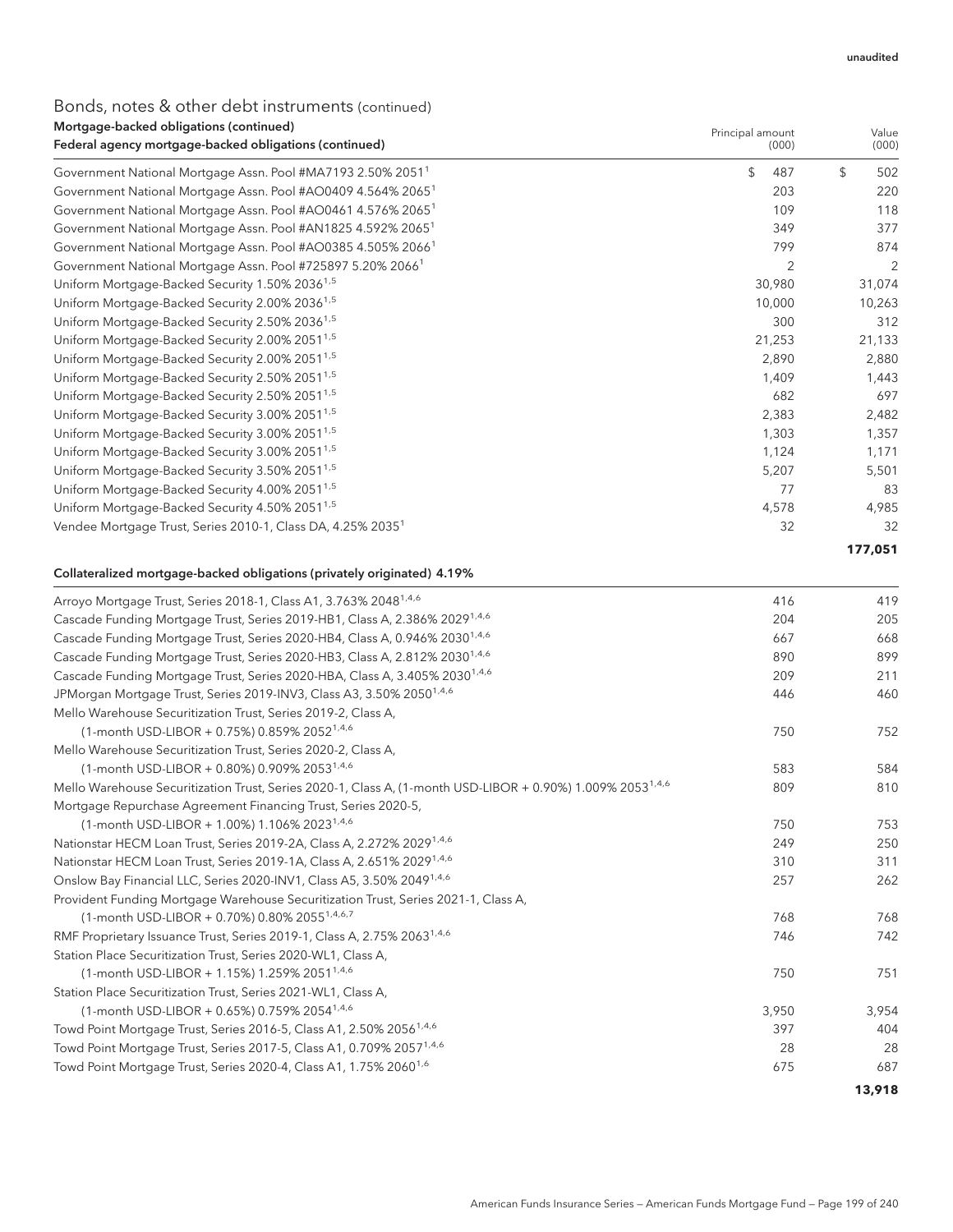| Bonds, notes & other debt instruments (continued) |
|---------------------------------------------------|
| Mortgage-backed obligations (continued)           |
| Commercial mortgage-backed securities 1.17%       |

| MRA Issuance Trust, Series 2021-8, Class A1X, (1-month USD-LIBOR + 1.15%) 1.341% 2021 <sup>1,4,6,7</sup>           | \$1,625 | \$<br>1,625 |
|--------------------------------------------------------------------------------------------------------------------|---------|-------------|
| MRA Issuance Trust, Series 2020-10, Class A, (1-month USD-LIBOR + 1.75%) 2.25% 2021 <sup>1,4,6</sup>               | 2,250   | 2,252       |
|                                                                                                                    |         | 3,877       |
| Total mortgage-backed obligations                                                                                  |         | 194,846     |
| U.S. Treasury bonds & notes 11.16%<br>U.S. Treasury 7.59%                                                          |         |             |
| U.S. Treasury 0.375% 2025                                                                                          | 490     | 479         |
| U.S. Treasury 0.375% 2025                                                                                          | 200     | 196         |
| U.S. Treasury 0.50% 2026                                                                                           | 2,100   | 2,059       |
| U.S. Treasury 0.75% 2028                                                                                           | 555     | 532         |
| U.S. Treasury 1.125% 2028                                                                                          | 2,000   | 1,965       |
| U.S. Treasury 0.625% 2030                                                                                          | 1,000   | 907         |
| U.S. Treasury 0.875% 2030                                                                                          | 350     | 324         |
| U.S. Treasury 1.125% 2031                                                                                          | 1,125   | 1,063       |
| U.S. Treasury 1.375% 2040                                                                                          | 380     | 324         |
| U.S. Treasury 1.875% 2041                                                                                          | 1,750   | 1,631       |
| U.S. Treasury 1.25% 2050                                                                                           | 6,630   | 5,015       |
| U.S. Treasury 1.375% 2050                                                                                          | 6,000   | 4,690       |
| U.S. Treasury 1.625% 20503                                                                                         | 7,240   | 6,042       |
|                                                                                                                    |         | 25,227      |
| U.S. Treasury inflation-protected securities 3.57%                                                                 |         |             |
| U.S. Treasury Inflation-Protected Security 0.125% 2023 <sup>8</sup>                                                | 1,506   | 1,579       |
| U.S. Treasury Inflation-Protected Security 0.375% 2023 <sup>8</sup>                                                | 1,818   | 1,947       |
| U.S. Treasury Inflation-Protected Security 0.625% 2023 <sup>8</sup>                                                | 259     | 276         |
| U.S. Treasury Inflation-Protected Security 0.125% 20318                                                            | 4,044   | 4,361       |
| U.S. Treasury Inflation-Protected Security 2.125% 2041 <sup>8</sup>                                                | 131     | 191         |
| U.S. Treasury Inflation-Protected Security 0.75% 2042 <sup>3,8</sup>                                               | 1,647   | 1,913       |
| U.S. Treasury Inflation-Protected Security 1.00% 2049 <sup>8</sup>                                                 | 1,273   | 1,600       |
|                                                                                                                    |         | 11,867      |
| Total U.S. Treasury bonds & notes                                                                                  |         | 37,094      |
| Asset-backed obligations 2.10%                                                                                     |         |             |
| Ballyrock Ltd., Series 2019-2A, Class A1AR, (3-month USD-LIBOR + 1.00%) 1.182% 2030 <sup>1,4,6</sup>               | 250     | 250         |
| Carvana Auto Receivables Trust, Series 2021-P1, Class A3, 0.54% 2025 <sup>1</sup>                                  | 195     | 195         |
| Cent CLO LP, Series 2014-21A, Class AR, (3-month USD-LIBOR + 0.97%) 1.167% 2030 <sup>1,4,6</sup>                   | 250     | 250         |
| CF Hippolyta LLC, Series 2020-1, Class A1, 1.69% 2060 <sup>1,6</sup>                                               | 635     | 640         |
| CF Hippolyta LLC, Series 2020-1, Class A2, 1.99% 2060 <sup>1,6</sup>                                               | 104     | 103         |
| CF Hippolyta LLC, Series 2021-1, Class A1, 1.53% 2061 <sup>1,6</sup>                                               | 992     | 990         |
| Dryden Senior Loan Fund, Series 2014-33A, Class AR3, CLO,                                                          |         |             |
| (3-month USD-LIBOR + 1.00%) 1.237% 2029 <sup>1,4,6</sup>                                                           | 250     | 250         |
| Exeter Automobile Receivables Trust, Series 2019-3A, Class C, 2.79% 2024 <sup>1,6</sup>                            | 1,000   | 1,019       |
| FirstKey Homes Trust, Series 2020-SFR2, Class A, 1.266% 2037 <sup>1,6</sup>                                        | 194     | 192         |
| Navient Student Loan Trust, Series 2021-A, Class A, 0.84% 2069 <sup>1,6</sup>                                      | 244     | 243         |
| Navient Student Loan Trust, Series 2021-B, Class A, 0.94% 2069 <sup>1,6</sup>                                      | 243     | 243         |
| Newark BSL CLO 2 Ltd., Series 2017-1A, Class A1R,                                                                  |         |             |
| (3-month USD-LIBOR + 0.97%) 1.163% 2030 <sup>1,4,6</sup>                                                           | 250     | 250         |
| OSW Structured Asset Trust, Series 2020-RPL1, Class A1, 3.072% 20591,4,6                                           | 123     | 125         |
| Palmer Square Loan Funding, CLO, Series 2019-2, Class A1, (3-month USD-LIBOR + 0.97%) 1.194% 2027 <sup>1,4,6</sup> | 516     | 516         |
| Palmer Square Loan Funding, CLO, Series 2021-1, Class A1,                                                          |         |             |
| (3-month USD-LIBOR + 0.90%) 1.055% 2029 <sup>1,4,6</sup>                                                           | 250     | 250         |
| Palmer Square Ltd., Series 2015-1A, Class A1R3, (3-month USD-LIBOR + 1.00%) 1.245% 2029 <sup>1,4,6</sup>           | 330     | 330         |

Value (000)

Principal amount (000)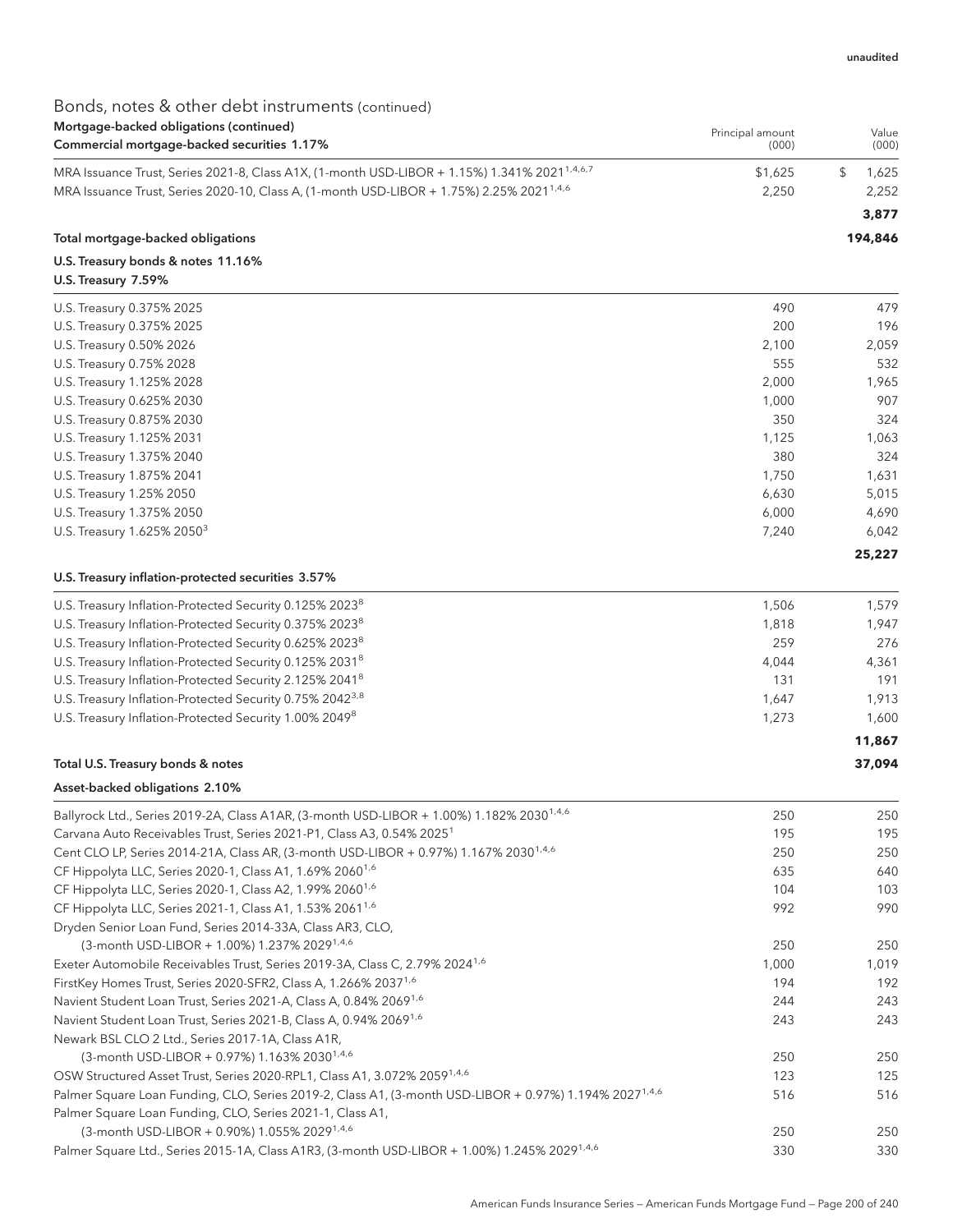| Bonds, notes & other debt instruments (continued)<br>Asset-backed obligations (continued) | Principal amount<br>(000) |     | Value<br>(000) |  |
|-------------------------------------------------------------------------------------------|---------------------------|-----|----------------|--|
| Race Point CLO Ltd., Series 2015-9A, Class A1A2,                                          |                           |     |                |  |
| (3-month USD-LIBOR + 0.94%) 1.122% 2030 <sup>1,4,6</sup>                                  | $\mathbb{S}^-$            | 250 | \$<br>250      |  |
| SMB Private Education Loan Trust, Series 2021-A, Class APT2, 1.07% 2053 <sup>1,6</sup>    |                           | 117 | 116            |  |
| Sound Point CLO Ltd., Series 2017-3A, Class A1R,                                          |                           |     |                |  |
| (3-month USD-LIBOR + 0.98%) 1.16% 2030 <sup>1,4,6</sup>                                   |                           | 250 | 250            |  |
| Sound Point CLO Ltd., Series 2017-2A, Class AR,                                           |                           |     |                |  |
| (3-month USD-LIBOR + 0.98%) 1.168% 2030 <sup>1,4,6</sup>                                  |                           | 250 | 250            |  |
| Sound Point CLO Ltd., Series 2015-1RA, Class AR,                                          |                           |     |                |  |
| (3-month USD-LIBOR + 1.08%) 1.255% 2030 <sup>1,4,6</sup>                                  |                           | 250 | 250            |  |
|                                                                                           |                           |     | 6,962          |  |

### Federal agency bonds & notes 0.08%

Fannie Mae 0.875% 2030 300 **278**

### Total bonds, notes & other debt instruments (cost: \$240,414,000) **239,180**

| Short-term securities 59.01%<br>Commercial paper 31.59%   | Weighted<br>average yield<br>at acquisition |       |         |
|-----------------------------------------------------------|---------------------------------------------|-------|---------|
| Amazon.com, Inc. 4/20/2021 <sup>6</sup>                   | 0.080%                                      | 9,000 | 9,000   |
| Chariot Funding, LLC 4/12/2021 <sup>6</sup>               | 0.180                                       | 8,500 | 8,500   |
| CHARTA, LLC 4/14/2021 <sup>6</sup>                        | 0.170                                       | 9,000 | 9,000   |
| Chevron Corp. 4/12/2021 <sup>6</sup>                      | 0.060                                       | 3,000 | 3,000   |
| Coca-Cola Co. 5/3/2021 <sup>6</sup>                       | 0.059                                       | 8,000 | 7,999   |
| ExxonMobil Corp. 4/22/2021                                | 0.070                                       | 5,000 | 5,000   |
| Inova Health System Foundation 4/13/2021                  | 0.140                                       | 4,300 | 4,300   |
| Johnson & Johnson 6/1/2021 <sup>6</sup>                   | 0.110                                       | 4,000 | 3,999   |
| Kaiser Foundation Hospitals 5/4/2021                      | 0.180                                       | 8,027 | 8,026   |
| Manhattan Asset Funding Company LLC 4/5/2021 <sup>6</sup> | 0.120                                       | 4,200 | 4,200   |
| Merck & Co. Inc. 4/16/2021 <sup>6</sup>                   | 0.054                                       | 9,200 | 9,200   |
| Paccar Financial Corp. 4/7/2021                           | 0.070                                       | 5,000 | 5,000   |
| Paccar Financial Corp. 4/16/2021                          | 0.070                                       | 4,000 | 4,000   |
| Procter & Gamble Co. 4/7/2021 <sup>6</sup>                | 0.110                                       | 3,200 | 3,200   |
| Procter & Gamble Co. 4/9/2021 <sup>6</sup>                | 0.109                                       | 5,000 | 5,000   |
| Regents of the University of California 4/12/2021         | 0.080                                       | 8,410 | 8,409   |
| Starbird Funding Corp. 4/1/2021 <sup>6</sup>              | 0.070                                       | 7,100 | 7,100   |
|                                                           |                                             |       | 104,933 |

### Federal agency bills & notes 25.73%

| Federal Farm Credit Bank 5/3/2021<br>0.066<br>8,100<br>Federal Farm Credit Bank 5/5/2021<br>0.100<br>7.700<br>Federal Farm Credit Bank 5/12/2021<br>0.080<br>6.400<br>Federal Farm Credit Bank 8/11/2021<br>0.040<br>3.000 | Federal Farm Credit Bank 4/8/2021 | 0.030 | 4,900 | 4,900 |
|----------------------------------------------------------------------------------------------------------------------------------------------------------------------------------------------------------------------------|-----------------------------------|-------|-------|-------|
|                                                                                                                                                                                                                            |                                   |       |       | 8,100 |
|                                                                                                                                                                                                                            |                                   |       |       | 7,700 |
|                                                                                                                                                                                                                            |                                   |       |       | 6,400 |
|                                                                                                                                                                                                                            |                                   |       |       | 2,999 |
| 0.080<br>Federal Home Loan Bank 4/1/2021<br>5,000                                                                                                                                                                          |                                   |       |       | 5,000 |
| Federal Home Loan Bank 4/21/2021<br>0.085<br>7,000                                                                                                                                                                         |                                   |       |       | 7,000 |
| Federal Home Loan Bank 4/28/2021<br>0.037<br>4.100                                                                                                                                                                         |                                   |       |       | 4,100 |
| Federal Home Loan Bank 4/30/2021<br>0.033<br>8.000                                                                                                                                                                         |                                   |       |       | 8,000 |
| Federal Home Loan Bank 5/12/2021<br>0.040<br>5,600                                                                                                                                                                         |                                   |       |       | 5,600 |
| Federal Home Loan Bank 5/19/2021<br>0.033<br>8.700                                                                                                                                                                         |                                   |       |       | 8,700 |
| Federal Home Loan Bank 5/21/2021<br>0.022<br>10.000                                                                                                                                                                        |                                   |       |       | 9,999 |
| Federal Home Loan Bank 6/18/2021<br>0.016<br>4.000                                                                                                                                                                         |                                   |       |       | 4,000 |
| Federal Home Loan Bank 8/13/2021<br>3,000<br>0.054                                                                                                                                                                         |                                   |       |       | 2,999 |

#### **85,497**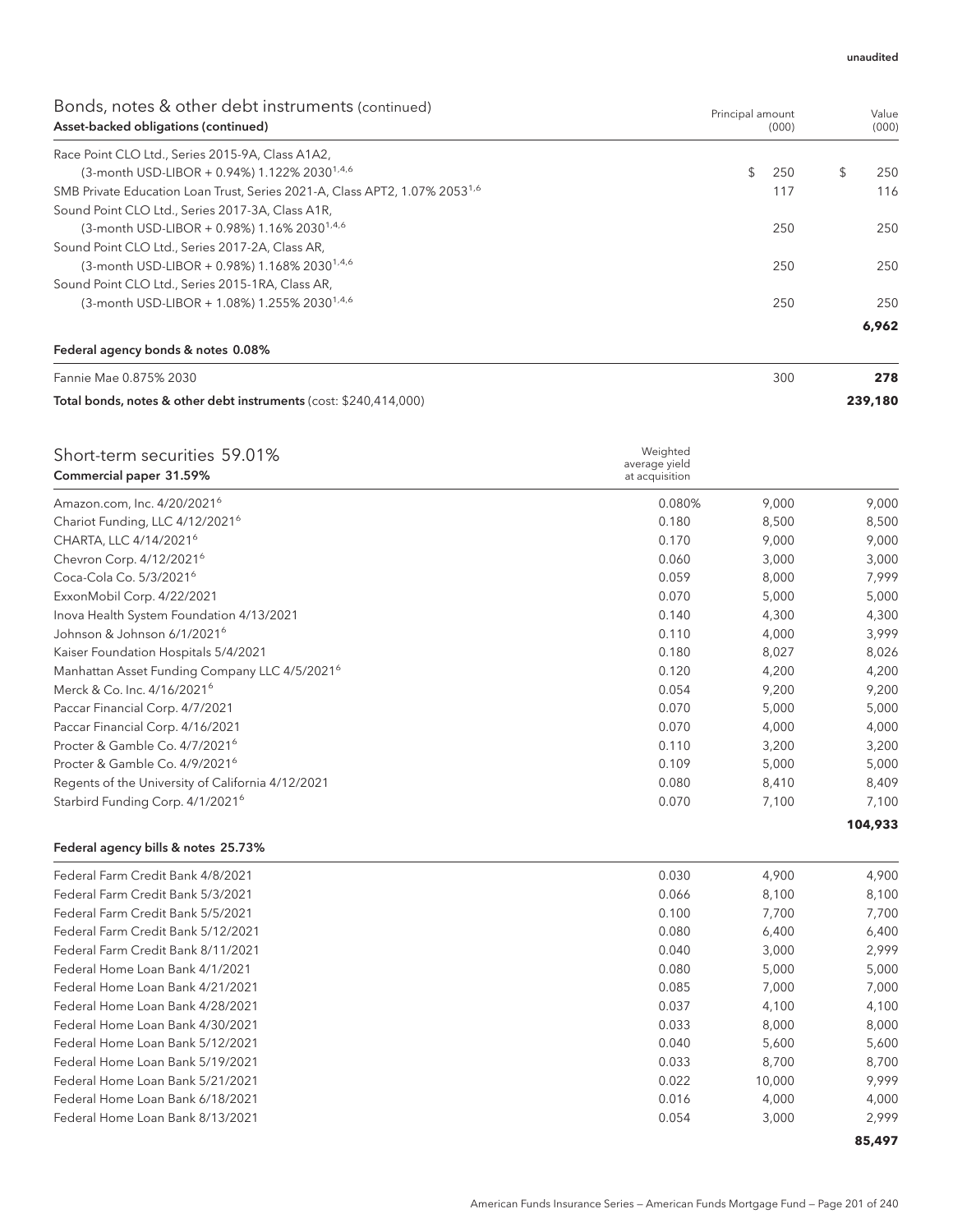| Short-term securities (continued)<br>U.S. Treasury bills 1.69% | Weighted<br>average yield<br>at acquisition | Principal amount<br>(000) |   | Value<br>(000) |
|----------------------------------------------------------------|---------------------------------------------|---------------------------|---|----------------|
| U.S. Treasury 6/1/2021                                         | 0.033%                                      | \$5,600                   | S | 5,600          |
| Total short-term securities (cost: \$196,027,000)              |                                             |                           |   | 196,030        |
| Total investment securities 131.00% (cost: \$436.441.000)      |                                             |                           |   | 435,210        |
| Other assets less liabilities (31.00)%                         |                                             |                           |   | (102,989)      |
| <b>Net assets 100.00%</b>                                      |                                             |                           |   | \$332,221      |

### Futures contracts

|                                          |       |                        |                  |                                          |                                  | Unrealized                                              |
|------------------------------------------|-------|------------------------|------------------|------------------------------------------|----------------------------------|---------------------------------------------------------|
| Contracts                                | Type  | Number of<br>contracts | Expiration       | Notional<br>amount <sup>9</sup><br>(000) | Value at<br>3/31/202110<br>(000) | (depreciation)<br>appreciation<br>at 3/31/2021<br>(000) |
| 5 Year U.S. Treasury Note Futures        | Long  | 27                     | <b>July 2021</b> | \$2.700                                  | \$3,332                          | \$ (22)                                                 |
| 10 Year U.S. Treasury Note Futures       | Long  | 75                     | June 2021        | 7,500                                    | 9,820                            | (179)                                                   |
| 10 Year Ultra U.S. Treasury Note Futures | Short | 96                     | June 2021        | (9,600)                                  | (13, 794)                        | 293                                                     |
| 20 Year U.S. Treasury Bond Futures       | Long  | 4                      | June 2021        | 400                                      | 618                              | (26)                                                    |
| 30 Year Ultra U.S. Treasury Bond Futures | Short |                        | June 2021        | (700)                                    | (1,268)                          | 60                                                      |
|                                          |       |                        |                  |                                          |                                  | \$126                                                   |

## Swap contracts

| Interest rate swaps |        |                    |                   |                                |    |                                     |                              |                     |
|---------------------|--------|--------------------|-------------------|--------------------------------|----|-------------------------------------|------------------------------|---------------------|
| Receive             | Pay    | Expiration<br>date | Notional<br>(000) | Value at<br>3/31/2021<br>(000) |    | Upfront<br>premium<br>paid<br>(000) | appreciation<br>at 3/31/2021 | Unrealized<br>(000) |
| 3-month USD-LIBOR   | 0.243% | 5/2/2024           | \$33,400          | \$289                          |    | \$22                                | \$                           | 267                 |
| U.S. EFFR           | 0.11%  | 5/18/2024          | 9.400             |                                | 66 |                                     |                              | 66                  |
| 3-month USD-LIBOR   | 0.32%  | 9/23/2025          | 3.600             |                                | 96 |                                     |                              | 96                  |
| 3-month USD-LIBOR   | 0.81%  | 7/28/2045          | 5.700             | 1,562                          |    | 16                                  |                              | 1,546               |
| 3-month USD-LIBOR   | 0.811% | 7/27/2050          | 3,000             | 953                            |    |                                     |                              | 953                 |
|                     |        |                    |                   |                                |    | \$38                                |                              | \$2,928             |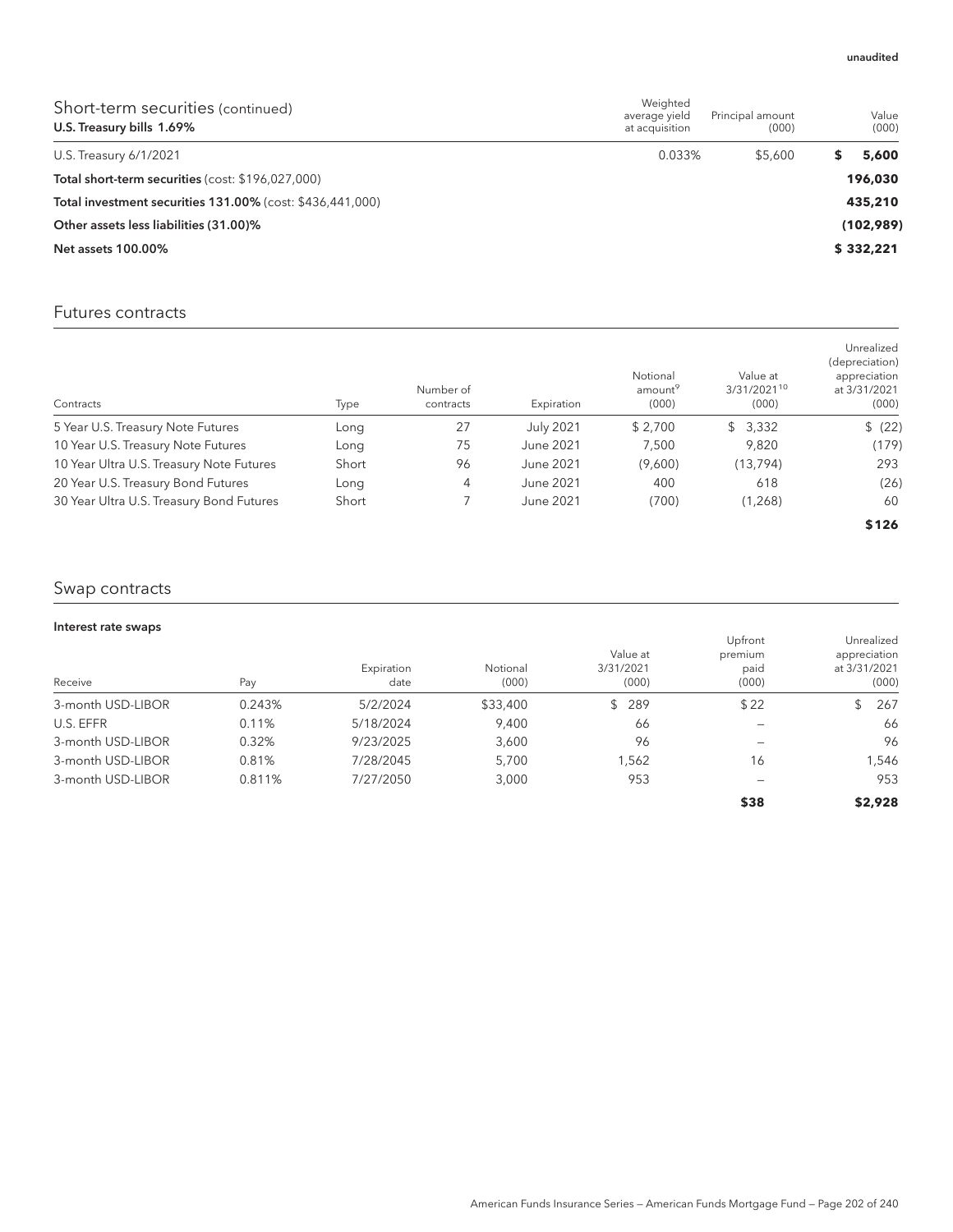<sup>1</sup>Principal payments may be made periodically. Therefore, the effective maturity date may be earlier than the stated maturity date. <sup>2</sup> Amount less than one thousand.

 $^3$ All or a portion of this security was pledged as collateral. The total value of pledged collateral was \$2,907,000, which represented .88% of the net assets of the fund.

4 Coupon rate may change periodically. Reference rate and spread are as of the most recent information available. Some coupon rates are determined by the issuer or agent based on current market conditions; therefore, the reference rate and spread are not available. For short-term securities, the date of the next scheduled coupon rate change is considered to be the maturity date.

5 Purchased on a TBA basis.

6 Acquired in a transaction exempt from registration under Rule 144A or Section 4(2) of the Securities Act of 1933. May be resold in the U.S. in transactions exempt from registration, normally to qualified institutional buyers. The total value of all such securities was \$94,760,000, which represented 28.52% of the net assets of the fund.

7 Valued under fair value procedures adopted by authority of the board of trustees. The total value of all such securities was \$2,393,000, which represented .72% of the net assets of the fund.

<sup>8</sup>Index-linked bond whose principal amount moves with a government price index.

9 Notional amount is calculated based on the number of contracts and notional contract size.

<sup>10</sup>Value is calculated based on the notional amount and current market price.

#### Key to abbreviations and symbol

CLO = Collateralized Loan Obligations EFFR = Effective Federal Funds Rate LIBOR = London Interbank Offered Rate TBA = To-be-announced USD/\$ = U.S. dollars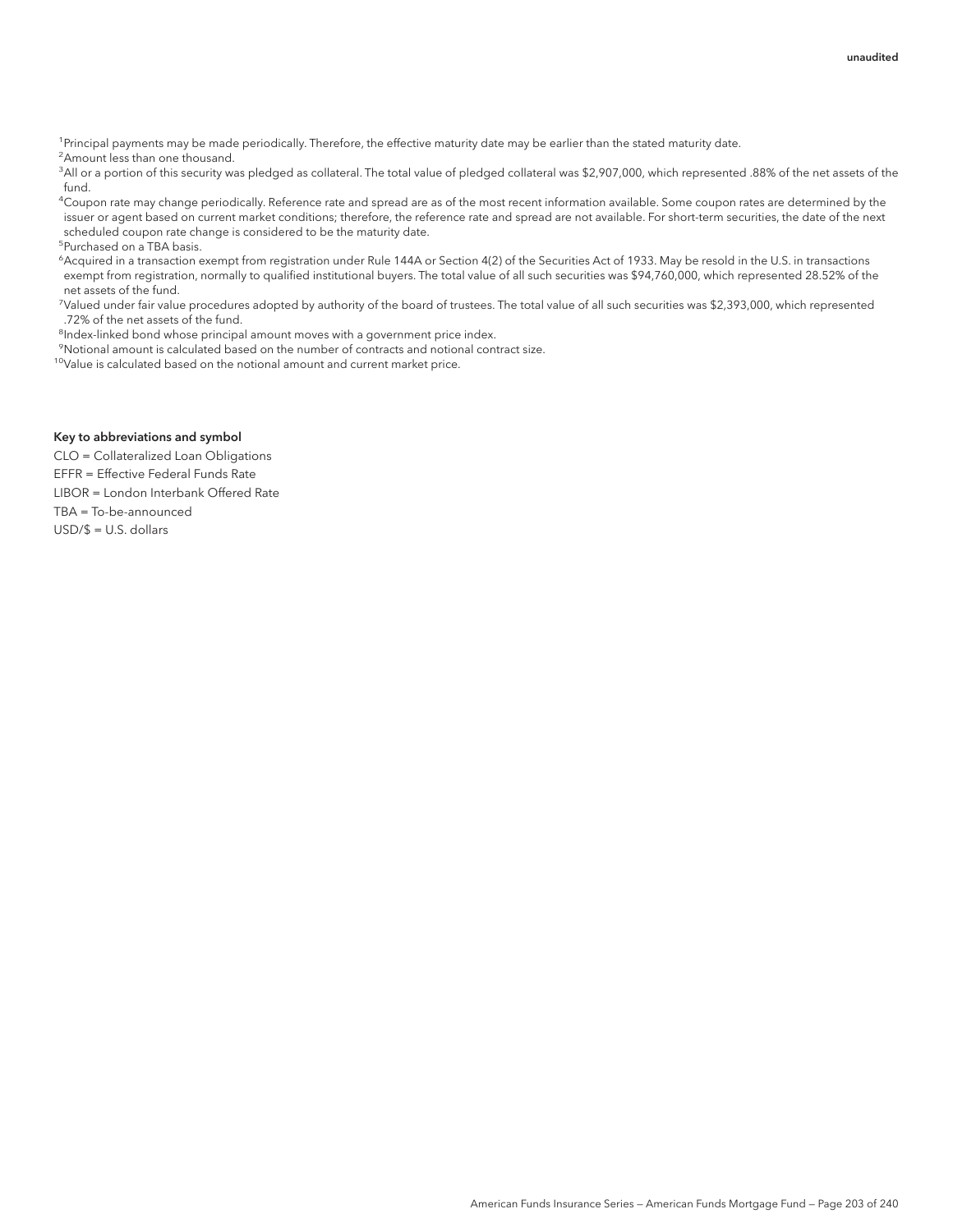## Ultra-Short Bond Fund

Investment portfolio March 31, 2021

### unaudited

| Short-term securities 98.52%<br>Commercial paper 67.65%            | Weighted<br>average yield<br>at acquisition | Principal amount<br>(000) | Value<br>(000) |
|--------------------------------------------------------------------|---------------------------------------------|---------------------------|----------------|
| Australia & New Zealand Banking Group, Ltd. 4/27/2021 <sup>1</sup> | 0.140%                                      | \$5,000                   | 5,000          |
| Australia & New Zealand Banking Group, Ltd. 4/26/2021 <sup>1</sup> | 0.140                                       | 1,600                     | 1,600          |
| Bank of Montreal 6/7/2021                                          | 0.120                                       | 10,000                    | 9,998          |
| Banque et Caisse d'Epargne de L'Etat 5/6/2021                      | 0.165                                       | 9,900                     | 9,899          |
| CAFCO, LLC 4/8/2021 <sup>1</sup>                                   | 0.170                                       | 7,500                     | 7,500          |
| Caisse d'Amortissement de la Dette Sociale 5/3/2021                | 0.160                                       | 10,000                    | 9,999          |
| Chariot Funding, LLC 4/7/2021 <sup>1</sup>                         | 0.190                                       | 10,000                    | 10,000         |
| Chevron Corp. 5/7/2021 <sup>1</sup>                                | 0.090                                       | 9,000                     | 8,999          |
| Coca-Cola Co. 4/8/2021 <sup>1</sup>                                | 0.070                                       | 5,000                     | 5,000          |
| Commonwealth Bank of Australia 5/4/2021 <sup>1</sup>               | 0.130                                       | 6,850                     | 6,849          |
| Denmark (Kingdom of) 5/10/2021                                     | 0.095                                       | 9,000                     | 8,999          |
| Emerson Electric Co. 4/21/2021 <sup>1</sup>                        | 0.070                                       | 5,000                     | 5,000          |
| Export Development Canada 4/26/2021                                | 0.090                                       | 10,000                    | 10,000         |
| FMS Wertmanagement 6/2/2021 <sup>1</sup>                           | 0.145                                       | 7,500                     | 7,498          |
| Hydro-Québec 5/19/2021 <sup>1</sup>                                | 0.070                                       | 5,700                     | 5,700          |
| ING (U.S.) Funding LLC 6/4/2021                                    | 0.138                                       | 5,000                     | 4,999          |
| ING (U.S.) Funding LLC 6/30/2021 <sup>1</sup>                      | 0.140                                       | 2,500                     | 2,499          |
| KfW 4/23/2021 <sup>1</sup>                                         | 0.100                                       | 2,000                     | 2,000          |
| Liberty Street Funding LLC 6/7/2021 <sup>1</sup>                   | 0.130                                       | 9,000                     | 8,998          |
| Manhattan Asset Funding Company LLC 4/23/2021 <sup>1</sup>         | 0.110                                       | 2,000                     | 2,000          |
| Merck & Co. Inc. 4/9/2021 <sup>1</sup>                             | 0.060                                       | 10,000                    | 10,000         |
| Nederlandse Waterschapsbank NV 4/21/2021 <sup>1</sup>              | 0.110                                       | 8,000                     | 8,000          |
| Nestlé Finance International Ltd. 5/3/2021 <sup>1</sup>            | 0.060                                       | 8,400                     | 8,399          |
| Novartis Finance Corp. 4/16/2021 <sup>1</sup>                      | 0.060                                       | 9,700                     | 9,699          |
| NRW.Bank 6/16/2021 <sup>1</sup>                                    | 0.132                                       | 10,000                    | 9,997          |
| Oesterreich Kontrollbank CP 4/22/2021                              | 0.073                                       | 9,830                     | 9,830          |
| Shell International Finance BV 5/25/2021 <sup>1</sup>              | 0.200                                       | 7,000                     | 6,999          |
| Starbird Funding Corp. 5/10/2021 <sup>1</sup>                      | 0.140                                       | 5,000                     | 4,999          |
| Starbird Funding Corp. 4/1/2021 <sup>1</sup>                       | 0.070                                       | 3,000                     | 3,000          |
| Svenska Handelsbanken Inc. 4/5/2021 <sup>1</sup>                   | 0.160                                       | 2,900                     | 2,900          |
| Thunder Bay Funding, LLC 5/17/2021 <sup>1</sup>                    | 0.160                                       | 10,000                    | 9,998          |
| Total Capital Canada Ltd. 5/25/2021 <sup>1</sup>                   | 0.120                                       | 8,000                     | 7,998          |
| Unilever Capital Corp. 6/1/2021 <sup>1</sup>                       | 0.070                                       | 9,000                     | 8,999          |
| Victory Receivables Corp. 4/21/2021 <sup>1</sup>                   | 0.100                                       | 5,800                     | 5,800          |
| Victory Receivables Corp. 5/12/2021 <sup>1</sup>                   | 0.110                                       | 5,000                     | 4,999          |
|                                                                    |                                             |                           | 244,154        |
| U.S. Treasury bills 17.96%                                         |                                             |                           |                |
| U.S. Treasury 5/20/2021                                            | 0.039                                       | 16,000                    | 15,999         |
| U.S. Treasury 5/13/2021                                            | 0.041                                       | 13,900                    | 13,900         |
| U.S. Treasury 4/13/2021                                            | 0.095                                       | 10,100                    | 10,100         |
| U.S. Treasury 5/6/2021                                             | 0.081                                       | 10,000                    | 10,000         |

- U.S. Treasury 4/6/2021 7,800 7,800
- U.S. Treasury 5/27/2021 6,000 6,000 6,000
- U.S. Treasury 6/15/2021 1,000 1,000

**64,799**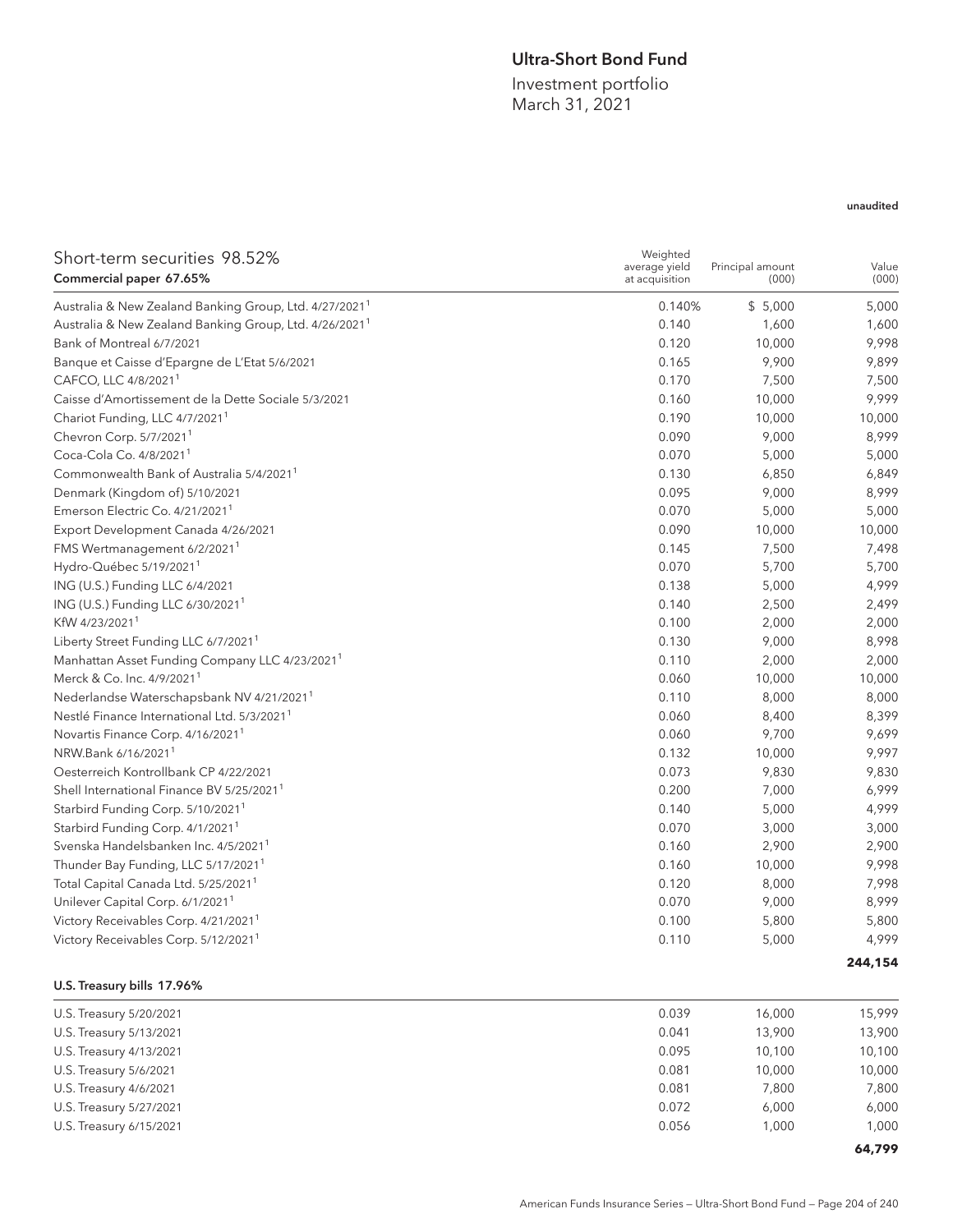| Short-term securities (continued)<br>Federal agency bills & notes 12.91% | Weighted<br>average yield<br>at acquisition | Principal amount<br>(000) | Value<br>(000) |
|--------------------------------------------------------------------------|---------------------------------------------|---------------------------|----------------|
| Federal Farm Credit Banks 5/14/2021                                      | 0.080%                                      | \$5,000                   | \$<br>5,000    |
| Federal Home Loan Bank 5/12/2021                                         | 0.039                                       | 13,600                    | 13,599         |
| Federal Home Loan Bank 5/21/2021                                         | 0.030                                       | 12,000                    | 11,999         |
| Federal Home Loan Bank 4/28/2021                                         | 0.032                                       | 5,000                     | 5,000          |
| Federal Home Loan Bank 4/21/2021                                         | 0.035                                       | 4,200                     | 4,200          |
| Federal Home Loan Bank 5/5/2021                                          | 0.032                                       | 3.886                     | 3,886          |
| Federal Home Loan Bank 6/23/2021                                         | 0.015                                       | 2,900                     | 2,900          |
|                                                                          |                                             |                           | 46,584         |
| Total short-term securities (cost: \$355,530,000)                        |                                             |                           | 355,537        |
| Total investment securities 98.52% (cost: \$355,530,000)                 |                                             |                           | 355,537        |
| Other assets less liabilities 1.48%                                      |                                             |                           | 5,344          |
| Net assets 100.00%                                                       |                                             |                           | \$360,881      |

1 Acquired in a transaction exempt from registration under Rule 144A or Section 4(2) of the Securities Act of 1933. May be resold in the U.S. in transactions exempt from registration, normally to qualified institutional buyers. The total value of all such securities was \$180,430,000, which represented 50.00% of the net assets of the fund.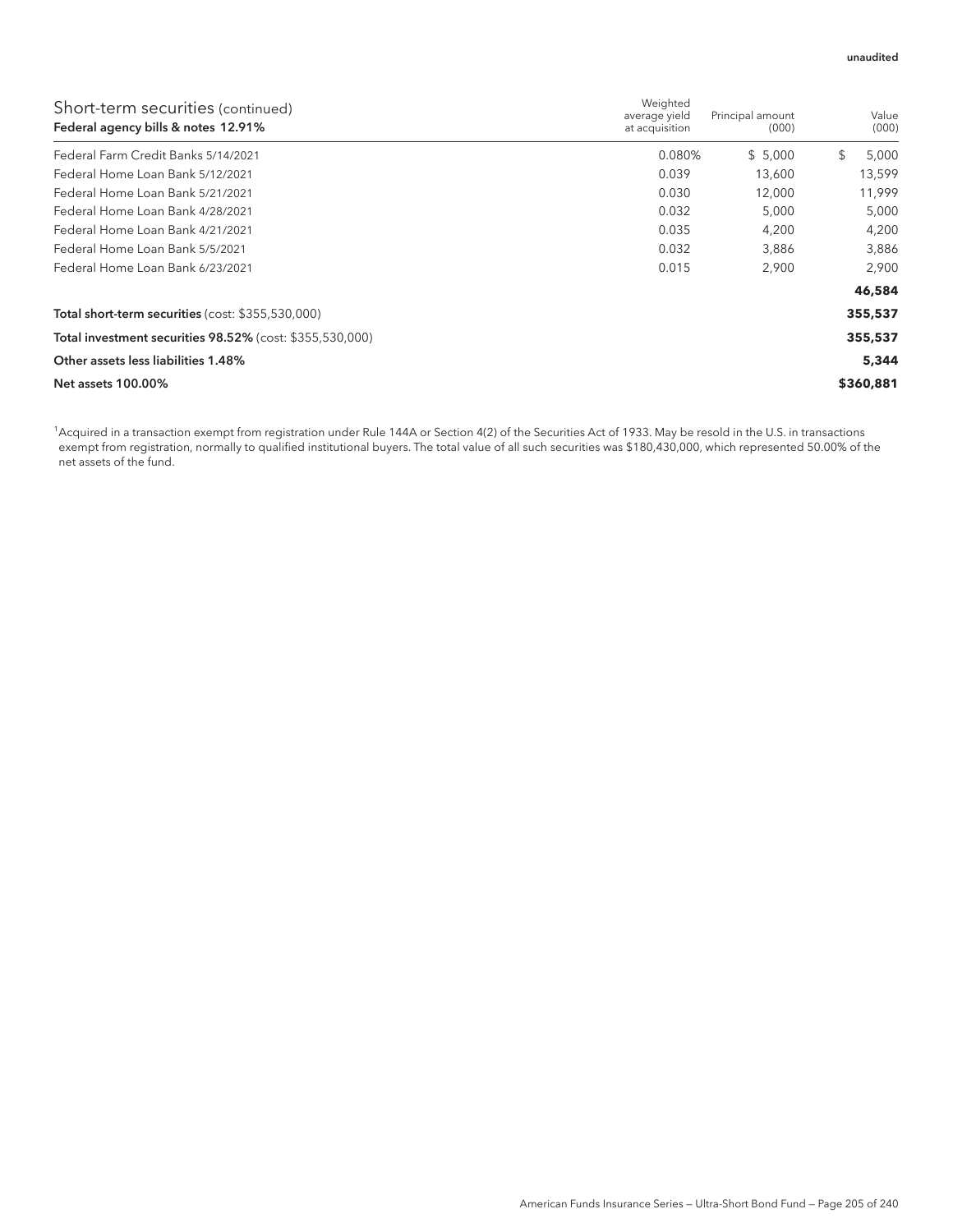### U.S. Government/AAA-Rated Securities Fund

Investment portfolio March 31, 2021

#### unaudited

**532,376**

# Bonds, notes & other debt instruments 81.06% U.S. Treasury bonds & notes 42.84%

| U.S. Treasury bonds & notes 42.84%<br><b>U.S. Treasury 25.45%</b> | Principal amount<br>(000) | Value<br>(000) |
|-------------------------------------------------------------------|---------------------------|----------------|
| U.S. Treasury 2.00% 2021                                          | \$<br>2,000               | \$<br>2,023    |
| U.S. Treasury 1.375% 2022                                         | 1,100                     | 1,112          |
| U.S. Treasury 1.75% 2022                                          | 3,000                     | 3,058          |
| U.S. Treasury 2.125% 2023                                         | $-1$                      | $-1$           |
| U.S. Treasury 2.875% 2023                                         | 5,000                     | 5,345          |
| U.S. Treasury 0.25% 2025                                          | 47,000                    | 45,984         |
| U.S. Treasury 0.25% 2025                                          | 4,000                     | 3,902          |
| U.S. Treasury 0.375% 2025                                         | 78,000                    | 76,188         |
| U.S. Treasury 0.375% 2025                                         | 10,000                    | 9,783          |
| U.S. Treasury 1.625% 2026                                         | 10,000                    | 10,284         |
| U.S. Treasury 0.50% 2027                                          | 5,314                     | 5,052          |
| U.S. Treasury 0.625% 2027                                         | 30,000                    | 28,567         |
| U.S. Treasury 1.125% 2028                                         | 450                       | 442            |
| U.S. Treasury 1.25% 2028                                          | 250                       | 247            |
| U.S. Treasury 0.625% 2030                                         | 1,175                     | 1,065          |
| U.S. Treasury 0.875% 2030                                         | 46,145                    | 42,695         |
| U.S. Treasury 1.125% 2040                                         | 10,750                    | 8,756          |
| U.S. Treasury 1.125% 2040                                         | 7,000                     | 5,723          |
| U.S. Treasury 1.875% 2041                                         | 125                       | 117            |
| U.S. Treasury 2.50% 2046                                          | 5,400                     | 5,514          |
| U.S. Treasury 2.50% 2046                                          | 3,900                     | 3,982          |
| U.S. Treasury 2.875% 2046                                         | 2,700                     | 2,956          |
| U.S. Treasury 2.25% 2049 <sup>2</sup>                             | 25,700                    | 24,898         |
| U.S. Treasury 2.375% 2049                                         | 13,000                    | 12,942         |
| U.S. Treasury 2.875% 2049                                         | 26,000                    | 28,600         |
| U.S. Treasury 3.00% 2049 <sup>2</sup>                             | 22,500                    | 25,326         |
| U.S. Treasury 1.25% 2050                                          | 46,400                    | 35,099         |
| U.S. Treasury 1.375% 2050 <sup>2</sup>                            | 100,000                   | 78,169         |
| U.S. Treasury 1.625% 2050 <sup>2</sup>                            | 72,330                    | 60,367         |
| U.S. Treasury 1.875% 2051                                         | 4,706                     | 4,180          |

#### U.S. Treasury inflation-protected securities 17.39%

| U.S. Treasury Inflation-Protected Security 0.125% 2021 <sup>3</sup>  | 66,212 | 66,384 |
|----------------------------------------------------------------------|--------|--------|
| U.S. Treasury Inflation-Protected Security 0.125% 2022 <sup>3</sup>  | 6,125  | 6,262  |
| U.S. Treasury Inflation-Protected Security 0.125% 2023 <sup>3</sup>  | 7,360  | 7,722  |
| U.S. Treasury Inflation-Protected Security 0.375% 2023 <sup>3</sup>  | 15,734 | 16,848 |
| U.S. Treasury Inflation-Protected Security 0.625% 2023 <sup>3</sup>  | 55,285 | 58,824 |
| U.S. Treasury Inflation-Protected Security 0.125% 2024 <sup>3</sup>  | 46.995 | 50,883 |
| U.S. Treasury Inflation-Protected Security 0.125% 2030 <sup>3</sup>  | 20,300 | 22,057 |
| U.S. Treasury Inflation-Protected Security 0.125% 2030 <sup>3</sup>  | 6,250  | 6,771  |
| U.S. Treasury Inflation-Protected Security 0.125% 2031 <sup>3</sup>  | 71,784 | 77,402 |
| U.S. Treasury Inflation-Protected Security 2.125% 2041 <sup>3</sup>  | 370    | 538    |
| U.S. Treasury Inflation-Protected Security 0.75% 2042 <sup>2,3</sup> | 15.267 | 17,730 |
| U.S. Treasury Inflation-Protected Security 0.625% 2043 <sup>3</sup>  | 6,939  | 7.875  |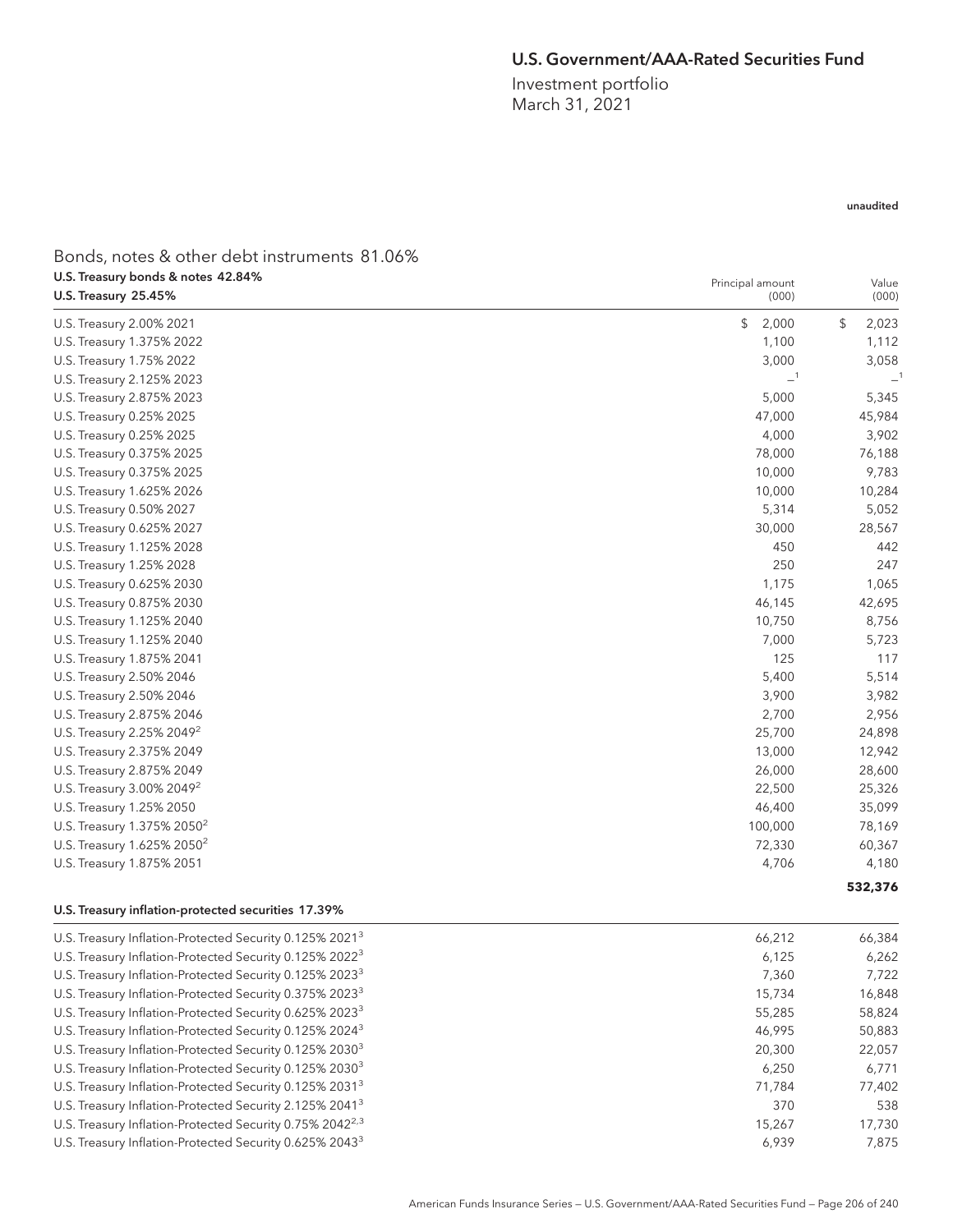# Bonds, notes & other debt instruments (continued)

| U.S. Treasury bonds & notes (continued)<br>U.S. Treasury inflation-protected securities (continued) | Principal amount<br>(000) | Value<br>(000) |
|-----------------------------------------------------------------------------------------------------|---------------------------|----------------|
| U.S. Treasury Inflation-Protected Security 1.00% 2049 <sup>3</sup>                                  | \$8,315                   | \$10.451       |
| U.S. Treasury Inflation-Protected Security 0.25% 2050 <sup>3</sup>                                  | 321                       | 337            |
| U.S. Treasury Inflation-Protected Security 0.125% 2051 <sup>3</sup>                                 | 13.446                    | 13.605         |
|                                                                                                     |                           | 363,689        |
| Total U.S. Treasury bonds & notes                                                                   |                           | 896,065        |

### Mortgage-backed obligations 25.64% Federal agency mortgage-backed obligations 25.64%

| Fannie Mae Pool #257104 6.50% 2028 <sup>4</sup>    | 77             | 86    |
|----------------------------------------------------|----------------|-------|
| Fannie Mae Pool #695412 5.00% 2033 <sup>4</sup>    | 1              | 1     |
| Fannie Mae Pool #AD3566 5.00% 2035 <sup>4</sup>    | 8              | 9     |
| Fannie Mae Pool #MA2746 4.00% 2036 <sup>4</sup>    | 2,179          | 2,391 |
| Fannie Mae Pool #MA2588 4.00% 2036 <sup>4</sup>    | 1,143          | 1,250 |
| Fannie Mae Pool #256860 6.50% 2037 <sup>4</sup>    | 19             | 22    |
| Fannie Mae Pool #888698 7.00% 2037 <sup>4</sup>    | 41             | 48    |
| Fannie Mae Pool #256828 7.00% 2037 <sup>4</sup>    | 3              | 3     |
| Fannie Mae Pool #970343 6.00% 2038 <sup>4</sup>    | 15             | 16    |
| Fannie Mae Pool #AC0794 5.00% 2039 <sup>4</sup>    | 38             | 44    |
| Fannie Mae Pool #931768 5.00% 2039 <sup>4</sup>    | 6              | 7     |
| Fannie Mae Pool #932606 5.00% 2040 <sup>4</sup>    | 17             | 20    |
| Fannie Mae Pool #AJ1873 4.00% 2041 <sup>4</sup>    | 28             | 32    |
| Fannie Mae Pool #AI1862 5.00% 2041 <sup>4</sup>    | 565            | 658   |
| Fannie Mae Pool #AI3510 5.00% 2041 <sup>4</sup>    | 340            | 396   |
| Fannie Mae Pool #AJ0704 5.00% 2041 <sup>4</sup>    | 324            | 377   |
| Fannie Mae Pool #AJ5391 5.00% 2041 <sup>4</sup>    | 176            | 204   |
| Fannie Mae Pool #AE1248 5.00% 2041 <sup>4</sup>    | 45             | 52    |
| Fannie Mae Pool #AE1274 5.00% 2041 <sup>4</sup>    | 35             | 41    |
| Fannie Mae Pool #AE1277 5.00% 2041 <sup>4</sup>    | 21             | 24    |
| Fannie Mae Pool #AE1283 5.00% 2041 <sup>4</sup>    | 12             | 13    |
| Fannie Mae Pool #AE1290 5.00% 2042 <sup>4</sup>    | 25             | 29    |
| Fannie Mae Pool #AT7161 3.50% 2043 <sup>4</sup>    | 73             | 80    |
| Fannie Mae Pool #AT3954 3.50% 2043 <sup>4</sup>    | 15             | 16    |
| Fannie Mae Pool #AT0300 3.50% 2043 <sup>4</sup>    | 11             | 12    |
| Fannie Mae Pool #BM6240 2.325% 2044 <sup>4,5</sup> | 726            | 768   |
| Fannie Mae Pool #AY1829 3.50% 2044 <sup>4</sup>    | 15             | 16    |
| Fannie Mae Pool #AW8240 3.50% 2044 <sup>4</sup>    | $\overline{4}$ | 4     |
| Fannie Mae Pool #BE5017 3.50% 2045 <sup>4</sup>    | 86             | 93    |
| Fannie Mae Pool #MA3120 3.50% 2047 <sup>4</sup>    | 4,704          | 4,994 |
| Fannie Mae Pool #BE8740 3.50% 2047 <sup>4</sup>    | 81             | 88    |
| Fannie Mae Pool #BE8742 3.50% 2047 <sup>4</sup>    | 27             | 29    |
| Fannie Mae Pool #BH2846 3.50% 2047 <sup>4</sup>    | 11             | 12    |
| Fannie Mae Pool #BH2848 3.50% 2047 <sup>4</sup>    | 10             | 10    |
| Fannie Mae Pool #BH2847 3.50% 2047 <sup>4</sup>    | 9              | 10    |
| Fannie Mae Pool #BJ5015 4.00% 2047 <sup>4</sup>    | 270            | 296   |
| Fannie Mae Pool #BH2597 4.00% 2047 <sup>4</sup>    | 9              | 10    |
| Fannie Mae Pool #BH3122 4.00% 2047 <sup>4</sup>    | 5              | 6     |
| Fannie Mae Pool #BM3788 3.50% 2048 <sup>4</sup>    | 5,191          | 5,600 |
| Fannie Mae Pool #FM3164 3.50% 2048 <sup>4</sup>    | 3,328          | 3,513 |
| Fannie Mae Pool #BJ4901 3.50% 2048 <sup>4</sup>    | 53             | 57    |
| Fannie Mae Pool #CA2850 4.00% 2048 <sup>4</sup>    | 335            | 370   |
| Fannie Mae Pool #BK6840 4.00% 2048 <sup>4</sup>    | 183            | 200   |
| Fannie Mae Pool #BK5232 4.00% 2048 <sup>4</sup>    | 129            | 141   |
| Fannie Mae Pool #BK9743 4.00% 2048 <sup>4</sup>    | 50             | 55    |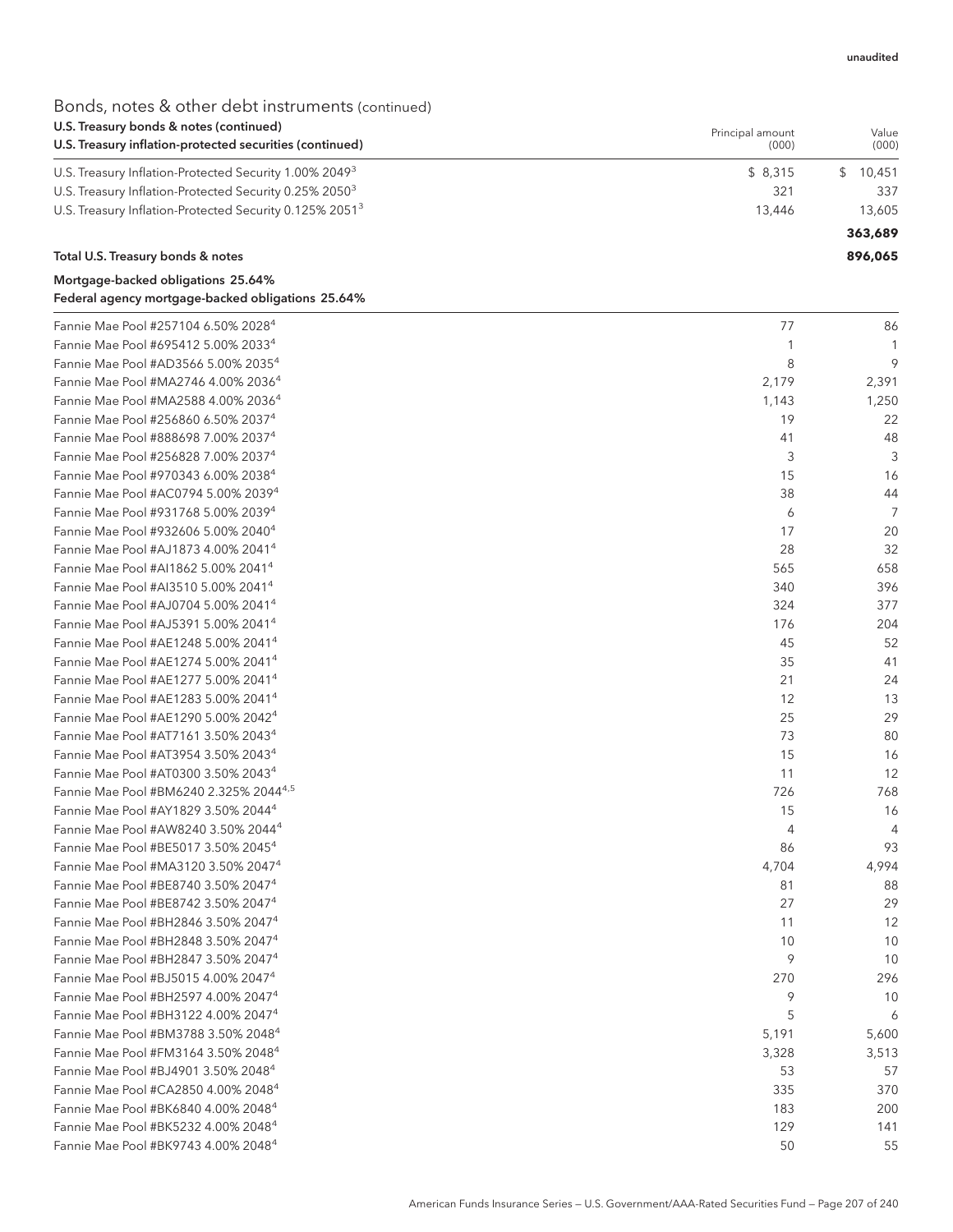### Bonds, notes & other debt instruments (continued) Mortgage-backed obligations (continued)

| Mortgage-backed obligations (continued)                                        | Principal amount | Value   |
|--------------------------------------------------------------------------------|------------------|---------|
| Federal agency mortgage-backed obligations (continued)                         | (000)            | (000)   |
| Fannie Mae Pool #BK7665 4.50% 2048 <sup>4</sup>                                | \$1,207          | \$1,342 |
| Fannie Mae Pool #BK0951 4.50% 2048 <sup>4</sup>                                | 888              | 985     |
| Fannie Mae Pool #BK9761 4.50% 2048 <sup>4</sup>                                | 46               | 51      |
| Fannie Mae Pool #CA1909 4.50% 2048 <sup>4</sup>                                | 43               | 47      |
| Fannie Mae Pool #CA4151 3.50% 2049 <sup>4</sup>                                | 809              | 876     |
| Fannie Mae Pool #FM1062 3.50% 2049 <sup>4</sup>                                | 719              | 778     |
| Fannie Mae Pool #FM1443 3.50% 2049 <sup>4</sup>                                | 582              | 628     |
| Fannie Mae Pool #BJ8411 3.50% 2049 <sup>4</sup>                                | 173              | 186     |
| Fannie Mae Pool #FM2179 3.00% 2050 <sup>4</sup>                                | 6,698            | 7,088   |
| Fannie Mae Pool #FM3834 4.50% 2050 <sup>4</sup>                                | 2,075            | 2,253   |
| Fannie Mae Pool #MA4256 2.50% 2051 <sup>4</sup>                                | 11               | 11      |
| Fannie Mae, Series 2001-4, Class NA, 9.008% 2025 <sup>4,5</sup>                | $-1$             | $-1$    |
| Fannie Mae, Series 2001-4, Class GA, 9.023% 2025 <sup>4,5</sup>                | $-1$             |         |
| Fannie Mae, Series 2012-M2, Class A2, Multi Family, 2.717% 2022 <sup>4</sup>   | 399              | 404     |
| Fannie Mae, Series 2012-M3, Class 1A2, Multi Family, 3.044% 2022 <sup>4</sup>  | 435              | 442     |
| Fannie Mae, Series 2014-M1, Class A2, Multi Family, 3.13% 20234,5              | 561              | 588     |
| Fannie Mae, Series 2014-M3, Class A2, Multi Family, 3.501% 2024 <sup>4,5</sup> | 1,154            | 1,233   |
| Freddie Mac Pool #1H1354 2.442% 20364,5                                        | 111              | 118     |
| Freddie Mac Pool #C03518 5.00% 2040 <sup>4</sup>                               | 498              | 574     |
| Freddie Mac Pool #G06459 5.00% 2041 <sup>4</sup>                               | 1,084            | 1,263   |
| Freddie Mac Pool #841039 2.754% 2043 <sup>4,5</sup>                            | 734              | 780     |
| Freddie Mac Pool #Q19133 3.50% 2043 <sup>4</sup>                               | 47               | 51      |
| Freddie Mac Pool #Q17696 3.50% 2043 <sup>4</sup>                               | 43               | 47      |
| Freddie Mac Pool #Q23190 4.00% 2043 <sup>4</sup>                               | 254              | 282     |
| Freddie Mac Pool #Q15874 4.00% 2043 <sup>4</sup>                               | 7                | 7       |
| Freddie Mac Pool #Q28558 3.50% 2044 <sup>4</sup>                               | 283              | 305     |
| Freddie Mac Pool #760014 3.039% 2045 <sup>4,5</sup>                            | 543              | 569     |
| Freddie Mac Pool #Q52069 3.50% 2047 <sup>4</sup>                               | 124              | 134     |
| Freddie Mac Pool #Q47615 3.50% 2047 <sup>4</sup>                               | 78               | 84      |
| Freddie Mac Pool #ZM4352 3.50% 2047 <sup>4</sup>                               | 12               | 13      |
| Freddie Mac Pool #Q54709 3.50% 2048 <sup>4</sup>                               | 93               | 100     |
| Freddie Mac Pool #Q54701 3.50% 2048 <sup>4</sup>                               | 86               | 93      |
| Freddie Mac Pool #Q54782 3.50% 2048 <sup>4</sup>                               | 73               | 79      |
| Freddie Mac Pool #Q54781 3.50% 2048 <sup>4</sup>                               | 72               | 78      |
| Freddie Mac Pool #Q55060 3.50% 2048 <sup>4</sup>                               | 70               | 75      |
| Freddie Mac Pool #Q54700 3.50% 2048 <sup>4</sup>                               | 66               | 71      |
| Freddie Mac Pool #Q56590 3.50% 2048 <sup>4</sup>                               | 42               | 45      |
| Freddie Mac Pool #Q56589 3.50% 2048 <sup>4</sup>                               | 41               | 44      |
| Freddie Mac Pool #Q54699 3.50% 2048 <sup>4</sup>                               | 32               | 35      |
| Freddie Mac Pool #Q54698 3.50% 2048 <sup>4</sup>                               | 33               | 35      |
| Freddie Mac Pool #Q54831 3.50% 2048 <sup>4</sup>                               | 23               | 25      |
| Freddie Mac Pool #G67711 4.00% 2048 <sup>4</sup>                               | 2,398            | 2,635   |
| Freddie Mac Pool #Q56599 4.00% 2048 <sup>4</sup>                               | 208              | 229     |
| Freddie Mac Pool #Q56175 4.00% 2048 <sup>4</sup>                               | 149              | 164     |
| Freddie Mac Pool #Q55971 4.00% 2048 <sup>4</sup>                               | 134              | 147     |
| Freddie Mac Pool #Q56576 4.00% 2048 <sup>4</sup>                               | 111              | 119     |
| Freddie Mac Pool #Q55970 4.00% 2048 <sup>4</sup>                               | 66               | 72      |
| Freddie Mac Pool #Q58411 4.50% 2048 <sup>4</sup>                               | 414              | 461     |
| Freddie Mac Pool #Q58436 4.50% 2048 <sup>4</sup>                               | 181              | 203     |
| Freddie Mac Pool #Q58378 4.50% 2048 <sup>4</sup>                               | 151              | 167     |
| Freddie Mac Pool #Q57242 4.50% 2048 <sup>4</sup>                               | 122              | 134     |
| Freddie Mac Pool #ZT0522 4.50% 2048 <sup>4</sup>                               | 50               | 55      |
| Freddie Mac Pool #ZS4774 4.50% 2048 <sup>4</sup>                               | 47               | 51      |
| Freddie Mac Pool #RA1463 3.50% 2049 <sup>4</sup>                               | 555              | 600     |
|                                                                                |                  |         |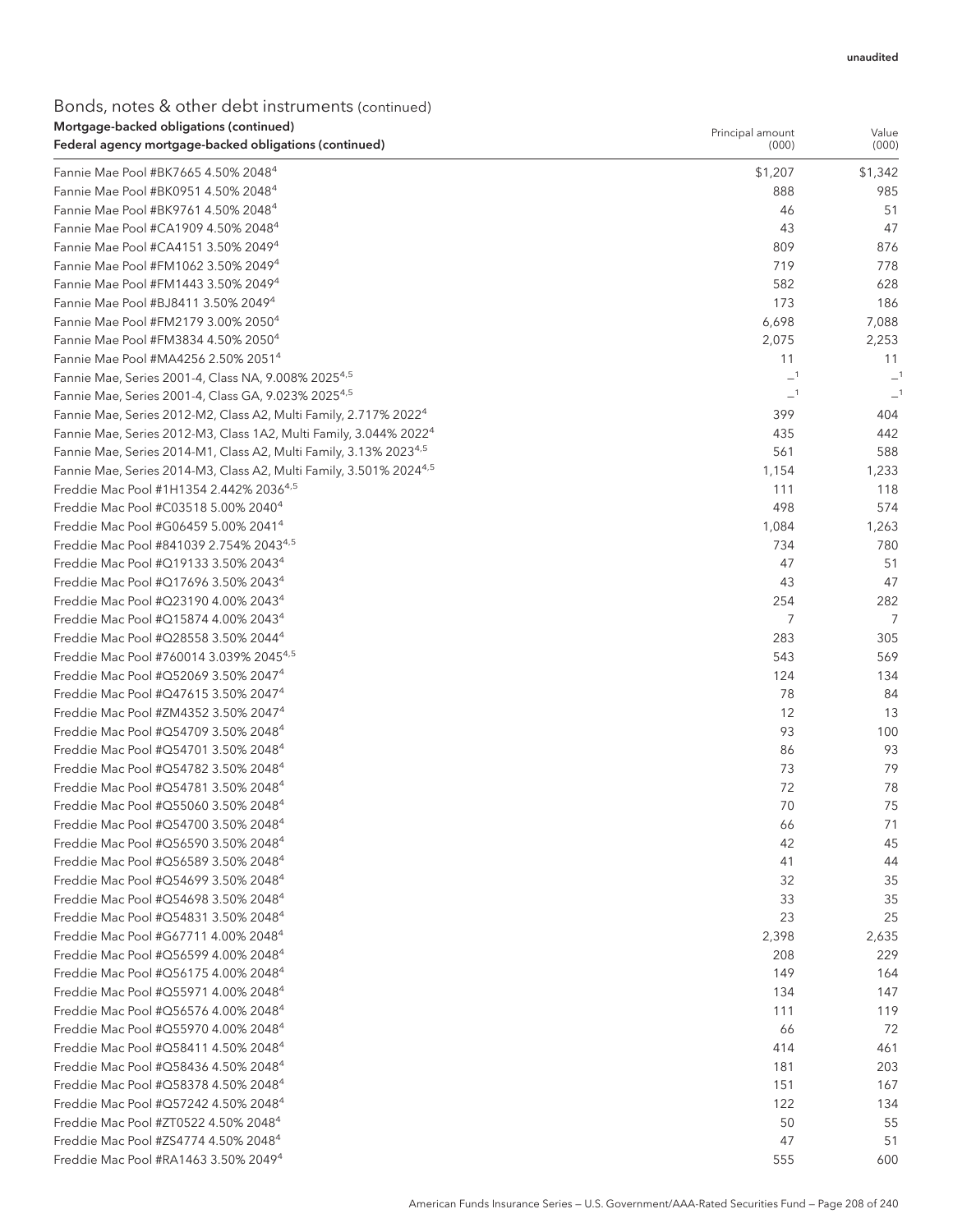### Bonds, notes & other debt instruments (continued) Mortgage-backed obligations (continued)

| mongage backed obligations (continued)<br>Federal agency mortgage-backed obligations (continued)          | Principal amount<br>(000) | Value<br>(000) |
|-----------------------------------------------------------------------------------------------------------|---------------------------|----------------|
| Freddie Mac Pool #QA0284 3.50% 2049 <sup>4</sup>                                                          | \$<br>343                 | \$<br>370      |
| Freddie Mac Pool #RA1580 3.50% 2049 <sup>4</sup>                                                          | 282                       | 305            |
| Freddie Mac Pool #QA2748 3.50% 2049 <sup>4</sup>                                                          | 78                        | 84             |
| Freddie Mac Pool #RA2236 4.50% 2049 <sup>4</sup>                                                          | 637                       | 695            |
| Freddie Mac Pool #QA4453 4.50% 2049 <sup>4</sup>                                                          | 43                        | 47             |
| Freddie Mac, Series 1567, Class A, (1-month USD-LIBOR + 0.40%) 0.512% 2023 <sup>4,5</sup>                 | 5                         | 5              |
| Freddie Mac, Series K031, Class A1, Multi Family, 2.778% 2022 <sup>4</sup>                                | 173                       | 176            |
| Freddie Mac, Series KS01, Class A2, Multi Family, 2.522% 2023 <sup>4</sup>                                | 722                       | 740            |
| Freddie Mac, Series K029, Class A2, Multi Family, 3.32% 2023 <sup>4</sup>                                 | 200                       | 210            |
| Freddie Mac, Series K035, Class A2, Multi Family, 3.458% 2023 <sup>4,5</sup>                              | 2,565                     | 2,734          |
| Freddie Mac, Series K034, Class A2, Multi Family, 3.531% 2023 <sup>4</sup>                                | 2,745                     | 2,927          |
| Freddie Mac, Series K040, Class A2, Multi Family, 3.241% 2024 <sup>4</sup>                                | 1,363                     | 1,474          |
| Freddie Mac, Series K038, Class A2, Multi Family, 3.389% 2024 <sup>4</sup>                                | 4,698                     | 5,059          |
| Freddie Mac, Series K063, Class A2, Multi Family, 3.43% 2027 <sup>4</sup>                                 | 736                       | 819            |
| Freddie Mac Seasoned Credit Risk Transfer Trust, Series 2017-2, Class MA, 3.00% 2056 <sup>4</sup>         | 7,869                     | 8,339          |
| Freddie Mac Seasoned Credit Risk Transfer Trust, Series 2017-1, Class HA, 3.00% 2056 <sup>4,5</sup>       | 7,305                     | 7,735          |
| Freddie Mac Seasoned Credit Risk Transfer Trust, Series 2017-2, Class HA, 3.00% 2056 <sup>4,5</sup>       | 7,142                     | 7,562          |
| Freddie Mac Seasoned Credit Risk Transfer Trust, Series 2017-3, Class MT, 3.00% 2056 <sup>4</sup>         | 2,192                     | 2,299          |
| Freddie Mac Seasoned Credit Risk Transfer Trust, Series 2017-3, Class HT, 3.25% 2056 <sup>4</sup>         | 427                       | 455            |
| Freddie Mac Seasoned Credit Risk Transfer Trust, Series 2018-1, Class HT, 3.00% 2057 <sup>4</sup>         | 2,270                     | 2,372          |
| Freddie Mac Seasoned Credit Risk Transfer Trust, Series 2017-4, Class HT, 3.25% 2057 <sup>4,5</sup>       | 4,116                     | 4,361          |
| Freddie Mac Seasoned Credit Risk Transfer Trust, Series 2018-2, Class MT, 3.50% 2057 <sup>4</sup>         | 7,030                     | 7,651          |
| Freddie Mac Seasoned Credit Risk Transfer Trust, Series 2018-3, Class MA, 3.50% 2057 <sup>4</sup>         | 5,275                     | 5,667          |
| Freddie Mac Seasoned Credit Risk Transfer Trust, Series 2017-4, Class MT, 3.50% 2057 <sup>4</sup>         | 2,565                     | 2,748          |
| Freddie Mac Seasoned Credit Risk Transfer Trust, Series 2018-2, Class MA, 3.50% 2057 <sup>4</sup>         | 1,093                     | 1,172          |
| Freddie Mac Seasoned Credit Risk Transfer Trust, Series 2019-2, Class MA, 3.50% 2058 <sup>4</sup>         | 4,447                     | 4,792          |
| Freddie Mac Seasoned Credit Risk Transfer Trust, Series 2019-1, Class MT, 3.50% 2058 <sup>4</sup>         | 2,569                     | 2,787          |
| Freddie Mac Seasoned Credit Risk Transfer Trust, Series 2019-1, Class MA, 3.50% 2058 <sup>4</sup>         | 1,305                     | 1,405          |
| Freddie Mac Seasoned Credit Risk Transfer Trust, Series 2019-2, Class MT, 3.50% 2058 <sup>4</sup>         | 967                       | 1,052          |
| Freddie Mac Seasoned Credit Risk Transfer Trust, Series 2019-3, Class MT, 3.50% 2058 <sup>4</sup>         | 558                       | 607            |
| Freddie Mac Seasoned Credit Risk Transfer Trust, Series 2019-4, Class MA, 3.00% 2059 <sup>4</sup>         | 5,050                     | 5,351          |
| Freddie Mac Seasoned Loan Structured Transaction Trust, Series 2018-2, Class A1, 3.50% 2028 <sup>4</sup>  | 31,404                    | 33,091         |
| Freddie Mac Seasoned Loan Structured Transaction Trust, Series 2018-1, Class A1, 3.50% 2028 <sup>4</sup>  | 7,401                     | 7,759          |
| Freddie Mac Seasoned Loan Structured Transaction Trust, Series 2019-3, Class A1C, 2.75% 2029 <sup>4</sup> | 9,335                     | 9,824          |
| Freddie Mac Seasoned Loan Structured Transaction Trust, Series 2020-1, Class A1D, 2.00% 2030 <sup>4</sup> | 3,004                     | 3,062          |
| Freddie Mac Seasoned Loan Structured Transaction Trust, Series 2020-1, Class A2D, 2.00% 2030 <sup>4</sup> | 535                       | 514            |
| Government National Mortgage Assn. 2.00% 20514,6                                                          | 901                       | 909            |
| Government National Mortgage Assn. 2.00% 20514,6                                                          | 359                       | 361            |
| Government National Mortgage Assn. 2.50% 2051 <sup>4,6</sup>                                              | 409                       | 420            |
| Government National Mortgage Assn. 3.00% 2051 <sup>4,6</sup>                                              | 903                       | 941            |
| Government National Mortgage Assn. 3.00% 2051 <sup>4,6</sup>                                              | 397                       | 413            |
| Government National Mortgage Assn. Pool #698668 5.50% 2038 <sup>4</sup>                                   | 161                       | 184            |
| Government National Mortgage Assn. Pool #699537 5.50% 2038 <sup>4</sup>                                   | 53                        | 58             |
| Government National Mortgage Assn. Pool #700778 5.50% 2038 <sup>4</sup>                                   | 25                        | 29             |
| Government National Mortgage Assn. Pool #782365 6.00% 2038 <sup>4</sup>                                   | 139                       | 166            |
| Government National Mortgage Assn. Pool #004269 6.50% 2038 <sup>4</sup>                                   | 243                       | 289            |
| Government National Mortgage Assn. Pool #698406 5.00% 2039 <sup>4</sup>                                   | 282                       | 325            |
| Government National Mortgage Assn. Pool #783690 6.00% 2039 <sup>4</sup>                                   | 128                       | 147            |
| Government National Mortgage Assn. Pool #783689 5.50% 2040 <sup>4</sup>                                   | 3,765                     | 4,363          |
| Government National Mortgage Assn. Pool #783687 4.50% 2041 <sup>4</sup>                                   | 797                       | 878            |
| Government National Mortgage Assn. Pool #783688 5.00% 2041 <sup>4</sup>                                   | 1,436                     | 1,624          |
| Government National Mortgage Assn. Pool #MA0533 3.00% 2042 <sup>4</sup>                                   | 29                        | 31             |
| Government National Mortgage Assn. Pool #MA1012 3.50% 2043 <sup>4</sup>                                   | 1,020                     | 1,108          |
| Government National Mortgage Assn. Pool #MA5764 4.50% 2049 <sup>4</sup>                                   | 8,367                     | 9,069          |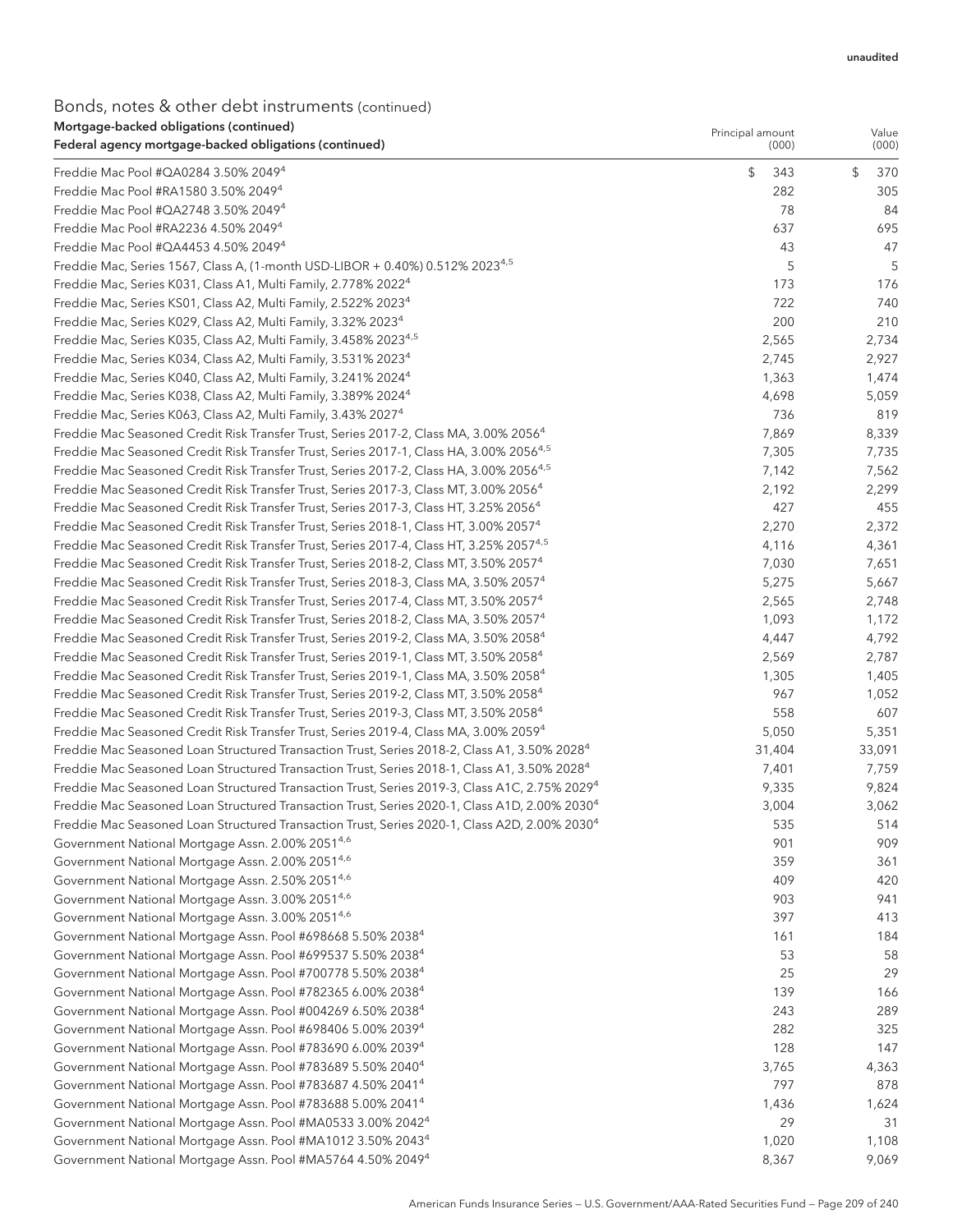## Bonds, notes & other debt instruments (continued)

| Mortgage-backed obligations (continued)                                 | Principal amount        | Value       |  |
|-------------------------------------------------------------------------|-------------------------|-------------|--|
| Federal agency mortgage-backed obligations (continued)                  | (000)                   | (000)       |  |
| Government National Mortgage Assn. Pool #MA5877 4.50% 2049 <sup>4</sup> | $\mathfrak{L}$<br>3,776 | \$<br>4,088 |  |
| Government National Mortgage Assn. Pool #MA6092 4.50% 2049 <sup>4</sup> | 657                     | 712         |  |
| Government National Mortgage Assn. Pool #MA7052 2.50% 2050 <sup>4</sup> | 5,982                   | 6,179       |  |
| Government National Mortgage Assn. Pool #MA7193 2.50% 2051 <sup>4</sup> | 51                      | 53          |  |
| Uniform Mortgage-Backed Security 1.50% 2036 <sup>4,6</sup>              | 121,316                 | 121,682     |  |
| Uniform Mortgage-Backed Security 2.00% 2036 <sup>4,6</sup>              | 59,105                  | 60,588      |  |
| Uniform Mortgage-Backed Security 2.00% 2036 <sup>4,6</sup>              | 14,263                  | 14,638      |  |
| Uniform Mortgage-Backed Security 2.00% 20514,6                          | 24,081                  | 23,945      |  |
| Uniform Mortgage-Backed Security 2.00% 20514,6                          | 3,192                   | 3,181       |  |
| Uniform Mortgage-Backed Security 2.50% 2051 <sup>4,6</sup>              | 64,911                  | 66,476      |  |
| Uniform Mortgage-Backed Security 2.50% 2051 <sup>4,6</sup>              | 1,129                   | 1,154       |  |
| Uniform Mortgage-Backed Security 3.00% 20514,6                          | 500                     | 521         |  |
| Uniform Mortgage-Backed Security 3.00% 2051 <sup>4,6</sup>              | 166                     | 173         |  |
| Uniform Mortgage-Backed Security 3.00% 20514,6                          | 36                      | 37          |  |
| Uniform Mortgage-Backed Security 3.50% 20514,6                          | 20,663                  | 21,830      |  |
| Uniform Mortgage-Backed Security 4.50% 20514,6                          | 2,550                   | 2,777       |  |
| Uniform Mortgage-Backed Security 4.50% 2051 <sup>4,6</sup>              | 1,200                   | 1,307       |  |
| Vendee Mortgage Trust, Series 2010-1, Class DA, 4.25% 2035 <sup>4</sup> | 360                     | 360         |  |
| Total mortgage-backed obligations                                       |                         | 536,225     |  |

### Federal agency bonds & notes 12.58%

| Export-Import Bank of the United States-Guaranteed, Ethiopian Leasing 2012 LLC 2.646% 2026 | 461    | 485    |
|--------------------------------------------------------------------------------------------|--------|--------|
| Fannie Mae 1.25% 2021                                                                      | 2,900  | 2,912  |
| Fannie Mae 2.875% 2023                                                                     | 36,000 | 38,321 |
| Fannie Mae 0.625% 2025                                                                     | 10,000 | 9,979  |
| Fannie Mae 0.75% 2027                                                                      | 2,900  | 2,794  |
| Fannie Mae 0.875% 2030                                                                     | 8,600  | 7,971  |
| Fannie Mae 7.125% 2030                                                                     | 2,000  | 2,882  |
| Federal Farm Credit Banks 0.375% 2022                                                      | 1,500  | 1,505  |
| Federal Home Loan Bank 3.375% 2023                                                         | 16,715 | 17,987 |
| Federal Home Loan Bank 3.25% 2028                                                          | 6,500  | 7,317  |
| Federal Home Loan Bank 5.50% 2036                                                          | 300    | 433    |
| Private Export Funding Corp. 3.266% 2021 <sup>7</sup>                                      | 34,000 | 34,641 |
| Private Export Funding Corp. 3.55% 2024                                                    | 3,190  | 3,471  |
| Small Business Administration, Series 2001-20F, 6.44% 2021                                 | 7      | 7      |
| Tennessee Valley Authority 0.75% 2025                                                      | 1,800  | 1,800  |
| Tennessee Valley Authority 2.875% 2027                                                     | 5,000  | 5,474  |
| Tennessee Valley Authority 4.65% 2035                                                      | 1,780  | 2,285  |
| Tennessee Valley Authority 5.88% 2036                                                      | 875    | 1,254  |
| Tennessee Valley Authority, Series A, 4.625% 2060                                          | 250    | 340    |
| TVA Southaven 3.846% 2033                                                                  | 1,057  | 1,144  |
| U.S. Agency for International Development, Iraq (State of) 2.149% 2022                     | 3,370  | 3,422  |
| U.S. Agency for International Development, Jordan (Kingdom of) 2.578% 2022                 | 41,500 | 42,768 |
| U.S. Agency for International Development, Jordan (Kingdom of) 3.00% 2025                  | 14,779 | 15,935 |
| U.S. Agency for International Development, Morocco (Kingdom of) 7.55% 2026                 | 2,489  | 2,842  |
| U.S. Agency for International Development, Tunisia (Kingdom of) 1.416% 2021                | 1,500  | 1,510  |
| U.S. Agency for International Development, Ukraine 1.471% 2021                             | 2,210  | 2,229  |
| U.S. Department of Housing and Urban Development, Series 2015-A-7, 2.35% 2021              | 3,750  | 3,778  |
| U.S. Department of Housing and Urban Development, Series 2015-A-8, 2.45% 2022              | 6,000  | 6,183  |
| U.S. Department of Housing and Urban Development, Series 2015-A-9, 2.80% 2023              | 1,500  | 1,588  |
| U.S. Department of Housing and Urban Development, Series 2015-A-10, 2.85% 2024             | 2,250  | 2,428  |
| U.S. Department of Housing and Urban Development, Series 2015-A-11, 2.95% 2025             | 2,640  | 2,842  |
| U.S. Department of Housing and Urban Development, Series 2015-A-12, 3.10% 2026             | 2,625  | 2,830  |
| U.S. Department of Housing and Urban Development, Series 2015-A-13, 3.15% 2027             | 11,482 | 12,372 |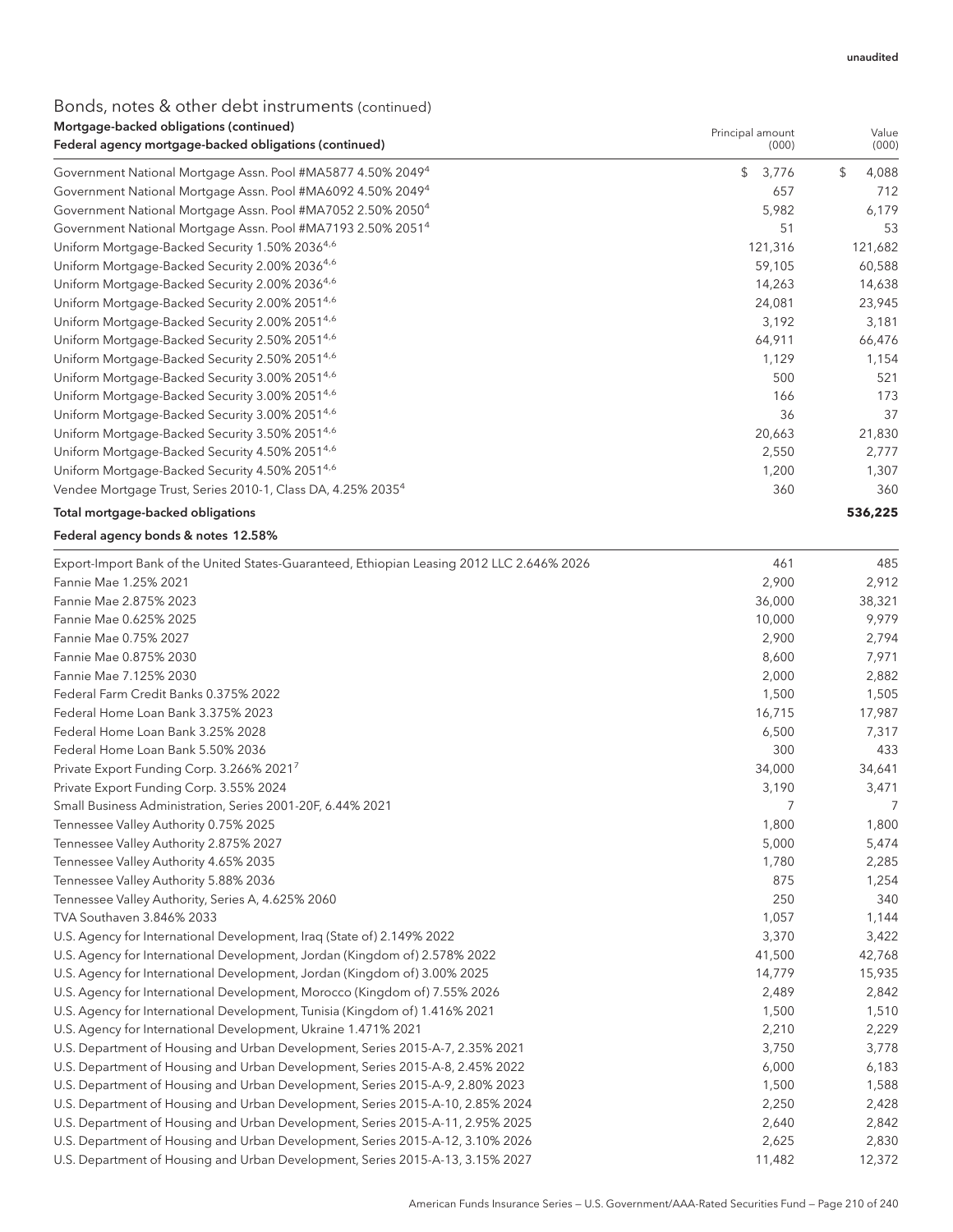### Bonds, notes & other debt instruments (continued) Federal agency bonds & notes (continued)

| <u>DONIGO, NOtos &amp; Othor Gobernstranionts (commuca)</u><br>Federal agency bonds & notes (continued) | Principal amount<br>(000) | Value<br>(000) |         |
|---------------------------------------------------------------------------------------------------------|---------------------------|----------------|---------|
| U.S. Department of Housing and Urban Development, Series 2015-A-14, 3.25% 2028                          | \$3,856                   | \$             | 4,160   |
| U.S. Department of Housing and Urban Development, Series 2015-A-15, 3.35% 2029                          | 2,650                     |                | 2,864   |
| U.S. Department of Housing and Urban Development, Series 2015-A-16, 3.50% 2030                          | 2,482                     |                | 2,645   |
| U.S. Department of Housing and Urban Development, Series 2015-A-17, 3.55% 2031                          | 2.475                     |                | 2,641   |
| U.S. Department of Housing and Urban Development, Series 2015-A-18, 3.60% 2032                          | 2.377                     |                | 2,540   |
| U.S. Department of Housing and Urban Development, Series 2015-A-19, 3.65% 2033                          | 2.059                     |                | 2,204   |
| U.S. Department of Housing and Urban Development, Series 2015-A-20, 3.70% 2034                          | 651                       |                | 698     |
| U.S. Government-Guaranteed Certificates of Participation, Overseas Private Investment Corp. 3.82% 2032  | 833                       |                | 953     |
| U.S. Government-Guaranteed Certificates of Participation, Overseas Private Investment Corp. 3.938% 2032 | 681                       |                | 773     |
|                                                                                                         |                           |                | 263,207 |

### Total bonds, notes & other debt instruments (cost: \$1,728,717,000) **1,695,497**

| Short-term securities 33.76%                  | Weighted                        |        |         |
|-----------------------------------------------|---------------------------------|--------|---------|
| Commercial paper 26.64%                       | average yield<br>at acquisition |        |         |
| Amazon.com, Inc. 5/3/20217                    | 0.060%                          | 45,700 | 45,699  |
| Apple Inc. 4/19/2021 <sup>7</sup>             | 0.090                           | 20,000 | 19,999  |
| CAFCO, LLC 5/3/2021 <sup>7</sup>              | 0.130                           | 18,100 | 18,098  |
| Chariot Funding, LLC 5/19/20217               | 0.140                           | 38,717 | 38,710  |
| Chariot Funding, LLC 5/21/20217               | 0.140                           | 15,000 | 14,997  |
| CHARTA, LLC 6/16/20217                        | 0.130                           | 10,000 | 9,997   |
| Chevron Corp. 4/14/20217                      | 0.090                           | 10,000 | 10,000  |
| Chevron Corp. 5/5/20217                       | 0.090                           | 28,400 | 28,398  |
| Coca-Cola Co. 5/3/2021 <sup>7</sup>           | 0.059                           | 17,000 | 16,999  |
| CRC Funding, LLC 4/7/20217                    | 0.200                           | 25,000 | 25,000  |
| CRC Funding, LLC 4/22/2021 <sup>7</sup>       | 0.100                           | 2,500  | 2,500   |
| Exxon Mobil Corp. 5/10/2021                   | 0.110                           | 25,000 | 24,998  |
| Henkel of America, Inc. 4/5/2021 <sup>7</sup> | 0.160                           | 11,200 | 11,200  |
| Johnson & Johnson 6/1/2021 <sup>7</sup>       | 0.110                           | 26,000 | 25,998  |
| Kaiser Foundation Hospitals 5/4/2021          | 0.180                           | 17,000 | 16,997  |
| Kimberly-Clark Corp. 4/7/2021 <sup>7</sup>    | 0.070                           | 16,800 | 16,800  |
| Manhattan Asset Funding Company LLC 4/5/20217 | 0.120                           | 10,200 | 10,200  |
| Merck & Co. Inc. 4/14/2021 <sup>7</sup>       | 0.056                           | 30,000 | 29,999  |
| Merck & Co. Inc. 4/16/20217                   | 0.059                           | 10,000 | 10,000  |
| Merck & Co. Inc. 5/4/20217                    | 0.058                           | 15,000 | 14,999  |
| Nestlé Finance International Ltd. 4/8/20217   | 0.050                           | 30,000 | 30,000  |
| Paccar Financial Corp. 4/7/2021               | 0.070                           | 15,000 | 15,000  |
| Paccar Financial Corp. 4/16/2021              | 0.070                           | 21,000 | 20,999  |
| Procter & Gamble Co. 4/7/2021 <sup>7</sup>    | 0.110                           | 4,250  | 4,250   |
| Procter & Gamble Co. 4/9/2021 <sup>7</sup>    | 0.109                           | 25,000 | 25,000  |
| Procter & Gamble Co. 4/15/2021 <sup>7</sup>   | 0.109                           | 10,000 | 10,000  |
| Starbird Funding Corp. 4/1/2021 <sup>7</sup>  | 0.070                           | 60,300 | 60,300  |
|                                               |                                 |        | 557,137 |

### Federal agency bills & notes 6.41%

| Federal Farm Credit Bank 4/23/2021 | 0.010 | 5.000  | 5.000  |
|------------------------------------|-------|--------|--------|
| Federal Farm Credit Bank 5/3/2021  | 0.042 | 13,900 | 13.899 |
| Federal Farm Credit Bank 5/5/2021  | 0.100 | 17,300 | 17.299 |
| Federal Farm Credit Bank 8/25/2021 | 0.088 | 10.000 | 9.997  |
| Federal Farm Credit Bank 9/8/2021  | 0.070 | 10.000 | 9.997  |
| Federal Farm Credit Banks 6/7/2021 | 0.010 | 25.000 | 24.998 |
| Federal Home Loan Bank 4/12/2021   | 0.080 | 15,000 | 15,000 |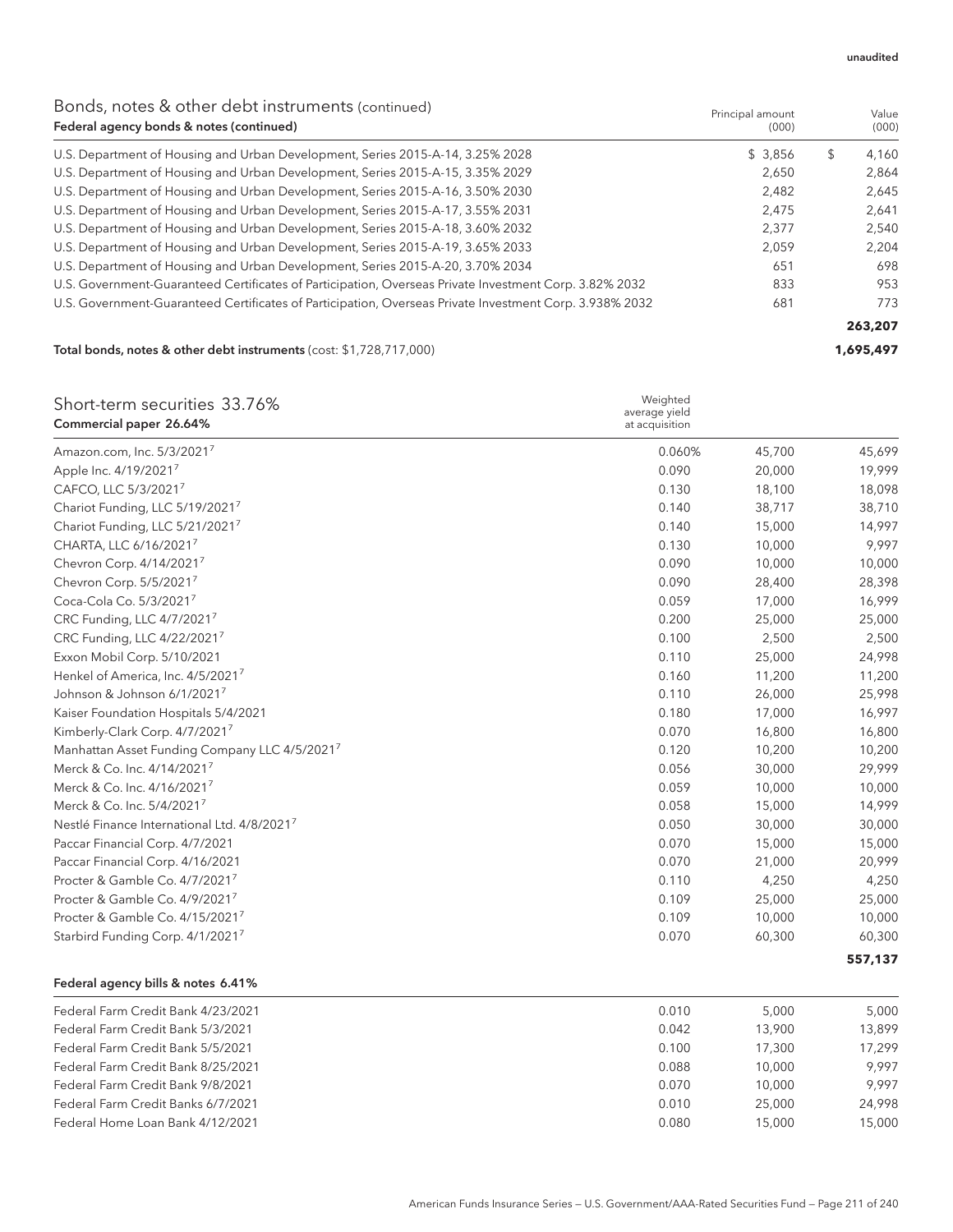| Short-term securities (continued)<br>Federal agency bills & notes (continued) | Weighted<br>average yield<br>at acquisition | Principal amount<br>(000) | Value<br>(000) |
|-------------------------------------------------------------------------------|---------------------------------------------|---------------------------|----------------|
| Federal Home Loan Bank 5/14/2021                                              | 0.010%                                      | \$13,000                  | \$<br>12,999   |
| Federal Home Loan Bank 5/26/2021                                              | 0.031                                       | 25,000                    | 24,999         |
|                                                                               |                                             |                           | 134,188        |
| U.S. Treasury bills 0.71%                                                     |                                             |                           |                |
| U.S. Treasury 4/22/2021                                                       | 0.072                                       | 5,300                     | 5,300          |
| U.S. Treasury 5/13/2021                                                       | 0.040                                       | 9.500                     | 9,500          |
|                                                                               |                                             |                           | 14,800         |
| Total short-term securities (cost: \$706,117,000)                             |                                             |                           | 706,125        |
| Total investment securities 114.82% (cost: \$2,434,834,000)                   |                                             |                           | 2,401,622      |
| Other assets less liabilities (14.82)%                                        |                                             |                           | (310, 027)     |
| <b>Net assets 100.00%</b>                                                     |                                             |                           | \$2,091,595    |

## Futures contracts

| Contracts                                | Type  | Number of<br>contracts | Expiration       | Notional<br>amount <sup>8</sup><br>(000) | Value at<br>3/31/20219<br>(000) | Unrealized<br>(depreciation)<br>appreciation<br>at 3/31/2021<br>(000) |
|------------------------------------------|-------|------------------------|------------------|------------------------------------------|---------------------------------|-----------------------------------------------------------------------|
| 90 Day Euro Dollar Futures               | Long  | 5.046                  | December 2022    | \$1,261,500                              | \$1,255,193                     | \$ (851)                                                              |
| 2 Year U.S. Treasury Note Futures        | Short | 161                    | <b>July 2021</b> | (32,200)                                 | (35,537)                        | 31                                                                    |
| 5 Year U.S. Treasury Note Futures        | Long  | 2,312                  | <b>July 2021</b> | 231,200                                  | 285,297                         | (2,610)                                                               |
| 10 Year U.S. Treasury Note Futures       | Short | 448                    | June 2021        | (44,800)                                 | (58,660)                        | 1.140                                                                 |
| 10 Year Ultra U.S. Treasury Note Futures | Short | 1,857                  | June 2021        | (185, 700)                               | (266, 828)                      | 9,209                                                                 |
| 20 Year U.S. Treasury Bond Futures       | Long  | 729                    | June 2021        | 72.900                                   | 112.699                         | (4,504)                                                               |
| 30 Year Ultra U.S. Treasury Bond Futures | Long  | 287                    | June 2021        | 28,700                                   | 52,010                          | (2, 136)                                                              |
|                                          |       |                        |                  |                                          |                                 | 279<br>\$                                                             |

## Swap contracts

| Receive           | Pay               | Expiration<br>date | Notional<br>(000) | Value at<br>3/31/2021<br>(000) | Upfront<br>premium<br>received<br>(000) | Unrealized<br>appreciation<br>(depreciation)<br>at 3/31/2021<br>(000) |
|-------------------|-------------------|--------------------|-------------------|--------------------------------|-----------------------------------------|-----------------------------------------------------------------------|
| 2.5775%           | U.S. EFFR         | 7/16/2022          | \$181,639         | \$4,610                        | \$<br>$\overline{\phantom{a}}$          | \$<br>4,610                                                           |
| 1.2525%           | U.S. EFFR         | 2/14/2023          | 156,941           | 3,344                          |                                         | 3,344                                                                 |
| 0.2405%           | U.S. EFFR         | 3/1/2024           | 61,600            | (140)                          |                                         | (140)                                                                 |
| 0.241%            | U.S. EFFR         | 3/1/2024           | 209,400           | (473)                          |                                         | (473)                                                                 |
| U.S. EFFR         | 0.11%             | 5/18/2024          | 163,600           | 1,156                          |                                         | 1,156                                                                 |
| U.S. EFFR         | 0.126%            | 6/25/2025          | 20,100            | 455                            |                                         | 455                                                                   |
| U.S. EFFR         | 0.1275%           | 6/25/2025          | 20,100            | 454                            |                                         | 454                                                                   |
| U.S. EFFR         | 0.106%            | 6/30/2025          | 22,492            | 534                            |                                         | 534                                                                   |
| 3-month USD-LIBOR | 1.867%            | 7/11/2025          | 49,400            | (1,055)                        |                                         | (1,055)                                                               |
| 2.91%             | 3-month USD-LIBOR | 2/1/2028           | 16,000            | 807                            |                                         | 807                                                                   |
| 2.908%            | 3-month USD-LIBOR | 2/1/2028           | 16,000            | 805                            |                                         | 805                                                                   |
| 2.925%            | 3-month USD-LIBOR | 2/1/2028           | 12,800            | 655                            |                                         | 655                                                                   |
| 2.92%             | 3-month USD-LIBOR | 2/2/2028           | 12,200            | 621                            |                                         | 621                                                                   |
| U.S. EFFR         | 0.5385%           | 3/26/2030          | 49,000            | 3,975                          |                                         | 3,975                                                                 |
| 0.913%            | 3-month USD-LIBOR | 6/9/2030           | 31,000            | (2, 153)                       |                                         | (2, 153)                                                              |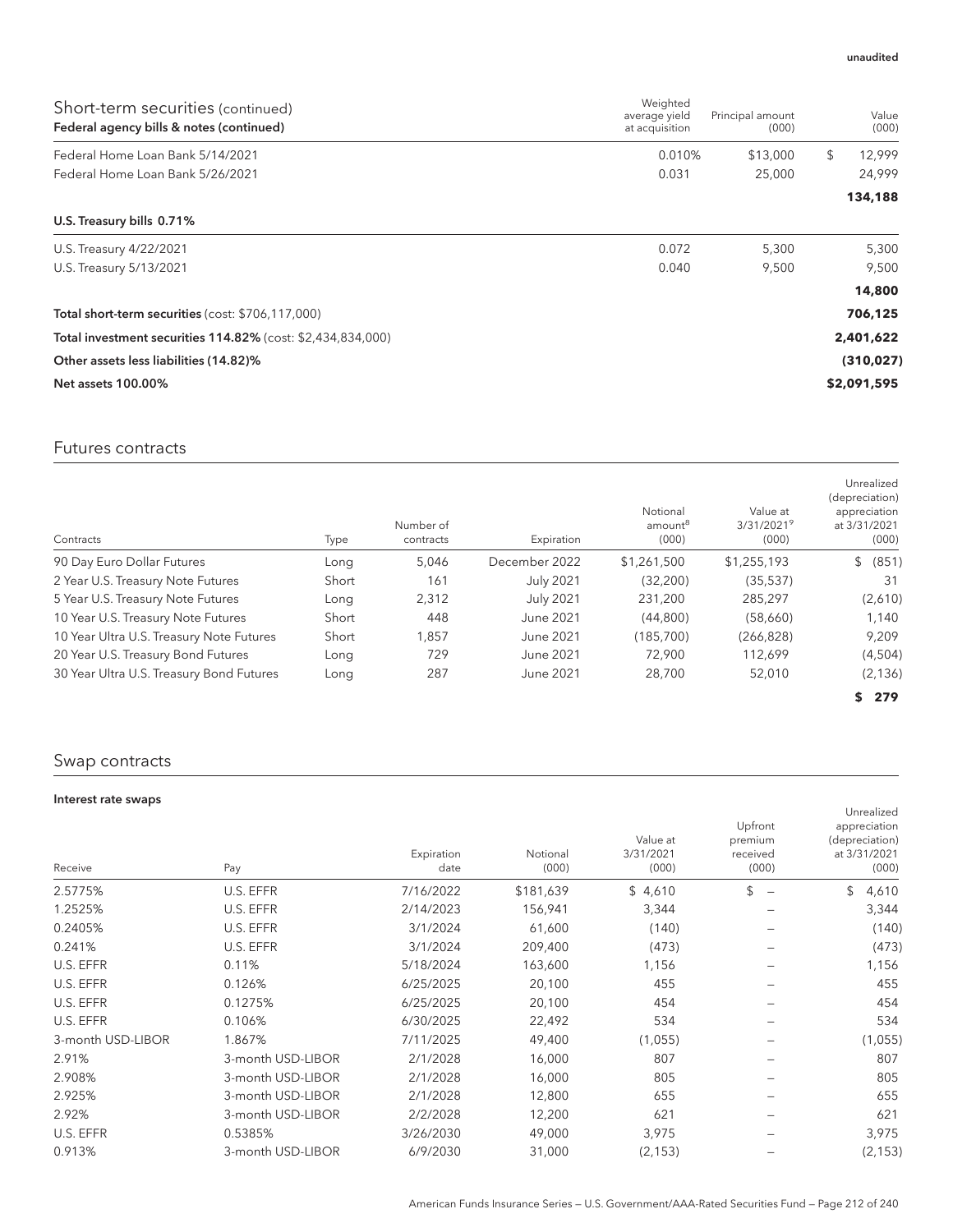### Swap contracts (continued)

#### Interest rate swaps (continued)

| . .<br>Receive    |                   | Expiration<br>date | Notional<br>(000) | Value at<br>3/31/2021<br>(000) | Upfront<br>premium<br>received<br>(000) | Unrealized<br>appreciation<br>(depreciation)<br>at 3/31/2021 |
|-------------------|-------------------|--------------------|-------------------|--------------------------------|-----------------------------------------|--------------------------------------------------------------|
|                   | Pay               |                    |                   |                                |                                         | (000)                                                        |
| U.S. EFFR         | 0.666%            | 11/19/2030         | \$15.500          | \$1.246                        | \$<br>$\overline{\phantom{m}}$          | \$<br>,246                                                   |
| 3-month USD-LIBOR | 2.986%            | 2/1/2038           | 7,800             | (204)                          |                                         | (204)                                                        |
| 3-month USD-LIBOR | 2.9625%           | 2/1/2038           | 9,800             | (237)                          |                                         | (237)                                                        |
| 3-month USD-LIBOR | 2.963%            | 2/1/2038           | 9.800             | (238)                          |                                         | (238)                                                        |
| 0.833%            | 3-month USD-LIBOR | 4/3/2040           | 15,800            | (3,390)                        |                                         | (3,390)                                                      |
| 3-month USD-LIBOR | 0.81%             | 7/28/2045          | 87,600            | 23.999                         | (52)                                    | 24,051                                                       |
| 3-month USD-LIBOR | 0.811%            | 7/27/2050          | 52,500            | 16,676                         |                                         | 16,676                                                       |
|                   |                   |                    |                   |                                | \$(52)                                  | \$51,499                                                     |

<sup>1</sup> Amount less than one thousand.

 $^2$ All or a portion of this security was pledged as collateral. The total value of pledged collateral was \$21,551,000, which represented 1.03% of the net assets of the fund.

<sup>3</sup>Index-linked bond whose principal amount moves with a government price index.

<sup>4</sup>Principal payments may be made periodically. Therefore, the effective maturity date may be earlier than the stated maturity date.

5 Coupon rate may change periodically. Reference rate and spread are as of the most recent information available. Some coupon rates are determined by the issuer or agent based on current market conditions; therefore, the reference rate and spread are not available.

6 Purchased on a TBA basis.

7 Acquired in a transaction exempt from registration under Rule 144A or Section 4(2) of the Securities Act of 1933. May be resold in the U.S. in transactions exempt from registration, normally to qualified institutional buyers. The total value of all such securities was \$513,784,000, which represented 24.56% of the net assets of the fund.

<sup>8</sup>Notional amount is calculated based on the number of contracts and notional contract size.

9 Value is calculated based on the notional amount and current market price.

#### Key to abbreviations and symbol

EFFR = Effective Federal Funds Rate LIBOR = London Interbank Offered Rate TBA = To-be-announced USD/\$ = U.S. dollars

American Funds Insurance Series — U.S. Government/AAA-Rated Securities Fund — Page 213 of 240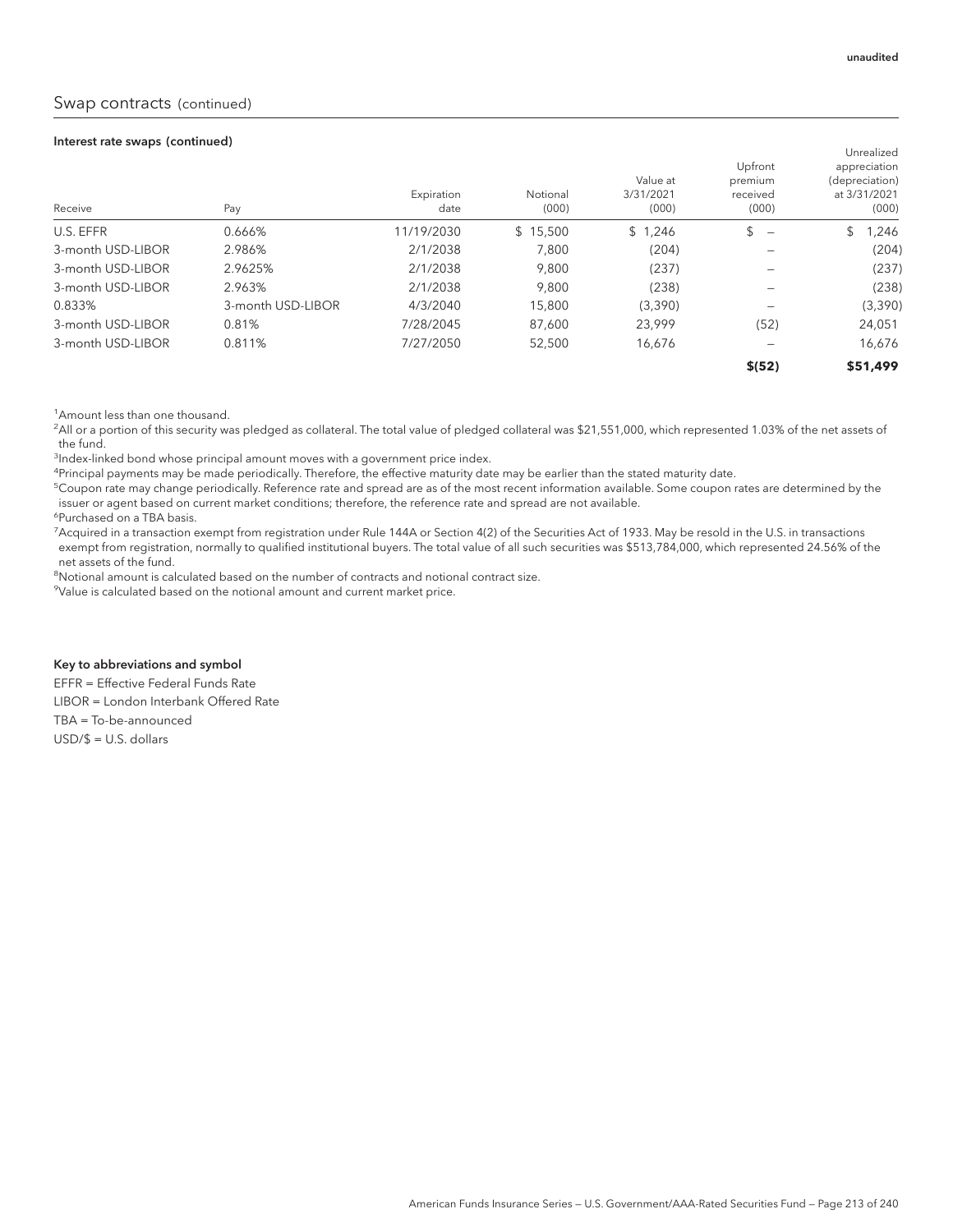### Managed Risk Growth Fund

Investment portfolio March 31, 2021

# Growth funds 80.27% Shares Shares Shares Shares Shares Shares Shares Shares Shares Shares Shares Shares Shares Value (000) American Funds Insurance Series - Growth Fund, Class 1 3,656,572 **\$455,207** Total growth funds (cost: \$296,208,000) **455,207** Fixed income funds 14.89% American Funds Insurance Series - Bond Fund, Class 1 **7,279,318 84,440** Total fixed income funds (cost: \$85,944,000) **84,440** Short-term securities 3.93% State Street Institutional U.S. Government Money Market Fund, Premier Class 0.04%1 22,267,278 **22,267** Total short-term securities (cost: \$22,267,000) **22,267**

Total investment securities 99.09% (cost: \$404,419,000) **561,914** Other assets less liabilities 0.91% **5,147** Net assets 100.00% **\$567,061**

### Futures contracts

| Contracts                                 | Type  | Number of<br>contracts | Expiration       | Notional<br>amount <sup>2</sup><br>(000) | Value at<br>3/31/2021 <sup>3</sup><br>(000) | Unrealized<br>(depreciation)<br>appreciation<br>at 3/31/2021<br>(000) |
|-------------------------------------------|-------|------------------------|------------------|------------------------------------------|---------------------------------------------|-----------------------------------------------------------------------|
| 5 Year U.S. Treasury Note Futures         | Long  | 249                    | June 2021        | \$24,900                                 | \$30,726                                    | \$<br>(335)                                                           |
| FTSE 100 Index Contracts                  | Short | 9                      | June 2021        | $-4$<br>£                                | (828)                                       |                                                                       |
| Euro Stoxx 50 Index Contracts             | Short | 76                     | June 2021        | €<br>(1)                                 | (3,450)                                     | (75)                                                                  |
| Russell 2000 Mini Index Contracts         | Short | 26                     | <b>June 2021</b> | \$<br>(1)                                | (2,889)                                     | 135                                                                   |
| Mini MSCI Emerging Market Index Contracts | Short | 35                     | June 2021        | (2)                                      | (2,314)                                     | 15                                                                    |
| S&P Mid 400 E-mini Index Contracts        | Short | 20                     | June 2021        | (2)                                      | (5,211)                                     | 17                                                                    |
| Nikkei 225 Index Contracts                | Short | 3                      | <b>June 2021</b> | ¥<br>(3)                                 | (794)                                       | (14)                                                                  |
| S&P 500 E-mini Index Contracts            | Short | 431                    | June 2021        | \$<br>(22)                               | (85, 497)                                   | (860)                                                                 |
| <b>British Pound Currency Contracts</b>   | Short | 11                     | June 2021        | £<br>(687)                               | (947)                                       | 9                                                                     |
| <b>Euro Currency Contracts</b>            | Short | 24                     | June 2021        | € $(3,000)$                              | (3,523)                                     | 52                                                                    |
| Japanese Yen Currency Contracts           | Short | 7                      | June 2021        | $*(87,500)$                              | (791)                                       | 16                                                                    |
|                                           |       |                        |                  |                                          |                                             | \$(1,033)                                                             |

unaudited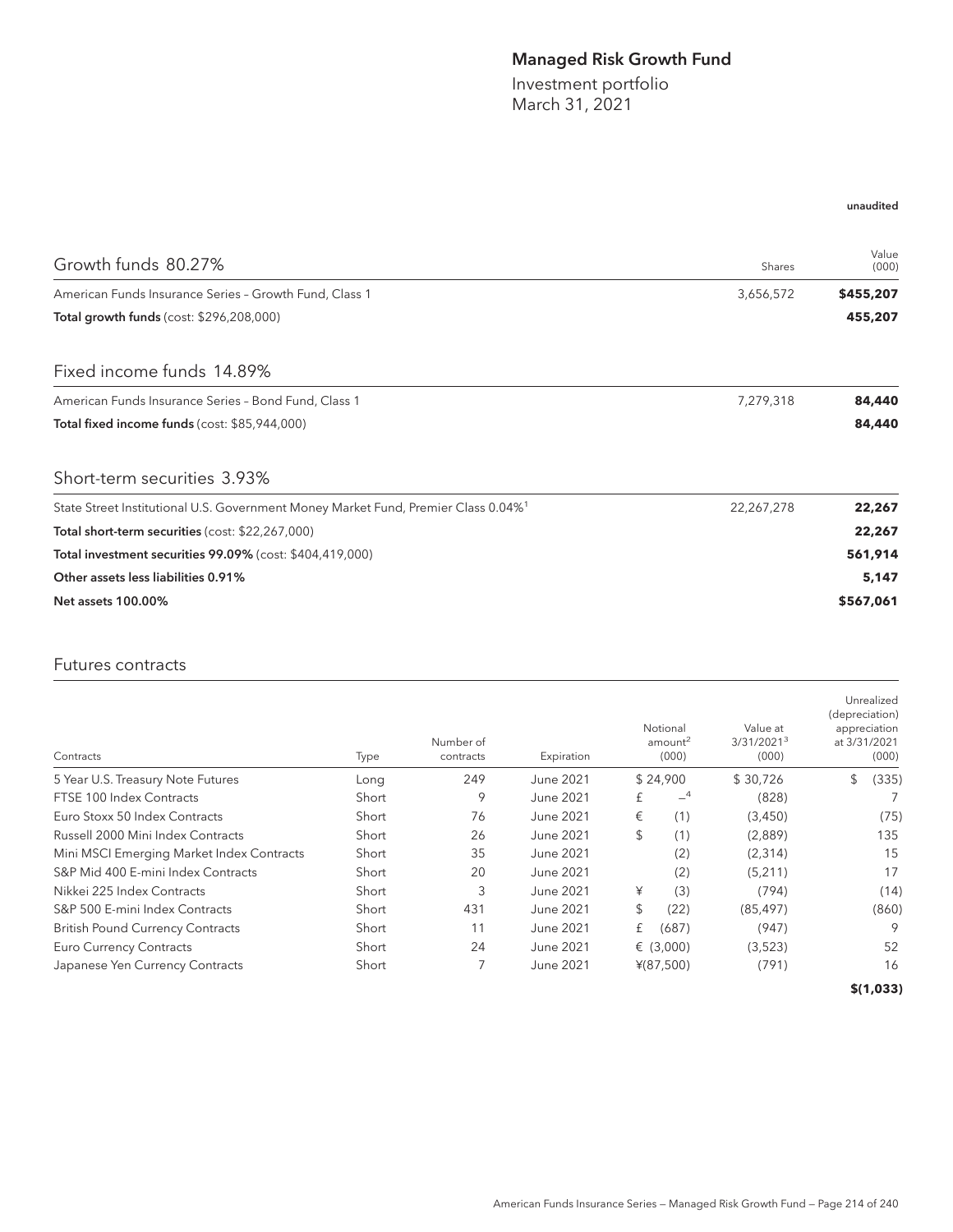## Investments in affiliates $5$

|                                   | Value of<br>affiliates at<br>1/1/2021<br>(000) | <b>Additions</b><br>(000) | Reductions<br>(000) | Net<br>realized<br>gain<br>(000) | Net<br>unrealized<br>appreciation<br>(depreciation)<br>(000) | Value of<br>affiliates at<br>3/31/2021<br>(000) | Dividend<br>income<br>(000) | Capital gain<br>distributions<br>received<br>(000) |
|-----------------------------------|------------------------------------------------|---------------------------|---------------------|----------------------------------|--------------------------------------------------------------|-------------------------------------------------|-----------------------------|----------------------------------------------------|
| Growth funds 80.27%               |                                                |                           |                     |                                  |                                                              |                                                 |                             |                                                    |
| American Funds Insurance Series - |                                                |                           |                     |                                  |                                                              |                                                 |                             |                                                    |
| Growth Fund, Class 1              | \$452,559                                      | \$17,105                  | \$30,922            | \$13,280                         | \$3,185                                                      | \$455,207                                       | $S -$                       | $S -$                                              |
| Fixed income funds 14.89%         |                                                |                           |                     |                                  |                                                              |                                                 |                             |                                                    |
| American Funds Insurance Series - |                                                |                           |                     |                                  |                                                              |                                                 |                             |                                                    |
| Bond Fund, Class 1                | 84,922                                         | 15.211                    | 13.567              | 89                               | (2,215)                                                      | 84,440                                          | $\overline{\phantom{a}}$    |                                                    |
| Total 95.16%                      |                                                |                           |                     | \$13,369                         | S.<br>970                                                    | \$539,647                                       | $S-$                        | $S-$                                               |

<sup>1</sup>Rate represents the seven-day yield at 3/31/2021.

 $\overline{a}$ Notional amount is calculated based on the number of contracts and notional contract size.

<sup>3</sup>Value is calculated based on the notional amount and current market price.

4 Amount less than one thousand.

<sup>5</sup>Part of the same group of investment companies as the fund as defined under the Investment Company Act of 1940.

#### Key to symbols

£ = British pounds

€ = Euros

¥ = Japanese yen

 $$ = U.S.$  dollars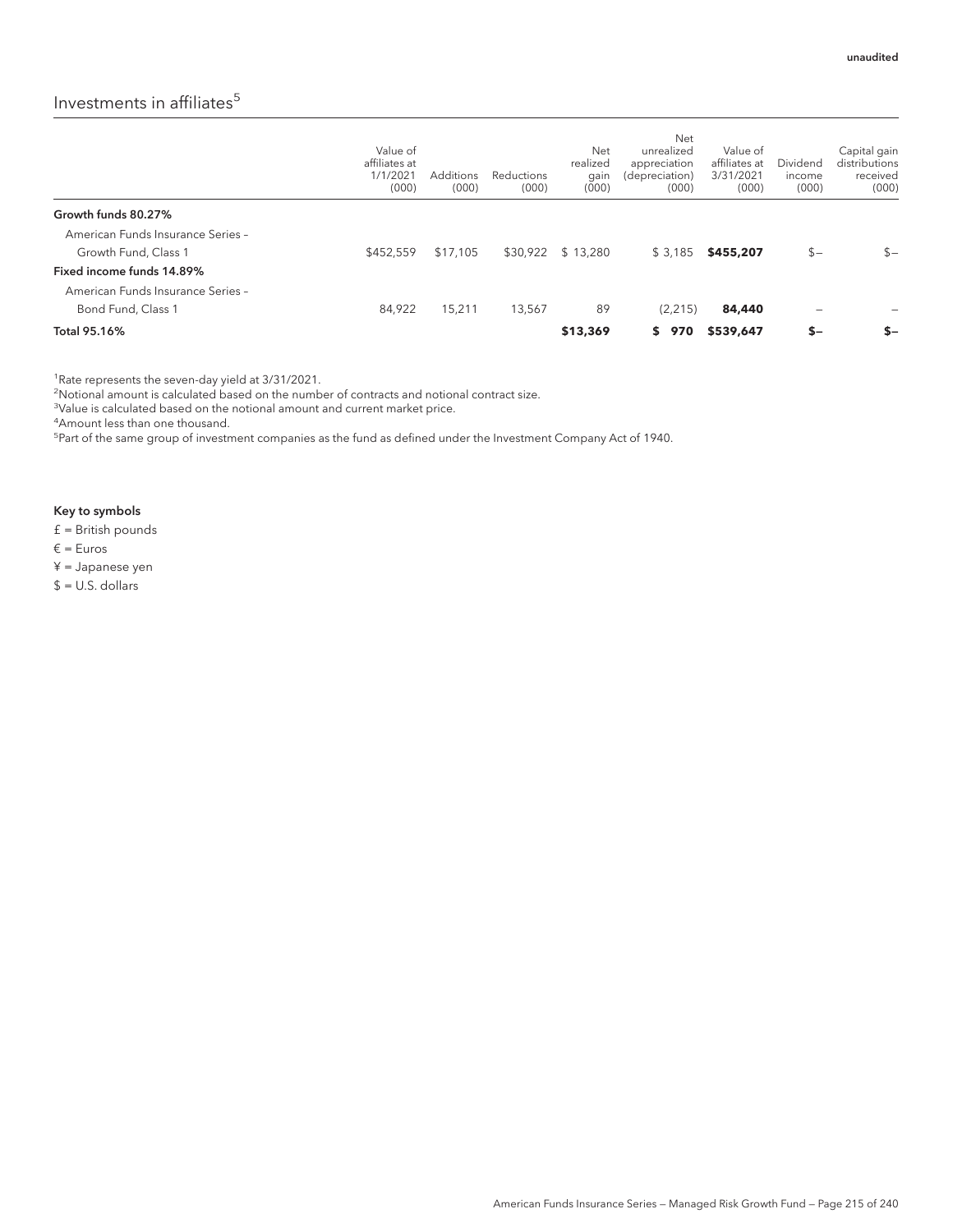## Managed Risk International Fund

Investment portfolio March 31, 2021

| Growth funds 80.33%                                                                            | Shares    | Value<br>(000) |
|------------------------------------------------------------------------------------------------|-----------|----------------|
| American Funds Insurance Series - International Fund, Class 1                                  | 5,560,835 | \$129,901      |
| <b>Total growth funds (cost: \$98,574,000)</b>                                                 |           | 129,901        |
| Fixed income funds 14.92%                                                                      |           |                |
| American Funds Insurance Series - Bond Fund, Class 1                                           | 2,080,069 | 24,129         |
| Total fixed income funds (cost: \$24,590,000)                                                  |           | 24,129         |
| Short-term securities 4.03%                                                                    |           |                |
| State Street Institutional U.S. Government Money Market Fund, Premier Class 0.04% <sup>1</sup> | 6,525,434 | 6,525          |
| Total short-term securities (cost: \$6,525,000)                                                |           | 6,525          |
| Total investment securities 99.28% (cost: \$129,689,000)                                       |           | 160,555        |
| Other assets less liabilities 0.72%                                                            |           | 1,164          |
| <b>Net assets 100.00%</b>                                                                      |           | \$161,719      |

### Futures contracts

| Contracts                                 | Type  | Number of<br>contracts | Expiration |    | Notional<br>amount <sup>2</sup><br>(000) | Value at<br>3/31/2021 <sup>3</sup><br>(000) | Unrealized<br>(depreciation)<br>appreciation<br>at 3/31/2021<br>(000) |
|-------------------------------------------|-------|------------------------|------------|----|------------------------------------------|---------------------------------------------|-----------------------------------------------------------------------|
| 5 Year U.S. Treasury Note Futures         | Long  | 118                    | June 2021  | \$ | 11,800                                   | \$14,561                                    | \$ (66)                                                               |
| FTSE 100 Index Contracts                  | Short | 12                     | June 2021  |    | $-4$                                     | (1, 104)                                    | 8                                                                     |
| Russell 2000 Mini Index Contracts         | Short |                        | June 2021  | \$ | $-4$                                     | (111)                                       | 6                                                                     |
| S&P 500 E-mini Index Contracts            | Short | 9                      | June 2021  |    | $-4$                                     | (1,785)                                     | (17)                                                                  |
| S&P Mid 400 E-mini Index Contracts        | Short | 3                      | June 2021  |    | $-4$                                     | (782)                                       | 3                                                                     |
| Euro Stoxx 50 Index Contracts             | Short | 102                    | June 2021  | €  | (1)                                      | (4,631)                                     | (102)                                                                 |
| Mini MSCI Emerging Market Index Contracts | Short | 105                    | June 2021  | \$ | (5)                                      | (6,943)                                     | 41                                                                    |
| Nikkei 225 Index Contracts                | Short | 10                     | June 2021  | ¥  | (10)                                     | (2,647)                                     | (42)                                                                  |
| <b>British Pound Currency Contracts</b>   | Short | 15                     | June 2021  | £  | (938)                                    | (1, 292)                                    | 11                                                                    |
| Euro Currency Contracts                   | Short | 32                     | June 2021  | €  | (4,000)                                  | (4,697)                                     | 68                                                                    |
| Japanese Yen Currency Contracts           | Short | 27                     | June 2021  |    | ¥(337,500)                               | (3,049)                                     | 58                                                                    |
|                                           |       |                        |            |    |                                          |                                             | \$ (32)                                                               |

unaudited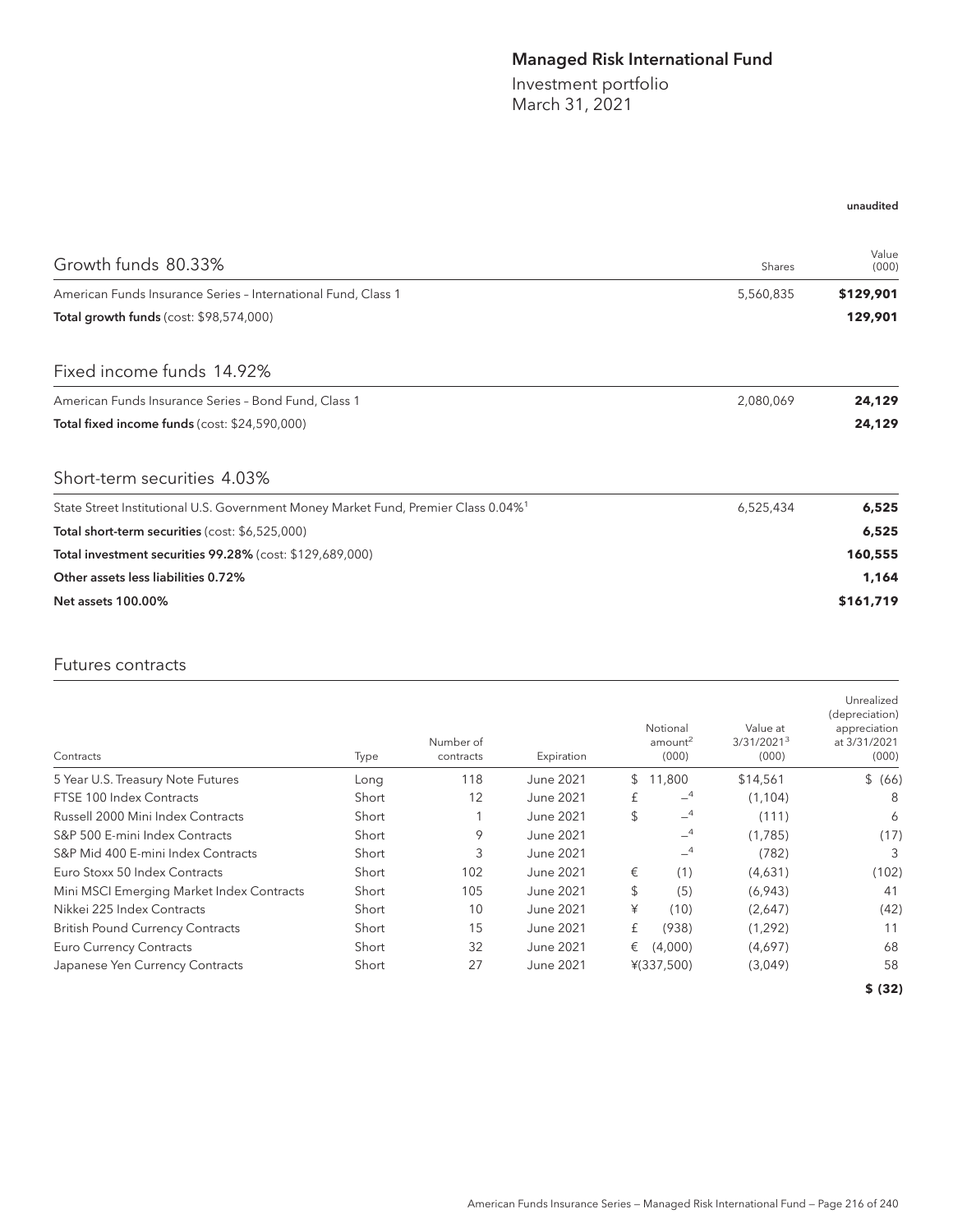## Investments in affiliates $5$

|                                   | Value of<br>affiliates at<br>1/1/2021<br>(000) | Additions<br>(000) | <b>Reductions</b><br>(000) | Net<br>realized<br>gain<br>(000) | Net<br>unrealized<br>depreciation<br>(000) | Value of<br>affiliates at<br>3/31/2021<br>(000) | Dividend<br>income<br>(000) | Capital gain<br>distributions<br>received<br>(000) |
|-----------------------------------|------------------------------------------------|--------------------|----------------------------|----------------------------------|--------------------------------------------|-------------------------------------------------|-----------------------------|----------------------------------------------------|
| Growth funds 80.33%               |                                                |                    |                            |                                  |                                            |                                                 |                             |                                                    |
| American Funds Insurance Series - |                                                |                    |                            |                                  |                                            |                                                 |                             |                                                    |
| International Fund, Class 1       | \$135,744                                      | \$3,157            | \$7.694                    | 999<br>\$                        |                                            | $$ (2,305)$ \$129,901                           | $s-$                        | $s-$                                               |
| Fixed income funds 14.92%         |                                                |                    |                            |                                  |                                            |                                                 |                             |                                                    |
| American Funds Insurance Series - |                                                |                    |                            |                                  |                                            |                                                 |                             |                                                    |
| Bond Fund, Class 1                | 25,472                                         | 3,284              | 4,001                      | 27                               | (653)                                      | 24,129                                          | $\overline{\phantom{a}}$    |                                                    |
| Total 95.25%                      |                                                |                    |                            | \$1,026                          |                                            | $$(2,958)$ \$154,030                            | $S-$                        | $S-$                                               |

<sup>1</sup>Rate represents the seven-day yield at 3/31/2021.

 $\overline{a}$ Notional amount is calculated based on the number of contracts and notional contract size.

<sup>3</sup>Value is calculated based on the notional amount and current market price.

4 Amount less than one thousand.

<sup>5</sup>Part of the same group of investment companies as the fund as defined under the Investment Company Act of 1940.

#### Key to symbols

£ = British pounds

€ = Euros

#### ¥ = Japanese yen

 $$ = U.S.$  dollars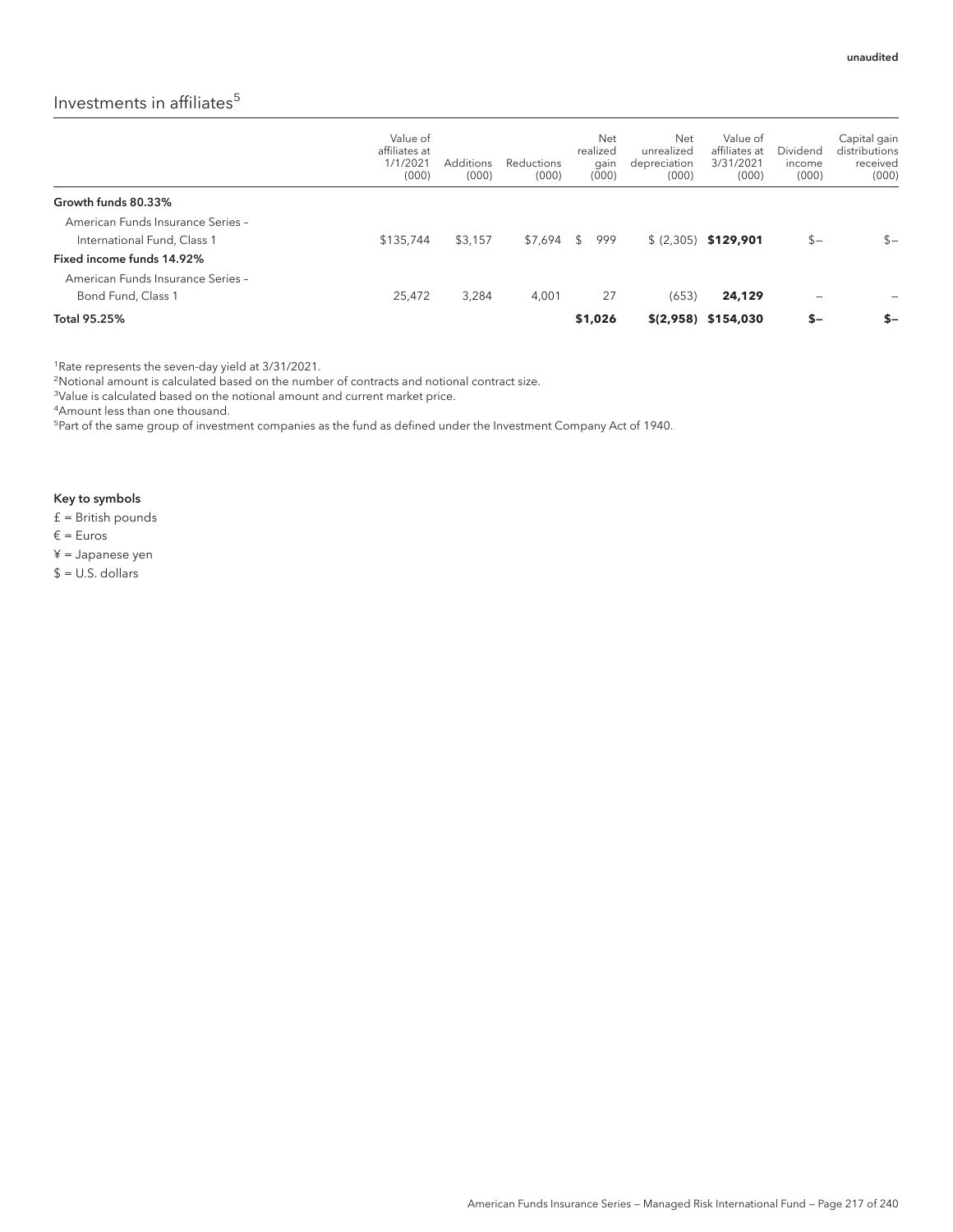### Managed Risk Blue Chip Income and Growth Fund

Investment portfolio March 31, 2021

| Growth-and-income funds 80.32%                                                                 | Shares     | value<br>(000) |  |  |  |  |  |
|------------------------------------------------------------------------------------------------|------------|----------------|--|--|--|--|--|
| American Funds Insurance Series - Blue Chip Income and Growth Fund, Class 1                    | 18,283,211 | \$288,691      |  |  |  |  |  |
| Total growth-and-income funds (cost: \$207,089,000)                                            |            |                |  |  |  |  |  |
| Fixed income funds 14.98%                                                                      |            |                |  |  |  |  |  |
| American Funds Insurance Series - U.S. Government/AAA-Rated Securities Fund, Class 1           | 4,244,204  | 53,859         |  |  |  |  |  |
| Total fixed income funds (cost: \$55,839,000)                                                  |            | 53,859         |  |  |  |  |  |
| Short-term securities 3.98%                                                                    |            |                |  |  |  |  |  |
| State Street Institutional U.S. Government Money Market Fund, Premier Class 0.04% <sup>1</sup> | 14,294,624 | 14,295         |  |  |  |  |  |
| Total short-term securities (cost: \$14,295,000)                                               |            | 14,295         |  |  |  |  |  |
| Total investment securities 99.28% (cost: \$277,223,000)                                       |            | 356,845        |  |  |  |  |  |
| Other assets less liabilities 0.72%                                                            |            | 2,591          |  |  |  |  |  |
| <b>Net assets 100.00%</b>                                                                      |            | \$359,436      |  |  |  |  |  |

### Futures contracts

| Contracts                               | Type  | Number of<br>contracts | Expiration | Notional<br>amount <sup>2</sup><br>(000) | Value at<br>3/31/2021 <sup>3</sup><br>(000) | Unrealized<br>(depreciation)<br>appreciation<br>at 3/31/2021<br>(000) |
|-----------------------------------------|-------|------------------------|------------|------------------------------------------|---------------------------------------------|-----------------------------------------------------------------------|
| 5 Year U.S. Treasury Note Futures       | Long  | 154                    | June 2021  | \$15,400                                 | \$19,003                                    | \$(246)                                                               |
| Euro Stoxx 50 Index Contracts           | Short | 10                     | June 2021  | $-4$<br>€                                | (454)                                       | (10)                                                                  |
| FTSE 100 Index Contracts                | Short |                        | June 2021  | $-4$<br>£                                | (644)                                       | 5                                                                     |
| Russell 2000 Mini Index Contracts       | Short | 3                      | June 2021  | \$<br>$-4$                               | (333)                                       | 17                                                                    |
| S&P Mid 400 E-mini Index Contracts      | Short | 3                      | June 2021  | $-4$                                     | (782)                                       | 3                                                                     |
| Nikkei 225 Index Contracts              | Short |                        | June 2021  | ¥<br>(1)                                 | (265)                                       | (5)                                                                   |
| S&P 500 E-mini Index Contracts          | Short | 233                    | June 2021  | \$<br>(12)                               | (46, 220)                                   | (466)                                                                 |
| <b>Euro Currency Contracts</b>          | Short | 3                      | June 2021  | €<br>(375)                               | (440)                                       |                                                                       |
| <b>British Pound Currency Contracts</b> | Short | 8                      | June 2021  | (500)<br>£                               | (689)                                       | 6                                                                     |
| Japanese Yen Currency Contracts         | Short | 3                      | June 2021  | $*(37,500)$                              | (339)                                       |                                                                       |
|                                         |       |                        |            |                                          |                                             | \$ (682)                                                              |

unaudited

Value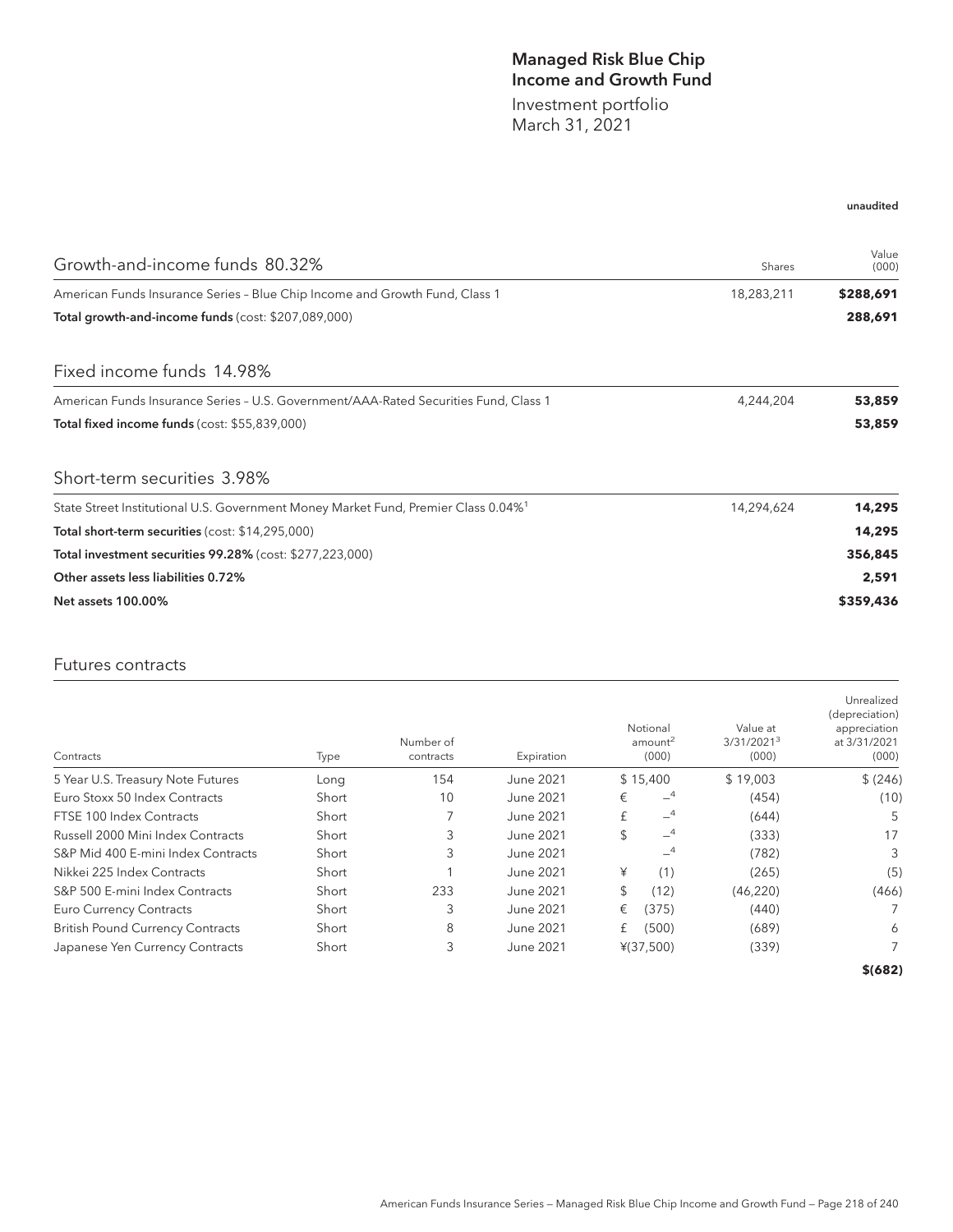### Investments in affiliates $5$

|                                           | Value of<br>affiliates at<br>1/1/2021<br>(000) | <b>Additions</b><br>(000) | Reductions<br>(000) | Net<br>realized<br>gain (loss)<br>(000) | Net<br>unrealized<br>appreciation<br>(depreciation)<br>(000) | Value of<br>affiliates at<br>3/31/2021<br>(000) | Dividend<br>income<br>(000) | Capital gain<br>distributions<br>received<br>(000) |
|-------------------------------------------|------------------------------------------------|---------------------------|---------------------|-----------------------------------------|--------------------------------------------------------------|-------------------------------------------------|-----------------------------|----------------------------------------------------|
| Growth-and-income funds 80.32%            |                                                |                           |                     |                                         |                                                              |                                                 |                             |                                                    |
| American Funds Insurance Series -         |                                                |                           |                     |                                         |                                                              |                                                 |                             |                                                    |
| Blue Chip Income and Growth Fund, Class 1 | \$285,450                                      | \$2,548                   | \$26,993            | \$8,149                                 | \$19,537                                                     | \$288,691                                       | $s-$                        | $S -$                                              |
| Fixed income funds 14.98%                 |                                                |                           |                     |                                         |                                                              |                                                 |                             |                                                    |
| American Funds Insurance Series -         |                                                |                           |                     |                                         |                                                              |                                                 |                             |                                                    |
| U.S. Government/AAA-Rated Securities      |                                                |                           |                     |                                         |                                                              |                                                 |                             |                                                    |
| Fund, Class 1                             | 53,565                                         | 6,696                     | 4,959               | (182)                                   | (1,261)                                                      | 53,859                                          | -                           |                                                    |
| Total 95.30%                              |                                                |                           |                     | \$7,967                                 | \$18,276                                                     | \$342,550                                       | $S-$                        | $S-$                                               |

<sup>1</sup>Rate represents the seven-day yield at 3/31/2021.

<sup>2</sup>Notional amount is calculated based on the number of contracts and notional contract size.

<sup>3</sup>Value is calculated based on the notional amount and current market price.

4 Amount less than one thousand.

<sup>5</sup>Part of the same group of investment companies as the fund as defined under the Investment Company Act of 1940.

#### Key to symbols

£ = British pounds

€ = Euros

¥ = Japanese yen

 $$ = U.S.$  dollars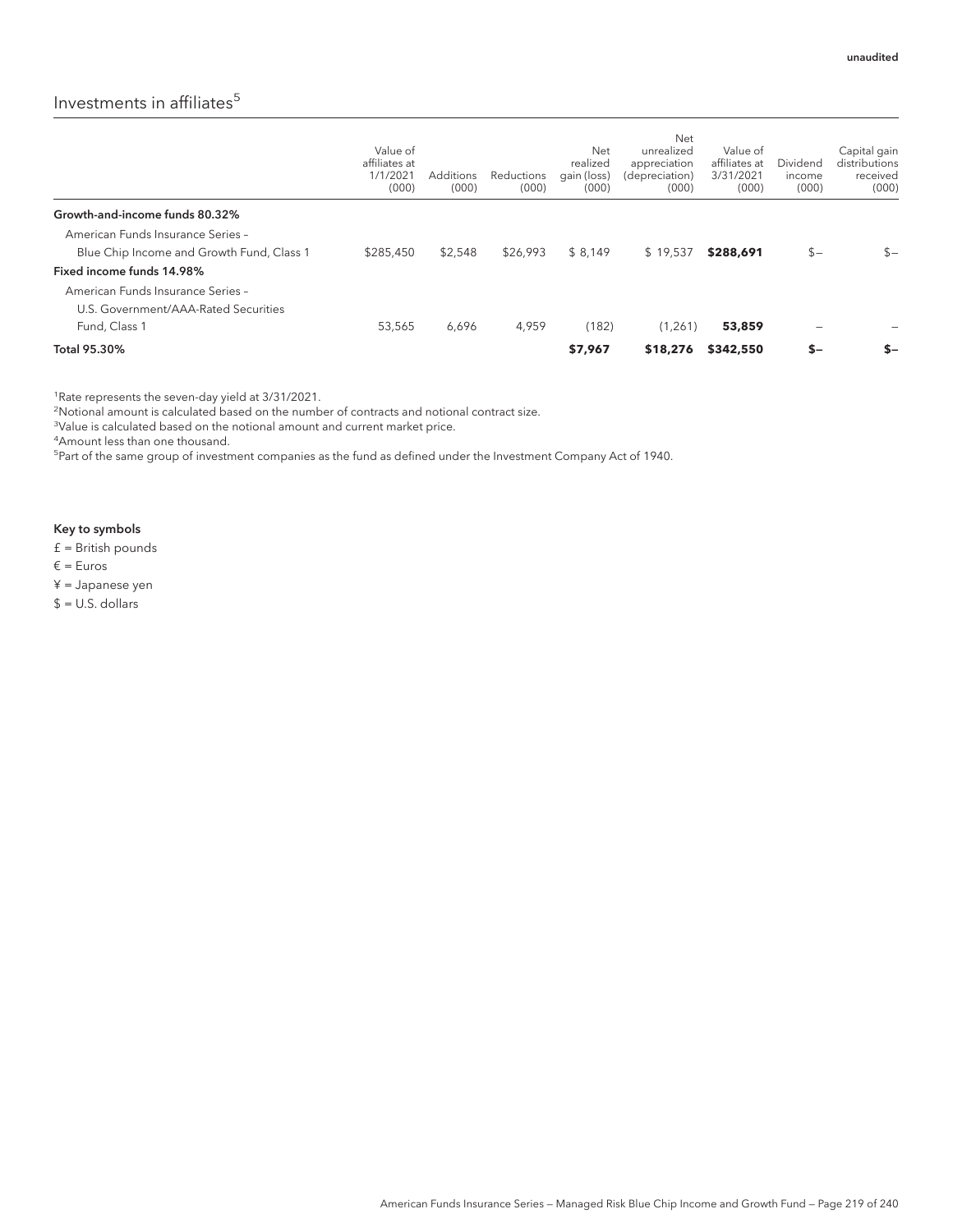## Managed Risk Growth-Income Fund

Investment portfolio March 31, 2021

| Growth-and-income funds 79.70%                                                                 | Shares      | Value<br>(000) |  |
|------------------------------------------------------------------------------------------------|-------------|----------------|--|
| American Funds Insurance Series - Growth-Income Fund, Class 1                                  | 33,677,748  | \$1,983,956    |  |
| Total growth-and-income funds (cost: \$1,546,824,000)                                          |             | 1,983,956      |  |
| Fixed income funds 14.85%                                                                      |             |                |  |
| American Funds Insurance Series - Bond Fund, Class 1                                           | 31,859,458  | 369,570        |  |
| Total fixed income funds (cost: \$369,256,000)                                                 |             | 369,570        |  |
| Short-term securities 4.86%                                                                    |             |                |  |
| State Street Institutional U.S. Government Money Market Fund, Premier Class 0.04% <sup>1</sup> | 120,868,718 | 120,869        |  |
| Total short-term securities (cost: \$120,869,000)                                              |             | 120,869        |  |
| Options purchased 0.56%                                                                        |             |                |  |
| Options purchased*                                                                             |             | 13,888         |  |
| Total options purchased (cost: \$38,110,000)                                                   |             | 13,888         |  |
| Total investment securities 99.97% (cost: \$2,075,059,000)                                     |             | 2,488,283      |  |
| Other assets less liabilities 0.03%                                                            |             | 836            |  |

### \*Options purchased

#### Put

| Description              | Number of<br>contracts | Notional<br>amount<br>(000) | Exercise<br>price | Expiration<br>date | Value at<br>3/31/2021<br>(000) |
|--------------------------|------------------------|-----------------------------|-------------------|--------------------|--------------------------------|
| S&P 500 Index            | 200                    | \$<br>795                   | \$2,325.00        | 6/18/2021          | \$<br>61                       |
| S&P 500 Index            | 275                    | 1,093                       | 2,350.00          | 6/18/2021          | 86                             |
| <b>S&amp;P 500 Index</b> | 625                    | 2,483                       | 2,375.00          | 6/18/2021          | 209                            |
| S&P 500 Index            | 1,980                  | 7,866                       | 2,400.00          | 6/18/2021          | 673                            |
| <b>S&amp;P 500 Index</b> | 1,285                  | 5,105                       | 2,425.00          | 6/18/2021          | 463                            |
| <b>S&amp;P 500 Index</b> | 55                     | 219                         | 2,475.00          | 6/18/2021          | 21                             |
| <b>S&amp;P 500 Index</b> | 280                    | 1,112                       | 2,325.00          | 9/17/2021          | 323                            |
| <b>S&amp;P 500 Index</b> | 100                    | 397                         | 2,350.00          | 9/17/2021          | 123                            |
| S&P 500 Index            | 295                    | 1,172                       | 2,375.00          | 9/17/2021          | 362                            |
| S&P 500 Index            | 655                    | 2,602                       | 2,400.00          | 9/17/2021          | 880                            |
| S&P 500 Index            | 7,550                  | 29,995                      | 2,425.00          | 9/17/2021          | 10,532                         |
| S&P 500 Index            | 110                    | 437                         | 2,450.00          | 9/17/2021          | 155                            |
|                          |                        |                             |                   |                    | \$13,888                       |

Net assets 100.00% **\$2,489,119**

American Funds Insurance Series — Managed Risk Growth-Income Fund — Page 220 of 240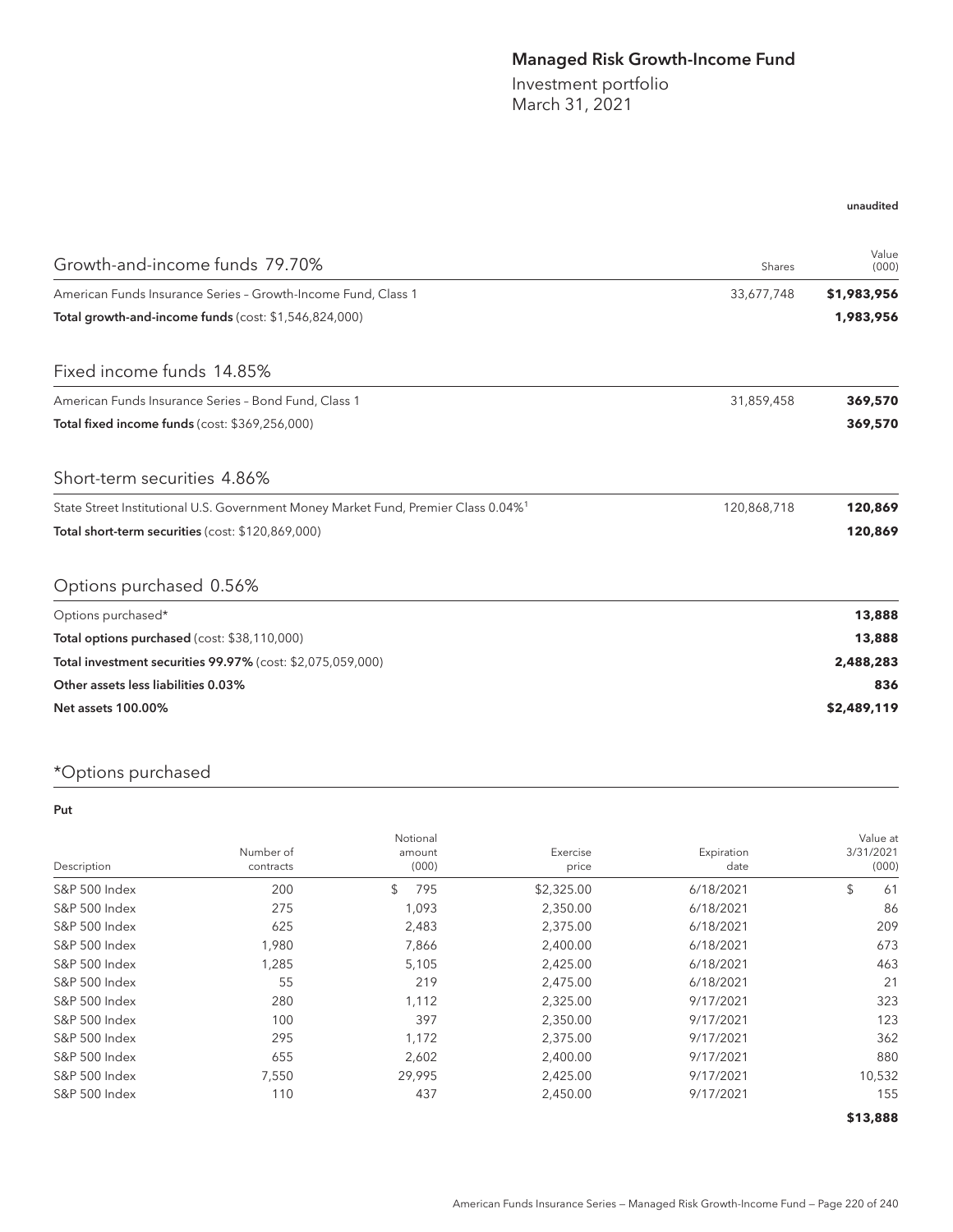### Futures contracts

| Contracts                                 | Type  | Number of<br>contracts | Expiration | Notional<br>amount <sup>2</sup><br>(000) | Value at<br>3/31/2021 <sup>3</sup><br>(000) | Unrealized<br>(depreciation)<br>appreciation<br>at 3/31/2021<br>(000) |
|-------------------------------------------|-------|------------------------|------------|------------------------------------------|---------------------------------------------|-----------------------------------------------------------------------|
| 5 Year U.S. Treasury Note Futures         | Long  | 1,324                  | June 2021  | \$132,400                                | \$163,380                                   | \$(2, 112)                                                            |
| FTSE 100 Index Contracts                  | Short | 43                     | June 2021  | $-4$<br>£                                | (3,956)                                     | 24                                                                    |
| Euro Stoxx 50 Index Contracts             | Short | 112                    | June 2021  | €<br>(1)                                 | (5,085)                                     | (114)                                                                 |
| Russell 2000 Mini Index Contracts         | Short | 13                     | June 2021  | \$<br>(1)                                | (1, 445)                                    | 63                                                                    |
| Mini MSCI Emerging Market Index Contracts | Short | 47                     | June 2021  | (2)                                      | (3, 108)                                    | 11                                                                    |
| S&P 500 E-mini Index Contracts            | Short | 60                     | June 2021  | (3)                                      | (11,902)                                    | (71)                                                                  |
| S&P Mid 400 E-mini Index Contracts        | Short | 28                     | June 2021  | (3)                                      | (7, 295)                                    | (30)                                                                  |
| Nikkei 225 Index Contracts                | Short | 4                      | June 2021  | ¥<br>(4)                                 | (1,059)                                     | (19)                                                                  |
| <b>British Pound Currency Contracts</b>   | Short | 48                     | June 2021  | (3,000)<br>£                             | (4, 134)                                    | 38                                                                    |
| Euro Currency Contracts                   | Short | 38                     | June 2021  | (4,750)<br>€                             | (5, 577)                                    | 80                                                                    |
| Japanese Yen Currency Contracts           | Short | 9                      | June 2021  | ¥(112,500)                               | (1,016)                                     | 20                                                                    |
|                                           |       |                        |            |                                          |                                             | \$(2, 110)                                                            |

# Investments in affiliates $^5$

|                                                         | Value of<br>affiliates at<br>1/1/2021<br>(000) | Additions<br>(000) | Reductions<br>(000) | Net<br>realized<br>gain<br>(000) | Net<br>unrealized<br>appreciation<br>(depreciation)<br>(000) | Value of<br>affiliates at<br>3/31/2021<br>(000) | Dividend<br>income<br>(000) | Capital gain<br>distributions<br>received<br>(000) |
|---------------------------------------------------------|------------------------------------------------|--------------------|---------------------|----------------------------------|--------------------------------------------------------------|-------------------------------------------------|-----------------------------|----------------------------------------------------|
| Growth-and-income funds 79.70%                          |                                                |                    |                     |                                  |                                                              |                                                 |                             |                                                    |
| American Funds Insurance Series -                       |                                                |                    |                     |                                  |                                                              |                                                 |                             |                                                    |
| Growth-Income Fund, Class 1                             | \$1,938,260                                    | \$24,964           | \$101,673           | \$20,575                         | \$101,830                                                    | \$1,983,956                                     | $S -$                       | $S -$                                              |
| Fixed income funds 14.85%                               |                                                |                    |                     |                                  |                                                              |                                                 |                             |                                                    |
| American Funds Insurance Series -<br>Bond Fund, Class 1 | 363.712                                        | 44,875             | 29.997              | 3,448                            | (12.468)                                                     | 369,570                                         | $\overline{\phantom{a}}$    |                                                    |
| Total 94.55%                                            |                                                |                    |                     | \$24,023                         | \$89,362                                                     | \$2,353,526                                     | $S-$                        | $S-$                                               |

<sup>1</sup>Rate represents the seven-day yield at 3/31/2021.

<sup>2</sup>Notional amount is calculated based on the number of contracts and notional contract size.

<sup>3</sup>Value is calculated based on the notional amount and current market price.

4 Amount less than one thousand.

<sup>5</sup>Part of the same group of investment companies as the fund as defined under the Investment Company Act of 1940.

#### Key to symbols

£ = British pounds

- € = Euros
- ¥ = Japanese yen
- $$ = U.S.$  dollars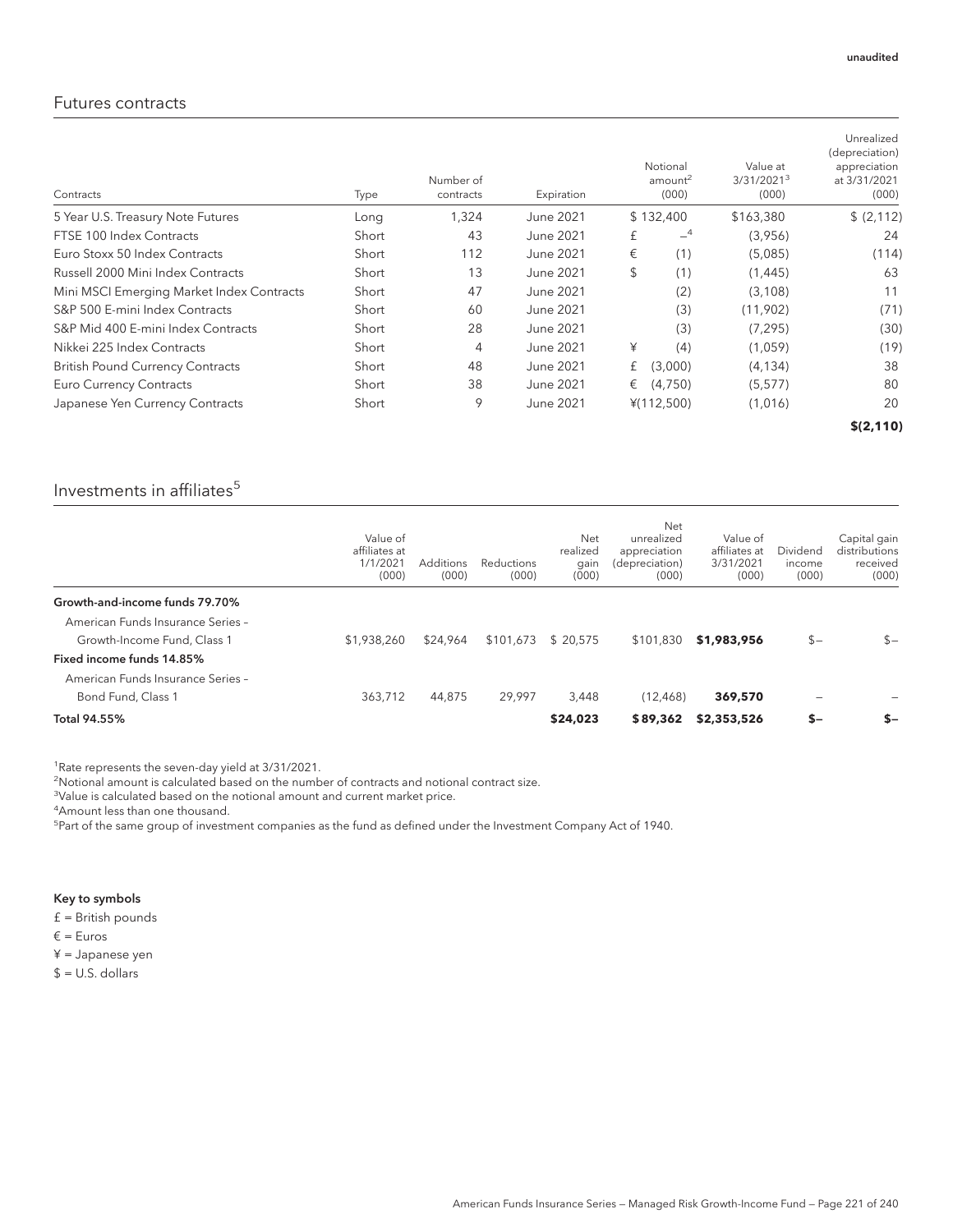# Managed Risk Asset Allocation Fund

Investment portfolio March 31, 2021

# unaudited

| Asset allocation funds 95.08%                                                                  | Shares      | Value<br>(000) |
|------------------------------------------------------------------------------------------------|-------------|----------------|
| American Funds Insurance Series - Asset Allocation Fund, Class 1                               | 95,965,594  | \$2,651,529    |
| Total asset allocation funds (cost: \$2,157,580,000)                                           |             | 2,651,529      |
| Short-term securities 4.71%                                                                    |             |                |
| State Street Institutional U.S. Government Money Market Fund, Premier Class 0.04% <sup>1</sup> | 131,180,698 | 131,181        |
| Total short-term securities (cost: \$131,181,000)                                              |             | 131,181        |
| Total investment securities 99.79% (cost: \$2,288,761,000)                                     |             | 2,782,710      |
| Other assets less liabilities 0.21%                                                            |             | 5.994          |
| <b>Net assets 100.00%</b>                                                                      |             | \$2,788,704    |

### Futures contracts

| Contracts                                 | Type  | Number of<br>contracts | Expiration |           | Notional<br>amount <sup>2</sup><br>(000) | Value at<br>3/31/2021 <sup>3</sup><br>(000) | Unrealized<br>(depreciation)<br>appreciation<br>at 3/31/2021<br>(000) |
|-------------------------------------------|-------|------------------------|------------|-----------|------------------------------------------|---------------------------------------------|-----------------------------------------------------------------------|
| 5 Year U.S. Treasury Note Futures         | Long  | 2,420                  | June 2021  | \$242,000 |                                          | \$298,624                                   | \$(2,481)                                                             |
| FTSE 100 Index Contracts                  | Short | 10                     | June 2021  | £         | $-4$                                     | (920)                                       |                                                                       |
| Euro Stoxx 50 Index Contracts             | Short | 87                     | June 2021  | €         | (1)                                      | (3,950)                                     | (94)                                                                  |
| Russell 2000 Mini Index Contracts         | Short | 35                     | June 2021  | \$        | (2)                                      | (3,889)                                     | 193                                                                   |
| S&P Mid 400 E-mini Index Contracts        | Short | 23                     | June 2021  |           | (2)                                      | (5,992)                                     | 17                                                                    |
| Mini MSCI Emerging Market Index Contracts | Short | 87                     | June 2021  |           | (4)                                      | (5,753)                                     | 27                                                                    |
| Nikkei 225 Index Contracts                | Short | 6                      | June 2021  | ¥         | (6)                                      | (1,588)                                     | (31)                                                                  |
| S&P 500 E-mini Index Contracts            | Short | 487                    | June 2021  | \$        | (24)                                     | (96,606)                                    | (973)                                                                 |
| <b>British Pound Currency Contracts</b>   | Short | 12                     | June 2021  | £         | (750)                                    | (1,034)                                     | 9                                                                     |
| <b>Euro Currency Contracts</b>            | Short | 29                     | June 2021  | €         | (3,625)                                  | (4,256)                                     | 65                                                                    |
| Japanese Yen Currency Contracts           | Short | 14                     | June 2021  |           | $*(175,000)$                             | (1,581)                                     | 31                                                                    |
|                                           |       |                        |            |           |                                          |                                             | \$ (3, 230)                                                           |

# Investments in affiliates<sup>5</sup>

|                                                                     | Value of<br>affiliate at<br>1/1/2021<br>(000) | <b>Additions</b><br>(000) | Reductions<br>(000) | Net<br>realized<br>qain<br>(000) | Net<br>unrealized<br>appreciation<br>(000) | Value of<br>affiliate at<br>3/31/2021<br>(000) | Dividend<br>income<br>(000) | Capital gain<br>distributions<br>received<br>(000) |
|---------------------------------------------------------------------|-----------------------------------------------|---------------------------|---------------------|----------------------------------|--------------------------------------------|------------------------------------------------|-----------------------------|----------------------------------------------------|
| Asset allocation funds 95.08%                                       |                                               |                           |                     |                                  |                                            |                                                |                             |                                                    |
| American Funds Insurance Series -<br>Asset Allocation Fund, Class 1 | \$2,646,718                                   | \$191                     | \$106,555           | \$21.131                         | \$90.044                                   | \$2,651,529                                    | $S-$                        | $S-$                                               |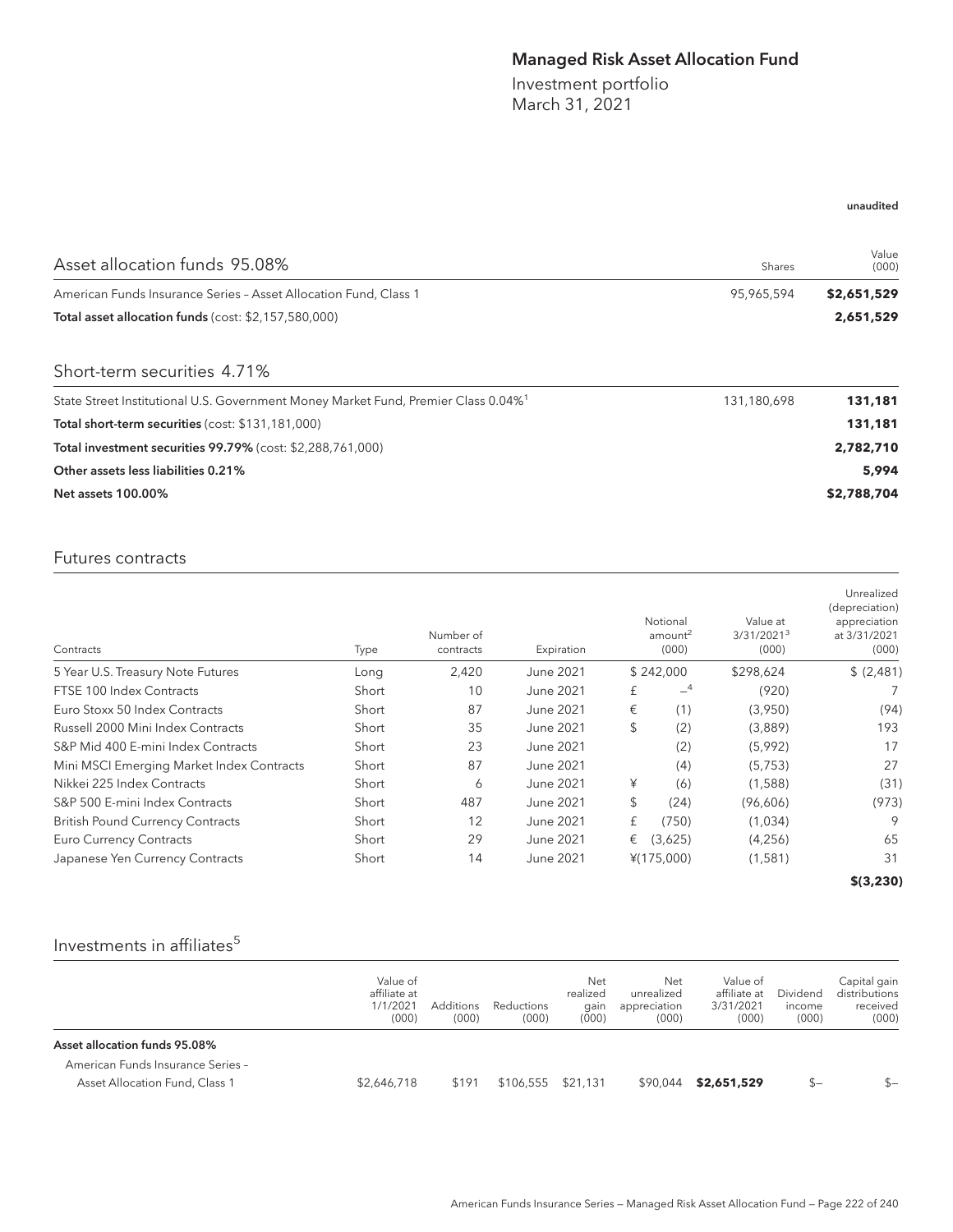<sup>1</sup>Rate represents the seven-day yield at 3/31/2021.

<sup>2</sup>Notional amount is calculated based on the number of contracts and notional contract size.

<sup>3</sup>Value is calculated based on the notional amount and current market price.

4 Amount less than one thousand.

<sup>5</sup>Part of the same group of investment companies as the fund as defined under the Investment Company Act of 1940.

#### Key to symbols

- £ = British pounds
- € = Euros

¥ = Japanese yen

 $$ = U.S.$  dollars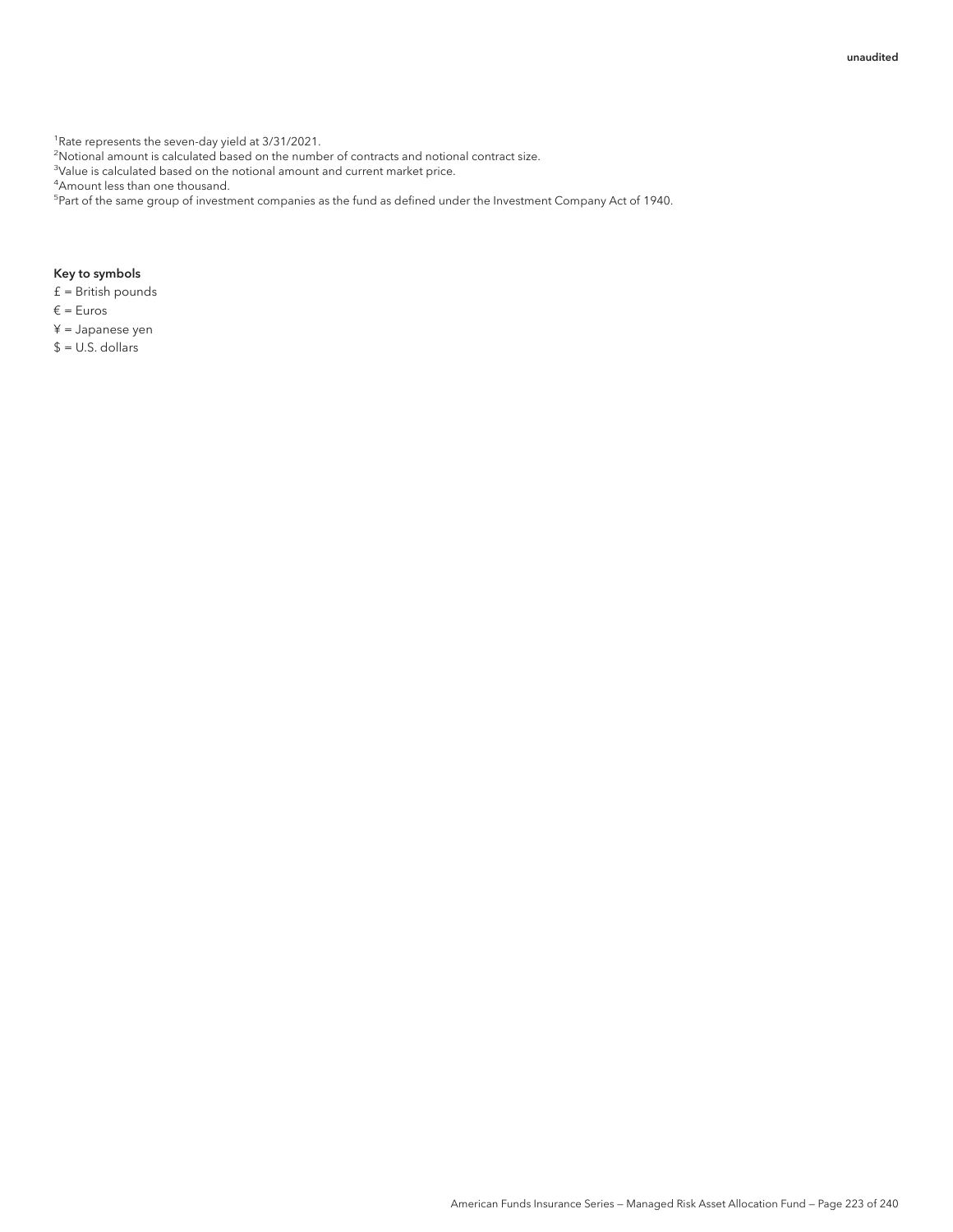### Valuation disclosures

Capital Research and Management Company ("CRMC"), the series' investment adviser, values the funds' investments at fair value as defined by U.S. generally accepted accounting principles. The net asset value per share is calculated once daily as of the close of regular trading on the New York Stock Exchange, normally 4 p.m. New York time, each day the New York Stock Exchange is open. Security transactions are recorded by the fund as of the date the trades are executed with brokers. Assets and liabilities, including investment securities, denominated in currencies other than U.S. dollars are translated into U.S. dollars at the exchange rates supplied by one or more pricing vendors on the valuation date.

Methods and inputs - The series' investment adviser uses the following methods and inputs to establish the fair value of each fund's assets and liabilities. Use of particular methods and inputs may vary over time based on availability and relevance as market and economic conditions evolve.

Equity securities are generally valued at the official closing price of, or the last reported sale price on, the exchange or market on which such securities are traded, as of the close of business on the day the securities are being valued or, lacking any sales, at the last available bid price. Prices for each security are taken from the principal exchange or market on which the security trades. The value of an underlying fund is based on its reported net asset value.

Fixed-income securities, including short-term securities, are generally valued at prices obtained from one or more pricing vendors. Vendors value such securities based on one or more of the inputs described in the following table. The table provides examples of inputs that are commonly relevant for valuing particular classes of fixed-income securities in which the funds are authorized to invest. However, these classifications are not exclusive and any of the inputs may be used to value any other class of fixed-income security.

| Fixed-income class                                     | <b>Examples of standard inputs</b>                                                                                                                                                                                                                                                                                                                                                                                         |
|--------------------------------------------------------|----------------------------------------------------------------------------------------------------------------------------------------------------------------------------------------------------------------------------------------------------------------------------------------------------------------------------------------------------------------------------------------------------------------------------|
| All                                                    | Benchmark yields, transactions, bids, offers, quotations from dealers and<br>trading systems, new issues, spreads and other relationships observed in<br>the markets among comparable securities; and proprietary pricing<br>models such as yield measures calculated using factors such as cash flows,<br>financial or collateral performance and other reference data (collectively<br>referred to as "standard inputs") |
| Corporate bonds, notes & loans; convertible securities | Standard inputs and underlying equity of the issuer                                                                                                                                                                                                                                                                                                                                                                        |
| Bonds & notes of governments & government agencies     | Standard inputs and interest rate volatilities                                                                                                                                                                                                                                                                                                                                                                             |
| Mortgage-backed; asset-backed obligations              | Standard inputs and cash flows, prepayment information, default rates,<br>delinquency and loss assumptions, collateral characteristics, credit<br>enhancements and specific deal information                                                                                                                                                                                                                               |
| Municipal securities                                   | Standard inputs and, for certain distressed securities, cash flows or<br>liquidation values using a net present value calculation based on inputs<br>that include, but are not limited to, financial statements and debt contracts                                                                                                                                                                                         |

When the series' investment adviser deems it appropriate to do so (such as when vendor prices are unavailable or deemed to be not representative), fixed-income securities will be valued in good faith at the mean quoted bid and ask prices that are reasonably and timely available (or bid prices, if ask prices are not available) or at prices for securities of comparable maturity, quality and type.

Securities with both fixed-income and equity characteristics, or equity securities traded principally among fixed-income dealers, are generally valued in the manner described for either equity or fixed-income securities, depending on which method is deemed most appropriate by the series' investment adviser. The Capital Group Central Cash Fund ("CCF"), a fund within the Capital Group Central Fund Series ("Central Funds"), is valued based upon a floating net asset value, which fluctuates with changes in the value of CCF's portfolio securities. The underlying securities are valued based on the policies and procedures in CCF's statement of additional information. The State Street Institutional U.S. Government Money Market Fund held by the managed risk funds is managed to maintain a \$1.00 net asset value per share. The net asset values of each share class of each managed risk fund are calculated based on the reported net asset values of the underlying funds in which each fund invests.

Exchange-traded options and futures are generally valued at the official closing price for options and the official settlement price for futures of the exchange or market on which such instruments are traded, as of the close of business on the day such instruments are being valued. Forward currency contracts are valued based on the spot and forward exchange rates obtained from one or more pricing vendors. Interest rate swaps and credit default swaps are generally valued by pricing vendors based on market inputs that include the index and term of index, reset frequency, payer/receiver, currency and pay frequency.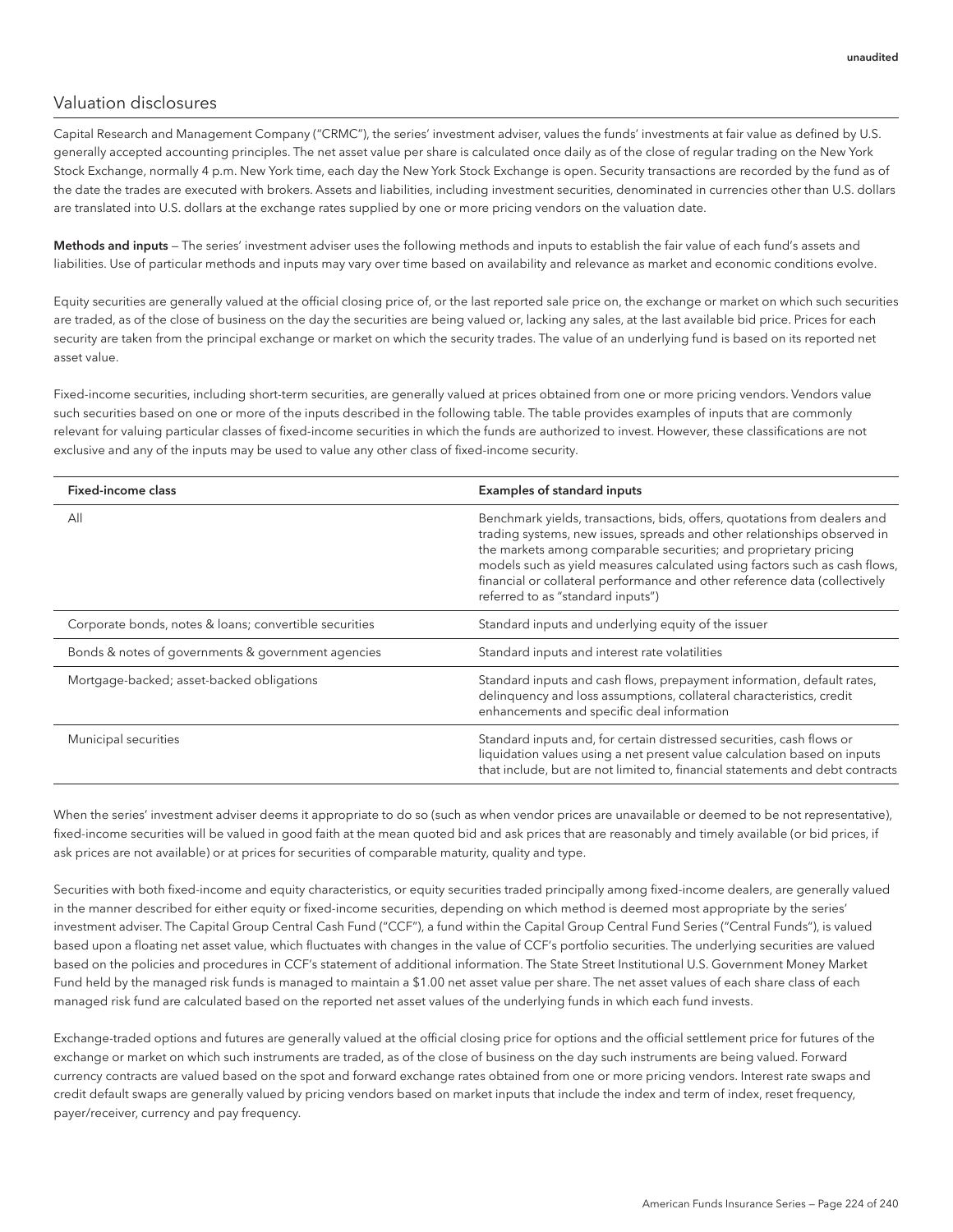The following table presents the average month-end notional amounts of options purchased, futures contracts, forward currency contracts, interest rate swaps and credit default swaps for each fund while held (dollars in thousands):

|                                               | Options<br>contracts<br>purchased | Futures<br>contracts | Forward<br>currency<br>contracts | Interest<br>rate<br>swaps | Credit<br>default<br>swaps |
|-----------------------------------------------|-----------------------------------|----------------------|----------------------------------|---------------------------|----------------------------|
| New World Fund                                | Not applicable                    | 2,790<br>\$          | \$<br>4,778                      | Not applicable            | Not applicable             |
| Capital Income Builder                        | Not applicable                    | 60,250               | 743                              | 49,605<br>\$              | \$3,401                    |
| Asset Allocation Fund                         | Not applicable                    | 1,194,129            | Not applicable                   | 110,622                   | 92,058                     |
| Global Balanced Fund                          | Not applicable                    | 17,941               | 29,906                           | 7,220                     | 3,227                      |
| <b>Bond Fund</b>                              | Not applicable                    | 4,165,786            | 423,091                          | 817,522                   | Not applicable             |
| Capital World Bond Fund                       | Not applicable                    | 336,006              | 612,739                          | 81,053                    | 73,893                     |
| High-Income Bond Fund                         | Not applicable                    | 40,180               | Not applicable                   | Not applicable            | 33,405                     |
| Mortgage Fund                                 | Not applicable                    | 66,192               | Not applicable                   | 75,258                    | Not applicable             |
| U.S. Government/AAA-Rated Securities Fund     | Not applicable                    | 1,708,012            | Not applicable                   | 1,565,914                 | Not applicable             |
| Managed Risk Growth Fund                      | Not applicable                    | 160,146              | Not applicable                   | Not applicable            | Not applicable             |
| Managed Risk International Fund               | Not applicable                    | 559,543              | Not applicable                   | Not applicable            | Not applicable             |
| Managed Risk Blue Chip Income and Growth Fund | Not applicable                    | 110,047              | Not applicable                   | Not applicable            | Not applicable             |
| Managed Risk Growth-Income Fund               | \$43,883                          | 577,468              | Not applicable                   | Not applicable            | Not applicable             |
| Managed Risk Asset Allocation Fund            | Not applicable                    | 582,006              | Not applicable                   | Not applicable            | Not applicable             |

Securities and other assets for which representative market quotations are not readily available or are considered unreliable by the series' investment adviser are fair valued as determined in good faith under fair value guidelines adopted by authority of the series' board of trustees as further described below. The investment adviser follows fair valuation guidelines, consistent with U.S. Securities and Exchange Commission rules and guidance, to consider relevant principles and factors when making fair value determinations. The investment adviser considers relevant indications of value that are reasonably and timely available to it in determining the fair value to be assigned to a particular security, such as the type and cost of the security; contractual or legal restrictions on resale of the security; relevant financial or business developments of the issuer; actively traded similar or related securities; conversion or exchange rights on the security; related corporate actions; significant events occurring after the close of trading in the security; and changes in overall market conditions. In addition, the closing prices of equity securities and futures that trade in markets outside U.S. time zones may be adjusted to reflect significant events that occur after the close of local trading but before the net asset value of each share class of each fund is determined. Fair valuations and valuations of investments and futures that are not actively trading involve judgment and may differ materially from valuations that would have been used had greater market activity occurred.

Processes and structure - The series' board of trustees has delegated authority to the series' investment adviser to make fair value determinations, subject to board oversight. The investment adviser has established a Joint Fair Valuation Committee (the "Fair Valuation Committee") to administer, implement and oversee the fair valuation process, and to make fair value decisions. The Fair Valuation Committee regularly reviews its own fair value decisions, as well as decisions made under its standing instructions to the investment adviser's valuation teams. The Fair Valuation Committee reviews changes in fair value measurements from period to period and may, as deemed appropriate, update the fair valuation guidelines to better reflect the results of back testing and address new or evolving issues. The Fair Valuation Committee reports any changes to the fair valuation guidelines to the board of trustees. The series' board and audit committee also regularly review reports that describe fair value determinations and methods.

The series' investment adviser has also established a Fixed-Income Pricing Review Group to administer and oversee the fixed-income valuation process, including the use of fixed-income pricing vendors. This group regularly reviews pricing vendor information and market data. Pricing decisions, processes and controls over security valuation are also subject to additional internal reviews, including an annual control self-evaluation program facilitated by the investment adviser's compliance group.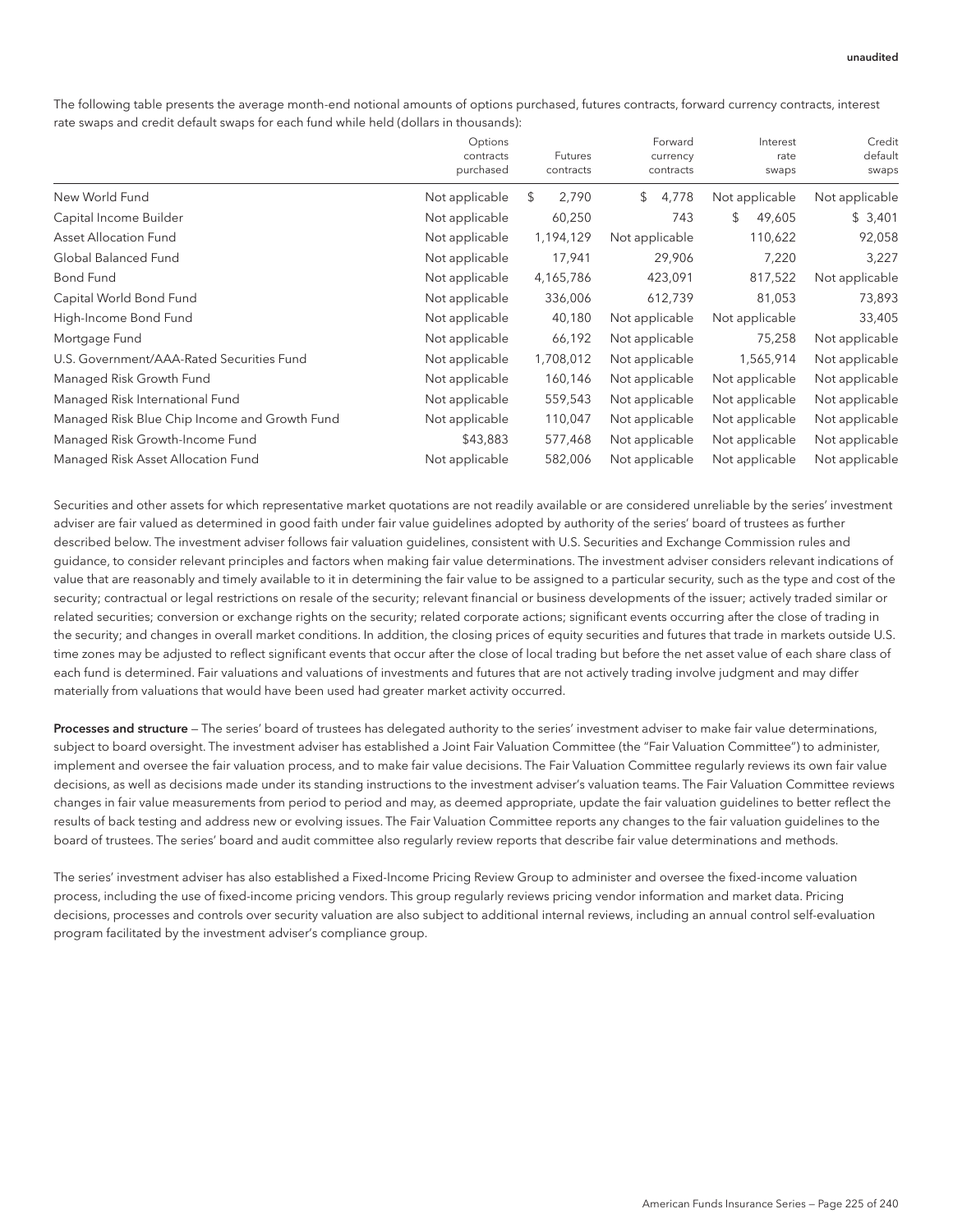Classifications — The series' investment adviser classifies the funds' assets and liabilities into three levels based on the inputs used to value the assets or liabilities. Level 1 values are based on quoted prices in active markets for identical securities. Level 2 values are based on significant observable market inputs, such as quoted prices for similar securities and quoted prices in inactive markets. Certain securities trading outside the U.S. may transfer between Level 1 and Level 2 due to valuation adjustments resulting from significant market movements following the close of local trading. Level 3 values are based on significant unobservable inputs that reflect the investment adviser's determination of assumptions that market participants might reasonably use in valuing the securities. The valuation levels are not necessarily an indication of the risk or liquidity associated with the underlying investment. For example, U.S. government securities are reflected as Level 2 because the inputs used to determine fair value may not always be quoted prices in an active market. The following tables present the funds' valuation levels as of March 31, 2021 (dollars in thousands):

### Global Growth Fund

|                        |             | Investment securities |          |             |
|------------------------|-------------|-----------------------|----------|-------------|
|                        | Level 1     | Level 2               | Level 3  | Total       |
| Assets:                |             |                       |          |             |
| Common stocks:         |             |                       |          |             |
| Information technology | \$1,517,659 | \$1,191,045           | \$       | \$2,708,704 |
| Consumer discretionary | 993,219     | 547,548               |          | 1,540,767   |
| Health care            | 729,851     | 217,143               |          | 946,994     |
| <b>Financials</b>      | 380,154     | 438,362               |          | 818,516     |
| Communication services | 521,010     | 190,181               | 15,865   | 727,056     |
| Consumer staples       | 263,493     | 255,338               |          | 518,831     |
| Industrials            | 29,611      | 267,253               |          | 296,864     |
| Materials              | 113,580     | 37,400                |          | 150,980     |
| Energy                 |             | 91,050                |          | 91,050      |
| Real estate            |             | 31,063                |          | 31,063      |
| <b>Utilities</b>       |             | 26,120                |          | 26,120      |
| Preferred securities   |             | 263,155               |          | 263,155     |
| Short-term securities  | 362,970     |                       |          | 362,970     |
| Total                  | \$4,911,547 | \$3,555,658           | \$15,865 | \$8,483,070 |

### Global Small Capitalization Fund

|                        |               |       |               | Investment securities |   |             |
|------------------------|---------------|-------|---------------|-----------------------|---|-------------|
|                        | Level 1       |       | Level 2       | Level 3               |   | Total       |
| Assets:                |               |       |               |                       |   |             |
| Common stocks:         |               |       |               |                       |   |             |
| Information technology | \$<br>718,690 |       | \$<br>537,554 | \$<br>1,418           |   | \$1,257,662 |
| Health care            | 783,471       |       | 358,031       |                       | 3 | 1,141,505   |
| Consumer discretionary | 505,960       |       | 445,941       |                       |   | 951,901     |
| Industrials            | 204,487       |       | 547,229       |                       |   | 751,716     |
| Financials             | 215,899       |       | 115,140       | 40,376                |   | 371,415     |
| Communication services | 67,237        |       | 71,352        |                       |   | 138,589     |
| Materials              | 25,721        |       | 95,584        |                       |   | 121,305     |
| Consumer staples       | 86,591        |       | 27,083        |                       |   | 113,674     |
| Real estate            | 77,135        |       | 35,526        |                       |   | 112,661     |
| <b>Utilities</b>       |               | 4,134 | 64,677        |                       |   | 68,811      |
| Energy                 | 20,901        |       | 2,151         | 11,855                |   | 34,907      |
| Preferred securities   | 16,895        |       |               | 87,740                |   | 104,635     |
| Rights & warrants      |               |       | 11,765        |                       |   | 11,765      |
| Short-term securities  | 169,464       |       |               |                       |   | 169,464     |
| Total                  | \$2,896,585   |       | \$2,312,033   | \$141,392             |   | \$5,350,010 |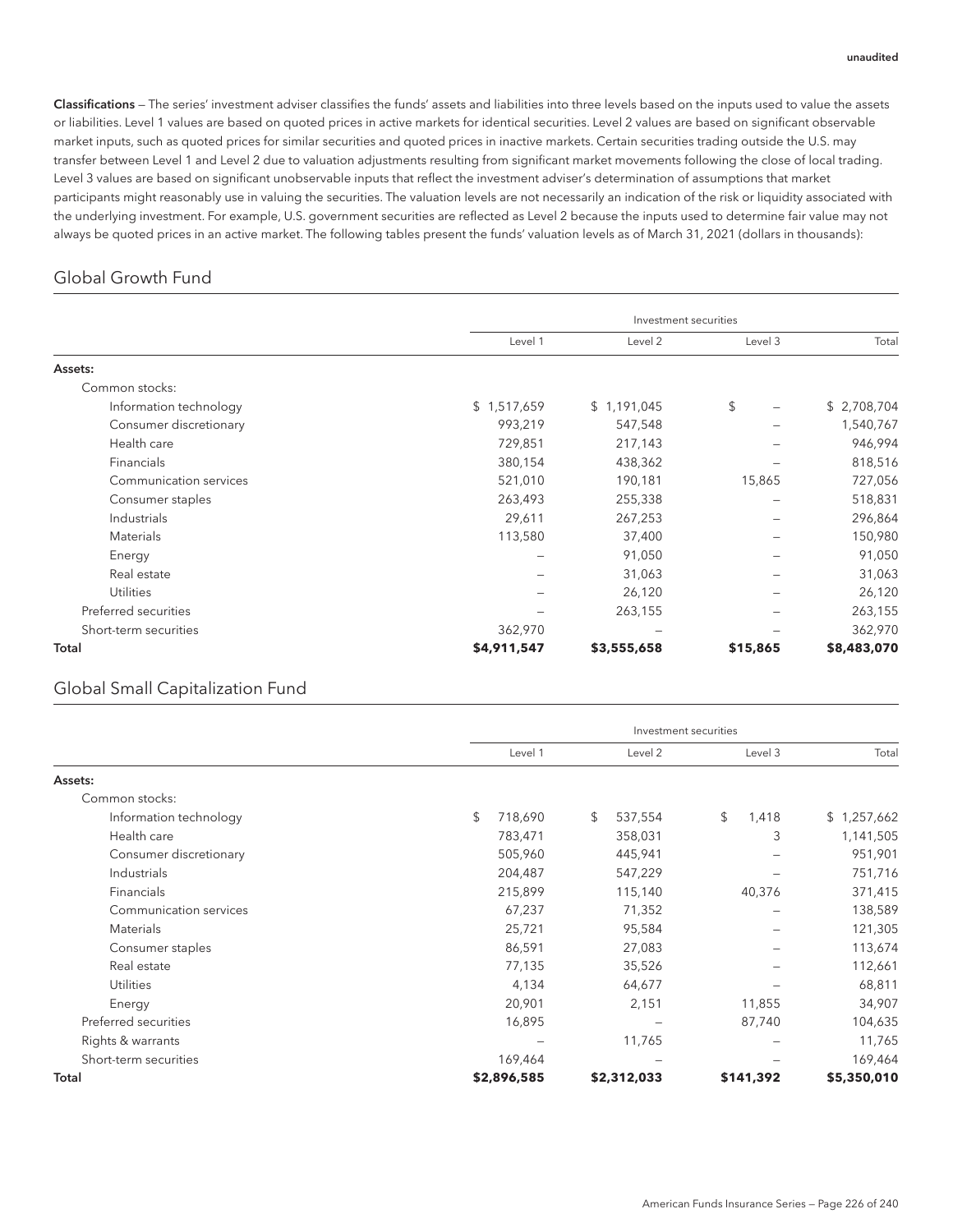The following table reconciles the valuation of the fund's Level 3 investment securities and related transactions for the three months ended March 31, 2021 (dollars in thousands):

|                                                                                                       | Beginning<br>value at<br>1/1/2021 | Transfers<br>into<br>Level 3* | Purchases | Sales               | Net<br>realized<br>qain | Unrealized<br>appreciation | Transfers<br>out of<br>Level $3^*$ | Ending<br>value at<br>3/31/2021 |
|-------------------------------------------------------------------------------------------------------|-----------------------------------|-------------------------------|-----------|---------------------|-------------------------|----------------------------|------------------------------------|---------------------------------|
| Investment securities                                                                                 | \$103.891                         | $S-$                          |           | \$48,941 \$(13,377) |                         | \$1,937                    |                                    | \$141.392                       |
| Not uproglized approxiation during the period on Level 3 investment securities hold at March 31, 2021 |                                   |                               |           |                     |                         |                            |                                    | $A$ 82 $A$                      |

Net unrealized appreciation during the period on Level 3 investment securities held at March 31, 2021 **\$ 4,824** 

\*Transfers into or out of Level 3 are based on the beginning market value of the quarter in which they occurred. These transfers are the result of changes in the availability of pricing sources and/or in the observability of significant inputs used in valuing the securities.

Unobservable inputs — Valuation of the fund's Level 3 securities is based on significant unobservable inputs that reflect the investment adviser's determination of assumptions that market participants might reasonably use in valuing the securities. The following table provides additional information used by the fund's investment adviser to fair value the fund's Level 3 securities (dollars in thousands):

|                      | Value at<br>3/31/2021 | Valuation<br>techniques | Unobservable<br>inputs   | Range<br>(if applicable) | Weighted<br>average* | Impact to<br>valuation from<br>an increase in<br>$input^{\dagger}$ |
|----------------------|-----------------------|-------------------------|--------------------------|--------------------------|----------------------|--------------------------------------------------------------------|
|                      |                       | Liquidation value       | N/A                      | N/A                      | N/A                  | N/A                                                                |
|                      |                       | Transaction price       | N/A                      | N/A                      | N/A                  | N/A                                                                |
|                      |                       |                         | Price/Cash flow multiple | 10.0x                    | 10.0x                | Increase                                                           |
| Common stocks        | \$53,652              | Market comparable       | <b>DLOM</b>              | 25%                      | 25%                  | Decrease                                                           |
|                      |                       | companies               | \$ per one billion Btu   | \$2.25                   | \$2.25               | Increase                                                           |
|                      |                       |                         | <b>MMTPA</b>             | 10 MMTPA                 | 10 MMTPA             | Increase                                                           |
| Preferred securities | 87,740                | Transaction price       | N/A                      | N/A                      | N/A                  | N/A                                                                |
| Total                | \$141,392             |                         |                          |                          |                      |                                                                    |

\*Weighted average is by relative fair value.

† This column represents the directional change in fair value of the Level 3 securities that would result in an increase from the corresponding input. A decrease to the unobservable input would have the opposite effect. Significant increases and decreases in these inputs in isolation could result in significantly higher or lower fair value measurements.

#### Key to abbreviations

Btu = British thermal unit

DLOM = Discount for lack of marketability

MMTPA = Million metric tonnes per annum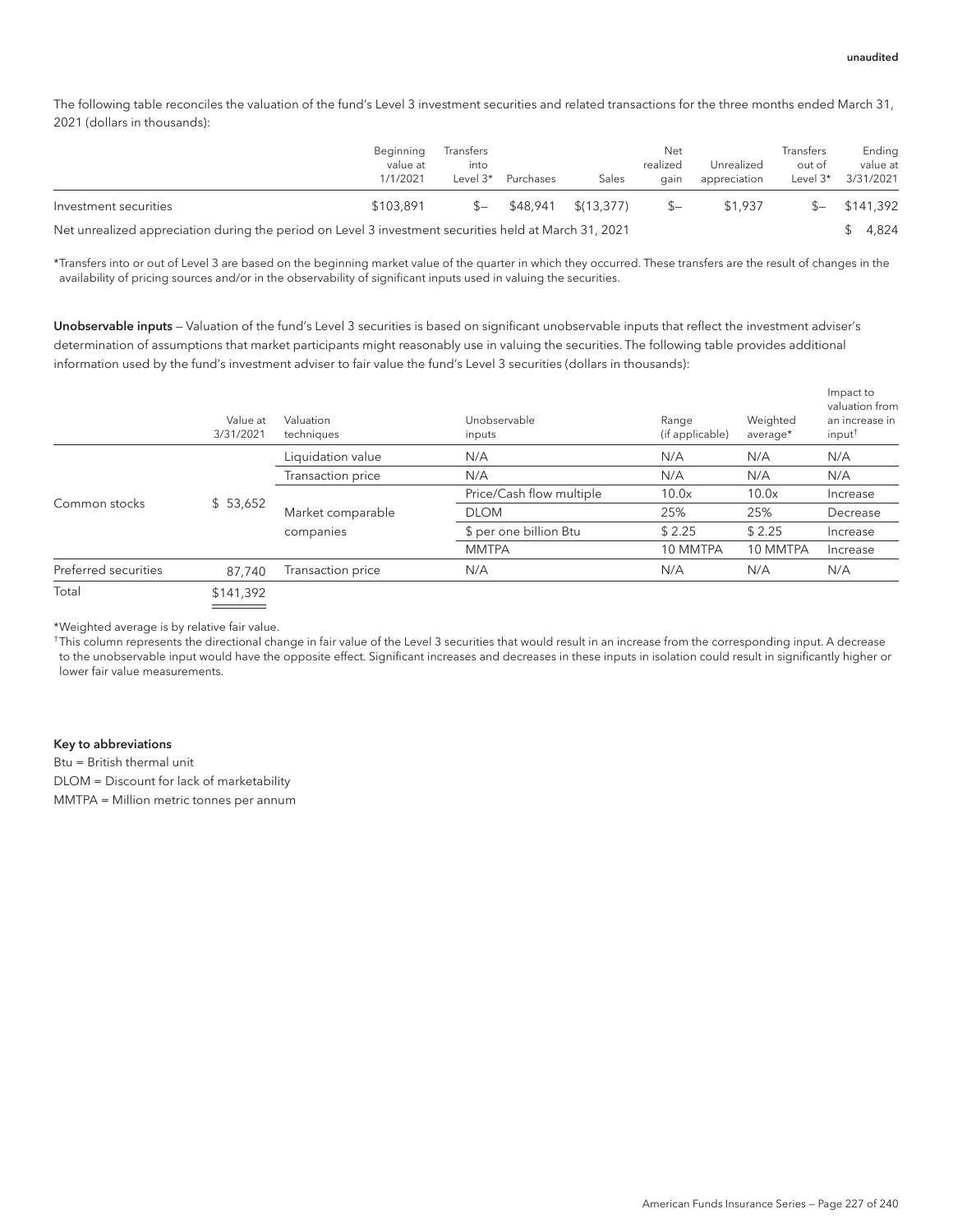# Growth Fund

|                           |                 |         |             | Investment securities |          |                 |
|---------------------------|-----------------|---------|-------------|-----------------------|----------|-----------------|
|                           |                 | Level 1 | Level 2     |                       | Level 3  | Total           |
| Assets:                   |                 |         |             |                       |          |                 |
| Common stocks:            |                 |         |             |                       |          |                 |
| Information technology    | \$<br>7,733,631 | \$      | 979,889     | \$                    |          | \$<br>8,713,520 |
| Communication services    | 7,603,334       |         |             |                       |          | 7,603,334       |
| Consumer discretionary    | 6,489,648       |         | 485,052     |                       |          | 6,974,700       |
| Health care               | 4,580,320       |         | 66,493      |                       | 41,103   | 4,687,916       |
| Industrials               | 3,278,453       |         | 463,990     |                       |          | 3,742,443       |
| Financials                | 2,365,548       |         | 51,746      |                       |          | 2,417,294       |
| Consumer staples          | 1,131,256       |         | 174,375     |                       |          | 1,305,631       |
| Materials                 | 1,264,331       |         |             |                       |          | 1,264,331       |
| Energy                    | 826,855         |         |             |                       |          | 826,855         |
| <b>Utilities</b>          | 285,702         |         | 20,269      |                       |          | 305,971         |
| Real estate               | 242,183         |         |             |                       |          | 242,183         |
| Preferred securities      |                 |         | 38,111      |                       | 11,978   | 50,089          |
| Convertible bonds & notes |                 |         |             |                       | 29,979   | 29,979          |
| Short-term securities     | 1,203,833       |         |             |                       |          | 1,203,833       |
| Total                     | \$37,005,094    |         | \$2,279,925 |                       | \$83,060 | \$39,368,079    |

## International Fund

| Common stocks:<br>Financials<br>Health care<br>Industrials<br>Consumer discretionary<br>Energy<br>Information technology<br>Communication services<br><b>Materials</b><br><b>Utilities</b><br>Consumer staples<br>Real estate<br>Preferred securities<br>Rights & warrants<br>Short-term securities |               | Investment securities |          |                 |  |  |  |  |
|-----------------------------------------------------------------------------------------------------------------------------------------------------------------------------------------------------------------------------------------------------------------------------------------------------|---------------|-----------------------|----------|-----------------|--|--|--|--|
|                                                                                                                                                                                                                                                                                                     | Level 1       | Level 2               | Level 3  | Total           |  |  |  |  |
| Assets:                                                                                                                                                                                                                                                                                             |               |                       |          |                 |  |  |  |  |
|                                                                                                                                                                                                                                                                                                     |               |                       |          |                 |  |  |  |  |
|                                                                                                                                                                                                                                                                                                     | \$<br>137,876 | \$1,824,572           | \$       | \$<br>1,962,448 |  |  |  |  |
|                                                                                                                                                                                                                                                                                                     | 119,808       | 1,212,760             | 6        | 1,332,574       |  |  |  |  |
|                                                                                                                                                                                                                                                                                                     | 139,824       | 1,112,351             |          | 1,252,175       |  |  |  |  |
|                                                                                                                                                                                                                                                                                                     | 356,371       | 872,368               |          | 1,228,739       |  |  |  |  |
|                                                                                                                                                                                                                                                                                                     | 323,283       | 593,329               |          | 916,612         |  |  |  |  |
|                                                                                                                                                                                                                                                                                                     | 333,371       | 570,341               |          | 903,712         |  |  |  |  |
|                                                                                                                                                                                                                                                                                                     | 185,055       | 492,678               | 38,290   | 716,023         |  |  |  |  |
|                                                                                                                                                                                                                                                                                                     | 481,048       | 168,664               |          | 649,712         |  |  |  |  |
|                                                                                                                                                                                                                                                                                                     |               | 292,642               |          | 292,642         |  |  |  |  |
|                                                                                                                                                                                                                                                                                                     | 9,742         | 230,021               |          | 239,763         |  |  |  |  |
|                                                                                                                                                                                                                                                                                                     |               | 39,191                |          | 39,191          |  |  |  |  |
|                                                                                                                                                                                                                                                                                                     | 85,508        | 78,590                |          | 164,098         |  |  |  |  |
|                                                                                                                                                                                                                                                                                                     |               | 27,380                |          | 27,380          |  |  |  |  |
|                                                                                                                                                                                                                                                                                                     | 447,288       |                       |          | 447,288         |  |  |  |  |
| Total                                                                                                                                                                                                                                                                                               | \$2,619,174   | \$7,514,887           | \$38,296 | \$10,172,357    |  |  |  |  |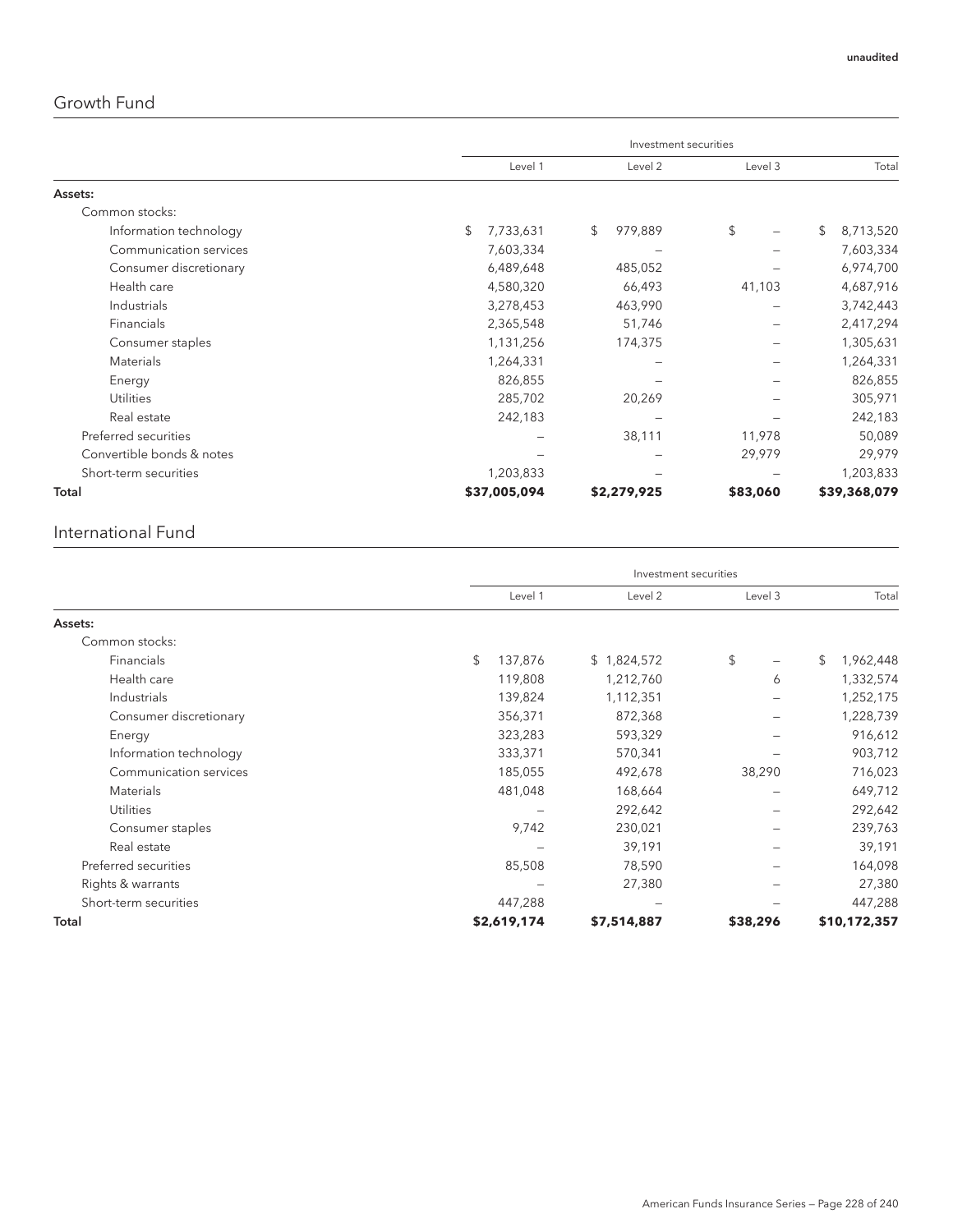# New World Fund

|                                       |               | Investment securities |          |               |
|---------------------------------------|---------------|-----------------------|----------|---------------|
|                                       | Level 1       | Level 2               | Level 3  | Total         |
| Assets:                               |               |                       |          |               |
| Common stocks:                        |               |                       |          |               |
| Information technology                | \$<br>542,967 | \$<br>264,117         | \$       | \$<br>807,084 |
| Consumer discretionary                | 211,022       | 329,862               |          | 540,884       |
| Financials                            | 88,548        | 419,379               |          | 507,927       |
| Health care                           | 219,630       | 271,145               |          | 490,776       |
| Communication services                | 254,561       | 119,475               | 10,294   | 384,330       |
| Materials                             | 157,847       | 107,718               |          | 265,565       |
| Industrials                           | 69,700        | 169,940               |          | 239,640       |
| Consumer staples                      | 27,251        | 176,498               |          | 203,749       |
| Energy                                | 34,210        | 97,872                |          | 132,082       |
| Real estate                           | 21,681        | 69,662                |          | 91,343        |
| Utilities                             | 10,955        | 59,677                |          | 70,632        |
| Preferred securities                  | 26,760        | 12,762                | 5,507    | 45,029        |
| Rights & warrants                     | 55            | 8,411                 |          | 8,466         |
| Convertible bonds & notes             |               | 113                   |          | 113           |
| Bonds, notes & other debt instruments |               | 111,819               |          | 111,819       |
| Short-term securities                 | 356,122       |                       |          | 356,122       |
| Total                                 | \$2,021,309   | \$2,218,450           | \$15,802 | \$4,255,561   |

|                                                            | Other investments*<br>Level 1<br>Level 2<br>Level 3<br>\$257<br>$s -$<br>$S-$<br>54<br>- |      |  | Total |  |  |  |
|------------------------------------------------------------|------------------------------------------------------------------------------------------|------|--|-------|--|--|--|
|                                                            |                                                                                          |      |  |       |  |  |  |
| Assets:                                                    |                                                                                          |      |  |       |  |  |  |
| Unrealized appreciation on futures contracts               |                                                                                          |      |  | \$257 |  |  |  |
| Unrealized appreciation on open forward currency contracts |                                                                                          |      |  | 54    |  |  |  |
| Liabilities:                                               |                                                                                          |      |  |       |  |  |  |
| Unrealized depreciation on futures contracts               | (133)                                                                                    |      |  | (133) |  |  |  |
| Total                                                      | \$124                                                                                    | \$54 |  | \$178 |  |  |  |

\*Futures contracts and forward currency contracts are not included in the investment portfolio.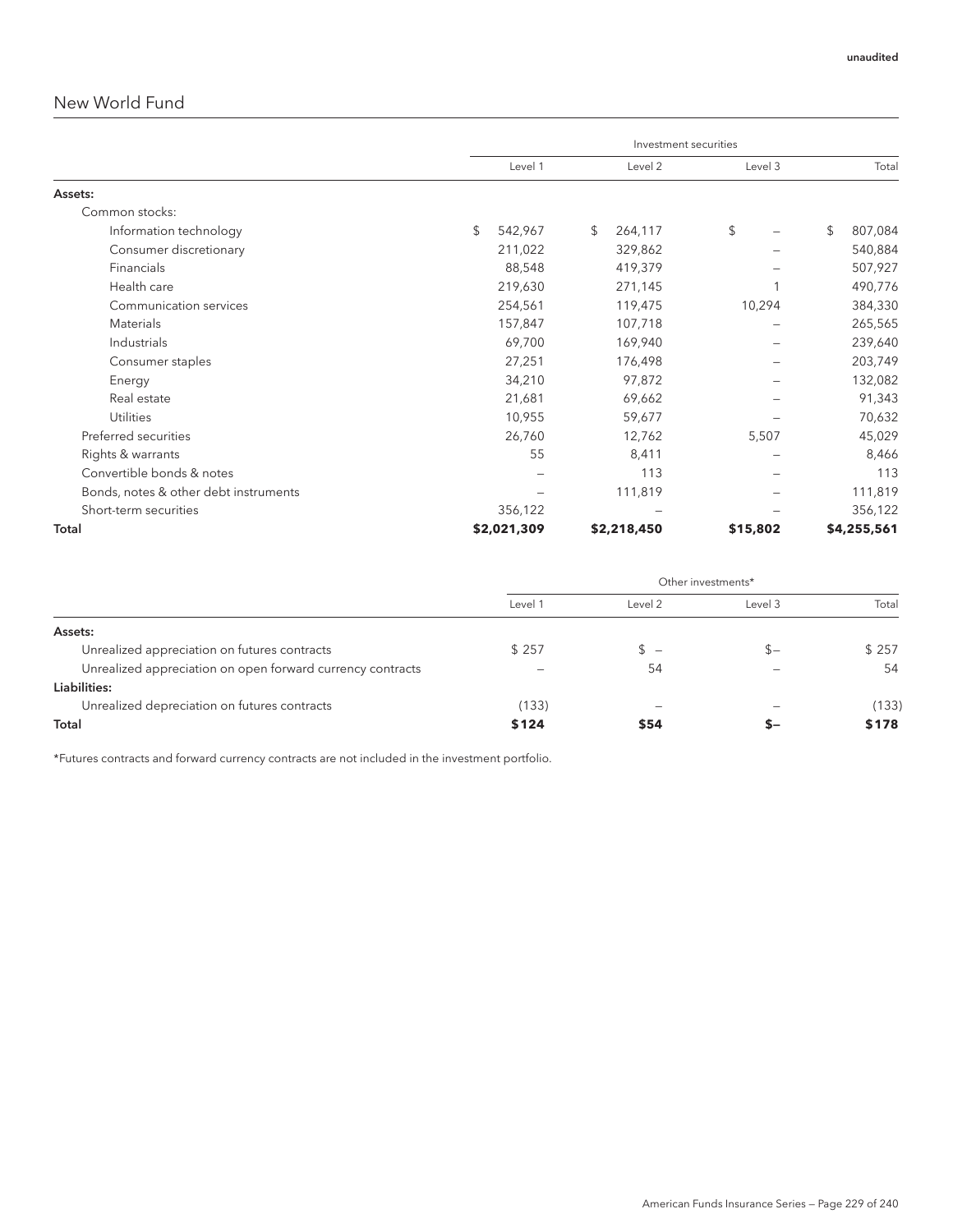# Blue Chip Income and Growth Fund

|                           |               |              |          | Investment securities |         |    |              |  |  |  |
|---------------------------|---------------|--------------|----------|-----------------------|---------|----|--------------|--|--|--|
|                           |               | Level 1      |          | Level 2               | Level 3 |    | Total        |  |  |  |
| Assets:                   |               |              |          |                       |         |    |              |  |  |  |
| Common stocks:            |               |              |          |                       |         |    |              |  |  |  |
| Information technology    | $\mathcal{Z}$ | 1,699,202    | \$       |                       | $$ -$   | \$ | 1,699,202    |  |  |  |
| Health care               |               | 1,670,937    |          |                       |         |    | 1,670,937    |  |  |  |
| Industrials               |               | 1,352,753    |          | —                     |         |    | 1,352,753    |  |  |  |
| Energy                    |               | 1,122,063    |          | —                     |         |    | 1,122,063    |  |  |  |
| Communication services    |               | 906,314      |          | —                     |         |    | 906,314      |  |  |  |
| Financials                |               | 902,670      |          |                       |         |    | 902,670      |  |  |  |
| Consumer discretionary    |               | 809,974      |          | —                     |         |    | 809,974      |  |  |  |
| Consumer staples          |               | 733,891      |          | —                     |         |    | 733,891      |  |  |  |
| <b>Utilities</b>          |               | 356,329      |          | —                     |         |    | 356,329      |  |  |  |
| Materials                 |               | 270,661      |          |                       |         |    | 270,661      |  |  |  |
| Real estate               |               | 173,318      |          |                       |         |    | 173,318      |  |  |  |
| Convertible stocks        |               | 87,136       |          |                       |         |    | 87,136       |  |  |  |
| Convertible bonds & notes |               |              |          | 14,835                |         |    | 14,835       |  |  |  |
| Short-term securities     |               | 127,111      |          | -                     |         |    | 127,111      |  |  |  |
| Total                     |               | \$10,212,359 | \$14,835 |                       | $S-$    |    | \$10,227,194 |  |  |  |

# Global Growth and Income Fund

|                                       |               | Investment securities |         |               |
|---------------------------------------|---------------|-----------------------|---------|---------------|
|                                       | Level 1       | Level 2               | Level 3 | Total         |
| Assets:                               |               |                       |         |               |
| Common stocks:                        |               |                       |         |               |
| Information technology                | \$<br>214,131 | \$<br>196,964         | $$-$    | \$<br>411,095 |
| Financials                            | 137,530       | 213,037               |         | 350,567       |
| Industrials                           | 135,079       | 120,010               |         | 255,089       |
| Consumer discretionary                | 100,763       | 120,977               |         | 221,740       |
| Health care                           | 129,890       | 76,062                |         | 205,952       |
| Communication services                | 143,964       | 22,782                |         | 166,746       |
| Materials                             | 38,725        | 86,621                |         | 125,346       |
| <b>Utilities</b>                      | 26,451        | 89,048                |         | 115,499       |
| Energy                                | 42,453        | 62,974                |         | 105,427       |
| Consumer staples                      | 36,444        | 63,422                |         | 99,866        |
| Real estate                           | 29,976        | 26,428                |         | 56,404        |
| Bonds, notes & other debt instruments |               | 33,870                |         | 33,870        |
| Short-term securities                 | 46,635        |                       |         | 46,635        |
| Total                                 | \$1,082,041   | \$1,112,195           | $S-$    | \$2,194,236   |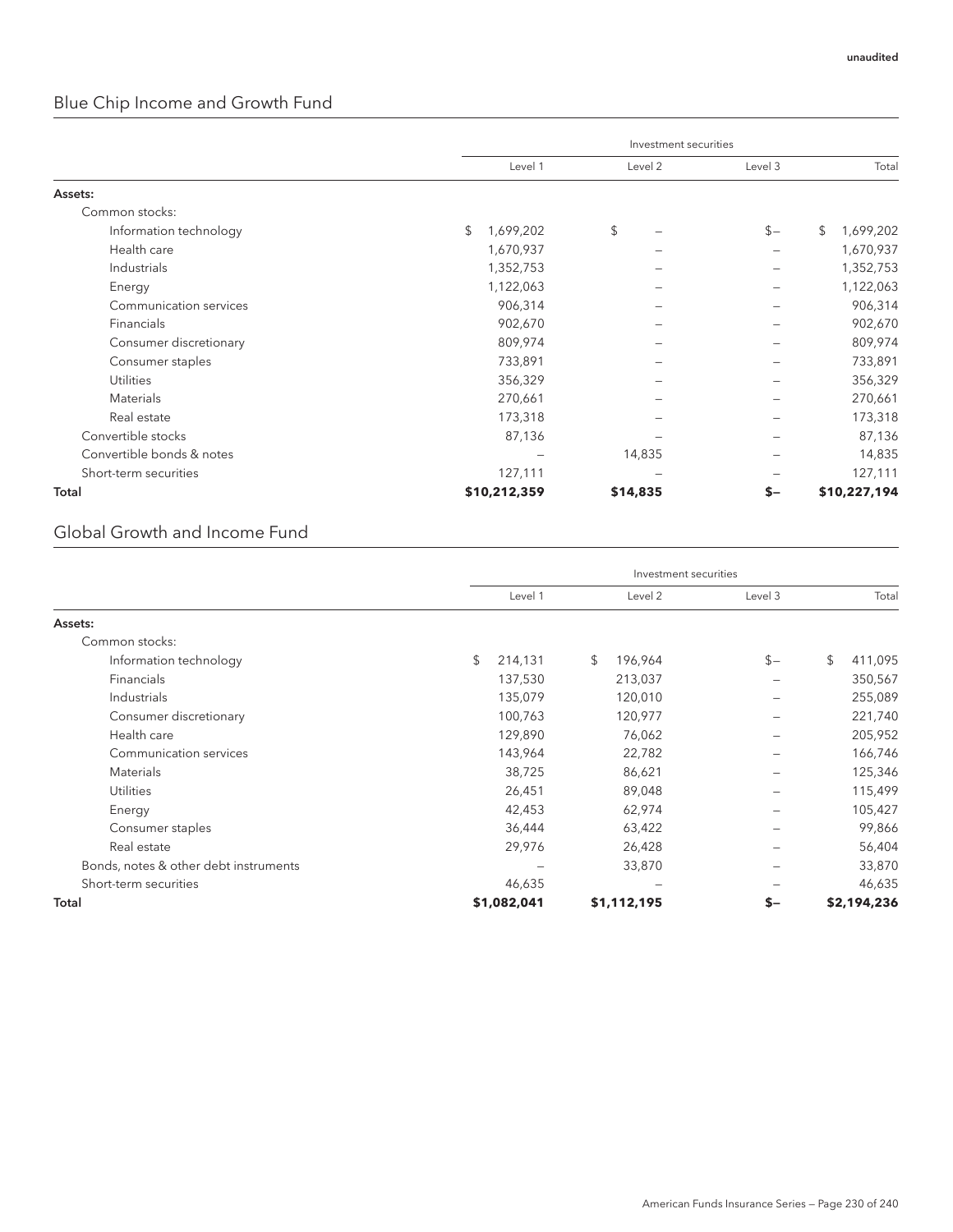# Growth-Income Fund

|                                       |    |              |    | Investment securities |         |              |              |
|---------------------------------------|----|--------------|----|-----------------------|---------|--------------|--------------|
|                                       |    | Level 1      |    | Level 2               | Level 3 |              | Total        |
| Assets:                               |    |              |    |                       |         |              |              |
| Common stocks:                        |    |              |    |                       |         |              |              |
| Information technology                | \$ | 7,857,390    | \$ | 446,189               | $$-$    | $\mathbb{S}$ | 8,303,579    |
| Communication services                |    | 5,780,161    |    | 176,891               |         |              | 5,957,052    |
| Health care                           |    | 4,313,893    |    | 665,876               |         |              | 4,979,769    |
| Financials                            |    | 4,181,578    |    | 21,742                |         |              | 4,203,320    |
| Consumer discretionary                |    | 3,532,148    |    | 174,271               |         |              | 3,706,419    |
| Industrials                           |    | 3,187,620    |    | 467,908               |         |              | 3,655,528    |
| Consumer staples                      |    | 1,420,987    |    | 533,325               |         |              | 1,954,312    |
| <b>Materials</b>                      |    | 1,696,424    |    | 105,626               |         |              | 1,802,050    |
| Energy                                |    | 1,218,634    |    |                       |         |              | 1,218,634    |
| Real estate                           |    | 1,093,509    |    |                       |         |              | 1,093,509    |
| <b>Utilities</b>                      |    | 701,341      |    | 348,522               |         |              | 1,049,863    |
| Convertible stocks                    |    | 380,983      |    |                       |         |              | 380,983      |
| Bonds, notes & other debt instruments |    |              |    | 13,524                |         |              | 13,524       |
| Short-term securities                 |    | 1,966,487    |    |                       |         |              | 1,966,487    |
| Total                                 |    | \$37,331,155 |    | \$2,953,874           | $S-$    |              | \$40,285,029 |

# International Growth and Income Fund

|                                       | Investment securities |                          |               |         |               |
|---------------------------------------|-----------------------|--------------------------|---------------|---------|---------------|
|                                       | Level 1               |                          | Level 2       | Level 3 | Total         |
| Assets:                               |                       |                          |               |         |               |
| Common stocks:                        |                       |                          |               |         |               |
| Financials                            | \$19,237              |                          | \$<br>238,199 | $$ -$   | \$<br>257,436 |
| Consumer discretionary                |                       |                          | 201,835       |         | 201,835       |
| Industrials                           | 20,585                |                          | 122,651       |         | 143,236       |
| Health care                           | 7,639                 |                          | 122,352       | 4       | 129,995       |
| Communication services                | 37,517                |                          | 89,628        |         | 127,145       |
| Materials                             | 52,029                |                          | 58,317        |         | 110,346       |
| Information technology                | 15,999                |                          | 90,061        |         | 106,060       |
| Consumer staples                      | 12,424                |                          | 86,091        |         | 98,515        |
| <b>Utilities</b>                      |                       | $\overline{\phantom{m}}$ | 71,345        |         | 71,345        |
| Energy                                | 18,287                |                          | 29,163        |         | 47,450        |
| Real estate                           |                       |                          | 26,448        |         | 26,448        |
| Preferred securities                  | 18,927                |                          | 14,530        |         | 33,457        |
| Rights & warrants                     |                       |                          | 7,921         |         | 7,921         |
| Bonds, notes & other debt instruments |                       |                          | 8,075         |         | 8,075         |
| Short-term securities                 | 53,791                |                          |               |         | 53,791        |
| Total                                 | \$256,435             |                          | \$1,166,616   | \$4     | \$1,423,055   |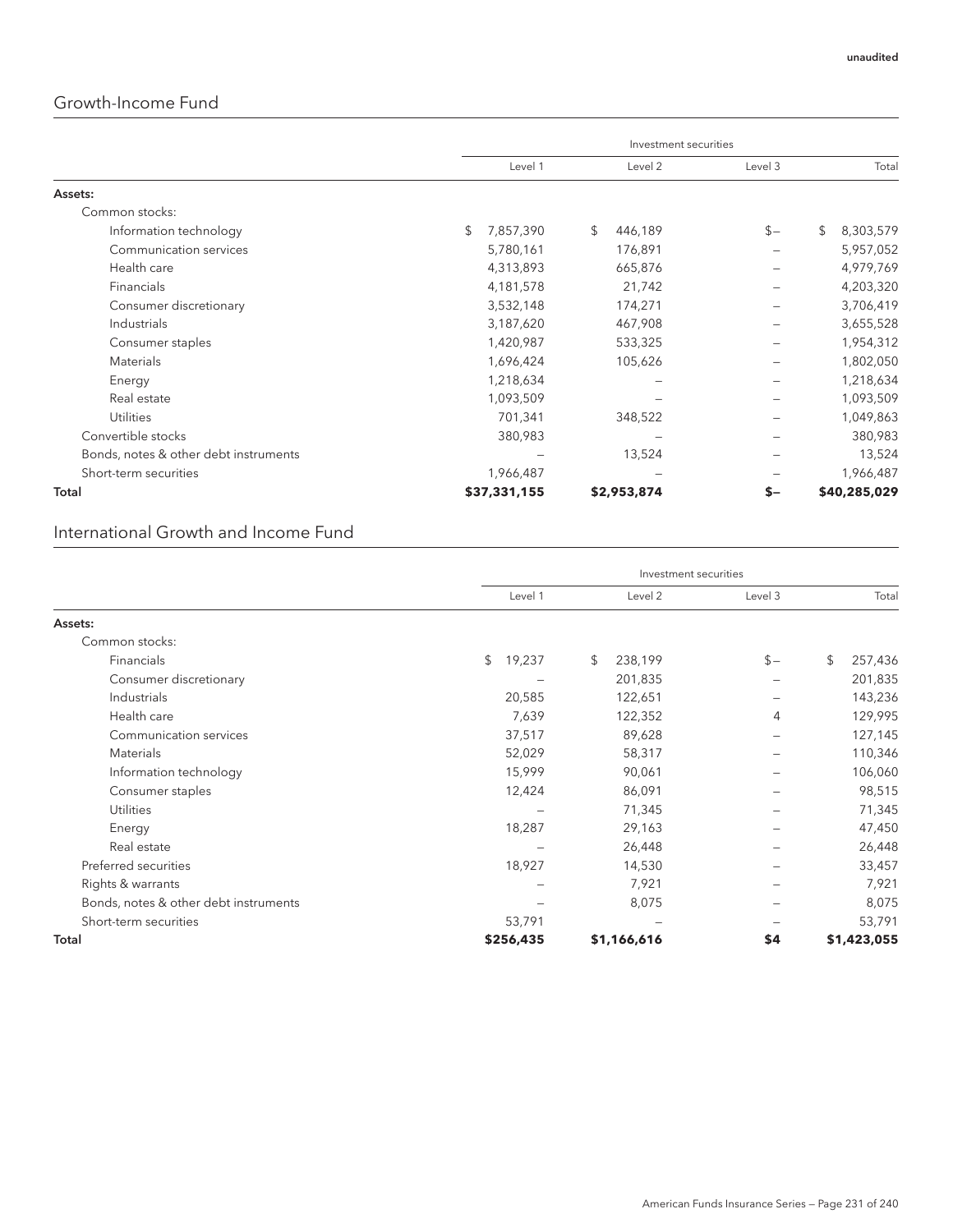# Capital Income Builder

|                                                    |           | Investment securities |         |               |
|----------------------------------------------------|-----------|-----------------------|---------|---------------|
|                                                    | Level 1   | Level 2               | Level 3 | Total         |
| Assets:                                            |           |                       |         |               |
| Common stocks:                                     |           |                       |         |               |
| Financials                                         | \$100,913 | 81,888<br>\$          | $S -$   | \$<br>182,801 |
| Information technology                             | 83,598    | 22,663                |         | 106,261       |
| Consumer staples                                   | 57,585    | 43,640                |         | 101,225       |
| Health care                                        | 67,326    | 25,689                |         | 93,015        |
| Real estate                                        | 60,916    | 18,282                |         | 79,198        |
| Utilities                                          | 30,513    | 48,313                |         | 78,826        |
| Energy                                             | 48,818    | 11,856                |         | 60,674        |
| <b>Materials</b>                                   | 29,566    | 24,454                |         | 54,020        |
| Communication services                             | 26,548    | 26,650                |         | 53,198        |
| Industrials                                        | 26,737    | 19,945                |         | 46,682        |
| Consumer discretionary                             | 14,203    | 11,329                |         | 25,532        |
| Preferred securities                               |           | 2,538                 |         | 2,538         |
| Rights & warrants                                  | 3         |                       |         | 3             |
| Convertible stocks                                 | 11,949    |                       |         | 11,949        |
| Convertible bonds & notes                          |           | 553                   |         | 553           |
| Bonds, notes & other debt instruments:             |           |                       |         |               |
| U.S. Treasury bonds & notes                        |           | 95,130                |         | 95,130        |
| Corporate bonds, notes & loans                     |           | 56,149                |         | 56,149        |
| Mortgage-backed obligations                        |           | 42,468                |         | 42,468        |
| Asset-backed obligations                           |           | 3,894                 |         | 3,894         |
| Bonds & notes of governments & government agencies |           |                       |         |               |
| outside the U.S.                                   |           | 1,601                 |         | 1,601         |
| Municipals                                         |           | 677                   |         | 677           |
| Short-term securities                              | 83,064    |                       |         | 83,064        |
| Total                                              | \$641,739 | \$537,719             | $S-$    | \$1,179,458   |

|                                                            | Other investments* |         |         |         |  |
|------------------------------------------------------------|--------------------|---------|---------|---------|--|
|                                                            | Level 1            | Level 2 | Level 3 | Total   |  |
| Assets:                                                    |                    |         |         |         |  |
| Unrealized appreciation on futures contracts               | \$235              |         | $S-$    | 235     |  |
| Unrealized appreciation on open forward currency contracts |                    | Ô       |         | 6       |  |
| Unrealized appreciation on interest rate swaps             |                    | 1,834   |         | 1.834   |  |
| Unrealized appreciation on credit default swaps            |                    |         |         |         |  |
| Liabilities:                                               |                    |         |         |         |  |
| Unrealized depreciation on futures contracts               | (646)              |         |         | (646)   |  |
| Total                                                      | \$(411)            | \$1,841 |         | \$1,430 |  |

\*Futures contracts, forward currency contracts, interest rate swaps and credit default swaps are not included in the investment portfolio.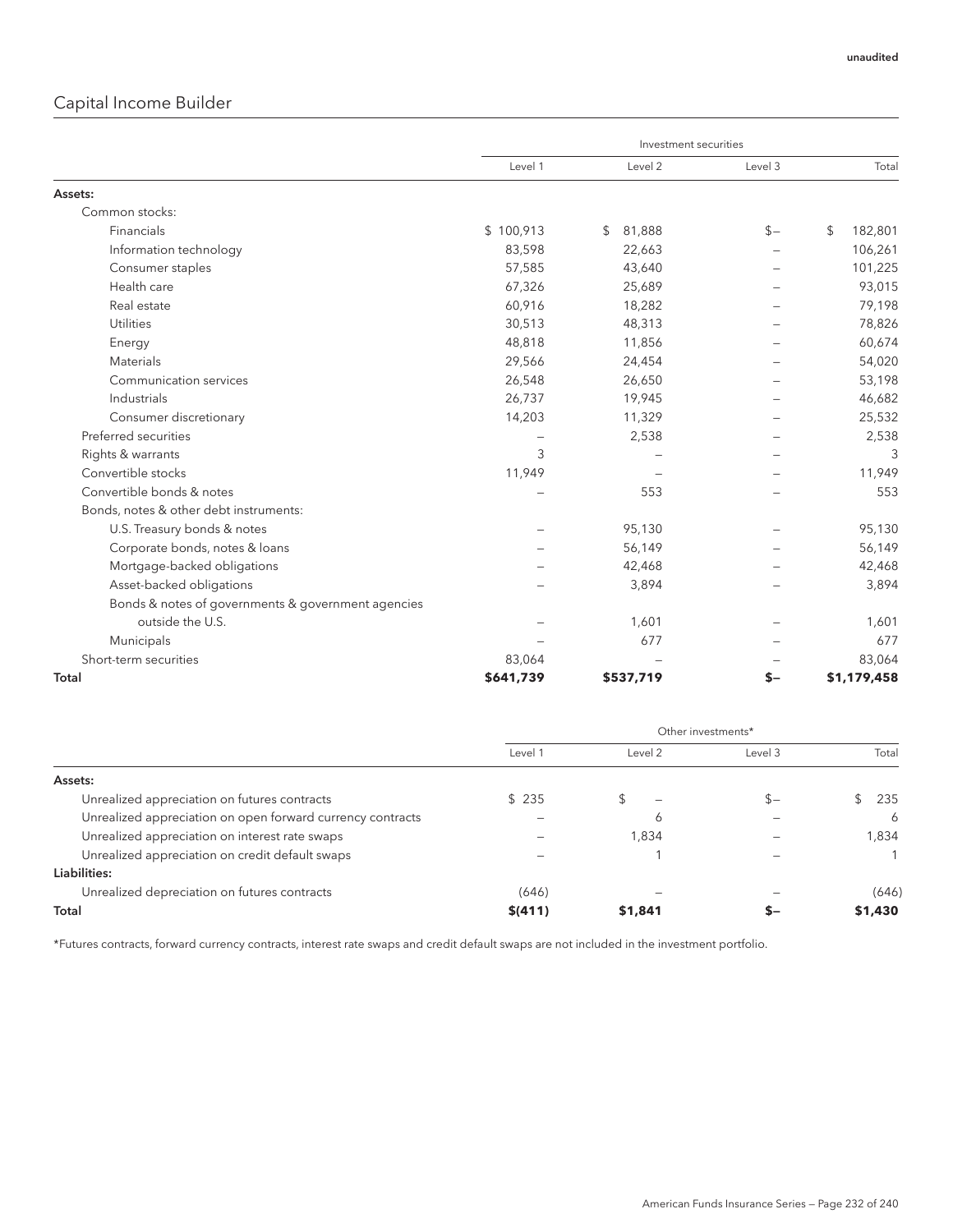# Asset Allocation Fund

|                                                    | Investment securities |              |             |          |                 |
|----------------------------------------------------|-----------------------|--------------|-------------|----------|-----------------|
|                                                    |                       | Level 1      | Level 2     | Level 3  | Total           |
|                                                    |                       |              |             |          |                 |
| Assets:                                            |                       |              |             |          |                 |
| Common stocks:                                     |                       |              |             |          |                 |
| Information technology                             | \$                    | 5,004,655    | \$          | \$       | \$<br>5,004,655 |
| Financials                                         |                       | 3,179,381    | 216,089     | 482      | 3,395,952       |
| Health care                                        |                       | 2,918,734    | 113,233     | 14,455   | 3,046,422       |
| Consumer discretionary                             |                       | 2,123,971    | 186,032     |          | 2,310,003       |
| Consumer staples                                   |                       | 1,391,857    | 357,190     |          | 1,749,047       |
| Communication services                             |                       | 1,473,086    | 76,078      |          | 1,549,164       |
| Materials                                          |                       | 1,078,676    | 95,627      |          | 1,174,303       |
| Industrials                                        |                       | 993,137      | 142,267     | 12,102   | 1,147,506       |
| Energy                                             |                       | 670,156      | 27,547      | 670      | 698,373         |
| Real estate                                        |                       | 518,434      |             |          | 518,434         |
| <b>Utilities</b>                                   |                       | 30,090       | 239,796     |          | 269,886         |
| Preferred securities                               |                       |              |             | 317      | 317             |
| Rights & warrants                                  |                       | 896          |             |          | 896             |
| Convertible stocks                                 |                       | 105,695      | 42,582      |          | 148,277         |
| Bonds, notes & other debt instruments:             |                       |              |             |          |                 |
| Corporate bonds, notes & loans                     |                       |              | 3,604,065   | 4,476    | 3,608,541       |
| U.S. Treasury bonds & notes                        |                       |              | 2,232,437   |          | 2,232,437       |
| Mortgage-backed obligations                        |                       |              | 2,078,947   |          | 2,078,947       |
| Asset-backed obligations                           |                       |              | 257,047     |          | 257,047         |
| Bonds & notes of governments & government agencies |                       |              |             |          |                 |
| outside the U.S.                                   |                       |              | 54,283      |          | 54,283          |
| Federal agency bonds & notes                       |                       |              | 35,788      |          | 35,788          |
| Municipals                                         |                       |              | 32,526      |          | 32,526          |
| Short-term securities                              |                       | 2,752,670    |             |          | 2,752,670       |
| Total                                              |                       | \$22,241,438 | \$9,791,534 | \$32,502 | \$32,065,474    |

|                                                 | Other investments* |                          |         |                |  |
|-------------------------------------------------|--------------------|--------------------------|---------|----------------|--|
|                                                 | Level 1            | Level 2                  | Level 3 | Total          |  |
| Assets:                                         |                    |                          |         |                |  |
| Unrealized appreciation on futures contracts    | \$20.411           | $\overline{\phantom{0}}$ | $S-$    | \$20,411       |  |
| Unrealized appreciation on interest rate swaps  |                    | 1.008                    |         | 1.008          |  |
| Unrealized appreciation on credit default swaps |                    | است                      |         | $\_^{\dagger}$ |  |
| Liabilities:                                    |                    |                          |         |                |  |
| Unrealized depreciation on futures contracts    | (12, 188)          |                          |         | (12, 188)      |  |
| Unrealized depreciation on credit default swaps |                    | (176)                    |         | (176)          |  |
| Total                                           | \$8,223            | \$832                    |         | \$9,055        |  |

\*Futures contracts, interest rate swaps and credit default swaps are not included in the investment portfolio. † Amount less than one thousand.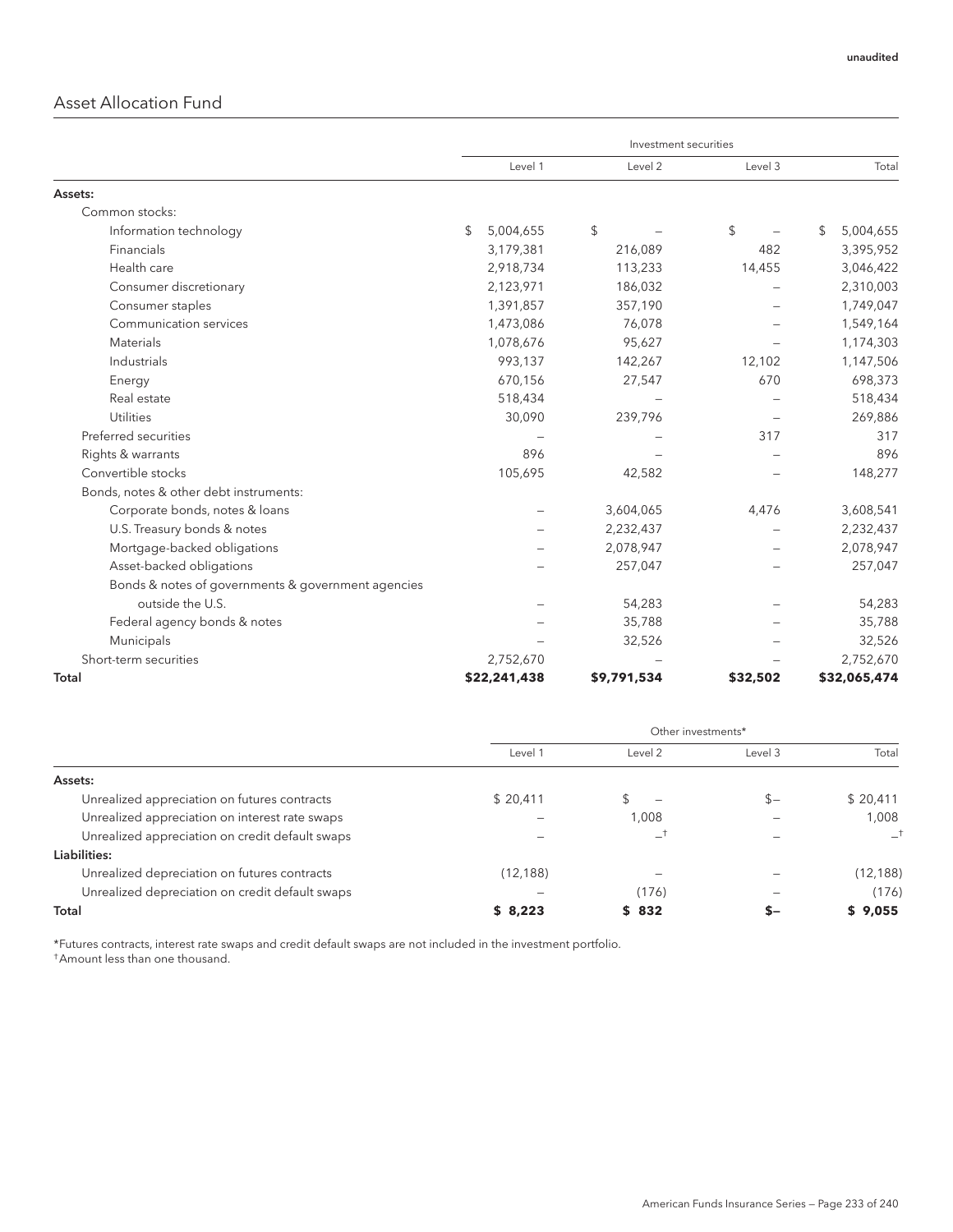# Global Balanced Fund

|                                                    |              | Investment securities    |         |              |
|----------------------------------------------------|--------------|--------------------------|---------|--------------|
|                                                    | Level 1      | Level 2                  | Level 3 | Total        |
| Assets:                                            |              |                          |         |              |
| Common stocks:                                     |              |                          |         |              |
| Information technology                             | 27,718<br>\$ | 33,190<br>$\mathfrak{L}$ | $S -$   | \$<br>60,908 |
| Health care                                        | 21,243       | 14,262                   |         | 35,505       |
| Financials                                         | 21,283       | 12,875                   |         | 34,158       |
| Consumer staples                                   | 14,606       | 12,314                   |         | 26,920       |
| Industrials                                        | 8,343        | 14,038                   |         | 22,381       |
| Consumer discretionary                             | 14,044       | 8,031                    |         | 22,075       |
| Communication services                             | 6,618        | 5,530                    |         | 12,148       |
| <b>Materials</b>                                   | 3,651        | 8,178                    |         | 11,829       |
| Real estate                                        | 8,023        | 3,064                    |         | 11,087       |
| Energy                                             | 7,467        | 2,240                    |         | 9,707        |
| Utilities                                          | 780          | 3,571                    |         | 4,351        |
| Preferred securities                               |              | 1,693                    |         | 1,693        |
| Convertible stocks                                 | 1,581        |                          |         | 1,581        |
| Bonds, notes & other debt instruments:             |              |                          |         |              |
| Bonds & notes of governments & government agencies |              |                          |         |              |
| outside the U.S.                                   |              | 63,386                   |         | 63,386       |
| U.S. Treasury bonds & notes                        |              | 44,168                   |         | 44,168       |
| Corporate bonds, notes & loans                     |              | 20,898                   |         | 20,898       |
| Mortgage-backed obligations                        |              | 3,350                    |         | 3,350        |
| Municipals                                         |              | 181                      |         | 181          |
| Asset-backed obligations                           |              | 90                       |         | 90           |
| Short-term securities                              | 39,633       | 4,800                    |         | 44,433       |
| Total                                              | \$174,990    | \$255,859                | \$–     | \$430,849    |

|                                                            | Other investments* |         |         |         |
|------------------------------------------------------------|--------------------|---------|---------|---------|
|                                                            | Level 1            | Level 2 | Level 3 | Total   |
| Assets:                                                    |                    |         |         |         |
| Unrealized appreciation on futures contracts               | \$113              |         | $S-$    | \$113   |
| Unrealized appreciation on open forward currency contracts |                    | 187     |         | 187     |
| Unrealized appreciation on interest rate swaps             |                    | 28      |         | 28      |
| Liabilities:                                               |                    |         |         |         |
| Unrealized depreciation on futures contracts               | (117)              |         |         | (117)   |
| Unrealized depreciation on open forward currency contracts |                    | (306)   |         | (306)   |
| Unrealized depreciation on interest rate swaps             |                    | (27)    |         | (27)    |
| Unrealized depreciation on credit default swaps            |                    | (3)     |         | (3)     |
| Total                                                      | (4)                | \$(121) |         | \$(125) |

\*Futures contracts, forward currency contracts, interest rate swaps and credit default swaps are not included in the investment portfolio.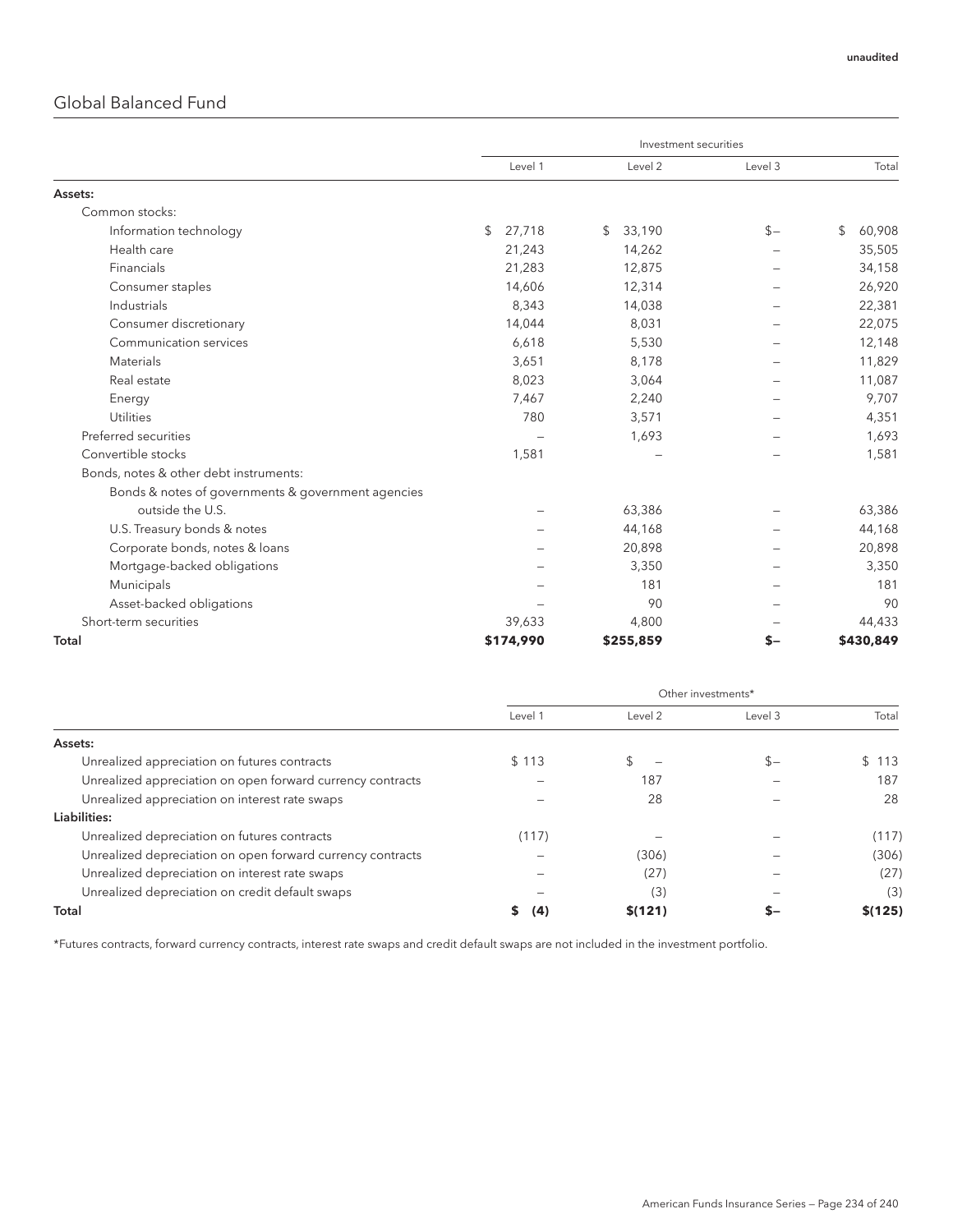### Bond Fund

|                                                    | Investment securities          |                 |         |                 |  |  |
|----------------------------------------------------|--------------------------------|-----------------|---------|-----------------|--|--|
|                                                    | Level 1                        | Level 2         | Level 3 | Total           |  |  |
| Assets:                                            |                                |                 |         |                 |  |  |
| Bonds, notes & other debt instruments:             |                                |                 |         |                 |  |  |
| Mortgage-backed obligations                        | \$<br>$\overline{\phantom{0}}$ | \$<br>3,755,665 | $s-$    | \$<br>3,755,665 |  |  |
| Corporate bonds, notes & loans                     |                                | 3,746,767       |         | 3,746,767       |  |  |
| U.S. Treasury bonds & notes                        |                                | 2,921,878       |         | 2,921,878       |  |  |
| Bonds & notes of governments & government agencies |                                |                 |         |                 |  |  |
| outside the U.S.                                   |                                | 335,172         |         | 335,172         |  |  |
| Asset-backed obligations                           |                                | 328,855         |         | 328,855         |  |  |
| Municipals                                         |                                | 239,429         |         | 239,429         |  |  |
| Federal agency bonds & notes                       |                                | 12,598          |         | 12,598          |  |  |
| Short-term securities                              | 2,626,256                      |                 |         | 2,626,256       |  |  |
| Total                                              | \$2,626,256                    | \$11,340,364    | \$-     | \$13,966,620    |  |  |

|                                                            | Other investments* |             |         |           |
|------------------------------------------------------------|--------------------|-------------|---------|-----------|
|                                                            | Level 1            | Level 2     | Level 3 | Total     |
| Assets:                                                    |                    |             |         |           |
| Unrealized appreciation on futures contracts               | \$29.471           |             | $S-$    | \$29,471  |
| Unrealized appreciation on open forward currency contracts |                    | 4,545       |         | 4.545     |
| Unrealized appreciation on interest rate swaps             |                    | 4,212       |         | 4,212     |
| Liabilities:                                               |                    |             |         |           |
| Unrealized depreciation on futures contracts               | (13, 559)          |             |         | (13, 559) |
| Unrealized depreciation on open forward currency contracts |                    | (1,058)     |         | (1,058)   |
| Unrealized depreciation on interest rate swaps             |                    | (22, 232)   |         | (22, 232) |
| Total                                                      | \$15,912           | \$(14, 533) | s-      | \$1,379   |

\*Futures contracts, forward currency contracts and interest rate swaps are not included in the investment portfolio.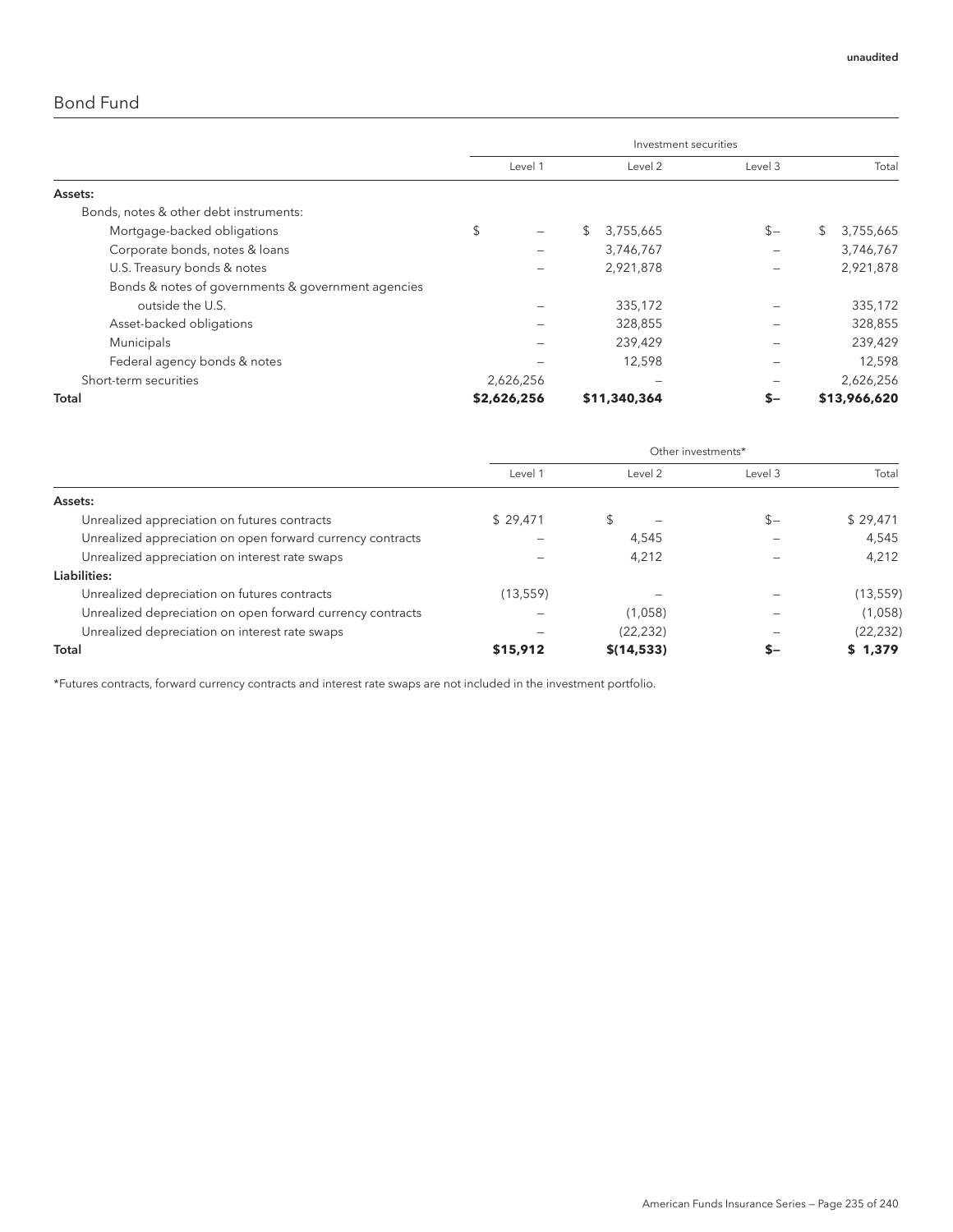# Capital World Bond Fund

| Level 1<br>Level 2<br>Level 3<br>Total<br>Bonds, notes & other debt instruments:<br>\$<br>379,770<br>\$<br>\$<br>\$<br>Euros<br>219,235<br>219,235<br>Japanese yen<br>L,<br>Chinese yuan renminbi<br>184,355<br>184,355<br><b>British pounds</b><br>84,432<br>Danish kroner<br>52,711<br>52,711<br><b>Brazilian reais</b><br>45,931<br>45,931<br>Canadian dollars<br>45,452<br>42,901<br>42,901<br>Mexican pesos<br>Australian dollars<br>40,344<br>40,344<br>Russian rubles<br>37,363<br>37,363<br>Malaysian ringgits<br>25,266<br>Indonesian rupiah<br>15,472<br>12,531<br>South Korean won<br>9,692<br>Colombian pesos<br>8,028<br>Chilean pesos<br>8,028<br>Israeli shekels<br>7,755<br>7,755<br>7,425<br>Ukrainian hryvnia<br>7,425<br>5,900<br>Norwegian kroner<br>New Zealand dollars<br>3,907<br>Indian rupees<br>3,786<br>South African rand<br>3,119<br>3,119<br>Ghanaian cedi<br>2,740<br>1,733<br>Peruvian nuevos soles<br>1,733<br>1,373<br>Polish zloty<br>1,373<br>Romanian leu<br>1,292<br>U.S. dollars<br>829,015<br>23<br>829,038<br>Preferred securities<br>33<br>33<br>Common stocks<br>1,335<br>1,667<br>Rights & warrants<br>162<br>$-*$<br>162<br>$\overline{\phantom{0}}$<br>Short-term securities<br>234,645<br>243,469<br>8,824<br>\$2,080,352<br>\$1,391<br>\$236,474 |         | Investment securities |  |
|--------------------------------------------------------------------------------------------------------------------------------------------------------------------------------------------------------------------------------------------------------------------------------------------------------------------------------------------------------------------------------------------------------------------------------------------------------------------------------------------------------------------------------------------------------------------------------------------------------------------------------------------------------------------------------------------------------------------------------------------------------------------------------------------------------------------------------------------------------------------------------------------------------------------------------------------------------------------------------------------------------------------------------------------------------------------------------------------------------------------------------------------------------------------------------------------------------------------------------------------------------------------------------------------------|---------|-----------------------|--|
| 379,770<br>84,432<br>45,452<br>25,266<br>15,472<br>12,531<br>9,692<br>5,900<br>3,907<br>3,786<br>2,740<br>1,292<br>3,002<br>\$2,318,217                                                                                                                                                                                                                                                                                                                                                                                                                                                                                                                                                                                                                                                                                                                                                                                                                                                                                                                                                                                                                                                                                                                                                          |         |                       |  |
|                                                                                                                                                                                                                                                                                                                                                                                                                                                                                                                                                                                                                                                                                                                                                                                                                                                                                                                                                                                                                                                                                                                                                                                                                                                                                                  | Assets: |                       |  |
|                                                                                                                                                                                                                                                                                                                                                                                                                                                                                                                                                                                                                                                                                                                                                                                                                                                                                                                                                                                                                                                                                                                                                                                                                                                                                                  |         |                       |  |
|                                                                                                                                                                                                                                                                                                                                                                                                                                                                                                                                                                                                                                                                                                                                                                                                                                                                                                                                                                                                                                                                                                                                                                                                                                                                                                  |         |                       |  |
|                                                                                                                                                                                                                                                                                                                                                                                                                                                                                                                                                                                                                                                                                                                                                                                                                                                                                                                                                                                                                                                                                                                                                                                                                                                                                                  |         |                       |  |
|                                                                                                                                                                                                                                                                                                                                                                                                                                                                                                                                                                                                                                                                                                                                                                                                                                                                                                                                                                                                                                                                                                                                                                                                                                                                                                  |         |                       |  |
|                                                                                                                                                                                                                                                                                                                                                                                                                                                                                                                                                                                                                                                                                                                                                                                                                                                                                                                                                                                                                                                                                                                                                                                                                                                                                                  |         |                       |  |
|                                                                                                                                                                                                                                                                                                                                                                                                                                                                                                                                                                                                                                                                                                                                                                                                                                                                                                                                                                                                                                                                                                                                                                                                                                                                                                  |         |                       |  |
|                                                                                                                                                                                                                                                                                                                                                                                                                                                                                                                                                                                                                                                                                                                                                                                                                                                                                                                                                                                                                                                                                                                                                                                                                                                                                                  |         |                       |  |
|                                                                                                                                                                                                                                                                                                                                                                                                                                                                                                                                                                                                                                                                                                                                                                                                                                                                                                                                                                                                                                                                                                                                                                                                                                                                                                  |         |                       |  |
|                                                                                                                                                                                                                                                                                                                                                                                                                                                                                                                                                                                                                                                                                                                                                                                                                                                                                                                                                                                                                                                                                                                                                                                                                                                                                                  |         |                       |  |
|                                                                                                                                                                                                                                                                                                                                                                                                                                                                                                                                                                                                                                                                                                                                                                                                                                                                                                                                                                                                                                                                                                                                                                                                                                                                                                  |         |                       |  |
|                                                                                                                                                                                                                                                                                                                                                                                                                                                                                                                                                                                                                                                                                                                                                                                                                                                                                                                                                                                                                                                                                                                                                                                                                                                                                                  |         |                       |  |
|                                                                                                                                                                                                                                                                                                                                                                                                                                                                                                                                                                                                                                                                                                                                                                                                                                                                                                                                                                                                                                                                                                                                                                                                                                                                                                  |         |                       |  |
|                                                                                                                                                                                                                                                                                                                                                                                                                                                                                                                                                                                                                                                                                                                                                                                                                                                                                                                                                                                                                                                                                                                                                                                                                                                                                                  |         |                       |  |
|                                                                                                                                                                                                                                                                                                                                                                                                                                                                                                                                                                                                                                                                                                                                                                                                                                                                                                                                                                                                                                                                                                                                                                                                                                                                                                  |         |                       |  |
|                                                                                                                                                                                                                                                                                                                                                                                                                                                                                                                                                                                                                                                                                                                                                                                                                                                                                                                                                                                                                                                                                                                                                                                                                                                                                                  |         |                       |  |
|                                                                                                                                                                                                                                                                                                                                                                                                                                                                                                                                                                                                                                                                                                                                                                                                                                                                                                                                                                                                                                                                                                                                                                                                                                                                                                  |         |                       |  |
|                                                                                                                                                                                                                                                                                                                                                                                                                                                                                                                                                                                                                                                                                                                                                                                                                                                                                                                                                                                                                                                                                                                                                                                                                                                                                                  |         |                       |  |
|                                                                                                                                                                                                                                                                                                                                                                                                                                                                                                                                                                                                                                                                                                                                                                                                                                                                                                                                                                                                                                                                                                                                                                                                                                                                                                  |         |                       |  |
|                                                                                                                                                                                                                                                                                                                                                                                                                                                                                                                                                                                                                                                                                                                                                                                                                                                                                                                                                                                                                                                                                                                                                                                                                                                                                                  |         |                       |  |
|                                                                                                                                                                                                                                                                                                                                                                                                                                                                                                                                                                                                                                                                                                                                                                                                                                                                                                                                                                                                                                                                                                                                                                                                                                                                                                  |         |                       |  |
|                                                                                                                                                                                                                                                                                                                                                                                                                                                                                                                                                                                                                                                                                                                                                                                                                                                                                                                                                                                                                                                                                                                                                                                                                                                                                                  |         |                       |  |
|                                                                                                                                                                                                                                                                                                                                                                                                                                                                                                                                                                                                                                                                                                                                                                                                                                                                                                                                                                                                                                                                                                                                                                                                                                                                                                  |         |                       |  |
|                                                                                                                                                                                                                                                                                                                                                                                                                                                                                                                                                                                                                                                                                                                                                                                                                                                                                                                                                                                                                                                                                                                                                                                                                                                                                                  |         |                       |  |
|                                                                                                                                                                                                                                                                                                                                                                                                                                                                                                                                                                                                                                                                                                                                                                                                                                                                                                                                                                                                                                                                                                                                                                                                                                                                                                  |         |                       |  |
|                                                                                                                                                                                                                                                                                                                                                                                                                                                                                                                                                                                                                                                                                                                                                                                                                                                                                                                                                                                                                                                                                                                                                                                                                                                                                                  |         |                       |  |
|                                                                                                                                                                                                                                                                                                                                                                                                                                                                                                                                                                                                                                                                                                                                                                                                                                                                                                                                                                                                                                                                                                                                                                                                                                                                                                  |         |                       |  |
|                                                                                                                                                                                                                                                                                                                                                                                                                                                                                                                                                                                                                                                                                                                                                                                                                                                                                                                                                                                                                                                                                                                                                                                                                                                                                                  |         |                       |  |
|                                                                                                                                                                                                                                                                                                                                                                                                                                                                                                                                                                                                                                                                                                                                                                                                                                                                                                                                                                                                                                                                                                                                                                                                                                                                                                  |         |                       |  |
|                                                                                                                                                                                                                                                                                                                                                                                                                                                                                                                                                                                                                                                                                                                                                                                                                                                                                                                                                                                                                                                                                                                                                                                                                                                                                                  |         |                       |  |
|                                                                                                                                                                                                                                                                                                                                                                                                                                                                                                                                                                                                                                                                                                                                                                                                                                                                                                                                                                                                                                                                                                                                                                                                                                                                                                  |         |                       |  |
|                                                                                                                                                                                                                                                                                                                                                                                                                                                                                                                                                                                                                                                                                                                                                                                                                                                                                                                                                                                                                                                                                                                                                                                                                                                                                                  |         |                       |  |
|                                                                                                                                                                                                                                                                                                                                                                                                                                                                                                                                                                                                                                                                                                                                                                                                                                                                                                                                                                                                                                                                                                                                                                                                                                                                                                  | Total   |                       |  |

|                                                            | Other investments <sup>+</sup> |           |         |           |
|------------------------------------------------------------|--------------------------------|-----------|---------|-----------|
|                                                            | Level 1                        | Level 2   | Level 3 | Total     |
| Assets:                                                    |                                |           |         |           |
| Unrealized appreciation on futures contracts               | \$2,841                        |           | $S -$   | \$2,841   |
| Unrealized appreciation on open forward currency contracts |                                | 5,501     |         | 5,501     |
| Unrealized appreciation on interest rate swaps             |                                | 425       |         | 425       |
| Unrealized appreciation on credit default swaps            |                                | 290       |         | 290       |
| Liabilities:                                               |                                |           |         |           |
| Unrealized depreciation on futures contracts               | (2, 244)                       |           |         | (2, 244)  |
| Unrealized depreciation on open forward currency contracts |                                | (7, 463)  |         | (7, 463)  |
| Unrealized depreciation on interest rate swaps             |                                | (520)     |         | (520)     |
| Unrealized depreciation on credit default swaps            |                                | (85)      |         | (85)      |
| Total                                                      | 597                            | \$(1,852) |         | \$(1,255) |

\*Amount less than one thousand.

† Futures contracts, forward currency contracts, interest rate swaps and credit default swaps are not included in the investment portfolio.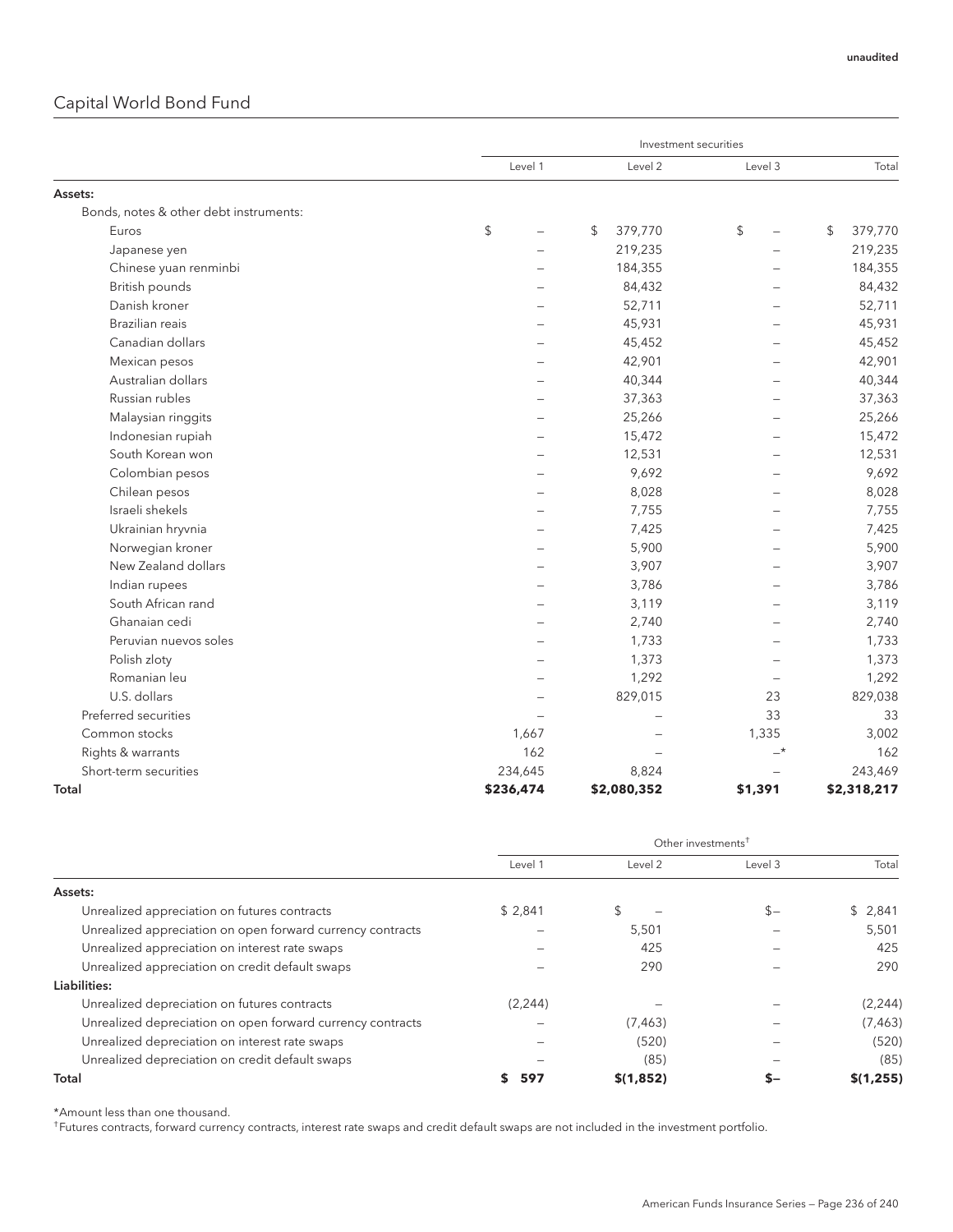### High-Income Bond Fund

|                                        | Investment securities |                          |          |           |  |
|----------------------------------------|-----------------------|--------------------------|----------|-----------|--|
|                                        | Level 1               | Level 2                  | Level 3  | Total     |  |
| Assets:                                |                       |                          |          |           |  |
| Bonds, notes & other debt instruments: |                       |                          |          |           |  |
| Corporate bonds, notes & loans         | \$                    | \$773,621                | \$4,516  | \$778,137 |  |
| U.S. Treasury bonds & notes            |                       | 1,016                    |          | 1,016     |  |
| Municipals                             |                       | 5                        |          | 5         |  |
| Convertible bonds & notes              |                       | 3,780                    | 68       | 3,848     |  |
| Convertible stocks                     | 2,843                 | 463                      |          | 3,306     |  |
| Common stocks                          | 19,053                | 4,453                    | 24,903   | 48,409    |  |
| Preferred securities                   |                       | 2,514                    | 719      | 3,233     |  |
| Rights & warrants                      | 588                   | 98                       | $-1$     | 686       |  |
| Short-term securities                  | 29,634                | $\overline{\phantom{0}}$ |          | 29,634    |  |
| Total                                  | \$52,118              | \$785,950                | \$30,206 | \$868,274 |  |

|                                                 | Other investments <sup>2</sup> |                          |         |       |  |
|-------------------------------------------------|--------------------------------|--------------------------|---------|-------|--|
|                                                 | Level 1<br>Level 2             |                          | Level 3 | Total |  |
| Assets:                                         |                                |                          |         |       |  |
| Unrealized appreciation on futures contracts    | \$999                          | $\overline{\phantom{a}}$ | $S-$    | \$999 |  |
| Liabilities:                                    |                                |                          |         |       |  |
| Unrealized depreciation on credit default swaps |                                | (81)                     | -       | (81)  |  |
| Total                                           | \$999                          | \$ (81)                  | $-$     | \$918 |  |

<sup>1</sup> Amount less than one thousand.

<sup>2</sup> Futures contracts and credit default swaps are not included in the investment portfolio.

The following table reconciles the valuation of the fund's Level 3 investment securities and related transactions for the three months ended March 31, 2021 (dollars in thousands):

|                                                                                              | Beginning<br>value at<br>1/1/2021 | Transfers<br>into<br>Level $3^3$ | Purchases | Sales | Net<br>realized<br>loss | Unrealized<br>appreciation | Transfers<br>out of<br>Level $3^3$ | Ending<br>value at<br>3/31/2021 |
|----------------------------------------------------------------------------------------------|-----------------------------------|----------------------------------|-----------|-------|-------------------------|----------------------------|------------------------------------|---------------------------------|
| Investment securities                                                                        | \$28,783                          |                                  | \$348     |       | $$(855) \quad $(7,021)$ | \$8,951                    |                                    | \$30,206                        |
| The consideration of the contract development of the consequence of the later March 04, 0004 |                                   |                                  |           |       |                         |                            |                                    | $^{\circ}$ 1 0 2 0              |

Net unrealized appreciation during the period on Level 3 investment securities held at March 31, 2021 \$ 1,930

 $^3$ Transfers into or out of Level 3 are based on the beginning market value of the quarter in which they occurred. These transfers are the result of changes in the availability of pricing sources and/or in the observability of significant inputs used in valuing the securities.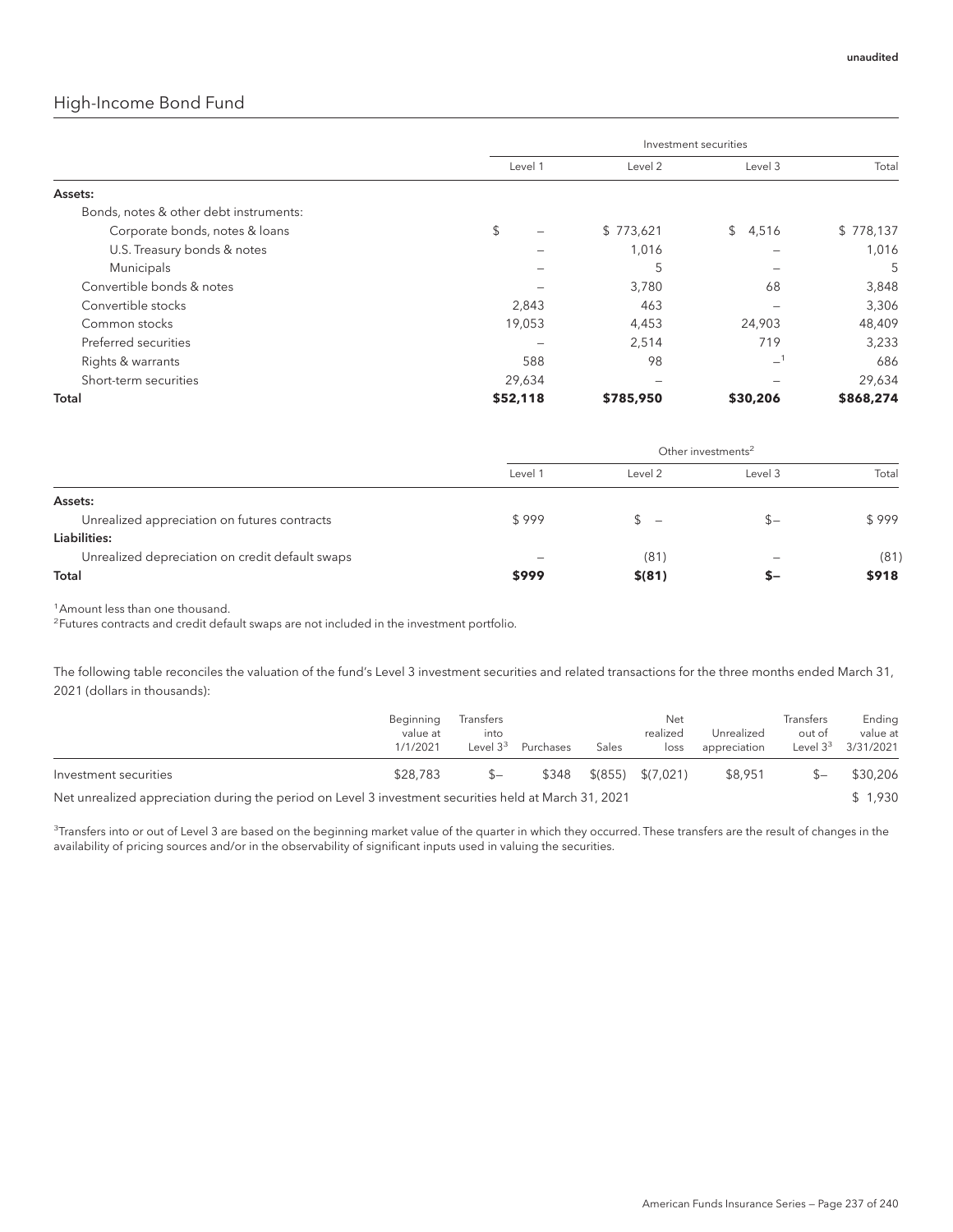Unobservable inputs — Valuation of the fund's Level 3 securities is based on significant unobservable inputs that reflect the investment adviser's determination of assumptions that market participants might reasonably use in valuing the securities. The following table provides additional information used by the fund's investment adviser to fair value the fund's Level 3 securities (dollars in thousands):

|                                          | Value at<br>3/31/2021      | Valuation<br>techniques   | Unobservable<br>inputs                | Range<br>(if applicable) | Weighted<br>average <sup>1</sup> | Impact to<br>valuation from<br>an increase in<br>input <sup>2</sup> |
|------------------------------------------|----------------------------|---------------------------|---------------------------------------|--------------------------|----------------------------------|---------------------------------------------------------------------|
|                                          |                            |                           | Expected sale proceeds                | N/A                      | N/A                              | N/A                                                                 |
|                                          |                            |                           | Exchange terms                        | N/A                      | N/A                              | N/A                                                                 |
| Bonds, notes & other debt<br>instruments | \$4,516                    | Estimated recovery value  | Vendor price                          | N/A                      | N/A                              | N/A                                                                 |
|                                          |                            |                           | Valuation cap                         | N/A                      | N/A                              | N/A                                                                 |
|                                          |                            | Yield analysis            | YTM risk premium                      | $200$ bps                | 200 bps                          | Decrease                                                            |
| Convertible bonds &<br>notes             | 68                         | Transaction price         | N/A                                   | N/A                      | N/A                              | N/A                                                                 |
|                                          |                            | Market comparable         | EV/EBITDA multiple                    | 3.5x                     | 3.5x                             | Increase                                                            |
| Preferred securities                     | 719                        | companies                 | <b>DLOM</b>                           | 30%                      | 30%                              | Decrease                                                            |
|                                          | 24,903                     | Estimated recovery value  | N/A                                   | N/A                      | N/A                              | N/A                                                                 |
|                                          |                            |                           | Exchange terms                        | N/A                      | N/A                              | N/A                                                                 |
|                                          |                            |                           | Risk discount                         | 90%                      | 90%                              | Decrease                                                            |
|                                          |                            |                           | Par value                             | N/A                      | N/A                              | N/A                                                                 |
|                                          |                            |                           | Adjustment based on market<br>decline | 20%                      | 20%                              | Decrease                                                            |
|                                          |                            |                           | EV/EBITDA multiple                    | 5.8x                     | 5.8x                             | Increase                                                            |
| Common stocks                            |                            |                           | EV/EBITDA less CapEx multiple         | $10.3x - 20.1x$          | 17.0x                            | Increase                                                            |
|                                          |                            | Market comparable         | Discount to EV/EBITDA less            | 45%                      |                                  | Decrease                                                            |
|                                          |                            | companies                 | CapEx multiple                        |                          | 45%                              |                                                                     |
|                                          |                            |                           | <b>DLOM</b>                           | 16% - 21%                | 19%                              | Decrease                                                            |
|                                          |                            |                           | Vendor price                          | N/A                      | N/A                              | N/A                                                                 |
|                                          |                            | Recent market information | Quoted price                          | N/A                      | N/A                              | N/A                                                                 |
|                                          |                            |                           | <b>DLOM</b>                           | 17% - 20%                | 18%                              | Decrease                                                            |
|                                          |                            | Transaction price         | N/A                                   | N/A                      | N/A                              | N/A                                                                 |
| Rights & warrants                        | $\overline{\phantom{0}}^3$ | Estimated recovery value  | N/A                                   | N/A                      | N/A                              | N/A                                                                 |
|                                          |                            |                           |                                       |                          |                                  |                                                                     |

Total \$30,206

<sup>1</sup>Weighted average is by relative fair value.

 $^2$ This column represents the directional change in fair value of the Level 3 securities that would result in an increase from the corresponding input. A decrease to the unobservable input would have the opposite effect. Significant increases and decreases in these inputs in isolation could result in significantly higher or lower fair value measurements.

<sup>3</sup> Amount less than one thousand.

#### Key to abbreviations

CapEx = Capital expenditure DLOM = Discount for lack of marketability EBITDA = Earnings before income taxes, depreciation and amortization EV = Enterprise value YTM = Yield to maturity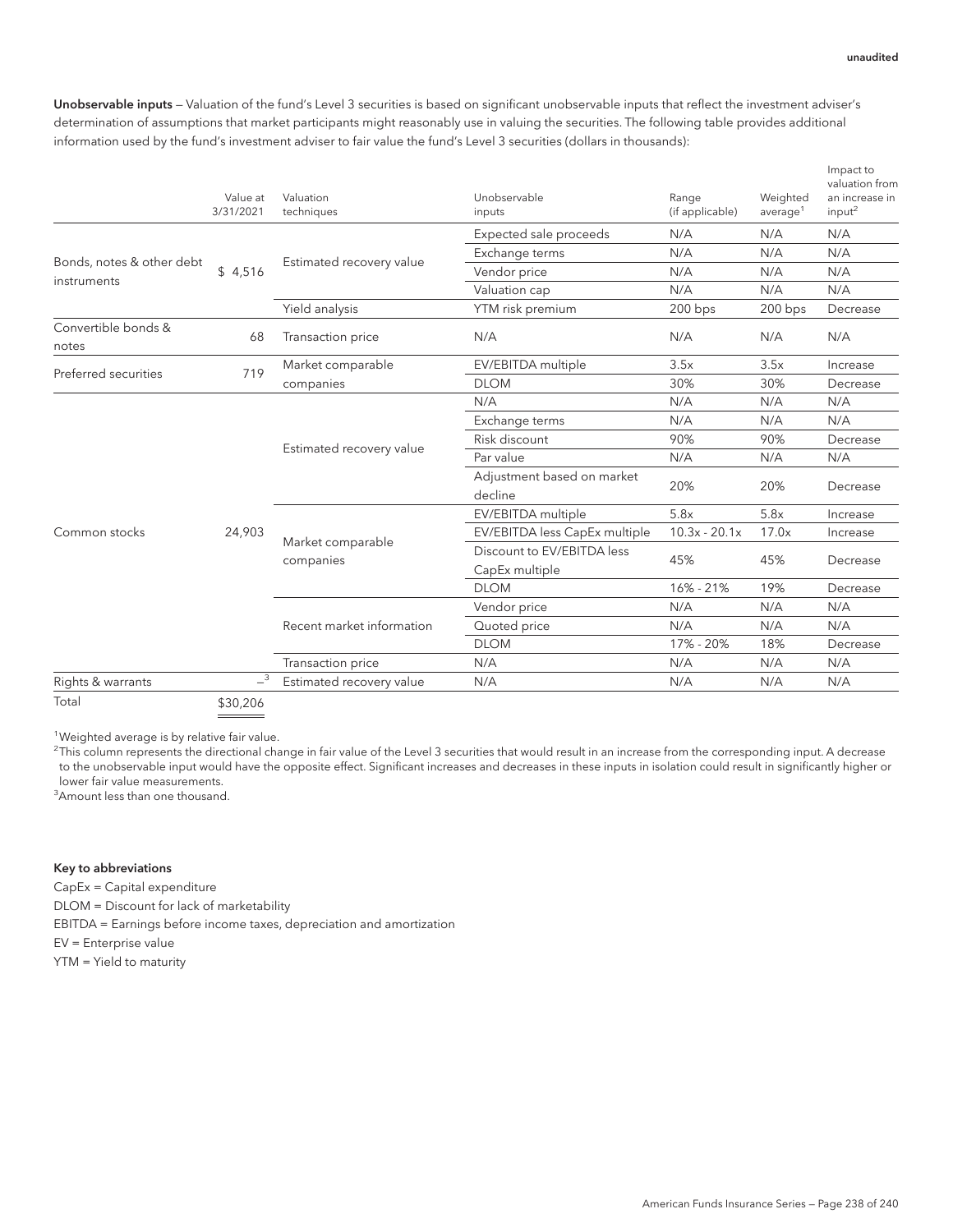### American Funds Mortgage Fund

|                                        | Investment securities |           |         |           |  |
|----------------------------------------|-----------------------|-----------|---------|-----------|--|
|                                        | Level 1               | Level 2   | Level 3 | Total     |  |
| Assets:                                |                       |           |         |           |  |
| Bonds, notes & other debt instruments: |                       |           |         |           |  |
| Mortgage-backed obligations            | $s-$                  | \$194,846 | $S -$   | \$194,846 |  |
| U.S. Treasury bonds & notes            |                       | 37,094    |         | 37,094    |  |
| Asset-backed obligations               |                       | 6,962     |         | 6,962     |  |
| Federal agency bonds & notes           |                       | 278       |         | 278       |  |
| Short-term securities                  |                       | 196,030   |         | 196,030   |  |
| Total                                  | $S-$                  | \$435,210 | S-      | \$435,210 |  |

|                                                | Other investments* |                          |         |         |  |
|------------------------------------------------|--------------------|--------------------------|---------|---------|--|
|                                                | Level 1            | Level 2                  | Level 3 | Total   |  |
| Assets:                                        |                    |                          |         |         |  |
| Unrealized appreciation on futures contracts   | \$353              | $\overline{\phantom{m}}$ | $S-$    | 353     |  |
| Unrealized appreciation on interest rate swaps |                    | 2,928                    |         | 2,928   |  |
| Liabilities:                                   |                    |                          |         |         |  |
| Unrealized depreciation on futures contracts   | (227)              | -                        |         | (227)   |  |
| Total                                          | \$126              | \$2,928                  | s-      | \$3,054 |  |

\*Futures contracts and interest rate swaps are not included in the investment portfolio.

### Ultra-Short Bond Fund

At March 31, 2021, all of the fund's investment securities were classified as Level 2.

### U.S. Government/AAA-Rated Securities Fund

|                                        | Investment securities |             |         |                |  |
|----------------------------------------|-----------------------|-------------|---------|----------------|--|
|                                        | Level 1               | Level 2     | Level 3 | Total          |  |
| Assets:                                |                       |             |         |                |  |
| Bonds, notes & other debt instruments: |                       |             |         |                |  |
| U.S. Treasury bonds & notes            | $S -$                 | 896,065     | $S -$   | 896,065<br>\$. |  |
| Mortgage-backed obligations            |                       | 536,225     |         | 536,225        |  |
| Federal agency bonds & notes           |                       | 263,207     |         | 263,207        |  |
| Short-term securities                  |                       | 706.125     |         | 706,125        |  |
| Total                                  | $S-$                  | \$2,401,622 | \$–     | \$2,401,622    |  |

|                                                | Other investments* |          |         |           |  |
|------------------------------------------------|--------------------|----------|---------|-----------|--|
|                                                | Level 1<br>Level 2 |          | Level 3 | Total     |  |
| Assets:                                        |                    |          |         |           |  |
| Unrealized appreciation on futures contracts   | \$10.380           | S.       | $S-$    | \$10,380  |  |
| Unrealized appreciation on interest rate swaps |                    | 59,389   |         | 59,389    |  |
| Liabilities:                                   |                    |          |         |           |  |
| Unrealized depreciation on futures contracts   | (10, 101)          |          |         | (10, 101) |  |
| Unrealized depreciation on interest rate swaps |                    | (7,890)  |         | (7,890)   |  |
| Total                                          | 279                | \$51,499 | s–      | \$51,778  |  |

\*Futures contracts and interest rate swaps are not included in the investment portfolio.